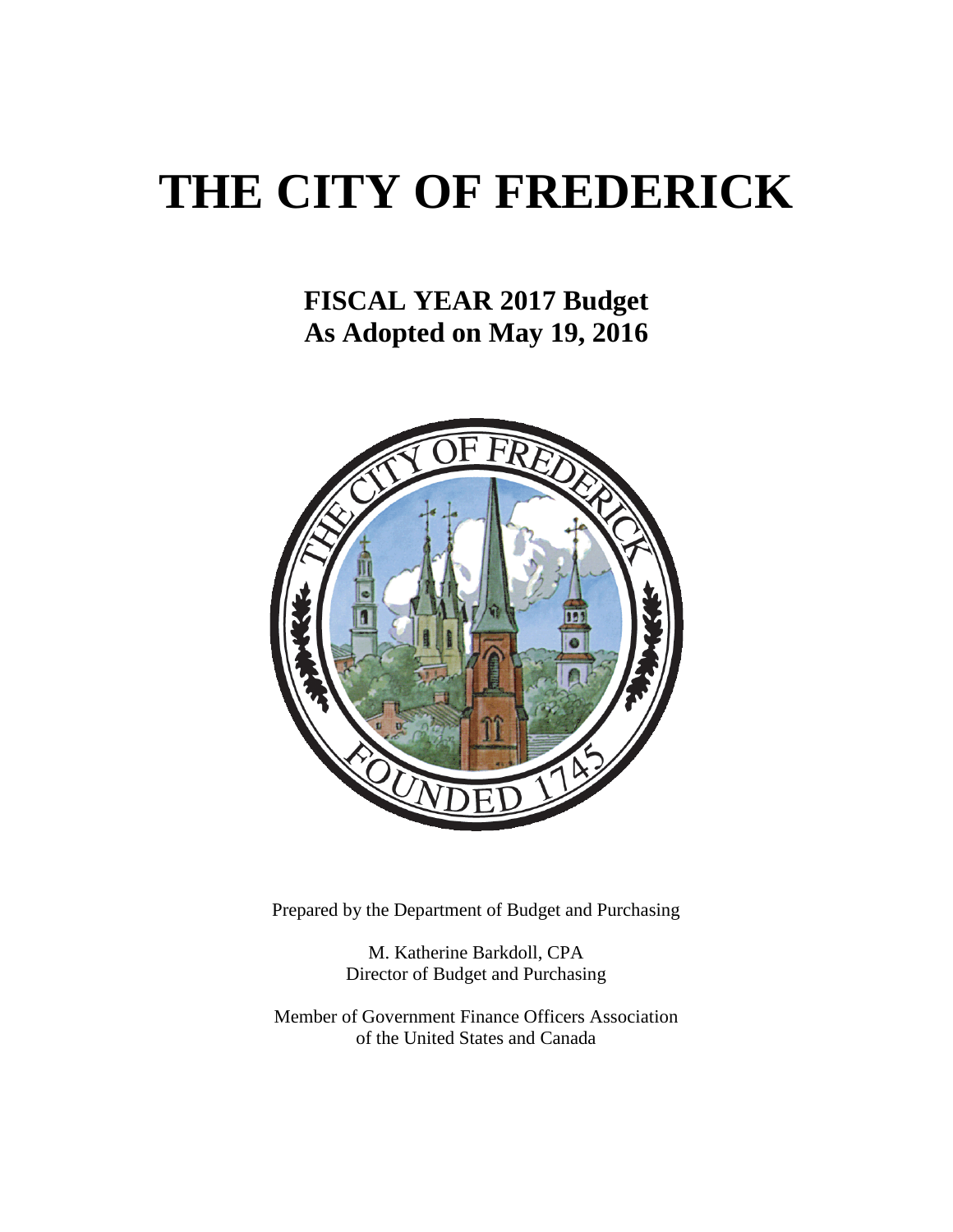## **General Fund**

| 0000 | <b>Unassigned Revenue</b>             | $1 - 3$   |
|------|---------------------------------------|-----------|
| 1111 | Mayor & Board                         | $4 - 7$   |
| 1121 | <b>Legal Services</b>                 | $8 - 10$  |
| 1211 | <b>Election Board</b>                 | 11        |
| 1221 | Finance                               | $12 - 15$ |
| 1222 | Purchasing                            | 16-19     |
| 1223 | <b>Budget</b>                         | $20 - 21$ |
| 1231 | <b>Information Technology</b>         | $22 - 24$ |
| 1232 | <b>Geographic Information Systems</b> | $25 - 26$ |
| 1233 | <b>Audio Visual</b>                   | 27-29     |
| 1241 | <b>Human Resources</b>                | $30 - 32$ |
| 1242 | Risk, Safety & Compliance             | $33 - 35$ |
| 1251 | Planning                              | 36-39     |
| 1253 | Code Enforcement                      | $40 - 43$ |
| 1262 | <b>Facility Maintenance</b>           | 44-46     |
| 1263 | <b>Facility Administration</b>        | $47 - 50$ |
| 1264 | <b>Municipal Annex</b>                | 51-52     |
| 1271 | <b>Community Promotion</b>            | 53-54     |
| 1272 | <b>Special Events</b>                 | 55-56     |
| 2111 | Police                                | 57-67     |
| 2211 | Fire & Rescue                         | 68        |
| 2311 | <b>Building Inspection</b>            | 69-73     |
| 2312 | <b>Electrical Inspection</b>          | 74-77     |
| 2313 | <b>DPW</b> Projects                   | 78-80     |
| 3111 | <b>Public Works Administration</b>    | 81-85     |
| 3112 | Vehicle & Equipment Maintenance       | 86-88     |
| 3121 | Engineering                           | 89-92     |
| 3421 | <b>Waste Collection</b>               | 93-97     |
| 3511 | <b>Street Maintenance</b>             | 98-101    |
| 3512 | <b>Snow Removal</b>                   | 102-103   |
| 3521 | Street Lights & Traffic Signals       | 104-107   |
| 3522 | Traffic Lines & Signs                 | 108-111   |
| 3721 | <b>Bus Service</b>                    | 112       |
| 4111 | <b>Grounds Maintenance</b>            | 113-117   |
| 4112 | Grove Stadium                         | 118-119   |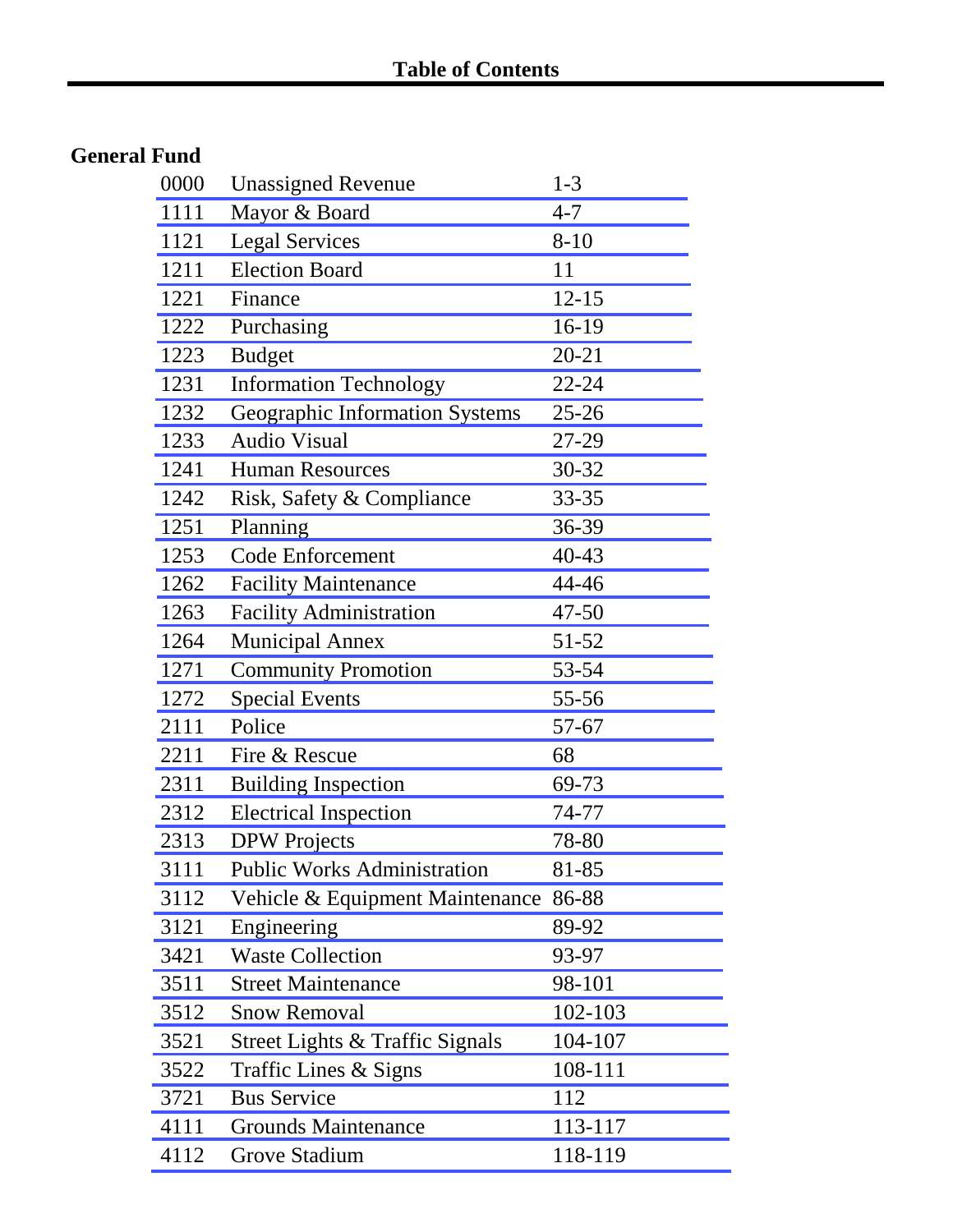| 4211                          | <b>Recreation Centers</b>                        | 120-124 |  |  |  |  |
|-------------------------------|--------------------------------------------------|---------|--|--|--|--|
| 4212                          | <b>Burck Street Center</b>                       | 125     |  |  |  |  |
| 4222                          | <b>Summer Playgrounds</b>                        | 126-127 |  |  |  |  |
| 4231                          | <b>Swimming Pools</b>                            | 128-129 |  |  |  |  |
| 5112                          | <b>Community Development</b>                     | 130     |  |  |  |  |
| 5411                          | <b>Economic Development</b>                      | 131-134 |  |  |  |  |
| 6111                          | <b>FCAA</b>                                      | 135-141 |  |  |  |  |
| 8111                          | <b>General Obligation Debt</b>                   | 142     |  |  |  |  |
| 8114                          | <b>TIF Bonds</b>                                 | 143     |  |  |  |  |
| 9111                          | <b>Operating Transfers</b>                       | 144     |  |  |  |  |
| 9211                          | Contingency                                      | 145     |  |  |  |  |
| 9999                          | <b>Fund Balance</b>                              | 146     |  |  |  |  |
|                               | <b>Controlled Dangerous Substance (CDS) Fund</b> |         |  |  |  |  |
| 0000                          | <b>Unassigned Revenue</b>                        | 147     |  |  |  |  |
| 2112                          | <b>CDS</b> Enforcement                           | 148-149 |  |  |  |  |
| <b>Weinberg Center Fund</b>   |                                                  |         |  |  |  |  |
| 0000                          | <b>Unassigned Revenue</b>                        | 150     |  |  |  |  |
| 4911                          | <b>Weinberg Center</b>                           | 151-154 |  |  |  |  |
| 4912                          | <b>Weinberg Board</b>                            | 155     |  |  |  |  |
|                               |                                                  |         |  |  |  |  |
| <b>Community Development</b>  |                                                  |         |  |  |  |  |
| 0000                          | <b>Unassigned Revenue</b>                        | 156     |  |  |  |  |
| 5111                          | <b>Community Development</b>                     | 157-158 |  |  |  |  |
| 9111                          | <b>Operating Transfers</b>                       | 159     |  |  |  |  |
| <b>City Housing</b>           |                                                  |         |  |  |  |  |
| 0000                          | <b>Unassigned Revenue</b>                        | 160     |  |  |  |  |
| 5131                          | <b>City Housing</b>                              | 161     |  |  |  |  |
| <b>Rental Operations Fund</b> |                                                  |         |  |  |  |  |
| 0000                          | <b>Unassigned Revenue</b>                        | 162     |  |  |  |  |
| 5121                          | <b>Rental Operations</b>                         | 163-165 |  |  |  |  |
| 9999                          | <b>Fund Balance</b>                              | 166     |  |  |  |  |
|                               |                                                  |         |  |  |  |  |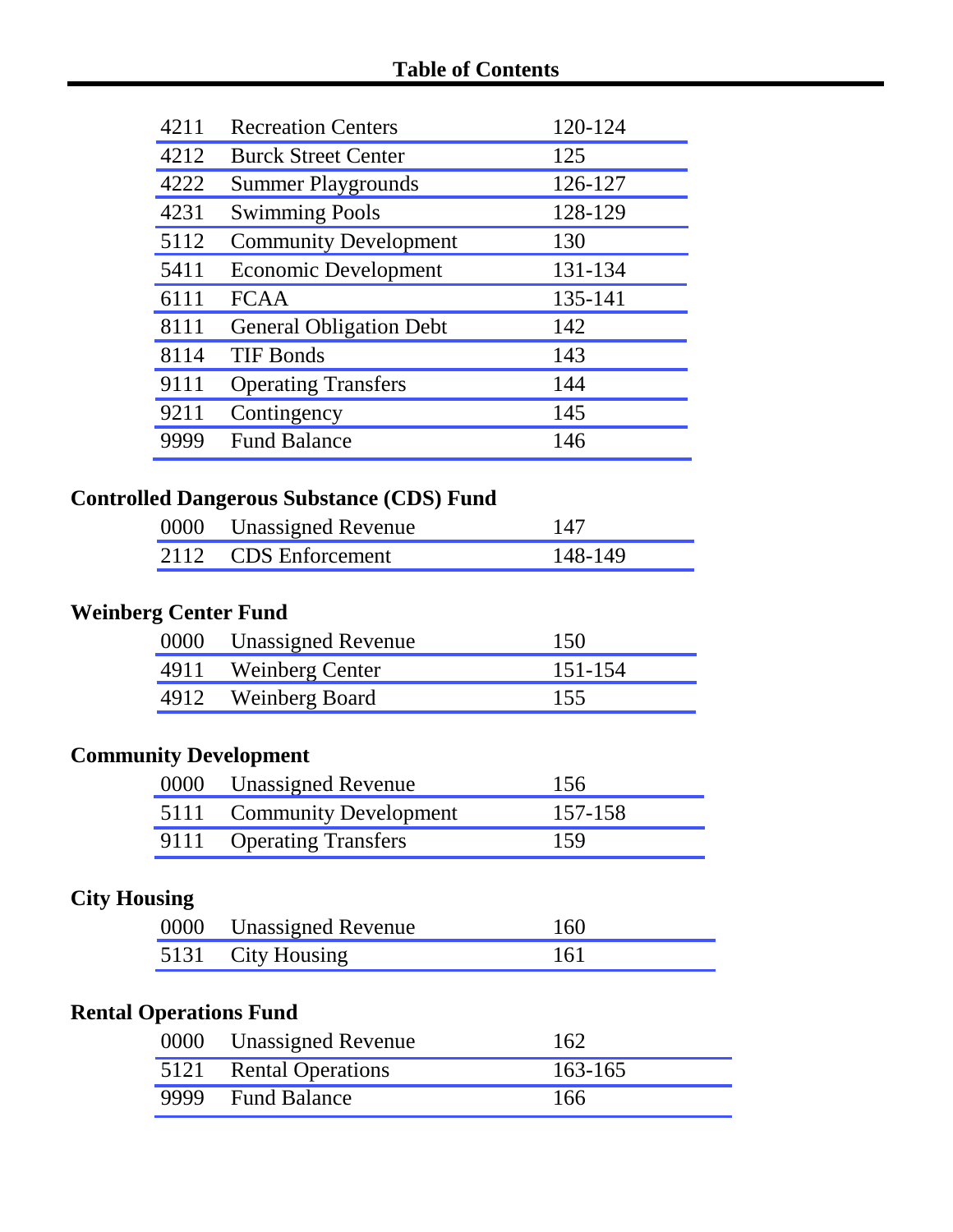### **Water & Sewer Fund**

| 0000 | <b>Unassigned Revenue</b>      | 167     |
|------|--------------------------------|---------|
| 1221 | Finance                        | 168-170 |
| 2321 | Plumbing Inspection            | 171-174 |
| 3311 | <b>Water Service</b>           | 175-180 |
| 3321 | <b>Water Quality</b>           | 181-183 |
| 3331 | Water Treatment                | 184-190 |
| 3411 | <b>Wastewater Treatment</b>    | 191-196 |
| 3412 | <b>Sewer Maintenance</b>       | 197-201 |
| 3413 | Inflow & Infiltration          | 202-204 |
| 3414 | <b>Plant Maintenance</b>       | 205-208 |
| 8111 | <b>General Obligation Debt</b> | 209-210 |
| 8112 | <b>State Loans</b>             | 211     |
| 9111 | <b>Operating Transfers</b>     | 212     |
| 9211 | Contingency                    | 213     |

### **Golf Course Fund**

|      | 0000 Unassigned Revenue        | 214     |
|------|--------------------------------|---------|
|      | 4511 Golf Course Maintenance   | 215-217 |
|      | 4512 Golf Course Clubhouse     | 218-221 |
|      | 4513 Golf Course Restaurant    | 222-223 |
| 8111 | <b>General Obligation Debt</b> | 224     |
| 9111 | <b>Operating Transfers</b>     | 225     |
|      |                                |         |
|      |                                |         |

# **Airport Fund**

| 0000 Unassigned Revenue        | 226     |
|--------------------------------|---------|
| 3711 Airport                   | 227-231 |
| 3712 Air Traffic Control Tower | 232-233 |
| 8111 General Obligation Debt   | 234     |
| 9111 Operating Transfers       | 235     |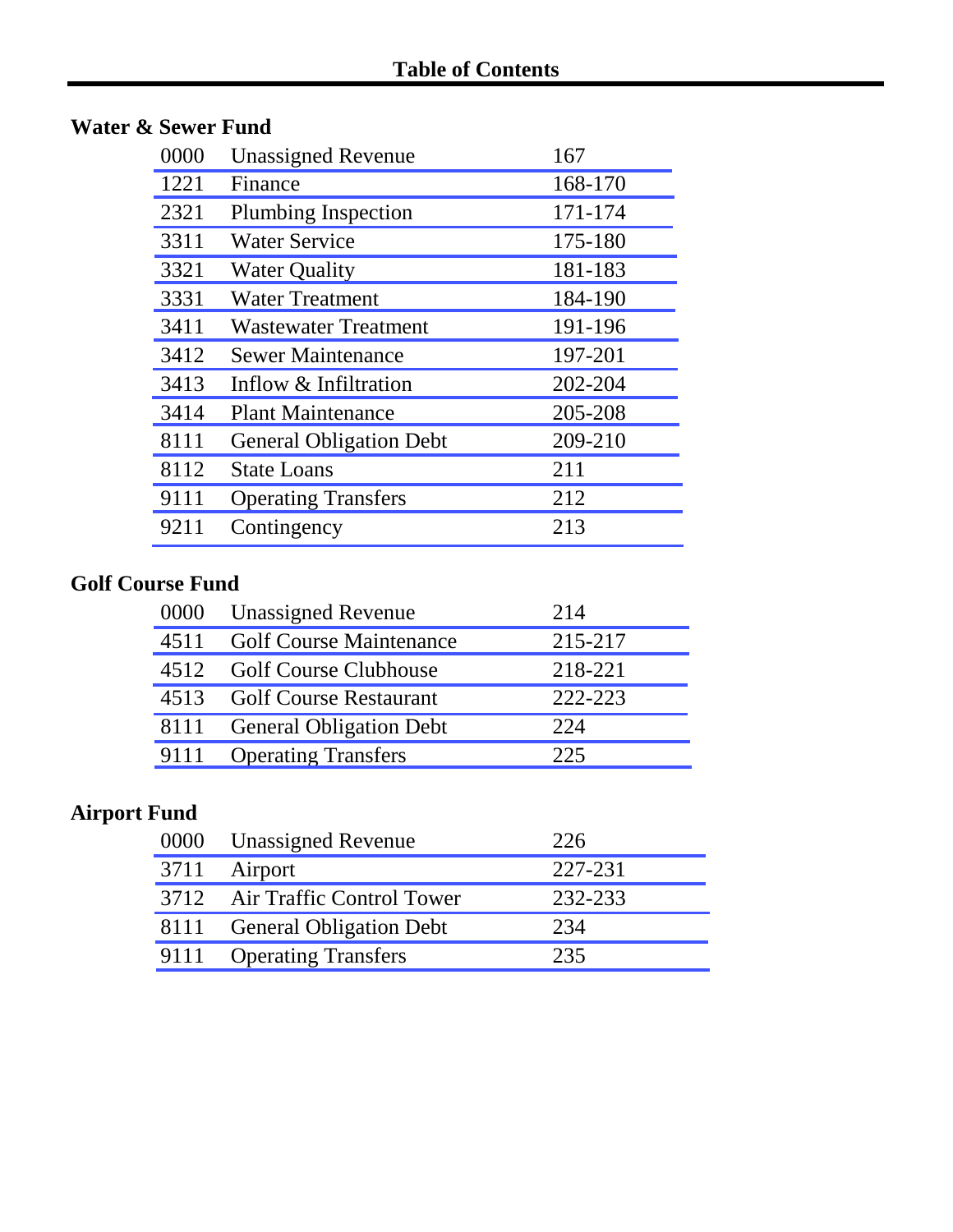# **Parking Fund**

| 0000 | <b>Unassigned Revenue</b>          | 236     |
|------|------------------------------------|---------|
| 3611 | <b>Public Parking</b>              | 237-241 |
| 3621 | <b>Church Street Deck</b>          | 242-245 |
| 3622 | <b>Court Street Deck</b>           | 246-248 |
| 3623 | <b>Carroll Creek Deck</b>          | 249-252 |
| 3624 | <b>West Patrick Street Deck</b>    | 253-255 |
| 3625 | <b>East All Saints Street Deck</b> | 256-259 |
| 8111 | <b>General Obligation Debt</b>     | 260     |
| 9111 | <b>Operating Transfers</b>         | 261     |
| 9211 | Contingency                        | 262     |

### **Stormwater Fund**

| 0000 | <b>Unassigned Revenue</b>      | 263     |
|------|--------------------------------|---------|
| 3422 | <b>Street Sweeping</b>         | 264-266 |
| 3531 | <b>Stormwater Management</b>   | 267-270 |
| 8111 | <b>General Obligation Debt</b> | 271     |
| 9111 | <b>Operating Transfers</b>     | 272     |
| 9211 | Contingency                    | 273     |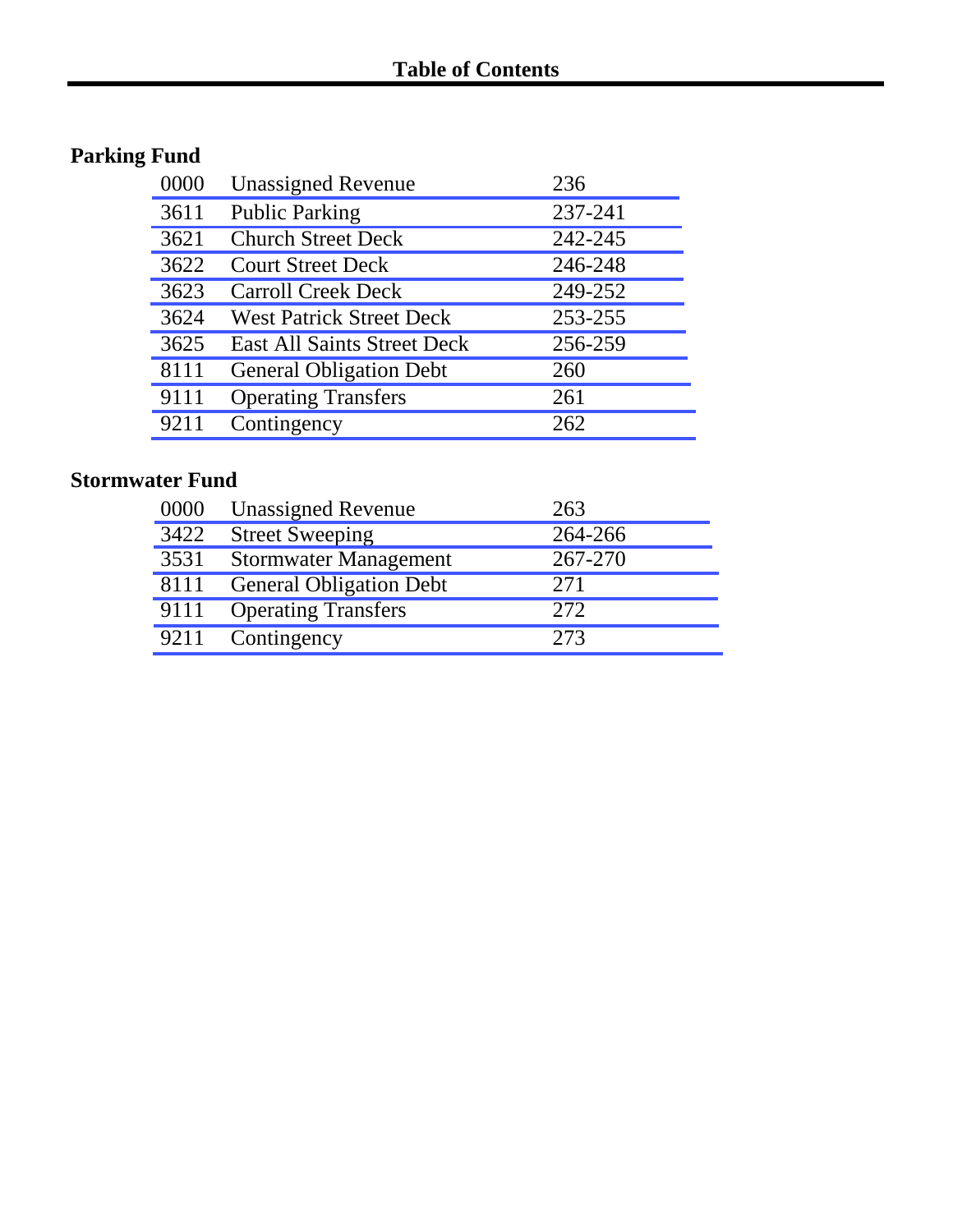#### **The City of Frederick Working Budget Report 2017, Working, Details, Adopted** From Account: 001-0000 To Account: 001-0000 Run Date: 05/26/2016 User: kmiletich Report by: Dept/Div

<span id="page-5-0"></span>

| <b>Segments/Accounts</b>                                              |                                                                                                                           | <b>Budget</b><br><b>Request</b> |                                                         | 2016 Adopted Difference with Difference in %<br>2016 Adopted | with 2016<br>Adopted | 2016 Actuals | 2015 Actuals | 2014 Actuals   | 2013 Actuals |
|-----------------------------------------------------------------------|---------------------------------------------------------------------------------------------------------------------------|---------------------------------|---------------------------------------------------------|--------------------------------------------------------------|----------------------|--------------|--------------|----------------|--------------|
| <b>REVENUE</b>                                                        |                                                                                                                           |                                 |                                                         |                                                              |                      |              |              |                |              |
| 0000: NA                                                              |                                                                                                                           |                                 |                                                         |                                                              |                      |              |              |                |              |
| Unencumbered                                                          | 001-0000-000-3010000 : Beginning Fund Balance /                                                                           | 10,764,929                      | 10,250,582                                              | 514,347                                                      | 4                    | 0            | 0            | $\mathbf 0$    | 0            |
| <b>Type</b><br><b>RECURRING</b><br><b>ONE-TIME</b><br><b>ONE-TIME</b> | Narrative<br>Rainy Day Fund<br>Use of fund balance for capital purchases<br>Use of fund balance for graffiti expenditures |                                 | Amount<br>9,563,804<br>1,200,000<br>1,125<br>10,764,929 |                                                              |                      |              |              |                |              |
|                                                                       | 001-0000-000-3110110 : Property Taxes / Real Estate                                                                       | 50,900,716                      | 48,844,467                                              | 2,056,249                                                    | 4                    | 48,856,149   | 46,906,249   | 45,489,312     | 44,451,519   |
|                                                                       | 001-0000-000-3110195 : Property Taxes / Tax Credits                                                                       | $-60,000$                       | $-60,000$                                               | $\Omega$                                                     | 0                    | $-65,973$    | $-39,691$    | $-7,943$       | 0            |
|                                                                       | 001-0000-000-3110196 : Property Taxes / Additions                                                                         | 75,000                          | 75,000                                                  | $\Omega$                                                     | 0                    | 60,633       | 98,699       | 464            | $-6$         |
| Abatements                                                            | 001-0000-000-3110197 : Property Taxes / Real Estate Tax                                                                   | $-10,000$                       | $-10,000$                                               | 0                                                            | 0                    | $-39,813$    | $-53,072$    | $-19,242$      | $-32,684$    |
|                                                                       | 001-0000-000-3110198 : Property Taxes / Discount Allowance                                                                | $-300,000$                      | $-300,000$                                              | $\Omega$                                                     | 0                    | $-337,091$   | $-318,905$   | $-308,334$     | $-295,906$   |
|                                                                       | 001-0000-000-3110199 : Property Taxes / Interest/Penalty                                                                  | 400,000                         | 400,000                                                 | $\Omega$                                                     | $\mathbf 0$          | 422,184      | 407,497      | 405,869        | 419,093      |
|                                                                       | 001-0000-000-3110201 : Property Taxes / Utilities & RR                                                                    | 1,157,459                       | 1,098,950                                               | 58,509                                                       | 5                    | 1,150,619    | 1,048,366    | 1,074,435      | 1,054,968    |
|                                                                       | 001-0000-000-3110202 : Property Taxes / Domestic Corp                                                                     | 270,673                         | 300,748                                                 | $-30,075$                                                    | $-12$                | 325,042      | 314,192      | 344,775        | 358,561      |
|                                                                       | 001-0000-000-3110203 : Property Taxes / Foreign Corp                                                                      | 397,429                         | 441,588                                                 | $-44, 159$                                                   | $-12$                | 395,517      | 480,546      | 497,624        | 476,626      |
|                                                                       | 001-0000-000-3110204 : Property Taxes / Unincorporated                                                                    | 76,287                          | 84,764                                                  | $-8,477$                                                     | $-12$                | 21,771       | 35,620       | 44,255         | 21,218       |
|                                                                       | 001-0000-000-3110205 : Property Taxes / Domestic LLC                                                                      | 228,770                         | 254,189                                                 | $-25,419$                                                    | $-12$                | 233,544      | 225,178      | 197,991        | 348,922      |
|                                                                       | 001-0000-000-3110206 : Property Taxes / Foreign LLC                                                                       | 512,384                         | 569,315                                                 | $-56,931$                                                    | $-12$                | 692,549      | 703,665      | 466,924        | 1,162,567    |
|                                                                       | 001-0000-000-3110207 : Property Taxes / Domestic LLP                                                                      | 763                             | 848                                                     | $-85$                                                        | $-12$                | 816          | 957          | 1,046          | 785          |
|                                                                       | 001-0000-000-3110208 : Property Taxes / Domestic LP                                                                       | 1,683                           | 1,870                                                   | $-187$                                                       | $-12$                | 402          | 883          | 1,589          | 1,924        |
|                                                                       | 001-0000-000-3110209 : Property Taxes / Foreign LP                                                                        | 14,424                          | 16,027                                                  | $-1,603$                                                     | $-12$                | 15,993       | 22,766       | 26,947         | 22,411       |
|                                                                       | 001-0000-000-3110295 : Tax Credits / Personal Property Tax                                                                | 0                               | $\mathbf 0$                                             | 0                                                            | 0                    | $-20,317$    | 0            | $\mathbf 0$    | $\mathbf 0$  |
|                                                                       | 001-0000-000-3110296 : Personal Prop. Tax Additions                                                                       | 50,000                          | 50,000                                                  | 0                                                            | 0                    | 353,572      | 202,184      | 118,218        | 198,433      |
|                                                                       | 001-0000-000-3110297 : Property Taxes / Abatements                                                                        | $-150,000$                      | $-150,000$                                              | 0                                                            | 0                    | $-14,658$    | $-57,802$    | $-1, 156, 560$ | $-194,212$   |
|                                                                       | 001-0000-000-3110298 : Personal Prop. Tax Discounts                                                                       | $-30,000$                       | $-30,000$                                               | $\Omega$                                                     | 0                    | $-23,989$    | $-22,890$    | $-23,014$      | $-30,319$    |
|                                                                       | 001-0000-000-3110299 : Personal Prop. Tax Interest/Penalty                                                                | 5,000                           | 5,000                                                   | $\Omega$                                                     | $\Omega$             | 3,426        | 2,102        | 1,831          | 5,698        |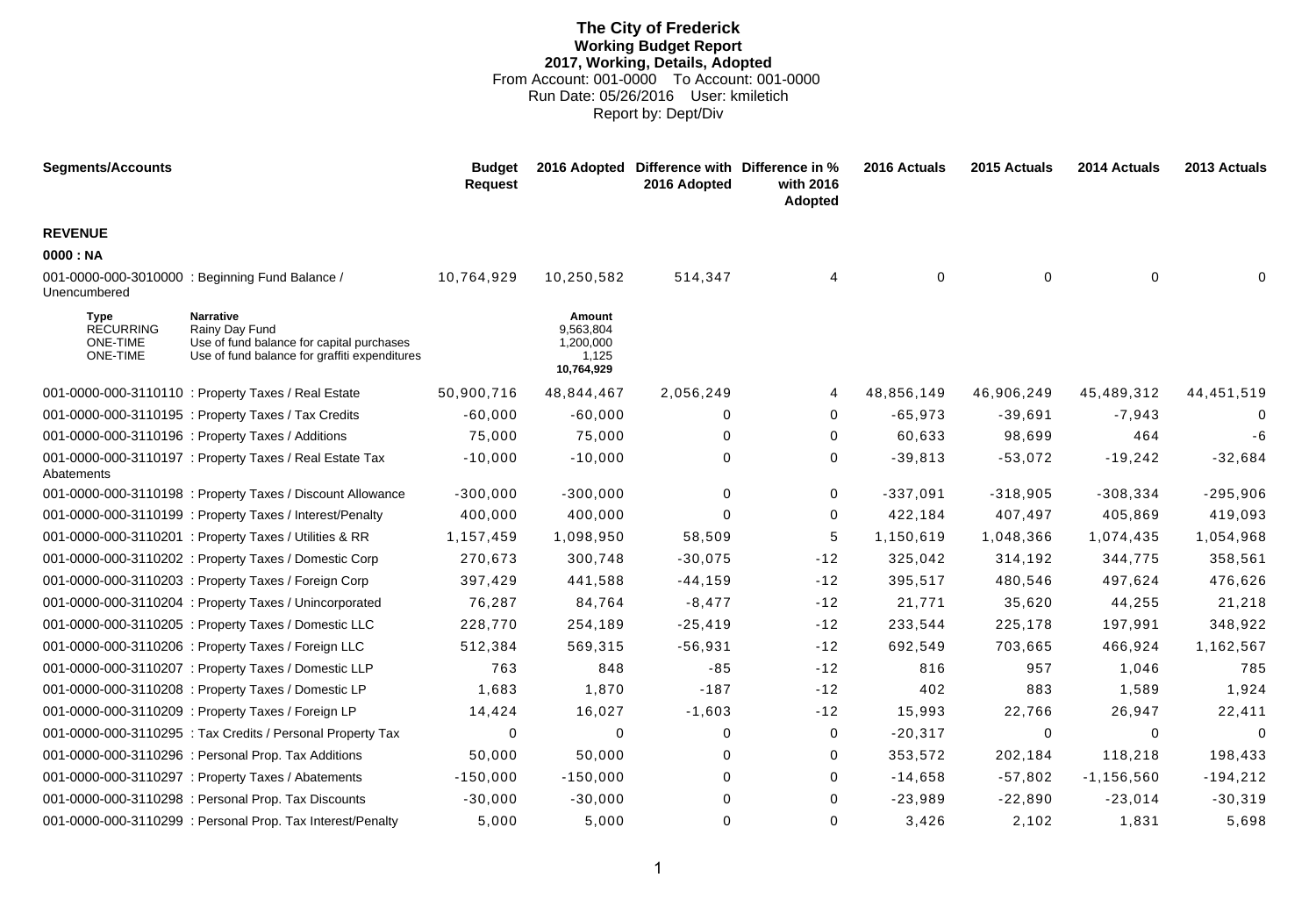| <b>Segments/Accounts</b>                  |                                                             | <b>Budget</b><br><b>Request</b> |               | 2016 Adopted Difference with Difference in %<br>2016 Adopted | with 2016<br>Adopted | 2016 Actuals        | 2015 Actuals  | 2014 Actuals  | 2013 Actuals    |
|-------------------------------------------|-------------------------------------------------------------|---------------------------------|---------------|--------------------------------------------------------------|----------------------|---------------------|---------------|---------------|-----------------|
| - Privately Owne                          | 001-0000-000-3120101 : Other Than Assessed Value / PILOT    | 1,275                           | 1,275         | 0                                                            | 0                    | 69,622              | 1,476         | 1,441         | 1,527           |
| 001-0000-000-3120102 : Brac Zone Payments |                                                             | 21,000                          | 40,000        | $-19,000$                                                    | $-91$                | 23,778              | 20,639        | 39,992        | $\mathbf 0$     |
| Bond                                      | 001-0000-000-3130101 : Incremental Real Estate / 1999 TIF   | 1,063,471                       | 1,086,468     | $-22,997$                                                    | $-3$                 | 1,063,471           | 1,040,872     | 1,016,562     | 1,034,874       |
| Taxes                                     | 001-0000-000-3150001 : Income Taxes / Personal Income       | 7,750,000                       | 7,227,412     | 522,588                                                      | 6                    | 4,787,382           | 7,373,159     | 7,010,102     | 6,796,948       |
| Amusements                                | 001-0000-000-3160001 : Business Taxes / Admissions &        | 350,000                         | 375,000       | $-25,000$                                                    | $-8$                 | 260,890             | 272,614       | 373,826       | 382,553         |
|                                           | 001-0000-000-3160002 : Business Taxes / Gross Receipts      | 24,000                          | 24,000        | $\Omega$                                                     | 0                    | 19,281              | 36,812        | 15,293        | 22,786          |
| Alcoholic Beverages                       | 001-0000-000-3210001 : Business Licenses/Permits /          | ∩                               | 0             | $\Omega$                                                     | 0                    | $\Omega$            | 0             | 0             | 59,883          |
| Licenses                                  | 001-0000-000-3210002 : Business Licenses/Permits / Traders  | 150,000                         | 150,000       | 0                                                            | 0                    | 14,798              | 155,213       | 158,543       | 150,122         |
|                                           | 001-0000-000-3230001 : Communications / Cable Television    | 1,150,000                       | 1,061,209     | 88,791                                                       | $\overline{7}$       | 834,451             | 1,068,761     | 1,014,438     | 963,141         |
| Corporation                               | 001-0000-000-3370301 : Frederick County / Financial         | 43,210                          | 43,210        | 0                                                            | 0                    | 43,210              | 43,210        | 43,210        | 43,210          |
| of Taxes                                  | 001-0000-000-3390301 : Housing Authority / Payment In Lieu  | 40,000                          | 30,000        | 10,000                                                       | 25                   | 43,553              | 45,314        | 40,814        | 35,762          |
| Interest                                  | 001-0000-000-3610001 : Interest Earnings / Investment       | 60,000                          | 60,000        | 0                                                            | 0                    | 99,376              | 62,377        | 88,612        | 100,853         |
|                                           | 001-0000-000-3610002 : Interest Earnings / Other Interest   | 2,700                           | 2,700         | $\Omega$                                                     | 0                    | 2,475               | 2,700         | 2,700         | 2,700           |
| 001-0000-000-3630001 : Donations          |                                                             | 0                               | 0             | $\Omega$                                                     | 0                    | $-25,000$           | 0             | $\mathbf 0$   | 414,909         |
|                                           | 001-0000-000-3640001 : Commissions / 1854 Print Sales       | $\Omega$                        | 0             | $\Omega$                                                     | 0                    | 30                  | 30            | 45            | 45              |
|                                           | 001-0000-000-3690001 : Miscellaneous / Other Misc. Receipts | 100                             | 100           | 0                                                            | 0                    | $\Omega$            | 19            | 87            | 476             |
|                                           | 001-0000-000-3690002 : Miscellaneous / Discounts Earned     | 1,000                           | 1,000         | 0                                                            | 0                    | 2,072               | 1,511         | 1,963         | 3,466           |
| Proceeds                                  | 001-0000-000-3910001 : General Long-Term Oblig. / Debt      | 0                               | 0             | $\Omega$                                                     | 0                    | 36,830,000          | 0             | 0             | 12,828,000      |
| <b>Issue Premium</b>                      | 001-0000-000-3910002 : General Long-Term Oblig. / Debt      | $\Omega$                        | $\mathbf 0$   | $\mathbf 0$                                                  | 0                    | 2,941,804           | 0             | $\mathbf 0$   | 2,522,611       |
| H.C.D.                                    | 001-0000-000-3920106 : Inter-Fund Transfers / Transfer from | $\Omega$                        | 0             | 0                                                            | 0                    | 21,889              | 60,000        | 25,500        | 25,203          |
| Impact Fee                                | 001-0000-000-3920404 : Inter-Fund Transfers / Transfer-Park | 0                               | 0             | $\mathbf{0}$                                                 | 0                    | 0                   | 63,848        | 0             | 0               |
| Water/Sewer                               | 001-0000-000-3920602 : Inter-Fund Transfers / Transfer from | 2,150,000                       | 2,150,000     | 0                                                            | 0                    | 1,875,752           | 2,150,000     | 1,897,500     | 1,650,000       |
| Parking                                   | 001-0000-000-3920605 : Inter-Fund Transfers / Transfer from | 235,000                         | 235,000       | 0                                                            | 0                    | 169,694             | 195,000       | 172,500       | 150,000         |
| Storm Water                               | 001-0000-000-3920607 : Inter-Fund Transfers / Transfer from | 150,000                         | 150,000       | 0                                                            | 0                    | 58,819              | 80,000        | 54,625        | 47,500          |
| SubTotal: 0000: NA                        |                                                             | $-77,497,273$                   | $-74,480,722$ | $-3,016,551$                                                 |                      | $3 - 101, 167, 723$ | $-62,630,099$ | $-59,113,940$ | $-75, 206, 167$ |

2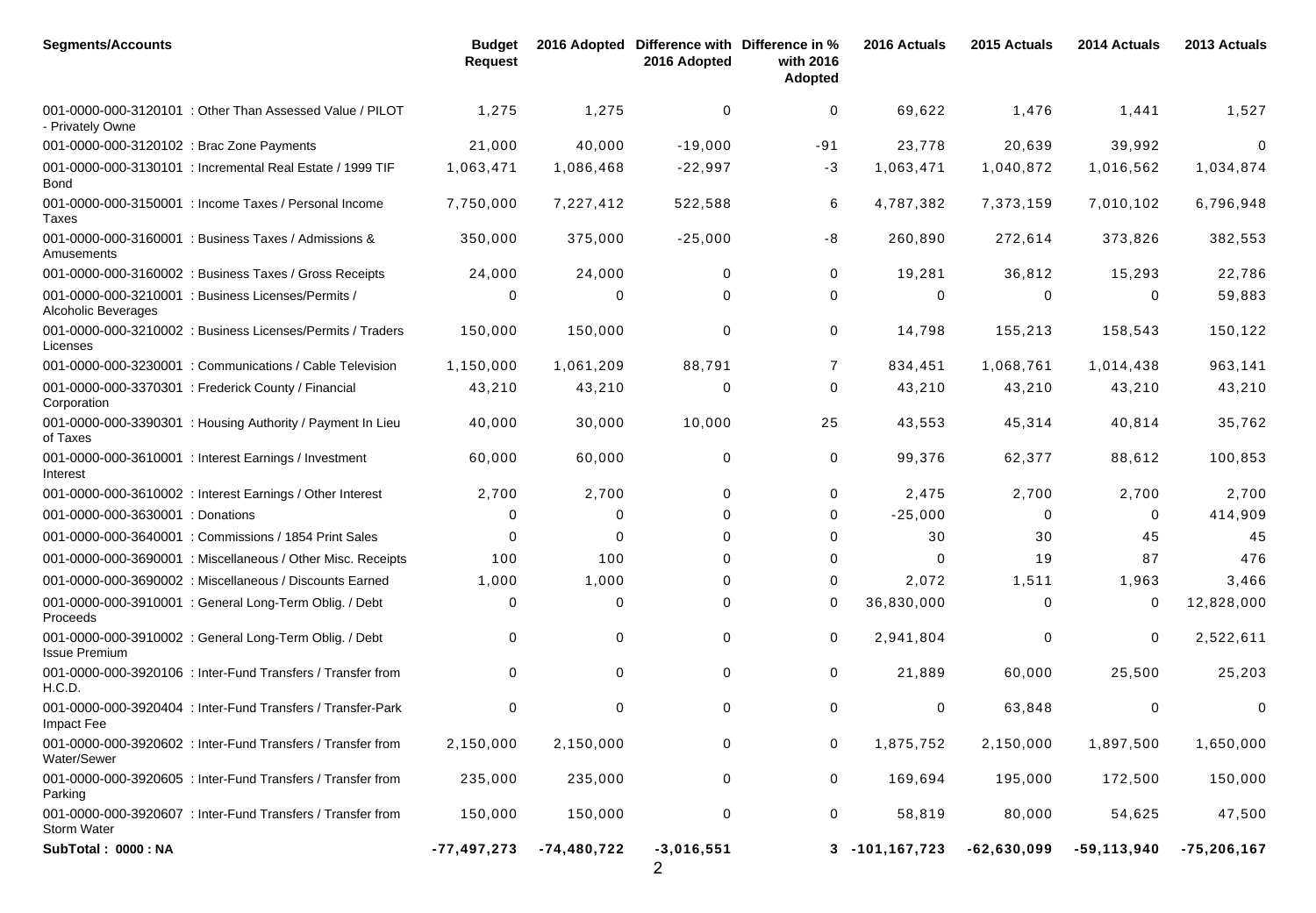| <b>Segments/Accounts</b> | <b>Budget</b><br>Reauest |             | 2016 Adopted | 2016 Adopted Difference with Difference in %<br>with 2016<br><b>Adopted</b> | 2016 Actuals   | 2015 Actuals  | 2014 Actuals  | 2013 Actuals |
|--------------------------|--------------------------|-------------|--------------|-----------------------------------------------------------------------------|----------------|---------------|---------------|--------------|
| <b>SubTotal: REVENUE</b> | -77.497.273              | -74.480.722 | $-3.016.551$ |                                                                             | 3 -101,167,723 | $-62.630.099$ | -59.113.940   | -75.206.167  |
| <b>Grand Total</b>       | -77.497.273              | -74.480.722 | $-3.016.551$ |                                                                             | 3 -101,167,723 | $-62,630,099$ | $-59,113,940$ | -75,206,167  |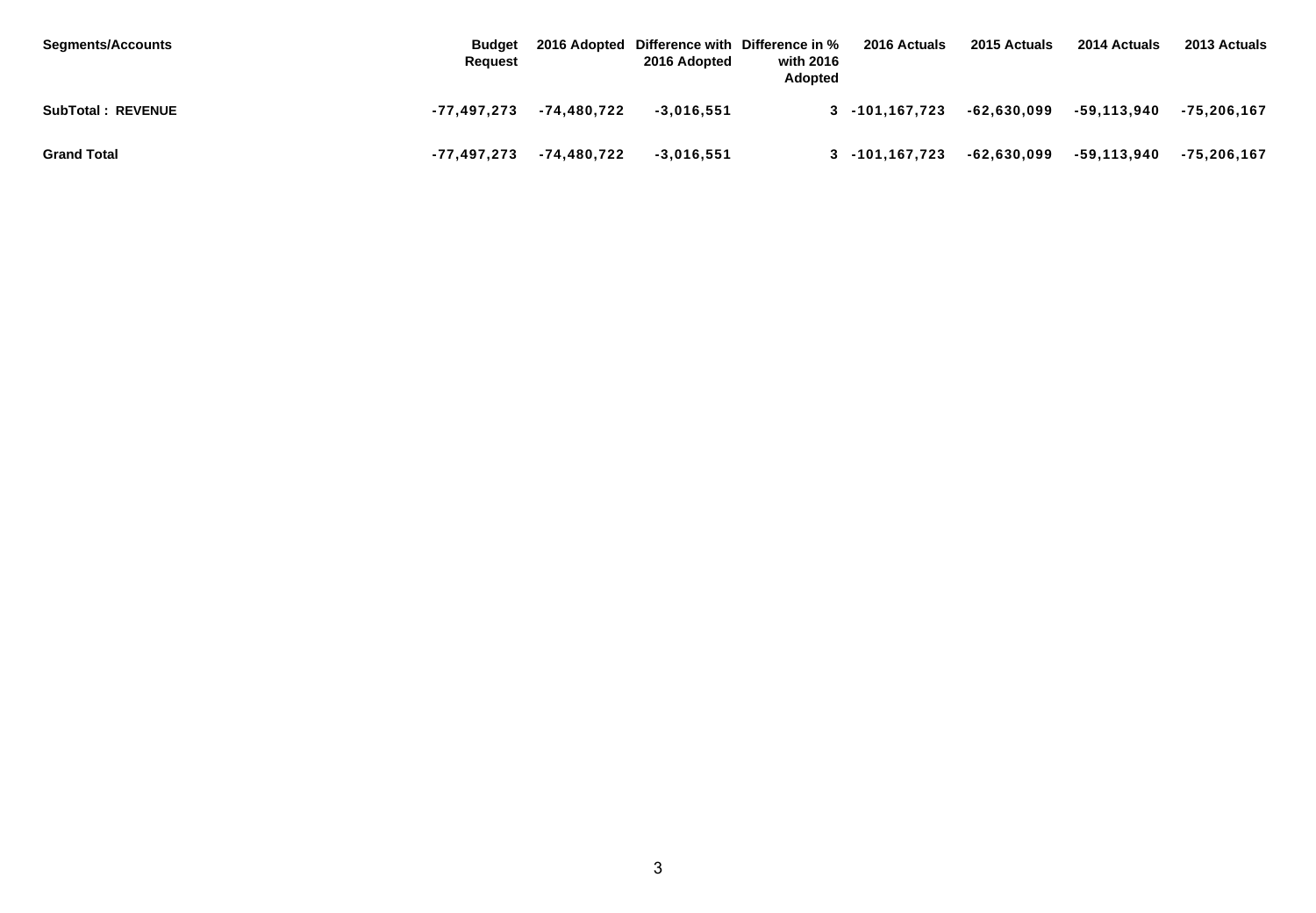#### **The City of Frederick Working Budget Report 2017, Working, Details, Adopted** From Account: 001-1111 To Account: 001-1111 Run Date: 05/26/2016 User: kmiletich Report by: Dept/Div

<span id="page-8-0"></span>

| <b>Segments/Accounts</b>                                                     | <b>Budget</b><br><b>Request</b> |              | 2016 Adopted Difference with Difference in %<br>2016 Adopted | with 2016<br>Adopted | 2016 Actuals | 2015 Actuals | 2014 Actuals | 2013 Actuals |
|------------------------------------------------------------------------------|---------------------------------|--------------|--------------------------------------------------------------|----------------------|--------------|--------------|--------------|--------------|
| <b>REVENUE</b>                                                               |                                 |              |                                                              |                      |              |              |              |              |
| 1111 : Mayor's Office                                                        |                                 |              |                                                              |                      |              |              |              |              |
| 001-1111-000-3930002 : Capital Asset Disposition / Insurance<br>Reimbursemen | $\Omega$                        | $\mathbf{0}$ | 0                                                            | 0                    | $\mathbf 0$  | 3,308        | $\Omega$     | 0            |
| 001-1111-121-3311200 : Federal / General Govt. / Op Indirect                 | 0                               | 0            | 0                                                            | $\mathbf 0$          | 0            | 0            | $\Omega$     | 463          |
| 001-1111-121-3411001 : Training Fees / Frederick Leadership                  | $\Omega$                        | $\Omega$     | $\Omega$                                                     | $\Omega$             | $\Omega$     | $\Omega$     | 220          | $\Omega$     |
| 001-1111-121-3690001 : Miscellaneous / Other Misc. Receipts                  | 100                             | 100          | $\Omega$                                                     | $\Omega$             | 91           | 376          | 238          | 111          |
| SubTotal: 1111: Mayor's Office                                               | $-100$                          | $-100$       | 0                                                            | 0                    | $-91$        | $-3,684$     | $-458$       | $-574$       |
| <b>SubTotal: REVENUE</b>                                                     | $-100$                          | $-100$       | 0                                                            | 0                    | $-91$        | $-3,684$     | $-458$       | $-574$       |
| <b>EXPENSE</b>                                                               |                                 |              |                                                              |                      |              |              |              |              |
| 1111 : Mayor's Office                                                        |                                 |              |                                                              |                      |              |              |              |              |
| 001-1111-111-5310100 : Supplies / General Supplies                           | $\Omega$                        | 0            | $\Omega$                                                     | 0                    | 150          | 747          | 3,996        | 793          |
| 001-1111-111-5620100 : Travel / Transportation                               | 0                               | 0            | 0                                                            | 0                    | 0            | 0            | 165          | 143          |
| 001-1111-111-5621100 : Dues/Registration Fees                                | 0                               | 0            | $\Omega$                                                     | $\Omega$             | 0            | 215          | 315          | 1,129        |
| 001-1111-111-5622100 : Travel / Lodging                                      | $\Omega$                        | 0            | $\Omega$                                                     | 0                    | $\Omega$     | 0            | $\Omega$     | 295          |
| 001-1111-111-5660000 : Donations                                             | $\Omega$                        | $\Omega$     | $\Omega$                                                     | $\Omega$             | $\Omega$     | $\Omega$     | $\Omega$     | 1,000        |
| 001-1111-121-5121100 : Salaries - Full Time / Productive Time                | 267,477                         | 295,202      | $-27,725$                                                    | $-11$                | 212,348      | 253,577      | 256,730      | 234,898      |
| 001-1111-121-5121200 : Salaries - Full Time / Vacation                       | 0                               | 0            | 0                                                            | 0                    | 10,392       | 11,103       | 11,180       | 17,413       |
| 001-1111-121-5121300 : Salaries - Full Time / Sick                           | 0                               | 0            | 0                                                            | 0                    | 10,943       | 6,669        | 15,266       | 3,329        |
| 001-1111-121-5121400 : Salaries - Full Time / Holiday                        | O                               | 0            | $\Omega$                                                     | 0                    | 11,317       | 11,802       | 12,331       | 11,376       |
| 001-1111-121-5121500 : Salaries - Full Time / Other Leave                    | $\Omega$                        | $\Omega$     | $\Omega$                                                     | 0                    | 2,430        | 2,178        | 2,957        | 4,224        |
| 001-1111-121-5141300 : Overtime / Premium Overtime                           | O                               | $\Omega$     | $\Omega$                                                     | $\Omega$             | 71           | 174          | 159          | 113          |
| 001-1111-121-5150000 : Executive/Legislative / Salaries -<br>Perm Part Time  | 130,285                         | 129,485      | 800                                                          | 0                    | 113,673      | 128,500      | 128,796      | 158,305      |
| 001-1111-121-5170000 : Special Allowance                                     | 0                               | 0            | $\Omega$                                                     | $\mathbf 0$          | $\mathbf 0$  | $\mathbf 0$  | 3,300        | $\Omega$     |
| 001-1111-121-5210000 : Executive/Legislative / Workmen's<br>Compensation     | 2,362                           | 1,938        | 424                                                          | 17                   | 2,303        | 1,892        | 1,777        | 1,299        |
| 001-1111-121-5221100 : FICA / Social Security                                | 24,663                          | 26,332       | $-1,669$                                                     | $-7$                 | 21,082       | 24,279       | 25,387       | 25,163       |
| 001-1111-121-5221200 : FICA / Medicare                                       | 5,769                           | 6,161        | $-392$                                                       | $-7$                 | 4,930        | 5,678        | 5,937        | 5,885        |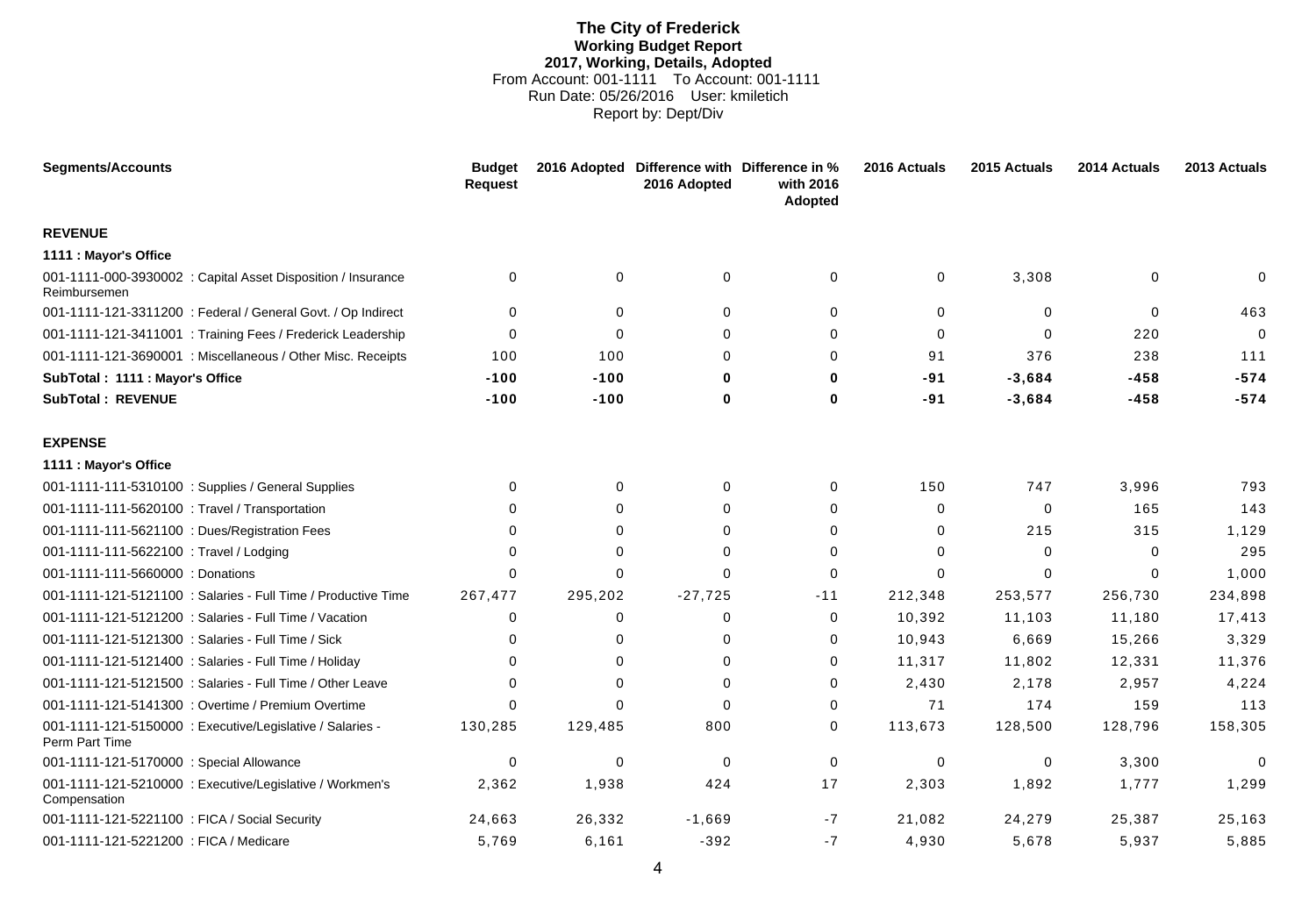| <b>Segments/Accounts</b>                                                                                 |                                                                                                                                                                                             | <b>Budget</b><br><b>Request</b> |                                                           | 2016 Adopted Difference with Difference in %<br>2016 Adopted | with 2016<br>Adopted | 2016 Actuals | 2015 Actuals   | 2014 Actuals | 2013 Actuals |
|----------------------------------------------------------------------------------------------------------|---------------------------------------------------------------------------------------------------------------------------------------------------------------------------------------------|---------------------------------|-----------------------------------------------------------|--------------------------------------------------------------|----------------------|--------------|----------------|--------------|--------------|
|                                                                                                          | 001-1111-121-5264100 : Health Insurance / Retirees >= 65                                                                                                                                    | 26,444                          | 20,587                                                    | 5,857                                                        | 22                   | 23,296       | 16,456         | 14,384       | 15,994       |
|                                                                                                          | 001-1111-121-5266100 : Health Insurance / CIGNA                                                                                                                                             | 67,220                          | 63,685                                                    | 3,535                                                        | 5                    | 70,004       | 58,057         | 51,324       | 51,784       |
|                                                                                                          | 001-1111-121-5266200 : Health Insurance / CIGNA - Retirees                                                                                                                                  | 9,500                           | 18,072                                                    | $-8,572$                                                     | $-91$                | 11,258       | 20,880         | 23,431       | 23,861       |
|                                                                                                          | 001-1111-121-5266300 : Health Insurance / OPEB Payment                                                                                                                                      | 44,534                          | 45,897                                                    | $-1,363$                                                     | -4                   | 45,897       | 44,935         | 49,753       | 53,811       |
| Plan                                                                                                     | 001-1111-121-5266500 : OPEB Retirement Health Savings                                                                                                                                       | 0                               | 0                                                         | 0                                                            | 0                    | 2,500        | 2,500          | 625          | 0            |
| -Emp                                                                                                     | 001-1111-121-5267200 : Health Insurance / Aetna Dental                                                                                                                                      | 0                               | 0                                                         | 0                                                            | 0                    | 362          | 16             | $-21$        | 22           |
| 001-1111-121-5267900 : Vision - Emp                                                                      |                                                                                                                                                                                             | 0                               | 0                                                         | 0                                                            | 0                    | 60           | $\overline{7}$ | $-4$         | 5            |
|                                                                                                          | 001-1111-121-5268100 : Health Insurance / Disability                                                                                                                                        | 953                             | 923                                                       | 30                                                           | 3                    | 767          | 704            | 697          | 648          |
| 001-1111-121-5269100 : Health Insurance / Life                                                           |                                                                                                                                                                                             | 1,393                           | 1,393                                                     | $\Omega$                                                     | 0                    | 1,379        | 1,109          | 1,144        | 1,182        |
|                                                                                                          | 001-1111-121-5282500 : Retirement / 25 Year Plan                                                                                                                                            | 39,166                          | 42,556                                                    | $-3,390$                                                     | -9                   | 42,556       | 44,499         | 117,713      | 128,140      |
|                                                                                                          | 001-1111-121-5283000 : Retirement / 30 Year Plan                                                                                                                                            | 44,470                          | 49,897                                                    | $-5,427$                                                     | $-13$                | 49,897       | 45,901         | 70,511       | 61,735       |
| Fees                                                                                                     | 001-1111-121-5284000: Retirement / Supplement Savings                                                                                                                                       | 77                              | 76                                                        | -1                                                           | -1                   | 60           | 241            | 254          | 243          |
| 001-1111-121-5291300 : Misc Benefits / Other                                                             |                                                                                                                                                                                             | 3,725                           | 3,492                                                     | 233                                                          | 6                    | 3,104        | 3,492          | 3,686        | 4,224        |
|                                                                                                          | 001-1111-121-5310100 : Supplies / General Supplies                                                                                                                                          | 21,150                          | 15,150                                                    | 6,000                                                        | 28                   | 2,510        | 2,908          | 13,435       | 8,973        |
| Type<br><b>RECURRING</b><br><b>RECURRING</b><br><b>RECURRING</b><br><b>RECURRING</b><br><b>RECURRING</b> | <b>Narrative</b><br>Office supplies & City Vehicle Maintenance/Parts<br><b>Flowers</b><br>City's Annual Legislative Breakfast<br>Frederick News Post Online Subscription<br>Employee picnic |                                 | Amount<br>10,500<br>300<br>250<br>100<br>10,000<br>21,150 |                                                              |                      |              |                |              |              |
|                                                                                                          | 001-1111-121-5310300: Supplies / Clothing/Uniforms                                                                                                                                          | 0                               | 0                                                         | 0                                                            | 0                    | 0            | 0              | $\mathbf{0}$ | 120          |
| 001-1111-121-5330100 : Energy / Fuel & Oil                                                               |                                                                                                                                                                                             | 2,100                           | 2,100                                                     | 0                                                            | 0                    | 680          | 1,122          | 1,657        | 1,986        |
| <b>Type</b><br><b>RECURRING</b>                                                                          | <b>Narrative</b><br>Fuel for City Hall Vehicles                                                                                                                                             |                                 | Amount<br>2,100<br>2,100                                  |                                                              |                      |              |                |              |              |
| <b>Services</b>                                                                                          | 001-1111-121-5410000 : Executive/Legislative / Professional                                                                                                                                 | 3,028                           | 3,028                                                     | 0                                                            | 0                    | 881          | 39,174         | 2,733        | 3,341        |
| <b>Type</b><br><b>RECURRING</b>                                                                          | Narrative<br>Interpreters for Public Meetings for Persons that are deaf. \$104.00<br>per 2 hours plus 52.00 for each additional hour                                                        |                                 | Amount<br>2,500                                           |                                                              |                      |              |                |              |              |
| <b>RECURRING</b>                                                                                         | Towing of City Hall Vehicles<br>Vehicle emissions testing for City Hall vehicles 2 @ \$14.00                                                                                                |                                 | 500<br>28<br>3,028                                        |                                                              |                      |              |                |              |              |
| Repair/Maint.                                                                                            | 001-1111-121-5520100 : Repair and Maint. Service / General                                                                                                                                  | 1,000                           | 1,000                                                     | 0                                                            | 0                    | 0            | 55             | 58           | 17           |
| <b>Type</b><br><b>RECURRING</b>                                                                          | <b>Narrative</b><br>City Hall Vehicle Maintenance                                                                                                                                           |                                 | Amount<br>1,000<br>1,000                                  | 5                                                            |                      |              |                |              |              |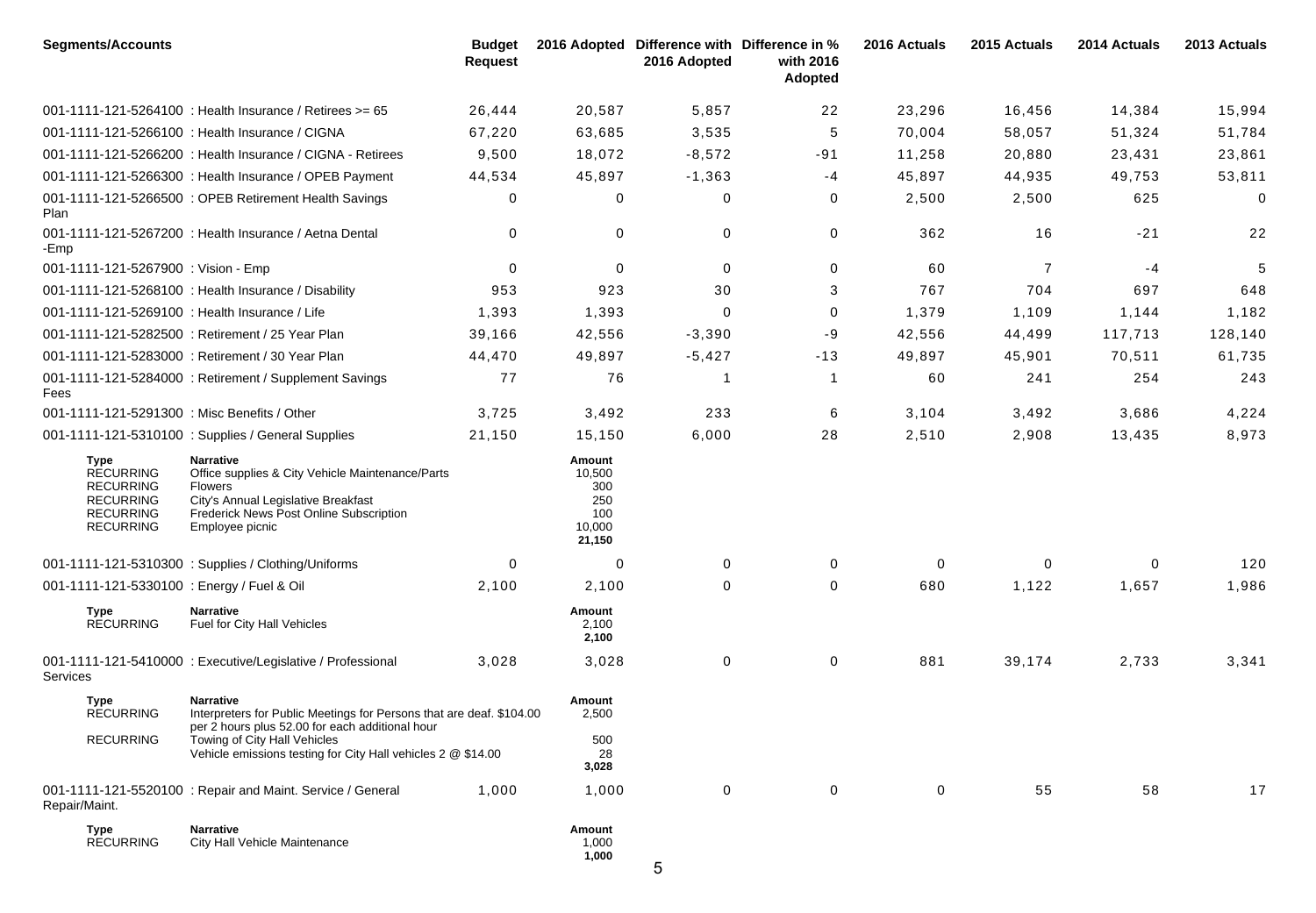| <b>Segments/Accounts</b>                                                                                                                                                                                                                                                                                                           |                                                                                                                                                                                                                                                                                                                                                                                                                                                                                                                                                                                                                                                                                                                                                            | <b>Budget</b><br><b>Request</b> |                                                                                                                                          | 2016 Adopted Difference with Difference in %<br>2016 Adopted | with 2016<br>Adopted | 2016 Actuals | 2015 Actuals | 2014 Actuals | 2013 Actuals |
|------------------------------------------------------------------------------------------------------------------------------------------------------------------------------------------------------------------------------------------------------------------------------------------------------------------------------------|------------------------------------------------------------------------------------------------------------------------------------------------------------------------------------------------------------------------------------------------------------------------------------------------------------------------------------------------------------------------------------------------------------------------------------------------------------------------------------------------------------------------------------------------------------------------------------------------------------------------------------------------------------------------------------------------------------------------------------------------------------|---------------------------------|------------------------------------------------------------------------------------------------------------------------------------------|--------------------------------------------------------------|----------------------|--------------|--------------|--------------|--------------|
| <b>Maintenance Contracts</b>                                                                                                                                                                                                                                                                                                       | 001-1111-121-5520200 : Repair and Maint. Service /                                                                                                                                                                                                                                                                                                                                                                                                                                                                                                                                                                                                                                                                                                         | 3,000                           | 3,000                                                                                                                                    | 0                                                            | 0                    | $\mathbf 0$  | 1,167        | 996          | 2,934        |
| Type<br><b>RECURRING</b><br><b>RECURRING</b>                                                                                                                                                                                                                                                                                       | <b>Narrative</b><br>Savin Copier Contract<br><b>Shared Copier</b>                                                                                                                                                                                                                                                                                                                                                                                                                                                                                                                                                                                                                                                                                          |                                 | Amount<br>2,000<br>1,000<br>3,000                                                                                                        |                                                              |                      |              |              |              |              |
|                                                                                                                                                                                                                                                                                                                                    | 001-1111-121-5540200: Rentals / Equipment and Vehicles                                                                                                                                                                                                                                                                                                                                                                                                                                                                                                                                                                                                                                                                                                     | 0                               | 0                                                                                                                                        | 0                                                            | 0                    | 996          | 0            | 0            | $\mathbf 0$  |
|                                                                                                                                                                                                                                                                                                                                    | 001-1111-121-5610100 : Communications / Telephone                                                                                                                                                                                                                                                                                                                                                                                                                                                                                                                                                                                                                                                                                                          | 13,635                          | 13,635                                                                                                                                   | $\mathbf 0$                                                  | 0                    | 7,323        | 9,636        | 8,666        | 7,968        |
| Type<br><b>RECURRING</b><br><b>RECURRING</b><br><b>RECURRING</b>                                                                                                                                                                                                                                                                   | <b>Narrative</b><br>Mayor's Office - Mayor, Aldermen, EA - cell phones<br>Frederick County Voice/Landlines<br>Monthly service cost for the Ipads for Mayor, EA & Aldermen                                                                                                                                                                                                                                                                                                                                                                                                                                                                                                                                                                                  |                                 | Amount<br>3,500<br>5,360<br>4,775<br>13,635                                                                                              |                                                              |                      |              |              |              |              |
|                                                                                                                                                                                                                                                                                                                                    | 001-1111-121-5610200 : Communications / Postage                                                                                                                                                                                                                                                                                                                                                                                                                                                                                                                                                                                                                                                                                                            | 300                             | 300                                                                                                                                      | 0                                                            | 0                    | 168          | 143          | 289          | 424          |
| Type                                                                                                                                                                                                                                                                                                                               | <b>Narrative</b><br>Mailings (fed ex, returns, etc.)                                                                                                                                                                                                                                                                                                                                                                                                                                                                                                                                                                                                                                                                                                       |                                 | Amount<br>300<br>300                                                                                                                     |                                                              |                      |              |              |              |              |
| 001-1111-121-5620100 : Travel / Transportation                                                                                                                                                                                                                                                                                     |                                                                                                                                                                                                                                                                                                                                                                                                                                                                                                                                                                                                                                                                                                                                                            | 250                             | 250                                                                                                                                      | $\mathbf 0$                                                  | 0                    | 148          | 55           | 227          | 196          |
| Type<br><b>RECURRING</b>                                                                                                                                                                                                                                                                                                           | <b>Narrative</b><br>Mayors Office Mileage to attend meetings using personal vehicles                                                                                                                                                                                                                                                                                                                                                                                                                                                                                                                                                                                                                                                                       |                                 | Amount<br>250<br>250                                                                                                                     |                                                              |                      |              |              |              |              |
|                                                                                                                                                                                                                                                                                                                                    | 001-1111-121-5621100 : Travel / Dues/Registration Fees                                                                                                                                                                                                                                                                                                                                                                                                                                                                                                                                                                                                                                                                                                     | 93,398                          | 93,695                                                                                                                                   | $-297$                                                       | $-1$                 | 92,437       | 85,868       | 85,994       | 84,080       |
| <b>Type</b><br><b>RECURRING</b><br><b>RECURRING</b><br><b>RECURRING</b><br><b>RECURRING</b><br><b>RECURRING</b><br><b>RECURRING</b><br><b>RECURRING</b><br><b>RECURRING</b><br><b>RECURRING</b><br><b>RECURRING</b><br><b>RECURRING</b><br><b>RECURRING</b><br><b>ONE-TIME</b><br>ONE-TIME<br><b>RECURRING</b><br><b>RECURRING</b> | <b>Narrative</b><br><b>WASHCOG Dues</b><br><b>MML Dues</b><br>Maryland Mayor's Association Dues<br>Frederick County Chapter MML Dues<br>MML Public Works Dues<br>Arbor Day Dues<br><b>Tree City Dues</b><br>MML Fall Registration x 6 includes 5% increase<br>Maryland Mayor's Conference Registration includes 5% increase<br>MML Frederick County Chapter Legislative Dinner<br>MML Booth Registration inludes 5% increase<br>MML Summer Conference Registration for (5) (Registration of the<br>booth takes care of booth attendant $+$ 1) \$435.00 x 5 includes 5%<br>increase<br>Chamber Legislative Breakfast for 7<br>Chamber Public Safety Awards Breakfast \$27 x 7<br>MML Legislative Reception Sponsorship<br>MML Summer Conference Sponsorship |                                 | Amount<br>49,568<br>35,500<br>65<br>315<br>80<br>25<br>25<br>2,750<br>130<br>210<br>250<br>2,300<br>140<br>190<br>350<br>1,500<br>93,398 |                                                              |                      |              |              |              |              |
| 001-1111-121-5622100 : Travel / Lodging                                                                                                                                                                                                                                                                                            |                                                                                                                                                                                                                                                                                                                                                                                                                                                                                                                                                                                                                                                                                                                                                            | 6,500                           | 6,500                                                                                                                                    | 0                                                            | 0                    | 3,221        | 2,391        | 2,171        | 1,618        |
| Type<br><b>RECURRING</b><br><b>RECURRING</b>                                                                                                                                                                                                                                                                                       | <b>Narrative</b><br>Hotel for Maryland Mayor's Association Conference<br>Hotel Stay for Mayor $+$ (6) for the MML Summer Conference                                                                                                                                                                                                                                                                                                                                                                                                                                                                                                                                                                                                                        |                                 | Amount<br>200<br>4,200                                                                                                                   |                                                              |                      |              |              |              |              |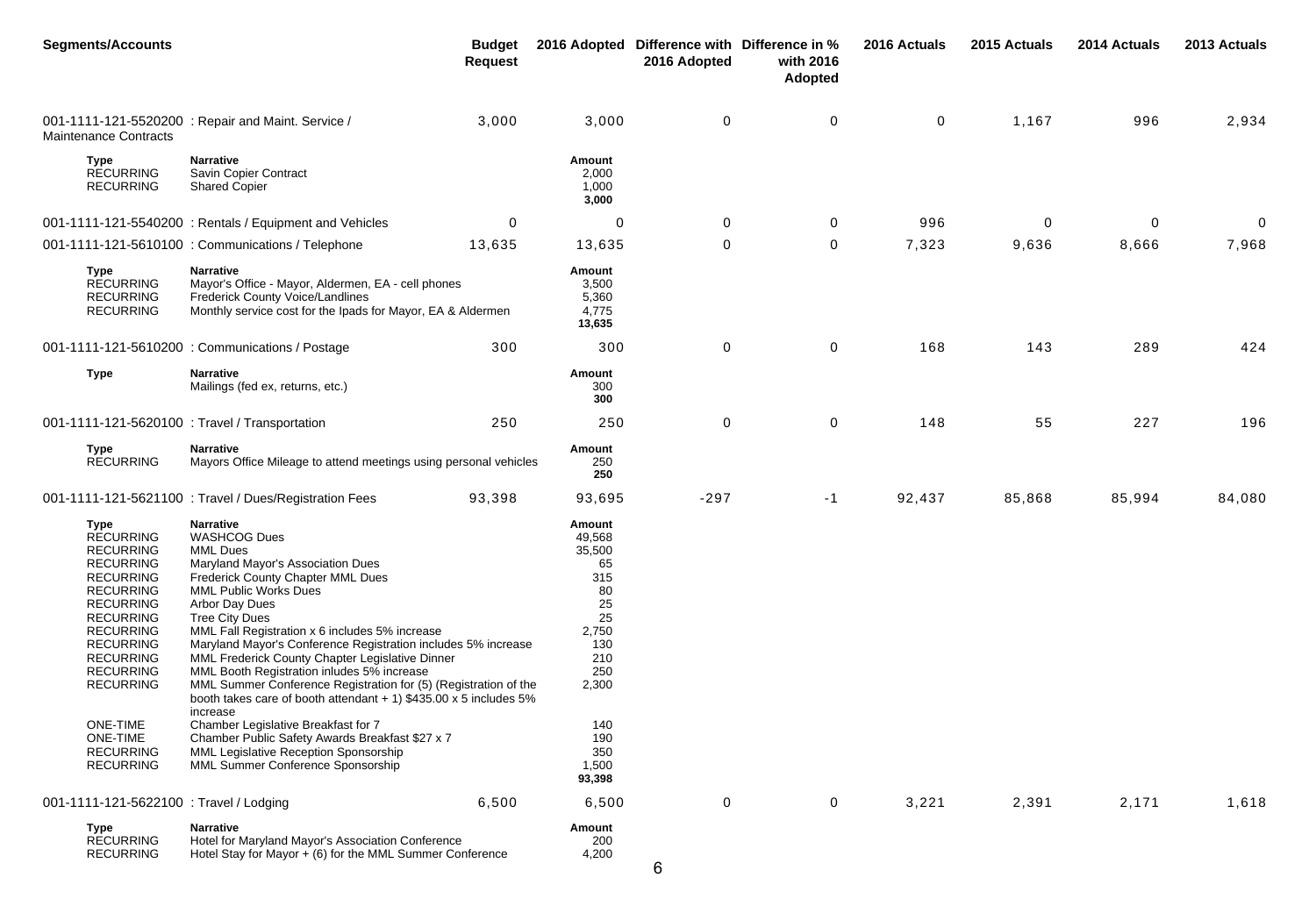| Segments/Accounts                          |                                                           | <b>Budget</b><br>Request | 2016 Adopted   | 2016 Adopted | Difference with Difference in %<br>with 2016<br>Adopted | 2016 Actuals | 2015 Actuals | 2014 Actuals | 2013 Actuals |
|--------------------------------------------|-----------------------------------------------------------|--------------------------|----------------|--------------|---------------------------------------------------------|--------------|--------------|--------------|--------------|
| <b>RECURRING</b>                           | Hotel Stay for Mayor + (6) for MML Fall Conference        |                          | 2,100<br>6,500 |              |                                                         |              |              |              |              |
| 001-1111-121-5623100 : Travel / Meals/Food |                                                           | 250                      | 250            | 0            | 0                                                       | 27           | 0            | $\Omega$     | 25           |
|                                            | 001-1111-121-5630000: Executive/Legislative / Advertising | 0                        | 0              | $\Omega$     | $\mathbf 0$                                             | 235          | $\Omega$     | 50           | $\mathbf 0$  |
| Binding                                    | 001-1111-121-5640000 : Executive/Legislative / Printing & | 0                        | 0              | $\mathbf 0$  | 0                                                       | 0            | 0            | 415          | 2,455        |
|                                            | 001-1111-121-5650000 : Executive/Legislative / Insurance  | 85,288                   | 85,413         | $-125$       | -1                                                      | 79,516       | 76,830       | 57,338       | 73,301       |
|                                            | 001-1111-121-5660000 : Executive/Legislative / Donations  | 0                        | 0              | $\Omega$     | 0                                                       | 0            | $\mathbf 0$  | 300          | $\mathbf{0}$ |
|                                            | 001-1111-121-5740200 : Machinery & Equipment / Machinery  | $\Omega$                 | $\Omega$       | $\Omega$     | 0                                                       | $\Omega$     | $\Omega$     | $\Omega$     | 7,600        |
| SubTotal: 1111 : Mayor's Office            |                                                           | 897,937                  | 930,017        | $-32,080$    | -4                                                      | 828,921      | 904,960      | 976,122      | 1,002,052    |
| <b>SubTotal: EXPENSE</b>                   |                                                           | 897,937                  | 930,017        | $-32,080$    | -4                                                      | 828,921      | 904,960      | 976,122      | 1,002,052    |
| <b>Grand Total</b>                         |                                                           | 897,837                  | 929,917        | $-32,080$    | -4                                                      | 828,830      | 901,276      | 975,664      | 1,001,478    |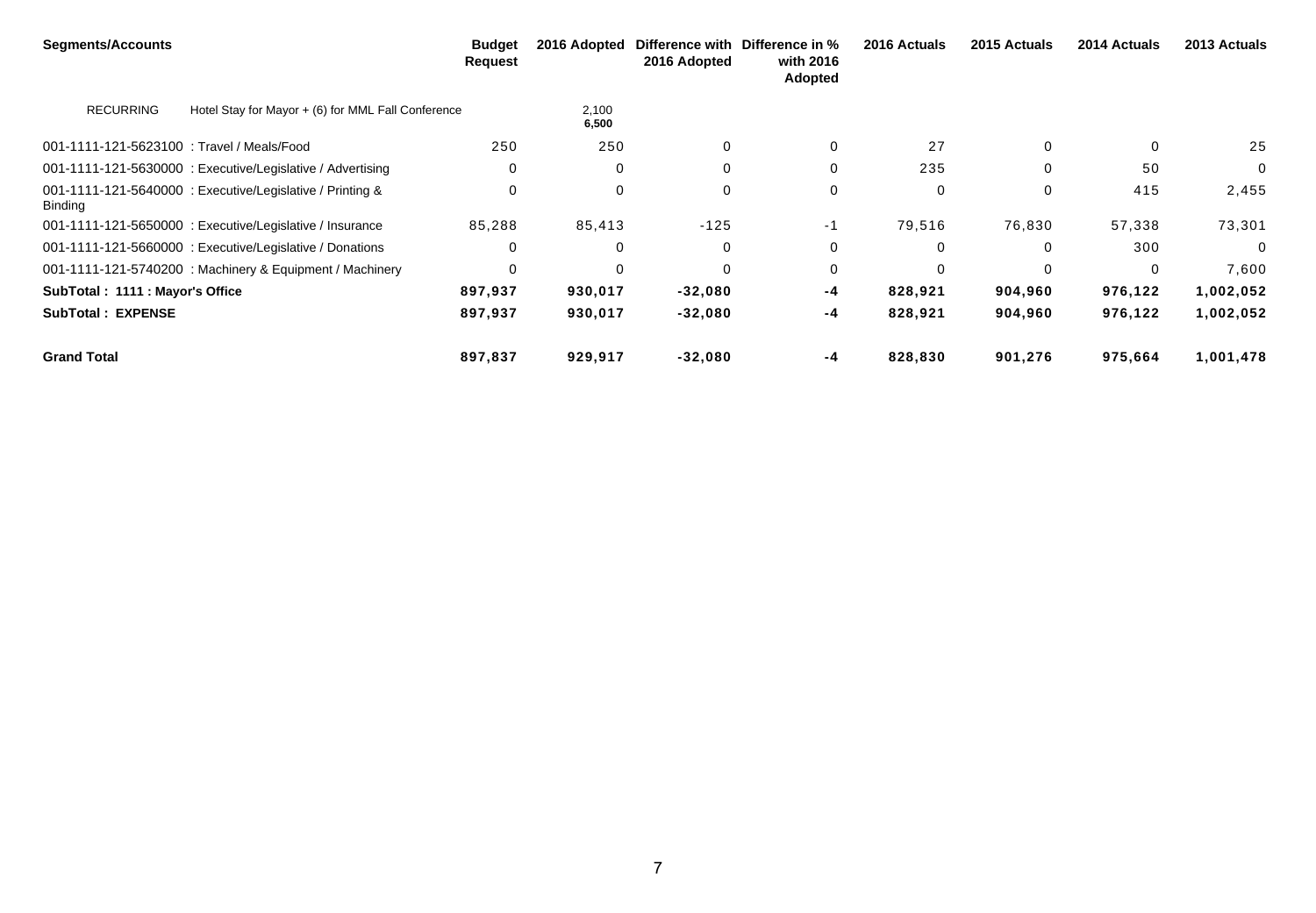#### **The City of Frederick Working Budget Report 2017, Working, Details, Adopted** From Account: 001-1121 To Account: 001-1121 Run Date: 05/26/2016 User: kmiletich Report by: Dept/Div

<span id="page-12-0"></span>

| <b>Segments/Accounts</b>                                                | <b>Budget</b><br><b>Request</b> |             | 2016 Adopted Difference with Difference in %<br>2016 Adopted | with 2016<br>Adopted | 2016 Actuals | 2015 Actuals | 2014 Actuals | 2013 Actuals |
|-------------------------------------------------------------------------|---------------------------------|-------------|--------------------------------------------------------------|----------------------|--------------|--------------|--------------|--------------|
| <b>REVENUE</b>                                                          |                                 |             |                                                              |                      |              |              |              |              |
| 1121 : Legal Services                                                   |                                 |             |                                                              |                      |              |              |              |              |
| 001-1121-151-3415001 : General Government / Legal Review<br>Fee         | 10,000                          | 10,000      | 0                                                            | 0                    | 13,600       | 8,200        | 10,800       | 10,400       |
| 001-1121-151-3690001 : Miscellaneous / Other Misc. Receipts             | 50                              | 50          | $\Omega$                                                     | $\mathbf 0$          | 372          | 976          | 300          | 238          |
| SubTotal: 1121 : Legal Services                                         | $-10,050$                       | $-10,050$   | 0                                                            | 0                    | $-13,972$    | $-9,176$     | $-11,100$    | $-10,638$    |
| <b>SubTotal: REVENUE</b>                                                | $-10,050$                       | $-10,050$   | 0                                                            | 0                    | $-13,972$    | $-9,176$     | $-11,100$    | $-10,638$    |
| <b>EXPENSE</b>                                                          |                                 |             |                                                              |                      |              |              |              |              |
| 1121 : Legal Services                                                   |                                 |             |                                                              |                      |              |              |              |              |
| 001-1121-151-5121100 : Salaries - Full Time / Productive Time           | 480,144                         | 463,471     | 16,673                                                       | 3                    | 346,802      | 375,939      | 363,122      | 344,723      |
| 001-1121-151-5121200 : Salaries - Full Time / Vacation                  | $\Omega$                        | 0           | 0                                                            | 0                    | 20,171       | 30,649       | 30,258       | 28,346       |
| 001-1121-151-5121300 : Salaries - Full Time / Sick                      | $\Omega$                        | 0           | 0                                                            | 0                    | 7,976        | 11,334       | 6,612        | 9,016        |
| 001-1121-151-5121400 : Salaries - Full Time / Holiday                   | 0                               | $\mathbf 0$ | $\Omega$                                                     | 0                    | 18,506       | 20,343       | 19,555       | 19,380       |
| 001-1121-151-5121500 : Salaries - Full Time / Other Leave               | $\Omega$                        | $\Omega$    | $\Omega$                                                     | 0                    | 8,442        | 5,431        | 7,043        | 6,308        |
| 001-1121-151-5170000 : Special Allowance                                | $\Omega$                        | $\Omega$    | $\Omega$                                                     | $\mathbf 0$          | $\Omega$     | $\Omega$     | 9,000        | $\Omega$     |
| 001-1121-151-5210000: Executive/Legislative / Workmen's<br>Compensation | 2.168                           | 1.696       | 472                                                          | 21                   | 2,016        | 1,655        | 1,554        | 1,137        |
| 001-1121-151-5221100 : FICA / Social Security                           | 28,983                          | 28,210      | 773                                                          | $\overline{2}$       | 22,846       | 26,146       | 25,476       | 23,745       |
| 001-1121-151-5221200 : FICA / Medicare                                  | 6,962                           | 6,721       | 241                                                          | 3                    | 5,496        | 6,143        | 5,993        | 5,589        |
| 001-1121-151-5261100 : Health Insurance / Optimum                       | $\Omega$                        | $\Omega$    | $\Omega$                                                     | 0                    | 439          | $\Omega$     | $\Omega$     | $\Omega$     |
| 001-1121-151-5264100 : Health Insurance / Retirees >= 65                | 10,578                          | 10,293      | 285                                                          | $\overline{2}$       | 9,622        | 9,162        | 8,479        | 7,997        |
| 001-1121-151-5266100 : Health Insurance / CIGNA                         | 48,875                          | 46,306      | 2,569                                                        | 5                    | 54,424       | 49,501       | 47,645       | 47,356       |
| 001-1121-151-5266300 : Health Insurance / OPEB Payment                  | 22,267                          | 22,949      | $-682$                                                       | -4                   | 22,949       | 22,467       | 22,615       | 22,422       |
| 001-1121-151-5267200 : Health Insurance / Aetna Dental<br>-Emp          | $\Omega$                        | 0           | $\Omega$                                                     | 0                    | 444          | $-1$         | $\Omega$     | $-46$        |
| 001-1121-151-5267900 : Vision - Emp                                     | $\Omega$                        | $\Omega$    | $\Omega$                                                     | 0                    | 43           | $\Omega$     | $\Omega$     | $\Omega$     |
| 001-1121-151-5268100 : Health Insurance / Disability                    | 1,475                           | 1,426       | 49                                                           | 3                    | 1,123        | 983          | 949          | 912          |
| 001-1121-151-5269100 : Health Insurance / Life                          | 2,810                           | 2,810       | $\Omega$                                                     | 0                    | 1,313        | 1,193        | 1,177        | 1,144        |
| 001-1121-151-5282500 : Retirement / 25 Year Plan                        | 22,761                          | 25,048      | $-2,287$                                                     | $-11$                | 25,048       | 25,802       | 23,081       | 22,882       |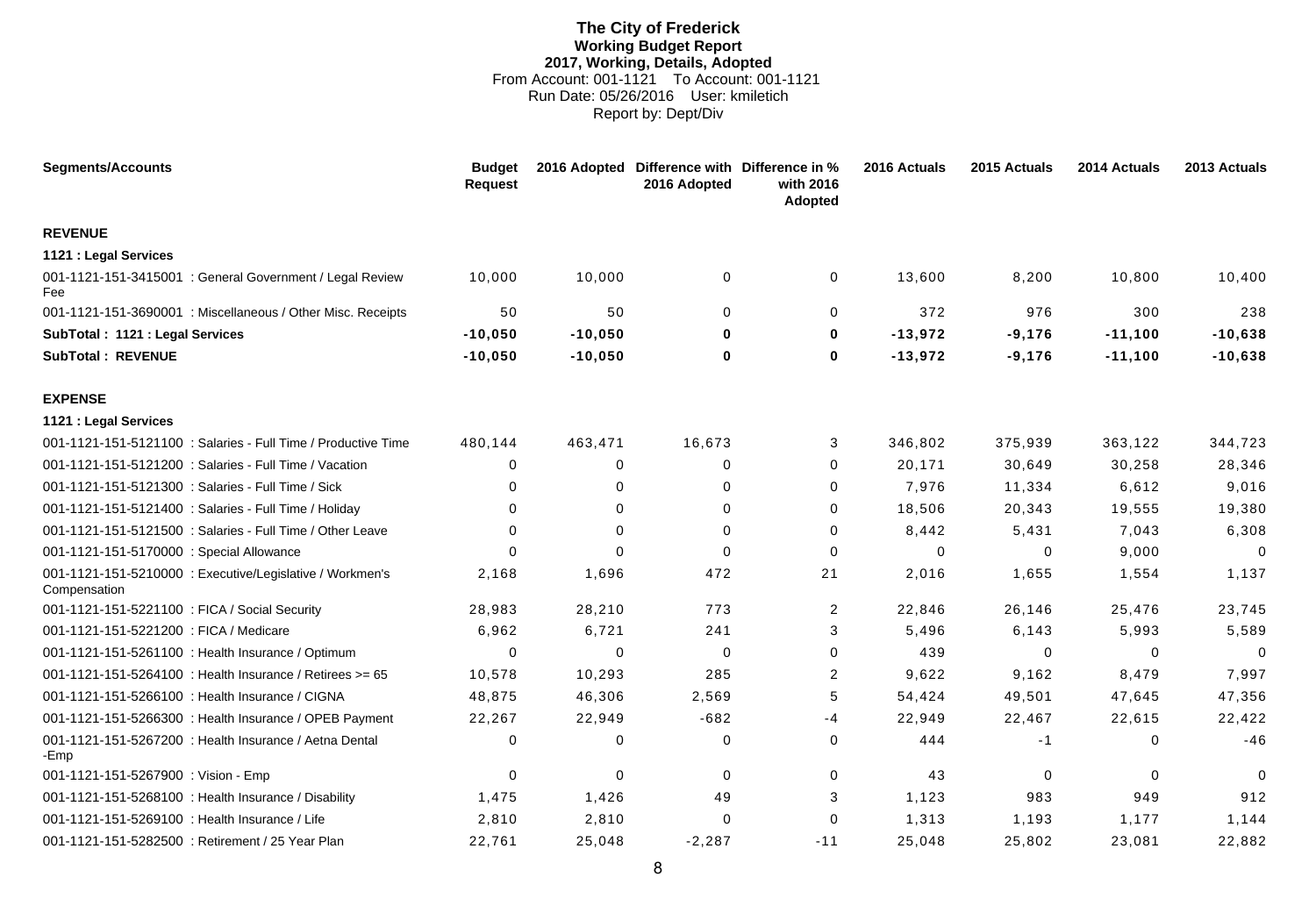| <b>Segments/Accounts</b>                                                                                                                 |                                                                                                                                                                                                                                                                                                            | <b>Budget</b><br><b>Request</b> |                                                                    | 2016 Adopted Difference with Difference in %<br>2016 Adopted | with 2016<br>Adopted | 2016 Actuals | 2015 Actuals | 2014 Actuals | 2013 Actuals |
|------------------------------------------------------------------------------------------------------------------------------------------|------------------------------------------------------------------------------------------------------------------------------------------------------------------------------------------------------------------------------------------------------------------------------------------------------------|---------------------------------|--------------------------------------------------------------------|--------------------------------------------------------------|----------------------|--------------|--------------|--------------|--------------|
|                                                                                                                                          | 001-1121-151-5283000 : Retirement / 30 Year Plan                                                                                                                                                                                                                                                           | 54,309                          | 60,814                                                             | $-6,505$                                                     | $-12$                | 60,814       | 63,946       | 35,256       | 27,438       |
| 001-1121-151-5291300 : Misc Benefits / Other                                                                                             |                                                                                                                                                                                                                                                                                                            | 5,820                           | 5,820                                                              | $\mathbf 0$                                                  | 0                    | 5,335        | 5,917        | 5,820        | 5,472        |
|                                                                                                                                          | 001-1121-151-5310100 : Supplies / General Supplies                                                                                                                                                                                                                                                         | 6,576                           | 6,160                                                              | 416                                                          | 6                    | 4,906        | 4,922        | 5,459        | 4,774        |
| Type<br><b>RECURRING</b><br><b>RECURRING</b><br><b>RECURRING</b><br><b>RECURRING</b><br><b>RECURRING</b><br><b>RECURRING</b><br>ONE-TIME | <b>Narrative</b><br>Office supplies (paper, pens, file folders, etc.)<br><b>Maryland Annotated Code</b><br>Maryland Guide to Zoning Supplement<br>Fair Labor Standards Handbook Updates<br>Maryland Rules Commentary Supplement<br>Maryland Pleading Causes of Action Supplement<br><b>Notary Renewals</b> |                                 | Amount<br>2,500<br>3,000<br>204<br>540<br>210<br>60<br>62<br>6,576 |                                                              |                      |              |              |              |              |
| Services                                                                                                                                 | 001-1121-151-5410000 : Executive/Legislative / Professional                                                                                                                                                                                                                                                | 11,202                          | 10,740                                                             | 462                                                          | 4                    | 9,773        | 9,406        | 10,344       | 10,851       |
| Type<br><b>RECURRING</b>                                                                                                                 | <b>Narrative</b><br>Filing fees, depositions, transcripts, expert witnesses, trial exhibits,<br>etc.                                                                                                                                                                                                       |                                 | Amount<br>500                                                      |                                                              |                      |              |              |              |              |
| <b>RECURRING</b><br><b>RECURRING</b><br><b>RECURRING</b>                                                                                 | Westlaw renewal<br>Westlaw ancillary charges<br>Collections - locator/process services                                                                                                                                                                                                                     |                                 | 9,702<br>300<br>700<br>11,202                                      |                                                              |                      |              |              |              |              |
| Fees                                                                                                                                     | 001-1121-151-5411100 : Professional Services / Legal Service                                                                                                                                                                                                                                               | 87,325                          | 75,000                                                             | 12,325                                                       | 14                   | 86,137       | 19,694       | 49,164       | 57,641       |
| Type<br><b>RECURRING</b>                                                                                                                 | <b>Narrative</b><br>Outside counsel: administrative hearings, consultations,<br>litigation/mediation                                                                                                                                                                                                       |                                 | Amount<br>87,325                                                   |                                                              |                      |              |              |              |              |
|                                                                                                                                          |                                                                                                                                                                                                                                                                                                            |                                 | 87,325                                                             |                                                              |                      |              |              |              |              |
| 001-1121-151-5570000 : Executive/Legislative /<br>Licenses/Permits                                                                       |                                                                                                                                                                                                                                                                                                            | 0                               | 0                                                                  | 0                                                            | $\pmb{0}$            | $\mathbf 0$  | 20           | 11           | 551          |
|                                                                                                                                          | 001-1121-151-5610100 : Communications / Telephone                                                                                                                                                                                                                                                          | 4,096                           | 4,096                                                              | 0                                                            | $\pmb{0}$            | 2,314        | 2,851        | 3,623        | 2,716        |
| Type<br><b>RECURRING</b>                                                                                                                 | <b>Narrative</b><br>Landlines and monthly service fee for one iPhone                                                                                                                                                                                                                                       |                                 | Amount<br>4,096<br>4,096                                           |                                                              |                      |              |              |              |              |
|                                                                                                                                          | 001-1121-151-5610200 : Communications / Postage                                                                                                                                                                                                                                                            | 600                             | 600                                                                | 0                                                            | 0                    | 434          | 271          | 260          | 360          |
| 001-1121-151-5620100 : Travel / Transportation                                                                                           |                                                                                                                                                                                                                                                                                                            | 100                             | 100                                                                | 0                                                            | 0                    | 0            | 249          | 32           | $\mathbf 0$  |
| <b>Type</b><br><b>RECURRING</b>                                                                                                          | <b>Narrative</b><br>Parking fees & tolls                                                                                                                                                                                                                                                                   |                                 | Amount<br>100<br>100                                               |                                                              |                      |              |              |              |              |
|                                                                                                                                          | 001-1121-151-5621100 : Travel / Dues/Registration Fees                                                                                                                                                                                                                                                     | 4,210                           | 4,210                                                              | 0                                                            | $\mathbf 0$          | 2,274        | 2,929        | 4,125        | 3,263        |
| Type<br><b>RECURRING</b><br><b>RECURRING</b><br><b>RECURRING</b><br><b>RECURRING</b><br><b>RECURRING</b>                                 | <b>Narrative</b><br><b>Client Protection Fund</b><br>Maryland State Bar Association dues<br>Frederick County Bar Association dues<br>International Municipal Lawyers Association dues<br>6 Frederick County Bar membership meetings for 3 attorneys @                                                      |                                 | Amount<br>450<br>480<br>375<br>865<br>180                          | 9                                                            |                      |              |              |              |              |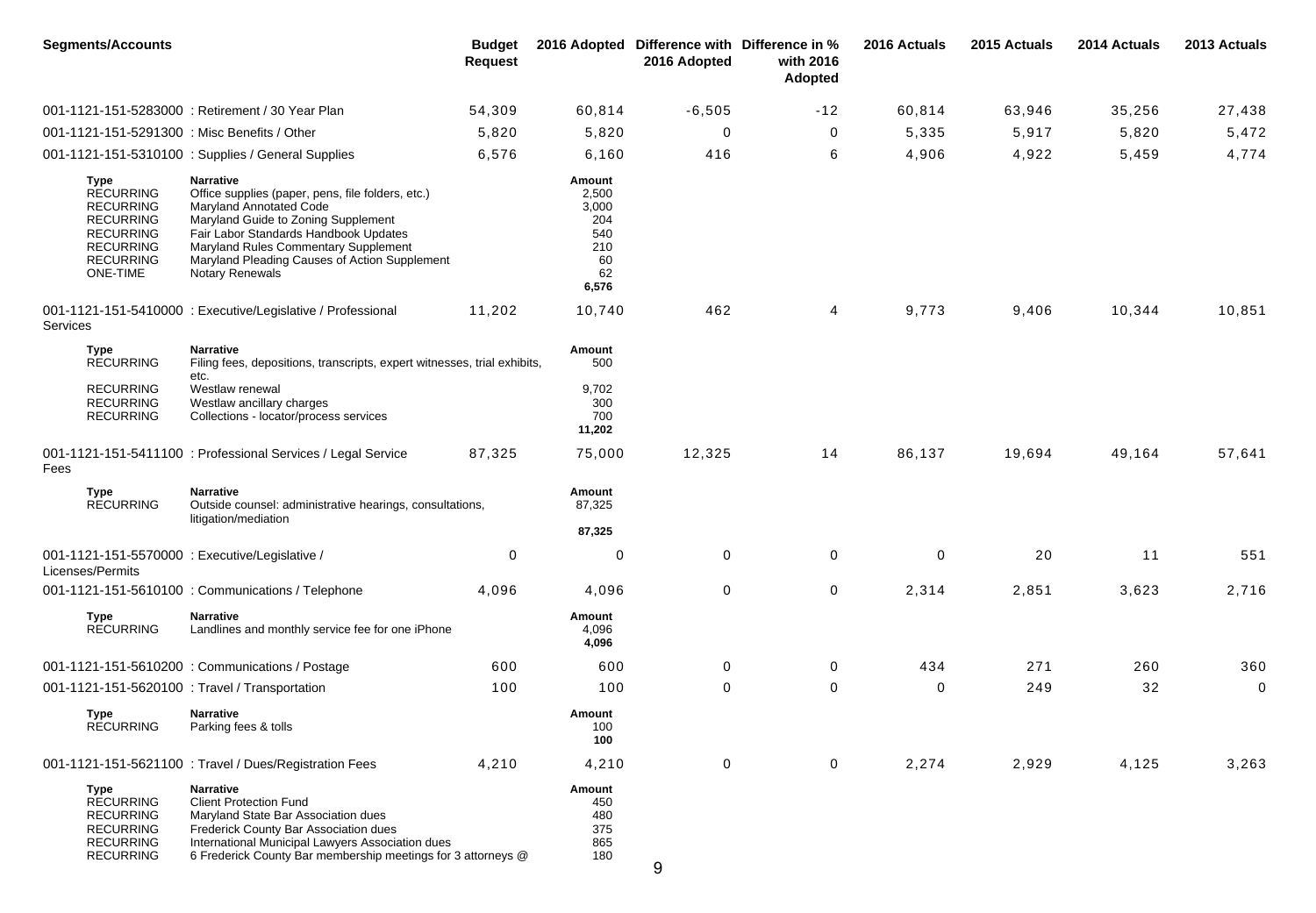| <b>Segments/Accounts</b>                                                                                             |                                                                                                                                                                                                                                                 | <b>Budget</b><br><b>Request</b> |                                                | 2016 Adopted Difference with Difference in %<br>2016 Adopted | with 2016<br>Adopted | 2016 Actuals | 2015 Actuals | 2014 Actuals | 2013 Actuals |
|----------------------------------------------------------------------------------------------------------------------|-------------------------------------------------------------------------------------------------------------------------------------------------------------------------------------------------------------------------------------------------|---------------------------------|------------------------------------------------|--------------------------------------------------------------|----------------------|--------------|--------------|--------------|--------------|
| <b>RECURRING</b><br><b>RECURRING</b><br><b>RECURRING</b><br><b>RECURRING</b><br><b>RECURRING</b><br><b>RECURRING</b> | \$10 each<br>Maryland Municipal Attorneys Association dues<br>5 audio conferences<br>Annual employment law seminar<br>2 other local training events<br>Maryland Chiefs of Police Association dues<br>Maryland Municipal Clerks Association dues |                                 | 150<br>500<br>350<br>700<br>110<br>50<br>4,210 |                                                              |                      |              |              |              |              |
|                                                                                                                      | 001-1121-151-5630000: Executive/Legislative / Advertising                                                                                                                                                                                       | 1,750                           | 1,750                                          | $\mathbf 0$                                                  | 0                    | 523          | 217          | 1,526        | 1,419        |
| Type<br><b>RECURRING</b><br><b>RECURRING</b>                                                                         | <b>Narrative</b><br>Standard charter changes<br><b>Budget</b>                                                                                                                                                                                   |                                 | Amount<br>1,600<br>150<br>1,750                |                                                              |                      |              |              |              |              |
| Binding                                                                                                              | 001-1121-151-5640000 : Executive/Legislative / Printing &                                                                                                                                                                                       | 12,500                          | 8,900                                          | 3,600                                                        | 28                   | 3,491        | 4,793        | 9,582        | 4,596        |
| Type<br><b>RECURRING</b><br><b>RECURRING</b><br><b>RECURRING</b>                                                     | <b>Narrative</b><br>3 standard charter/code supplements<br>Kinko's, etc. duplication costs<br>Municode OrdLink Services - 23 links                                                                                                              |                                 | Amount<br>10,800<br>200<br>1,500<br>12,500     |                                                              |                      |              |              |              |              |
|                                                                                                                      | 001-1121-151-5650000 : Executive/Legislative / Insurance                                                                                                                                                                                        | 1,950                           | 2,023                                          | $-73$                                                        | -4                   | 2,755        | 1,805        | 1,715        | 1,593        |
| SubTotal: 1121 : Legal Services                                                                                      |                                                                                                                                                                                                                                                 | 817,461                         | 789,143                                        | 28,318                                                       | 3                    | 726,416      | 703,767      | 699,476      | 661,585      |
| <b>SubTotal: EXPENSE</b>                                                                                             |                                                                                                                                                                                                                                                 | 817,461                         | 789,143                                        | 28,318                                                       | 3                    | 726,416      | 703,767      | 699,476      | 661,585      |
| <b>Grand Total</b>                                                                                                   |                                                                                                                                                                                                                                                 | 807,411                         | 779,093                                        | 28,318                                                       | 3                    | 712,444      | 694,591      | 688,376      | 650,947      |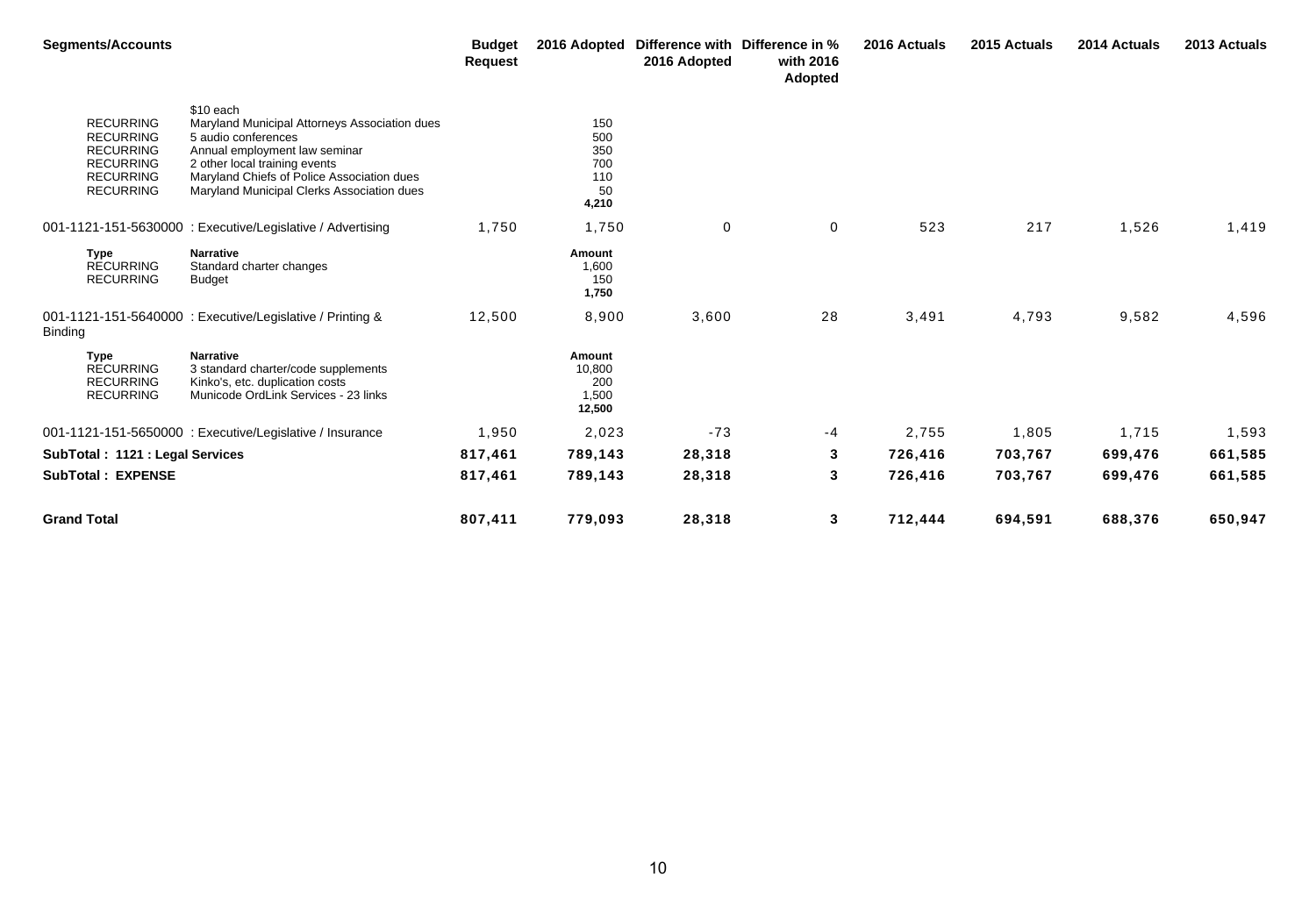#### **The City of Frederick Working Budget Report 2017, Working, Details, Adopted** From Account: 001-1211 To Account: 001-1211 Run Date: 05/26/2016 User: kmiletich Report by: Dept/Div

<span id="page-15-0"></span>

| <b>Segments/Accounts</b>                                        | <b>Budget</b><br>Request | 2016 Adopted | Difference with Difference in %<br>2016 Adopted | with 2016<br>Adopted | 2016 Actuals | 2015 Actuals | 2014 Actuals | 2013 Actuals |
|-----------------------------------------------------------------|--------------------------|--------------|-------------------------------------------------|----------------------|--------------|--------------|--------------|--------------|
| <b>EXPENSE</b>                                                  |                          |              |                                                 |                      |              |              |              |              |
| 1211 : Election Board                                           |                          |              |                                                 |                      |              |              |              |              |
| 001-1211-131-5160000 : Salaries - Seasonal                      | $\Omega$                 | 0            | 0                                               | 0                    | $\Omega$     | 0            | 10,378       |              |
| 001-1211-131-5221100 : Social Security                          | 0                        | 0            | 0                                               | 0                    | $\Omega$     | 0            | 643          | 0            |
| 001-1211-131-5221200 : Medicare                                 | $\Omega$                 | $\Omega$     | $\Omega$                                        | $\Omega$             | O            | 0            | 150          | 0            |
| 001-1211-131-5310100 : Supplies / General Supplies              | 0                        | 0            | 0                                               | 0                    | 0            | 0            | 2,332        | 49           |
| 001-1211-131-5410000: Administration / Professional<br>Services | 3,500                    | 3,500        | 0                                               | 0                    | 0            | 0            | 80,207       | 2,000        |
| 001-1211-131-5540200: Rentals / Equipment and Vehicles          | 0                        | 0            | 0                                               | 0                    | 0            | 0            | 2,200        | 0            |
| 001-1211-131-5610100 : Communications / Telephone               | 0                        | $\Omega$     | $\Omega$                                        | $\Omega$             | 0            | $\Omega$     | 97           | $\Omega$     |
| 001-1211-131-5610200 : Communications / Postage                 | 0                        | 0            | 0                                               | 0                    | 0            | 22           | 3,210        | 103          |
| 001-1211-131-5620100 : Travel / Transportation                  | 0                        | $\Omega$     | $\Omega$                                        | $\Omega$             | 0            | $\Omega$     | 140          | $\Omega$     |
| 001-1211-131-5630000: Administration / Advertising              | 0                        | $\Omega$     | 0                                               | 0                    | 0            | 0            | 4,000        | $\Omega$     |
| 001-1211-131-5640000: Administration / Printing & Binding       | 0                        | 0            | $\Omega$                                        | 0                    | $\Omega$     | 0            | 1,453        | 0            |
| 001-1211-131-5650000 : Administration / Insurance               | 12                       | 12           | 0                                               | $\Omega$             | 16           | 9            | 9            | 10           |
| SubTotal: 1211 : Election Board                                 | 3,512                    | 3,512        | 0                                               | 0                    | 16           | 31           | 104,819      | 2,162        |
| <b>SubTotal: EXPENSE</b>                                        | 3,512                    | 3,512        | 0                                               | 0                    | 16           | 31           | 104,819      | 2,162        |
| <b>Grand Total</b>                                              | 3,512                    | 3,512        | 0                                               | 0                    | 16           | 31           | 104,819      | 2,162        |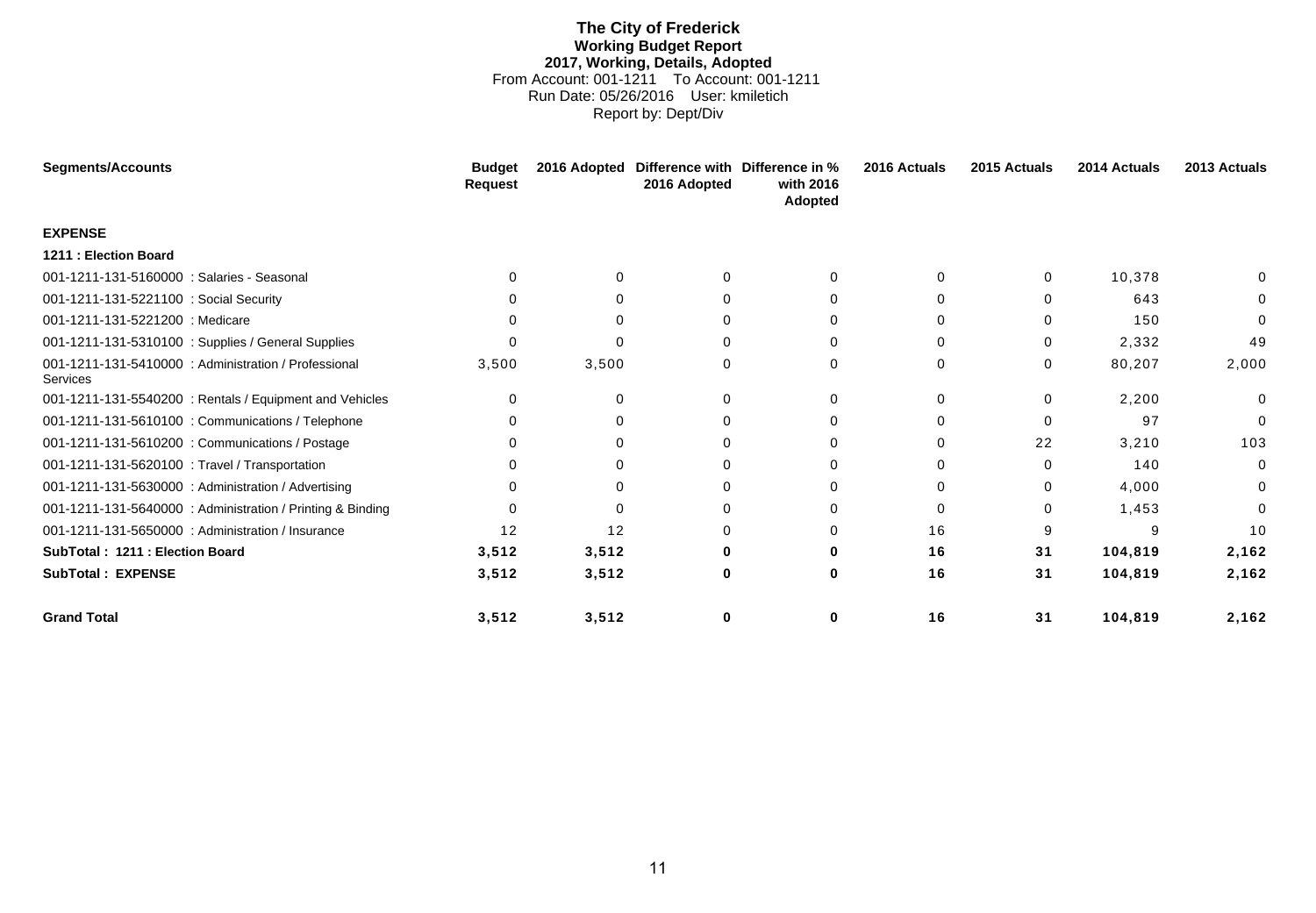#### **The City of Frederick Working Budget Report 2017, Working, Details, Adopted** From Account: 001-1221 To Account: 001-1221 Run Date: 05/26/2016 User: kmiletich Report by: Dept/Div

<span id="page-16-0"></span>

| <b>Segments/Accounts</b>                                          | <b>Budget</b><br><b>Request</b> |          | 2016 Adopted Difference with Difference in %<br>2016 Adopted | with 2016<br>Adopted | 2016 Actuals | 2015 Actuals | 2014 Actuals | 2013 Actuals |
|-------------------------------------------------------------------|---------------------------------|----------|--------------------------------------------------------------|----------------------|--------------|--------------|--------------|--------------|
| <b>REVENUE</b>                                                    |                                 |          |                                                              |                      |              |              |              |              |
| 1221 : Finance                                                    |                                 |          |                                                              |                      |              |              |              |              |
| 001-1221-141-3311200 : Federal / General Govt. / Op Indirect      | $\Omega$                        | 0        | $\mathbf 0$                                                  | 0                    | $\mathbf 0$  | 0            | $\Omega$     | 405          |
| 001-1221-141-3690001: Miscellaneous / Other Misc. Receipts        | 850                             | 1,300    | -450                                                         | -53                  | 710          | 1,216        | 1,228        | 5,571        |
| 001-1221-141-3691001 : Miscellaneous / Cash Over/(Short)          | 0                               | 0        | 0                                                            | 0                    | $-28$        | $-4$         | 60           | $-24$        |
| 001-1221-141-3691002 : Miscellaneous / Returned Check<br>Fees     | 2,250                           | 2,250    | 0                                                            | 0                    | 2,699        | 2,550        | 2,695        | 3,265        |
| SubTotal: 1221: Finance                                           | $-3,100$                        | $-3,550$ | 450                                                          | $-15$                | $-3,381$     | $-3,762$     | $-3,983$     | $-9,217$     |
| <b>SubTotal: REVENUE</b>                                          | $-3,100$                        | $-3,550$ | 450                                                          | $-15$                | $-3,381$     | $-3,762$     | $-3,983$     | $-9,217$     |
| <b>EXPENSE</b>                                                    |                                 |          |                                                              |                      |              |              |              |              |
| 1221 : Finance                                                    |                                 |          |                                                              |                      |              |              |              |              |
| 001-1221-141-5121100 : Salaries - Full Time / Productive Time     | 574,170                         | 558,092  | 16,078                                                       | $\overline{2}$       | 418,962      | 461,778      | 493,023      | 460,370      |
| 001-1221-141-5121200 : Salaries - Full Time / Vacation            | 0                               | 0        | 0                                                            | 0                    | 27,907       | 35,212       | 41,811       | 33,960       |
| 001-1221-141-5121300 : Salaries - Full Time / Sick                | 0                               | 0        | $\Omega$                                                     | 0                    | 6,064        | 9,806        | 7,309        | 11,675       |
| 001-1221-141-5121400 : Salaries - Full Time / Holiday             | 0                               | $\Omega$ | $\Omega$                                                     | 0                    | 22,829       | 24,067       | 26,468       | 23,838       |
| 001-1221-141-5121500 : Salaries - Full Time / Other Leave         | $\Omega$                        | $\Omega$ | $\Omega$                                                     | 0                    | 7,733        | 3,604        | 7,584        | 6,488        |
| 001-1221-141-5170000 : Special Allowance                          | 0                               | 0        | $\Omega$                                                     | 0                    | $\Omega$     | $\Omega$     | 12,750       | $\Omega$     |
| 001-1221-141-5210000 : Administration / Workmen's<br>Compensation | 1,723                           | 1,931    | $-208$                                                       | $-13$                | 2,296        | 1,884        | 2,019        | 1,478        |
| 001-1221-141-5221100 : FICA / Social Security                     | 33,623                          | 32,918   | 705                                                          | $\overline{2}$       | 25,800       | 29,518       | 32,498       | 29,860       |
| 001-1221-141-5221200 : FICA / Medicare                            | 8,326                           | 8,092    | 234                                                          | $\overline{2}$       | 6,382        | 7,098        | 7,801        | 7,178        |
| 001-1221-141-5264100 : Health Insurance / Retirees >= 65          | 13,835                          | 13,451   | 384                                                          | 2                    | 12,579       | 11,944       | 12,592       | 14,241       |
| 001-1221-141-5266100 : Health Insurance / CIGNA                   | 92,209                          | 87,300   | 4,909                                                        | 5                    | 105,995      | 94,864       | 102,793      | 101,306      |
| 001-1221-141-5266200 : Health Insurance / CIGNA - Retirees        | 19,445                          | 18,437   | 1,008                                                        | 5                    | 18,431       | 17,637       | 18,051       | 24,845       |
| 001-1221-141-5266300 : Health Insurance / OPEB Payment            | 46,390                          | 47,809   | $-1,419$                                                     | -4                   | 47,809       | 62,908       | 65,584       | 69,507       |
| 001-1221-141-5267200 : Health Insurance / Aetna Dental<br>-Emp    | 0                               | 0        | 0                                                            | 0                    | 373          | -2           | -1           | 42           |
| 001-1221-141-5267900 : Vision - Emp                               | 0                               | $\Omega$ | $\Omega$                                                     | 0                    | 113          | -1           | -1           | $-3$         |
| 001-1221-141-5268100 : Health Insurance / Disability              | 1,798                           | 1,724    | 74                                                           | 4                    | 1,482        | 1,329        | 1,415        | 1,350        |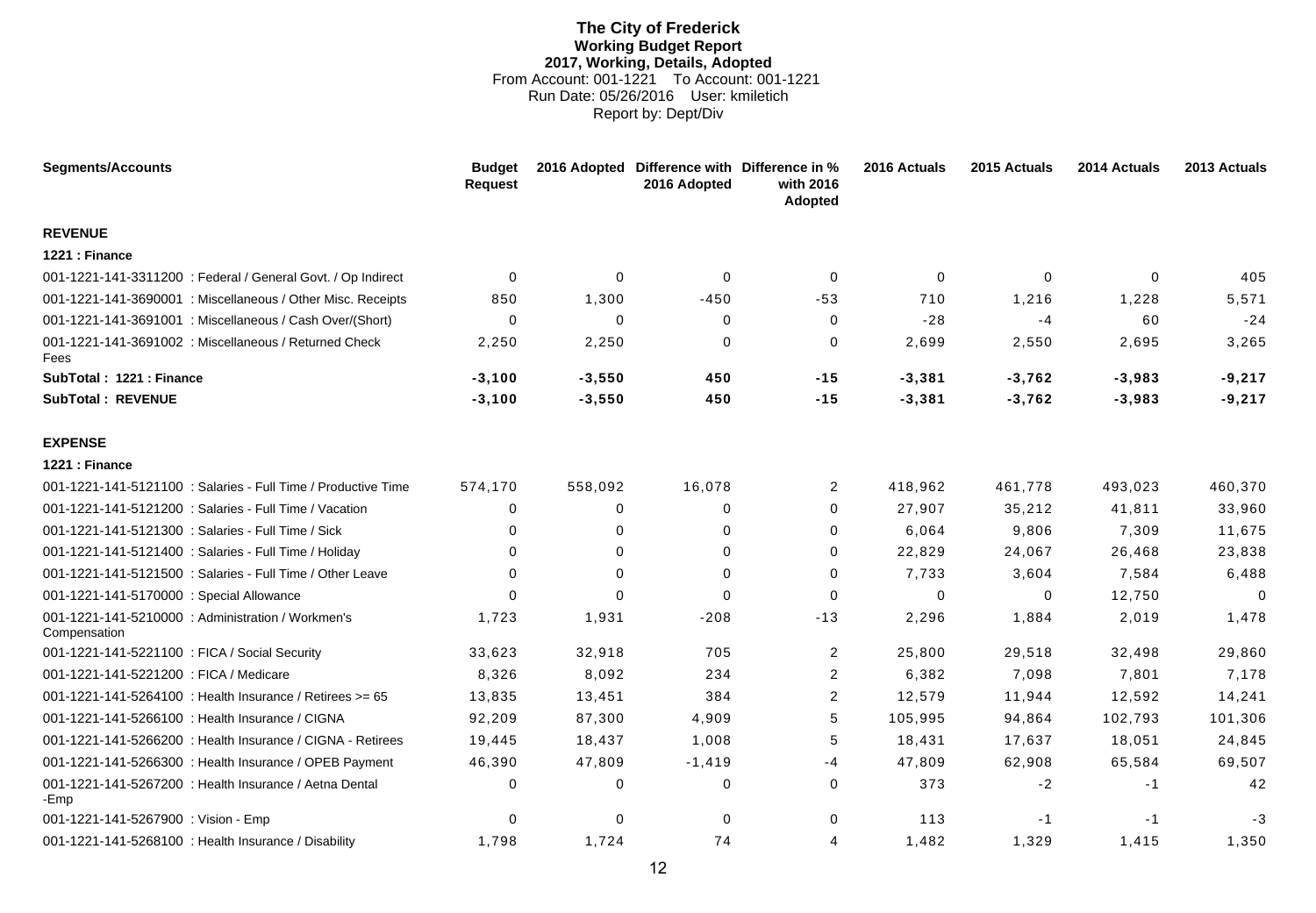| <b>Segments/Accounts</b>                                                                                                                                                                                                                                                                                                                                 |                                                                                                                                                                                                                                                                                                                                                                                                                                                                                                                                           | <b>Budget</b><br><b>Request</b> |                                                                                                                                                   | 2016 Adopted Difference with Difference in %<br>2016 Adopted | with 2016<br>Adopted | 2016 Actuals | 2015 Actuals | 2014 Actuals | 2013 Actuals |
|----------------------------------------------------------------------------------------------------------------------------------------------------------------------------------------------------------------------------------------------------------------------------------------------------------------------------------------------------------|-------------------------------------------------------------------------------------------------------------------------------------------------------------------------------------------------------------------------------------------------------------------------------------------------------------------------------------------------------------------------------------------------------------------------------------------------------------------------------------------------------------------------------------------|---------------------------------|---------------------------------------------------------------------------------------------------------------------------------------------------|--------------------------------------------------------------|----------------------|--------------|--------------|--------------|--------------|
| 001-1221-141-5269100 : Health Insurance / Life                                                                                                                                                                                                                                                                                                           |                                                                                                                                                                                                                                                                                                                                                                                                                                                                                                                                           | 2,146                           | 2,146                                                                                                                                             | 0                                                            | $\mathbf 0$          | 1,526        | 1,718        | 2,145        | 2,163        |
|                                                                                                                                                                                                                                                                                                                                                          | 001-1221-141-5282500 : Retirement / 25 Year Plan                                                                                                                                                                                                                                                                                                                                                                                                                                                                                          | 84,274                          | 92,114                                                                                                                                            | $-7,840$                                                     | $-10$                | 92,114       | 95,023       | 109,635      | 120,132      |
|                                                                                                                                                                                                                                                                                                                                                          | 001-1221-141-5283000 : Retirement / 30 Year Plan                                                                                                                                                                                                                                                                                                                                                                                                                                                                                          | 54,892                          | 61,987                                                                                                                                            | $-7,095$                                                     | $-13$                | 61,987       | 66,172       | 42,307       | 34,297       |
| Fees                                                                                                                                                                                                                                                                                                                                                     | 001-1221-141-5284000: Retirement / Supplement Savings                                                                                                                                                                                                                                                                                                                                                                                                                                                                                     | 3,637                           | 3,510                                                                                                                                             | 127                                                          | $\sqrt{3}$           | 2,793        | 3,075        | 3,029        | 2,729        |
| 001-1221-141-5291300 : Misc Benefits / Other                                                                                                                                                                                                                                                                                                             |                                                                                                                                                                                                                                                                                                                                                                                                                                                                                                                                           | 6,984                           | 6,984                                                                                                                                             | 0                                                            | $\mathbf 0$          | 6,402        | 6,984        | 8,022        | 7,200        |
|                                                                                                                                                                                                                                                                                                                                                          | 001-1221-141-5310100 : Supplies / General Supplies                                                                                                                                                                                                                                                                                                                                                                                                                                                                                        | 12,555                          | 14,014                                                                                                                                            | $-1,459$                                                     | $-12$                | 10,077       | 12,815       | 9,682        | 13,755       |
| Type<br><b>RECURRING</b><br><b>RECURRING</b><br><b>RECURRING</b><br><b>RECURRING</b><br><b>RECURRING</b><br><b>RECURRING</b><br><b>RECURRING</b><br><b>RECURRING</b><br><b>RECURRING</b><br><b>RECURRING</b><br><b>RECURRING</b><br><b>RECURRING</b><br><b>RECURRING</b><br><b>RECURRING</b><br><b>RECURRING</b><br><b>RECURRING</b><br><b>RECURRING</b> | <b>Narrative</b><br>Forms (1099s, W2s, Etc.)<br>Checks, Disbursements (10K)<br>Checks, Payroll (4K)<br>Stubs, Payroll (17K)<br>Personal Property Tax Bills (4K)<br>Personal Property Tax Envelopes (4K)<br>Window Envelopes (10K)<br>Reverse Flap Envelopes (20K)<br>Return Address Envelopes<br>Copier/Fax Supplies (toner, etc.)<br><b>Printer Paper</b><br>Single Audit Handbook<br><b>GASB Publications</b><br><b>Other Publications</b><br>Various Office Supplies<br>Replacement Calculators/Office Equipment<br>Deposit Slips/Bags |                                 | Amount<br>750<br>780<br>440<br>1,190<br>500<br>300<br>520<br>1,500<br>100<br>200<br>1,500<br>575<br>300<br>1,000<br>2,000<br>750<br>150<br>12,555 |                                                              |                      |              |              |              |              |
| Services                                                                                                                                                                                                                                                                                                                                                 | 001-1221-141-5410000 : Administration / Professional                                                                                                                                                                                                                                                                                                                                                                                                                                                                                      | 435,126                         | 434,626                                                                                                                                           | 500                                                          | $\mathbf 0$          | 90,633       | 113,602      | 93,370       | 87,600       |
| Type<br><b>RECURRING</b><br>ONE-TIME<br><b>RECURRING</b><br><b>RECURRING</b><br><b>RECURRING</b><br><b>RECURRING</b><br><b>RECURRING</b><br><b>RECURRING</b>                                                                                                                                                                                             | <b>Narrative</b><br><b>Audit Fees</b><br>Audit Fees New Software<br><b>Banking Services</b><br>Document Disposal<br>Certificate of Achievement CAFR<br><b>Electronic Payment</b><br><b>Credit Card Service</b><br>Other (Arbitrage Calculations, etc.)                                                                                                                                                                                                                                                                                    |                                 | Amount<br>70,000<br>10,000<br>48,000<br>1,500<br>600<br>26<br>300,000<br>5,000<br>435,126                                                         |                                                              |                      |              |              |              |              |
| Fees                                                                                                                                                                                                                                                                                                                                                     | 001-1221-141-5411100 : Professional Services / Legal Service                                                                                                                                                                                                                                                                                                                                                                                                                                                                              | 15,000                          | 15,000                                                                                                                                            | $\mathbf{0}$                                                 | $\mathbf{0}$         | 0            | 8,406        | 5,702        | 11,422       |
| <b>Type</b><br><b>RECURRING</b>                                                                                                                                                                                                                                                                                                                          | <b>Narrative</b><br><b>Bond Counsel Services</b>                                                                                                                                                                                                                                                                                                                                                                                                                                                                                          |                                 | Amount<br>15,000<br>15,000                                                                                                                        |                                                              |                      |              |              |              |              |
| Repair/Maint.                                                                                                                                                                                                                                                                                                                                            | 001-1221-141-5520100 : Repair and Maint. Service / General                                                                                                                                                                                                                                                                                                                                                                                                                                                                                | 300                             | 300                                                                                                                                               | 0                                                            | $\mathbf 0$          | 0            | $\mathbf 0$  | 0            | 0            |
| Type<br><b>RECURRING</b>                                                                                                                                                                                                                                                                                                                                 | Narrative<br>Office machine repairs                                                                                                                                                                                                                                                                                                                                                                                                                                                                                                       |                                 | Amount<br>300                                                                                                                                     |                                                              |                      |              |              |              |              |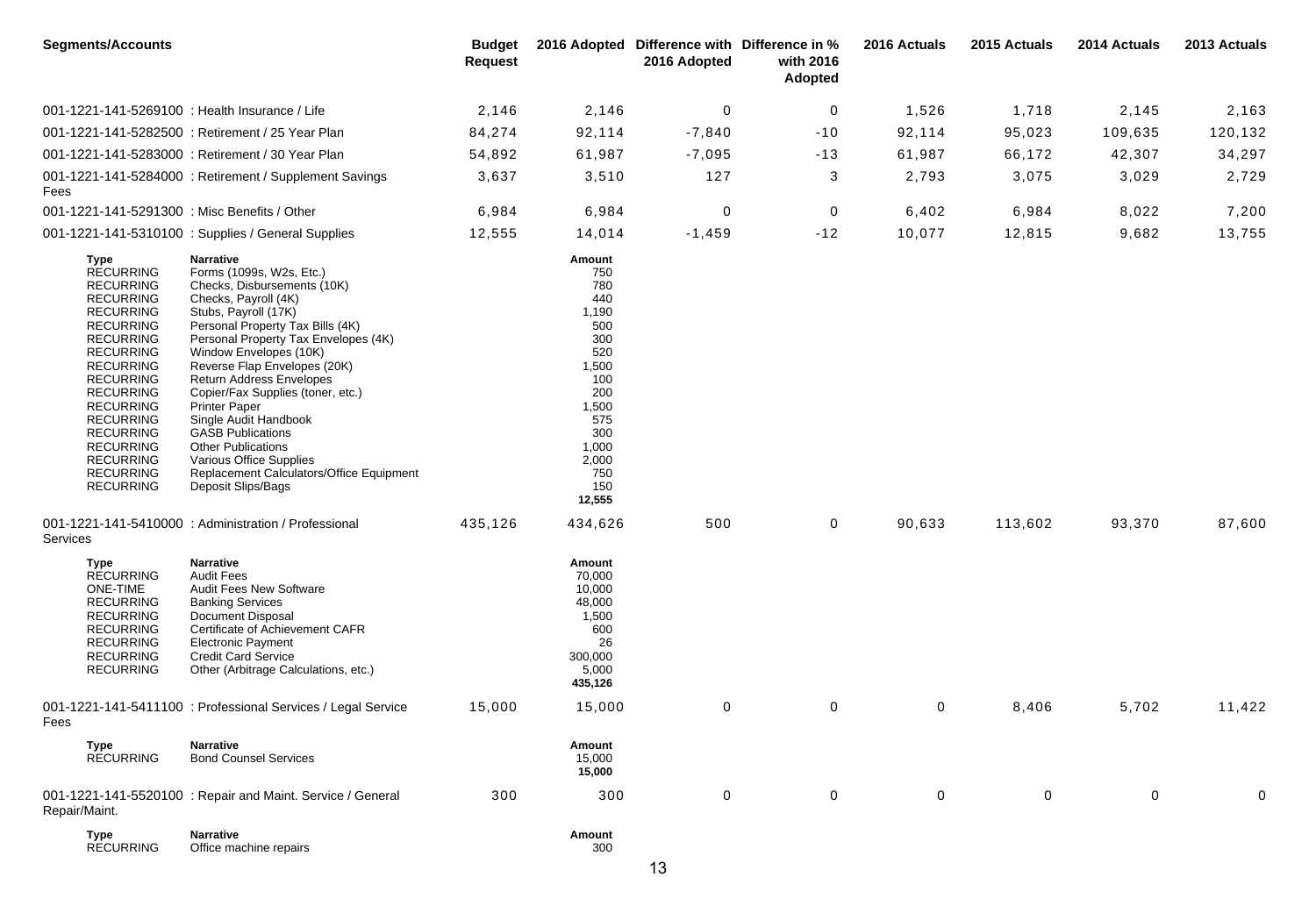| <b>Segments/Accounts</b>                                                                                                     |                                                                                                                                                                                                              | <b>Budget</b><br><b>Request</b> |                                                              | 2016 Adopted Difference with Difference in %<br>2016 Adopted | with 2016<br>Adopted | 2016 Actuals | 2015 Actuals | 2014 Actuals | 2013 Actuals |
|------------------------------------------------------------------------------------------------------------------------------|--------------------------------------------------------------------------------------------------------------------------------------------------------------------------------------------------------------|---------------------------------|--------------------------------------------------------------|--------------------------------------------------------------|----------------------|--------------|--------------|--------------|--------------|
|                                                                                                                              |                                                                                                                                                                                                              |                                 | 300                                                          |                                                              |                      |              |              |              |              |
|                                                                                                                              | 001-1221-141-5610100 : Communications / Telephone                                                                                                                                                            | 4,550                           | 4,580                                                        | $-30$                                                        | $-1$                 | 3,283        | 3,467        | 4,353        | 3,591        |
| Type<br><b>RECURRING</b><br><b>RECURRING</b>                                                                                 | <b>Narrative</b><br>County Telephone System<br>Cell                                                                                                                                                          |                                 | Amount<br>3,800<br>750<br>4,550                              |                                                              |                      |              |              |              |              |
|                                                                                                                              | 001-1221-141-5610200 : Communications / Postage                                                                                                                                                              | 8,210                           | 10,290                                                       | $-2,080$                                                     | $-26$                | 6,559        | 7,594        | 7,723        | 7,351        |
| Type<br><b>RECURRING</b><br><b>RECURRING</b><br><b>RECURRING</b><br><b>RECURRING</b>                                         | <b>Narrative</b><br>Checks (10K)<br>Invoices/Bills MR (6K)<br>Invoices/Bills Taxes (4K)<br>Other Correspondence                                                                                              |                                 | Amount<br>3,600<br>2,060<br>2,040<br>510<br>8,210            |                                                              |                      |              |              |              |              |
| 001-1221-141-5620100 : Travel / Transportation                                                                               |                                                                                                                                                                                                              | 1,900                           | 1,050                                                        | 850                                                          | 44                   | 288          | 451          | 506          | 629          |
| <b>Type</b><br><b>RECURRING</b><br><b>RECURRING</b><br><b>RECURRING</b>                                                      | <b>Narrative</b><br>MDGFOA Conference<br>GFOA Conference (2)<br>Other Conferences/Trainings                                                                                                                  |                                 | Amount<br>100<br>1,500<br>300<br>1,900                       |                                                              |                      |              |              |              |              |
|                                                                                                                              | 001-1221-141-5621100 : Travel / Dues/Registration Fees                                                                                                                                                       | 4,180                           | 2,955                                                        | 1,225                                                        | 29                   | 2,455        | 2,324        | 2,693        | 2,139        |
| Type<br><b>RECURRING</b><br><b>RECURRING</b><br><b>RECURRING</b><br><b>RECURRING</b><br><b>RECURRING</b><br><b>RECURRING</b> | <b>Narrative</b><br>MDGFOA Memberships (2)<br>MDGFOA Registrations (6)<br>GFOA Memberships (3)<br>GFOA Registrations Annual Conference (2)<br><b>GFOA Pre-conference Sessions</b><br>Other Seminars/Training |                                 | Amount<br>80<br>1,000<br>650<br>900<br>550<br>1,000<br>4,180 |                                                              |                      |              |              |              |              |
| 001-1221-141-5622100 : Travel / Lodging                                                                                      |                                                                                                                                                                                                              | 2,850                           | 1,600                                                        | 1,250                                                        | 43                   | $\mathbf 0$  | 1,149        | 1,104        | 896          |
| Type<br><b>RECURRING</b><br><b>RECURRING</b>                                                                                 | <b>Narrative</b><br><b>MDGFOA Conference</b><br>GFOA Conference (2)                                                                                                                                          |                                 | Amount<br>350<br>2,500<br>2,850                              |                                                              |                      |              |              |              |              |
| 001-1221-141-5623100 : Travel / Meals/Food                                                                                   |                                                                                                                                                                                                              | 466                             | 290                                                          | 176                                                          | 37                   | $\mathbf 0$  | 104          | 156          | 148          |
| Type<br><b>RECURRING</b><br><b>RECURRING</b><br><b>RECURRING</b>                                                             | <b>Narrative</b><br>MDGFOA Conference<br>GFOA Conference (2)<br>Other Seminars/Training                                                                                                                      |                                 | Amount<br>40<br>376<br>50<br>466                             |                                                              |                      |              |              |              |              |
|                                                                                                                              | 001-1221-141-5630000 : Administration / Advertising                                                                                                                                                          | 0                               | 0                                                            | 0                                                            | 0                    | $\mathbf 0$  | 0            | 652          | 613          |
|                                                                                                                              | 001-1221-141-5640000: Administration / Printing & Binding                                                                                                                                                    | 750                             | 750                                                          | 0                                                            | $\mathbf 0$          | 613          | 613          | 1,667        | 1,709        |
| Type<br><b>RECURRING</b>                                                                                                     | Narrative<br><b>Financial Statements</b>                                                                                                                                                                     |                                 | Amount<br>750<br>750                                         |                                                              |                      |              |              |              |              |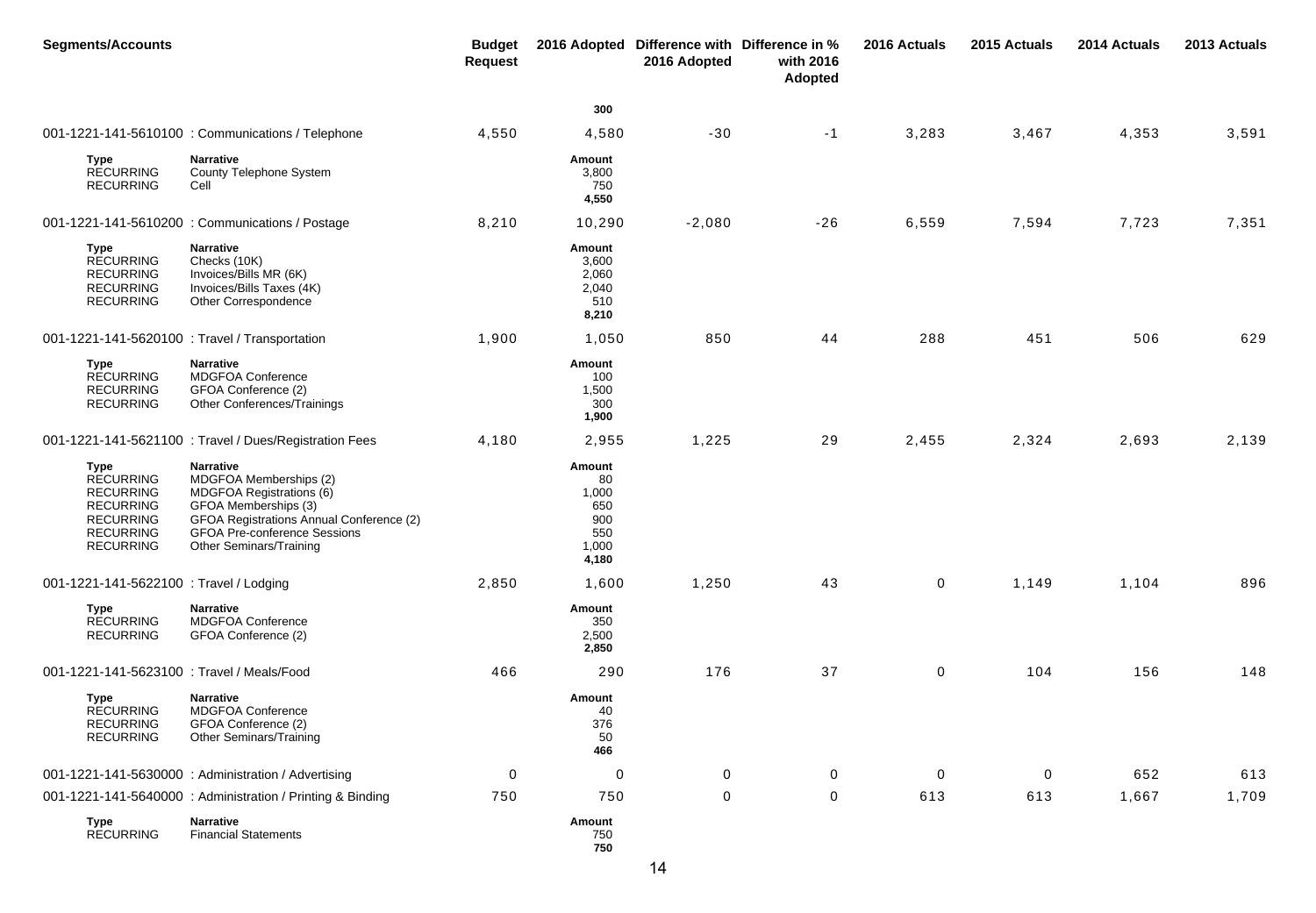| <b>Segments/Accounts</b>       |                                                                                                           | <b>Budget</b><br><b>Request</b> | 2016 Adopted               | 2016 Adopted | Difference with Difference in %<br>with 2016<br>Adopted | 2016 Actuals | 2015 Actuals | 2014 Actuals | 2013 Actuals   |
|--------------------------------|-----------------------------------------------------------------------------------------------------------|---------------------------------|----------------------------|--------------|---------------------------------------------------------|--------------|--------------|--------------|----------------|
|                                | 001-1221-141-5650000 : Administration / Insurance                                                         | 3,400                           | 3,528                      | $-128$       | $-4$                                                    | 4,805        | 3,144        | 2,991        | 2,777          |
|                                | 001-1221-141-5740200 : Machinery & Equipment / Machinery                                                  | 10,000                          | 0                          | 10,000       | 100                                                     | 0            | 0            | 0            | $\overline{0}$ |
| <b>Type</b><br><b>ONE-TIME</b> | <b>Narrative</b><br>Replacement printer for the HP 8150, current printer is<br>approximately 11 years old |                                 | Amount<br>10,000<br>10,000 |              |                                                         |              |              |              |                |
| SubTotal: 1221: Finance        |                                                                                                           | 1,442,739                       | 1,425,478                  | 17,261       |                                                         | 988,290      | 1,088,287    | 1,127,433    | 1,085,286      |
| <b>SubTotal: EXPENSE</b>       |                                                                                                           | 1,442,739                       | 1,425,478                  | 17,261       |                                                         | 988,290      | 1,088,287    | 1,127,433    | 1,085,286      |
| <b>Grand Total</b>             |                                                                                                           | 1,439,639                       | 1,421,928                  | 17,711       |                                                         | 984.909      | 1.084.525    | 1.123.450    | 1,076,069      |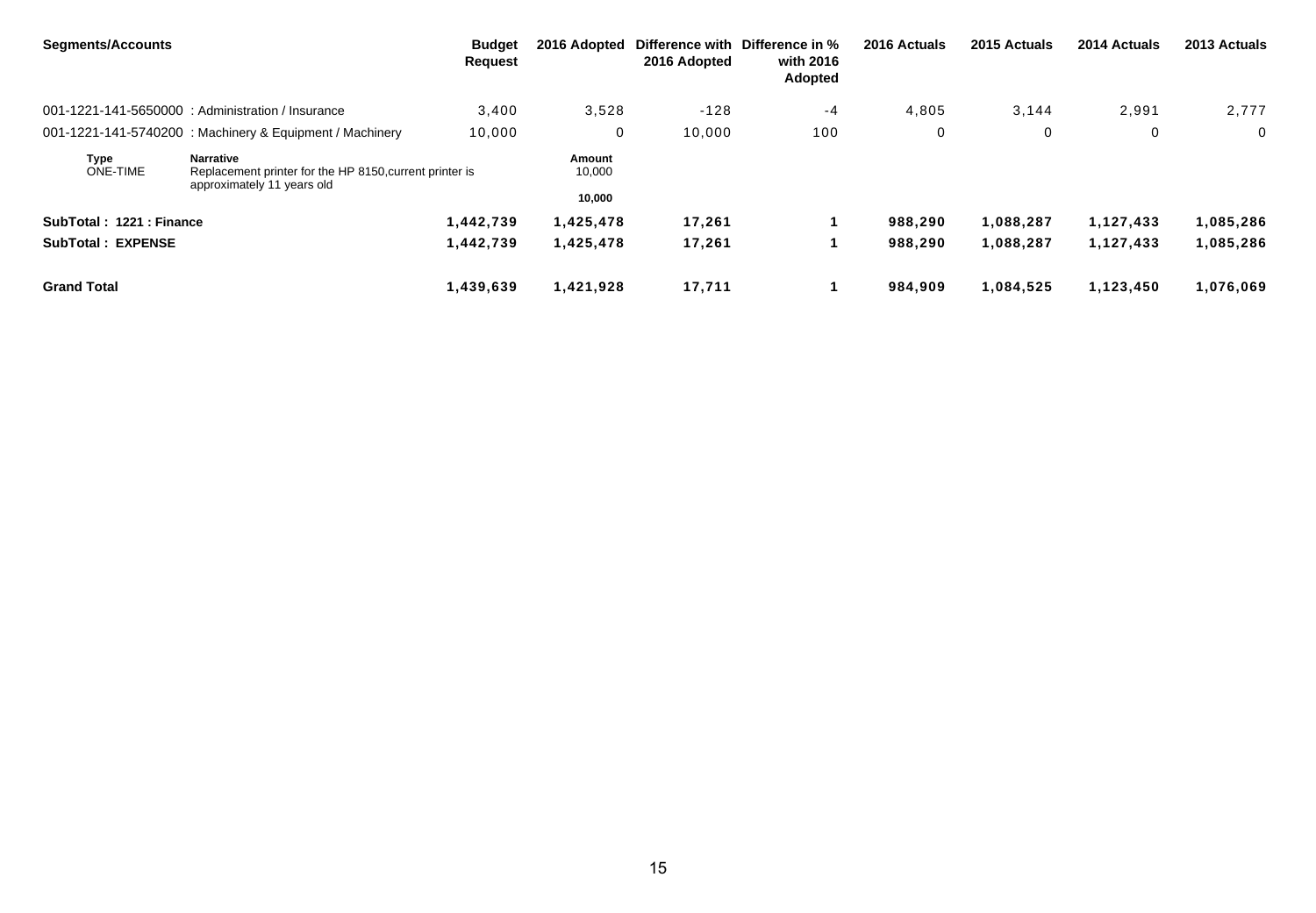#### **The City of Frederick Working Budget Report 2017, Working, Details, Adopted** From Account: 001-1222 To Account: 001-1222 Run Date: 05/26/2016 User: kmiletich Report by: Dept/Div

<span id="page-20-0"></span>

| <b>Segments/Accounts</b>                                             | <b>Budget</b><br><b>Request</b> |             | 2016 Adopted Difference with Difference in %<br>2016 Adopted | with 2016<br>Adopted | 2016 Actuals | 2015 Actuals | 2014 Actuals | 2013 Actuals |
|----------------------------------------------------------------------|---------------------------------|-------------|--------------------------------------------------------------|----------------------|--------------|--------------|--------------|--------------|
| <b>REVENUE</b>                                                       |                                 |             |                                                              |                      |              |              |              |              |
| 1222 : Purchasing                                                    |                                 |             |                                                              |                      |              |              |              |              |
| 001-1222-142-3311200 : Federal / General Govt. / Op Indirect         | $\Omega$                        | $\mathbf 0$ | $\Omega$                                                     | $\mathbf 0$          | $\Omega$     | $\mathbf 0$  | $\Omega$     | 389          |
| 001-1222-142-3690001 : Miscellaneous / Other Misc. Receipts          | 4,000                           | 2,000       | 2,000                                                        | 50                   | 3,158        | 1,752        | 1,963        | 1,057        |
| SubTotal: 1222: Purchasing                                           | $-4,000$                        | $-2,000$    | $-2,000$                                                     | 50                   | $-3,158$     | $-1,752$     | $-1,963$     | $-1,446$     |
| <b>SubTotal: REVENUE</b>                                             | $-4,000$                        | $-2,000$    | $-2,000$                                                     | 50                   | $-3,158$     | $-1,752$     | $-1,963$     | $-1,446$     |
| <b>EXPENSE</b>                                                       |                                 |             |                                                              |                      |              |              |              |              |
| 1222: Purchasing                                                     |                                 |             |                                                              |                      |              |              |              |              |
| 001-1222-142-5121100 : Salaries - Full Time / Productive Time        | 377,128                         | 381,822     | -4.694                                                       | $-2$                 | 263,728      | 301,260      | 332,898      | 332,908      |
| 001-1222-142-5121200 : Salaries - Full Time / Vacation               | 0                               | 0           | 0                                                            | 0                    | 22,947       | 31,895       | 37,705       | 34,205       |
| 001-1222-142-5121300 : Salaries - Full Time / Sick                   | 0                               | 0           | 0                                                            | 0                    | 12,440       | 12,749       | 25,336       | 11,516       |
| 001-1222-142-5121400 : Salaries - Full Time / Holiday                | $\Omega$                        | 0           | $\Omega$                                                     | $\mathbf 0$          | 15,214       | 16,933       | 19,310       | 18,175       |
| 001-1222-142-5121500 : Salaries - Full Time / Other Leave            | $\Omega$                        | $\Omega$    | $\Omega$                                                     | $\Omega$             | 6,172        | 3,141        | 8,090        | 7,203        |
| 001-1222-142-5141300 : Overtime / Premium Overtime                   | 500                             | 500         | $\Omega$                                                     | $\mathbf 0$          | 455          | 418          | 822          | 23           |
| 001-1222-142-5150000 : Administration / Salaries - Perm Part<br>Time | 0                               | 0           | 0                                                            | 0                    | 115          | 268          | 2,787        | 670          |
| 001-1222-142-5160000: Administration / Salaries - Seasonal           | 4,320                           | 4,320       | $\Omega$                                                     | $\mathbf 0$          | 192          | 430          | 910          | 356          |
| 001-1222-142-5170000 : Special Allowance                             | 0                               | 0           | $\Omega$                                                     | 0                    | $\mathbf 0$  | $\mathbf 0$  | 9,750        | $\mathbf 0$  |
| 001-1222-142-5210000 : Administration / Workmen's<br>Compensation    | 22,494                          | 26,502      | $-4,008$                                                     | -18                  | 31,503       | 25,871       | 24,458       | 17,882       |
| 001-1222-142-5221100 : FICA / Social Security                        | 23,682                          | 23,971      | $-289$                                                       | $-2$                 | 18,647       | 21,880       | 26,025       | 24,443       |
| 001-1222-142-5221200 : FICA / Medicare                               | 5,537                           | 5,606       | $-69$                                                        | $-2$                 | 4,361        | 5,117        | 6,087        | 5,717        |
| 001-1222-142-5266100 : Health Insurance / CIGNA                      | 60,057                          | 42,807      | 17,250                                                       | 28                   | 60,185       | 41,793       | 47,056       | 42,114       |
| 001-1222-142-5266200 : Health Insurance / CIGNA - Retirees           | 19,469                          | 9,401       | 10,068                                                       | 51                   | 18,454       | 11,148       | 8,119        | 8,268        |
| 001-1222-142-5266300 : Health Insurance / OPEB Payment               | 24,123                          | 17,211      | 6,912                                                        | 28                   | 17,211       | 22,467       | 24,877       | 24,664       |
| 001-1222-142-5266500 : OPEB Retirement Health Savings<br>Plan        | $\Omega$                        | $\mathbf 0$ | $\Omega$                                                     | 0                    | 2,500        | 2,292        | $\mathbf 0$  | $\Omega$     |
| 001-1222-142-5267200 : Health Insurance / Aetna Dental<br>-Emp       | $\mathbf 0$                     | 0           | $\mathbf 0$                                                  | $\mathbf 0$          | 172          | -4           | $-15$        | -1           |
| 001-1222-142-5267900 : Vision - Emp                                  | $\Omega$                        | 0           | $\Omega$<br>16                                               | $\mathbf 0$          | 63           | $-21$        | 2            | 3            |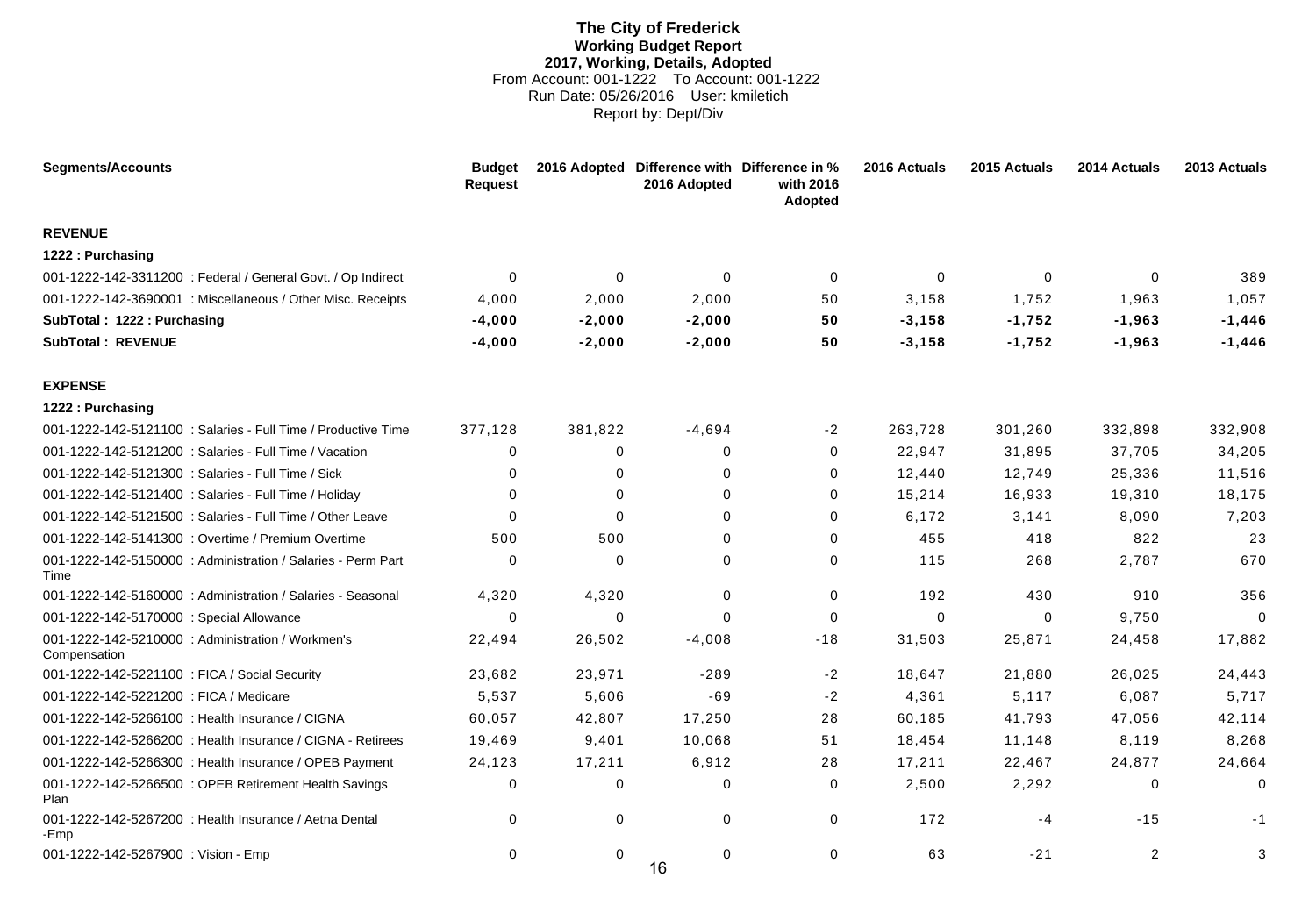| <b>Segments/Accounts</b>                                                                                 |                                                                                                                                                              | <b>Budget</b><br><b>Request</b> |                                                        | 2016 Adopted Difference with Difference in %<br>2016 Adopted | with 2016<br>Adopted | 2016 Actuals | 2015 Actuals | 2014 Actuals | 2013 Actuals |
|----------------------------------------------------------------------------------------------------------|--------------------------------------------------------------------------------------------------------------------------------------------------------------|---------------------------------|--------------------------------------------------------|--------------------------------------------------------------|----------------------|--------------|--------------|--------------|--------------|
|                                                                                                          | 001-1222-142-5268100 : Health Insurance / Disability                                                                                                         | 1,241                           | 1,242                                                  | $-1$                                                         | $-1$                 | 929          | 814          | 961          | 961          |
| 001-1222-142-5269100 : Health Insurance / Life                                                           |                                                                                                                                                              | 586                             | 586                                                    | $\Omega$                                                     | 0                    | 624          | 484          | 585          | 612          |
|                                                                                                          | 001-1222-142-5282500 : Retirement / 25 Year Plan                                                                                                             | 33,405                          | 36,669                                                 | $-3,264$                                                     | $-10$                | 36,669       | 37,410       | 40,392       | 40,118       |
|                                                                                                          | 001-1222-142-5283000 : Retirement / 30 Year Plan                                                                                                             | 30,210                          | 33,707                                                 | $-3,497$                                                     | $-12$                | 33,707       | 44,123       | 35,256       | 34,347       |
| 001-1222-142-5291300 : Misc Benefits / Other                                                             |                                                                                                                                                              | 0                               | 0                                                      | 0                                                            | 0                    | 0            | 0            | 1,153        | 576          |
|                                                                                                          | 001-1222-142-5310100 : Supplies / General Supplies                                                                                                           | 8,000                           | 6,000                                                  | 2,000                                                        | 25                   | 4,312        | 4,046        | 2,993        | 3,018        |
| Type<br><b>RECURRING</b><br><b>RECURRING</b><br><b>RECURRING</b><br><b>RECURRING</b>                     | <b>Narrative</b><br><b>Electric Pallet Stacker</b><br>Slider for Pickup<br>Tires<br>Misc supplies                                                            |                                 | Amount<br>2,995<br>1,200<br>1,200<br>2,605<br>8,000    |                                                              |                      |              |              |              |              |
|                                                                                                          | 001-1222-142-5310300: Supplies / Clothing/Uniforms                                                                                                           | 550                             | 500                                                    | 50                                                           | 9                    | 501          | 567          | 375          | 230          |
| 001-1222-142-5330100 : Energy / Fuel & Oil                                                               |                                                                                                                                                              | 3,500                           | 3,000                                                  | 500                                                          | 14                   | 1,115        | 1,234        | 1,420        | 2,389        |
| Type<br><b>RECURRING</b>                                                                                 | <b>Narrative</b><br>Two trucks in operation now and increasing amount of deliveries.                                                                         |                                 | <b>Amount</b><br>3,500<br>3,500                        |                                                              |                      |              |              |              |              |
| Services                                                                                                 | 001-1222-142-5410000: Administration / Professional                                                                                                          | 300                             | 300                                                    | 0                                                            | 0                    | 141          | 91           | 217          | 90           |
| Type<br><b>RECURRING</b>                                                                                 | <b>Narrative</b><br>Drug and Alcohol Testing                                                                                                                 |                                 | Amount<br>300<br>300                                   |                                                              |                      |              |              |              |              |
| Repair/Maint.                                                                                            | 001-1222-142-5520100 : Repair and Maint. Service / General                                                                                                   | 10,000                          | 13,500                                                 | $-3,500$                                                     | $-35$                | 4,019        | 57,350       | 18,761       | 2,458        |
| Type<br><b>RECURRING</b><br><b>RECURRING</b><br><b>RECURRING</b><br><b>RECURRING</b>                     | <b>Narrative</b><br><b>Fuel System</b><br>Dock<br>Striping<br>Other warehouse equipment                                                                      |                                 | Amount<br>5,000<br>2,000<br>1,350<br>1,650<br>10,000   |                                                              |                      |              |              |              |              |
| <b>Maintenance Contracts</b>                                                                             | 001-1222-142-5520200 : Repair and Maint. Service /                                                                                                           | 5,550                           | 4,795                                                  | 755                                                          | 13                   | 2,363        | 1,789        | 1,967        | 385          |
| Type<br><b>RECURRING</b><br><b>RECURRING</b><br><b>RECURRING</b><br><b>RECURRING</b><br><b>RECURRING</b> | <b>Narrative</b><br>Pallet Jack Inspection<br>Hoist/Crane Inspection<br>Loading Dock Door and Plates<br><b>Annual Testing</b><br><b>Mail Machine Repairs</b> |                                 | Amount<br>100<br>600<br>250<br>3,000<br>1,600<br>5,550 |                                                              |                      |              |              |              |              |
|                                                                                                          | 001-1222-142-5540200: Rentals / Equipment and Vehicles                                                                                                       | 6,000                           | 5,404                                                  | 596                                                          | 9                    | 5,404        | 4,409        | 4,599        | 6,391        |
| Type<br><b>RECURRING</b>                                                                                 | <b>Narrative</b><br>IM480RWP30DW6-IM480 MAILING SYSTEM IMDWP4-<br>DYNAMIC WEIGHING PLATFORM FOR IM480 IMWP30- IM 30LB                                        |                                 | Amount<br>6,000                                        |                                                              |                      |              |              |              |              |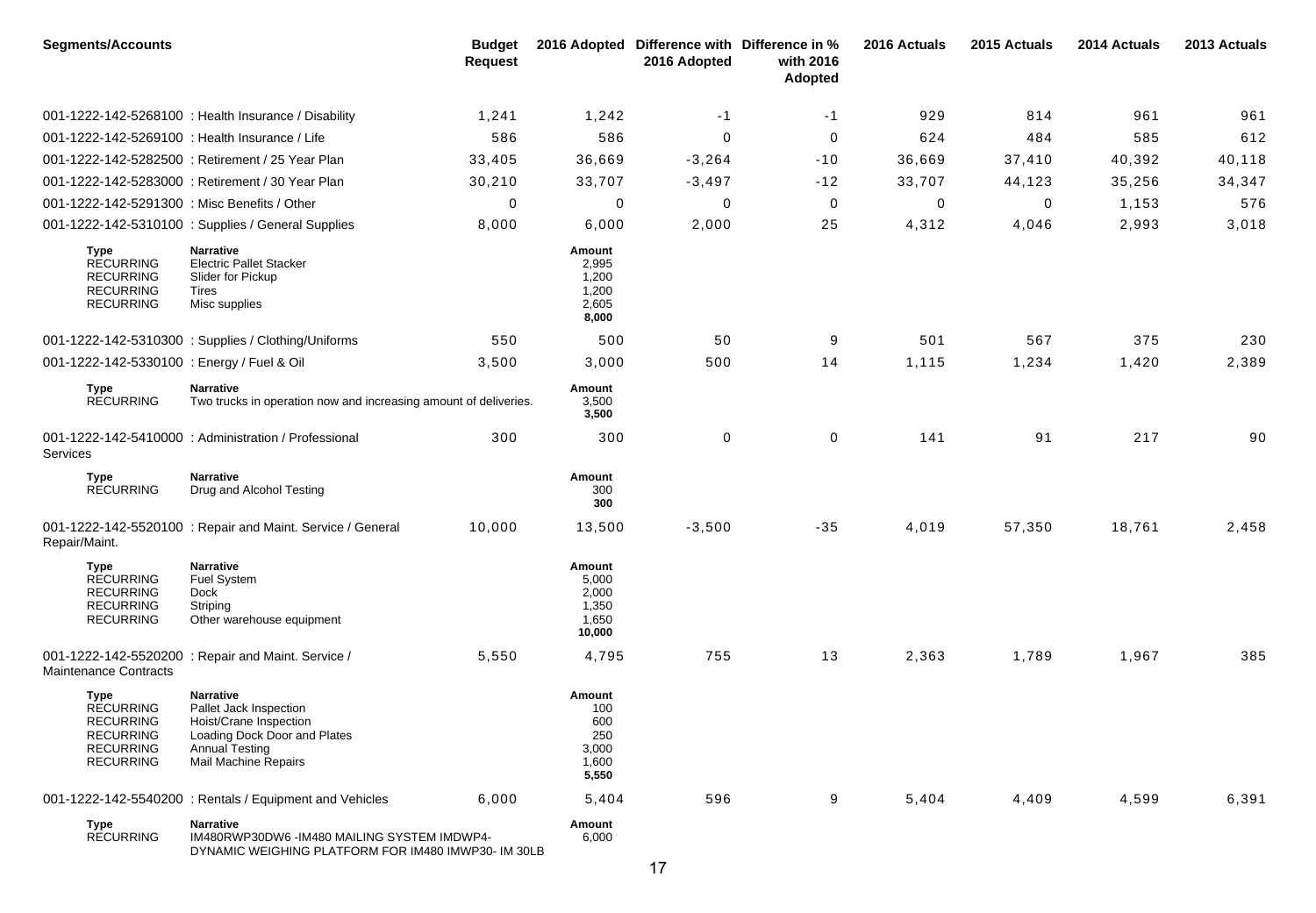| <b>Segments/Accounts</b>                                                                                 |                                                                                                                                            | <b>Budget</b><br><b>Request</b> |                                                      | 2016 Adopted Difference with Difference in %<br>2016 Adopted | with 2016<br>Adopted | 2016 Actuals | 2015 Actuals | 2014 Actuals     | 2013 Actuals |
|----------------------------------------------------------------------------------------------------------|--------------------------------------------------------------------------------------------------------------------------------------------|---------------------------------|------------------------------------------------------|--------------------------------------------------------------|----------------------|--------------|--------------|------------------|--------------|
|                                                                                                          | <b>WEIGHING PLATFORM</b>                                                                                                                   |                                 | 6,000                                                |                                                              |                      |              |              |                  |              |
|                                                                                                          | 001-1222-142-5570000 : Administration / Licenses/Permits                                                                                   | 400                             | 400                                                  | $\mathbf 0$                                                  | $\pmb{0}$            | 215          | 220          | $\mathbf 0$      | 0            |
| <b>Type</b><br><b>RECURRING</b>                                                                          | <b>Narrative</b><br>Bulk mail permit                                                                                                       |                                 | Amount<br>400<br>400                                 |                                                              |                      |              |              |                  |              |
|                                                                                                          | 001-1222-142-5610100 : Communications / Telephone                                                                                          | 3,000                           | 3,000                                                | 0                                                            | 0                    | 2,423        | 3,075        | 2,813            | 2,881        |
| Type<br><b>RECURRING</b>                                                                                 | <b>Narrative</b><br>7 lines for staff plus 2 additional lines (one fax and one dedicated to<br>mail machine)                               |                                 | Amount<br>3,000                                      |                                                              |                      |              |              |                  |              |
|                                                                                                          |                                                                                                                                            |                                 | 3,000                                                |                                                              |                      |              |              |                  |              |
|                                                                                                          | 001-1222-142-5610200 : Communications / Postage                                                                                            | 500                             | 500                                                  | 0                                                            | 0                    | 288          | 339          | 537              | 418          |
| 001-1222-142-5620100 : Travel / Transportation                                                           |                                                                                                                                            | 550                             | 550                                                  | $\Omega$                                                     | 0                    | $\mathbf 0$  | 0            | 0                | 31           |
| Type<br><b>RECURRING</b>                                                                                 | <b>Narrative</b><br>Conference with other industry professionals.<br>Classes/seminars/networking. Salt Lake City, UT August 19-22,<br>2017 |                                 | <b>Amount</b><br>550                                 |                                                              |                      |              |              |                  |              |
|                                                                                                          |                                                                                                                                            |                                 | 550                                                  |                                                              |                      |              |              |                  |              |
|                                                                                                          | 001-1222-142-5621100 : Travel / Dues/Registration Fees                                                                                     | 3,000                           | 2,315                                                | 685                                                          | 22                   | 1,169        | 3,420        | 2,965            | 736          |
| Type<br><b>RECURRING</b><br><b>RECURRING</b><br><b>RECURRING</b><br><b>RECURRING</b><br><b>RECURRING</b> | <b>Narrative</b><br><b>NIGP</b><br><b>MPPA</b><br>Training classes<br>Purchasing forum<br>Other misc fees                                  |                                 | Amount<br>345<br>135<br>1,500<br>900<br>120<br>3,000 |                                                              |                      |              |              |                  |              |
| 001-1222-142-5622100 : Travel / Lodging                                                                  |                                                                                                                                            | 1,250                           | 1,188                                                | 62                                                           | 4                    | 279          | 0            | $\mathbf 0$      | 0            |
| Type<br><b>RECURRING</b>                                                                                 | Narrative<br>Estimate \$250/night for 5 nights                                                                                             |                                 | Amount<br>1,250<br>1,250                             |                                                              |                      |              |              |                  |              |
| 001-1222-142-5623100 : Travel / Meals/Food                                                               |                                                                                                                                            | 240                             | 305                                                  | $-65$                                                        | $-28$                | 0            | $\mathbf 0$  | $\boldsymbol{0}$ | 0            |
| <b>Type</b><br><b>RECURRING</b>                                                                          | <b>Narrative</b><br>\$40 per day (City rate) for 6 days                                                                                    |                                 | Amount<br>240<br>240                                 |                                                              |                      |              |              |                  |              |
|                                                                                                          | 001-1222-142-5630000 : Administration / Advertising                                                                                        | 1,500                           | 1,500                                                | 0                                                            | 0                    | 97           | 1,355        | 1,485            | $\mathbf 0$  |
| Type<br><b>RECURRING</b>                                                                                 | <b>Narrative</b><br>Advertising for formal solicitations                                                                                   |                                 | Amount<br>1,500<br>1,500                             |                                                              |                      |              |              |                  |              |
|                                                                                                          | 001-1222-142-5650000 : Administration / Insurance                                                                                          | 5,556                           | 5,652                                                | $-96$                                                        | $-2$                 | 6,202        | 5,162        | 4,820            | 4,896        |
|                                                                                                          | 001-1222-142-5690000 : Administration / Miscellaneous                                                                                      | 5,000                           | 5,000                                                | 0                                                            | $\pmb{0}$            | $-699$       | 4,649        | 5,269            | $-1,413$     |
| <b>Type</b>                                                                                              | <b>Narrative</b><br>Yearly Inventory adjustment                                                                                            |                                 | Amount<br>5,000                                      |                                                              |                      |              |              |                  |              |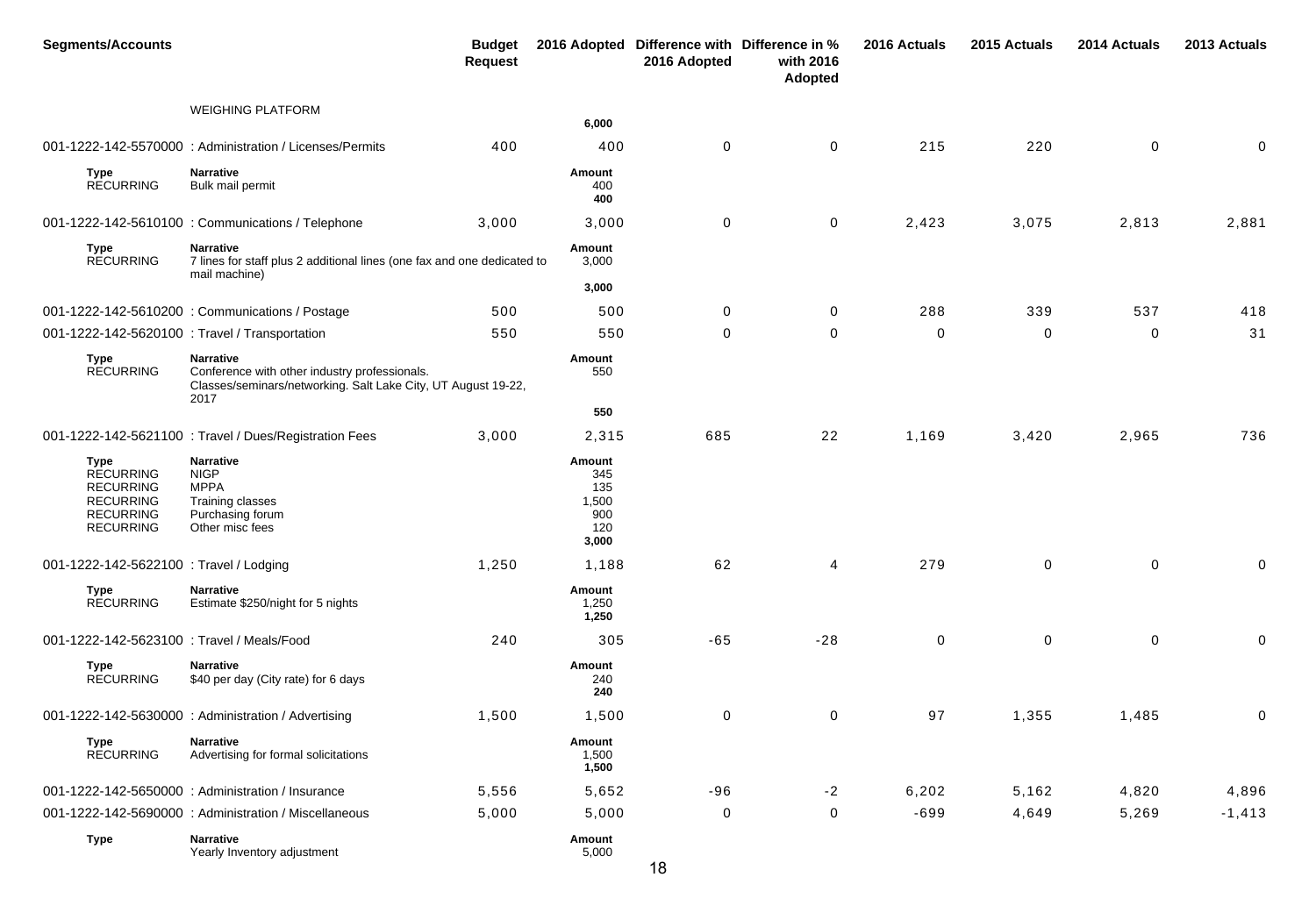| <b>Segments/Accounts</b>                                 | <b>Budget</b><br>Request | 2016 Adopted | 2016 Adopted | Difference with Difference in %<br>with 2016<br>Adopted | 2016 Actuals | 2015 Actuals | 2014 Actuals | 2013 Actuals   |
|----------------------------------------------------------|--------------------------|--------------|--------------|---------------------------------------------------------|--------------|--------------|--------------|----------------|
|                                                          |                          | 5,000        |              |                                                         |              |              |              |                |
| 001-1222-142-5740200 : Machinery & Equipment / Machinery |                          |              |              | $\Omega$                                                |              | 6.432        |              | $\overline{0}$ |
| SubTotal: 1222: Purchasing                               | 657,648                  | 638,253      | 19,395       | $\mathbf{2}$                                            | 574,117      | 674,606      | 700,785      | 627,270        |
| <b>SubTotal: EXPENSE</b>                                 | 657,648                  | 638,253      | 19,395       | $\mathbf{2}$                                            | 574,117      | 674,606      | 700,785      | 627,270        |
| <b>Grand Total</b>                                       | 653,648                  | 636,253      | 17,395       | ▴                                                       | 570,959      | 672,854      | 698,822      | 625,824        |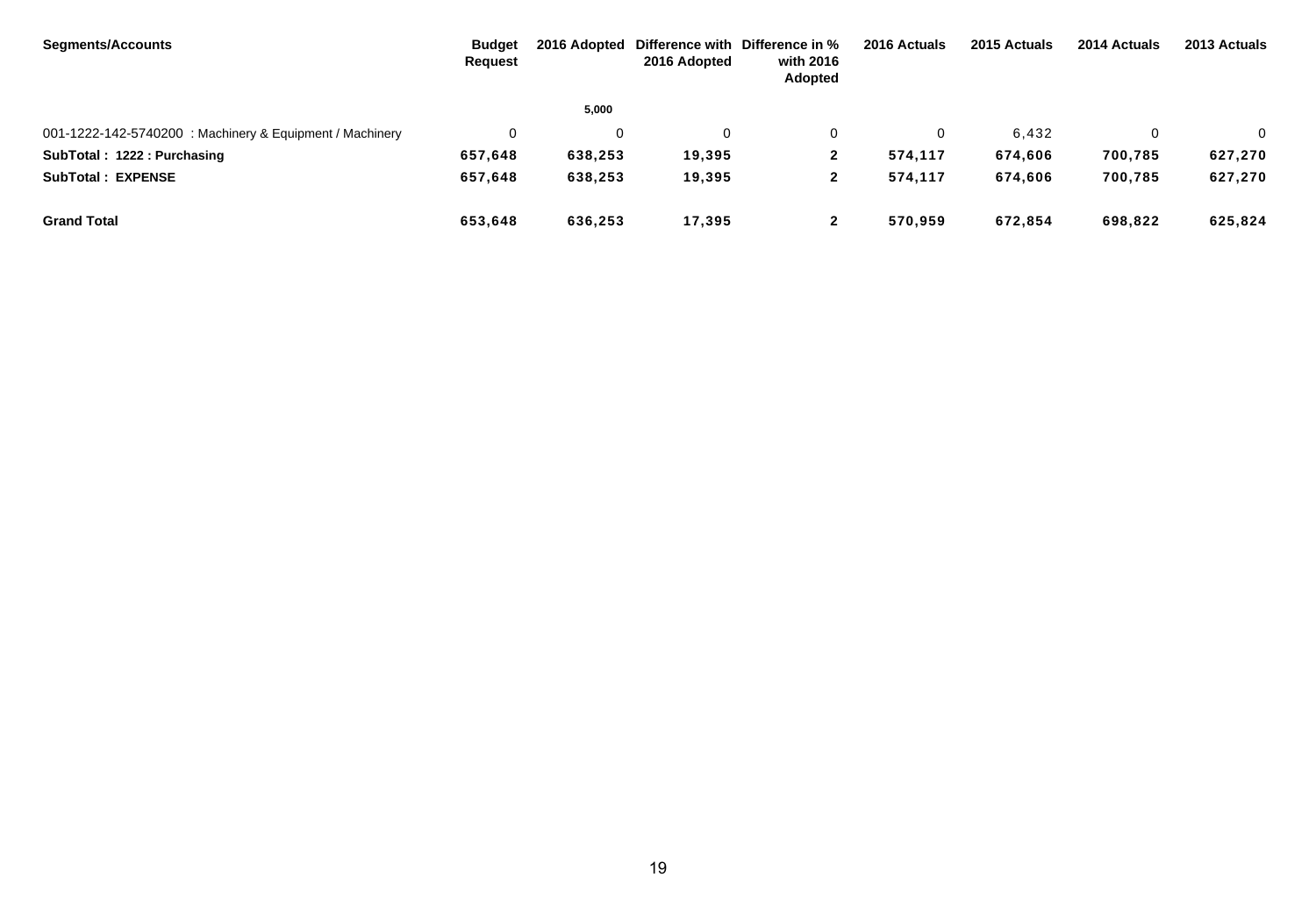#### **The City of Frederick Working Budget Report 2017, Working, Details, Adopted** From Account: 001-1223 To Account: 001-1223 Run Date: 05/26/2016 User: kmiletich Report by: Dept/Div

<span id="page-24-0"></span>

| <b>Segments/Accounts</b>                     |                                                                        | <b>Budget</b><br><b>Request</b> |                      | 2016 Adopted Difference with Difference in %<br>2016 Adopted | with 2016<br>Adopted | 2016 Actuals | 2015 Actuals | 2014 Actuals | 2013 Actuals |
|----------------------------------------------|------------------------------------------------------------------------|---------------------------------|----------------------|--------------------------------------------------------------|----------------------|--------------|--------------|--------------|--------------|
| <b>EXPENSE</b>                               |                                                                        |                                 |                      |                                                              |                      |              |              |              |              |
| 1223: Budgeting                              |                                                                        |                                 |                      |                                                              |                      |              |              |              |              |
| 001-1223-143-5121100 : Productive Time       |                                                                        | 145,007                         | 140,073              | 4,934                                                        | 3                    | 106,476      | 113,579      | $\mathbf 0$  | $\Omega$     |
| 001-1223-143-5121200 : Vacation              |                                                                        | $\Omega$                        | 0                    | $\Omega$                                                     | 0                    | 4,955        | 8,239        | $\Omega$     | $\Omega$     |
| 001-1223-143-5121300 : Sick                  |                                                                        | 0                               | 0                    | $\Omega$                                                     | 0                    | 2,076        | 5,035        | $\Omega$     | $\Omega$     |
| 001-1223-143-5121400 : Holiday               |                                                                        | 0                               | 0                    | $\Omega$                                                     | 0                    | 5,431        | 6,124        | 0            | $\Omega$     |
| 001-1223-143-5121500 : Other Leave           |                                                                        | $\Omega$                        | 0                    | 0                                                            | 0                    | 2,448        | 1,145        | $\Omega$     | $\Omega$     |
| Compensation                                 | 001-1223-143-5210000 : Administration / Workmen's                      | 432                             | 546                  | $-114$                                                       | $-27$                | 650          | 534          | $\Omega$     | $\Omega$     |
| 001-1223-143-5221100 : Social Security       |                                                                        | 8,991                           | 8,685                | 306                                                          | 3                    | 7,216        | 7,905        | $\Omega$     | $\Omega$     |
| 001-1223-143-5221200 : Medicare              |                                                                        | 2,102                           | 2,031                | 71                                                           | 3                    | 1,688        | 1,849        | $\Omega$     | $\Omega$     |
| 001-1223-143-5266100 : CIGNA                 |                                                                        | 13,886                          | 13,131               | 755                                                          | 5                    | 16,222       | 14,409       | $\mathbf 0$  | $\Omega$     |
| 001-1223-143-5266300 : OPEB Payment          |                                                                        | 3,711                           | 3,825                | $-114$                                                       | $-4$                 | 3,825        | 4,493        | $\Omega$     | $\Omega$     |
| 001-1223-143-5267200 : Aetna Dental - Emp    |                                                                        | 0                               | 0                    | 0                                                            | $\mathbf 0$          | 145          | $\mathbf 0$  | $\mathbf 0$  | $\Omega$     |
| 001-1223-143-5267900 : Vision - Emp          |                                                                        | $\Omega$                        | 0                    | 0                                                            | 0                    | 33           | 0            | $\Omega$     | $\Omega$     |
| 001-1223-143-5268100 : Disability            |                                                                        | 442                             | 427                  | 15                                                           | 3                    | 322          | 278          | $\Omega$     | $\Omega$     |
| 001-1223-143-5269100 : Life                  |                                                                        | 597                             | 597                  | $\Omega$                                                     | 0                    | 557          | 154          | $\Omega$     | $\Omega$     |
| 001-1223-143-5282500 : 25 Year Plan          |                                                                        | 30,933                          | 34,042               | $-3,109$                                                     | $-11$                | 34,042       | 35,067       | $\mathbf 0$  | ∩            |
| 001-1223-143-5291300 : Misc Benefits / Other |                                                                        | 2,328                           | 2,328                | $\Omega$                                                     | 0                    | 2,134        | 2,328        | $\Omega$     | $\Omega$     |
|                                              | 001-1223-143-5310100 : Supplies / General Supplies                     | 500                             | 500                  | 0                                                            | 0                    | 54           | 500          | $\mathbf 0$  | $\mathbf 0$  |
| Type<br><b>RECURRING</b>                     | <b>Narrative</b><br>General office supplies - paper, binders, dividers |                                 | Amount<br>500<br>500 |                                                              |                      |              |              |              |              |
| 001-1223-143-5410000 : Professional Services |                                                                        | 600                             | 600                  | $\mathbf 0$                                                  | $\mathbf 0$          | 550          | 550          | $\mathbf 0$  | 0            |
| <b>Type</b><br><b>RECURRING</b>              | <b>Narrative</b><br>GFOA budget awards program                         |                                 | Amount<br>600<br>600 |                                                              |                      |              |              |              |              |
|                                              | 001-1223-143-5570000 : Administration / Licenses/Permits               | $\Omega$                        | 0                    | 0                                                            | 0                    | $\Omega$     | 56           | $\mathbf 0$  | $\Omega$     |
| 001-1223-143-5610100 : Telephone             |                                                                        | 720                             | 720                  | 0                                                            | 0                    | 508          | 574          | $\mathbf 0$  | 0            |
| <b>Type</b>                                  | <b>Narrative</b><br>County telephone system                            |                                 | Amount<br>720        |                                                              |                      |              |              |              |              |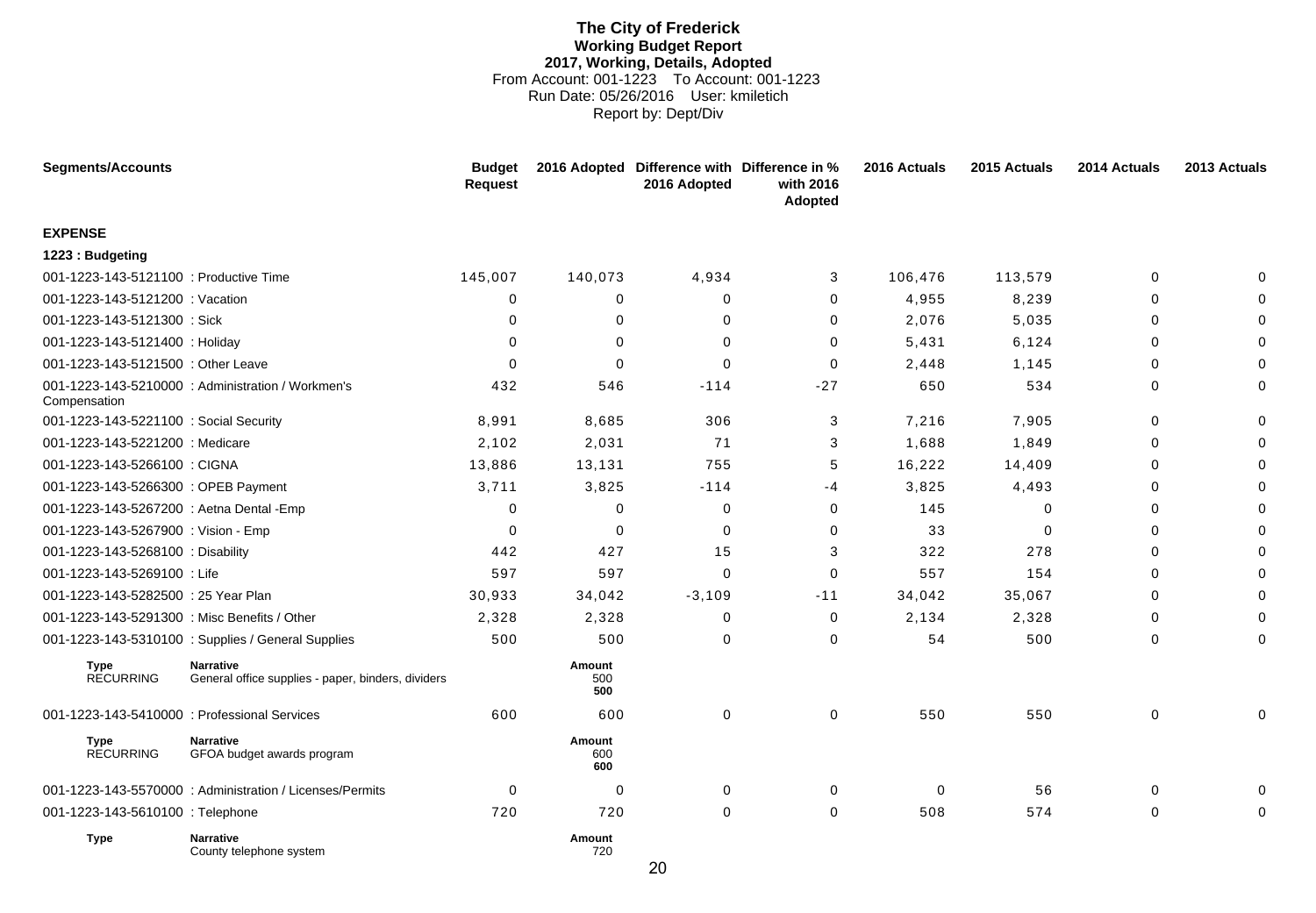| <b>Segments/Accounts</b>                                                             |                                                                                                                  | <b>Budget</b><br><b>Request</b> |                                            | 2016 Adopted Difference with Difference in %<br>2016 Adopted | with 2016<br><b>Adopted</b> | 2016 Actuals | 2015 Actuals | 2014 Actuals        | 2013 Actuals |
|--------------------------------------------------------------------------------------|------------------------------------------------------------------------------------------------------------------|---------------------------------|--------------------------------------------|--------------------------------------------------------------|-----------------------------|--------------|--------------|---------------------|--------------|
|                                                                                      |                                                                                                                  |                                 | 720                                        |                                                              |                             |              |              |                     |              |
| 001-1223-143-5610200 : Postage                                                       |                                                                                                                  | 100                             | 100                                        | $\mathbf 0$                                                  | $\pmb{0}$                   | 47           | 77           | $\mathsf{O}\xspace$ | 0            |
| Type<br><b>RECURRING</b>                                                             | Narrative<br>General correspondence                                                                              |                                 | Amount<br>100<br>100                       |                                                              |                             |              |              |                     |              |
| 001-1223-143-5620100 : Transportation                                                |                                                                                                                  | 400                             | 400                                        | $\mathbf 0$                                                  | $\pmb{0}$                   | $\pmb{0}$    | $\mathsf 0$  | $\mathsf{O}\xspace$ | 0            |
| Type<br><b>RECURRING</b>                                                             | Narrative<br><b>GFOA Trainings</b>                                                                               |                                 | Amount<br>400<br>400                       |                                                              |                             |              |              |                     |              |
|                                                                                      | 001-1223-143-5621100 : Dues/Registration Fees                                                                    | 1,040                           | 855                                        | 185                                                          | 17                          | 586          | 905          | $\mathbf 0$         | 0            |
| Type<br><b>RECURRING</b><br><b>RECURRING</b><br><b>RECURRING</b><br><b>RECURRING</b> | Narrative<br>MDGFOA Membership<br><b>MDGFOA Registrations</b><br>On-Line CPE Training<br><b>MACPA Membership</b> |                                 | Amount<br>40<br>500<br>150<br>350<br>1,040 |                                                              |                             |              |              |                     |              |
| 001-1223-143-5622100 : Travel / Lodging                                              |                                                                                                                  | 350                             | 350                                        | 0                                                            | $\mathbf 0$                 | $\mathbf 0$  | 376          | 0                   | 0            |
| <b>Type</b><br><b>RECURRING</b>                                                      | Narrative<br>GFOA training                                                                                       |                                 | Amount<br>350<br>350                       |                                                              |                             |              |              |                     |              |
| 001-1223-143-5623100 : Meals/Food                                                    |                                                                                                                  | 80                              | 80                                         | $\mathbf 0$                                                  | $\mathbf 0$                 | $\mathbf 0$  | $\mathbf 0$  | 0                   | 0            |
| Type<br><b>RECURRING</b>                                                             | <b>Narrative</b><br><b>GFOA Training</b>                                                                         |                                 | Amount<br>80<br>80                         |                                                              |                             |              |              |                     |              |
| 001-1223-143-5630000: Advertising                                                    |                                                                                                                  | 350                             | 350                                        | $\mathbf 0$                                                  | $\mathbf 0$                 | $\mathbf 0$  | 383          | 0                   | 0            |
| Type<br><b>RECURRING</b>                                                             | <b>Narrative</b><br>Constant yield advertisement                                                                 |                                 | Amount<br>350<br>350                       |                                                              |                             |              |              |                     |              |
| 001-1223-143-5640000: Printing & Binding                                             |                                                                                                                  | 1,250                           | 1,250                                      | 0                                                            | 0                           | 1,011        | 995          | 0                   | 0            |
| <b>Type</b><br><b>RECURRING</b><br><b>RECURRING</b>                                  | Narrative<br><b>Budget books</b><br>CIP books                                                                    |                                 | Amount<br>1,000<br>250<br>1,250            |                                                              |                             |              |              |                     |              |
| 001-1223-143-5650000 : Insurance                                                     |                                                                                                                  | 817                             | 851                                        | $-34$                                                        | -5                          | 1,057        | 763          | 0                   | 0            |
| SubTotal: 1223: Budgeting                                                            |                                                                                                                  | 214,636                         | 211,741                                    | 2,895                                                        | 1                           | 192,033      | 206,318      | $\bf{0}$            | 0            |
| <b>SubTotal: EXPENSE</b>                                                             |                                                                                                                  | 214,636                         | 211,741                                    | 2,895                                                        | 1                           | 192,033      | 206,318      | 0                   | 0            |
| <b>Grand Total</b>                                                                   |                                                                                                                  | 214,636                         | 211,741                                    | 2,895                                                        | $\mathbf{1}$                | 192,033      | 206,318      | 0                   | $\pmb{0}$    |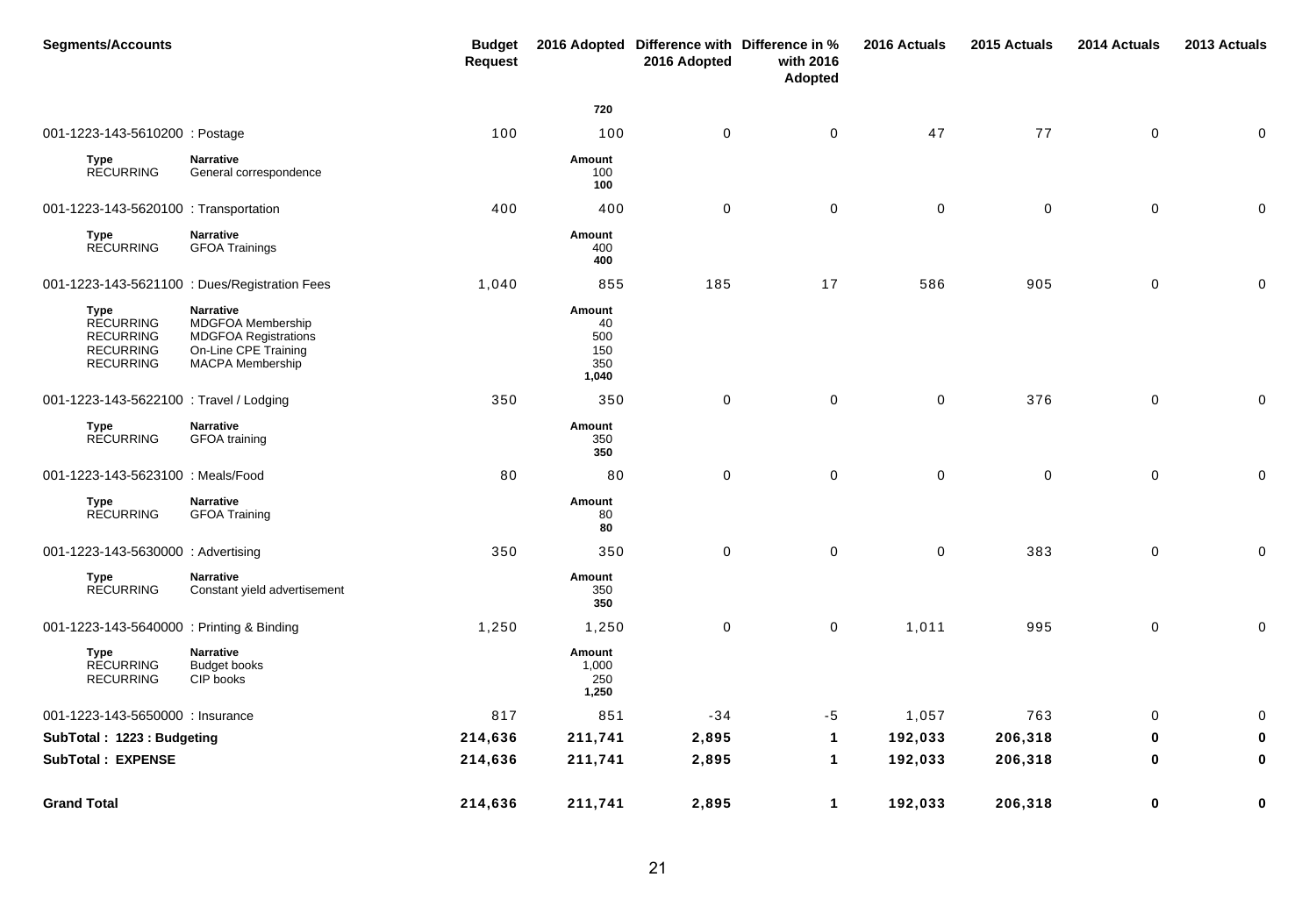#### **The City of Frederick Working Budget Report 2017, Working, Details, Adopted** From Account: 001-1231 To Account: 001-1231 Run Date: 05/26/2016 User: kmiletich Report by: Dept/Div

<span id="page-26-0"></span>

| <b>Segments/Accounts</b>                                          | <b>Budget</b><br><b>Request</b> |             | 2016 Adopted Difference with Difference in %<br>2016 Adopted | with 2016<br>Adopted | 2016 Actuals | 2015 Actuals   | 2014 Actuals | 2013 Actuals |
|-------------------------------------------------------------------|---------------------------------|-------------|--------------------------------------------------------------|----------------------|--------------|----------------|--------------|--------------|
| <b>REVENUE</b>                                                    |                                 |             |                                                              |                      |              |                |              |              |
| 1231 : Information Technology                                     |                                 |             |                                                              |                      |              |                |              |              |
| 001-1231-182-3690001 : Miscellaneous / Other Misc. Receipts       | $\Omega$                        | 0           | $\Omega$                                                     | 0                    | 829          | 5,782          | 86           | 1,080        |
| SubTotal: 1231 : Information Technology                           | 0                               | 0           | $\bf{0}$                                                     | 0                    | $-829$       | $-5,782$       | -86          | $-1,080$     |
| <b>SubTotal: REVENUE</b>                                          | 0                               | $\mathbf 0$ | 0                                                            | 0                    | $-829$       | $-5,782$       | -86          | $-1,080$     |
| <b>EXPENSE</b>                                                    |                                 |             |                                                              |                      |              |                |              |              |
| 1231 : Information Technology                                     |                                 |             |                                                              |                      |              |                |              |              |
| 001-1231-182-5121100 : Salaries - Full Time / Productive Time     | 294,986                         | 287,800     | 7,186                                                        | $\overline{2}$       | 198,441      | 228,727        | 223,474      | 223,149      |
| 001-1231-182-5121200 : Salaries - Full Time / Vacation            | $\Omega$                        | 0           | 0                                                            | 0                    | 14,369       | 18,105         | 17,878       | 14,442       |
| 001-1231-182-5121300 : Salaries - Full Time / Sick                | $\Omega$                        | 0           | $\Omega$                                                     | 0                    | 5,505        | 7,594          | 8,952        | 6,512        |
| 001-1231-182-5121400 : Salaries - Full Time / Holiday             | $\Omega$                        | 0           | $\Omega$                                                     | 0                    | 11,502       | 12,240         | 12,253       | 11,904       |
| 001-1231-182-5121500 : Salaries - Full Time / Other Leave         | $\Omega$                        | $\Omega$    | $\Omega$                                                     | $\mathbf 0$          | 4,837        | 2,999          | 3,770        | 4,439        |
| 001-1231-182-5170000 : Special Allowance                          | $\Omega$                        | $\Omega$    | $\Omega$                                                     | 0                    | $\Omega$     | 0              | 6,300        | $\Omega$     |
| 001-1231-182-5210000 : Administration / Workmen's<br>Compensation | 529                             | 821         | $-292$                                                       | $-56$                | 976          | 800            | 750          | 551          |
| 001-1231-182-5221100 : FICA / Social Security                     | 18,290                          | 17,844      | 446                                                          | $\overline{2}$       | 13,523       | 15,524         | 15,866       | 15,256       |
| 001-1231-182-5221200 : FICA / Medicare                            | 4,277                           | 4,174       | 103                                                          | $\overline{2}$       | 3,163        | 3,630          | 3,710        | 3,568        |
| 001-1231-182-5266100 : Health Insurance / CIGNA                   | 47,049                          | 51,417      | $-4,368$                                                     | $-10$                | 54,590       | 47,612         | 48,433       | 43,745       |
| 001-1231-182-5266300 : Health Insurance / OPEB Payment            | 11,876                          | 16,064      | $-4,188$                                                     | $-36$                | 16,064       | 18,873         | 18,997       | 14,350       |
| 001-1231-182-5266500 : OPEB Retirement Health Savings<br>Plan     | 0                               | 0           | $\Omega$                                                     | 0                    | 3,750        | 2,083          | $\mathbf{0}$ | $\mathbf 0$  |
| 001-1231-182-5267200 : Health Insurance / Aetna Dental<br>-Emp    | 0                               | $\mathbf 0$ | 0                                                            | 0                    | 352          | 48             | $-12$        | -6           |
| 001-1231-182-5267900 : Vision - Emp                               | $\Omega$                        | 0           | $\Omega$                                                     | 0                    | 32           | $\overline{2}$ | $-1$         | $\Omega$     |
| 001-1231-182-5268100 : Health Insurance / Disability              | 929                             | 905         | 24                                                           | $\overline{2}$       | 745          | 700            | 686          | 676          |
| 001-1231-182-5269100 : Health Insurance / Life                    | 404                             | 404         | $\Omega$                                                     | $\mathbf 0$          | 380          | 336            | 334          | 328          |
| 001-1231-182-5282500 : Retirement / 25 Year Plan                  | 17,607                          | 19,377      | $-1,770$                                                     | $-11$                | 19,377       | 20,425         | 17,311       | 5,721        |
| 001-1231-182-5283000 : Retirement / 30 Year Plan                  | 28,982                          | 32,336      | $-3,354$                                                     | $-12$                | 32,336       | 33,985         | 11,987       | 18,521       |
| 001-1231-182-5291300 : Misc Benefits / Other                      | 4.889                           | 4.889       | $\Omega$                                                     | $\Omega$             | 4.287        | 4.792          | 4.986        | 4,982        |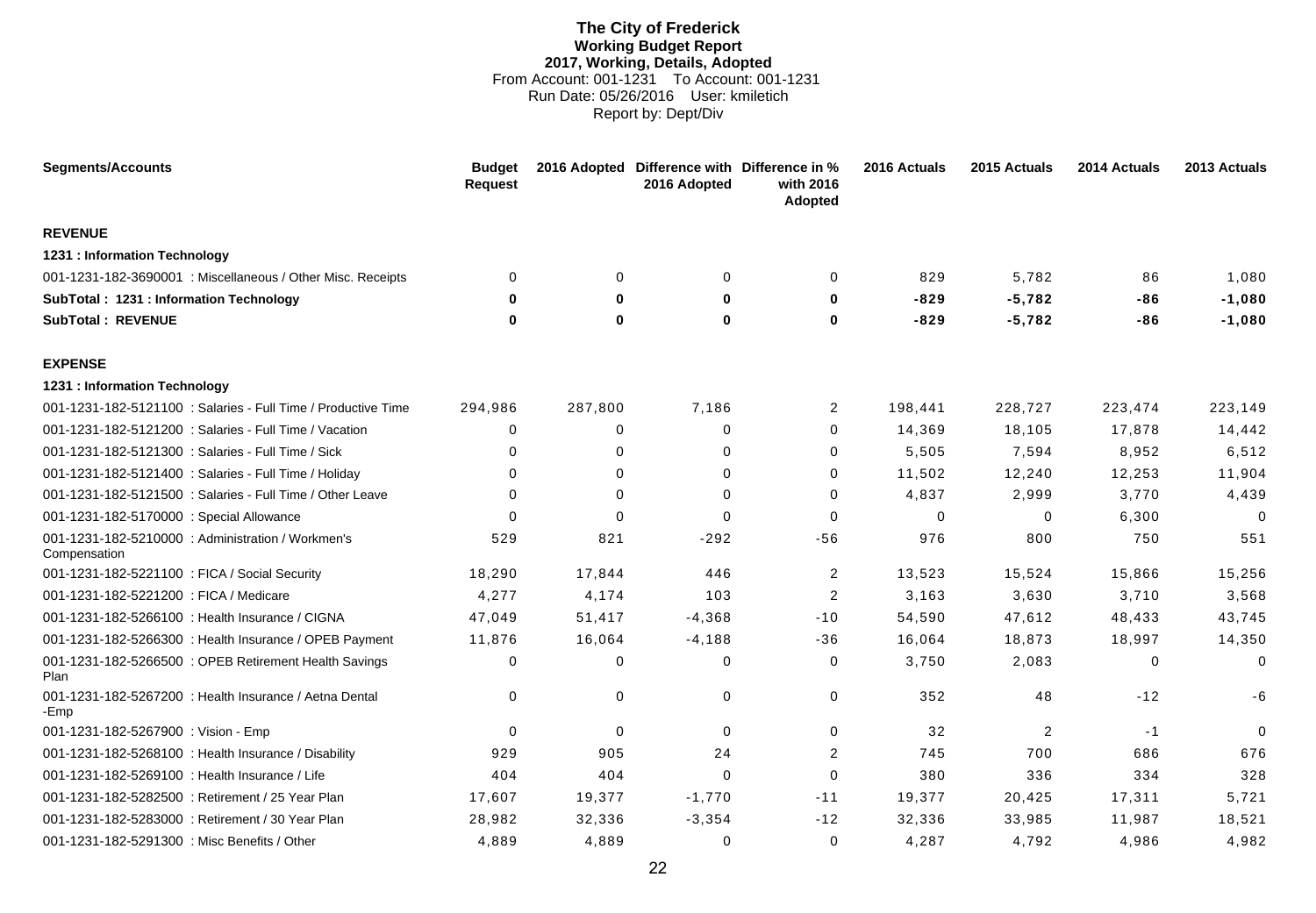| <b>Segments/Accounts</b>                                                                                                                                                                                                                                                                                                                                                                                                                        |                                                                                                                                                                                                                                                                                                                                                                                                                                                                                                                                                                                                             | <b>Budget</b><br><b>Request</b> |                                                                                                                                                                                                                            | 2016 Adopted Difference with Difference in %<br>2016 Adopted | with 2016<br>Adopted | 2016 Actuals | 2015 Actuals | 2014 Actuals | 2013 Actuals |
|-------------------------------------------------------------------------------------------------------------------------------------------------------------------------------------------------------------------------------------------------------------------------------------------------------------------------------------------------------------------------------------------------------------------------------------------------|-------------------------------------------------------------------------------------------------------------------------------------------------------------------------------------------------------------------------------------------------------------------------------------------------------------------------------------------------------------------------------------------------------------------------------------------------------------------------------------------------------------------------------------------------------------------------------------------------------------|---------------------------------|----------------------------------------------------------------------------------------------------------------------------------------------------------------------------------------------------------------------------|--------------------------------------------------------------|----------------------|--------------|--------------|--------------|--------------|
|                                                                                                                                                                                                                                                                                                                                                                                                                                                 | 001-1231-182-5310100 : Supplies / General Supplies                                                                                                                                                                                                                                                                                                                                                                                                                                                                                                                                                          | 67,000                          | 78,000                                                                                                                                                                                                                     | $-11,000$                                                    | $-17$                | 61,811       | 55,430       | 81,467       | 95,329       |
| Type<br><b>RECURRING</b><br><b>RECURRING</b><br><b>RECURRING</b><br><b>RECURRING</b><br><b>RECURRING</b><br><b>RECURRING</b>                                                                                                                                                                                                                                                                                                                    | <b>Narrative</b><br>PC Upgrades of Lenovo M72 Machines<br>Hard Drive Replacements<br>Spare PC and Server Components<br>Office Supplies<br>Windows Server Upgrades<br>Field Laptops and devices                                                                                                                                                                                                                                                                                                                                                                                                              |                                 | Amount<br>40,000<br>4,000<br>5,000<br>5,000<br>10,000<br>3,000<br>67,000                                                                                                                                                   |                                                              |                      |              |              |              |              |
|                                                                                                                                                                                                                                                                                                                                                                                                                                                 | 001-1231-182-5310300 : Supplies / Clothing/Uniforms                                                                                                                                                                                                                                                                                                                                                                                                                                                                                                                                                         | 500                             | 500                                                                                                                                                                                                                        | $\mathbf 0$                                                  | $\mathbf 0$          | 419          | 1,069        | 0            | 370          |
| Type<br><b>RECURRING</b>                                                                                                                                                                                                                                                                                                                                                                                                                        | <b>Narrative</b><br>Shirts                                                                                                                                                                                                                                                                                                                                                                                                                                                                                                                                                                                  |                                 | Amount<br>500<br>500                                                                                                                                                                                                       |                                                              |                      |              |              |              |              |
| Services                                                                                                                                                                                                                                                                                                                                                                                                                                        | 001-1231-182-5410000 : Administration / Professional                                                                                                                                                                                                                                                                                                                                                                                                                                                                                                                                                        | 48,000                          | 53,000                                                                                                                                                                                                                     | $-5,000$                                                     | $-11$                | 8,963        | 19,668       | 25,666       | 11,423       |
| <b>Type</b><br><b>RECURRING</b><br><b>RECURRING</b><br><b>RECURRING</b><br><b>RECURRING</b>                                                                                                                                                                                                                                                                                                                                                     | <b>Narrative</b><br><b>Cabling Support</b><br>Misc Software Support<br>Microsoft Software Support<br>Onsite Virtualization and Server Support                                                                                                                                                                                                                                                                                                                                                                                                                                                               |                                 | Amount<br>5,000<br>10,000<br>5,000<br>28,000<br>48,000                                                                                                                                                                     |                                                              |                      |              |              |              |              |
| Repair/Maint.                                                                                                                                                                                                                                                                                                                                                                                                                                   | 001-1231-182-5520100 : Repair and Maint. Service / General                                                                                                                                                                                                                                                                                                                                                                                                                                                                                                                                                  | $\mathbf 0$                     | $\mathbf 0$                                                                                                                                                                                                                | 0                                                            | 0                    | 55           | 104          | 0            | 0            |
| <b>Maintenance Contracts</b>                                                                                                                                                                                                                                                                                                                                                                                                                    | 001-1231-182-5520200 : Repair and Maint. Service /                                                                                                                                                                                                                                                                                                                                                                                                                                                                                                                                                          | 464,300                         | 404,300                                                                                                                                                                                                                    | 60,000                                                       | 12                   | 379,064      | 392,096      | 378,830      | 296,608      |
| <b>Type</b><br><b>RECURRING</b><br><b>RECURRING</b><br><b>RECURRING</b><br><b>RECURRING</b><br><b>RECURRING</b><br><b>RECURRING</b><br><b>RECURRING</b><br><b>RECURRING</b><br><b>RECURRING</b><br><b>RECURRING</b><br><b>RECURRING</b><br><b>RECURRING</b><br><b>RECURRING</b><br><b>RECURRING</b><br><b>RECURRING</b><br><b>RECURRING</b><br><b>RECURRING</b><br><b>RECURRING</b><br><b>RECURRING</b><br><b>RECURRING</b><br><b>RECURRING</b> | <b>Narrative</b><br>Lumos Outside Line<br><b>Qwest Internet Service</b><br>Innoprise Enterprise Database<br>Verizon<br>HTE Var (AS400 hardware)<br>Printer and Copier Maintenance<br><b>GTA Firewall</b><br><b>GraniteXP Sewer Software</b><br>Paragon Finance Software<br>Emerson UPS<br><b>Swift Email Collocation</b><br>Coraid Storage System<br>Nexsan Storage System<br><b>VMWare Server Maintenance</b><br><b>Symantec Antivirus</b><br>Barracuda Webfilter<br><b>JJKeller Software</b><br>Barracuda Spam Filter<br>Scriptlogic<br>Civicplus Website Maintenance<br>Wireless for Municipal Buildings |                                 | Amount<br>40,000<br>46,000<br>120,000<br>23,000<br>17,000<br>75,000<br>8,000<br>4,000<br>18,500<br>9,000<br>30,000<br>10,000<br>15,000<br>15,000<br>3,000<br>7,000<br>1,800<br>8,000<br>7,500<br>4,000<br>2,500<br>464,300 |                                                              |                      |              |              |              |              |
|                                                                                                                                                                                                                                                                                                                                                                                                                                                 | 001-1231-182-5570000 : Administration / Licenses/Permits                                                                                                                                                                                                                                                                                                                                                                                                                                                                                                                                                    | 0                               | 0                                                                                                                                                                                                                          | $\mathbf 0$                                                  | $\mathbf 0$          | 0            | 75           | $\mathbf 0$  | 0            |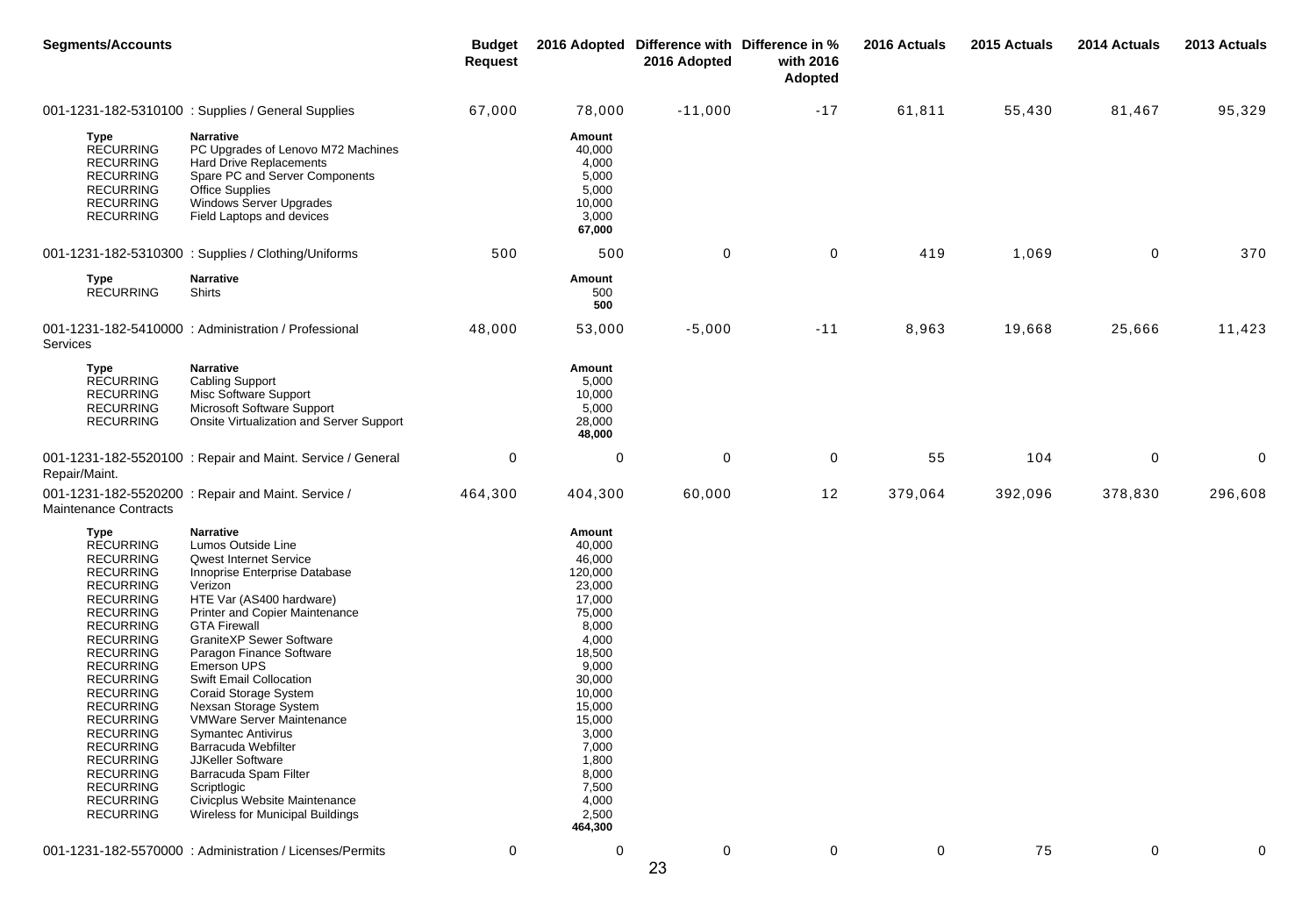| <b>Segments/Accounts</b>                                                                                        |                                                                                                                      | <b>Budget</b><br><b>Request</b> |                                                               | 2016 Adopted Difference with Difference in %<br>2016 Adopted | with 2016<br><b>Adopted</b> | 2016 Actuals | 2015 Actuals | 2014 Actuals | 2013 Actuals |
|-----------------------------------------------------------------------------------------------------------------|----------------------------------------------------------------------------------------------------------------------|---------------------------------|---------------------------------------------------------------|--------------------------------------------------------------|-----------------------------|--------------|--------------|--------------|--------------|
|                                                                                                                 | 001-1231-182-5610100 : Communications / Telephone                                                                    | 13,750                          | 13,750                                                        | $\mathbf 0$                                                  | 0                           | 12,699       | 11,085       | 13,814       | 10,270       |
| <b>Type</b><br><b>RECURRING</b><br><b>RECURRING</b><br><b>RECURRING</b><br><b>RECURRING</b><br><b>RECURRING</b> | <b>Narrative</b><br>Phone Lines - 5<br>Smart Phones - 5<br>Ipads - 3<br><b>Circuit Fees</b><br>Misc Access Card Fees |                                 | Amount<br>1,500<br>6,000<br>2,100<br>2,000<br>2,150<br>13,750 |                                                              |                             |              |              |              |              |
|                                                                                                                 | 001-1231-182-5610200 : Communications / Postage                                                                      | 50                              | 50                                                            | $\mathbf 0$                                                  | 0                           | 113          | 0            | $\mathbf 0$  | 26           |
| 001-1231-182-5620100 : Travel / Transportation                                                                  |                                                                                                                      | 2,000                           | 2,000                                                         | $\mathbf 0$                                                  | $\pmb{0}$                   | 0            | 58           | 71           | 233          |
|                                                                                                                 | 001-1231-182-5621100 : Travel / Dues/Registration Fees                                                               | 10,000                          | 10,000                                                        | $\mathbf 0$                                                  | $\pmb{0}$                   | 5,351        | 275          | 7,594        | 366          |
| <b>Type</b><br><b>RECURRING</b>                                                                                 | <b>Narrative</b><br>SAN and Network Training                                                                         |                                 | Amount<br>10,000<br>10,000                                    |                                                              |                             |              |              |              |              |
|                                                                                                                 | 001-1231-182-5650000 : Administration / Insurance                                                                    | 7,204                           | 7,305                                                         | $-101$                                                       | $-2$                        | 4,684        | 3,432        | 3,236        | 3,144        |
|                                                                                                                 | 001-1231-182-5740200 : Machinery & Equipment / Machinery                                                             | 30,000                          | 30,000                                                        | $\mathbf 0$                                                  | 0                           | 20,900       | 16,663       | 32,980       | 34,899       |
| <b>Type</b><br><b>ONE-TIME</b>                                                                                  | <b>Narrative</b><br>Firewall and Switch Update                                                                       |                                 | Amount<br>30,000<br>30,000                                    |                                                              |                             |              |              |              |              |
| SubTotal: 1231 : Information Technology                                                                         |                                                                                                                      | 1,072,622                       | 1,034,936                                                     | 37,686                                                       | 3                           | 878,288      | 918,430      | 939,332      | 820,806      |
| <b>SubTotal: EXPENSE</b>                                                                                        |                                                                                                                      | 1,072,622                       | 1,034,936                                                     | 37,686                                                       | 3                           | 878,288      | 918,430      | 939,332      | 820,806      |
| <b>Grand Total</b>                                                                                              |                                                                                                                      | 1,072,622                       | 1,034,936                                                     | 37,686                                                       | 3                           | 877,459      | 912,648      | 939,246      | 819,726      |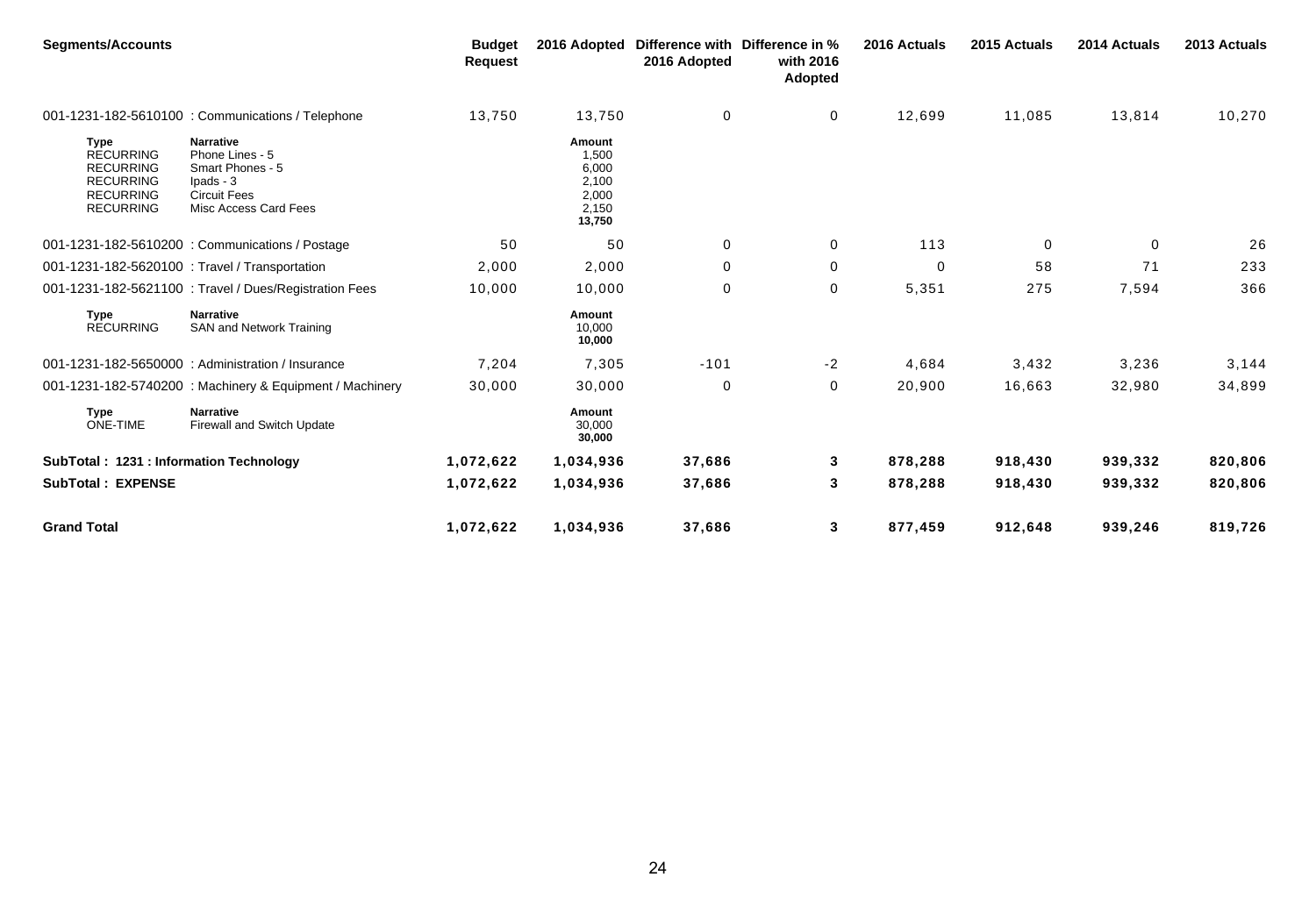#### **The City of Frederick Working Budget Report 2017, Working, Details, Adopted** From Account: 001-1232 To Account: 001-1232 Run Date: 05/26/2016 User: kmiletich Report by: Dept/Div

<span id="page-29-0"></span>

| <b>Segments/Accounts</b>                                          | Budget<br><b>Request</b> |          | 2016 Adopted Difference with Difference in %<br>2016 Adopted | with 2016<br>Adopted | 2016 Actuals | 2015 Actuals | 2014 Actuals | 2013 Actuals |
|-------------------------------------------------------------------|--------------------------|----------|--------------------------------------------------------------|----------------------|--------------|--------------|--------------|--------------|
| <b>REVENUE</b>                                                    |                          |          |                                                              |                      |              |              |              |              |
| 1232 : Geographic Info. System                                    |                          |          |                                                              |                      |              |              |              |              |
| 001-1232-183-3690001 : Miscellaneous / Other Misc. Receipts       | $\Omega$                 | 0        | $\Omega$                                                     | 0                    | $\Omega$     | 105          | $\Omega$     | 750          |
| SubTotal: 1232 : Geographic Info. System                          | 0                        | 0        | 0                                                            | 0                    | 0            | $-105$       | 0            | $-750$       |
| <b>SubTotal: REVENUE</b>                                          | $\bf{0}$                 | 0        | $\bf{0}$                                                     | $\bf{0}$             | $\bf{0}$     | $-105$       | $\bf{0}$     | $-750$       |
| <b>EXPENSE</b>                                                    |                          |          |                                                              |                      |              |              |              |              |
| 1232 : Geographic Info. System                                    |                          |          |                                                              |                      |              |              |              |              |
| 001-1232-183-5121100 : Salaries - Full Time / Productive Time     | 140,287                  | 135,498  | 4,789                                                        | 3                    | 95,749       | 108,259      | 101,473      | 102,743      |
| 001-1232-183-5121200 : Salaries - Full Time / Vacation            | 0                        | 0        | 0                                                            | $\mathbf 0$          | 8,864        | 9,074        | 11,086       | 7,324        |
| 001-1232-183-5121300 : Salaries - Full Time / Sick                | 0                        | 0        | 0                                                            | $\Omega$             | 4,980        | 5,354        | 4,296        | 4,229        |
| 001-1232-183-5121400 : Salaries - Full Time / Holiday             | $\Omega$                 | 0        | $\Omega$                                                     | 0                    | 5,524        | 5,699        | 5,722        | 5,502        |
| 001-1232-183-5121500 : Salaries - Full Time / Other Leave         | 0                        | 0        | $\Omega$                                                     | 0                    | 2,438        | 1,359        | 2,173        | 1,943        |
| 001-1232-183-5170000 : Special Allowance                          | $\Omega$                 | $\Omega$ | $\Omega$                                                     | $\mathbf 0$          | $\Omega$     | $\mathbf 0$  | 3,300        | $\Omega$     |
| 001-1232-183-5210000 : Administration / Workmen's<br>Compensation | 609                      | 482      | 127                                                          | 20                   | 573          | 471          | 442          | 324          |
| 001-1232-183-5221100 : FICA / Social Security                     | 8,698                    | 8,401    | 297                                                          | 3                    | 6,865        | 7,595        | 7,733        | 7,147        |
| 001-1232-183-5221200 : FICA / Medicare                            | 2,035                    | 1,965    | 70                                                           | 3                    | 1,606        | 1,776        | 1,809        | 1,671        |
| 001-1232-183-5266100 : Health Insurance / CIGNA                   | 20,975                   | 19,930   | 1,045                                                        | 4                    | 20,576       | 18,155       | 7,427        | 17,093       |
| 001-1232-183-5266300 : Health Insurance / OPEB Payment            | 5,567                    | 5,737    | $-170$                                                       | -4                   | 5,737        | 3,595        | 6,785        | 6,726        |
| 001-1232-183-5267200 : Health Insurance / Aetna Dental<br>-Emp    | 0                        | 0        | 0                                                            | 0                    | 106          | 0            | $-1$         | $\mathbf 0$  |
| 001-1232-183-5267900 : Vision - Emp                               | 0                        | 0        | 0                                                            | 0                    | 10           | 0            | $\Omega$     | $\mathbf 0$  |
| 001-1232-183-5268100 : Health Insurance / Disability              | 448                      | 438      | 10                                                           | $\overline{2}$       | 342          | 305          | 258          | 289          |
| 001-1232-183-5269100 : Health Insurance / Life                    | 200                      | 200      | $\Omega$                                                     | $\mathbf 0$          | 185          | 162          | 156          | 153          |
| 001-1232-183-5282500 : Retirement / 25 Year Plan                  | 24,294                   | 26,735   | $-2,441$                                                     | $-11$                | 26,735       | 27,540       | 21,927       | 21,738       |
| 001-1232-183-5283000 : Retirement / 30 Year Plan                  | 3,709                    | 4,138    | $-429$                                                       | $-12$                | 4,138        | 4,349        | 2,115        | 2,058        |
| 001-1232-183-5291300 : Misc Benefits / Other                      | 2,561                    | 2,561    | 0                                                            | 0                    | 2,347        | 2,561        | 2,561        | 2,534        |
| 001-1232-183-5310100 : Supplies / General Supplies                | 9,000                    | 9,000    | 0                                                            | 0                    | 9,906        | 13,998       | 1,493        | 16,216       |

**Type Narrative Amount**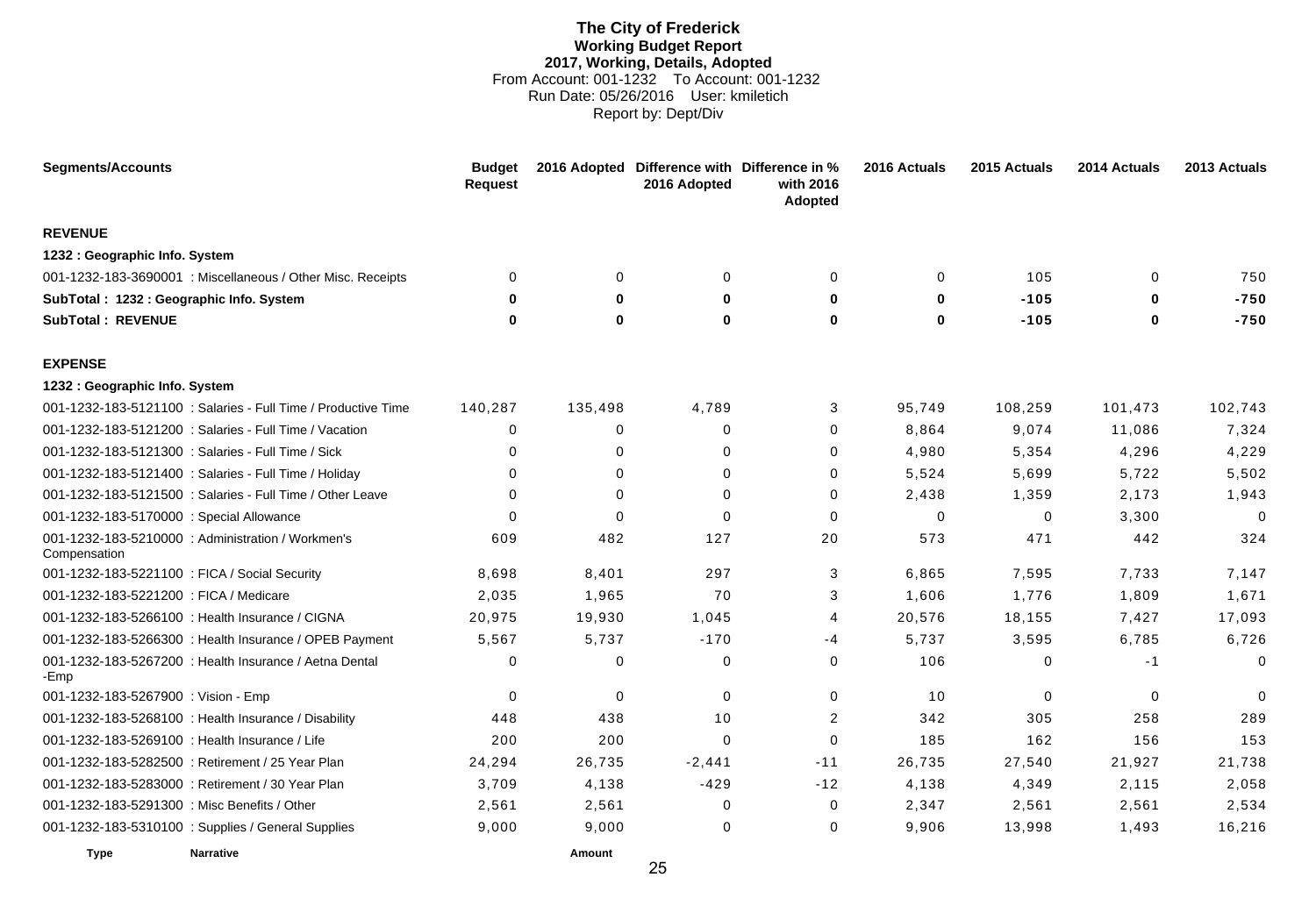| <b>Segments/Accounts</b>                                                                                                     |                                                                                                                               | <b>Budget</b><br><b>Request</b> |                                                                           | 2016 Adopted Difference with Difference in %<br>2016 Adopted | with 2016<br>Adopted | 2016 Actuals | 2015 Actuals | 2014 Actuals | 2013 Actuals |
|------------------------------------------------------------------------------------------------------------------------------|-------------------------------------------------------------------------------------------------------------------------------|---------------------------------|---------------------------------------------------------------------------|--------------------------------------------------------------|----------------------|--------------|--------------|--------------|--------------|
| <b>RECURRING</b><br><b>RECURRING</b><br><b>RECURRING</b><br><b>RECURRING</b><br><b>RECURRING</b>                             | Plotter Ink<br><b>Plotter Printheads</b><br><b>Plotter Paper</b><br><b>Misc Supplies</b><br>Misc Software                     |                                 | 3,000<br>2,000<br>2,000<br>1,000<br>1,000<br>9,000                        |                                                              |                      |              |              |              |              |
| Services                                                                                                                     | 001-1232-183-5410000 : Administration / Professional                                                                          | $\mathbf 0$                     | 0                                                                         | 0                                                            | 0                    | $\mathbf 0$  | $\mathbf 0$  | 39           | $\Omega$     |
| <b>Maintenance Contracts</b>                                                                                                 | 001-1232-183-5520200 : Repair and Maint. Service /                                                                            | 49,000                          | 50,000                                                                    | $-1,000$                                                     | -3                   | 26,400       | 24,288       | 24,150       | 25,150       |
| Type<br><b>RECURRING</b><br><b>RECURRING</b><br><b>RECURRING</b><br><b>RECURRING</b><br><b>RECURRING</b><br><b>RECURRING</b> | <b>Narrative</b><br>ArcGIS Server<br>Pictometry flyover<br>Arcinfo<br>ArcView<br>Large Format Plotter<br>Large Format Scanner |                                 | Amount<br>15,000<br>15,000<br>13,000<br>2,000<br>2,000<br>2,000<br>49,000 |                                                              |                      |              |              |              |              |
|                                                                                                                              | 001-1232-183-5610100 : Communications / Telephone                                                                             | 1,980                           | 1,980                                                                     | 0                                                            | $\mathbf 0$          | 2,174        | 2,826        | 2,753        | 2,795        |
| Type<br><b>RECURRING</b><br><b>RECURRING</b>                                                                                 | <b>Narrative</b><br>Phone Lines - 3<br>Smart Phone - 1                                                                        |                                 | Amount<br>900<br>1,080<br>1,980                                           |                                                              |                      |              |              |              |              |
|                                                                                                                              | 001-1232-183-5610200 : Communications / Postage                                                                               | 250                             | 250                                                                       | 0                                                            | 0                    | $\mathbf 0$  | $\mathbf 0$  | $\mathbf 0$  | $\Omega$     |
| 001-1232-183-5620100 : Travel / Transportation                                                                               |                                                                                                                               | 800                             | 800                                                                       | 0                                                            | 0                    | 0            | 0            | 52           | 120          |
|                                                                                                                              | 001-1232-183-5621100 : Travel / Dues/Registration Fees                                                                        | 7,500                           | 7,500                                                                     | 0                                                            | 0                    | $\Omega$     | $\mathbf 0$  | 1,010        | 2,195        |
| Type<br><b>RECURRING</b><br><b>RECURRING</b>                                                                                 | <b>Narrative</b><br><b>ESRI Training</b><br><b>State GIS Conference</b>                                                       |                                 | Amount<br>6,000<br>1,500<br>7,500                                         |                                                              |                      |              |              |              |              |
| 001-1232-183-5622100 : Travel / Lodging                                                                                      |                                                                                                                               | 1,000                           | 1,000                                                                     | 0                                                            | 0                    | $\mathbf 0$  | 0            | $\mathbf 0$  | 0            |
| 001-1232-183-5623100 : Travel / Meals/Food                                                                                   |                                                                                                                               | 200                             | 200                                                                       | $\mathbf 0$                                                  | 0                    | 0            | $\mathbf 0$  | $\Omega$     | $\mathbf 0$  |
|                                                                                                                              | 001-1232-183-5650000 : Administration / Insurance                                                                             | 1,295                           | 1,344                                                                     | $-49$                                                        | -4                   | 1,832        | 1,198        | 1,140        | 1,058        |
|                                                                                                                              | 001-1232-183-5740200 : Machinery & Equipment / Machinery                                                                      | $\Omega$                        | $\mathbf 0$                                                               | $\mathbf 0$                                                  | 0                    | $\Omega$     | $\mathbf 0$  | 0            | 4,900        |
| SubTotal: 1232 : Geographic Info. System                                                                                     |                                                                                                                               | 280,408                         | 278,159                                                                   | 2,249                                                        | 0                    | 227,087      | 238,564      | 209,899      | 233,908      |
| <b>SubTotal: EXPENSE</b>                                                                                                     |                                                                                                                               | 280,408                         | 278,159                                                                   | 2,249                                                        | 0                    | 227,087      | 238,564      | 209,899      | 233,908      |
| <b>Grand Total</b>                                                                                                           |                                                                                                                               | 280,408                         | 278,159                                                                   | 2,249                                                        | $\mathbf 0$          | 227,087      | 238,459      | 209,899      | 233,158      |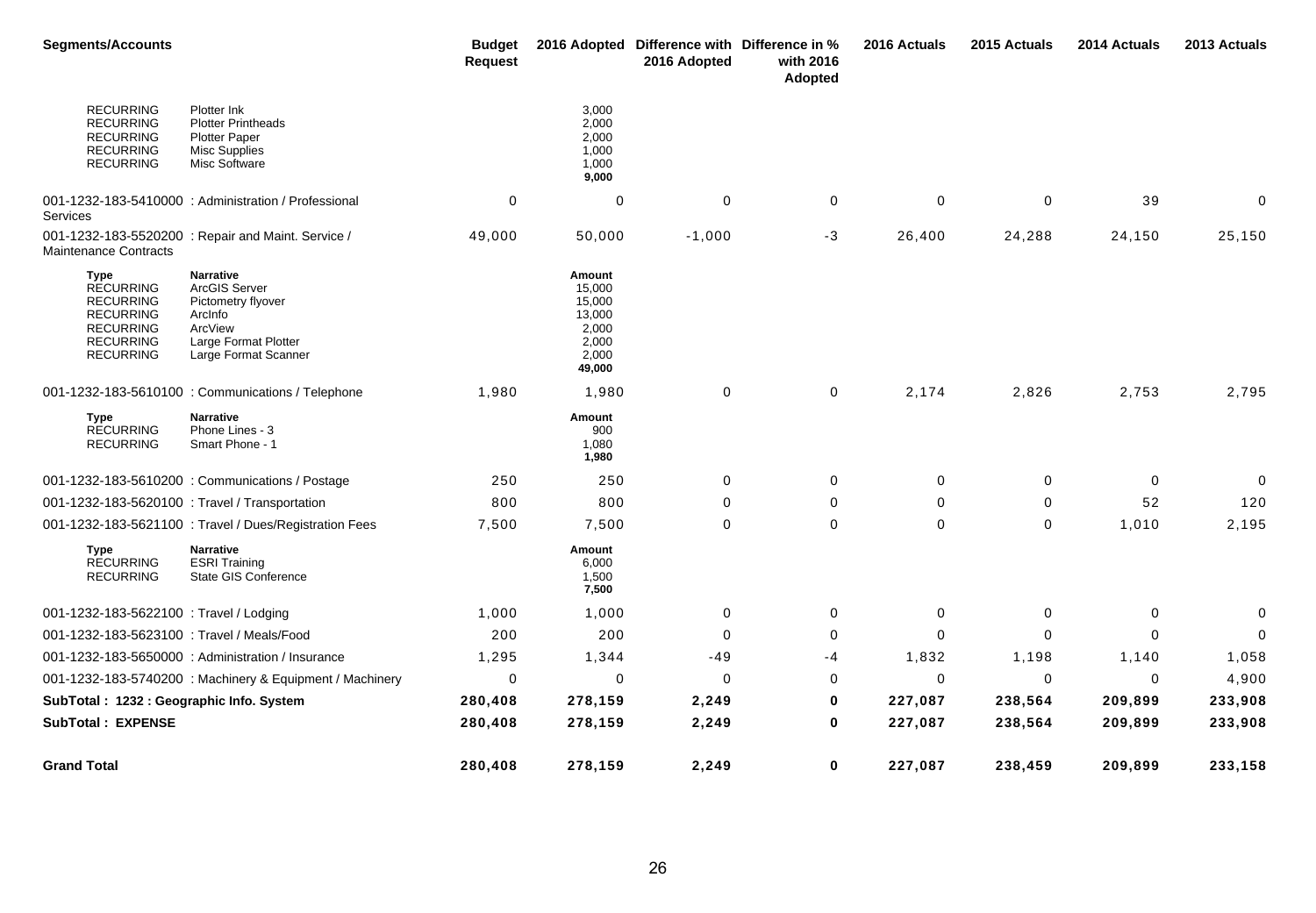#### **The City of Frederick Working Budget Report 2017, Working, Details, Adopted** From Account: 001-1233 To Account: 001-1233 Run Date: 05/26/2016 User: kmiletich Report by: Dept/Div

<span id="page-31-0"></span>

| <b>Segments/Accounts</b>                                          | <b>Budget</b><br><b>Request</b> |             | 2016 Adopted Difference with Difference in %<br>2016 Adopted | with 2016<br>Adopted | 2016 Actuals | 2015 Actuals | 2014 Actuals   | 2013 Actuals |
|-------------------------------------------------------------------|---------------------------------|-------------|--------------------------------------------------------------|----------------------|--------------|--------------|----------------|--------------|
| <b>REVENUE</b>                                                    |                                 |             |                                                              |                      |              |              |                |              |
| 1233 : Audio Visual                                               |                                 |             |                                                              |                      |              |              |                |              |
| 001-1233-184-3690001 : Miscellaneous / Other Misc. Receipts       | $\Omega$                        | $\mathbf 0$ | $\mathbf 0$                                                  | $\mathbf 0$          | 2            | 120          | 458            | $\Omega$     |
| SubTotal: 1233 : Audio Visual                                     | 0                               | $\bf{0}$    | $\bf{0}$                                                     | 0                    | -2           | $-120$       | $-458$         | 0            |
| <b>SubTotal: REVENUE</b>                                          | 0                               | $\bf{0}$    | $\bf{0}$                                                     | 0                    | -2           | $-120$       | $-458$         | 0            |
| <b>EXPENSE</b>                                                    |                                 |             |                                                              |                      |              |              |                |              |
| 1233 : Audio Visual                                               |                                 |             |                                                              |                      |              |              |                |              |
| 001-1233-184-5121100 : Salaries - Full-time / Productive Time     | 91,890                          | 88,409      | 3,481                                                        | 3                    | 66,117       | 73,858       | 69,613         | 39,086       |
| 001-1233-184-5121200 : Vacation                                   | 0                               | 0           | $\Omega$                                                     | $\mathbf 0$          | 3,936        | 2,518        | 2,405          | 1,908        |
| 001-1233-184-5121300 : Sick                                       | $\Omega$                        | $\Omega$    | $\Omega$                                                     | $\mathbf 0$          | 1,483        | 2,808        | 2,136          | 169          |
| 001-1233-184-5121400 : Holiday                                    | $\Omega$                        | $\mathbf 0$ | $\Omega$                                                     | $\mathbf 0$          | 3,677        | 3,876        | 3,945          | 2,024        |
| 001-1233-184-5121500 : Salaries - Full-Time / Other Leave         | $\Omega$                        | 0           | $\mathbf 0$                                                  | 0                    | 1,599        | 1,276        | 1,158          | 809          |
| 001-1233-184-5150000 : Salaries - Perm Part Time                  | $\Omega$                        | $\Omega$    | $\Omega$                                                     | 0                    | $\mathbf 0$  | $\mathbf 0$  | $\mathbf 0$    | 17,277       |
| 001-1233-184-5170000 : Special Allowance                          | $\Omega$                        | $\Omega$    | $\Omega$                                                     | $\mathbf 0$          | $\Omega$     | $\mathbf 0$  | 3,000          | $\Omega$     |
| 001-1233-184-5210000 : Administration / Workmen's<br>Compensation | 271                             | 25          | 246                                                          | 90                   | 31           | 24           | 23             | 16           |
| 001-1233-184-5221100 : Social Security                            | 5,697                           | 5,482       | 215                                                          | 3                    | 4,306        | 4,726        | 4,839          | 3,658        |
| 001-1233-184-5221200 : Medicare                                   | 1,332                           | 1,282       | 50                                                           | 3                    | 1,007        | 1,105        | 1,132          | 856          |
| 001-1233-184-5266100 : Health Insurance / CIGNA                   | 24,537                          | 23,318      | 1,219                                                        | 4                    | 24,060       | 21,231       | 9,666          | 5,799        |
| 001-1233-184-5266300 : OPEB Payment                               | 7,422                           | 7,650       | $-228$                                                       | -4                   | 7,650        | 8,987        | 4,523          | 4,484        |
| 001-1233-184-5266500 : OPEB Retirement Health Savings<br>Plan     | 0                               | 0           | 0                                                            | $\mathbf 0$          | 2,500        | 2,500        | 208            | $\Omega$     |
| 001-1233-184-5267200 : Aetna Dental - Emp                         | $\Omega$                        | 0           | 0                                                            | 0                    | 43           | -4           | $-37$          | 0            |
| 001-1233-184-5267900 : Vision - Emp                               | $\Omega$                        | $\mathbf 0$ | $\Omega$                                                     | 0                    | 10           | $-1$         | $\overline{2}$ | $\Omega$     |
| 001-1233-184-5268100 : Health Insurance / Disability              | 304                             | 292         | 12                                                           | 3                    | 255          | 233          | 228            | 122          |
| 001-1233-184-5269100 : Health Insurance / Life                    | 979                             | 979         | $\Omega$                                                     | $\mathbf 0$          | 121          | 445          | 96             | 55           |
| 001-1233-184-5282500 : 25 Year Plan                               | 2,093                           | 2,450       | $-357$                                                       | $-18$                | 2,450        | $\mathbf 0$  | $\Omega$       | 11,441       |
| 001-1233-184-5283000 : 30 Year Plan                               | 6,638                           | 7,406       | $-768$                                                       | $-12$                | 7,406        | 7,784        | 7,051          | $\Omega$     |
| 001-1233-184-5291300 : Misc Benefits / Other                      | 1,164                           | 1,164       | $\mathbf 0$                                                  | $\mathbf 0$          | 1,067        | 1,164        | 2,037          | 2,304        |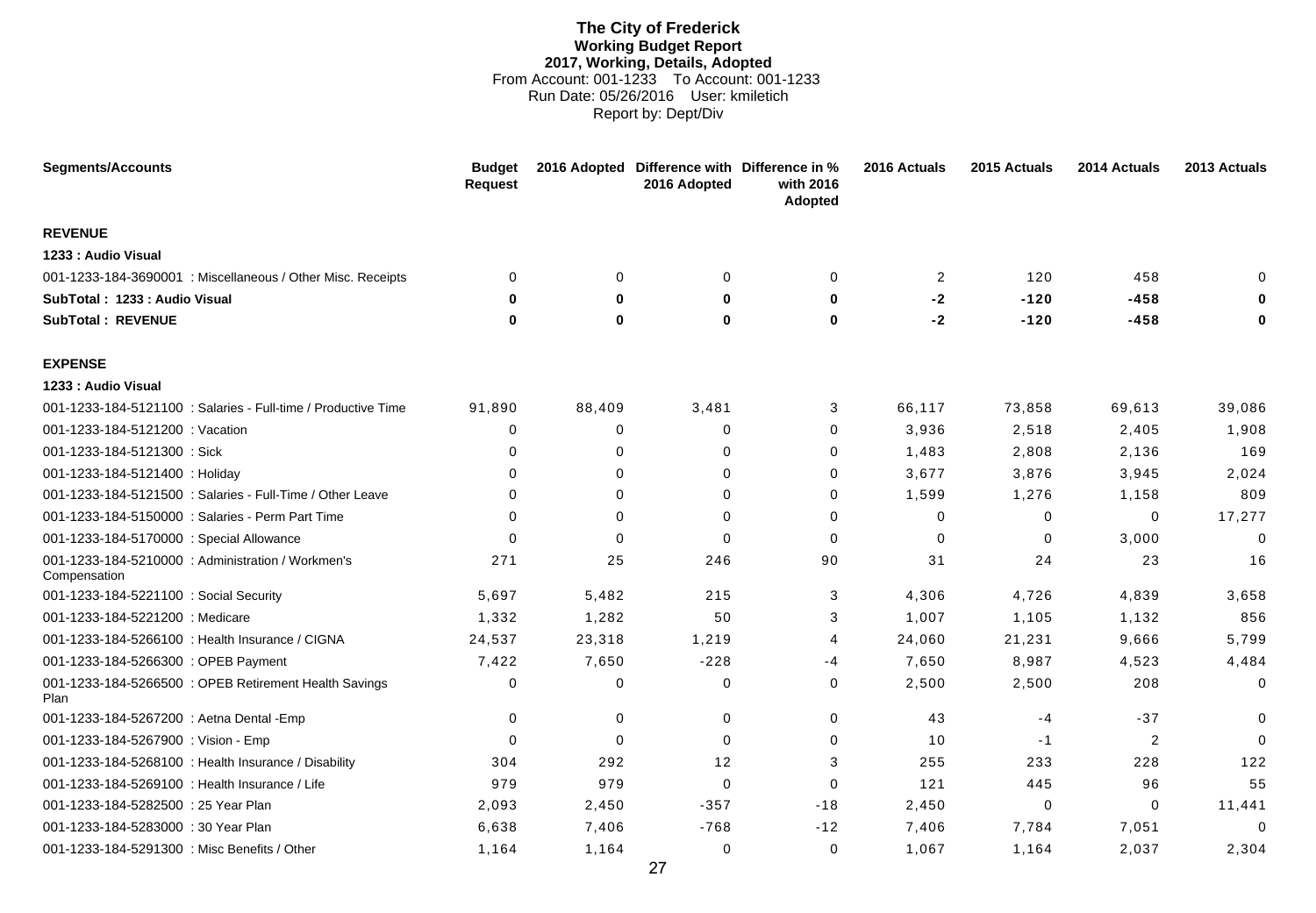| <b>Segments/Accounts</b>                                                |                                                                                                  | <b>Budget</b><br><b>Request</b> |                                                   | 2016 Adopted Difference with Difference in %<br>2016 Adopted | with 2016<br>Adopted | 2016 Actuals | 2015 Actuals | 2014 Actuals | 2013 Actuals |
|-------------------------------------------------------------------------|--------------------------------------------------------------------------------------------------|---------------------------------|---------------------------------------------------|--------------------------------------------------------------|----------------------|--------------|--------------|--------------|--------------|
|                                                                         | 001-1233-184-5310100 : General Supplies                                                          | 13,000                          | 24,100                                            | $-11,100$                                                    | $-86$                | 21,350       | 30,105       | 23,350       | 22,903       |
| <b>Type</b><br><b>RECURRING</b><br><b>RECURRING</b><br><b>RECURRING</b> | <b>Narrative</b><br><b>Office Supplies</b><br>AV Gear/Equipment<br>Online Music Library - Annual |                                 | <b>Amount</b><br>2,000<br>10,100<br>900<br>13,000 |                                                              |                      |              |              |              |              |
| 001-1233-184-5330100 : Fuel & Oil                                       |                                                                                                  | 700                             | 700                                               | 0                                                            | $\pmb{0}$            | 150          | 192          | 316          | 148          |
| <b>Type</b><br><b>RECURRING</b><br><b>RECURRING</b><br><b>RECURRING</b> | <b>Narrative</b><br>Fuel<br>Oil<br>Other                                                         |                                 | Amount<br>600<br>50<br>50<br>700                  |                                                              |                      |              |              |              |              |
|                                                                         | 001-1233-184-5410000 : Professional Services                                                     | 28,600                          | 26,400                                            | 2,200                                                        | $\overline{7}$       | 26,658       | 23,401       | 26,146       | 23,423       |
| <b>Type</b><br><b>RECURRING</b>                                         | <b>Narrative</b><br><b>Granicus Digital Monthly Payments</b>                                     |                                 | Amount<br>28,600<br>28,600                        |                                                              |                      |              |              |              |              |
|                                                                         | 001-1233-184-5520100 : General Repair/Maint.                                                     | 6,000                           | 7,000                                             | $-1,000$                                                     | $-17$                | 1,052        | 720          | 540          | 425          |
| <b>Type</b><br><b>RECURRING</b><br><b>RECURRING</b>                     | Narrative<br><b>Equipment Repair</b><br>Vehicle Repair                                           |                                 | Amount<br>4,000<br>2,000<br>6,000                 |                                                              |                      |              |              |              |              |
|                                                                         | 001-1233-184-5610100 : Communications / Telephone                                                | 1,010                           | 1,010                                             | 0                                                            | $\pmb{0}$            | 449          | 686          | 643          | 644          |
| <b>Type</b><br><b>RECURRING</b><br><b>RECURRING</b>                     | <b>Narrative</b><br>Cell<br>Land                                                                 |                                 | Amount<br>650<br>360<br>1,010                     |                                                              |                      |              |              |              |              |
|                                                                         | 001-1233-184-5610200 : Communications / Postage                                                  | 200                             | 200                                               | 0                                                            | $\pmb{0}$            | 26           | $\mathbf 0$  | 83           | $\pmb{0}$    |
| <b>Type</b><br><b>RECURRING</b>                                         | <b>Narrative</b><br><b>Shipping for Repairs</b>                                                  |                                 | Amount<br>200<br>200                              |                                                              |                      |              |              |              |              |
|                                                                         | 001-1233-184-5620100 : Transportation                                                            | 100                             | 100                                               | 0                                                            | $\pmb{0}$            | $\mathbf 0$  | 41           | $\mathbf 0$  | 61           |
| <b>Type</b>                                                             | <b>Narrative</b><br>Metro Passes                                                                 |                                 | Amount<br>100<br>100                              |                                                              |                      |              |              |              |              |
|                                                                         | 001-1233-184-5621100 : Travel / Dues/Registration Fees                                           | 1,000                           | 200                                               | 800                                                          | 80                   | 300          | 169          | 0            | $\mathbf 0$  |
| <b>Type</b>                                                             | Narrative<br>Training                                                                            |                                 | Amount<br>1,000<br>1,000                          |                                                              |                      |              |              |              |              |
|                                                                         | 001-1233-184-5650000 : Administration / Insurance                                                | 301                             | 312                                               | $-11$                                                        | $-4$                 | 423          | 277          | 264          | 245          |
|                                                                         | 001-1233-184-5740200 : Machinery & Equipment / Machinery                                         | 15,000                          | 0                                                 | 15,000                                                       | 100                  | 0            | 28,723       | $\mathbf 0$  | 8,803        |
| Type<br>ONE-TIME                                                        | <b>Narrative</b><br>Archive Management System & Storage                                          |                                 | Amount<br>15,000                                  |                                                              |                      |              |              |              |              |

28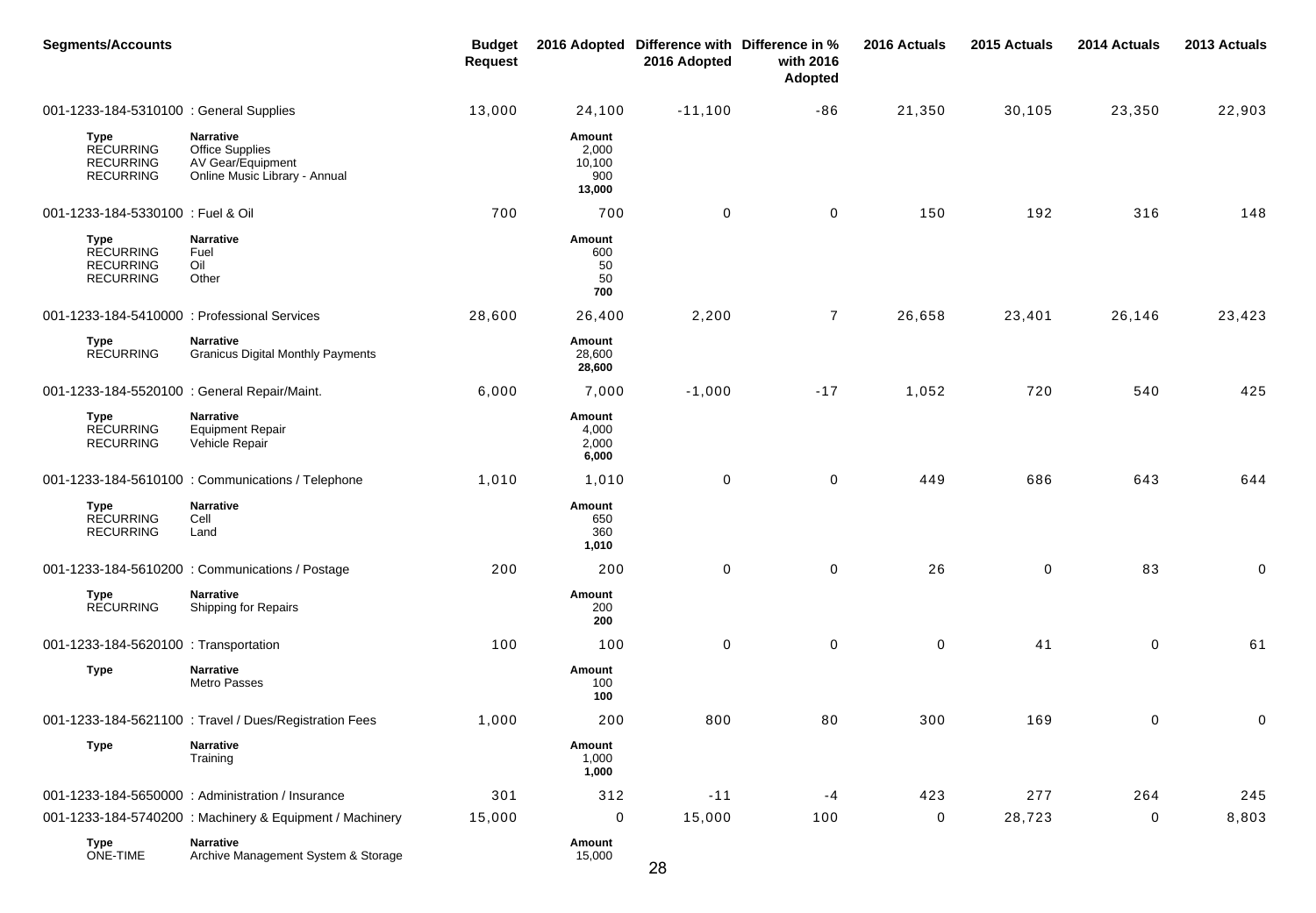| <b>Segments/Accounts</b>      | <b>Budget</b><br>Request | 2016 Adopted | 2016 Adopted | Difference with Difference in %<br>with 2016<br>Adopted | 2016 Actuals | 2015 Actuals | 2014 Actuals | 2013 Actuals |
|-------------------------------|--------------------------|--------------|--------------|---------------------------------------------------------|--------------|--------------|--------------|--------------|
|                               |                          | 15,000       |              |                                                         |              |              |              |              |
| SubTotal: 1233 : Audio Visual | 208,238                  | 198,479      | 9,759        | 4                                                       | 178,126      | 216,844      | 163,367      | 146,660      |
| <b>SubTotal: EXPENSE</b>      | 208,238                  | 198,479      | 9,759        | 4                                                       | 178,126      | 216,844      | 163,367      | 146,660      |
| <b>Grand Total</b>            | 208,238                  | 198,479      | 9,759        | 4                                                       | 178,124      | 216,724      | 162,909      | 146,660      |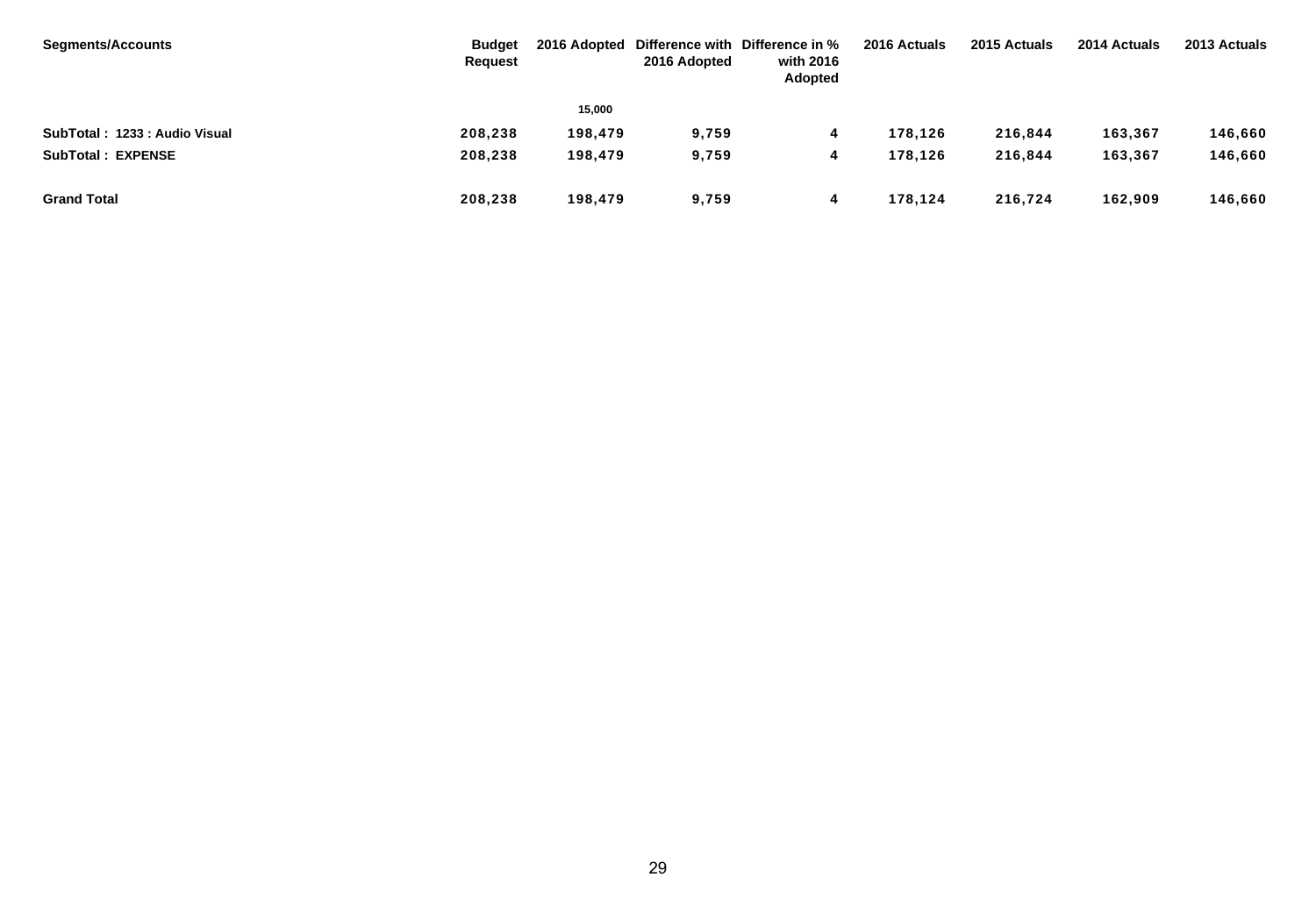#### **The City of Frederick Working Budget Report 2017, Working, Details, Adopted** From Account: 001-1241 To Account: 001-1241 Run Date: 05/26/2016 User: kmiletich Report by: Dept/Div

<span id="page-34-0"></span>

| <b>Segments/Accounts</b>                                            | <b>Budget</b><br><b>Request</b> |             | 2016 Adopted Difference with Difference in %<br>2016 Adopted | with 2016<br>Adopted | 2016 Actuals | 2015 Actuals | 2014 Actuals | 2013 Actuals |
|---------------------------------------------------------------------|---------------------------------|-------------|--------------------------------------------------------------|----------------------|--------------|--------------|--------------|--------------|
| <b>REVENUE</b>                                                      |                                 |             |                                                              |                      |              |              |              |              |
| 1241 : Human Resources                                              |                                 |             |                                                              |                      |              |              |              |              |
| 001-1241-161-3690001 : Miscellaneous / Other Misc. Receipts         | 300                             | 300         | $\mathbf 0$                                                  | 0                    | 416          | 3,899        | 2,528        | 17,280       |
| SubTotal: 1241 : Human Resources                                    | $-300$                          | $-300$      | $\bf{0}$                                                     | $\bf{0}$             | $-416$       | $-3,899$     | $-2,528$     | $-17,280$    |
| <b>SubTotal: REVENUE</b>                                            | $-300$                          | $-300$      | $\bf{0}$                                                     | 0                    | $-416$       | $-3,899$     | $-2,528$     | $-17,280$    |
| <b>EXPENSE</b>                                                      |                                 |             |                                                              |                      |              |              |              |              |
| 1241 : Human Resources                                              |                                 |             |                                                              |                      |              |              |              |              |
| 001-1241-161-5121100 : Salaries - Full Time / Productive Time       | 423,142                         | 416,808     | 6,334                                                        | $\overline{1}$       | 249,838      | 350,929      | 262,793      | 244,706      |
| 001-1241-161-5121200 : Salaries - Full Time / Vacation              | 0                               | $\mathbf 0$ | $\mathbf 0$                                                  | $\mathbf 0$          | 18,288       | 22,574       | 18,450       | 21,853       |
| 001-1241-161-5121300 : Salaries - Full Time / Sick                  | 0                               | $\mathbf 0$ | $\Omega$                                                     | $\mathbf 0$          | 25,345       | 7,092        | 20,541       | 7,418        |
| 001-1241-161-5121400 : Salaries - Full Time / Holiday               | $\Omega$                        | $\mathbf 0$ | $\Omega$                                                     | $\mathbf 0$          | 13,810       | 18,323       | 13,376       | 13,454       |
| 001-1241-161-5121500 : Salaries - Full Time / Other Leave           | O                               | $\Omega$    | $\mathbf 0$                                                  | $\mathbf 0$          | 9,059        | 3,220        | 4,250        | 4,069        |
| 001-1241-161-5141100 : Overtime / Regular Overtime                  | $\Omega$                        | $\mathbf 0$ | $\mathbf 0$                                                  | 0                    | 0            | 0            | 112          | 1,251        |
| 001-1241-161-5150000: Administration / Salaries - Perm Part<br>Time | ∩                               | $\Omega$    | $\Omega$                                                     | $\Omega$             | $\Omega$     | 288          | $\Omega$     | $\Omega$     |
| 001-1241-161-5170000 : Special Allowance                            | $\Omega$                        | $\mathbf 0$ | $\mathbf 0$                                                  | 0                    | 0            | 0            | 7,500        | $\Omega$     |
| 001-1241-161-5210000 : Administration / Workmen's<br>Compensation   | 1,295                           | 1,177       | 118                                                          | 9                    | 1,398        | 1,148        | 1,077        | 788          |
| 001-1241-161-5221100 : FICA / Social Security                       | 26,235                          | 25,843      | 392                                                          | $\overline{1}$       | 18,491       | 23,417       | 19,246       | 17,167       |
| 001-1241-161-5221200 : FICA / Medicare                              | 6,135                           | 6,044       | 91                                                           | $\overline{1}$       | 4,324        | 5,477        | 4,501        | 4,015        |
| 001-1241-161-5264100 : Health Insurance / Retirees >= 65            | 17,717                          | 17,221      | 496                                                          | 2                    | 16,107       | 15,273       | 7,366        | 3,998        |
| 001-1241-161-5266100 : Health Insurance / CIGNA                     | 30,243                          | 45,265      | $-15,022$                                                    | $-50$                | 38,177       | 42,432       | 29,115       | 25,767       |
| 001-1241-161-5266200 : Health Insurance / CIGNA - Retirees          | $\Omega$                        | $\Omega$    | $\Omega$                                                     | $\mathbf 0$          | $\Omega$     | 50           | 16,662       | 24,538       |
| 001-1241-161-5266300 : Health Insurance / OPEB Payment              | 25,978                          | 30,598      | $-4,620$                                                     | -18                  | 30,598       | 26,961       | 27,138       | 26,906       |
| 001-1241-161-5266500 : OPEB Retirement Health Savings<br>Plan       | 0                               | 0           | 0                                                            | 0                    | 2,500        | 2,500        | 417          | 0            |
| 001-1241-161-5267200 : Health Insurance / Aetna Dental<br>-Emp      | 0                               | 0           | 0                                                            | 0                    | 282          | 42           | $-57$        | -1           |
| 001-1241-161-5267900 : Vision - Emp                                 | $\Omega$                        | $\mathbf 0$ | $\Omega$                                                     | $\mathbf 0$          | 118          | $\mathbf 0$  | $-5$         | $\Omega$     |
| 001-1241-161-5268100 : Health Insurance / Disability                | 1,046                           | 1,298       | $-252$<br>nn.                                                | $-25$                | 877          | 901          | 708          | 654          |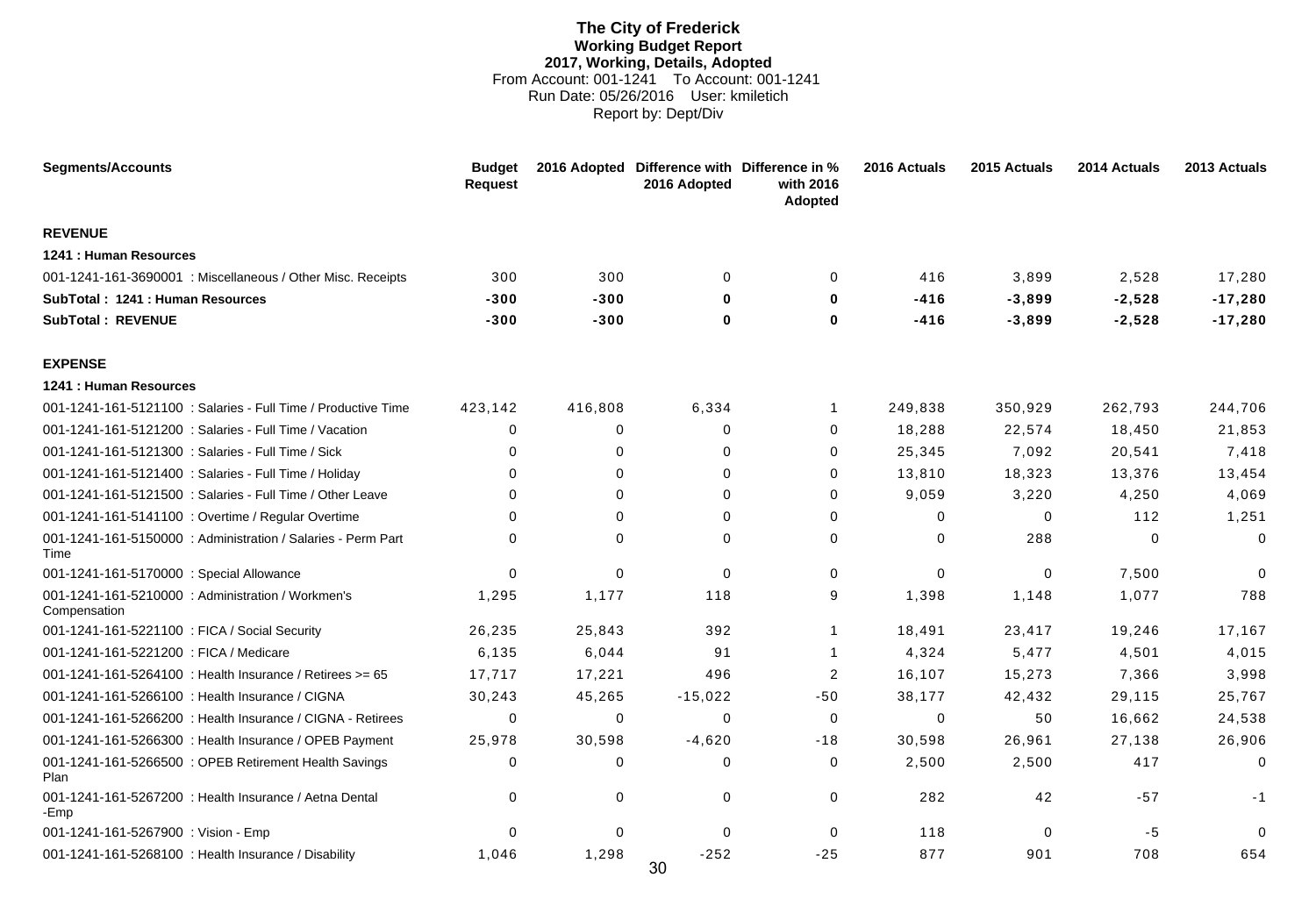| <b>Segments/Accounts</b>                                                                                                                                                                                                                                                                         |                                                                                                                                                                                                                                                                                                                                                                                                               | <b>Budget</b><br><b>Request</b> |                                                                                                                                                           | 2016 Adopted Difference with Difference in %<br>2016 Adopted | with 2016<br>Adopted | 2016 Actuals | 2015 Actuals | 2014 Actuals | 2013 Actuals |
|--------------------------------------------------------------------------------------------------------------------------------------------------------------------------------------------------------------------------------------------------------------------------------------------------|---------------------------------------------------------------------------------------------------------------------------------------------------------------------------------------------------------------------------------------------------------------------------------------------------------------------------------------------------------------------------------------------------------------|---------------------------------|-----------------------------------------------------------------------------------------------------------------------------------------------------------|--------------------------------------------------------------|----------------------|--------------|--------------|--------------|--------------|
| 001-1241-161-5269100 : Health Insurance / Life                                                                                                                                                                                                                                                   |                                                                                                                                                                                                                                                                                                                                                                                                               | 1,023                           | 1,023                                                                                                                                                     | $\mathbf 0$                                                  | 0                    | 1,131        | 819          | 721          | 687          |
| 001-1241-161-5270000 : Unemployment                                                                                                                                                                                                                                                              |                                                                                                                                                                                                                                                                                                                                                                                                               | 0                               | 0                                                                                                                                                         | 0                                                            | 0                    | 5,160        | $\mathbf 0$  | $\Omega$     | $\mathbf 0$  |
|                                                                                                                                                                                                                                                                                                  | 001-1241-161-5282500 : Retirement / 25 Year Plan                                                                                                                                                                                                                                                                                                                                                              | 30,138                          | 33,038                                                                                                                                                    | $-2,900$                                                     | $-10$                | 33,038       | 32,046       | 34,621       | 34,323       |
|                                                                                                                                                                                                                                                                                                  | 001-1241-161-5283000 : Retirement / 30 Year Plan                                                                                                                                                                                                                                                                                                                                                              | 47,747                          | 53,579                                                                                                                                                    | $-5,832$                                                     | $-13$                | 53,579       | 41,672       | 35,256       | 34,297       |
| 001-1241-161-5291100 : Misc Benefits / Tuition                                                                                                                                                                                                                                                   |                                                                                                                                                                                                                                                                                                                                                                                                               | 35,000                          | 0                                                                                                                                                         | 35,000                                                       | 100                  | 0            | 0            | 0            | $\mathbf 0$  |
| 001-1241-161-5291300 : Misc Benefits / Other                                                                                                                                                                                                                                                     |                                                                                                                                                                                                                                                                                                                                                                                                               | 5,820                           | 6,984                                                                                                                                                     | $-1,164$                                                     | $-20$                | 5,820        | 6,984        | 6,092        | 5,760        |
|                                                                                                                                                                                                                                                                                                  | 001-1241-161-5310100 : Supplies / General Supplies                                                                                                                                                                                                                                                                                                                                                            | 11,025                          | 11,012                                                                                                                                                    | 13                                                           | $\pmb{0}$            | 7,683        | 9,716        | 6,162        | 5,473        |
| Type<br><b>RECURRING</b><br>ONE-TIME                                                                                                                                                                                                                                                             | <b>Narrative</b><br>General office supplies<br>Employee self-service kiosk investment                                                                                                                                                                                                                                                                                                                         |                                 | Amount<br>8,225<br>2,800<br>11,025                                                                                                                        |                                                              |                      |              |              |              |              |
|                                                                                                                                                                                                                                                                                                  | 001-1241-161-5310300: Supplies / Clothing/Uniforms                                                                                                                                                                                                                                                                                                                                                            | 0                               | $\pmb{0}$                                                                                                                                                 | 0                                                            | 0                    | $\mathbf 0$  | 700          | $\Omega$     | $\Omega$     |
| <b>Services</b>                                                                                                                                                                                                                                                                                  | 001-1241-161-5410000 : Administration / Professional                                                                                                                                                                                                                                                                                                                                                          | 134,436                         | 101,361                                                                                                                                                   | 33,075                                                       | 24                   | 72,643       | 92,278       | 30,791       | 101,005      |
| Type<br>ONE-TIME<br><b>RECURRING</b><br><b>RECURRING</b><br><b>RECURRING</b><br><b>RECURRING</b><br><b>RECURRING</b><br><b>RECURRING</b><br><b>RECURRING</b><br><b>RECURRING</b><br><b>RECURRING</b><br><b>RECURRING</b><br><b>RECURRING</b><br><b>RECURRING</b><br><b>RECURRING</b><br>ONE-TIME | <b>Narrative</b><br>eFax<br><b>BHS EAP</b><br>Flex spending administration<br>Unemployment tax services<br>Benefits consulting<br><b>Actuarial services</b><br>Outside legal services<br>HR compliance online resource<br>NEOGOV (recruiting)<br>NEOGOV (performance tracking)<br>NEOGOV (onboarding)<br>FMLA Management software<br>Biz Library Learning Portal<br>Shredding service<br>Diversity / EEO Plan |                                 | Amount<br>2,160<br>15,245<br>3,984<br>875<br>30,000<br>20,000<br>10,000<br>3,185<br>9,523<br>17,551<br>7,517<br>1,270<br>7,151<br>975<br>5,000<br>134,436 |                                                              |                      |              |              |              |              |
| Repair/Maint.                                                                                                                                                                                                                                                                                    | 001-1241-161-5520100 : Repair and Maint. Service / General                                                                                                                                                                                                                                                                                                                                                    | 0                               | 0                                                                                                                                                         | 0                                                            | 0                    | $\mathbf 0$  | 0            | 0            | 101          |
| <b>Maintenance Contracts</b>                                                                                                                                                                                                                                                                     | 001-1241-161-5520200 : Repair and Maint. Service /                                                                                                                                                                                                                                                                                                                                                            | 0                               | 0                                                                                                                                                         | 0                                                            | 0                    | $\mathbf 0$  | 0            | 0            | 950          |
| 001-1241-161-5590000: Taxes                                                                                                                                                                                                                                                                      |                                                                                                                                                                                                                                                                                                                                                                                                               | $\mathbf 0$                     | 0                                                                                                                                                         | 0                                                            | 0                    |              | 38           |              | $\mathbf 0$  |
|                                                                                                                                                                                                                                                                                                  | 001-1241-161-5610100 : Communications / Telephone                                                                                                                                                                                                                                                                                                                                                             | 4,500                           | 4,313                                                                                                                                                     | 187                                                          | 4                    | 2,060        | 2,821        | 2,877        | 2,460        |
| Type<br><b>RECURRING</b>                                                                                                                                                                                                                                                                         | <b>Narrative</b><br>phone lines for existing staff + one new and additional telephone<br>line for speakerphone                                                                                                                                                                                                                                                                                                |                                 | Amount<br>4,500<br>4,500                                                                                                                                  |                                                              |                      |              |              |              |              |
|                                                                                                                                                                                                                                                                                                  | 001-1241-161-5610200 : Communications / Postage                                                                                                                                                                                                                                                                                                                                                               | 2,700                           | 2,603                                                                                                                                                     | 97                                                           | 3                    | 1,711        | 1,115        | 1,410        | 1,498        |
| Type<br>ONE-TIME                                                                                                                                                                                                                                                                                 | <b>Narrative</b><br>Standard mailings to employees and retirees as well as mandatory                                                                                                                                                                                                                                                                                                                          |                                 | Amount<br>2,700                                                                                                                                           | 31                                                           |                      |              |              |              |              |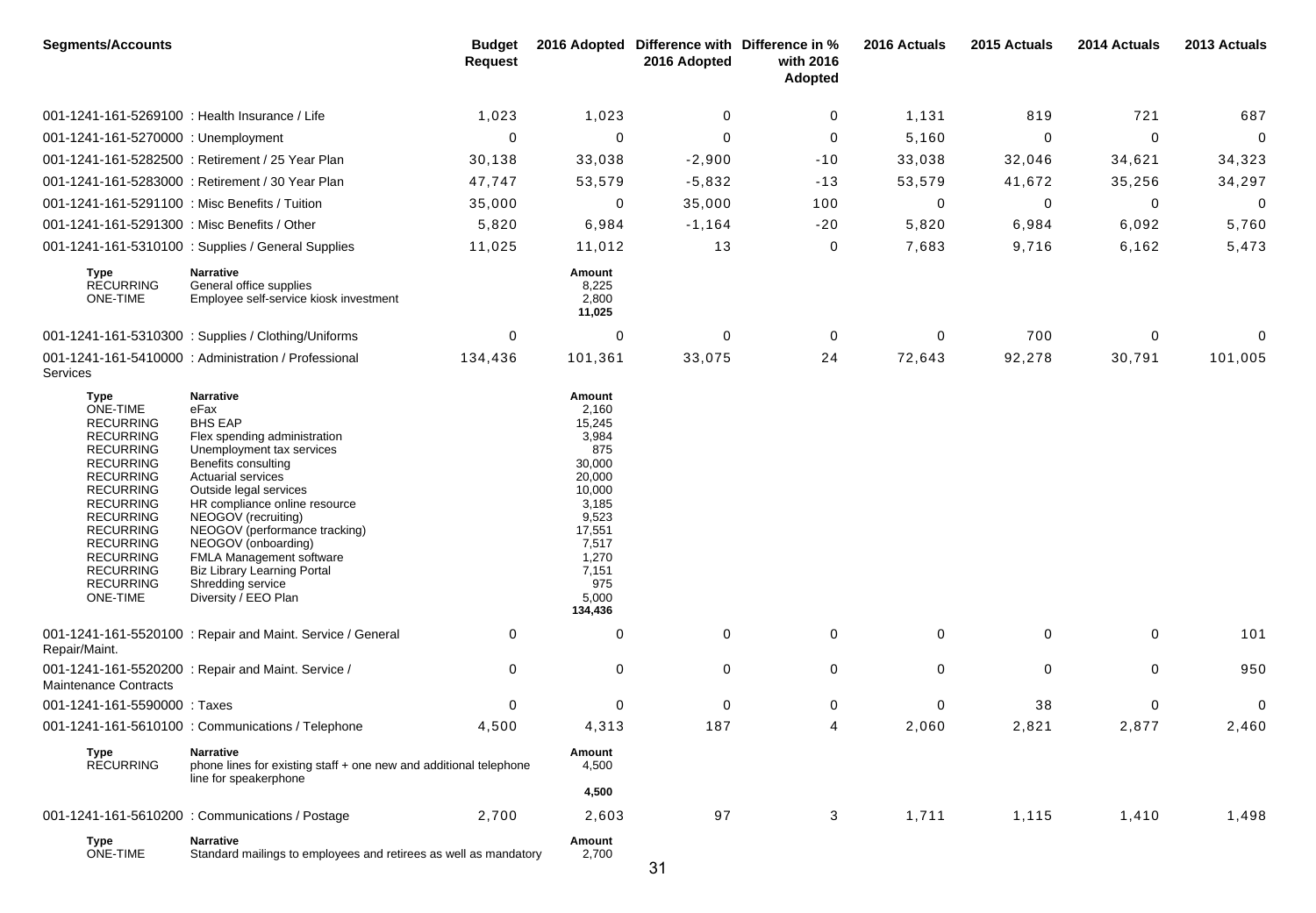| <b>Segments/Accounts</b>                                                                                                                                                                                                         |                                                                                                                                                                                                                                                                               | <b>Budget</b><br><b>Request</b> |                                                                                                     | 2016 Adopted Difference with Difference in %<br>2016 Adopted | with 2016<br>Adopted | 2016 Actuals | 2015 Actuals | 2014 Actuals | 2013 Actuals |
|----------------------------------------------------------------------------------------------------------------------------------------------------------------------------------------------------------------------------------|-------------------------------------------------------------------------------------------------------------------------------------------------------------------------------------------------------------------------------------------------------------------------------|---------------------------------|-----------------------------------------------------------------------------------------------------|--------------------------------------------------------------|----------------------|--------------|--------------|--------------|--------------|
|                                                                                                                                                                                                                                  | mailings in order to maintain legal compliance.                                                                                                                                                                                                                               |                                 | 2,700                                                                                               |                                                              |                      |              |              |              |              |
| 001-1241-161-5620100 : Travel / Transportation                                                                                                                                                                                   |                                                                                                                                                                                                                                                                               | 1,515                           | 1,147                                                                                               | 368                                                          | 24                   | 14           | 979          | 1,791        | 69           |
| <b>Type</b><br>ONE-TIME                                                                                                                                                                                                          | <b>Narrative</b><br>Transportation costs for Annual National SHRM Conference, MD<br>SHRM (held in Maryland) and miscellaneous mileage                                                                                                                                         |                                 | Amount<br>1,515                                                                                     |                                                              |                      |              |              |              |              |
|                                                                                                                                                                                                                                  |                                                                                                                                                                                                                                                                               |                                 | 1,515                                                                                               |                                                              |                      |              |              |              |              |
|                                                                                                                                                                                                                                  | 001-1241-161-5621100 : Travel / Dues/Registration Fees                                                                                                                                                                                                                        | 10,005                          | 9,334                                                                                               | 671                                                          | 6                    | 3,911        | 3,463        | 7,085        | 2,653        |
| Type<br><b>RECURRING</b><br><b>RECURRING</b><br><b>RECURRING</b><br><b>RECURRING</b><br><b>RECURRING</b><br><b>RECURRING</b><br><b>RECURRING</b><br><b>RECURRING</b><br><b>RECURRING</b><br><b>RECURRING</b><br><b>RECURRING</b> | Narrative<br>SHRM Dues (HR Director and Manager)<br><b>LGPA Membership</b><br>Seminars on HR compliance<br>MML<br>Compdata Survey<br>FCSHRM annual membership<br>FCSHRM monthly meetings<br>MD SHRM annual conference<br>National SHRM Conference<br><b>IPMA</b><br>SHRM - CP |                                 | Amount<br>380<br>400<br>3,600<br>450<br>575<br>100<br>432<br>950<br>1,520<br>298<br>1,300<br>10,005 |                                                              |                      |              |              |              |              |
| 001-1241-161-5622100 : Travel / Lodging                                                                                                                                                                                          |                                                                                                                                                                                                                                                                               | 1,655                           | 1,655                                                                                               | $\mathbf 0$                                                  | $\pmb{0}$            | 601          | 0            | 867          | 0            |
| Type<br>ONE-TIME                                                                                                                                                                                                                 | <b>Narrative</b><br>Estimated lodging costs for National SHRM Conference (1) and MD<br>SHRM Conference (1)                                                                                                                                                                    |                                 | Amount<br>1,655<br>1,655                                                                            |                                                              |                      |              |              |              |              |
| 001-1241-161-5623100 : Travel / Meals/Food                                                                                                                                                                                       |                                                                                                                                                                                                                                                                               | 280                             | 360                                                                                                 | $-80$                                                        | $-29$                | 104          | 0            | 321          | 0            |
| <b>Type</b><br>ONE-TIME                                                                                                                                                                                                          | <b>Narrative</b><br>Per diem costs for National SHRM Conference and MD SHRM<br>Conference                                                                                                                                                                                     |                                 | Amount<br>280                                                                                       |                                                              |                      |              |              |              |              |
|                                                                                                                                                                                                                                  |                                                                                                                                                                                                                                                                               |                                 | 280                                                                                                 |                                                              |                      |              |              |              |              |
|                                                                                                                                                                                                                                  | 001-1241-161-5630000 : Administration / Advertising                                                                                                                                                                                                                           | 17,952                          | 15,000                                                                                              | 2,952                                                        | 16                   | 14,826       | 14,131       | 10,248       | 5,567        |
| Type<br><b>RECURRING</b>                                                                                                                                                                                                         | <b>Narrative</b><br>Advertising of job openings and RFPs.                                                                                                                                                                                                                     |                                 | Amount<br>17,952<br>17,952                                                                          |                                                              |                      |              |              |              |              |
|                                                                                                                                                                                                                                  | 001-1241-161-5640000: Administration / Printing & Binding                                                                                                                                                                                                                     | 0                               | 1,039                                                                                               | $-1,039$                                                     | $-100$               | 0            | 225          | 187          | 279          |
|                                                                                                                                                                                                                                  | 001-1241-161-5650000 : Administration / Insurance                                                                                                                                                                                                                             | 30,392                          | 30,452                                                                                              | $-60$                                                        | -1                   | 21,267       | 20,091       | 26,069       | 18,573       |
|                                                                                                                                                                                                                                  | 001-1241-161-5740200 : Machinery & Equipment / Machinery                                                                                                                                                                                                                      | 0                               | $\mathbf 0$                                                                                         | 0                                                            | 0                    | 0            | 7,501        | $\mathbf 0$  | $\mathbf{0}$ |
| SubTotal: 1241 : Human Resources                                                                                                                                                                                                 |                                                                                                                                                                                                                                                                               | 865,979                         | 817,154                                                                                             | 48,825                                                       | 5                    | 652,760      | 755,206      | 597,688      | 610,278      |
| SubTotal: EXPENSE                                                                                                                                                                                                                |                                                                                                                                                                                                                                                                               | 865,979                         | 817,154                                                                                             | 48,825                                                       | 5                    | 652,760      | 755,206      | 597,688      | 610,278      |
| <b>Grand Total</b>                                                                                                                                                                                                               |                                                                                                                                                                                                                                                                               | 865,679                         | 816,854                                                                                             | 48,825                                                       | 5 <sub>5</sub>       | 652,344      | 751,307      | 595,160      | 592,998      |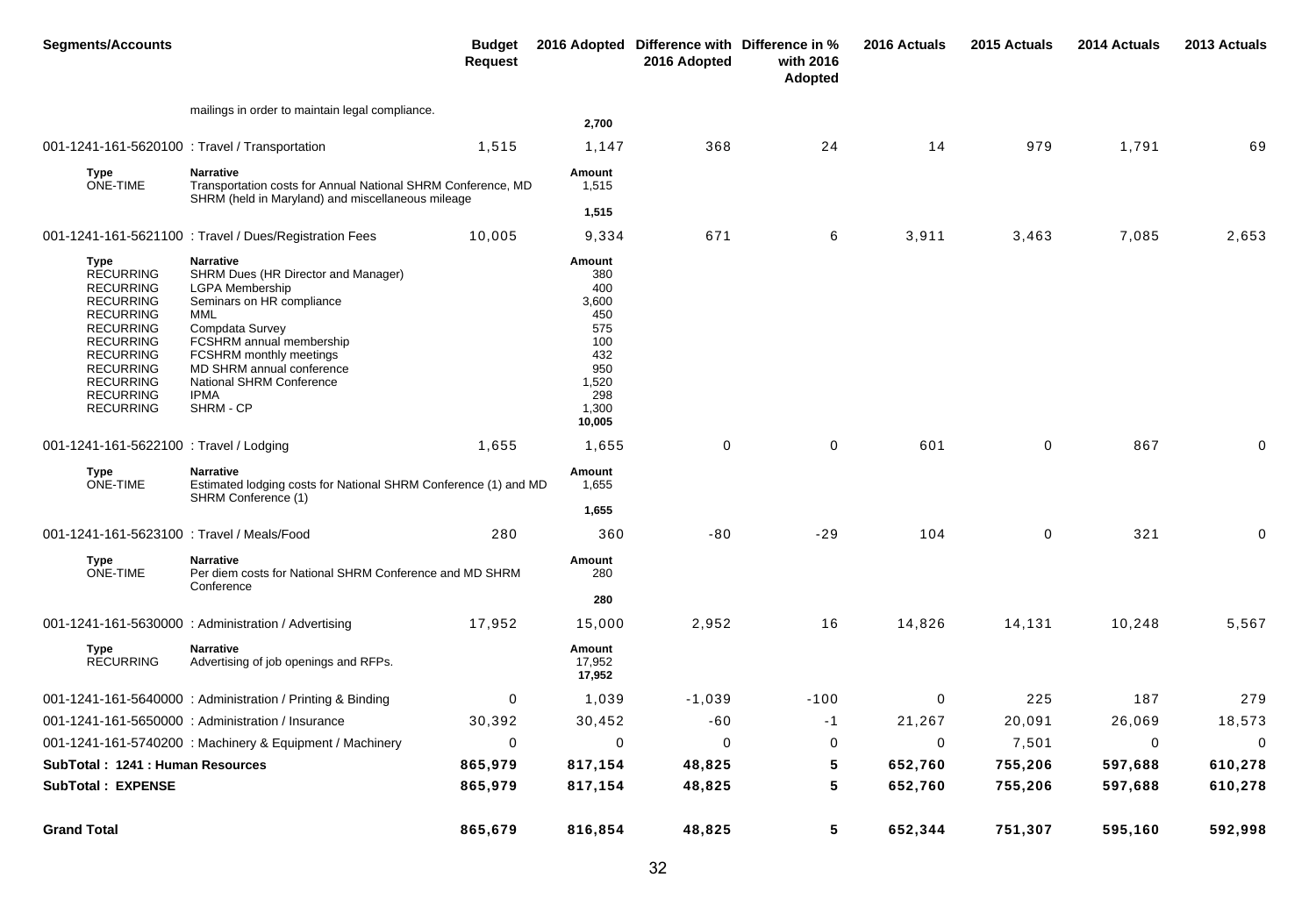# **The City of Frederick Working Budget Report 2017, Working, Details, Adopted** From Account: 001-1242 To Account: 001-1242 Run Date: 05/26/2016 User: kmiletich Report by: Dept/Div

| <b>Segments/Accounts</b>                      |                                                               | <b>Budget</b><br><b>Request</b> |                          | 2016 Adopted Difference with Difference in %<br>2016 Adopted | with 2016<br><b>Adopted</b> | 2016 Actuals | 2015 Actuals | 2014 Actuals | 2013 Actuals |
|-----------------------------------------------|---------------------------------------------------------------|---------------------------------|--------------------------|--------------------------------------------------------------|-----------------------------|--------------|--------------|--------------|--------------|
| <b>REVENUE</b>                                |                                                               |                                 |                          |                                                              |                             |              |              |              |              |
| 1242 : Risk, Safety & Compliance              |                                                               |                                 |                          |                                                              |                             |              |              |              |              |
| 001-1242-162-3400002 : Public Works / Labor   |                                                               | $\Omega$                        | $\mathbf 0$              | $\Omega$                                                     | $\mathbf 0$                 | $\Omega$     | $\Omega$     | 40           | $\Omega$     |
|                                               | 001-1242-162-3690001 : Miscellaneous / Other Misc. Receipts   | 2,000                           | 2,000                    | 0                                                            | 0                           | 100          | $\Omega$     | $\Omega$     | 780          |
| Type<br><b>RECURRING</b>                      | <b>Narrative</b><br>Cigna reimbursement                       |                                 | Amount<br>2,000<br>2,000 |                                                              |                             |              |              |              |              |
| SubTotal: 1242: Risk, Safety & Compliance     |                                                               | $-2,000$                        | $-2,000$                 | 0                                                            | $\bf{0}$                    | $-100$       | 0            | -40          | $-780$       |
| <b>SubTotal: REVENUE</b>                      |                                                               | $-2,000$                        | $-2,000$                 | 0                                                            | $\mathbf{0}$                | $-100$       | $\bf{0}$     | $-40$        | $-780$       |
| <b>EXPENSE</b>                                |                                                               |                                 |                          |                                                              |                             |              |              |              |              |
| 1242 : Risk, Safety & Compliance              |                                                               |                                 |                          |                                                              |                             |              |              |              |              |
|                                               | 001-1242-162-5121100 : Salaries - Full Time / Productive Time | 115,746                         | 111,917                  | 3,829                                                        | 3                           | 64,667       | 62,325       | 92,435       | 99,975       |
|                                               | 001-1242-162-5121200 : Salaries - Full Time / Vacation        | 0                               | 0                        | 0                                                            | 0                           | 3,234        | 18,964       | 9,246        | 10,732       |
|                                               | 001-1242-162-5121300 : Salaries - Full Time / Sick            | 0                               | 0                        | $\Omega$                                                     | 0                           | 2,093        | 35,667       | 21,020       | 8,722        |
|                                               | 001-1242-162-5121400 : Salaries - Full Time / Holiday         | 0                               | $\Omega$                 | $\Omega$                                                     | $\Omega$                    | 3,258        | 5,473        | 5,953        | 5,526        |
|                                               | 001-1242-162-5121500 : Salaries - Full Time / Other Leave     | 0                               | $\Omega$                 | 0                                                            | 0                           | 2,560        | 936          | 1,896        | 1,952        |
|                                               | 001-1242-162-5141300 : Overtime / Premium Overtime            | 0                               | $\Omega$                 | $\Omega$                                                     | 0                           | $\Omega$     | 332          | $\Omega$     | $\mathbf 0$  |
|                                               | 001-1242-162-5150000 : Salaries - Perm Part Time              | 42,237                          | 40,881                   | 1,356                                                        | 3                           | 34,094       | 36,850       | 36,458       | $\mathbf 0$  |
| 001-1242-162-5170000 : Special Allowance      |                                                               | 0                               | $\mathbf 0$              | $\mathbf 0$                                                  | $\mathbf 0$                 | $\mathbf 0$  | $\mathbf 0$  | 5,700        | $\mathbf 0$  |
| Compensation                                  | 001-1242-162-5210000 : Administration / Workmen's             | 6,964                           | 8,075                    | $-1, 111$                                                    | $-16$                       | 9,597        | 7,882        | 7,401        | 5,412        |
| 001-1242-162-5221100 : FICA / Social Security |                                                               | 9,795                           | 9,473                    | 322                                                          | 3                           | 6,519        | 9,288        | 9,976        | 7,164        |
| 001-1242-162-5221200 : FICA / Medicare        |                                                               | 2,291                           | 2,215                    | 76                                                           | 3                           | 1,525        | 2,172        | 2,333        | 1,675        |
| 001-1242-162-5264100 : Retirees >= 65         |                                                               | 4,150                           | $\mathbf 0$              | 4,150                                                        | 100                         | 3,771        | 916          | $\Omega$     | $\Omega$     |
|                                               | 001-1242-162-5266100 : Health Insurance / CIGNA               | 13,500                          | 28,274                   | $-14,774$                                                    | $-110$                      | 8,890        | 22,628       | 25,161       | 24,242       |
|                                               | 001-1242-162-5266200 : Health Insurance / CIGNA - Retirees    | 9,500                           | $\mathbf 0$              | 9,500                                                        | 100                         | 9,005        | 2,111        | 0            | $\mathbf 0$  |
|                                               | 001-1242-162-5266300 : Health Insurance / OPEB Payment        | 11,134                          | 7,650                    | 3,484                                                        | 31                          | 7,650        | 8,987        | 9,046        | 8,968        |
| Plan                                          | 001-1242-162-5266500 : OPEB Retirement Health Savings         | 0                               | 0                        | $\Omega$                                                     | 0                           | 1,250        | 0            | $\Omega$     | 0            |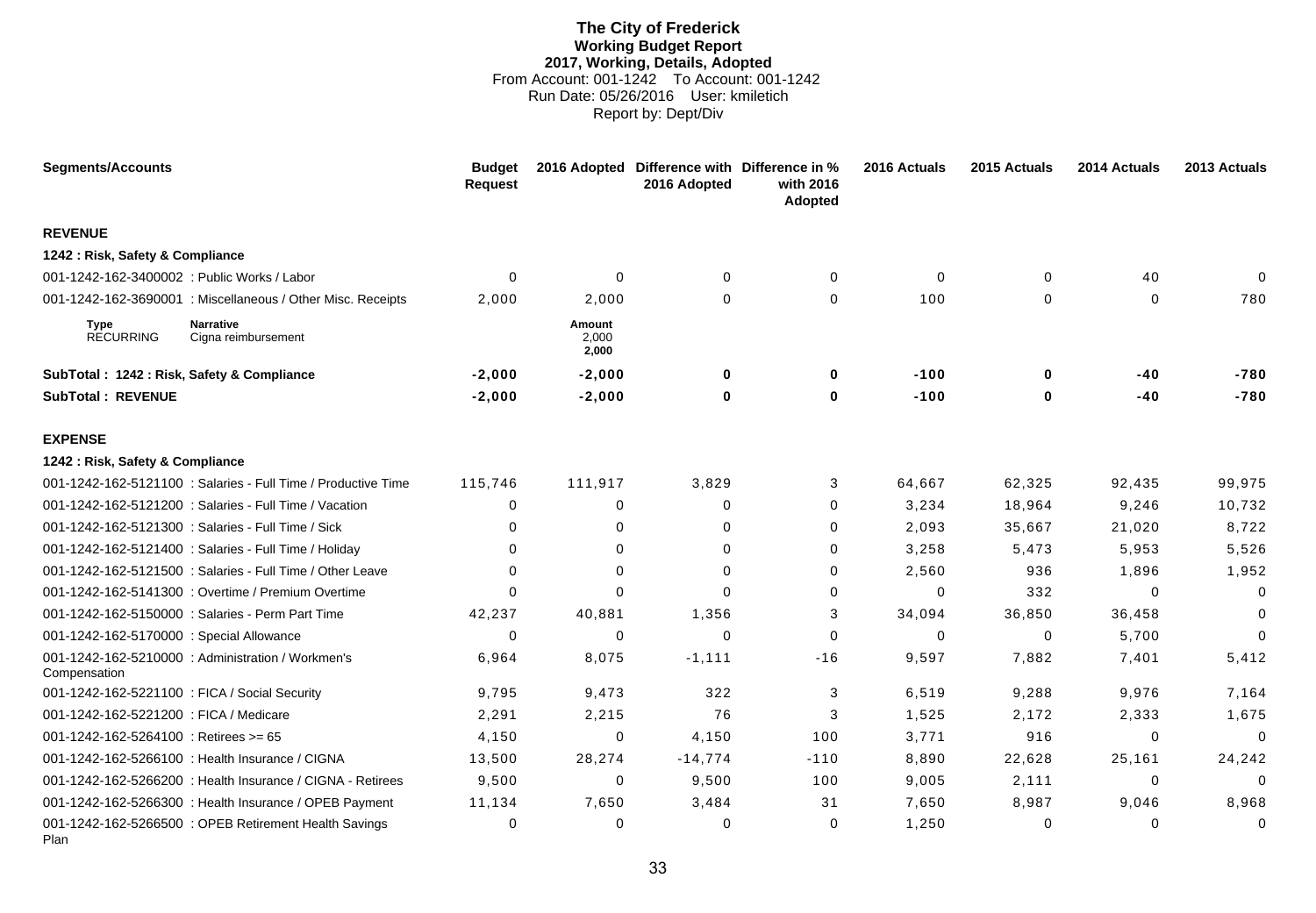| <b>Segments/Accounts</b>                       |                                                                                                                                                                                                                                                                                                                                                    | Budget<br><b>Request</b> |                               | 2016 Adopted Difference with Difference in %<br>2016 Adopted | with 2016<br>Adopted | 2016 Actuals     | 2015 Actuals | 2014 Actuals | 2013 Actuals |
|------------------------------------------------|----------------------------------------------------------------------------------------------------------------------------------------------------------------------------------------------------------------------------------------------------------------------------------------------------------------------------------------------------|--------------------------|-------------------------------|--------------------------------------------------------------|----------------------|------------------|--------------|--------------|--------------|
| -Emp                                           | 001-1242-162-5267200 : Health Insurance / Aetna Dental                                                                                                                                                                                                                                                                                             | 0                        | $\mathbf 0$                   | 0                                                            | 0                    | 24               | 10           | 0            | 0            |
| 001-1242-162-5267900 : Vision - Emp            |                                                                                                                                                                                                                                                                                                                                                    | 0                        | 0                             | 0                                                            | 0                    | 67               | 0            | 0            | 0            |
|                                                | 001-1242-162-5268100 : Health Insurance / Disability                                                                                                                                                                                                                                                                                               | 374                      | 435                           | $-61$                                                        | $-17$                | 181              | 282          | 326          | 320          |
| 001-1242-162-5269100 : Health Insurance / Life |                                                                                                                                                                                                                                                                                                                                                    | 210                      | 210                           | $\Omega$                                                     | 0                    | 234              | 167          | 163          | 160          |
|                                                | 001-1242-162-5282500 : Retirement / 25 Year Plan                                                                                                                                                                                                                                                                                                   | 10,288                   | 11,321                        | $-1,033$                                                     | $-11$                | 11,321           | 11,662       | 11,540       | 11,441       |
|                                                | 001-1242-162-5283000: Retirement / 30 Year Plan                                                                                                                                                                                                                                                                                                    | 13,049                   | 14,559                        | $-1,510$                                                     | $-12$                | 14,559           | 15,301       | 7,051        | 6,859        |
| 001-1242-162-5291300 : Misc Benefits / Other   |                                                                                                                                                                                                                                                                                                                                                    | 2,328                    | 2,328                         | 0                                                            | 0                    | 1,513            | 1,843        | 3,783        | 2,304        |
|                                                | 001-1242-162-5291500 : Misc Benefits / Employee Incentive                                                                                                                                                                                                                                                                                          | 3,239                    | 2,500                         | 739                                                          | 22                   | 0                | 0            | 0            | 0            |
| Type<br><b>RECURRING</b><br>ONE-TIME           | <b>Narrative</b><br>Safety and Health Day/Open Enrollment & Luncheon - to be<br>reimbursed by CIGNA<br>Msc Incentives, i.e. Safe Driver Awards, ESC Participation<br>Appreciation, etc.                                                                                                                                                            |                          | Amount<br>2,000<br>1,239      |                                                              |                      |                  |              |              |              |
|                                                |                                                                                                                                                                                                                                                                                                                                                    |                          | 3,239                         |                                                              |                      |                  |              |              |              |
|                                                | 001-1242-162-5310100 : Supplies / General Supplies                                                                                                                                                                                                                                                                                                 | 1,200                    | 1,200                         | 0                                                            | 0                    | 1,073            | 1,330        | 1,890        | 553          |
| Type<br><b>RECURRING</b><br>ONE-TIME           | <b>Narrative</b><br><b>General Office Supplies</b><br><b>AED Trainer</b>                                                                                                                                                                                                                                                                           |                          | Amount<br>700<br>500<br>1,200 |                                                              |                      |                  |              |              |              |
|                                                | 001-1242-162-5310300: Supplies / Clothing/Uniforms                                                                                                                                                                                                                                                                                                 | 285                      | 125                           | 160                                                          | 56                   | 0                | 125          | 250          | 125          |
| Type<br><b>ONE-TIME</b>                        | <b>Narrative</b><br>Boots, Pants and Shirts for staff. Necessary PPE for field level<br>inspections and incident investigations. Conditions for work maybe<br>dirty, wet, slippery. Also proper identification necessary for safety.                                                                                                               |                          | Amount<br>285<br>285          |                                                              |                      |                  |              |              |              |
| 001-1242-162-5330100 : Energy / Fuel & Oil     |                                                                                                                                                                                                                                                                                                                                                    | 450                      | 450                           | 0                                                            | 0                    | 67               | 0            | 181          | 0            |
| Services                                       | 001-1242-162-5410000 : Administration / Professional                                                                                                                                                                                                                                                                                               | 0                        | 0                             | 0                                                            | 0                    | 94               | 64           | 33           | 0            |
| Repair/Maint.                                  | 001-1242-162-5520100 : Repair and Maint. Service / General                                                                                                                                                                                                                                                                                         | 23,125                   | 0                             | 23,125                                                       | 100                  | $\boldsymbol{0}$ | 0            | 0            | 0            |
| Type<br>ONE-TIME                               | <b>Narrative</b><br>City Hall Building Security Improvements                                                                                                                                                                                                                                                                                       |                          | Amount<br>23,125<br>23,125    |                                                              |                      |                  |              |              |              |
|                                                | 001-1242-162-5570000: Administration / Licenses/Permits                                                                                                                                                                                                                                                                                            | $\Omega$                 | 0                             | $\Omega$                                                     | $\Omega$             | 300              | $\Omega$     | $\Omega$     | 0            |
|                                                | 001-1242-162-5610100 : Communications / Telephone                                                                                                                                                                                                                                                                                                  | 4,971                    | 2,350                         | 2,621                                                        | 52                   | 926              | 1,203        | 1,669        | 1,356        |
| Type<br><b>ONE-TIME</b><br><b>RECURRING</b>    | <b>Narrative</b><br>Two way radio for communication within city departments and<br>tablets for inspection and reporting. Example safety related concern<br>identified which needs immediate repair or investigation.<br>Necessary for field inspections and reporting to mitigate risk.<br>Documenting inspections and investigations insures OSHA |                          | Amount<br>2,500<br>2,471      |                                                              |                      |                  |              |              |              |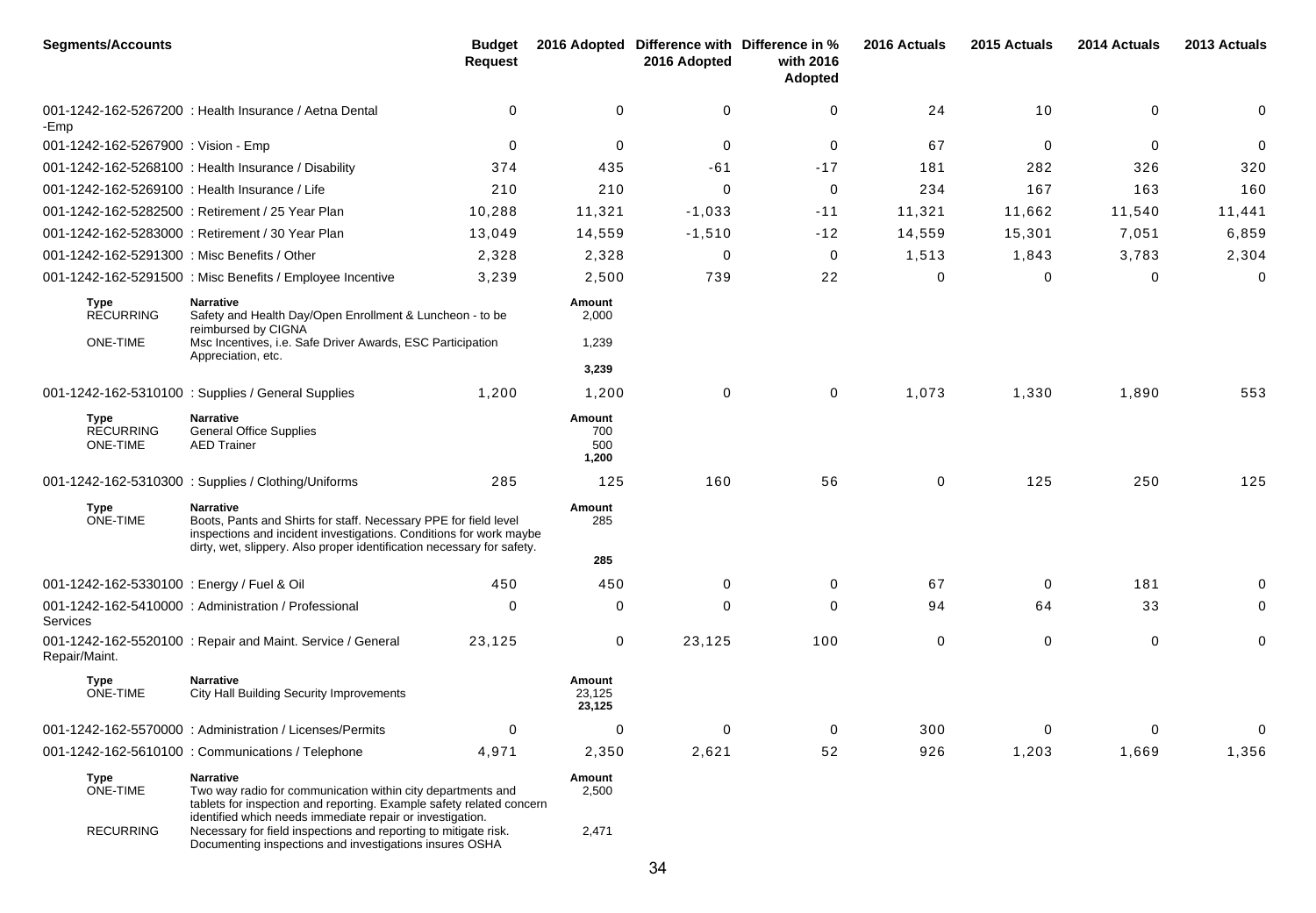| <b>Segments/Accounts</b>                           |                                                                                                                                                                                                                                                       | <b>Budget</b><br><b>Request</b> |                             | 2016 Adopted Difference with Difference in %<br>2016 Adopted | with 2016<br>Adopted | 2016 Actuals | 2015 Actuals | 2014 Actuals | 2013 Actuals |
|----------------------------------------------------|-------------------------------------------------------------------------------------------------------------------------------------------------------------------------------------------------------------------------------------------------------|---------------------------------|-----------------------------|--------------------------------------------------------------|----------------------|--------------|--------------|--------------|--------------|
|                                                    | compliance and fine avoidance.                                                                                                                                                                                                                        |                                 | 4,971                       |                                                              |                      |              |              |              |              |
|                                                    | 001-1242-162-5610200 : Communications / Postage                                                                                                                                                                                                       | 150                             | 25                          | 125                                                          | 83                   | 24           | 58           | 20           | 21           |
| <b>Type</b><br>ONE-TIME                            | <b>Narrative</b><br>Facilitates correspondence with injured workers and insurance<br>company. Imperative for "get well soon" program to reduce<br>lost-time accidents.                                                                                |                                 | Amount<br>150               |                                                              |                      |              |              |              |              |
|                                                    |                                                                                                                                                                                                                                                       |                                 | 150                         |                                                              |                      |              |              |              |              |
|                                                    | 001-1242-162-5620100 : Travel / Transportation                                                                                                                                                                                                        | 925                             | 925                         | $\mathbf 0$                                                  | 0                    | $\mathbf 0$  | 811          | $\mathbf 0$  | 0            |
| Type<br>ONE-TIME                                   | <b>Narrative</b><br>Reimbursement mileage for Tennesse Safety and Health<br>Conference & Expo                                                                                                                                                         |                                 | Amount<br>750               |                                                              |                      |              |              |              |              |
| ONE-TIME                                           | Cut one attendee<br><b>OSHA Conference</b>                                                                                                                                                                                                            |                                 | $-375$<br>550<br>925        |                                                              |                      |              |              |              |              |
|                                                    | 001-1242-162-5621100 : Travel / Dues/Registration Fees                                                                                                                                                                                                | 1,295                           | 1,080                       | 215                                                          | 16                   | $\mathbf 0$  | 515          | 989          | 22           |
| Type<br><b>RECURRING</b>                           | <b>Narrative</b><br>Registration Fee Chesapeake Safety Council - Mid Atlantic Safety<br>Council for Public and Private Sector. Large Discounts for training<br>and online book of knowledge for safety and risk management<br>patterns and practices. |                                 | Amount<br>1,295             |                                                              |                      |              |              |              |              |
|                                                    |                                                                                                                                                                                                                                                       |                                 | 1,295                       |                                                              |                      |              |              |              |              |
| 001-1242-162-5622100 : Travel / Lodging            |                                                                                                                                                                                                                                                       | 590                             | 2,017                       | $-1,427$                                                     | $-242$               | $\mathbf 0$  | 559          | 720          | $\Omega$     |
| Type<br><b>ONE-TIME</b><br>ONE-TIME                | <b>Narrative</b><br>Chesapeake Safety Council Conference - Laurel MD<br><b>MOSH Conference</b>                                                                                                                                                        |                                 | Amount<br>300<br>290<br>590 |                                                              |                      |              |              |              |              |
| 001-1242-162-5623100 : Travel / Meals/Food         |                                                                                                                                                                                                                                                       | 560                             | 560                         | $\mathbf 0$                                                  | 0                    | $\mathbf 0$  | 260          | 92           | 0            |
| <b>Type</b><br><b>RECURRING</b><br><b>ONE-TIME</b> | <b>Narrative</b><br><b>Meal Allowance</b><br>Meal Allowance - OSHA Conference                                                                                                                                                                         |                                 | Amount<br>400<br>160<br>560 |                                                              |                      |              |              |              |              |
|                                                    | 001-1242-162-5650000: Administration / Insurance                                                                                                                                                                                                      | 1,835                           | 1,866                       | $-31$                                                        | $-2$                 | 2,044        | 1,705        | 1,682        | 1,618        |
| SubTotal: 1242: Risk, Safety & Compliance          |                                                                                                                                                                                                                                                       | 280,191                         | 250,436                     | 29,755                                                       | 10                   | 190,540      | 250,426      | 257,014      | 199,147      |
| <b>SubTotal: EXPENSE</b>                           |                                                                                                                                                                                                                                                       | 280,191                         | 250,436                     | 29,755                                                       | 10                   | 190,540      | 250,426      | 257,014      | 199,147      |
| <b>Grand Total</b>                                 |                                                                                                                                                                                                                                                       | 278,191                         | 248,436                     | 29,755                                                       | 10                   | 190,440      | 250,426      | 256,974      | 198,367      |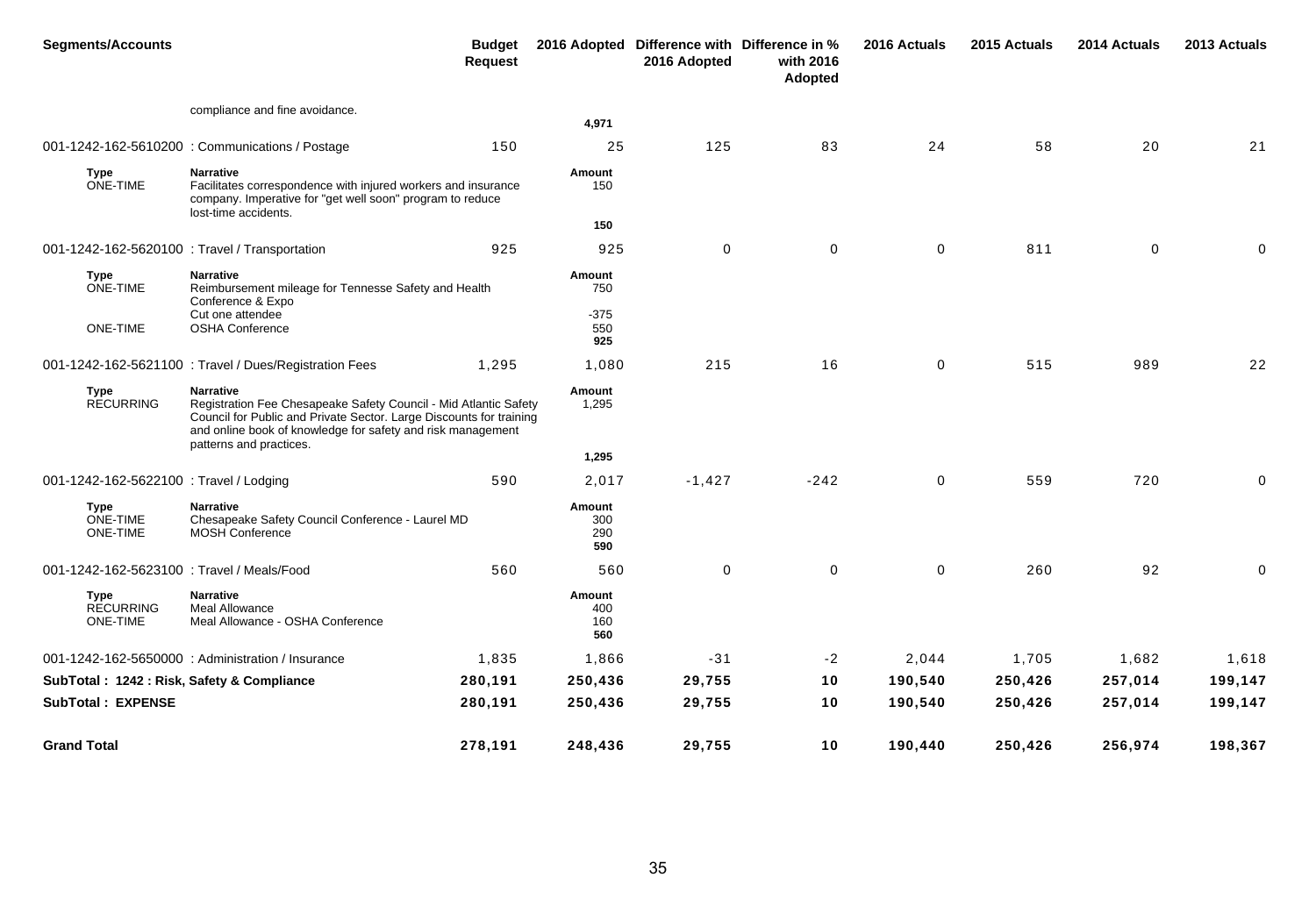# **The City of Frederick Working Budget Report 2017, Working, Details, Adopted** From Account: 001-1251 To Account: 001-1251 Run Date: 05/26/2016 User: kmiletich Report by: Dept/Div

| <b>Segments/Accounts</b>                                                       | <b>Budget</b><br><b>Request</b> |             | 2016 Adopted Difference with Difference in %<br>2016 Adopted | with 2016<br>Adopted | 2016 Actuals | 2015 Actuals | 2014 Actuals | 2013 Actuals |
|--------------------------------------------------------------------------------|---------------------------------|-------------|--------------------------------------------------------------|----------------------|--------------|--------------|--------------|--------------|
| <b>REVENUE</b>                                                                 |                                 |             |                                                              |                      |              |              |              |              |
| 1251: Planning                                                                 |                                 |             |                                                              |                      |              |              |              |              |
| 001-1251-171-3221701 : Zoning Permits / Paving Permit                          | 1,000                           | 1,000       | $\mathbf 0$                                                  | 0                    | 1,088        | 1,280        | 320          | 576          |
| 001-1251-171-3311101 : Federal Governmental / Other<br><b>Federal Grants</b>   | 0                               | $\Omega$    | $\Omega$                                                     | 0                    | $\Omega$     | $\Omega$     | 13,000       | $\Omega$     |
| 001-1251-171-3312100 : Intergovernmental / Federal Grants -<br>Project         | 0                               | 0           | $\mathbf 0$                                                  | 0                    | 0            | 0            | 0            | 25,000       |
| 001-1251-171-3341101 : State of Maryland / Other State<br>Grants               | $\mathbf 0$                     | $\pmb{0}$   | $\mathbf 0$                                                  | $\pmb{0}$            | $\mathbf 0$  | 0            | 20,000       | $\Omega$     |
| 001-1251-171-3417001 : General Government / Filing Fees                        | 200,000                         | 250,000     | $-50.000$                                                    | $-25$                | 166,544      | 223,831      | 193,731      | 230,542      |
| 001-1251-171-3417002 : General Government / H.P.C. Filing<br>Fees              | 20,000                          | 40,250      | $-20,250$                                                    | $-102$               | 21,345       | 18,935       | 15,925       | 10,305       |
| 001-1251-171-3417003 : General Government / Forest<br><b>Conservation Fees</b> | 10,000                          | 35,000      | $-25,000$                                                    | $-250$               | 6,915        | 12,365       | 19,122       | 9,204        |
| 001-1251-171-3417004 : General Government / Recording<br>Fees                  | 2,000                           | 3,000       | $-1,000$                                                     | $-50$                | 1,125        | 1,950        | 1,350        | 1,050        |
| 001-1251-171-3417005 : General Government / Water Service<br><b>Review Fee</b> | $\mathbf 0$                     | $\mathbf 0$ | $\mathbf 0$                                                  | 0                    | 0            | $\mathbf 0$  | 0            | 39,250       |
| 001-1251-171-3630001 : Donations/Contributions / Donations                     | 8,900                           | 5,000       | 3,900                                                        | 43                   | $\Omega$     | 5,237        | 3,663        | 1,595        |
| 001-1251-171-3690000 : Miscellaneous / Other Sources -<br>Project              | 1,000                           | 1,000       | $\Omega$                                                     | 0                    | $\Omega$     | $\Omega$     | $\Omega$     | $\Omega$     |
| 001-1251-171-3690001 : Miscellaneous / Other Misc. Receipts                    | 1,024                           | 1,000       | 24                                                           | $\overline{c}$       | 236          | 385          | 478          | 1,832        |
| SubTotal: 1251: Planning                                                       | $-243,924$                      | $-336,250$  | 92,326                                                       | $-38$                | $-197,253$   | $-263,983$   | $-267,589$   | $-319,354$   |
| <b>SubTotal: REVENUE</b>                                                       | $-243,924$                      | $-336,250$  | 92,326                                                       | $-38$                | $-197,253$   | $-263,983$   | $-267,589$   | $-319,354$   |
| <b>EXPENSE</b>                                                                 |                                 |             |                                                              |                      |              |              |              |              |
| 1251: Planning                                                                 |                                 |             |                                                              |                      |              |              |              |              |
| 001-1251-171-5121100 : Salaries - Full Time / Productive Time                  | 875.685                         | 848.627     | 27,058                                                       | 3                    | 560,612      | 685,224      | 604,145      | 542,224      |
| 001-1251-171-5121200 : Salaries - Full Time / Vacation                         | $\Omega$                        | 0           | $\Omega$                                                     | 0                    | 51,848       | 48,072       | 51,232       | 44,179       |
| 001-1251-171-5121300 : Salaries - Full Time / Sick                             | $\Omega$                        | 0           | 0                                                            | 0                    | 36,837       | 48,738       | 24,689       | 27,020       |
| 001-1251-171-5121400 : Salaries - Full Time / Holiday                          | $\Omega$                        | $\Omega$    | $\Omega$                                                     | 0                    | 30,987       | 37,128       | 32,793       | 30,175       |
| 001-1251-171-5121500 : Salaries - Full Time / Other Leave                      | $\Omega$                        | $\Omega$    | $\Omega$                                                     | $\Omega$             | 13,583       | 6,284        | 12,374       | 13,343       |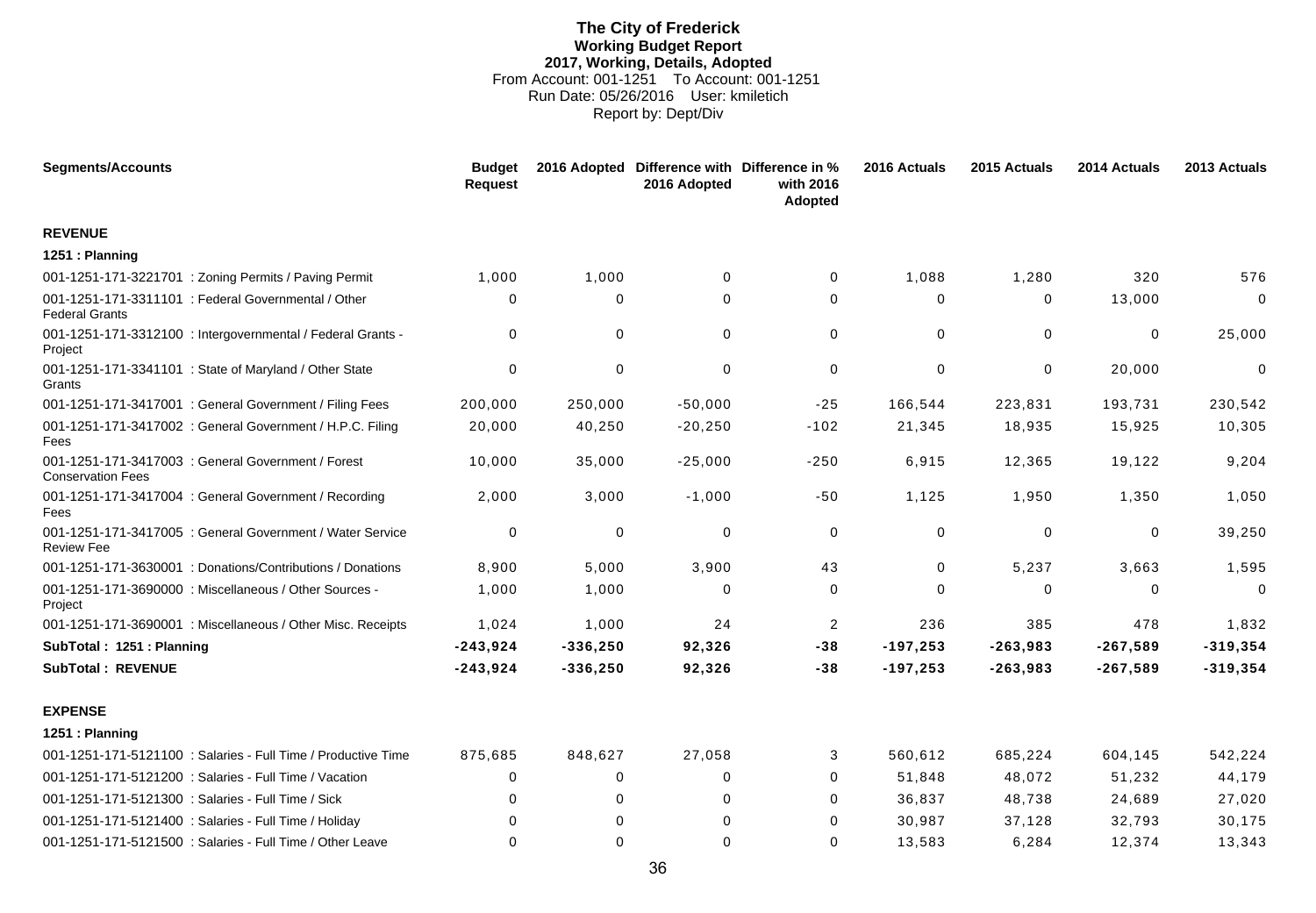| <b>Segments/Accounts</b>                       |                                                                                                                                                                                                                                                          | <b>Budget</b><br><b>Request</b> |                                                      | 2016 Adopted Difference with Difference in %<br>2016 Adopted | with 2016<br><b>Adopted</b> | 2016 Actuals | 2015 Actuals | 2014 Actuals | 2013 Actuals |
|------------------------------------------------|----------------------------------------------------------------------------------------------------------------------------------------------------------------------------------------------------------------------------------------------------------|---------------------------------|------------------------------------------------------|--------------------------------------------------------------|-----------------------------|--------------|--------------|--------------|--------------|
| Time                                           | 001-1251-171-5150000: Administration / Salaries - Perm Part                                                                                                                                                                                              | 0                               | 0                                                    | $\mathbf 0$                                                  | 0                           | 29,782       | 28,345       | 31,212       | 28,165       |
| 001-1251-171-5170000 : Special Allowance       |                                                                                                                                                                                                                                                          | $\mathbf 0$                     | 0                                                    | $\mathbf 0$                                                  | 0                           | 0            | 0            | 16,650       | $\mathbf 0$  |
| Compensation                                   | 001-1251-171-5210000 : Administration / Workmen's                                                                                                                                                                                                        | 2,960                           | 2,628                                                | 332                                                          | 11                          | 3,124        | 2,565        | 2,412        | 1,761        |
| 001-1251-171-5221100 : FICA / Social Security  |                                                                                                                                                                                                                                                          | 53,474                          | 51,936                                               | 1,538                                                        | $\overline{2}$              | 40,967       | 49,939       | 45,692       | 40,150       |
| 001-1251-171-5221200 : FICA / Medicare         |                                                                                                                                                                                                                                                          | 12,698                          | 12,305                                               | 393                                                          | 3                           | 9,641        | 11,679       | 10,687       | 9,390        |
|                                                | 001-1251-171-5264100 : Health Insurance / Retirees >= 65                                                                                                                                                                                                 | 9,619                           | 9,355                                                | 264                                                          | 2                           | 8,747        | 8,309        | 7,626        | 7,164        |
|                                                | 001-1251-171-5266100 : Health Insurance / CIGNA                                                                                                                                                                                                          | 137,748                         | 121,428                                              | 16,320                                                       | 11                          | 130,880      | 118,897      | 92,164       | 84,441       |
|                                                | 001-1251-171-5266200 : Health Insurance / CIGNA - Retirees                                                                                                                                                                                               | 9,500                           | 9,036                                                | 464                                                          | 4                           | 9,005        | 8,644        | 7,817        | 7,961        |
|                                                | 001-1251-171-5266300 : Health Insurance / OPEB Payment                                                                                                                                                                                                   | 51,400                          | 47,809                                               | 3,591                                                        | 6                           | 47,809       | 42,688       | 42,969       | 50,896       |
| Plan                                           | 001-1251-171-5266500 : OPEB Retirement Health Savings                                                                                                                                                                                                    | 0                               | 0                                                    | 0                                                            | 0                           | 3,375        | 5,000        | 1,458        | $\mathbf 0$  |
| -Emp                                           | 001-1251-171-5267200 : Health Insurance / Aetna Dental                                                                                                                                                                                                   | $\mathbf 0$                     | 0                                                    | $\mathbf 0$                                                  | 0                           | 701          | 12           | $-16$        | -1           |
| 001-1251-171-5267900 : Vision - Emp            |                                                                                                                                                                                                                                                          | 0                               | 0                                                    | 0                                                            | 0                           | 115          | $-15$        | -5           | $\mathbf 0$  |
|                                                | 001-1251-171-5268100 : Health Insurance / Disability                                                                                                                                                                                                     | 2,655                           | 2,690                                                | -35                                                          | $-2$                        | 2,054        | 1,953        | 1,672        | 1,533        |
| 001-1251-171-5269100 : Health Insurance / Life |                                                                                                                                                                                                                                                          | 2,638                           | 2,628                                                | 10                                                           | 0                           | 1,345        | 2,112        | 1,983        | 1,916        |
|                                                | 001-1251-171-5282500 : Retirement / 25 Year Plan                                                                                                                                                                                                         | 63,649                          | 69,829                                               | $-6,180$                                                     | $-10$                       | 69,829       | 55,500       | 46,162       | 45,764       |
|                                                | 001-1251-171-5283000 : Retirement / 30 Year Plan                                                                                                                                                                                                         | 87,766                          | 98,078                                               | $-10,312$                                                    | $-12$                       | 98,078       | 93,675       | 66,986       | 65,165       |
| 001-1251-171-5291300 : Misc Benefits / Other   |                                                                                                                                                                                                                                                          | 16,121                          | 15,714                                               | 407                                                          | 2                           | 13,323       | 15,423       | 14,247       | 13,187       |
|                                                | 001-1251-171-5310100 : Supplies / General Supplies                                                                                                                                                                                                       | 11,520                          | 4,100                                                | 7,420                                                        | 64                          | 16,286       | 8,387        | 6,172        | 5,015        |
| Type<br><b>RECURRING</b>                       | <b>Narrative</b><br>Office supplies consumed at \$300.00 per month<br>Radio for 2002 Ford Ranger (3200.00 for Radio, \$475.00<br>Installation, \$45.00 for programming)<br>3 bikes (tune up, lights, helmets, bells)<br>Radio for Sustainability Manager |                                 | Amount<br>3,600<br>3,720<br>1,000<br>3,200<br>11,520 |                                                              |                             |              |              |              |              |
| 001-1251-171-5330100 : Energy / Fuel & Oil     |                                                                                                                                                                                                                                                          | 500                             | 250                                                  | 250                                                          | 50                          | 205          | 127          | 157          | 457          |
| Type<br>RECURRING                              | <b>Narrative</b><br>Gas for Planning Vehicle<br>Gas for 2002 Ford Ranger                                                                                                                                                                                 |                                 | Amount<br>250<br>250<br>500                          |                                                              |                             |              |              |              |              |
| Services                                       | 001-1251-171-5410000 : Administration / Professional                                                                                                                                                                                                     | 166,000                         | 98,500                                               | 67,500                                                       | 40                          | 31,041       | 24,058       | 9,003        | 25,165       |
| <b>Type</b><br><b>RECURRING</b>                | <b>Narrative</b><br>Stipends for Planning (6 members for 2 MTG per month at \$25.00<br>per MTG)                                                                                                                                                          |                                 | Amount<br>5,100                                      |                                                              |                             |              |              |              |              |
| <b>RECURRING</b>                               | Stipends for Zoning Board of Appeals (6 members for 2 MTG per<br>month at \$25.00 per MTG)                                                                                                                                                               |                                 | 3,600                                                |                                                              |                             |              |              |              |              |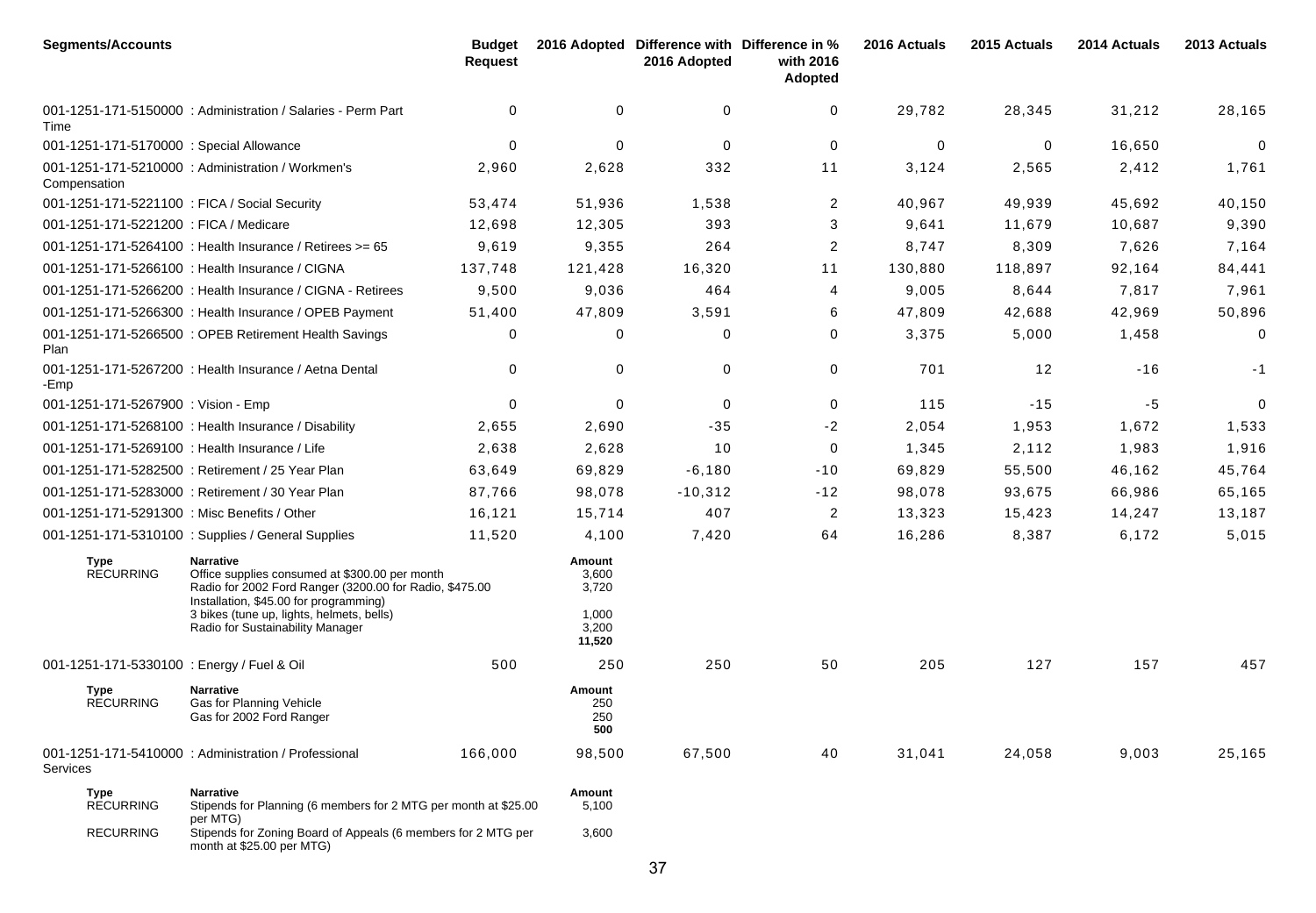| <b>Segments/Accounts</b>                                                                                                                                                                 |                                                                                                                                                                                                                                                                                                                                                                                                                                                                                                   | <b>Budget</b><br><b>Request</b> |                                                                                 | 2016 Adopted Difference with Difference in %<br>2016 Adopted | with 2016<br>Adopted | 2016 Actuals | 2015 Actuals | 2014 Actuals | 2013 Actuals |
|------------------------------------------------------------------------------------------------------------------------------------------------------------------------------------------|---------------------------------------------------------------------------------------------------------------------------------------------------------------------------------------------------------------------------------------------------------------------------------------------------------------------------------------------------------------------------------------------------------------------------------------------------------------------------------------------------|---------------------------------|---------------------------------------------------------------------------------|--------------------------------------------------------------|----------------------|--------------|--------------|--------------|--------------|
| <b>RECURRING</b>                                                                                                                                                                         | Stipends for Historic Preservation Commission (8 members for 2<br>MTG per month at \$25 per MTG)                                                                                                                                                                                                                                                                                                                                                                                                  |                                 | 4,800                                                                           |                                                              |                      |              |              |              |              |
| <b>RECURRING</b><br><b>RECURRING</b>                                                                                                                                                     | <b>Archaeology Consultant</b><br>Interpreter for Planning, Board of Zoning Appeals, Historic<br>Preservation, Mayor and Board Hearings                                                                                                                                                                                                                                                                                                                                                            |                                 | 3,000<br>3,000                                                                  |                                                              |                      |              |              |              |              |
| <b>RECURRING</b><br><b>RECURRING</b><br><b>RECURRING</b><br><b>RECURRING</b><br><b>RECURRING</b><br><b>ONE-TIME</b>                                                                      | Drug Testing<br>Consultants for Comp. Planning<br>Municipal Code for Updates of LMC<br>Land Management Consultants<br>Sustainability Social Media<br>Marketing campaign to increase recycling                                                                                                                                                                                                                                                                                                     |                                 | 500<br>50,000<br>30,000<br>50,000<br>1,000<br>15,000<br>166,000                 |                                                              |                      |              |              |              |              |
| Repair/Maint.                                                                                                                                                                            | 001-1251-171-5520100: Repair and Maint. Service / General                                                                                                                                                                                                                                                                                                                                                                                                                                         | 1,000                           | 500                                                                             | 500                                                          | 50                   | 1,366        | 0            | 0            | 0            |
| Type<br><b>RECURRING</b>                                                                                                                                                                 | <b>Narrative</b><br>Vehicle maintenance                                                                                                                                                                                                                                                                                                                                                                                                                                                           |                                 | Amount<br>1,000<br>1,000                                                        |                                                              |                      |              |              |              |              |
| <b>Maintenance Contracts</b>                                                                                                                                                             | 001-1251-171-5520200 : Repair and Maint. Service /                                                                                                                                                                                                                                                                                                                                                                                                                                                | 7,000                           | 7,000                                                                           | 0                                                            | 0                    | 0            | 0            | 0            | 2,034        |
| Type<br><b>RECURRING</b><br><b>RECURRING</b><br><b>RECURRING</b><br><b>RECURRING</b>                                                                                                     | <b>Narrative</b><br>High volume 8060 Copier<br>ESRI - Maintenance Contract for 1 ARC-editor License (GIS)<br>Savin Fax Machine 816<br>Laserjet 4050 Printer                                                                                                                                                                                                                                                                                                                                       |                                 | Amount<br>4,000<br>2,000<br>500<br>500<br>7,000                                 |                                                              |                      |              |              |              |              |
|                                                                                                                                                                                          | 001-1251-171-5570000: Administration / Licenses/Permits                                                                                                                                                                                                                                                                                                                                                                                                                                           | 50                              | 50                                                                              | $\mathbf 0$                                                  | 0                    | 0            | 0            | 31           | 0            |
|                                                                                                                                                                                          | 001-1251-171-5610100 : Communications / Telephone                                                                                                                                                                                                                                                                                                                                                                                                                                                 | 4,797                           | 4,178                                                                           | 619                                                          | 12                   | 4,397        | 4,692        | 4,617        | 4,220        |
|                                                                                                                                                                                          | 001-1251-171-5610200 : Communications / Postage                                                                                                                                                                                                                                                                                                                                                                                                                                                   | 3,000                           | 3,000                                                                           | 0                                                            | 0                    | 942          | 670          | 2,535        | 792          |
| 001-1251-171-5620100 : Travel / Transportation                                                                                                                                           |                                                                                                                                                                                                                                                                                                                                                                                                                                                                                                   | 400                             | 800                                                                             | $-400$                                                       | $-100$               | 1,433        | 1,304        | 581          | 126          |
| Type<br><b>RECURRING</b>                                                                                                                                                                 | <b>Narrative</b><br>APA Conference National Conference (2 people)                                                                                                                                                                                                                                                                                                                                                                                                                                 |                                 | Amount<br>400<br>400                                                            |                                                              |                      |              |              |              |              |
|                                                                                                                                                                                          | 001-1251-171-5621100 : Travel / Dues/Registration Fees                                                                                                                                                                                                                                                                                                                                                                                                                                            | 22,959                          | 17,900                                                                          | 5,059                                                        | 22                   | 7,083        | 4,557        | 6,440        | 4,357        |
| Type<br><b>RECURRING</b><br><b>RECURRING</b><br><b>RECURRING</b><br><b>RECURRING</b><br><b>RECURRING</b><br><b>RECURRING</b><br><b>RECURRING</b><br><b>RECURRING</b><br><b>RECURRING</b> | <b>Narrative</b><br>APA membership for 5 at 500/ea<br>AICP for 5 at 600/ea<br>Maryland Association Historic District Commission per year<br>National Alliance of Preservation Commission membership per yr<br>National Trust FRO Historic Preservation membership per yr<br>Floodplain Management Membership per yr<br>ASFMI Renewal membership (Floodpain) per yr<br>Training for PC, ZBA, HPC Member per yr<br>Local conferences (1 conference for 12 staff members at \$200 per<br>conference) |                                 | Amount<br>2,000<br>2,400<br>1,500<br>300<br>200<br>200<br>500<br>2,400<br>5,000 |                                                              |                      |              |              |              |              |
| <b>RECURRING</b><br><b>RECURRING</b><br><b>RECURRING</b><br><b>RECURRING</b>                                                                                                             | International Society of Arboriculture (ISA) membership per yr<br><b>ASFPM</b><br>APA Conference<br>Misc Training                                                                                                                                                                                                                                                                                                                                                                                 |                                 | 300<br>200<br>600<br>1,500                                                      |                                                              |                      |              |              |              |              |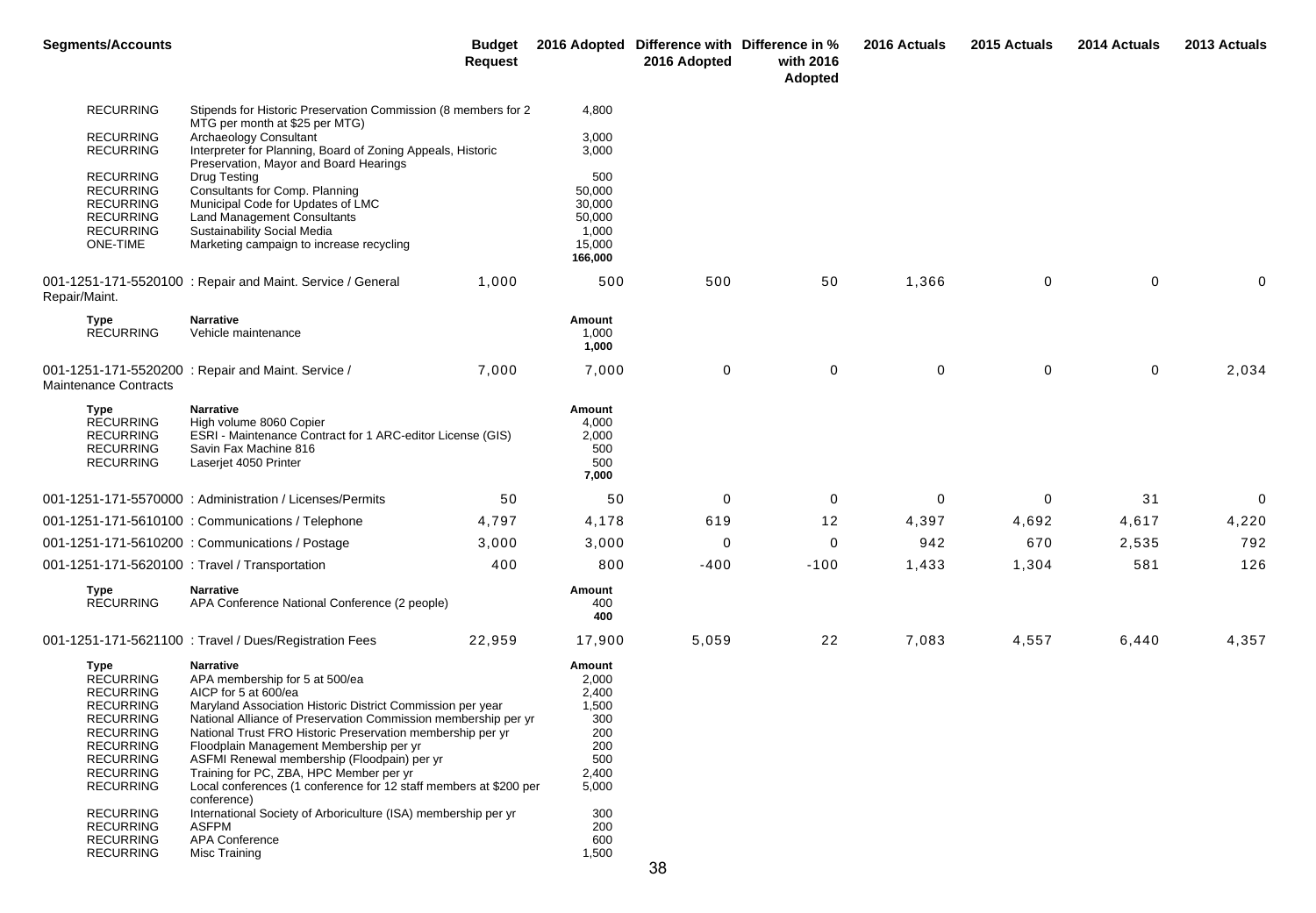| <b>Segments/Accounts</b>                                                                                                                 |                                                                                                                                                                                                                                                        | <b>Budget</b><br><b>Request</b> |                                                           | 2016 Adopted Difference with Difference in %<br>2016 Adopted | with 2016<br>Adopted | 2016 Actuals | 2015 Actuals | 2014 Actuals | 2013 Actuals |
|------------------------------------------------------------------------------------------------------------------------------------------|--------------------------------------------------------------------------------------------------------------------------------------------------------------------------------------------------------------------------------------------------------|---------------------------------|-----------------------------------------------------------|--------------------------------------------------------------|----------------------|--------------|--------------|--------------|--------------|
| <b>RECURRING</b><br><b>RECURRING</b><br><b>RECURRING</b><br><b>RECURRING</b><br><b>RECURRING</b><br><b>RECURRING</b><br><b>RECURRING</b> | Training for Sustainable Manager<br><b>UMD Sustainable Maryland Training</b><br><b>Trees Matter Symposium</b><br>MAC-ISA in Morgantown, WV<br>APA National Conference Registration (2 people)<br><b>ARC View License</b><br>Anchestry for HPC Research |                                 | 800<br>35<br>75<br>650<br>1,500<br>2,500<br>299<br>22,959 |                                                              |                      |              |              |              |              |
| 001-1251-171-5622100 : Travel / Lodging                                                                                                  |                                                                                                                                                                                                                                                        | 800                             | 450                                                       | 350                                                          | 43                   | 1,770        | 3,165        | $\mathbf 0$  | $\mathbf 0$  |
| Type<br><b>RECURRING</b>                                                                                                                 | <b>Narrative</b><br>APA Conference                                                                                                                                                                                                                     |                                 | Amount<br>800<br>800                                      |                                                              |                      |              |              |              |              |
| 001-1251-171-5623100 : Travel / Meals/Food                                                                                               |                                                                                                                                                                                                                                                        | 400                             | 300                                                       | 100                                                          | 25                   | 205          | 666          | 0            | 245          |
| <b>Type</b><br><b>RECURRING</b>                                                                                                          | <b>Narrative</b><br><b>APA Conference</b>                                                                                                                                                                                                              |                                 | Amount<br>400<br>400                                      |                                                              |                      |              |              |              |              |
|                                                                                                                                          | 001-1251-171-5630000 : Administration / Advertising                                                                                                                                                                                                    | 14,000                          | 14,000                                                    | $\mathbf 0$                                                  | $\mathbf 0$          | 6,214        | 8,611        | 7,183        | 6,886        |
| <b>Type</b><br><b>RECURRING</b>                                                                                                          | <b>Narrative</b><br>Advertising for Planning, HPC, and ZBA ads in Frederick News<br>Post                                                                                                                                                               |                                 | Amount<br>14,000                                          |                                                              |                      |              |              |              |              |
|                                                                                                                                          |                                                                                                                                                                                                                                                        |                                 | 14,000                                                    |                                                              |                      |              |              |              |              |
|                                                                                                                                          | 001-1251-171-5640000: Administration / Printing & Binding                                                                                                                                                                                              | 10,500                          | 11,000                                                    | $-500$                                                       | $-5$                 | 2,016        | 3,079        | 13,425       | 4,940        |
| <b>Type</b><br><b>RECURRING</b><br><b>RECURRING</b><br><b>RECURRING</b><br><b>RECURRING</b>                                              | <b>Narrative</b><br>Green Initiative Committee<br>Bicycle and Pedestrian Advisory Committee<br><b>Miscellaneous Printing</b><br>Small Staff Review Signs for Planning                                                                                  |                                 | Amount<br>2,000<br>2,500<br>3,000<br>3,000<br>10,500      |                                                              |                      |              |              |              |              |
|                                                                                                                                          | 001-1251-171-5650000 : Administration / Insurance                                                                                                                                                                                                      | 4,565                           | 4,700                                                     | $-135$                                                       | -3                   | 5,901        | 4,230        | 3,993        | 3,849        |
| 001-1251-171-5740100 : Vehicles                                                                                                          |                                                                                                                                                                                                                                                        | 0                               | 0                                                         | $\mathbf 0$                                                  | $\mathbf 0$          | 20,954       | 0            | $\mathbf 0$  | $\mathbf 0$  |
| SubTotal: 1251: Planning                                                                                                                 |                                                                                                                                                                                                                                                        | 1,573,404                       | 1,458,791                                                 | 114,613                                                      | $\overline{7}$       | 1,262,455    | 1,333,718    | 1,169,086    | 1,072,519    |
| <b>SubTotal: EXPENSE</b>                                                                                                                 |                                                                                                                                                                                                                                                        | 1,573,404                       | 1,458,791                                                 | 114,613                                                      | $\overline{7}$       | 1,262,455    | 1,333,718    | 1,169,086    | 1,072,519    |
| <b>Grand Total</b>                                                                                                                       |                                                                                                                                                                                                                                                        | 1,329,480                       | 1,122,541                                                 | 206,939                                                      | 15                   | 1,065,202    | 1,069,735    | 901,497      | 753,165      |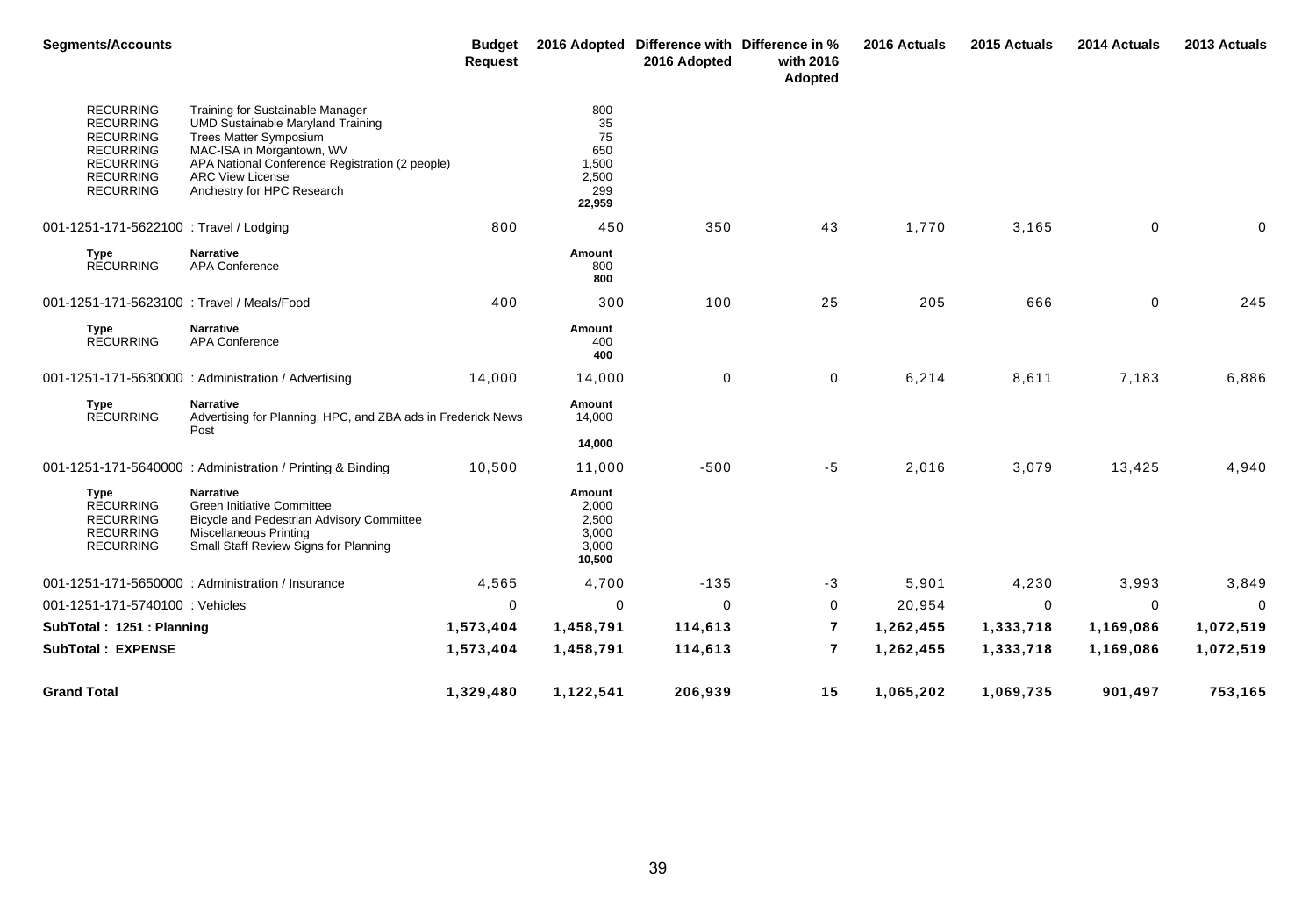# **The City of Frederick Working Budget Report 2017, Working, Details, Adopted** From Account: 001-1253 To Account: 001-1253 Run Date: 05/26/2016 User: kmiletich Report by: Dept/Div

| <b>Segments/Accounts</b>          |                                                                                                                            | <b>Budget</b><br><b>Request</b> |                            | 2016 Adopted Difference with Difference in %<br>2016 Adopted | with 2016<br>Adopted | 2016 Actuals | 2015 Actuals | 2014 Actuals | 2013 Actuals   |
|-----------------------------------|----------------------------------------------------------------------------------------------------------------------------|---------------------------------|----------------------------|--------------------------------------------------------------|----------------------|--------------|--------------|--------------|----------------|
| <b>REVENUE</b>                    |                                                                                                                            |                                 |                            |                                                              |                      |              |              |              |                |
| 1253 : Code Enforcement           |                                                                                                                            |                                 |                            |                                                              |                      |              |              |              |                |
| Board                             | 001-1253-172-3222311 : Special Requests / Building Appeals                                                                 | 100                             | 100                        | $\Omega$                                                     | $\mathbf 0$          | $\Omega$     | $\Omega$     | $\mathbf{0}$ | $\Omega$       |
| <b>Type</b><br><b>RECURRING</b>   | <b>Narrative</b><br>Appeal Requests to Building Appeals Board (\$25.00 per hearing)                                        |                                 | Amount<br>100<br>100       |                                                              |                      |              |              |              |                |
|                                   | 001-1253-172-3400003 : Public Works / Overhead                                                                             | 3,000                           | 3,000                      | $\mathbf 0$                                                  | 0                    | 6,538        | 5,037        | 2,410        | 3,032          |
| Type<br><b>RECURRING</b>          | <b>Narrative</b><br>Administrative Charges on Job Reports - Code Enforcement has<br>processed 118 Job Reports during 2013. |                                 | Amount<br>3,000            |                                                              |                      |              |              |              |                |
|                                   |                                                                                                                            |                                 | 3,000                      |                                                              |                      |              |              |              |                |
|                                   | 001-1253-172-3510001 : General / Municipal Infractions                                                                     | 30,000                          | 30,000                     | 0                                                            | 0                    | 715          | 9,400        | 7,925        | 2,500          |
| <b>Type</b><br><b>RECURRING</b>   | <b>Narrative</b><br>Fines collected from the issuance of Civil Citations                                                   |                                 | Amount<br>30,000<br>30,000 |                                                              |                      |              |              |              |                |
|                                   | 001-1253-172-3690001 : Miscellaneous / Other Misc. Receipts                                                                | 50                              | 50                         | $\mathbf 0$                                                  | $\mathbf 0$          | 79           | 16           | 137          | $\overline{2}$ |
| <b>Type</b><br><b>RECURRING</b>   | <b>Narrative</b><br>PIA Requests for Code Enforcement                                                                      |                                 | <b>Amount</b><br>50<br>50  |                                                              |                      |              |              |              |                |
| SubTotal: 1253 : Code Enforcement |                                                                                                                            | $-33,150$                       | $-33,150$                  | $\bf{0}$                                                     | 0                    | $-7,332$     | $-14, 453$   | $-10,472$    | $-5,534$       |
| <b>SubTotal: REVENUE</b>          |                                                                                                                            | $-33,150$                       | $-33,150$                  | $\mathbf 0$                                                  | $\bf{0}$             | $-7,332$     | $-14, 453$   | $-10,472$    | $-5,534$       |
| <b>EXPENSE</b>                    |                                                                                                                            |                                 |                            |                                                              |                      |              |              |              |                |
| 1253 : Code Enforcement           |                                                                                                                            |                                 |                            |                                                              |                      |              |              |              |                |
|                                   | 001-1253-172-5121100 : Salaries - Full Time / Productive Time                                                              | 424,318                         | 408,904                    | 15,414                                                       | 3                    | 281,921      | 282,096      | 293,133      | 269,240        |
|                                   | 001-1253-172-5121200 : Salaries - Full Time / Vacation                                                                     | $\Omega$                        | 0                          | $\Omega$                                                     | $\Omega$             | 17,140       | 24,994       | 20,077       | 19,067         |
|                                   | 001-1253-172-5121300 : Salaries - Full Time / Sick                                                                         | $\Omega$                        | $\Omega$                   | $\Omega$                                                     | $\Omega$             | 27,610       | 18,494       | 11,427       | 17,199         |
|                                   | 001-1253-172-5121400 : Salaries - Full Time / Holiday                                                                      | 0                               | 0                          | $\Omega$                                                     | 0                    | 15,984       | 16,598       | 15,904       | 15,262         |
|                                   | 001-1253-172-5121500 : Salaries - Full Time / Other Leave                                                                  | $\Omega$                        | $\Omega$                   | 0                                                            | $\Omega$             | 9,265        | 5,101        | 5,426        | 5,970          |
|                                   | 001-1253-172-5141300 : Overtime / Premium Overtime                                                                         | 5,000                           | 5.000                      | 0                                                            | $\Omega$             | 294          | 2.252        | 4,276        | 1,537          |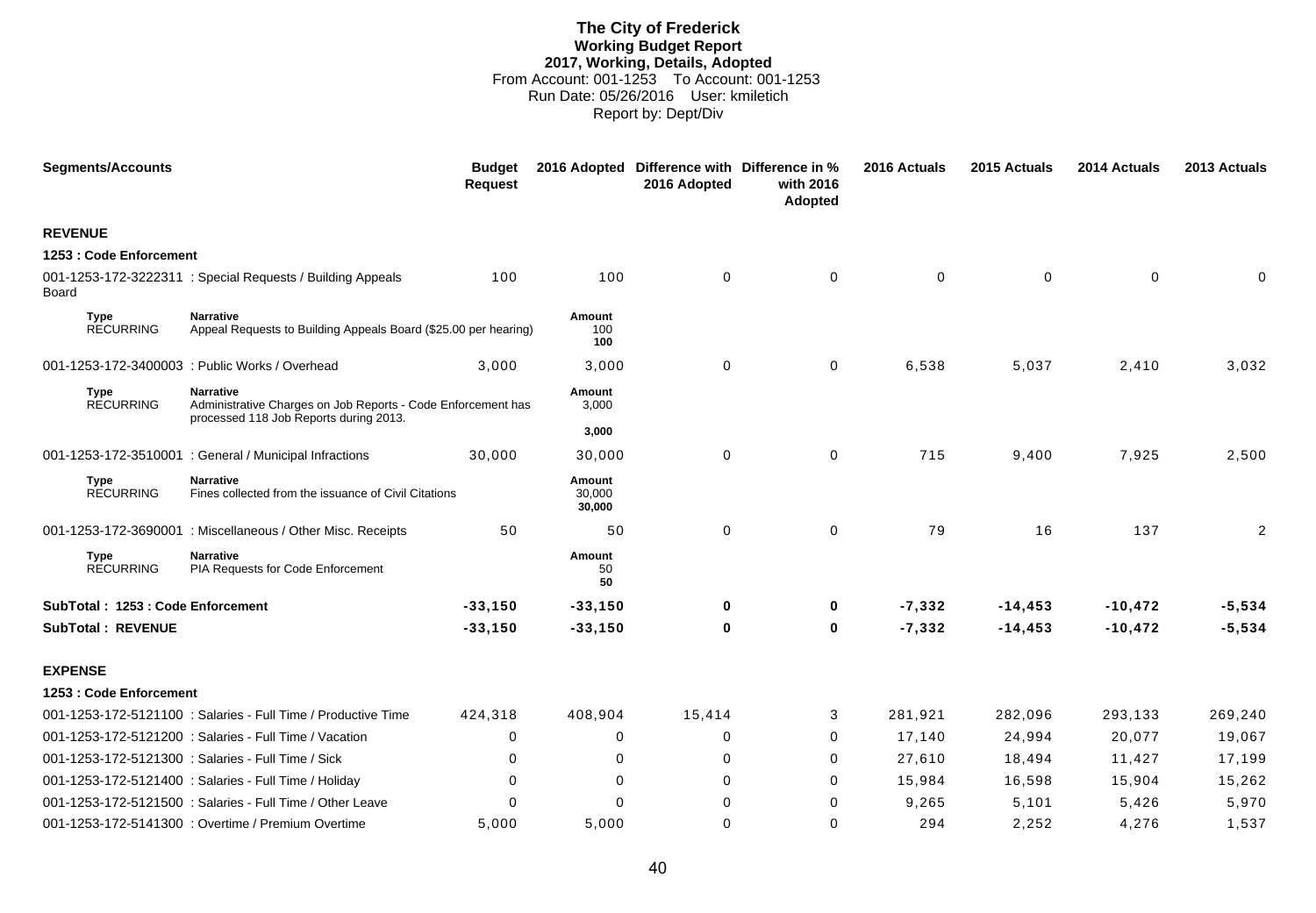| <b>Segments/Accounts</b>                                         |                                                                                                                        | <b>Budget</b><br><b>Request</b> |                                               | 2016 Adopted Difference with Difference in %<br>2016 Adopted | with 2016<br>Adopted | 2016 Actuals | 2015 Actuals   | 2014 Actuals | 2013 Actuals |
|------------------------------------------------------------------|------------------------------------------------------------------------------------------------------------------------|---------------------------------|-----------------------------------------------|--------------------------------------------------------------|----------------------|--------------|----------------|--------------|--------------|
| Time                                                             | 001-1253-172-5150000 : Administration / Salaries - Perm Part                                                           | 20,193                          | 19,619                                        | 574                                                          | $\overline{2}$       | 17,074       | 20,260         | 17,821       | 14,506       |
| 001-1253-172-5170000 : Special Allowance                         |                                                                                                                        | 0                               | 0                                             | $\mathbf 0$                                                  | 0                    | 0            | 0              | 11,400       | 0            |
| Compensation                                                     | 001-1253-172-5210000 : Administration / Workmen's                                                                      | 19,005                          | 23,739                                        | $-4,734$                                                     | $-25$                | 28,220       | 23,175         | 21,761       | 15,910       |
| 001-1253-172-5221100 : FICA / Social Security                    |                                                                                                                        | 27,869                          | 26,878                                        | 991                                                          | 3                    | 21,897       | 21,749         | 22,383       | 20,385       |
| 001-1253-172-5221200 : FICA / Medicare                           |                                                                                                                        | 6,518                           | 6,285                                         | 233                                                          | 3                    | 5,121        | 5,086          | 5,235        | 4,767        |
|                                                                  | 001-1253-172-5266100 : Health Insurance / CIGNA                                                                        | 59,425                          | 63,719                                        | $-4,294$                                                     | -8                   | 58,309       | 55,644         | 56,744       | 46,314       |
|                                                                  | 001-1253-172-5266200 : Health Insurance / CIGNA - Retirees                                                             | 23,276                          | 21,999                                        | 1,277                                                        | 5                    | 20,190       | 21,045         | 19,004       | 19,353       |
|                                                                  | 001-1253-172-5266300 : Health Insurance / OPEB Payment                                                                 | 18,556                          | 19,124                                        | $-568$                                                       | -4                   | 19,124       | 22,467         | 22,615       | 17,937       |
| Plan                                                             | 001-1253-172-5266500 : OPEB Retirement Health Savings                                                                  | 0                               | 0                                             | 0                                                            | 0                    | 5,000        | 208            | $\Omega$     | $\mathbf 0$  |
| -Emp                                                             | 001-1253-172-5267200 : Health Insurance / Aetna Dental                                                                 | 0                               | 0                                             | 0                                                            | 0                    | 570          | $\overline{2}$ | $\mathbf 0$  | $-14$        |
| 001-1253-172-5267900 : Vision - Emp                              |                                                                                                                        | $\mathbf 0$                     | 0                                             | $\mathbf 0$                                                  | 0                    | 92           | 10             | $\Omega$     | -4           |
|                                                                  | 001-1253-172-5268100 : Health Insurance / Disability                                                                   | 1,411                           | 1,264                                         | 147                                                          | 10                   | 984          | 806            | 786          | 743          |
| 001-1253-172-5269100 : Health Insurance / Life                   |                                                                                                                        | 669                             | 669                                           | $\Omega$                                                     | 0                    | 661          | 505            | 557          | 514          |
|                                                                  | 001-1253-172-5270000: Administration / Unemployment                                                                    | 0                               | 0                                             | 0                                                            | $\mathbf 0$          | 0            | 0              | $-1,160$     | $-2,200$     |
|                                                                  | 001-1253-172-5282500 : Retirement / 25 Year Plan                                                                       | 75,834                          | 83,140                                        | $-7,306$                                                     | $-10$                | 83,140       | 84,407         | 69,243       | 57,205       |
|                                                                  | 001-1253-172-5283000 : Retirement / 30 Year Plan                                                                       | 15,572                          | 17,417                                        | $-1,845$                                                     | $-12$                | 17,417       | 18,311         | 21,153       | 20,579       |
| 001-1253-172-5291300 : Misc Benefits / Other                     |                                                                                                                        | 10,476                          | 9,312                                         | 1,164                                                        | $11$                 | 9,448        | 9,118          | 9,312        | 8,832        |
|                                                                  | 001-1253-172-5310100 : Supplies / General Supplies                                                                     | 4,748                           | 4,732                                         | 16                                                           | 0                    | 8,487        | 5,939          | 4,536        | 5,363        |
| Type<br><b>RECURRING</b><br><b>RECURRING</b><br><b>RECURRING</b> | <b>Narrative</b><br><b>Office Supplies</b><br>Printing of NOV Forms<br>Miscellaneous Supplies (Tires, Batteries, etc.) |                                 | Amount<br>2,704<br>1,544<br>500<br>0<br>4,748 |                                                              |                      |              |                |              |              |
|                                                                  | 001-1253-172-5310300: Supplies / Clothing/Uniforms                                                                     | 3,976                           | 3,851                                         | 125                                                          | 3                    | 2,650        | 4,310          | 1,000        | 602          |
| Type<br><b>RECURRING</b><br>RECURRING                            | Narrative<br>Wearing Apparel Uniform Shirts/Pants/Coats<br>Boots (7 @ \$ 125 Ea)                                       |                                 | Amount<br>3,101<br>875<br>3,976               |                                                              |                      |              |                |              |              |
|                                                                  | 001-1253-172-5310400: Supplies / Photographic Supplies                                                                 | 200                             | 200                                           | 0                                                            | 0                    | $\mathbf 0$  | 196            | 0            | 140          |
| 001-1253-172-5330100 : Energy / Fuel & Oil                       |                                                                                                                        | 7,536                           | 7,536                                         | $\pmb{0}$                                                    | $\mathbf 0$          | 3,235        | 3,562          | 4,354        | 4,884        |
| <b>Type</b><br><b>RECURRING</b>                                  | <b>Narrative</b><br>Code Enforcement has a fleet of (7) vehicles.                                                      |                                 | Amount<br>7,536<br>7,536                      |                                                              |                      |              |                |              |              |
| Services                                                         | 001-1253-172-5410000 : Administration / Professional                                                                   | 2,000                           | 2,000                                         | 0                                                            | $\mathbf 0$          | 1,403        | 406            | 1,169        | 5,645        |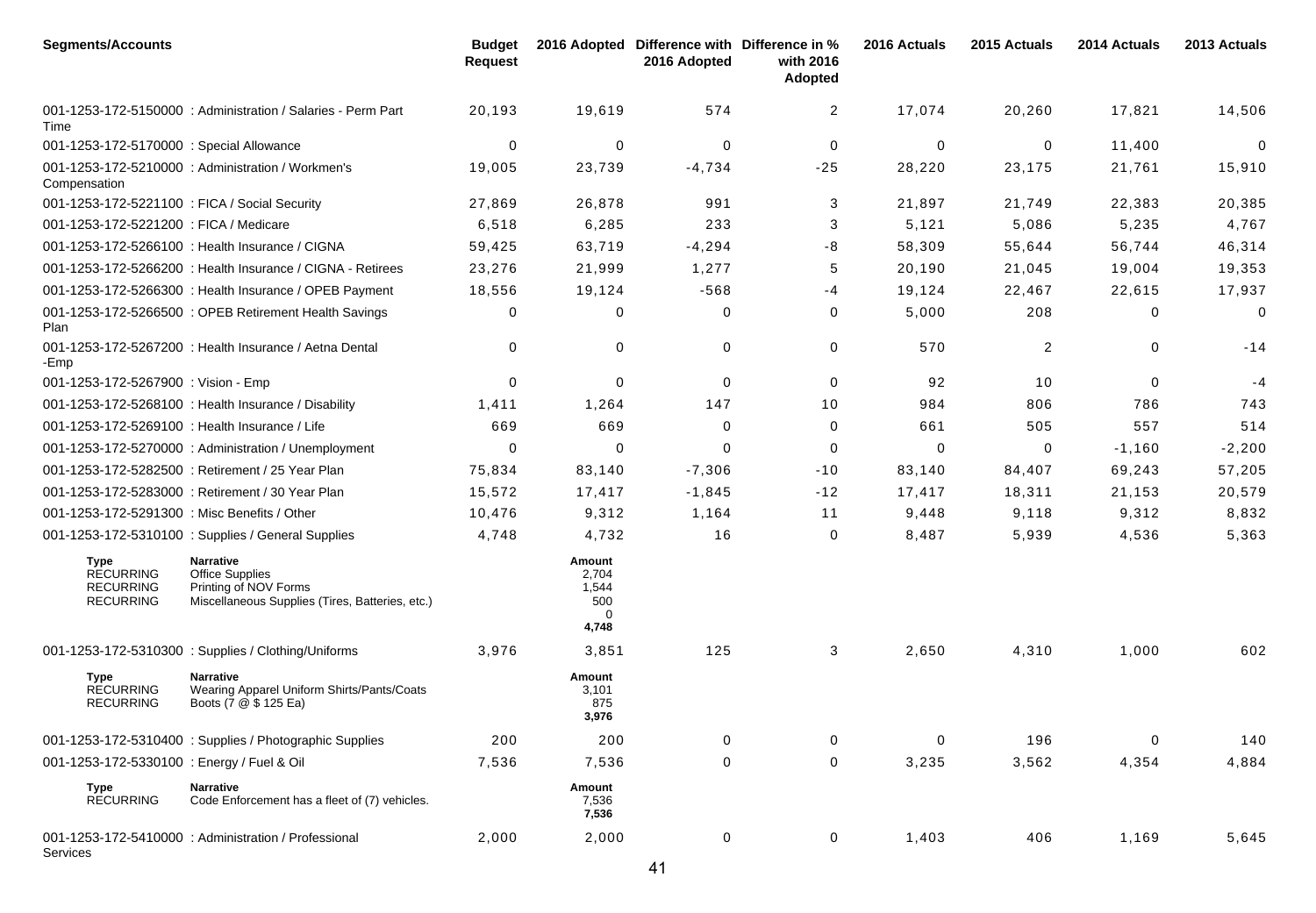| <b>Segments/Accounts</b>                                                                    |                                                                                                                                                                                                                                      | <b>Budget</b><br><b>Request</b> |                                        | 2016 Adopted Difference with Difference in %<br>2016 Adopted | with 2016<br>Adopted | 2016 Actuals | 2015 Actuals | 2014 Actuals | 2013 Actuals |
|---------------------------------------------------------------------------------------------|--------------------------------------------------------------------------------------------------------------------------------------------------------------------------------------------------------------------------------------|---------------------------------|----------------------------------------|--------------------------------------------------------------|----------------------|--------------|--------------|--------------|--------------|
| Type<br><b>RECURRING</b>                                                                    | <b>Narrative</b><br><b>Structural Engineering Assessments</b>                                                                                                                                                                        |                                 | Amount<br>2,000<br>2,000               |                                                              |                      |              |              |              |              |
| Repair/Maint.                                                                               | 001-1253-172-5520100 : Repair and Maint. Service / General                                                                                                                                                                           | 1,500                           | 1,500                                  | 0                                                            | 0                    | 883          | 984          | 875          | 320          |
| Type<br><b>RECURRING</b>                                                                    | <b>Narrative</b><br>Vehicle Repairs                                                                                                                                                                                                  |                                 | Amount<br>1,500<br>1,500               |                                                              |                      |              |              |              |              |
| <b>Maintenance Contracts</b>                                                                | 001-1253-172-5520200 : Repair and Maint. Service /                                                                                                                                                                                   | 0                               | 0                                      | 0                                                            | $\mathbf 0$          | $\mathbf 0$  | 0            | 1,759        | 2,024        |
|                                                                                             | 001-1253-172-5570000: Administration / Licenses/Permits                                                                                                                                                                              | 1,270                           | 378                                    | 892                                                          | 70                   | 90           | 400          | 210          | 50           |
| Type<br><b>RECURRING</b>                                                                    | <b>Narrative</b><br>IPMC Recertifications (\$90.00 x 3) Internachi Training for Code<br>Enforcement Inspectors (7) (\$ 1,000.00)                                                                                                     |                                 | Amount<br>1,270                        |                                                              |                      |              |              |              |              |
|                                                                                             |                                                                                                                                                                                                                                      |                                 | 1,270                                  |                                                              |                      |              |              |              |              |
|                                                                                             | 001-1253-172-5610100 : Communications / Telephone                                                                                                                                                                                    | 10,710                          | 8,080                                  | 2,630                                                        | 24                   | 9,617        | 9,014        | 6,481        | 7,560        |
| <b>Type</b><br><b>RECURRING</b><br><b>RECURRING</b><br><b>RECURRING</b><br><b>RECURRING</b> | <b>Narrative</b><br>Basic Telephone Service (\$24.70x10x12)<br>I-Phone Monthly Rate (48.32) x 7 x 12 = 4,058.88 Air Cards<br>Monthly Rate (37.99) $x$ 7 $x$ 12 = 3,191.16<br>Fax Line Charge (\$24.70x12)<br>Miscellaneous Equipment |                                 | Amount<br>2,964<br>7,250<br>296<br>200 |                                                              |                      |              |              |              |              |
|                                                                                             |                                                                                                                                                                                                                                      |                                 | 10,710                                 |                                                              |                      |              |              |              |              |
|                                                                                             | 001-1253-172-5610200 : Communications / Postage                                                                                                                                                                                      | 3,000                           | 3,000                                  | $\mathbf 0$                                                  | 0                    | 960          | 1,701        | 1,182        | 813          |
| Type<br><b>RECURRING</b><br><b>RECURRING</b>                                                | <b>Narrative</b><br>Certified Restricted Mail (141x\$11.89)<br>Regular Mail                                                                                                                                                          |                                 | Amount<br>1,677<br>1,323<br>3,000      |                                                              |                      |              |              |              |              |
| 001-1253-172-5620100 : Travel / Transportation                                              |                                                                                                                                                                                                                                      | 0                               | $\mathbf 0$                            | 0                                                            | 0                    | 106          | 0            | $\mathbf 0$  | $\mathbf 0$  |
|                                                                                             | 001-1253-172-5621100 : Travel / Dues/Registration Fees                                                                                                                                                                               | 225                             | 225                                    | 0                                                            | 0                    | 188          | 150          | 716          | 50           |
| <b>Type</b><br><b>RECURRING</b><br><b>RECURRING</b>                                         | <b>Narrative</b><br>CEZOA Membership Renewal for Inspectors (\$25.00x7)<br>General Registration and Dues                                                                                                                             |                                 | Amount<br>175<br>50<br>225             |                                                              |                      |              |              |              |              |
|                                                                                             | 001-1253-172-5630000 : Administration / Advertising                                                                                                                                                                                  | 200                             | 200                                    | 0                                                            | 0                    | 0            | 0            | 0            | $\mathbf{0}$ |
|                                                                                             | 001-1253-172-5640000 : Administration / Printing & Binding                                                                                                                                                                           | 500                             | 500                                    | 0                                                            | 0                    | $\Omega$     | 0            | 0            | $\mathbf{0}$ |
| Type<br><b>RECURRING</b>                                                                    | <b>Narrative</b><br>Updating of City Code Books                                                                                                                                                                                      |                                 | Amount<br>500<br>500                   |                                                              |                      |              |              |              |              |
|                                                                                             | 001-1253-172-5650000 : Administration / Insurance                                                                                                                                                                                    | 6,870                           | 6,978                                  | $-108$                                                       | $-2$                 | 7,508        | 6,388        | 5,955        | 6,089        |
|                                                                                             | 001-1253-172-5740100 : Machinery & Equipment / Vehicles                                                                                                                                                                              | 0                               | 0                                      | 0                                                            | 0                    | 26,686       | 0            | 32,304       | 0            |
| SubTotal: 1253 : Code Enforcement                                                           |                                                                                                                                                                                                                                      | 750,857                         | 746,249                                | 4,608                                                        | $\mathbf 0$          | 701,274      | 665,378      | 687,638      | 586,642      |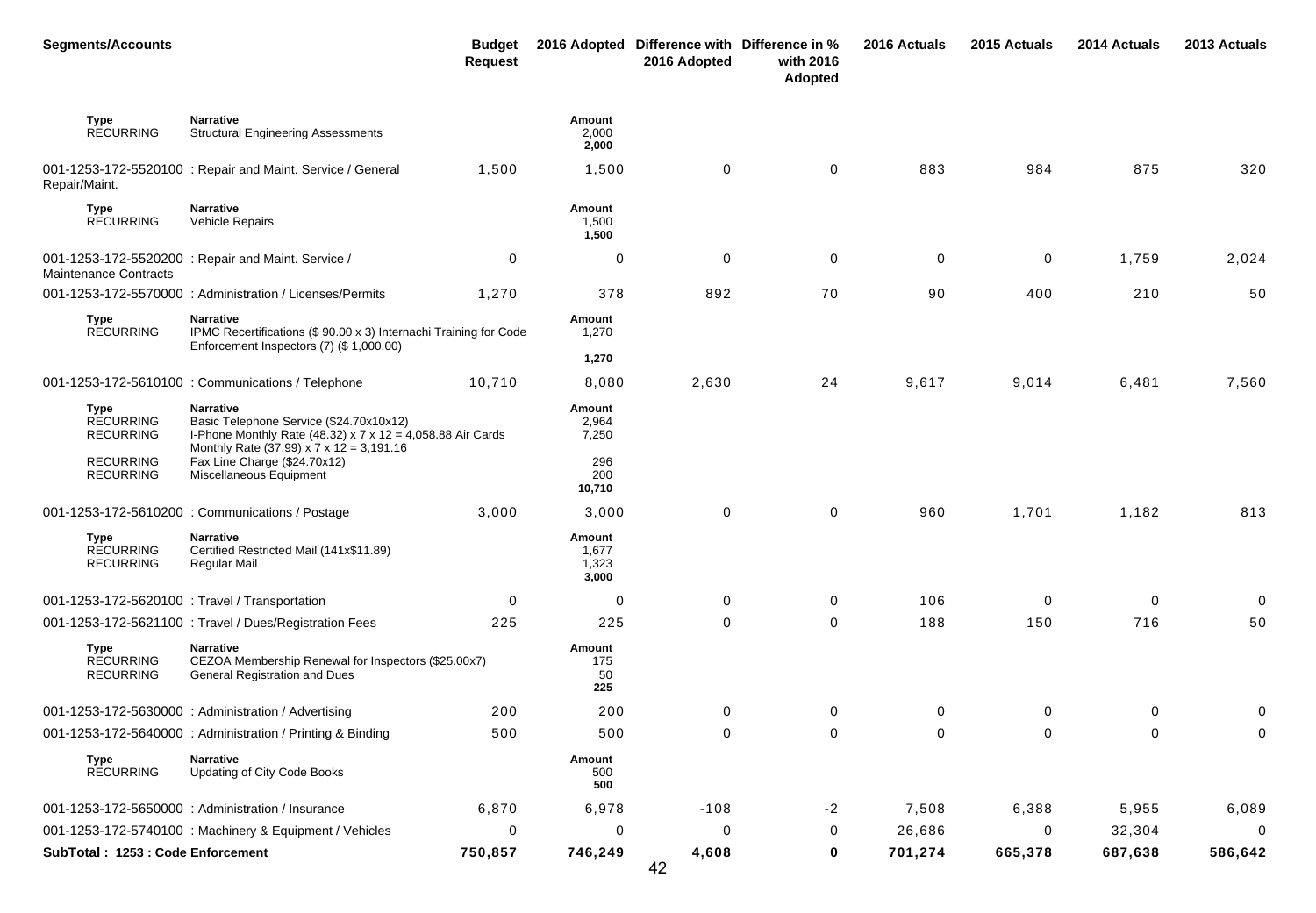| <b>Segments/Accounts</b> | <b>Budget</b><br>Request |         | 2016 Adopted | 2016 Adopted Difference with Difference in %<br>with 2016<br>Adopted | 2016 Actuals | 2015 Actuals | 2014 Actuals | 2013 Actuals |
|--------------------------|--------------------------|---------|--------------|----------------------------------------------------------------------|--------------|--------------|--------------|--------------|
| <b>SubTotal: EXPENSE</b> | 750,857                  | 746.249 | 4,608        |                                                                      | 701,274      | 665,378      | 687.638      | 586,642      |
| <b>Grand Total</b>       | 717,707                  | 713.099 | 4,608        |                                                                      | 693,942      | 650,925      | 677.166      | 581,108      |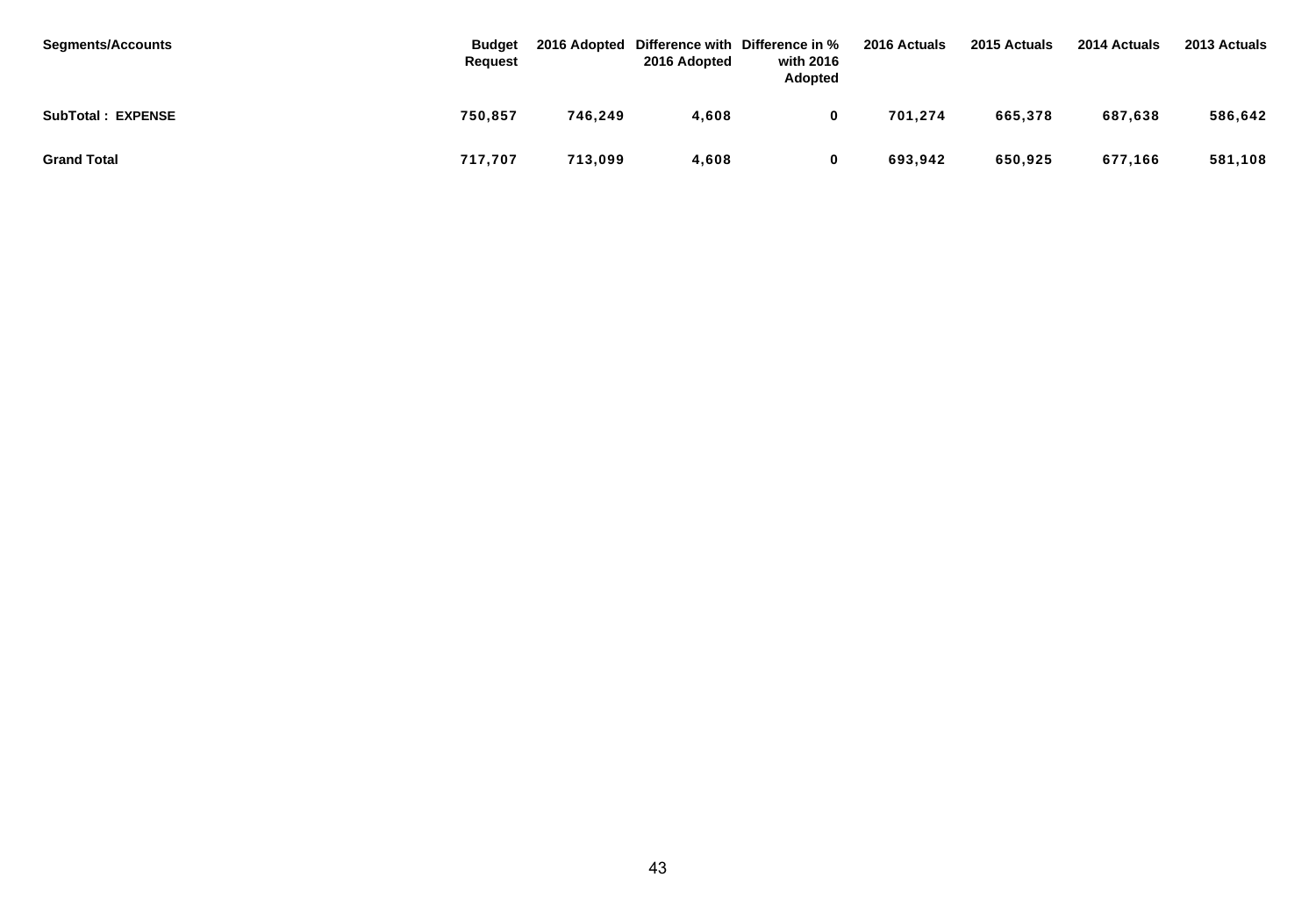# **The City of Frederick Working Budget Report 2017, Working, Details, Adopted** From Account: 001-1262 To Account: 001-1262 Run Date: 05/26/2016 User: kmiletich Report by: Dept/Div

| <b>Segments/Accounts</b>                                                     | <b>Budget</b><br><b>Request</b> |             | 2016 Adopted Difference with Difference in %<br>2016 Adopted | with 2016<br>Adopted | 2016 Actuals | 2015 Actuals | 2014 Actuals | 2013 Actuals |
|------------------------------------------------------------------------------|---------------------------------|-------------|--------------------------------------------------------------|----------------------|--------------|--------------|--------------|--------------|
| <b>REVENUE</b>                                                               |                                 |             |                                                              |                      |              |              |              |              |
| 1262 : Facility Maintenance                                                  |                                 |             |                                                              |                      |              |              |              |              |
| 001-1262-000-3930002 : Capital Asset Disposition / Insurance<br>Reimbursemen | $\Omega$                        | $\mathbf 0$ | 0                                                            | $\mathbf 0$          | 366          | $\mathbf 0$  | $\mathbf 0$  | $\Omega$     |
| 001-1262-181-3311200 : Federal / General Govt. / Op Indirect                 | $\Omega$                        | $\Omega$    | $\Omega$                                                     | $\Omega$             | $\Omega$     | $\mathbf{0}$ | $\Omega$     | 11,343       |
| 001-1262-181-3400001 : Public Works / Equipmental Rental                     | 0                               | $\mathbf 0$ | $\Omega$                                                     | $\Omega$             | 0            | $\Omega$     | 0            | 568          |
| 001-1262-181-3400002 : Public Works / Labor                                  | O                               | $\mathbf 0$ | $\Omega$                                                     | $\Omega$             | $\mathbf{0}$ | $\Omega$     | $\Omega$     | 655          |
| 001-1262-181-3400003 : Public Works / Overhead                               | O                               | $\Omega$    | 0                                                            | $\Omega$             | $\Omega$     | $\Omega$     | 0            | 122          |
| 001-1262-181-3690001 : Miscellaneous / Other Misc. Receipts                  | 0                               | $\mathbf 0$ | 0                                                            | $\Omega$             | 161          | 404          | 763          | 31           |
| SubTotal: 1262 : Facility Maintenance                                        | U                               | 0           | 0                                                            | 0                    | $-527$       | $-404$       | $-763$       | $-12,719$    |
| <b>SubTotal: REVENUE</b>                                                     | U                               | $\bf{0}$    | 0                                                            | 0                    | $-527$       | -404         | $-763$       | $-12,719$    |
| <b>EXPENSE</b>                                                               |                                 |             |                                                              |                      |              |              |              |              |
| 1262 : Facility Maintenance                                                  |                                 |             |                                                              |                      |              |              |              |              |
| 001-1262-181-5121100 : Salaries - Full Time / Productive Time                | 523,916                         | 513,295     | 10,621                                                       | $\overline{2}$       | 350,827      | 394,995      | 375,357      | 379,882      |
| 001-1262-181-5121200 : Salaries - Full Time / Vacation                       | 0                               | 0           | 0                                                            | 0                    | 28,315       | 33,797       | 45,092       | 32,463       |
| 001-1262-181-5121300 : Salaries - Full Time / Sick                           | U                               | 0           | $\Omega$                                                     | 0                    | 18,966       | 13,943       | 15,200       | 24,677       |
| 001-1262-181-5121400 : Salaries - Full Time / Holiday                        | O                               | $\Omega$    | $\Omega$                                                     | $\Omega$             | 20,404       | 22,376       | 21,739       | 21,199       |
| 001-1262-181-5121500 : Salaries - Full Time / Other Leave                    | $\Omega$                        | $\Omega$    | $\Omega$                                                     | $\Omega$             | 8,810        | 5,422        | 7,949        | 7,156        |
| 001-1262-181-5141200 : Overtime / Standby                                    | $\Omega$                        | $\Omega$    | $\Omega$                                                     | $\Omega$             | $\Omega$     | $\Omega$     | O            | 144          |
| 001-1262-181-5141300 : Overtime / Premium Overtime                           | 2,500                           | 2,500       |                                                              | 0                    | 104          | 185          | 596          | 1,335        |
| 001-1262-181-5170000 : Special Allowance                                     | 0                               | 0           | 0                                                            | 0                    | $\mathbf{0}$ | 0            | 15,300       | 0            |
| 001-1262-181-5210000 : Administration / Workmen's<br>Compensation            | 30,738                          | 16,781      | 13,957                                                       | 45                   | 19,946       | 16,382       | 15,383       | 11,246       |
| 001-1262-181-5221100 : FICA / Social Security                                | 32,637                          | 31,979      | 658                                                          | $\overline{2}$       | 24,611       | 27,006       | 27,747       | 26,604       |
| 001-1262-181-5221200 : FICA / Medicare                                       | 7,632                           | 7,480       | 152                                                          | -1                   | 5,756        | 6,316        | 6,489        | 6,222        |
| 001-1262-181-5264100 : Health Insurance / Retirees >= 65                     | 15,866                          | 15,440      | 426                                                          | 2                    | 14,432       | 13,743       | 12,719       | 8,330        |
| 001-1262-181-5266100 : Health Insurance / CIGNA                              | 117,140                         | 104,526     | 12,614                                                       | 10                   | 114,358      | 94,028       | 96,927       | 99,701       |
| 001-1262-181-5266200 : Health Insurance / CIGNA - Retirees                   | 38,938                          | 36,850      | 2,088                                                        | 5                    | 36,908       | 35,251       | 29,897       | 32,354       |
| 001-1262-181-5266300 : Health Insurance / OPEB Payment                       | 52,699                          | 50,487      | 2,212                                                        | 4                    | 50,487       | 50,327       | 50,658       | 50,225       |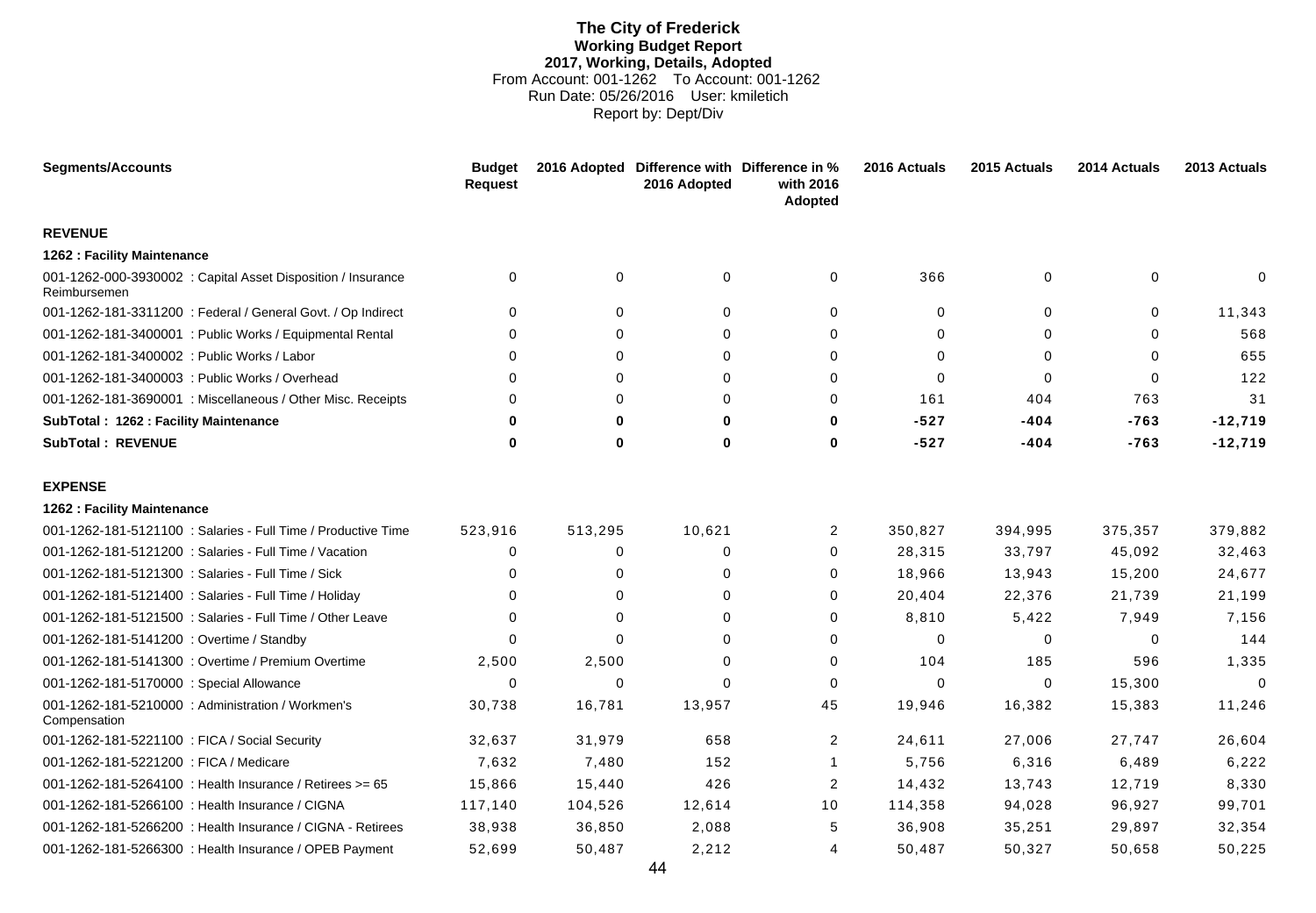| <b>Segments/Accounts</b>                                                                                                                         |                                                                                                                                                                                                                                                                                                                                                                                                                   | <b>Budget</b><br><b>Request</b> |                                                                   | 2016 Adopted Difference with Difference in %<br>2016 Adopted | with 2016<br><b>Adopted</b> | 2016 Actuals | 2015 Actuals | 2014 Actuals | 2013 Actuals |
|--------------------------------------------------------------------------------------------------------------------------------------------------|-------------------------------------------------------------------------------------------------------------------------------------------------------------------------------------------------------------------------------------------------------------------------------------------------------------------------------------------------------------------------------------------------------------------|---------------------------------|-------------------------------------------------------------------|--------------------------------------------------------------|-----------------------------|--------------|--------------|--------------|--------------|
| Plan                                                                                                                                             | 001-1262-181-5266500 : OPEB Retirement Health Savings                                                                                                                                                                                                                                                                                                                                                             | 0                               | 0                                                                 | 0                                                            | 0                           | 2,292        | 0            | 0            | 0            |
| -Emp                                                                                                                                             | 001-1262-181-5267200 : Health Insurance / Aetna Dental                                                                                                                                                                                                                                                                                                                                                            | 0                               | 0                                                                 | 0                                                            | 0                           | 485          | 51           | $-34$        | 0            |
| 001-1262-181-5267900 : Vision - Emp                                                                                                              |                                                                                                                                                                                                                                                                                                                                                                                                                   | $\mathbf 0$                     | 0                                                                 | $\mathbf 0$                                                  | 0                           | 150          | $-4$         | 0            | $\mathbf 0$  |
|                                                                                                                                                  | 001-1262-181-5268100 : Health Insurance / Disability                                                                                                                                                                                                                                                                                                                                                              | 1,735                           | 1,691                                                             | 44                                                           | 2                           | 1,347        | 1,156        | 1,129        | 1,189        |
| 001-1262-181-5269100 : Health Insurance / Life                                                                                                   |                                                                                                                                                                                                                                                                                                                                                                                                                   | 1,291                           | 1,291                                                             | $\Omega$                                                     | 0                           | 1,291        | 1,035        | 992          | 918          |
|                                                                                                                                                  | 001-1262-181-5282500 : Retirement / 25 Year Plan                                                                                                                                                                                                                                                                                                                                                                  | 111,387                         | 122,328                                                           | $-10,941$                                                    | $-10$                       | 122,328      | 125,962      | 103,864      | 91,528       |
|                                                                                                                                                  | 001-1262-181-5283000 : Retirement / 30 Year Plan                                                                                                                                                                                                                                                                                                                                                                  | 14,214                          | 16,167                                                            | $-1,953$                                                     | $-14$                       | 16,167       | 17,033       | 29,615       | 28,810       |
|                                                                                                                                                  | 001-1262-181-5310100 : Supplies / General Supplies                                                                                                                                                                                                                                                                                                                                                                | 17,800                          | 15,900                                                            | 1,900                                                        | 10                          | 14,017       | 14,714       | 14,746       | 13,627       |
| Type<br><b>RECURRING</b><br><b>RECURRING</b><br><b>RECURRING</b><br><b>RECURRING</b><br><b>RECURRING</b><br><b>RECURRING</b><br><b>RECURRING</b> | <b>Narrative</b><br>Maint.& Repair of 9 vehicles (oil, tires, engine, etc)<br>Blades, Bits, Drivers (Masonry, wood, metal)<br>Power hand tool parts or replacement<br>(3) replacement doors (1) building E-1, (2) building E-2 \$1000.00<br>each.<br>Office Supplies & IT Repair/Maint.<br>Paint, Sealers, Adhesives, Stains, Solvents, Ect.<br>Fasteners (screws, Bolts, Nails, Anchors & DPW Fascility Projects |                                 | Amount<br>5,000<br>2,200<br>300<br>3,000<br>800<br>1,000<br>2,500 |                                                              |                             |              |              |              |              |
| <b>RECURRING</b>                                                                                                                                 | Misc. material / equipment for in-house repair<br>001-1262-181-5310300 : Supplies / Clothing/Uniforms                                                                                                                                                                                                                                                                                                             | 3,500                           | 3,000<br>17,800<br>3,250                                          | 250                                                          | $\overline{7}$              | 2,894        | 1,461        | 2,729        | 2,047        |
| Type<br><b>RECURRING</b><br><b>RECURRING</b>                                                                                                     | <b>Narrative</b><br>Boot 80% of Dept.<br>Uniform Replacement for 10 positions \$250.00 each.                                                                                                                                                                                                                                                                                                                      |                                 | Amount<br>1,000<br>2,500<br>3,500                                 |                                                              |                             |              |              |              |              |
| 001-1262-181-5330100 : Energy / Fuel & Oil                                                                                                       |                                                                                                                                                                                                                                                                                                                                                                                                                   | 13,000                          | 13,000                                                            | 0                                                            | 0                           | 7,088        | 10,118       | 13,003       | 13,236       |
| <b>Type</b><br><b>RECURRING</b>                                                                                                                  | Narrative<br>Monthly Fuel & Oil Cost (\$1083.00/month per Vehicle)                                                                                                                                                                                                                                                                                                                                                |                                 | Amount<br>13,000<br>13,000                                        |                                                              |                             |              |              |              |              |
|                                                                                                                                                  | 001-1262-181-5340000 : Administration / Chemicals                                                                                                                                                                                                                                                                                                                                                                 | 600                             | 600                                                               | $\mathbf 0$                                                  | 0                           | 0            | 500          | 0            | 500          |
| Type<br><b>RECURRING</b>                                                                                                                         | <b>Narrative</b><br><b>Graffiti Removers/Construction Chemicals</b>                                                                                                                                                                                                                                                                                                                                               |                                 | Amount<br>600<br>600                                              |                                                              |                             |              |              |              |              |
| Services                                                                                                                                         | 001-1262-181-5410000 : Administration / Professional                                                                                                                                                                                                                                                                                                                                                              | 600                             | 600                                                               | $\mathbf 0$                                                  | $\pmb{0}$                   | 357          | 764          | 570          | 484          |
| Type<br><b>RECURRING</b>                                                                                                                         | <b>Narrative</b><br>Random drug/alcohol testing, DOT physicals, respirator fit test, &<br>Towing.                                                                                                                                                                                                                                                                                                                 |                                 | Amount<br>600                                                     |                                                              |                             |              |              |              |              |
|                                                                                                                                                  |                                                                                                                                                                                                                                                                                                                                                                                                                   |                                 | 600                                                               |                                                              |                             |              |              |              |              |
| Repair/Maint.                                                                                                                                    | 001-1262-181-5520100 : Repair and Maint. Service / General                                                                                                                                                                                                                                                                                                                                                        | 6,000                           | 6,000                                                             | 0                                                            | 0                           | 1,941        | 839          | 5,201        | 2,707        |
| Type                                                                                                                                             | <b>Narrative</b>                                                                                                                                                                                                                                                                                                                                                                                                  |                                 | Amount                                                            |                                                              |                             |              |              |              |              |

45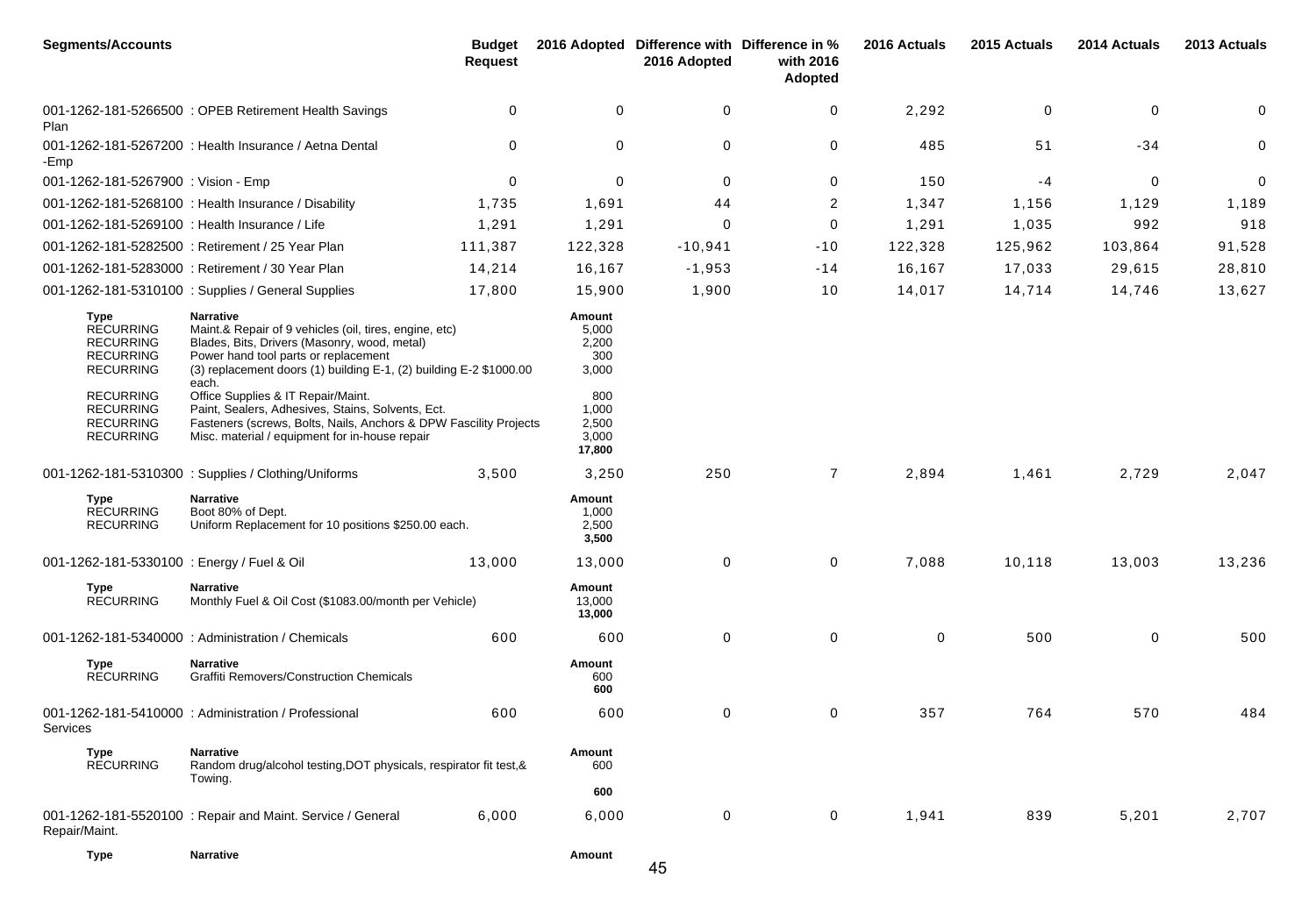| <b>Segments/Accounts</b>                                 |                                                                                                                                                         | <b>Budget</b><br><b>Request</b> |                                    | 2016 Adopted Difference with Difference in %<br>2016 Adopted | with 2016<br>Adopted | 2016 Actuals | 2015 Actuals | 2014 Actuals   | 2013 Actuals     |
|----------------------------------------------------------|---------------------------------------------------------------------------------------------------------------------------------------------------------|---------------------------------|------------------------------------|--------------------------------------------------------------|----------------------|--------------|--------------|----------------|------------------|
| <b>RECURRING</b><br><b>RECURRING</b><br><b>RECURRING</b> | Build. E-1 Repair services (Garage Doors, Glass Roof, HVAC, ect.)<br>Dept. Vehicle Repair, (9 vehicles)<br>Annual Service/Calibration of shop equipment |                                 | 1,500<br>2,500<br>2,000<br>6,000   |                                                              |                      |              |              |                |                  |
| <b>Maintenance Contracts</b>                             | 001-1262-181-5520200 : Repair and Maint. Service /                                                                                                      | 425                             | 0                                  | 425                                                          | 100                  | 325          | 0            | 0              | 741              |
| <b>Type</b><br>ONE-TIME                                  | <b>Narrative</b><br><b>AED Service Contract</b>                                                                                                         |                                 | Amount<br>425<br>425               |                                                              |                      |              |              |                |                  |
|                                                          | 001-1262-181-5540200: Rentals / Equipment and Vehicles                                                                                                  | 500                             | $\mathbf 0$                        | 500                                                          | 100                  | $\mathbf 0$  | 1,900        | 0              | 0                |
| Type<br><b>RECURRING</b>                                 | <b>Narrative</b><br>Specialty equipment for emergency repair                                                                                            |                                 | Amount<br>500<br>500               |                                                              |                      |              |              |                |                  |
|                                                          | 001-1262-181-5570000: Administration / Licenses/Permits                                                                                                 | 0                               | $\mathbf 0$                        | 0                                                            | 0                    | 0            | 0            | 100            | 0                |
|                                                          | 001-1262-181-5610100 : Communications / Telephone                                                                                                       | 1,100                           | 1,100                              | 0                                                            | 0                    | 687          | 330          | 394            | 520              |
| <b>Type</b><br><b>RECURRING</b><br><b>RECURRING</b>      | <b>Narrative</b><br>One office phone @ \$43.75 per month<br>cell phone/supervisor                                                                       |                                 | Amount<br>525<br>575<br>1,100      |                                                              |                      |              |              |                |                  |
| 001-1262-181-5610200 : Postage                           |                                                                                                                                                         | 400                             | $\mathbf 0$                        | 400                                                          | 100                  | 213          | $\mathbf 0$  | $\pmb{0}$      | 0                |
| Type<br><b>RECURRING</b>                                 | <b>Narrative</b><br>equipment repair shipping/product return                                                                                            |                                 | Amount<br>400<br>400               |                                                              |                      |              |              |                |                  |
| 001-1262-181-5620100 : Travel / Transportation           |                                                                                                                                                         | 100                             | 100                                | 0                                                            | $\pmb{0}$            | $\mathbf 0$  | 4            | $\overline{7}$ | 6                |
| Type<br><b>RECURRING</b>                                 | <b>Narrative</b><br>Travel tolls (for trans to and from training)                                                                                       |                                 | Amount<br>100<br>100               |                                                              |                      |              |              |                |                  |
| 001-1262-181-5623100 : Travel / Meals/Food               |                                                                                                                                                         | 300                             | 300                                | 0                                                            | $\mathbf 0$          | 107          | $\mathbf 0$  | $\mathbf 0$    | 0                |
| Type<br><b>RECURRING</b>                                 | <b>Narrative</b><br>Meals out of town seminars                                                                                                          |                                 | Amount<br>300<br>300               |                                                              |                      |              |              |                |                  |
|                                                          | 001-1262-181-5650000 : Administration / Insurance                                                                                                       | 13,663                          | 13,839                             | $-176$                                                       | $-2$                 | 14,355       | 12,711       | 11,825         | 12,238           |
| 001-1262-181-5740100 : Vehicles                          |                                                                                                                                                         | 0                               | 0                                  | 0                                                            | 0                    | 81,918       | 0            | 89,888         | $\boldsymbol{0}$ |
| Type<br>ONE-TIME<br>ONE-TIME                             | <b>Narrative</b><br>Replace 2004 van #133 with a 1 ton Chevy work van<br>move to vehicle contingency                                                    |                                 | Amount<br>39,000<br>$-39,000$<br>0 |                                                              |                      |              |              |                |                  |
| SubTotal: 1262 : Facility Maintenance                    |                                                                                                                                                         | 1,008,681                       | 975,504                            | 33,177                                                       | $\mathbf{3}$         | 961,886      | 902,345      | 995,082        | 870,089          |
| <b>SubTotal: EXPENSE</b>                                 |                                                                                                                                                         | 1,008,681                       | 975,504                            | 33,177                                                       | 3                    | 961,886      | 902,345      | 995,082        | 870,089          |
| <b>Grand Total</b>                                       |                                                                                                                                                         | 1,008,681                       | 975,504                            | 33,177                                                       | $\mathbf{3}$         | 961,359      | 901,941      | 994,319        | 857,370          |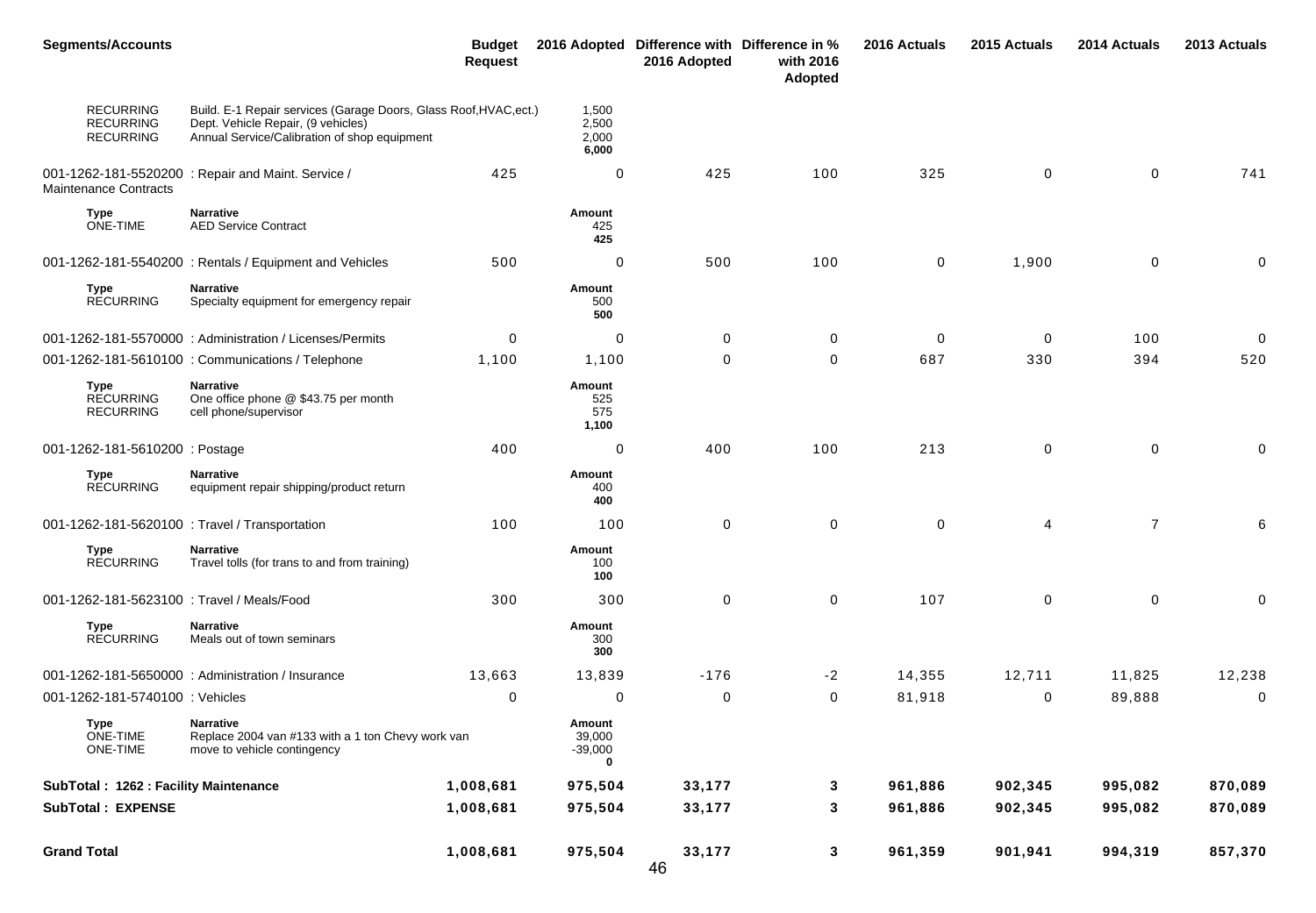# **The City of Frederick Working Budget Report 2017, Working, Details, Adopted** From Account: 001-1263 To Account: 001-1263 Run Date: 05/26/2016 User: kmiletich Report by: Dept/Div

| <b>Segments/Accounts</b>                      |                                                               | <b>Budget</b><br><b>Request</b> |            | 2016 Adopted Difference with Difference in %<br>2016 Adopted | with 2016<br><b>Adopted</b> | 2016 Actuals | 2015 Actuals | 2014 Actuals | 2013 Actuals |
|-----------------------------------------------|---------------------------------------------------------------|---------------------------------|------------|--------------------------------------------------------------|-----------------------------|--------------|--------------|--------------|--------------|
| <b>REVENUE</b>                                |                                                               |                                 |            |                                                              |                             |              |              |              |              |
| 1263 : Asset Management                       |                                                               |                                 |            |                                                              |                             |              |              |              |              |
| Gen. Cap. Asse                                | 001-1263-000-3930001 : Capital Asset Disposition / Sale of    | $\Omega$                        | 0          | 0                                                            | 0                           | 0            | 0            | 15,000       | $\Omega$     |
|                                               | 001-1263-181-3400004 : Concessions / City Hall Concessions    | $\Omega$                        | $\Omega$   | $\Omega$                                                     | 0                           | 48           | 74           | 33           | 76           |
| 001-1263-181-3621001 : Rentals / Rents        |                                                               | 250,000                         | 250,000    | $\Omega$                                                     | $\mathbf 0$                 | 250,280      | 256,191      | 270,758      | 277,892      |
| Property                                      | 001-1263-181-3621101 : Rents - Other Recreation / Adventist   | 10,770                          | 10,000     | 770                                                          | 7                           | 9,049        | 10,055       | 10,374       | 11,629       |
|                                               | 001-1263-181-3690001 : Miscellaneous / Other Misc. Receipts   | $\Omega$                        | 0          | $\Omega$                                                     | $\mathbf 0$                 | 541          | $\mathbf 0$  |              | 1,037        |
| SubTotal: 1263 : Asset Management             |                                                               | $-260,770$                      | $-260,000$ | $-770$                                                       | 0                           | $-259,918$   | $-266,320$   | $-296, 166$  | $-290,634$   |
| <b>SubTotal: REVENUE</b>                      |                                                               | $-260,770$                      | $-260,000$ | $-770$                                                       | 0                           | $-259,918$   | $-266,320$   | $-296, 166$  | $-290,634$   |
| <b>EXPENSE</b>                                |                                                               |                                 |            |                                                              |                             |              |              |              |              |
| 1263 : Asset Management                       |                                                               |                                 |            |                                                              |                             |              |              |              |              |
|                                               | 001-1263-181-5121100 : Salaries - Full Time / Productive Time | 76,900                          | 74,909     | 1,991                                                        | $\overline{2}$              | 52,030       | 60,030       | 55,530       | 56,051       |
|                                               | 001-1263-181-5121200 : Salaries - Full Time / Vacation        | $\Omega$                        | 0          | 0                                                            | 0                           | 4,874        | 5,127        | 7,041        | 5,763        |
|                                               | 001-1263-181-5121300 : Salaries - Full Time / Sick            | 0                               | 0          | $\Omega$                                                     | 0                           | 3,150        | 2,777        | 2,354        | 2,104        |
|                                               | 001-1263-181-5121400 : Salaries - Full Time / Holiday         | $\Omega$                        | $\Omega$   | $\Omega$                                                     | $\Omega$                    | 3.125        | 3,280        | 3.164        | 3,144        |
|                                               | 001-1263-181-5121500 : Salaries - Full Time / Other Leave     | $\Omega$                        | 0          | 0                                                            | 0                           | 1,756        | 687          | 1,048        | 1,070        |
| Time                                          | 001-1263-181-5150000: Administration / Salaries - Perm Part   | $\Omega$                        | 0          | 0                                                            | 0                           | 0            | 0            | 0            | 7,053        |
| 001-1263-181-5170000 : Special Allowance      |                                                               | $\Omega$                        | 0          | $\Omega$                                                     | $\mathbf 0$                 | 0            | 0            | 1,500        | $\Omega$     |
| Compensation                                  | 001-1263-181-5210000 : Administration / Workmen's             | 4,925                           | 4,199      | 726                                                          | 14                          | 4,991        | 4,097        | 3,850        | 2,814        |
| 001-1263-181-5221100 : FICA / Social Security |                                                               | 4,768                           | 4,644      | 124                                                          | 2                           | 3,759        | 4,174        | 4,117        | 4,403        |
| 001-1263-181-5221200 : FICA / Medicare        |                                                               | 1,115                           | 1,086      | 29                                                           | 2                           | 879          | 976          | 963          | 1,030        |
|                                               | 001-1263-181-5264100 : Health Insurance / Retirees >= 65      | 6,959                           | 6,750      | 209                                                          | 3                           | 6,320        | 5,959        | 5,291        | 4,880        |
|                                               | 001-1263-181-5266100 : Health Insurance / CIGNA               | 14,879                          | 14,137     | 742                                                          | 4                           | 14,600       | 12,882       | 12,581       | 12,475       |
|                                               | 001-1263-181-5266300 : Health Insurance / OPEB Payment        | 11,134                          | 11,474     | -340                                                         | -4                          | 11,474       | 8,987        | 9,046        | 8,968        |
| 001-1263-181-5267900 : Vision - Emp           |                                                               | $\Omega$                        | 0          | $\Omega$                                                     | $\mathbf 0$                 | 19           | 0            | $\Omega$     | $\Omega$     |
|                                               | 001-1263-181-5268100 : Health Insurance / Disability          | 239                             | 231        | 8<br>$\overline{a}$                                          | 3                           | 199          | 180          | 175          | 174          |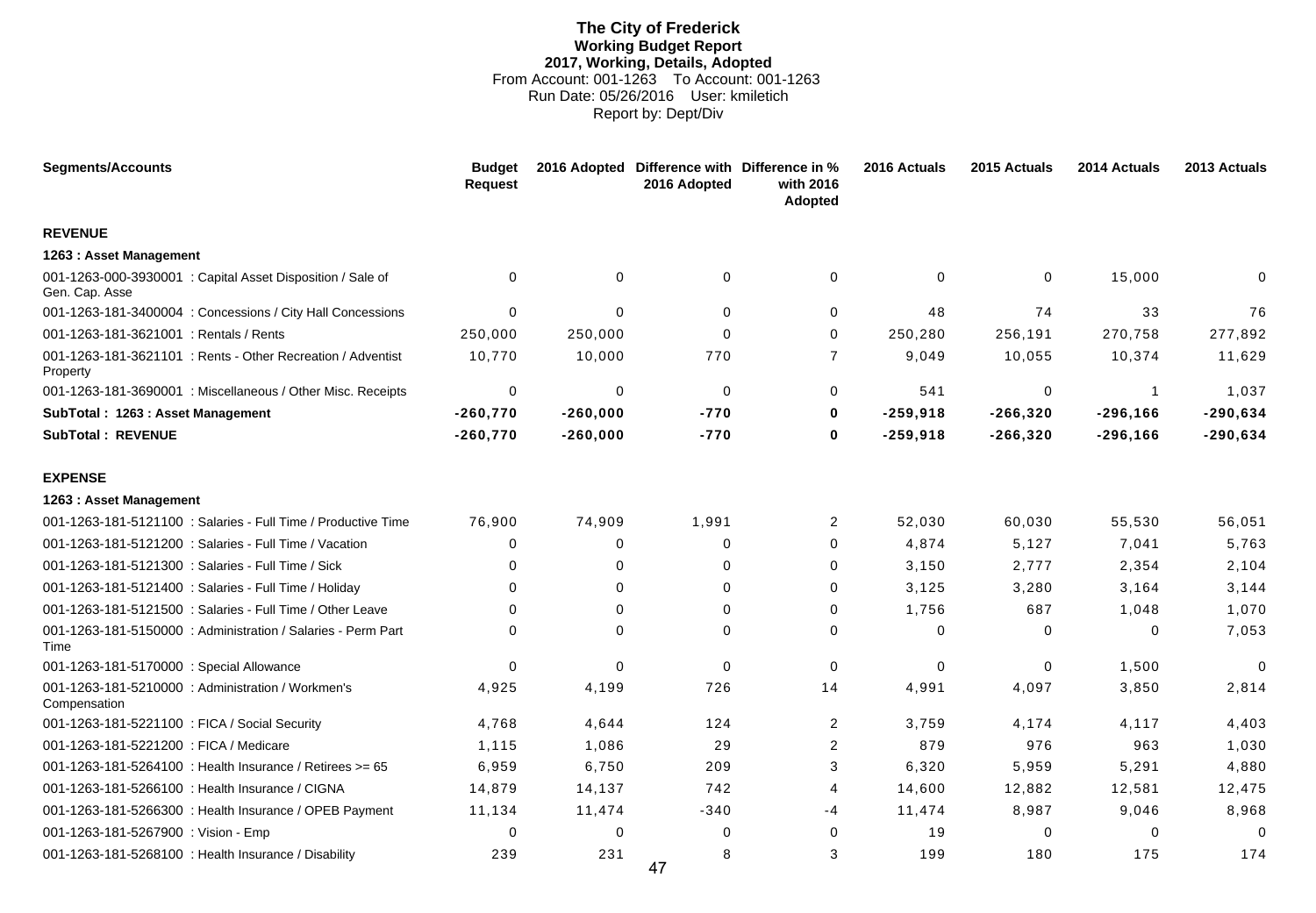| <b>Segments/Accounts</b>                       |                                                                                                                                                                                                                                                                                                       | <b>Budget</b><br><b>Request</b> |                                      | 2016 Adopted Difference with Difference in %<br>2016 Adopted | with 2016<br>Adopted | 2016 Actuals | 2015 Actuals | 2014 Actuals | 2013 Actuals |
|------------------------------------------------|-------------------------------------------------------------------------------------------------------------------------------------------------------------------------------------------------------------------------------------------------------------------------------------------------------|---------------------------------|--------------------------------------|--------------------------------------------------------------|----------------------|--------------|--------------|--------------|--------------|
| 001-1263-181-5269100 : Health Insurance / Life |                                                                                                                                                                                                                                                                                                       | 245                             | 245                                  | 0                                                            | 0                    | 225          | 196          | 193          | 192          |
|                                                | 001-1263-181-5282500 : Retirement / 25 Year Plan                                                                                                                                                                                                                                                      | 2,388                           | 2,576                                | $-188$                                                       | -8                   | 2,576        | 2,665        | 11,540       | 11,441       |
|                                                | 001-1263-181-5283000 : Retirement / 30 Year Plan                                                                                                                                                                                                                                                      | 10,307                          | 11,499                               | $-1,192$                                                     | $-12$                | 11,499       | 12,087       | 7,051        | 6,859        |
|                                                | 001-1263-181-5310100 : Supplies / General Supplies                                                                                                                                                                                                                                                    | 27,000                          | 24,800                               | 2,200                                                        | 8                    | 17,952       | 25,307       | 23,936       | 11,195       |
| Type<br><b>RECURRING</b><br><b>RECURRING</b>   | <b>Narrative</b><br>Roofing; Locks/Hardware; Ceiling Tiles; Paint; Light Bulbs; Filters;<br>Misc. Parts (HVAC Systems: Belts, bearings, etc.) for various<br>facilities under 1263 to include City Hall, Marc Train Station, Trinity<br>School, and Fishing Creek).<br>Supplies (office & janitorial) |                                 | Amount<br>22,000<br>5,000<br>27,000  |                                                              |                      |              |              |              |              |
|                                                | 001-1263-181-5310300: Supplies / Clothing/Uniforms                                                                                                                                                                                                                                                    | 0                               | 0                                    | 0                                                            | 0                    | 0            | 115          | 23           | 95           |
| 001-1263-181-5330100 : Energy / Fuel & Oil     |                                                                                                                                                                                                                                                                                                       | 800                             | 800                                  | 0                                                            | 0                    | 9            | $\mathbf 0$  | $\Omega$     | $\mathbf 0$  |
| 001-1263-181-5330200 : Energy / Electricity    |                                                                                                                                                                                                                                                                                                       | 110,000                         | 110,000                              | 0                                                            | 0                    | 85,836       | 105,121      | 109,644      | 112,102      |
| 001-1263-181-5330300 : Energy / Natural Gas    |                                                                                                                                                                                                                                                                                                       | 12,000                          | 12,000                               | 0                                                            | 0                    | 7,319        | 13,183       | 14,285       | 9,537        |
| 001-1263-181-5330400 : Energy / Heating Fuel   |                                                                                                                                                                                                                                                                                                       | 600                             | 600                                  | 0                                                            | 0                    | 882          | 1,114        | $\mathbf 0$  | 1,918        |
| Services                                       | 001-1263-181-5410000 : Administration / Professional                                                                                                                                                                                                                                                  | 55,000                          | 15,000                               | 40,000                                                       | 72                   | 11,939       | 45,618       | 4,873        | 15,551       |
| Type<br><b>RECURRING</b><br><b>ONE-TIME</b>    | <b>Narrative</b><br>Appraisals, Environmental Studies,<br>ARC Flash Rated Facilities Study to ensure compliance with<br>NFP7E (\$10,000. per facility - City Hall, Trinity School, Delaplaine<br>Visual Arts Center, and National Museum of Civil War Medicine)                                       |                                 | Amount<br>15,000<br>40,000<br>55,000 |                                                              |                      |              |              |              |              |
| 001-1263-181-5510100 : Disposal Fees           |                                                                                                                                                                                                                                                                                                       | 1,500                           | 0                                    | 1,500                                                        | 100                  | 425          | 0            | 0            | 0            |
| Type<br><b>RECURRING</b>                       | Narrative<br>Recycling fees for tube lighting in various 1263 facilities.                                                                                                                                                                                                                             |                                 | Amount<br>1,500<br>1,500             |                                                              |                      |              |              |              |              |
| Services                                       | 001-1263-181-5510200 : Cleaning Services / Custodial                                                                                                                                                                                                                                                  | 49,000                          | 49,000                               | 0                                                            | 0                    | 34,408       | 23,252       | 40,327       | 40,669       |
| Type<br><b>RECURRING</b>                       | <b>Narrative</b><br>Cleaning at City Hall 3x per week (to include up to 4 emergency                                                                                                                                                                                                                   |                                 | Amount<br>31,000                     |                                                              |                      |              |              |              |              |
| <b>RECURRING</b>                               | cleanings) CH<br>Cleaning at MARC Train Station 2x per day 5x per week (to include<br>up to 4 emergency cleanings)                                                                                                                                                                                    |                                 | 18,000                               |                                                              |                      |              |              |              |              |
|                                                |                                                                                                                                                                                                                                                                                                       |                                 | 49,000                               |                                                              |                      |              |              |              |              |
| Repair/Maint.                                  | 001-1263-181-5520100 : Repair and Maint. Service / General                                                                                                                                                                                                                                            | 96,425                          | 35,925                               | 60,500                                                       | 62                   | 42,277       | 30,978       | 335,429      | 97,470       |
| Type<br><b>RECURRING</b><br><b>RECURRING</b>   | <b>Narrative</b><br>Roof Repair; Sprinkler Repair; Electrical Repair; Master Plumber<br>Services; Locks/Security/Door Hardware; and Glass Replacement<br>Cleaning of Heat Exchanger Plates at City Hall; Backflow Preventor<br>Inspections                                                            |                                 | Amount<br>31,500<br>9,925            |                                                              |                      |              |              |              |              |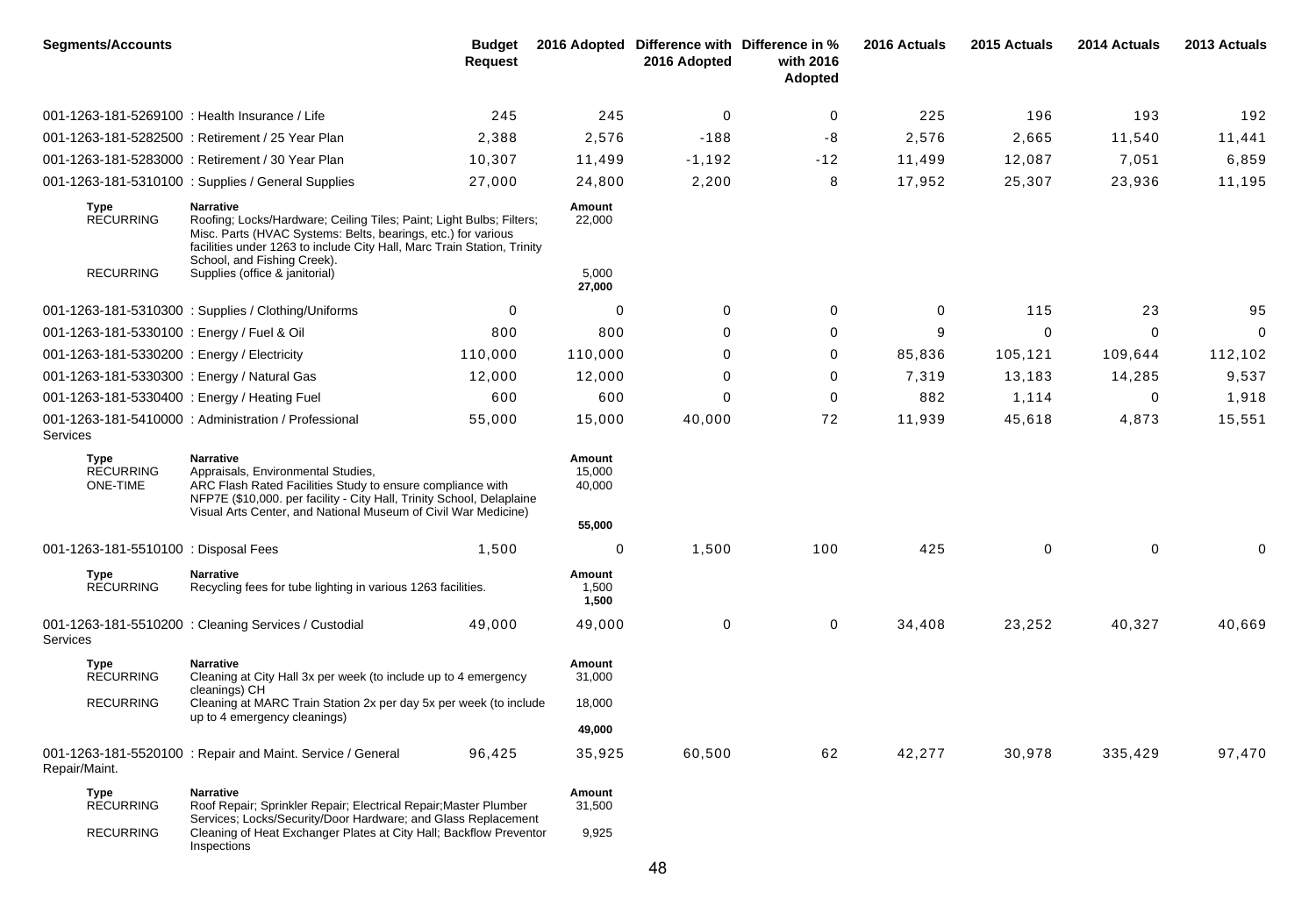| <b>Segments/Accounts</b>                                                                    |                                                                                                                                                                                                                                                                                                                                                         | <b>Budget</b><br><b>Request</b> |                                                       | 2016 Adopted Difference with Difference in %<br>2016 Adopted | with 2016<br>Adopted | 2016 Actuals | 2015 Actuals | 2014 Actuals | 2013 Actuals |
|---------------------------------------------------------------------------------------------|---------------------------------------------------------------------------------------------------------------------------------------------------------------------------------------------------------------------------------------------------------------------------------------------------------------------------------------------------------|---------------------------------|-------------------------------------------------------|--------------------------------------------------------------|----------------------|--------------|--------------|--------------|--------------|
| <b>ONE-TIME</b><br><b>RECURRING</b>                                                         | Trinity school parking lot repairs<br>Miscellaneous Repair (Fit & Finish - Walls, Floors, Ceilings)                                                                                                                                                                                                                                                     |                                 | 45,000<br>10,000<br>96,425                            |                                                              |                      |              |              |              |              |
| <b>Maintenance Contracts</b>                                                                | 001-1263-181-5520200 : Repair and Maint. Service /                                                                                                                                                                                                                                                                                                      | 22,100                          | 21,517                                                | 583                                                          | $\overline{2}$       | 9,218        | 10,569       | 13,323       | 12,117       |
| <b>Type</b><br><b>RECURRING</b><br><b>RECURRING</b><br><b>RECURRING</b><br><b>RECURRING</b> | <b>Narrative</b><br>Elevator Maintenance (CH, CWM; Annual Smoke Detector & Recall<br>Testing; Fire Alarm Testing; Sprinkler Inspections; Security<br>Monitoring CH & MARC; AED Maintenance @ CH<br>Exterminating (termite and pest control) for various facilities<br>Water Treatment for Boiler/Cooling Tower @ CH<br>Annual UPS & Leibert Maintenance |                                 | Amount<br>8,400<br>2,000<br>1,200<br>10,500<br>22,100 |                                                              |                      |              |              |              |              |
|                                                                                             | 001-1263-181-5540200: Rentals / Equipment and Vehicles                                                                                                                                                                                                                                                                                                  | 1,000                           | 1,000                                                 | $\mathbf 0$                                                  | $\mathbf 0$          | 219          | 0            | $\mathbf 0$  | 1,706        |
| Type<br>ONE-TIME                                                                            | <b>Narrative</b><br>Lift rental                                                                                                                                                                                                                                                                                                                         |                                 | Amount<br>1,000<br>1,000                              |                                                              |                      |              |              |              |              |
| Service                                                                                     | 001-1263-181-5560100 : Property Services / Water/Sewer                                                                                                                                                                                                                                                                                                  | 1,000                           | 1,000                                                 | 0                                                            | $\mathbf 0$          | 1,041        | 1,395        | 2,243        | 1,177        |
| <b>Mgmt Service</b>                                                                         | 001-1263-181-5561100 : Property Services / Storm Water                                                                                                                                                                                                                                                                                                  | $\mathbf 0$                     | 500                                                   | $-500$                                                       | $-100$               | 247          | 348          | 419          | 640          |
| <b>Benefit Charg</b>                                                                        | 001-1263-181-5562100 : Property Services / Solid Waste                                                                                                                                                                                                                                                                                                  | 5,085                           | 5,085                                                 | 0                                                            | 0                    | 5,085        | 5,088        | 4,955        | 5,080        |
|                                                                                             | 001-1263-181-5570000 : Administration / Licenses/Permits                                                                                                                                                                                                                                                                                                | 0                               | 0                                                     | $\mathbf 0$                                                  | 0                    | 60           | 0            | $\mathbf 0$  | $\mathbf 0$  |
| 001-1263-181-5590000 : Administration / Taxes                                               |                                                                                                                                                                                                                                                                                                                                                         | 14,434                          | 14,434                                                | $\mathbf 0$                                                  | $\pmb{0}$            | 10,154       | 10,169       | 15,450       | 4,630        |
| <b>Type</b><br><b>RECURRING</b>                                                             | <b>Narrative</b><br>21-434442 - 9523 Gambrill Park Road<br>02-024098 - New Design Road<br>02-589823 - 212 S. Jefferson Street<br>21-589820 - Gambrill Park Road                                                                                                                                                                                         |                                 | Amount<br>2,344<br>5,994<br>4,134<br>1,962<br>14,434  |                                                              |                      |              |              |              |              |
|                                                                                             | 001-1263-181-5610100 : Communications / Telephone                                                                                                                                                                                                                                                                                                       | 5,500                           | 5,500                                                 | $\mathbf 0$                                                  | 0                    | 1,815        | 4,016        | 5,606        | 4,876        |
| Type<br><b>RECURRING</b>                                                                    | <b>Narrative</b><br>land lines, elevator fire lines, cell phone                                                                                                                                                                                                                                                                                         |                                 | Amount<br>5,500<br>5,500                              |                                                              |                      |              |              |              |              |
|                                                                                             | 001-1263-181-5610200 : Communications / Postage                                                                                                                                                                                                                                                                                                         | 175                             | 150                                                   | 25                                                           | 14                   | 164          | 103          | 57           | 35           |
| <b>Type</b>                                                                                 | <b>Narrative</b><br>Postage necessary for letters, mailings, etc.                                                                                                                                                                                                                                                                                       |                                 | Amount<br>175<br>175                                  |                                                              |                      |              |              |              |              |
| 001-1263-181-5620100 : Travel / Transportation                                              |                                                                                                                                                                                                                                                                                                                                                         | 50                              | 100                                                   | $-50$                                                        | $-100$               | 0            | $\mathbf 0$  | 41           | 20           |
| Type<br>RECURRING                                                                           | <b>Narrative</b><br>Parking fees for annual facilities conference                                                                                                                                                                                                                                                                                       |                                 | Amount<br>50<br>50                                    |                                                              |                      |              |              |              |              |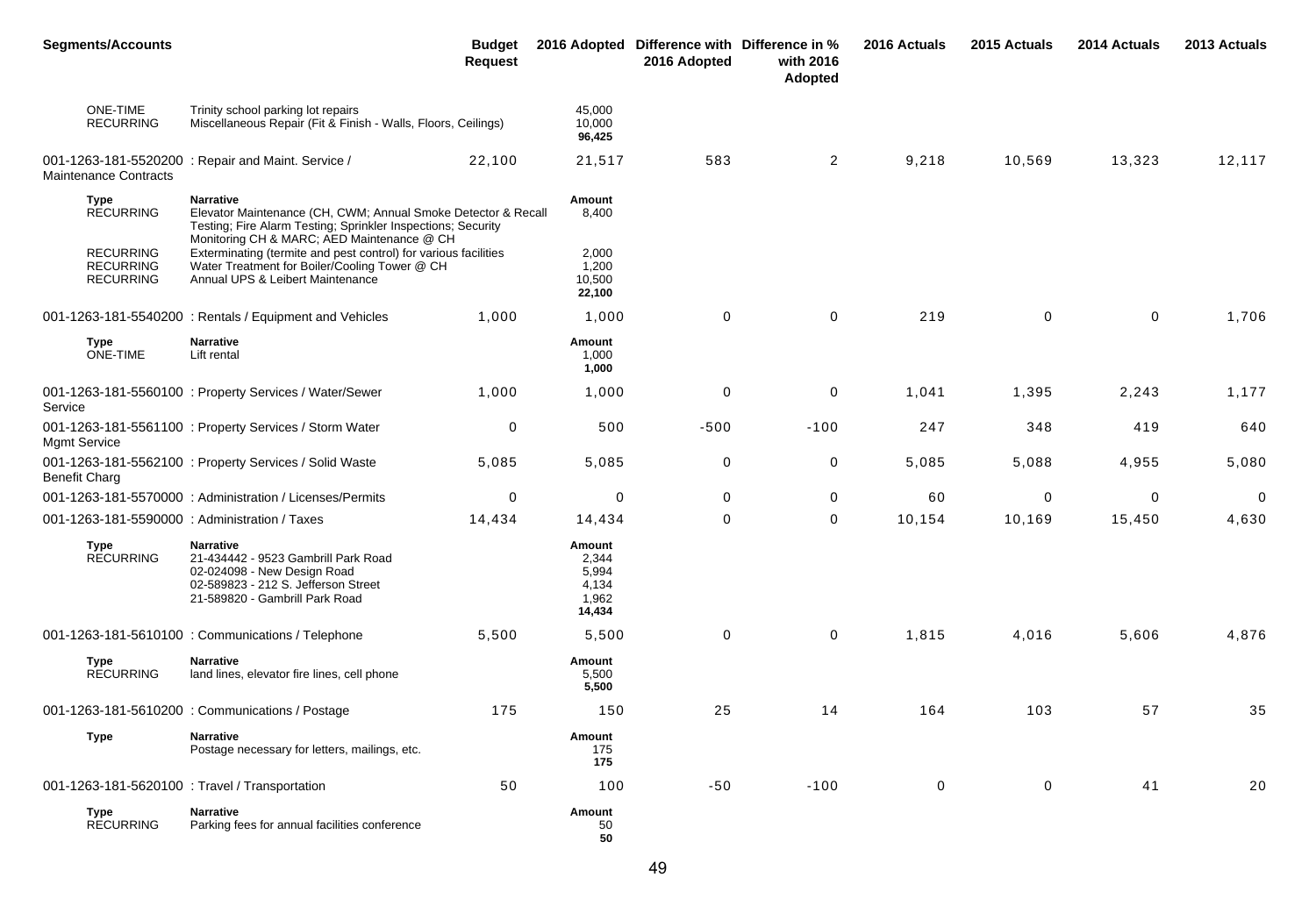| <b>Segments/Accounts</b>                          |                                                                       | Budget<br><b>Request</b> | 2016 Adopted                         | 2016 Adopted | Difference with Difference in %<br>with 2016<br><b>Adopted</b> | 2016 Actuals | 2015 Actuals | 2014 Actuals | 2013 Actuals |
|---------------------------------------------------|-----------------------------------------------------------------------|--------------------------|--------------------------------------|--------------|----------------------------------------------------------------|--------------|--------------|--------------|--------------|
|                                                   | 001-1263-181-5621100 : Travel / Dues/Registration Fees                | 0                        | 0                                    | 0            | 0                                                              | 0            | 110          | 219          | 0            |
| 001-1263-181-5623100 : Travel / Meals/Food        |                                                                       | 50                       | $\mathbf 0$                          | 50           | 100                                                            | 0            | 0            | 0            | 0            |
| Type                                              | <b>Narrative</b><br>Meals/Food for Facilities Conference              |                          | Amount<br>50<br>50                   |              |                                                                |              |              |              |              |
| 001-1263-181-5630000: Advertising                 |                                                                       | $\mathbf 0$              | 0                                    | $\mathbf 0$  | 0                                                              | $\Omega$     | $\Omega$     | $\Omega$     | 467          |
|                                                   | 001-1263-181-5650000 : Administration / Insurance                     | 27,658                   | 28,162                               | $-504$       | $-2$                                                           | 22,513       | 27,668       | 26,204       | 10,939       |
| Furniture/Fixtures                                | 001-1263-181-5740300 : Machinery & Equipment /                        | 70,000                   | 0                                    | 70,000       | 100                                                            | 0            | 0            | 0            | $\mathbf 0$  |
| <b>Type</b><br><b>ONE-TIME</b><br><b>ONE-TIME</b> | <b>Narrative</b><br>Boardroom seat replacement<br>Boardroom carpeting |                          | Amount<br>55,000<br>15,000<br>70,000 |              |                                                                |              |              |              |              |
| SubTotal: 1263 : Asset Management                 |                                                                       | 633,236                  | 457,323                              | 175,913      | 27                                                             | 373,039      | 428,258      | 722,478      | 458,645      |
| <b>SubTotal: EXPENSE</b>                          |                                                                       | 633,236                  | 457,323                              | 175,913      | 27                                                             | 373,039      | 428,258      | 722,478      | 458,645      |
| <b>Grand Total</b>                                |                                                                       | 372,466                  | 197,323                              | 175,143      | 47                                                             | 113,121      | 161,938      | 426,312      | 168,011      |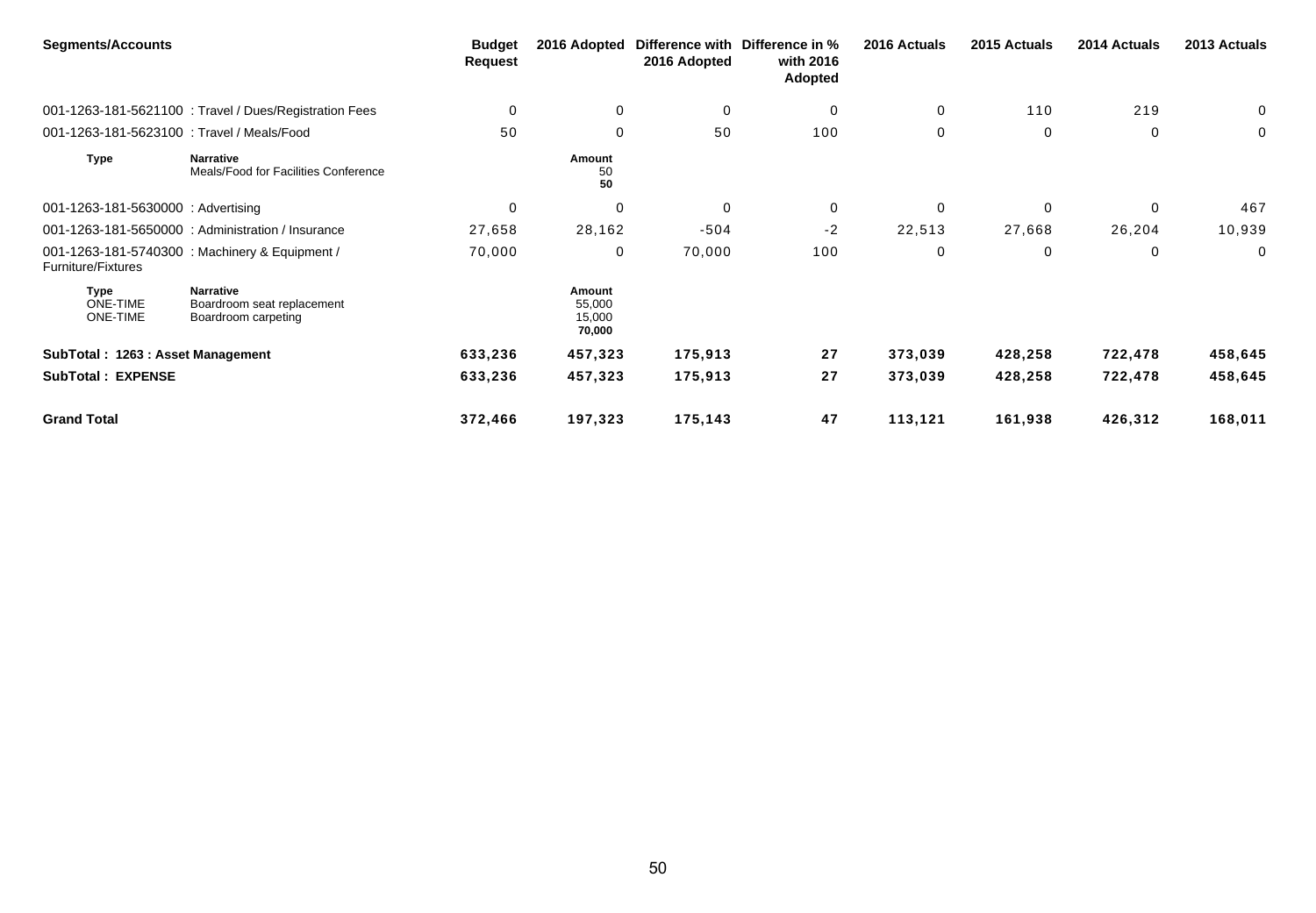# **The City of Frederick Working Budget Report 2017, Working, Details, Adopted** From Account: 001-1264 To Account: 001-1264 Run Date: 05/26/2016 User: kmiletich Report by: Dept/Div

| <b>Segments/Accounts</b>                    |                                                                                                                                                                                                  | <b>Budget</b><br><b>Request</b> |                            | 2016 Adopted Difference with Difference in %<br>2016 Adopted | with 2016<br>Adopted | 2016 Actuals | 2015 Actuals | 2014 Actuals | 2013 Actuals |
|---------------------------------------------|--------------------------------------------------------------------------------------------------------------------------------------------------------------------------------------------------|---------------------------------|----------------------------|--------------------------------------------------------------|----------------------|--------------|--------------|--------------|--------------|
| <b>EXPENSE</b>                              |                                                                                                                                                                                                  |                                 |                            |                                                              |                      |              |              |              |              |
| 1264 : Municipal Annex                      |                                                                                                                                                                                                  |                                 |                            |                                                              |                      |              |              |              |              |
|                                             | 001-1264-181-5310100 : Supplies / General Supplies                                                                                                                                               | 11,500                          | 10,750                     | 750                                                          | 6                    | 5,094        | 8,126        | 6,451        | 6,277        |
| <b>Type</b><br><b>RECURRING</b>             | <b>Narrative</b><br>Light Bulbs/Fixtures; Paint; Ceiling Tiles; Locks/Hardware; Roof<br>Supplies, Misc. HVAC Supplies (Filters, switches, blowers, etc.                                          |                                 | Amount<br>7,500            |                                                              |                      |              |              |              |              |
| <b>RECURRING</b>                            | Janitorial Supplies                                                                                                                                                                              |                                 | 4,000<br>11,500            |                                                              |                      |              |              |              |              |
| 001-1264-181-5330200 : Energy / Electricity |                                                                                                                                                                                                  | 50,000                          | 50,000                     | 0                                                            | 0                    | 41,685       | 54,053       | 57,911       | 52,862       |
| 001-1264-181-5330300 : Natural Gas          |                                                                                                                                                                                                  | 5,000                           | 0                          | 5,000                                                        | 100                  | 0            | 0            | 0            | 0            |
| <b>Type</b><br><b>RECURRING</b>             | <b>Narrative</b><br>Natural gas used at Municipal Office Annex for HVAC System                                                                                                                   |                                 | Amount<br>5,000<br>5,000   |                                                              |                      |              |              |              |              |
| 001-1264-181-5510100 : Disposal Fees        |                                                                                                                                                                                                  | 500                             | 0                          | 500                                                          | 100                  | 0            | $\pmb{0}$    | $\mathbf 0$  | 0            |
| <b>Type</b>                                 | <b>Narrative</b><br>Disposal fees for tube lighting                                                                                                                                              |                                 | Amount<br>500<br>500       |                                                              |                      |              |              |              |              |
| <b>Services</b>                             | 001-1264-181-5510200 : Cleaning Services / Custodial                                                                                                                                             | 30,000                          | 30,000                     | 0                                                            | $\mathbf 0$          | 13,868       | 13,279       | 25,900       | 26,159       |
| <b>Type</b><br><b>RECURRING</b>             | <b>Narrative</b><br>Cleaning (including 4 emergency cleanings)                                                                                                                                   |                                 | Amount<br>30,000<br>30,000 |                                                              |                      |              |              |              |              |
| Repair/Maint.                               | 001-1264-181-5520100 : Repair and Maint. Service / General                                                                                                                                       | 19,500                          | 34,000                     | $-14,500$                                                    | $-75$                | 24,225       | 19,766       | 8,004        | 4,612        |
| <b>Type</b><br><b>RECURRING</b>             | <b>Narrative</b><br>Electrical Repair; HVAC Repair; Roof Repair; Sprinkler Repair;<br>Security Equipment Repair; Doors/Locks/Hardware; Backflow<br>preventor inspections; and Glass Replacement. |                                 | Amount<br>7,000            |                                                              |                      |              |              |              |              |
| <b>RECURRING</b>                            | Roof Repair; Doors/Locks/Hardware; Glass Replacement; Security                                                                                                                                   |                                 | 5,000                      |                                                              |                      |              |              |              |              |
| ONE-TIME                                    | Equipment Repair; Sprinkler Repair<br>G.E. Alliance Card Access/Security System Repairs<br>Master Plumber Repairs                                                                                |                                 | 5,000<br>2,500<br>19,500   |                                                              |                      |              |              |              |              |
| Maintenance Contracts                       | 001-1264-181-5520200 : Repair and Maint. Service /                                                                                                                                               | 15,706                          | 13,101                     | 2,605                                                        | 16                   | 9,002        | 8,850        | 3,383        | 3,234        |
| <b>Type</b>                                 | Narrative                                                                                                                                                                                        |                                 | Amount                     |                                                              |                      |              |              |              |              |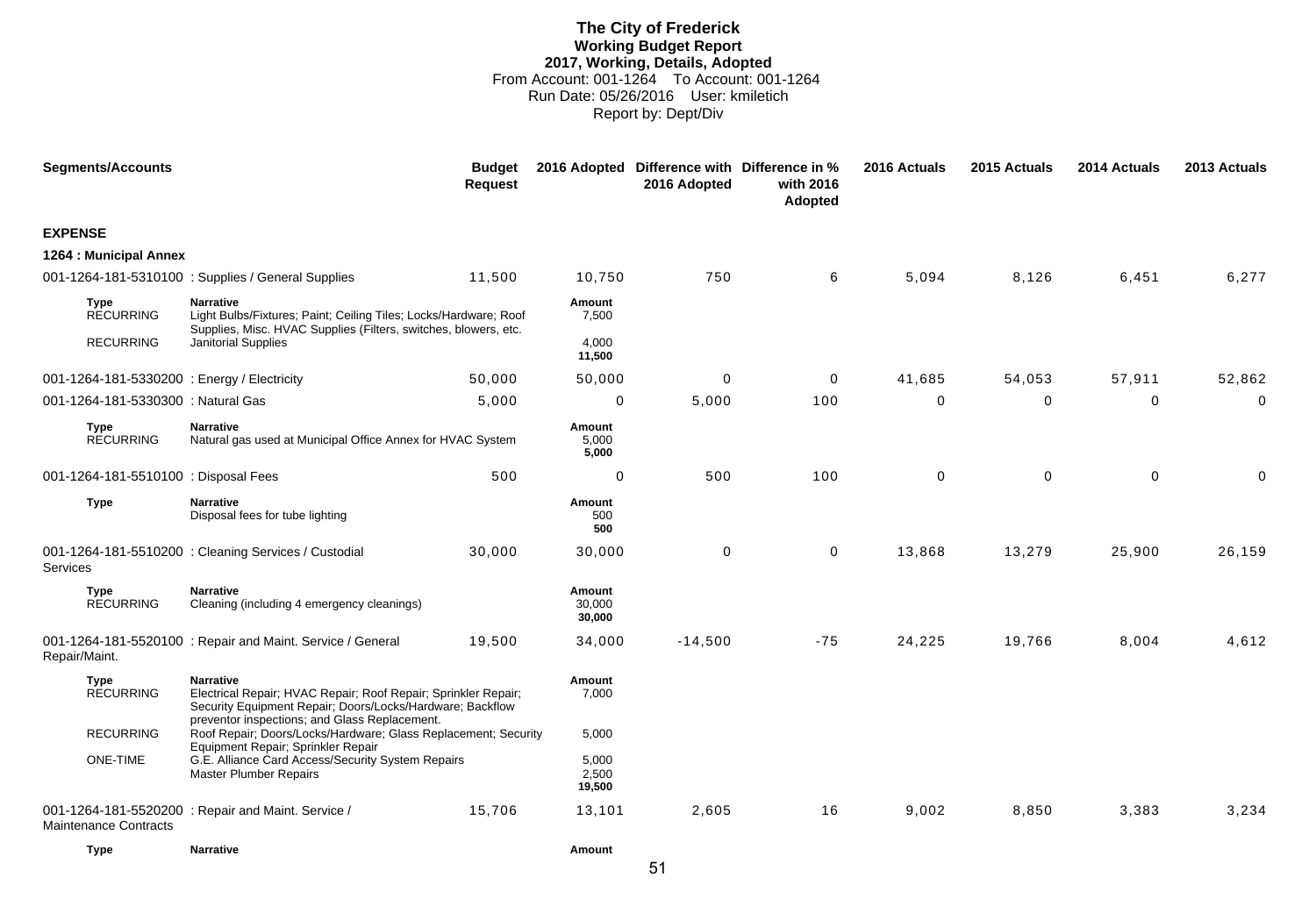| <b>Segments/Accounts</b>                                 |                                                                                                                                                                                                                                                      | <b>Budget</b><br>Request |                       | 2016 Adopted Difference with Difference in %<br>2016 Adopted | with 2016<br><b>Adopted</b> | 2016 Actuals | 2015 Actuals | 2014 Actuals | 2013 Actuals |
|----------------------------------------------------------|------------------------------------------------------------------------------------------------------------------------------------------------------------------------------------------------------------------------------------------------------|--------------------------|-----------------------|--------------------------------------------------------------|-----------------------------|--------------|--------------|--------------|--------------|
| <b>RECURRING</b>                                         | Elevator Maintenance; Annual Smoke & Recall Testing; Fire Alarm<br>Testing; Security Monitoring; AED Maintenance; Sprinkler<br>Inspections                                                                                                           |                          | 4,800                 |                                                              |                             |              |              |              |              |
| <b>RECURRING</b><br><b>RECURRING</b><br><b>RECURRING</b> | Exterminating<br>HVAC Equipment Service Agreement - Includes rooftop unit Spring<br>& Fall Maintenance; Mid Summer Maintenance, Mid Winter<br>Maintenance; and Building Automation Control Services<br>G.E. Alliance Access Control Service Contract |                          | 450<br>7,956<br>2,500 |                                                              |                             |              |              |              |              |
|                                                          |                                                                                                                                                                                                                                                      |                          | 15,706                |                                                              |                             |              |              |              |              |
|                                                          | 001-1264-181-5540100 : Rentals / Land and Buildings                                                                                                                                                                                                  | 270,000                  | 270,000               | $\mathbf 0$                                                  | 0                           | 225,000      | 270,000      | 270,000      | 270,000      |
| Service                                                  | 001-1264-181-5560100: Property Services / Water/Sewer                                                                                                                                                                                                | 4,500                    | 4,500                 | 0                                                            | 0                           | 3,844        | 5,706        | 4,515        | 4,359        |
| <b>Mgmt Service</b>                                      | 001-1264-181-5561100 : Property Services / Storm Water                                                                                                                                                                                               | 0                        | 300                   | $-300$                                                       | $-100$                      | 105          | 257          | 196          | 267          |
| Benefit Charg                                            | 001-1264-181-5562100 : Property Services / Solid Waste                                                                                                                                                                                               | 168                      | 168                   | 0                                                            | 0                           | 168          | 168          | 168          | 168          |
|                                                          | 001-1264-181-5650000 : Administration / Insurance                                                                                                                                                                                                    | 5,965                    | 6,164                 | $-199$                                                       | -4                          | 4,071        | 5,750        | 5,560        | 3,083        |
| SubTotal: 1264 : Municipal Annex                         |                                                                                                                                                                                                                                                      | 412,839                  | 418,983               | $-6, 144$                                                    | $-2$                        | 327,062      | 385,955      | 382,088      | 371,021      |
| <b>SubTotal: EXPENSE</b>                                 |                                                                                                                                                                                                                                                      | 412,839                  | 418,983               | $-6, 144$                                                    | $-2$                        | 327,062      | 385,955      | 382,088      | 371,021      |
| <b>Grand Total</b>                                       |                                                                                                                                                                                                                                                      | 412,839                  | 418,983               | $-6, 144$                                                    | $-2$                        | 327,062      | 385,955      | 382,088      | 371,021      |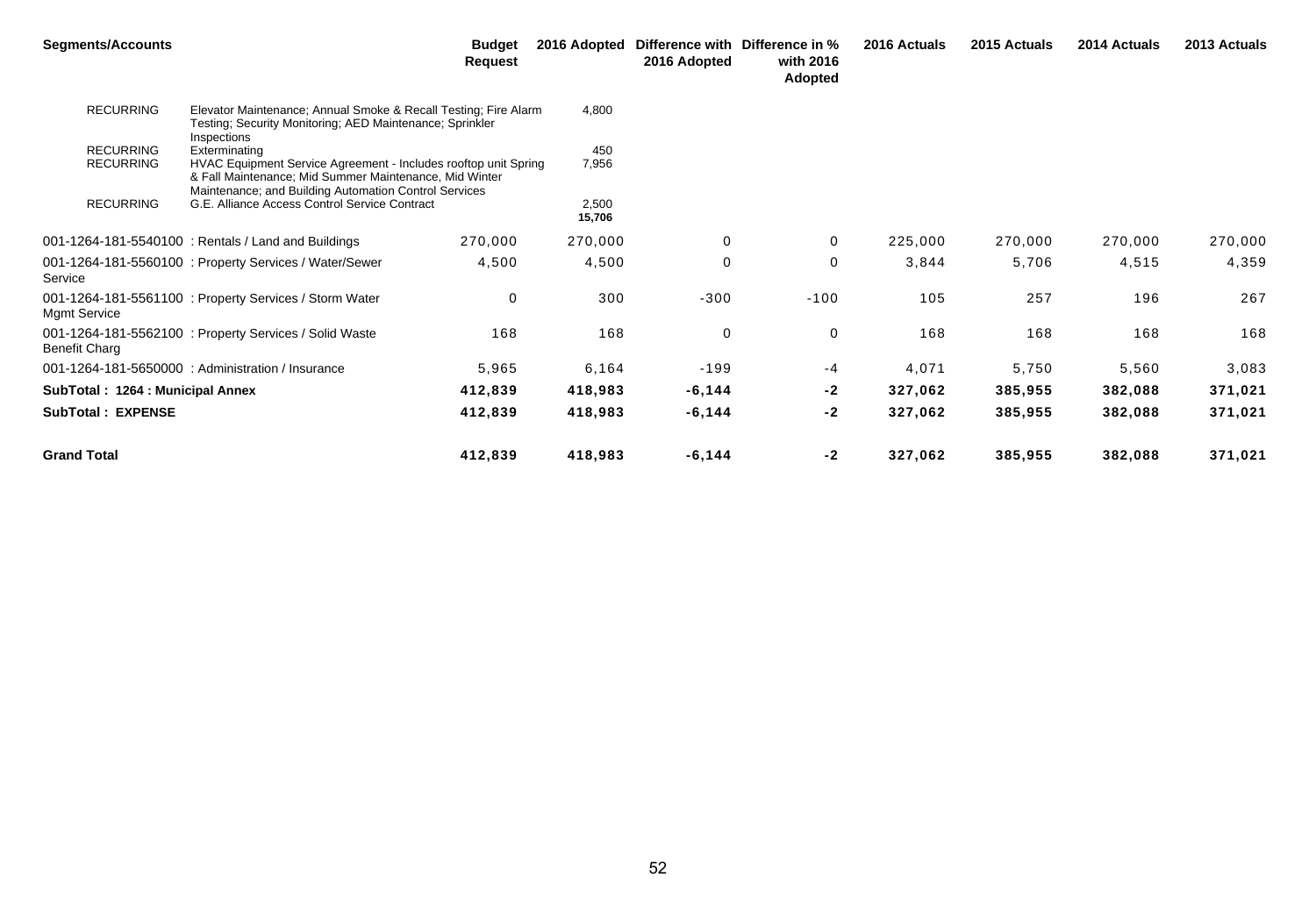# **The City of Frederick Working Budget Report 2017, Working, Details, Adopted** From Account: 001-1271 To Account: 001-1271 Run Date: 05/26/2016 User: kmiletich Report by: Dept/Div

| <b>Segments/Accounts</b>                                                                                                                                             |                                                                                                                                                                                                                      | <b>Budget</b><br><b>Request</b> |                                                                                       | 2016 Adopted Difference with Difference in %<br>2016 Adopted | with 2016<br>Adopted | 2016 Actuals | 2015 Actuals | 2014 Actuals | 2013 Actuals |
|----------------------------------------------------------------------------------------------------------------------------------------------------------------------|----------------------------------------------------------------------------------------------------------------------------------------------------------------------------------------------------------------------|---------------------------------|---------------------------------------------------------------------------------------|--------------------------------------------------------------|----------------------|--------------|--------------|--------------|--------------|
| <b>REVENUE</b>                                                                                                                                                       |                                                                                                                                                                                                                      |                                 |                                                                                       |                                                              |                      |              |              |              |              |
| 1271 : Community Promotion                                                                                                                                           |                                                                                                                                                                                                                      |                                 |                                                                                       |                                                              |                      |              |              |              |              |
|                                                                                                                                                                      | 001-1271-191-3690001 : Miscellaneous / Other Misc. Receipts                                                                                                                                                          | $\mathbf 0$                     | 0                                                                                     | $\mathbf 0$                                                  | 0                    | 150          | $\mathbf 0$  | $\mathbf 0$  |              |
| SubTotal: 1271: Community Promotion                                                                                                                                  |                                                                                                                                                                                                                      | 0                               | 0                                                                                     | $\bf{0}$                                                     | $\bf{0}$             | $-150$       | $\bf{0}$     | $\bf{0}$     |              |
| <b>SubTotal: REVENUE</b>                                                                                                                                             |                                                                                                                                                                                                                      | 0                               | 0                                                                                     | $\mathbf 0$                                                  | 0                    | $-150$       | $\bf{0}$     | $\mathbf 0$  | 0            |
| <b>EXPENSE</b>                                                                                                                                                       |                                                                                                                                                                                                                      |                                 |                                                                                       |                                                              |                      |              |              |              |              |
| 1271 : Community Promotion                                                                                                                                           |                                                                                                                                                                                                                      |                                 |                                                                                       |                                                              |                      |              |              |              |              |
|                                                                                                                                                                      | 001-1271-191-5310100 : Supplies / General Supplies                                                                                                                                                                   | $\mathbf 0$                     | $\mathbf 0$                                                                           | $\mathbf 0$                                                  | 0                    | 2,618        | 346          | 788          | $\mathbf 0$  |
| Services                                                                                                                                                             | 001-1271-191-5410000 : Administration / Professional                                                                                                                                                                 | 6,000                           | 6,000                                                                                 | $\mathbf 0$                                                  | $\mathbf 0$          | 6,788        | 6,252        | 7,002        | 5,110        |
| <b>Type</b>                                                                                                                                                          | <b>Narrative</b><br><b>Carillonneur Remuneration</b>                                                                                                                                                                 |                                 | Amount<br>6,000<br>6,000                                                              |                                                              |                      |              |              |              |              |
| Repair/Maint.                                                                                                                                                        | 001-1271-191-5520100 : Repair and Maint. Service / General                                                                                                                                                           | 2,150                           | 2,150                                                                                 | $\mathbf 0$                                                  | 0                    | $\mathbf 0$  | $\mathbf 0$  | 2,150        | 2,075        |
| <b>Type</b>                                                                                                                                                          | <b>Narrative</b><br><b>Carillon Maintenance</b>                                                                                                                                                                      |                                 | Amount<br>2,150<br>2,150                                                              |                                                              |                      |              |              |              |              |
|                                                                                                                                                                      | 001-1271-191-5540100 : Rentals / Land and Buildings                                                                                                                                                                  | 0                               | 0                                                                                     | 0                                                            | 0                    | 633          | 88           | 231          | 203          |
|                                                                                                                                                                      | 001-1271-191-5540200: Rentals / Equipment and Vehicles                                                                                                                                                               | $\Omega$                        | 0                                                                                     | $\Omega$                                                     | 0                    | 1,352        | 0            | 1,881        | $\mathbf 0$  |
|                                                                                                                                                                      | 001-1271-191-5570000 : Administration / Licenses/Permits                                                                                                                                                             | 2,150                           | 2,150                                                                                 | $\Omega$                                                     | 0                    | 2,501        | 2,440        | 2,363        | 2,299        |
|                                                                                                                                                                      | 001-1271-191-5640000: Administration / Printing & Binding                                                                                                                                                            | 0                               | $\mathbf 0$                                                                           | $\Omega$                                                     | 0                    | $\Omega$     | $\mathbf 0$  | $\Omega$     | 40           |
|                                                                                                                                                                      | 001-1271-191-5650000 : Administration / Insurance                                                                                                                                                                    | 211                             | 220                                                                                   | $-9$                                                         | $-5$                 | 300          | 195          | 186          | 172          |
|                                                                                                                                                                      | 001-1271-191-5660000 : Administration / Donations                                                                                                                                                                    | 286,500                         | 94,000                                                                                | 192,500                                                      | 67                   | 69,000       | 65,000       | 65,000       | 55,000       |
| Type<br><b>RECURRING</b><br><b>RECURRING</b><br><b>RECURRING</b><br><b>RECURRING</b><br><b>RECURRING</b><br><b>RECURRING</b><br><b>RECURRING</b><br><b>RECURRING</b> | <b>Narrative</b><br>Downtown Frederick Partnership<br>Golden Mile Alliance<br><b>Tourism Council</b><br>Frederick Business Incubator<br>East Frederick Rising<br>Delaplaine<br>Flowers over Frederick<br><b>NACs</b> |                                 | Amount<br>72,000<br>15,000<br>28,000<br>50,000<br>5,000<br>50,000<br>10,000<br>12,500 |                                                              |                      |              |              |              |              |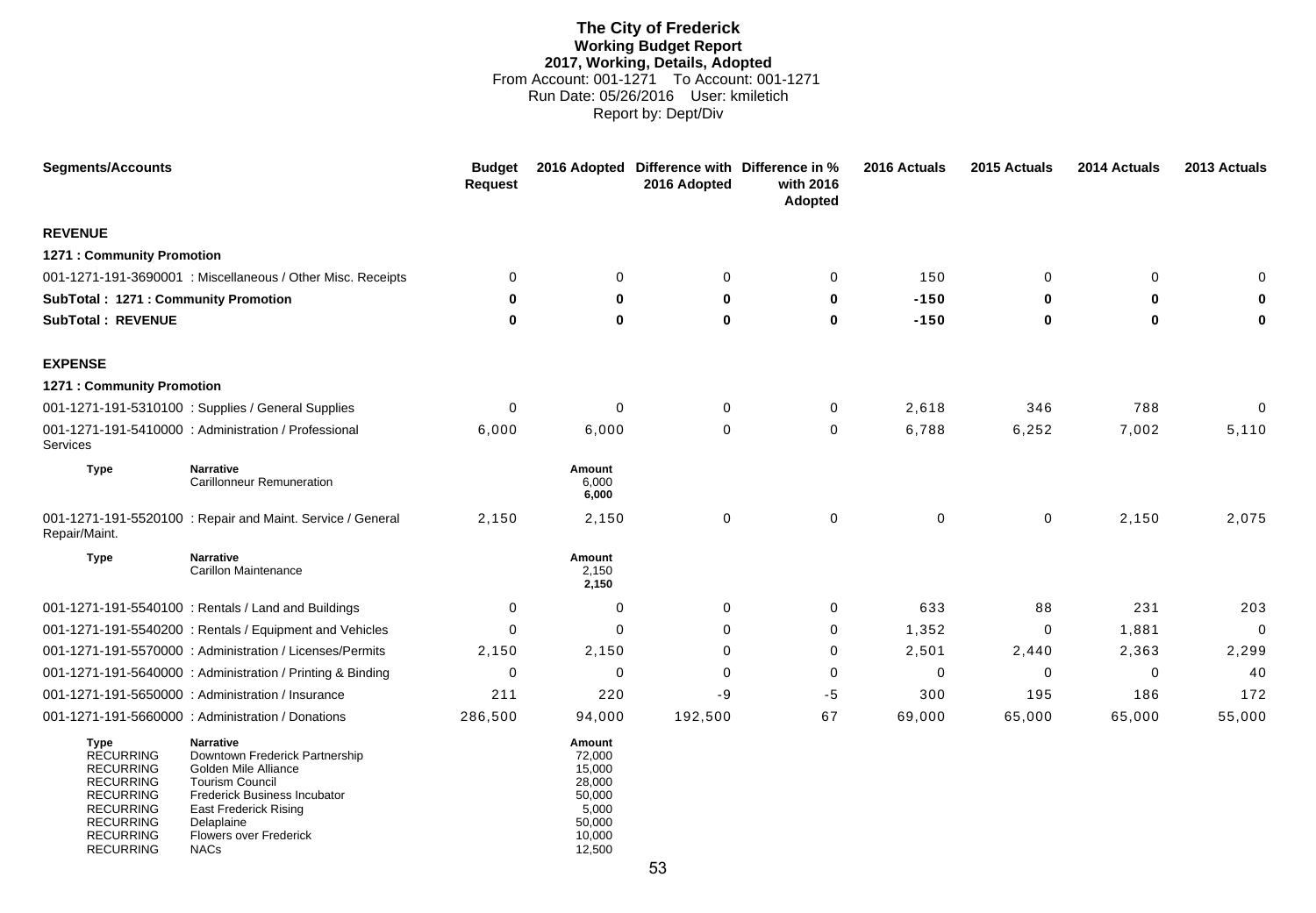| <b>Segments/Accounts</b>                                                                         |                                                                                                       | <b>Budget</b><br><b>Request</b> |                                                         | 2016 Adopted | 2016 Adopted Difference with Difference in %<br>with 2016<br><b>Adopted</b> | 2016 Actuals | 2015 Actuals | 2014 Actuals | 2013 Actuals |
|--------------------------------------------------------------------------------------------------|-------------------------------------------------------------------------------------------------------|---------------------------------|---------------------------------------------------------|--------------|-----------------------------------------------------------------------------|--------------|--------------|--------------|--------------|
| <b>RECURRING</b><br><b>RECURRING</b><br><b>RECURRING</b><br><b>RECURRING</b><br><b>RECURRING</b> | Child Advocacy Center<br>Safe and Sane<br><b>CREST</b><br><b>MET</b><br><b>Frederick Arts Council</b> |                                 | 5,000<br>4,000<br>15,000<br>10,000<br>10,000<br>286,500 |              |                                                                             |              |              |              |              |
| <b>SubTotal: 1271: Community Promotion</b>                                                       |                                                                                                       | 297,011                         | 104,520                                                 | 192,491      | 64                                                                          | 83,192       | 74,321       | 79,601       | 64,899       |
| <b>SubTotal: EXPENSE</b>                                                                         |                                                                                                       | 297,011                         | 104,520                                                 | 192,491      | 64                                                                          | 83,192       | 74,321       | 79,601       | 64,899       |
| <b>Grand Total</b>                                                                               |                                                                                                       | 297,011                         | 104,520                                                 | 192,491      | 64                                                                          | 83,042       | 74,321       | 79,601       | 64,899       |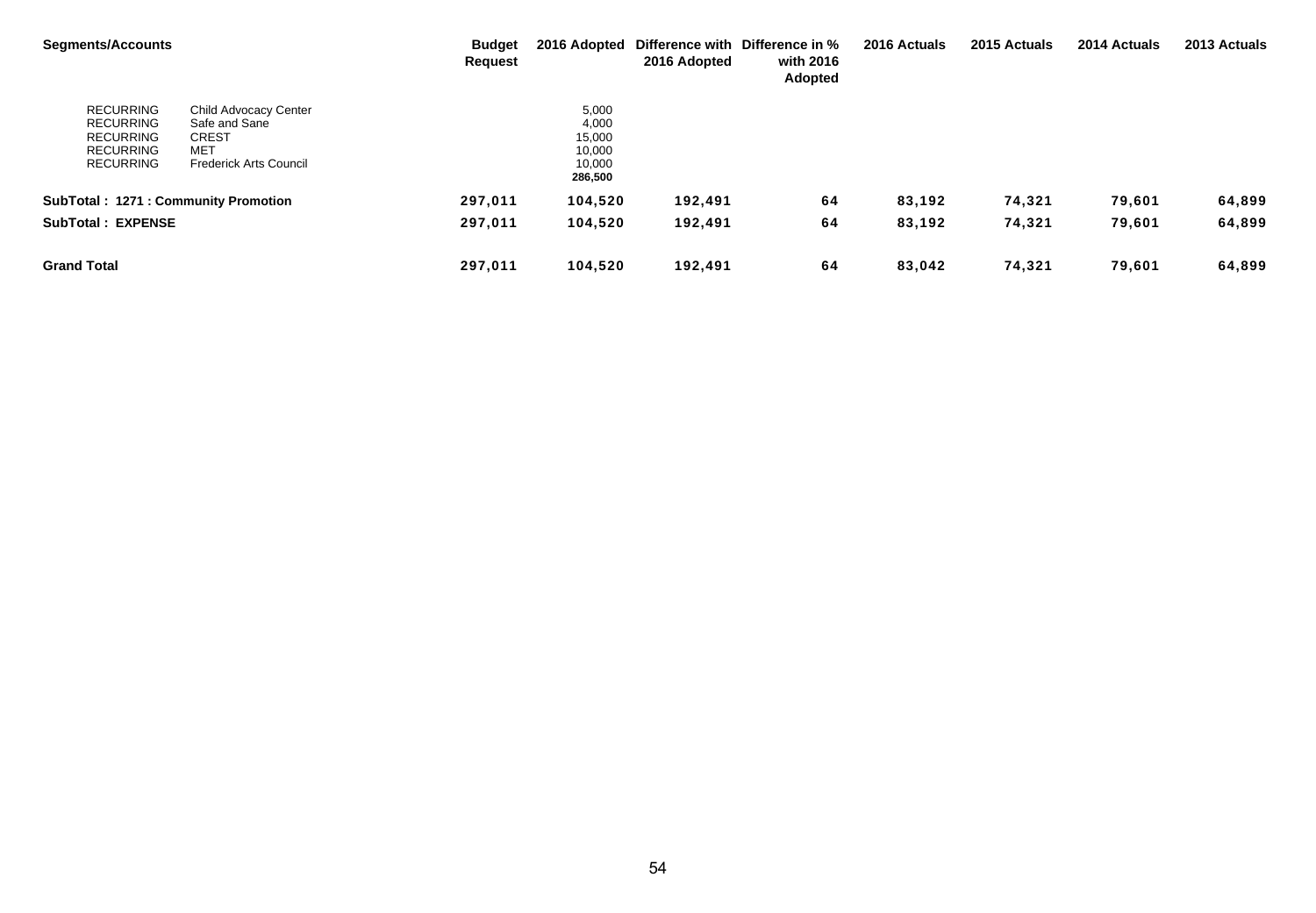# **The City of Frederick Working Budget Report 2017, Working, Details, Adopted** From Account: 001-1272 To Account: 001-1272 Run Date: 05/26/2016 User: kmiletich Report by: Dept/Div

| <b>Segments/Accounts</b>                                                    | <b>Budget</b><br><b>Request</b> |             | 2016 Adopted Difference with Difference in %<br>2016 Adopted | with 2016<br>Adopted | 2016 Actuals | 2015 Actuals | 2014 Actuals           | 2013 Actuals   |
|-----------------------------------------------------------------------------|---------------------------------|-------------|--------------------------------------------------------------|----------------------|--------------|--------------|------------------------|----------------|
| <b>EXPENSE</b>                                                              |                                 |             |                                                              |                      |              |              |                        |                |
| 1272 : Special Events                                                       |                                 |             |                                                              |                      |              |              |                        |                |
| 001-1272-192-5121100 : Salaries - Full Time / Productive Time               | 129,657                         | 125,524     | 4,133                                                        | 3                    | 94,370       | 103,958      | 92,291                 | 96,478         |
| 001-1272-192-5121200 : Salaries - Full Time / Vacation                      | $\Omega$                        | 0           | $\Omega$                                                     | $\Omega$             | 5,248        | 6,045        | 6,503                  | 5,850          |
| 001-1272-192-5121300 : Salaries - Full Time / Sick                          | $\Omega$                        | $\Omega$    | $\Omega$                                                     | $\Omega$             | 2,314        | 3,409        | 9,950                  | 2,630          |
| 001-1272-192-5121400 : Salaries - Full Time / Holiday                       | U                               | $\Omega$    | 0                                                            | 0                    | 4,791        | 5,195        | 4,925                  | 5,179          |
| 001-1272-192-5121500 : Salaries - Full Time / Other Leave                   | 0                               | $\mathbf 0$ | 0                                                            | 0                    | 2,174        | 1,299        | 1,661                  | 2,162          |
| 001-1272-192-5141300 : Overtime / Premium Overtime                          | O                               | $\Omega$    | $\Omega$                                                     | 0                    | $\Omega$     | $\mathbf 0$  | $\mathbf 0$            | 222            |
| 001-1272-192-5160000 : Salaries - Seasonal                                  | 0                               | $\Omega$    | $\Omega$                                                     | $\Omega$             | $\Omega$     | $\Omega$     | 6,098                  | $\Omega$       |
| 001-1272-192-5170000 : Special Allowance                                    | $\Omega$                        | $\Omega$    | $\Omega$                                                     | $\mathbf 0$          | $\Omega$     | $\Omega$     | 3,375                  | $\Omega$       |
| 001-1272-192-5210000 : Administration / Workmen's<br>Compensation           | 346                             | 652         | $-306$                                                       | $-89$                | 774          | 637          | 596                    | 437            |
| 001-1272-192-5221100 : FICA / Social Security                               | 8,039                           | 7,783       | 256                                                          | 3                    | 5,961        | 6,562        | 7,316                  | 6,941          |
| 001-1272-192-5221200 : FICA / Medicare                                      | 1,880                           | 1,820       | 60                                                           | 3                    | 1,394        | 1,535        | 1,711                  | 1,624          |
| 001-1272-192-5264100 : Health Insurance / Retirees >= 65                    | 4,330                           | 4,208       | 122                                                          | $\overline{2}$       | 3,936        | 3,728        | 3,386                  | 3,165          |
| 001-1272-192-5266100 : Health Insurance / CIGNA                             | 24,537                          | 23,318      | 1,219                                                        | 4                    | 24,060       | 21,231       | 22,247                 | 24,242         |
| 001-1272-192-5266300 : Health Insurance / OPEB Payment                      | 11,134                          | 11,474      | $-340$                                                       | -4                   | 11,474       | 13,480       | 13,569                 | 13,452         |
| 001-1272-192-5267200 : Health Insurance / Aetna Dental<br>-Emp              | $\Omega$                        | 0           | $\Omega$                                                     | 0                    | 171          | 0            | $\boldsymbol{\Lambda}$ | $\mathbf 0$    |
| 001-1272-192-5267900 : Vision - Emp                                         | $\Omega$                        | 0           | $\Omega$                                                     | 0                    | 33           | 0            | $-1$                   | $\Omega$       |
| 001-1272-192-5268100 : Health Insurance / Disability                        | 427                             | 407         | 20                                                           | 4                    | 345          | 312          | 303                    | 297            |
| 001-1272-192-5269100 : Health Insurance / Life                              | 317                             | 317         | $\Omega$                                                     | 0                    | 293          | 256          | 251                    | 248            |
| 001-1272-192-5282500 : Retirement / 25 Year Plan                            | 29,606                          | 32,531      | $-2,925$                                                     | $-10$                | 32,531       | 34,105       | 34,621                 | 45,764         |
| 001-1272-192-5310100 : Supplies / General Supplies                          | 7,500                           | 7,500       | $\Omega$                                                     | 0                    | 2,385        | 4,420        | 4,743                  | 5,595          |
| 001-1272-192-5410000 : Administration / Professional<br><b>Services</b>     | $\Omega$                        | $\mathbf 0$ | $\Omega$                                                     | 0                    | 0            | $\Omega$     | 127                    | $\overline{0}$ |
| 001-1272-192-5520200 : Repair and Maint. Service /<br>Maintenance Contracts | $\Omega$                        | 0           | $\Omega$                                                     | 0                    | $\mathbf{0}$ | $\mathbf 0$  | $\mathbf 0$            | 924            |
| 001-1272-192-5540200: Rentals / Equipment and Vehicles                      | 800                             | 800         | $\Omega$                                                     | 0                    | $\Omega$     | 519          | 404                    | 1,630          |
| 001-1272-192-5610100 : Communications / Telephone                           | 1,500                           | 1,500       | 0                                                            | 0                    | 1,492        | 1,404        | 1,503                  | 1,508          |
| 001-1272-192-5620100 : Travel / Transportation                              | 150                             | 150         | $\Omega$<br>$\mathbf{r}$                                     | $\Omega$             | $\Omega$     | $\mathbf 0$  | 0                      | 0              |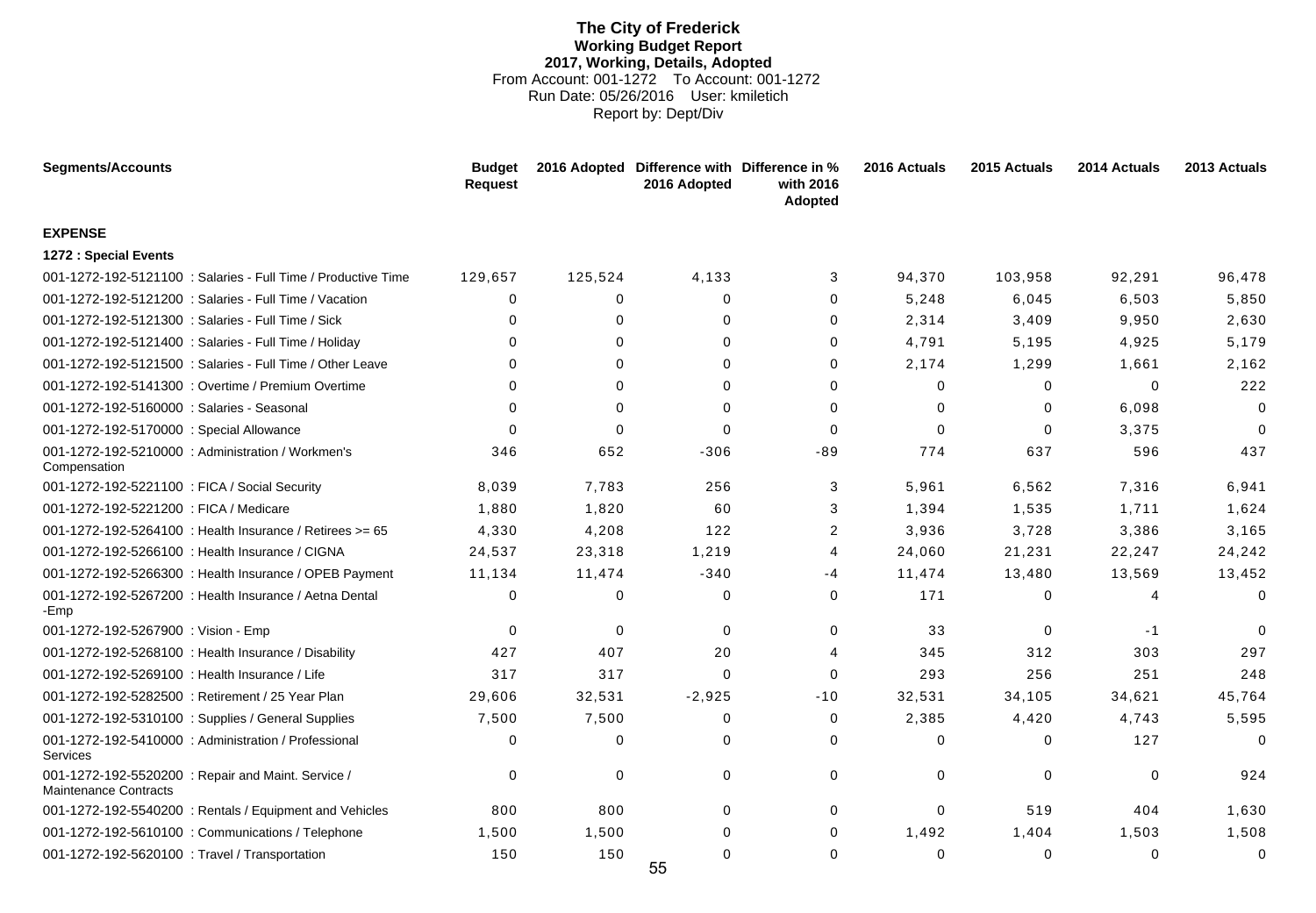| Segments/Accounts                                 | <b>Budget</b><br><b>Request</b> | 2016 Adopted | 2016 Adopted | Difference with Difference in %<br>with 2016<br>Adopted | 2016 Actuals | 2015 Actuals | 2014 Actuals | 2013 Actuals |
|---------------------------------------------------|---------------------------------|--------------|--------------|---------------------------------------------------------|--------------|--------------|--------------|--------------|
| 001-1272-192-5650000 : Administration / Insurance | 844                             | 876          | $-32$        | -4                                                      | 1.193        | 779          | 742          | 690          |
| SubTotal: 1272 : Special Events                   | 221,067                         | 218,860      | 2,207        | 0                                                       | 194,939      | 208,874      | 216,325      | 219,038      |
| <b>SubTotal: EXPENSE</b>                          | 221,067                         | 218,860      | 2,207        | 0                                                       | 194,939      | 208,874      | 216,325      | 219,038      |
| <b>Grand Total</b>                                | 221,067                         | 218,860      | 2,207        | 0                                                       | 194,939      | 208,874      | 216,325      | 219,038      |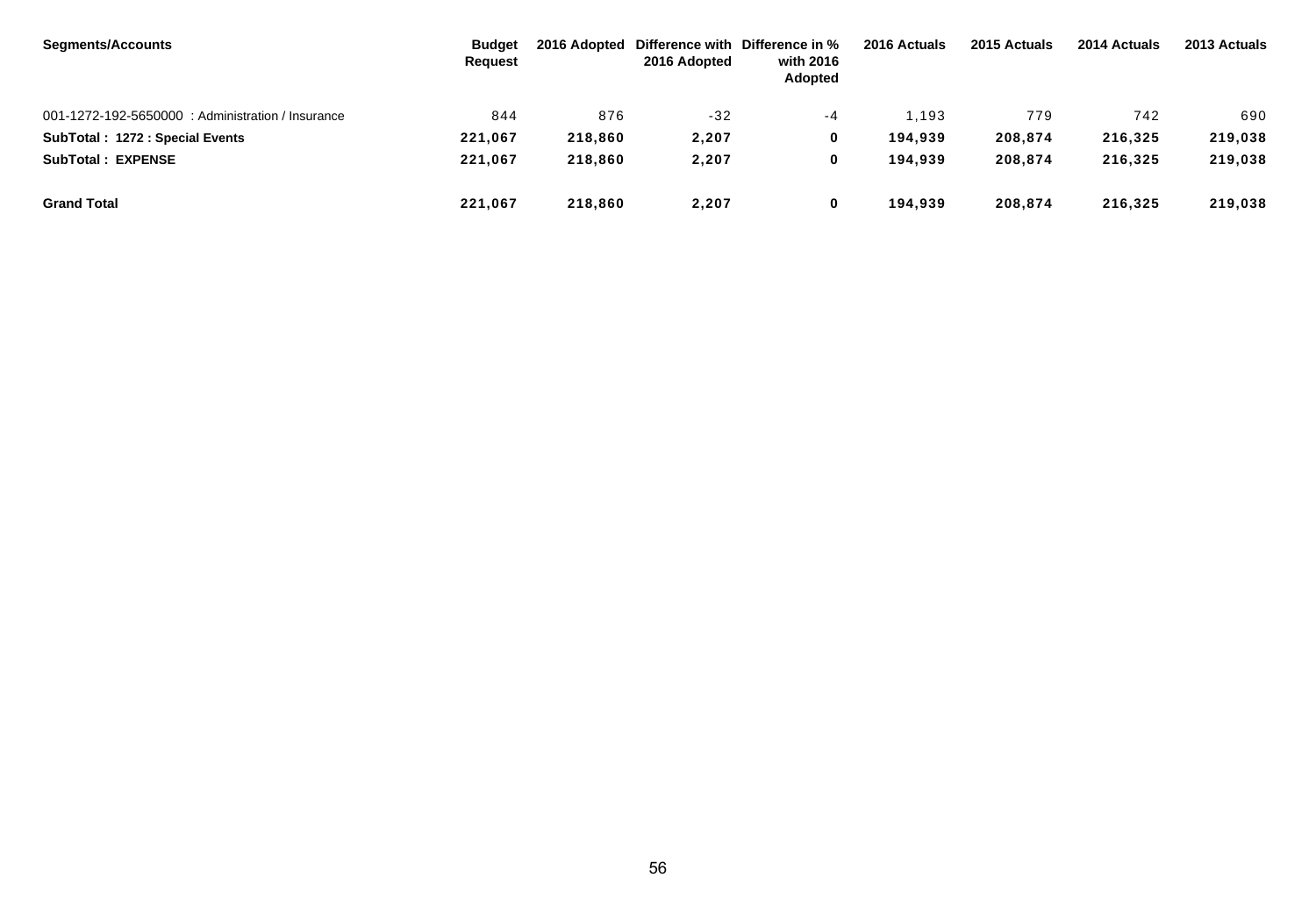# **The City of Frederick Working Budget Report 2017, Working, Details, Adopted** From Account: 001-2111 To Account: 001-2111 Run Date: 05/26/2016 User: kmiletich Report by: Dept/Div

| <b>Segments/Accounts</b>        |                                                              | <b>Budget</b><br><b>Request</b> |                              | 2016 Adopted Difference with Difference in %<br>2016 Adopted | with 2016<br>Adopted | 2016 Actuals | 2015 Actuals | 2014 Actuals | 2013 Actuals |
|---------------------------------|--------------------------------------------------------------|---------------------------------|------------------------------|--------------------------------------------------------------|----------------------|--------------|--------------|--------------|--------------|
| <b>REVENUE</b>                  |                                                              |                                 |                              |                                                              |                      |              |              |              |              |
| <b>2111 : Police</b>            |                                                              |                                 |                              |                                                              |                      |              |              |              |              |
| Gen. Cap. Asse                  | 001-2111-000-3930001 : Capital Asset Disposition / Sale of   | 3,500                           | 3,500                        | $\mathbf 0$                                                  | $\pmb{0}$            | 1,441        | 0            | 32,314       | 4,000        |
| Reimbursemen                    | 001-2111-000-3930002 : Capital Asset Disposition / Insurance | 5.000                           | 5,000                        | $\Omega$                                                     | 0                    | 31,836       | 17,804       | 6,660        | 18,211       |
| Occupational                    | 001-2111-211-3212101 : Business Licenses/Permits / Prof. &   | 15,570                          | 13,680                       | 1,890                                                        | 12                   | 1,680        | 15,570       | 10,855       | 13,680       |
| Project                         | 001-2111-211-3312100 : Intergovernmental / Federal Grants -  | 0                               | 0                            | $\Omega$                                                     | 0                    | 27,397       | 61,314       | 104,368      | 138,838      |
| <b>Federal Grants</b>           | 001-2111-211-3312101 : Federal Governmental / Other          | 12,250                          | 25,000                       | $-12,750$                                                    | $-105$               | 2,100        | 24,311       | 106,190      | 7,086        |
| <b>Type</b><br><b>ONE-TIME</b>  | <b>Narrative</b><br><b>BVP Grant</b>                         |                                 | Amount<br>12,250<br>12,250   |                                                              |                      |              |              |              |              |
| Project                         | 001-2111-211-3342100 : Intergovernmental / State Grants -    | 182,366                         | 265,000                      | $-82,634$                                                    | $-46$                | 173,383      | 270,784      | 378,024      | 217,921      |
| <b>Type</b><br><b>RECURRING</b> | <b>Narrative</b><br>Safe Streets GOCCP grant                 |                                 | Amount<br>182,366<br>182,366 |                                                              |                      |              |              |              |              |
| Safety                          | 001-2111-211-3342101 : State of Maryland / Grant for Public  | 678,397                         | 672,095                      | 6,302                                                        | 0                    | 770,291      | 1,075,553    | 1,075,079    | 264,285      |
| Supplemental                    | 001-2111-211-3342102 : State of Maryland / Police            | 145,000                         | 145,000                      | 0                                                            | $\pmb{0}$            | 0            | $\mathbf 0$  | 0            | 148,050      |
|                                 | 001-2111-211-3342104 : State of Maryland / Police Municipal  | 260,000                         | 260,000                      | $\mathbf 0$                                                  | $\mathbf 0$          | $\Omega$     | $\Omega$     | 0            | 269,100      |
| Grants                          | 001-2111-211-3342105 : State of Maryland / Other State       | 0                               | 0                            | $\Omega$                                                     | 0                    | 1,507        | 2,630        | 0            | 0            |
|                                 | 001-2111-211-3421001 : Public Safety / Police Services       | 30,000                          | 30,000                       | $\Omega$                                                     | 0                    | 73.682       | 42,493       | 30,911       | 33,709       |
| Training                        | 001-2111-211-3421002 : Public Safety / Police Academy        | 12,500                          | 0                            | 12,500                                                       | 100                  | 15,000       | 21,000       | 10,500       | $\mathbf 0$  |
|                                 | 001-2111-211-3510001 : General / Municipal Infractions       | 1,500                           | 1,500                        | $\Omega$                                                     | 0                    | 2,585        | 800          | 1,255        | 3,660        |
|                                 | 001-2111-211-3512101 : General / Red Light Cameras           | 550,000                         | 350,000                      | 200,000                                                      | 36                   | 918,110      | 324,433      | 357,364      | 307,794      |
|                                 | 001-2111-211-3512102 : General / False Alarm Fees            | 30,000                          | 30,000                       | $\Omega$                                                     | 0                    | 44,125       | 46,985       | 69,015       | 65,630       |
|                                 | 001-2111-211-3512103 : General / Speed Camera Citations      | 685,000                         | 685,000                      | $\Omega$                                                     | $\Omega$             | 394,701      | 626,846      | 688.067      | 880,343      |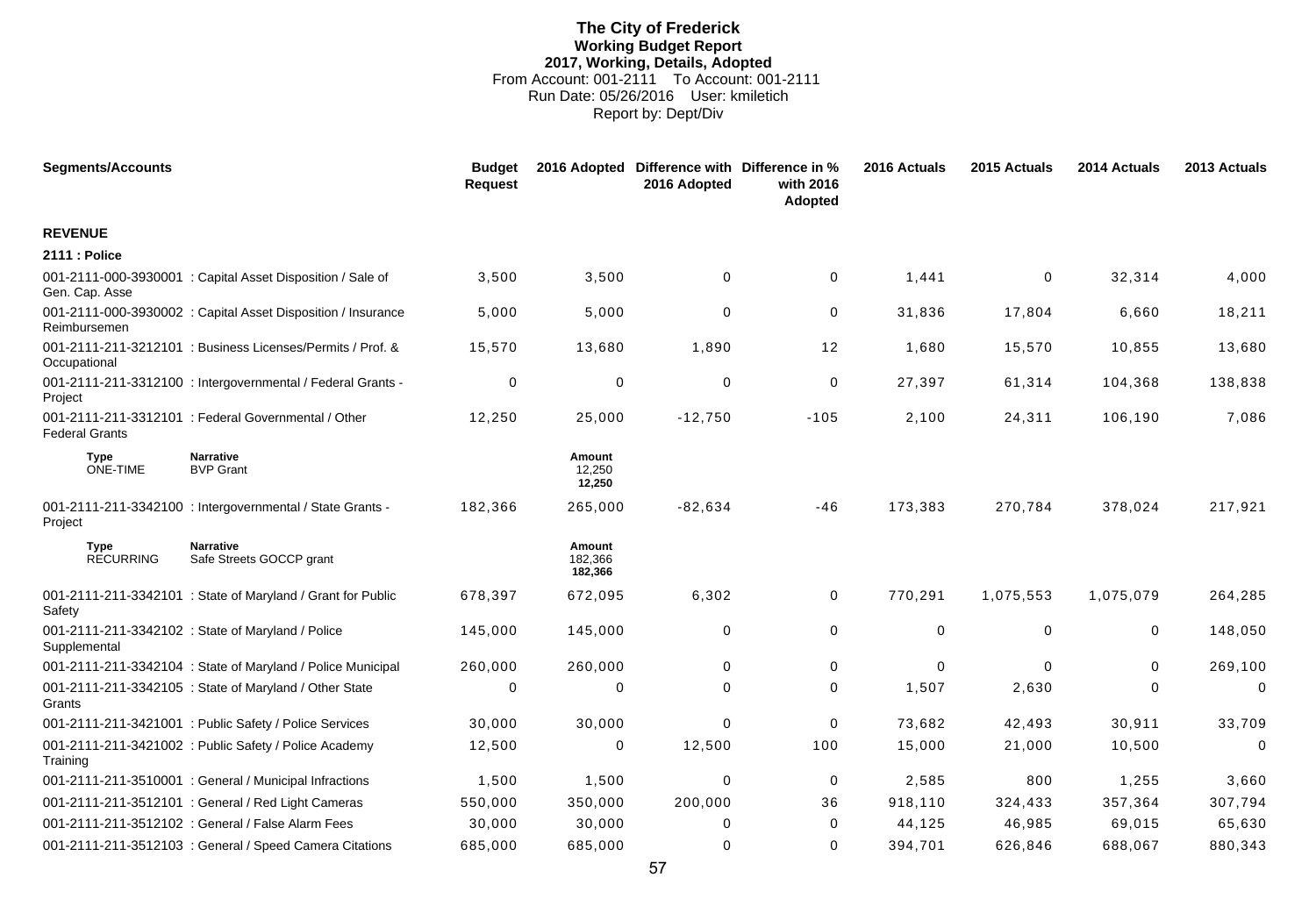| <b>Segments/Accounts</b>                      |                                                               | <b>Budget</b><br><b>Request</b> |                            | 2016 Adopted Difference with Difference in %<br>2016 Adopted | with 2016<br>Adopted | 2016 Actuals | 2015 Actuals | 2014 Actuals | 2013 Actuals |
|-----------------------------------------------|---------------------------------------------------------------|---------------------------------|----------------------------|--------------------------------------------------------------|----------------------|--------------|--------------|--------------|--------------|
| 001-2111-211-3621001 : Rentals / Rents        |                                                               | 10,000                          | 10,000                     | $\mathbf 0$                                                  | 0                    | 5,881        | 2,520        | 8,330        | 12,830       |
|                                               | 001-2111-211-3630001 : Donations/Contributions / Donations    | 0                               | 0                          | 0                                                            | 0                    | 2,040        | 0            | 0            | $\Omega$     |
| Project                                       | 001-2111-211-3690000 : Miscellaneous / Other Sources -        | $\Omega$                        | $\mathbf 0$                | $\mathbf{0}$                                                 | 0                    | 5,600        | 0            | $\Omega$     | 0            |
|                                               | 001-2111-211-3690001 : Miscellaneous / Other Misc. Receipts   | 17,500                          | 17,500                     | $\Omega$                                                     | 0                    | 16,110       | 13,638       | 17,116       | 13,551       |
| SubTotal: 2111 : Police                       |                                                               | $-2,638,583$                    | $-2,513,275$               | $-125,308$                                                   | 4                    | $-2,487,469$ | $-2,546,681$ | $-2,896,048$ | $-2,398,688$ |
| <b>SubTotal: REVENUE</b>                      |                                                               | $-2,638,583$                    | $-2,513,275$               | $-125,308$                                                   | 4                    | $-2,487,469$ | $-2,546,681$ | $-2,896,048$ | $-2,398,688$ |
| <b>EXPENSE</b>                                |                                                               |                                 |                            |                                                              |                      |              |              |              |              |
| 2111 : Police                                 |                                                               |                                 |                            |                                                              |                      |              |              |              |              |
|                                               | 001-2111-211-5121100 : Salaries - Full Time / Productive Time | 12,749,481                      | 12,523,497                 | 225,984                                                      | 1                    | 8,838,364    | 10,044,859   | 9,704,096    | 9,342,057    |
|                                               | 001-2111-211-5121200 : Salaries - Full Time / Vacation        | 0                               | 0                          | 0                                                            | 0                    | 605,085      | 878,197      | 688,686      | 752,525      |
|                                               | 001-2111-211-5121300 : Salaries - Full Time / Sick            | 0                               | 0                          | 0                                                            | 0                    | 335,374      | 326,610      | 361,720      | 280,653      |
|                                               | 001-2111-211-5121400 : Salaries - Full Time / Holiday         | $\Omega$                        | $\mathbf{0}$               | $\Omega$                                                     | $\mathbf{0}$         | 616,658      | 608,763      | 569,262      | 547,662      |
|                                               | 001-2111-211-5121500 : Salaries - Full Time / Other Leave     | $\Omega$                        | $\mathbf 0$                | 0                                                            | 0                    | 108,921      | 106,032      | 147,005      | 105,442      |
|                                               | 001-2111-211-5141100 : Overtime / Regular Overtime            | 59,712                          | 59,712                     | $\Omega$                                                     | 0                    | 67,572       | 70,080       | 58,411       | 54,558       |
| 001-2111-211-5141200 : Overtime / Standby     |                                                               | 17,654                          | 17,654                     | $\Omega$                                                     | 0                    | 19,124       | 15,796       | 11,317       | 14,191       |
|                                               | 001-2111-211-5141300 : Overtime / Premium Overtime            | 312,000                         | 312,000                    | $\Omega$                                                     | 0                    | 612,924      | 646,363      | 505,769      | 448,540      |
| 001-2111-211-5141400 : Overtime / Court Time  |                                                               | 370,000                         | 370,000                    | $\Omega$                                                     | 0                    | 301,703      | 384,416      | 345,800      | 353,156      |
|                                               | 001-2111-211-5141500 : Overtime / Grant Reimbursable          | 45,000                          | 30,000                     | 15,000                                                       | 33                   | 107,881      | 90,856       | 147,618      | 119,863      |
| Type<br><b>RECURRING</b>                      | <b>Narrative</b><br>Safe streets                              |                                 | Amount<br>45,000<br>45,000 |                                                              |                      |              |              |              |              |
|                                               | 001-2111-211-5150000 : Police / Salaries - Perm Part Time     | 269,586                         | 206,099                    | 63,487                                                       | 23                   | 129,442      | 131,963      | 72,847       | 54,967       |
|                                               | 001-2111-211-5170000 : Police / Special Allowance             | 46,212                          | 46,212                     | 0                                                            | 0                    | 43,056       | 39,414       | 300,054      | 37,814       |
|                                               | 001-2111-211-5210000: Police / Workmen's Compensation         | 703,775                         | 500,405                    | 203,370                                                      | 28                   | 591,897      | 486,137      | 456,455      | 334,368      |
| 001-2111-211-5221100 : FICA / Social Security |                                                               | 855,447                         | 837,642                    | 17,805                                                       | $\overline{2}$       | 686,078      | 780,429      | 757,207      | 706,719      |
| 001-2111-211-5221200 : FICA / Medicare        |                                                               | 200,456                         | 196,260                    | 4,196                                                        | $\overline{2}$       | 160,899      | 182,796      | 177,404      | 165,962      |
|                                               | 001-2111-211-5264100 : Health Insurance / Retirees >= 65      | 229,460                         | 192,329                    | 37,131                                                       | 16                   | 203,702      | 168,293      | 139,911      | 129,712      |
|                                               | 001-2111-211-5266100 : Health Insurance / CIGNA               | 2,018,262                       | 1,888,402                  | 129,860                                                      | 6                    | 1,945,907    | 1,727,962    | 1,683,077    | 1,600,093    |
|                                               | 001-2111-211-5266200 : Health Insurance / CIGNA - Retirees    | 1,511,095                       | 1,337,145                  | 173,950                                                      | 11                   | 1,445,812    | 1,286,387    | 1,118,487    | 1,087,427    |
|                                               | 001-2111-211-5266300 : Health Insurance / OPEB Payment        | 1,035,424                       | 1,017,385                  | 18,039                                                       | $\mathbf{1}$         | 1,017,385    | 1,020,018    | 1,022,202    | 986,545      |
| Plan                                          | 001-2111-211-5266500 : OPEB Retirement Health Savings         | 0                               | 0                          | 0                                                            | 0                    | 31,875       | 18,958       | 4,375        | 0            |
| -Emp                                          | 001-2111-211-5267200 : Health Insurance / Aetna Dental        | 0                               | 0                          | 0                                                            | $\mathbf 0$          | 10,001       | 78           | $-77$        | $-36$        |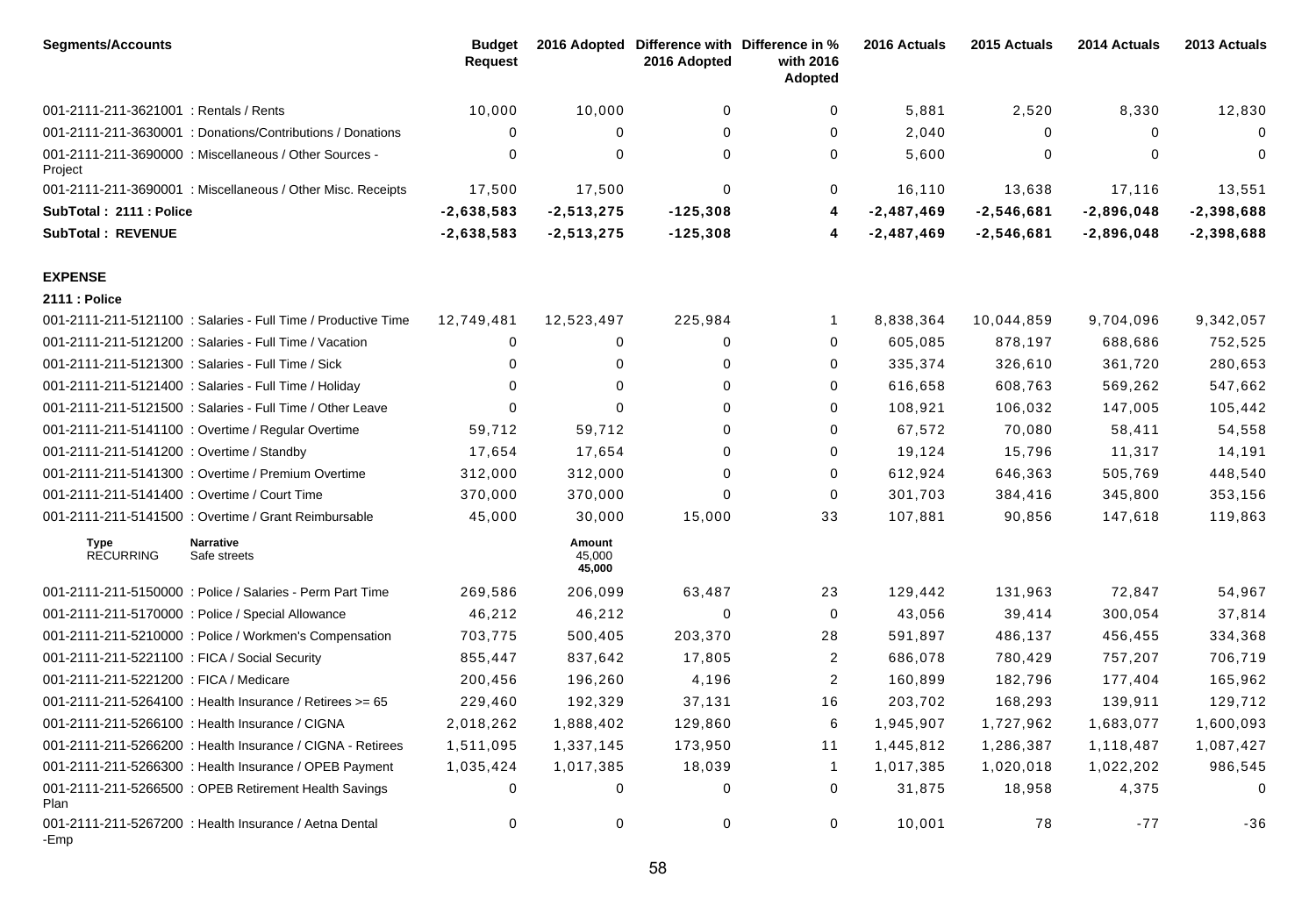| <b>Segments/Accounts</b>                                                                                                                                                                                                                                                                                                                             |                                                                                                                                                                                                                                                                                                                                                                                                                                                                                                                                                                                                                                                                                                                                                                                                                                                                                                                                                                                             | <b>Budget</b><br><b>Request</b> |                                                                                                                                                                          | 2016 Adopted Difference with Difference in %<br>2016 Adopted | with 2016<br>Adopted | 2016 Actuals | 2015 Actuals | 2014 Actuals | 2013 Actuals |
|------------------------------------------------------------------------------------------------------------------------------------------------------------------------------------------------------------------------------------------------------------------------------------------------------------------------------------------------------|---------------------------------------------------------------------------------------------------------------------------------------------------------------------------------------------------------------------------------------------------------------------------------------------------------------------------------------------------------------------------------------------------------------------------------------------------------------------------------------------------------------------------------------------------------------------------------------------------------------------------------------------------------------------------------------------------------------------------------------------------------------------------------------------------------------------------------------------------------------------------------------------------------------------------------------------------------------------------------------------|---------------------------------|--------------------------------------------------------------------------------------------------------------------------------------------------------------------------|--------------------------------------------------------------|----------------------|--------------|--------------|--------------|--------------|
| 001-2111-211-5267900 : Vision - Emp                                                                                                                                                                                                                                                                                                                  |                                                                                                                                                                                                                                                                                                                                                                                                                                                                                                                                                                                                                                                                                                                                                                                                                                                                                                                                                                                             | 0                               | 0                                                                                                                                                                        | 0                                                            | 0                    | 1,792        | $-48$        | $-30$        | 5            |
|                                                                                                                                                                                                                                                                                                                                                      | 001-2111-211-5268100 : Health Insurance / Disability                                                                                                                                                                                                                                                                                                                                                                                                                                                                                                                                                                                                                                                                                                                                                                                                                                                                                                                                        | 38,529                          | 37,781                                                                                                                                                                   | 748                                                          | -1                   | 29,840       | 27,371       | 26,257       | 25,304       |
| 001-2111-211-5269100 : Health Insurance / Life                                                                                                                                                                                                                                                                                                       |                                                                                                                                                                                                                                                                                                                                                                                                                                                                                                                                                                                                                                                                                                                                                                                                                                                                                                                                                                                             | 30,597                          | 30,526                                                                                                                                                                   | 71                                                           | 0                    | 28,526       | 24,673       | 23,325       | 23,022       |
|                                                                                                                                                                                                                                                                                                                                                      | 001-2111-211-5270000 : Police / Unemployment                                                                                                                                                                                                                                                                                                                                                                                                                                                                                                                                                                                                                                                                                                                                                                                                                                                                                                                                                | 0                               | 0                                                                                                                                                                        | 0                                                            | 0                    | 15,522       | 6,569        | 0            | 2,093        |
|                                                                                                                                                                                                                                                                                                                                                      | 001-2111-211-5282200 : Retirement / 22 Year Plan                                                                                                                                                                                                                                                                                                                                                                                                                                                                                                                                                                                                                                                                                                                                                                                                                                                                                                                                            | 4,833,845                       | 4,919,968                                                                                                                                                                | $-86,123$                                                    | $-2$                 | 4,919,968    | 4,823,368    | 5,067,852    | 5,987,197    |
|                                                                                                                                                                                                                                                                                                                                                      | 001-2111-211-5282500 : Retirement / 25 Year Plan                                                                                                                                                                                                                                                                                                                                                                                                                                                                                                                                                                                                                                                                                                                                                                                                                                                                                                                                            | 448,898                         | 489,884                                                                                                                                                                  | $-40,986$                                                    | $-10$                | 489,884      | 492,844      | 528,561      | 501,126      |
|                                                                                                                                                                                                                                                                                                                                                      | 001-2111-211-5283000 : Retirement / 30 Year Plan                                                                                                                                                                                                                                                                                                                                                                                                                                                                                                                                                                                                                                                                                                                                                                                                                                                                                                                                            | 105,050                         | 119,097                                                                                                                                                                  | $-14,047$                                                    | $-14$                | 119,097      | 114,260      | 190,382      | 198,918      |
| Fees                                                                                                                                                                                                                                                                                                                                                 | 001-2111-211-5284000: Retirement / Supplement Savings                                                                                                                                                                                                                                                                                                                                                                                                                                                                                                                                                                                                                                                                                                                                                                                                                                                                                                                                       | 11,753                          | 11,900                                                                                                                                                                   | $-147$                                                       | $-2$                 | 9,470        | 9,918        | 10,194       | 9,282        |
| 001-2111-211-5291300 : Misc Benefits / Other                                                                                                                                                                                                                                                                                                         |                                                                                                                                                                                                                                                                                                                                                                                                                                                                                                                                                                                                                                                                                                                                                                                                                                                                                                                                                                                             | 48,655                          | 6,984                                                                                                                                                                    | 41,671                                                       | 85                   | 24,056       | 6,984        | 9,424        | 8,064        |
|                                                                                                                                                                                                                                                                                                                                                      | 001-2111-211-5310100 : Supplies / General Supplies                                                                                                                                                                                                                                                                                                                                                                                                                                                                                                                                                                                                                                                                                                                                                                                                                                                                                                                                          | 292,932                         | 374,298                                                                                                                                                                  | $-81,366$                                                    | $-28$                | 422,186      | 439,553      | 593,016      | 404,193      |
| Type<br>ONE-TIME<br><b>RECURRING</b><br><b>RECURRING</b><br><b>RECURRING</b><br><b>RECURRING</b><br><b>RECURRING</b><br><b>RECURRING</b><br><b>RECURRING</b><br><b>RECURRING</b><br><b>RECURRING</b><br><b>RECURRING</b><br><b>RECURRING</b><br><b>RECURRING</b><br><b>RECURRING</b><br>ONE-TIME<br><b>RECURRING</b><br>ONE-TIME<br><b>RECURRING</b> | Narrative<br>Stock Simulator Solution (Replace Solution for PBT simulators)<br>Flashlights (Replace used/worn product)<br>Bicycle Supplies (Repair worn/damaged bicycle patrol equipment)<br>E-tix printers & scanners (9)<br>E-Tix paper (replacement paper for E-Tix units)<br>Outreach activity supplies-Promotional Items (Youth Police<br>Academy, community event & PAL items)<br>Crime prevention equipment & supplies<br>Special event supplies (water, coolers, tent, misc supplies)<br>MCU equipment & supplies<br>Departmental Vehicle Repairs Parts<br>MVA Registration (Cost to register new vehicles)<br>GREAT materials (expansion of Elementary school program and<br>supplies)<br>Air Filtration Replacement Filters - Garage<br>Replacement Computer Monitors (20 @\$250 ea)<br>Remove 2 computer monitors<br>Replacement Desktop Computers (26 @675 ea)<br>Remove desktop computers<br>Department Radio Acc (Motorola and Network Radio Spares -<br>batteries/case/misc) |                                 | Amount<br>200<br>3,000<br>3,000<br>11,250<br>3,500<br>500<br>500<br>1,500<br>1,000<br>60,000<br>3,000<br>1,000<br>900<br>5,000<br>$-500$<br>17,550<br>$-2,120$<br>10,000 |                                                              |                      |              |              |              |              |
| <b>RECURRING</b><br><b>RECURRING</b>                                                                                                                                                                                                                                                                                                                 | Verizon Cellphone accessories<br>Communications Sec Replacement Parts (headsets, PTT's, etc.)                                                                                                                                                                                                                                                                                                                                                                                                                                                                                                                                                                                                                                                                                                                                                                                                                                                                                               |                                 | 2,000<br>1,500                                                                                                                                                           |                                                              |                      |              |              |              |              |
| <b>RECURRING</b>                                                                                                                                                                                                                                                                                                                                     | Computer Supplies and unexpected Software Requests                                                                                                                                                                                                                                                                                                                                                                                                                                                                                                                                                                                                                                                                                                                                                                                                                                                                                                                                          |                                 | 5,000                                                                                                                                                                    |                                                              |                      |              |              |              |              |
| <b>RECURRING</b>                                                                                                                                                                                                                                                                                                                                     | Neighborhood Watch Signs (10 signs - occasionally requested by<br>active groups)                                                                                                                                                                                                                                                                                                                                                                                                                                                                                                                                                                                                                                                                                                                                                                                                                                                                                                            |                                 | 525                                                                                                                                                                      |                                                              |                      |              |              |              |              |
| <b>RECURRING</b>                                                                                                                                                                                                                                                                                                                                     | Sniper Data Books - books are used to record detailed info<br>regarding bullets fired from the rifle. Data includes weather, range<br>and round count - purchase of 4 books)                                                                                                                                                                                                                                                                                                                                                                                                                                                                                                                                                                                                                                                                                                                                                                                                                |                                 | 200                                                                                                                                                                      |                                                              |                      |              |              |              |              |
| <b>RECURRING</b>                                                                                                                                                                                                                                                                                                                                     | Photocopy Paper/Office Supplies/Cleaning Supplies/Hardware<br>Supplies (City Stock)                                                                                                                                                                                                                                                                                                                                                                                                                                                                                                                                                                                                                                                                                                                                                                                                                                                                                                         |                                 | 30,000                                                                                                                                                                   |                                                              |                      |              |              |              |              |
| <b>RECURRING</b>                                                                                                                                                                                                                                                                                                                                     | Office Supplies (Outside Vendors)                                                                                                                                                                                                                                                                                                                                                                                                                                                                                                                                                                                                                                                                                                                                                                                                                                                                                                                                                           |                                 | 45,000                                                                                                                                                                   |                                                              |                      |              |              |              |              |
| <b>RECURRING</b>                                                                                                                                                                                                                                                                                                                                     | Defensive Tactics Training Equipment (Purchase replacement<br>items, resistance bands, strike bags, kettle bells, Inc.)                                                                                                                                                                                                                                                                                                                                                                                                                                                                                                                                                                                                                                                                                                                                                                                                                                                                     |                                 | 3,275                                                                                                                                                                    |                                                              |                      |              |              |              |              |
| <b>RECURRING</b><br><b>RECURRING</b>                                                                                                                                                                                                                                                                                                                 | <b>Training Grounds Maintenance Supplies</b><br>Protective Mask Cartridges (cartridges for protective masks)                                                                                                                                                                                                                                                                                                                                                                                                                                                                                                                                                                                                                                                                                                                                                                                                                                                                                |                                 | 1,200<br>1,000                                                                                                                                                           |                                                              |                      |              |              |              |              |
| <b>RECURRING</b>                                                                                                                                                                                                                                                                                                                                     | Refreshments (programs held at Training - CPA, wet labs during                                                                                                                                                                                                                                                                                                                                                                                                                                                                                                                                                                                                                                                                                                                                                                                                                                                                                                                              |                                 | 2,000                                                                                                                                                                    |                                                              |                      |              |              |              |              |

SFST training, practical scenarios and Academy Family Day)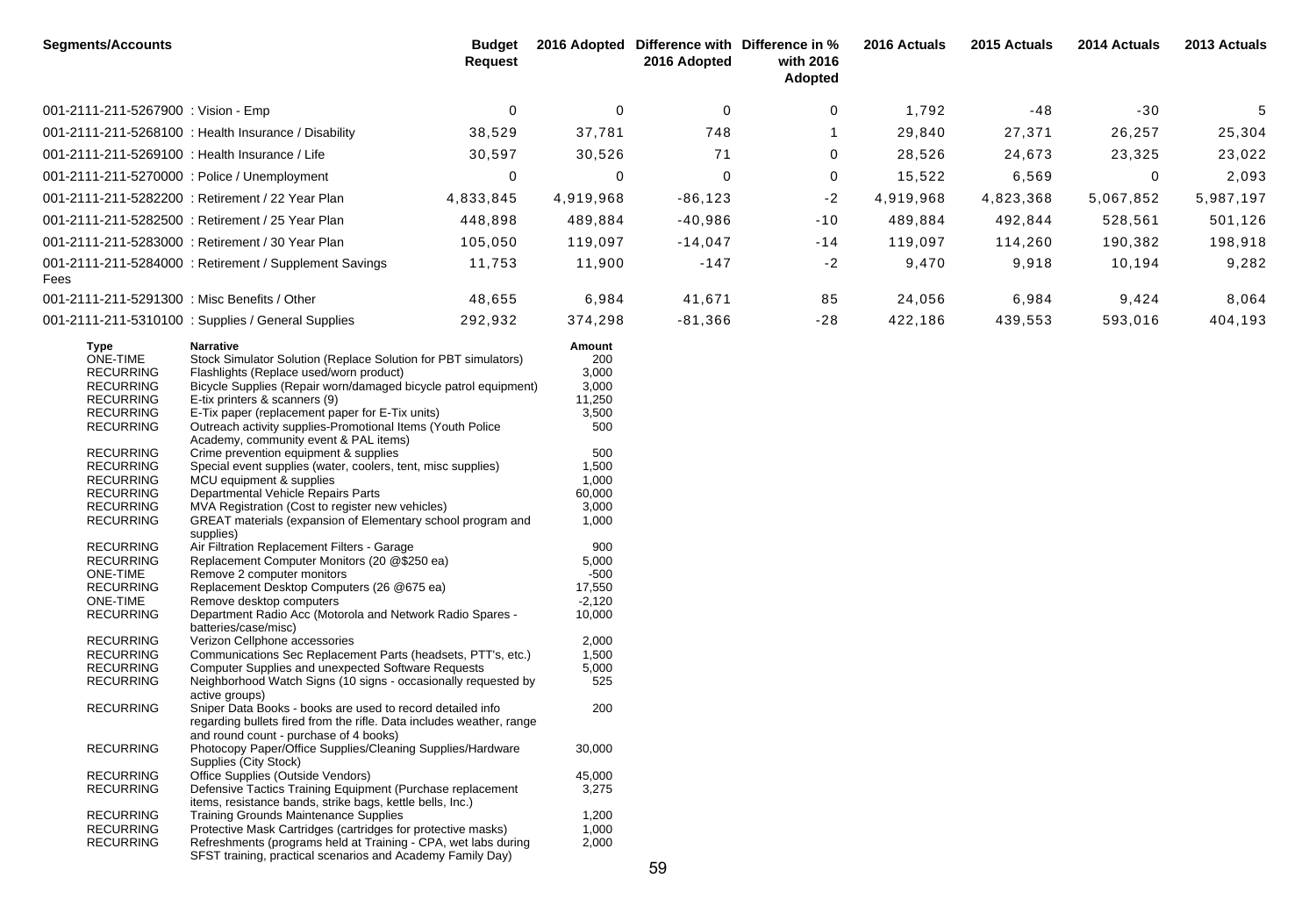| <b>Segments/Accounts</b> | <b>Budget</b><br><b>Request</b>                                                                                                   |                  | 2016 Adopted Difference with Difference in %<br>2016 Adopted | with 2016<br>Adopted | 2016 Actuals | 2015 Actuals | 2014 Actuals | 2013 Actuals |
|--------------------------|-----------------------------------------------------------------------------------------------------------------------------------|------------------|--------------------------------------------------------------|----------------------|--------------|--------------|--------------|--------------|
| <b>RECURRING</b>         | Crime Scene Processing Supplies (All Supplies for Processing                                                                      | 13,500           |                                                              |                      |              |              |              |              |
| <b>ONE-TIME</b>          | Crime Scene, collecting and packaging)                                                                                            |                  |                                                              |                      |              |              |              |              |
| <b>RECURRING</b>         | Barcode Printers and accessories<br>Alternate Light Source (2 CSU Kits)                                                           | 1,500<br>1,300   |                                                              |                      |              |              |              |              |
| <b>RECURRING</b>         | <b>Instant GSR Kits</b>                                                                                                           | 250              |                                                              |                      |              |              |              |              |
| <b>RECURRING</b>         | Equipment and Electronics replacement parts for SOD/SRT                                                                           | 4,000            |                                                              |                      |              |              |              |              |
| ONE-TIME                 | Primary arms 3X magnifiers w/mounts (16) (SRT-extend the                                                                          | 4,000            |                                                              |                      |              |              |              |              |
|                          | capabilities of our current rifle platform by giving us 3x magnification<br>for open air operations)                              |                  |                                                              |                      |              |              |              |              |
| <b>RECURRING</b>         | DRE Equipment Kit                                                                                                                 | 200              |                                                              |                      |              |              |              |              |
| <b>RECURRING</b>         | <b>PBT Machine Parts</b>                                                                                                          | 500              |                                                              |                      |              |              |              |              |
| <b>RECURRING</b>         | Intoximeter EC/IR II mouth pieces                                                                                                 | 1,000            |                                                              |                      |              |              |              |              |
| ONE-TIME                 | ID Maker Zenius (Replace older unit at Training)                                                                                  | 1,500            |                                                              |                      |              |              |              |              |
| <b>RECURRING</b>         | MDT CF-54 Panasonic Docking Stations (8)                                                                                          | 4,400            |                                                              |                      |              |              |              |              |
| <b>RECURRING</b>         | Panasonic CF-54 ruggedized laptop computers (8)                                                                                   | 20,000           |                                                              |                      |              |              |              |              |
| <b>RECURRING</b>         | Office furniture                                                                                                                  | 18,000           |                                                              |                      |              |              |              |              |
| ONE-TIME                 | Remove office furniture                                                                                                           | $-3,000$         |                                                              |                      |              |              |              |              |
| ONE-TIME                 | Wireless barcode scanner                                                                                                          | 735              |                                                              |                      |              |              |              |              |
| <b>RECURRING</b>         | Internal Marketing Items                                                                                                          | 2,000            |                                                              |                      |              |              |              |              |
| ONE-TIME                 | Bullhorn                                                                                                                          | 180              |                                                              |                      |              |              |              |              |
| <b>RECURRING</b>         | I.D. Card Printer Supplies (ribbon & Access Cards)                                                                                | 500              |                                                              |                      |              |              |              |              |
| <b>RECURRING</b>         | <b>Recruiting Materials</b>                                                                                                       | 1,500            |                                                              |                      |              |              |              |              |
| ONE-TIME                 | Poloygraph Printer (needed for Polygraph operator)                                                                                | 300              |                                                              |                      |              |              |              |              |
| <b>RECURRING</b>         | <b>Graffiti Supplies</b>                                                                                                          | 525              |                                                              |                      |              |              |              |              |
| <b>RECURRING</b>         | Supplies for new officer                                                                                                          | 9,062<br>292,932 |                                                              |                      |              |              |              |              |
|                          | 001-2111-211-5310200 : Supplies / Medical Supplies<br>2,800                                                                       | 3,985            | $-1,185$                                                     | $-43$                | 6,044        | 13,161       | 488          | 0            |
|                          | Narrative                                                                                                                         | Amount           |                                                              |                      |              |              |              |              |
| Type<br><b>RECURRING</b> | First Aid Supplies (replacement of first aid materials used while on<br>duty)                                                     | 2,000            |                                                              |                      |              |              |              |              |
| <b>RECURRING</b>         | AED Supplies (replacement electrode assembly when and AED is                                                                      | 500              |                                                              |                      |              |              |              |              |
| <b>RECURRING</b>         | used during an emergency, First Aid Training Pads, equipment etc.)<br>CPR Certificates (related to new CPR Certification Program) | 300              |                                                              |                      |              |              |              |              |
|                          |                                                                                                                                   | 2,800            |                                                              |                      |              |              |              |              |
|                          | 142,375<br>001-2111-211-5310300 : Supplies / Clothing/Uniforms                                                                    | 132,825          | 9,550                                                        | 6                    | 127,104      | 112,548      | 102,927      | 113,898      |
| Type                     | Narrative                                                                                                                         | Amount           |                                                              |                      |              |              |              |              |
| <b>RECURRING</b>         | Quartermaster replacements (badges, pins, patches, etc.)                                                                          | 5,000            |                                                              |                      |              |              |              |              |
| <b>RECURRING</b>         | Uniform Replacements - shirts, pants, jackets, Honor Guard, Bike                                                                  | 40,000           |                                                              |                      |              |              |              |              |
|                          | Uniforms, to include specialized units                                                                                            |                  |                                                              |                      |              |              |              |              |
| <b>RECURRING</b>         | Uniform & Equipment for the new officers 58th Academy (uniforms,                                                                  | 16,820           |                                                              |                      |              |              |              |              |
|                          | polo shirts, jackets, Physical Training and DT clothing, Sam Browne                                                               |                  |                                                              |                      |              |              |              |              |
|                          | duty belt, duty holster, double mag pouch, Mk3 holder, belt<br>keepers, 2 pocket glove pouch, monadnock 21" fristion lock baton,  |                  |                                                              |                      |              |              |              |              |
|                          | ASP sidebreak scabbard baton, handcuffs and cuff case, etc.)                                                                      |                  |                                                              |                      |              |              |              |              |
| <b>RECURRING</b>         | Ballistic Vests (replace 30 existing due to expire and 20 new recruit                                                             | 58,650           |                                                              |                      |              |              |              |              |
|                          | vests - \$1,173. Includes new vest, concealable carrier, 1 external                                                               |                  |                                                              |                      |              |              |              |              |
|                          | uniform and 1 external tactical)                                                                                                  |                  |                                                              |                      |              |              |              |              |
| ONE-TIME                 | Remove Body Armour                                                                                                                | $-17,595$        |                                                              |                      |              |              |              |              |
| ONE-TIME                 | Rain/wet weather jackets (145 officers/11 aux officers @ \$44ea)                                                                  | 7,000            |                                                              |                      |              |              |              |              |
| <b>RECURRING</b>         | PASGT Kevlar Helmet replacements                                                                                                  | 7,000            |                                                              |                      |              |              |              |              |
| ONE-TIME                 | <b>TAC EMS</b>                                                                                                                    | 25,500           |                                                              |                      |              |              |              |              |
|                          |                                                                                                                                   | 142,375          |                                                              |                      |              |              |              |              |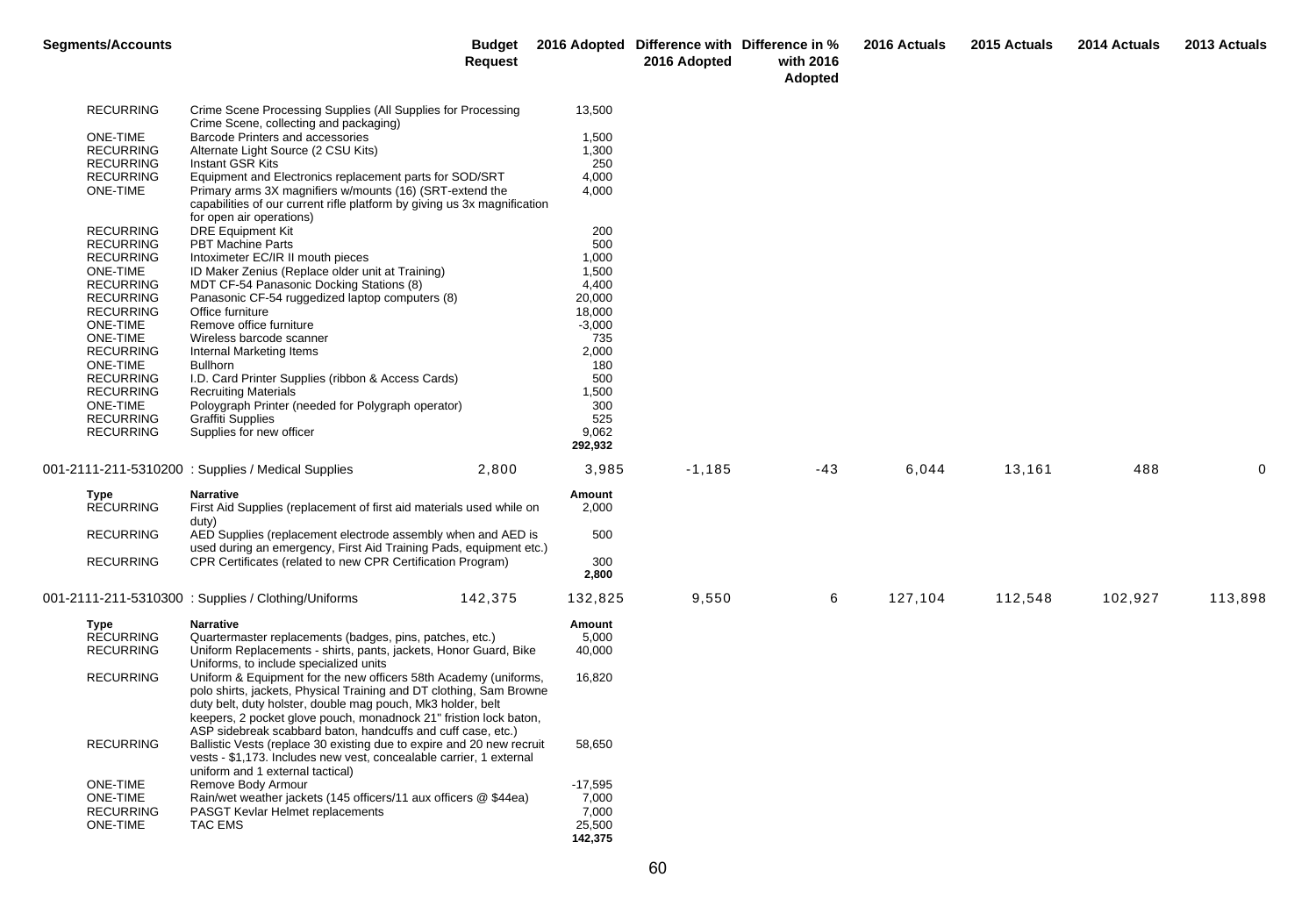| <b>Segments/Accounts</b>                                                         |                                                                                                                                                                                                                            | <b>Budget</b><br><b>Request</b> |                                                                 | 2016 Adopted Difference with Difference in %<br>2016 Adopted | with 2016<br>Adopted | 2016 Actuals | 2015 Actuals | 2014 Actuals | 2013 Actuals |
|----------------------------------------------------------------------------------|----------------------------------------------------------------------------------------------------------------------------------------------------------------------------------------------------------------------------|---------------------------------|-----------------------------------------------------------------|--------------------------------------------------------------|----------------------|--------------|--------------|--------------|--------------|
|                                                                                  | 001-2111-211-5310400: Supplies / Photographic Supplies                                                                                                                                                                     | 4,467                           | 4,500                                                           | $-33$                                                        | -1                   | 4,125        | 1,499        | 0            | $\Omega$     |
| Type<br>ONE-TIME<br>ONE-TIME<br>ONE-TIME<br><b>RECURRING</b><br><b>RECURRING</b> | <b>Narrative</b><br>Canon EOS Rebel T5i Camera (1)<br>Body Worn Cameras (12)<br>Remove body worn cameras<br>Patrol Digital Camera's (10)<br>Squad Crime Scene Cameras (2)                                                  |                                 | Amount<br>900<br>12,744<br>$-12,977$<br>2,000<br>1,800<br>4,467 |                                                              |                      |              |              |              |              |
|                                                                                  | 001-2111-211-5310500 : Supplies / Weapons/Ammo/Etc.                                                                                                                                                                        | 166,636                         | 148,308                                                         | 18,328                                                       | 10                   | 109,676      | 96,773       | 132,103      | 30,462       |
| Type<br><b>RECURRING</b>                                                         | <b>Narrative</b><br>Department Ammunition (9mm, .223, .308, 12 gauge, 12 gauge<br>SIMS, Force on Force Marking Rounds - entry level training, open<br>range, SRT, Department day & night qual, in-service, etc.)           |                                 | Amount<br>138,200                                               |                                                              |                      |              |              |              |              |
| <b>RECURRING</b><br><b>RECURRING</b>                                             | Inert OC spray - Various Models - Training Canisters<br>MK3, MK6 & MK9 OC spray (100 canisters of duty spray, 50<br>canisters of SOD/CID OC Spray)                                                                         |                                 | 1,200<br>1,700                                                  |                                                              |                      |              |              |              |              |
| <b>RECURRING</b><br><b>RECURRING</b><br><b>RECURRING</b>                         | X26P Taser (8 - replacement of inoperable taser's)<br>Taser 21' Cartridges (100 - replacement of used cartridges)<br>X26 Taser DPMS (2 - replacement of expended cartridges)                                               |                                 | 10,357<br>2,355<br>124                                          |                                                              |                      |              |              |              |              |
| ONE-TIME<br>ONE-TIME                                                             | Sniper Rifles - Replace 2 of our current rifles that are 7-10yrs old<br>Remington 870 Express Tactical Shotgun (Replace current old<br>shotguns that are beginning to malfunction. 8 guns)                                 |                                 | 8,500<br>8,000                                                  |                                                              |                      |              |              |              |              |
| <b>RECURRING</b>                                                                 | Explosive breaching initial purchase - initial purchase needed to<br>conduct explosive breaching. Following yrs would require much<br>less to maintain inventory                                                           |                                 | 2,500                                                           |                                                              |                      |              |              |              |              |
| <b>RECURRING</b>                                                                 | Chemical munitions/LLIM/NFDD replacement (Munition purchases<br>based on the status of the current inventory and ensuring we have<br>adequate supplies to deal with the critical incidents SRT is required<br>to resolve.) |                                 | 4,000                                                           |                                                              |                      |              |              |              |              |
| <b>RECURRING</b>                                                                 | Weapon Cleaning Supplies and Replacement Parts (Provides for<br>replacements of un-serviceable equipment such as firing pins, etc.)                                                                                        |                                 | 5,000                                                           |                                                              |                      |              |              |              |              |
| <b>RECURRING</b><br><b>RECURRING</b><br><b>RECURRING</b><br>ONE-TIME             | Auto Locking Batons<br><b>Breaching Shotgun</b><br>Weapon purchase to replace purchases by retirees<br>Remove ammunition                                                                                                   |                                 | 2,200<br>1,000<br>6,500<br>$-25,000$<br>166,636                 |                                                              |                      |              |              |              |              |
| 001-2111-211-5330100 : Energy / Fuel & Oil                                       |                                                                                                                                                                                                                            | 350,000                         | 350,000                                                         | 0                                                            | 0                    | 185,546      | 287,829      | 370,975      | 352,588      |
| 001-2111-211-5330200 : Energy / Electricity                                      |                                                                                                                                                                                                                            | 37,000                          | 42,000                                                          | $-5,000$                                                     | -14                  | 23,823       | 31,184       | 33,854       | 33,171       |
| Type<br><b>RECURRING</b><br><b>RECURRING</b>                                     | Narrative<br>Electricity for all buildings other than HQ<br>request by Water Dept to share electricity cost for Vernon Ave site                                                                                            |                                 | Amount<br>35,000<br>2,000<br>37,000                             |                                                              |                      |              |              |              |              |
| 001-2111-211-5330300 : Energy / Natural Gas                                      |                                                                                                                                                                                                                            | 15,650                          | 15,650                                                          | 0                                                            | 0                    | 6,294        | 9,343        | 9,677        | 7,253        |
| <b>Type</b><br><b>RECURRING</b><br><b>RECURRING</b><br><b>RECURRING</b>          | <b>Narrative</b><br>CSD-propane for Mobile Command Unit<br>Training - cost to heat the multipurpose building<br>Propane for Vernon Ave. site generator (1000 Gallons)                                                      |                                 | Amount<br>150<br>15,000<br>500<br>15,650                        |                                                              |                      |              |              |              |              |
|                                                                                  | 001-2111-211-5410000 : Police / Professional Services                                                                                                                                                                      | 1,116,378                       | 981,812                                                         | 134,566                                                      | 12                   | 774,097      | 724,790      | 765,684      | 927,099      |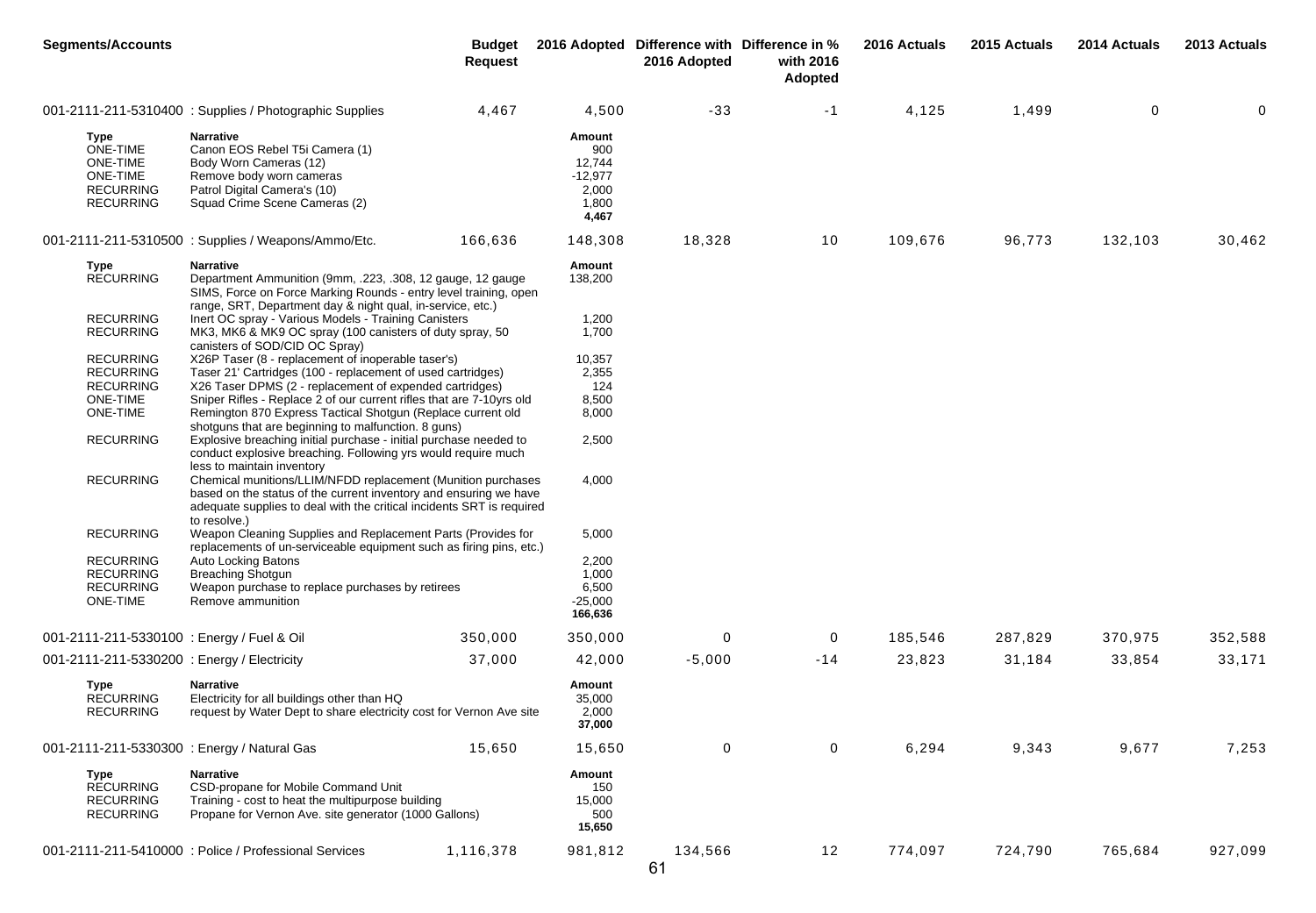**Adopted**

| <b>Type</b><br><b>RECURRING</b>      | <b>Narrative</b><br>Red Light Camera Program                                                                                   | Amount<br>200,000   |          |     |       |    |     |     |
|--------------------------------------|--------------------------------------------------------------------------------------------------------------------------------|---------------------|----------|-----|-------|----|-----|-----|
| <b>RECURRING</b>                     | Towing Fees (increase due to new contract in FY16)                                                                             | 15,000              |          |     |       |    |     |     |
| <b>RECURRING</b>                     | <b>Speed Camera Fees</b>                                                                                                       | 450,000             |          |     |       |    |     |     |
| <b>RECURRING</b>                     | Pre-Employment Physicals-Sworn                                                                                                 | 36,000              |          |     |       |    |     |     |
| <b>RECURRING</b>                     | Pre-Employment Physicals-Civilian's                                                                                            | 7,780               |          |     |       |    |     |     |
| <b>RECURRING</b>                     | Pre- Employment Physicals - Civilian Volunteers (Auxiliary)                                                                    | 748                 |          |     |       |    |     |     |
| <b>RECURRING</b>                     | Blood Borne Pathogen Training                                                                                                  | 500                 |          |     |       |    |     |     |
| <b>RECURRING</b>                     | <b>Credit Bureau Checks</b>                                                                                                    | 2,250               |          |     |       |    |     |     |
| <b>RECURRING</b>                     | Psychological Services (Pre-Employment & Fit for Duty)                                                                         | 14,800              |          |     |       |    |     |     |
| <b>RECURRING</b>                     | Deafnet (Language Interpreting)                                                                                                | 15,000              |          |     |       |    |     |     |
| <b>RECURRING</b>                     | EVOC Training (Entry level and Inservice)                                                                                      | 25,000              |          |     |       |    |     |     |
| <b>RECURRING</b>                     | Outside Instructor Fees (Inservice leadership/communication<br>training)                                                       | 5,000               |          |     |       |    |     |     |
| <b>RECURRING</b>                     | Certification of Noise Abatement Equipment (Calibration of 2<br>existing units and 2 new units)                                | 920                 |          |     |       |    |     |     |
| <b>RECURRING</b>                     | <b>Uniform Alterations</b>                                                                                                     | 2,000               |          |     |       |    |     |     |
| <b>RECURRING</b>                     | IIT Support-Frederick County (includes CAD/RMS. local and area<br>network, personal computers and office automation - based on | 140,800             |          |     |       |    |     |     |
|                                      | contract between city and county for IIT services)                                                                             |                     |          |     |       |    |     |     |
| <b>RECURRING</b>                     | METERS/NCIC (state fees to CJIS) - 160 logons                                                                                  | 15.360              |          |     |       |    |     |     |
| <b>RECURRING</b><br><b>RECURRING</b> | Credit Card/Cell Phone Tracking<br>Radar Certification (29 units)                                                              | 5,000<br>2,262      |          |     |       |    |     |     |
| <b>RECURRING</b>                     | Entry-Level Written Test and Study Guides (PU)                                                                                 | 8,400               |          |     |       |    |     |     |
| <b>RECURRING</b>                     | Medical Exams - Fit for Duty/Return to Work                                                                                    | 4,022               |          |     |       |    |     |     |
| <b>RECURRING</b>                     | Drug Tests (Random/Reasonable Suspicion)                                                                                       | 2,045               |          |     |       |    |     |     |
| <b>RECURRING</b>                     | Twin Rix Hep Immunizations (new sworn employees)                                                                               | 4,115               |          |     |       |    |     |     |
| <b>RECURRING</b>                     | Hep "B" Immunization/Booster (new and current sworn)                                                                           | 2.249               |          |     |       |    |     |     |
| <b>RECURRING</b>                     | Hep "A" 1st & 2nd doses (new and imcumbent sworn)                                                                              | 5,214               |          |     |       |    |     |     |
| <b>RECURRING</b>                     | <b>Respirator Fit Test</b>                                                                                                     | 10,587              |          |     |       |    |     |     |
| <b>RECURRING</b>                     | <b>Respirator Clearance Physical</b>                                                                                           | 1,485               |          |     |       |    |     |     |
| <b>RECURRING</b>                     | <b>Pulmonary Function Test</b>                                                                                                 | 1,011               |          |     |       |    |     |     |
| <b>RECURRING</b>                     | Transcription (used for time sensitive internals)                                                                              | 1,000               |          |     |       |    |     |     |
| <b>RECURRING</b>                     | <b>GSR Kit Testing</b>                                                                                                         | 2,000               |          |     |       |    |     |     |
| <b>RECURRING</b>                     | Polygraph Examination (10 police applicant examinations<br>@\$300ea)                                                           | 3,000               |          |     |       |    |     |     |
| <b>RECURRING</b>                     | Medical Exams - Incumbent Periodic                                                                                             | 59,522              |          |     |       |    |     |     |
| ONE-TIME                             | Remove periodic medical exams                                                                                                  | $-59,522$           |          |     |       |    |     |     |
| <b>RECURRING</b>                     | Drug Test - Pre employment civilian and volunteer                                                                              | 710                 |          |     |       |    |     |     |
| <b>RECURRING</b>                     | Voiance Language Services - Over the phone foreign language<br>interpreting services                                           | 2,400               |          |     |       |    |     |     |
| <b>ONE-TIME</b>                      | Promotion Process - Lieutenant Rank                                                                                            | 12,000              |          |     |       |    |     |     |
| ONE-TIME                             | Promotion Process - Sergeant Rank                                                                                              | 12,000              |          |     |       |    |     |     |
| ONE-TIME                             | Promotion Process - Corporal Rank                                                                                              | 20,000              |          |     |       |    |     |     |
| <b>RECURRING</b>                     | <b>VEIP Inspections</b>                                                                                                        | 1,120               |          |     |       |    |     |     |
| <b>RECURRING</b>                     | <b>Grant Manager</b>                                                                                                           | 54,600              |          |     |       |    |     |     |
| ONE-TIME                             | Space needs assessment                                                                                                         | 30,000<br>1,116,378 |          |     |       |    |     |     |
| Fees                                 | 001-2111-211-5411100 : Professional Services / Legal Service<br>0                                                              | 0                   | 0        | 0   | 0     | 0  | 0   | 312 |
|                                      | 001-2111-211-5510100 : Cleaning Services / Disposal Fees<br>3,352                                                              | 5,302               | $-1,950$ | -59 | 1,692 | 78 | 213 | 540 |
| Type                                 | <b>Narrative</b>                                                                                                               | Amount              |          |     |       |    |     |     |

| . 7.7     | .                                                                 | , ,,,,,,,,, |
|-----------|-------------------------------------------------------------------|-------------|
| RECURRING | Landfill Fees (destruction of property for Records at County Dump | 1,500       |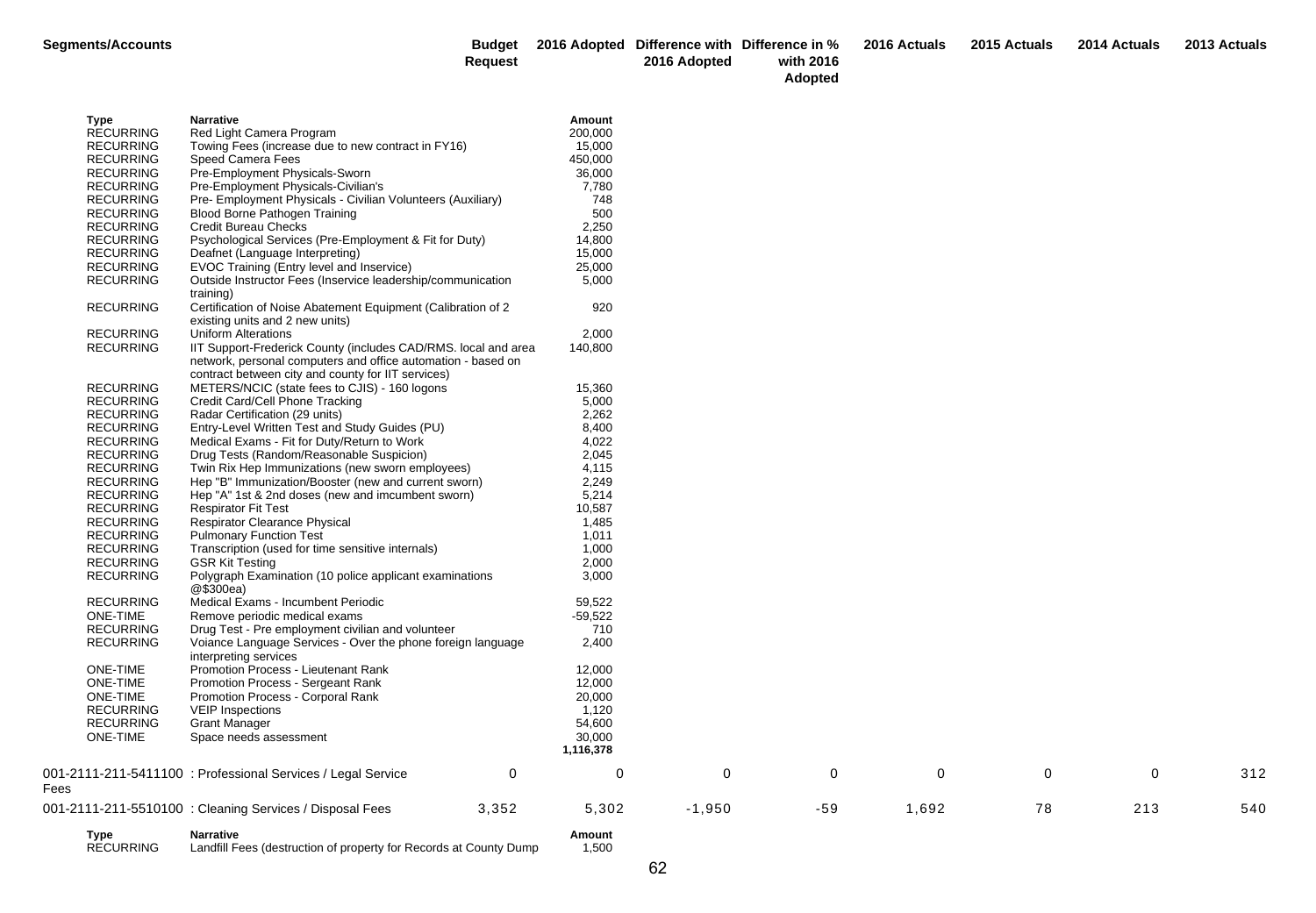| <b>Segments/Accounts</b>                                                                                                                                                                                                                                                                                                             |                                                                                                                                                                                                                                                                                                                                                                                                                                                                                                                                                                                                                                                                                                                                                                                                                                                                                                | <b>Budget</b><br><b>Request</b> |                                                                                                                                                              | 2016 Adopted Difference with Difference in %<br>2016 Adopted | with 2016<br>Adopted | 2016 Actuals | 2015 Actuals | 2014 Actuals | 2013 Actuals |
|--------------------------------------------------------------------------------------------------------------------------------------------------------------------------------------------------------------------------------------------------------------------------------------------------------------------------------------|------------------------------------------------------------------------------------------------------------------------------------------------------------------------------------------------------------------------------------------------------------------------------------------------------------------------------------------------------------------------------------------------------------------------------------------------------------------------------------------------------------------------------------------------------------------------------------------------------------------------------------------------------------------------------------------------------------------------------------------------------------------------------------------------------------------------------------------------------------------------------------------------|---------------------------------|--------------------------------------------------------------------------------------------------------------------------------------------------------------|--------------------------------------------------------------|----------------------|--------------|--------------|--------------|--------------|
| <b>RECURRING</b><br><b>RECURRING</b>                                                                                                                                                                                                                                                                                                 | and bulk trash pick-up for Training)<br>Wheelabrato Fee (Fee for incineration of CDS evidence)<br>Biomedical Waste Service, Inc. (Disposal of Biohazard materials)                                                                                                                                                                                                                                                                                                                                                                                                                                                                                                                                                                                                                                                                                                                             |                                 | 102<br>1,750<br>3,352                                                                                                                                        |                                                              |                      |              |              |              |              |
| Services                                                                                                                                                                                                                                                                                                                             | 001-2111-211-5510200 : Cleaning Services / Custodial                                                                                                                                                                                                                                                                                                                                                                                                                                                                                                                                                                                                                                                                                                                                                                                                                                           | 10,000                          | 0                                                                                                                                                            | 10,000                                                       | 100                  | 7,085        | 10,709       | 30,198       | 31,915       |
| Type<br><b>RECURRING</b>                                                                                                                                                                                                                                                                                                             | <b>Narrative</b><br><b>Cleaning Services</b>                                                                                                                                                                                                                                                                                                                                                                                                                                                                                                                                                                                                                                                                                                                                                                                                                                                   |                                 | Amount<br>10,000<br>10,000                                                                                                                                   |                                                              |                      |              |              |              |              |
| Repair/Maint.                                                                                                                                                                                                                                                                                                                        | 001-2111-211-5520100 : Repair and Maint. Service / General                                                                                                                                                                                                                                                                                                                                                                                                                                                                                                                                                                                                                                                                                                                                                                                                                                     | 135,875                         | 143,875                                                                                                                                                      | $-8,000$                                                     | -6                   | 68,176       | 58,362       | 50,341       | 59,209       |
| Type<br><b>RECURRING</b><br><b>RECURRING</b><br><b>RECURRING</b><br><b>RECURRING</b><br><b>RECURRING</b><br><b>RECURRING</b><br><b>RECURRING</b><br><b>RECURRING</b><br><b>RECURRING</b><br><b>RECURRING</b><br><b>RECURRING</b><br><b>RECURRING</b><br><b>RECURRING</b><br><b>RECURRING</b>                                         | <b>Narrative</b><br>Repairs to Equipment (Radar, noise abatement, office, etc.)<br>PBT repairs and parts<br>Repairs to office's not covered by city<br>Target System repair & maintenance<br>Vehicle repairs (Performed by outside vendors, Brekford, Auto<br>Craft, etc. increase due to age of fleet)<br>Outside Vehicle Repairs (Due to expiration of the manufacturers<br>warranty for most dept vehicles - Performed by City Shop)<br>Specialized Vehicle Repairs (Patrol and Specialized unit repair -<br>MCU, VAN, APC)<br>Tires<br>Motorcycle Repairs<br>Radio Equipment repair (not covered by contract)<br>Generator Repair/Service - Vernon Ave site & Plant Rd. Training<br>Facility<br>Segway of Annapolis (Segway Repairs and Maintenance)<br>Service for bicycles<br>HP Secure door controller maintenance & repair agreement<br>Building Repairs made by DPW - Hanson Requests |                                 | Amount<br>3,000<br>1,500<br>8,000<br>2,500<br>15,000<br>30,000<br>8,000<br>30,000<br>3,000<br>16,000<br>5,875<br>2,500<br>3,000<br>2,500<br>5,000<br>135,875 |                                                              |                      |              |              |              |              |
| Maintenance Contracts                                                                                                                                                                                                                                                                                                                | 001-2111-211-5520200 : Repair and Maint. Service /                                                                                                                                                                                                                                                                                                                                                                                                                                                                                                                                                                                                                                                                                                                                                                                                                                             | 143,238                         | 147,377                                                                                                                                                      | $-4,139$                                                     | $-3$                 | 84,045       | 117,105      | 97,038       | 34,512       |
| Type<br><b>RECURRING</b><br><b>RECURRING</b><br><b>RECURRING</b><br><b>RECURRING</b><br><b>RECURRING</b><br><b>RECURRING</b><br><b>RECURRING</b><br><b>RECURRING</b><br><b>RECURRING</b><br><b>RECURRING</b><br><b>RECURRING</b><br><b>RECURRING</b><br><b>RECURRING</b><br><b>RECURRING</b><br><b>RECURRING</b><br><b>RECURRING</b> | <b>Narrative</b><br>Pest Control (CID, SOD, Comm Services)<br>DeLage Landen Copier Fees - Maintenance Contract<br>Tracker Evidence Manager Annual Maintenance Fee<br>Cintas Contract (Shredding of sensitive document and materials)<br>AIM Maintenance Contract<br>Crown Pointe: Computer Software (Skills Manager)<br>Ti Training Simulator warranty<br>Alarm System Monitoring (Training)<br>Physio-Control annual maintenance agreement<br>Lexis Nexis Accurint for Law Enforcement<br>TLO Premium (People finding investigative tool)<br>Glessner Alarm Fee (CID)<br>Encase Forensic V7 annual Maintenance Contract<br>Purple Language Service Company<br>Crime Reports.com<br>Motorola Radio Annual Service Contract                                                                                                                                                                     |                                 | Amount<br>600<br>15,000<br>5,250<br>6,000<br>2,500<br>3,070<br>1,500<br>300<br>4,000<br>11,175<br>1,440<br>300<br>1,000<br>1,500<br>2,388<br>30,310          |                                                              |                      |              |              |              |              |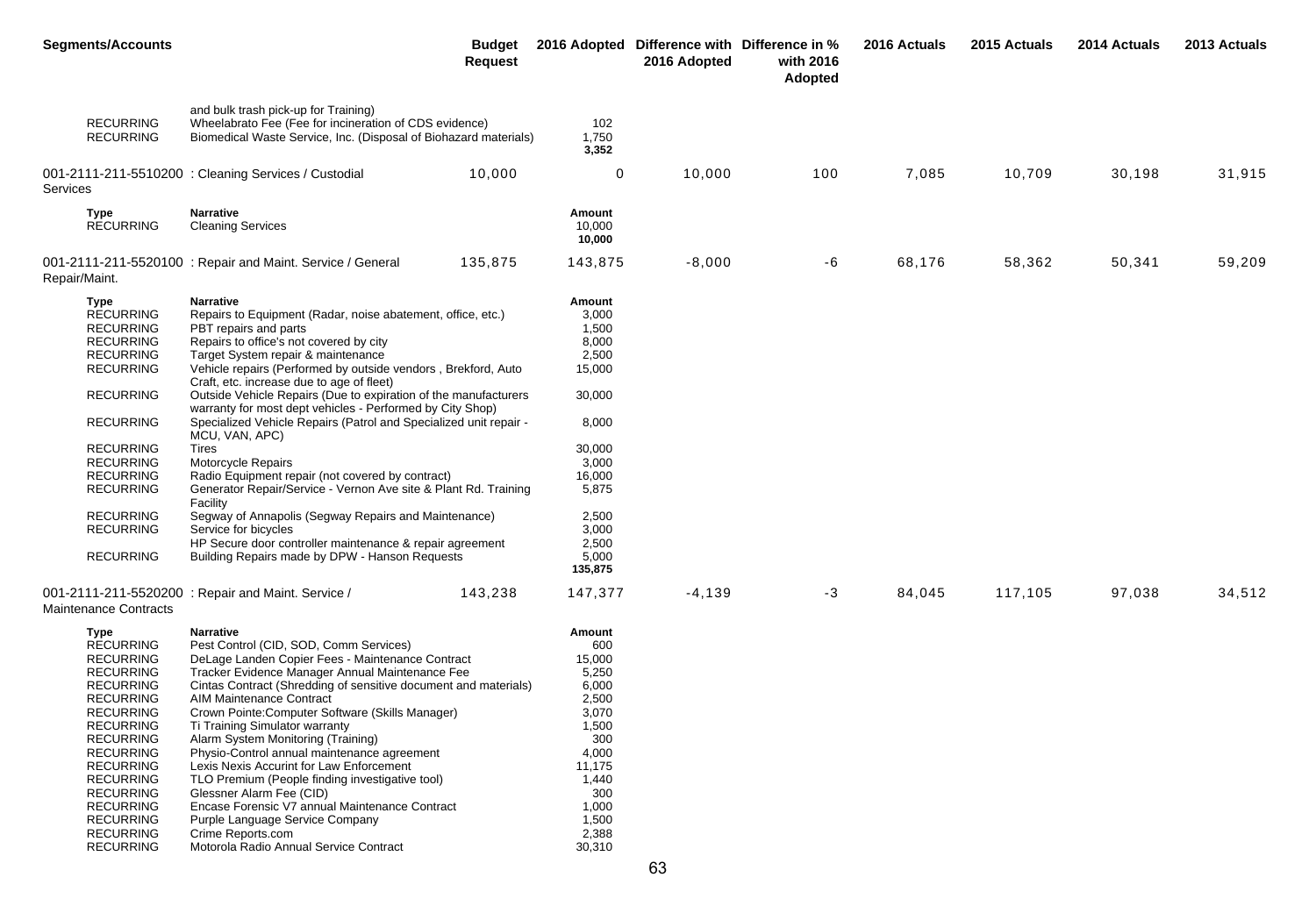| <b>Segments/Accounts</b>                     |                                                                                                       | Budget<br><b>Request</b> |                                     | 2016 Adopted Difference with Difference in %<br>2016 Adopted | with 2016<br>Adopted | 2016 Actuals | 2015 Actuals | 2014 Actuals | 2013 Actuals |
|----------------------------------------------|-------------------------------------------------------------------------------------------------------|--------------------------|-------------------------------------|--------------------------------------------------------------|----------------------|--------------|--------------|--------------|--------------|
| <b>RECURRING</b>                             | CritiCall Dispatcher Testing Software (Shared with County - FPD<br>Portion)                           |                          | 835                                 |                                                              |                      |              |              |              |              |
| <b>RECURRING</b>                             | NEOGOV - online application software                                                                  |                          | 4,000                               |                                                              |                      |              |              |              |              |
| <b>RECURRING</b>                             | NEOGOV - Perform Eval Software program annual license &<br>maintenance                                |                          | 5,000                               |                                                              |                      |              |              |              |              |
| <b>RECURRING</b>                             | GoDaddy.com (Recruiting website domains and website)                                                  |                          | 1,000                               |                                                              |                      |              |              |              |              |
| <b>RECURRING</b>                             | <b>ESRI Annual Licensing</b>                                                                          |                          | 500                                 |                                                              |                      |              |              |              |              |
| <b>RECURRING</b>                             | MSAB, XRY Annual Maintenance Contract                                                                 |                          | 2,995                               |                                                              |                      |              |              |              |              |
| <b>RECURRING</b>                             | MCM Software annual maintenance                                                                       |                          | 700                                 |                                                              |                      |              |              |              |              |
| <b>RECURRING</b>                             | ZOHO Manage Engine Service HelpDesk Software annual renewal<br>fee                                    |                          | 890                                 |                                                              |                      |              |              |              |              |
| <b>RECURRING</b>                             | ATAC\RAIDS Web application Annual licensing and Software<br>Maintenance                               |                          | 5,450                               |                                                              |                      |              |              |              |              |
| <b>RECURRING</b>                             | Cellbrite Software Upgrade                                                                            |                          | 4,500                               |                                                              |                      |              |              |              |              |
| <b>RECURRING</b>                             | CryWolf Annual Maintenance                                                                            |                          | 5,040                               |                                                              |                      |              |              |              |              |
| <b>RECURRING</b>                             | Mobile PD App                                                                                         |                          | 10,000                              |                                                              |                      |              |              |              |              |
| ONE-TIME                                     | Remove mobile app                                                                                     |                          | $-10,000$                           |                                                              |                      |              |              |              |              |
| <b>RECURRING</b>                             | Galaxy door controller software licensing (biennial)                                                  |                          | 400                                 |                                                              |                      |              |              |              |              |
| <b>RECURRING</b>                             | Adore software annual maintenance                                                                     |                          | 550                                 |                                                              |                      |              |              |              |              |
| <b>RECURRING</b>                             | 2 Factor Authentication software and licenses                                                         |                          | 13,000                              |                                                              |                      |              |              |              |              |
| <b>RECURRING</b>                             | <b>Cellbrite Annual Contract</b>                                                                      |                          | 1,100                               |                                                              |                      |              |              |              |              |
| <b>RECURRING</b><br><b>RECURRING</b>         | I-Look computer forensic software licensing fee<br>Planet Technologies support and maintenance        |                          | 1,200                               |                                                              |                      |              |              |              |              |
| <b>RECURRING</b>                             | OCEAN Systems annual maintenance fee                                                                  |                          | 5,000<br>2,000                      |                                                              |                      |              |              |              |              |
| <b>RECURRING</b>                             | Snagit computer software                                                                              |                          | 271                                 |                                                              |                      |              |              |              |              |
| <b>RECURRING</b>                             | CDR (Crash Data Retrieval) Software annual renewal                                                    |                          | 899                                 |                                                              |                      |              |              |              |              |
| <b>ONE-TIME</b>                              | The Work Number Verification System                                                                   |                          | 10,472                              |                                                              |                      |              |              |              |              |
| ONE-TIME                                     | Remove work number verification system                                                                |                          | $-10,472$                           |                                                              |                      |              |              |              |              |
| <b>RECURRING</b>                             | Evidence.com (annual cost for 5 yrs)                                                                  |                          | 12,744                              |                                                              |                      |              |              |              |              |
| ONE-TIME                                     | Remove Evidence.com                                                                                   |                          | $-12,744$                           |                                                              |                      |              |              |              |              |
| <b>RECURRING</b>                             | 3SI GPS Annual Usage fee                                                                              |                          | 1,575<br>143,238                    |                                                              |                      |              |              |              |              |
|                                              | 001-2111-211-5540100: Rentals / Land and Buildings                                                    | 238,000                  | 222,471                             | 15,529                                                       | 6                    | 239,918      | 217,795      | 194,888      | 193,403      |
| Type                                         | <b>Narrative</b>                                                                                      |                          | Amount                              |                                                              |                      |              |              |              |              |
| <b>RECURRING</b>                             | <b>CSD</b>                                                                                            |                          | 28,070                              |                                                              |                      |              |              |              |              |
| <b>RECURRING</b>                             | <b>CID</b>                                                                                            |                          | 30,011                              |                                                              |                      |              |              |              |              |
| <b>RECURRING</b>                             | SOD                                                                                                   |                          | 37,390                              |                                                              |                      |              |              |              |              |
| <b>RECURRING</b>                             | Headquarters                                                                                          |                          | 140,529                             |                                                              |                      |              |              |              |              |
| <b>RECURRING</b>                             | UHAUL Storage Unit (Storage of Criminal Files for Records<br>Department due to lack of storage at HQ) |                          | 2,000                               |                                                              |                      |              |              |              |              |
|                                              |                                                                                                       |                          | 238,000                             |                                                              |                      |              |              |              |              |
|                                              | 001-2111-211-5540200: Rentals / Equipment and Vehicles                                                | 17,500                   | 23,000                              | $-5,500$                                                     | $-32$                | 18,676       | 21,348       | 1,742        | 16,753       |
| Type<br><b>RECURRING</b><br><b>RECURRING</b> | <b>Narrative</b><br>General Rental Equipment (unforseen criminal issues)<br><b>WPS Copier Rentals</b> |                          | Amount<br>2,500<br>15,000<br>17,500 |                                                              |                      |              |              |              |              |
|                                              | 001-2111-211-5570000 : Police / Licenses/Permits                                                      | 200                      | 200                                 | $\mathbf 0$                                                  | $\mathbf 0$          | 200          | 0            | 1,620        | 211          |
| Type                                         | <b>Narrative</b>                                                                                      |                          | Amount                              |                                                              |                      |              |              |              |              |
| <b>RECURRING</b>                             | Misc Licenses and Permits                                                                             |                          | 200                                 |                                                              |                      |              |              |              |              |
|                                              |                                                                                                       |                          | 0<br>200                            |                                                              |                      |              |              |              |              |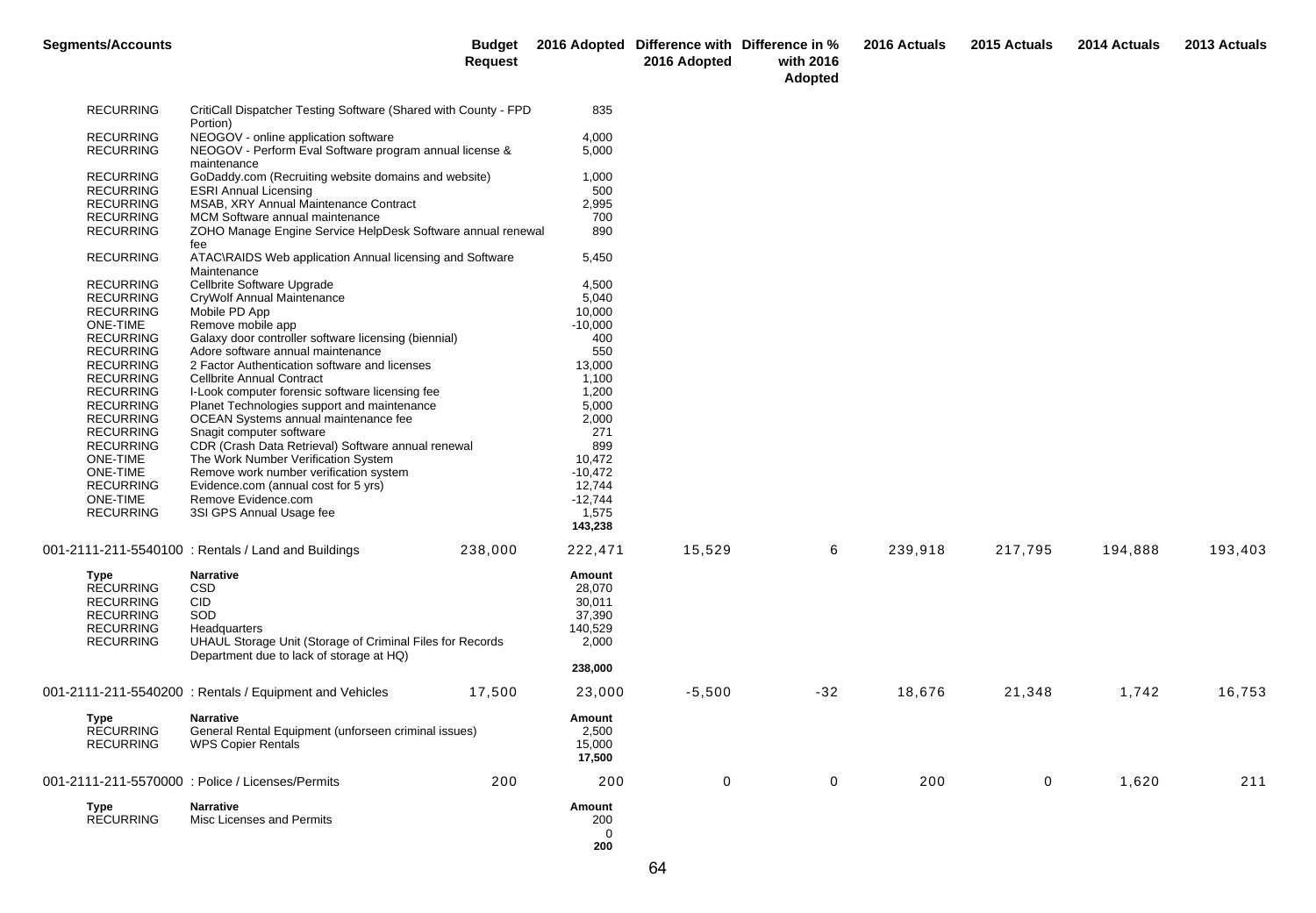| <b>Segments/Accounts</b>                                                                    |                                                                                                                                                                                                                                                       | <b>Budget</b><br><b>Request</b> |                                                           | 2016 Adopted Difference with Difference in %<br>2016 Adopted | with 2016<br>Adopted | 2016 Actuals | 2015 Actuals | 2014 Actuals | 2013 Actuals |
|---------------------------------------------------------------------------------------------|-------------------------------------------------------------------------------------------------------------------------------------------------------------------------------------------------------------------------------------------------------|---------------------------------|-----------------------------------------------------------|--------------------------------------------------------------|----------------------|--------------|--------------|--------------|--------------|
|                                                                                             | 001-2111-211-5610100 : Communications / Telephone                                                                                                                                                                                                     | 179,700                         | 179,750                                                   | $-50$                                                        | $-1$                 | 117,110      | 146,413      | 119,862      | 145,432      |
| <b>Type</b><br><b>RECURRING</b><br><b>RECURRING</b><br><b>RECURRING</b><br><b>RECURRING</b> | <b>Narrative</b><br>Frederick County - Dial Tone<br>Verizon - POTS, NAWAS and leased radio circuits<br>Verizon CDMA Data Access (Needed for mobile access of MDT's)<br><b>Verizon Communications</b>                                                  |                                 | Amount<br>58,000<br>12,000<br>58,700<br>51,000<br>179,700 |                                                              |                      |              |              |              |              |
|                                                                                             | 001-2111-211-5610200 : Communications / Postage                                                                                                                                                                                                       | 12,000                          | 15,000                                                    | $-3,000$                                                     | $-25$                | 8,565        | 10,014       | 7,392        | 9,482        |
| Type<br><b>RECURRING</b>                                                                    | <b>Narrative</b><br>Postage/Mail (FEDEX/UPS)                                                                                                                                                                                                          |                                 | Amount<br>12,000<br>12,000                                |                                                              |                      |              |              |              |              |
| 001-2111-211-5620100 : Travel / Transportation                                              |                                                                                                                                                                                                                                                       | 6,000                           | 4,500                                                     | 1,500                                                        | 25                   | 3,773        | 2,956        | 4,374        | 2,660        |
| Type<br><b>RECURRING</b><br><b>RECURRING</b>                                                | <b>Narrative</b><br>Training/Classes/Seminars etc.<br>Transportation of boxes of records to State Archives                                                                                                                                            |                                 | Amount<br>4,500<br>1,500<br>6,000                         |                                                              |                      |              |              |              |              |
|                                                                                             | 001-2111-211-5621100 : Travel / Dues/Registration Fees                                                                                                                                                                                                | 32,500                          | 30,000                                                    | 2,500                                                        | 7                    | 26,823       | 24,027       | 28,399       | 26,166       |
| Type<br><b>RECURRING</b>                                                                    | <b>Narrative</b><br>Training Registration/Tuition (Instructor cert for OC spray, taser,<br>EVOC, general instructor, firearms, PT, First Aid, Controlled Force<br>Instructors, SRT, CIT, Leadership Development, CSI, grant writing<br>courses, etc.) |                                 | Amount<br>40,000                                          |                                                              |                      |              |              |              |              |
| ONE-TIME                                                                                    | Reduce training                                                                                                                                                                                                                                       |                                 | $-7,500$<br>32,500                                        |                                                              |                      |              |              |              |              |
| 001-2111-211-5622100 : Travel / Lodging                                                     |                                                                                                                                                                                                                                                       | 6,500                           | 6,500                                                     | 0                                                            | 0                    | 6,238        | 3,763        | 2,915        | 2,883        |
| Type<br><b>RECURRING</b>                                                                    | <b>Narrative</b><br>Lodging at training seminars                                                                                                                                                                                                      |                                 | Amount<br>6,500<br>6,500                                  |                                                              |                      |              |              |              |              |
| 001-2111-211-5623100 : Travel / Meals/Food                                                  |                                                                                                                                                                                                                                                       | 3,500                           | 3,000                                                     | 500                                                          | 14                   | 3,879        | 2,423        | 3,253        | 1,779        |
| Type<br><b>RECURRING</b><br><b>RECURRING</b>                                                | <b>Narrative</b><br>Per diem (cost for dept members to attend outside training)<br>Auxiliary Appreciation Banquet - End of year banquet for volunteer<br>Auxiliary                                                                                    |                                 | Amount<br>3,000<br>500                                    |                                                              |                      |              |              |              |              |
|                                                                                             |                                                                                                                                                                                                                                                       |                                 | 3,500                                                     |                                                              |                      |              |              |              |              |
| 001-2111-211-5630000 : Police / Advertising                                                 |                                                                                                                                                                                                                                                       | 12,000                          | 10,000                                                    | 2,000                                                        | 16                   | 4,450        | 4,614        | 4,004        | 2,447        |
| Type<br><b>RECURRING</b>                                                                    | Narrative<br>Community Relations Advertising (misc programs, Frederick Most<br>Wanted, etc.)                                                                                                                                                          |                                 | Amount<br>1,000                                           |                                                              |                      |              |              |              |              |
| <b>RECURRING</b><br><b>RECURRING</b><br><b>RECURRING</b>                                    | Job Fair Registration Fees<br>PR-Media EEO Journal (Each quarterly posting is \$250)<br>Maryland Job Network.com (1/2 the total annual fee of \$8k wihch<br>we split with city HR)                                                                    |                                 | 5,000<br>1,000<br>4,000                                   |                                                              |                      |              |              |              |              |
| <b>RECURRING</b>                                                                            | PSA's (for use during noticeable crime trends)                                                                                                                                                                                                        |                                 | 1,000<br>12,000                                           |                                                              |                      |              |              |              |              |
|                                                                                             | 001-2111-211-5640000: Police / Printing & Binding                                                                                                                                                                                                     | 9,000                           | 13,260                                                    | $-4,260$<br>65                                               | $-48$                | 5,830        | 1,398        | 5,925        | 4,374        |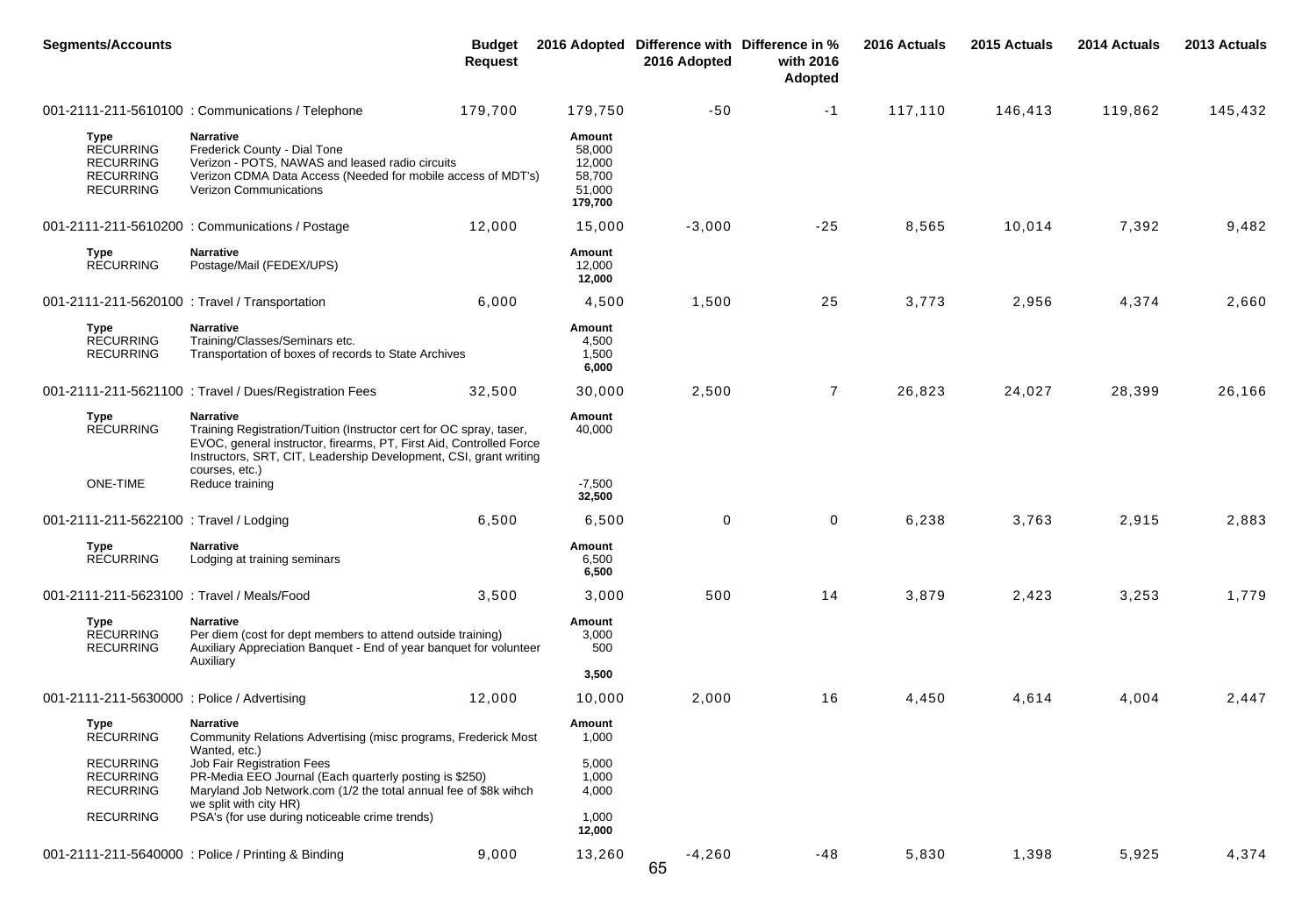| <b>Segments/Accounts</b>                                                  | <b>Budget</b><br><b>Request</b>                                                                                                                                                                       |                                            | 2016 Adopted Difference with Difference in %<br>2016 Adopted | with 2016<br>Adopted | 2016 Actuals | 2015 Actuals | 2014 Actuals | 2013 Actuals |
|---------------------------------------------------------------------------|-------------------------------------------------------------------------------------------------------------------------------------------------------------------------------------------------------|--------------------------------------------|--------------------------------------------------------------|----------------------|--------------|--------------|--------------|--------------|
| Type<br><b>RECURRING</b>                                                  | <b>Narrative</b><br>Printing of Department materials - brochures, manuals and fliers,<br>etc.                                                                                                         | Amount<br>5,000                            |                                                              |                      |              |              |              |              |
| <b>RECURRING</b><br><b>ONE-TIME</b><br><b>RECURRING</b>                   | Maryland Criminal Law/MV Handbooks<br>Remove criminal law handbooks<br>Public Information Brochures/Fliers (for distribution at community<br>events & during crime trends - Tip cards, gang pamplets, | 7,260<br>$-7,260$<br>2,000                 |                                                              |                      |              |              |              |              |
| <b>RECURRING</b>                                                          | brochures)<br>Promotional/Recruitment displays                                                                                                                                                        | 2,000<br>9,000                             |                                                              |                      |              |              |              |              |
| 001-2111-211-5650000 : Police / Insurance                                 | 357,783                                                                                                                                                                                               | 358,858                                    | $-1,075$                                                     | -1                   | 378,626      | 318,519      | 269,826      | 308,369      |
| 001-2111-211-5660000 : Police / Donations                                 | 35,528                                                                                                                                                                                                | 87,906                                     | $-52,378$                                                    | $-148$               | 24,763       | 139,651      | 93,791       | 114,715      |
| Type<br><b>RECURRING</b>                                                  | <b>Narrative</b><br>Safe streets pass-thru                                                                                                                                                            | Amount<br>35,528<br>35,528                 |                                                              |                      |              |              |              |              |
|                                                                           | 001-2111-211-5730000 : Impvts Other Than Bldgs.<br>0                                                                                                                                                  | 0                                          | 0                                                            | 0                    | 102,680      | 0            | 0            | 0            |
|                                                                           | 001-2111-211-5740100 : Machinery & Equipment / Vehicles<br>433,246                                                                                                                                    | 295,885                                    | 137,361                                                      | 31                   | 12,824       | 361,616      | 322,547      | 248,543      |
| Type<br>ONE-TIME                                                          | <b>Narrative</b><br>Lenco Armored Tactical Support Vehicle (Replacement for SRT<br>1984 Peacekeeper)                                                                                                  | Amount<br>375,000                          |                                                              |                      |              |              |              |              |
| <b>ONE-TIME</b><br><b>ONE-TIME</b>                                        | Remove Lenco<br>Ford K9 UTV's Patrol Vehicle (2 vehicles - includes up-fitting & K9<br>cage)                                                                                                          | $-375,000$<br>105,338                      |                                                              |                      |              |              |              |              |
| <b>RECURRING</b><br><b>RECURRING</b>                                      | Marked Ford Interceptor UTV Vehicle (2 Patrol - includes up-fitting)<br>Unmarked Ford Interceptor Sedan Police Vehicle (2 CID - includes<br>up-fitting)                                               | 101,338<br>71,904                          |                                                              |                      |              |              |              |              |
| ONE-TIME                                                                  | Unmarked Ford Interceptor Sedan Police Vehicle (3 SOD - includes<br>up fitting)                                                                                                                       | 93,491                                     |                                                              |                      |              |              |              |              |
| ONE-TIME<br><b>RECURRING</b><br><b>ONE-TIME</b>                           | Remove unmarked Ford SOD vehicle<br>Marked Ford Interceptor UTV Vehicle (2 Patrol - includes up-fitting)<br>Remove UTV vehcile                                                                        | $-31,163$<br>101,338<br>$-43,245$          |                                                              |                      |              |              |              |              |
| <b>RECURRING</b>                                                          | Unmarked Ford Interceptor Sedan Police Vehicle (4 CID - includes<br>up-fitting)                                                                                                                       | 143,808                                    |                                                              |                      |              |              |              |              |
| <b>ONE-TIME</b><br>ONE-TIME<br><b>ONE-TIME</b>                            | Remove 2 unmarked vehicles<br>Ford UTV (DEU - includes up-fitting)<br>Ford Transit Connect Crime Scene Utility Vehicle (Full pkg -<br>Replace 14yr old vehicle)                                       | $-143,808$<br>34,245<br>47,000             |                                                              |                      |              |              |              |              |
| <b>ONE-TIME</b><br><b>ONE-TIME</b><br><b>ONE-TIME</b><br><b>RECURRING</b> | Remove crime scene van<br>Ford F150XL (DEU)<br>Remove Ford F150 XL<br>Unmarked Ford Interceptor Sedan Police Vehicle (2 Patrol -                                                                      | $-47,000$<br>28,615<br>$-28,615$<br>77,984 |                                                              |                      |              |              |              |              |
| ONE-TIME                                                                  | includes up-fitting)<br>Remove unmarked patrol vehicles                                                                                                                                               | $-77,984$<br>433,246                       |                                                              |                      |              |              |              |              |
|                                                                           | 001-2111-211-5740200 : Machinery & Equipment / Machinery<br>66,000                                                                                                                                    | 25,716                                     | 40,284                                                       | 61                   | 0            | 6,699        | 99,500       | 48,479       |
| Type<br><b>RECURRING</b>                                                  | <b>Narrative</b><br>K9 (replacement cost due to death, injury or retirement) - 2016<br><b>Replacement Cost</b>                                                                                        | Amount<br>13,680                           |                                                              |                      |              |              |              |              |
| ONE-TIME                                                                  | Remove replacement K9                                                                                                                                                                                 | $-13,680$                                  |                                                              |                      |              |              |              |              |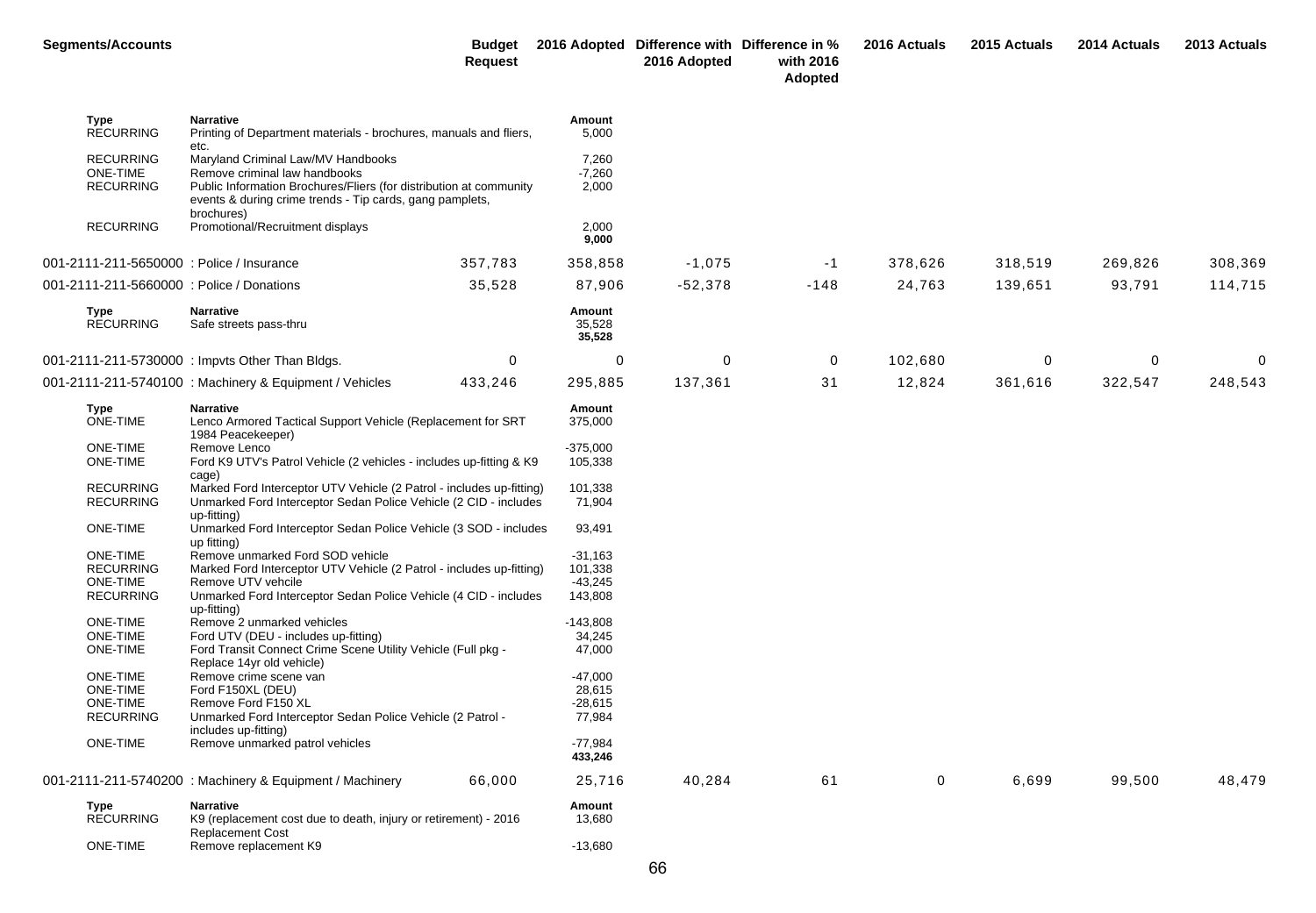| <b>Segments/Accounts</b>                               |                                                                                                                             | <b>Budget</b><br>Request | 2016 Adopted                              | Difference with Difference in %<br>2016 Adopted | with 2016<br>Adopted | 2016 Actuals | 2015 Actuals | 2014 Actuals | 2013 Actuals |
|--------------------------------------------------------|-----------------------------------------------------------------------------------------------------------------------------|--------------------------|-------------------------------------------|-------------------------------------------------|----------------------|--------------|--------------|--------------|--------------|
| <b>RECURRING</b><br><b>ONE-TIME</b><br><b>ONE-TIME</b> | Motorola APX 6000 Portable Radios (36) @ \$5300 ea<br>Remove portable radios<br>Generator for MCU                           |                          | 190,800<br>$-137,800$<br>13,000<br>66,000 |                                                 |                      |              |              |              |              |
| <b>Furniture/Fixtures</b>                              | 001-2111-211-5740300 : Machinery & Equipment /                                                                              | 0                        | 4,000                                     | $-4,000$                                        | $-100$               | 3,991        | 0            | 0            | 46,445       |
| <b>Type</b><br><b>ONE-TIME</b><br><b>ONE-TIME</b>      | <b>Narrative</b><br>Extension of Current office space - Training Facility Plant Rd.<br>Remove training facility renovations |                          | Amount<br>40,000<br>$-40,000$<br>0        |                                                 |                      |              |              |              |              |
| SubTotal: 2111 : Police                                |                                                                                                                             | 29,771,051               | 28,780,860                                | 990,191                                         | 3                    | 26,296,054   | 27,684,516   | 27,474,143   | 27,044,522   |
| <b>SubTotal: EXPENSE</b>                               |                                                                                                                             | 29,771,051               | 28,780,860                                | 990,191                                         | 3                    | 26,296,054   | 27,684,516   | 27,474,143   | 27,044,522   |
| <b>Grand Total</b>                                     |                                                                                                                             | 27,132,468               | 26,267,585                                | 864,883                                         | 3                    | 23,808,585   | 25,137,835   | 24,578,095   | 24,645,834   |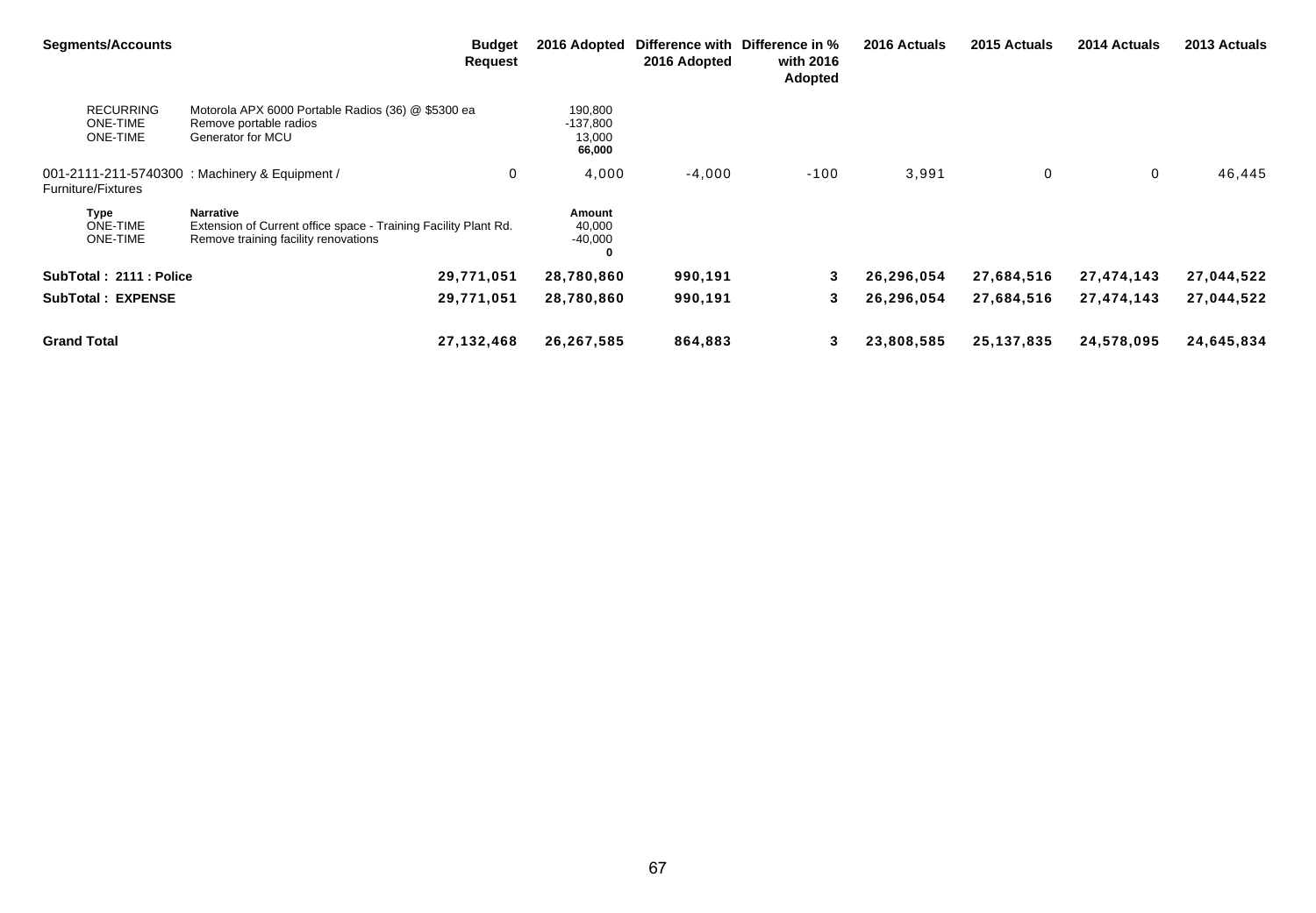# **The City of Frederick Working Budget Report 2017, Working, Details, Adopted** From Account: 001-2211 To Account: 001-2211 Run Date: 05/26/2016 User: kmiletich Report by: Dept/Div

| <b>Segments/Accounts</b>                       |                                                          | <b>Budget</b><br><b>Request</b> |             | 2016 Adopted Difference with Difference in %<br>2016 Adopted | with 2016<br><b>Adopted</b> | 2016 Actuals | 2015 Actuals | 2014 Actuals | 2013 Actuals |
|------------------------------------------------|----------------------------------------------------------|---------------------------------|-------------|--------------------------------------------------------------|-----------------------------|--------------|--------------|--------------|--------------|
| <b>REVENUE</b>                                 |                                                          |                                 |             |                                                              |                             |              |              |              |              |
| 2211 : Fire                                    |                                                          |                                 |             |                                                              |                             |              |              |              |              |
| Costs                                          | 001-2211-221-3372101: Frederick County / County Assumed  | 41,000                          | 41,000      | 0                                                            | 0                           | 41,067       | 31,959       | 68,388       | 165,105      |
| SubTotal: 2211 : Fire                          |                                                          | $-41,000$                       | $-41,000$   | 0                                                            | $\mathbf 0$                 | $-41,067$    | $-31,959$    | $-68,388$    | $-165, 105$  |
| <b>SubTotal: REVENUE</b>                       |                                                          | $-41,000$                       | $-41,000$   | 0                                                            | 0                           | $-41,067$    | $-31,959$    | $-68,388$    | $-165, 105$  |
| <b>EXPENSE</b>                                 |                                                          |                                 |             |                                                              |                             |              |              |              |              |
| 2211 : Fire                                    |                                                          |                                 |             |                                                              |                             |              |              |              |              |
|                                                | 001-2211-221-5264100 : Health Insurance / Retirees >= 65 | 5,289                           | 10,293      | $-5,004$                                                     | -95                         | 4,811        | 7,992        | 8,479        | 7,997        |
|                                                | 001-2211-221-5266300 : Health Insurance / OPEB Payment   | 7,422                           | 7,650       | $-228$                                                       | -4                          | 7,650        | 8,987        | 4,523        | 0            |
| 001-2211-221-5269100 : Health Insurance / Life |                                                          | 2,264                           | 2,264       | $\Omega$                                                     | 0                           | 2,087        | 1,812        | 1,776        | 1,385        |
|                                                | 001-2211-221-5282500 : Retirement / 25 Year Plan         | 253,331                         | 270,035     | $-16,704$                                                    | $-7$                        | 270.035      | 266,070      | 326,959      | 320,428      |
| Fees                                           | 001-2211-221-5284000: Retirement / Supplement Savings    | 429                             | 444         | $-15$                                                        | $-4$                        | 353          | 390          | 408          | 391          |
| <b>Benefit Charg</b>                           | 001-2211-221-5562100 : Water/Sewer Service / Solid Waste | 0                               | $\mathbf 0$ | 0                                                            | $\mathbf 0$                 | 0            | 0            | 0            | 336          |
| 001-2211-221-5650000 : Fire / Insurance        |                                                          | 1,014                           | 1,052       | $-38$                                                        | -4                          | 1,433        | 940          | 891          | 828          |
| SubTotal: 2211 : Fire                          |                                                          | 269,749                         | 291,738     | $-21,989$                                                    | -9                          | 286,369      | 286,191      | 343,036      | 331,365      |
| SubTotal: EXPENSE                              |                                                          | 269,749                         | 291,738     | $-21,989$                                                    | -9                          | 286,369      | 286,191      | 343,036      | 331,365      |
| <b>Grand Total</b>                             |                                                          | 228,749                         | 250,738     | $-21,989$                                                    | $-10$                       | 245,302      | 254,232      | 274,648      | 166,260      |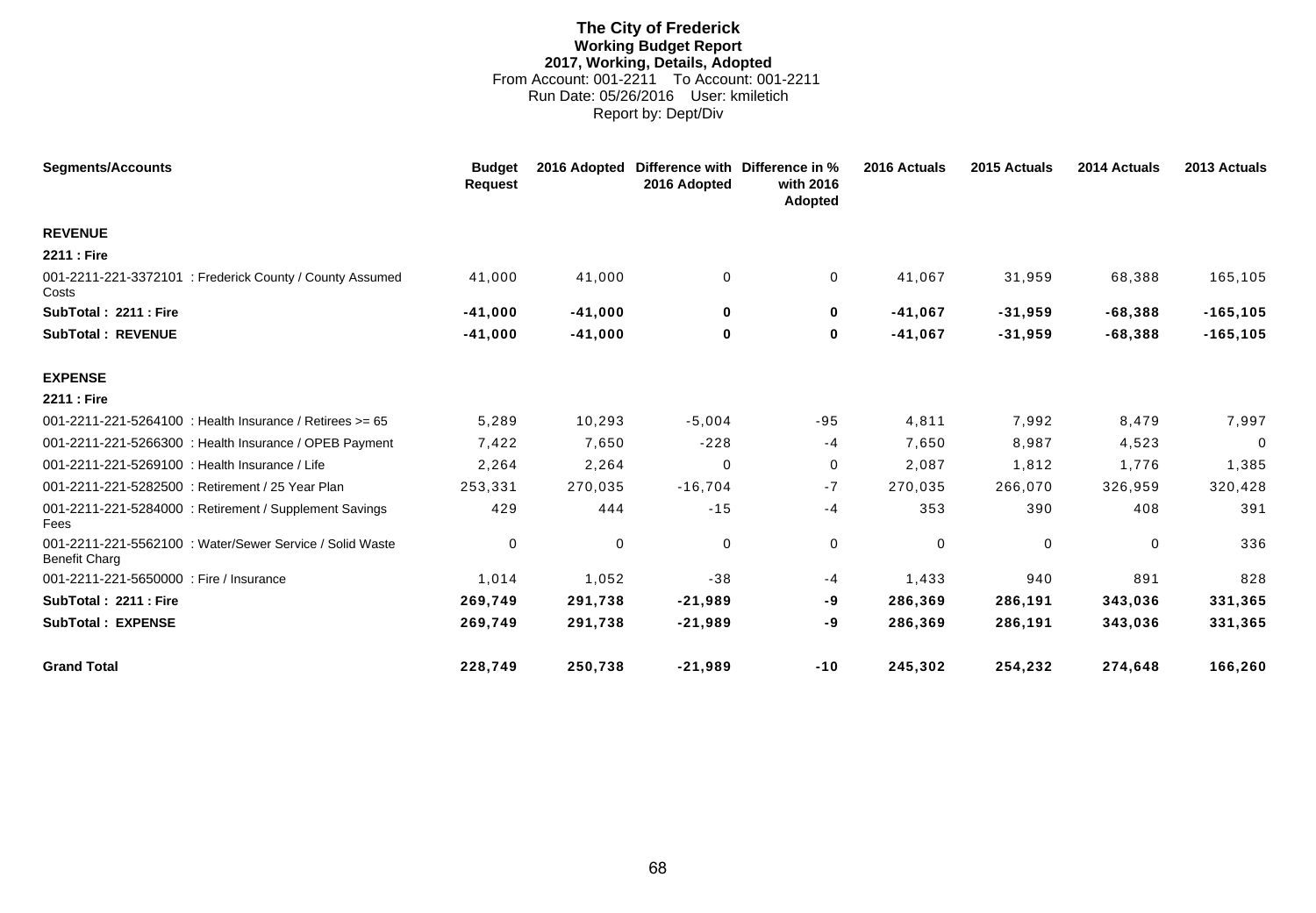# **The City of Frederick Working Budget Report 2017, Working, Details, Adopted** From Account: 001-2311 To Account: 001-2311 Run Date: 05/26/2016 User: kmiletich Report by: Dept/Div

| <b>Segments/Accounts</b>        |                                                                                                                                          | <b>Budget</b><br><b>Request</b> |                              | 2016 Adopted Difference with Difference in %<br>2016 Adopted | with 2016<br>Adopted | 2016 Actuals | 2015 Actuals        | 2014 Actuals | 2013 Actuals |
|---------------------------------|------------------------------------------------------------------------------------------------------------------------------------------|---------------------------------|------------------------------|--------------------------------------------------------------|----------------------|--------------|---------------------|--------------|--------------|
| <b>REVENUE</b>                  |                                                                                                                                          |                                 |                              |                                                              |                      |              |                     |              |              |
| 2311 : Building Inspection      |                                                                                                                                          |                                 |                              |                                                              |                      |              |                     |              |              |
| Gen. Cap. Asse                  | 001-2311-000-3930001 : Capital Asset Disposition / Sale of                                                                               | $\mathbf 0$                     | $\mathbf 0$                  | $\mathbf 0$                                                  | $\mathbf 0$          | 0            | $\mathsf{O}\xspace$ | 0            | 6,435        |
| <b>Protection Permits</b>       | 001-2311-231-3222201 : Fire Code Plan Review / Fire                                                                                      | 198,000                         | 180,000                      | 18,000                                                       | 9                    | 152,758      | 221,549             | 170,392      | 163,638      |
| Type<br><b>RECURRING</b>        | <b>Narrative</b><br>PROJECTION METHOD: HISTORICAL REVIEW                                                                                 |                                 | Amount<br>198,000<br>198,000 |                                                              |                      |              |                     |              |              |
| Permits                         | 001-2311-231-3222301 : Non-business Lic./Permits / Building                                                                              | 665,500                         | 690,000                      | $-24,500$                                                    | -4                   | 705,433      | 911,387             | 635,201      | 644,157      |
| <b>Type</b><br><b>RECURRING</b> | <b>Narrative</b><br>- RESIDENTIAL & COMMERCIAL - PROJECTION METHOD:<br><b>HISTORICAL REVIEW</b>                                          |                                 | Amount<br>665,500            |                                                              |                      |              |                     |              |              |
|                                 |                                                                                                                                          |                                 | 665,500                      |                                                              |                      |              |                     |              |              |
|                                 | 001-2311-231-3222302 : Building Permits / Reinspection Fee                                                                               | 300                             | 300                          | $\mathbf 0$                                                  | $\mathbf 0$          | $\Omega$     | $\mathbf 0$         | $\mathbf 0$  | 0            |
| Type<br><b>RECURRING</b>        | <b>Narrative</b><br>- BUILDING REINSPECTION FEE FOR RESIDENTIAL AND<br>COMMERCIAL PROJECTS - PROJECTION METHOD<br>ESTIMATED OCCURRANCES  |                                 | Amount<br>300<br>300         |                                                              |                      |              |                     |              |              |
|                                 | 001-2311-231-3222305 : Permit Fees / Sidewalk Cafe Permit                                                                                | 1,200                           | 700                          | 500                                                          | 41                   | 1,088        | 1,088               | 1,088        | 256          |
| Type<br><b>RECURRING</b>        | <b>Narrative</b><br>- FEE SCHEDULE: - NEW PERMIT: \$128.00 - RENEWEL<br>PERMIT: \$64.00 - PROJECTION METHOD: HISTORICAL<br><b>REVIEW</b> |                                 | Amount<br>1,200              |                                                              |                      |              |                     |              |              |
|                                 |                                                                                                                                          |                                 | 1,200                        |                                                              |                      |              |                     |              |              |
| Requests                        | 001-2311-231-3222310 : Special Requests / Permit Extension                                                                               | 3,000                           | 3,000                        | $\mathbf 0$                                                  | $\mathbf 0$          | 3,650        | 3,850               | 2,600        | 3,150        |
| <b>Type</b><br><b>RECURRING</b> | <b>Narrative</b><br>- PROJECTION METHOD: HISTORICAL REVIEW                                                                               |                                 | Amount<br>3,000<br>3,000     |                                                              |                      |              |                     |              |              |
| Board                           | 001-2311-231-3222311 : Special Requests / Building Appeals                                                                               | 200                             | 200                          | $\mathbf 0$                                                  | $\mathbf 0$          | $\mathbf 0$  | 0                   | $\mathbf 0$  | 0            |
| <b>Type</b><br><b>RECURRING</b> | <b>Narrative</b><br>- PROJECTION METHOD: HISTORICAL REVIEW                                                                               |                                 | Amount<br>200                |                                                              |                      |              |                     |              |              |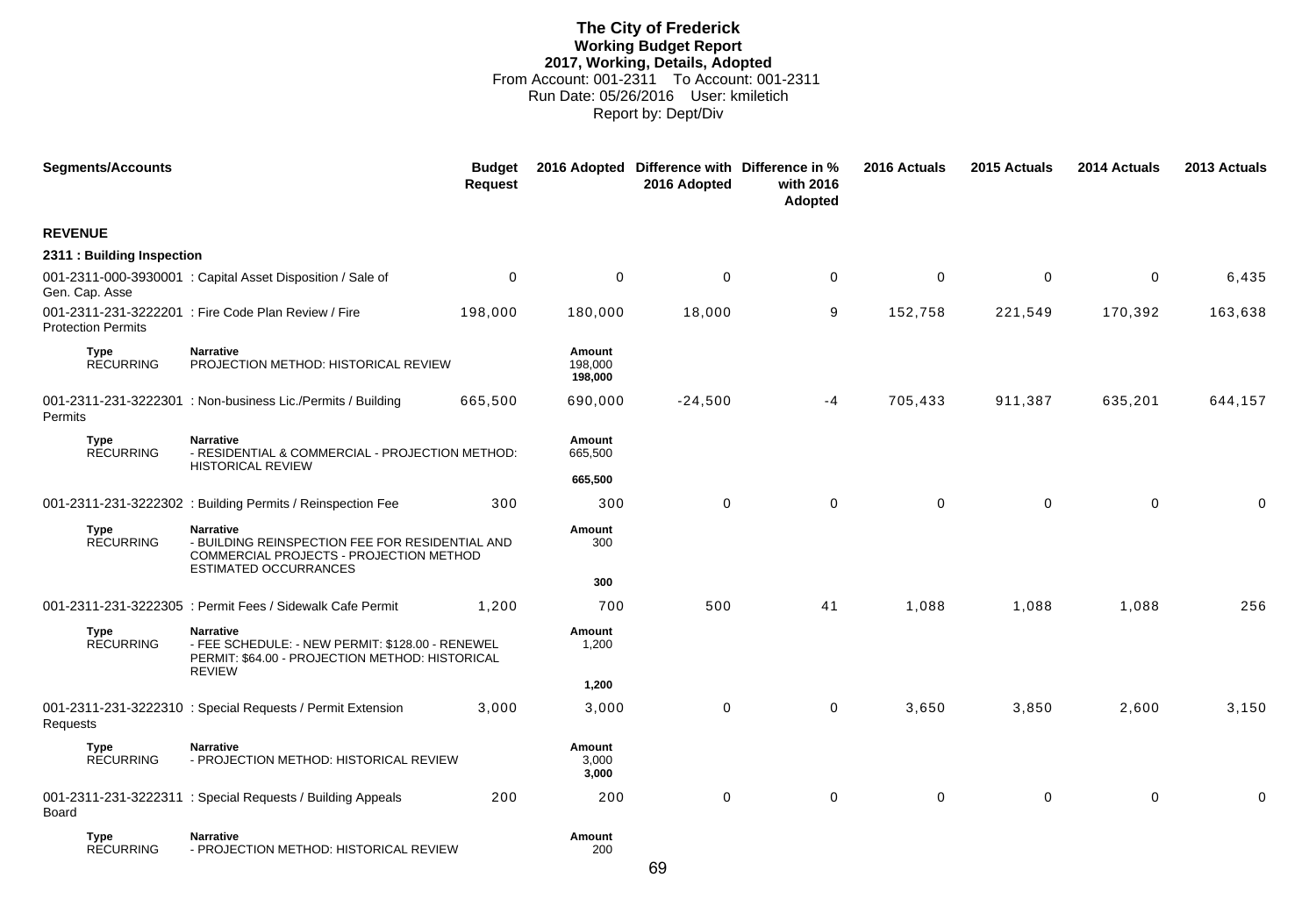| <b>Segments/Accounts</b>               |                                                                                                                                                                                                                             | <b>Budget</b><br><b>Request</b> |                              | 2016 Adopted Difference with Difference in %<br>2016 Adopted | with 2016<br>Adopted | 2016 Actuals | 2015 Actuals | 2014 Actuals | 2013 Actuals |
|----------------------------------------|-----------------------------------------------------------------------------------------------------------------------------------------------------------------------------------------------------------------------------|---------------------------------|------------------------------|--------------------------------------------------------------|----------------------|--------------|--------------|--------------|--------------|
|                                        |                                                                                                                                                                                                                             |                                 | 200                          |                                                              |                      |              |              |              |              |
| Permits - HDC                          | 001-2311-231-3222312 : Non-business Lic./Permits / Vending                                                                                                                                                                  | 25                              | 25                           | 0                                                            | 0                    | 25           | 25           | 25           | 50           |
| Type<br><b>RECURRING</b>               | <b>Narrative</b><br>- VENDING MACHINE FEE SCHEDULE: FEE PER PROPERTY -<br>\$25.00 - PROJECTION METHOD: # OF PROPERTIES - 2                                                                                                  |                                 | Amount<br>25                 |                                                              |                      |              |              |              |              |
|                                        |                                                                                                                                                                                                                             |                                 | 25                           |                                                              |                      |              |              |              |              |
| Vendors/Peddlers Licen                 | 001-2311-231-3222313 : Non-business Lic./Permits /                                                                                                                                                                          | 3,000                           | 3,000                        | $\mathbf 0$                                                  | 0                    | 1,750        | 2,075        | 3,000        | 2,650        |
| Type<br><b>RECURRING</b>               | <b>Narrative</b><br>- PROJECTION METHOD: HISTORICAL REVIEW                                                                                                                                                                  |                                 | Amount<br>3,000<br>3,000     |                                                              |                      |              |              |              |              |
| 001-2311-231-3222314 : Permit Transfer |                                                                                                                                                                                                                             | 0                               | 0                            | 0                                                            | 0                    | 960          | 560          | 0            | 0            |
|                                        | 001-2311-231-3312200 : Federal / Public Safety / Op indirect                                                                                                                                                                | $\Omega$                        | 0                            | 0                                                            | 0                    | 0            | 0            | $\Omega$     | 1,317        |
|                                        | 001-2311-231-3400004 : Concessions / Vending Machines                                                                                                                                                                       | 300                             | 300                          | 0                                                            | 0                    | 83           | 125          | $-47$        | 61           |
| Type<br><b>RECURRING</b>               | Narrative<br>- MUNICIPAL OFFICE ANNEX BUILDING - CONCESSION -<br>COKE VENDING MACHINE - COMMENTS: PROFITS FROM<br>COKE MACHINE @ MOA BUILDING TO BE USED TOWARD<br>SPECIAL EVENTS/HOLIDAY FUNCTIONS FOR MOA BLDG.<br>DEPTS. |                                 | Amount<br>300                |                                                              |                      |              |              |              |              |
|                                        |                                                                                                                                                                                                                             |                                 | 300                          |                                                              |                      |              |              |              |              |
| Code Plan Review                       | 001-2311-231-3422001 : Non-business Lic./Permits / Fire                                                                                                                                                                     | 121,000                         | 130,000                      | $-9,000$                                                     | -8                   | 131,243      | 149,791      | 219,444      | 132,778      |
| Type<br><b>RECURRING</b>               | <b>Narrative</b><br>- PROJECTION METHOD: HISTORICAL REVIEW                                                                                                                                                                  |                                 | Amount<br>121,000<br>121,000 |                                                              |                      |              |              |              |              |
|                                        | 001-2311-231-3690001 : Miscellaneous / Other Misc. Receipts                                                                                                                                                                 | 800                             | 500                          | 300                                                          | 37                   | 491          | 532          | 455          | 4,934        |
| Type<br><b>RECURRING</b>               | <b>Narrative</b><br>- BUILDING DEPARTMENT F.O.I.A. COPIES, ETC -<br>PROJECTION METHOD: HISTORICAL REVIEW                                                                                                                    |                                 | Amount<br>800                |                                                              |                      |              |              |              |              |
|                                        |                                                                                                                                                                                                                             |                                 | 800                          |                                                              |                      |              |              |              |              |
| SubTotal: 2311 : Building Inspection   |                                                                                                                                                                                                                             | $-993,325$                      | $-1,008,025$                 | 14,700                                                       | -2                   | $-997,481$   | $-1,290,982$ | $-1,032,158$ | $-959,426$   |
| <b>SubTotal: REVENUE</b>               |                                                                                                                                                                                                                             | $-993,325$                      | $-1,008,025$                 | 14,700                                                       | $-2$                 | $-997,481$   | $-1,290,982$ | $-1,032,158$ | $-959,426$   |
| <b>EXPENSE</b>                         |                                                                                                                                                                                                                             |                                 |                              |                                                              |                      |              |              |              |              |
| 2311 : Building Inspection             |                                                                                                                                                                                                                             |                                 |                              |                                                              |                      |              |              |              |              |
|                                        | 001-2311-231-5121100 : Salaries - Full Time / Productive Time                                                                                                                                                               | 744,018                         | 692,613                      | 51,405                                                       | 6                    | 507,001      | 544,244      | 530,156      | 476,423      |
|                                        | 001-2311-231-5121200 : Salaries - Full Time / Vacation                                                                                                                                                                      | 0                               | 0                            | 0                                                            | 0                    | 36,995       | 44,102       | 40,696       | 40,972       |
|                                        | 001-2311-231-5121300 : Salaries - Full Time / Sick                                                                                                                                                                          | 0                               | 0                            | 0                                                            | 0                    | 9,037        | 7,363        | 11,731       | 12,206       |
|                                        | 001-2311-231-5121400 : Salaries - Full Time / Holiday                                                                                                                                                                       | 0                               | 0                            | 0                                                            | 0                    | 27,937       | 28,679       | 28,940       | 25,773       |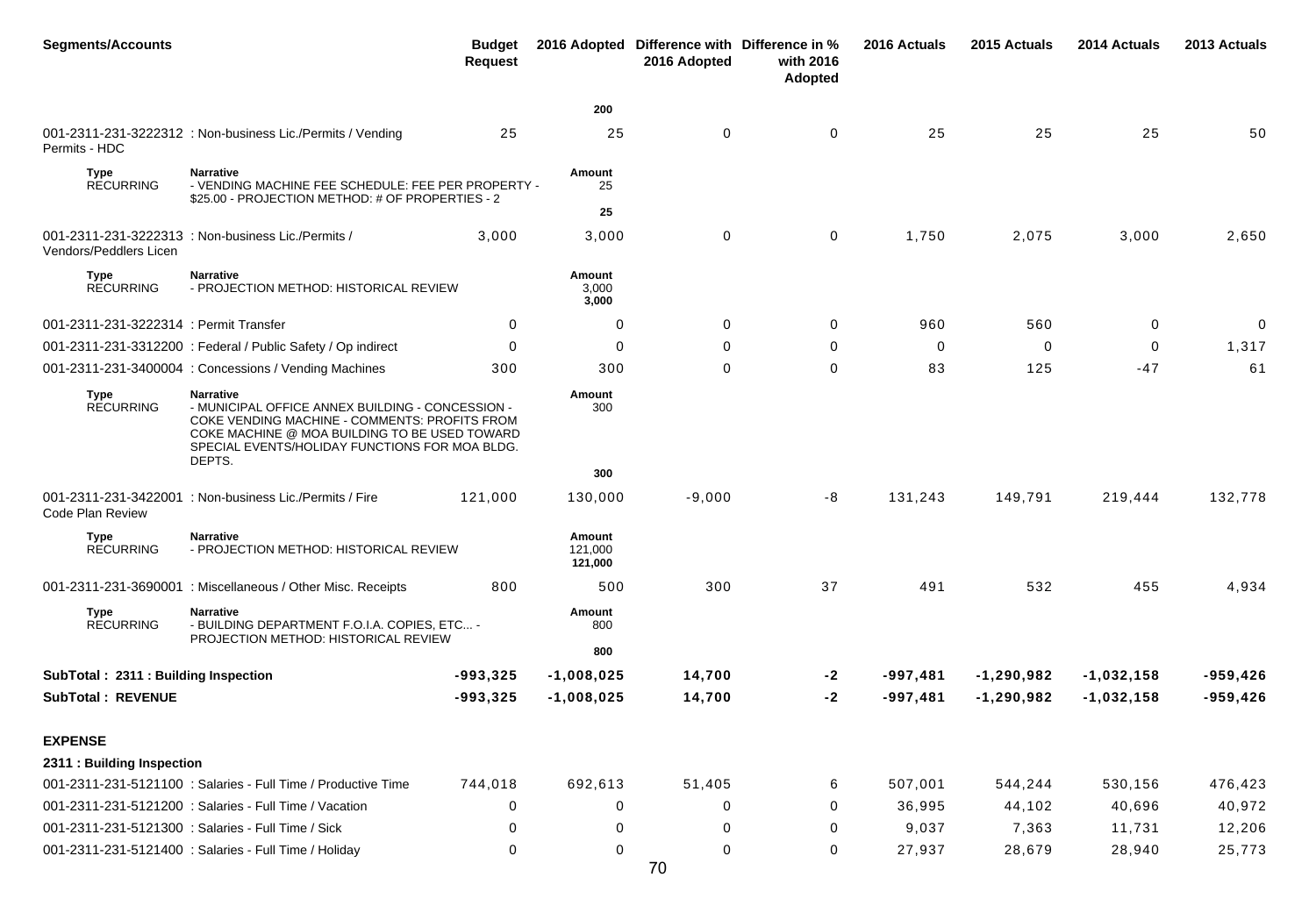| 001-2311-231-5121500 : Salaries - Full Time / Other Leave<br>$\Omega$<br>0<br>0<br>13,631<br>6,541<br>8,255<br>9,930<br>0<br>3,000<br>732<br>001-2311-231-5141300 : Overtime / Premium Overtime<br>3,000<br>$\Omega$<br>0<br>1,320<br>1,716<br>1,966<br>13,602<br>10,236<br>11,270<br>001-2311-231-5150000 : Inspections/Code / Salaries - Perm<br>13,159<br>$-443$<br>12,516<br>13,440<br>-4<br>Part Time<br>$\mathbf 0$<br>0<br>0<br>14,100<br>0<br>001-2311-231-5170000 : Special Allowance<br>$\Omega$<br>0<br>0<br>33,541<br>32,744<br>001-2311-231-5210000 : Inspections/Code / Workmen's<br>31,344<br>$-2,197$<br>-8<br>39,870<br>30,748<br>22,480<br>Compensation<br>47,132<br>6<br>001-2311-231-5221100 : FICA / Social Security<br>43,971<br>3,161<br>35,494<br>38,048<br>38,506<br>34,429<br>001-2311-231-5221200 : FICA / Medicare<br>10,286<br>736<br>11,022<br>6<br>8,301<br>8,898<br>9,005<br>8,052<br>5,147<br>142<br>$\overline{2}$<br>3,998<br>001-2311-231-5264100 : Health Insurance / Retirees >= 65<br>5,289<br>4,811<br>4,581<br>4,240<br>28<br>001-2311-231-5266100 : Health Insurance / CIGNA<br>129,256<br>91,803<br>37,453<br>114,723<br>89,109<br>90,270<br>78,476<br>39,729<br>37,658<br>34,135<br>001-2311-231-5266200 : Health Insurance / CIGNA - Retirees<br>37,651<br>2,078<br>5<br>36,018<br>35,938<br>001-2311-231-5266300 : Health Insurance / OPEB Payment<br>38,596<br>35,953<br>2,643<br>6<br>35,953<br>51,225<br>51,563<br>46,637<br>0<br>001-2311-231-5266500 : OPEB Retirement Health Savings<br>0<br>0<br>$\Omega$<br>0<br>5,000<br>5,000<br>1,875<br>Plan<br>001-2311-231-5267200 : Health Insurance / Aetna Dental<br>$-23$<br>$-10$<br>0<br>0<br>$\Omega$<br>0<br>567<br>$-18$<br>-Emp<br>001-2311-231-5267900 : Vision - Emp<br>$\mathbf 0$<br>0<br>$\mathbf 0$<br>$\Omega$<br>$\Omega$<br>140<br>0<br>-1<br>2,004<br>368<br>15<br>1,715<br>1,353<br>001-2311-231-5268100 : Health Insurance / Disability<br>2,372<br>1,448<br>1,467<br>59<br>1,127<br>001-2311-231-5269100 : Health Insurance / Life<br>1,593<br>1,534<br>3<br>1,426<br>1,253<br>1,194<br>$\mathbf 0$<br>001-2311-231-5270000 : Inspections/Code / Unemployment<br>0<br>0<br>0<br>12,900<br>9,460<br>$\Omega$<br>0<br>186,192<br>001-2311-231-5282500 : Retirement / 25 Year Plan<br>170,006<br>$-16,186$<br>$-10$<br>186,192<br>208,033<br>143,102<br>130,428<br>001-2311-231-5283000 : Retirement / 30 Year Plan<br>15,757<br>13,718<br>13,933<br>$-1,824$<br>$-14$<br>15,757<br>15,915<br>21,153<br>573<br>590<br>$-17$<br>$-3$<br>470<br>515<br>537<br>512<br>001-2311-231-5284000: Retirement / Supplement Savings<br>Fees<br>001-2311-231-5291300 : Misc Benefits / Other<br>10,942<br>9,778<br>1,164<br>10<br>10,408<br>11,330<br>11,427<br>10,540<br>37<br>9,096<br>7,706<br>001-2311-231-5310100 : Supplies / General Supplies<br>22,300<br>13,900<br>8,400<br>5,792<br>12,457<br><b>Narrative</b><br>Amount<br>Type<br><b>RECURRING</b><br>- GEN'L OFFICE SUPPLIES NEEDED FOR THE OPERATION OF<br>17,500<br>PERMITTING PROCESS, AS WELL AS MISCELLANEOUS<br>COMPUTER SOFTWARE, OFFICE FURNITURE & FIELD AND<br>CAMERA EQUIPMENT. INCREASE DUE TO SIX (6) LAPTOP<br>COMPUTERS AND PRINTERS FOR INSPECTORS IN FIELD.<br><b>RECURRING</b><br>- MATERIALS FOR IN-HOUSE REPAIR - 7 VEHICLES @<br>3,500<br>APPROX \$500/EA (INCLUDES TIRES, OIL/FILTER, ETC.)<br><b>RECURRING</b><br>- NEW / UPDATED BLDG CODE REF MATERIALS<br>500<br><b>RECURRING</b><br>- UPDATED NFPA FIRE CODE REFERENCE MATERIALS<br>500<br><b>RECURRING</b><br>- MOA BLDG FUNCTIONS FROM COKE / VENDING MACHINE<br>300<br>PROFITS (I.E. HOLIDAY LUNCHEONS FOR MOA BLDG.) | <b>Segments/Accounts</b> | <b>Budget</b><br><b>Request</b> |        | 2016 Adopted Difference with Difference in %<br>2016 Adopted | with 2016<br><b>Adopted</b> | 2016 Actuals | 2015 Actuals | 2014 Actuals | 2013 Actuals |
|----------------------------------------------------------------------------------------------------------------------------------------------------------------------------------------------------------------------------------------------------------------------------------------------------------------------------------------------------------------------------------------------------------------------------------------------------------------------------------------------------------------------------------------------------------------------------------------------------------------------------------------------------------------------------------------------------------------------------------------------------------------------------------------------------------------------------------------------------------------------------------------------------------------------------------------------------------------------------------------------------------------------------------------------------------------------------------------------------------------------------------------------------------------------------------------------------------------------------------------------------------------------------------------------------------------------------------------------------------------------------------------------------------------------------------------------------------------------------------------------------------------------------------------------------------------------------------------------------------------------------------------------------------------------------------------------------------------------------------------------------------------------------------------------------------------------------------------------------------------------------------------------------------------------------------------------------------------------------------------------------------------------------------------------------------------------------------------------------------------------------------------------------------------------------------------------------------------------------------------------------------------------------------------------------------------------------------------------------------------------------------------------------------------------------------------------------------------------------------------------------------------------------------------------------------------------------------------------------------------------------------------------------------------------------------------------------------------------------------------------------------------------------------------------------------------------------------------------------------------------------------------------------------------------------------------------------------------------------------------------------------------------------------------------------------------------------------------------------------------------------------------------------------------------------------------------------------------------------------------------------------------------------------------------------------------------------------------------------------------------------------------------------------------------------------------------------------------------------------------------------------------------------------------------------------------------------------------------------------------------------------------------------------------------|--------------------------|---------------------------------|--------|--------------------------------------------------------------|-----------------------------|--------------|--------------|--------------|--------------|
|                                                                                                                                                                                                                                                                                                                                                                                                                                                                                                                                                                                                                                                                                                                                                                                                                                                                                                                                                                                                                                                                                                                                                                                                                                                                                                                                                                                                                                                                                                                                                                                                                                                                                                                                                                                                                                                                                                                                                                                                                                                                                                                                                                                                                                                                                                                                                                                                                                                                                                                                                                                                                                                                                                                                                                                                                                                                                                                                                                                                                                                                                                                                                                                                                                                                                                                                                                                                                                                                                                                                                                                                                                                                      |                          |                                 |        |                                                              |                             |              |              |              |              |
|                                                                                                                                                                                                                                                                                                                                                                                                                                                                                                                                                                                                                                                                                                                                                                                                                                                                                                                                                                                                                                                                                                                                                                                                                                                                                                                                                                                                                                                                                                                                                                                                                                                                                                                                                                                                                                                                                                                                                                                                                                                                                                                                                                                                                                                                                                                                                                                                                                                                                                                                                                                                                                                                                                                                                                                                                                                                                                                                                                                                                                                                                                                                                                                                                                                                                                                                                                                                                                                                                                                                                                                                                                                                      |                          |                                 |        |                                                              |                             |              |              |              |              |
|                                                                                                                                                                                                                                                                                                                                                                                                                                                                                                                                                                                                                                                                                                                                                                                                                                                                                                                                                                                                                                                                                                                                                                                                                                                                                                                                                                                                                                                                                                                                                                                                                                                                                                                                                                                                                                                                                                                                                                                                                                                                                                                                                                                                                                                                                                                                                                                                                                                                                                                                                                                                                                                                                                                                                                                                                                                                                                                                                                                                                                                                                                                                                                                                                                                                                                                                                                                                                                                                                                                                                                                                                                                                      |                          |                                 |        |                                                              |                             |              |              |              |              |
|                                                                                                                                                                                                                                                                                                                                                                                                                                                                                                                                                                                                                                                                                                                                                                                                                                                                                                                                                                                                                                                                                                                                                                                                                                                                                                                                                                                                                                                                                                                                                                                                                                                                                                                                                                                                                                                                                                                                                                                                                                                                                                                                                                                                                                                                                                                                                                                                                                                                                                                                                                                                                                                                                                                                                                                                                                                                                                                                                                                                                                                                                                                                                                                                                                                                                                                                                                                                                                                                                                                                                                                                                                                                      |                          |                                 |        |                                                              |                             |              |              |              |              |
|                                                                                                                                                                                                                                                                                                                                                                                                                                                                                                                                                                                                                                                                                                                                                                                                                                                                                                                                                                                                                                                                                                                                                                                                                                                                                                                                                                                                                                                                                                                                                                                                                                                                                                                                                                                                                                                                                                                                                                                                                                                                                                                                                                                                                                                                                                                                                                                                                                                                                                                                                                                                                                                                                                                                                                                                                                                                                                                                                                                                                                                                                                                                                                                                                                                                                                                                                                                                                                                                                                                                                                                                                                                                      |                          |                                 |        |                                                              |                             |              |              |              |              |
|                                                                                                                                                                                                                                                                                                                                                                                                                                                                                                                                                                                                                                                                                                                                                                                                                                                                                                                                                                                                                                                                                                                                                                                                                                                                                                                                                                                                                                                                                                                                                                                                                                                                                                                                                                                                                                                                                                                                                                                                                                                                                                                                                                                                                                                                                                                                                                                                                                                                                                                                                                                                                                                                                                                                                                                                                                                                                                                                                                                                                                                                                                                                                                                                                                                                                                                                                                                                                                                                                                                                                                                                                                                                      |                          |                                 |        |                                                              |                             |              |              |              |              |
|                                                                                                                                                                                                                                                                                                                                                                                                                                                                                                                                                                                                                                                                                                                                                                                                                                                                                                                                                                                                                                                                                                                                                                                                                                                                                                                                                                                                                                                                                                                                                                                                                                                                                                                                                                                                                                                                                                                                                                                                                                                                                                                                                                                                                                                                                                                                                                                                                                                                                                                                                                                                                                                                                                                                                                                                                                                                                                                                                                                                                                                                                                                                                                                                                                                                                                                                                                                                                                                                                                                                                                                                                                                                      |                          |                                 |        |                                                              |                             |              |              |              |              |
|                                                                                                                                                                                                                                                                                                                                                                                                                                                                                                                                                                                                                                                                                                                                                                                                                                                                                                                                                                                                                                                                                                                                                                                                                                                                                                                                                                                                                                                                                                                                                                                                                                                                                                                                                                                                                                                                                                                                                                                                                                                                                                                                                                                                                                                                                                                                                                                                                                                                                                                                                                                                                                                                                                                                                                                                                                                                                                                                                                                                                                                                                                                                                                                                                                                                                                                                                                                                                                                                                                                                                                                                                                                                      |                          |                                 |        |                                                              |                             |              |              |              |              |
|                                                                                                                                                                                                                                                                                                                                                                                                                                                                                                                                                                                                                                                                                                                                                                                                                                                                                                                                                                                                                                                                                                                                                                                                                                                                                                                                                                                                                                                                                                                                                                                                                                                                                                                                                                                                                                                                                                                                                                                                                                                                                                                                                                                                                                                                                                                                                                                                                                                                                                                                                                                                                                                                                                                                                                                                                                                                                                                                                                                                                                                                                                                                                                                                                                                                                                                                                                                                                                                                                                                                                                                                                                                                      |                          |                                 |        |                                                              |                             |              |              |              |              |
|                                                                                                                                                                                                                                                                                                                                                                                                                                                                                                                                                                                                                                                                                                                                                                                                                                                                                                                                                                                                                                                                                                                                                                                                                                                                                                                                                                                                                                                                                                                                                                                                                                                                                                                                                                                                                                                                                                                                                                                                                                                                                                                                                                                                                                                                                                                                                                                                                                                                                                                                                                                                                                                                                                                                                                                                                                                                                                                                                                                                                                                                                                                                                                                                                                                                                                                                                                                                                                                                                                                                                                                                                                                                      |                          |                                 |        |                                                              |                             |              |              |              |              |
|                                                                                                                                                                                                                                                                                                                                                                                                                                                                                                                                                                                                                                                                                                                                                                                                                                                                                                                                                                                                                                                                                                                                                                                                                                                                                                                                                                                                                                                                                                                                                                                                                                                                                                                                                                                                                                                                                                                                                                                                                                                                                                                                                                                                                                                                                                                                                                                                                                                                                                                                                                                                                                                                                                                                                                                                                                                                                                                                                                                                                                                                                                                                                                                                                                                                                                                                                                                                                                                                                                                                                                                                                                                                      |                          |                                 |        |                                                              |                             |              |              |              |              |
|                                                                                                                                                                                                                                                                                                                                                                                                                                                                                                                                                                                                                                                                                                                                                                                                                                                                                                                                                                                                                                                                                                                                                                                                                                                                                                                                                                                                                                                                                                                                                                                                                                                                                                                                                                                                                                                                                                                                                                                                                                                                                                                                                                                                                                                                                                                                                                                                                                                                                                                                                                                                                                                                                                                                                                                                                                                                                                                                                                                                                                                                                                                                                                                                                                                                                                                                                                                                                                                                                                                                                                                                                                                                      |                          |                                 |        |                                                              |                             |              |              |              |              |
|                                                                                                                                                                                                                                                                                                                                                                                                                                                                                                                                                                                                                                                                                                                                                                                                                                                                                                                                                                                                                                                                                                                                                                                                                                                                                                                                                                                                                                                                                                                                                                                                                                                                                                                                                                                                                                                                                                                                                                                                                                                                                                                                                                                                                                                                                                                                                                                                                                                                                                                                                                                                                                                                                                                                                                                                                                                                                                                                                                                                                                                                                                                                                                                                                                                                                                                                                                                                                                                                                                                                                                                                                                                                      |                          |                                 |        |                                                              |                             |              |              |              |              |
|                                                                                                                                                                                                                                                                                                                                                                                                                                                                                                                                                                                                                                                                                                                                                                                                                                                                                                                                                                                                                                                                                                                                                                                                                                                                                                                                                                                                                                                                                                                                                                                                                                                                                                                                                                                                                                                                                                                                                                                                                                                                                                                                                                                                                                                                                                                                                                                                                                                                                                                                                                                                                                                                                                                                                                                                                                                                                                                                                                                                                                                                                                                                                                                                                                                                                                                                                                                                                                                                                                                                                                                                                                                                      |                          |                                 |        |                                                              |                             |              |              |              |              |
|                                                                                                                                                                                                                                                                                                                                                                                                                                                                                                                                                                                                                                                                                                                                                                                                                                                                                                                                                                                                                                                                                                                                                                                                                                                                                                                                                                                                                                                                                                                                                                                                                                                                                                                                                                                                                                                                                                                                                                                                                                                                                                                                                                                                                                                                                                                                                                                                                                                                                                                                                                                                                                                                                                                                                                                                                                                                                                                                                                                                                                                                                                                                                                                                                                                                                                                                                                                                                                                                                                                                                                                                                                                                      |                          |                                 |        |                                                              |                             |              |              |              |              |
|                                                                                                                                                                                                                                                                                                                                                                                                                                                                                                                                                                                                                                                                                                                                                                                                                                                                                                                                                                                                                                                                                                                                                                                                                                                                                                                                                                                                                                                                                                                                                                                                                                                                                                                                                                                                                                                                                                                                                                                                                                                                                                                                                                                                                                                                                                                                                                                                                                                                                                                                                                                                                                                                                                                                                                                                                                                                                                                                                                                                                                                                                                                                                                                                                                                                                                                                                                                                                                                                                                                                                                                                                                                                      |                          |                                 |        |                                                              |                             |              |              |              |              |
|                                                                                                                                                                                                                                                                                                                                                                                                                                                                                                                                                                                                                                                                                                                                                                                                                                                                                                                                                                                                                                                                                                                                                                                                                                                                                                                                                                                                                                                                                                                                                                                                                                                                                                                                                                                                                                                                                                                                                                                                                                                                                                                                                                                                                                                                                                                                                                                                                                                                                                                                                                                                                                                                                                                                                                                                                                                                                                                                                                                                                                                                                                                                                                                                                                                                                                                                                                                                                                                                                                                                                                                                                                                                      |                          |                                 |        |                                                              |                             |              |              |              |              |
|                                                                                                                                                                                                                                                                                                                                                                                                                                                                                                                                                                                                                                                                                                                                                                                                                                                                                                                                                                                                                                                                                                                                                                                                                                                                                                                                                                                                                                                                                                                                                                                                                                                                                                                                                                                                                                                                                                                                                                                                                                                                                                                                                                                                                                                                                                                                                                                                                                                                                                                                                                                                                                                                                                                                                                                                                                                                                                                                                                                                                                                                                                                                                                                                                                                                                                                                                                                                                                                                                                                                                                                                                                                                      |                          |                                 |        |                                                              |                             |              |              |              |              |
|                                                                                                                                                                                                                                                                                                                                                                                                                                                                                                                                                                                                                                                                                                                                                                                                                                                                                                                                                                                                                                                                                                                                                                                                                                                                                                                                                                                                                                                                                                                                                                                                                                                                                                                                                                                                                                                                                                                                                                                                                                                                                                                                                                                                                                                                                                                                                                                                                                                                                                                                                                                                                                                                                                                                                                                                                                                                                                                                                                                                                                                                                                                                                                                                                                                                                                                                                                                                                                                                                                                                                                                                                                                                      |                          |                                 |        |                                                              |                             |              |              |              |              |
|                                                                                                                                                                                                                                                                                                                                                                                                                                                                                                                                                                                                                                                                                                                                                                                                                                                                                                                                                                                                                                                                                                                                                                                                                                                                                                                                                                                                                                                                                                                                                                                                                                                                                                                                                                                                                                                                                                                                                                                                                                                                                                                                                                                                                                                                                                                                                                                                                                                                                                                                                                                                                                                                                                                                                                                                                                                                                                                                                                                                                                                                                                                                                                                                                                                                                                                                                                                                                                                                                                                                                                                                                                                                      |                          |                                 |        |                                                              |                             |              |              |              |              |
|                                                                                                                                                                                                                                                                                                                                                                                                                                                                                                                                                                                                                                                                                                                                                                                                                                                                                                                                                                                                                                                                                                                                                                                                                                                                                                                                                                                                                                                                                                                                                                                                                                                                                                                                                                                                                                                                                                                                                                                                                                                                                                                                                                                                                                                                                                                                                                                                                                                                                                                                                                                                                                                                                                                                                                                                                                                                                                                                                                                                                                                                                                                                                                                                                                                                                                                                                                                                                                                                                                                                                                                                                                                                      |                          |                                 |        |                                                              |                             |              |              |              |              |
|                                                                                                                                                                                                                                                                                                                                                                                                                                                                                                                                                                                                                                                                                                                                                                                                                                                                                                                                                                                                                                                                                                                                                                                                                                                                                                                                                                                                                                                                                                                                                                                                                                                                                                                                                                                                                                                                                                                                                                                                                                                                                                                                                                                                                                                                                                                                                                                                                                                                                                                                                                                                                                                                                                                                                                                                                                                                                                                                                                                                                                                                                                                                                                                                                                                                                                                                                                                                                                                                                                                                                                                                                                                                      |                          |                                 |        |                                                              |                             |              |              |              |              |
|                                                                                                                                                                                                                                                                                                                                                                                                                                                                                                                                                                                                                                                                                                                                                                                                                                                                                                                                                                                                                                                                                                                                                                                                                                                                                                                                                                                                                                                                                                                                                                                                                                                                                                                                                                                                                                                                                                                                                                                                                                                                                                                                                                                                                                                                                                                                                                                                                                                                                                                                                                                                                                                                                                                                                                                                                                                                                                                                                                                                                                                                                                                                                                                                                                                                                                                                                                                                                                                                                                                                                                                                                                                                      |                          |                                 |        |                                                              |                             |              |              |              |              |
|                                                                                                                                                                                                                                                                                                                                                                                                                                                                                                                                                                                                                                                                                                                                                                                                                                                                                                                                                                                                                                                                                                                                                                                                                                                                                                                                                                                                                                                                                                                                                                                                                                                                                                                                                                                                                                                                                                                                                                                                                                                                                                                                                                                                                                                                                                                                                                                                                                                                                                                                                                                                                                                                                                                                                                                                                                                                                                                                                                                                                                                                                                                                                                                                                                                                                                                                                                                                                                                                                                                                                                                                                                                                      |                          |                                 | 22,300 |                                                              |                             |              |              |              |              |
| 001-2311-231-5310300: Supplies / Clothing/Uniforms<br>1,100<br>1,375<br>$-275$<br>$-25$<br>1,000<br>742<br>854<br>375                                                                                                                                                                                                                                                                                                                                                                                                                                                                                                                                                                                                                                                                                                                                                                                                                                                                                                                                                                                                                                                                                                                                                                                                                                                                                                                                                                                                                                                                                                                                                                                                                                                                                                                                                                                                                                                                                                                                                                                                                                                                                                                                                                                                                                                                                                                                                                                                                                                                                                                                                                                                                                                                                                                                                                                                                                                                                                                                                                                                                                                                                                                                                                                                                                                                                                                                                                                                                                                                                                                                                |                          |                                 |        |                                                              |                             |              |              |              |              |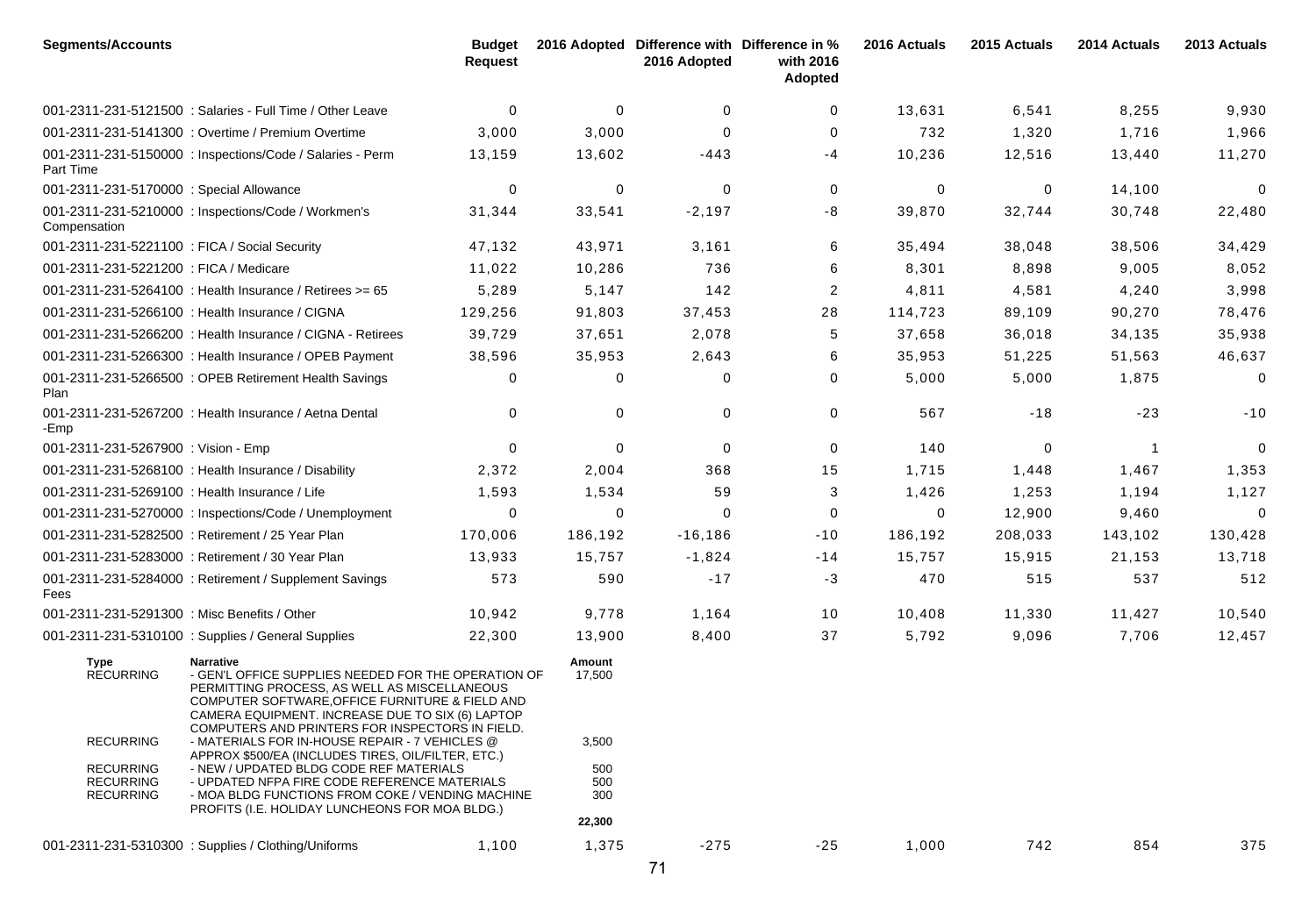| <b>Segments/Accounts</b>                                         |                                                                                                                                                                                                                                               | <b>Budget</b><br><b>Request</b> |                                   | 2016 Adopted Difference with Difference in %<br>2016 Adopted | with 2016<br>Adopted | 2016 Actuals | 2015 Actuals | 2014 Actuals | 2013 Actuals |
|------------------------------------------------------------------|-----------------------------------------------------------------------------------------------------------------------------------------------------------------------------------------------------------------------------------------------|---------------------------------|-----------------------------------|--------------------------------------------------------------|----------------------|--------------|--------------|--------------|--------------|
| Type<br><b>RECURRING</b>                                         | <b>Narrative</b><br>- SAFETY BOOTS (3 @ \$125/EA.) INCREASE DUE TO                                                                                                                                                                            |                                 | Amount<br>1,100                   |                                                              |                      |              |              |              |              |
|                                                                  | RAINGEAR FOR INCLEMENT WEATHER                                                                                                                                                                                                                |                                 | 1,100                             |                                                              |                      |              |              |              |              |
| 001-2311-231-5330100 : Energy / Fuel & Oil                       |                                                                                                                                                                                                                                               | 5,000                           | 6,000                             | $-1,000$                                                     | $-20$                | 2,827        | 4,135        | 5,394        | 5,356        |
| Type<br><b>RECURRING</b>                                         | <b>Narrative</b><br>- 7 VEHICLES @ APPROX \$71/MO EA. VEHICLE X 12                                                                                                                                                                            |                                 | Amount<br>5,000<br>5,000          |                                                              |                      |              |              |              |              |
| Services                                                         | 001-2311-231-5410000 : Inspections/Code / Professional                                                                                                                                                                                        | 500                             | 500                               | 0                                                            | 0                    | 109          | 616          | 268          | 404          |
| Type<br><b>RECURRING</b><br><b>RECURRING</b><br><b>RECURRING</b> | <b>Narrative</b><br>- 7 VEHICLES @ \$14/EA. FOR EMISSIONS<br>- CORPORATE HEALTH SERVICES<br>- INTERPRETER SERVICES                                                                                                                            |                                 | Amount<br>98<br>228<br>174<br>500 |                                                              |                      |              |              |              |              |
| Repair/Maint.                                                    | 001-2311-231-5520100 : Repair and Maint. Service / General                                                                                                                                                                                    | 3,000                           | 3,000                             | 0                                                            | 0                    | 1,041        | 131          | 75           | 1,720        |
| Type<br><b>RECURRING</b><br><b>RECURRING</b>                     | <b>Narrative</b><br>- 7 VEHICLES (AT VARIOUS AGES & CONDITIONS)<br>- DIGITAL RADIO REPAIRS                                                                                                                                                    |                                 | Amount<br>2,400<br>600<br>3,000   |                                                              |                      |              |              |              |              |
| <b>Maintenance Contracts</b>                                     | 001-2311-231-5520200 : Repair and Maint. Service /                                                                                                                                                                                            | 500                             | 500                               | 0                                                            | 0                    | 0            | $\mathbf 0$  | 250          | 2,060        |
| Type<br><b>RECURRING</b>                                         | <b>Narrative</b><br>- 2 FAX MACHINES & NON-CONTRACTED PRINTER REPAIRS                                                                                                                                                                         |                                 | Amount<br>500<br>500              |                                                              |                      |              |              |              |              |
|                                                                  | 001-2311-231-5570000 : Inspections/Code / Licenses/Permits                                                                                                                                                                                    | 1,300                           | 1,300                             | 0                                                            | 0                    | 166          | 76           | 195          | 528          |
| Type<br><b>RECURRING</b>                                         | <b>Narrative</b><br>- MD PE LICENSE RENEWAL FOR 1 FIRE PROTECTION<br><b>ENGINEER</b>                                                                                                                                                          |                                 | Amount<br>100                     |                                                              |                      |              |              |              |              |
| <b>RECURRING</b>                                                 | - 4+ I.C.C. CERTIFICATION RENEWALS PLANS REVIEWER &<br><b>BUILDING INSPECTORS</b>                                                                                                                                                             |                                 | 400                               |                                                              |                      |              |              |              |              |
| <b>RECURRING</b>                                                 | - 1 ARCHITECTUAL LICENSE RENEWAL FOR 1 PLANS                                                                                                                                                                                                  |                                 | 80                                |                                                              |                      |              |              |              |              |
| <b>RECURRING</b>                                                 | <b>REVIEWER</b><br>- 4 REQUIRED CERTIFICATION CLASSES FOR PLANS<br>REVIEWERS & BLDG INSPECTORS @ \$180/EA.                                                                                                                                    |                                 | 720                               |                                                              |                      |              |              |              |              |
|                                                                  |                                                                                                                                                                                                                                               |                                 | 1,300                             |                                                              |                      |              |              |              |              |
|                                                                  | 001-2311-231-5610100 : Communications / Telephone                                                                                                                                                                                             | 16,000                          | 11,500                            | 4,500                                                        | 28                   | 11,861       | 12,767       | 13,024       | 10,421       |
| Type<br><b>RECURRING</b>                                         | <b>Narrative</b><br>- OFFICE PHONES - (INCLUDES USAGE, EQUIPMENT &<br>CHANGES, AS NEEDED)- CELLPHONES - (INCLUDES COST OF<br>REPLACEMENT EQUIPMENT, BATTERIES, ETC.)INCREASE<br>DUE TO AIRCARDS FOR LAPTOP COMPUTERS FOR<br><b>INSPECTORS</b> |                                 | Amount<br>16,000                  |                                                              |                      |              |              |              |              |
|                                                                  |                                                                                                                                                                                                                                               |                                 | 16,000                            |                                                              |                      |              |              |              |              |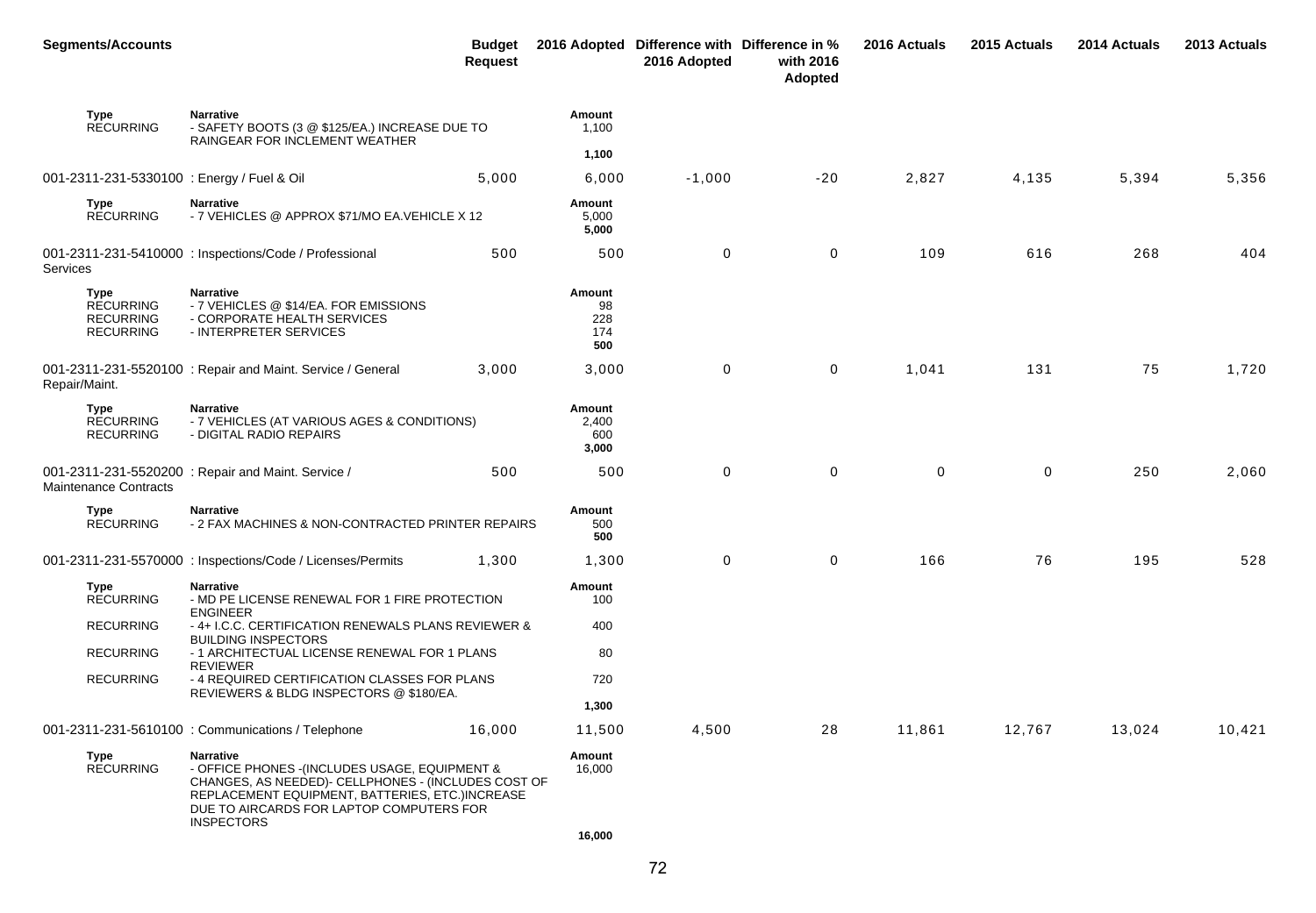| <b>Segments/Accounts</b>             |                                                                                                                             | <b>Budget</b><br><b>Request</b> | 2016 Adopted                    | 2016 Adopted | Difference with Difference in %<br>with 2016<br>Adopted | 2016 Actuals | 2015 Actuals | 2014 Actuals | 2013 Actuals |
|--------------------------------------|-----------------------------------------------------------------------------------------------------------------------------|---------------------------------|---------------------------------|--------------|---------------------------------------------------------|--------------|--------------|--------------|--------------|
|                                      | 001-2311-231-5610200 : Communications / Postage                                                                             | 2,600                           | 2,600                           | $\mathbf 0$  | 0                                                       | 1,483        | 2,003        | 1,701        | 1,188        |
| <b>Type</b><br><b>RECURRING</b>      | <b>Narrative</b><br>- POSTAGE                                                                                               |                                 | <b>Amount</b><br>2,600<br>2,600 |              |                                                         |              |              |              |              |
|                                      | 001-2311-231-5621100 : Travel / Dues/Registration Fees                                                                      | 3,255                           | 2,990                           | 265          | 8                                                       | 1,441        | 1,782        | 1,129        | 1,641        |
| <b>Type</b><br><b>RECURRING</b>      | <b>Narrative</b><br>- INT'L CODE COUNCIL MEMBERSHIP (INSPECTORS / PLANS<br>REVIEWERS)                                       |                                 | Amount<br>240                   |              |                                                         |              |              |              |              |
| <b>RECURRING</b>                     | - NATIONAL FIRE PROTECTION ASSOCIATION MEMBERSHIP<br>(INSPECTORS/PLAN REVIEWERS)                                            |                                 | 175                             |              |                                                         |              |              |              |              |
| <b>RECURRING</b>                     | - MD BLDG OFFICIALS ASSOCIATION MEMBERSHIP<br>(INSPECTORS/PLAN REVIEWERS)                                                   |                                 | 200                             |              |                                                         |              |              |              |              |
| <b>RECURRING</b><br><b>RECURRING</b> | - AMERICAN FIRE SPRINKLER ASSOCIATION MEMBERSHIP<br>- INT'L CODE COUNCIL SEMINARS & TRAINING INSPECTORS<br>& PLANS REVIWERS |                                 | 100<br>1,040                    |              |                                                         |              |              |              |              |
| <b>RECURRING</b>                     | - MD BLDG OFFICIALS ASSOC SEMINARS FOR INSPECTORS &<br><b>PLANS REVIEWERS</b>                                               |                                 | 900                             |              |                                                         |              |              |              |              |
| <b>RECURRING</b>                     | <b>OTHER TRAINING</b>                                                                                                       |                                 | 600<br>3,255                    |              |                                                         |              |              |              |              |
| 001-2311-231-5630000: Advertising    |                                                                                                                             | 2,400                           | 1,200                           | 1,200        | 50                                                      | $\mathbf{0}$ | 2,046        | 1,098        | 429          |
| <b>Type</b><br><b>RECURRING</b>      | <b>Narrative</b><br>- COST OF ADVERTISING FOR NEW HIRE(S).                                                                  |                                 | Amount<br>2,400<br>2,400        |              |                                                         |              |              |              |              |
|                                      | 001-2311-231-5650000 : Inspections/Code / Insurance                                                                         | 12,827                          | 13,011                          | $-184$       | $-2$                                                    | 13,723       | 11,926       | 11,111       | 11,434       |
|                                      | 001-2311-231-5740100 : Machinery & Equipment / Vehicles                                                                     | 0                               | $\mathbf 0$                     | 0            | $\mathbf 0$                                             | 0            | $\mathbf 0$  | $\Omega$     | 80,664       |
|                                      | 001-2311-231-5740200 : Machinery & Equipment / Machinery                                                                    | 0                               | 12,600                          | $-12,600$    | $-100$                                                  | 11,539       | 4,780        | 0            | 0            |
| SubTotal: 2311: Building Inspection  |                                                                                                                             | 1,332,746                       | 1,253,898                       | 78,848       | 5                                                       | 1,155,036    | 1,211,864    | 1,140,499    | 1,094,895    |
| <b>SubTotal: EXPENSE</b>             |                                                                                                                             | 1,332,746                       | 1,253,898                       | 78,848       | 5                                                       | 1,155,036    | 1,211,864    | 1,140,499    | 1,094,895    |
| <b>Grand Total</b>                   |                                                                                                                             | 339,421                         | 245,873                         | 93,548       | 27                                                      | 157,555      | $-79,118$    | 108,341      | 135,469      |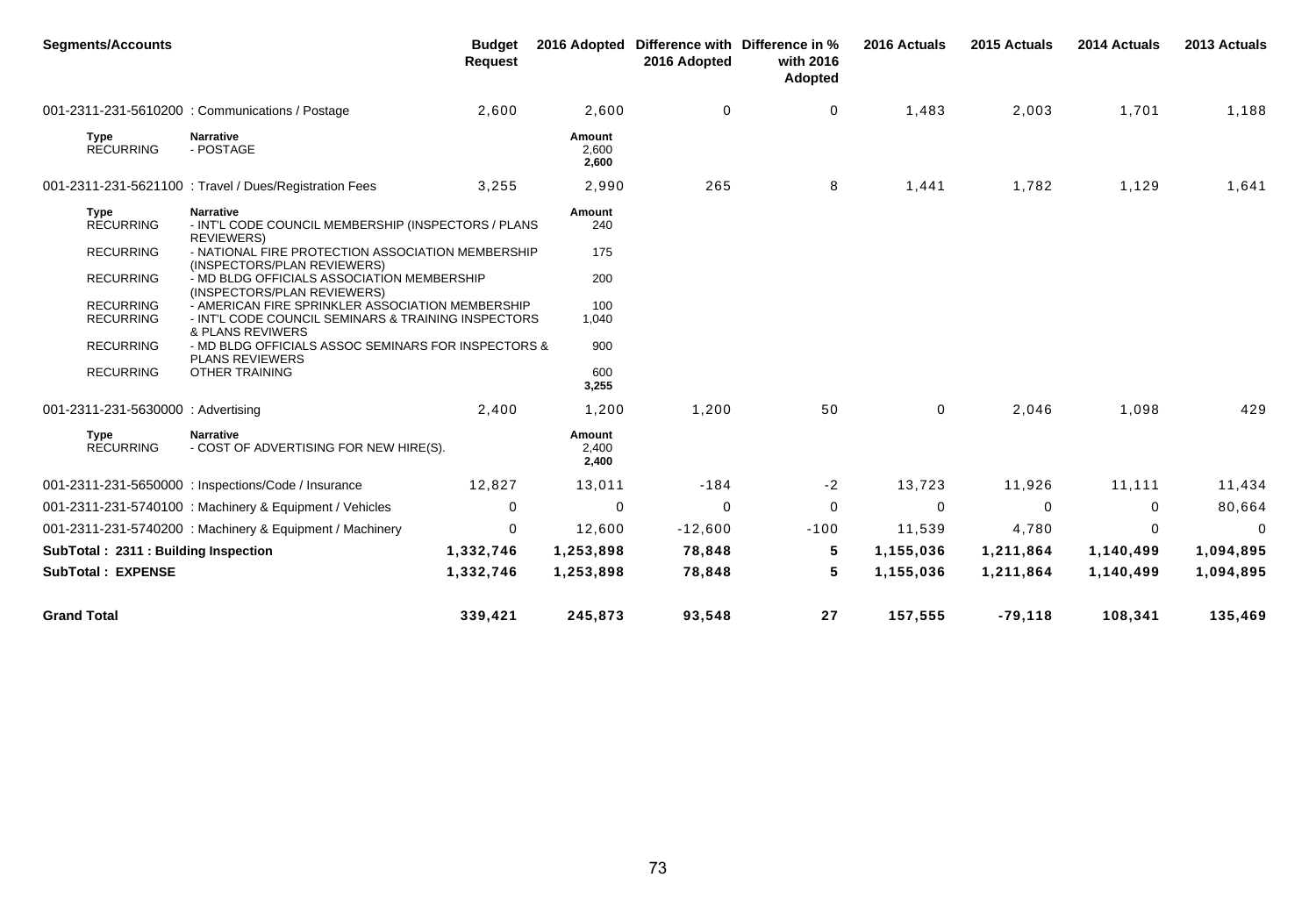# **The City of Frederick Working Budget Report 2017, Working, Details, Adopted** From Account: 001-2312 To Account: 001-2312 Run Date: 05/26/2016 User: kmiletich Report by: Dept/Div

| <b>Segments/Accounts</b>               |                                                                                                                                                              | <b>Budget</b><br><b>Request</b> |                      | 2016 Adopted Difference with Difference in %<br>2016 Adopted | with 2016<br>Adopted | 2016 Actuals | 2015 Actuals | 2014 Actuals | 2013 Actuals |
|----------------------------------------|--------------------------------------------------------------------------------------------------------------------------------------------------------------|---------------------------------|----------------------|--------------------------------------------------------------|----------------------|--------------|--------------|--------------|--------------|
| <b>REVENUE</b>                         |                                                                                                                                                              |                                 |                      |                                                              |                      |              |              |              |              |
| 2312 : Electrical Inspection           |                                                                                                                                                              |                                 |                      |                                                              |                      |              |              |              |              |
| Gen. Cap. Asse                         | 001-2312-000-3930001 : Capital Asset Disposition / Sale of                                                                                                   | $\mathbf 0$                     | $\pmb{0}$            | $\mathbf 0$                                                  | $\pmb{0}$            | $\mathbf 0$  | $\mathbf 0$  | $\mathbf 0$  | 1,260        |
| <b>Electrical Licenses</b>             | 001-2312-233-3212302 : Business Licenses/Permits /                                                                                                           | 8.000                           | 70,000               | $-62,000$                                                    | $-775$               | 86,160       | 15,120       | 85,730       | 9,210        |
| <b>Type</b><br><b>RECURRING</b>        | <b>Narrative</b><br>- PROJECTION METHOD: HISTORICAL REVIEW - COMMENTS:<br>ELECTRICAL LICENSE RENEWALS ARE EVERY OTHER YEAR.<br>FY17 IS NOT A LICENSING YEAR. |                                 | Amount<br>8,000      |                                                              |                      |              |              |              |              |
|                                        |                                                                                                                                                              |                                 | 8,000                |                                                              |                      |              |              |              |              |
| Permits                                | 001-2312-233-3222306 : Non-business Lic./Permits / Electrical                                                                                                | 176.000                         | 160,000              | 16,000                                                       | 9                    | 183,680      | 256,841      | 226,461      | 159,618      |
| <b>Type</b><br><b>RECURRING</b>        | <b>Narrative</b><br>- ELECTRICAL PERMITING FEES FOR RESIDENTIAL &<br>COMMERICIAL PROJECTS - PROJECTION METHOD:<br><b>HISTORICAL REVIEW</b>                   |                                 | Amount<br>176,000    |                                                              |                      |              |              |              |              |
|                                        |                                                                                                                                                              |                                 | 176,000              |                                                              |                      |              |              |              |              |
| Fee                                    | 001-2312-233-3222307 : Electrical Permits / Electrical Reinsp.                                                                                               | 2,500                           | 1,500                | 1,000                                                        | 40                   | 1,800        | 525          | 2,975        | 1,575        |
| <b>Type</b><br><b>RECURRING</b>        | <b>Narrative</b><br>- ELECTRICAL RE-INSPECTION FEE FOR RESIDENTIAL AND<br>COMMERCIAL PROJECTS - PROJECTION METHOD:<br><b>HISTORICAL REVIEW</b>               |                                 | Amount<br>2,500      |                                                              |                      |              |              |              |              |
|                                        |                                                                                                                                                              |                                 | 2,500                |                                                              |                      |              |              |              |              |
| 001-2312-233-3222314 : Permit Transfer |                                                                                                                                                              | 200                             | 200                  | $\Omega$                                                     | 0                    | 400          | 400          | 200          | 80           |
|                                        | 001-2312-233-3510001 : General / Municipal Infractions                                                                                                       | 300                             | 300                  | 0                                                            | $\mathbf 0$          | $\mathbf 0$  | 0            | $\mathbf 0$  | 0            |
| Type<br><b>RECURRING</b>               | <b>Narrative</b><br>- ELECTRICAL INSPECTION - MUNICIPAL INFRACTIONS PER<br>OCCURANCE - PROJECTION METHOD: HISTORICAL REVIEW                                  |                                 | Amount<br>300<br>300 |                                                              |                      |              |              |              |              |
| SubTotal: 2312 : Electrical Inspection |                                                                                                                                                              | $-187,000$                      | $-232,000$           | 45,000                                                       | $-25$                | $-272,040$   | $-272,886$   | $-315,366$   | $-171,743$   |
| <b>SubTotal: REVENUE</b>               |                                                                                                                                                              | $-187,000$                      | $-232,000$           | 45,000                                                       | $-25$                | $-272,040$   | $-272,886$   | $-315,366$   | $-171,743$   |

**EXPENSE**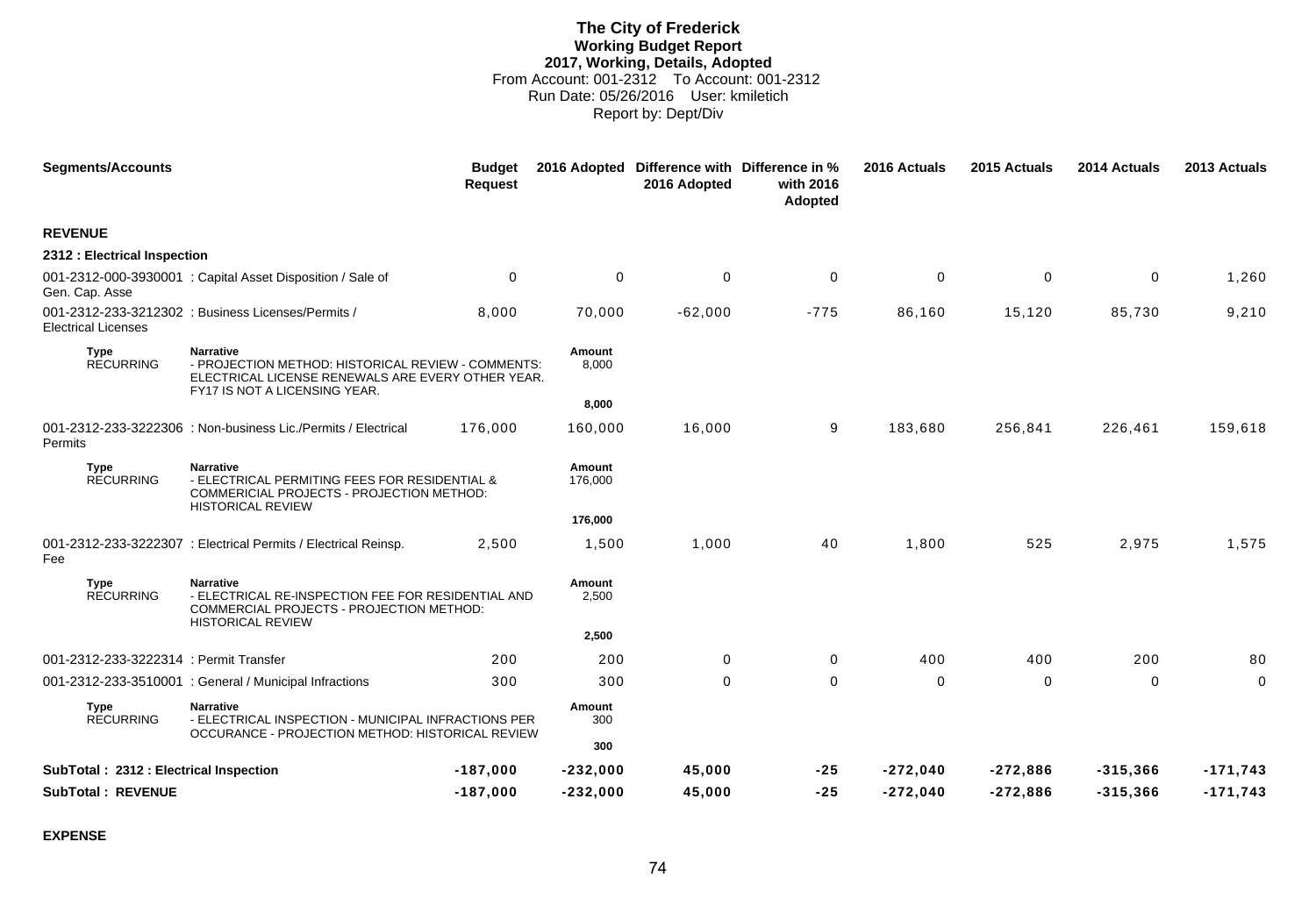| <b>Segments/Accounts</b>                            |                                                                                                                                                                                                                                                                                                                                                                                              | <b>Budget</b><br><b>Request</b> |                                 | 2016 Adopted Difference with Difference in %<br>2016 Adopted | with 2016<br>Adopted | 2016 Actuals | 2015 Actuals | 2014 Actuals | 2013 Actuals |
|-----------------------------------------------------|----------------------------------------------------------------------------------------------------------------------------------------------------------------------------------------------------------------------------------------------------------------------------------------------------------------------------------------------------------------------------------------------|---------------------------------|---------------------------------|--------------------------------------------------------------|----------------------|--------------|--------------|--------------|--------------|
| 2312 : Electrical Inspection                        |                                                                                                                                                                                                                                                                                                                                                                                              |                                 |                                 |                                                              |                      |              |              |              |              |
|                                                     | 001-2312-233-5121100 : Salaries - Full Time / Productive Time                                                                                                                                                                                                                                                                                                                                | 172,382                         | 165,756                         | 6,626                                                        | 3                    | 118,964      | 127,431      | 149,280      | 145,509      |
|                                                     | 001-2312-233-5121200 : Salaries - Full Time / Vacation                                                                                                                                                                                                                                                                                                                                       | 0                               | 0                               | 0                                                            | 0                    | 10,095       | 12,586       | 21,713       | 14,504       |
|                                                     | 001-2312-233-5121300 : Salaries - Full Time / Sick                                                                                                                                                                                                                                                                                                                                           | 0                               | 0                               | 0                                                            | 0                    | 5,174        | 1,650        | 7,254        | 9,995        |
|                                                     | 001-2312-233-5121400 : Salaries - Full Time / Holiday                                                                                                                                                                                                                                                                                                                                        | $\Omega$                        | 0                               | $\Omega$                                                     | 0                    | 6,586        | 6,968        | 8,388        | 8,386        |
|                                                     | 001-2312-233-5121500 : Salaries - Full Time / Other Leave                                                                                                                                                                                                                                                                                                                                    | $\Omega$                        | 0                               | 0                                                            | 0                    | 3,188        | 1,771        | 4,212        | 3,142        |
|                                                     | 001-2312-233-5141300 : Overtime / Premium Overtime                                                                                                                                                                                                                                                                                                                                           | 300                             | 300                             | $\Omega$                                                     | 0                    | 491          | 54           | 998          | 983          |
| 001-2312-233-5170000 : Special Allowance            |                                                                                                                                                                                                                                                                                                                                                                                              | 0                               | 0                               | 0                                                            | 0                    | 0            | 0            | 4,200        | $\mathbf 0$  |
| Compensation                                        | 001-2312-233-5210000 : Inspections/Code / Workmen's                                                                                                                                                                                                                                                                                                                                          | 7,375                           | 14,813                          | $-7,438$                                                     | $-101$               | 17,608       | 14,462       | 13,580       | 9,929        |
| 001-2312-233-5221100 : FICA / Social Security       |                                                                                                                                                                                                                                                                                                                                                                                              | 10,707                          | 10,295                          | 412                                                          | 3                    | 8,320        | 8,682        | 11,413       | 10,597       |
| 001-2312-233-5221200 : FICA / Medicare              |                                                                                                                                                                                                                                                                                                                                                                                              | 2,504                           | 2,407                           | 97                                                           | 3                    | 1,946        | 2,030        | 2,669        | 2,478        |
|                                                     | 001-2312-233-5266100 : Health Insurance / CIGNA                                                                                                                                                                                                                                                                                                                                              | 40,318                          | 41,988                          | $-1,670$                                                     | -5                   | 40,184       | 33,930       | 39,531       | 38,083       |
| 001-2312-233-5266200 : CIGNA - Retirees             |                                                                                                                                                                                                                                                                                                                                                                                              | 23,216                          | 22,055                          | 1,161                                                        | 5                    | 22,006       | 21,099       | 0            | 0            |
|                                                     | 001-2312-233-5266300 : Health Insurance / OPEB Payment                                                                                                                                                                                                                                                                                                                                       | 14,103                          | 14,534                          | $-431$                                                       | -4                   | 14,534       | 12,582       | 12,664       | 12,556       |
| Plan                                                | 001-2312-233-5266500 : OPEB Retirement Health Savings                                                                                                                                                                                                                                                                                                                                        | 0                               | 0                               | 0                                                            | 0                    | 2,500        | 1,667        | $\Omega$     | 0            |
| -Emp                                                | 001-2312-233-5267200 : Health Insurance / Aetna Dental                                                                                                                                                                                                                                                                                                                                       | 0                               | 0                               | $\mathbf 0$                                                  | 0                    | 198          | 3            | $\Omega$     | $\mathbf 0$  |
| 001-2312-233-5267900 : Vision - Emp                 |                                                                                                                                                                                                                                                                                                                                                                                              | 0                               | 0                               | $\Omega$                                                     | 0                    | 17           | $-1$         | $\Omega$     | $\mathbf 0$  |
|                                                     | 001-2312-233-5268100 : Health Insurance / Disability                                                                                                                                                                                                                                                                                                                                         | 552                             | 533                             | 19                                                           | 3                    | 458          | 396          | 466          | 466          |
| 001-2312-233-5269100 : Health Insurance / Life      |                                                                                                                                                                                                                                                                                                                                                                                              | 332                             | 332                             | $\Omega$                                                     | 0                    | 349          | 286          | 229          | 229          |
|                                                     | 001-2312-233-5282500 : Retirement / 25 Year Plan                                                                                                                                                                                                                                                                                                                                             | 36,995                          | 40,713                          | $-3,718$                                                     | $-11$                | 40,713       | 50,080       | 32,313       | 32,035       |
| 001-2312-233-5291300 : Misc Benefits / Other        |                                                                                                                                                                                                                                                                                                                                                                                              | 3,259                           | 4,423                           | $-1,164$                                                     | $-36$                | 2,988        | 3,065        | 3,259        | 3,226        |
|                                                     | 001-2312-233-5310100 : Supplies / General Supplies                                                                                                                                                                                                                                                                                                                                           | 4,600                           | 1,800                           | 2,800                                                        | 60                   | 477          | 2,292        | 926          | 1,817        |
| <b>Type</b><br><b>RECURRING</b><br><b>RECURRING</b> | <b>Narrative</b><br>- GEN'L OFFICE SUPPLIES NEEDED FOR THE OPERATION OF<br>THE PERMITTING PROCESS AS WELL AS MISCELLANEOUS<br>COMPUTER SOFTWARE, OFFICE FURNITURE & FIELD AND<br>CAMERA EQUIPMENT. INCREASE DUE TO TWO (2) LAPTOP<br>COMPUTERS AND PRINTERS FOR INSPECTORS IN FIELD.<br>- MATERIALS FOR IN-HOUSE REPAIR - 2 VEHICLES @<br>APPROX \$400/EA (INCLUDES TIRES, OIL/FILTER, ETC.) |                                 | Amount<br>3,800<br>800<br>4,600 |                                                              |                      |              |              |              |              |
|                                                     | 001-2312-233-5310300: Supplies / Clothing/Uniforms                                                                                                                                                                                                                                                                                                                                           | 500                             | 500                             | $\mathbf 0$                                                  | $\mathbf 0$          | $\mathbf 0$  | 250          | 359          | 125          |
| <b>Type</b><br><b>RECURRING</b>                     | <b>Narrative</b><br>- SAFETY BOOTS - 2 @ \$125/EA. INCREASE DUE TO<br>RAINGEAR FOR INCLEMENT WEATHER                                                                                                                                                                                                                                                                                         |                                 | Amount<br>500<br>500            |                                                              |                      |              |              |              |              |
| 001-2312-233-5330100 : Energy / Fuel & Oil          |                                                                                                                                                                                                                                                                                                                                                                                              | 1,900                           | 1,900                           | 0                                                            |                      | 1,304        | 1,864        | 2,457        | 2,298        |
|                                                     |                                                                                                                                                                                                                                                                                                                                                                                              |                                 |                                 |                                                              | 0                    |              |              |              |              |

75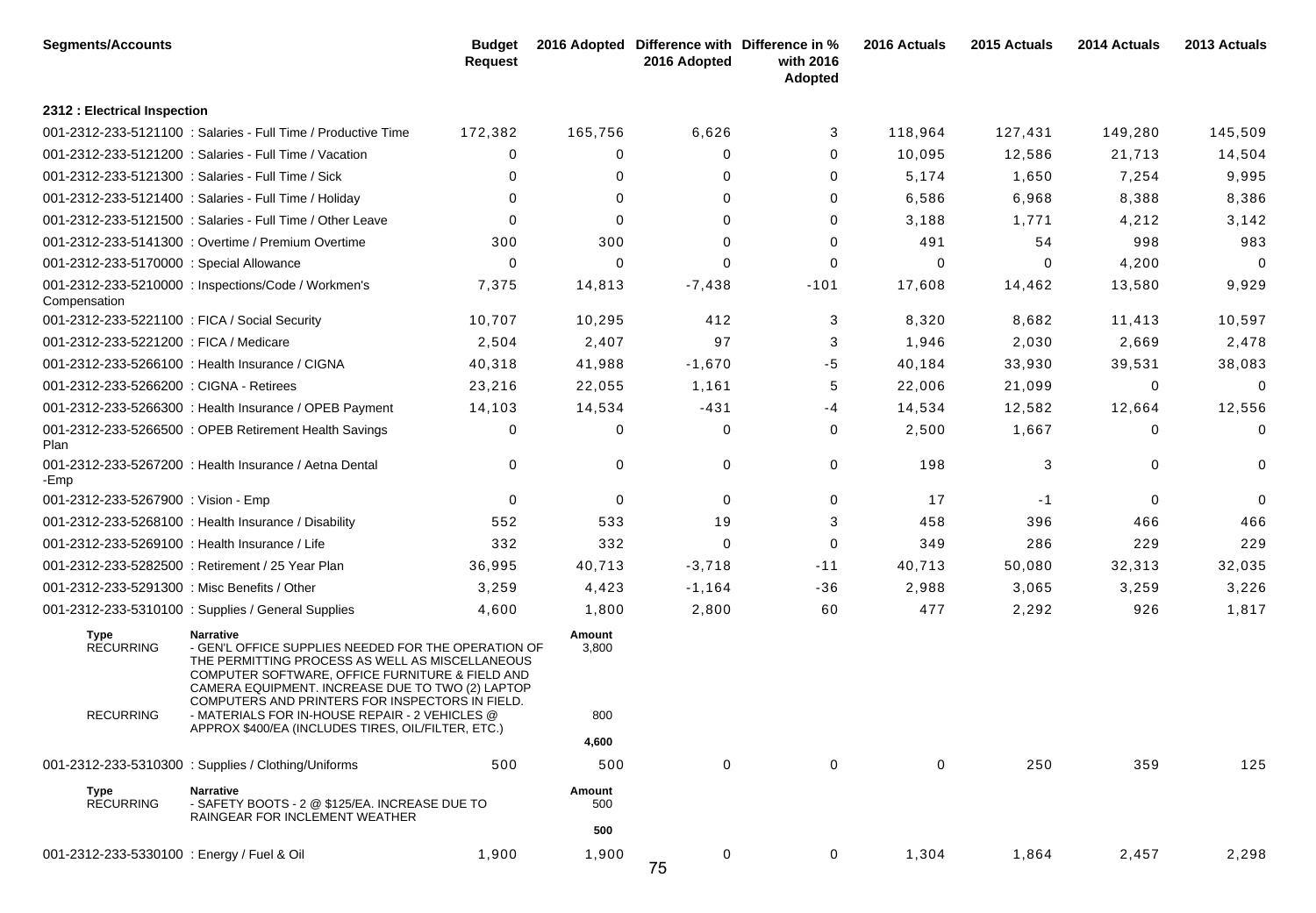| <b>Segments/Accounts</b>                     |                                                                                                                                                                                                                                                   | Budget<br><b>Request</b> |                          | 2016 Adopted Difference with Difference in %<br>2016 Adopted | with 2016<br>Adopted | 2016 Actuals | 2015 Actuals | 2014 Actuals | 2013 Actuals |
|----------------------------------------------|---------------------------------------------------------------------------------------------------------------------------------------------------------------------------------------------------------------------------------------------------|--------------------------|--------------------------|--------------------------------------------------------------|----------------------|--------------|--------------|--------------|--------------|
| Type<br><b>RECURRING</b>                     | <b>Narrative</b><br>- 2 VEHICLES @ \$79/EA PER MO X 12.                                                                                                                                                                                           |                          | Amount<br>1,900<br>1,900 |                                                              |                      |              |              |              |              |
| Services                                     | 001-2312-233-5410000 : Inspections/Code / Professional                                                                                                                                                                                            | 78                       | 78                       | 0                                                            | $\mathbf 0$          | 116          | 78           | 72           | 70           |
| Type<br><b>RECURRING</b><br><b>RECURRING</b> | <b>Narrative</b><br>- 2 VEHICLES @ \$14/EA FOR EMISSIONS<br>- CORPORATE HEALTH SERVICES                                                                                                                                                           |                          | Amount<br>28<br>50<br>78 |                                                              |                      |              |              |              |              |
| Repair/Maint.                                | 001-2312-233-5520100 : Repair and Maint. Service / General                                                                                                                                                                                        | 1,200                    | 1,200                    | 0                                                            | 0                    | 319          | 219          | 55           | 425          |
| Type<br><b>RECURRING</b>                     | <b>Narrative</b><br>- 2 VEHICLES AT VARIOUS AGES / CONDITIONS; APPROX 25%<br>DECREASE DUE TO PURCHASE OF NEW VEHICLE.                                                                                                                             |                          | Amount<br>1,000          |                                                              |                      |              |              |              |              |
| <b>RECURRING</b>                             | - DIGITAL RADIO REPAIR                                                                                                                                                                                                                            |                          | 200<br>1,200             |                                                              |                      |              |              |              |              |
|                                              | 001-2312-233-5570000 : Inspections/Code / Licenses/Permits                                                                                                                                                                                        | 0                        | 0                        | 0                                                            | 0                    | 0            | 0            | $\Omega$     | 100          |
|                                              | 001-2312-233-5610100 : Communications / Telephone                                                                                                                                                                                                 | 2,400                    | 1,350                    | 1,050                                                        | 43                   | 1,017        | 1,341        | 2,048        | 1,285        |
| <b>Type</b><br><b>RECURRING</b>              | <b>Narrative</b><br>- OFFICE PHONES (INCLUDES USAGE, EQUIPMENT &<br>CHANGES AS NEEDED.) - CELLPHONES - (INCLUDES COST<br>OF REPLACEMENT EQUIPMENT, BATTERIES, ETC.)<br>INCREASE DUE TO AIRCARDS FOR NEW LAPTOP<br><b>COMPUTERS FOR INSPECTORS</b> |                          | Amount<br>2,400          |                                                              |                      |              |              |              |              |
|                                              |                                                                                                                                                                                                                                                   |                          | 2,400                    |                                                              |                      |              |              |              |              |
|                                              | 001-2312-233-5610200 : Communications / Postage                                                                                                                                                                                                   | 350                      | 550                      | $-200$                                                       | $-58$                | 425          | 595          | 424          | 467          |
| Type<br><b>RECURRING</b>                     | <b>Narrative</b><br>- POSTAGE FY17 IS NOT A RENEWAL YEAR                                                                                                                                                                                          |                          | Amount<br>350<br>350     |                                                              |                      |              |              |              |              |
|                                              | 001-2312-233-5621100 : Travel / Dues/Registration Fees                                                                                                                                                                                            | 865                      | 865                      | 0                                                            | 0                    | 50           | 529          | 325          | 0            |
| Type<br><b>RECURRING</b>                     | <b>Narrative</b><br>IAEI MEMBERSHIP ELECTRICAL INSPECTORS ASSOCIATION<br><b>MEMBERSHIP</b>                                                                                                                                                        |                          | Amount<br>300            |                                                              |                      |              |              |              |              |
| <b>RECURRING</b>                             | - NEC SEMINAR                                                                                                                                                                                                                                     |                          | 565<br>865               |                                                              |                      |              |              |              |              |
|                                              | 001-2312-233-5650000 : Inspections/Code / Insurance                                                                                                                                                                                               | 3,288                    | 3,338                    | $-50$                                                        | $-2$                 | 3,547        | 3,060        | 2,849        | 2,926        |
| 001-2312-233-5740100 : Vehicles              |                                                                                                                                                                                                                                                   | 0                        | 0                        | $\mathbf 0$                                                  | 0                    | 0            | 0            | $\mathbf 0$  | 40,332       |
| Type<br>ONE-TIME                             | <b>Narrative</b><br>- REPLACING TRUCK # 822 DUE TO AGE & INCREASING<br>MAINTENANCE COST.                                                                                                                                                          |                          | Amount<br>30,000         |                                                              |                      |              |              |              |              |
| ONE-TIME                                     | Move to vehicle contingency                                                                                                                                                                                                                       |                          | $-30,000$<br>0           |                                                              |                      |              |              |              |              |
| SubTotal: 2312 : Electrical Inspection       |                                                                                                                                                                                                                                                   | 327,224                  | 329,730                  | $-2,506$                                                     | $-1$                 | 303,574      | 308,969      | 321,684      | 341,963      |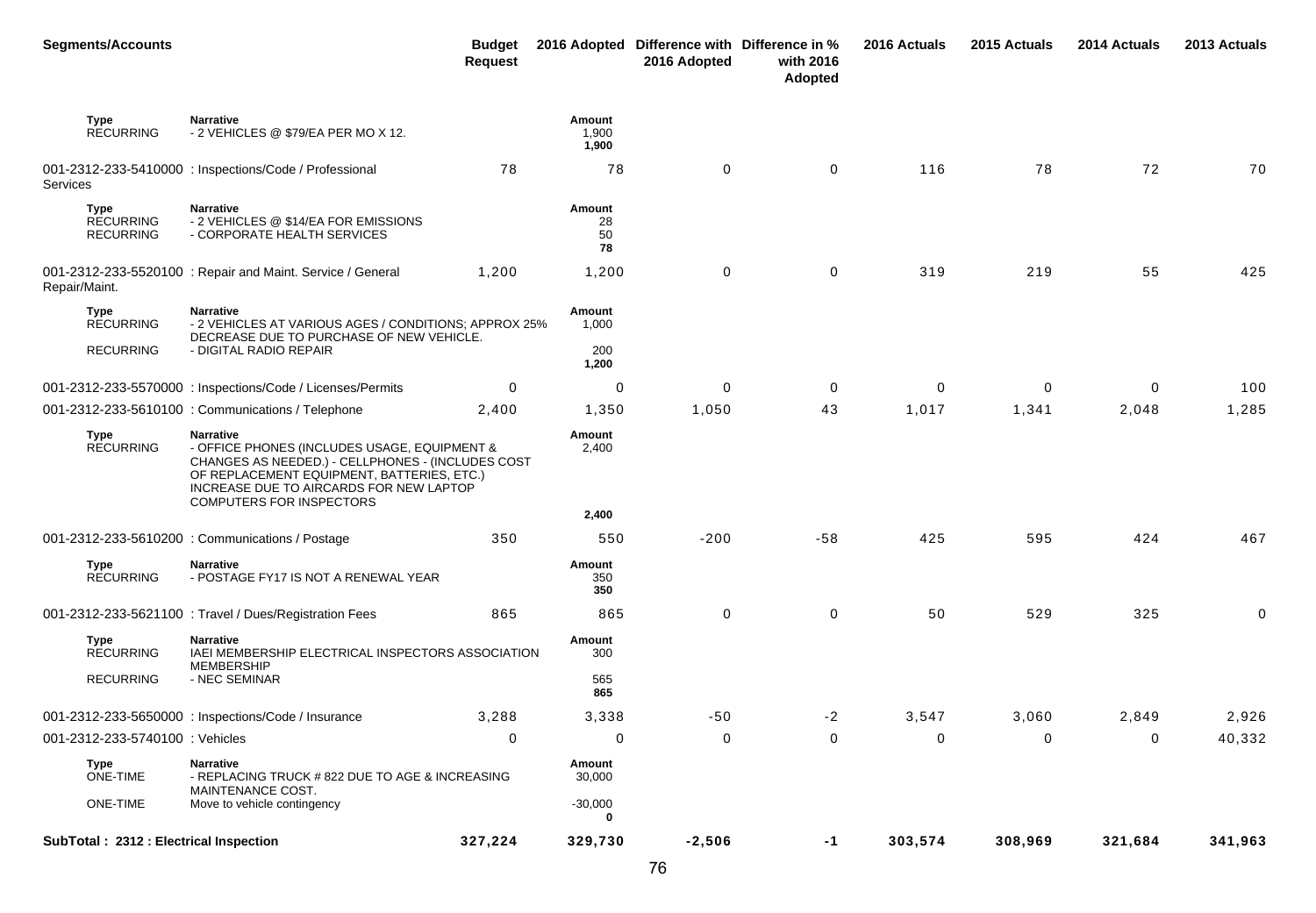| <b>Segments/Accounts</b> | <b>Budget</b><br>Request |         | 2016 Adopted | 2016 Adopted Difference with Difference in %<br>with 2016<br><b>Adopted</b> | 2016 Actuals | 2015 Actuals | 2014 Actuals | 2013 Actuals |
|--------------------------|--------------------------|---------|--------------|-----------------------------------------------------------------------------|--------------|--------------|--------------|--------------|
| <b>SubTotal: EXPENSE</b> | 327,224                  | 329,730 | $-2,506$     | - 1                                                                         | 303,574      | 308,969      | 321,684      | 341,963      |
| <b>Grand Total</b>       | 140.224                  | 97.730  | 42.494       | 30                                                                          | 31,534       | 36,083       | 6,318        | 170,220      |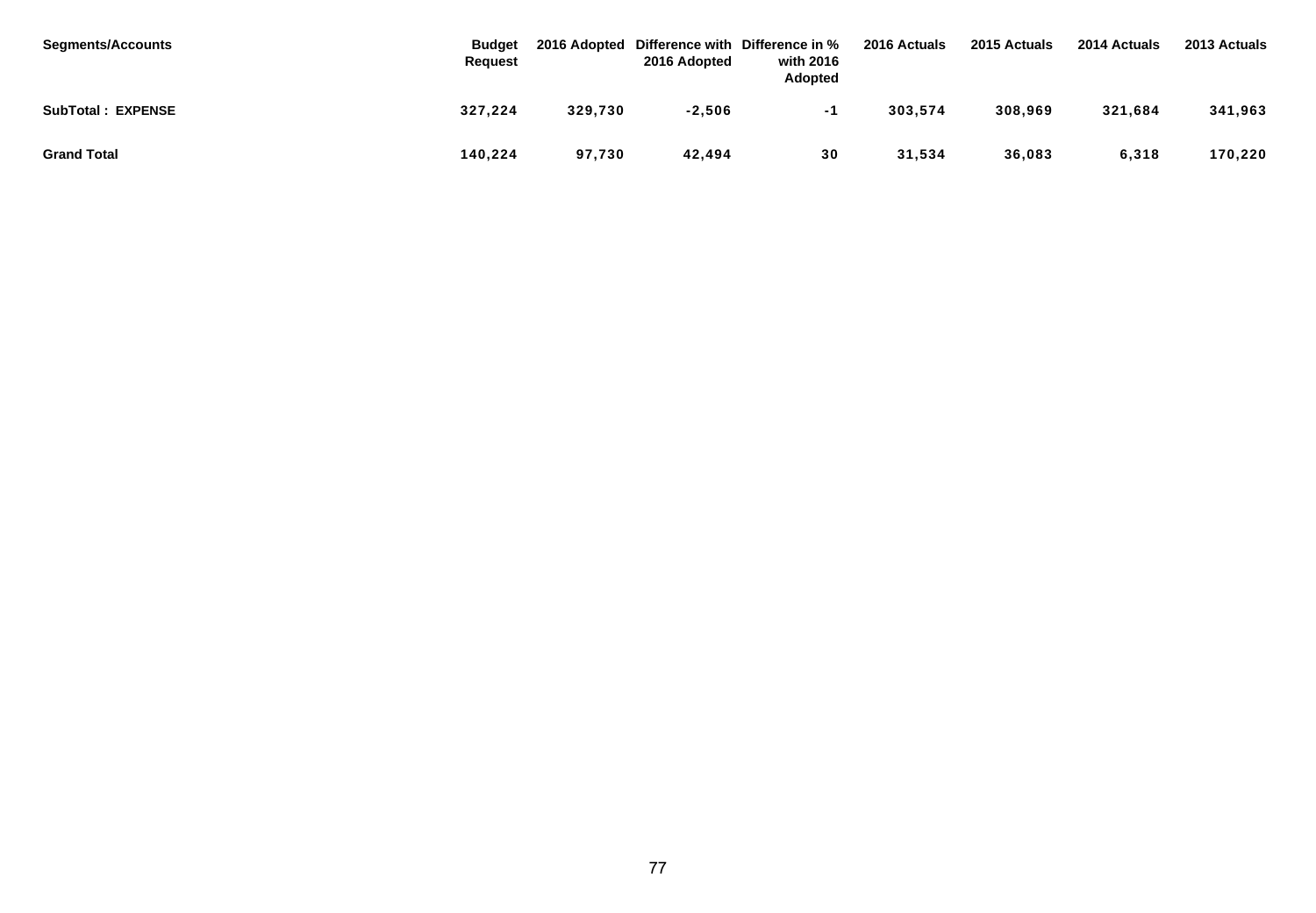# **The City of Frederick Working Budget Report 2017, Working, Details, Adopted** From Account: 001-2313 To Account: 001-2313 Run Date: 05/26/2016 User: kmiletich Report by: Dept/Div

| <b>Segments/Accounts</b>                                            | <b>Budget</b><br><b>Request</b> |            | 2016 Adopted Difference with Difference in %<br>2016 Adopted | with 2016<br>Adopted | 2016 Actuals | 2015 Actuals | 2014 Actuals | 2013 Actuals |
|---------------------------------------------------------------------|---------------------------------|------------|--------------------------------------------------------------|----------------------|--------------|--------------|--------------|--------------|
| <b>REVENUE</b>                                                      |                                 |            |                                                              |                      |              |              |              |              |
| 2313 : DPW Projects                                                 |                                 |            |                                                              |                      |              |              |              |              |
| 001-2313-234-3400002 : Public Works / Labor                         | $\Omega$                        | 0          | $\mathbf 0$                                                  | $\mathbf 0$          | $\Omega$     | $\mathbf 0$  | 536          | 1,280        |
| 001-2313-234-3423001 : Public Safety / Development<br>Inspection    | 400,000                         | 400,000    | $\Omega$                                                     | 0                    | 313,287      | 288,062      | 444,395      | 316,490      |
| SubTotal: 2313: DPW Projects                                        | $-400,000$                      | $-400,000$ | $\mathbf{0}$                                                 | 0                    | $-313,287$   | $-288,062$   | $-444,931$   | $-317,770$   |
| <b>SubTotal: REVENUE</b>                                            | $-400,000$                      | $-400,000$ | 0                                                            | 0                    | $-313,287$   | $-288,062$   | $-444,931$   | $-317,770$   |
| <b>EXPENSE</b>                                                      |                                 |            |                                                              |                      |              |              |              |              |
| 2313 : DPW Projects                                                 |                                 |            |                                                              |                      |              |              |              |              |
| 001-2313-234-5121100 : Salaries - Full Time / Productive Time       | 276,562                         | 289,276    | $-12,714$                                                    | $-5$                 | 156,848      | 221,612      | 195,376      | 191,571      |
| 001-2313-234-5121200 : Salaries - Full Time / Vacation              | 0                               | 0          | 0                                                            | 0                    | 13,808       | 21,005       | 18,888       | 18,408       |
| 001-2313-234-5121300 : Salaries - Full Time / Sick                  | $\Omega$                        | 0          | $\Omega$                                                     | 0                    | 2,908        | 5,929        | 3,118        | 3,936        |
| 001-2313-234-5121400 : Salaries - Full Time / Holiday               | $\Omega$                        | 0          | $\Omega$                                                     | 0                    | 10,600       | 12,807       | 12,433       | 11,906       |
| 001-2313-234-5121500 : Salaries - Full Time / Other Leave           | 0                               | $\Omega$   | 0                                                            | 0                    | 4,202        | 2,424        | 4,354        | 5,062        |
| 001-2313-234-5141100 : Overtime / Regular Overtime                  | $\Omega$                        | $\Omega$   | $\Omega$                                                     | 0                    | 0            | 21           | 0            | 5            |
| 001-2313-234-5141300 : Overtime / Premium Overtime                  | 2,500                           | 2,500      | $\Omega$                                                     | 0                    | 93           | 1,080        | 701          | $\Omega$     |
| 001-2313-234-5170000 : Special Allowance                            | 0                               | 0          | $\Omega$                                                     | 0                    | 0            | 0            | 7,500        | $\mathbf 0$  |
| 001-2313-234-5210000 : Inspections/Code / Workmen's<br>Compensation | 18,112                          | 17,203     | 909                                                          | 5                    | 20,449       | 16,794       | 15,770       | 11,529       |
| 001-2313-234-5221100 : FICA / Social Security                       | 17,301                          | 18,090     | $-789$                                                       | $-5$                 | 11,176       | 15,480       | 14,434       | 13,734       |
| 001-2313-234-5221200 : FICA / Medicare                              | 4,046                           | 4,231      | $-185$                                                       | $-5$                 | 2,614        | 3,620        | 3,376        | 3,212        |
| 001-2313-234-5264100 : Health Insurance / Retirees $>= 65$          | 12,048                          | 11,702     | 346                                                          | $\overline{c}$       | 10,949       | 10,345       | 8,015        | 3,157        |
| 001-2313-234-5266100 : Health Insurance / CIGNA                     | 29,148                          | 40,804     | $-11,656$                                                    | $-40$                | 34,856       | 39,508       | 29,440       | 23,208       |
| 001-2313-234-5266200 : Health Insurance / CIGNA - Retirees          | 43,115                          | 40.848     | 2,267                                                        | 5                    | 40,867       | 39,076       | 39,299       | 57,802       |
| 001-2313-234-5266300 : Health Insurance / OPEB Payment              | 29,690                          | 34,423     | $-4,733$                                                     | $-16$                | 34,423       | 35,948       | 31,661       | 26,906       |
| 001-2313-234-5266500 : OPEB Retirement Health Savings<br>Plan       | 0                               | 0          | 0                                                            | 0                    | 2,500        | 2,500        | 1,458        | 0            |
| 001-2313-234-5267200 : Health Insurance / Aetna Dental<br>-Emp      | 0                               | 0          | 0                                                            | 0                    | 264          | -4           | 27           | -8           |
| 001-2313-234-5267900 : Vision - Emp                                 | 0                               | 0          | 0<br>70                                                      | 0                    | 67           | $-1$         | 25           | 0            |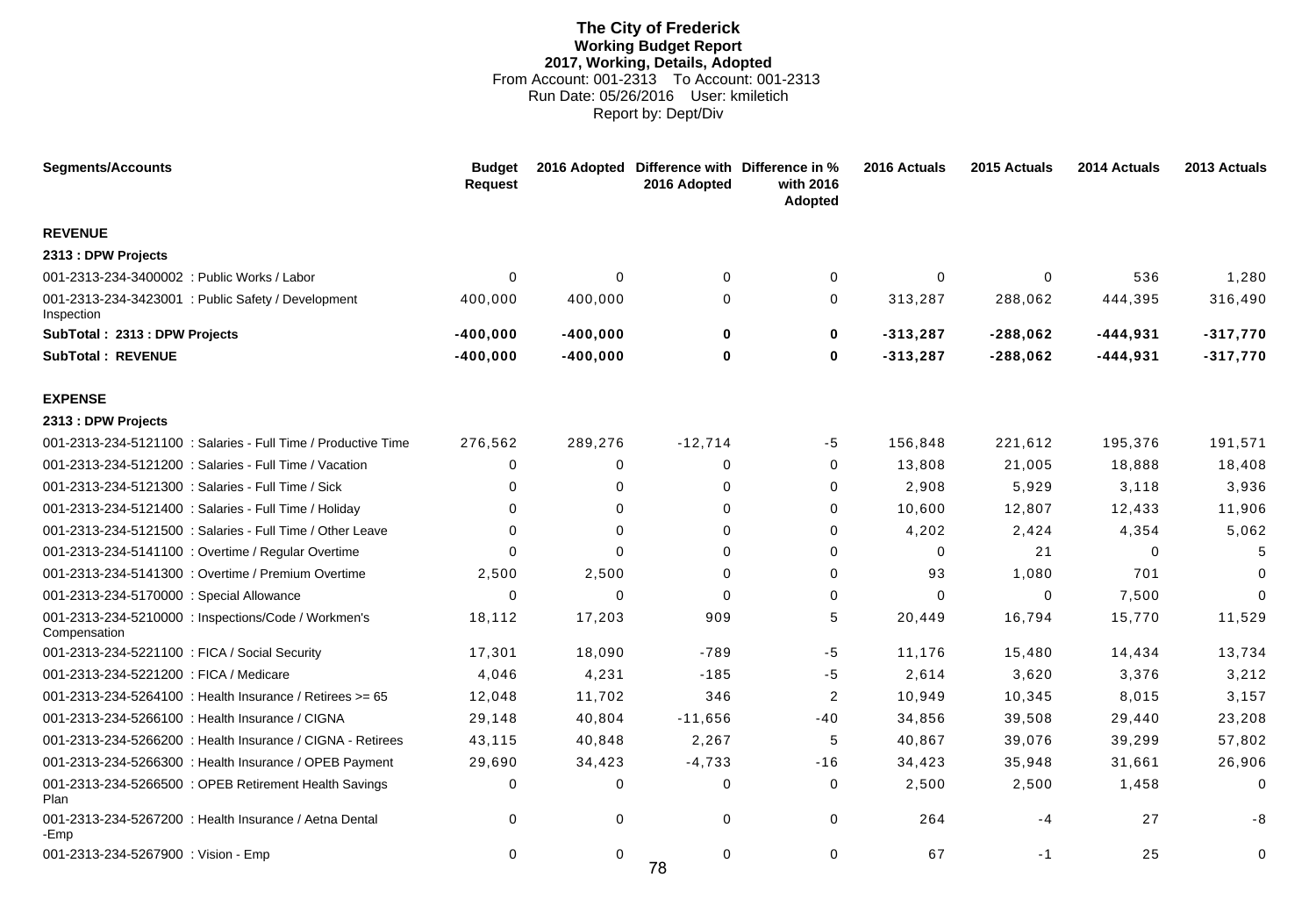| <b>Segments/Accounts</b>                                         |                                                                                                                                                                                                                        | <b>Budget</b><br><b>Request</b> |                            | 2016 Adopted Difference with Difference in %<br>2016 Adopted | with 2016<br>Adopted | 2016 Actuals | 2015 Actuals | 2014 Actuals | 2013 Actuals |
|------------------------------------------------------------------|------------------------------------------------------------------------------------------------------------------------------------------------------------------------------------------------------------------------|---------------------------------|----------------------------|--------------------------------------------------------------|----------------------|--------------|--------------|--------------|--------------|
|                                                                  | 001-2313-234-5268100 : Health Insurance / Disability                                                                                                                                                                   | 913                             | 942                        | $-29$                                                        | -4                   | 663          | 677          | 620          | 566          |
|                                                                  | 001-2313-234-5269100 : Health Insurance / Life                                                                                                                                                                         | 965                             | 965                        | 0                                                            | 0                    | 1,268        | 775          | 1,187        | 1,178        |
|                                                                  | 001-2313-234-5282500 : Retirement / 25 Year Plan                                                                                                                                                                       | 49,888                          | 54,213                     | $-4,325$                                                     | -9                   | 54,213       | 55,993       | 46,162       | 45,764       |
|                                                                  | 001-2313-234-5283000 : Retirement / 30 Year Plan                                                                                                                                                                       | 34,359                          | 38,637                     | $-4,278$                                                     | $-13$                | 38,637       | 41,013       | 35,256       | 27,438       |
|                                                                  | 001-2313-234-5310100 : Supplies / General Supplies                                                                                                                                                                     | 4,500                           | 3,500                      | 1,000                                                        | 22                   | 3,293        | 4,592        | 4,915        | 6,819        |
| Type<br><b>RECURRING</b>                                         | <b>Narrative</b><br>Desk or other supplies to include file folders, writing equipment,<br>calendars, tape, rulers, pads, inks, clips, etc.                                                                             |                                 | Amount<br>800              |                                                              |                      |              |              |              |              |
| <b>RECURRING</b>                                                 | Copier/paper products to include letter, legal, ledger, colored, stock                                                                                                                                                 |                                 | 500                        |                                                              |                      |              |              |              |              |
| <b>RECURRING</b>                                                 | paper<br>Field/Operating equipment for 5 inspectors and Projects Manager<br>(field equipment, paint, batteries, etc)                                                                                                   |                                 | 500                        |                                                              |                      |              |              |              |              |
| <b>RECURRING</b>                                                 | Reference materials for 5 inspectors and Projects Manager (training<br>materials/books, specs, codes, etc.)                                                                                                            |                                 | 300                        |                                                              |                      |              |              |              |              |
| <b>RECURRING</b>                                                 | Materials for Vehicle Maintenance/Repairs performed in-house (i.e.<br>tires, oil/filter, etc. (6 vehicles @ \$400/ea)                                                                                                  |                                 | 2,400                      |                                                              |                      |              |              |              |              |
|                                                                  |                                                                                                                                                                                                                        |                                 | 4,500                      |                                                              |                      |              |              |              |              |
|                                                                  | 001-2313-234-5310300: Supplies / Clothing/Uniforms                                                                                                                                                                     | 1,500                           | 1,000                      | 500                                                          | 33                   | 343          | 788          | 620          | 562          |
| Type<br><b>RECURRING</b><br><b>RECURRING</b>                     | <b>Narrative</b><br>Safety Boots for 5 Inspectors and Projects Manager (6 @ \$125/ea)<br>Miscellaneous protective/safety clothing needed for 5 Inspectors<br>and Projects Manager (6 @ \$125/ea)                       |                                 | Amount<br>750<br>750       |                                                              |                      |              |              |              |              |
|                                                                  |                                                                                                                                                                                                                        |                                 | 1,500                      |                                                              |                      |              |              |              |              |
| 001-2313-234-5330100 : Energy / Fuel & Oil                       |                                                                                                                                                                                                                        | 9,000                           | 6,000                      | 3,000                                                        | 33                   | 3,950        | 5,496        | 5,874        | 5,503        |
| Type<br><b>RECURRING</b>                                         | Narrative<br>Fuel for 6 vehicle @ approx $$125/m$ o ea (\$125 x 6 = \$750 x 12 mo<br>$= $9000$                                                                                                                         |                                 | Amount<br>9,000            |                                                              |                      |              |              |              |              |
|                                                                  |                                                                                                                                                                                                                        |                                 | 9,000                      |                                                              |                      |              |              |              |              |
| Services                                                         | 001-2313-234-5410000 : Inspections/Code / Professional                                                                                                                                                                 | 5,740                           | 550                        | 5,190                                                        | 90                   | 429          | 113          | 384          | 702          |
| Type<br><b>RECURRING</b><br><b>RECURRING</b><br><b>RECURRING</b> | <b>Narrative</b><br>Vehicle Emissions (6 $@$ \$15/ea = \$90)<br>Corporate Health Services: Random testing, etc.<br>DOT Physical Exam/DOT card for 2 inspectors (2 @ approx                                             |                                 | Amount<br>90<br>400<br>250 |                                                              |                      |              |              |              |              |
| <b>RECURRING</b>                                                 | $$125/ea = $250$<br>Consulting Services to support Project development/construction<br>inspection services                                                                                                             |                                 | 5,000                      |                                                              |                      |              |              |              |              |
|                                                                  |                                                                                                                                                                                                                        |                                 | 5,740                      |                                                              |                      |              |              |              |              |
| Repair/Maint.                                                    | 001-2313-234-5520100 : Repair and Maint. Service / General                                                                                                                                                             | 5,250                           | 3,500                      | 1,750                                                        | 33                   | 1,840        | 223          | 1,950        | 130          |
| Type<br><b>RECURRING</b>                                         | <b>Narrative</b><br>Engine Repair for older vehicles. Want to prepare for any potential<br>major cost of repair (3 $@$ \$1500/ea = \$4500) 1 - 2007 Chevy<br>Trailblazer (805) 2 - 2008 Chevy Trailblazers (804 & 806) |                                 | Amount<br>4,500            |                                                              |                      |              |              |              |              |
| <b>RECURRING</b>                                                 | Alignments for 6 vehicles due to rough usage on construction sites<br>(6 @ \$125) NOTE: Current Project Fleet 1 - 2013 GMC PU (810) 1                                                                                  |                                 | 750                        |                                                              |                      |              |              |              |              |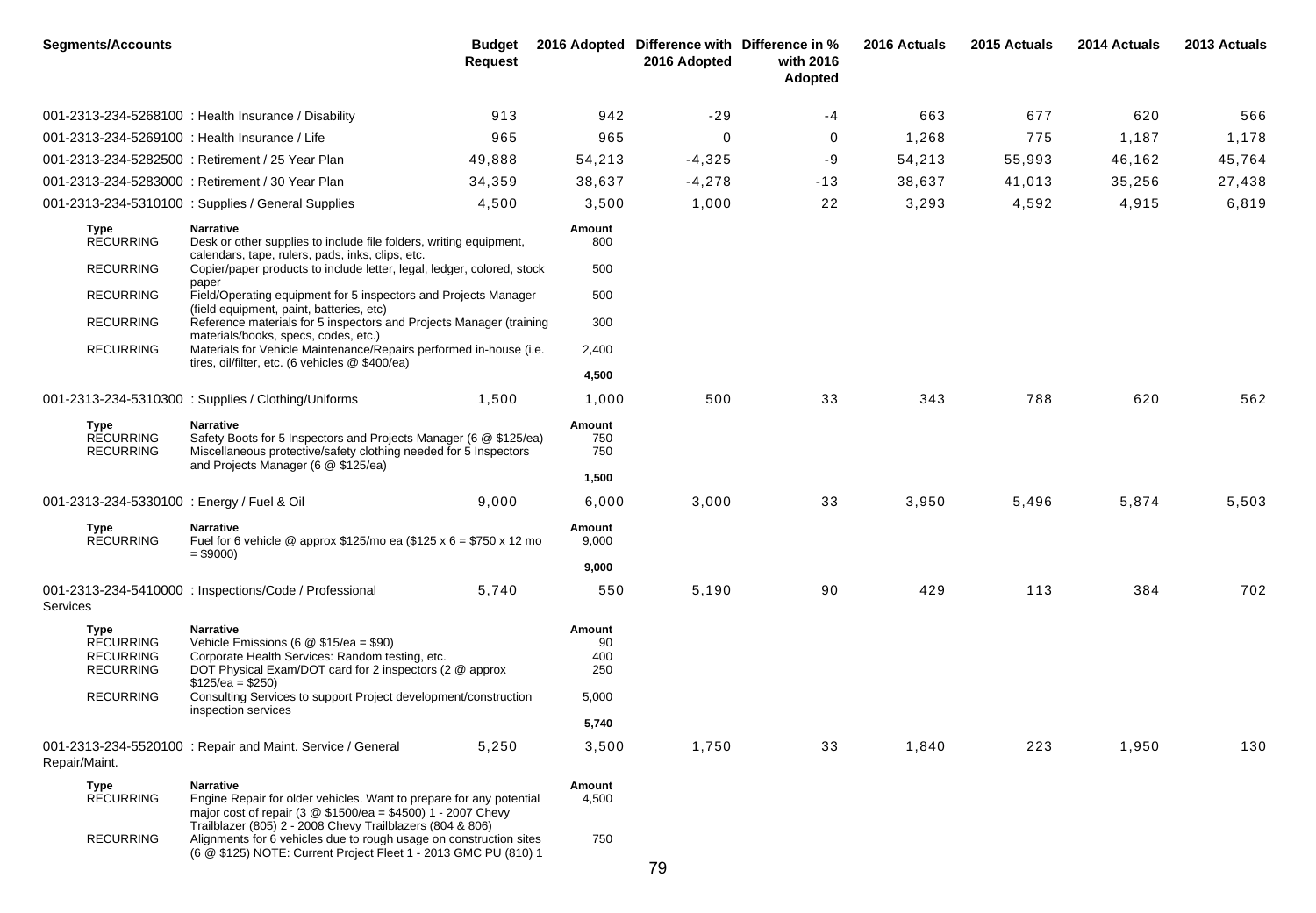| <b>Segments/Accounts</b>                          |                                                                                                                                                                                                                                                        | <b>Budget</b><br><b>Request</b> |                      | 2016 Adopted Difference with Difference in %<br>2016 Adopted | with 2016<br>Adopted | 2016 Actuals | 2015 Actuals | 2014 Actuals | 2013 Actuals |
|---------------------------------------------------|--------------------------------------------------------------------------------------------------------------------------------------------------------------------------------------------------------------------------------------------------------|---------------------------------|----------------------|--------------------------------------------------------------|----------------------|--------------|--------------|--------------|--------------|
|                                                   | - 2007 Chevy Trailblazer (805) 2 - 2008 Chevy Trailblazers (804 &<br>806) 2 - 2015 Chevy 2500 Silverados (807, 808)                                                                                                                                    |                                 | 5,250                |                                                              |                      |              |              |              |              |
| <b>Maintenance Contracts</b>                      | 001-2313-234-5520200 : Repair and Maint. Service /                                                                                                                                                                                                     | 0                               | $\mathbf 0$          | $\mathbf 0$                                                  | $\mathbf 0$          | 0            | $\mathbf 0$  | $\Omega$     | 297          |
|                                                   | 001-2313-234-5610100 : Communications / Telephone                                                                                                                                                                                                      | 7,380                           | 4,800                | 2,580                                                        | 34                   | 4,030        | 5,201        | 3,871        | 2,739        |
| Type<br><b>RECURRING</b>                          | <b>Narrative</b><br>6 Smartphones w/tethering for 5 Inspectors and Projects Manager<br>$(6 \t{0} \t$90/mo = $540 \times 12 = $6480$                                                                                                                    |                                 | Amount<br>6,480      |                                                              |                      |              |              |              |              |
| <b>RECURRING</b>                                  | 2 Office and 1 FAX line (\$25 ea/mo = $$75 \times 12 = $900$ )                                                                                                                                                                                         |                                 | 900<br>7,380         |                                                              |                      |              |              |              |              |
|                                                   | 001-2313-234-5610200 : Communications / Postage                                                                                                                                                                                                        | 240                             | 240                  | $\mathbf 0$                                                  | $\mathbf 0$          | 59           | 134          | 69           | 84           |
| Type<br><b>RECURRING</b>                          | Narrative<br>Approx $$20/mo \times 12 = $240$                                                                                                                                                                                                          |                                 | Amount<br>240<br>240 |                                                              |                      |              |              |              |              |
| 001-2313-234-5620100 : Travel / Transportation    |                                                                                                                                                                                                                                                        | 100                             | 100                  | 0                                                            | $\mathbf 0$          | $\mathbf 0$  | $\mathbf 0$  | 6            |              |
| Type<br><b>RECURRING</b>                          | <b>Narrative</b><br>Minimal amount for any travel charges incurred (i.e. tolls, etc)                                                                                                                                                                   |                                 | Amount<br>100<br>100 |                                                              |                      |              |              |              |              |
|                                                   | 001-2313-234-5621100 : Travel / Dues/Registration Fees                                                                                                                                                                                                 | 4.450                           | 2,900                | 1,550                                                        | 34                   | 1,357        | 384          | 570          | 25           |
| <b>Type</b><br><b>ONE-TIME</b><br><b>ONE-TIME</b> | <b>Narrative</b><br>MDE Water Sampling Registration (5 Inspectors @ \$50/ea = \$200)<br>Hot Mix Asphalt Training/Certification (2 Inspectors @ \$450/ea =                                                                                              |                                 | Amount<br>250<br>900 |                                                              |                      |              |              |              |              |
| <b>ONE-TIME</b>                                   | \$900<br>Certified Stormwater Inspector Training thru National Stormwater                                                                                                                                                                              |                                 | 1,800                |                                                              |                      |              |              |              |              |
| <b>ONE-TIME</b>                                   | Center (2 Inspectors $@$ \$900/each = \$1800<br>Skillpath Training Membership for 1 year of unlimited access to<br>training seminars for Project Management, Writing/Communication<br>skills, Time Management, Microsoft programs, etc. (3 @ \$500/ea) |                                 | 1,500                |                                                              |                      |              |              |              |              |
|                                                   |                                                                                                                                                                                                                                                        |                                 | 4,450                |                                                              |                      |              |              |              |              |
| 001-2313-234-5623100 : Travel / Meals/Food        |                                                                                                                                                                                                                                                        | 0                               | 0                    | 0                                                            | 0                    | 0            | 28           | $\Omega$     | $\Omega$     |
| 001-2313-234-5630000 : Advertising                |                                                                                                                                                                                                                                                        | $\Omega$                        | 0                    | $\Omega$                                                     | 0                    | $\Omega$     | 0            | 560          | 349          |
|                                                   | 001-2313-234-5650000 : Inspections/Code / Insurance                                                                                                                                                                                                    | 9,031                           | 9,147                | $-116$                                                       | -2                   | 9,461        | 8,404        | 7,818        | 8,097        |
|                                                   | 001-2313-234-5740100 : Machinery & Equipment / Vehicles                                                                                                                                                                                                | 0                               | 0                    | $\Omega$                                                     | 0                    | $\Omega$     | 0            | 30,399       | $\mathbf 0$  |
|                                                   | 001-2313-234-5740200 : Machinery & Equipment / Machinery                                                                                                                                                                                               | 0                               | 11,213               | $-11,213$                                                    | $-100$               | 11,213       | 0            | $\Omega$     | $\Omega$     |
| SubTotal: 2313: DPW Projects                      |                                                                                                                                                                                                                                                        | 565,838                         | 596,784              | $-30,946$                                                    | -6                   | 477,380      | 551,965      | 526,136      | 470,681      |
| <b>SubTotal: EXPENSE</b>                          |                                                                                                                                                                                                                                                        | 565,838                         | 596,784              | $-30,946$                                                    | -6                   | 477,380      | 551,965      | 526,136      | 470,681      |
| <b>Grand Total</b>                                |                                                                                                                                                                                                                                                        | 165,838                         | 196,784              | $-30,946$                                                    | -19                  | 164,093      | 263,903      | 81,205       | 152,911      |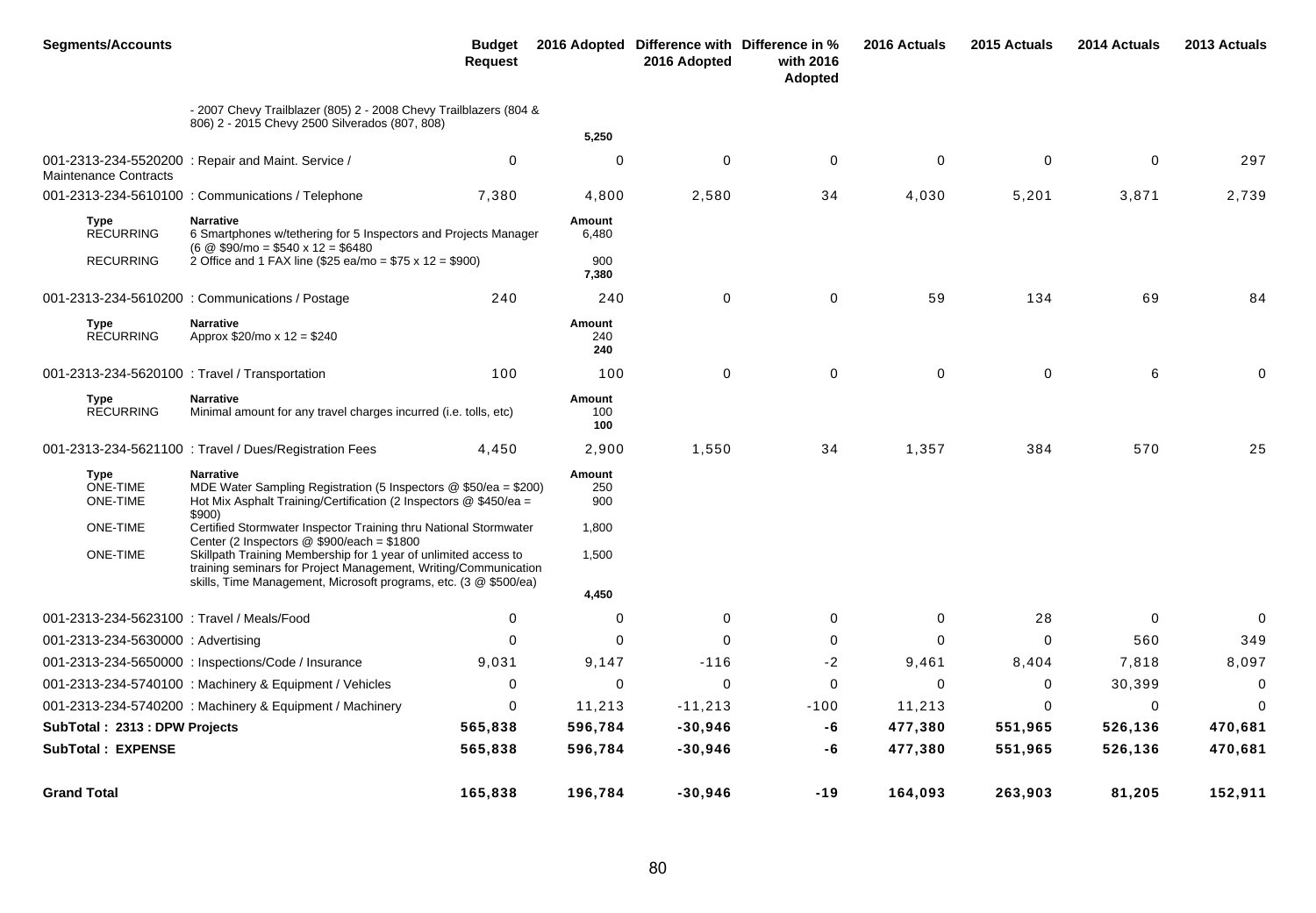# **The City of Frederick Working Budget Report 2017, Working, Details, Adopted** From Account: 001-3111 To Account: 001-3111 Run Date: 05/26/2016 User: kmiletich Report by: Dept/Div

| <b>Segments/Accounts</b>                                             | Budget<br><b>Request</b> |             | 2016 Adopted Difference with Difference in %<br>2016 Adopted | with 2016<br>Adopted | 2016 Actuals | 2015 Actuals | 2014 Actuals | 2013 Actuals |
|----------------------------------------------------------------------|--------------------------|-------------|--------------------------------------------------------------|----------------------|--------------|--------------|--------------|--------------|
| <b>REVENUE</b>                                                       |                          |             |                                                              |                      |              |              |              |              |
| 3111 : General Administration                                        |                          |             |                                                              |                      |              |              |              |              |
| 001-3111-311-3313200 : Federal / Public Works / Op Indirect          | $\Omega$                 | $\mathbf 0$ | $\mathbf 0$                                                  | $\mathbf 0$          | $\Omega$     | $\mathbf 0$  | $\Omega$     | 5,163        |
| 001-3111-311-3400004 : Concessions / Vending Machines                | $\Omega$                 | $\Omega$    | $\Omega$                                                     | $\Omega$             | 154          | 200          | $\Omega$     | $\Omega$     |
| 001-3111-311-3690001 : Miscellaneous / Other Misc. Receipts          | $\Omega$                 | $\Omega$    | $\Omega$                                                     | 0                    | 18           | 32           | 109          | 11           |
| SubTotal: 3111 : General Administration                              | 0                        | 0           | $\bf{0}$                                                     | 0                    | $-172$       | $-232$       | $-109$       | $-5,174$     |
| <b>SubTotal: REVENUE</b>                                             | $\bf{0}$                 | $\bf{0}$    | $\bf{0}$                                                     | 0                    | $-172$       | $-232$       | $-109$       | $-5,174$     |
| <b>EXPENSE</b>                                                       |                          |             |                                                              |                      |              |              |              |              |
| 3111 : General Administration                                        |                          |             |                                                              |                      |              |              |              |              |
| 001-3111-311-5121100 : Salaries - Full Time / Productive Time        | 402,653                  | 399,355     | 3,298                                                        | 0                    | 273,921      | 321,273      | 273,085      | 247,817      |
| 001-3111-311-5121200 : Salaries - Full Time / Vacation               | 0                        | 0           | $\Omega$                                                     | 0                    | 29,737       | 35,955       | 25,363       | 21,303       |
| 001-3111-311-5121300 : Salaries - Full Time / Sick                   | 0                        | 0           | 0                                                            | 0                    | 13,627       | 12,386       | 6,696        | 10,677       |
| 001-3111-311-5121400 : Salaries - Full Time / Holiday                | $\Omega$                 | $\Omega$    | $\Omega$                                                     | 0                    | 16,210       | 17,381       | 14,152       | 13,618       |
| 001-3111-311-5121500 : Salaries - Full Time / Other Leave            | 0                        | $\Omega$    | $\Omega$                                                     | 0                    | 7,280        | 3,054        | 4,463        | 4,172        |
| 001-3111-311-5141300 : Overtime / Premium Overtime                   | 20,800                   | 20,800      | $\Omega$                                                     | 0                    | 22,573       | 20,021       | 19,594       | 17,068       |
| 001-3111-311-5150000 : Administration / Salaries - Perm Part<br>Time | 183,443                  | 184,146     | $-703$                                                       | -1                   | 136,227      | 160,390      | 186,199      | 161,879      |
| 001-3111-311-5170000 : Special Allowance                             | $\Omega$                 | 0           | $\Omega$                                                     | 0                    | $\Omega$     | 0            | 17,700       | $\Omega$     |
| 001-3111-311-5210000 : Administration / Workmen's<br>Compensation    | 23,952                   | 13,349      | 10,603                                                       | 44                   | 15,866       | 13,033       | 12,235       | 8,946        |
| 001-3111-311-5221100 : FICA / Social Security                        | 37,627                   | 37,466      | 161                                                          | 0                    | 29,479       | 33,628       | 32,563       | 28,066       |
| 001-3111-311-5221200 : FICA / Medicare                               | 8,800                    | 8,762       | 38                                                           | 0                    | 6,894        | 7,865        | 7,616        | 6,563        |
| 001-3111-311-5264100 : Health Insurance / Retirees $>= 65$           | 45,547                   | 46,460      | $-913$                                                       | -3                   | 44,368       | 42,446       | 33,637       | 31,568       |
| 001-3111-311-5266100 : Health Insurance / CIGNA                      | 56,845                   | 61,337      | $-4,492$                                                     | -8                   | 56,428       | 55,306       | 48,260       | 44,257       |
| 001-3111-311-5266200 : Health Insurance / CIGNA - Retirees           | 56,299                   | 44,438      | 11,861                                                       | 21                   | 51,113       | 44,671       | 46,845       | 47,705       |
| 001-3111-311-5266300 : Health Insurance / OPEB Payment               | 71,255                   | 69,611      | 1,644                                                        | $\overline{c}$       | 69,611       | 53,922       | 54,276       | 53,811       |
| 001-3111-311-5266500 : OPEB Retirement Health Savings<br>Plan        | 0                        | 0           | $\Omega$                                                     | 0                    | 5,000        | 2,708        | 1,667        | 0            |
| 001-3111-311-5267200 : Health Insurance / Aetna Dental<br>-Emp       | $\Omega$                 | $\Omega$    | $\Omega$<br>$\sim$ $\sim$                                    | 0                    | 275          | 4            | $-11$        | 0            |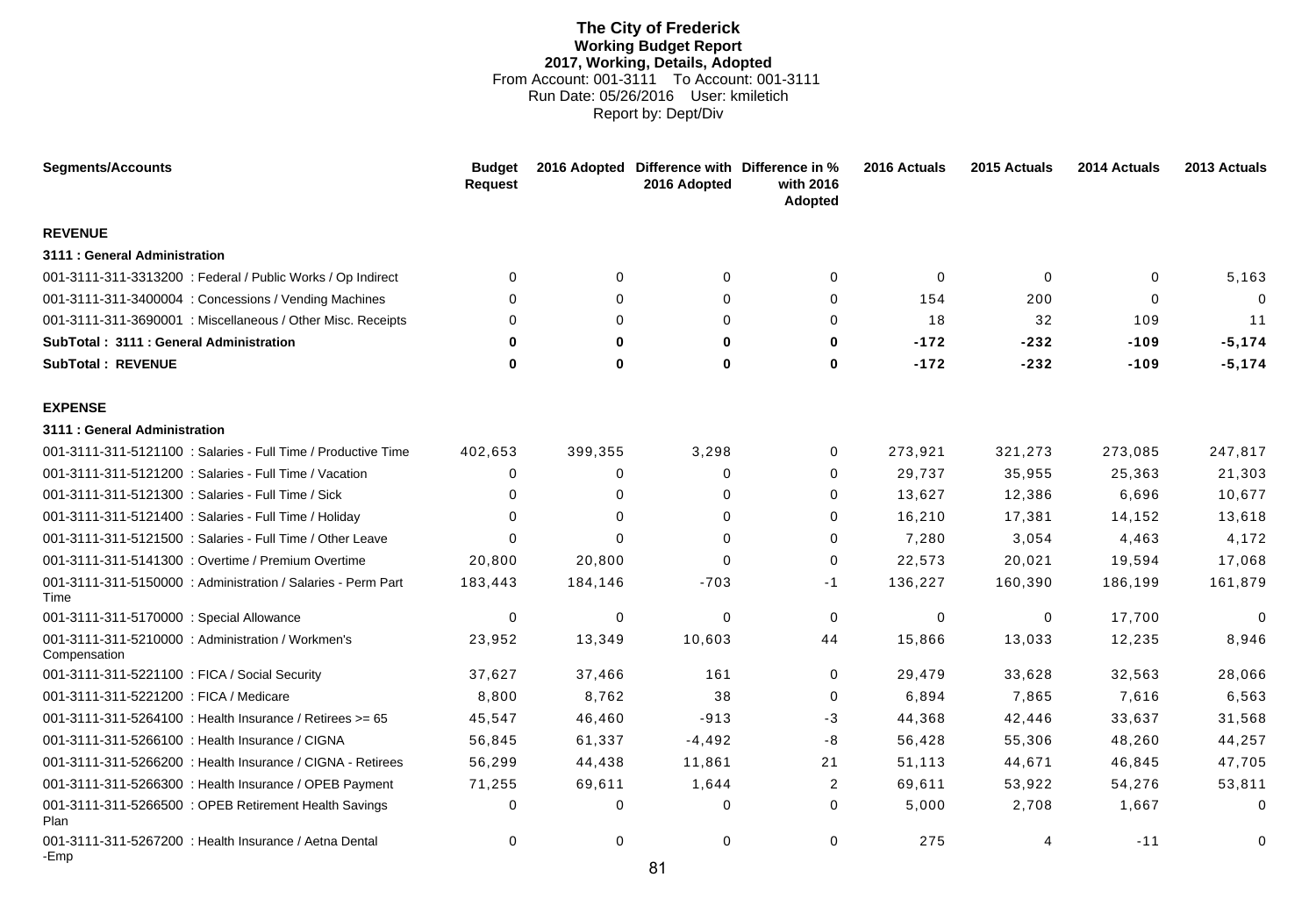| <b>Segments/Accounts</b>                       |                                                                                                                                                                                                                                                                                                             | <b>Budget</b><br><b>Request</b> |                           | 2016 Adopted Difference with Difference in %<br>2016 Adopted | with 2016<br>Adopted | 2016 Actuals | 2015 Actuals | 2014 Actuals | 2013 Actuals |
|------------------------------------------------|-------------------------------------------------------------------------------------------------------------------------------------------------------------------------------------------------------------------------------------------------------------------------------------------------------------|---------------------------------|---------------------------|--------------------------------------------------------------|----------------------|--------------|--------------|--------------|--------------|
| 001-3111-311-5267900 : Vision - Emp            |                                                                                                                                                                                                                                                                                                             | $\mathbf 0$                     | 0                         | 0                                                            | 0                    | 55           | 5            | 0            | 0            |
|                                                | 001-3111-311-5268100 : Health Insurance / Disability                                                                                                                                                                                                                                                        | 1,290                           | 1,250                     | 40                                                           | 3                    | 984          | 866          | 715          | 681          |
| 001-3111-311-5269100 : Health Insurance / Life |                                                                                                                                                                                                                                                                                                             | 2,034                           | 2,034                     | 0                                                            | 0                    | 1,470        | 1,338        | 1,247        | 1,224        |
|                                                | 001-3111-311-5270000: Administration / Unemployment                                                                                                                                                                                                                                                         | 0                               | 0                         | 0                                                            | 0                    | 0            | 0            | $\mathbf 0$  | $-166$       |
|                                                | 001-3111-311-5282500 : Retirement / 25 Year Plan                                                                                                                                                                                                                                                            | 67,736                          | 73,251                    | $-5,515$                                                     | -9                   | 73,251       | 75,733       | 69,243       | 80,087       |
|                                                | 001-3111-311-5283000 : Retirement / 30 Year Plan                                                                                                                                                                                                                                                            | 62,215                          | 69,843                    | $-7,628$                                                     | $-13$                | 69,843       | 65,245       | 76,152       | 74,082       |
| Fees                                           | 001-3111-311-5284000: Retirement / Supplement Savings                                                                                                                                                                                                                                                       | 430                             | 455                       | $-25$                                                        | -6                   | 362          | 407          | 433          | 422          |
| 001-3111-311-5291300 : Misc Benefits / Other   |                                                                                                                                                                                                                                                                                                             | 931                             | 931                       | $\mathbf 0$                                                  | 0                    | 854          | 931          | 194          | $\mathbf 0$  |
|                                                | 001-3111-311-5310100 : Supplies / General Supplies                                                                                                                                                                                                                                                          | 53,780                          | 43,030                    | 10,750                                                       | 19                   | 28,208       | 48,725       | 33,723       | 40,282       |
| <b>Type</b><br><b>RECURRING</b>                | <b>Narrative</b><br>BUILDING REPAIR AND MAINTENANCE SUPPLIES FOR<br>FACILITY; FIRE ALARMS PARTS, BOILERS, HVAC<br>PARTS, CEILING TILES, WINDOWS, FLOORING, LIGHTING,<br>SPRINKLER SYSTEM PARTS, PAINT, CONCRETE, DOORS, AIR<br>COMPRESSORS, FLOOR MATS, KITCHEN, RESTROOM AND<br>LOCKER ROOM FIXTURES, ETC. |                                 | Amount<br>20,700          |                                                              |                      |              |              |              |              |
| <b>RECURRING</b>                               | HOUSEKEEPING / CLEANING SUPPLIES: AII DPW BUILDINGS:<br>KITCHENS, RESTROOMS, LOCKER ROOMS, LOBBY, GUARD<br>SHACK, OFFICES. INCLUDES CLEANING AGENTS, GREEN<br>PAPER GOODS, RAGS, ETC.                                                                                                                       |                                 | 5,200                     |                                                              |                      |              |              |              |              |
| <b>RECURRING</b>                               | AUDIO VISUAL & TRAINING ROOM SUPPLIES - MISC.<br>EQUIPMENT, (I.E. SPEAKERS, OVERHEAD PROJECTOR,<br>ETC.), DRY ERASE BOARD, SUPPLIES                                                                                                                                                                         |                                 | 900                       |                                                              |                      |              |              |              |              |
| <b>RECURRING</b>                               | VEHICLE REPAIR & MAINTENANCE PARTS FOR 3 VEHICLES -<br>TIRES, FLUIDS, FILTERS, ETC. WATCH PERSON TRUCK -<br>HIGH MILEAGE WEAR & TEAR - TIRES REPLACED ESTIMATED<br>4-5 x year (PER VEHICLE MAINTENANCE SUPERVISOR)- \$800<br>$X$ 5 = \$4000 Deputy & Director cars - \$700 each                             |                                 | 5,200                     |                                                              |                      |              |              |              |              |
| <b>RECURRING</b>                               | DPW FACILITY COPIER / FAX SUPPLIES - USED BY MULTIPLE                                                                                                                                                                                                                                                       |                                 | 180                       |                                                              |                      |              |              |              |              |
| <b>RECURRING</b>                               | <b>DEPARTMENTS</b><br>WATCH PERSON SUPPLIES: FLASH LIGHTS, SALT,<br>ABSORBENT, SMALL TOOLS, BARRICADES, CONES, BIRD<br>BANGER AMMO, SHOVELS; TRASH BAGS, BROOMS, FABRIC<br>SOFTENER (BUBBLES IN FOUNTAINS); PADLOCKS, GLOVES,<br>RIBBON (TAGGING LIGHTS), G.P.S., MISC. ETC.                                |                                 | 2,200                     |                                                              |                      |              |              |              |              |
| <b>RECURRING</b>                               | DEPARTMENT OFFICE SUPPLIES: LAMINATING EQUIPMENT,<br>NOTEBOOKS, PENS, MARKERS, TAPE, PAPER, NOTEPADS,<br>MOUSE PADS, MISC. COMPUTER SUPPLIES, CALENDARS,<br>FOLDERS, HOLE PUNCH, NO PARKING SIGNS, PAPER<br>CUTTER, MISC. ETC.                                                                              |                                 | 3,100                     |                                                              |                      |              |              |              |              |
| <b>RECURRING</b><br><b>RECURRING</b>           | POLK DIRECTORIES - 1 COMMUNICATIONS \$450<br>REPLACEMENT KITCHEN, CONFERENCE AND TRAINING<br>ROOM AMENITIES - I.E. MICROWAVES, TOASTER OVEN,<br>CLOCKS, ETC.                                                                                                                                                |                                 | 450<br>1,250              |                                                              |                      |              |              |              |              |
| <b>RECURRING</b><br>ONE-TIME                   | General office supplies - Director of DPW & PROJECT MANAGER<br>MATERIALS TO REPAIR THE DPW PERIMETER FENCING                                                                                                                                                                                                |                                 | 2,600<br>12,000<br>53,780 |                                                              |                      |              |              |              |              |
|                                                | 001-3111-311-5310300: Supplies / Clothing/Uniforms                                                                                                                                                                                                                                                          | 5,575                           | 3,625                     | 1,950<br>82                                                  | 34                   | 1,762        | 4,134        | 1,862        | 1,703        |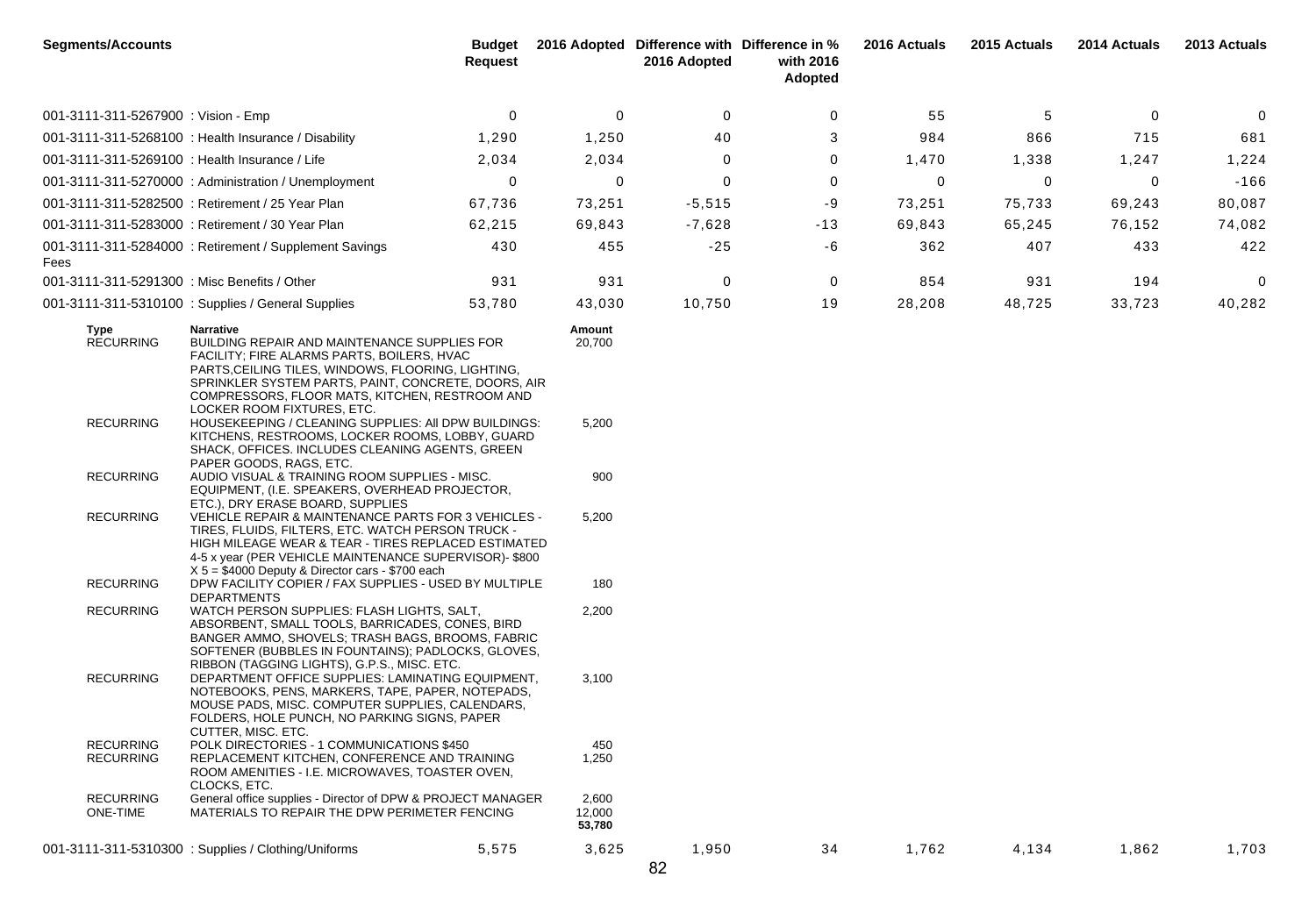| <b>Segments/Accounts</b>                                                                         |                                                                                                                                                                                                                                                                         | Budget<br><b>Request</b> |                                             | 2016 Adopted Difference with Difference in %<br>2016 Adopted | with 2016<br>Adopted | 2016 Actuals | 2015 Actuals | 2014 Actuals | 2013 Actuals |
|--------------------------------------------------------------------------------------------------|-------------------------------------------------------------------------------------------------------------------------------------------------------------------------------------------------------------------------------------------------------------------------|--------------------------|---------------------------------------------|--------------------------------------------------------------|----------------------|--------------|--------------|--------------|--------------|
| <b>Type</b><br><b>RECURRING</b>                                                                  | <b>Narrative</b><br>WATCH PERSON BOOTS AS NEEDED AND REPLACEMENT<br>CLOTHING ITEMS AS NEEDED FOR WP STAFF                                                                                                                                                               |                          | Amount<br>1,875                             |                                                              |                      |              |              |              |              |
| <b>RECURRING</b><br><b>RECURRING</b><br><b>RECURRING</b>                                         | <b>WATCH PERSON UNIFORMS</b><br>BOOTS AND CLOTHING - DIRECTOR OF PUBLIC WORKS<br>COMMUNICATIONS UNIFORM SHIRTS & JACKETS                                                                                                                                                |                          | 1,700<br>250<br>1,750<br>5,575              |                                                              |                      |              |              |              |              |
| 001-3111-311-5330100 : Energy / Fuel & Oil                                                       |                                                                                                                                                                                                                                                                         | 28,950                   | 28,950                                      | $\mathbf 0$                                                  | 0                    | 12,183       | 19,793       | 25,596       | 25,892       |
| Type<br><b>RECURRING</b>                                                                         | <b>Narrative</b><br>Fuel for the Director, Deputy car and watch person truck.                                                                                                                                                                                           |                          | Amount<br>28,950<br>28,950                  |                                                              |                      |              |              |              |              |
| 001-3111-311-5330200 : Energy / Electricity                                                      |                                                                                                                                                                                                                                                                         | 98,064                   | 123,064                                     | $-25,000$                                                    | $-26$                | 58,449       | 75,017       | 89,248       | 111,018      |
| 001-3111-311-5330300 : Energy / Natural Gas                                                      |                                                                                                                                                                                                                                                                         | 68,958                   | 66,950                                      | 2,008                                                        | $\overline{2}$       | 36,874       | 61,073       | 67,079       | 57,012       |
| Type<br><b>RECURRING</b>                                                                         | <b>Narrative</b><br>3% INCREASE OVER FY/16                                                                                                                                                                                                                              |                          | Amount<br>68,958<br>68,958                  |                                                              |                      |              |              |              |              |
| Services                                                                                         | 001-3111-311-5410000 : Administration / Professional                                                                                                                                                                                                                    | 7,520                    | 4,820                                       | 2,700                                                        | 35                   | 1,992        | 426          | 3,159        | 1,622        |
| Type<br><b>RECURRING</b><br><b>RECURRING</b><br><b>RECURRING</b><br><b>RECURRING</b>             | <b>Narrative</b><br>PRE-EMPLOYMENT - PHYSICALS & DRUG SCREENS<br>HUMANE ANIMAL REMOVAL FOR DPW FACILITY<br><b>TOWING</b><br>DPW FACILITY - WINDOW WASHING 2 X YEAR @ \$1,650 EACH                                                                                       |                          | Amount<br>2,420<br>800<br>500<br>3,300      |                                                              |                      |              |              |              |              |
| <b>RECURRING</b>                                                                                 | $= $3,300$<br>HVAC SYSTEM AIR QUALITY TESTING \$500                                                                                                                                                                                                                     |                          | 500<br>7,520                                |                                                              |                      |              |              |              |              |
| Services                                                                                         | 001-3111-311-5510200 : Cleaning Services / Custodial                                                                                                                                                                                                                    | 22,000                   | 0                                           | 22,000                                                       | 100                  | 1,655        | 0            | 0            | 0            |
| Repair/Maint.                                                                                    | 001-3111-311-5520100 : Repair and Maint. Service / General                                                                                                                                                                                                              | 44,600                   | 46,300                                      | $-1,700$                                                     | -4                   | 59,060       | 49,684       | 23,779       | 5,298        |
| Type<br><b>RECURRING</b>                                                                         | <b>Narrative</b><br><b>OUTSIDE REPAIRS / WATCH PERSON TRUCK, DIRECTOR &amp;</b><br>DEPUTY CAR                                                                                                                                                                           |                          | Amount<br>1,800                             |                                                              |                      |              |              |              |              |
| <b>RECURRING</b><br><b>RECURRING</b><br><b>RECURRING</b><br><b>RECURRING</b><br><b>RECURRING</b> | OUTSIDE REPAIRS/REPLACEMENT WINDOW/DOOR INSTALLS<br>OUTSIDE REPAIRS / SERVICE ON AGING SPRINKLER SYSTEM<br>OUTSIDE REPAIRS / SERVICE ON THE HVAC<br><b>OUTSIDE REPAIRS TO THE FIRE ALARMS SYSTEMS</b><br>OUTSIDE REPAIRS FOR SECURITY GATE AND DPW<br>PERIMETER FENCING |                          | 10,700<br>4,100<br>19,800<br>4,300<br>3,900 |                                                              |                      |              |              |              |              |
|                                                                                                  |                                                                                                                                                                                                                                                                         |                          | 44,600                                      |                                                              |                      |              |              |              |              |
| <b>Maintenance Contracts</b>                                                                     | 001-3111-311-5520200 : Repair and Maint. Service /                                                                                                                                                                                                                      | 60,555                   | 60,025                                      | 530                                                          | $\mathbf 0$          | 50,411       | 48,997       | 46,955       | 43,240       |
| Type<br><b>RECURRING</b>                                                                         | <b>Narrative</b><br>CITY-WIDE NON POLICE DEPARTMENT TWO-WAY RADIOS -<br>MAINTENANCE MOTOROLA SOLE SOURCE                                                                                                                                                                |                          | Amount<br>35,500                            |                                                              |                      |              |              |              |              |
| <b>RECURRING</b>                                                                                 | PWO HVAC - JOHNSON CONTROLS                                                                                                                                                                                                                                             |                          | 14,500                                      |                                                              |                      |              |              |              |              |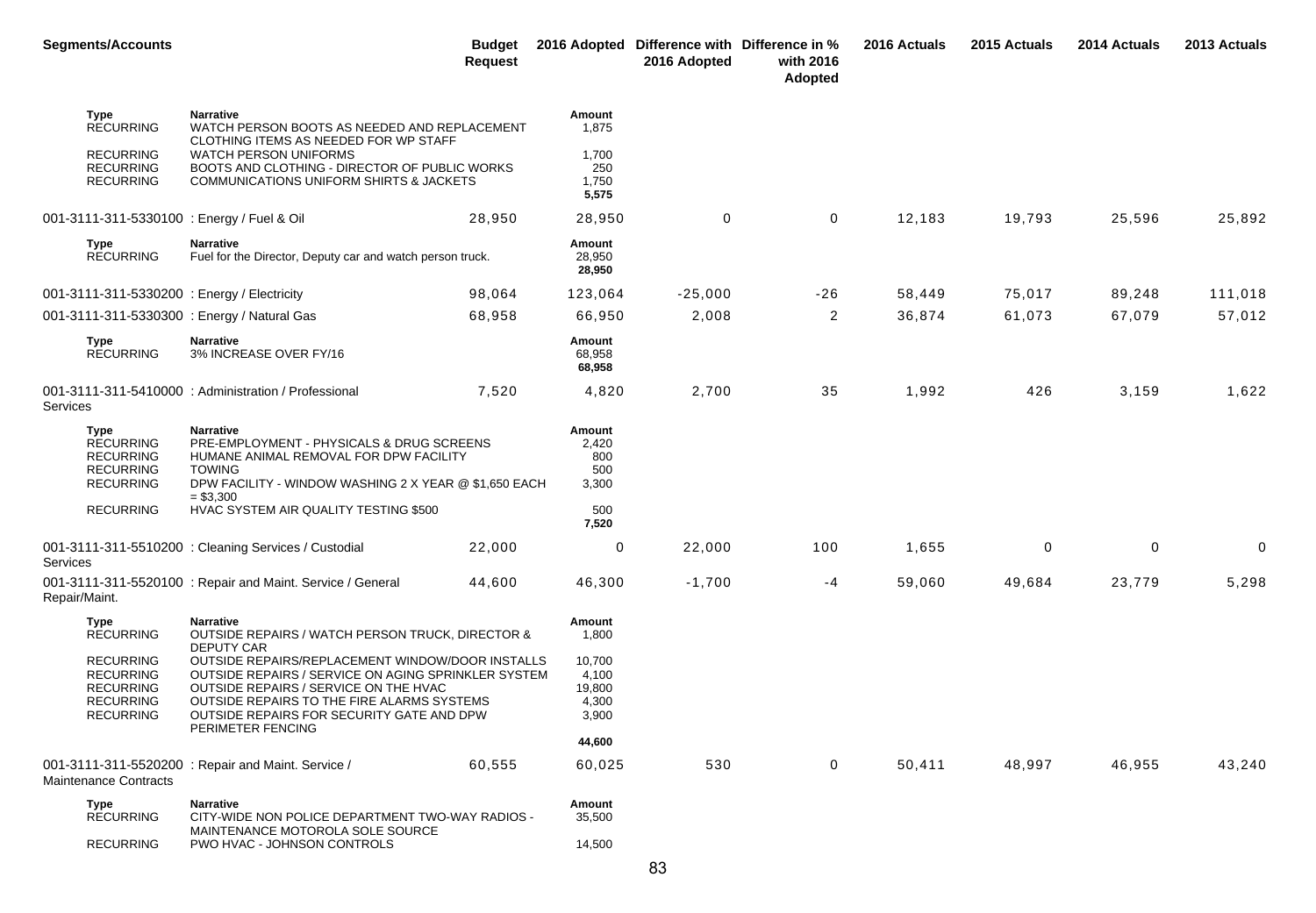| <b>Segments/Accounts</b>                                         |                                                                                                                                                        | Budget<br><b>Request</b> |                                    | 2016 Adopted Difference with Difference in %<br>2016 Adopted | with 2016<br>Adopted | 2016 Actuals | 2015 Actuals | 2014 Actuals | 2013 Actuals |
|------------------------------------------------------------------|--------------------------------------------------------------------------------------------------------------------------------------------------------|--------------------------|------------------------------------|--------------------------------------------------------------|----------------------|--------------|--------------|--------------|--------------|
| <b>RECURRING</b>                                                 | PWO FIRE EXTINGUISHERS YEARLY TEST AND                                                                                                                 |                          | 2,400                              |                                                              |                      |              |              |              |              |
| <b>RECURRING</b>                                                 | <b>MAINTENANCE -</b><br>PWO PEST CONTROL - monthly misc. pest control and annual                                                                       |                          | 1,800                              |                                                              |                      |              |              |              |              |
| <b>RECURRING</b>                                                 | termite treatment<br>A.E.D.'S YEARLY TEST, MAINTENANCE & SUPPLIES \$425 X 3<br>AED'S                                                                   |                          | 1,275                              |                                                              |                      |              |              |              |              |
| <b>RECURRING</b><br><b>RECURRING</b>                             | <b>PWO SPRINKLER SYSTEM</b><br>MAINTENANCE CONTRACT FOR THE CLEANING EQUIPMENT<br>\$800                                                                |                          | 2,900<br>800                       |                                                              |                      |              |              |              |              |
| <b>RECURRING</b>                                                 | COMCAST - CATV / WEATHER AT DPW & WIRELESS<br>INTERNET - 115/MT                                                                                        |                          | 1,380                              |                                                              |                      |              |              |              |              |
|                                                                  |                                                                                                                                                        |                          | 60,555                             |                                                              |                      |              |              |              |              |
|                                                                  | 001-3111-311-5540200: Rentals / Equipment and Vehicles                                                                                                 | 0                        | 3,900                              | $-3,900$                                                     | $-100$               | 2,846        | 3,783        | 3,481        | 3,497        |
| <b>Benefit Charg</b>                                             | 001-3111-311-5562100 : Property Services / Solid Waste                                                                                                 | 1,932                    | 1,932                              | 0                                                            | 0                    | 1,932        | 1,932        | 1,932        | 1,932        |
|                                                                  | 001-3111-311-5570000: Administration / Licenses/Permits                                                                                                | 425                      | 200                                | 225                                                          | 52                   | 0            | 76           | 31           | 20           |
| Type<br><b>RECURRING</b><br><b>RECURRING</b><br><b>RECURRING</b> | <b>Narrative</b><br>NOTARY PUBLIC<br>PE Licenses - Director of DPW<br>Vehicle Licenses / Renewals                                                      |                          | Amount<br>100<br>100<br>225<br>425 |                                                              |                      |              |              |              |              |
|                                                                  | 001-3111-311-5610100 : Communications / Telephone                                                                                                      | 13,700                   | 13,250                             | 450                                                          | 3                    | 8,218        | 9,319        | 9,409        | 8,435        |
| Type<br><b>RECURRING</b><br><b>RECURRING</b><br><b>RECURRING</b> | <b>Narrative</b><br>FREDERICK COUNTY LANDLINES<br><b>VERIZON EMERGENCY LANDLINES</b><br>DEPARTMENT SMART PHONES - ASST. DEPUTY; WATCH<br><b>PERSON</b> |                          | Amount<br>4,800<br>4,800<br>1,400  |                                                              |                      |              |              |              |              |
| <b>RECURRING</b><br><b>RECURRING</b>                             | TELEPHONE AND I-PAD FOR DIRECTOR OF DPW<br>AIR CARD FOR WATCH PERSON / DEPARTMENT<br>SUPERVISOR LAPTOP 1 @ \$40/MONTH                                  |                          | 1,200<br>500                       |                                                              |                      |              |              |              |              |
| <b>RECURRING</b>                                                 | \$40 MONTH DATA ONLY CELL PHONE REIMBURSEMENT FOR<br>DIRECTOR & GENERAL ADMIN - OPS SUPPORT SUPERVISOR                                                 |                          | 1,000                              |                                                              |                      |              |              |              |              |
|                                                                  |                                                                                                                                                        |                          | 13,700                             |                                                              |                      |              |              |              |              |
|                                                                  | 001-3111-311-5610200 : Communications / Postage                                                                                                        | 50                       | 50                                 | 0                                                            | 0                    | 17           | 62           | 3            | 7            |
| Type<br><b>RECURRING</b>                                         | <b>Narrative</b><br><b>POSTAGE</b>                                                                                                                     |                          | Amount<br>50<br>50                 |                                                              |                      |              |              |              |              |
| 001-3111-311-5620100 : Travel / Transportation                   |                                                                                                                                                        | 150                      | 150                                | 0                                                            | 0                    | 0            | 140          | 0            | 0            |
| Type<br><b>RECURRING</b>                                         | Narrative<br>Director of DPW                                                                                                                           |                          | Amount<br>150<br>150               |                                                              |                      |              |              |              |              |
|                                                                  | 001-3111-311-5621100 : Travel / Dues/Registration Fees                                                                                                 | 3,500                    | 3,500                              | $\mathbf 0$                                                  | 0                    | 400          | 1,173        | 73           | $\Omega$     |
| Type<br><b>RECURRING</b><br><b>RECURRING</b>                     | Narrative<br>ASCE/NSPE, MDSPE Conference, PE Continuing Ed<br>GENERAL ADMINISTRATION DEPARTMENT OUTSIDE<br>TRAINING - MISC.                            |                          | Amount<br>2,500<br>1,000           |                                                              |                      |              |              |              |              |
|                                                                  |                                                                                                                                                        |                          | 3,500                              |                                                              |                      |              |              |              |              |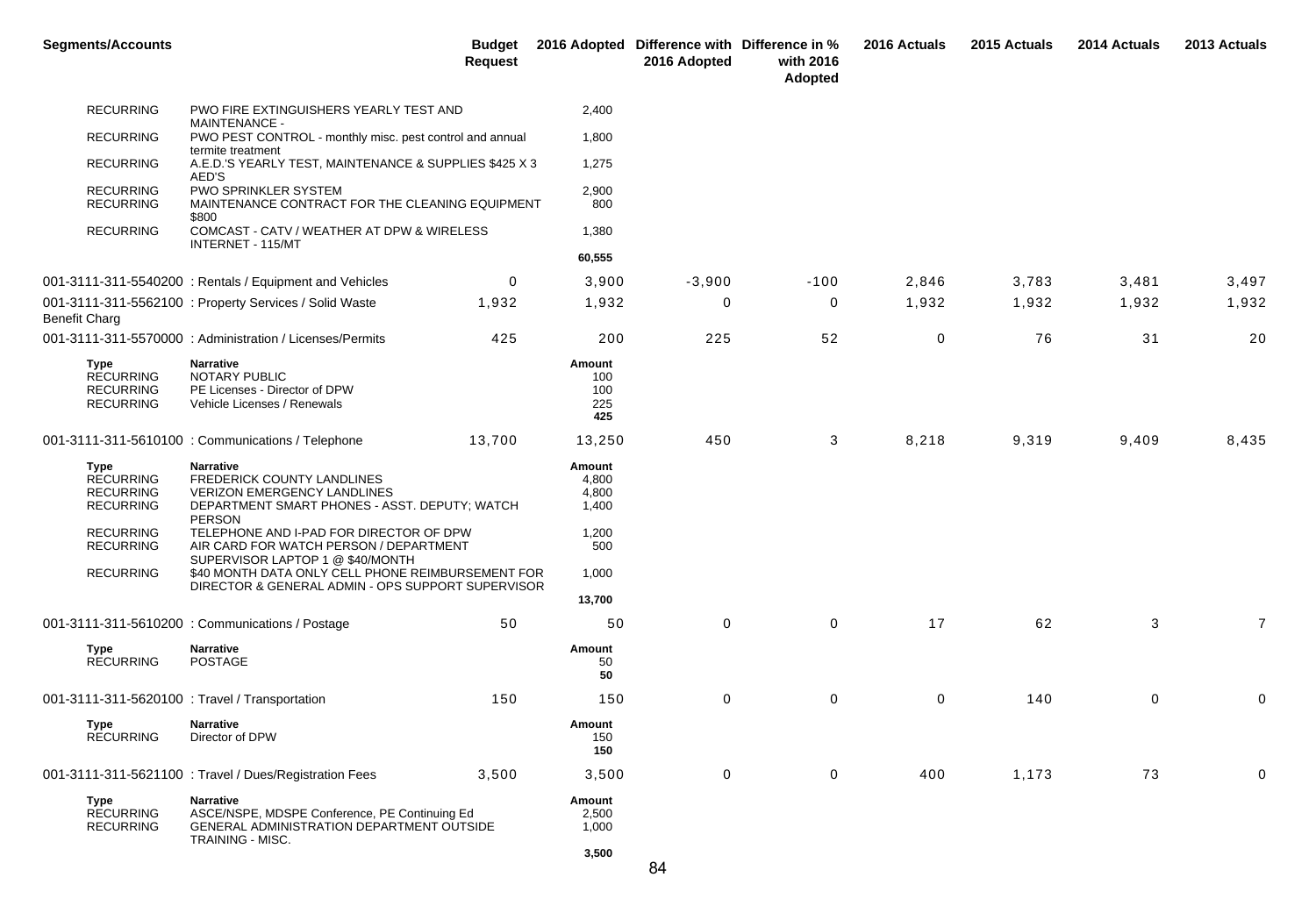| <b>Segments/Accounts</b>                            |                                                                                     | <b>Budget</b><br>Request | 2016 Adopted                | 2016 Adopted | Difference with Difference in %<br>with 2016<br><b>Adopted</b> | 2016 Actuals | 2015 Actuals | 2014 Actuals | 2013 Actuals |
|-----------------------------------------------------|-------------------------------------------------------------------------------------|--------------------------|-----------------------------|--------------|----------------------------------------------------------------|--------------|--------------|--------------|--------------|
| 001-3111-311-5622100 : Travel / Lodging             |                                                                                     | 500                      | 500                         | 0            | 0                                                              | $\mathbf 0$  | 0            | 0            | 0            |
| <b>Type</b><br><b>RECURRING</b>                     | <b>Narrative</b><br>Director of DPW                                                 |                          | Amount<br>500<br>500        |              |                                                                |              |              |              |              |
| 001-3111-311-5623100 : Travel / Meals/Food          |                                                                                     | 400                      | 400                         | $\mathbf 0$  | $\mathbf 0$                                                    | $\mathbf 0$  | 36           | 0            | 0            |
| <b>Type</b><br><b>RECURRING</b><br><b>RECURRING</b> | <b>Narrative</b><br>Director of DPW<br>GENERAL ADMINISTRATION MEALS DURING TRAINING |                          | Amount<br>250<br>150<br>400 |              |                                                                |              |              |              |              |
|                                                     | 001-3111-311-5650000 : Administration / Insurance                                   | 16,547                   | 16,922                      | $-375$       | $-3$                                                           | 14,742       | 15,689       | 15,304       | 11,803       |
|                                                     | 001-3111-311-5740100 : Machinery & Equipment / Vehicles                             | 0                        | 0                           | 0            | 0                                                              | $\Omega$     | 0            | 36,226       | $\Omega$     |
|                                                     | 001-3111-311-5740200 : Machinery & Equipment / Machinery                            | 0                        | $\Omega$                    | $\Omega$     | 0                                                              | $\Omega$     | 4,780        | 9,867        | 187,466      |
| SubTotal: 3111 : General Administration             |                                                                                     | 1,469,063                | 1,451,056                   | 18,007       |                                                                | 1,204,177    | 1,313,407    | 1,300,051    | 1,353,007    |
| <b>SubTotal: EXPENSE</b>                            |                                                                                     | 1,469,063                | 1,451,056                   | 18,007       |                                                                | 1,204,177    | 1,313,407    | 1,300,051    | 1,353,007    |
| <b>Grand Total</b>                                  |                                                                                     | 1,469,063                | 1,451,056                   | 18,007       |                                                                | 1,204,005    | 1,313,175    | 1,299,942    | 1,347,833    |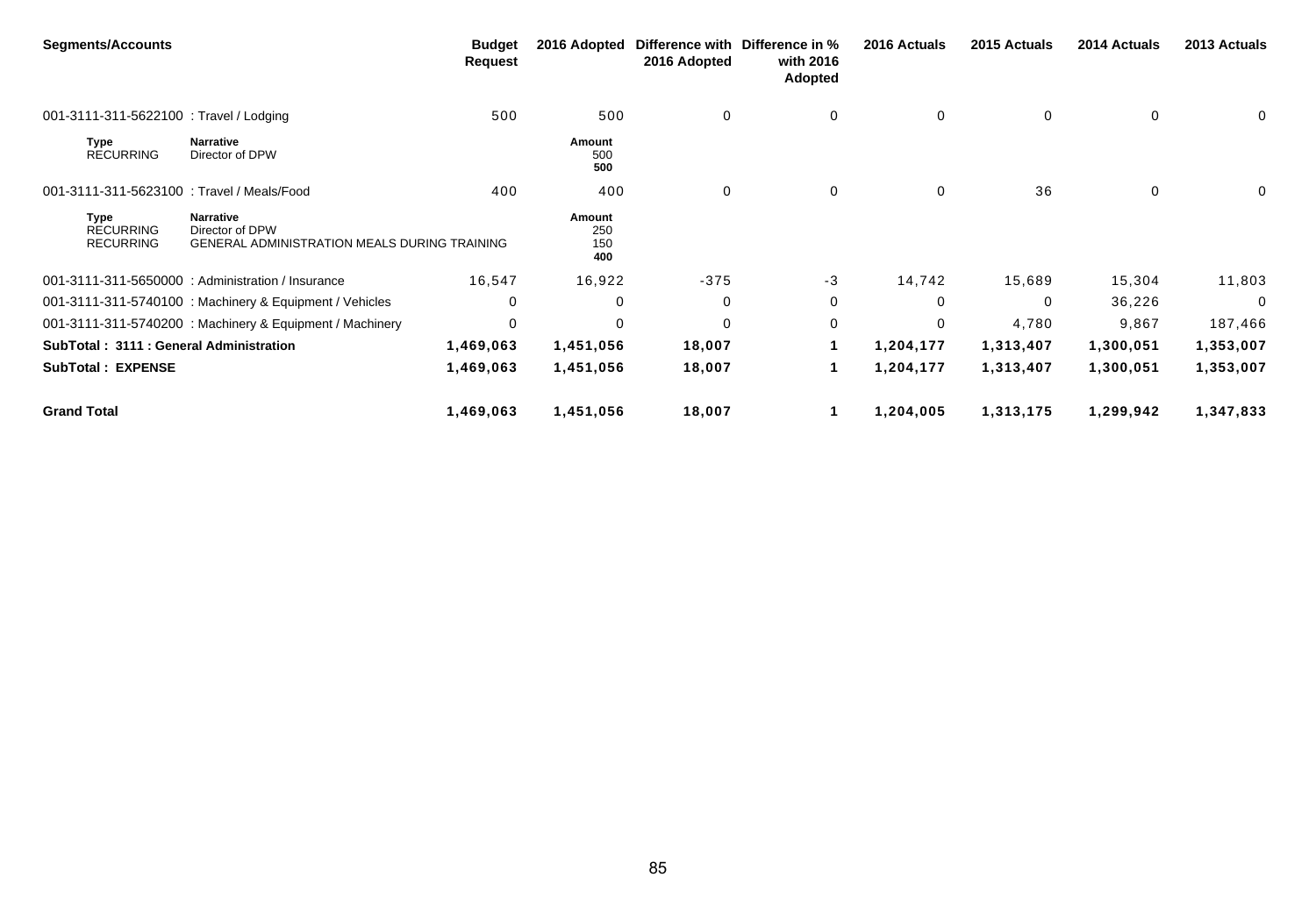# **The City of Frederick Working Budget Report 2017, Working, Details, Adopted** From Account: 001-3112 To Account: 001-3112 Run Date: 05/26/2016 User: kmiletich Report by: Dept/Div

| <b>Segments/Accounts</b>                                                     | <b>Budget</b><br><b>Request</b> |              | 2016 Adopted Difference with Difference in %<br>2016 Adopted | with 2016<br>Adopted | 2016 Actuals | 2015 Actuals | 2014 Actuals | 2013 Actuals |
|------------------------------------------------------------------------------|---------------------------------|--------------|--------------------------------------------------------------|----------------------|--------------|--------------|--------------|--------------|
| <b>REVENUE</b>                                                               |                                 |              |                                                              |                      |              |              |              |              |
| 3112 : Maintenance - Equip/Mach                                              |                                 |              |                                                              |                      |              |              |              |              |
| 001-3112-000-3930001 : Capital Asset Disposition / Sale of<br>Gen. Cap. Asse | $\Omega$                        | 0            | $\Omega$                                                     | 0                    | 3,270        | 1,170        | 2,400        | $\Omega$     |
| 001-3112-313-3313200 : Federal / Public Works / Op Indirect                  | $\Omega$                        | $\Omega$     | $\Omega$                                                     | $\mathbf 0$          | $\Omega$     | $\mathbf 0$  | $\Omega$     | 752          |
| 001-3112-313-3690001 : Miscellaneous / Other Misc. Receipts                  | $\Omega$                        | $\Omega$     | $\Omega$                                                     | $\Omega$             | 866          | 2,964        | 1,822        | 2,243        |
| SubTotal: 3112: Maintenance - Equip/Mach                                     | 0                               | $\mathbf{0}$ | 0                                                            | 0                    | $-4, 136$    | $-4, 134$    | $-4,222$     | $-2,995$     |
| <b>SubTotal: REVENUE</b>                                                     | 0                               | 0            | 0                                                            | 0                    | $-4, 136$    | $-4, 134$    | $-4,222$     | $-2,995$     |
| <b>EXPENSE</b>                                                               |                                 |              |                                                              |                      |              |              |              |              |
| 3112 : Maintenance - Equip/Mach                                              |                                 |              |                                                              |                      |              |              |              |              |
| 001-3112-313-5121100 : Salaries - Full Time / Productive Time                | 477,061                         | 481,411      | $-4,350$                                                     | -1                   | 322,816      | 353,425      | 336,496      | 329,119      |
| 001-3112-313-5121200 : Salaries - Full Time / Vacation                       | 0                               | 0            | 0                                                            | 0                    | 23,413       | 35,971       | 32,320       | 30,614       |
| 001-3112-313-5121300 : Salaries - Full Time / Sick                           | $\Omega$                        | 0            | $\Omega$                                                     | 0                    | 12,911       | 19,496       | 16,941       | 21,864       |
| 001-3112-313-5121400 : Salaries - Full Time / Holiday                        | $\Omega$                        | 0            | $\Omega$                                                     | $\Omega$             | 18,396       | 21,102       | 19,545       | 19,312       |
| 001-3112-313-5121500 : Salaries - Full Time / Other Leave                    | $\Omega$                        | 0            | $\Omega$                                                     | 0                    | 7,178        | 6,147        | 7,701        | 9,538        |
| 001-3112-313-5141200 : Overtime / Standby                                    | $\Omega$                        | $\Omega$     | $\Omega$                                                     | 0                    | $\Omega$     | $\mathbf 0$  | $\Omega$     | 181          |
| 001-3112-313-5141300 : Overtime / Premium Overtime                           | 3.000                           | 3.000        | $\Omega$                                                     | 0                    | 1.849        | 2.880        | 4.031        | 1,270        |
| 001-3112-313-5150000 : Salaries - Perm Part Time                             | 23,250                          | 23,406       | $-156$                                                       | $-1$                 | 13,108       | 15,516       | $\Omega$     | $\mathbf 0$  |
| 001-3112-313-5170000 : Special Allowance                                     | $\Omega$                        | 0            | $\Omega$                                                     | $\mathbf 0$          | $\Omega$     | $\mathbf 0$  | 13,500       | $\Omega$     |
| 001-3112-313-5210000 : Administration / Workmen's<br>Compensation            | 30,521                          | 11,294       | 19,227                                                       | 62                   | 13,291       | 10,915       | 10,250       | 7,492        |
| 001-3112-313-5221100 : FICA / Social Security                                | 31,206                          | 31,483       | $-277$                                                       | $-1$                 | 23,057       | 25,880       | 24,473       | 23,577       |
| 001-3112-313-5221200 : FICA / Medicare                                       | 7,296                           | 7,364        | $-68$                                                        | $-1$                 | 5,392        | 6,053        | 5,724        | 5,514        |
| 001-3112-313-5264100 : Health Insurance / Retirees >= 65                     | 0                               | 0            | $\Omega$                                                     | 0                    | 0            | $\mathbf 0$  | 2,745        | 3,998        |
| 001-3112-313-5266100 : Health Insurance / CIGNA                              | 88,491                          | 107,994      | $-19,503$                                                    | $-23$                | 83,165       | 96,344       | 96,123       | 103,134      |
| 001-3112-313-5266200 : Health Insurance / CIGNA - Retirees                   | 58,678                          | 55,771       | 2,907                                                        | 4                    | 55,619       | 56,481       | 56,654       | 57,694       |
| 001-3112-313-5266300 : Health Insurance / OPEB Payment                       | 40,823                          | 45,897       | $-5,074$                                                     | $-13$                | 45,897       | 62,908       | 67,845       | 62,780       |
| 001-3112-313-5266500 : OPEB Retirement Health Savings<br>Plan                | 0                               | 0            | $\Omega$                                                     | 0                    | 6,875        | 2,500        | 1,042        | 0            |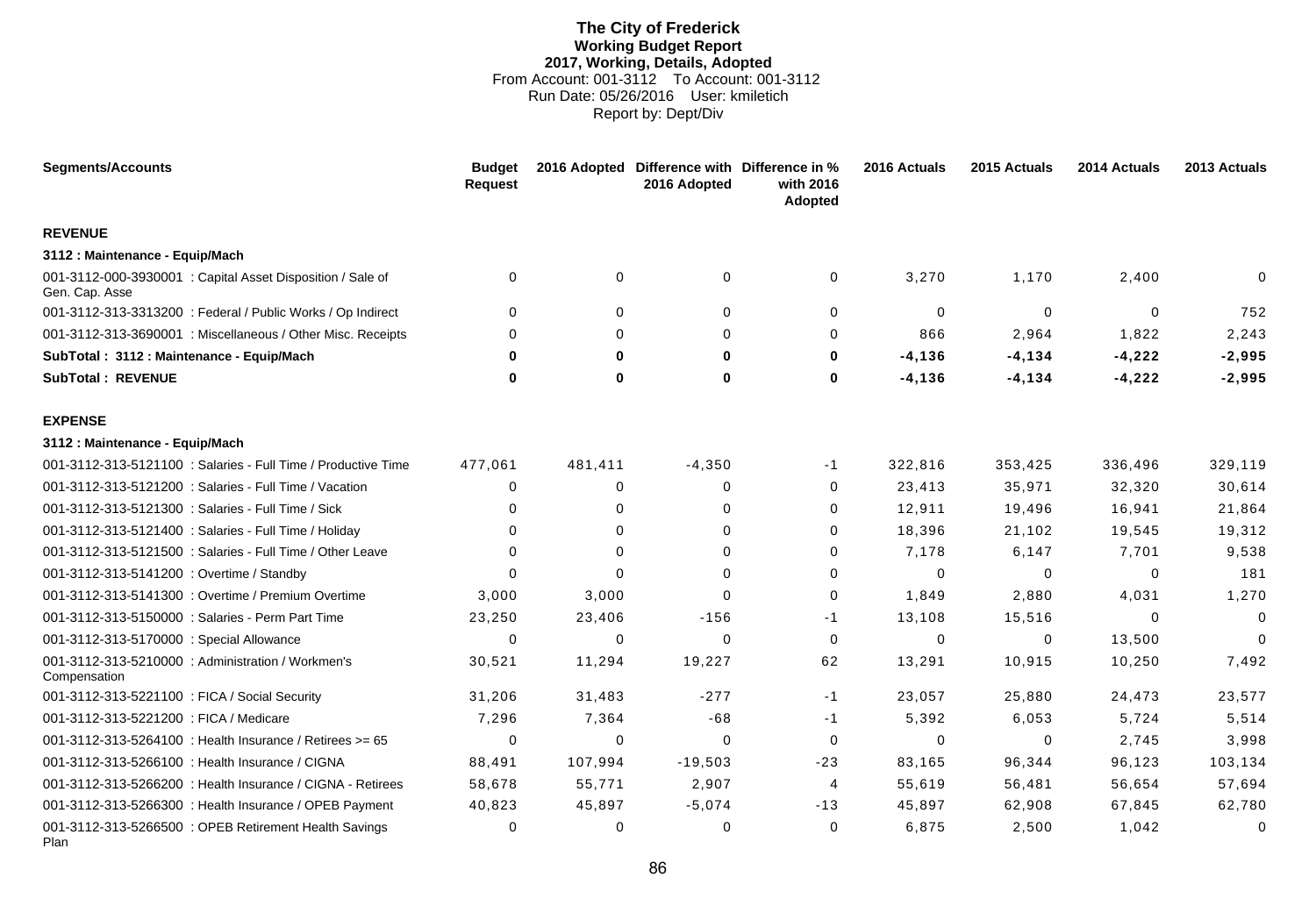| <b>Segments/Accounts</b>                                                                                 |                                                                                                                                                                                                                                                                                                                | Budget<br><b>Request</b> |                                                                          | 2016 Adopted Difference with Difference in %<br>2016 Adopted | with 2016<br>Adopted | 2016 Actuals | 2015 Actuals | 2014 Actuals | 2013 Actuals |
|----------------------------------------------------------------------------------------------------------|----------------------------------------------------------------------------------------------------------------------------------------------------------------------------------------------------------------------------------------------------------------------------------------------------------------|--------------------------|--------------------------------------------------------------------------|--------------------------------------------------------------|----------------------|--------------|--------------|--------------|--------------|
| -Emp                                                                                                     | 001-3112-313-5267200 : Health Insurance / Aetna Dental                                                                                                                                                                                                                                                         | 0                        | 0                                                                        | 0                                                            | 0                    | 261          | 41           | $-1$         | $-12$        |
| 001-3112-313-5267900 : Vision - Emp                                                                      |                                                                                                                                                                                                                                                                                                                | 0                        | 0                                                                        | $\mathbf 0$                                                  | 0                    | 39           | 0            | 0            | $\pmb{0}$    |
|                                                                                                          | 001-3112-313-5268100 : Health Insurance / Disability                                                                                                                                                                                                                                                           | 1,607                    | 1,596                                                                    | 11                                                           | 0                    | 1,171        | 1,126        | 1,075        | 1,149        |
| 001-3112-313-5269100 : Health Insurance / Life                                                           |                                                                                                                                                                                                                                                                                                                | 1,518                    | 1,518                                                                    | $\Omega$                                                     | 0                    | 1,307        | 1,210        | 1,246        | 1,303        |
|                                                                                                          | 001-3112-313-5282500 : Retirement / 25 Year Plan                                                                                                                                                                                                                                                               | 126,394                  | 138,281                                                                  | $-11,887$                                                    | $-10$                | 138,281      | 135,213      | 138,486      | 137,293      |
|                                                                                                          | 001-3112-313-5283000 : Retirement / 30 Year Plan                                                                                                                                                                                                                                                               | 19,960                   | 22,761                                                                   | $-2,801$                                                     | $-15$                | 22,761       | 23,988       | 49,358       | 41,156       |
|                                                                                                          | 001-3112-313-5310100 : Supplies / General Supplies                                                                                                                                                                                                                                                             | 45,500                   | 40,000                                                                   | 5,500                                                        | 12                   | 33,999       | 42,631       | 46,220       | 49,310       |
| Type<br><b>RECURRING</b><br><b>RECURRING</b><br><b>RECURRING</b><br><b>RECURRING</b><br><b>RECURRING</b> | <b>Narrative</b><br>Shop Supplies (rags, first aid supplies, hand tools, filters, etc)<br>Welding Supplies (rods, steel, etc)<br>Replacement Parts for Department Fleet @ Loaner Fleet<br>Misc. Office Supplies (ink, paper, etc)<br>Misc. Cleaning Supplies<br>ECO Friendly Parts Cleaners (2 @ \$2,500 each) |                          | Amount<br>18,500<br>10,000<br>7,000<br>3,000<br>2,000<br>5,000<br>45,500 |                                                              |                      |              |              |              |              |
|                                                                                                          | 001-3112-313-5310300: Supplies / Clothing/Uniforms                                                                                                                                                                                                                                                             | 4,125                    | 4,125                                                                    | 0                                                            | 0                    | 5,092        | 3,533        | 3,112        | 3,140        |
| Type<br><b>RECURRING</b><br><b>RECURRING</b>                                                             | <b>Narrative</b><br>Uniforms (11 @ \$250/ person)<br>Safety Shoes (11 @ \$125)                                                                                                                                                                                                                                 |                          | Amount<br>2,750<br>1,375<br>4,125                                        |                                                              |                      |              |              |              |              |
| 001-3112-313-5330100 : Energy / Fuel & Oil                                                               |                                                                                                                                                                                                                                                                                                                | 4,000                    | 4,000                                                                    | 0                                                            | 0                    | 2,592        | 3,576        | 4,225        | 3,725        |
| Type<br><b>RECURRING</b>                                                                                 | <b>Narrative</b><br>Fuel & oil for Department Fleet                                                                                                                                                                                                                                                            |                          | Amount<br>4,000<br>4,000                                                 |                                                              |                      |              |              |              |              |
|                                                                                                          | 001-3112-313-5340000 : Administration / Chemicals                                                                                                                                                                                                                                                              | 7,000                    | 7,000                                                                    | 0                                                            | 0                    | 3,050        | 4,164        | 6,354        | 4,300        |
| Type<br><b>RECURRING</b><br><b>RECURRING</b>                                                             | <b>Narrative</b><br>Carwash Chemicals - De-greaser<br>Carwash Detergent                                                                                                                                                                                                                                        |                          | Amount<br>4,000<br>3,000<br>7,000                                        |                                                              |                      |              |              |              |              |
| Services                                                                                                 | 001-3112-313-5410000 : Administration / Professional                                                                                                                                                                                                                                                           | 12,500                   | 12,500                                                                   | 0                                                            | 0                    | 1,260        | 1,071        | 5,417        | 4,155        |
| Type<br><b>RECURRING</b><br><b>RECURRING</b><br><b>RECURRING</b><br><b>RECURRING</b>                     | <b>Narrative</b><br>Drug Screening (10 @ \$200)<br>Testing/ Inspection of Forklift 7 Cranes<br>Safety Kleen (Parts Washer, Tank Services)<br>Cleanout & Disposal of Three Phase Seperater                                                                                                                      |                          | Amount<br>2,000<br>1,500<br>5,000<br>4,000<br>12,500                     |                                                              |                      |              |              |              |              |
|                                                                                                          | 001-3112-313-5510100 : Cleaning Services / Disposal Fees                                                                                                                                                                                                                                                       | 2,000                    | 7,000                                                                    | $-5,000$                                                     | $-250$               | 5,467        | 4,770        | 3,378        | 2,860        |
| Type<br><b>RECURRING</b>                                                                                 | <b>Narrative</b><br>Oil/Filter/Antifreeze, etc Disposal (Reduced from \$7,000)                                                                                                                                                                                                                                 |                          | Amount<br>2,000<br>2,000                                                 |                                                              |                      |              |              |              |              |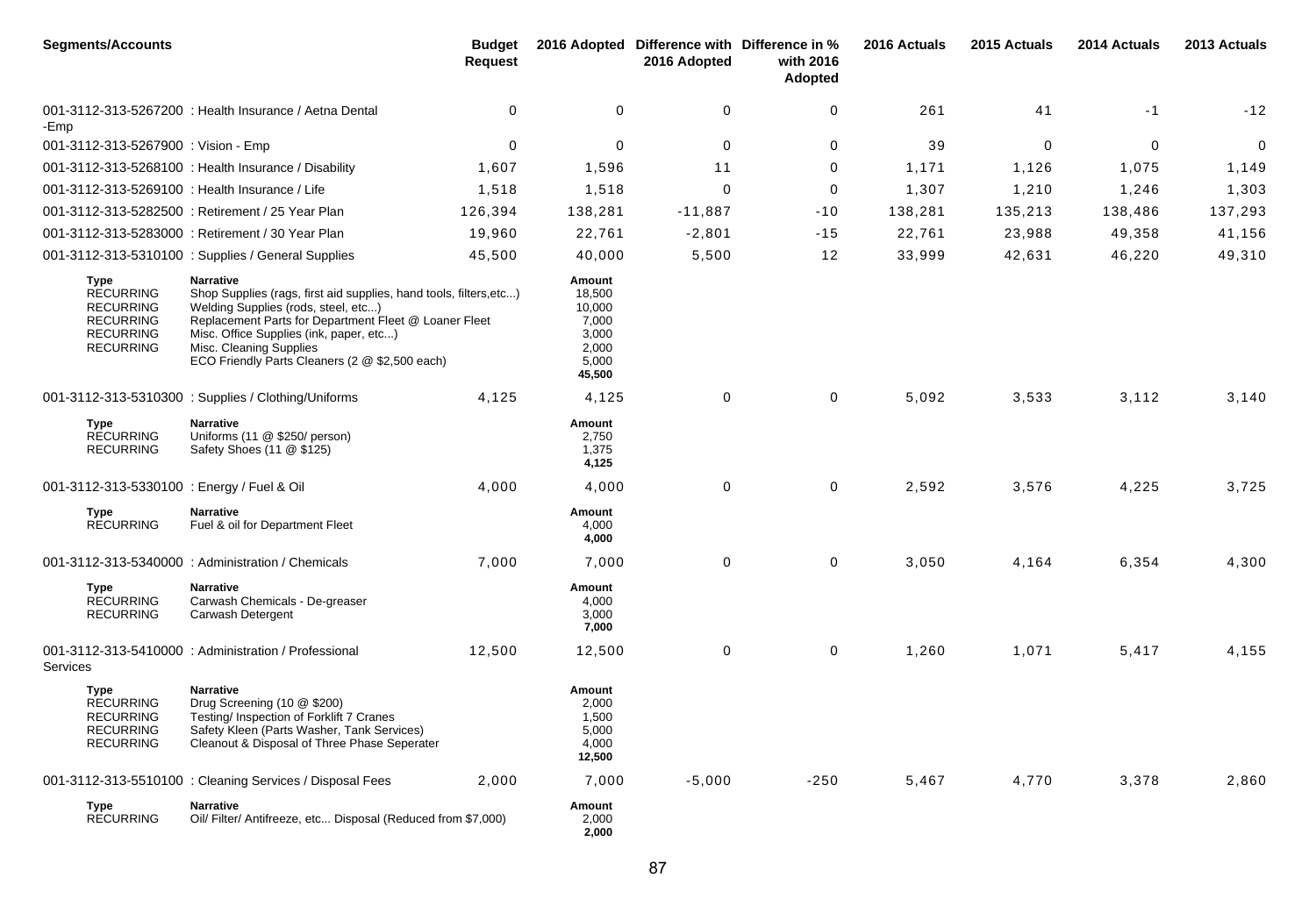| <b>Segments/Accounts</b>                                                                                                                                                                                                         |                                                                                                                                                                                                                                                                                                                                                                                                                                                                                             | <b>Budget</b><br><b>Request</b> |                                                                                                                   | 2016 Adopted Difference with Difference in %<br>2016 Adopted | with 2016<br><b>Adopted</b> | 2016 Actuals | 2015 Actuals | 2014 Actuals   | 2013 Actuals |
|----------------------------------------------------------------------------------------------------------------------------------------------------------------------------------------------------------------------------------|---------------------------------------------------------------------------------------------------------------------------------------------------------------------------------------------------------------------------------------------------------------------------------------------------------------------------------------------------------------------------------------------------------------------------------------------------------------------------------------------|---------------------------------|-------------------------------------------------------------------------------------------------------------------|--------------------------------------------------------------|-----------------------------|--------------|--------------|----------------|--------------|
| Repair/Maint.                                                                                                                                                                                                                    | 001-3112-313-5520100 : Repair and Maint. Service / General                                                                                                                                                                                                                                                                                                                                                                                                                                  | 29,000                          | 20,450                                                                                                            | 8,550                                                        | 29                          | 12,248       | 13,628       | 9,260          | 17,851       |
| Type<br><b>RECURRING</b><br><b>RECURRING</b><br><b>RECURRING</b><br>ONE-TIME                                                                                                                                                     | <b>Narrative</b><br>Repair Bay Doors (15)<br>Shop Equipment Repairs<br>Outside Repairs to Department fleet & Loaner Vehicles<br>Radio for New Vehicle                                                                                                                                                                                                                                                                                                                                       |                                 | Amount<br>4,500<br>12,000<br>7,500<br>5,000<br>29,000                                                             |                                                              |                             |              |              |                |              |
| <b>Maintenance Contracts</b>                                                                                                                                                                                                     | 001-3112-313-5520200 : Repair and Maint. Service /                                                                                                                                                                                                                                                                                                                                                                                                                                          | 28,250                          | 26,945                                                                                                            | 1,305                                                        | 4                           | 7,003        | 10,757       | 9,120          | 8,854        |
| Type<br><b>RECURRING</b><br><b>RECURRING</b><br><b>RECURRING</b><br><b>RECURRING</b><br><b>RECURRING</b><br><b>RECURRING</b><br><b>RECURRING</b><br><b>RECURRING</b><br><b>RECURRING</b><br><b>RECURRING</b><br><b>RECURRING</b> | <b>Narrative</b><br>Identifix<br>Collective Data (Fleet Maintenance)<br>System Diagnostic & equipment Upgrades tools, Scanners, Laptop<br>Bay Door Maintenance (Inspection, Adjustments)<br>International ISIS for Class 6, 7, 8 Trucks<br><b>Welding Tanks Leasing</b><br><b>GM Fleet Equipment Updates</b><br>GMGM (SIS & TIS2WEB - Updates, Downloads for reprogramming)<br>Pressure Cleaning System Service<br>AED Yearly Maintenance and Service Contract<br>Update for Boosch Scanner |                                 | Amount<br>2,000<br>5,500<br>3,500<br>1,500<br>1,300<br>1,200<br>6,300<br>2,500<br>2,800<br>450<br>1,200<br>28,250 |                                                              |                             |              |              |                |              |
|                                                                                                                                                                                                                                  | 001-3112-313-5540200: Rentals / Equipment and Vehicles                                                                                                                                                                                                                                                                                                                                                                                                                                      | 750                             | 750                                                                                                               | 0                                                            | 0                           | $\Omega$     | 0            | $\Omega$       | 0            |
|                                                                                                                                                                                                                                  | 001-3112-313-5570000: Administration / Licenses/Permits                                                                                                                                                                                                                                                                                                                                                                                                                                     | 1,200                           | 1,200                                                                                                             | 0                                                            | 0                           | $\Omega$     | 71           | 135            | $\mathbf{0}$ |
| <b>Type</b>                                                                                                                                                                                                                      | <b>Narrative</b><br><b>ASE Re-certification</b>                                                                                                                                                                                                                                                                                                                                                                                                                                             |                                 | Amount<br>1,200<br>1,200                                                                                          |                                                              |                             |              |              |                |              |
|                                                                                                                                                                                                                                  | 001-3112-313-5610100 : Communications / Telephone                                                                                                                                                                                                                                                                                                                                                                                                                                           | 5,000                           | 5,000                                                                                                             | 0                                                            | 0                           | 3,200        | 3,659        | 3,895          | 4,262        |
|                                                                                                                                                                                                                                  | 001-3112-313-5610200 : Communications / Postage                                                                                                                                                                                                                                                                                                                                                                                                                                             | 50                              | 50                                                                                                                | $\Omega$                                                     | 0                           | 15           | 32           | $\overline{7}$ | 17           |
| 001-3112-313-5620100 : Travel / Transportation                                                                                                                                                                                   |                                                                                                                                                                                                                                                                                                                                                                                                                                                                                             | 500                             | 500                                                                                                               | $\Omega$                                                     | 0                           | $\Omega$     | $\Omega$     | $\Omega$       | $\mathbf 0$  |
|                                                                                                                                                                                                                                  | 001-3112-313-5621100 : Travel / Dues/Registration Fees                                                                                                                                                                                                                                                                                                                                                                                                                                      | 2,400                           | 2,400                                                                                                             | $\Omega$                                                     | 0                           | 1,928        | 4,848        | 1,362          | 483          |
|                                                                                                                                                                                                                                  | 001-3112-313-5650000 : Administration / Insurance                                                                                                                                                                                                                                                                                                                                                                                                                                           | 12,785                          | 12,999                                                                                                            | $-214$                                                       | $-2$                        | 12,119       | 12,183       | 11,397         | 10,877       |
| 001-3112-313-5740100 : Vehicles                                                                                                                                                                                                  |                                                                                                                                                                                                                                                                                                                                                                                                                                                                                             | 0                               | 0                                                                                                                 | 0                                                            | $\mathbf 0$                 | 36,378       | 0            | 33,976         | $\Omega$     |
|                                                                                                                                                                                                                                  | 001-3112-313-5740200 : Machinery & Equipment / Machinery                                                                                                                                                                                                                                                                                                                                                                                                                                    | 0                               | $\mathbf 0$                                                                                                       | $\Omega$                                                     | 0                           | 7,649        | 0            | 11,723         | 11,807       |
| SubTotal: 3112: Maintenance - Equip/Mach                                                                                                                                                                                         |                                                                                                                                                                                                                                                                                                                                                                                                                                                                                             | 1,064,865                       | 1,076,695                                                                                                         | $-11,830$                                                    | $-2$                        | 928,787      | 982,119      | 1,035,135      | 978,617      |
| <b>SubTotal: EXPENSE</b>                                                                                                                                                                                                         |                                                                                                                                                                                                                                                                                                                                                                                                                                                                                             | 1,064,865                       | 1,076,695                                                                                                         | $-11,830$                                                    | $-2$                        | 928,787      | 982,119      | 1,035,135      | 978,617      |
| <b>Grand Total</b>                                                                                                                                                                                                               |                                                                                                                                                                                                                                                                                                                                                                                                                                                                                             | 1,064,865                       | 1,076,695                                                                                                         | $-11,830$                                                    | $-2$                        | 924,651      | 977,985      | 1,030,913      | 975,622      |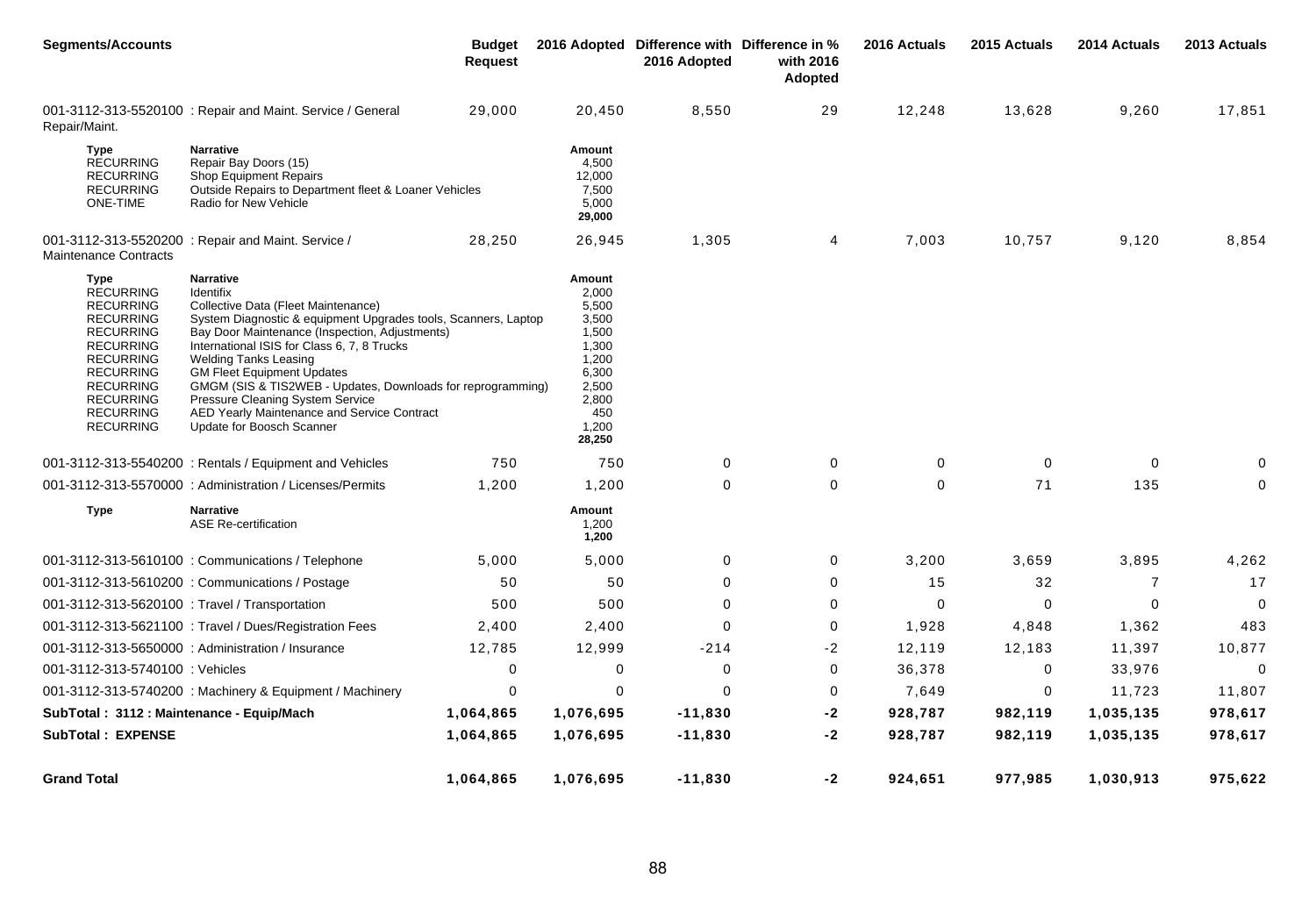# **The City of Frederick Working Budget Report 2017, Working, Details, Adopted** From Account: 001-3121 To Account: 001-3121 Run Date: 05/26/2016 User: kmiletich Report by: Dept/Div

| <b>Segments/Accounts</b>                                          |                                                                 | <b>Budget</b><br><b>Request</b> |                            | 2016 Adopted Difference with Difference in %<br>2016 Adopted | with 2016<br>Adopted | 2016 Actuals | 2015 Actuals | 2014 Actuals | 2013 Actuals |
|-------------------------------------------------------------------|-----------------------------------------------------------------|---------------------------------|----------------------------|--------------------------------------------------------------|----------------------|--------------|--------------|--------------|--------------|
| <b>REVENUE</b>                                                    |                                                                 |                                 |                            |                                                              |                      |              |              |              |              |
| 3121 : Engineering                                                |                                                                 |                                 |                            |                                                              |                      |              |              |              |              |
| Gen. Cap. Asse                                                    | 001-3121-000-3930001 : Capital Asset Disposition / Sale of      | $\Omega$                        | 0                          | $\mathbf 0$                                                  | 0                    | 520          | $\mathbf 0$  | $\mathbf 0$  | $\Omega$     |
| Fees                                                              | 001-3121-312-3223101 : Permit Fees / Road Closure Permit        | 6,000                           | 4,500                      | 1,500                                                        | 25                   | 7,075        | 4,450        | 5,800        | 3,975        |
|                                                                   | 001-3121-312-3313200 : Federal / Public Works / Op Indirect     | $\Omega$                        | 0                          | $\Omega$                                                     | 0                    | $\Omega$     | $\mathbf 0$  | $\Omega$     | 27           |
| <b>Review Fees</b>                                                | 001-3121-312-3431001 : General Government / Development         | 150,000                         | 150,000                    | $\Omega$                                                     | 0                    | 118,650      | 125,000      | 134,050      | 122,675      |
| <b>Review Fee</b>                                                 | 001-3121-312-3431002 : General Government / Water Service       | 50,000                          | 50,000                     | 0                                                            | $\mathbf 0$          | 20,000       | 28,386       | 50,050       | $\mathbf 0$  |
| <b>Type</b><br><b>RECURRING</b>                                   | <b>Narrative</b><br>Water and Sewer Service Contract Processing |                                 | Amount<br>50,000<br>50,000 |                                                              |                      |              |              |              |              |
|                                                                   | 001-3121-312-3690001 : Miscellaneous / Other Misc. Receipts     | 90,300                          | 300                        | 90,000                                                       | 99                   | 92           | 23           | 1,316        | 745          |
| SubTotal: 3121: Engineering                                       |                                                                 | $-296,300$                      | $-204,800$                 | $-91,500$                                                    | 30                   | $-146,337$   | $-157,859$   | $-191,216$   | $-127,422$   |
| <b>SubTotal: REVENUE</b>                                          |                                                                 | $-296,300$                      | $-204,800$                 | $-91,500$                                                    | 30                   | $-146,337$   | $-157,859$   | $-191,216$   | $-127,422$   |
| <b>EXPENSE</b>                                                    |                                                                 |                                 |                            |                                                              |                      |              |              |              |              |
| 3121 : Engineering                                                |                                                                 |                                 |                            |                                                              |                      |              |              |              |              |
|                                                                   | 001-3121-312-5121100 : Salaries - Full Time / Productive Time   | 825,050                         | 833,399                    | $-8,349$                                                     | -2                   | 538,837      | 681,939      | 574,745      | 654,875      |
|                                                                   | 001-3121-312-5121200 : Salaries - Full Time / Vacation          | $\Omega$                        | 0                          | $\Omega$                                                     | 0                    | 39,516       | 53,270       | 62,257       | 57,236       |
| 001-3121-312-5121300 : Salaries - Full Time / Sick                |                                                                 | 0                               | 0                          | $\Omega$                                                     | $\Omega$             | 22,737       | 25,060       | 21,621       | 38,381       |
|                                                                   | 001-3121-312-5121400 : Salaries - Full Time / Holiday           | 0                               | 0                          | $\Omega$                                                     | 0                    | 30,921       | 37,310       | 33,486       | 36,969       |
|                                                                   | 001-3121-312-5121500 : Salaries - Full Time / Other Leave       | $\Omega$                        | $\Omega$                   | $\Omega$                                                     | $\Omega$             | 16,106       | 13,403       | 15,441       | 14,669       |
| Time                                                              | 001-3121-312-5150000 : Administration / Salaries - Perm Part    | 0                               | $\Omega$                   | $\Omega$                                                     | $\Omega$             | $\Omega$     | 0            | 46,858       | $\mathbf 0$  |
| 001-3121-312-5170000 : Special Allowance                          |                                                                 | $\Omega$                        | $\Omega$                   | $\Omega$                                                     | 0                    | $\Omega$     | $\Omega$     | 18,750       | $\Omega$     |
| 001-3121-312-5210000 : Administration / Workmen's<br>Compensation |                                                                 | 52,940                          | 73,831                     | $-20,891$                                                    | $-40$                | 87,760       | 72,080       | 67,679       | 49,480       |
| 001-3121-312-5221100 : FICA / Social Security                     |                                                                 | 51,154                          | 51,672                     | $-518$                                                       | -2                   | 38,138       | 47,942       | 45,507       | 47,003       |
| 001-3121-312-5221200 : FICA / Medicare                            |                                                                 | 11.962                          | 12.084                     | $-122$                                                       | $-2$                 | 8,919        | 11.212       | 10.642       | 10,992       |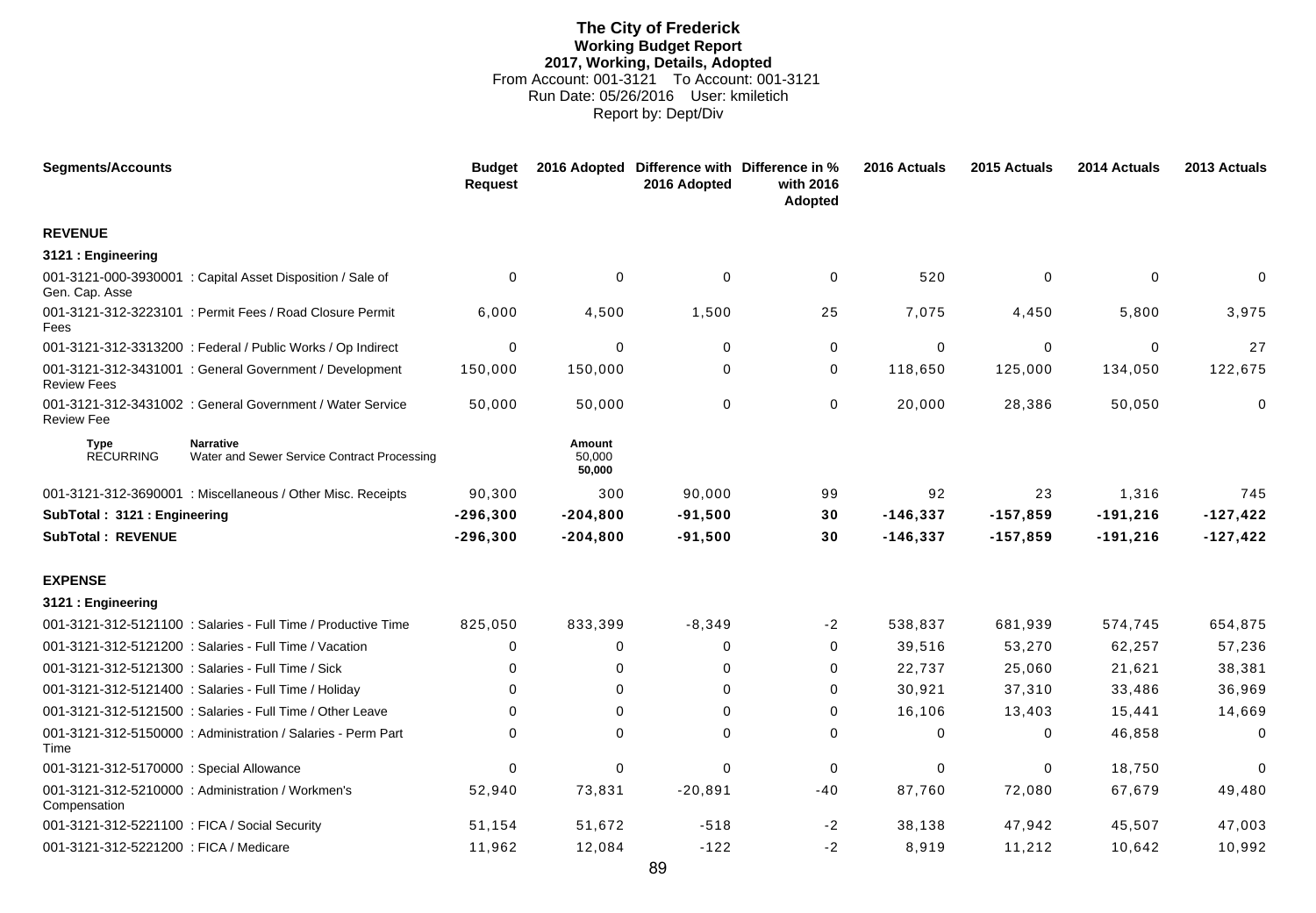| <b>Segments/Accounts</b>                                                                                             |                                                                                                                                                                                                                  | <b>Budget</b><br><b>Request</b> |                                                                  | 2016 Adopted Difference with Difference in %<br>2016 Adopted | with 2016<br>Adopted | 2016 Actuals | 2015 Actuals | 2014 Actuals | 2013 Actuals |
|----------------------------------------------------------------------------------------------------------------------|------------------------------------------------------------------------------------------------------------------------------------------------------------------------------------------------------------------|---------------------------------|------------------------------------------------------------------|--------------------------------------------------------------|----------------------|--------------|--------------|--------------|--------------|
|                                                                                                                      | 001-3121-312-5264100 : Health Insurance / Retirees >= 65                                                                                                                                                         | 13,949                          | 13,563                                                           | 386                                                          | $\overline{c}$       | 12,683       | 12,037       | 7,929        | 6,101        |
|                                                                                                                      | 001-3121-312-5266100 : Health Insurance / CIGNA                                                                                                                                                                  | 87,795                          | 90,143                                                           | $-2,348$                                                     | $-3$                 | 89,972       | 84,332       | 87,543       | 88,609       |
|                                                                                                                      | 001-3121-312-5266200 : Health Insurance / CIGNA - Retirees                                                                                                                                                       | 32,716                          | 22,055                                                           | 10,661                                                       | 32                   | 31,011       | 22,539       | 26,219       | 30,236       |
|                                                                                                                      | 001-3121-312-5266300 : Health Insurance / OPEB Payment                                                                                                                                                           | 46,390                          | 47,809                                                           | $-1,419$                                                     | -4                   | 47,809       | 56,168       | 52,015       | 51,569       |
| Plan                                                                                                                 | 001-3121-312-5266500 : OPEB Retirement Health Savings                                                                                                                                                            | 0                               | 0                                                                | 0                                                            | 0                    | 5,000        | 4,375        | 208          | 0            |
| -Emp                                                                                                                 | 001-3121-312-5267200 : Health Insurance / Aetna Dental                                                                                                                                                           | 0                               | 0                                                                | 0                                                            | 0                    | 590          | 3            | 81           | -1           |
| 001-3121-312-5267900 : Vision - Emp                                                                                  |                                                                                                                                                                                                                  | 0                               | 0                                                                | 0                                                            | 0                    | 54           | 0            | 0            | 0            |
|                                                                                                                      | 001-3121-312-5268100 : Health Insurance / Disability                                                                                                                                                             | 2,534                           | 2,590                                                            | -56                                                          | -3                   | 1,855        | 1,840        | 1,687        | 1,850        |
| 001-3121-312-5269100 : Health Insurance / Life                                                                       |                                                                                                                                                                                                                  | 2,059                           | 2,050                                                            | 9                                                            | 0                    | 1,524        | 1,613        | 1,239        | 1,666        |
|                                                                                                                      | 001-3121-312-5282500 : Retirement / 25 Year Plan                                                                                                                                                                 | 83,493                          | 91,398                                                           | $-7,905$                                                     | $-10$                | 91,398       | 71,991       | 57,702       | 57,205       |
|                                                                                                                      | 001-3121-312-5283000 : Retirement / 30 Year Plan                                                                                                                                                                 | 86,187                          | 96,456                                                           | $-10,269$                                                    | $-12$                | 96,456       | 112,931      | 81,088       | 78,883       |
| 001-3121-312-5291300 : Misc Benefits / Other                                                                         |                                                                                                                                                                                                                  | 13,386                          | 14,550                                                           | $-1,164$                                                     | -9                   | 11,980       | 14,162       | 14,162       | 14,400       |
|                                                                                                                      | 001-3121-312-5310100 : Supplies / General Supplies                                                                                                                                                               | 10,800                          | 9,500                                                            | 1,300                                                        | 12                   | 3,460        | 8,027        | 15,521       | 25,146       |
| Type<br><b>RECURRING</b><br><b>RECURRING</b><br><b>RECURRING</b><br><b>RECURRING</b><br><b>RECURRING</b><br>ONE-TIME | <b>Narrative</b><br><b>Supplies for Staff Members</b><br>Large Format Mylar, Paper and Ink<br>Survey Stakes, Monuments, Caps, Rebar<br>Plotter Paper and Ink<br>Vehicles (4) Oil Filters, Parts<br>PE Prep Books |                                 | Amount<br>7,000<br>800<br>500<br>1,000<br>500<br>1,000<br>10,800 |                                                              |                      |              |              |              |              |
|                                                                                                                      | 001-3121-312-5310300: Supplies / Clothing/Uniforms                                                                                                                                                               | 500                             | 500                                                              | 0                                                            | 0                    | 370          | 1,010        | 647          | 569          |
| Type<br><b>RECURRING</b>                                                                                             | <b>Narrative</b><br>Boots for Survey Field Crew (4 x 125.00)                                                                                                                                                     |                                 | Amount<br>500<br>500                                             |                                                              |                      |              |              |              |              |
| 001-3121-312-5330100 : Energy / Fuel & Oil                                                                           |                                                                                                                                                                                                                  | 1,300                           | 1,800                                                            | $-500$                                                       | $-39$                | 656          | 1,083        | 1,034        | 1,628        |
| Type<br><b>RECURRING</b>                                                                                             | <b>Narrative</b><br>Fuel for 5 department vehicles                                                                                                                                                               |                                 | Amount<br>1,300<br>1,300                                         |                                                              |                      |              |              |              |              |
| Resale                                                                                                               | 001-3121-312-5390000 : Administration / Items Purchased -                                                                                                                                                        | 120,500                         | 500                                                              | 120,000                                                      | 99                   | 0            | 0            | 0            | 0            |
| Type<br><b>RECURRING</b><br><b>RECURRING</b>                                                                         | <b>Narrative</b><br><b>Binders for City Specs and Details</b><br>Sidewalk repairs                                                                                                                                |                                 | Amount<br>500<br>120,000<br>120,500                              |                                                              |                      |              |              |              |              |
| Services                                                                                                             | 001-3121-312-5410000 : Administration / Professional                                                                                                                                                             | 20,400                          | 13,900                                                           | 6,500                                                        | 31                   | 6,730        | 21,682       | 30,088       | 33,710       |
| <b>Type</b><br><b>RECURRING</b>                                                                                      | <b>Narrative</b><br><b>Engineering Services and Testing</b>                                                                                                                                                      |                                 | Amount<br>5,000                                                  |                                                              |                      |              |              |              |              |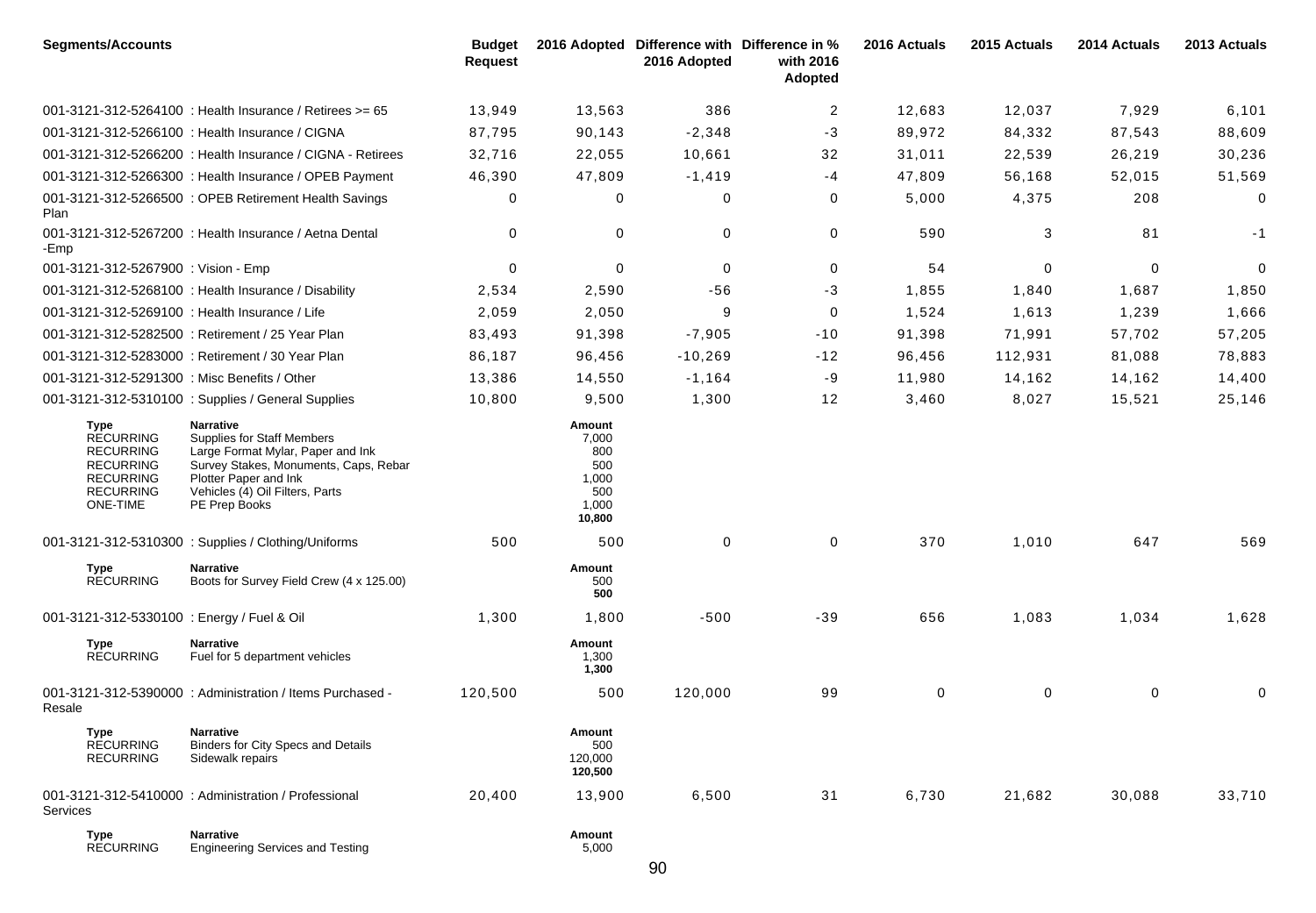| <b>Segments/Accounts</b>                                                                                                                                                                        |                                                                                                                                                                                                                                                                                                                                                                                                                                                                                                              | <b>Budget</b><br><b>Request</b> |                                                                                             | 2016 Adopted Difference with Difference in %<br>2016 Adopted | with 2016<br>Adopted | 2016 Actuals | 2015 Actuals   | 2014 Actuals | 2013 Actuals |
|-------------------------------------------------------------------------------------------------------------------------------------------------------------------------------------------------|--------------------------------------------------------------------------------------------------------------------------------------------------------------------------------------------------------------------------------------------------------------------------------------------------------------------------------------------------------------------------------------------------------------------------------------------------------------------------------------------------------------|---------------------------------|---------------------------------------------------------------------------------------------|--------------------------------------------------------------|----------------------|--------------|----------------|--------------|--------------|
| <b>RECURRING</b><br><b>RECURRING</b><br><b>RECURRING</b>                                                                                                                                        | Drawing and document scanning for archiving<br>CORP OHS Physicals/Testing, etc.<br><b>Traffic Engineering Consultant</b>                                                                                                                                                                                                                                                                                                                                                                                     |                                 | 5,000<br>400<br>10,000<br>20,400                                                            |                                                              |                      |              |                |              |              |
| Repair/Maint.                                                                                                                                                                                   | 001-3121-312-5520100 : Repair and Maint. Service / General                                                                                                                                                                                                                                                                                                                                                                                                                                                   | 17,500                          | 3,300                                                                                       | 14,200                                                       | 81                   | 1,605        | 800            | 339          | 106          |
| Type<br><b>RECURRING</b><br><b>RECURRING</b><br><b>RECURRING</b>                                                                                                                                | <b>Narrative</b><br>Survey Equipment - Annual Calibration<br>Vehicle Maintenance, repairs, Tires, Etc.<br>Sidewalk repairs                                                                                                                                                                                                                                                                                                                                                                                   |                                 | Amount<br>2,000<br>500<br>15,000<br>17,500                                                  |                                                              |                      |              |                |              |              |
| <b>Maintenance Contracts</b>                                                                                                                                                                    | 001-3121-312-5520200 : Repair and Maint. Service /                                                                                                                                                                                                                                                                                                                                                                                                                                                           | 22,550                          | 17,100                                                                                      | 5,450                                                        | 24                   | 14,553       | 8,685          | 2,456        | 1,055        |
| <b>Type</b><br><b>RECURRING</b><br><b>RECURRING</b><br><b>RECURRING</b><br><b>RECURRING</b><br><b>RECURRING</b><br><b>RECURRING</b><br><b>RECURRING</b><br><b>RECURRING</b><br><b>RECURRING</b> | <b>Narrative</b><br>Large Format Scanner/Copier Contract<br><b>HP Plotter Maintenance Contract</b><br>Loyola / Leica Surveying Rovers - Annual Subscription<br>MWH Soft Water Modeling Software - Annual Subscription<br>DLT Solutions Autocad Software - Annual Subscription<br>Transoft Solutions Autoturn Software - Annual Subscription<br>Synchro and Simtraffic and 2 Year Support - Annual Subscription<br>Leica LGO Software Update - Annual Subscription<br>Bluebeam Software - Annual Subscription |                                 | Amount<br>2,500<br>650<br>5,000<br>1,300<br>7,000<br>800<br>3,500<br>1,600<br>200<br>22,550 |                                                              |                      |              |                |              |              |
|                                                                                                                                                                                                 | 001-3121-312-5540200: Rentals / Equipment and Vehicles                                                                                                                                                                                                                                                                                                                                                                                                                                                       | 0                               | 0                                                                                           | 0                                                            | 0                    | 0            | 0              | $\mathbf 0$  | 222          |
|                                                                                                                                                                                                 | 001-3121-312-5570000 : Administration / Licenses/Permits                                                                                                                                                                                                                                                                                                                                                                                                                                                     | 524                             | 680                                                                                         | $-156$                                                       | $-30$                | 76           | 76             | 244          | 304          |
| Type<br><b>RECURRING</b><br><b>RECURRING</b>                                                                                                                                                    | <b>Narrative</b><br>PLS License - City Surveyor<br>Prof. Engineer License Renewals (4 x 70)                                                                                                                                                                                                                                                                                                                                                                                                                  |                                 | Amount<br>220<br>304<br>524                                                                 |                                                              |                      |              |                |              |              |
|                                                                                                                                                                                                 | 001-3121-312-5610100 : Communications / Telephone                                                                                                                                                                                                                                                                                                                                                                                                                                                            | 9,800                           | 9,800                                                                                       | 0                                                            | 0                    | 7,202        | 8,422          | 7,666        | 7,787        |
| Type<br><b>RECURRING</b><br><b>RECURRING</b>                                                                                                                                                    | <b>Narrative</b><br>Monthly Billing Costs for 15 staff members<br>Cell Phone Costs for 3 staff members                                                                                                                                                                                                                                                                                                                                                                                                       |                                 | Amount<br>8,000<br>1,800<br>9,800                                                           |                                                              |                      |              |                |              |              |
|                                                                                                                                                                                                 | 001-3121-312-5610200 : Communications / Postage                                                                                                                                                                                                                                                                                                                                                                                                                                                              | 500                             | 600                                                                                         | $-100$                                                       | $-20$                | 171          | 281            | 437          | 267          |
| Type<br><b>RECURRING</b>                                                                                                                                                                        | <b>Narrative</b><br>Postage and Certified Mail Expenses                                                                                                                                                                                                                                                                                                                                                                                                                                                      |                                 | Amount<br>500<br>500                                                                        |                                                              |                      |              |                |              |              |
| 001-3121-312-5620100 : Travel / Transportation                                                                                                                                                  |                                                                                                                                                                                                                                                                                                                                                                                                                                                                                                              | 400                             | 400                                                                                         | $\mathbf 0$                                                  | $\mathbf 0$          | 71           | $\overline{7}$ | 15           | 309          |
| <b>Type</b><br><b>RECURRING</b>                                                                                                                                                                 | <b>Narrative</b><br>Mileage, Parking, Tolls for Conferences, etc.                                                                                                                                                                                                                                                                                                                                                                                                                                            |                                 | Amount<br>400<br>400                                                                        |                                                              |                      |              |                |              |              |
|                                                                                                                                                                                                 | 001-3121-312-5621100 : Travel / Dues/Registration Fees                                                                                                                                                                                                                                                                                                                                                                                                                                                       | 10,283                          | 9,083                                                                                       | 1,200                                                        | 11                   | 4,243        | 4,927          | 4,526        | 3,460        |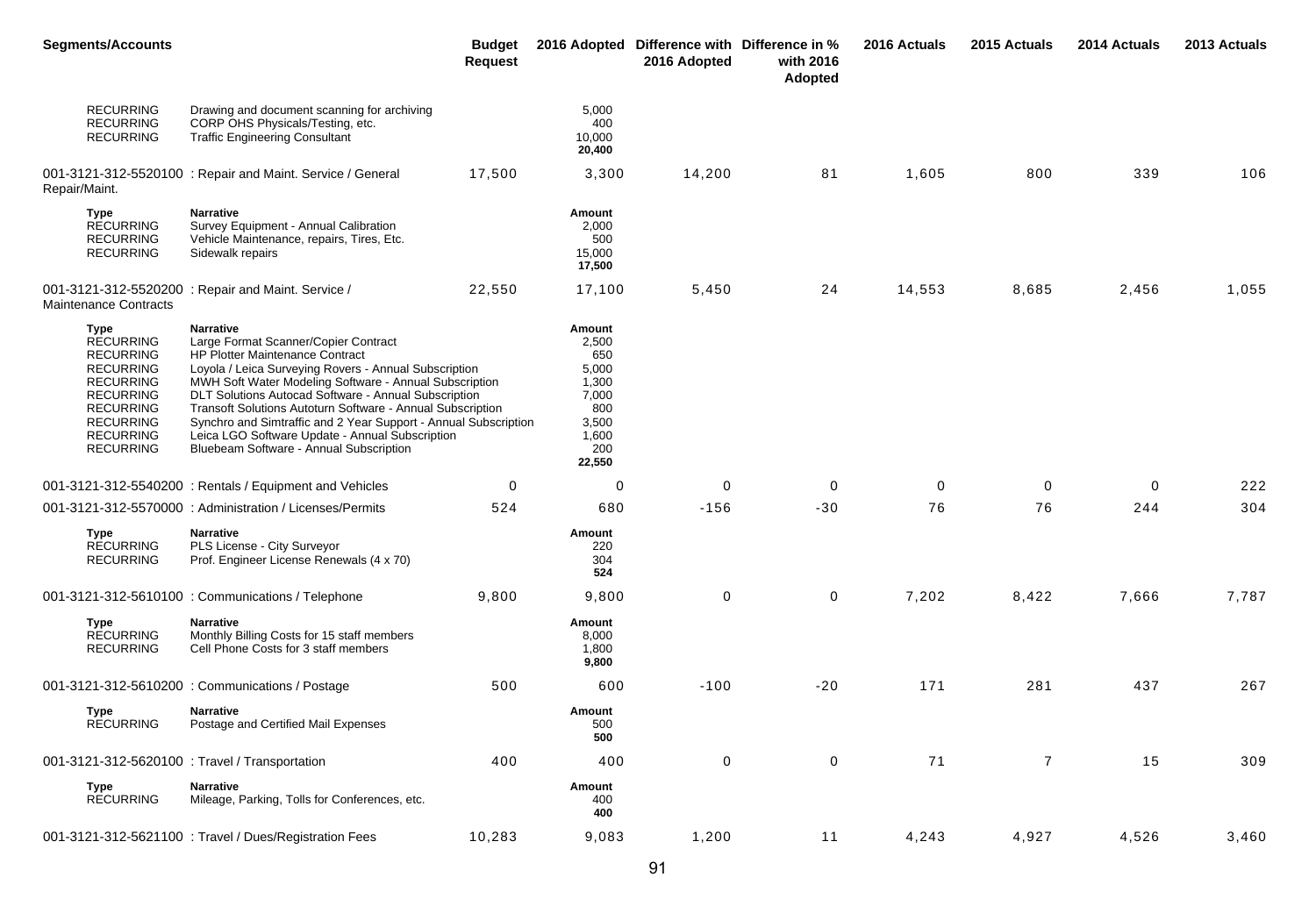| <b>Segments/Accounts</b>                                                |                                                                                                                                                                                            | <b>Budget</b><br><b>Request</b> |                                 | 2016 Adopted | 2016 Adopted Difference with Difference in %<br>with 2016<br>Adopted | 2016 Actuals | 2015 Actuals | 2014 Actuals | 2013 Actuals |
|-------------------------------------------------------------------------|--------------------------------------------------------------------------------------------------------------------------------------------------------------------------------------------|---------------------------------|---------------------------------|--------------|----------------------------------------------------------------------|--------------|--------------|--------------|--------------|
| <b>Type</b><br><b>RECURRING</b><br><b>RECURRING</b><br><b>RECURRING</b> | <b>Narrative</b><br>Natl Society of Professional Engineers (NSPE) Dues<br>American Society of Civil Engineers (ASCE) Dues<br>MD Association of Floodplain & Stormwater Managers (MAFSM) x2 |                                 | Amount<br>253<br>245<br>400     |              |                                                                      |              |              |              |              |
| <b>RECURRING</b>                                                        | and American Society of Floodplain Managers (ASFPM) Dues (x2)<br>MD Society of Surveyors (MSS) Conference Registration Fees (x2)<br>Required for licensure                                 |                                 | 900                             |              |                                                                      |              |              |              |              |
| <b>RECURRING</b><br><b>RECURRING</b>                                    | Institute of Traffic Engineer Dues<br>MD Society of Surveyors Dues (2 PLS at \$205 each, 2 staff at \$70<br>each)                                                                          |                                 | 285<br>600                      |              |                                                                      |              |              |              |              |
| <b>RECURRING</b><br><b>RECURRING</b>                                    | Continuing education classes for Engineers - required for licensure<br>MD Society of Professional Engineers (MSS) Dues AND<br>Conference (x2)                                              |                                 | 3,000<br>800                    |              |                                                                      |              |              |              |              |
| <b>RECURRING</b><br><b>RECURRING</b>                                    | PE Exam - Test Application Fee, Preparation Course, Books<br>Cont Ed Chris Conner                                                                                                          |                                 | 3,000<br>800<br>10,283          |              |                                                                      |              |              |              |              |
| 001-3121-312-5622100 : Travel / Lodging                                 |                                                                                                                                                                                            | 900                             | 900                             | $\mathbf 0$  | 0                                                                    | $\mathbf 0$  | $\mathbf 0$  | 646          | 296          |
| Type<br><b>RECURRING</b><br><b>RECURRING</b>                            | <b>Narrative</b><br>MD Society of Surveyors Conference (x2) Required for Licensure<br>Institute of Traffic Engineers Conference                                                            |                                 | Amount<br>600<br>300<br>900     |              |                                                                      |              |              |              |              |
| 001-3121-312-5623100 : Travel / Meals/Food                              |                                                                                                                                                                                            | 60                              | 60                              | $\mathbf 0$  | $\pmb{0}$                                                            | $\mathbf 0$  | $\pmb{0}$    | 56           | $\mathbf 0$  |
| <b>Type</b><br>ONE-TIME                                                 | <b>Narrative</b><br>Emergency Mgmt. Institute - Free Training however meal ticket is<br>mandatory                                                                                          |                                 | Amount<br>60                    |              |                                                                      |              |              |              |              |
|                                                                         |                                                                                                                                                                                            |                                 | 60                              |              |                                                                      |              |              |              |              |
|                                                                         | 001-3121-312-5630000 : Administration / Advertising                                                                                                                                        | 500                             | 500                             | $\mathbf 0$  | $\mathbf 0$                                                          | $\mathbf 0$  | 566          | 281          | 311          |
| Type<br><b>RECURRING</b>                                                | <b>Narrative</b><br><b>Public Notices</b>                                                                                                                                                  |                                 | Amount<br>500<br>500            |              |                                                                      |              |              |              |              |
|                                                                         | 001-3121-312-5640000: Administration / Printing & Binding                                                                                                                                  | 1,300                           | 1,300                           | $\mathbf 0$  | $\mathbf 0$                                                          | $\mathbf 0$  | 584          | $\mathbf 0$  | 803          |
| Type<br><b>RECURRING</b><br>ONE-TIME                                    | <b>Narrative</b><br>Plan and Report Reproduction (In House Design Projects)<br>Community Outreach - Floodplain and SWM Outreach Flyers                                                     |                                 | Amount<br>300<br>1,000<br>1,300 |              |                                                                      |              |              |              |              |
|                                                                         | 001-3121-312-5650000 : Administration / Insurance                                                                                                                                          | 8,006                           | 8,195                           | $-189$       | -3                                                                   | 9,663        | 7,429        | 6,977        | 6,898        |
| 001-3121-312-5740100 : Vehicles                                         |                                                                                                                                                                                            | 0                               | 0                               | 0            | $\pmb{0}$                                                            | 26,695       | 0            | 24,802       | $\Omega$     |
| SubTotal: 3121: Engineering                                             |                                                                                                                                                                                            | 1,535,438                       | 1,429,718                       | 105,720      | 6                                                                    | 1,248,761    | 1,387,786    | 1,322,594    | 1,322,994    |
| <b>SubTotal: EXPENSE</b>                                                |                                                                                                                                                                                            | 1,535,438                       | 1,429,718                       | 105,720      | 6                                                                    | 1,248,761    | 1,387,786    | 1,322,594    | 1,322,994    |
| <b>Grand Total</b>                                                      |                                                                                                                                                                                            | 1,239,138                       | 1,224,918                       | 14,220       | 1                                                                    | 1,102,424    | 1,229,927    | 1,131,378    | 1,195,572    |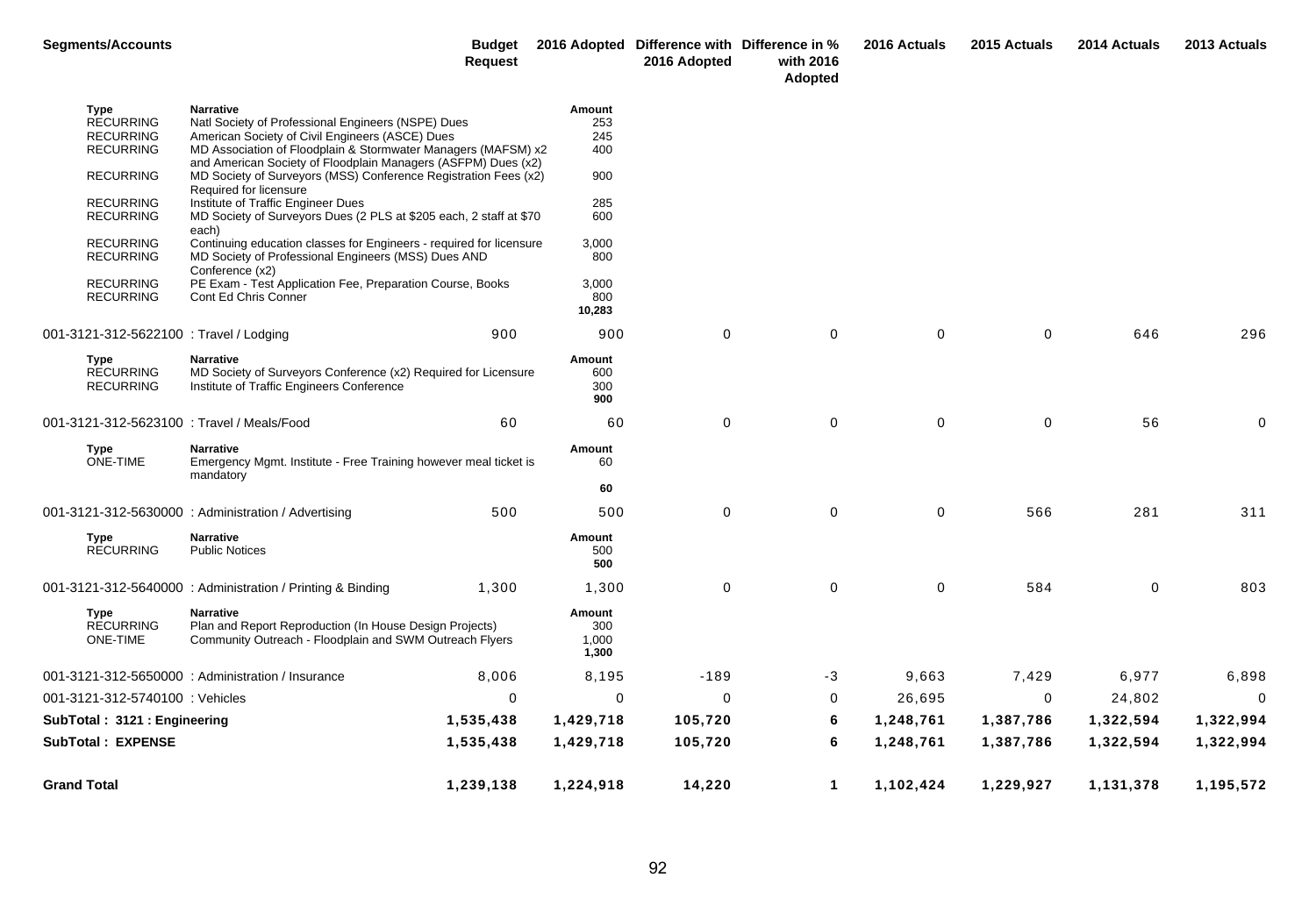# **The City of Frederick Working Budget Report 2017, Working, Details, Adopted** From Account: 001-3421 To Account: 001-3421 Run Date: 05/26/2016 User: kmiletich Report by: Dept/Div

| <b>Segments/Accounts</b>                                                     | <b>Budget</b><br><b>Request</b> |             | 2016 Adopted Difference with Difference in %<br>2016 Adopted | with 2016<br>Adopted | 2016 Actuals | 2015 Actuals | 2014 Actuals | 2013 Actuals |
|------------------------------------------------------------------------------|---------------------------------|-------------|--------------------------------------------------------------|----------------------|--------------|--------------|--------------|--------------|
| <b>REVENUE</b>                                                               |                                 |             |                                                              |                      |              |              |              |              |
| 3421 : Waste Collection                                                      |                                 |             |                                                              |                      |              |              |              |              |
| 001-3421-000-3930001 : Capital Asset Disposition / Sale of<br>Gen. Cap. Asse | $\Omega$                        | $\mathbf 0$ | $\Omega$                                                     | $\mathbf 0$          | 0            | 3,780        | $\Omega$     |              |
| 001-3421-341-3313200 : Federal / Public Works / Op Indirect                  | $\Omega$                        | $\Omega$    | $\Omega$                                                     | 0                    | 0            | $\Omega$     | $\Omega$     | 15,214       |
| 001-3421-341-3400001 : Equipmental Rental                                    | $\Omega$                        | $\Omega$    | $\Omega$                                                     | $\Omega$             | 0            | 134          | ∩            |              |
| 001-3421-341-3400002 : Labor                                                 | $\Omega$                        | $\Omega$    | $\Omega$                                                     | $\Omega$             | 0            | 88           | $\Omega$     |              |
| 001-3421-341-3400003 : Overhead                                              | U                               | $\Omega$    | $\Omega$                                                     | $\Omega$             | 0            | 42           | ∩            |              |
| 001-3421-341-3434001 : Public Works / Waste Collection                       | 109,200                         | 109,200     | $\Omega$                                                     | $\mathbf 0$          | 108,204      | 103,613      | 94,237       | 128,438      |
| 001-3421-341-3434002 : Waste Collection / Supplemental<br>Service            | 1,980                           | 1,980       | $\Omega$                                                     | 0                    | 3,295        | 2,386        | 1,863        | 2,050        |
| 001-3421-341-3434004 : Trash Containers / Commercial                         | 1,200                           | 1,200       | 0                                                            | 0                    | 1,373        | 2,730        | 1,966        | 1,202        |
| 001-3421-341-3434005 : Trash Containers / Residential                        | 1,500                           | 1,500       | 0                                                            | 0                    | 936          | 773          | 1,545        | 1,803        |
| 001-3421-341-3690001 : Miscellaneous / Other Misc. Receipts                  | 500                             | 500         | $\Omega$                                                     | 0                    | 1,885        | 2,177        | 1,683        | 1,504        |
| SubTotal: 3421: Waste Collection                                             | $-114,380$                      | $-114,380$  | 0                                                            | 0                    | $-115,693$   | $-115,723$   | $-101, 294$  | $-150,211$   |
| <b>SubTotal: REVENUE</b>                                                     | $-114,380$                      | $-114,380$  | 0                                                            | 0                    | $-115,693$   | $-115,723$   | $-101, 294$  | $-150,211$   |
| <b>EXPENSE</b>                                                               |                                 |             |                                                              |                      |              |              |              |              |
| 3421 : Waste Collection                                                      |                                 |             |                                                              |                      |              |              |              |              |
| 001-3421-341-5121100 : Salaries - Full Time / Productive Time                | 1,024,999                       | 1,011,235   | 13,764                                                       | 1                    | 665,949      | 770,437      | 790,152      | 775,455      |
| 001-3421-341-5121200 : Salaries - Full Time / Vacation                       | $\Omega$                        | 0           | $\Omega$                                                     | 0                    | 52,887       | 74,510       | 67,011       | 59,060       |
| 001-3421-341-5121300 : Salaries - Full Time / Sick                           | $\Omega$                        | 0           | $\Omega$                                                     | 0                    | 44,030       | 49,633       | 24,456       | 19,823       |
| 001-3421-341-5121400 : Salaries - Full Time / Holiday                        | $\Omega$                        | $\Omega$    | $\Omega$                                                     | 0                    | 38,333       | 42,899       | 40,215       | 41,250       |
| 001-3421-341-5121500 : Salaries - Full Time / Other Leave                    | $\Omega$                        | $\Omega$    | $\Omega$                                                     | 0                    | 18,207       | 11,117       | 11,970       | 15,017       |
| 001-3421-341-5141200 : Overtime / Standby                                    | 0                               | $\Omega$    | $\Omega$                                                     | $\mathbf 0$          | 0            | $\mathbf 0$  | 0            | 338          |
| 001-3421-341-5141300 : Overtime / Premium Overtime                           | 52,000                          | 25,000      | 27,000                                                       | 51                   | 51,893       | 51,714       | 61,308       | 55,713       |
| 001-3421-341-5150000 : Sanitation Services / Salaries - Perm<br>Part Time    | 3,000                           | 3,000       | $\Omega$                                                     | 0                    | 0            | 0            | 0            | $\Omega$     |
| 001-3421-341-5170000 : Special Allowance                                     | $\Omega$                        | 0           | $\Omega$                                                     | 0                    | 0            | 0            | 33,300       | $\Omega$     |
| 001-3421-341-5210000: Sanitation Services / Workmen's<br>Compensation        | 242,795                         | 144,318     | 98,477                                                       | 40                   | 171,544      | 140,893      | 132,292      | 96,720       |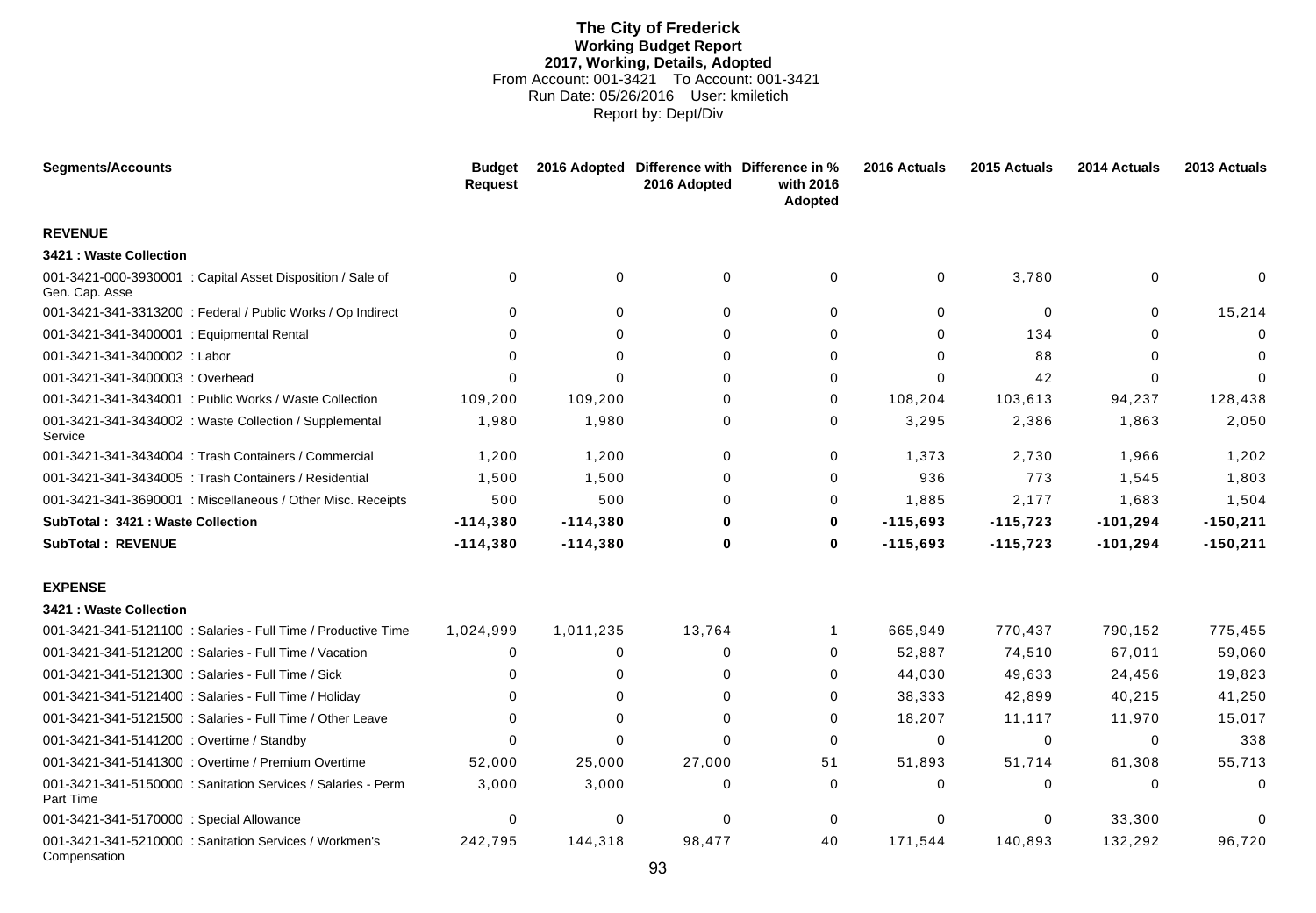| <b>Segments/Accounts</b>                                                                                                                                                                                                                                                              | <b>Budget</b><br><b>Request</b> |                                             | 2016 Adopted Difference with Difference in %<br>2016 Adopted | with 2016<br>Adopted | 2016 Actuals | 2015 Actuals | 2014 Actuals | 2013 Actuals   |
|---------------------------------------------------------------------------------------------------------------------------------------------------------------------------------------------------------------------------------------------------------------------------------------|---------------------------------|---------------------------------------------|--------------------------------------------------------------|----------------------|--------------|--------------|--------------|----------------|
| 001-3421-341-5221100 : FICA / Social Security                                                                                                                                                                                                                                         | 66,958                          | 64,433                                      | 2,525                                                        | 3                    | 49,597       | 57,198       | 59,910       | 55,871         |
| 001-3421-341-5221200 : FICA / Medicare                                                                                                                                                                                                                                                | 15,660                          | 15,070                                      | 590                                                          | 3                    | 11,599       | 13,377       | 14,011       | 13,067         |
| 001-3421-341-5264100 : Health Insurance / Retirees >= 65                                                                                                                                                                                                                              | 29,408                          | 24,795                                      | 4,613                                                        | 15                   | 26,488       | 22,916       | 20,345       | 19,645         |
| 001-3421-341-5266100 : Health Insurance / CIGNA                                                                                                                                                                                                                                       | 207,142                         | 218,200                                     | $-11,058$                                                    | -6                   | 214,609      | 195,343      | 192,993      | 192,475        |
| 001-3421-341-5266200 : Health Insurance / CIGNA - Retirees                                                                                                                                                                                                                            | 64,108                          | 55,723                                      | 8,385                                                        | 13                   | 54,090       | 51,145       | 40,082       | 25,865         |
| 001-3421-341-5266300 : Health Insurance / OPEB Payment                                                                                                                                                                                                                                | 100,945                         | 104,033                                     | $-3,088$                                                     | $-4$                 | 104,033      | 99,755       | 95,888       | 99,551         |
| 001-3421-341-5266500 : OPEB Retirement Health Savings<br>Plan                                                                                                                                                                                                                         | 0                               | 0                                           | 0                                                            | 0                    | 13,542       | 3,542        | 1,458        | 0              |
| 001-3421-341-5267200 : Health Insurance / Aetna Dental<br>-Emp                                                                                                                                                                                                                        | 0                               | 0                                           | 0                                                            | 0                    | 1,246        | $-13$        | $-21$        | $-45$          |
| 001-3421-341-5267900 : Vision - Emp                                                                                                                                                                                                                                                   | 0                               | 0                                           | 0                                                            | 0                    | 262          | 28           | -6           | $\overline{c}$ |
| 001-3421-341-5268100 : Health Insurance / Disability                                                                                                                                                                                                                                  | 3,431                           | 3,378                                       | 53                                                           | -1                   | 2,616        | 2,382        | 2,296        | 2,247          |
| 001-3421-341-5269100 : Health Insurance / Life                                                                                                                                                                                                                                        | 2,286                           | 2,286                                       | 0                                                            | 0                    | 2,165        | 1,834        | 1,725        | 1,610          |
| 001-3421-341-5270000: Sanitation Services / Unemployment                                                                                                                                                                                                                              | 0                               | 0                                           | 0                                                            | 0                    | 0            | 1,732        | 0            | 0              |
| 001-3421-341-5282500 : Retirement / 25 Year Plan                                                                                                                                                                                                                                      | 64,961                          | 71,479                                      | $-6,518$                                                     | $-11$                | 71,479       | 64,403       | 80,783       | 45,764         |
| 001-3421-341-5283000 : Retirement / 30 Year Plan                                                                                                                                                                                                                                      | 111,115                         | 124,624                                     | $-13,509$                                                    | $-13$                | 124,624      | 127,063      | 142,433      | 159,138        |
| 001-3421-341-5310100 : Supplies / General Supplies                                                                                                                                                                                                                                    | 116,000                         | 113.000                                     | 3,000                                                        | $\overline{2}$       | 128,314      | 103,883      | 163,523      | 100,300        |
| Type<br><b>Narrative</b><br><b>RECURRING</b><br>MISC REPAIRS ON AUTOMATED TRUCK ARMS<br><b>RECURRING</b><br>HYDRAULIC PUMP FOR AUTOMATED TRKS (2 PAIR YR @<br>\$2650.00<br><b>RECURRING</b><br><b>OFFICE SUPPLIES</b><br><b>RECURRING</b><br>SMALL TOOLS-TRUCK MAINTENANCE AND REPAIR |                                 | Amount<br>10,000<br>5,300<br>1,000<br>1,000 |                                                              |                      |              |              |              |                |
| HAMMERS, SCREW DRIVERS, HAND WRENCHES, SHOVELS,<br>BROOMS, GREASE GUNS ETC.<br><b>RECURRING</b><br>PPE MISC-VESTS, RAINGEAR AND GLOVES. CREW WORKS<br>OUTSIDE ENTIRE SHIFT IN ALL WEATHER (INCREASED WEAR                                                                             |                                 | 2,000                                       |                                                              |                      |              |              |              |                |
| AND TEAR)<br><b>RECURRING</b><br>TRUCK REPAIR PARTS-ENTIRE FLEET 6 REAR LOAD<br>PACKERS, 7 AUTOMATED TRUCKS AND 2 PICKUP TRUCKS<br>(3/4 TON). FLOOR WEAR AND TEAR, REFURBISHING PACKER<br>BLADES, HYDRAULIC OIL TANKS AND HOSES, BEARINGS,<br>SHINS ETC.                              |                                 | 30,000                                      |                                                              |                      |              |              |              |                |
| PACKER ROLLERS-\$1200.00 X 6<br><b>RECURRING</b><br>BRAKES-\$1100.00 X 10 TRKS (REPLACED ANNUALLY)<br><b>RECURRING</b><br><b>RECURRING</b><br>H-BEAMS \$2000.00 X 1 TRUCKS<br>TIRE REPLACEMENT-ENTIRE FLEET STATE TIRE<br><b>RECURRING</b>                                            |                                 | 8,000<br>11,000<br>2,000<br>20,000          |                                                              |                      |              |              |              |                |
| CONTRACT-BEST PRICING<br><b>RECURRING</b><br><b>BATTERIES</b><br><b>RECURRING</b><br>REPLACEMENT HOSES FOR AIR COMPRESSOR<br><b>RECURRING</b><br>PREVENTATIVE MAINTENANCE AND GENERAL REPAIR-FANS.                                                                                    |                                 | 3,500<br>200<br>2,000                       |                                                              |                      |              |              |              |                |
| SWITCHES, BULBS, LIGHTS, HANDLES ETC.(15 VEHICLES)<br><b>RECURRING</b><br>GENERAL HOUSEKEEPING-PLASTIC BAGS, PAPER TOWELS,<br>HAND SANITIZER, DEGREASER, WHITE MARKER PAINT<br>(NUMBER TOTERS)                                                                                        |                                 | 1,000                                       |                                                              |                      |              |              |              |                |
| DUMPSTER REPAIR'S TO INCLUDE WELDING-\$325 EACH<br><b>RECURRING</b>                                                                                                                                                                                                                   |                                 | 500                                         |                                                              |                      |              |              |              |                |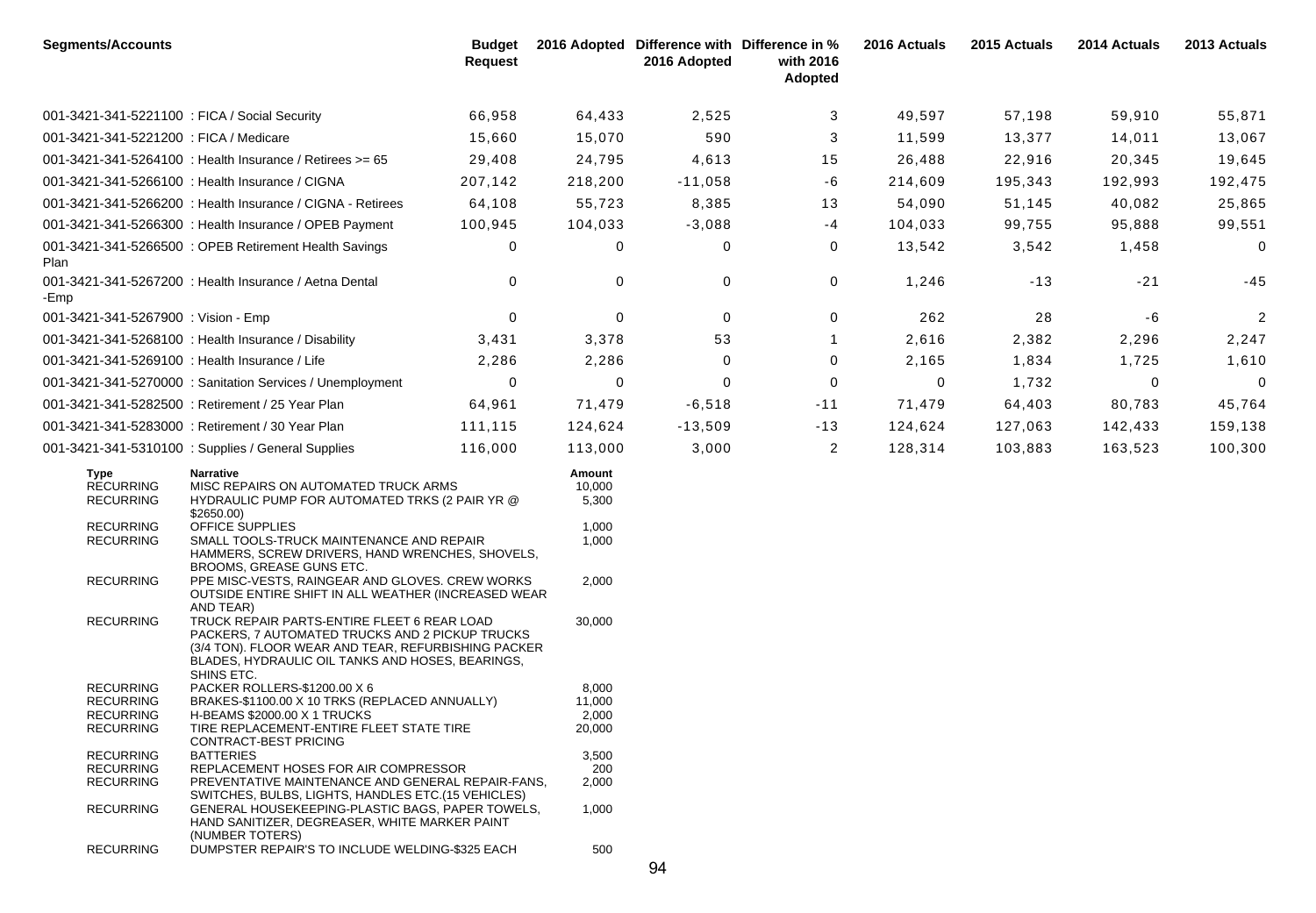| <b>Segments/Accounts</b>                   |                                                                                                                                                                                               | Budget<br><b>Request</b> |                     | 2016 Adopted Difference with Difference in %<br>2016 Adopted | with 2016<br>Adopted | 2016 Actuals | 2015 Actuals | 2014 Actuals | 2013 Actuals |
|--------------------------------------------|-----------------------------------------------------------------------------------------------------------------------------------------------------------------------------------------------|--------------------------|---------------------|--------------------------------------------------------------|----------------------|--------------|--------------|--------------|--------------|
| <b>RECURRING</b><br><b>RECURRING</b>       | CORRAL REPAIR-GATES AND WALLS<br>TOTER PURCHASE FOR CONTINUOUS IMPLEMENTATION OF<br>1 X WEEK COLLECTION 300 @ \$56.00 EACH BUDGETED<br>AMOUNT FOR 96 GALLON TOTER                             |                          | 500<br>18,000       |                                                              |                      |              |              |              |              |
|                                            |                                                                                                                                                                                               |                          | 116,000             |                                                              |                      |              |              |              |              |
|                                            | 001-3421-341-5310300 : Supplies / Clothing/Uniforms                                                                                                                                           | 11,500                   | 11,500              | $\mathbf 0$                                                  | $\mathbf 0$          | 8,914        | 8,968        | 7,785        | 9,106        |
| Type<br><b>RECURRING</b>                   | <b>Narrative</b><br>REQUIRED-2 PAIR EACH EMPLOYEE. STEEL/COMPOSITE TOE<br>BOOTS. \$125.00 EA X 23 EMPLOYEES X 2 TIMES PER YEAR<br>(NATURE OF JOB REQUIREMENTS)                                |                          | Amount<br>5,750     |                                                              |                      |              |              |              |              |
| <b>RECURRING</b>                           | REQUIRED UNIFORMS \$250.00 X 23 EMPLOYEES                                                                                                                                                     |                          | 5,750<br>11,500     |                                                              |                      |              |              |              |              |
|                                            | 001-3421-341-5310400: Supplies / Photographic Supplies                                                                                                                                        | 50                       | 50                  | $\mathbf 0$                                                  | $\mathbf 0$          | $\mathbf 0$  | $\mathbf 0$  | $\mathbf 0$  | 0            |
| Type<br><b>RECURRING</b>                   | <b>Narrative</b><br>POST ACCIDENT/INCIDENT DAMAGE/COMPLAINT<br>INVESTIGATION AND EVIDENCE PHOTOS                                                                                              |                          | Amount<br>50        |                                                              |                      |              |              |              |              |
|                                            |                                                                                                                                                                                               |                          | 50                  |                                                              |                      |              |              |              |              |
| 001-3421-341-5330100 : Energy / Fuel & Oil |                                                                                                                                                                                               | 145.000                  | 160,000             | $-15,000$                                                    | $-11$                | 72,497       | 115,224      | 156,915      | 166,309      |
| Type<br><b>RECURRING</b>                   | <b>Narrative</b><br>FUEL FOR 13 DIESEL TRUCKS AND 2 GASOLINE TRUCKS 300<br>GAL. OF UNLEADED GASOLINE PER MONTH 3622 GAL. OF<br>DIESEL FUEL PER MONTH                                          |                          | Amount<br>145,000   |                                                              |                      |              |              |              |              |
|                                            |                                                                                                                                                                                               |                          | 145,000             |                                                              |                      |              |              |              |              |
| Purchased - Resale                         | 001-3421-341-5390000 : Sanitation Services / Items                                                                                                                                            | 5,000                    | 5,000               | 0                                                            | $\mathbf 0$          | $\mathbf 0$  | 0            | $\mathbf 0$  | $\mathbf 0$  |
| <b>Type</b><br><b>RECURRING</b>            | <b>Narrative</b><br>BULK ORDERS ARE PLACED TO REPLENISH SOLD CARTS.<br>NOTE:COST TO CITY and CHARGE TO RESIDENT/BUSINESS<br>64 GALLON-\$46.00/\$82.00 95 GALLON-\$56.00/\$91.00               |                          | Amount<br>5,000     |                                                              |                      |              |              |              |              |
|                                            |                                                                                                                                                                                               |                          | 5,000               |                                                              |                      |              |              |              |              |
| Services                                   | 001-3421-341-5410000 : Sanitation Services / Professional                                                                                                                                     | 5,000                    | 5,000               | 0                                                            | 0                    | 3,466        | 5,183        | 2,682        | 5,170        |
| Type<br><b>RECURRING</b>                   | <b>Narrative</b><br>OCCUPATIONAL HEALTH SERVICES (OHS-RANDOM DRUG<br>AND ALCOHOL TESTING; NEW EMPLOYEE<br>PRE-EMPLOYMENT PHYSICALS AND TESTS; DOT PHYSICALS<br>FOR CDL DRIVERS (13)-\$4000.00 |                          | Amount<br>4,000     |                                                              |                      |              |              |              |              |
| <b>RECURRING</b>                           | PRECISION TOWING-\$1000.00                                                                                                                                                                    |                          | 1,000<br>5,000      |                                                              |                      |              |              |              |              |
|                                            | 001-3421-341-5510100 : Cleaning Services / Disposal Fees                                                                                                                                      | 1,285,000                | 1,300,000           | $-15,000$                                                    | $-2$                 | 1,022,591    | 1,245,721    | 1,281,143    | 1,457,285    |
| Type<br>RECURRING                          | <b>Narrative</b><br>AVERAGE MONTHLY LANDFILL COSTS (\$108,000.00) X 12<br><b>MONTHS</b>                                                                                                       |                          | Amount<br>1,285,000 |                                                              |                      |              |              |              |              |
|                                            |                                                                                                                                                                                               |                          | 1,285,000           |                                                              |                      |              |              |              |              |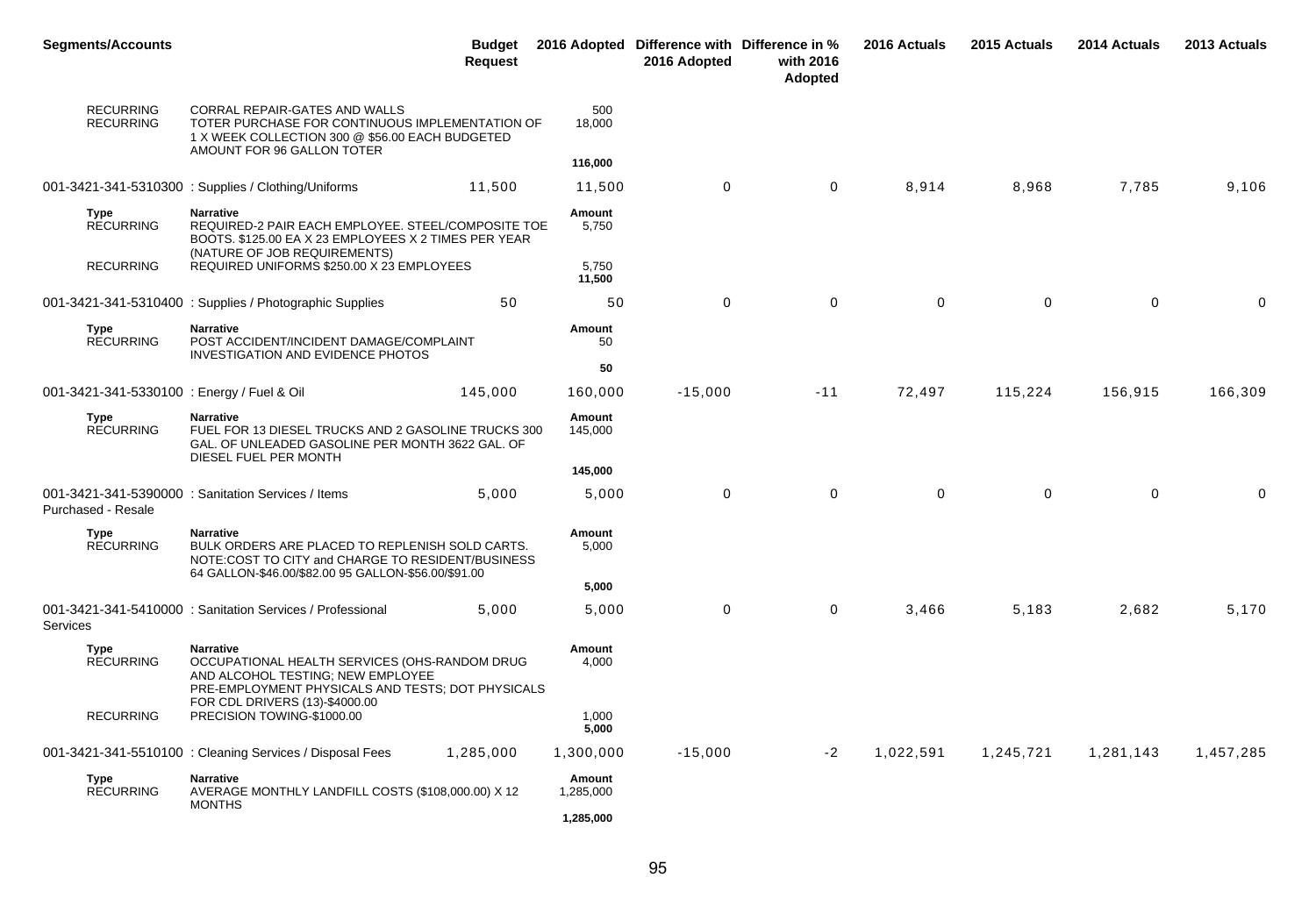| <b>Segments/Accounts</b>                                         |                                                                                                                                           | <b>Budget</b><br><b>Request</b> |                      | 2016 Adopted Difference with Difference in %<br>2016 Adopted | with 2016<br>Adopted | 2016 Actuals | 2015 Actuals | 2014 Actuals | 2013 Actuals |
|------------------------------------------------------------------|-------------------------------------------------------------------------------------------------------------------------------------------|---------------------------------|----------------------|--------------------------------------------------------------|----------------------|--------------|--------------|--------------|--------------|
| Repair/Maint.                                                    | 001-3421-341-5520100 : Repair and Maint. Service / General                                                                                | 30,000                          | 20,000               | 10,000                                                       | 33                   | 24,470       | 26,493       | 34,871       | 21,229       |
| <b>Type</b><br><b>RECURRING</b>                                  | <b>Narrative</b><br>FLEET BREAKDOWN AND REPAIRS-CONTRACTED OUT<br>(VEHICLE MAINTENANCE STAFF CAN NOT PERFORM WORK)                        |                                 | Amount<br>30,000     |                                                              |                      |              |              |              |              |
|                                                                  |                                                                                                                                           |                                 | 30,000               |                                                              |                      |              |              |              |              |
| 001-3421-341-5570000 : Sanitation Services /<br>Licenses/Permits |                                                                                                                                           | 500                             | 500                  | $\mathbf 0$                                                  | 0                    | $\mathbf 0$  | $\mathbf 0$  | 0            | $\Omega$     |
| <b>Type</b><br><b>RECURRING</b>                                  | <b>Narrative</b><br>VEHICLE LICENSE AND REGISTRATIONS FOR TRUCK FLEET:<br>6 AUTOMATED TRUCKS 7 REAR LOAD PACKER TRUCKS 2<br>PICKUP TRUCKS |                                 | Amount<br>500        |                                                              |                      |              |              |              |              |
|                                                                  |                                                                                                                                           |                                 | 500                  |                                                              |                      |              |              |              |              |
|                                                                  | 001-3421-341-5610100 : Communications / Telephone                                                                                         | 1,500                           | 1,500                | 0                                                            | 0                    | 984          | 1,259        | 1,297        | 977          |
| Type<br><b>RECURRING</b>                                         | <b>Narrative</b><br>CELL PHONE-FOREMAN FREDERICK COUNTY<br>GOVERNMENT-LANDLINE PHONE/EXT.                                                 |                                 | Amount<br>1,500      |                                                              |                      |              |              |              |              |
|                                                                  |                                                                                                                                           |                                 | 1,500                |                                                              |                      |              |              |              |              |
|                                                                  | 001-3421-341-5610200 : Communications / Postage                                                                                           | 150                             | 150                  | $\mathbf 0$                                                  | $\mathbf 0$          | 28           | 90           | 10           | 17           |
| Type<br><b>RECURRING</b>                                         | <b>Narrative</b><br>VIOLATIONS & NOTICES-REGULAR MAILING \$.44 VIOLATION<br>TICKETS-CERTIFIED MAILING @ \$6.34 EACH                       |                                 | Amount<br>150        |                                                              |                      |              |              |              |              |
|                                                                  |                                                                                                                                           |                                 | 150                  |                                                              |                      |              |              |              |              |
|                                                                  | 001-3421-341-5621100 : Travel / Dues/Registration Fees                                                                                    | 3,000                           | 3,500                | $-500$                                                       | $-17$                | 371          | 200          | 195          | 0            |
| Type<br><b>RECURRING</b>                                         | <b>Narrative</b><br>SWANA (Solid Waste Association of North America) dues and<br>certification testing.                                   |                                 | Amount<br>1,000      |                                                              |                      |              |              |              |              |
| <b>RECURRING</b>                                                 | Logistics and Project Management Training                                                                                                 |                                 | 2,000<br>3,000       |                                                              |                      |              |              |              |              |
|                                                                  | 001-3421-341-5630000 : Sanitation Services / Advertising                                                                                  | 500                             | 500                  | $\mathbf 0$                                                  | 0                    | $\mathbf 0$  | 0            | 297          | 597          |
| Type<br><b>RECURRING</b>                                         | <b>Narrative</b><br>ADVERTISING FOR ON GOING AND/OR PILOT PROGRAMS                                                                        |                                 | Amount<br>500<br>500 |                                                              |                      |              |              |              |              |
| <b>Binding</b>                                                   | 001-3421-341-5640000 : Sanitation Services / Printing &                                                                                   | 500                             | 500                  | 0                                                            | 0                    | 0            | 0            | $\mathbf 0$  | 0            |
| Type<br><b>RECURRING</b>                                         | Narrative<br>PRINTING COSTS FOR FLYERS-ON GOING AND/OR PILOT<br><b>PROGRAMS</b>                                                           |                                 | Amount<br>500        |                                                              |                      |              |              |              |              |
|                                                                  |                                                                                                                                           |                                 | 500                  |                                                              |                      |              |              |              |              |
|                                                                  | 001-3421-341-5650000 : Sanitation Services / Insurance                                                                                    | 32,807                          | 33,434               | $-627$                                                       | $-2$                 | 36,065       | 30,554       | 28,620       | 28,102       |
|                                                                  | 001-3421-341-5740100 : Machinery & Equipment / Vehicles                                                                                   | 100,000                         | 75,000               | 25,000                                                       | 25                   | 74,140       | 288,200      | 0            | 241,144      |
| Type<br>ONE-TIME                                                 | <b>Narrative</b><br>2-3 used vehicle/truck purchase for Rear Load Packer for upgrade                                                      |                                 | Amount<br>300,000    |                                                              |                      |              |              |              |              |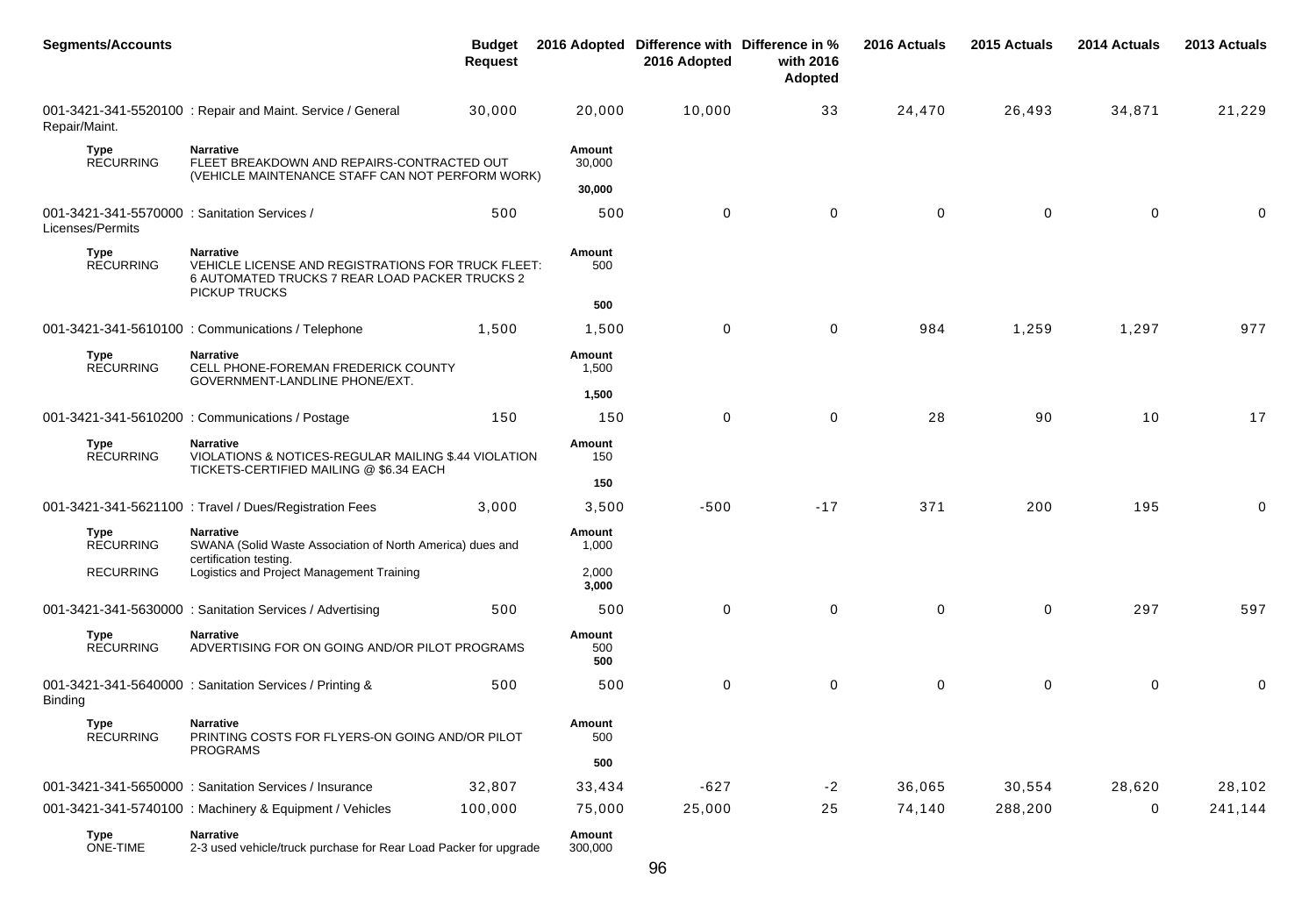| <b>Segments/Accounts</b>          |                                                                     | <b>Budget</b><br><b>Request</b> |                       | 2016 Adopted Difference with Difference in %<br>2016 Adopted | with 2016<br><b>Adopted</b> | 2016 Actuals | 2015 Actuals | 2014 Actuals | 2013 Actuals |
|-----------------------------------|---------------------------------------------------------------------|---------------------------------|-----------------------|--------------------------------------------------------------|-----------------------------|--------------|--------------|--------------|--------------|
| <b>ONE-TIME</b>                   | and replacement.<br>Reduce Rear Load Packer upgrade and replacement |                                 | $-200,000$<br>100,000 |                                                              |                             |              |              |              |              |
| SubTotal: 3421 : Waste Collection |                                                                     | 3,725,315                       | 3,597,208             | 128,107                                                      | 3                           | 3,091,033    | 3,607,683    | 3,489,939    | 3,708,802    |
| <b>SubTotal: EXPENSE</b>          |                                                                     | 3,725,315                       | 3,597,208             | 128,107                                                      | 3                           | 3,091,033    | 3,607,683    | 3,489,939    | 3,708,802    |
| <b>Grand Total</b>                |                                                                     | 3,610,935                       | 3,482,828             | 128,107                                                      | 3                           | 2,975,340    | 3,491,960    | 3,388,645    | 3,558,591    |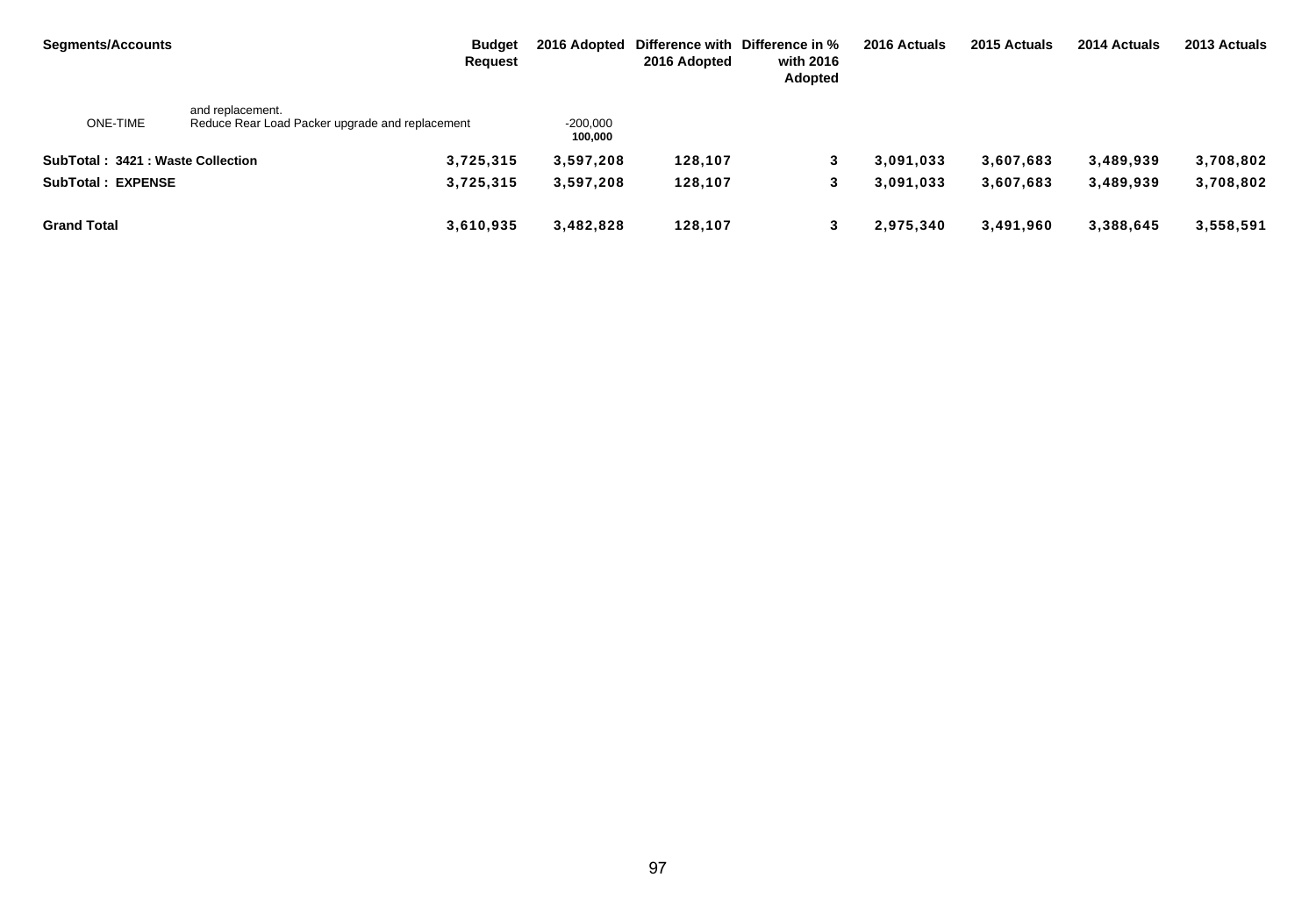# **The City of Frederick Working Budget Report 2017, Working, Details, Adopted** From Account: 001-3511 To Account: 001-3511 Run Date: 05/26/2016 User: kmiletich Report by: Dept/Div

| <b>Segments/Accounts</b>                                                     | <b>Budget</b><br><b>Request</b> |              | 2016 Adopted Difference with Difference in %<br>2016 Adopted | with 2016<br>Adopted | 2016 Actuals | 2015 Actuals | 2014 Actuals | 2013 Actuals |
|------------------------------------------------------------------------------|---------------------------------|--------------|--------------------------------------------------------------|----------------------|--------------|--------------|--------------|--------------|
| <b>REVENUE</b>                                                               |                                 |              |                                                              |                      |              |              |              |              |
| 3511 : Street Maintenance                                                    |                                 |              |                                                              |                      |              |              |              |              |
| 001-3511-000-3930001 : Capital Asset Disposition / Sale of<br>Gen. Cap. Asse | $\Omega$                        | $\mathbf 0$  | $\Omega$                                                     | 0                    | $\Omega$     | $\mathbf 0$  | 45,738       | 6,030        |
| 001-3511-341-3434003 : Waste Collection / Bulk Trash<br>Collection           | 1,000                           | 1,000        | $\Omega$                                                     | $\mathbf 0$          | 960          | 1,560        | 1,588        | 896          |
| 001-3511-351-3313200 : Federal / Public Works / Op Indirect                  | 0                               | $\Omega$     | $\Omega$                                                     | $\mathbf 0$          | $\Omega$     | $\mathbf 0$  | $\Omega$     | 60,727       |
| 001-3511-351-3343101 : Transportation / Highway Users<br>Revenue             | 1,756,547                       | 1,548,169    | 208,378                                                      | 11                   | 1,658,293    | 1,490,717    | 1,398,773    | 424,682      |
| 001-3511-351-3373105 : Other County Grants                                   | $\Omega$                        | 0            | $\Omega$                                                     | $\Omega$             | $\Omega$     | 59,204       | $\Omega$     | $\Omega$     |
| 001-3511-351-3400001 : Public Works / Equipmental Rental                     | $\Omega$                        | $\Omega$     | $\Omega$                                                     | $\Omega$             | 1,478        | 0            | 0            |              |
| 001-3511-351-3400002 : Public Works / Labor                                  | 0                               | $\Omega$     | $\Omega$                                                     | 0                    | 1,804        | $\Omega$     | $\Omega$     | $\Omega$     |
| 001-3511-351-3400003 : Public Works / Overhead                               | ∩                               | $\Omega$     | $\Omega$                                                     | 0                    | 338          | $\Omega$     | $\Omega$     | $\Omega$     |
| 001-3511-351-3690001 : Miscellaneous / Other Misc. Receipts                  | 0                               | 90,000       | $-90,000$                                                    | $-100$               | 75,632       | 28,456       | 44,458       | 46,985       |
| 001-3511-351-3930002 : Capital Asset Disposition / Insurance<br>Reimbursemen | 0                               | 0            | $\Omega$                                                     | 0                    | 0            | 1,313        | $\Omega$     | $\Omega$     |
| SubTotal: 3511: Street Maintenance                                           | $-1,757,547$                    | $-1,639,169$ | $-118,378$                                                   | 6                    | $-1,738,505$ | $-1,581,250$ | $-1,490,557$ | $-539,320$   |
| <b>SubTotal: REVENUE</b>                                                     | $-1,757,547$                    | $-1,639,169$ | $-118,378$                                                   | 6                    | $-1,738,505$ | $-1,581,250$ | $-1,490,557$ | $-539,320$   |
| <b>EXPENSE</b>                                                               |                                 |              |                                                              |                      |              |              |              |              |
| 3511 : Street Maintenance                                                    |                                 |              |                                                              |                      |              |              |              |              |
| 001-3511-351-5121100 : Salaries - Full Time / Productive Time                | 655,542                         | 645,557      | 9,985                                                        | -1                   | 398,232      | 469,343      | 434,223      | 470,881      |
| 001-3511-351-5121200 : Salaries - Full Time / Vacation                       | 0                               | 0            | $\Omega$                                                     | 0                    | 33,851       | 46,353       | 51,301       | 42,634       |
| 001-3511-351-5121300 : Salaries - Full Time / Sick                           | 0                               | 0            | $\Omega$                                                     | $\Omega$             | 13,837       | 19,374       | 19,022       | 17,833       |
| 001-3511-351-5121400 : Salaries - Full Time / Holiday                        | $\Omega$                        | $\Omega$     | $\Omega$                                                     | $\Omega$             | 25,163       | 28,377       | 27,442       | 27,438       |
| 001-3511-351-5121500 : Salaries - Full Time / Other Leave                    | $\Omega$                        | $\Omega$     | $\Omega$                                                     | $\Omega$             | 12,654       | 8,249        | 9,892        | 11,143       |
| 001-3511-351-5141300 : Overtime / Premium Overtime                           | 4,000                           | 3,500        | 500                                                          | 12                   | 2,687        | 2,835        | 2,437        | 5,620        |
| 001-3511-351-5170000 : Special Allowance                                     | $\Omega$                        | 0            | $\Omega$                                                     | 0                    | $\Omega$     | 0            | 16,800       | $\Omega$     |
| 001-3511-351-5210000 : Streets/Traffic / Workmen's<br>Compensation           | 108,427                         | 99,476       | 8,951                                                        | 8                    | 118,244      | 97,116       | 91,186       | 66,668       |
| 001-3511-351-5221100 : FICA / Social Security                                | 40,892                          | 40,242       | 650                                                          | $\mathbf{1}$         | 27,291       | 32,590       | 32,427       | 33,606       |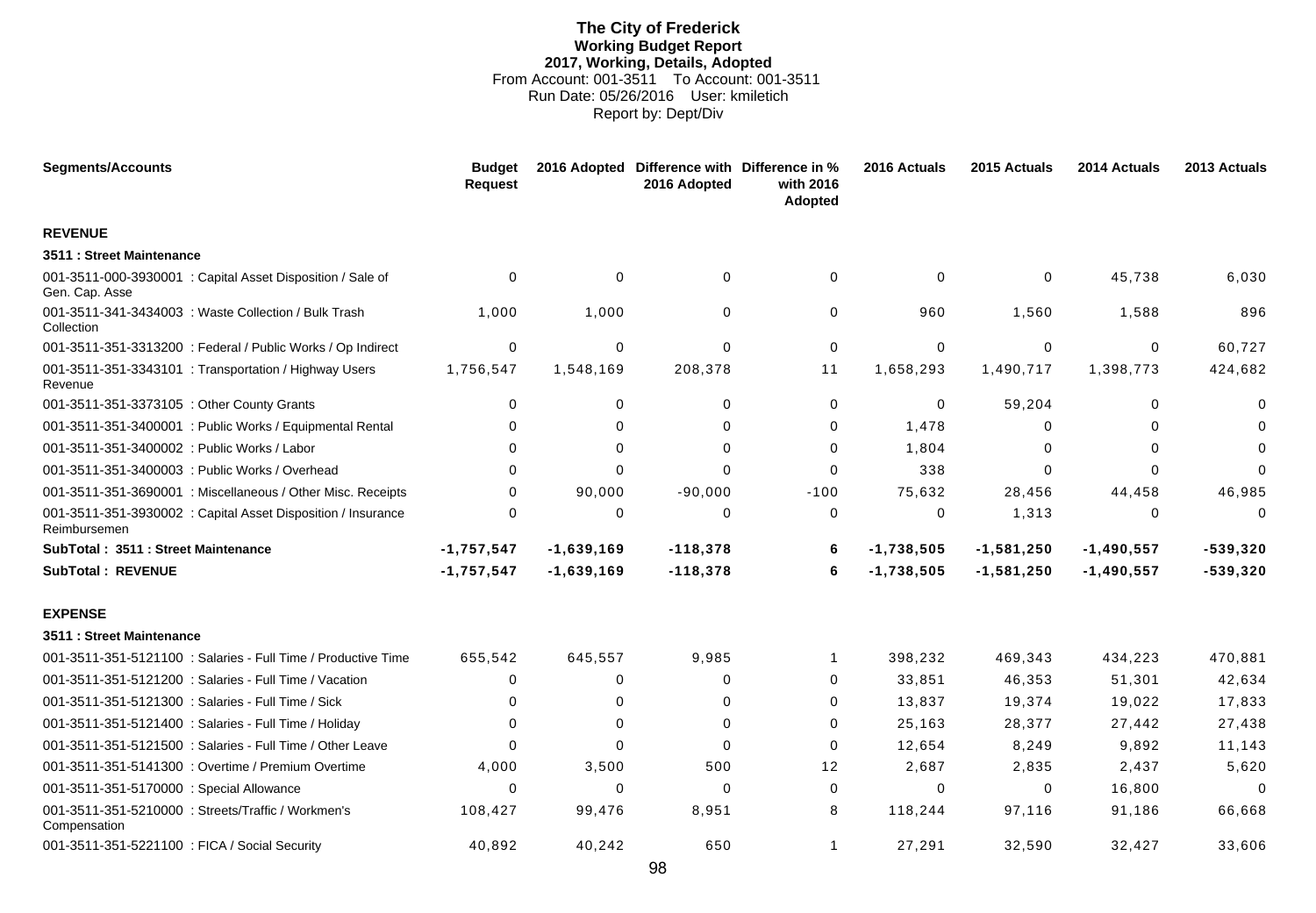| <b>Segments/Accounts</b>                                                             |                                                                                                                                                                          | <b>Budget</b><br><b>Request</b> |                                              | 2016 Adopted Difference with Difference in %<br>2016 Adopted | with 2016<br>Adopted | 2016 Actuals | 2015 Actuals | 2014 Actuals | 2013 Actuals |
|--------------------------------------------------------------------------------------|--------------------------------------------------------------------------------------------------------------------------------------------------------------------------|---------------------------------|----------------------------------------------|--------------------------------------------------------------|----------------------|--------------|--------------|--------------|--------------|
| 001-3511-351-5221200 : FICA / Medicare                                               |                                                                                                                                                                          | 9,562                           | 9,410                                        | 152                                                          | -1                   | 6,383        | 7,622        | 7,584        | 7,859        |
|                                                                                      | 001-3511-351-5264100 : Health Insurance / Retirees >= 65                                                                                                                 | 73,636                          | 66,508                                       | 7,128                                                        | 9                    | 66,156       | 63,454       | 63,594       | 58,557       |
|                                                                                      | 001-3511-351-5266100 : Health Insurance / CIGNA                                                                                                                          | 144,385                         | 123,018                                      | 21,367                                                       | 14                   | 139,103      | 112,074      | 102,759      | 97,673       |
|                                                                                      | 001-3511-351-5266200 : Health Insurance / CIGNA - Retirees                                                                                                               | 71,555                          | 77,826                                       | $-6,271$                                                     | -9                   | 67,825       | 72,886       | 62,686       | 66,486       |
|                                                                                      | 001-3511-351-5266300 : Health Insurance / OPEB Payment                                                                                                                   | 108,367                         | 104,033                                      | 4,334                                                        | 3                    | 104,033      | 90,768       | 91,365       | 90,583       |
| Plan                                                                                 | 001-3511-351-5266500 : OPEB Retirement Health Savings                                                                                                                    | 0                               | 0                                            | 0                                                            | 0                    | 1,667        | 0            | 0            | 0            |
| -Emp                                                                                 | 001-3511-351-5267200 : Health Insurance / Aetna Dental                                                                                                                   | 0                               | 0                                            | 0                                                            | 0                    | 720          | $-1$         | 101          | 106          |
| 001-3511-351-5267900 : Vision - Emp                                                  |                                                                                                                                                                          | $\Omega$                        | 0                                            | $\Omega$                                                     | 0                    | 148          | 0            | 59           | 43           |
|                                                                                      | 001-3511-351-5268100 : Health Insurance / Disability                                                                                                                     | 2,030                           | 2,120                                        | -90                                                          | -5                   | 1,679        | 1,502        | 1,457        | 1,481        |
| 001-3511-351-5269100 : Health Insurance / Life                                       |                                                                                                                                                                          | 2,622                           | 2,622                                        | $\Omega$                                                     | 0                    | 2,423        | 2,133        | 1,935        | 2,027        |
|                                                                                      | 001-3511-351-5270000: Streets/Traffic / Unemployment                                                                                                                     | 0                               | 0                                            | 0                                                            | 0                    | 0            | 757          | 0            | 0            |
|                                                                                      | 001-3511-351-5282500 : Retirement / 25 Year Plan                                                                                                                         | 238,641                         | 260,505                                      | $-21,864$                                                    | $-10$                | 260,505      | 264,567      | 276,971      | 274,586      |
|                                                                                      | 001-3511-351-5283000 : Retirement / 30 Year Plan                                                                                                                         | 2,036                           | 2,295                                        | $-259$                                                       | $-13$                | 2,295        | 2,415        | 15,512       | 8,231        |
| Fees                                                                                 | 001-3511-351-5284000: Retirement / Supplement Savings                                                                                                                    | 0                               | 0                                            | 0                                                            | 0                    | 0            | $\mathbf 0$  | 0            | 1,461        |
|                                                                                      | 001-3511-351-5310100 : Supplies / General Supplies                                                                                                                       | 121,000                         | 141,000                                      | $-20,000$                                                    | $-17$                | 125,662      | 115,765      | 121,470      | 118,668      |
| Type<br><b>RECURRING</b><br><b>RECURRING</b><br><b>RECURRING</b><br><b>RECURRING</b> | Narrative<br>Misc. Asphalt (hold & cold)<br>Misc. Crushed Stone<br>Misc. Concrete<br>Repair Parts for 33 Vehicles & Various Equipment(light bulbs, tires,<br>hoses, etc) |                                 | Amount<br>80,000<br>4,000<br>6,000<br>20,000 |                                                              |                      |              |              |              |              |
| <b>RECURRING</b><br><b>RECURRING</b><br><b>RECURRING</b>                             | Work Zone Supplies (cones, signs, barrels, etc)<br>Misc. Small Tools/ Equipment (tampers, saws, etc)<br>General Supplies (hand tools, paper, etc)                        |                                 | 3,000<br>6,000<br>2,000<br>121,000           |                                                              |                      |              |              |              |              |
|                                                                                      | 001-3511-351-5310200 : Supplies / Medical Supplies                                                                                                                       | 0                               | 0                                            | 0                                                            | 0                    | $-123$       | 0            | 0            | 0            |
|                                                                                      | 001-3511-351-5310300: Supplies / Clothing/Uniforms                                                                                                                       | 4,500                           | 4,500                                        | 0                                                            | 0                    | 4,536        | 3,384        | 3,146        | 3,333        |
| Type<br><b>RECURRING</b><br><b>RECURRING</b>                                         | <b>Narrative</b><br>Uniforms (12 @ \$250/ person)<br>Boots (12 @ \$125/ person)                                                                                          |                                 | Amount<br>3,000<br>1,500<br>4,500            |                                                              |                      |              |              |              |              |
| 001-3511-351-5330100 : Energy / Fuel & Oil                                           |                                                                                                                                                                          | 65,000                          | 65,000                                       | 0                                                            | 0                    | 31,324       | 56,322       | 63,319       | 65,556       |
| Type<br><b>RECURRING</b>                                                             | <b>Narrative</b><br>Fuel & Oil (33 on road & 12 off road plus small equipment)                                                                                           |                                 | Amount<br>65,000<br>65,000                   |                                                              |                      |              |              |              |              |
| Resale                                                                               | 001-3511-351-5390000: Streets/Traffic / Items Purchased -                                                                                                                | 0                               | 100,000                                      | $-100,000$                                                   | $-100$               | 69,318       | 45,259       | 108,784      | 104,888      |
|                                                                                      | 001-3511-351-5410000: Streets/Traffic / Professional Services                                                                                                            | 2,400                           | 2,400                                        | $\mathbf 0$                                                  | $\mathbf 0$          | 1,105        | 1,780        | 915          | 2,074        |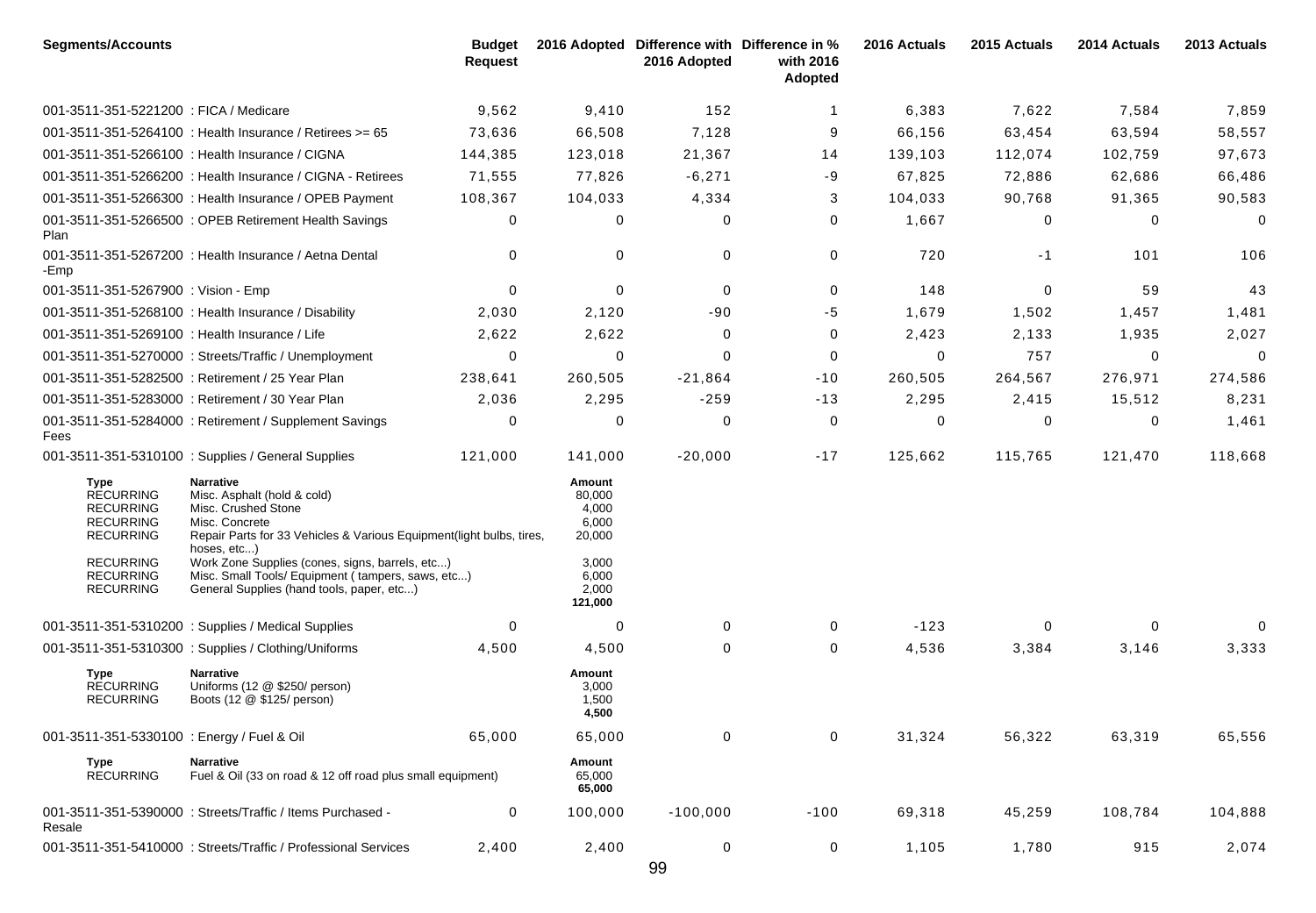| <b>Segments/Accounts</b>                                                                                                                                                               |                                                                                                                                                                                                                                                                                                                                                                                                                               | <b>Budget</b><br><b>Request</b> |                                                                                                                | 2016 Adopted Difference with Difference in %<br>2016 Adopted | with 2016<br>Adopted | 2016 Actuals | 2015 Actuals | 2014 Actuals | 2013 Actuals |
|----------------------------------------------------------------------------------------------------------------------------------------------------------------------------------------|-------------------------------------------------------------------------------------------------------------------------------------------------------------------------------------------------------------------------------------------------------------------------------------------------------------------------------------------------------------------------------------------------------------------------------|---------------------------------|----------------------------------------------------------------------------------------------------------------|--------------------------------------------------------------|----------------------|--------------|--------------|--------------|--------------|
| Type<br><b>RECURRING</b>                                                                                                                                                               | <b>Narrative</b><br>12@ \$200 DOT Drug Screening/ Phyicals                                                                                                                                                                                                                                                                                                                                                                    |                                 | Amount<br>2,400<br>2,400                                                                                       |                                                              |                      |              |              |              |              |
|                                                                                                                                                                                        | 001-3511-351-5510100 : Cleaning Services / Disposal Fees                                                                                                                                                                                                                                                                                                                                                                      | 2,280                           | 2,280                                                                                                          | 0                                                            | 0                    | 47,880       | 25,618       | 769          | 684          |
| Type<br><b>RECURRING</b><br><b>RECURRING</b>                                                                                                                                           | <b>Narrative</b><br>Special Bulk Collections (20 Ton @ \$76/ Ton)<br>Standard Disposal (10 Ton @ \$76/ Ton)                                                                                                                                                                                                                                                                                                                   |                                 | Amount<br>1,520<br>760<br>2,280                                                                                |                                                              |                      |              |              |              |              |
| Repair/Maint.                                                                                                                                                                          | 001-3511-351-5520100 : Repair and Maint. Service / General                                                                                                                                                                                                                                                                                                                                                                    | 287,000                         | 298,000                                                                                                        | $-11,000$                                                    | -4                   | 163,883      | 879,132      | 622,599      | 1,781,601    |
| Type<br><b>RECURRING</b><br><b>RECURRING</b><br><b>RECURRING</b><br><b>RECURRING</b><br><b>RECURRING</b><br><b>RECURRING</b><br><b>ONE-TIME</b><br><b>ONE-TIME</b><br><b>RECURRING</b> | <b>Narrative</b><br><b>ADA Compliant Ramps</b><br>Permanent Patch Asphalt (600 cubic yards @ \$120/ cubic yard)<br>Crack sealant<br>Concrete/ Sidewalk Curb Repairs<br>Outside Repairs to 33 Veicles and Variuos Equipment<br>Tree Removal (Sidewalk related)<br>Roadside Clearing of Shookstown Road Between Baughman's<br>Lane and Montevue Lane<br>Remove roadside clearing<br>Flexi-Pave (Downtown tree well maintenance) |                                 | Amount<br>30,000<br>72,000<br>75,000<br>45,000<br>20,000<br>30,000<br>50,000<br>$-50,000$<br>15,000<br>287,000 |                                                              |                      |              |              |              |              |
|                                                                                                                                                                                        | 001-3511-351-5570000: Streets/Traffic / Licenses/Permits                                                                                                                                                                                                                                                                                                                                                                      | 100                             | 100                                                                                                            | 0                                                            | 0                    | 25           | $\mathbf 0$  | 700          | 200          |
|                                                                                                                                                                                        | 001-3511-351-5610100 : Communications / Telephone                                                                                                                                                                                                                                                                                                                                                                             | 2,500                           | 2,500                                                                                                          | 0                                                            | 0                    | 1,653        | 1,963        | 1,316        | 1,406        |
| Type<br><b>RECURRING</b>                                                                                                                                                               | <b>Narrative</b><br>phone Service for three (3) Cell Phones and two (2) Office phones                                                                                                                                                                                                                                                                                                                                         |                                 | Amount<br>2,500<br>2,500                                                                                       |                                                              |                      |              |              |              |              |
|                                                                                                                                                                                        | 001-3511-351-5610200 : Communications / Postage                                                                                                                                                                                                                                                                                                                                                                               | 20                              | 20                                                                                                             | 0                                                            | 0                    | 0            | 23           | 2            | 33           |
| 001-3511-351-5620100 : Travel / Transportation                                                                                                                                         |                                                                                                                                                                                                                                                                                                                                                                                                                               | 0                               | 0                                                                                                              | 0                                                            | 0                    | 82           | $\mathbf 0$  | 40           | 0            |
|                                                                                                                                                                                        | 001-3511-351-5621100 : Travel / Dues/Registration Fees                                                                                                                                                                                                                                                                                                                                                                        | 75                              | 75                                                                                                             | $\Omega$                                                     | 0                    | 1,440        | 80           | 165          | 2,525        |
|                                                                                                                                                                                        | 001-3511-351-5630000: Streets/Traffic / Advertising                                                                                                                                                                                                                                                                                                                                                                           | 200                             | 200                                                                                                            | $\mathbf 0$                                                  | 0                    | 200          | 200          | 0            | 193          |
|                                                                                                                                                                                        | 001-3511-351-5650000 : Streets/Traffic / Insurance                                                                                                                                                                                                                                                                                                                                                                            | 74,621                          | 74,913                                                                                                         | $-292$                                                       | $-1$                 | 61,226       | 65,380       | 54,595       | 55,618       |
|                                                                                                                                                                                        | 001-3511-351-5740100 : Machinery & Equipment / Vehicles                                                                                                                                                                                                                                                                                                                                                                       | 0                               | 0                                                                                                              | $\mathbf 0$                                                  | $\mathbf 0$          | 0            | $\mathbf 0$  | 662,821      | 114,130      |
|                                                                                                                                                                                        | 001-3511-351-5740200 : Machinery & Equipment / Machinery                                                                                                                                                                                                                                                                                                                                                                      | 348,000                         | 65,000                                                                                                         | 283,000                                                      | 81                   | 61,398       | 41,335       | 259,404      | 9,500        |
| <b>Type</b><br><b>ONE-TIME</b><br><b>ONE-TIME</b><br><b>ONE-TIME</b><br><b>ONE-TIME</b><br><b>ONE-TIME</b><br><b>ONE-TIME</b>                                                          | <b>Narrative</b><br>Replacement Body for 2002 Dump Truck<br>Replacement 2003 Backhoe #426<br>New Asphalt Roller<br>Remove Roller<br>New Trailer for Street Saw<br>Replacement for Loader #435                                                                                                                                                                                                                                 |                                 | Amount<br>60,000<br>125,000<br>120,000<br>$-120,000$<br>8,000<br>155,000<br>348,000                            |                                                              |                      |              |              |              |              |
| SubTotal: 3511 : Street Maintenance                                                                                                                                                    |                                                                                                                                                                                                                                                                                                                                                                                                                               | 2,369,391                       | 2,193,100                                                                                                      | 176,291                                                      | $\mathbf{7}$         | 1,854,505    | 2,558,655    | 3,208,798    | 3,545,325    |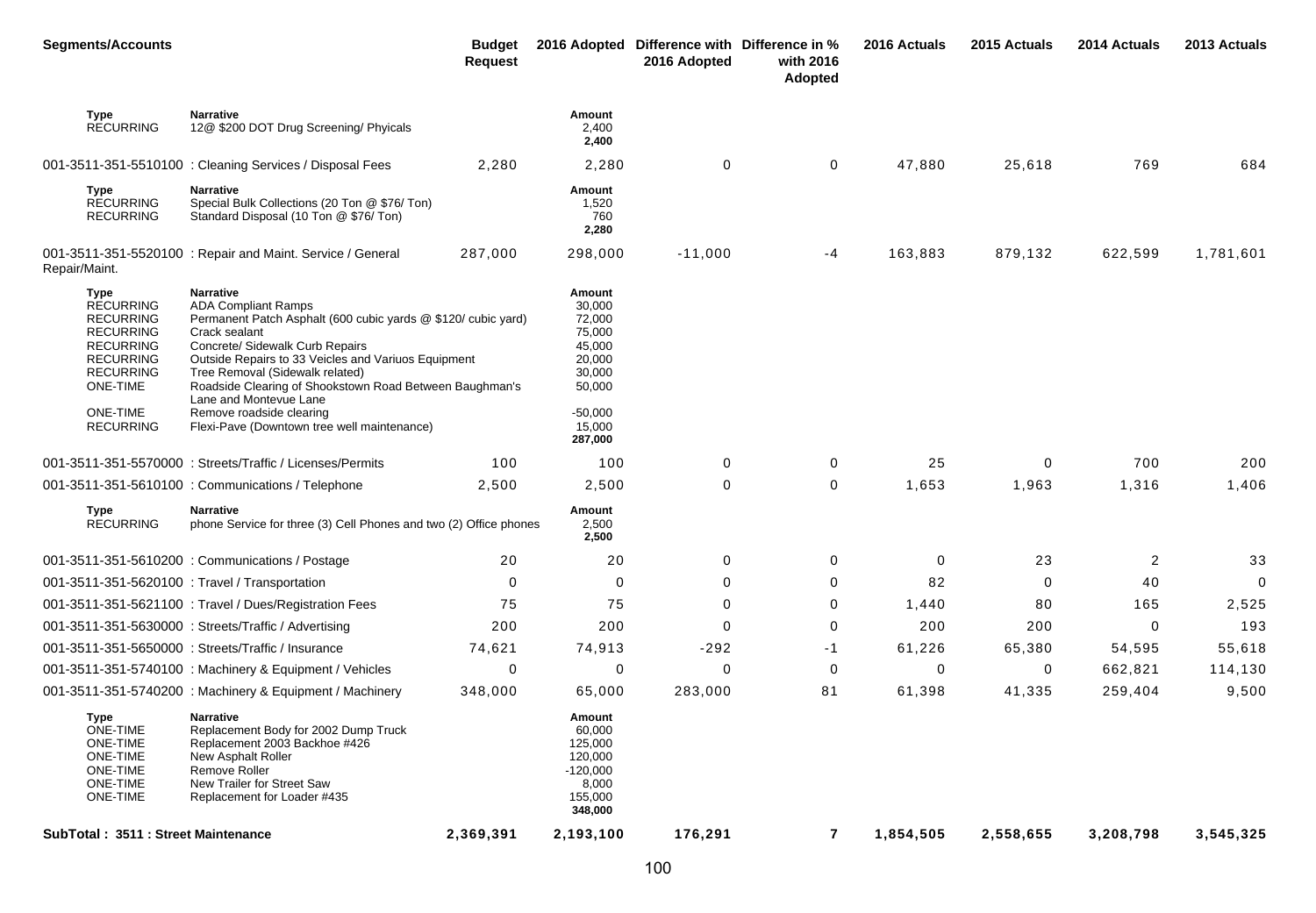| <b>Segments/Accounts</b> | <b>Budget</b><br><b>Request</b> |           | 2016 Adopted | 2016 Adopted Difference with Difference in %<br>with 2016<br><b>Adopted</b> | 2016 Actuals | 2015 Actuals | 2014 Actuals | 2013 Actuals |
|--------------------------|---------------------------------|-----------|--------------|-----------------------------------------------------------------------------|--------------|--------------|--------------|--------------|
| <b>SubTotal: EXPENSE</b> | 2,369,391                       | 2,193,100 | 176,291      |                                                                             | 1.854.505    | 2,558,655    | 3,208,798    | 3,545,325    |
| <b>Grand Total</b>       | 611,844                         | 553,931   | 57,913       | 9                                                                           | 116,000      | 977,405      | 1,718,241    | 3,006,005    |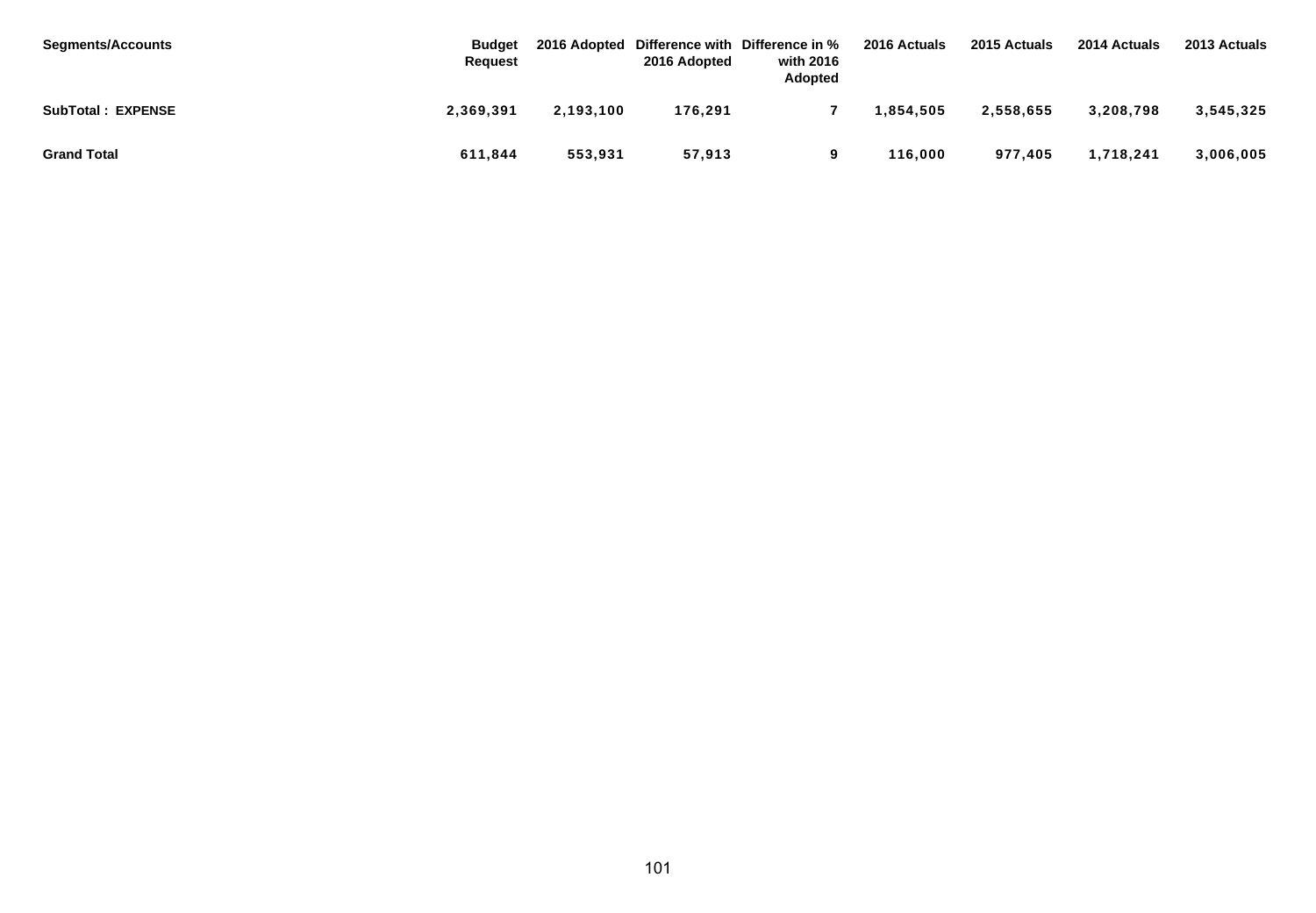# **The City of Frederick Working Budget Report 2017, Working, Details, Adopted** From Account: 001-3512 To Account: 001-3512 Run Date: 05/26/2016 User: kmiletich Report by: Dept/Div

| <b>Segments/Accounts</b>                                                     |                                                                                                                                                                                     | <b>Budget</b><br><b>Request</b> |                                            | 2016 Adopted Difference with Difference in %<br>2016 Adopted | with 2016<br>Adopted | 2016 Actuals | 2015 Actuals | 2014 Actuals | 2013 Actuals |
|------------------------------------------------------------------------------|-------------------------------------------------------------------------------------------------------------------------------------------------------------------------------------|---------------------------------|--------------------------------------------|--------------------------------------------------------------|----------------------|--------------|--------------|--------------|--------------|
| <b>REVENUE</b>                                                               |                                                                                                                                                                                     |                                 |                                            |                                                              |                      |              |              |              |              |
| 3512 : Snow Removal                                                          |                                                                                                                                                                                     |                                 |                                            |                                                              |                      |              |              |              |              |
| Gen. Cap. Asse                                                               | 001-3512-000-3930001 : Capital Asset Disposition / Sale of                                                                                                                          | $\Omega$                        | 0                                          | 0                                                            | $\mathbf 0$          | 400          | $\mathbf 0$  | $\mathbf 0$  | $\mathbf 0$  |
|                                                                              | 001-3512-352-3690001 : Miscellaneous / Other Misc. Receipts                                                                                                                         | $\Omega$                        | 0                                          | $\Omega$                                                     | 0                    | 2,000        | 593          | $\mathbf 0$  | 396          |
| SubTotal: 3512: Snow Removal                                                 |                                                                                                                                                                                     | 0                               | $\bf{0}$                                   | $\bf{0}$                                                     | 0                    | $-2,400$     | $-593$       | 0            | $-396$       |
| <b>SubTotal: REVENUE</b>                                                     |                                                                                                                                                                                     | $\bf{0}$                        | $\bf{0}$                                   | $\bf{0}$                                                     | 0                    | $-2,400$     | $-593$       | $\mathbf{0}$ | $-396$       |
| <b>EXPENSE</b>                                                               |                                                                                                                                                                                     |                                 |                                            |                                                              |                      |              |              |              |              |
| 3512 : Snow Removal                                                          |                                                                                                                                                                                     |                                 |                                            |                                                              |                      |              |              |              |              |
|                                                                              | 001-3512-352-5121100 : Salaries - Full Time / Productive Time                                                                                                                       | $\Omega$                        | 0                                          | $\Omega$                                                     | 0                    | 196,416      | 164,754      | 243,049      | 63,210       |
| 001-3512-352-5141200 : Overtime / Standby                                    |                                                                                                                                                                                     | 20,000                          | 20,000                                     | $\Omega$                                                     | 0                    | 11,108       | 14,662       | 20,215       | 12,826       |
|                                                                              | 001-3512-352-5141300 : Overtime / Premium Overtime                                                                                                                                  | 65,000                          | 65,000                                     | 0                                                            | 0                    | 160,287      | 119,940      | 183,414      | 27,650       |
| Time                                                                         | 001-3512-352-5150000 : Streets/Traffic / Salaries - Perm Part                                                                                                                       | 1,000                           | 1,000                                      | $\Omega$                                                     | $\mathbf 0$          | 1,221        | 323          | 705          | 213          |
|                                                                              | 001-3512-352-5160000: Streets/Traffic / Salaries - Seasonal                                                                                                                         | 1,000                           | 1,000                                      | 0                                                            | $\mathbf 0$          | 0            | 200          | $\mathbf 0$  | $\mathbf 0$  |
| Compensation                                                                 | 001-3512-352-5210000 : Streets/Traffic / Workmen's                                                                                                                                  | 14,667                          | 14,667                                     | 0                                                            | 0                    | 17,433       | 14,319       | 13,446       | 9,831        |
| 001-3512-352-5221100 : FICA / Social Security                                |                                                                                                                                                                                     | 5,394                           | 5,394                                      | $\Omega$                                                     | $\mathbf 0$          | 21,436       | 17,330       | 26,046       | 6,009        |
| 001-3512-352-5221200 : FICA / Medicare                                       |                                                                                                                                                                                     | 1,263                           | 1,263                                      | $\Omega$                                                     | $\mathbf 0$          | 5,013        | 4,053        | 6,091        | 1,405        |
| 001-3512-352-5291300 : Misc Benefits / Other                                 |                                                                                                                                                                                     | $\Omega$                        | 0                                          | $\Omega$                                                     | $\Omega$             | 107          | $\mathbf 0$  | $\mathbf 0$  | $\mathbf{1}$ |
|                                                                              | 001-3512-352-5310100 : Supplies / General Supplies                                                                                                                                  | 37,500                          | 37,500                                     | $\Omega$                                                     | $\mathbf 0$          | 48,553       | 46,509       | 143,367      | 34,937       |
| <b>Type</b><br><b>RECURRING</b>                                              | <b>Narrative</b><br>Repair & Maintenance Supplies (cutting edges, spinners, hoses,                                                                                                  |                                 | Amount<br>20,000                           |                                                              |                      |              |              |              |              |
| <b>RECURRING</b><br><b>RECURRING</b><br><b>RECURRING</b><br><b>RECURRING</b> | etc)<br>General Supplies (bolts, pins, wire, etc)<br>Replacement of Hydraulic Pumps (4 @ \$1500 each)<br>Plow Frame Replacement (2 @ \$1500 each)<br><b>Replacement Snow Blower</b> |                                 | 6,000<br>6,000<br>3,000<br>2,500<br>37,500 |                                                              |                      |              |              |              |              |
|                                                                              | 001-3512-352-5310300 : Supplies / Clothing/Uniforms                                                                                                                                 | $\Omega$                        | $\mathbf 0$                                | $\Omega$                                                     | 0                    | 179          | $\Omega$     | $\Omega$     | $\Omega$     |
| 001-3512-352-5330100 : Energy / Fuel & Oil                                   |                                                                                                                                                                                     | 30,000                          | 15,000                                     | 15,000                                                       | 50                   | 21,260       | 25,517       | 64,038       | 10,514       |
| <b>Type</b>                                                                  | <b>Narrative</b>                                                                                                                                                                    |                                 | <b>Amount</b>                              | $\overline{1}$                                               |                      |              |              |              |              |

102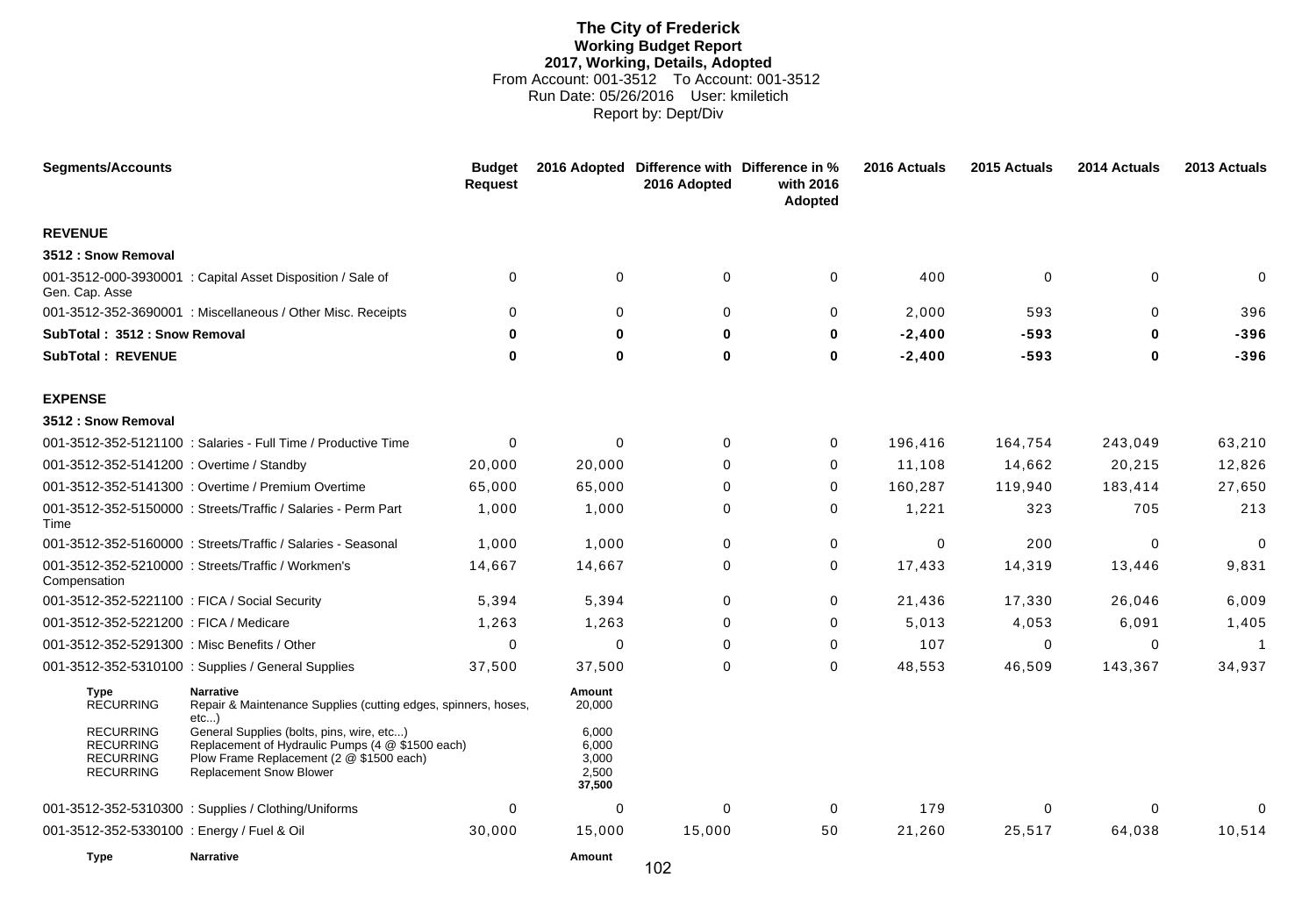| <b>Segments/Accounts</b>                     |                                                                                                                                                                            | <b>Budget</b><br><b>Request</b> |                             | 2016 Adopted Difference with Difference in %<br>2016 Adopted | with 2016<br>Adopted | 2016 Actuals | 2015 Actuals | 2014 Actuals | 2013 Actuals |
|----------------------------------------------|----------------------------------------------------------------------------------------------------------------------------------------------------------------------------|---------------------------------|-----------------------------|--------------------------------------------------------------|----------------------|--------------|--------------|--------------|--------------|
| <b>RECURRING</b>                             | Fuel & Oil for 20 Dump Trucks, 22 pickup trucks, 5 Loaders, 5<br>Backhoes, 2 Skid Loaders, 12 Snow Blowers, 4 Small Tractors and<br>2 Slat Spreaders.                      |                                 | 30,000                      |                                                              |                      |              |              |              |              |
|                                              |                                                                                                                                                                            |                                 | 30,000                      |                                                              |                      |              |              |              |              |
|                                              | 001-3512-352-5340000 : Streets/Traffic / Chemicals                                                                                                                         | 219,000                         | 219,000                     | $\mathbf 0$                                                  | $\mathbf 0$          | 117,696      | 268,158      | 265,517      | 135,442      |
| Type<br><b>RECURRING</b><br><b>RECURRING</b> | <b>Narrative</b><br>Bulk Rock Salt (3000 tons @ \$65/ ton)<br>Bag De-Icer for use on Carroll Creek, Parking Decks and All Other<br>City Facilities. (3000 bags @ \$8/ bag) |                                 | Amount<br>195,000<br>24,000 |                                                              |                      |              |              |              |              |
|                                              |                                                                                                                                                                            |                                 | 219,000                     |                                                              |                      |              |              |              |              |
|                                              | 001-3512-352-5410000: Streets/Traffic / Professional Services                                                                                                              | $\Omega$                        | 0                           | $\Omega$                                                     | 0                    | 33,045       | 10,845       | 50,444       | 0            |
| Repair/Maint.                                | 001-3512-352-5520100 : Repair and Maint. Service / General                                                                                                                 | 60,000                          | 20,000                      | 40,000                                                       | 66                   | 7,496        | 1,385        | 3,000        | 0            |
| Type<br><b>RECURRING</b>                     | <b>Narrative</b><br>Outside repairs to Vehicles, Plows and Spreaders. (Increased to<br>cover estimated deductibles.)                                                       |                                 | Amount<br>10,000            |                                                              |                      |              |              |              |              |
|                                              | Contract Plowing/ Hauling of Snow (\$5,000/ Day @ 10 Days)                                                                                                                 |                                 | 50,000<br>60,000            |                                                              |                      |              |              |              |              |
| 001-3512-352-5622100 : Travel / Lodging      |                                                                                                                                                                            | 5,000                           | 0                           | 5,000                                                        | 100                  | 4,139        | $\mathbf 0$  | $\mathbf 0$  | 0            |
| Type<br><b>RECURRING</b>                     | <b>Narrative</b><br>overnight stays for snow events                                                                                                                        |                                 | Amount<br>5,000<br>5,000    |                                                              |                      |              |              |              |              |
| 001-3512-352-5630000: Advertising            |                                                                                                                                                                            | $\Omega$                        | 0                           | $\mathbf 0$                                                  | 0                    | $\mathbf 0$  | $\mathbf 0$  | 297          | $\mathbf 0$  |
|                                              | 001-3512-352-5650000 : Streets/Traffic / Insurance                                                                                                                         | 1,416                           | 1,549                       | $-133$                                                       | $-10$                | 9,863        | 1,321        | 9,345        | 1,249        |
|                                              | 001-3512-352-5740200 : Machinery & Equipment / Machinery                                                                                                                   | 66,000                          | 40,000                      | 26,000                                                       | 39                   | 32,234       | $\mathbf 0$  | 65,026       | $\mathbf 0$  |
| Type<br><b>RECURRING</b><br><b>RECURRING</b> | <b>Narrative</b><br>Plows for Replacement Pick Up Trucks (3 @ \$5,500/ plow)<br>Replacement Plows & Spreaders for two Dump Trucks (\$16,000<br>each set)                   |                                 | Amount<br>16,500<br>32,000  |                                                              |                      |              |              |              |              |
| ONE-TIME<br><b>RECURRING</b>                 | Two slid in electric salt spreaders for pickups (\$6,000 each)<br>Replacement Plows for Pickups (\$5000 each)                                                              |                                 | 12,000<br>5,500<br>66,000   |                                                              |                      |              |              |              |              |
| SubTotal: 3512 : Snow Removal                |                                                                                                                                                                            | 527,240                         | 441,373                     | 85,867                                                       | 16                   | 687,486      | 689,316      | 1,094,000    | 303,287      |
| <b>SubTotal: EXPENSE</b>                     |                                                                                                                                                                            | 527,240                         | 441,373                     | 85,867                                                       | 16                   | 687,486      | 689,316      | 1,094,000    | 303,287      |
| <b>Grand Total</b>                           |                                                                                                                                                                            | 527,240                         | 441.373                     | 85.867                                                       | 16                   | 685,086      | 688,723      | 1,094,000    | 302,891      |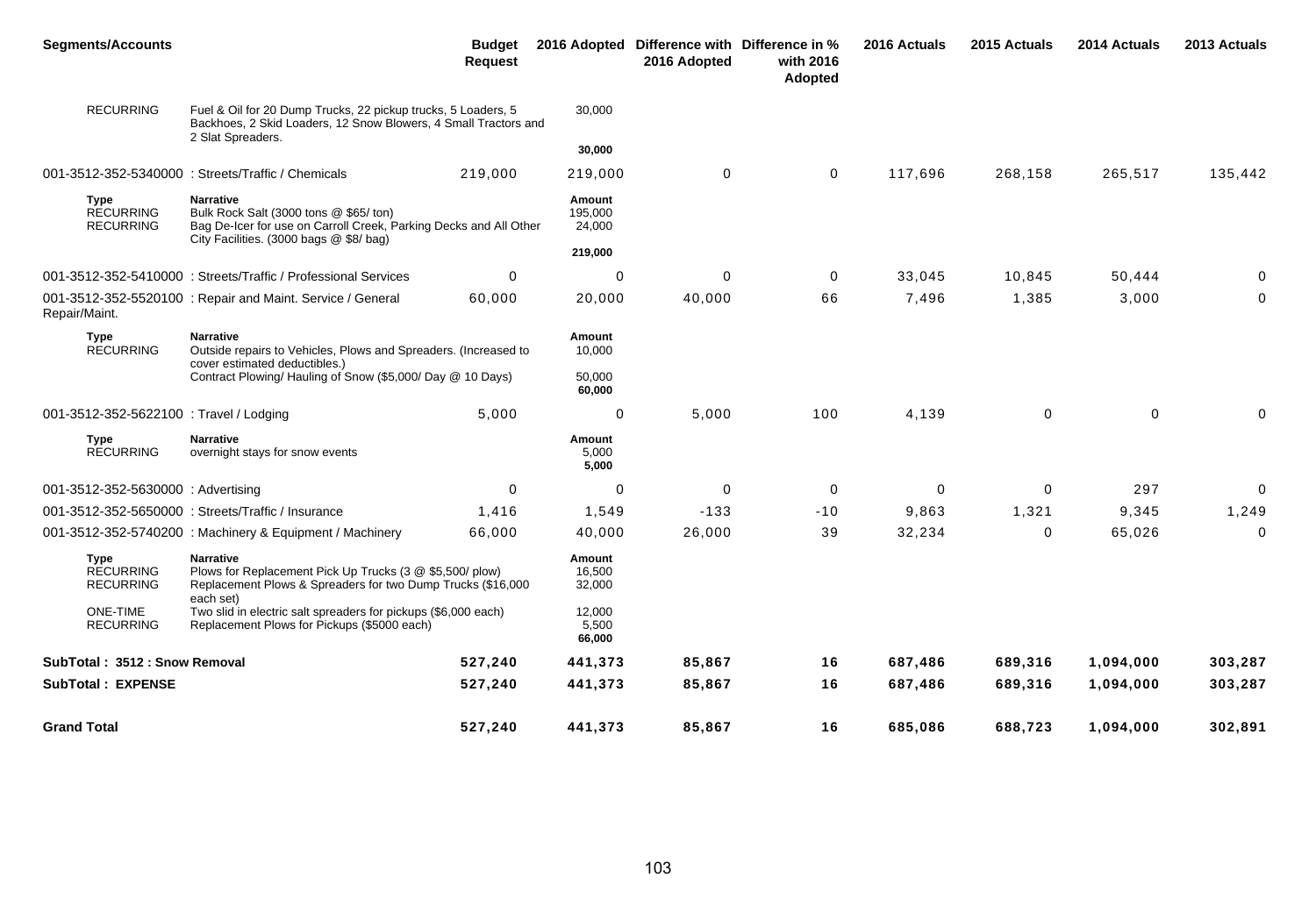# **The City of Frederick Working Budget Report 2017, Working, Details, Adopted** From Account: 001-3521 To Account: 001-3521 Run Date: 05/26/2016 User: kmiletich Report by: Dept/Div

| <b>Segments/Accounts</b>                                                    | <b>Budget</b><br><b>Request</b> |             | 2016 Adopted Difference with Difference in %<br>2016 Adopted | with 2016<br>Adopted | 2016 Actuals | 2015 Actuals | 2014 Actuals | 2013 Actuals |
|-----------------------------------------------------------------------------|---------------------------------|-------------|--------------------------------------------------------------|----------------------|--------------|--------------|--------------|--------------|
| <b>REVENUE</b>                                                              |                                 |             |                                                              |                      |              |              |              |              |
| 3521 : Street Lights/Signals                                                |                                 |             |                                                              |                      |              |              |              |              |
| 001-3521-000-3930001: Capital Asset Disposition / Sale of<br>Gen. Cap. Asse | $\Omega$                        | $\mathbf 0$ | $\mathbf 0$                                                  | $\mathbf 0$          | $\Omega$     | 4,410        | 2,655        | $\Omega$     |
| 001-3521-353-3223501: Non-business Lic./Permits / Banner<br>Permits         | 300                             | 300         | $\Omega$                                                     | $\mathbf 0$          | 350          | 575          | 525          | 450          |
| 001-3521-353-3313200 : Federal / Public Works / Op Indirect                 | 0                               | 0           | $\Omega$                                                     | 0                    | $\mathbf 0$  | 0            | 0            | 35,512       |
| 001-3521-353-3400001: Public Works / Equipmental Rental                     | 5,000                           | 5,000       | 0                                                            | 0                    | 16,804       | 5,095        | 1,433        | 7,679        |
| 001-3521-353-3400002 : Public Works / Labor                                 | 4,000                           | 4,000       | $\Omega$                                                     | 0                    | 14,270       | 4,364        | 1,629        | 6,469        |
| 001-3521-353-3400003 : Public Works / Overhead                              | 2,000                           | 2,000       | $\Omega$                                                     | 0                    | 6,721        | 2,208        | 1,641        | 3,430        |
| 001-3521-353-3621001 : Rentals / Rents                                      | 0                               | 0           | $\mathbf 0$                                                  | $\mathbf 0$          | $\mathbf 0$  | $\mathbf 0$  | 0            | $-16$        |
| 001-3521-353-3690001 : Miscellaneous / Other Misc. Receipts                 | 300                             | 300         | $\Omega$                                                     | $\Omega$             | 2,609        | 3,961        | 4,259        | 3,809        |
| SubTotal: 3521: Street Lights/Signals                                       | $-11,600$                       | $-11,600$   | $\bf{0}$                                                     | 0                    | $-40,754$    | $-20,613$    | $-12, 142$   | $-57,333$    |
| <b>SubTotal: REVENUE</b>                                                    | $-11,600$                       | $-11,600$   | $\bf{0}$                                                     | 0                    | $-40,754$    | $-20,613$    | $-12, 142$   | $-57,333$    |
| <b>EXPENSE</b>                                                              |                                 |             |                                                              |                      |              |              |              |              |
| 3521 : Street Lights/Signals                                                |                                 |             |                                                              |                      |              |              |              |              |
| 001-3521-353-5121100 : Salaries - Full Time / Productive Time               | 756,510                         | 736,651     | 19,859                                                       | $\overline{2}$       | 495,467      | 560,443      | 502,246      | 540,118      |
| 001-3521-353-5121200 : Salaries - Full Time / Vacation                      | $\Omega$                        | 0           | $\Omega$                                                     | 0                    | 38,910       | 54,975       | 54,012       | 52,735       |
| 001-3521-353-5121300 : Salaries - Full Time / Sick                          | $\Omega$                        | 0           | $\Omega$                                                     | 0                    | 20,862       | 22,786       | 40,280       | 17,951       |
| 001-3521-353-5121400 : Salaries - Full Time / Holiday                       | $\Omega$                        | $\Omega$    | $\Omega$                                                     | 0                    | 28,637       | 31,942       | 30,286       | 29,914       |
| 001-3521-353-5121500 : Salaries - Full Time / Other Leave                   | $\Omega$                        | $\Omega$    | $\Omega$                                                     | 0                    | 12,315       | 11,484       | 12,737       | 14,484       |
| 001-3521-353-5141200 : Overtime / Standby                                   | 22,000                          | 22,000      | $\Omega$                                                     | 0                    | 15,741       | 15,797       | 15,329       | 18,093       |
| 001-3521-353-5141300 : Overtime / Premium Overtime                          | 18,000                          | 18,000      | $\Omega$                                                     | 0                    | 9,848        | 10,563       | 13,215       | 17,223       |
| 001-3521-353-5170000 : Special Allowance                                    | $\mathbf 0$                     | $\mathbf 0$ | $\Omega$                                                     | $\mathbf 0$          | $\Omega$     | 0            | 19,800       | $\Omega$     |
| 001-3521-353-5210000 : Streets/Traffic / Workmen's<br>Compensation          | 21,012                          | 14,746      | 6,266                                                        | 29                   | 17,527       | 14,395       | 13,519       | 9,883        |
| 001-3521-353-5221100 : FICA / Social Security                               | 49,383                          | 48,153      | 1,230                                                        | $\overline{c}$       | 35,030       | 39,820       | 39,280       | 39,134       |
| 001-3521-353-5221200 : FICA / Medicare                                      | 11,548                          | 11,260      | 288                                                          | 2                    | 8,192        | 9,313        | 9,186        | 9,152        |
| 001-3521-353-5264100 : Health Insurance / Retirees >= 65                    | 8,423                           | 3,046       | 5,377                                                        | 63                   | 6,880        | 2,707        | 2,473        | 5,481        |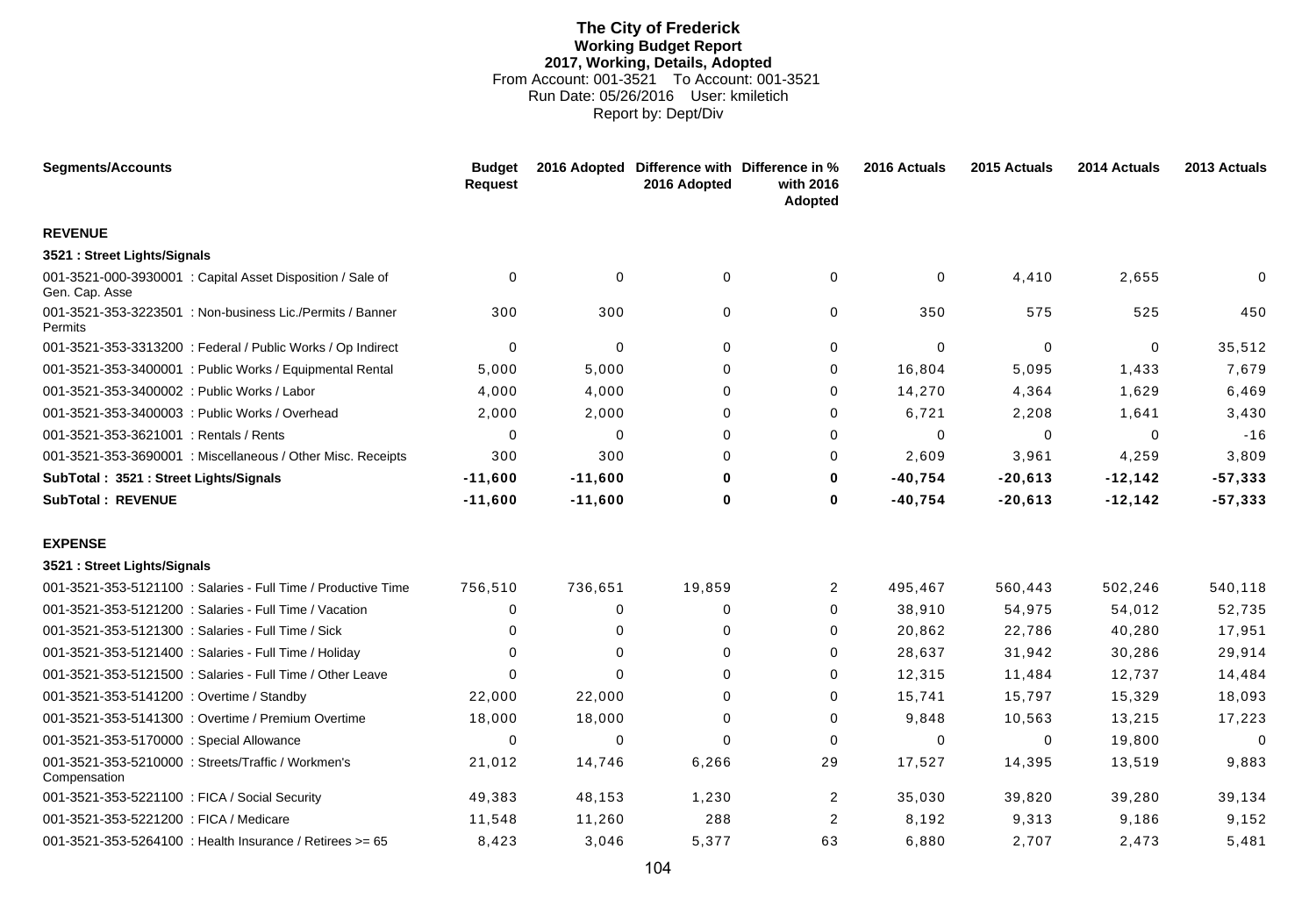| <b>Segments/Accounts</b>                                     |                                                                                                                                                                                                           | <b>Budget</b><br><b>Request</b> |                                                | 2016 Adopted Difference with Difference in %<br>2016 Adopted | with 2016<br>Adopted | 2016 Actuals | 2015 Actuals | 2014 Actuals | 2013 Actuals |
|--------------------------------------------------------------|-----------------------------------------------------------------------------------------------------------------------------------------------------------------------------------------------------------|---------------------------------|------------------------------------------------|--------------------------------------------------------------|----------------------|--------------|--------------|--------------|--------------|
|                                                              | 001-3521-353-5266100 : Health Insurance / CIGNA                                                                                                                                                           | 157,120                         | 149,110                                        | 8,010                                                        | 5                    | 163,990      | 146,191      | 145,031      | 150,772      |
|                                                              | 001-3521-353-5266200 : Health Insurance / CIGNA - Retirees                                                                                                                                                | 29,390                          | 37,651                                         | $-8,261$                                                     | $-29$                | 29,491       | 36,018       | 32,516       | 33,113       |
|                                                              | 001-3521-353-5266300 : Health Insurance / OPEB Payment                                                                                                                                                    | 51,586                          | 49,339                                         | 2,247                                                        | 4                    | 49,339       | 59,314       | 64,227       | 63,677       |
| Plan                                                         | 001-3521-353-5266500 : OPEB Retirement Health Savings                                                                                                                                                     | 0                               | 0                                              | 0                                                            | 0                    | 8,125        | 4,583        | 1,875        | 0            |
| -Emp                                                         | 001-3521-353-5267200 : Health Insurance / Aetna Dental                                                                                                                                                    | 0                               | 0                                              | 0                                                            | 0                    | 928          | 34           | 43           | 0            |
| 001-3521-353-5267900 : Vision - Emp                          |                                                                                                                                                                                                           | $\Omega$                        | 0                                              | $\mathbf 0$                                                  | 0                    | 125          | 15           | -8           | $\mathbf 0$  |
|                                                              | 001-3521-353-5268100 : Health Insurance / Disability                                                                                                                                                      | 2,350                           | 2,282                                          | 68                                                           | $\overline{a}$       | 1,853        | 1,692        | 1,655        | 1,669        |
| 001-3521-353-5269100 : Health Insurance / Life               |                                                                                                                                                                                                           | 1,340                           | 1,340                                          | $\Omega$                                                     | 0                    | 1,217        | 1,086        | 1,037        | 1,041        |
|                                                              | 001-3521-353-5270000 : Streets/Traffic / Unemployment                                                                                                                                                     | 0                               | 0                                              | 0                                                            | 0                    | 0            | $\mathbf 0$  | 2,919        | 2,502        |
|                                                              | 001-3521-353-5282500 : Retirement / 25 Year Plan                                                                                                                                                          | 135,870                         | 149,126                                        | $-13,256$                                                    | $-10$                | 149,126      | 154,736      | 126,945      | 114,411      |
|                                                              | 001-3521-353-5283000 : Retirement / 30 Year Plan                                                                                                                                                          | 27,192                          | 30,863                                         | $-3,671$                                                     | $-14$                | 30,863       | 39,410       | 36,666       | 42,528       |
|                                                              | 001-3521-353-5310100 : Supplies / General Supplies                                                                                                                                                        | 254,800                         | 208,300                                        | 46,500                                                       | 18                   | 138,831      | 234,485      | 205,534      | 196,240      |
| Type<br><b>RECURRING</b><br><b>RECURRING</b>                 | Narrative<br>Street light repair and maintenance supplies to maintain 9,000+<br>street lights<br>Average to replace Hit and Run poles                                                                     |                                 | Amount<br>31,900<br>21,000                     |                                                              |                      |              |              |              |              |
| <b>RECURRING</b>                                             | Traffic signal repair and maintenance supplies; To maintain 77<br>traffic intersections. Example; to replace 1 hit and run cabinet<br>\$30,000.                                                           |                                 | 35,000                                         |                                                              |                      |              |              |              |              |
| <b>RECURRING</b>                                             | Department Fleet repair/Maint Supplies; 9 Vehicles & 5 off Road<br>pieces of equipment.                                                                                                                   |                                 | 15,475                                         |                                                              |                      |              |              |              |              |
| <b>RECURRING</b>                                             | Primary Power repair and Maintenance Supplies; High voltage Line<br>Repair; Repair & Replacement of Transformers And other High<br>Voltage Gear                                                           |                                 | 24,405                                         |                                                              |                      |              |              |              |              |
| <b>RECURRING</b>                                             | Department Office / Administrative Supplies; Paper, Pins, Printer<br>ink, Notebooks, Etc.                                                                                                                 |                                 | 4,500                                          |                                                              |                      |              |              |              |              |
| <b>RECURRING</b>                                             | Operation & Safety Supplies; Purchase of High Voltage Gloves,<br>Sleeves, Blankets Harness, Etc.                                                                                                          |                                 | 6,520                                          |                                                              |                      |              |              |              |              |
| <b>RECURRING</b><br><b>RECURRING</b>                         | Christmas Tree Lighting and Control replacement - Downtown<br>LED Traffic / Pedestrian signal Replacement About 6 Traffic Signals<br>And 14 Peds@ \$450 EA                                                |                                 | 15,000<br>9,000                                |                                                              |                      |              |              |              |              |
| <b>RECURRING</b>                                             | Maintain Video Traffic Detection Cameras, Power Suplies and<br>curcuit Boards                                                                                                                             |                                 | 20,000                                         |                                                              |                      |              |              |              |              |
| <b>RECURRING</b><br><b>RECURRING</b><br>ONE-TIME<br>ONE-TIME | replacement of 5 rusted out 30' steel poles and 8 rotted utility poles<br>Installation of video detection at 3 intersections<br>confined space gas monitor<br>software to program walk light push buttons |                                 | 14,000<br>45,000<br>3,000<br>10,000<br>254,800 |                                                              |                      |              |              |              |              |
|                                                              | 001-3521-353-5310300: Supplies / Clothing/Uniforms                                                                                                                                                        | 6,650                           | 17,450                                         | $-10,800$                                                    | $-163$               | 11,769       | 3,882        | 4,368        | 3,999        |
| Type<br><b>RECURRING</b><br><b>RECURRING</b>                 | <b>Narrative</b><br>Safety Toe shoes \$125 x 14 Employees<br>Uniforms - \$350.00 x 14 required to be 100% cotton clothing to be<br>NFP 70E compliant                                                      |                                 | Amount<br>1,750<br>4,900<br>6,650              |                                                              |                      |              |              |              |              |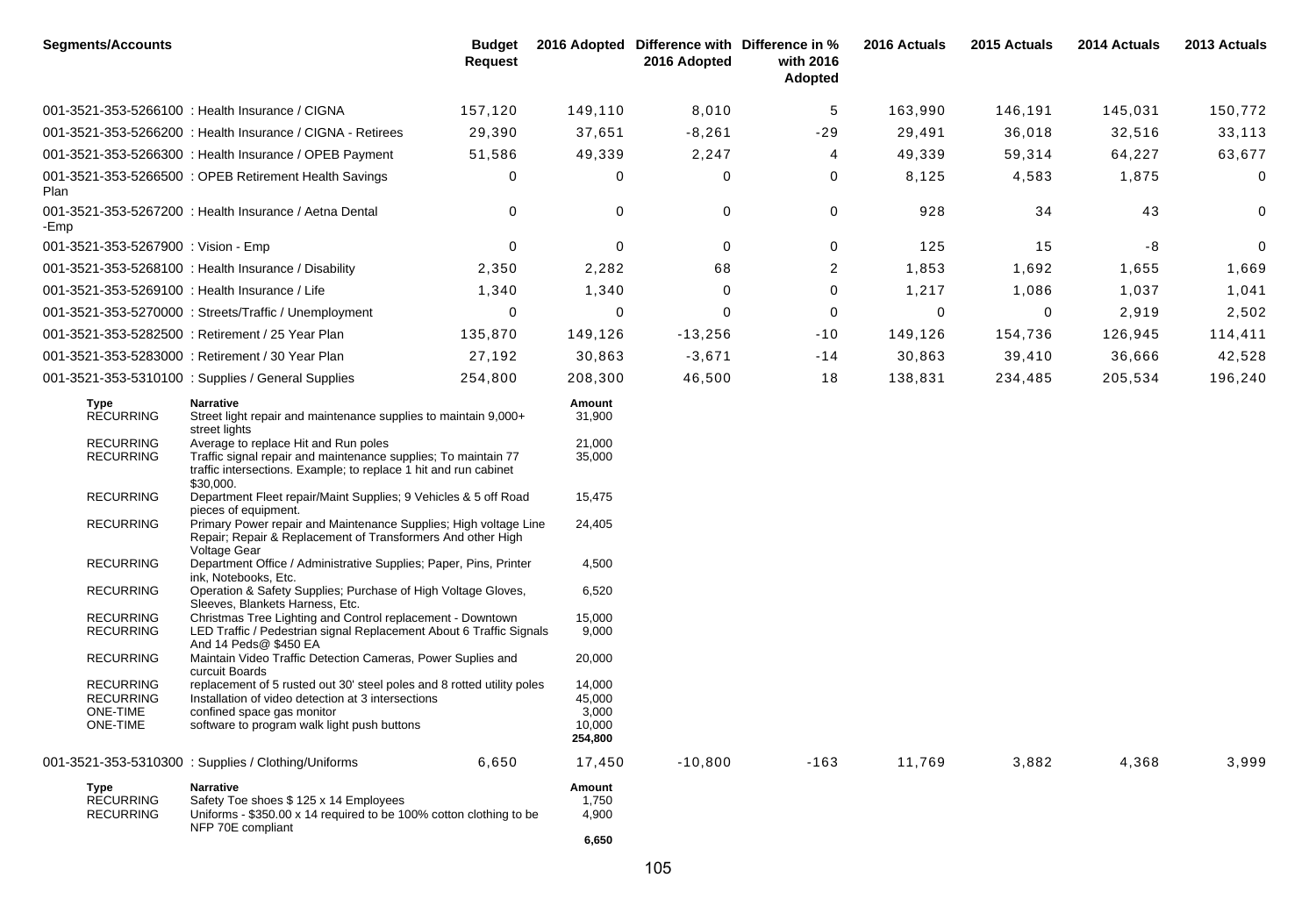| <b>Segments/Accounts</b>                                                                                 |                                                                                                                                                                                                                                                                                               | Budget<br><b>Request</b> |                                                    | 2016 Adopted Difference with Difference in %<br>2016 Adopted | with 2016<br><b>Adopted</b> | 2016 Actuals | 2015 Actuals | 2014 Actuals | 2013 Actuals |
|----------------------------------------------------------------------------------------------------------|-----------------------------------------------------------------------------------------------------------------------------------------------------------------------------------------------------------------------------------------------------------------------------------------------|--------------------------|----------------------------------------------------|--------------------------------------------------------------|-----------------------------|--------------|--------------|--------------|--------------|
| 001-3521-353-5330100 : Energy / Fuel & Oil                                                               |                                                                                                                                                                                                                                                                                               | 30,000                   | 30,000                                             | 0                                                            | 0                           | 14,728       | 24,059       | 31,790       | 28,156       |
| Type<br><b>RECURRING</b>                                                                                 | Narrative<br>9 Department Vehicles and 5 Pieces of Equipment Bucket Trucks;<br>Utility Vans; Car; 3/4 Ton Pickups; 5 pieces of Equipment                                                                                                                                                      |                          | Amount<br>30,000<br>30,000                         |                                                              |                             |              |              |              |              |
| 001-3521-353-5330200 : Energy / Electricity                                                              |                                                                                                                                                                                                                                                                                               | 680,000                  | 715,000                                            | $-35,000$                                                    | $-6$                        | 493.815      | 605.618      | 672,744      | 684,963      |
| Type<br><b>RECURRING</b><br><b>RECURRING</b>                                                             | <b>Narrative</b><br>Projected Costs: Electricity To Power over 9,000 Lights and 72<br><b>Traffic Intersections</b><br>New Developments & Streets;                                                                                                                                             |                          | Amount<br>665,000<br>15,000                        |                                                              |                             |              |              |              |              |
|                                                                                                          |                                                                                                                                                                                                                                                                                               |                          | 680,000                                            |                                                              |                             |              |              |              |              |
|                                                                                                          | 001-3521-353-5410000: Streets/Traffic / Professional Services                                                                                                                                                                                                                                 | 30,430                   | 28,780                                             | 1,650                                                        | 5                           | 2,122        | 4,213        | 20,577       | 2,742        |
| Type<br><b>RECURRING</b><br><b>RECURRING</b><br><b>RECURRING</b><br><b>RECURRING</b><br><b>RECURRING</b> | <b>Narrative</b><br><b>Required Bucket Truck Testing</b><br>Dielectric Gloves/Sleeves/Line Blanket tested To 20,000 Volts.<br>Equipment Testing - Fault Finder And Locator<br><b>Conflict Monitor Calibration</b><br>CDL Physicals And Drug Testing 14 CDL Physicals and Random<br>Drug Tests |                          | Amount<br>12,250<br>6,325<br>5,000<br>700<br>3,605 |                                                              |                             |              |              |              |              |
| <b>ONE-TIME</b>                                                                                          | Striping and radio installation of 3 new trucks \$850X3                                                                                                                                                                                                                                       |                          | 2,550<br>30,430                                    |                                                              |                             |              |              |              |              |
| Repair/Maint.                                                                                            | 001-3521-353-5520100 : Repair and Maint. Service / General                                                                                                                                                                                                                                    | 75,350                   | 25,350                                             | 50,000                                                       | 66                          | 1,529        | 16,652       | 20,943       | 5,664        |
| Type<br><b>RECURRING</b>                                                                                 | <b>Narrative</b><br>Traffic Control Equipment. Repairs-Due to Storm Damage &<br>Voltage spikes                                                                                                                                                                                                |                          | Amount<br>10,000                                   |                                                              |                             |              |              |              |              |
| <b>RECURRING</b>                                                                                         | Vehicle Repair Including Tire repair/replace 9 Vehicles(Various<br>Types) & 5 Pieces Of Equipment                                                                                                                                                                                             |                          | 15,000                                             |                                                              |                             |              |              |              |              |
| <b>ONE-TIME</b><br><b>ONE-TIME</b>                                                                       | Repair Of o/2 Gas And Air Monitor For Confined Space Entry<br>painting of approx. 300 light poles                                                                                                                                                                                             |                          | 350<br>50,000<br>75,350                            |                                                              |                             |              |              |              |              |
| 001-3521-353-5520200 : Maintenance Contracts                                                             |                                                                                                                                                                                                                                                                                               | 0                        | 0                                                  | 0                                                            | 0                           | 0            | 4,950        | $\Omega$     | 0            |
|                                                                                                          | 001-3521-353-5540200 : Rentals / Equipment and Vehicles                                                                                                                                                                                                                                       | 0                        | 0                                                  | 0                                                            | 0                           | 0            | 0            | 317          | $\mathbf 0$  |
|                                                                                                          | 001-3521-353-5570000 : Streets/Traffic / Licenses/Permits                                                                                                                                                                                                                                     | 950                      | 750                                                | 200                                                          | 21                          | 175          | 200          | 150          | 300          |
| Type<br><b>RECURRING</b><br>RECURRING<br>ONE-TIME                                                        | Narrative<br>2 Frederick County Electrical License<br>2 State Electrical License<br>Tags And Registration For Replacement trucks                                                                                                                                                              |                          | Amount<br>700<br>50<br>200<br>950                  |                                                              |                             |              |              |              |              |
|                                                                                                          | 001-3521-353-5610100 : Communications / Telephone                                                                                                                                                                                                                                             | 11,100                   | 11,100                                             | $\mathbf 0$                                                  | $\mathbf 0$                 | 8,280        | 9,352        | 6,838        | 4,983        |
| Type<br><b>RECURRING</b><br><b>RECURRING</b><br><b>RECURRING</b><br><b>RECURRING</b>                     | <b>Narrative</b><br>3 smart phones (\$160 MTH x 3 phones x 12 months)<br>3 Desk phones (\$27.5 x 3 phones x 12 months)<br>1 Basic cell (Stand - BY staff - \$50 x 12 months)<br>5 wireless Cards for laptops used in field                                                                    |                          | Amount<br>5,760<br>990<br>600<br>3,750<br>11,100   |                                                              |                             |              |              |              |              |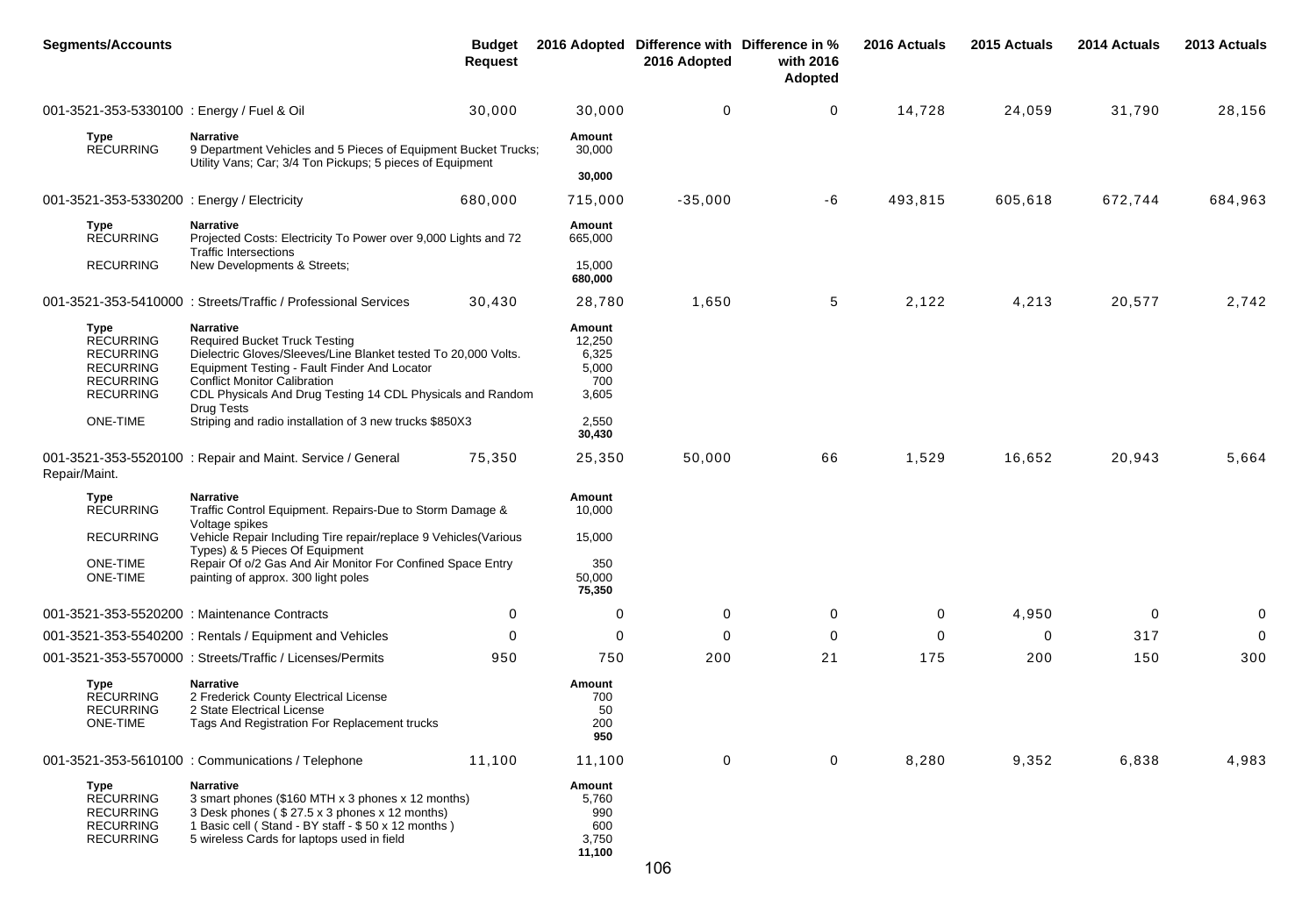| <b>Segments/Accounts</b>                                                                |                                                                                                                                                                                                                               | <b>Budget</b><br><b>Request</b> | 2016 Adopted                                              | 2016 Adopted | Difference with Difference in %<br>with 2016<br>Adopted | 2016 Actuals | 2015 Actuals | 2014 Actuals | 2013 Actuals |
|-----------------------------------------------------------------------------------------|-------------------------------------------------------------------------------------------------------------------------------------------------------------------------------------------------------------------------------|---------------------------------|-----------------------------------------------------------|--------------|---------------------------------------------------------|--------------|--------------|--------------|--------------|
|                                                                                         | 001-3521-353-5610200 : Communications / Postage                                                                                                                                                                               | 300                             | 300                                                       | 0            | 0                                                       | 108          | 47           | 72           | 208          |
| <b>Type</b><br><b>RECURRING</b>                                                         | <b>Narrative</b><br>To ship equipment to be tested and repaired                                                                                                                                                               |                                 | Amount<br>300<br>300                                      |              |                                                         |              |              |              |              |
| 001-3521-353-5620100 : Travel / Transportation                                          |                                                                                                                                                                                                                               | $\Omega$                        | 0                                                         | $\mathbf 0$  | 0                                                       | $\mathbf 0$  | $\mathbf 0$  | 75           | 40           |
|                                                                                         | 001-3521-353-5621100 : Travel / Dues/Registration Fees                                                                                                                                                                        | 4,000                           | 4,000                                                     | $\mathbf 0$  | $\mathbf 0$                                             | 0            | 30           | 1,500        | 0            |
| <b>Type</b><br><b>RECURRING</b>                                                         | <b>Narrative</b><br>New continuing education requirements for all master electrician.<br>Seminars And Training; Additional HVAC & Traffic Training To<br>Keep Up With Ever Changing Technology.                               |                                 | Amount<br>4,000<br>4,000                                  |              |                                                         |              |              |              |              |
| 001-3521-353-5630000: Advertising                                                       |                                                                                                                                                                                                                               | 0                               | 0                                                         | 0            | 0                                                       | 0            | 443          | $\Omega$     | 235          |
|                                                                                         | 001-3521-353-5640000: Streets/Traffic / Printing & Binding                                                                                                                                                                    | $\Omega$                        | 275                                                       | $-275$       | $-100$                                                  | $\Omega$     | $\Omega$     | $\Omega$     | $\Omega$     |
|                                                                                         | 001-3521-353-5650000: Streets/Traffic / Insurance                                                                                                                                                                             | 20,256                          | 20,916                                                    | $-660$       | -4                                                      | 22,134       | 18,917       | 18,001       | 17,214       |
|                                                                                         | 001-3521-353-5740100 : Machinery & Equipment / Vehicles                                                                                                                                                                       | $\Omega$                        | 0                                                         | 0            | 0                                                       | 46,557       | 310,543      | 67,538       | 0            |
| <b>Type</b><br><b>ONE-TIME</b><br><b>ONE-TIME</b><br><b>ONE-TIME</b><br><b>ONE-TIME</b> | <b>Narrative</b><br>Per Vehicle Replacement List Replacement Of truck #530<br>Per Vehicle Replacement List Replacement Of truck #535<br>per vehicle replacement list replacement of truck #531<br>Move to vehicle contingency |                                 | Amount<br>150,000<br>50,000<br>150,000<br>$-350,000$<br>0 |              |                                                         |              |              |              |              |
|                                                                                         | 001-3521-353-5740200 : Machinery & Equipment / Machinery                                                                                                                                                                      | $\Omega$                        | 0                                                         | $\Omega$     | 0                                                       | 0            | 49,398       | 20,500       | 16,022       |
| SubTotal: 3521: Street Lights/Signals                                                   |                                                                                                                                                                                                                               | 2,405,560                       | 2,335,788                                                 | 69,772       | $\mathbf{2}$                                            | 1,864,514    | 2,500,093    | 2,236,216    | 2,124,647    |
| <b>SubTotal: EXPENSE</b>                                                                |                                                                                                                                                                                                                               | 2,405,560                       | 2,335,788                                                 | 69,772       | $\mathbf{2}$                                            | 1,864,514    | 2,500,093    | 2,236,216    | 2,124,647    |
| <b>Grand Total</b>                                                                      |                                                                                                                                                                                                                               | 2,393,960                       | 2.324.188                                                 | 69.772       | $\mathbf{2}$                                            | 1,823,760    | 2,479,480    | 2.224.074    | 2,067,314    |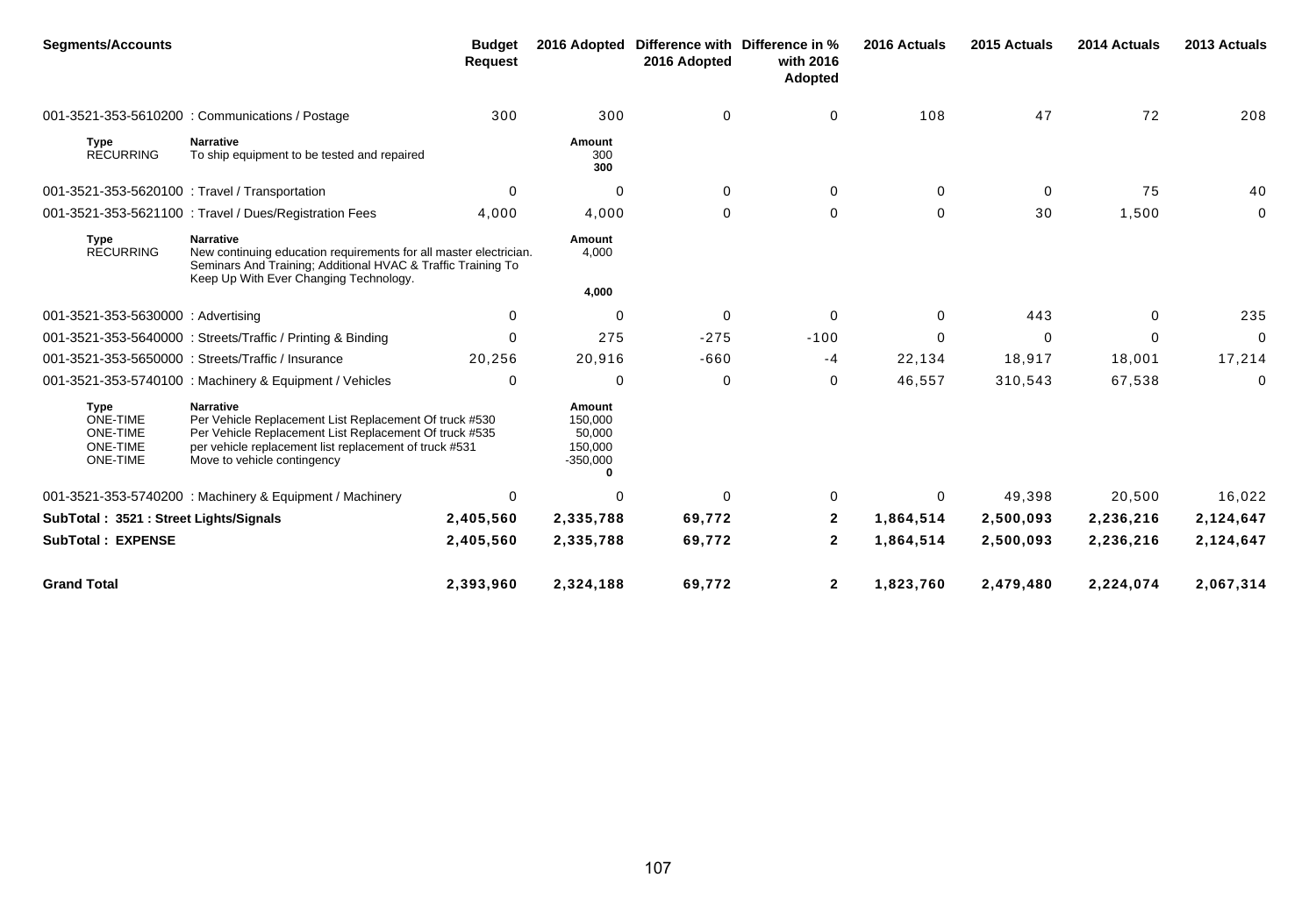# **The City of Frederick Working Budget Report 2017, Working, Details, Adopted** From Account: 001-3522 To Account: 001-3522 Run Date: 05/26/2016 User: kmiletich Report by: Dept/Div

| <b>Segments/Accounts</b>                                                     | <b>Budget</b><br><b>Request</b> |             | 2016 Adopted Difference with Difference in %<br>2016 Adopted | with 2016<br>Adopted | 2016 Actuals | 2015 Actuals | 2014 Actuals | 2013 Actuals |
|------------------------------------------------------------------------------|---------------------------------|-------------|--------------------------------------------------------------|----------------------|--------------|--------------|--------------|--------------|
| <b>REVENUE</b>                                                               |                                 |             |                                                              |                      |              |              |              |              |
| 3522 : Traffic Lines/Signs                                                   |                                 |             |                                                              |                      |              |              |              |              |
| 001-3522-354-3313200 : Federal / Public Works / Op Indirect                  | $\Omega$                        | $\mathbf 0$ | $\Omega$                                                     | $\mathbf 0$          | $\Omega$     | $\mathbf 0$  | $\mathbf 0$  | 5,423        |
| 001-3522-354-3343103 : Other State Grants                                    | $\Omega$                        | $\Omega$    | $\Omega$                                                     | $\Omega$             | 0            | 19,305       | $\Omega$     | $\Omega$     |
| 001-3522-354-3400001 : Public Works / Equipmental Rental                     | 100                             | 100         | $\Omega$                                                     | 0                    | 324          | 27           | 19,345       | 189          |
| 001-3522-354-3400002 : Public Works / Labor                                  | 100                             | 100         | $\Omega$                                                     | 0                    | 610          | 49           | $-164$       | 390          |
| 001-3522-354-3400003 : Public Works / Overhead                               | 100                             | 100         | 0                                                            | 0                    | 384          | 17           | $-44$        | 104          |
| 001-3522-354-3690001 : Miscellaneous / Other Misc. Receipts                  | 50                              | 50          | $\Omega$                                                     | 0                    | 10,572       | 2,188        | 100          | 35           |
| 001-3522-354-3930001 : Capital Asset Disposition / Sale of<br>Gen. Cap. Asse | 0                               | 0           | 0                                                            | 0                    | $\Omega$     | 0            | 2,520        | 1,710        |
| SubTotal: 3522 : Traffic Lines/Signs                                         | $-350$                          | $-350$      | 0                                                            | 0                    | $-11,890$    | $-21,586$    | $-21,757$    | $-7,851$     |
| <b>SubTotal: REVENUE</b>                                                     | $-350$                          | $-350$      | $\bf{0}$                                                     | $\mathbf 0$          | $-11,890$    | $-21,586$    | $-21,757$    | $-7,851$     |
| <b>EXPENSE</b>                                                               |                                 |             |                                                              |                      |              |              |              |              |
| 3522 : Traffic Lines/Signs                                                   |                                 |             |                                                              |                      |              |              |              |              |
| 001-3522-354-5121100 : Salaries - Full Time / Productive Time                | 207,680                         | 222,626     | $-14,946$                                                    | -8                   | 129,155      | 155,109      | 144,213      | 152,479      |
| 001-3522-354-5121200 : Salaries - Full Time / Vacation                       | 0                               | 0           | 0                                                            | 0                    | 10,865       | 13,550       | 14,535       | 14,686       |
| 001-3522-354-5121300 : Salaries - Full Time / Sick                           | O                               | $\Omega$    | $\Omega$                                                     | 0                    | 9,742        | 12,458       | 9,762        | 25,571       |
| 001-3522-354-5121400 : Salaries - Full Time / Holiday                        | $\Omega$                        | $\Omega$    | $\Omega$                                                     | 0                    | 8,122        | 9,791        | 9,004        | 9,404        |
| 001-3522-354-5121500 : Salaries - Full Time / Other Leave                    | $\Omega$                        | $\Omega$    | $\Omega$                                                     | 0                    | 4,107        | 6,641        | 4,952        | 4,192        |
| 001-3522-354-5141200 : Overtime / Standby                                    | $\Omega$                        | $\Omega$    | $\Omega$                                                     | 0                    | $\Omega$     | $\mathbf 0$  | $\Omega$     | 31           |
| 001-3522-354-5141300 : Overtime / Premium Overtime                           | 1,000                           | 1,000       | 0                                                            | 0                    | 216          | 482          | 481          | 1,333        |
| 001-3522-354-5160000: Streets/Traffic / Salaries - Seasonal                  | 7,500                           | 7,500       | $\Omega$                                                     | 0                    | 640          | 6,655        | $\Omega$     | 4,720        |
| 001-3522-354-5170000 : Special Allowance                                     | 0                               | 0           | $\Omega$                                                     | 0                    | 0            | $\mathbf 0$  | 6,300        | $\Omega$     |
| 001-3522-354-5210000 : Streets/Traffic / Workmen's<br>Compensation           | 47,392                          | 35,708      | 11,684                                                       | 24                   | 42,444       | 34,862       | 32,733       | 23,932       |
| 001-3522-354-5221100 : FICA / Social Security                                | 13,403                          | 14,330      | $-927$                                                       | $-7$                 | 9,701        | 12,314       | 11,450       | 12,658       |
| 001-3522-354-5221200 : FICA / Medicare                                       | 3,135                           | 3,353       | $-218$                                                       | $-7$                 | 2,269        | 2,880        | 2,678        | 2,960        |
| 001-3522-354-5264100 : Health Insurance / Retirees >= 65                     | 21,687                          | 15,951      | 5,736                                                        | 26                   | 17,384       | 14,190       | 11,114       | 8,989        |
| 001-3522-354-5266100 : Health Insurance / CIGNA                              | 17,732                          | 16.862      | 870                                                          | 4                    | 14,971       | 15,316       | 11,967       | 21,804       |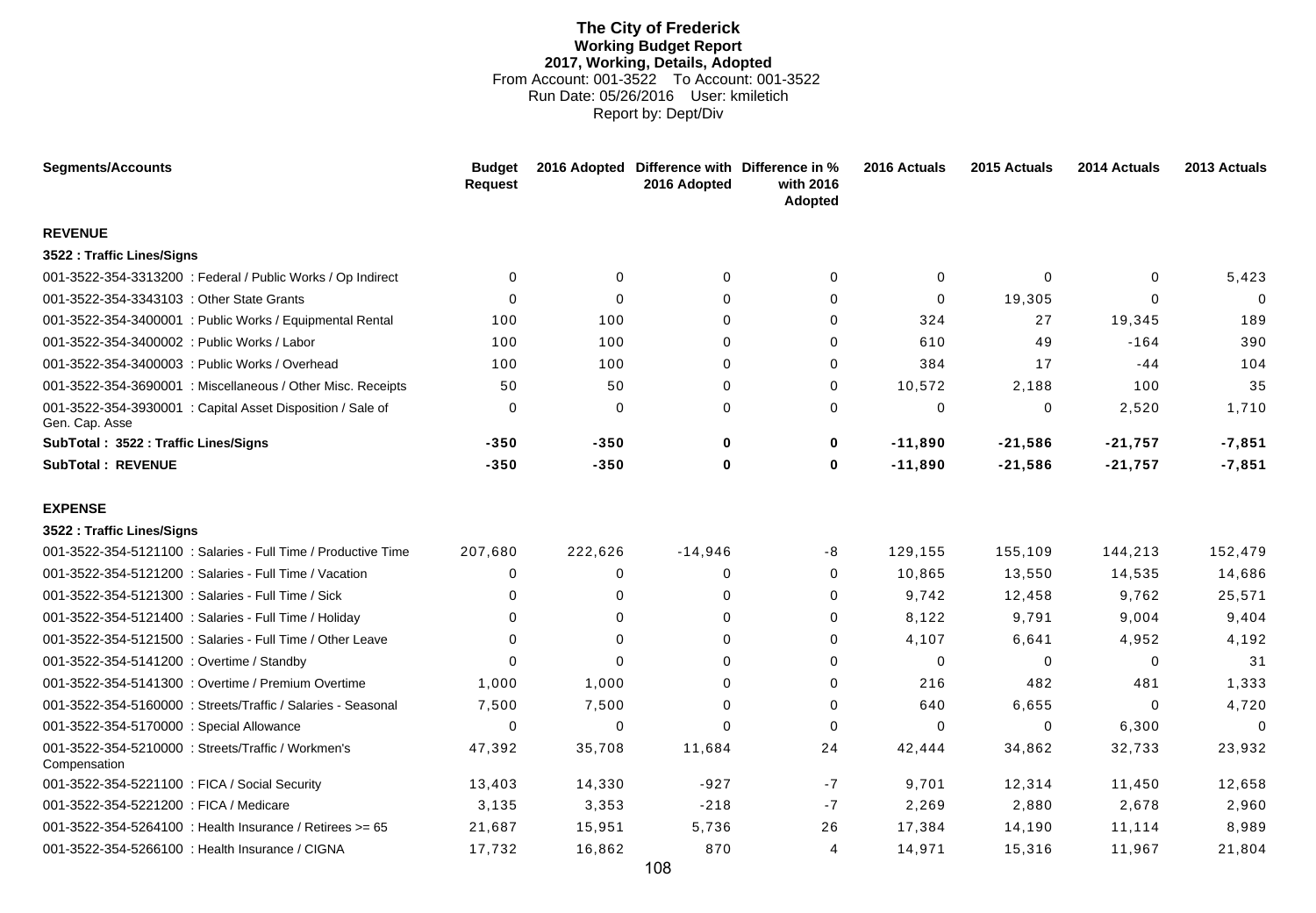| <b>Segments/Accounts</b>                         |                                                                                                                                                                                                 | <b>Budget</b><br><b>Request</b> |                                        | 2016 Adopted Difference with Difference in %<br>2016 Adopted | with 2016<br>Adopted | 2016 Actuals | 2015 Actuals | 2014 Actuals | 2013 Actuals |
|--------------------------------------------------|-------------------------------------------------------------------------------------------------------------------------------------------------------------------------------------------------|---------------------------------|----------------------------------------|--------------------------------------------------------------|----------------------|--------------|--------------|--------------|--------------|
|                                                  | 001-3522-354-5266200 : Health Insurance / CIGNA - Retirees                                                                                                                                      | 65,492                          | 71,162                                 | $-5,670$                                                     | -9                   | 66,580       | 68,075       | 63,503       | 46,717       |
|                                                  | 001-3522-354-5266300 : Health Insurance / OPEB Payment                                                                                                                                          | 38,968                          | 40,160                                 | $-1,192$                                                     | -4                   | 40,160       | 18,873       | 23,520       | 23,318       |
| Plan                                             | 001-3522-354-5266500 : OPEB Retirement Health Savings                                                                                                                                           | 0                               | 0                                      | 0                                                            | 0                    | 2,500        | 2,500        | 1,250        | 0            |
| -Emp                                             | 001-3522-354-5267200 : Health Insurance / Aetna Dental                                                                                                                                          | $\mathbf 0$                     | 0                                      | 0                                                            | 0                    | 59           | 0            | 0            | 22           |
| 001-3522-354-5267900 : Vision - Emp              |                                                                                                                                                                                                 | $\Omega$                        | $\mathbf 0$                            | $\mathbf 0$                                                  | 0                    | 17           | 0            | $\mathbf 0$  | 9            |
|                                                  | 001-3522-354-5268100 : Health Insurance / Disability                                                                                                                                            | 714                             | 739                                    | $-25$                                                        | -4                   | 414          | 422          | 372          | 418          |
| 001-3522-354-5269100 : Health Insurance / Life   |                                                                                                                                                                                                 | 729                             | 729                                    | $\mathbf 0$                                                  | 0                    | 625          | 586          | 564          | 581          |
|                                                  | 001-3522-354-5270000 : Streets/Traffic / Unemployment                                                                                                                                           | 0                               | 0                                      | 0                                                            | 0                    | 0            | 0            | $\mathbf 0$  | 736          |
|                                                  | 001-3522-354-5282500 : Retirement / 25 Year Plan                                                                                                                                                | 58,231                          | 63,840                                 | $-5,609$                                                     | $-10$                | 63,840       | 65,814       | 69,243       | 45,764       |
|                                                  | 001-3522-354-5283000 : Retirement / 30 Year Plan                                                                                                                                                | 8,028                           | 9,342                                  | $-1,314$                                                     | $-17$                | 9,342        | 9,870        | 15,512       | 15,091       |
|                                                  | 001-3522-354-5310100 : Supplies / General Supplies                                                                                                                                              | 196,100                         | 177,100                                | 19,000                                                       | 9                    | 54,005       | 146,352      | 108,511      | 111,604      |
| Type<br><b>RECURRING</b>                         | <b>Narrative</b><br>500 NEW SIGNS TO INCREASE FEDERAL COMPLIANCE WITH<br>NEW REGULATION. COST OF SIGN VARIES FROM \$42 - \$160<br>DEPENDING ON Material, Type And Size Of Sign. Stop signs road |                                 | Amount<br>50,000                       |                                                              |                      |              |              |              |              |
| <b>RECURRING</b>                                 | name signs-etc.<br>Sign Material- Repair And Maintenance, Of existing: Total Street<br>Sign Inventory Is 30,000+. Cost To Replace Depends On Type,<br>Size And Materials.                       |                                 | 23,000                                 |                                                              |                      |              |              |              |              |
| <b>RECURRING</b><br><b>RECURRING</b>             | Pavement Marking Materials (Thermoplastic/ Paint)<br>Vehicle Maint. / Repair: 5 Work Trucks; 2 paint Machines; 2<br>Thermoplastic Machines And 1 Line grinder                                   |                                 | 45,000<br>8,000                        |                                                              |                      |              |              |              |              |
| <b>RECURRING</b><br><b>RECURRING</b>             | Small Equip./ Tools Emergency Barricades, Cones ETC.<br>General Office Supplies- Printer Inc, Paper, Notebooks, Fax<br>Tonner, Pens ETC.                                                        |                                 | 3,000<br>2,500                         |                                                              |                      |              |              |              |              |
| <b>RECURRING</b><br><b>RECURRING</b>             | Replace In Street Signs<br>Replace Traffic Barriers (Type 3 Barricades And Flex Post)                                                                                                           |                                 | 3,600<br>1,000                         |                                                              |                      |              |              |              |              |
| <b>RECURRING</b>                                 | In-house Wayfinding Repairs                                                                                                                                                                     |                                 | 18,000                                 |                                                              |                      |              |              |              |              |
| <b>RECURRING</b><br><b>RECURRING</b>             | Bike Lanes Repair Required By State Grant<br>Additional Requests By Traffic Engineer For Sign And Pavement<br>Markings, Changes At Intersections ETC. - Citizen Driven Requests<br>And Concerns |                                 | 1,500<br>45,000                        |                                                              |                      |              |              |              |              |
| ONE-TIME<br><b>RECURRING</b><br><b>RECURRING</b> | Reduce Additional requests by Traffic Engineer<br>Re-stripping of 2 city parks parking lots<br>New and unknown shared path signs and stripping                                                  |                                 | $-15,000$<br>8,000<br>2,500<br>196,100 |                                                              |                      |              |              |              |              |
|                                                  | 001-3522-354-5310300: Supplies / Clothing/Uniforms                                                                                                                                              | 2,250                           | 2,250                                  | 0                                                            | $\mathbf 0$          | 1,517        | 1,216        | 1,125        | 1,707        |
| Type<br><b>RECURRING</b><br><b>RECURRING</b>     | <b>Narrative</b><br>Uniforms For 6 Employee's - \$250 X 6<br>Safety Toe Shoes For 6 Employee's - 125 X 6                                                                                        |                                 | Amount<br>1,500<br>750<br>2,250        |                                                              |                      |              |              |              |              |
| 001-3522-354-5330100 : Energy / Fuel & Oil       |                                                                                                                                                                                                 | 9,500                           | 9,500                                  | 0                                                            | $\mathbf 0$          | 3,588        | 6,294        | 5,976        | 8,889        |
| Type<br><b>RECURRING</b>                         | <b>Narrative</b><br>5 Vehicles; 2 Paint Machines; 2 Thermoplastic Machines And 1                                                                                                                |                                 | Amount<br>9,500                        |                                                              |                      |              |              |              |              |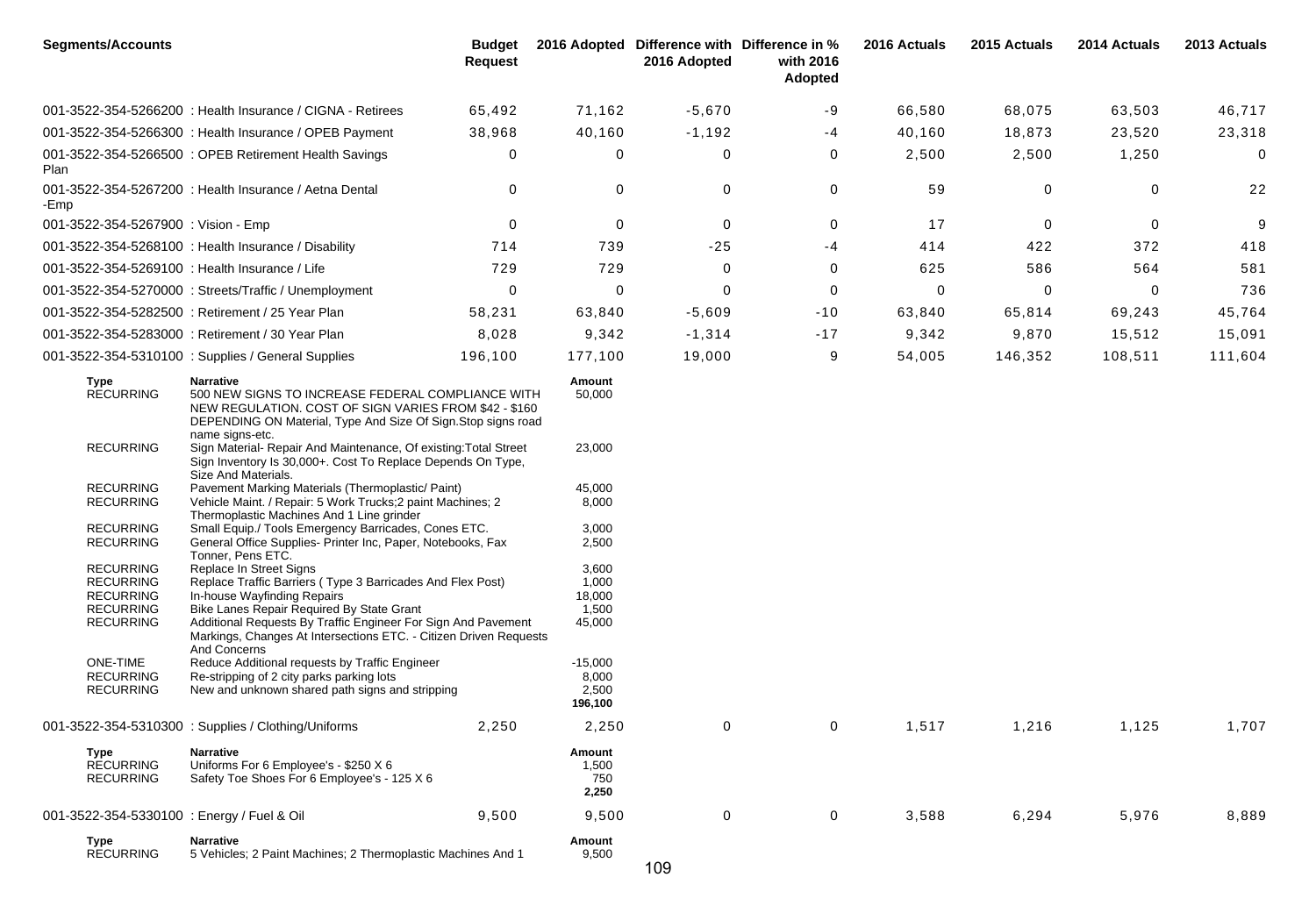| <b>Segments/Accounts</b>                                             |                                                                                                                                                 | <b>Budget</b><br><b>Request</b> |                                                      | 2016 Adopted Difference with Difference in %<br>2016 Adopted | with 2016<br>Adopted | 2016 Actuals   | 2015 Actuals | 2014 Actuals | 2013 Actuals |
|----------------------------------------------------------------------|-------------------------------------------------------------------------------------------------------------------------------------------------|---------------------------------|------------------------------------------------------|--------------------------------------------------------------|----------------------|----------------|--------------|--------------|--------------|
|                                                                      | Line Grinder                                                                                                                                    |                                 | 9,500                                                |                                                              |                      |                |              |              |              |
|                                                                      | 001-3522-354-5410000: Streets/Traffic / Professional Services                                                                                   | 3,245                           | 1,545                                                | 1,700                                                        | 52                   | 590            | 213          | 646          | 705          |
| <b>Type</b><br><b>RECURRING</b>                                      | <b>Narrative</b><br>Pre Employment Testing/ 3 CDL Drivers/ Random Dug And Alcohol<br>Testing (6 Employees)                                      |                                 | Amount<br>1,545                                      |                                                              |                      |                |              |              |              |
| ONE-TIME                                                             | Striping and radio installation of 2 new trucks \$850X2                                                                                         |                                 | 1,700<br>3,245                                       |                                                              |                      |                |              |              |              |
|                                                                      | 001-3522-354-5510100 : Cleaning Services / Disposal Fees                                                                                        | 6,200                           | 2,000                                                | 4,200                                                        | 67                   | $\mathbf 0$    | $\mathbf 0$  | 0            | 462          |
| <b>Type</b><br><b>RECURRING</b>                                      | <b>Narrative</b><br>Disposal Of Waste Paint - Must Be Disposed Of In An<br>Environmentally Friendly Manner (EPA Standard).                      |                                 | Amount<br>6,200                                      |                                                              |                      |                |              |              |              |
|                                                                      |                                                                                                                                                 |                                 | 6,200                                                |                                                              |                      |                |              |              |              |
| Repair/Maint.                                                        | 001-3522-354-5520100 : Repair and Maint. Service / General                                                                                      | 245,000                         | 215,000                                              | 30,000                                                       | 12                   | 15,089         | 36,674       | 4,224        | 255          |
| Type<br><b>RECURRING</b>                                             | <b>Narrative</b><br>Outside Repairs Of Trucks And Equipment: 5 Service Trucks, 2<br>Paint Machines, 2 Thermoplastic Machines And 1 Line Grinder |                                 | Amount<br>5,000                                      |                                                              |                      |                |              |              |              |
| <b>RECURRING</b><br><b>RECURRING</b><br>ONE-TIME<br><b>RECURRING</b> | Outsourced Wayfinding Sign repairs<br>Painting of long-lines<br>Reduce painting of long-lines<br>cleaning of Wayfinding signs                   |                                 | 40,000<br>290,000<br>$-120,000$<br>30,000<br>245,000 |                                                              |                      |                |              |              |              |
| <b>Maintenance Contracts</b>                                         | 001-3522-354-5520200 : Repair and Maint. Service /                                                                                              | 550                             | 425                                                  | 125                                                          | 22                   | 690            | 0            | 345          | 0            |
| <b>Type</b><br><b>RECURRING</b>                                      | <b>Narrative</b><br><b>AED Maintance Contract</b>                                                                                               |                                 | Amount<br>550<br>550                                 |                                                              |                      |                |              |              |              |
|                                                                      | 001-3522-354-5570000 : Streets/Traffic / Licenses/Permits                                                                                       | 3,200                           | 3,100                                                | 100                                                          | 3                    | $\overline{4}$ | $\mathbf 0$  | 0            | 0            |
| Type<br><b>RECURRING</b>                                             | <b>Narrative</b><br>Licenses for GIS tracking program<br>License For CAD Track<br>tags for thremo trailer                                       |                                 | <b>Amount</b><br>2,100<br>1,000<br>100               |                                                              |                      |                |              |              |              |
|                                                                      |                                                                                                                                                 |                                 | 3,200                                                | $\mathbf 0$                                                  | 0                    | 2,314          | 2,961        | 2,212        | 2,408        |
| Type                                                                 | 001-3522-354-5610100 : Communications / Telephone<br><b>Narrative</b>                                                                           | 5,200                           | 5,200<br>Amount                                      |                                                              |                      |                |              |              |              |
| <b>RECURRING</b><br><b>RECURRING</b><br><b>RECURRING</b>             | 2 Desk Phone And Fax Machine<br>1- Smart Phone<br>4 Wireless Cards - For Laptops Used In The Field                                              |                                 | 1,000<br>1,200<br>3,000<br>5,200                     |                                                              |                      |                |              |              |              |
| 001-3522-354-5610200 : Postage                                       |                                                                                                                                                 | 100                             | 100                                                  | $\mathbf 0$                                                  | $\overline{0}$       | $\overline{0}$ | $\mathbf 0$  | $\mathbf 0$  | $\mathbf 0$  |
| Type<br><b>RECURRING</b>                                             | <b>Narrative</b><br>To Ship Equipment For Repair And Testing                                                                                    |                                 | Amount<br>100<br>100                                 |                                                              |                      |                |              |              |              |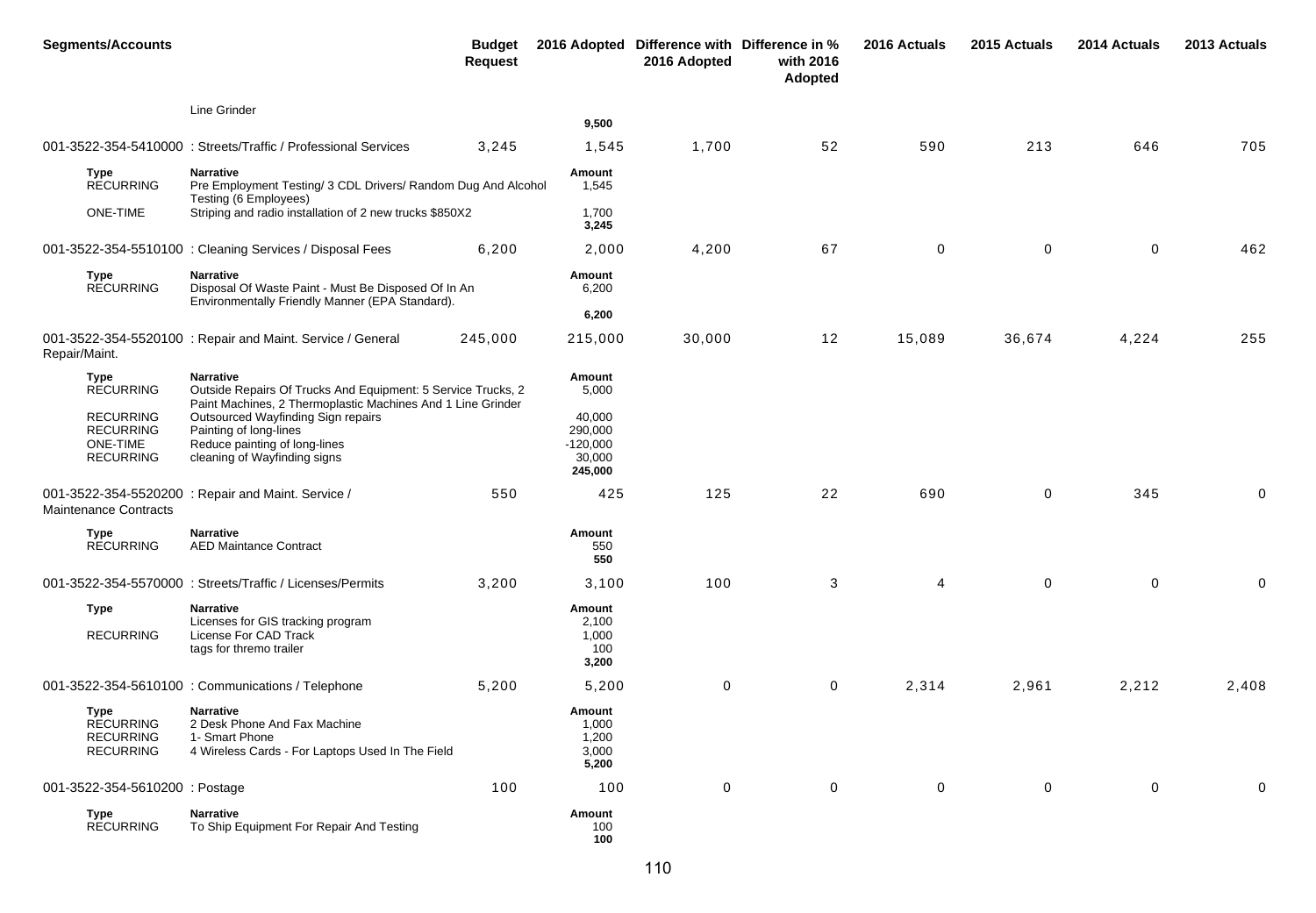| <b>Segments/Accounts</b>                          |                                                                                                                                   | <b>Budget</b><br>Request | 2016 Adopted                         | 2016 Adopted | Difference with Difference in %<br>with 2016<br>Adopted | 2016 Actuals | 2015 Actuals | 2014 Actuals | 2013 Actuals |
|---------------------------------------------------|-----------------------------------------------------------------------------------------------------------------------------------|--------------------------|--------------------------------------|--------------|---------------------------------------------------------|--------------|--------------|--------------|--------------|
|                                                   | 001-3522-354-5621100 : Travel / Dues/Registration Fees                                                                            | 4,000                    | 2,000                                | 2,000        | 50                                                      | $\mathbf 0$  | 0            | 1,000        | 0            |
| <b>Type</b><br><b>RECURRING</b>                   | <b>Narrative</b><br>Seminars And Training On New CAD And GIS Programs                                                             |                          | Amount<br>4,000<br>4,000             |              |                                                         |              |              |              |              |
| 001-3522-354-5630000: Advertising                 |                                                                                                                                   | $\mathbf 0$              | $\mathbf 0$                          | $\Omega$     | 0                                                       | 382          | $\Omega$     | 0            | 257          |
|                                                   | 001-3522-354-5650000: Streets/Traffic / Insurance                                                                                 | 8,267                    | 8,545                                | $-278$       | -4                                                      | 8,523        | 7,734        | 7,371        | 7,203        |
|                                                   | 001-3522-354-5740100 : Machinery & Equipment / Vehicles                                                                           | 0                        | $\mathbf 0$                          | 0            | 0                                                       | 0            | 0            | 29,930       | $\mathbf 0$  |
| <b>Type</b><br><b>ONE-TIME</b><br>ONE-TIME        | <b>Narrative</b><br>Per Vehicle Replacement List Replacement Of Vehicle 551<br>Move to vehicle contingency                        |                          | Amount<br>150,000<br>$-150,000$<br>0 |              |                                                         |              |              |              |              |
|                                                   | 001-3522-354-5740200 : Machinery & Equipment / Machinery                                                                          | 94,000                   | 0                                    | 94,000       | 100                                                     | 0            | 18,998       | 20,898       | 25,264       |
| <b>Type</b><br><b>ONE-TIME</b><br><b>ONE-TIME</b> | <b>Narrative</b><br>Thermo trailer to replace deadlined #560 thermo buggy<br>replacement of worn out 10 year old thermo push cart |                          | Amount<br>75,000<br>19,000<br>94,000 |              |                                                         |              |              |              |              |
| SubTotal: 3522 : Traffic Lines/Signs              |                                                                                                                                   | 1,069,303                | 930,067                              | 139,236      | 13                                                      | 519,855      | 670,830      | 615,391      | 574,169      |
| <b>SubTotal: EXPENSE</b>                          |                                                                                                                                   | 1,069,303                | 930,067                              | 139,236      | 13                                                      | 519,855      | 670,830      | 615,391      | 574,169      |
| <b>Grand Total</b>                                |                                                                                                                                   | 1,068,953                | 929,717                              | 139,236      | 13                                                      | 507,965      | 649,244      | 593,634      | 566,318      |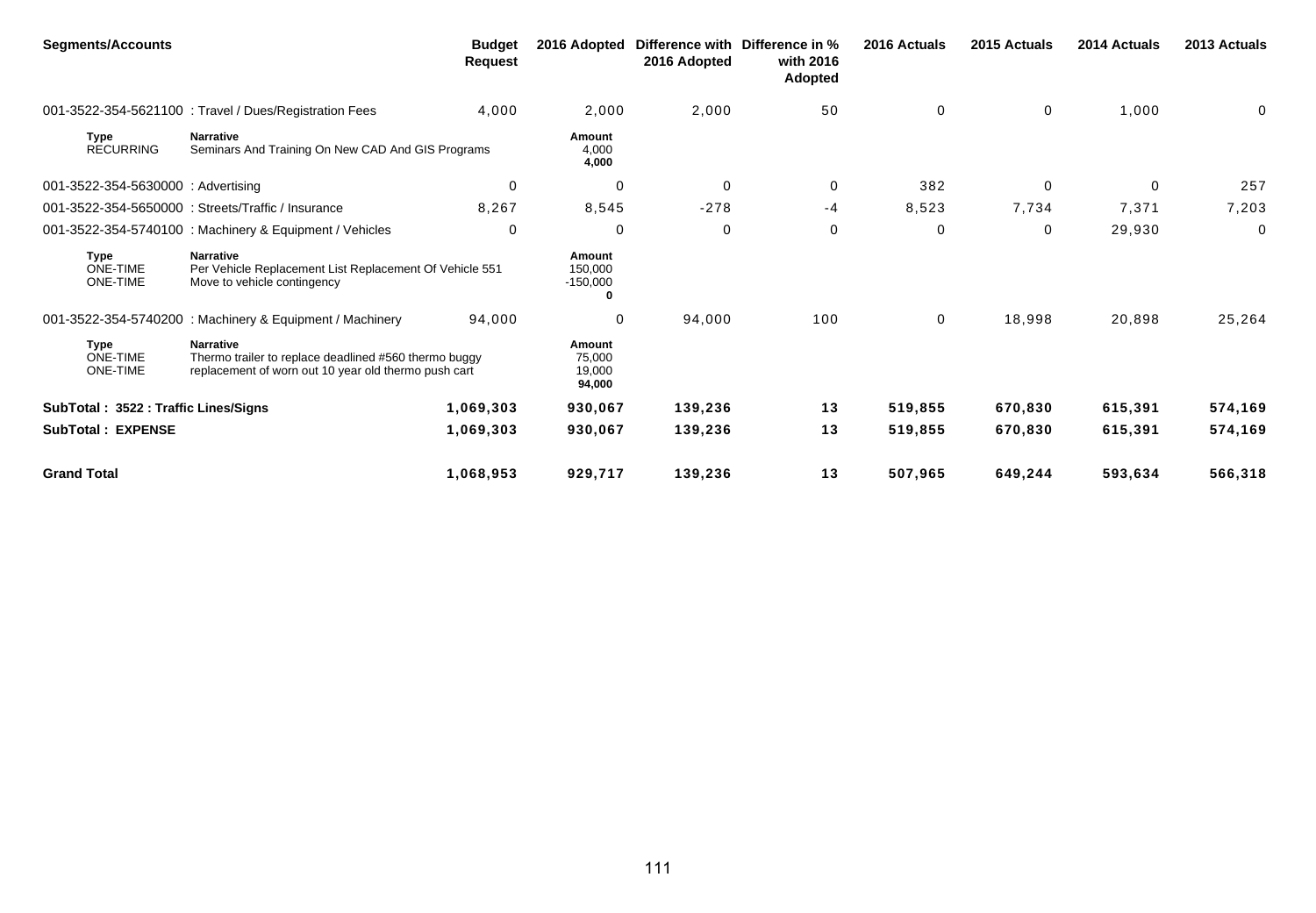# **The City of Frederick Working Budget Report 2017, Working, Details, Adopted** From Account: 001-3721 To Account: 001-3721 Run Date: 05/26/2016 User: kmiletich Report by: Dept/Div

| <b>Segments/Accounts</b>                          | <b>Budget</b><br>Request | 2016 Adopted | Difference with<br>2016 Adopted | Difference in %<br>with 2016<br>Adopted | 2016 Actuals | 2015 Actuals | 2014 Actuals | 2013 Actuals |
|---------------------------------------------------|--------------------------|--------------|---------------------------------|-----------------------------------------|--------------|--------------|--------------|--------------|
| <b>EXPENSE</b>                                    |                          |              |                                 |                                         |              |              |              |              |
| 3721 : Bus Maintenance                            |                          |              |                                 |                                         |              |              |              |              |
| 001-3721-372-5269100 : Health Insurance / Life    | 266                      | 266          | $\mathbf 0$                     | 0                                       | 244          | 213          | 213          | 311          |
| 001-3721-372-5282500 : Retirement / 25 Year Plan  | 10,939                   | 11,800       | $-861$                          | -8                                      | 11,800       | 12,206       | 23,081       | 22,882       |
| 001-3721-372-5283000 : Retirement / 30 Year Plan  | 0                        | $\mathbf{0}$ | $\mathbf{0}$                    | 0                                       | $\Omega$     | $\Omega$     | 7,051        | 6,859        |
| 001-3721-372-5650000 : Transportation / Insurance | 141                      | 146          | -5                              | -4                                      | 199          | 128          | 122          | 115          |
| SubTotal: 3721 : Bus Maintenance                  | 11,346                   | 12,212       | -866                            | -8                                      | 12,243       | 12,547       | 30,467       | 30,167       |
| <b>SubTotal: EXPENSE</b>                          | 11,346                   | 12,212       | -866                            | -8                                      | 12,243       | 12,547       | 30,467       | 30,167       |
| <b>Grand Total</b>                                | 11,346                   | 12,212       | $-866$                          | -8                                      | 12,243       | 12,547       | 30,467       | 30,167       |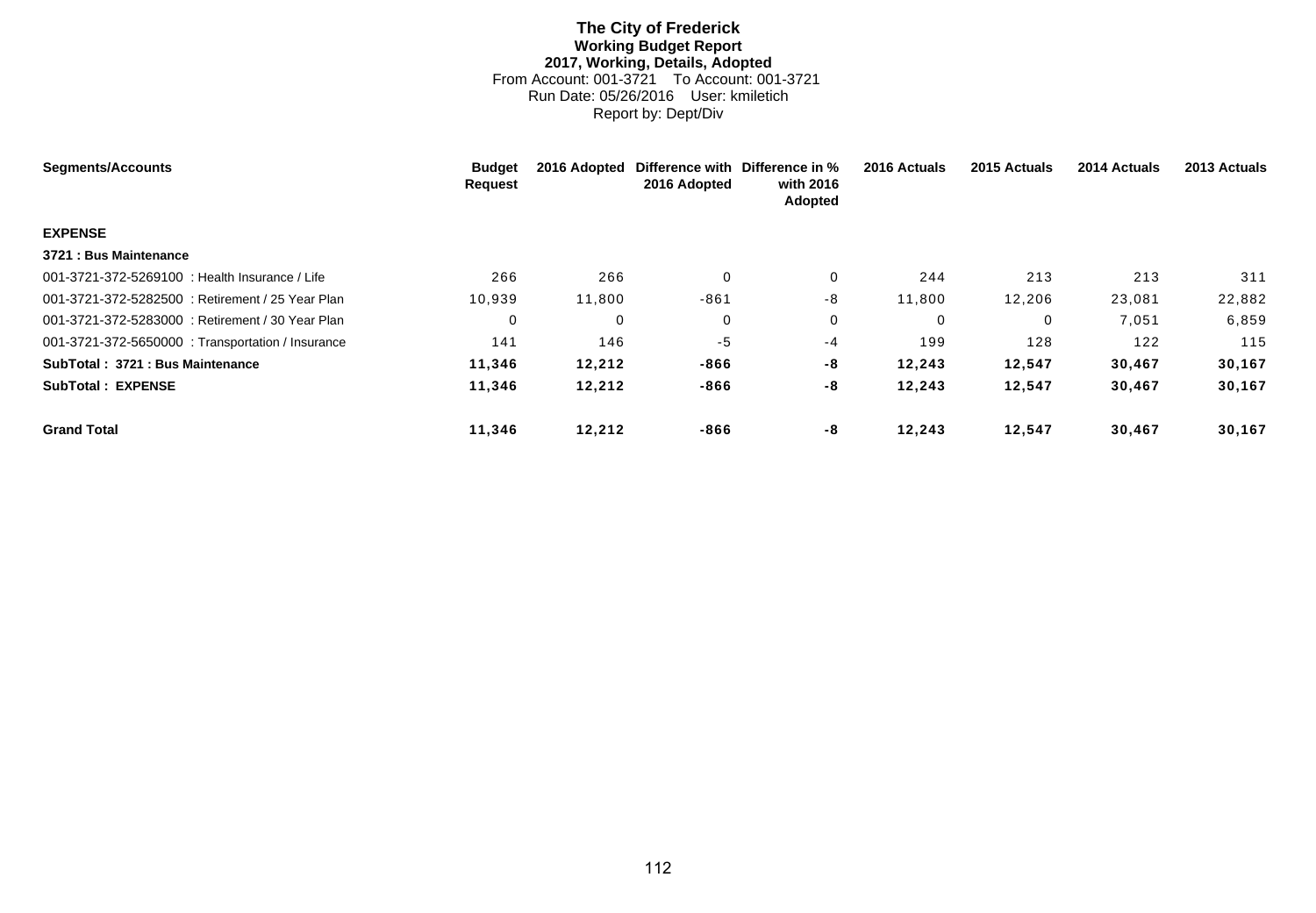# **The City of Frederick Working Budget Report 2017, Working, Details, Adopted** From Account: 001-4111 To Account: 001-4111 Run Date: 05/26/2016 User: kmiletich Report by: Dept/Div

| <b>Segments/Accounts</b>                    |                                                                                                                                                                              | <b>Budget</b><br><b>Request</b> |                  | 2016 Adopted Difference with Difference in %<br>2016 Adopted | with 2016<br>Adopted | 2016 Actuals | 2015 Actuals | 2014 Actuals | 2013 Actuals |
|---------------------------------------------|------------------------------------------------------------------------------------------------------------------------------------------------------------------------------|---------------------------------|------------------|--------------------------------------------------------------|----------------------|--------------|--------------|--------------|--------------|
| <b>REVENUE</b>                              |                                                                                                                                                                              |                                 |                  |                                                              |                      |              |              |              |              |
| 4111 : Grounds Maintenance                  |                                                                                                                                                                              |                                 |                  |                                                              |                      |              |              |              |              |
| Gen. Cap. Asse                              | 001-4111-000-3930001 : Capital Asset Disposition / Sale of                                                                                                                   | $\Omega$                        | 0                | 0                                                            | 0                    | 0            | 0            | 22,943       | 1,080        |
| Reimbursemen                                | 001-4111-000-3930002 : Capital Asset Disposition / Insurance                                                                                                                 | 0                               | 0                | 0                                                            | $\mathbf 0$          | 0            | 1,237        | 9,625        | $\Omega$     |
|                                             | 001-4111-511-3315200 : Federal / Recreation / Op Indirect                                                                                                                    | $\Omega$                        | 0                | $\Omega$                                                     | $\mathbf 0$          | 0            | 0            | $\Omega$     | 76,758       |
| Grants                                      | 001-4111-511-3345102 : State of Maryland / Other State                                                                                                                       | 60,000                          | 83,000           | $-23,000$                                                    | $-39$                | $\Omega$     | $\Omega$     | 26,975       | 35,000       |
| <b>Type</b><br><b>ONE-TIME</b>              | <b>Narrative</b><br>MD DNR Program Open Space - Community Parks & Playgrounds<br>Program \$60,000 grant request to replace playground at Jimmy<br><b>McGee Memorial Park</b> |                                 | Amount<br>60.000 |                                                              |                      |              |              |              |              |
|                                             |                                                                                                                                                                              |                                 | 60,000           |                                                              |                      |              |              |              |              |
|                                             | 001-4111-511-3400001: Public Works / Equipmental Rental                                                                                                                      | 2,600                           | 2,600            | 0                                                            | 0                    | 1,236        | 2,206        | 25,648       | 30,240       |
| 001-4111-511-3400002 : Public Works / Labor |                                                                                                                                                                              | 9,520                           | 9,520            | 0                                                            | 0                    | 2,017        | 7,371        | 8,177        | 29,647       |
|                                             | 001-4111-511-3400003 : Public Works / Overhead                                                                                                                               | 1,230                           | 1,230            | 0                                                            | 0                    | 365          | 349          | 294          | 172          |
|                                             | 001-4111-511-3630001: Donations/Contributions / Donations                                                                                                                    | $\Omega$                        | 0                | $\Omega$                                                     | 0                    | 2,500        | 2,113        | 15,000       | 48,653       |
|                                             | 001-4111-511-3690001 : Miscellaneous / Other Misc. Receipts                                                                                                                  | $\Omega$                        | $\Omega$         | $\Omega$                                                     | $\mathbf 0$          | 3,259        | 5,317        | 4,488        | 10,147       |
| SubTotal: 4111: Grounds Maintenance         |                                                                                                                                                                              | $-73,350$                       | $-96,350$        | 23,000                                                       | $-32$                | $-9,377$     | $-18,593$    | $-113,150$   | $-231,697$   |
| <b>SubTotal: REVENUE</b>                    |                                                                                                                                                                              | $-73,350$                       | $-96,350$        | 23,000                                                       | $-32$                | $-9,377$     | $-18,593$    | $-113,150$   | $-231,697$   |
| <b>EXPENSE</b>                              |                                                                                                                                                                              |                                 |                  |                                                              |                      |              |              |              |              |
| 4111 : Grounds Maintenance                  |                                                                                                                                                                              |                                 |                  |                                                              |                      |              |              |              |              |
|                                             | 001-4111-511-5121100 : Salaries - Full Time / Productive Time                                                                                                                | 1,178,161                       | 1,143,492        | 34,669                                                       | $\overline{2}$       | 749,657      | 843,232      | 807,831      | 824,529      |
|                                             | 001-4111-511-5121200 : Salaries - Full Time / Vacation                                                                                                                       | 0                               | 0                | 0                                                            | 0                    | 69,730       | 105,562      | 90,902       | 80,792       |
|                                             | 001-4111-511-5121300 : Salaries - Full Time / Sick                                                                                                                           | $\Omega$                        | 0                | $\Omega$                                                     | 0                    | 28,087       | 43,581       | 23,175       | 44,072       |
|                                             | 001-4111-511-5121400 : Salaries - Full Time / Holiday                                                                                                                        | $\Omega$                        | $\Omega$         | $\Omega$                                                     | 0                    | 44,534       | 51.495       | 48,929       | 48,792       |
|                                             | 001-4111-511-5121500 : Salaries - Full Time / Other Leave                                                                                                                    | $\Omega$                        | $\Omega$         | 0                                                            | 0                    | 21,493       | 13,358       | 15,406       | 17,120       |
| 001-4111-511-5141200 : Overtime / Standby   |                                                                                                                                                                              | 1,500                           | 800              | 700                                                          | 46                   | 765          | 780          | 221          | 683          |
|                                             | 001-4111-511-5141300 : Overtime / Premium Overtime                                                                                                                           | 45.000                          | 41.400           | 3.600                                                        | 8                    | 37.657       | 36.426       | 27.052       | 27,117       |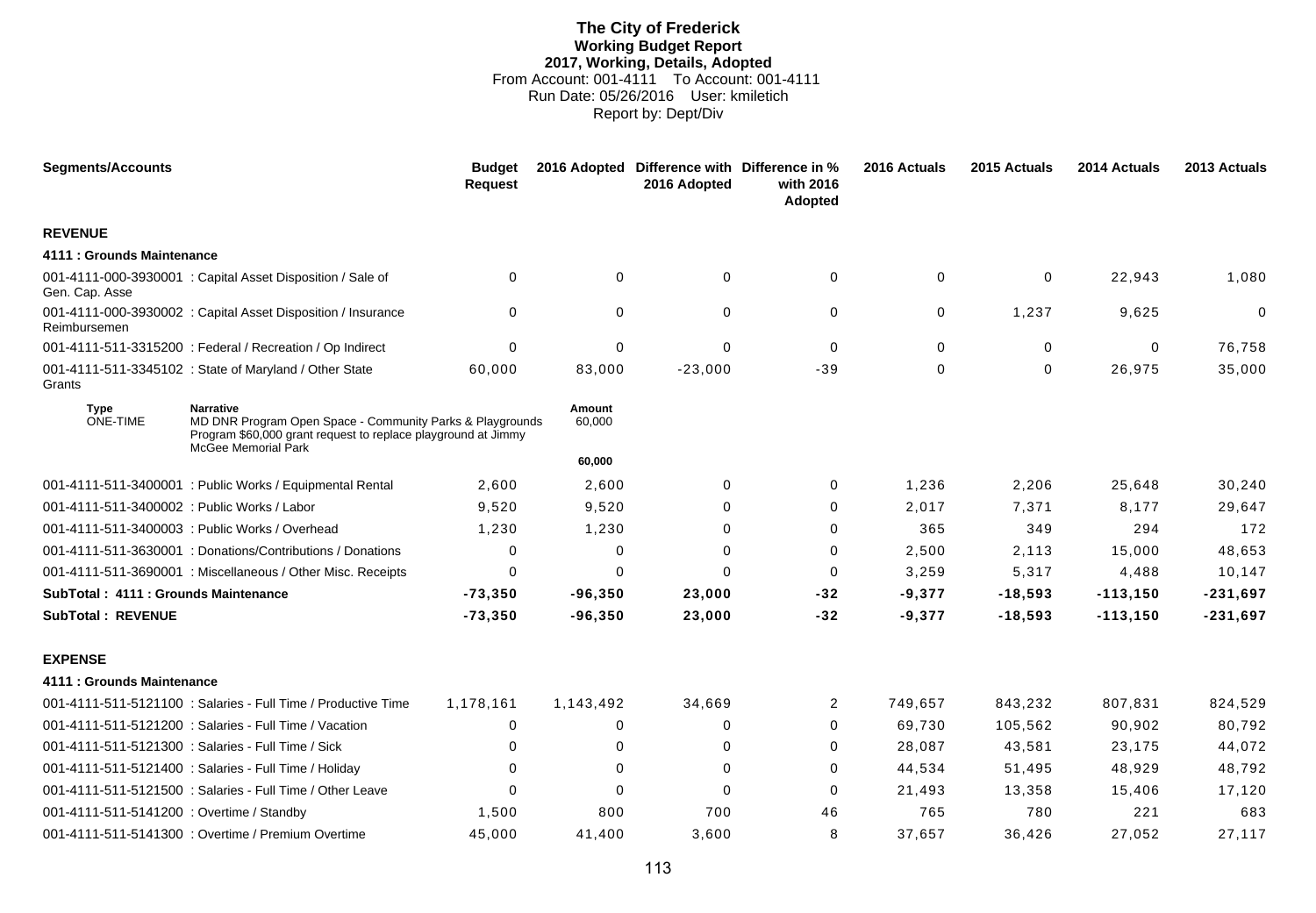| <b>Budget</b><br><b>Request</b>            |                                                                                                                                                                                                           | 2016 Adopted                 | with 2016<br>Adopted | 2016 Actuals                                 | 2015 Actuals       | 2014 Actuals                 | 2013 Actuals                           |
|--------------------------------------------|-----------------------------------------------------------------------------------------------------------------------------------------------------------------------------------------------------------|------------------------------|----------------------|----------------------------------------------|--------------------|------------------------------|----------------------------------------|
| 50,000                                     | 5,280                                                                                                                                                                                                     | 44,720                       | 89                   | 2,790                                        | 5,280              | 1,890                        | 3,856                                  |
| $\mathbf 0$                                | $\mathbf 0$                                                                                                                                                                                               | $\Omega$                     | 0                    | $\Omega$                                     | $\mathbf{0}$       | 37,500                       | $\Omega$                               |
| 63,784                                     | 38,560                                                                                                                                                                                                    | 25,224                       | 39                   | 46,137                                       | 37,891             | 35,579                       | 26,012                                 |
| 79,032                                     | 73,840                                                                                                                                                                                                    | 5,192                        | 6                    | 54,393                                       | 62,846             | 60,422                       | 59,891                                 |
| 18,482                                     | 17,460                                                                                                                                                                                                    | 1,022                        | 5                    | 12,721                                       | 14,698             |                              | 14,007                                 |
|                                            | 48,181                                                                                                                                                                                                    | 6,640                        | 12                   | 49,900                                       |                    |                              | 41,259                                 |
| 269,950                                    | 278,336                                                                                                                                                                                                   | $-8,386$                     | -4                   | 267,821                                      | 253,774            | 244,093                      | 223,224                                |
|                                            |                                                                                                                                                                                                           |                              | 6                    |                                              |                    |                              | 129,650                                |
|                                            |                                                                                                                                                                                                           |                              | 1                    |                                              |                    |                              | 156,950                                |
| 0                                          | 0                                                                                                                                                                                                         | 0                            | 0                    | 6,667                                        | 3,125              | 417                          | $\mathbf 0$                            |
| 0                                          | $\pmb{0}$                                                                                                                                                                                                 | 0                            | 0                    | 1,234                                        | $-3$               | $-2$                         | -6                                     |
| $\mathbf 0$                                | 0                                                                                                                                                                                                         | $\mathbf 0$                  | 0                    | 137                                          | $\overline{2}$     | 0                            | 5                                      |
| 3,779                                      | 3,900                                                                                                                                                                                                     | $-121$                       | -4                   | 2,996                                        | 2,803              | 2,724                        | 2,660                                  |
| 4,138                                      | 4,138                                                                                                                                                                                                     | 0                            | 0                    | 3,645                                        | 3,192              | 3,087                        | 3,200                                  |
| 0                                          | 0                                                                                                                                                                                                         | 0                            | 0                    | 0                                            | 0                  | 0                            | 9,235                                  |
| 254,662                                    | 277,966                                                                                                                                                                                                   | $-23,304$                    | $-10$                | 277,966                                      | 275,110            | 346,214                      | 331,792                                |
| 79,694                                     | 89,150                                                                                                                                                                                                    | $-9,456$                     | $-12$                | 89,150                                       | 91,520             | 84,614                       | 102,891                                |
| 310,000                                    | 280,980                                                                                                                                                                                                   | 29,020                       | 9                    | 202,996                                      | 292,493            | 243,254                      | 203,807                                |
|                                            | Amount<br>30,000<br>7,000<br>6,000<br>73,000<br>10,000<br>30,000<br>2,000<br>1,000<br>15,000<br>6,000<br>4,800<br>4,000<br>8,000<br>7,000<br>5,000<br>1,200<br>25,000<br>2,500<br>2,500<br>2,500<br>5,500 |                              |                      |                                              |                    |                              |                                        |
| Miscellaneous playground equipment repairs | 54,821<br>162,293<br>159,582<br>CCUP landscaping - annual flowers, replacements & mulch<br>various Park walkways - Stonegate, Monocacy Village, etc.                                                      | 151,469<br>156,815<br>32,000 | 10,824<br>2,767      | 2016 Adopted Difference with Difference in % | 159,634<br>156,815 | 43,222<br>142,802<br>143,791 | 14,131<br>40,237<br>123,082<br>149,260 |

ONE-TIME Max Kehne paths ADA and lighting improvements 13,000 ONE-TIME College Estates and Max Kehne plumbing upgrades 4,000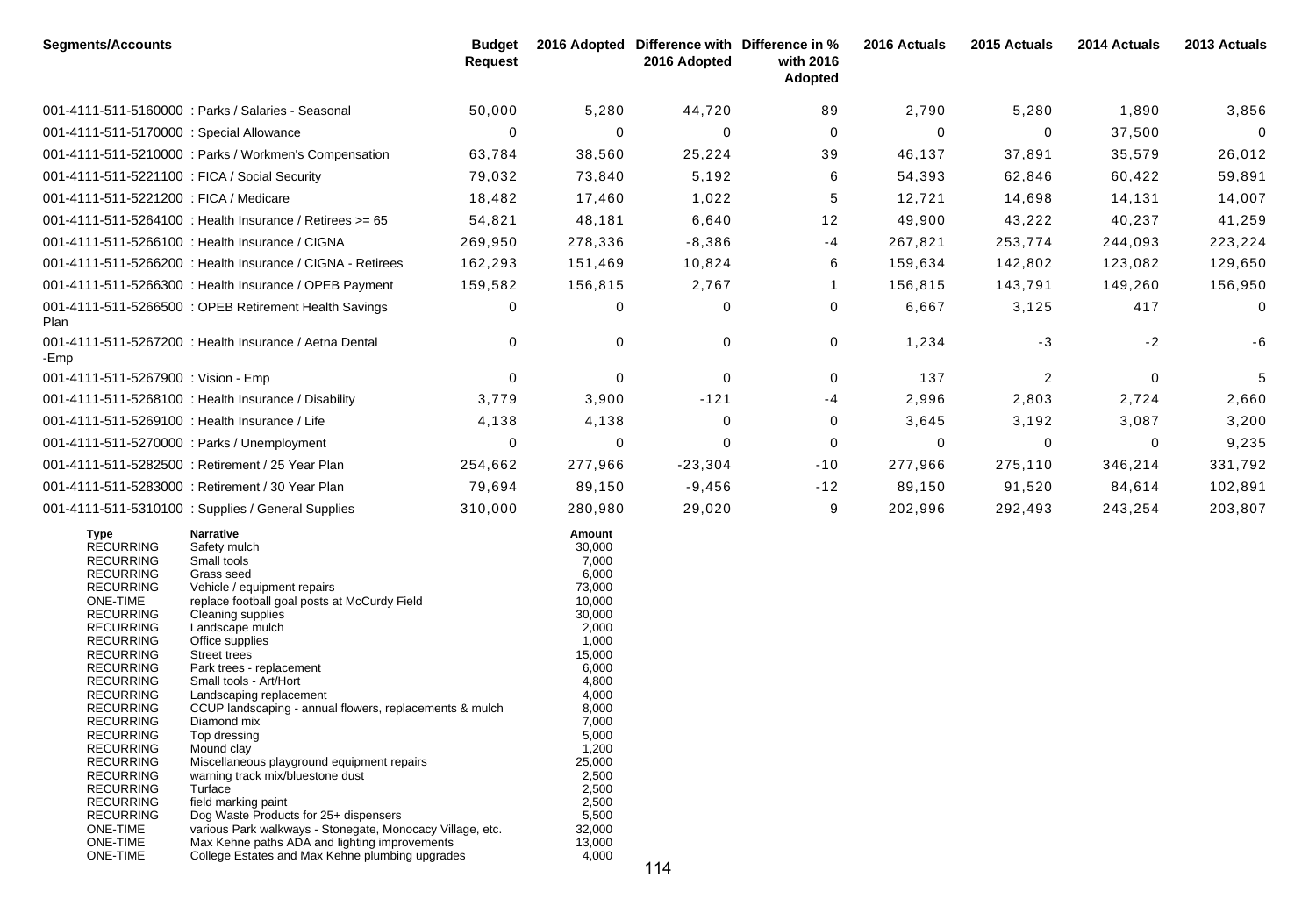| <b>Segments/Accounts</b>                                                                                                                                                                                                                                                                                        |                                                                                                                                                                                                                                                                                                                                                                                                                                                                                                                                                                                     | <b>Budget</b><br><b>Request</b> |                                                                                                                                                                                      | 2016 Adopted Difference with Difference in %<br>2016 Adopted | with 2016<br>Adopted | 2016 Actuals | 2015 Actuals | 2014 Actuals | 2013 Actuals |
|-----------------------------------------------------------------------------------------------------------------------------------------------------------------------------------------------------------------------------------------------------------------------------------------------------------------|-------------------------------------------------------------------------------------------------------------------------------------------------------------------------------------------------------------------------------------------------------------------------------------------------------------------------------------------------------------------------------------------------------------------------------------------------------------------------------------------------------------------------------------------------------------------------------------|---------------------------------|--------------------------------------------------------------------------------------------------------------------------------------------------------------------------------------|--------------------------------------------------------------|----------------------|--------------|--------------|--------------|--------------|
| <b>ONE-TIME</b><br>ONE-TIME<br>ONE-TIME                                                                                                                                                                                                                                                                         | construct pavilion for bicycle pump track<br>Harmon Park building gutters/misc.<br>Staley Park Field House maintenance                                                                                                                                                                                                                                                                                                                                                                                                                                                              |                                 | 5,000<br>5,000<br>3,000<br>310,000                                                                                                                                                   |                                                              |                      |              |              |              |              |
|                                                                                                                                                                                                                                                                                                                 | 001-4111-511-5310300: Supplies / Clothing/Uniforms                                                                                                                                                                                                                                                                                                                                                                                                                                                                                                                                  | 10,000                          | 9,600                                                                                                                                                                                | 400                                                          | 4                    | 4,657        | 11,486       | 7,491        | 6,644        |
| 001-4111-511-5330100 : Energy / Fuel & Oil                                                                                                                                                                                                                                                                      |                                                                                                                                                                                                                                                                                                                                                                                                                                                                                                                                                                                     | 89,500                          | 95,000                                                                                                                                                                               | $-5,500$                                                     | -7                   | 35,717       | 62,696       | 77,616       | 86,567       |
| 001-4111-511-5330200 : Energy / Electricity                                                                                                                                                                                                                                                                     |                                                                                                                                                                                                                                                                                                                                                                                                                                                                                                                                                                                     | 150,000                         | 160,000                                                                                                                                                                              | $-10,000$                                                    | -7                   | 102,646      | 115,357      | 122,784      | 123,474      |
| 001-4111-511-5330300 : Energy / Natural Gas                                                                                                                                                                                                                                                                     |                                                                                                                                                                                                                                                                                                                                                                                                                                                                                                                                                                                     | 2,000                           | 2,000                                                                                                                                                                                | $\mathbf 0$                                                  | 0                    | 1,048        | 1,344        | 1,351        | 1,017        |
| 001-4111-511-5340000 : Parks / Chemicals                                                                                                                                                                                                                                                                        |                                                                                                                                                                                                                                                                                                                                                                                                                                                                                                                                                                                     | 13,000                          | 12,900                                                                                                                                                                               | 100                                                          | 0                    | 5,439        | 15,829       | 8,905        | 9,070        |
|                                                                                                                                                                                                                                                                                                                 | 001-4111-511-5410000 : Parks / Professional Services                                                                                                                                                                                                                                                                                                                                                                                                                                                                                                                                | 56,000                          | 27,700                                                                                                                                                                               | 28,300                                                       | 50                   | 18,008       | 8,842        | 12,885       | 9,499        |
| Type<br><b>RECURRING</b><br><b>RECURRING</b><br><b>RECURRING</b><br><b>RECURRING</b><br><b>RECURRING</b><br><b>RECURRING</b><br>ONE-TIME                                                                                                                                                                        | <b>Narrative</b><br>Aquatic Management - Whittier Lake<br><b>DOT Physicals</b><br>Random Drug Tests<br>Work Step Physicals<br>Carroll Creek fountain maintenance (6 total)<br>HOA Tree Planting Program<br>Harmon Park building engineering services structural evaluation                                                                                                                                                                                                                                                                                                          |                                 | Amount<br>10,000<br>2,000<br>625<br>375<br>30,000<br>10,000<br>3,000<br>56,000                                                                                                       |                                                              |                      |              |              |              |              |
|                                                                                                                                                                                                                                                                                                                 | 001-4111-511-5510100 : Cleaning Services / Disposal Fees                                                                                                                                                                                                                                                                                                                                                                                                                                                                                                                            | 7,000                           | 6,000                                                                                                                                                                                | 1,000                                                        | 14                   | 4,915        | 6,566        | 4,634        | 5,235        |
|                                                                                                                                                                                                                                                                                                                 | 001-4111-511-5510300 : Cleaning Services / Lawn Care                                                                                                                                                                                                                                                                                                                                                                                                                                                                                                                                | 21,500                          | 21,440                                                                                                                                                                               | 60                                                           | 0                    | 1,696        | 5,845        | 6,657        | 3,479        |
| Repair/Maint.                                                                                                                                                                                                                                                                                                   | 001-4111-511-5520100 : Repair and Maint. Service / General                                                                                                                                                                                                                                                                                                                                                                                                                                                                                                                          | 245,000                         | 160,500                                                                                                                                                                              | 84,500                                                       | 34                   | 103,408      | 118,006      | 65,592       | 128,300      |
| Type<br><b>RECURRING</b><br><b>RECURRING</b><br><b>RECURRING</b><br><b>RECURRING</b><br><b>RECURRING</b><br><b>RECURRING</b><br><b>RECURRING</b><br><b>RECURRING</b><br><b>RECURRING</b><br>ONE-TIME<br><b>ONE-TIME</b><br>ONE-TIME<br><b>RECURRING</b><br>RECURRING<br>ONE-TIME<br><b>ONE-TIME</b><br>ONE-TIME | Narrative<br>Collision / body repair<br>Tires<br><b>Heavy Equipment</b><br>Miscellaneous<br>Mural maintenance<br>Organic debris - grinding<br>General repair - Art/Hort<br>Miscellaneous fountain repairs at Whittier Lake<br>Miscellaneous playground equipment repairs<br><b>Carroll Creek Suspension Bridge Repairs</b><br>(2) Radio Changeovers<br>(2) new vehicle striping<br>Street tree replacement<br>general contracting park repairs<br>repair lights 7th Street Fountain<br>Mullinix Park - repair/reinstall approx 150 fence finials<br><b>Community Bridge repairs</b> |                                 | Amount<br>2,000<br>10,000<br>15,000<br>30,000<br>5,000<br>10,000<br>20,000<br>2,500<br>25,000<br>35,000<br>1,000<br>1,000<br>15,000<br>8,500<br>5,000<br>10,000<br>50,000<br>245,000 |                                                              |                      |              |              |              |              |
| <b>Maintenance Contracts</b>                                                                                                                                                                                                                                                                                    | 001-4111-511-5520200 : Repair and Maint. Service /                                                                                                                                                                                                                                                                                                                                                                                                                                                                                                                                  | 22,650                          | 13,725                                                                                                                                                                               | 8,925                                                        | 39                   | 21,168       | 1,984        | 11,993       | 3,869        |
| Type<br><b>RECURRING</b><br><b>RECURRING</b>                                                                                                                                                                                                                                                                    | <b>Narrative</b><br>Carroll Creek - irrigation<br>Staley Field House & Harmon Building - pest control                                                                                                                                                                                                                                                                                                                                                                                                                                                                               |                                 | Amount<br>12,000<br>850                                                                                                                                                              |                                                              |                      |              |              |              |              |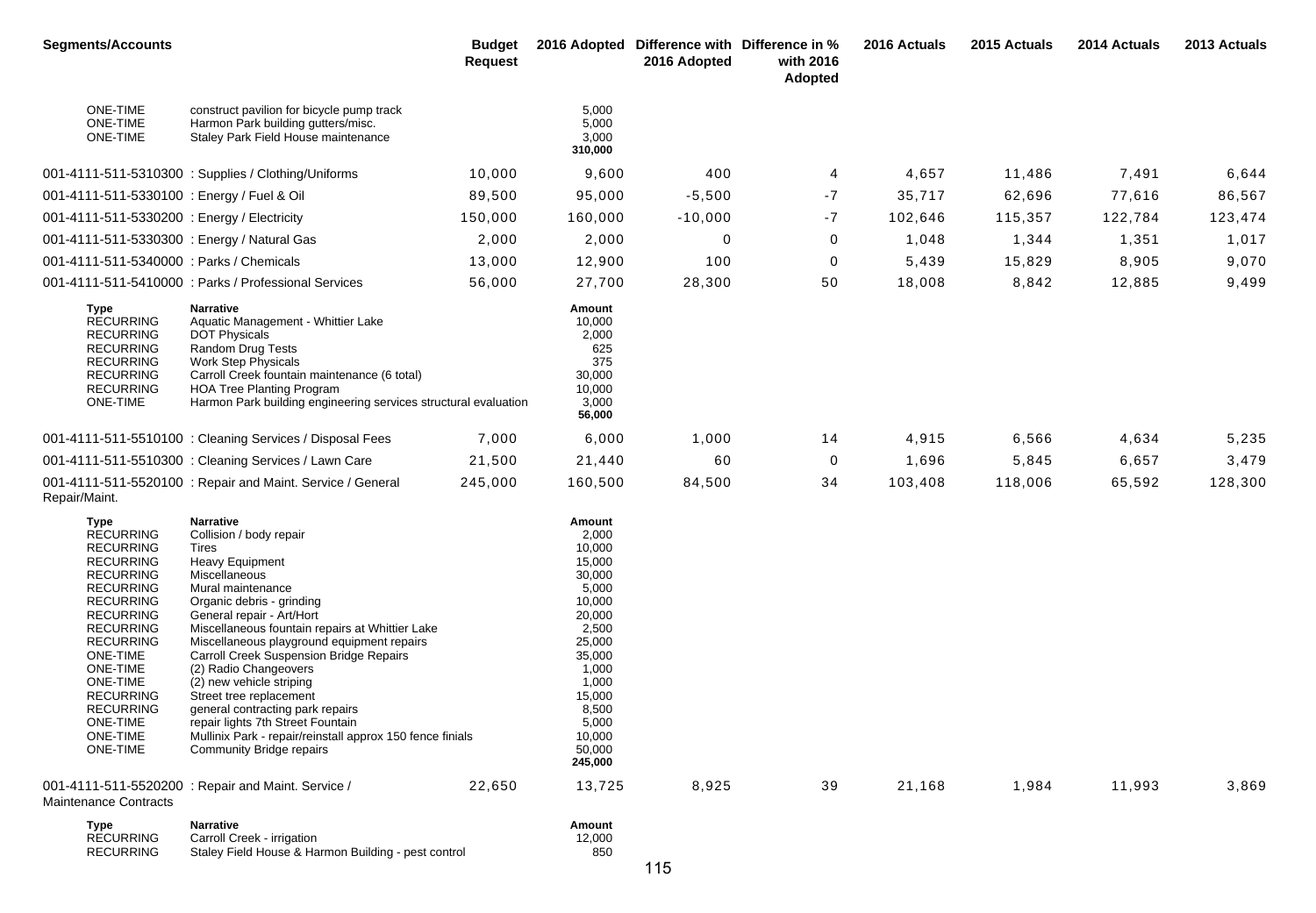| <b>Segments/Accounts</b>                                                                                                                                                               |                                                                                                                                                                                                                                                                                                                                                                                                                     | <b>Budget</b><br><b>Request</b> |                                                                                                                   | 2016 Adopted Difference with Difference in %<br>2016 Adopted | with 2016<br><b>Adopted</b> | 2016 Actuals | 2015 Actuals | 2014 Actuals | 2013 Actuals |
|----------------------------------------------------------------------------------------------------------------------------------------------------------------------------------------|---------------------------------------------------------------------------------------------------------------------------------------------------------------------------------------------------------------------------------------------------------------------------------------------------------------------------------------------------------------------------------------------------------------------|---------------------------------|-------------------------------------------------------------------------------------------------------------------|--------------------------------------------------------------|-----------------------------|--------------|--------------|--------------|--------------|
| <b>RECURRING</b>                                                                                                                                                                       | Staley Field House, McCurdy, etc. - annual fire extinguisher                                                                                                                                                                                                                                                                                                                                                        |                                 | 550                                                                                                               |                                                              |                             |              |              |              |              |
| <b>RECURRING</b><br><b>ONE-TIME</b>                                                                                                                                                    | inspection<br>MUSCO Lighting contract - Hill Street and Max Kehne annual fee<br>Treekeeper software license - 5 years                                                                                                                                                                                                                                                                                               |                                 | 850<br>8,400<br>22,650                                                                                            |                                                              |                             |              |              |              |              |
|                                                                                                                                                                                        | 001-4111-511-5540100 : Rentals / Land and Buildings                                                                                                                                                                                                                                                                                                                                                                 | 0                               | 2,000                                                                                                             | $-2,000$                                                     | $-100$                      | 0            | 0            | 9,000        | 9,000        |
|                                                                                                                                                                                        | 001-4111-511-5540200: Rentals / Equipment and Vehicles                                                                                                                                                                                                                                                                                                                                                              | 13,500                          | 13,500                                                                                                            | 0                                                            | 0                           | 5,580        | 5,048        | 6,841        | 7,335        |
| <b>Type</b><br><b>RECURRING</b><br><b>RECURRING</b>                                                                                                                                    | Narrative<br>Miscellaneous rentals<br>Port-O-Pots                                                                                                                                                                                                                                                                                                                                                                   |                                 | Amount<br>3,500<br>10,000<br>13,500                                                                               |                                                              |                             |              |              |              |              |
| Service                                                                                                                                                                                | 001-4111-511-5560100 : Water/Sewer Service / Water/Sewer                                                                                                                                                                                                                                                                                                                                                            | 1,000                           | 1,000                                                                                                             | 0                                                            | 0                           | 1,703        | 727          | 649          | 620          |
| <b>Mgmt Service</b>                                                                                                                                                                    | 001-4111-511-5561100 : Water/Sewer Service / Storm Water                                                                                                                                                                                                                                                                                                                                                            | 0                               | 1,200                                                                                                             | $-1,200$                                                     | $-100$                      | 155          | 229          | 767          | 1,266        |
| <b>Benefit Charg</b>                                                                                                                                                                   | 001-4111-511-5562100 : Water/Sewer Service / Solid Waste                                                                                                                                                                                                                                                                                                                                                            | 1,700                           | 1,700                                                                                                             | 0                                                            | 0                           | 1,507        | 1,641        | 1,641        | 1,641        |
|                                                                                                                                                                                        | 001-4111-511-5570000 : Parks / Licenses/Permits                                                                                                                                                                                                                                                                                                                                                                     | 100                             | 100                                                                                                               | 0                                                            | 0                           | 100          | 0            | 100          | 100          |
|                                                                                                                                                                                        | 001-4111-511-5610100 : Communications / Telephone                                                                                                                                                                                                                                                                                                                                                                   | 7,500                           | 6,000                                                                                                             | 1,500                                                        | 20                          | 4,001        | 6,186        | 5,679        | 5,790        |
|                                                                                                                                                                                        | 001-4111-511-5610200 : Communications / Postage                                                                                                                                                                                                                                                                                                                                                                     | 50                              | 50                                                                                                                | $\mathbf 0$                                                  | 0                           | 12           | 23           | 28           | 24           |
|                                                                                                                                                                                        | 001-4111-511-5621100 : Travel / Dues/Registration Fees                                                                                                                                                                                                                                                                                                                                                              | 3,000                           | 1,100                                                                                                             | 1,900                                                        | 63                          | 3,555        | 883          | 648          | 975          |
| 001-4111-511-5630000: Parks / Advertising                                                                                                                                              |                                                                                                                                                                                                                                                                                                                                                                                                                     | 750                             | 750                                                                                                               | $\mathbf 0$                                                  | 0                           | 382          | 297          | 382          | 636          |
| Type<br><b>RECURRING</b>                                                                                                                                                               | Narrative<br>advertising for bids                                                                                                                                                                                                                                                                                                                                                                                   |                                 | Amount<br>750<br>750                                                                                              |                                                              |                             |              |              |              |              |
| 001-4111-511-5650000 : Parks / Insurance                                                                                                                                               |                                                                                                                                                                                                                                                                                                                                                                                                                     | 99,640                          | 99,476                                                                                                            | 164                                                          | 0                           | 89,405       | 89,353       | 90,220       | 66,386       |
|                                                                                                                                                                                        | 001-4111-511-5730000: Parks / Impvts Other Than Bldgs.                                                                                                                                                                                                                                                                                                                                                              | 244,000                         | 140,500                                                                                                           | 103,500                                                      | 42                          | 30,331       | 338,901      | 178,611      | 34,854       |
| <b>Type</b><br><b>ONE-TIME</b><br><b>ONE-TIME</b><br><b>ONE-TIME</b><br><b>ONE-TIME</b><br><b>ONE-TIME</b><br><b>ONE-TIME</b><br><b>ONE-TIME</b><br><b>ONE-TIME</b><br><b>ONE-TIME</b> | <b>Narrative</b><br>McCurdy Field - install irrigation<br>Remove McCurdy Field irrigation<br>Stonegate Park - basketball court replacement<br>Remove Stonegate basketball court replacement<br>Hillcrest Park - sport court<br>Jimmy McGee Memorial Park - playground replacement<br>Mullinix Park - fabricate/install new pavilion fence<br>Baker Park - fountain replacement<br>Waterford Park Bridge replacement |                                 | Amount<br>75,000<br>$-75,000$<br>84,000<br>$-84,000$<br>42,000<br>60,000<br>42,000<br>25,000<br>75,000<br>244,000 |                                                              |                             |              |              |              |              |
|                                                                                                                                                                                        | 001-4111-511-5740100 : Machinery & Equipment / Vehicles                                                                                                                                                                                                                                                                                                                                                             | 7,500                           | 0                                                                                                                 | 7,500                                                        | 100                         | 93,114       | $\mathbf{0}$ | 283,210      | 38,040       |
| Type<br><b>ONE-TIME</b><br><b>ONE-TIME</b><br>ONE-TIME                                                                                                                                 | <b>Narrative</b><br>(2) Pickup trucks - replace #270 & #262<br>Move to vehicle contingency<br>20' Landscaping trailer                                                                                                                                                                                                                                                                                               |                                 | Amount<br>95,000<br>$-95,000$<br>7,500<br>7,500                                                                   |                                                              |                             |              |              |              |              |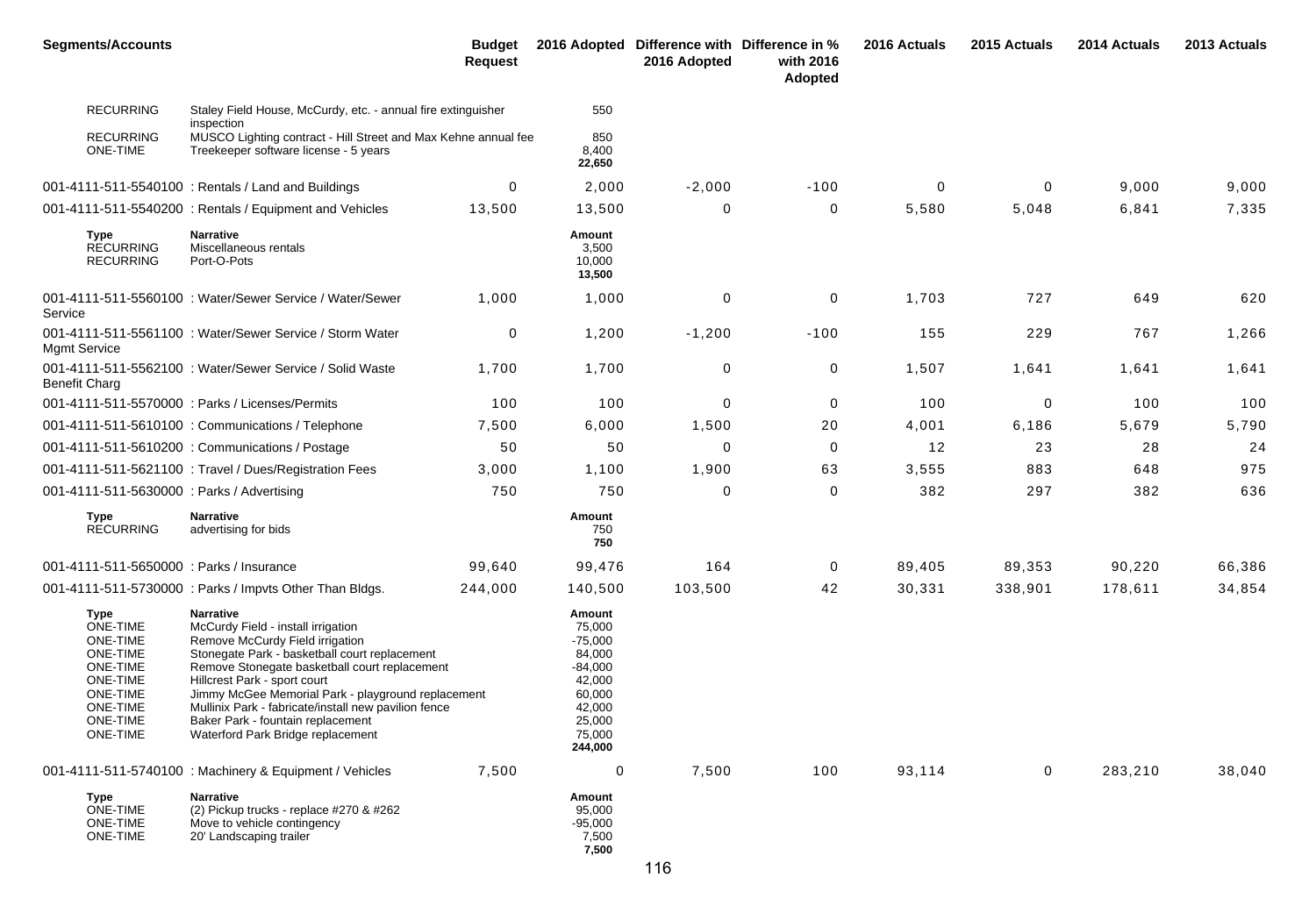| <b>Segments/Accounts</b>                                                                            |                                                                                                                                                                                                                                                                                                 | <b>Budget</b><br><b>Request</b> | 2016 Adopted                                                | 2016 Adopted | Difference with Difference in %<br>with 2016<br>Adopted | 2016 Actuals | 2015 Actuals | 2014 Actuals | 2013 Actuals |
|-----------------------------------------------------------------------------------------------------|-------------------------------------------------------------------------------------------------------------------------------------------------------------------------------------------------------------------------------------------------------------------------------------------------|---------------------------------|-------------------------------------------------------------|--------------|---------------------------------------------------------|--------------|--------------|--------------|--------------|
|                                                                                                     | 001-4111-511-5740200 : Machinery & Equipment / Machinery                                                                                                                                                                                                                                        | 140,000                         | 13,000                                                      | 127,000      | 90                                                      | 0            | 17,663       | 429,736      | 34,643       |
| <b>Type</b><br>ONE-TIME<br><b>ONE-TIME</b><br><b>ONE-TIME</b><br><b>ONE-TIME</b><br><b>ONE-TIME</b> | <b>Narrative</b><br>(1) Toro Groundsmaster 7200 mower - with PolarTrac snow<br>removal conversion kit<br>(1) Toro Groundsmaster 5900 Mower - replace Jacobsen 9016<br>$(1)$ John Deere tractor - replaces $(2)$ 20+ year old tractors<br>Remove John Deere Tractor<br>(1) Smithco Sweep Star 48 |                                 | Amount<br>55,000<br>85,000<br>75,000<br>$-75,000$<br>30,000 |              |                                                         |              |              |              |              |
| <b>ONE-TIME</b>                                                                                     | Remove Smithco Sweep Star 48                                                                                                                                                                                                                                                                    |                                 | $-30,000$<br>140,000                                        |              |                                                         |              |              |              |              |
| SubTotal: 4111 : Grounds Maintenance                                                                |                                                                                                                                                                                                                                                                                                 | 3,870,268                       | 3,401,008                                                   | 469,260      | 12                                                      | 2,815,472    | 3,275,886    | 3,727,438    | 2,930,002    |
| <b>SubTotal: EXPENSE</b>                                                                            |                                                                                                                                                                                                                                                                                                 | 3,870,268                       | 3,401,008                                                   | 469,260      | $12$                                                    | 2,815,472    | 3,275,886    | 3,727,438    | 2,930,002    |
| <b>Grand Total</b>                                                                                  |                                                                                                                                                                                                                                                                                                 | 3,796,918                       | 3,304,658                                                   | 492,260      | 12                                                      | 2,806,095    | 3,257,293    | 3,614,288    | 2,698,305    |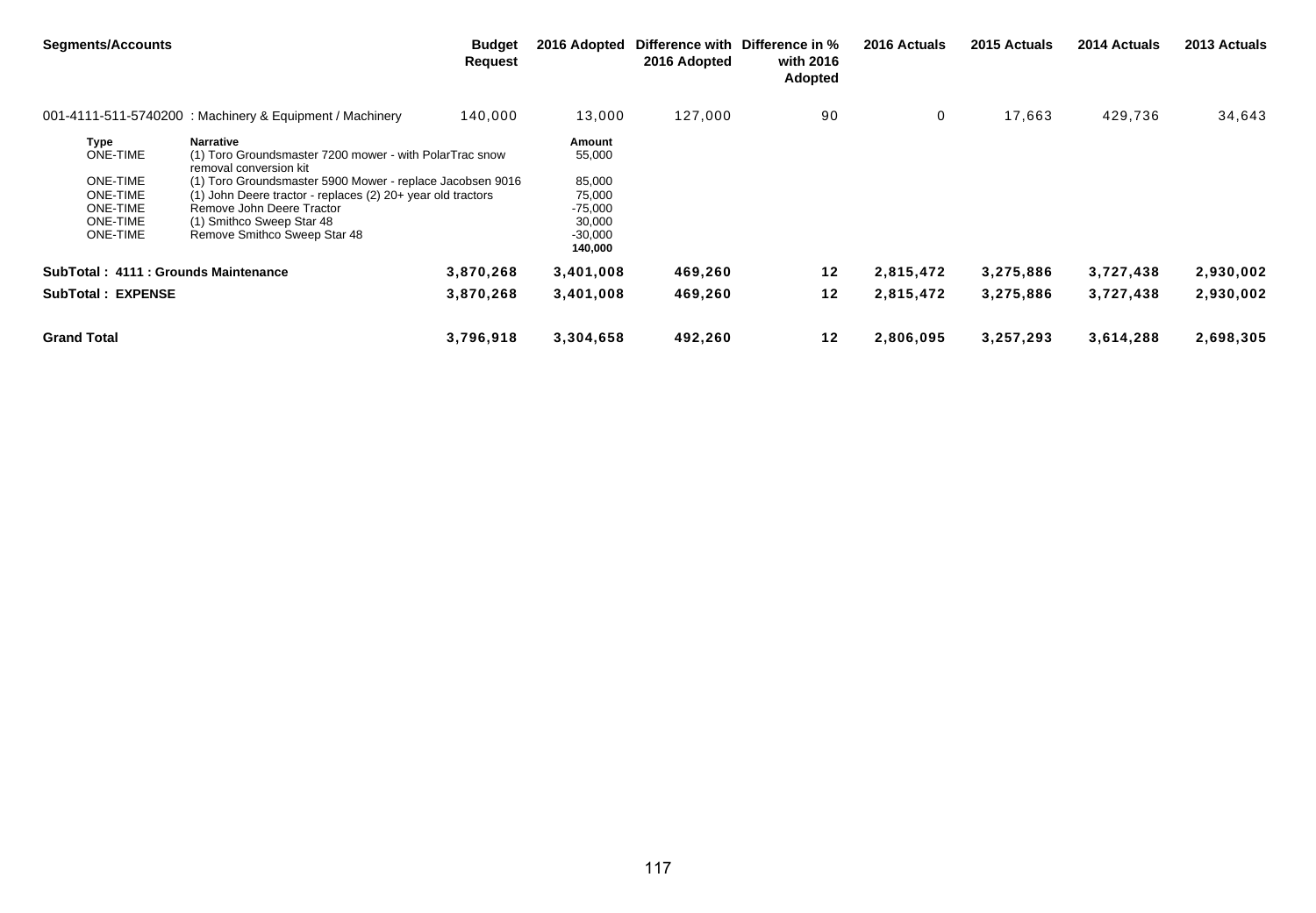# **The City of Frederick Working Budget Report 2017, Working, Details, Adopted** From Account: 001-4112 To Account: 001-4112 Run Date: 05/26/2016 User: kmiletich Report by: Dept/Div

| <b>Segments/Accounts</b>                    |                                                                                                                                                                                                                                                                 | <b>Budget</b><br><b>Request</b> |                                                          | 2016 Adopted Difference with Difference in %<br>2016 Adopted | with 2016<br>Adopted | 2016 Actuals | 2015 Actuals | 2014 Actuals | 2013 Actuals |
|---------------------------------------------|-----------------------------------------------------------------------------------------------------------------------------------------------------------------------------------------------------------------------------------------------------------------|---------------------------------|----------------------------------------------------------|--------------------------------------------------------------|----------------------|--------------|--------------|--------------|--------------|
| <b>REVENUE</b>                              |                                                                                                                                                                                                                                                                 |                                 |                                                          |                                                              |                      |              |              |              |              |
| 4112 : Harry Grove Stadium                  |                                                                                                                                                                                                                                                                 |                                 |                                                          |                                                              |                      |              |              |              |              |
|                                             | 001-4112-551-3621502 : Rentals / Rents - Grove Stadium                                                                                                                                                                                                          | 225,450                         | 225,450                                                  | $\Omega$                                                     | $\mathbf 0$          | 151.873      | 200,560      | 194,933      | 203,278      |
|                                             | 001-4112-551-3690001 : Miscellaneous / Other Misc. Receipts                                                                                                                                                                                                     | $\Omega$                        | $\Omega$                                                 | $\Omega$                                                     | $\mathbf 0$          | 1,401        | 2,500        | 35           | $\mathbf 0$  |
| SubTotal: 4112: Harry Grove Stadium         |                                                                                                                                                                                                                                                                 | $-225,450$                      | $-225,450$                                               | $\bf{0}$                                                     | $\mathbf 0$          | $-153,274$   | $-203,060$   | $-194,968$   | $-203,278$   |
| <b>SubTotal: REVENUE</b>                    |                                                                                                                                                                                                                                                                 | $-225,450$                      | $-225,450$                                               | $\bf{0}$                                                     | 0                    | $-153,274$   | $-203,060$   | $-194,968$   | $-203,278$   |
| <b>EXPENSE</b>                              |                                                                                                                                                                                                                                                                 |                                 |                                                          |                                                              |                      |              |              |              |              |
| 4112 : Harry Grove Stadium                  |                                                                                                                                                                                                                                                                 |                                 |                                                          |                                                              |                      |              |              |              |              |
|                                             | 001-4112-551-5310100 : Supplies / General Supplies                                                                                                                                                                                                              | 13,000                          | 13,000                                                   | 0                                                            | $\pmb{0}$            | 22,822       | 18,688       | 17,658       | 9,503        |
| <b>Type</b><br><b>RECURRING</b>             | <b>Narrative</b><br>Light Bulbs/Fixtures; Paint; Ceiling Tiles; Locks/Hardware; Roofing                                                                                                                                                                         |                                 | Amount<br>8,000                                          |                                                              |                      |              |              |              |              |
| <b>RECURRING</b>                            | Supplies (caulk)<br>Miscellaneous Parts (Electric, Plumbing, HVAC - Filters)                                                                                                                                                                                    |                                 | 5,000<br>13,000                                          |                                                              |                      |              |              |              |              |
| 001-4112-551-5330200 : Energy / Electricity |                                                                                                                                                                                                                                                                 | 110,000                         | 110,000                                                  | 0                                                            | 0                    | 51,465       | 93,553       | 82.964       | 92,308       |
|                                             | 001-4112-551-5410000: Parks / Professional Services                                                                                                                                                                                                             | 35,000                          | $\Omega$                                                 | 35,000                                                       | 100                  | $\Omega$     | 0            | 145          | $\mathbf 0$  |
| <b>Type</b>                                 | <b>Narrative</b>                                                                                                                                                                                                                                                |                                 | Amount                                                   |                                                              |                      |              |              |              |              |
| ONE-TIME                                    | ARC Flash Rated Facility Study to ensure compliance with NFP7E<br>Repair/Repaint I-Beam on First & Third Side of the Concourse                                                                                                                                  |                                 | 10,000<br>25,000<br>35,000                               |                                                              |                      |              |              |              |              |
| 001-4112-551-5510100 : Disposal Fees        |                                                                                                                                                                                                                                                                 | 2,000                           | $\mathbf 0$                                              | 2,000                                                        | 100                  | $\Omega$     | $\mathbf 0$  | $\Omega$     | 0            |
| Type<br><b>RECURRING</b>                    | <b>Narrative</b><br>Recycling fees for tube lighting                                                                                                                                                                                                            |                                 | Amount<br>2,000<br>2,000                                 |                                                              |                      |              |              |              |              |
| Repair/Maint.                               | 001-4112-551-5520100 : Repair and Maint. Service / General                                                                                                                                                                                                      | 67,000                          | 56,500                                                   | 10,500                                                       | 15                   | 37,591       | 45,016       | 15,443       | 11,364       |
| <b>Type</b><br><b>RECURRING</b>             | <b>Narrative</b><br>Electrical; HVAC Repair; Roof Repair; Sprinkler Repair;<br>Locks/Security - Doors/Hardware; Handicap Lift Repair;<br>New Aluminum Counter Shutters (roll up doors)<br>Master plumber services<br>Scoreboard & Videoboard Maintenance/Repair |                                 | Amount<br>25,000<br>12,000<br>15,000<br>15,000<br>67.000 |                                                              |                      |              |              |              |              |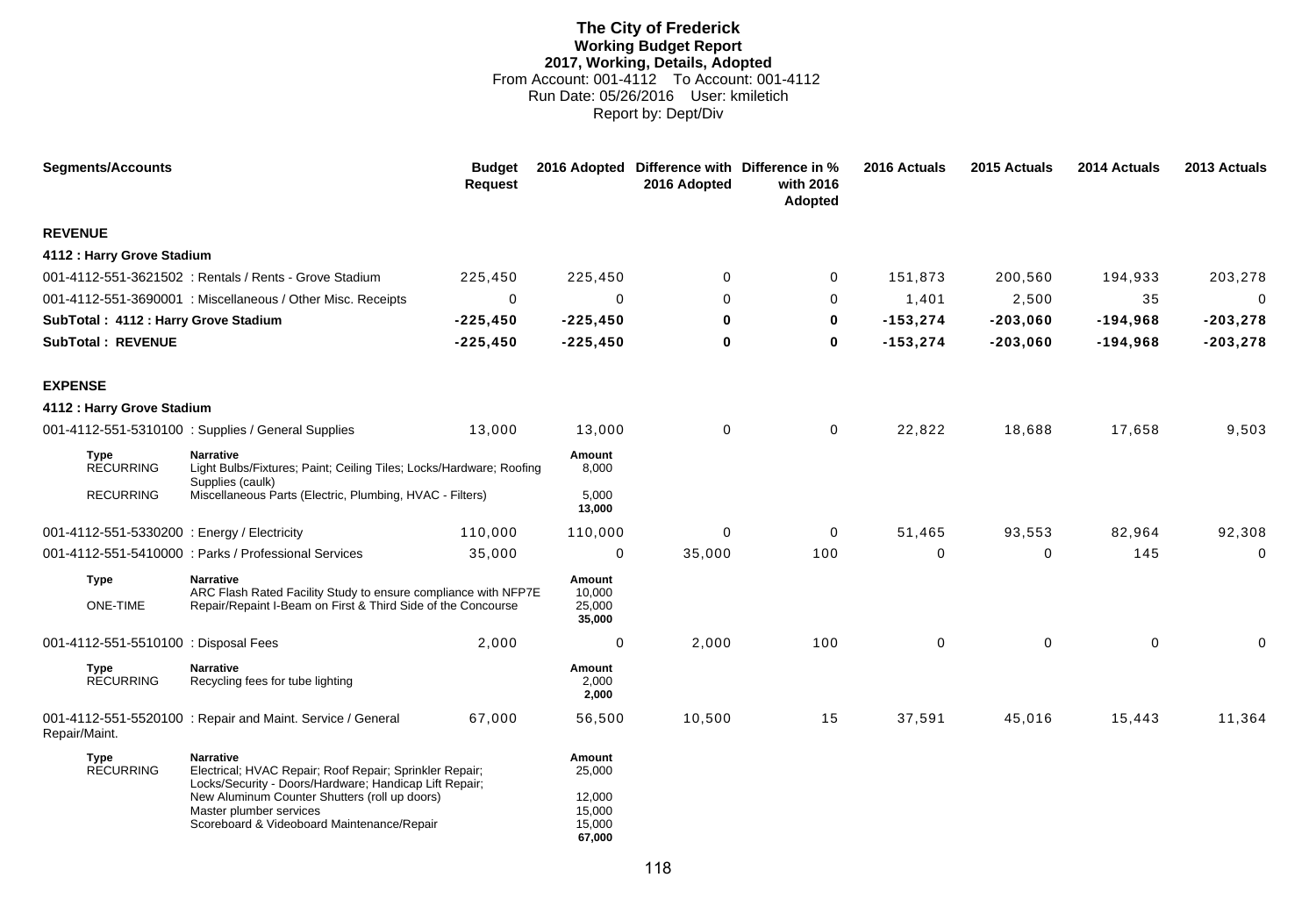| <b>Segments/Accounts</b>                                                |                                                                                                                    | <b>Budget</b><br><b>Request</b> |                                        | 2016 Adopted Difference with Difference in %<br>2016 Adopted | with 2016<br>Adopted | 2016 Actuals | 2015 Actuals | 2014 Actuals | 2013 Actuals |
|-------------------------------------------------------------------------|--------------------------------------------------------------------------------------------------------------------|---------------------------------|----------------------------------------|--------------------------------------------------------------|----------------------|--------------|--------------|--------------|--------------|
| <b>Maintenance Contracts</b>                                            | 001-4112-551-5520200 : Repair and Maint. Service /                                                                 | 2,550                           | 9,478                                  | $-6,928$                                                     | $-272$               | 1,015        | 1,040        | 160          | 1,700        |
| <b>Type</b><br><b>RECURRING</b><br><b>RECURRING</b><br><b>RECURRING</b> | <b>Narrative</b><br>Handicap Lift Maintenance Agreement<br>Sprinkler Inspections<br>Backflow preventer inspections |                                 | Amount<br>1,550<br>400<br>600<br>2,550 |                                                              |                      |              |              |              |              |
|                                                                         | 001-4112-551-5540200 : Equipment and Vehicles                                                                      | 5,000                           | 5,000                                  | $\mathbf 0$                                                  | $\mathbf 0$          | $\mathbf 0$  | 5,254        | 3,860        | 0            |
| <b>Type</b><br><b>RECURRING</b>                                         | <b>Narrative</b><br>Lift Rental for Scoreboard and Videoboard                                                      |                                 | Amount<br>5,000<br>5,000               |                                                              |                      |              |              |              |              |
| Service                                                                 | 001-4112-551-5560100 : Water/Sewer Service / Water/Sewer                                                           | 15,100                          | 15,100                                 | 0                                                            | 0                    | 13,844       | 13,759       | 11,589       | 10,446       |
| <b>Mgmt Service</b>                                                     | 001-4112-551-5561100 : Water/Sewer Service / Storm Water                                                           | 0                               | 14,500                                 | $-14,500$                                                    | $-100$               | 5,229        | 7,712        | 11,214       | 15,020       |
|                                                                         | 001-4112-551-5610100 : Communications / Telephone                                                                  | 350                             | 350                                    | 0                                                            | 0                    | 429          | 489          | 415          | 490          |
| <b>Type</b><br><b>RECURRING</b>                                         | <b>Narrative</b><br>Fire Alarm Lines                                                                               |                                 | Amount<br>350<br>350                   |                                                              |                      |              |              |              |              |
|                                                                         | 001-4112-551-5610200 : Communications / Postage                                                                    | $\Omega$                        | $\mathbf 0$                            | $\Omega$                                                     | 0                    | 239          | 223          | $\Omega$     | 0            |
| 001-4112-551-5650000 : Parks / Insurance                                |                                                                                                                    | 8,582                           | 8,860                                  | $-278$                                                       | $-4$                 | 4,527        | 8,343        | 8,087        | 9,343        |
| SubTotal: 4112: Harry Grove Stadium                                     |                                                                                                                    | 258,582                         | 232,788                                | 25,794                                                       | 9                    | 137,161      | 194,077      | 151,535      | 150,174      |
| <b>SubTotal: EXPENSE</b>                                                |                                                                                                                    | 258,582                         | 232,788                                | 25,794                                                       | 9                    | 137,161      | 194,077      | 151,535      | 150,174      |
| <b>Grand Total</b>                                                      |                                                                                                                    | 33,132                          | 7,338                                  | 25,794                                                       | 77                   | $-16, 113$   | $-8,983$     | $-43, 433$   | $-53,104$    |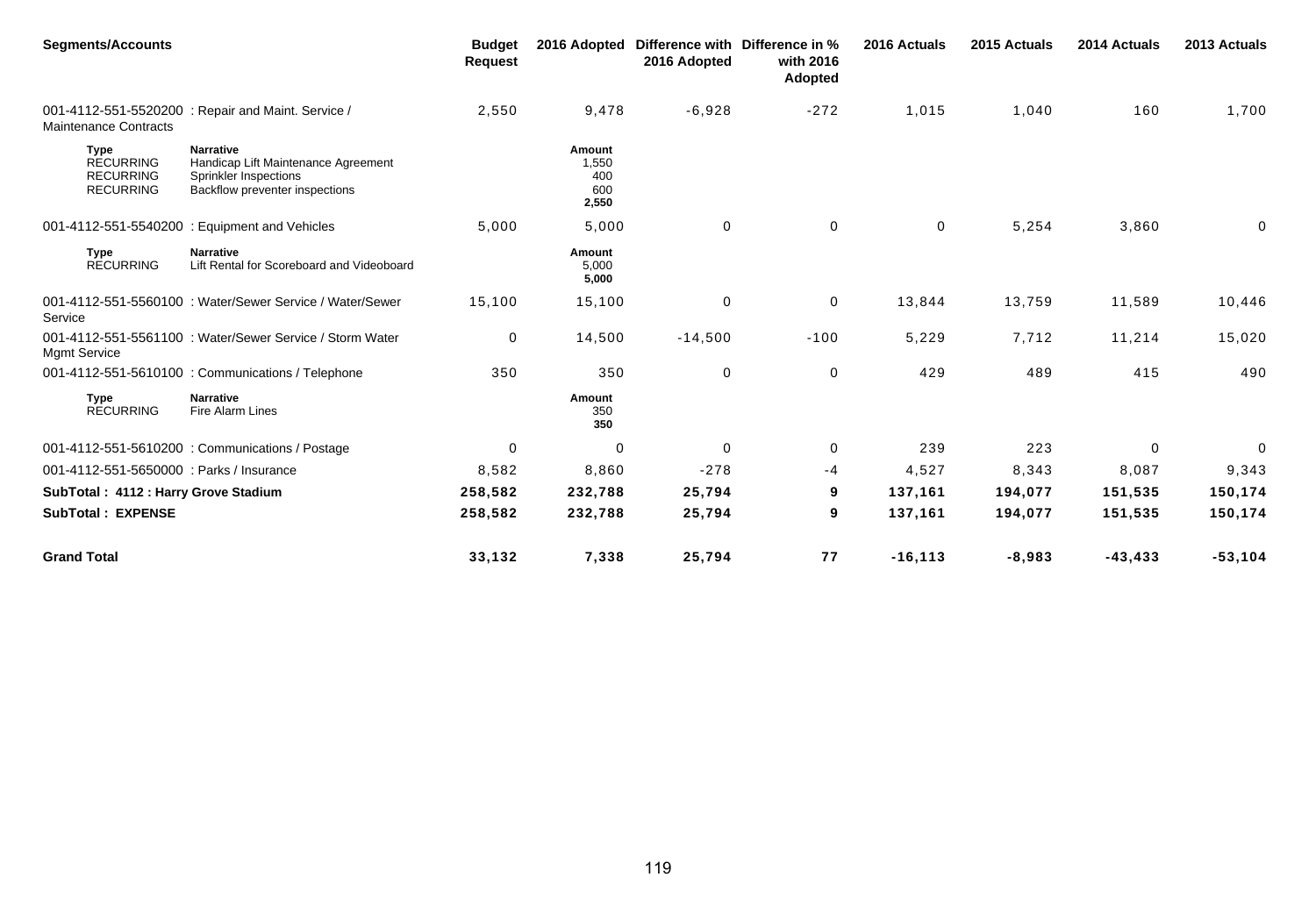# **The City of Frederick Working Budget Report 2017, Working, Details, Adopted** From Account: 001-4211 To Account: 001-4211 Run Date: 05/26/2016 User: kmiletich Report by: Dept/Div

| <b>Segments/Accounts</b>                                                            | <b>Budget</b><br><b>Request</b> | 2016 Adopted | Difference with Difference in %<br>2016 Adopted | with 2016<br>Adopted | 2016 Actuals | 2015 Actuals   | 2014 Actuals | 2013 Actuals |
|-------------------------------------------------------------------------------------|---------------------------------|--------------|-------------------------------------------------|----------------------|--------------|----------------|--------------|--------------|
| <b>REVENUE</b>                                                                      |                                 |              |                                                 |                      |              |                |              |              |
| 4211 : Recreation Centers                                                           |                                 |              |                                                 |                      |              |                |              |              |
| 001-4211-000-3930002 : Capital Asset Disposition / Insurance<br>Reimbursemen        | $\Omega$                        | $\mathbf 0$  | $\mathbf 0$                                     | 0                    | 20,379       | $\mathbf 0$    | $\Omega$     | $\Omega$     |
| 001-4211-531-3215201 : Special Activities / Dog Park<br>Licensing                   | 750                             | 750          | $\Omega$                                        | 0                    | 1,030        | 1,438          | 1,023        | 2,408        |
| 001-4211-531-3222101 : Non-business Lic./Permits / Parade<br>Permits                | 4.500                           | 4,500        | $\Omega$                                        | 0                    | 4.150        | 3,650          | 4.750        | 4,428        |
| 001-4211-531-3400004 : Concessions / Vending Machines                               | 500                             | 500          | $\Omega$                                        | 0                    | 131          | 417            | 310          | 251          |
| 001-4211-531-3400005 : Recreation / Pro-Shop Sales                                  | 3,200                           | 3,200        | $\Omega$                                        | 0                    | 2,042        | 2,961          | 3,187        | 2,031        |
| 001-4211-531-3400010 : Concessions / Skate Park                                     | 0                               | 0            | $\Omega$                                        | 0                    | 0            | 0              | 2,351        | 5,263        |
| 001-4211-531-3452001 : Recreation / Special Activities                              | 257,015                         | 269,964      | $-12,949$                                       | -6                   | 169,734      | 194,255        | 214,951      | 234,380      |
| 001-4211-531-3452002 : Special Activities / Carriage Rides                          | 11,000                          | 11,500       | $-500$                                          | -5                   | 15,346       | 13,370         | 11,354       | 11,174       |
| 001-4211-531-3452003 : Special Activities / Skate Park Fees                         | 0                               | 5,040        | $-5,040$                                        | $-100$               | 0            | 39             | 5,839        | 13,097       |
| 001-4211-531-3452004 : Recreation Center / Memberships                              | 210,000                         | 210,000      | $\Omega$                                        | 0                    | 194,446      | 217,781        | 205,503      | 210,009      |
| 001-4211-531-3515101 : Park Violations / Park Enforcement<br>Fines                  | 0                               | 0            | 0                                               | 0                    | 0            | 0              | 0            | 737          |
| 001-4211-531-3621501 : Rentals / Rents - Armory                                     | 32,000                          | 32,000       | $\Omega$                                        | 0                    | 19,457       | 26,706         | 25,550       | 31,492       |
| 001-4211-531-3621503 : Rentals / Rents - Other Recreation                           | 110,000                         | 110,000      | $\Omega$                                        | $\mathbf 0$          | 127,322      | 110,426        | 149,613      | 164,597      |
| 001-4211-531-3621504 : Rents - Other Recreation / Whittier<br><b>Recreation Ctr</b> | 21,500                          | 20,000       | 1,500                                           | 6                    | 16,971       | 17,511         | 20,991       | 18,673       |
| 001-4211-531-3621505 : Rents - Other Recreation / TJ Middle<br><b>Recreation Ct</b> | 21,652                          | 18,780       | 2,872                                           | 13                   | 17,761       | 21,947         | 18,849       | 18,271       |
| 001-4211-531-3621507 : Rents - Other Recreation / Lincoln<br>Elem. Rec Ctr          | 22,644                          | 20,090       | 2,554                                           | 11                   | 20,818       | 23,240         | 21,785       | 16,129       |
| 001-4211-531-3630001 : Donations/Contributions / Donations                          | 0                               | 2,000        | $-2,000$                                        | $-100$               | 2            | $\overline{2}$ | 250          | $\Omega$     |
| 001-4211-531-3690001: Miscellaneous / Other Misc. Receipts                          | $\Omega$                        | $\Omega$     | $\Omega$                                        | 0                    | 278          | 2,277          | 110          | 158          |
| 001-4211-531-3691001 : Miscellaneous / Cash Over/(Short)                            | 0                               | 0            | $\Omega$                                        | 0                    | 59           | 0              | 0            | $\Omega$     |
| <b>SubTotal: 4211: Recreation Centers</b>                                           | $-694,761$                      | $-708,324$   | 13,563                                          | -2                   | $-609,926$   | $-636,020$     | $-686, 416$  | $-733,098$   |
| <b>SubTotal: REVENUE</b>                                                            | $-694,761$                      | $-708,324$   | 13,563                                          | -2                   | $-609,926$   | $-636,020$     | $-686, 416$  | $-733,098$   |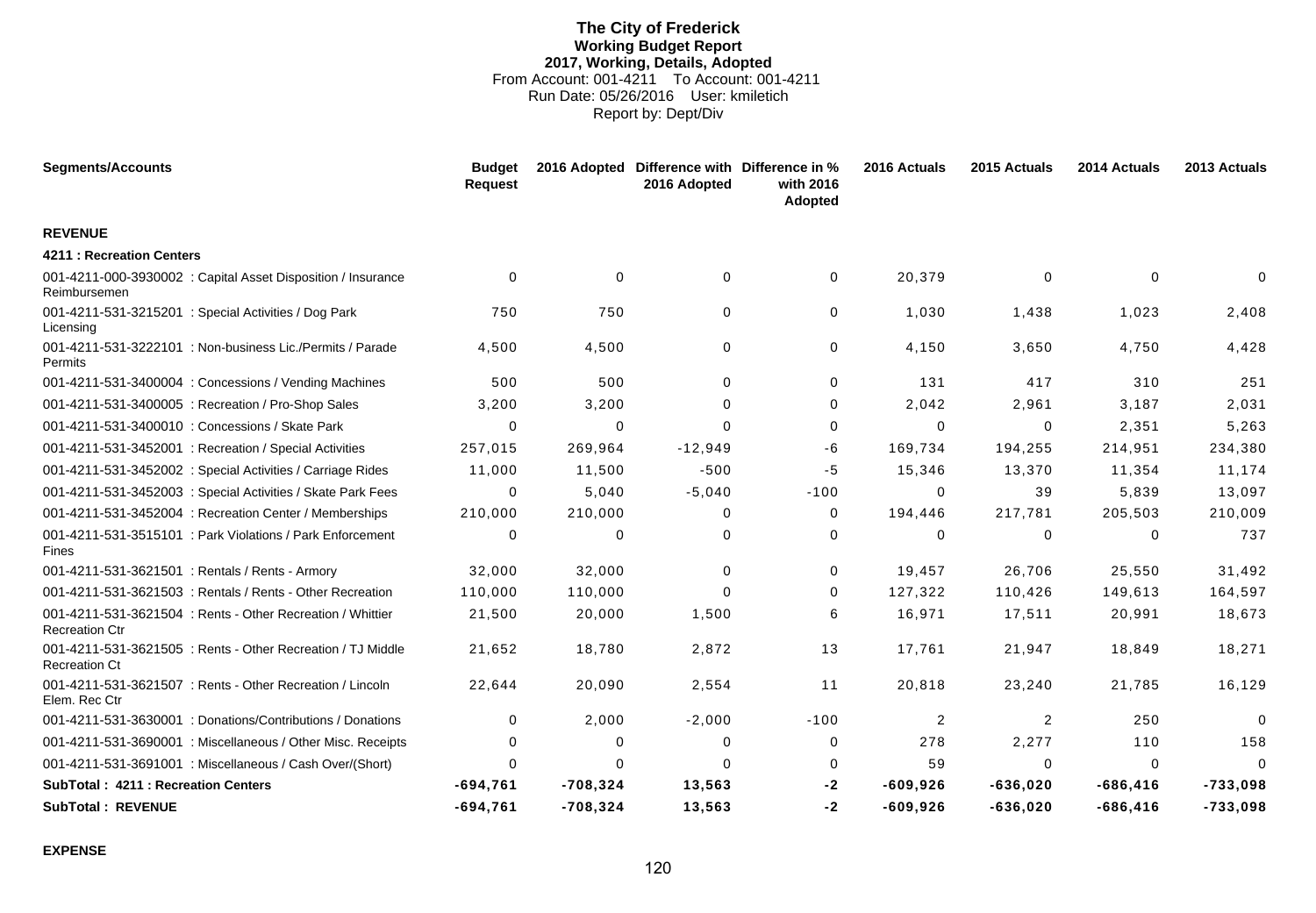| <b>Segments/Accounts</b>                                                                                             |                                                                                                                                                                                      | <b>Budget</b><br><b>Request</b> |                                                               | 2016 Adopted Difference with Difference in %<br>2016 Adopted | with 2016<br>Adopted | 2016 Actuals | 2015 Actuals   | 2014 Actuals | 2013 Actuals |
|----------------------------------------------------------------------------------------------------------------------|--------------------------------------------------------------------------------------------------------------------------------------------------------------------------------------|---------------------------------|---------------------------------------------------------------|--------------------------------------------------------------|----------------------|--------------|----------------|--------------|--------------|
| 4211 : Recreation Centers                                                                                            |                                                                                                                                                                                      |                                 |                                                               |                                                              |                      |              |                |              |              |
|                                                                                                                      | 001-4211-531-5121100 : Salaries - Full Time / Productive Time                                                                                                                        | 371,847                         | 430,355                                                       | $-58,508$                                                    | $-16$                | 226,421      | 346,197        | 339,846      | 323,609      |
|                                                                                                                      | 001-4211-531-5121200 : Salaries - Full Time / Vacation                                                                                                                               | 0                               | 0                                                             | 0                                                            | 0                    | 18,148       | 34,449         | 34,896       | 31,573       |
|                                                                                                                      | 001-4211-531-5121300 : Salaries - Full Time / Sick                                                                                                                                   | 0                               | 0                                                             | 0                                                            | 0                    | 6,895        | 13,045         | 7,455        | 9,294        |
|                                                                                                                      | 001-4211-531-5121400 : Salaries - Full Time / Holiday                                                                                                                                | 0                               | $\mathbf 0$                                                   | $\mathbf 0$                                                  | 0                    | 12,747       | 18,964         | 18,250       | 18,022       |
|                                                                                                                      | 001-4211-531-5121500 : Salaries - Full Time / Other Leave                                                                                                                            | $\Omega$                        | $\mathbf{0}$                                                  | $\Omega$                                                     | 0                    | 6,965        | 3,841          | 6,088        | 8,091        |
|                                                                                                                      | 001-4211-531-5141300 : Overtime / Premium Overtime                                                                                                                                   | $\Omega$                        | $\mathbf{0}$                                                  | $\Omega$                                                     | 0                    | 248          | $\overline{4}$ | 175          | 102          |
| Time                                                                                                                 | 001-4211-531-5150000 : Recreation / Salaries - Perm Part                                                                                                                             | 262,843                         | 246,945                                                       | 15,898                                                       | 6                    | 199,556      | 201,177        | 161,971      | 189,672      |
|                                                                                                                      | 001-4211-531-5160000 : Recreation / Salaries - Seasonal                                                                                                                              | 17,087                          | 16,635                                                        | 452                                                          | $\overline{2}$       | 4,820        | 12,941         | 57,163       | 43,591       |
| 001-4211-531-5170000 : Special Allowance                                                                             |                                                                                                                                                                                      | 0                               | 0                                                             | $\Omega$                                                     | 0                    | $\Omega$     | 0              | 10,275       | $\Omega$     |
| Compensation                                                                                                         | 001-4211-531-5210000 : Recreation / Workmen's                                                                                                                                        | 15,417                          | 18,680                                                        | $-3,263$                                                     | $-22$                | 22,203       | 18,235         | 17,123       | 12,520       |
| 001-4211-531-5221100 : FICA / Social Security                                                                        |                                                                                                                                                                                      | 40,409                          | 42,833                                                        | $-2,424$                                                     | -6                   | 28,960       | 38,400         | 38,809       | 38,113       |
| 001-4211-531-5221200 : FICA / Medicare                                                                               |                                                                                                                                                                                      | 9,450                           | 10,062                                                        | $-612$                                                       | $-7$                 | 6,773        | 8,981          | 9,077        | 8,914        |
|                                                                                                                      | 001-4211-531-5264100 : Health Insurance / Retirees >= 65                                                                                                                             | 20,977                          | 20,412                                                        | 565                                                          | $\overline{2}$       | 18,734       | 17,795         | 16,426       | 11,466       |
|                                                                                                                      | 001-4211-531-5266100 : Health Insurance / CIGNA                                                                                                                                      | 24,537                          | 26,319                                                        | $-1,782$                                                     | -8                   | 25,773       | 25,151         | 24,635       | 23,695       |
|                                                                                                                      | 001-4211-531-5266200 : Health Insurance / CIGNA - Retirees                                                                                                                           | 34,719                          | 22,055                                                        | 12,664                                                       | 36                   | 31,092       | 21,099         | 19,053       | 27,343       |
|                                                                                                                      | 001-4211-531-5266300 : Health Insurance / OPEB Payment                                                                                                                               | 29,690                          | 30,598                                                        | $-908$                                                       | -4                   | 30,598       | 22,467         | 22,615       | 26,906       |
| Plan                                                                                                                 | 001-4211-531-5266500 : OPEB Retirement Health Savings                                                                                                                                | 0                               | 0                                                             | 0                                                            | 0                    | 2,917        | 2,500          | 417          | 0            |
| -Emp                                                                                                                 | 001-4211-531-5267200 : Health Insurance / Aetna Dental                                                                                                                               | 0                               | $\mathbf 0$                                                   | $\mathbf 0$                                                  | 0                    | 25           | 2              | $-18$        | 0            |
| 001-4211-531-5267900 : Vision - Emp                                                                                  |                                                                                                                                                                                      | $\Omega$                        | $\mathbf 0$                                                   | $\mathbf 0$                                                  | 0                    | 16           | -1             | -8           | $\Omega$     |
|                                                                                                                      | 001-4211-531-5268100 : Health Insurance / Disability                                                                                                                                 | 913                             | 1,354                                                         | $-441$                                                       | $-49$                | 751          | 876            | 858          | 825          |
| 001-4211-531-5269100 : Health Insurance / Life                                                                       |                                                                                                                                                                                      | 1,311                           | 1,311                                                         | 0                                                            | 0                    | 1,164        | 1,403          | 1,395        | 1,374        |
|                                                                                                                      | 001-4211-531-5270000 : Recreation / Unemployment                                                                                                                                     | 0                               | $\mathbf 0$                                                   | $\Omega$                                                     | 0                    | 8,987        | 351            | 181          | $-1,380$     |
|                                                                                                                      | 001-4211-531-5282500 : Retirement / 25 Year Plan                                                                                                                                     | 50,707                          | 55,288                                                        | $-4,581$                                                     | $-10$                | 55,288       | 74,776         | 115,405      | 102,970      |
|                                                                                                                      | 001-4211-531-5283000 : Retirement / 30 Year Plan                                                                                                                                     | 52,814                          | 59,092                                                        | $-6,278$                                                     | $-12$                | 59,092       | 65,671         | 70,511       | 68,594       |
| Fees                                                                                                                 | 001-4211-531-5284000: Retirement / Supplement Savings                                                                                                                                | -1                              | -1                                                            | $\pmb{0}$                                                    | $\pmb{0}$            | $\mathbf 1$  | -1             | -1           | -1           |
|                                                                                                                      | 001-4211-531-5310100 : Supplies / General Supplies                                                                                                                                   | 51,105                          | 41,074                                                        | 10,031                                                       | 19                   | 29,768       | 41,473         | 41,438       | 41,880       |
| Type<br><b>RECURRING</b><br><b>RECURRING</b><br><b>RECURRING</b><br><b>RECURRING</b><br><b>RECURRING</b><br>ONE-TIME | <b>Narrative</b><br>Front Desk & Fitness Center<br>Youth sports<br>Satellite Sites & craft<br>Adult sports & Halloween<br>Maintenance & cleaning<br>AV Equipment for Conference Room |                                 | Amount<br>4,415<br>9,150<br>4,340<br>7,800<br>13,500<br>1,700 |                                                              |                      |              |                |              |              |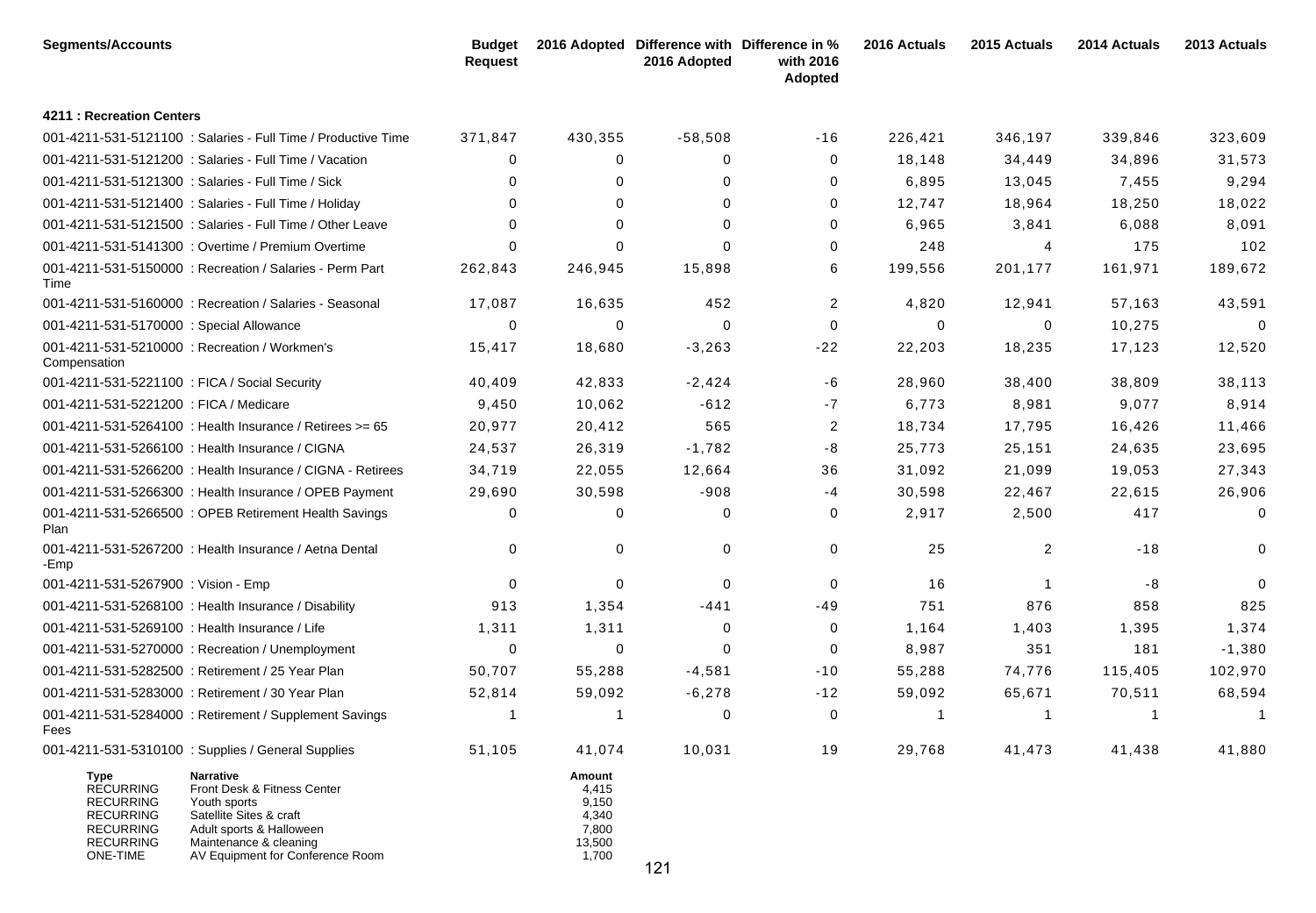| <b>Segments/Accounts</b>                                                                                                                                                                                                                            |                                                                                                                                                                                                                                                                                                                                                                    | <b>Budget</b><br><b>Request</b> |                                                                                                                                   | 2016 Adopted Difference with Difference in %<br>2016 Adopted | with 2016<br>Adopted | 2016 Actuals | 2015 Actuals | 2014 Actuals | 2013 Actuals |
|-----------------------------------------------------------------------------------------------------------------------------------------------------------------------------------------------------------------------------------------------------|--------------------------------------------------------------------------------------------------------------------------------------------------------------------------------------------------------------------------------------------------------------------------------------------------------------------------------------------------------------------|---------------------------------|-----------------------------------------------------------------------------------------------------------------------------------|--------------------------------------------------------------|----------------------|--------------|--------------|--------------|--------------|
| <b>RECURRING</b><br><b>RECURRING</b><br>ONE-TIME                                                                                                                                                                                                    | <b>Creek Special Events</b><br><b>Office Supplies</b><br>Wm R Talley Rec Center Security Camera Upgrade                                                                                                                                                                                                                                                            |                                 | 200<br>2,000<br>8,000<br>51,105                                                                                                   |                                                              |                      |              |              |              |              |
|                                                                                                                                                                                                                                                     | 001-4211-531-5310200 : Supplies / Medical Supplies                                                                                                                                                                                                                                                                                                                 | 500                             | 500                                                                                                                               | $\mathbf 0$                                                  | 0                    | 366          | 50           | 273          | 611          |
|                                                                                                                                                                                                                                                     | 001-4211-531-5310300 : Supplies / Clothing/Uniforms                                                                                                                                                                                                                                                                                                                | 15,730                          | 15,195                                                                                                                            | 535                                                          | 3                    | 13,204       | 13,528       | 13,151       | 9,617        |
| <b>Type</b><br><b>RECURRING</b><br><b>RECURRING</b><br><b>RECURRING</b><br><b>RECURRING</b><br><b>RECURRING</b>                                                                                                                                     | <b>Narrative</b><br>Front Desk & Fitness Staff<br>Youth Sports Uniforms<br>Satellite Site Staff Shirts<br>Softball & Volleyball Award Shirts<br>Maintenance Staff                                                                                                                                                                                                  |                                 | Amount<br>350<br>10,550<br>1,105<br>3,325<br>400<br>15,730                                                                        |                                                              |                      |              |              |              |              |
| 001-4211-531-5330100 : Energy / Fuel & Oil                                                                                                                                                                                                          |                                                                                                                                                                                                                                                                                                                                                                    | 1,500                           | 1,000                                                                                                                             | 500                                                          | 33                   | 108          | 349          | 255          | 933          |
| 001-4211-531-5330200 : Energy / Electricity                                                                                                                                                                                                         |                                                                                                                                                                                                                                                                                                                                                                    | 55,000                          | 55,000                                                                                                                            | 0                                                            | 0                    | 39,638       | 46,032       | 50,672       | 53,586       |
| 001-4211-531-5330300 : Energy / Natural Gas                                                                                                                                                                                                         |                                                                                                                                                                                                                                                                                                                                                                    | 20,000                          | 20,000                                                                                                                            | $\mathbf 0$                                                  | 0                    | 14,794       | 16,482       | 14,801       | 30,458       |
| Resale                                                                                                                                                                                                                                              | 001-4211-531-5390000 : Recreation / Items Purchased -                                                                                                                                                                                                                                                                                                              | 1,400                           | 1,455                                                                                                                             | $-55$                                                        | -4                   | 706          | 2,216        | 3,007        | 3,840        |
|                                                                                                                                                                                                                                                     | 001-4211-531-5410000 : Recreation / Professional Services                                                                                                                                                                                                                                                                                                          | 106,438                         | 109,504                                                                                                                           | $-3,066$                                                     | $-3$                 | 74,490       | 89,670       | 87,972       | 81,663       |
| <b>Type</b><br><b>RECURRING</b><br><b>RECURRING</b><br><b>RECURRING</b><br><b>RECURRING</b><br><b>RECURRING</b><br><b>RECURRING</b><br><b>RECURRING</b><br><b>RECURRING</b><br><b>RECURRING</b><br><b>RECURRING</b><br>ONE-TIME<br><b>RECURRING</b> | <b>Narrative</b><br>Fitness equipment<br><b>Basketball officials</b><br>Soccer officials<br><b>Contractual for Fitness Classes</b><br>Carriage Contract<br><b>Fencing Contractual</b><br>Volleyball officials<br>Softball umpires<br>Softball Coordinator<br>Miscellaneous Contractual Programs<br>Add personalized banner to Parks & Rec website<br>Miscellaneous |                                 | Amount<br>6,300<br>1,700<br>4,000<br>11,834<br>9,350<br>12,600<br>2,700<br>14,200<br>1,800<br>37,554<br>3,000<br>1,400<br>106,438 |                                                              |                      |              |              |              |              |
| 001-4211-531-5510100 : Disposal Fees                                                                                                                                                                                                                |                                                                                                                                                                                                                                                                                                                                                                    | 0                               | 0                                                                                                                                 | $\Omega$                                                     | 0                    | 220          | 0            | 0            | 0            |
| Repair/Maint.                                                                                                                                                                                                                                       | 001-4211-531-5520100 : Repair and Maint. Service / General                                                                                                                                                                                                                                                                                                         | 81,000                          | 87,500                                                                                                                            | $-6,500$                                                     | -9                   | 13,899       | 64,397       | 36,086       | 20,241       |
| Type<br><b>RECURRING</b><br><b>RECURRING</b><br><b>RECURRING</b><br><b>RECURRING</b><br>ONE-TIME<br><b>ONE-TIME</b><br><b>ONE-TIME</b><br><b>ONE-TIME</b><br><b>ONE-TIME</b>                                                                        | <b>Narrative</b><br><b>Fitness Equipment</b><br>Miscellaneous building repairs<br><b>HVAC</b><br>Gym floor resurfacing<br>Front Door repairs (at Fitness Center)<br>Babysitting Room Carpet Replacement<br>Multipurpose Room Basement Floor Replacement<br>Kitchen Tile Replacement<br>Interior lock changes                                                       |                                 | Amount<br>4,000<br>4,000<br>25,000<br>20,000<br>3,800<br>1,700<br>13,000<br>2,500<br>7,000<br>81,000                              |                                                              |                      |              |              |              |              |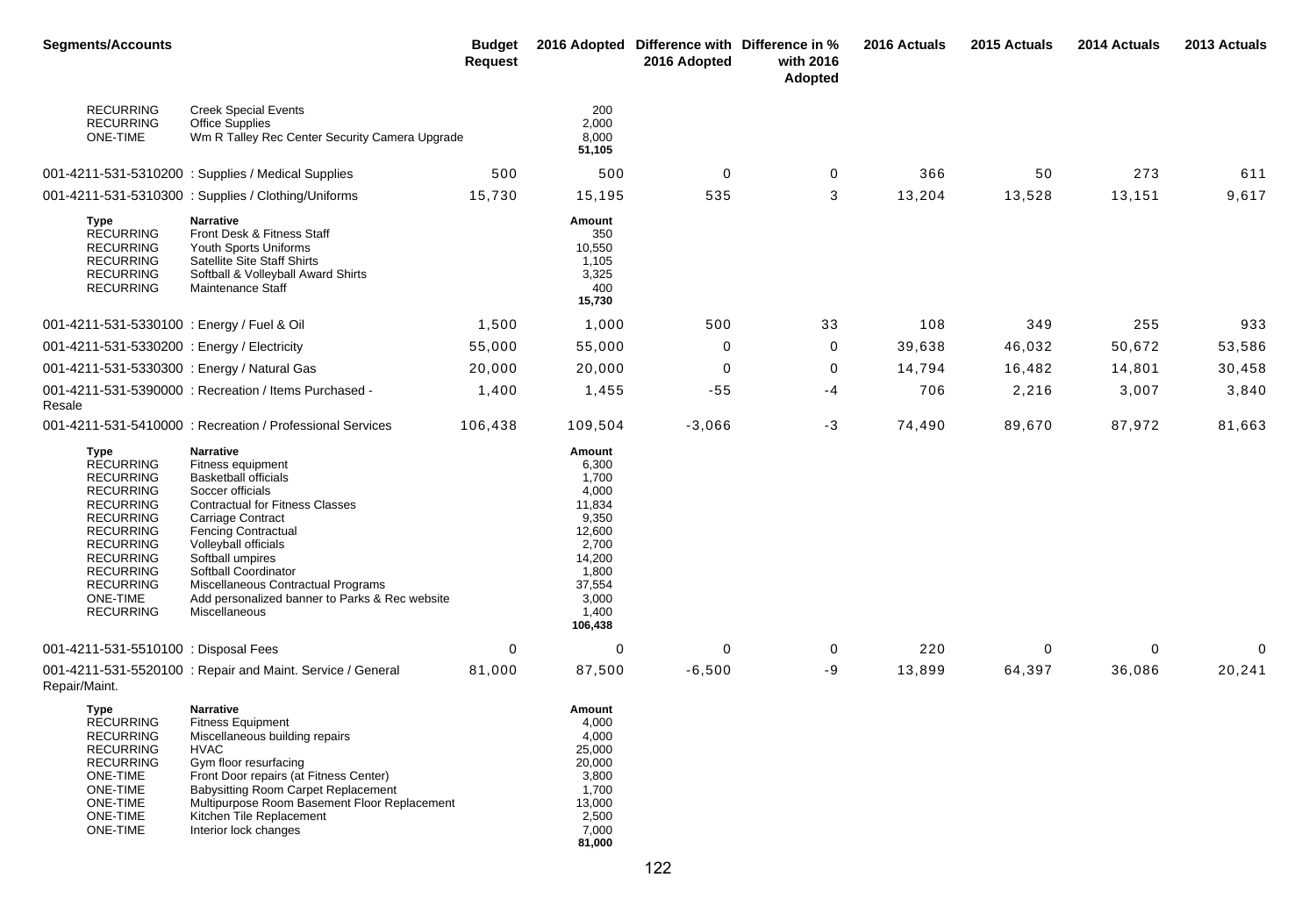| <b>Segments/Accounts</b>                                                                                                                                                                        |                                                                                                                                                                                                 | <b>Budget</b><br><b>Request</b> |                                                                                                  | 2016 Adopted Difference with Difference in %<br>2016 Adopted | with 2016<br>Adopted | 2016 Actuals | 2015 Actuals | 2014 Actuals | 2013 Actuals |
|-------------------------------------------------------------------------------------------------------------------------------------------------------------------------------------------------|-------------------------------------------------------------------------------------------------------------------------------------------------------------------------------------------------|---------------------------------|--------------------------------------------------------------------------------------------------|--------------------------------------------------------------|----------------------|--------------|--------------|--------------|--------------|
| <b>Maintenance Contracts</b>                                                                                                                                                                    | 001-4211-531-5520200 : Repair and Maint. Service /                                                                                                                                              | 26,500                          | 24,100                                                                                           | 2,400                                                        | 9                    | 15,610       | 15,927       | 17,015       | 18,758       |
| <b>Type</b><br><b>RECURRING</b><br><b>RECURRING</b><br><b>RECURRING</b><br><b>RECURRING</b><br><b>RECURRING</b><br><b>RECURRING</b><br><b>RECURRING</b><br><b>RECURRING</b><br><b>RECURRING</b> | <b>Narrative</b><br>Copier<br>Elevator<br><b>Fire Protection</b><br>Pest Control - Talley<br><b>HVAC</b><br>Peak<br>Fitness Center equipment<br>Rescue One training<br>WiFi for entire building |                                 | Amount<br>1,000<br>2,400<br>4,500<br>700<br>10,000<br>3,200<br>2,000<br>1,000<br>1,700<br>26,500 |                                                              |                      |              |              |              |              |
|                                                                                                                                                                                                 | 001-4211-531-5540100 : Rentals / Land and Buildings                                                                                                                                             | 15,000                          | 15,000                                                                                           | $\mathbf 0$                                                  | 0                    | 0            | 9,244        | 9,806        | 12,052       |
| <b>Type</b><br><b>RECURRING</b>                                                                                                                                                                 | <b>Narrative</b><br>Energy Reimbursement Costs for Satellite Sites - Whittier, Lincoln,<br><b>TJ Middle</b>                                                                                     |                                 | Amount<br>15,000                                                                                 |                                                              |                      |              |              |              |              |
|                                                                                                                                                                                                 |                                                                                                                                                                                                 |                                 | 15,000                                                                                           |                                                              |                      |              |              |              |              |
|                                                                                                                                                                                                 | 001-4211-531-5540200: Rentals / Equipment and Vehicles                                                                                                                                          | 1,990                           | 1,450                                                                                            | 540                                                          | 27                   | 275          | 1,317        | 694          | 2,338        |
| Type<br><b>RECURRING</b><br><b>RECURRING</b>                                                                                                                                                    | Narrative<br>Port-o-pots<br>Miscellaneous                                                                                                                                                       |                                 | Amount<br>1,740<br>250<br>1,990                                                                  |                                                              |                      |              |              |              |              |
| <b>Benefit Charg</b>                                                                                                                                                                            | 001-4211-531-5562100 : Water/Sewer Service / Solid Waste                                                                                                                                        | 0                               | 0                                                                                                | 0                                                            | 0                    | 462          | 462          | 462          | 462          |
|                                                                                                                                                                                                 | 001-4211-531-5610100 : Communications / Telephone                                                                                                                                               | 9,200                           | 9,020                                                                                            | 180                                                          | $\mathbf{1}$         | 6,964        | 8,959        | 7,881        | 8,051        |
|                                                                                                                                                                                                 | 001-4211-531-5610200 : Communications / Postage                                                                                                                                                 | 400                             | 400                                                                                              | $\mathbf 0$                                                  | 0                    | 64           | 296          | 415          | 350          |
| 001-4211-531-5620100 : Travel / Transportation                                                                                                                                                  |                                                                                                                                                                                                 | 747                             | 586                                                                                              | 161                                                          | 21                   | 227          | 254          | 296          | 199          |
|                                                                                                                                                                                                 | 001-4211-531-5621100 : Travel / Dues/Registration Fees                                                                                                                                          | 2,660                           | 535                                                                                              | 2,125                                                        | 79                   | 515          | 497          | 150          | $-93$        |
| Type<br><b>RECURRING</b><br><b>RECURRING</b><br><b>RECURRING</b>                                                                                                                                | <b>Narrative</b><br><b>MRPA</b><br>Conference / Miscellaneous Training<br><b>USTA</b>                                                                                                           |                                 | Amount<br>500<br>2,125<br>35<br>2,660                                                            |                                                              |                      |              |              |              |              |
| 001-4211-531-5622100 : Travel / Lodging                                                                                                                                                         |                                                                                                                                                                                                 | 1,000                           | 0                                                                                                | 1,000                                                        | 100                  | 0            | 0            | 0            | 0            |
|                                                                                                                                                                                                 | 001-4211-531-5630000 : Recreation / Advertising                                                                                                                                                 | 30,000                          | 23,090                                                                                           | 6,910                                                        | 23                   | 17,342       | 18,845       | 12,890       | 10,420       |
|                                                                                                                                                                                                 | 001-4211-531-5640000 : Recreation / Printing & Binding                                                                                                                                          | 15,000                          | 15,000                                                                                           | 0                                                            | $\pmb{0}$            | 10,805       | 16,178       | 15,020       | 14,266       |
| <b>Type</b><br><b>RECURRING</b>                                                                                                                                                                 | <b>Narrative</b><br>Quarterly brochures (4)                                                                                                                                                     |                                 | Amount<br>15,000<br>15,000                                                                       |                                                              |                      |              |              |              |              |
| 001-4211-531-5650000 : Recreation / Insurance                                                                                                                                                   |                                                                                                                                                                                                 | 9,585                           | 9,825                                                                                            | $-240$                                                       | $-3$                 | 9,936        | 9,017        | 8,755        | 7,263        |
|                                                                                                                                                                                                 | 001-4211-531-5740200 : Machinery & Equipment / Machinery                                                                                                                                        | 25,000                          | 42,000                                                                                           | $-17,000$                                                    | $-68$                | 24,970       | 49,999       | 0            | $\mathbf 0$  |
| <b>Type</b>                                                                                                                                                                                     | <b>Narrative</b>                                                                                                                                                                                |                                 | Amount                                                                                           |                                                              |                      |              |              |              |              |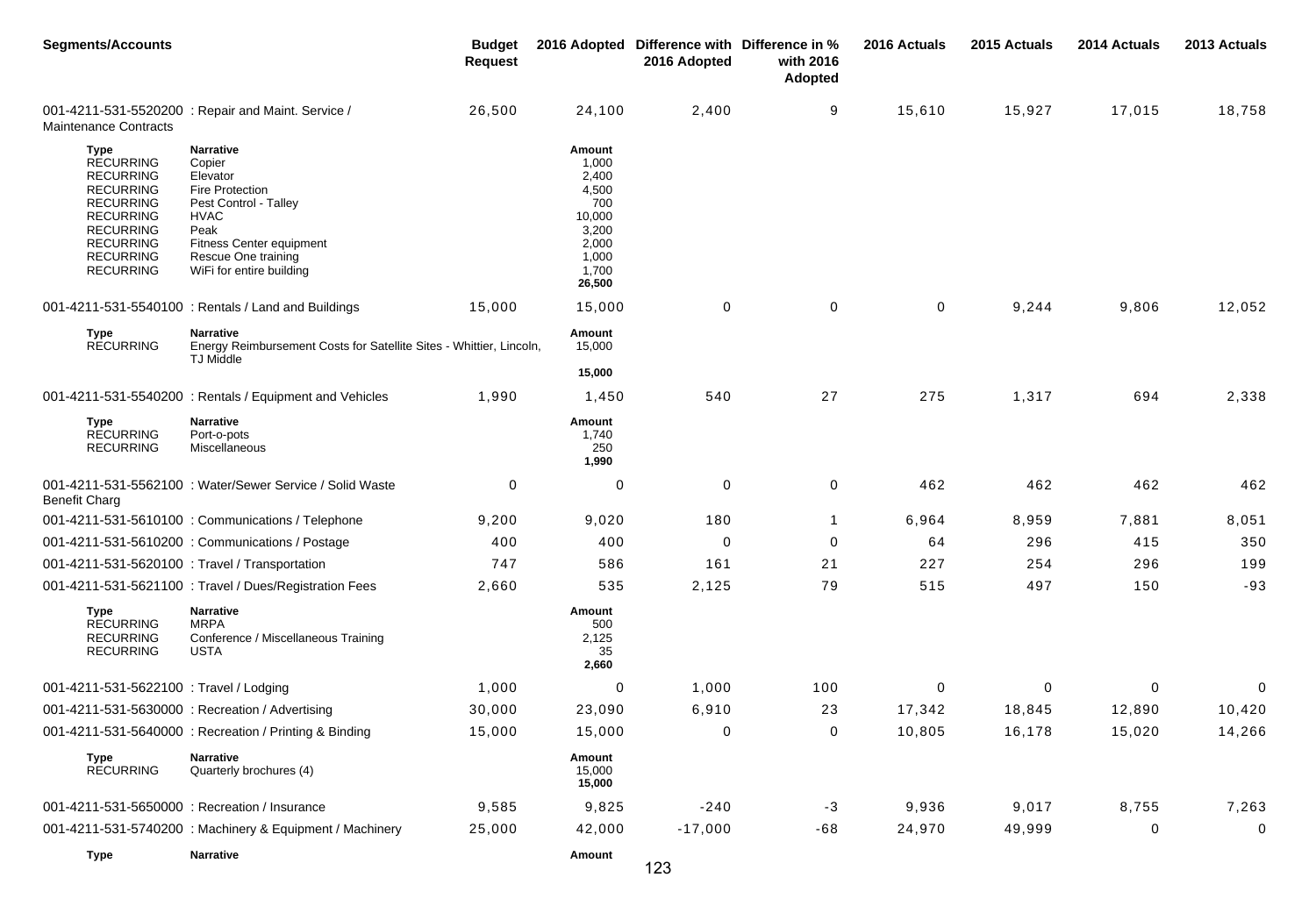| <b>Segments/Accounts</b>                  |                                                                      | <b>Budget</b><br><b>Request</b> |                            | 2016 Adopted Difference with Difference in %<br>2016 Adopted | with 2016<br><b>Adopted</b> | 2016 Actuals | 2015 Actuals | 2014 Actuals | 2013 Actuals |
|-------------------------------------------|----------------------------------------------------------------------|---------------------------------|----------------------------|--------------------------------------------------------------|-----------------------------|--------------|--------------|--------------|--------------|
| <b>ONE-TIME</b><br><b>ONE-TIME</b>        | Replace 12 year old Canon copier<br>Replace Fitness Center equipment |                                 | 10,000<br>15,000<br>25,000 |                                                              |                             |              |              |              |              |
| <b>SubTotal: 4211: Recreation Centers</b> |                                                                      | 1,402,477                       | 1,454,174                  | -51,697                                                      | -4                          | 042.537 ا    | 1,333,519    | 1,293,638    | .262,190     |
| <b>SubTotal: EXPENSE</b>                  |                                                                      | 1,402,477                       | 1,454,174                  | $-51,697$                                                    | -4                          | 1,042,537    | 1,333,519    | 1,293,638    | ,262,190     |
| <b>Grand Total</b>                        |                                                                      | 707,716                         | 745,850                    | $-38,134$                                                    | -6                          | 432,611      | 697,499      | 607,222      | 529,092      |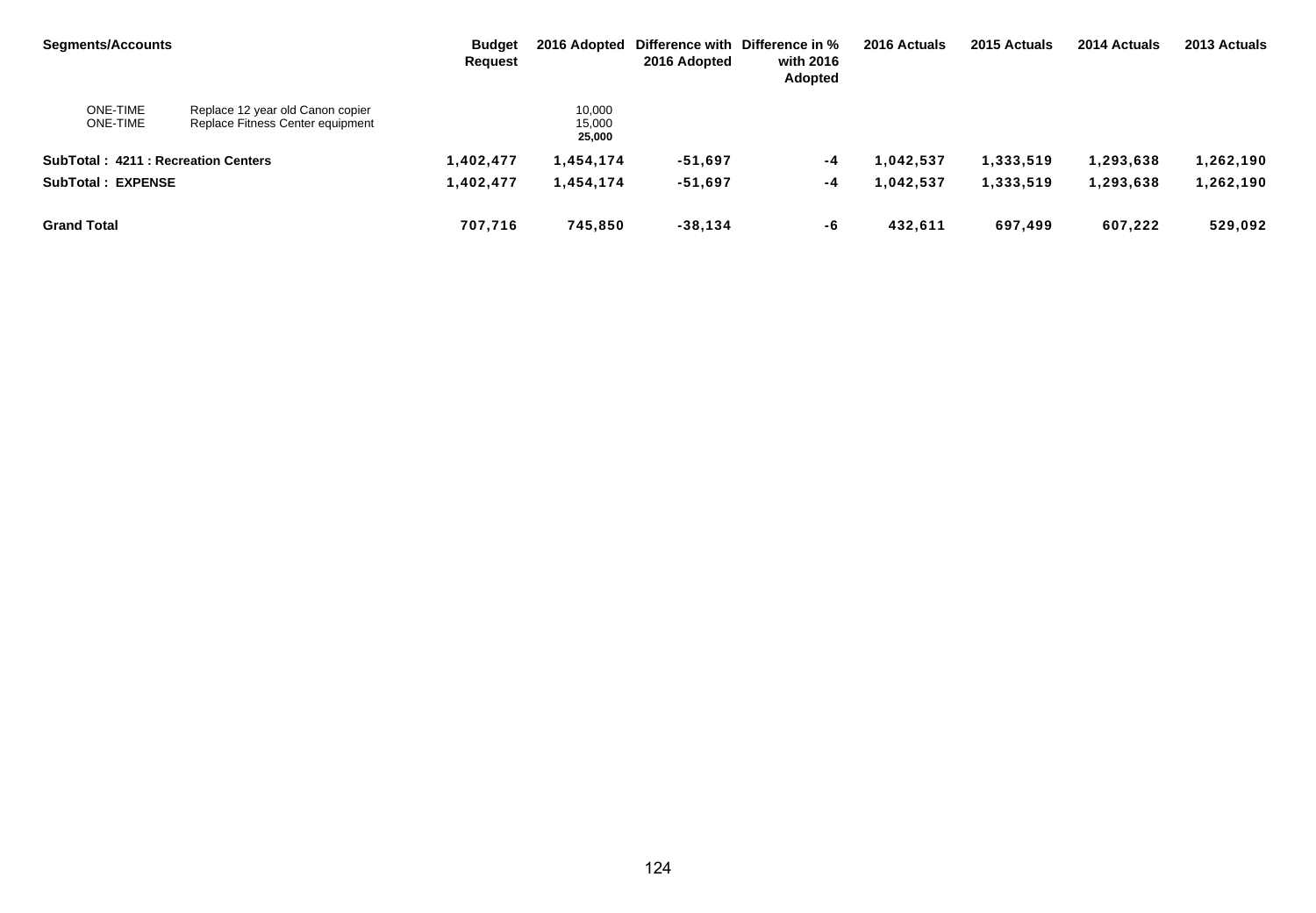# **The City of Frederick Working Budget Report 2017, Working, Details, Adopted** From Account: 001-4212 To Account: 001-4212 Run Date: 05/26/2016 User: kmiletich Report by: Dept/Div

| <b>Segments/Accounts</b>                                                        | <b>Budget</b><br><b>Request</b> | 2016 Adopted               | 2016 Adopted | Difference with Difference in %<br>with 2016<br>Adopted | 2016 Actuals | 2015 Actuals | 2014 Actuals | 2013 Actuals |
|---------------------------------------------------------------------------------|---------------------------------|----------------------------|--------------|---------------------------------------------------------|--------------|--------------|--------------|--------------|
| <b>REVENUE</b>                                                                  |                                 |                            |              |                                                         |              |              |              |              |
| 4212 : Burck Street Youth Center                                                |                                 |                            |              |                                                         |              |              |              |              |
| 001-4212-531-3621506 : Rents - Other Recreation / Burck<br><b>Street Center</b> | 3,000                           | 3,000                      | $\mathbf 0$  | 0                                                       | $\mathbf 0$  | $\mathbf 0$  | $\mathbf 0$  | 0            |
| SubTotal: 4212: Burck Street Youth Center                                       | $-3,000$                        | $-3,000$                   | $\bf{0}$     | 0                                                       | $\bf{0}$     | $\bf{0}$     | $\bf{0}$     | 0            |
| <b>SubTotal: REVENUE</b>                                                        | $-3,000$                        | $-3,000$                   | $\bf{0}$     | 0                                                       | $\mathbf 0$  | $\mathbf 0$  | $\mathbf 0$  | 0            |
| <b>EXPENSE</b>                                                                  |                                 |                            |              |                                                         |              |              |              |              |
| 4212 : Burck Street Youth Center                                                |                                 |                            |              |                                                         |              |              |              |              |
| 001-4212-531-5310100 : Supplies / General Supplies                              | 1,000                           | 500                        | 500          | 50                                                      | 1,109        | 510          | 67           | 772          |
| 001-4212-531-5330200 : Energy / Electricity                                     | 6,000                           | 6,000                      | $\Omega$     | 0                                                       | 5,431        | 5,747        | 6,494        | 7,232        |
| 001-4212-531-5330300 : Energy / Natural Gas                                     | 3,500                           | 3,500                      | 0            | 0                                                       | 2,003        | 2,865        | 3,121        | 3,024        |
| 001-4212-531-5520100 : Repair and Maint. Service / General<br>Repair/Maint.     | 10,000                          | 17,000                     | $-7,000$     | $-70$                                                   | 5,668        | 103          | 2,910        | 9,185        |
| <b>Narrative</b><br><b>Type</b><br><b>RECURRING</b><br>Various building repair  |                                 | Amount<br>10,000<br>10,000 |              |                                                         |              |              |              |              |
| 001-4212-531-5520200 : Repair and Maint. Service /<br>Maintenance Contracts     | 0                               | 1,200                      | $-1,200$     | $-100$                                                  | 300          | $\mathbf 0$  | $\mathbf 0$  | 0            |
| 001-4212-531-5610100 : Communications / Telephone                               | 1,000                           | 900                        | 100          | 10                                                      | 770          | 840          | 914          | 848          |
| SubTotal: 4212: Burck Street Youth Center                                       | 21,500                          | 29,100                     | $-7,600$     | $-36$                                                   | 15,281       | 10,065       | 13,506       | 21,061       |
| <b>SubTotal: EXPENSE</b>                                                        | 21,500                          | 29,100                     | $-7,600$     | $-36$                                                   | 15,281       | 10,065       | 13,506       | 21,061       |
| <b>Grand Total</b>                                                              | 18,500                          | 26,100                     | $-7,600$     | $-42$                                                   | 15,281       | 10,065       | 13,506       | 21,061       |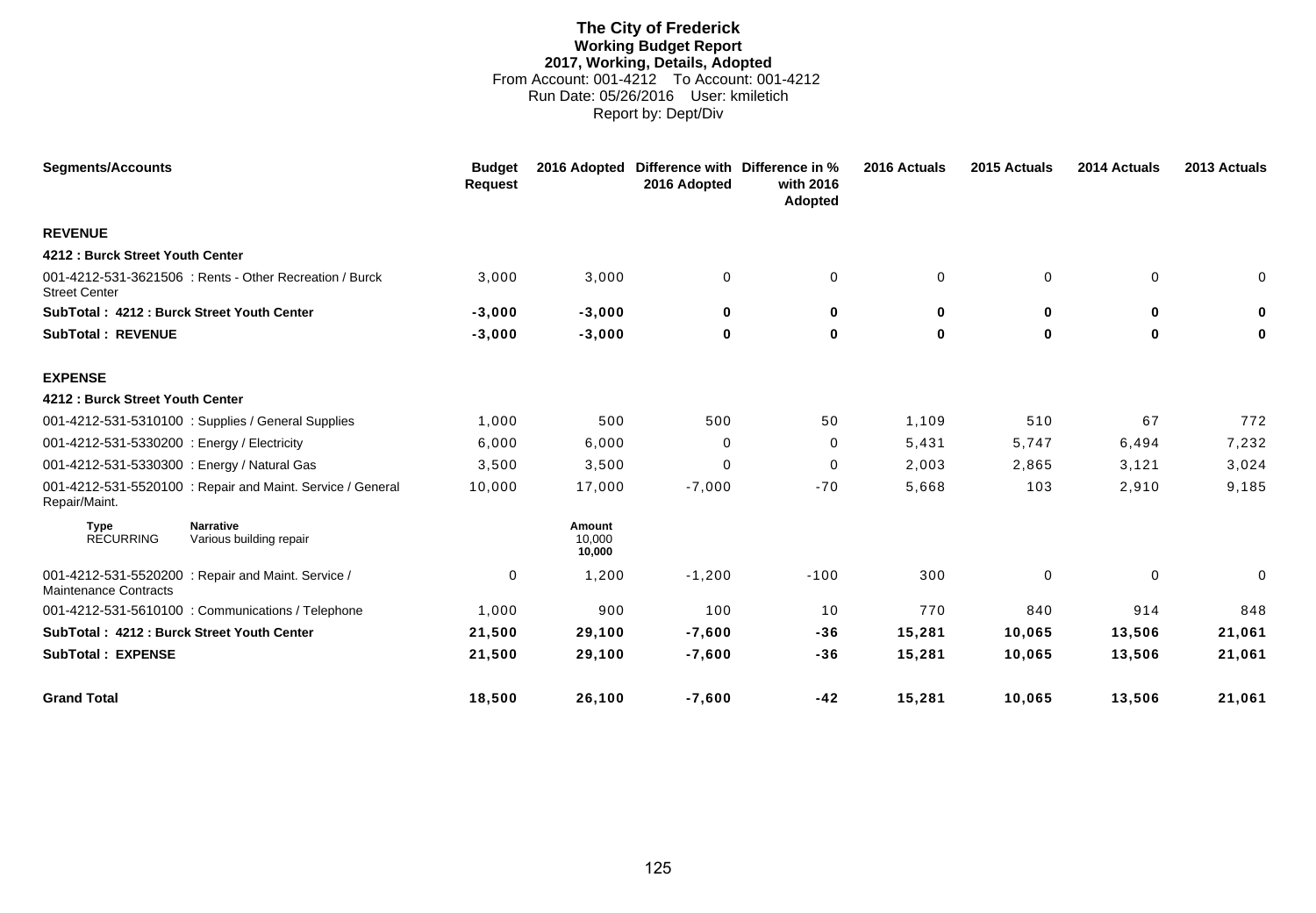# **The City of Frederick Working Budget Report 2017, Working, Details, Adopted** From Account: 001-4222 To Account: 001-4222 Run Date: 05/26/2016 User: kmiletich Report by: Dept/Div

| <b>Segments/Accounts</b>                                            | <b>Budget</b><br><b>Request</b> |             | 2016 Adopted Difference with Difference in %<br>2016 Adopted | with 2016<br><b>Adopted</b> | 2016 Actuals | 2015 Actuals | 2014 Actuals | 2013 Actuals   |
|---------------------------------------------------------------------|---------------------------------|-------------|--------------------------------------------------------------|-----------------------------|--------------|--------------|--------------|----------------|
| <b>REVENUE</b>                                                      |                                 |             |                                                              |                             |              |              |              |                |
| 4222 : Summer Playground Program                                    |                                 |             |                                                              |                             |              |              |              |                |
| 001-4222-532-3453001 : Parks Programs / Playground<br>Program       | 10,005                          | 8,960       | 1,045                                                        | 10                          | 2,512        | 9,160        | 8,120        | 5,885          |
| 001-4222-532-3453002 : Parks Programs / Angels in the Park<br>Prog. | $\mathbf 0$                     | $\mathbf 0$ | 0                                                            | $\mathbf 0$                 | $\mathbf 0$  | $\mathbf 0$  | 0            | 4,003          |
| 001-4222-532-3453003 : Parks Programs / Whittier Recreation<br>Ctr. | 21,340                          | 18,000      | 3,340                                                        | 15                          | 12,379       | 19,547       | 16,534       | 18,688         |
| 001-4222-532-3453004 : Parks Programs / Talley Day Camp             | 27,910                          | 29,000      | $-1,090$                                                     | -4                          | 9,684        | 23,664       | 27,509       | 32,811         |
| 001-4222-532-3453005 : Parks Programs / Sports Camps                | 6,512                           | 9,400       | $-2,888$                                                     | $-45$                       | 3,344        | 5,845        | 7,610        | 5,085          |
| 001-4222-532-3453006 : Parks Programs / Counselor in<br>Training    | 3,840                           | 4,000       | $-160$                                                       | -5                          | 3,016        | 4,668        | 3,784        | 2,640          |
| 001-4222-532-3690001 : Miscellaneous / Other Misc. Receipts         | $\mathbf 0$                     | $\mathbf 0$ | $\mathbf 0$                                                  | 0                           | $\mathbf 0$  | $\mathbf 0$  | $\Omega$     | $\overline{7}$ |
| SubTotal: 4222: Summer Playground Program                           | $-69,607$                       | $-69,360$   | $-247$                                                       | 0                           | $-30,935$    | $-62,884$    | $-63,557$    | $-69,119$      |
| <b>SubTotal: REVENUE</b>                                            | $-69,607$                       | $-69,360$   | $-247$                                                       | 0                           | $-30,935$    | $-62,884$    | $-63,557$    | $-69,119$      |
| <b>EXPENSE</b>                                                      |                                 |             |                                                              |                             |              |              |              |                |
| 4222 : Summer Playground Program                                    |                                 |             |                                                              |                             |              |              |              |                |
| 001-4222-532-5121100 : Salaries - Full Time / Productive Time       | 19.225                          | 19.108      | 117                                                          | 0                           | 14.110       | 15,541       | 15,659       | 15,331         |
| 001-4222-532-5121200 : Salaries - Full Time / Vacation              | $\Omega$                        | 0           | $\Omega$                                                     | 0                           | 1,217        | 2,042        | 2,042        | 2,042          |
| 001-4222-532-5121300 : Salaries - Full Time / Sick                  | $\Omega$                        | 0           | $\Omega$                                                     | 0                           | 287          | 394          | 232          | 214            |
| 001-4222-532-5121400 : Salaries - Full Time / Holiday               | 0                               | $\Omega$    | $\Omega$                                                     | 0                           | 802          | 875          | 875          | 875            |
| 001-4222-532-5121500 : Salaries - Full Time / Other Leave           | $\Omega$                        | $\Omega$    | 0                                                            | 0                           | 230          | 164          | 226          | 499            |
| 001-4222-532-5150000 : Recreation / Salaries - Perm Part<br>Time    | $\Omega$                        | 0           | $\Omega$                                                     | 0                           | 0            | 0            | 0            | 26             |
| 001-4222-532-5160000 : Recreation / Salaries - Seasonal             | 59,150                          | 59,994      | $-844$                                                       | $-2$                        | 38,782       | 49,198       | 43,824       | 51,008         |
| 001-4222-532-5170000 : Special Allowance                            | $\Omega$                        | 0           | $\Omega$                                                     | 0                           | $\Omega$     | $\Omega$     | 375          |                |
| 001-4222-532-5210000 : Recreation / Workmen's<br>Compensation       | 869                             | 3,133       | $-2,264$                                                     | $-261$                      | 3,724        | 3,060        | 2,873        | 2,099          |
| 001-4222-532-5221100 : FICA / Social Security                       | 4,859                           | 4,905       | $-46$                                                        | $-1$                        | 3,424        | 4,214        | 3,906        | 4,325          |
| 001-4222-532-5221200 : FICA / Medicare                              | 1,137                           | 1,147       | $-10$                                                        | $-1$                        | 801          | 986          | 914          | 1,012          |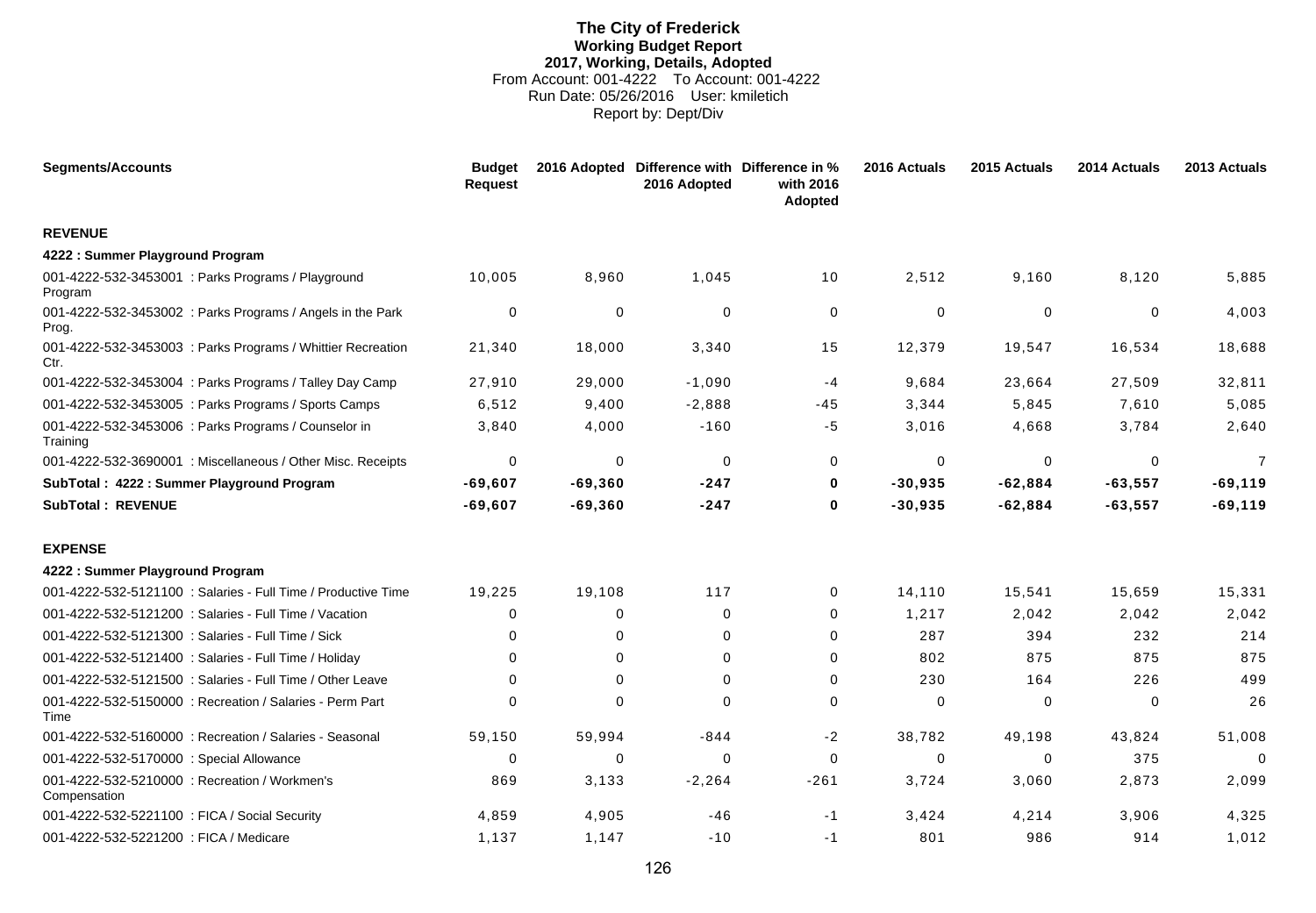| <b>Segments/Accounts</b>                                                                    |                                                                                           | <b>Budget</b><br><b>Request</b> | 2016 Adopted                                      | 2016 Adopted | Difference with Difference in %<br>with 2016<br>Adopted | 2016 Actuals | 2015 Actuals | 2014 Actuals | 2013 Actuals |
|---------------------------------------------------------------------------------------------|-------------------------------------------------------------------------------------------|---------------------------------|---------------------------------------------------|--------------|---------------------------------------------------------|--------------|--------------|--------------|--------------|
|                                                                                             | 001-4222-532-5268100 : Health Insurance / Disability                                      | 61                              | 61                                                | $\mathbf 0$  | 0                                                       | 39           | 34           | 34           | 34           |
| 001-4222-532-5269100 : Health Insurance / Life                                              |                                                                                           | 30                              | 30                                                | $\Omega$     | 0                                                       | 26           | 24           | 24           | 24           |
| 001-4222-532-5270000: Unemployment                                                          |                                                                                           | $\Omega$                        | $\Omega$                                          | $\Omega$     | $\mathbf 0$                                             | $\Omega$     | $-4$         | $-4$         | $-6$         |
|                                                                                             | 001-4222-532-5310100 : Supplies / General Supplies                                        | 6,920                           | 6,500                                             | 420          | 6                                                       | 1,865        | 4,901        | 7,511        | 10,438       |
|                                                                                             | 001-4222-532-5310200 : Supplies / Medical Supplies                                        | 125                             | 125                                               | $\Omega$     | 0                                                       | $\Omega$     | 125          | 150          | 264          |
|                                                                                             | 001-4222-532-5310300: Supplies / Clothing/Uniforms                                        | 3,675                           | 3,600                                             | 75           | $\overline{2}$                                          | 0            | 2,089        | 3,048        | 276          |
| 001-4222-532-5330100 : Energy / Fuel & Oil                                                  |                                                                                           | 550                             | 450                                               | 100          | 18                                                      | 158          | 430          | 354          | 348          |
|                                                                                             | 001-4222-532-5410000 : Recreation / Professional Services                                 | 6,731                           | 8,000                                             | $-1,269$     | $-19$                                                   | 2,579        | 3,758        | 3,247        | 2,612        |
| <b>Type</b><br><b>RECURRING</b><br><b>RECURRING</b><br><b>RECURRING</b><br><b>RECURRING</b> | <b>Narrative</b><br>Sports Camps<br><b>New Hires</b><br>Camp field trips<br>Miscellaneous |                                 | Amount<br>3,000<br>850<br>1,381<br>1,500<br>6,731 |              |                                                         |              |              |              |              |
| Repair/Maint.                                                                               | 001-4222-532-5520100 : Repair and Maint. Service / General                                | 600                             | 600                                               | $\mathbf{0}$ | 0                                                       | $\mathbf 0$  | $\mathbf 0$  | $\mathbf 0$  | 0            |
|                                                                                             | 001-4222-532-5610100 : Communications / Telephone                                         | 200                             | 200                                               | $\Omega$     | $\mathbf 0$                                             | $\mathbf 0$  | $\mathbf 0$  | $\mathbf 0$  | $\mathbf 0$  |
|                                                                                             | 001-4222-532-5610200 : Communications / Postage                                           | 100                             | 100                                               | $\Omega$     | 0                                                       | $\Omega$     | 147          | 258          | 200          |
| 001-4222-532-5620100 : Travel / Transportation                                              |                                                                                           | 1,050                           | 700                                               | 350          | 33                                                      | 605          | 701          | 700          | 791          |
| 001-4222-532-5630000: Advertising                                                           |                                                                                           | 1,500                           | 1,000                                             | 500          | 33                                                      | 616          | 813          | 488          | 240          |
|                                                                                             | 001-4222-532-5640000 : Recreation / Printing & Binding                                    | 100                             | 100                                               | 0            | 0                                                       | 0            | 0            | 30           | $\mathbf 0$  |
| 001-4222-532-5650000 : Recreation / Insurance                                               |                                                                                           | 339                             | 352                                               | $-13$        | -4                                                      | 479          | 314          | 297          | 277          |
|                                                                                             | SubTotal: 4222: Summer Playground Program                                                 | 107,221                         | 110,105                                           | $-2,884$     | $-3$                                                    | 69,744       | 89,806       | 87,063       | 92,929       |
| <b>SubTotal: EXPENSE</b>                                                                    |                                                                                           | 107,221                         | 110,105                                           | $-2,884$     | -3                                                      | 69,744       | 89,806       | 87,063       | 92,929       |
| <b>Grand Total</b>                                                                          |                                                                                           | 37,614                          | 40.745                                            | $-3, 131$    | -9                                                      | 38,809       | 26,922       | 23,506       | 23,810       |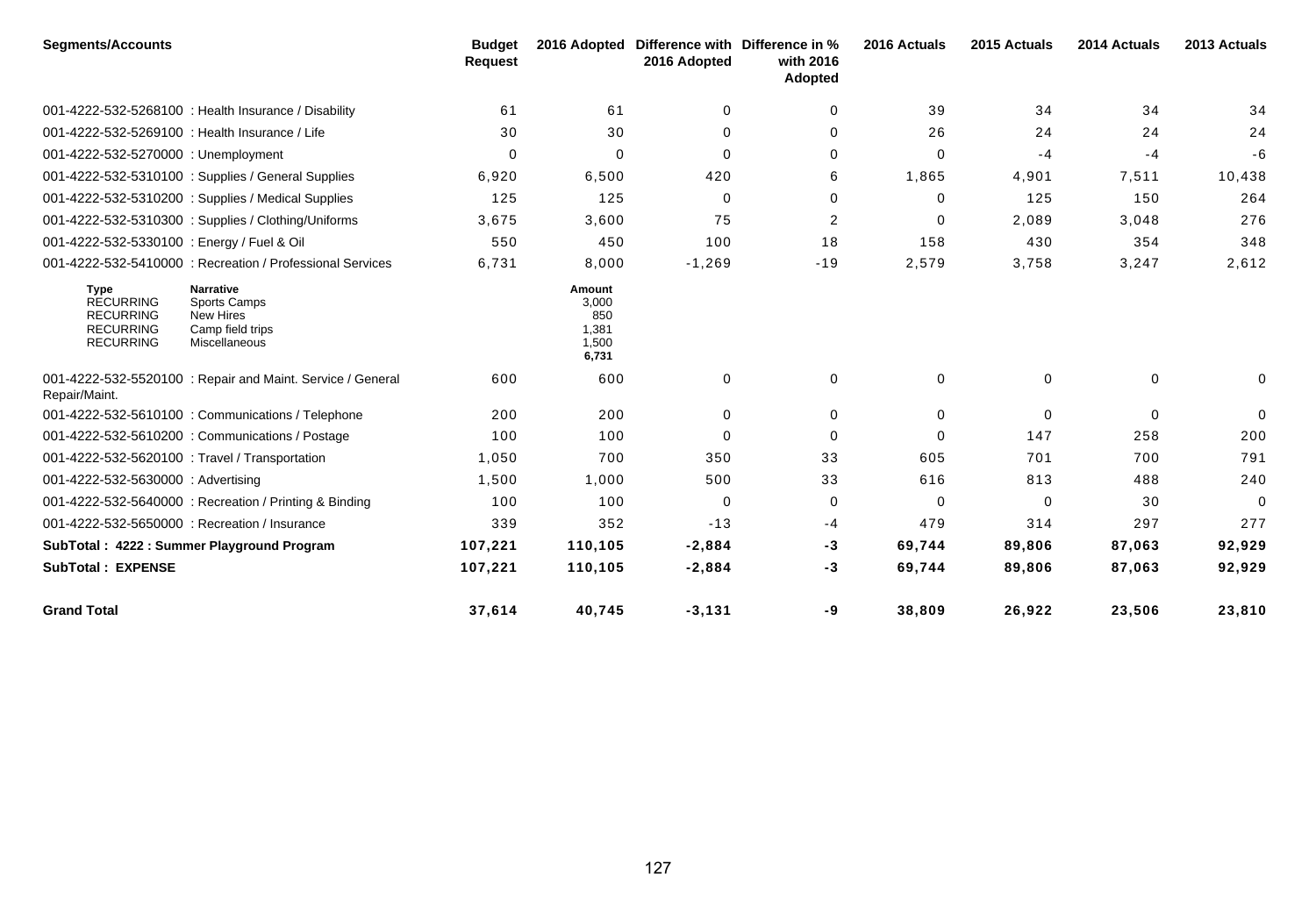# **The City of Frederick Working Budget Report 2017, Working, Details, Adopted** From Account: 001-4231 To Account: 001-4231 Run Date: 05/27/2016 User: kmiletich Report by: Dept/Div

| <b>Segments/Accounts</b>                                                     | <b>Budget</b><br><b>Request</b> |            | 2016 Adopted Difference with Difference in %<br>2016 Adopted | with 2016<br>Adopted | 2016 Actuals | 2015 Actuals | 2014 Actuals | 2013 Actuals |
|------------------------------------------------------------------------------|---------------------------------|------------|--------------------------------------------------------------|----------------------|--------------|--------------|--------------|--------------|
| <b>REVENUE</b>                                                               |                                 |            |                                                              |                      |              |              |              |              |
| 4231: Swimming Pools                                                         |                                 |            |                                                              |                      |              |              |              |              |
| 001-4231-533-3400004 : Recreation / Concessions                              | 25,000                          | 29,000     | $-4,000$                                                     | -16                  | 18,499       | 21,499       | 28,073       | 25,704       |
| 001-4231-533-3454001 : Recreation / Swimming Pool - Diggs                    | 20,000                          | 20,000     | 0                                                            | 0                    | 9,718        | 16,902       | 18,287       | 19,778       |
| 001-4231-533-3454002 : Recreation / Swimming Pool - Baker                    | 108,500                         | 108,500    | 0                                                            | 0                    | 67,783       | 92,121       | 108,145      | 99,449       |
| 001-4231-533-3454003 : Recreation / Swim Instruction/Team<br>Fee             | 18,500                          | 18,500     | 0                                                            | 0                    | 12,284       | 18,748       | 17,962       | 18,438       |
| 001-4231-533-3454004 : Recreation / Pool Equipment Rentals                   | 1,200                           | 1,200      | 0                                                            | 0                    | 1,082        | 1,080        | 1,245        | 1,107        |
| 001-4231-533-3690001 : Miscellaneous / Other Misc. Receipts                  | $\Omega$                        | $\Omega$   | 0                                                            | 0                    | -1           | $\Omega$     | $\Omega$     | 0            |
| 001-4231-533-3930002 : Capital Asset Disposition / Insurance<br>Reimbursemen | $\Omega$                        | 0          | $\Omega$                                                     | 0                    | $\Omega$     | $\Omega$     | $\Omega$     | 1,437        |
| SubTotal: 4231: Swimming Pools                                               | $-173,200$                      | $-177,200$ | 4,000                                                        | -3                   | $-109, 367$  | $-150,350$   | $-173,712$   | $-165,913$   |
| <b>SubTotal: REVENUE</b>                                                     | $-173,200$                      | $-177,200$ | 4,000                                                        | -3                   | $-109,367$   | $-150,350$   | $-173,712$   | $-165,913$   |
| <b>EXPENSE</b>                                                               |                                 |            |                                                              |                      |              |              |              |              |
| 4231: Swimming Pools                                                         |                                 |            |                                                              |                      |              |              |              |              |
| 001-4231-533-5121100 : Salaries - Full Time / Productive Time                | 12,126                          | 19,078     | $-6,952$                                                     | $-58$                | 5,933        | 14,942       | 14,739       | 14,222       |
| 001-4231-533-5121200 : Salaries - Full Time / Vacation                       | $\Omega$                        | 0          | $\Omega$                                                     | 0                    | 294          | 1,077        | 1,757        | 1,505        |
| 001-4231-533-5121300 : Salaries - Full Time / Sick                           | $\Omega$                        | $\Omega$   | $\Omega$                                                     | 0                    | 452          | 1.676        | 499          | 581          |
| 001-4231-533-5121400 : Salaries - Full Time / Holiday                        | $\Omega$                        | $\Omega$   | $\Omega$                                                     | 0                    | 218          | 860          | 829          | 803          |
| 001-4231-533-5121500 : Salaries - Full Time / Other Leave                    | $\Omega$                        | $\Omega$   | $\Omega$                                                     | 0                    | 217          | 163          | 191          | 280          |
| 001-4231-533-5160000 : Recreation / Salaries - Seasonal                      | 49,125                          | 48,000     | 1,125                                                        | $\overline{2}$       | 32,353       | 41,597       | 43,008       | 44,502       |
| 001-4231-533-5170000 : Special Allowance                                     | 0                               | 0          | $\mathbf 0$                                                  | 0                    | 0            | 0            | 375          | $\mathbf 0$  |
| 001-4231-533-5210000 : Recreation / Workmen's<br>Compensation                | 843                             | 2,292      | $-1,449$                                                     | $-172$               | 2,726        | 2,237        | 2,100        | 1,536        |
| 001-4231-533-5221100 : FICA / Social Security                                | 3,798                           | 4,159      | $-361$                                                       | $-10$                | 2,447        | 3,740        | 3,807        | 3,838        |
| 001-4231-533-5221200 : FICA / Medicare                                       | 888                             | 973        | $-85$                                                        | $-10$                | 572          | 875          | 890          | 898          |
| 001-4231-533-5268100 : Health Insurance / Disability                         | 61                              | 61         | $\mathbf{0}$                                                 | 0                    | 20           | 33           | 32           | 31           |
| 001-4231-533-5269100 : Health Insurance / Life                               | 29                              | 29         | $\Omega$                                                     | $\Omega$             | 14           | 23           | 23           | 22           |
| 001-4231-533-5310100 : Supplies / General Supplies                           | 18,000                          | 12,000     | 6,000                                                        | 33                   | 619          | 17,678       | 19,602       | 14,168       |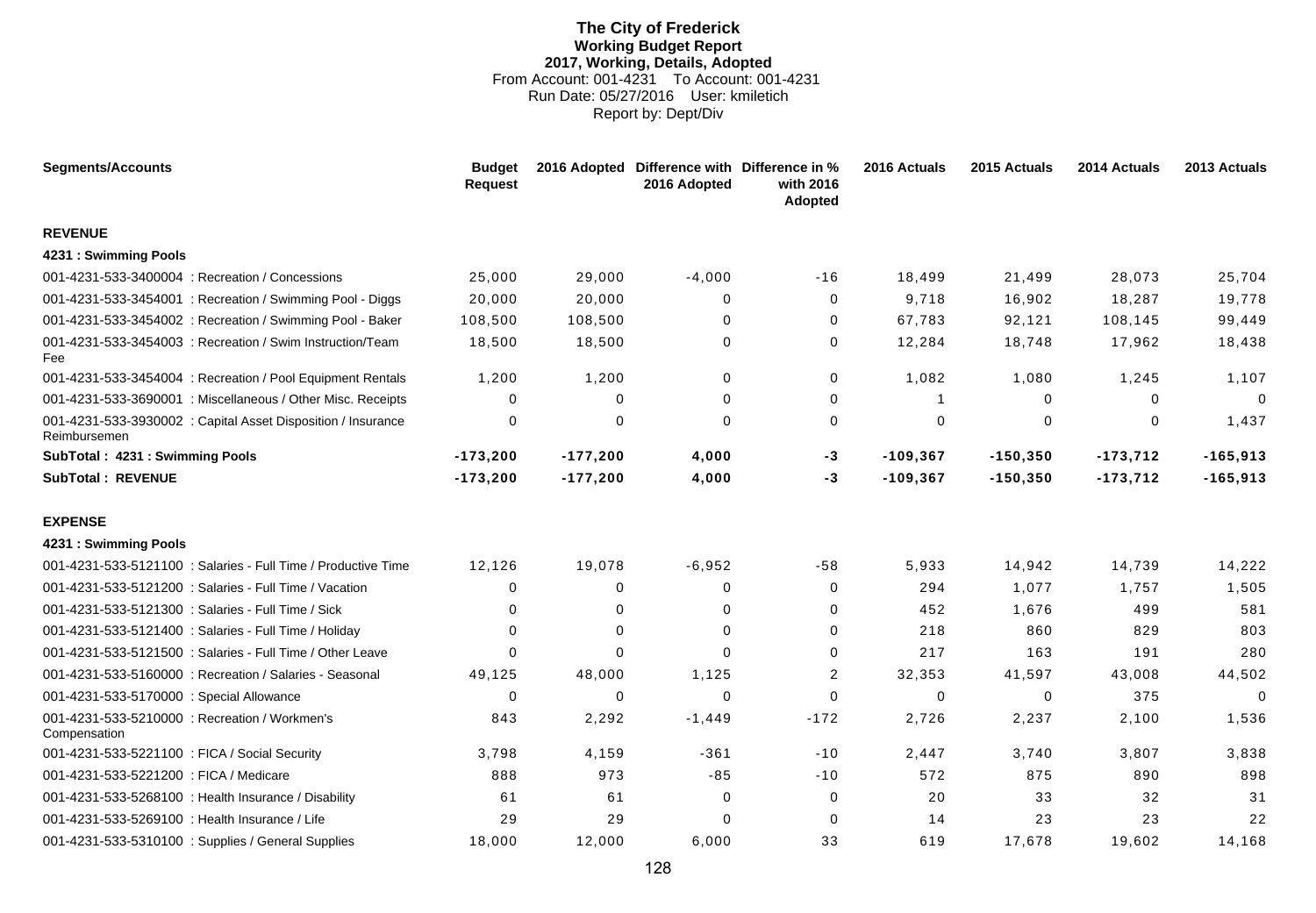| <b>Segments/Accounts</b>                                                                 |                                                                                                                                       | <b>Budget</b><br><b>Request</b> |                                                       | 2016 Adopted Difference with Difference in %<br>2016 Adopted | with 2016<br>Adopted | 2016 Actuals | 2015 Actuals | 2014 Actuals | 2013 Actuals |
|------------------------------------------------------------------------------------------|---------------------------------------------------------------------------------------------------------------------------------------|---------------------------------|-------------------------------------------------------|--------------------------------------------------------------|----------------------|--------------|--------------|--------------|--------------|
| <b>Type</b><br><b>RECURRING</b><br><b>ONE-TIME</b><br><b>ONE-TIME</b><br><b>ONE-TIME</b> | <b>Narrative</b><br>General pool supplies<br>Chairs / Equipment<br>POS Cash Registers<br>Add Security Cameras to Diggs & Thomas Pools |                                 | Amount<br>6,000<br>7,500<br>1,500<br>3,000<br>18,000  |                                                              |                      |              |              |              |              |
| 001-4231-533-5330200 : Energy / Electricity                                              |                                                                                                                                       | 15,000                          | 15,000                                                | $\Omega$                                                     | 0                    | 11,970       | 12,842       | 14.743       | 12,626       |
| Resale                                                                                   | 001-4231-533-5390000 : Recreation / Items Purchased -                                                                                 | 16,000                          | 17,000                                                | $-1,000$                                                     | $-7$                 | 9,488        | 14,545       | 15,706       | 16,691       |
|                                                                                          | 001-4231-533-5410000 : Recreation / Professional Services                                                                             | 141,425                         | 140,625                                               | 800                                                          | $\mathbf 0$          | 138,840      | 125,850      | 123,788      | 126,679      |
| Type<br><b>RECURRING</b><br><b>RECURRING</b><br><b>RECURRING</b><br><b>RECURRING</b>     | <b>Narrative</b><br>Pool Management Contract<br>New hires<br>Red Cross & training<br><b>AED Equipment</b>                             |                                 | Amount<br>135,825<br>500<br>3,000<br>2,100<br>141,425 |                                                              |                      |              |              |              |              |
| 001-4231-533-5510200 : Custodial Services                                                |                                                                                                                                       | 0                               | 0                                                     | $\mathbf 0$                                                  | $\mathbf 0$          | 500          | $\mathbf 0$  | $\mathbf 0$  | $\Omega$     |
| Repair/Maint.                                                                            | 001-4231-533-5520100 : Repair and Maint. Service / General                                                                            | 50,000                          | 106,000                                               | $-56,000$                                                    | $-112$               | 47,483       | 9,469        | 11,224       | 17,122       |
| <b>Type</b><br><b>RECURRING</b><br><b>ONE-TIME</b>                                       | <b>Narrative</b><br>General<br>Skimmer / leak repair                                                                                  |                                 | Amount<br>20,000<br>30,000<br>50,000                  |                                                              |                      |              |              |              |              |
| <b>Maintenance Contracts</b>                                                             | 001-4231-533-5520200 : Repair and Maint. Service /                                                                                    | 500                             | 300                                                   | 200                                                          | 40                   | $\mathbf 0$  | 200          | 265          | 312          |
|                                                                                          | 001-4231-533-5540200 : Equipment and Vehicles                                                                                         | 0                               | 0                                                     | $\mathbf 0$                                                  | 0                    | 1,600        | 0            | $\mathbf 0$  | 0            |
|                                                                                          | 001-4231-533-5570000 : Recreation / Licenses/Permits                                                                                  | $\Omega$                        | 700                                                   | $-700$                                                       | $-100$               | $\Omega$     | $\mathbf 0$  | $\Omega$     | $\mathbf 0$  |
|                                                                                          | 001-4231-533-5610100 : Communications / Telephone                                                                                     | 2,500                           | 2,500                                                 | 0                                                            | $\mathbf 0$          | 2,353        | 2,764        | 2,523        | 2,567        |
|                                                                                          | 001-4231-533-5621100 : Travel / Dues/Registration Fees                                                                                | 0                               | 0                                                     | $\mathbf 0$                                                  | 0                    | 0            | 0            | 60           | 52           |
|                                                                                          | 001-4231-533-5640000 : Recreation / Printing & Binding                                                                                | 300                             | 300                                                   | $\mathbf 0$                                                  | $\mathbf 0$          | 86           | 86           | 301          | 233          |
| 001-4231-533-5650000 : Recreation / Insurance                                            |                                                                                                                                       | 3,567                           | 3,686                                                 | $-119$                                                       | -4                   | 2,484        | 3,435        | 3,319        | 1,865        |
| SubTotal: 4231: Swimming Pools                                                           |                                                                                                                                       | 314,162                         | 372,703                                               | $-58,541$                                                    | $-19$                | 260,669      | 254,092      | 259,781      | 260,533      |
| <b>SubTotal: EXPENSE</b>                                                                 |                                                                                                                                       | 314,162                         | 372,703                                               | $-58,541$                                                    | $-19$                | 260,669      | 254,092      | 259,781      | 260,533      |
| <b>Grand Total</b>                                                                       |                                                                                                                                       | 140,962                         | 195,503                                               | $-54,541$                                                    | $-39$                | 151,302      | 103,742      | 86,069       | 94,620       |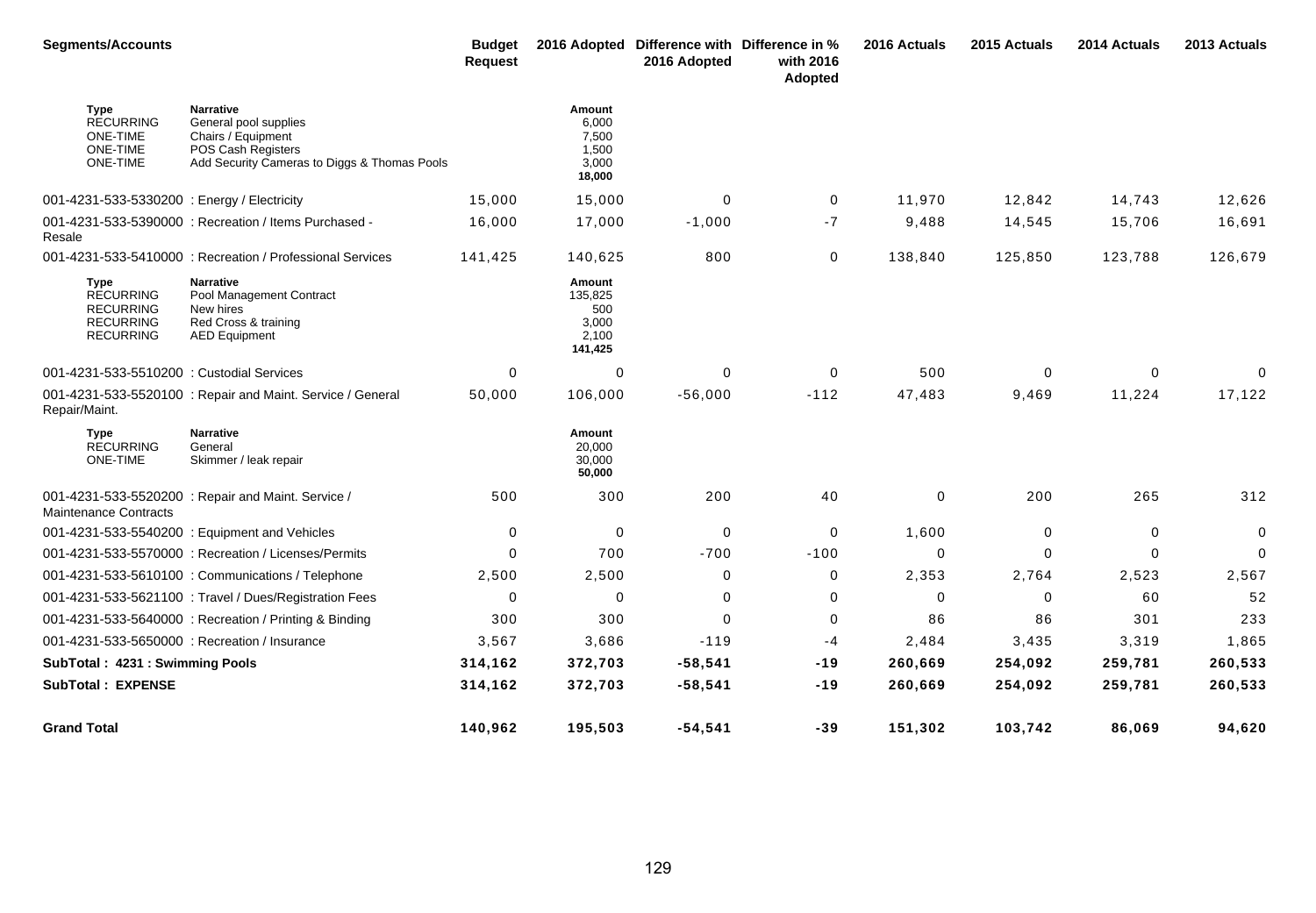# **The City of Frederick Working Budget Report 2017, Working, Details, Adopted** From Account: 001-5112 To Account: 001-5112 Run Date: 05/27/2016 User: kmiletich Report by: Dept/Div

| <b>Segments/Accounts</b>                                      | <b>Budget</b><br><b>Request</b> | 2016 Adopted | 2016 Adopted | Difference with Difference in %<br>with 2016<br>Adopted | 2016 Actuals | 2015 Actuals | 2014 Actuals | 2013 Actuals |
|---------------------------------------------------------------|---------------------------------|--------------|--------------|---------------------------------------------------------|--------------|--------------|--------------|--------------|
| <b>EXPENSE</b>                                                |                                 |              |              |                                                         |              |              |              |              |
| 5112 : Community Development                                  |                                 |              |              |                                                         |              |              |              |              |
| 001-5112-611-5264100 : Health Insurance / Retirees >= 65      | 15,794                          | 5,075        | 10,719       | 67                                                      | 13,554       | 7,246        | 4,175        | 3,935        |
| 001-5112-611-5266200 : Health Insurance / CIGNA - Retirees    | 0                               | 18,801       | $-18,801$    | $-100$                                                  | 0            | 12,647       | 16,237       | 16,535       |
| 001-5112-611-5266300 : Health Insurance / OPEB Payment        | 18,556                          | 11,474       | 7,082        | 38                                                      | 11,474       | 8,987        | 9,046        | 8,968        |
| 001-5112-611-5269100 : Health Insurance / Life                | 266                             | 266          | $\mathbf 0$  | 0                                                       | 244          | 213          | 213          | 213          |
| 001-5112-611-5282500: Retirement / 25 Year Plan               | 31,579                          | 34,363       | $-2,784$     | $-9$                                                    | 34,363       | 35,481       | 23,081       | 22,882       |
| 001-5112-611-5283000: Retirement / 30 Year Plan               | 1,363                           | 1,603        | $-240$       | $-18$                                                   | 1,603        | 1,696        | 7,051        | 6,859        |
| 001-5112-611-5284000: Retirement / Supplement Savings<br>Fees | 1,019                           | 1,040        | $-21$        | $-3$                                                    | 828          | 901          | 933          | 857          |
| 001-5112-611-5650000 : Urban Dev. & Housing / Insurance       | 226                             | 234          | -8           | $-4$                                                    | 318          | 210          | 199          | 184          |
| <b>SubTotal: 5112: Community Development</b>                  | 68,803                          | 72,856       | $-4,053$     | -6                                                      | 62,384       | 67,381       | 60,935       | 60,433       |
| <b>SubTotal: EXPENSE</b>                                      | 68,803                          | 72,856       | $-4,053$     | -6                                                      | 62,384       | 67,381       | 60,935       | 60,433       |
| <b>Grand Total</b>                                            | 68,803                          | 72,856       | $-4,053$     | -6                                                      | 62,384       | 67,381       | 60,935       | 60,433       |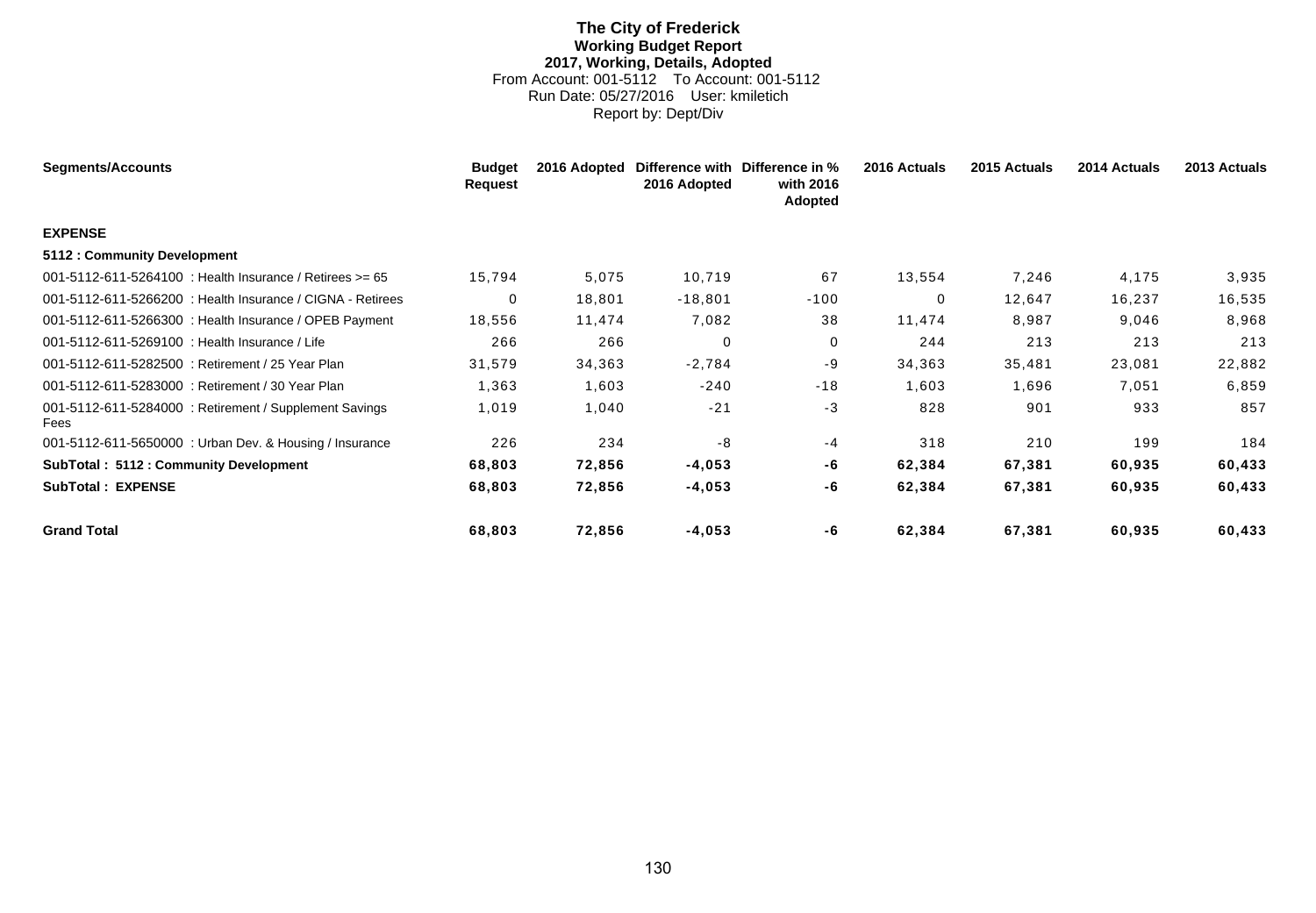# **The City of Frederick Working Budget Report 2017, Working, Details, Adopted** From Account: 001-5411 To Account: 001-5411 Run Date: 05/27/2016 User: kmiletich Report by: Dept/Div

| <b>Segments/Accounts</b>                                                | <b>Budget</b><br><b>Request</b> |             | 2016 Adopted Difference with Difference in %<br>2016 Adopted | with 2016<br>Adopted | 2016 Actuals | 2015 Actuals | 2014 Actuals | 2013 Actuals |
|-------------------------------------------------------------------------|---------------------------------|-------------|--------------------------------------------------------------|----------------------|--------------|--------------|--------------|--------------|
| <b>REVENUE</b>                                                          |                                 |             |                                                              |                      |              |              |              |              |
| 5411 : Economic Development                                             |                                 |             |                                                              |                      |              |              |              |              |
| 001-5411-711-3228101 : Non-business Lic./Permits / Filming<br>Permit    | $\Omega$                        | $\mathbf 0$ | $\Omega$                                                     | 0                    | 1.100        | 600          | 1,100        | 1,300        |
| 001-5411-711-3313500 : Intergovernmental / Federal Grants -<br>Project  | $\Omega$                        | $\mathbf 0$ | $\mathbf 0$                                                  | $\mathbf 0$          | $\mathbf 0$  | 0            | 0            | 13,394       |
| 001-5411-711-3343500 : Intergovernmental / State Grants -<br>Project    | $\Omega$                        | $\mathbf 0$ | $\Omega$                                                     | $\mathbf 0$          | 63,779       | 0            | 41,470       | $\Omega$     |
| 001-5411-711-3347100 : State Grants - Project                           | $\Omega$                        | $\Omega$    | $\Omega$                                                     | 0                    | $\Omega$     | $\Omega$     | 8,530        | $\Omega$     |
| 001-5411-711-3630001 : Donations/Contributions / Donations              | $\Omega$                        | $\Omega$    | $\Omega$                                                     | 0                    | $\Omega$     | 9,150        | 6,875        | 8,342        |
| 001-5411-711-3690001 : Miscellaneous / Other Misc. Receipts             | 0                               | 0           | $\Omega$                                                     | 0                    | 0            | 0            | 0            | 100          |
| SubTotal: 5411 : Economic Development                                   | 0                               | 0           | $\bf{0}$                                                     | 0                    | $-64,879$    | $-9,750$     | $-57,975$    | $-23, 136$   |
| <b>SubTotal: REVENUE</b>                                                | $\bf{0}$                        | $\mathbf 0$ | $\bf{0}$                                                     | 0                    | $-64,879$    | $-9,750$     | $-57,975$    | $-23, 136$   |
| <b>EXPENSE</b>                                                          |                                 |             |                                                              |                      |              |              |              |              |
| 5411 : Economic Development                                             |                                 |             |                                                              |                      |              |              |              |              |
| 001-5411-711-5121100 : Salaries - Full Time / Productive Time           | 312,364                         | 303,980     | 8,384                                                        | $\overline{2}$       | 231.693      | 259,008      | 202,464      | 173,279      |
| 001-5411-711-5121200 : Salaries - Full Time / Vacation                  | 0                               | 0           | 0                                                            | 0                    | 10,473       | 9,930        | 8,512        | 18,105       |
| 001-5411-711-5121300 : Salaries - Full Time / Sick                      | $\Omega$                        | $\Omega$    | $\Omega$                                                     | $\Omega$             | 3,508        | 5,005        | 2,280        | 2,796        |
| 001-5411-711-5121400 : Salaries - Full Time / Holiday                   | $\Omega$                        | $\Omega$    | $\Omega$                                                     | 0                    | 11,073       | 12,223       | 9,541        | 9,550        |
| 001-5411-711-5121500 : Salaries - Full Time / Other Leave               | $\Omega$                        | $\Omega$    | $\Omega$                                                     | 0                    | 5,164        | 2,237        | 2,028        | 3,555        |
| 001-5411-711-5170000 : Special Allowance                                | $\Omega$                        | $\Omega$    | $\Omega$                                                     | $\Omega$             | $\Omega$     | $\Omega$     | 3,000        | $\Omega$     |
| 001-5411-711-5210000 : Economic Development / Workmen's<br>Compensation | 928                             | 859         | 69                                                           | $\overline{7}$       | 1,022        | 839          | 785          | 576          |
| 001-5411-711-5221100 : FICA / Social Security                           | 19,241                          | 18,846      | 395                                                          | $\overline{a}$       | 15,988       | 17,450       | 13,598       | 12,146       |
| 001-5411-711-5221200 : FICA / Medicare                                  | 4,529                           | 4,408       | 121                                                          | $\overline{c}$       | 3,756        | 4,081        | 3,180        | 2,841        |
| 001-5411-711-5266100 : Health Insurance / CIGNA                         | 5,705                           | 6,759       | $-1,054$                                                     | $-19$                | 6,870        | 8,714        | 19,706       | 26,146       |
| 001-5411-711-5266300 : Health Insurance / OPEB Payment                  | 3,711                           | 3,825       | $-114$                                                       | -4                   | 3,825        | 8,987        | 9,046        | 5,157        |
| 001-5411-711-5266500 : OPEB Retirement Health Savings<br>Plan           | 0                               | 0           | $\Omega$                                                     | 0                    | 2,500        | 2,500        | 208          | $\Omega$     |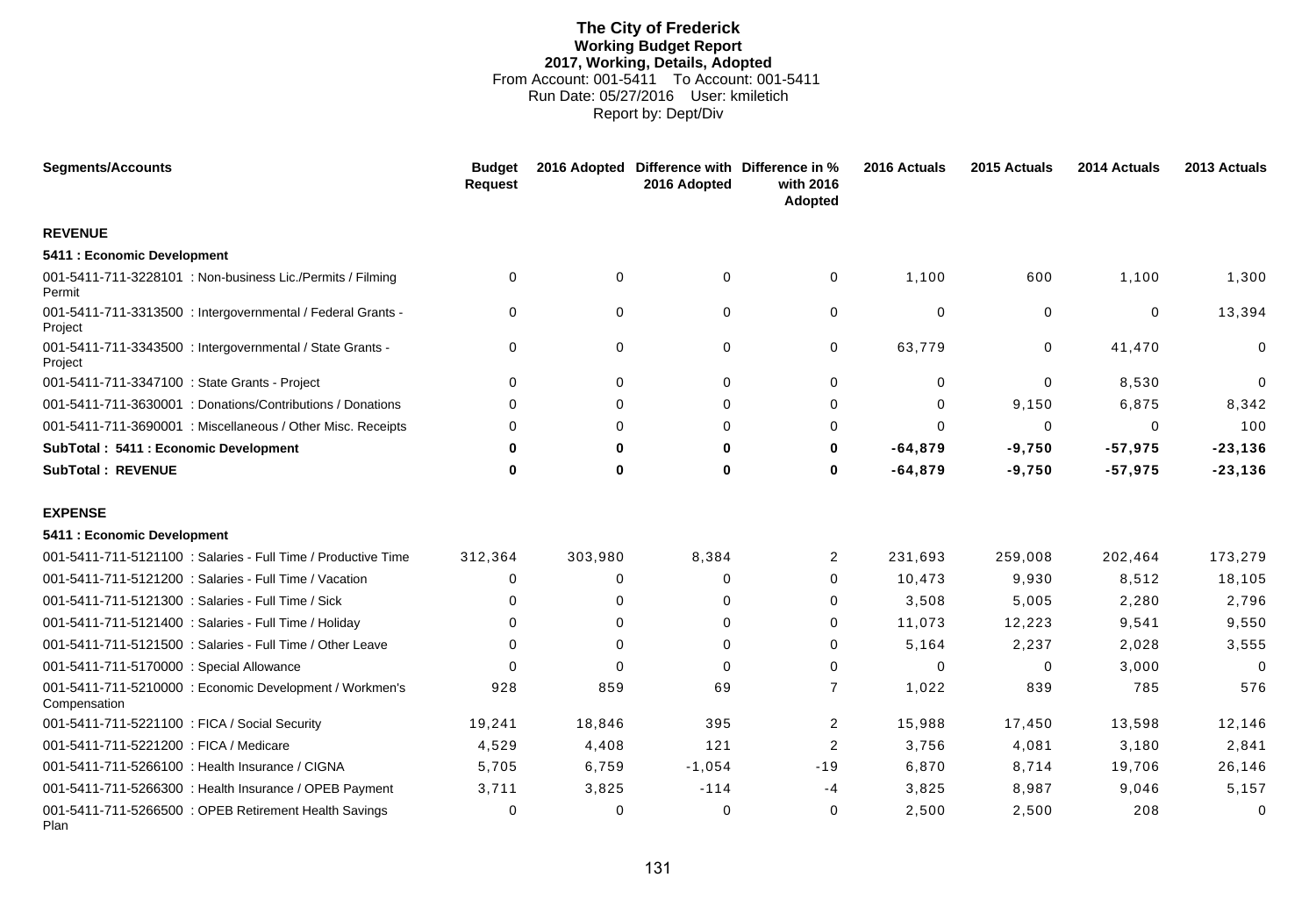| <b>Segments/Accounts</b>                                                                                                                                                                                                             |                                                                                                                                                                                                                                                                                                                               | <b>Budget</b><br><b>Request</b> |                                                                                                                          | 2016 Adopted Difference with Difference in %<br>2016 Adopted | with 2016<br>Adopted | 2016 Actuals   | 2015 Actuals | 2014 Actuals | 2013 Actuals |
|--------------------------------------------------------------------------------------------------------------------------------------------------------------------------------------------------------------------------------------|-------------------------------------------------------------------------------------------------------------------------------------------------------------------------------------------------------------------------------------------------------------------------------------------------------------------------------|---------------------------------|--------------------------------------------------------------------------------------------------------------------------|--------------------------------------------------------------|----------------------|----------------|--------------|--------------|--------------|
| -Emp                                                                                                                                                                                                                                 | 001-5411-711-5267200 : Health Insurance / Aetna Dental                                                                                                                                                                                                                                                                        | 0                               | 0                                                                                                                        | 0                                                            | 0                    | 43             | 15           | -4           | 0            |
| 001-5411-711-5267900 : Vision - Emp                                                                                                                                                                                                  |                                                                                                                                                                                                                                                                                                                               | 0                               | 0                                                                                                                        | $\mathbf 0$                                                  | 0                    | 43             | 8            | $-1$         | 0            |
|                                                                                                                                                                                                                                      | 001-5411-711-5268100 : Health Insurance / Disability                                                                                                                                                                                                                                                                          | 960                             | 911                                                                                                                      | 49                                                           | 5                    | 659            | 560          | 490          | 449          |
| 001-5411-711-5269100 : Health Insurance / Life                                                                                                                                                                                       |                                                                                                                                                                                                                                                                                                                               | 913                             | 913                                                                                                                      | $\Omega$                                                     | 0                    | 437            | 733          | 641          | 1,009        |
|                                                                                                                                                                                                                                      | 001-5411-711-5282500 : Retirement / 25 Year Plan                                                                                                                                                                                                                                                                              | 40,718                          | 44,811                                                                                                                   | $-4,093$                                                     | $-11$                | 44,811         | 47,301       | 11,540       | 11,441       |
|                                                                                                                                                                                                                                      | 001-5411-711-5283000 : Retirement / 30 Year Plan                                                                                                                                                                                                                                                                              | 15,356                          | 17,133                                                                                                                   | $-1,777$                                                     | $-12$                | 17,133         | 7,824        | 14,102       | 13,718       |
| 001-5411-711-5291300 : Misc Benefits / Other                                                                                                                                                                                         |                                                                                                                                                                                                                                                                                                                               | 1,164                           | 1,164                                                                                                                    | 0                                                            | 0                    | 1,067          | 1,164        | 1,290        | 1,152        |
|                                                                                                                                                                                                                                      | 001-5411-711-5310100 : Supplies / General Supplies                                                                                                                                                                                                                                                                            | 14,710                          | 16,360                                                                                                                   | $-1,650$                                                     | $-12$                | 6,686          | 23,647       | 10,091       | 13,229       |
| Type<br><b>RECURRING</b><br><b>RECURRING</b><br><b>RECURRING</b>                                                                                                                                                                     | <b>Narrative</b><br><b>Office Supplies</b><br>Promotional Items<br>Misc Local Food Expenses                                                                                                                                                                                                                                   |                                 | Amount<br>3,360<br>9,150<br>2,200<br>14,710                                                                              |                                                              |                      |                |              |              |              |
|                                                                                                                                                                                                                                      | 001-5411-711-5310300 : Supplies / Clothing/Uniforms                                                                                                                                                                                                                                                                           | 600                             | 600                                                                                                                      | 0                                                            | 0                    | 134            | 310          | 520          | 0            |
| 001-5411-711-5330100 : Energy / Fuel & Oil                                                                                                                                                                                           |                                                                                                                                                                                                                                                                                                                               | 0                               | 0                                                                                                                        | 0                                                            | 0                    | 77             | 95           | 23           | $\mathbf{0}$ |
| 001-5411-711-5330200 : Energy / Electricity                                                                                                                                                                                          |                                                                                                                                                                                                                                                                                                                               | 100                             | 100                                                                                                                      | $\mathbf 0$                                                  | $\mathbf 0$          | $\mathbf 0$    | 0            | $\mathbf 0$  | 0            |
| Type<br><b>RECURRING</b>                                                                                                                                                                                                             | <b>Narrative</b><br>Electricity - Mid Atlantic Bio                                                                                                                                                                                                                                                                            |                                 | Amount<br>100<br>100                                                                                                     |                                                              |                      |                |              |              |              |
| <b>Professional Services</b>                                                                                                                                                                                                         | 001-5411-711-5410000 : Economic Development /                                                                                                                                                                                                                                                                                 | 102,390                         | 50,700                                                                                                                   | 51,690                                                       | 50                   | 29,279         | 56,020       | 44,915       | 4,715        |
| Type<br><b>RECURRING</b><br><b>RECURRING</b><br><b>RECURRING</b><br><b>RECURRING</b><br><b>RECURRING</b><br><b>RECURRING</b><br><b>RECURRING</b><br><b>RECURRING</b><br>ONE-TIME<br><b>RECURRING</b><br><b>RECURRING</b><br>ONE-TIME | <b>Narrative</b><br><b>Marketing Design Services</b><br>ESRI Demographic Data<br>Constant Contact<br><b>Survey Monkey</b><br>Sales Force<br>PR Web<br>CoStar<br><b>DED Industry Consultant</b><br>Photography for Marketing tools<br>Adobe software subscriptions<br>Wordpress - New blog<br>Cost of Community Services Study |                                 | Amount<br>20,000<br>500<br>620<br>200<br>1,200<br>2,700<br>2,600<br>25,000<br>2,000<br>570<br>2,000<br>45,000<br>102,390 |                                                              |                      |                |              |              |              |
| <b>Maintenance Contracts</b>                                                                                                                                                                                                         | 001-5411-711-5520200 : Repair and Maint. Service /                                                                                                                                                                                                                                                                            | $\mathbf 0$                     | 0                                                                                                                        | 0                                                            | 0                    | $\mathbf 0$    | 0            | 0            | 2,320        |
|                                                                                                                                                                                                                                      | 001-5411-711-5540100 : Rentals / Land and Buildings                                                                                                                                                                                                                                                                           | 400                             | 400                                                                                                                      | $\mathbf 0$                                                  | 0                    | 625            | 150          | 300          | 381          |
| Type<br><b>RECURRING</b>                                                                                                                                                                                                             | <b>Narrative</b><br>Building rental for local educational program                                                                                                                                                                                                                                                             |                                 | Amount<br>400<br>400                                                                                                     |                                                              |                      |                |              |              |              |
|                                                                                                                                                                                                                                      | 001-5411-711-5540200: Rentals / Equipment and Vehicles                                                                                                                                                                                                                                                                        | 0                               | 0                                                                                                                        | $\mathbf 0$                                                  | $\mathbf 0$          | $\overline{0}$ | $-148$       | $\mathbf 0$  | 2,930        |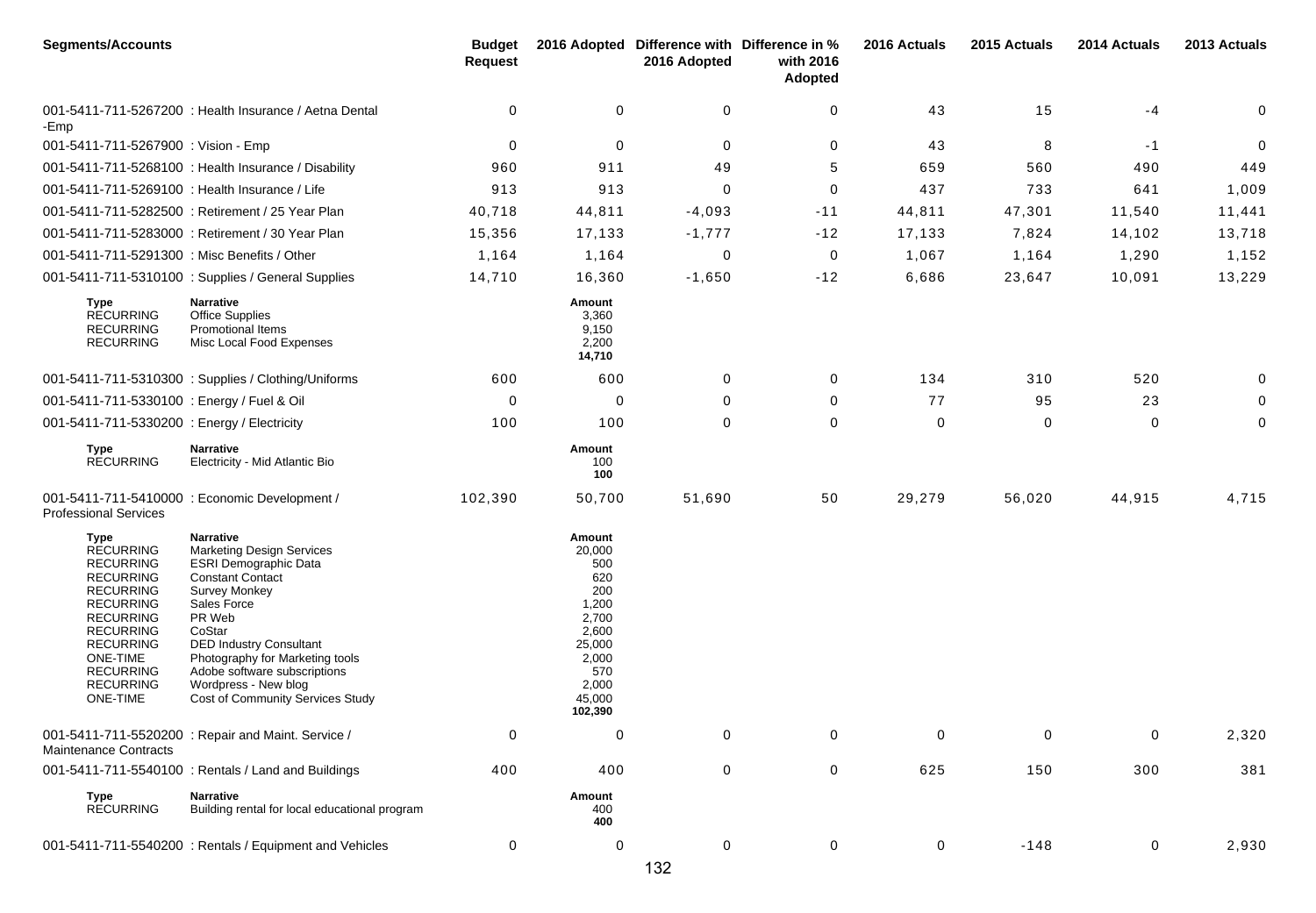| <b>Segments/Accounts</b>                                                                                        |                                                                                                                                                     | <b>Budget</b><br><b>Request</b> |                                                                | 2016 Adopted Difference with Difference in %<br>2016 Adopted | with 2016<br>Adopted | 2016 Actuals | 2015 Actuals | 2014 Actuals | 2013 Actuals |
|-----------------------------------------------------------------------------------------------------------------|-----------------------------------------------------------------------------------------------------------------------------------------------------|---------------------------------|----------------------------------------------------------------|--------------------------------------------------------------|----------------------|--------------|--------------|--------------|--------------|
|                                                                                                                 | 001-5411-711-5610100 : Communications / Telephone                                                                                                   | 4,800                           | 3,780                                                          | 1,020                                                        | 21                   | 4,153        | 2,807        | 3,164        | 3,006        |
| Type<br><b>RECURRING</b><br><b>RECURRING</b>                                                                    | <b>Narrative</b><br>Internal Phone lines for 4<br>Mobile Phones for 3                                                                               |                                 | Amount<br>1,600<br>3,200<br>4,800                              |                                                              |                      |              |              |              |              |
|                                                                                                                 | 001-5411-711-5610200 : Communications / Postage                                                                                                     | 1,250                           | 1,250                                                          | 0                                                            | $\boldsymbol{0}$     | 253          | 1,100        | 394          | 437          |
| <b>Type</b><br><b>RECURRING</b><br><b>RECURRING</b>                                                             | <b>Narrative</b><br>General Postage<br><b>Trade Show Shipping</b>                                                                                   |                                 | Amount<br>250<br>1,000<br>1,250                                |                                                              |                      |              |              |              |              |
| 001-5411-711-5620100 : Travel / Transportation                                                                  |                                                                                                                                                     | 3,300                           | 4,000                                                          | $-700$                                                       | $-22$                | 1,613        | 1,259        | 2,622        | 2,673        |
|                                                                                                                 | 001-5411-711-5621100 : Travel / Dues/Registration Fees                                                                                              | 80,738                          | 60,648                                                         | 20,090                                                       | 24                   | 46,022       | 67,064       | 50,250       | 23,899       |
| <b>Type</b><br><b>RECURRING</b><br><b>RECURRING</b><br><b>RECURRING</b><br><b>RECURRING</b><br><b>RECURRING</b> | Narrative<br>Memberships<br>Sponsorships<br><b>Trade Show Exhibit Fees</b><br><b>Trade Show Registration Fees</b><br><b>Event Registration Fees</b> |                                 | Amount<br>35,718<br>20,350<br>18,680<br>840<br>5,150<br>80,738 |                                                              |                      |              |              |              |              |
| 001-5411-711-5622100 : Travel / Lodging                                                                         |                                                                                                                                                     | 9,000                           | 10,925                                                         | $-1,925$                                                     | $-22$                | 1,098        | 8,378        | 1,741        | 2,593        |
| Type<br><b>RECURRING</b>                                                                                        | <b>Narrative</b><br>Lodging for trade shows                                                                                                         |                                 | Amount<br>9,000<br>9,000                                       |                                                              |                      |              |              |              |              |
| 001-5411-711-5623100 : Travel / Meals/Food                                                                      |                                                                                                                                                     | 1,850                           | 2,130                                                          | $-280$                                                       | $-16$                | 433          | 1,496        | 520          | 439          |
| Type<br><b>RECURRING</b>                                                                                        | <b>Narrative</b><br>Meals for tradeshows                                                                                                            |                                 | Amount<br>1,850<br>1,850                                       |                                                              |                      |              |              |              |              |
|                                                                                                                 | 001-5411-711-5630000: Economic Development / Advertising                                                                                            | 10,000                          | 10,000                                                         | 0                                                            | 0                    | 6,033        | 8,559        | 25,592       | 38,138       |
| Binding                                                                                                         | 001-5411-711-5640000 : Economic Development / Printing &                                                                                            | 4,750                           | 4,750                                                          | 0                                                            | 0                    | 511          | 370          | 1,450        | 2,400        |
| Type<br><b>RECURRING</b>                                                                                        | Narrative<br><b>Misc Printing</b>                                                                                                                   |                                 | Amount<br>4,750<br>4,750                                       |                                                              |                      |              |              |              |              |
|                                                                                                                 | 001-5411-711-5650000 : Economic Development / Insurance                                                                                             | 1,425                           | 1,478                                                          | -53                                                          | -4                   | 2,011        | 1,317        | 1,253        | 1,163        |
|                                                                                                                 | 001-5411-711-5660000: Economic Development / Donations                                                                                              | 70,000                          | 244,203                                                        | $-174,203$                                                   | $-249$               | 297,164      | 159,828      | 226,074      | 117,998      |
| Type<br><b>RECURRING</b>                                                                                        | <b>Narrative</b><br><b>GROW/Business Development Fund</b>                                                                                           |                                 | Amount<br>70,000<br>70,000                                     |                                                              |                      |              |              |              |              |
| SubTotal: 5411: Economic Development                                                                            |                                                                                                                                                     | 710,902                         | 814,933                                                        | $-104,031$                                                   | $-15$                | 756,157      | 720,831      | 671,315      | 498,241      |
| <b>SubTotal: EXPENSE</b>                                                                                        |                                                                                                                                                     | 710,902                         | 814,933                                                        | $-104,031$                                                   | $-15$                | 756,157      | 720,831      | 671,315      | 498,241      |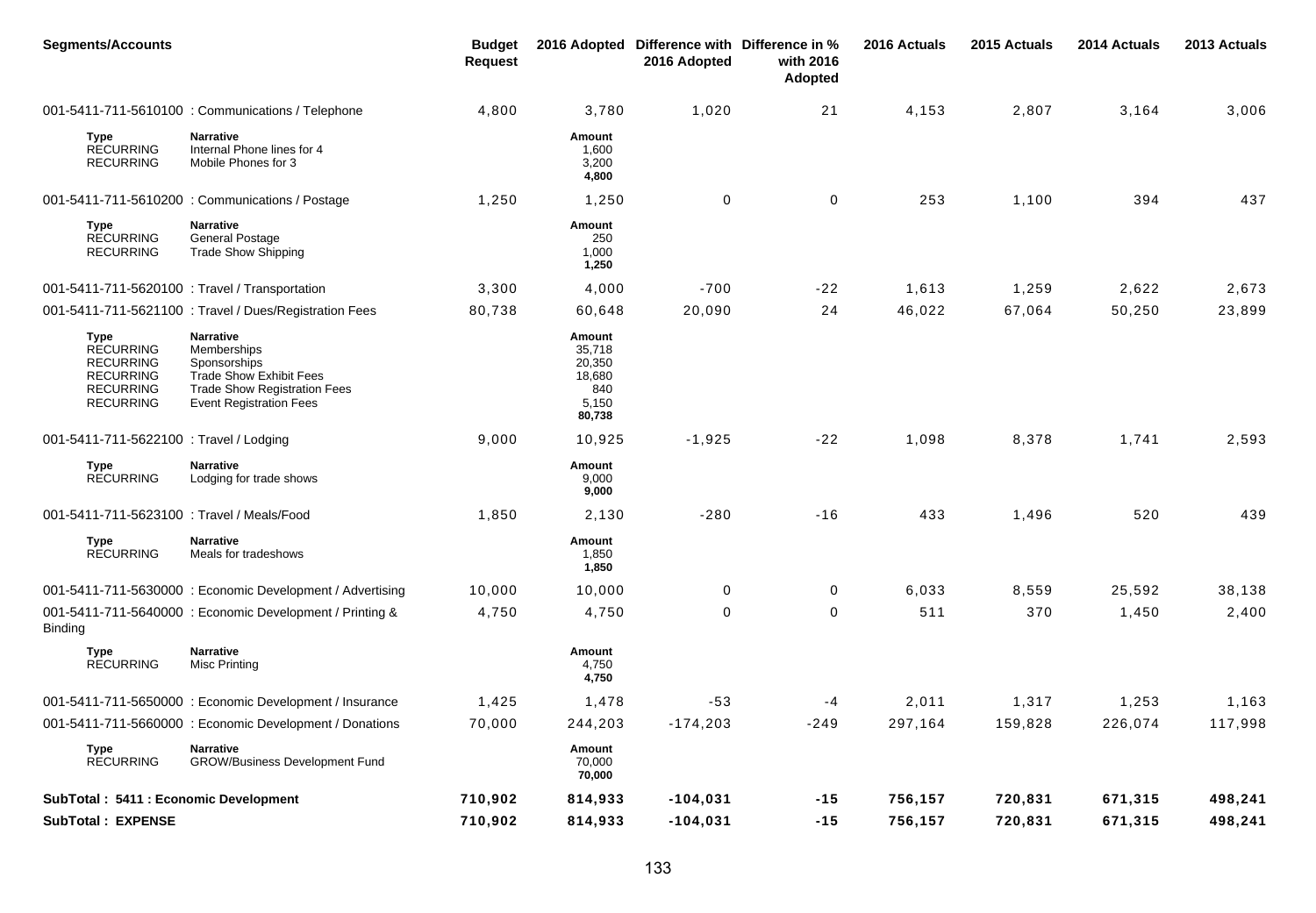| <b>Segments/Accounts</b> | <b>Budget</b><br>Reauest |         | 2016 Adopted | 2016 Adopted Difference with Difference in %<br>with 2016<br>Adopted | 2016 Actuals | 2015 Actuals | 2014 Actuals | 2013 Actuals |
|--------------------------|--------------------------|---------|--------------|----------------------------------------------------------------------|--------------|--------------|--------------|--------------|
| <b>Grand Total</b>       | 710.902                  | 814,933 | $-104.031$   | $-15$                                                                | 691.278      | 711,081      | 613,340      | 475,105      |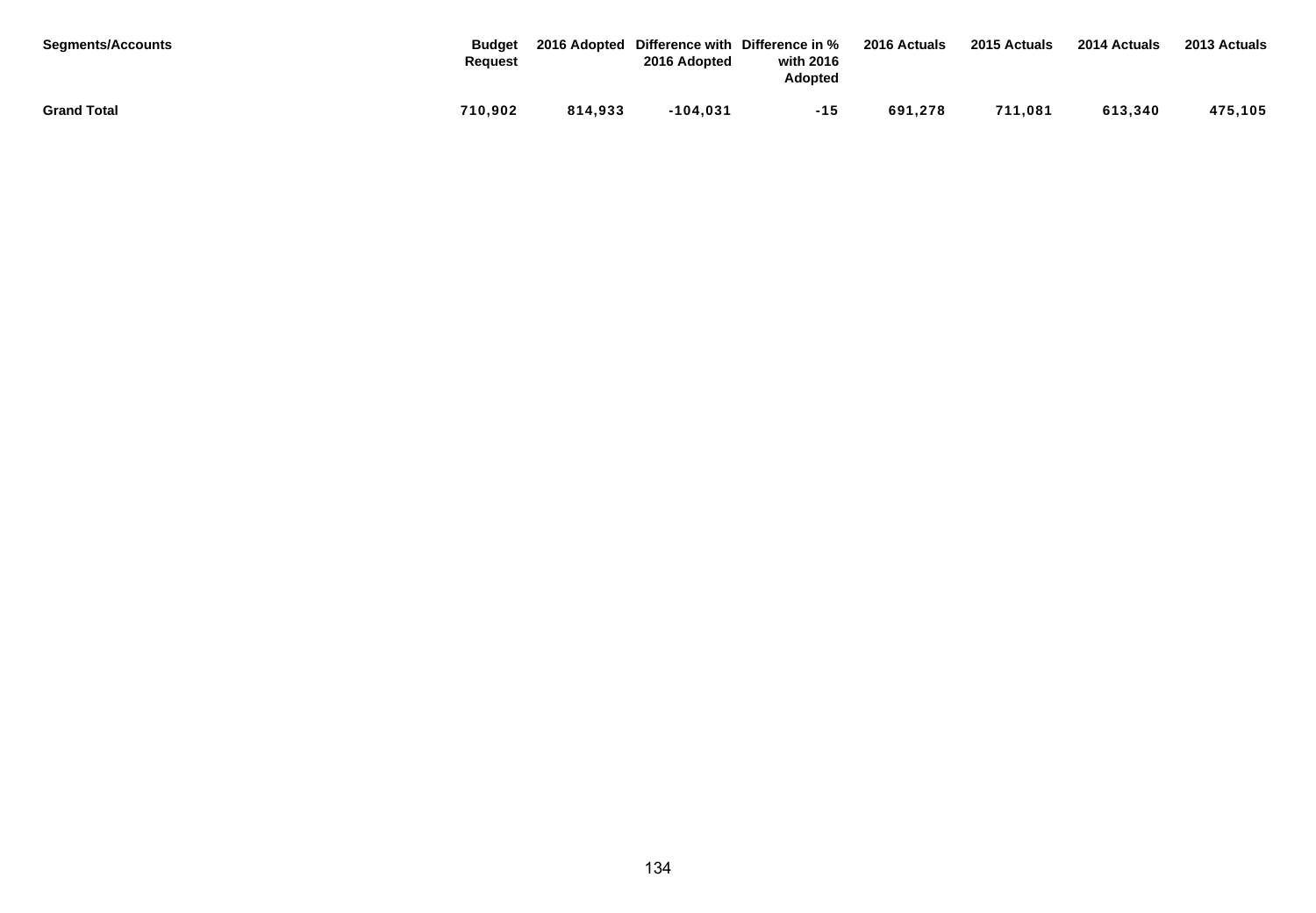## **The City of Frederick Working Budget Report 2017, Working, Details, Adopted** From Account: 001-6111 To Account: 001-6111 Run Date: 05/27/2016 User: kmiletich Report by: Dept/Div

| <b>Segments/Accounts</b>                                                                                                                                                                                                                                                                                                             |                                                                                                                                                                                                                                                                                                                                                                                                                                                                                                                                                                                                                                                                                       | <b>Budget</b><br><b>Request</b> |                                                                                                                                                                                             | 2016 Adopted Difference with Difference in %<br>2016 Adopted | with 2016<br>Adopted | 2016 Actuals | 2015 Actuals | 2014 Actuals | 2013 Actuals |
|--------------------------------------------------------------------------------------------------------------------------------------------------------------------------------------------------------------------------------------------------------------------------------------------------------------------------------------|---------------------------------------------------------------------------------------------------------------------------------------------------------------------------------------------------------------------------------------------------------------------------------------------------------------------------------------------------------------------------------------------------------------------------------------------------------------------------------------------------------------------------------------------------------------------------------------------------------------------------------------------------------------------------------------|---------------------------------|---------------------------------------------------------------------------------------------------------------------------------------------------------------------------------------------|--------------------------------------------------------------|----------------------|--------------|--------------|--------------|--------------|
| <b>REVENUE</b>                                                                                                                                                                                                                                                                                                                       |                                                                                                                                                                                                                                                                                                                                                                                                                                                                                                                                                                                                                                                                                       |                                 |                                                                                                                                                                                             |                                                              |                      |              |              |              |              |
| 6111 : Community Center                                                                                                                                                                                                                                                                                                              |                                                                                                                                                                                                                                                                                                                                                                                                                                                                                                                                                                                                                                                                                       |                                 |                                                                                                                                                                                             |                                                              |                      |              |              |              |              |
| Reimbursemen                                                                                                                                                                                                                                                                                                                         | 001-6111-000-3930002 : Capital Asset Disposition / Insurance                                                                                                                                                                                                                                                                                                                                                                                                                                                                                                                                                                                                                          | $\mathbf 0$                     | $\mathbf 0$                                                                                                                                                                                 | $\mathbf 0$                                                  | $\mathbf 0$          | $\mathbf 0$  | $\mathbf 0$  | $\Omega$     | 62           |
| Project                                                                                                                                                                                                                                                                                                                              | 001-6111-721-3318100 : Intergovernmental / Federal Grants -                                                                                                                                                                                                                                                                                                                                                                                                                                                                                                                                                                                                                           | 3,210,508                       | 2,580,395                                                                                                                                                                                   | 630,113                                                      | 19                   | 1,143,586    | 1,354,574    | 1,157,466    | 955,985      |
| Type<br><b>RECURRING</b><br><b>RECURRING</b><br><b>RECURRING</b><br><b>RECURRING</b><br><b>RECURRING</b><br><b>RECURRING</b><br><b>RECURRING</b><br><b>RECURRING</b><br><b>RECURRING</b><br><b>RECURRING</b><br><b>RECURRING</b><br><b>RECURRING</b><br><b>RECURRING</b><br><b>RECURRING</b><br><b>RECURRING</b><br><b>RECURRING</b> | <b>Narrative</b><br>Community Services Block Grant (CSBG)/89<br>Community Development Block Grant (CDBG)/75<br>Projects Assisting Transition from Homelessness (PATH)/82<br>CSBG Green Jobs/282<br>Supportive Housing Program I (SHP-I)/74<br>Supportive Housing Program II (SHP-II)/06<br>HUD Housing Counseling/30<br>Emergency Solutions Grant (ESG)/84<br>Summer Food Service Program (SFSP)/69<br>Weatherization Assistance Program (WAP)/71<br><b>Priority Partners/MA/21</b><br>National Foreclosure Mitigation Counseling (NFMC)/196<br>Office of Home Energy Programs<br>At-Risk After School Supper<br><b>HRSA Community Health Center</b><br><b>HUD CoC Planning Grant</b> |                                 | Amount<br>264,552<br>26,000<br>74,103<br>50,000<br>135,536<br>66,087<br>17,898<br>103,404<br>58,500<br>148,095<br>45,894<br>25,000<br>1,479,328<br>16,552<br>681,500<br>18,059<br>3,210,508 |                                                              |                      |              |              |              |              |
|                                                                                                                                                                                                                                                                                                                                      | 001-6111-721-3318201 : OHEP MEAP Bulk Fuel Benefit Grant                                                                                                                                                                                                                                                                                                                                                                                                                                                                                                                                                                                                                              | $\Omega$                        | $\mathbf 0$                                                                                                                                                                                 | 0                                                            | 0                    | 757,692      | 906,374      | 296,985      | 0            |
| Project                                                                                                                                                                                                                                                                                                                              | 001-6111-721-3348100 : Intergovernmental / State Grants -                                                                                                                                                                                                                                                                                                                                                                                                                                                                                                                                                                                                                             | 1,355,024                       | 930,759                                                                                                                                                                                     | 424,265                                                      | 31                   | 654,084      | 1,029,184    | 694,792      | 586,389      |
| Type<br><b>RECURRING</b><br><b>RECURRING</b><br><b>RECURRING</b><br><b>RECURRING</b><br><b>RECURRING</b><br><b>RECURRING</b><br><b>RECURRING</b><br><b>RECURRING</b><br><b>RECURRING</b><br><b>RECURRING</b><br><b>RECURRING</b>                                                                                                     | <b>Narrative</b><br>SSI/SSDI Outreach Access & Recovery (SOAR)/319<br>Empower Maryland/312<br>Service-Linked Housing Program (SLHP)/72<br>Emergency & Transitional Housing Services (ETHS)/81<br>DHCD Housing Counseling Fund/267<br>Maryland Affordable Housing Trust (MAHT)<br><b>MCHRC Dental Program</b><br><b>OHEP Outreach Grant</b><br>DHCD CoC Planning Grant<br><b>MEA Weatherization Assistance</b><br>MSDE SBHC (Project 309)                                                                                                                                                                                                                                              |                                 | Amount<br>72,345<br>812,500<br>36,234<br>100,498<br>91,706<br>50,000<br>30,586<br>6,155<br>5,000<br>100,000<br>50,000<br>1,355,024                                                          |                                                              |                      |              |              |              |              |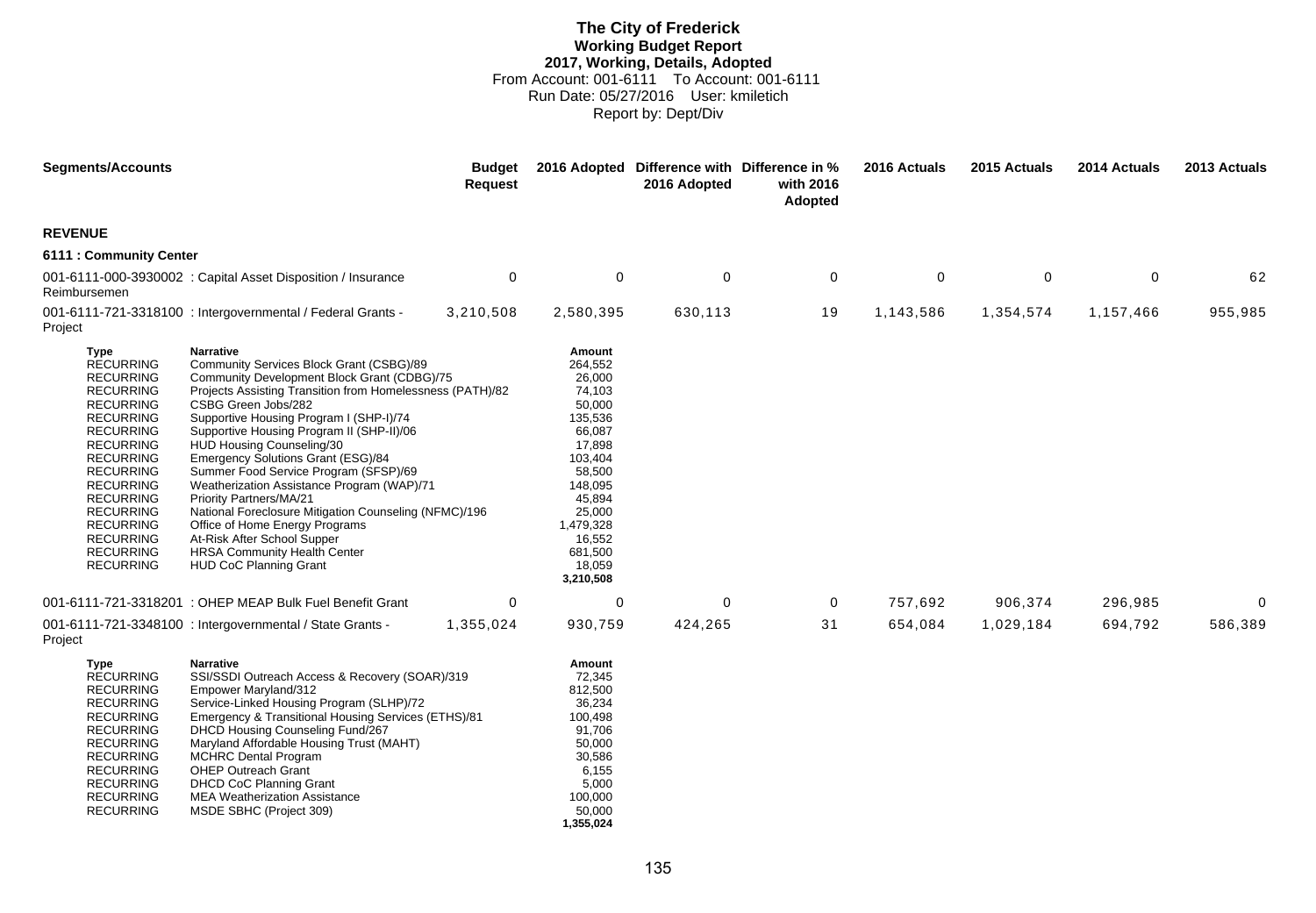| <b>Segments/Accounts</b>                      |                                                                                                 | <b>Budget</b><br><b>Request</b> |                                     | 2016 Adopted Difference with Difference in %<br>2016 Adopted | with 2016<br>Adopted | 2016 Actuals | 2015 Actuals | 2014 Actuals | 2013 Actuals |
|-----------------------------------------------|-------------------------------------------------------------------------------------------------|---------------------------------|-------------------------------------|--------------------------------------------------------------|----------------------|--------------|--------------|--------------|--------------|
| <b>Center Grant</b>                           | 001-6111-721-3378101 : Frederick County / Community                                             | 120,000                         | 75,000                              | 45,000                                                       | 37                   | 101,250      | 75,000       | 67,209       | 7,791        |
| <b>Type</b>                                   | <b>Narrative</b><br>Frederick County Government/77                                              |                                 | Amount<br>120,000<br>120,000        |                                                              |                      |              |              |              |              |
| Project                                       | 001-6111-721-3690000 : Miscellaneous / Other Sources -                                          | 43,640                          | 111,396                             | $-67,756$                                                    | $-156$               | 40,060       | 151,692      | 334,111      | 217,759      |
| Type<br><b>RECURRING</b><br><b>RECURRING</b>  | <b>Narrative</b><br>Friends for Neighborhood Progress (FFNP)/88<br>HECM Fees Paid by Clients/30 |                                 | Amount<br>41,640<br>2,000<br>43,640 |                                                              |                      |              |              |              |              |
|                                               | 001-6111-721-3690001 : Miscellaneous / Other Misc. Receipts                                     | 0                               | 0                                   | 0                                                            | $\mathbf 0$          | -1           | 69           | 476          | 7,320        |
| SubTotal: 6111 : Community Center             |                                                                                                 | $-4,729,172$                    | $-3,697,550$                        | $-1,031,622$                                                 | 21                   | $-2,696,673$ | $-3,516,893$ | $-2,551,039$ | $-1,775,306$ |
| <b>SubTotal: REVENUE</b>                      |                                                                                                 | $-4,729,172$                    | $-3,697,550$                        | $-1,031,622$                                                 | 21                   | $-2,696,673$ | $-3,516,893$ | $-2,551,039$ | $-1,775,306$ |
| <b>EXPENSE</b>                                |                                                                                                 |                                 |                                     |                                                              |                      |              |              |              |              |
| 6111 : Community Center                       |                                                                                                 |                                 |                                     |                                                              |                      |              |              |              |              |
|                                               | 001-6111-721-5121100 : Salaries - Full Time / Productive Time                                   | 1,442,175                       | 1,400,786                           | 41,389                                                       | 2                    | 927,127      | 1,117,614    | 968,794      | 911,663      |
|                                               | 001-6111-721-5121200 : Salaries - Full Time / Vacation                                          | 0                               | 0                                   | 0                                                            | 0                    | 68,585       | 90,048       | 68,596       | 74,592       |
|                                               | 001-6111-721-5121300 : Salaries - Full Time / Sick                                              | 0                               | $\Omega$                            | $\Omega$                                                     | 0                    | 41,107       | 51,268       | 63,225       | 41,071       |
|                                               | 001-6111-721-5121400 : Salaries - Full Time / Holiday                                           | 0                               | $\mathbf 0$                         | $\Omega$                                                     | 0                    | 48,835       | 61,574       | 52,437       | 51,301       |
|                                               | 001-6111-721-5121500 : Salaries - Full Time / Other Leave                                       | ∩                               | $\Omega$                            | $\Omega$                                                     | 0                    | 20,219       | 15,783       | 15,083       | 19,439       |
|                                               | 001-6111-721-5141300 : Overtime / Premium Overtime                                              | 36,000                          | 36,000                              | $\Omega$                                                     | 0                    | 31,324       | 31,570       | 33,306       | 26,489       |
| Salaries - Perm Part T                        | 001-6111-721-5150000 : Community Action Programs /                                              | 571,700                         | 394,963                             | 176,737                                                      | 30                   | 403,671      | 357,677      | 368,179      | 306,398      |
| 001-6111-721-5170000 : Special Allowance      |                                                                                                 | 0                               | 0                                   | 0                                                            | 0                    | 0            | 0            | 36,000       | $\Omega$     |
| <b>Workmen's Compensation</b>                 | 001-6111-721-5210000 : Community Action Programs /                                              | 19,308                          | 39,183                              | $-19,875$                                                    | $-103$               | 46,575       | 38,251       | 35,917       | 26,261       |
| 001-6111-721-5221100 : FICA / Social Security |                                                                                                 | 126,875                         | 113,399                             | 13,476                                                       | 10                   | 91,154       | 101,295      | 95,623       | 84,825       |
| 001-6111-721-5221200 : FICA / Medicare        |                                                                                                 | 29,719                          | 26,558                              | 3,161                                                        | 10                   | 21,318       | 23,689       | 22,364       | 19,838       |
|                                               | 001-6111-721-5264100 : Health Insurance / Retirees >= 65                                        | 8,768                           | 8,522                               | 246                                                          | 2                    | 7,971        | 6,115        | 4,206        | 3,998        |
|                                               | 001-6111-721-5266100 : Health Insurance / CIGNA                                                 | 194,237                         | 207,038                             | $-12,801$                                                    | $-7$                 | 186,512      | 180,143      | 133,047      | 134,600      |
|                                               | 001-6111-721-5266200 : Health Insurance / CIGNA - Retirees                                      | 38,863                          | 36,898                              | 1,965                                                        | 5                    | 36,837       | 39,259       | 32,516       | 16,578       |
|                                               | 001-6111-721-5266300 : Health Insurance / OPEB Payment                                          | 85,358                          | 103,268                             | $-17,910$                                                    | $-21$                | 103,268      | 89,869       | 94,984       | 103,139      |
| Plan                                          | 001-6111-721-5266500 : OPEB Retirement Health Savings                                           | 0                               | 0                                   | 0                                                            | 0                    | 31,708       | 22,219       | 6,667        | 0            |
| Retirees                                      | 001-6111-721-5267100 : Health Insurance / Aetna Dental -                                        | 0                               | 0                                   | 0                                                            | 0                    | 0            | 0            | 34           | 0            |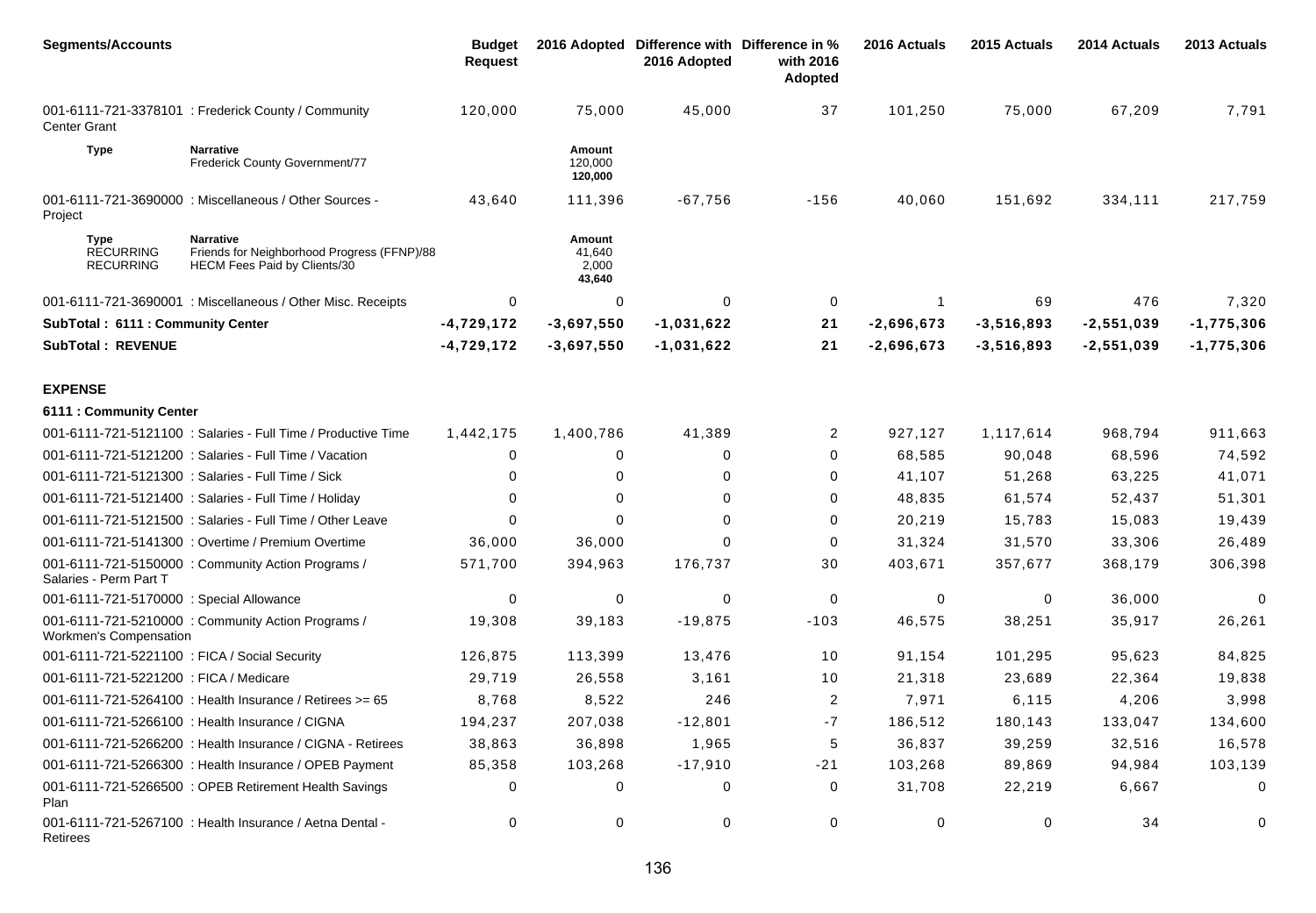| <b>Segments/Accounts</b>                                                                                                     |                                                                                                                                                                                                                                                                                                                                                                                                                                                                                                           | <b>Budget</b><br><b>Request</b> |                                                                            | 2016 Adopted Difference with Difference in %<br>2016 Adopted | with 2016<br>Adopted | 2016 Actuals | 2015 Actuals | 2014 Actuals | 2013 Actuals |
|------------------------------------------------------------------------------------------------------------------------------|-----------------------------------------------------------------------------------------------------------------------------------------------------------------------------------------------------------------------------------------------------------------------------------------------------------------------------------------------------------------------------------------------------------------------------------------------------------------------------------------------------------|---------------------------------|----------------------------------------------------------------------------|--------------------------------------------------------------|----------------------|--------------|--------------|--------------|--------------|
| -Emp                                                                                                                         | 001-6111-721-5267200 : Health Insurance / Aetna Dental                                                                                                                                                                                                                                                                                                                                                                                                                                                    | $\mathbf 0$                     | 0                                                                          | 0                                                            | 0                    | 1,165        | 6            | $-37$        | 36           |
| 001-6111-721-5267900 : Vision - Emp                                                                                          |                                                                                                                                                                                                                                                                                                                                                                                                                                                                                                           | $\mathbf 0$                     | 0                                                                          | 0                                                            | 0                    | 184          | $-7$         | $-2$         | $-8$         |
|                                                                                                                              | 001-6111-721-5268100 : Health Insurance / Disability                                                                                                                                                                                                                                                                                                                                                                                                                                                      | 4,049                           | 4,565                                                                      | $-516$                                                       | $-13$                | 3,141        | 3,016        | 2,541        | 2,459        |
| 001-6111-721-5269100 : Health Insurance / Life                                                                               |                                                                                                                                                                                                                                                                                                                                                                                                                                                                                                           | 3,243                           | 3,243                                                                      | $\Omega$                                                     | 0                    | 2,479        | 2,619        | 2,318        | 2,241        |
| Unemployment                                                                                                                 | 001-6111-721-5270000 : Community Action Programs /                                                                                                                                                                                                                                                                                                                                                                                                                                                        | 0                               | 0                                                                          | 0                                                            | 0                    | 922          | 4,143        | 17,756       | 8,281        |
|                                                                                                                              | 001-6111-721-5282500 : Retirement / 25 Year Plan                                                                                                                                                                                                                                                                                                                                                                                                                                                          | 109,072                         | 119,887                                                                    | $-10,815$                                                    | $-10$                | 118,426      | 124,688      | 184,648      | 146,130      |
|                                                                                                                              | 001-6111-721-5283000 : Retirement / 30 Year Plan                                                                                                                                                                                                                                                                                                                                                                                                                                                          | 118,992                         | 132,853                                                                    | $-13,861$                                                    | $-12$                | 132,853      | 114,731      | 133,971      | 163,798      |
| Fees                                                                                                                         | 001-6111-721-5284000: Retirement / Supplement Savings                                                                                                                                                                                                                                                                                                                                                                                                                                                     | 535                             | 528                                                                        | $\overline{7}$                                               | $\mathbf 1$          | 420          | 443          | 425          | 369          |
| 001-6111-721-5291300 : Misc Benefits / Other                                                                                 |                                                                                                                                                                                                                                                                                                                                                                                                                                                                                                           | 30,864                          | 30,864                                                                     | 0                                                            | 0                    | 32,537       | 31,354       | 24,925       | 23,104       |
| Type<br><b>RECURRING</b><br><b>RECURRING</b><br><b>RECURRING</b>                                                             | <b>Narrative</b><br>CITY Parking subsidy at \$75 per month<br>Office of Home Energy (OHEP)<br>City parking decks                                                                                                                                                                                                                                                                                                                                                                                          |                                 | Amount<br>24,300<br>5,400<br>1,164<br>30,864                               |                                                              |                      |              |              |              |              |
|                                                                                                                              | 001-6111-721-5310100 : Supplies / General Supplies                                                                                                                                                                                                                                                                                                                                                                                                                                                        | 119,022                         | 123,174                                                                    | $-4,152$                                                     | -4                   | 128,941      | 169,454      | 214,350      | 163,945      |
| Type<br><b>RECURRING</b><br><b>RECURRING</b><br><b>RECURRING</b><br><b>RECURRING</b><br><b>RECURRING</b><br><b>RECURRING</b> | <b>Narrative</b><br>WEATHERIZATION ASSISTANCE PROGRAM (WAP)<br><b>EMPOWER MARYLAND</b><br><b>CITY</b><br>SUMMER FOOD SERVICE PROGRAM (SFSP)<br>SSI/SSDI OUTREACH ACCESS & RECOVERY (SOAR)<br>OFFICE OF HOME ENERGY PROGRAMS<br>Includes City General Funds and various grant funds for a<br>wide-range of operating supplies including office supplies, cleaning<br>and janitorial supplies, hygiene supplies for clients, laundry and<br>dishwashing detergent, dishes and cookware for the transitional |                                 | Amount<br>1,000<br>2,000<br>85,000<br>25,000<br>4,022<br>2,000<br>$\Omega$ |                                                              |                      |              |              |              |              |
|                                                                                                                              |                                                                                                                                                                                                                                                                                                                                                                                                                                                                                                           |                                 | 119,022                                                                    |                                                              |                      |              |              |              |              |
|                                                                                                                              | 001-6111-721-5310200 : Supplies / Medical Supplies                                                                                                                                                                                                                                                                                                                                                                                                                                                        | 12,000                          | 10,000                                                                     | 2,000                                                        | 16                   | 14,550       | 14,974       | 13,953       | 14,423       |
| Type<br><b>RECURRING</b>                                                                                                     | Narrative<br>CITY medical supplies and small equipment for the clinic                                                                                                                                                                                                                                                                                                                                                                                                                                     |                                 | Amount<br>12,000<br>12,000                                                 |                                                              |                      |              |              |              |              |
|                                                                                                                              | 001-6111-721-5310300: Supplies / Clothing/Uniforms                                                                                                                                                                                                                                                                                                                                                                                                                                                        | 1,000                           | $\mathbf 0$                                                                | 1,000                                                        | 100                  | 1,682        | 725          | 660          | 1,095        |
| <b>Type</b>                                                                                                                  | <b>Narrative</b><br>EmPower - Includes grant funding for uniforms for the<br>Weatherization Assistance Program                                                                                                                                                                                                                                                                                                                                                                                            |                                 | Amount<br>1,000<br>1,000                                                   |                                                              |                      |              |              |              |              |
|                                                                                                                              |                                                                                                                                                                                                                                                                                                                                                                                                                                                                                                           |                                 |                                                                            |                                                              |                      |              |              |              |              |
| 001-6111-721-5330100 : Energy / Fuel & Oil                                                                                   |                                                                                                                                                                                                                                                                                                                                                                                                                                                                                                           | 30,000                          | 30,000                                                                     | 0                                                            | 0                    | 7,449        | 12,474       | 16,840       | 19,940       |
| Type<br><b>RECURRING</b>                                                                                                     | <b>Narrative</b><br>CITY Fuel and oil expenditure for all agency vehicles                                                                                                                                                                                                                                                                                                                                                                                                                                 |                                 | Amount<br>30,000<br>30,000                                                 |                                                              |                      |              |              |              |              |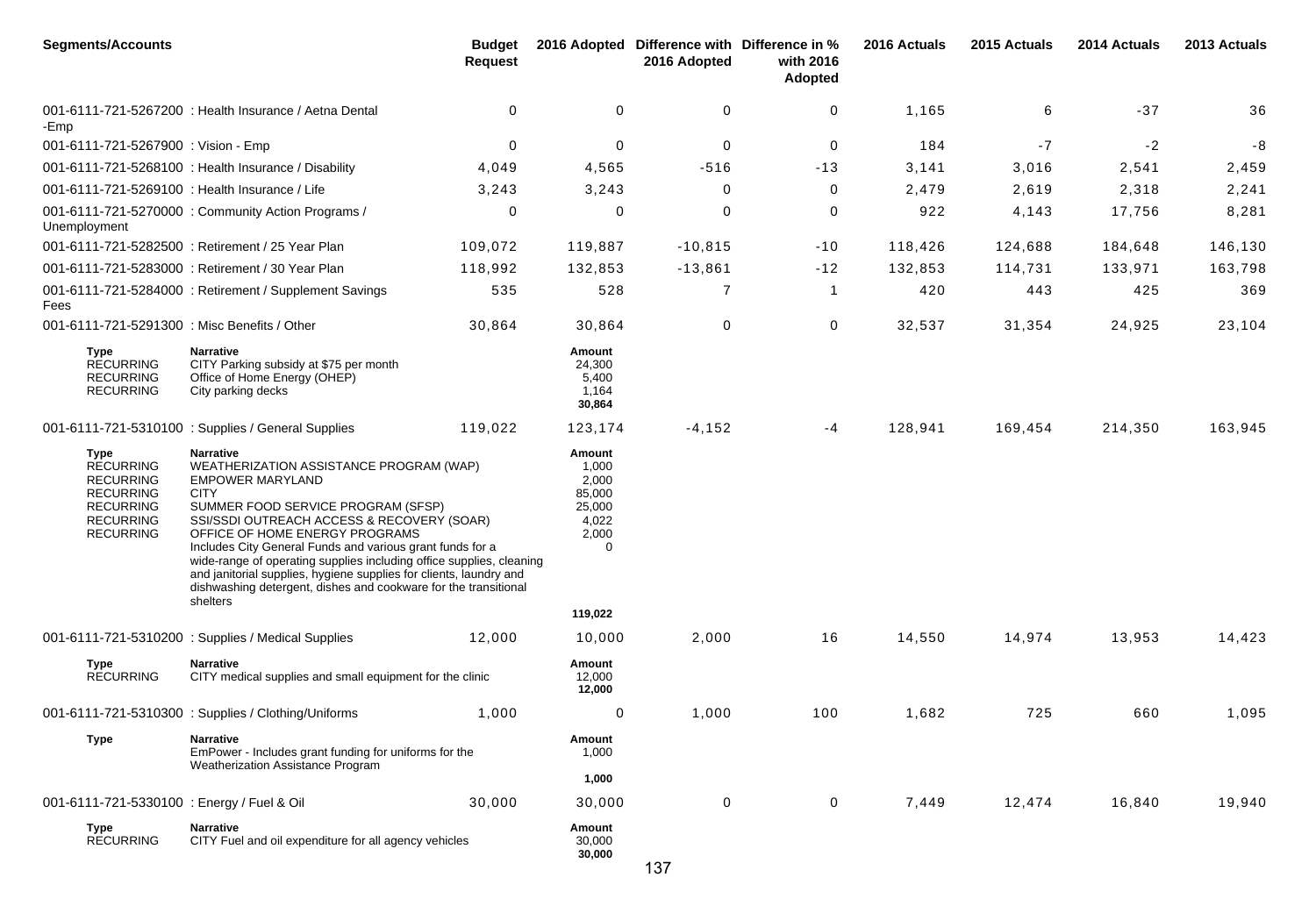| <b>Segments/Accounts</b>                                                                                                                                                                                                         |                                                                                                                                                                                                                                                                                                                                                                                                                                                                                                                                | <b>Budget</b><br><b>Request</b> |                                                                                                                               | 2016 Adopted Difference with Difference in %<br>2016 Adopted | with 2016<br>Adopted | 2016 Actuals | 2015 Actuals | 2014 Actuals | 2013 Actuals |
|----------------------------------------------------------------------------------------------------------------------------------------------------------------------------------------------------------------------------------|--------------------------------------------------------------------------------------------------------------------------------------------------------------------------------------------------------------------------------------------------------------------------------------------------------------------------------------------------------------------------------------------------------------------------------------------------------------------------------------------------------------------------------|---------------------------------|-------------------------------------------------------------------------------------------------------------------------------|--------------------------------------------------------------|----------------------|--------------|--------------|--------------|--------------|
| 001-6111-721-5330200 : Energy / Electricity                                                                                                                                                                                      |                                                                                                                                                                                                                                                                                                                                                                                                                                                                                                                                | 42,500                          | 50,000                                                                                                                        | $-7,500$                                                     | $-18$                | 27,849       | 34,491       | 33,184       | 35,186       |
| Type<br><b>RECURRING</b>                                                                                                                                                                                                         | <b>Narrative</b><br>CITY - Includes electricity for three (3) large buildings                                                                                                                                                                                                                                                                                                                                                                                                                                                  |                                 | Amount<br>42,500<br>42,500                                                                                                    |                                                              |                      |              |              |              |              |
| 001-6111-721-5330300 : Energy / Natural Gas                                                                                                                                                                                      |                                                                                                                                                                                                                                                                                                                                                                                                                                                                                                                                | 14,000                          | 14,000                                                                                                                        | 0                                                            | $\mathbf 0$          | 5,730        | 8,237        | 12,324       | 8,655        |
| Type<br><b>RECURRING</b>                                                                                                                                                                                                         | <b>Narrative</b><br>CITY - Includes gas heating and hot water for four (4) large<br>buildings                                                                                                                                                                                                                                                                                                                                                                                                                                  |                                 | Amount<br>14,000<br>14,000                                                                                                    |                                                              |                      |              |              |              |              |
| <b>Professional Services</b>                                                                                                                                                                                                     | 001-6111-721-5410000 : Community Action Programs /                                                                                                                                                                                                                                                                                                                                                                                                                                                                             | 182,530                         | 119,714                                                                                                                       | 62,816                                                       | 34                   | 111,263      | 113,109      | 69,331       | 22,918       |
| Type<br><b>RECURRING</b><br><b>RECURRING</b><br><b>RECURRING</b><br><b>RECURRING</b><br><b>RECURRING</b><br><b>RECURRING</b><br><b>RECURRING</b><br><b>RECURRING</b><br><b>RECURRING</b><br><b>RECURRING</b><br><b>RECURRING</b> | <b>Narrative</b><br>City/Alarm Monitoring<br>ASL Interpreting<br>ServicePoint Licenses<br><b>Medical On-Call Services</b><br><b>Allscripts EHR Licenses</b><br><b>HUD Planning Grant</b><br><b>Emergency Motel Placements</b><br>Dental program<br>Inservice training<br>Wifi for Transitional Shelters<br>OHEP Security (7 days)<br>City General Fund expenditure includes fire/security alarm<br>monitoring for 3 buildings, ASL interpreting, medical on-call<br>services, and licenses for ServicePoint and Allscripts EHR |                                 | Amount<br>1,000<br>1,000<br>8,946<br>2,167<br>16,888<br>18,059<br>5,000<br>122,202<br>3,000<br>2,218<br>2,050<br>0<br>182,530 |                                                              |                      |              |              |              |              |
| 001-6111-721-5411100 : Legal Service Fees                                                                                                                                                                                        |                                                                                                                                                                                                                                                                                                                                                                                                                                                                                                                                | $\mathbf 0$                     | 0                                                                                                                             | 0                                                            | 0                    | $\mathbf 0$  | 0            | 2,500        | 0            |
|                                                                                                                                                                                                                                  | 001-6111-721-5510100 : Cleaning Services / Disposal Fees                                                                                                                                                                                                                                                                                                                                                                                                                                                                       | 5,000                           | 3,000                                                                                                                         | 2,000                                                        | 40                   | 3,937        | 3,323        | 3,142        | 3,721        |
| Type<br><b>RECURRING</b>                                                                                                                                                                                                         | <b>Narrative</b><br>CITY Includes disposal of medical and hazardous waste                                                                                                                                                                                                                                                                                                                                                                                                                                                      |                                 | Amount<br>5,000<br>5,000                                                                                                      |                                                              |                      |              |              |              |              |
| Repair/Maint.                                                                                                                                                                                                                    | 001-6111-721-5520100 : Repair and Maint. Service / General                                                                                                                                                                                                                                                                                                                                                                                                                                                                     | 781,100                         | 403,345                                                                                                                       | 377,755                                                      | 48                   | 260,161      | 346,699      | 620,735      | 464,628      |
| Type<br><b>RECURRING</b><br><b>RECURRING</b><br><b>RECURRING</b><br><b>RECURRING</b>                                                                                                                                             | <b>Narrative</b><br>WEATHERIZATION ASSISTANCE PROGRAM (WAP)<br><b>EMPOWER MARYLAND</b><br>CITY - Includes City General Fund expenditures for repairs<br>performed by contractors such as roofing, furnace, etc. that cannot<br>be performed by DPW<br>Maryland Affordable Housing Trust (MAHT)                                                                                                                                                                                                                                 |                                 | Amount<br>70,100<br>546,000<br>15,000<br>50,000                                                                               |                                                              |                      |              |              |              |              |
| <b>RECURRING</b>                                                                                                                                                                                                                 | Maryland Energy Assistance (MEA)                                                                                                                                                                                                                                                                                                                                                                                                                                                                                               |                                 | 100,000<br>781,100                                                                                                            |                                                              |                      |              |              |              |              |
| <b>Maintenance Contracts</b>                                                                                                                                                                                                     | 001-6111-721-5520200 : Repair and Maint. Service /                                                                                                                                                                                                                                                                                                                                                                                                                                                                             | 20,000                          | 20,000                                                                                                                        | 0                                                            | $\mathbf 0$          | 3,563        | 7,030        | 6,992        | 18,945       |
| Type                                                                                                                                                                                                                             | <b>Narrative</b>                                                                                                                                                                                                                                                                                                                                                                                                                                                                                                               |                                 | Amount                                                                                                                        |                                                              |                      |              |              |              |              |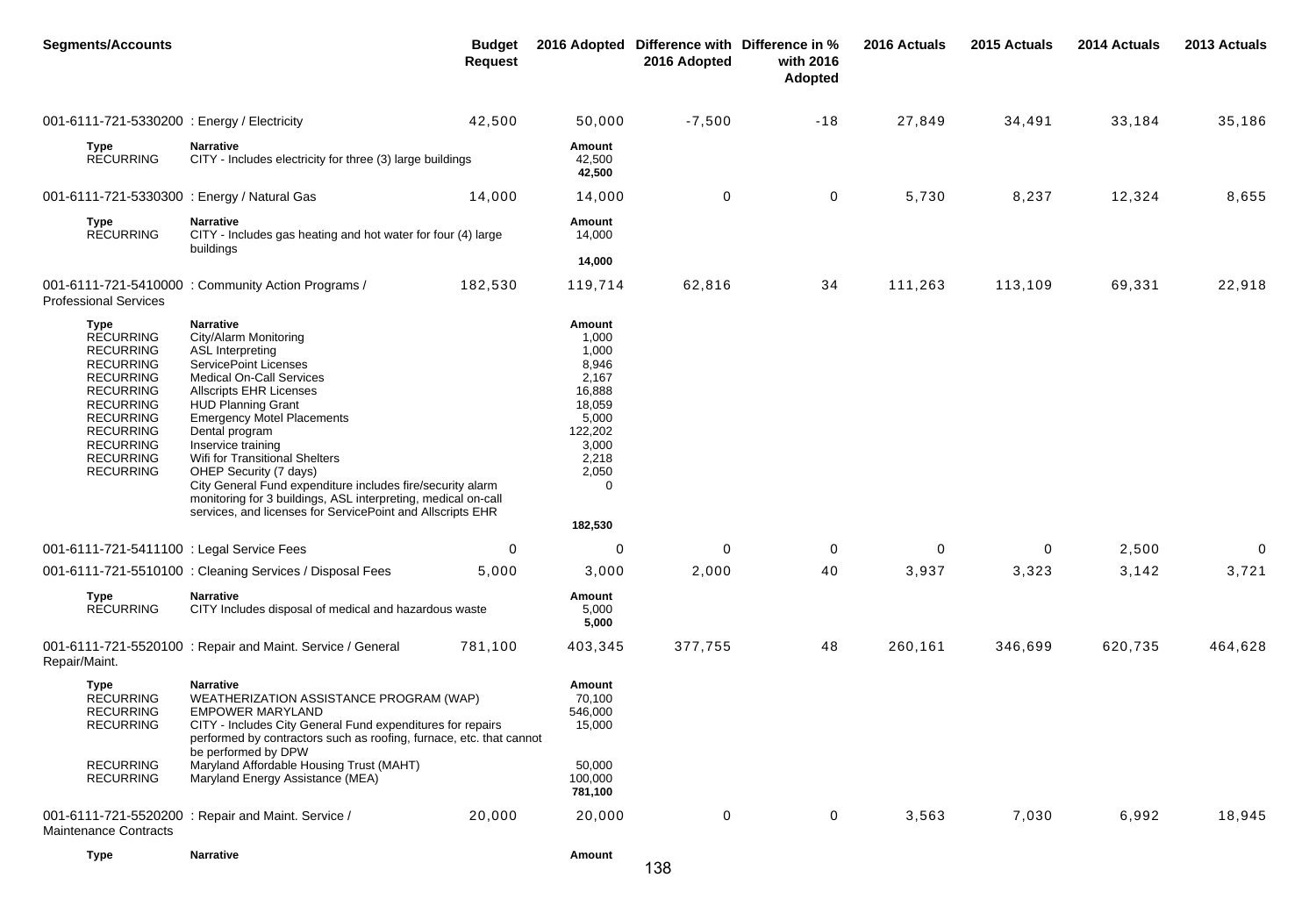| <b>Segments/Accounts</b>        |                                                                                                                                                                                              | <b>Budget</b><br><b>Request</b> |                                        | 2016 Adopted Difference with Difference in %<br>2016 Adopted | with 2016<br>Adopted | 2016 Actuals | 2015 Actuals | 2014 Actuals | 2013 Actuals |
|---------------------------------|----------------------------------------------------------------------------------------------------------------------------------------------------------------------------------------------|---------------------------------|----------------------------------------|--------------------------------------------------------------|----------------------|--------------|--------------|--------------|--------------|
| <b>RECURRING</b>                | CITY City General Fund expenditure for photocopier maintenance,<br>sprinkler maintenance, furnace maintenance, fire extinguisher<br>maintenance, alarm system maintenance, and pest control. |                                 | 20,000<br>20,000                       |                                                              |                      |              |              |              |              |
| <b>Health/Safety Repairs</b>    | 001-6111-721-5520300 : Repair and Maint. Service /                                                                                                                                           | 118,595                         | 40,000                                 | 78,595                                                       | 66                   | 13,581       | 5,338        | 0            | 0            |
| <b>Type</b><br><b>RECURRING</b> | <b>Narrative</b><br>EMPOWER - Health and Safety Repairs in association with<br>weatherization assistance.<br>Weatherization Assistance Program                                               |                                 | Amount<br>100,000<br>18,595<br>118,595 |                                                              |                      |              |              |              |              |
|                                 | 001-6111-721-5540100 : Rentals / Land and Buildings                                                                                                                                          | 0                               | 0                                      | 0                                                            | 0                    | 0            | 236          | 0            | 0            |
|                                 | 001-6111-721-5540200: Rentals / Equipment and Vehicles                                                                                                                                       | $\Omega$                        | 0                                      | 0                                                            | 0                    | 1,221        | 354          | 2,671        | 249          |
| Service                         | 001-6111-721-5560100 : Water/Sewer Service / Water/Sewer                                                                                                                                     | 2,500                           | 2,500                                  | $\mathbf 0$                                                  | 0                    | 1,706        | 2,315        | 1,584        | 1,238        |
| Type<br><b>RECURRING</b>        | <b>Narrative</b><br>CITY Water and sewer fees for the transitional apartments (leased<br>building)                                                                                           |                                 | Amount<br>2,500<br>2,500               |                                                              |                      |              |              |              |              |
|                                 |                                                                                                                                                                                              |                                 |                                        |                                                              |                      |              |              |              |              |
| <b>Mgmt Service</b>             | 001-6111-721-5561100 : Water/Sewer Service / Storm Water                                                                                                                                     | 0                               | 55                                     | $-55$                                                        | $-100$               | 11           | 25           | 37           | 50           |
| <b>Benefit Charg</b>            | 001-6111-721-5562100 : Water/Sewer Service / Solid Waste                                                                                                                                     | 1,586                           | 1,586                                  | $\mathbf 0$                                                  | 0                    | 606          | 606          | 606          | 1,586        |
| Type<br><b>RECURRING</b>        | <b>Narrative</b><br><b>CITY</b>                                                                                                                                                              |                                 | Amount<br>1,586<br>1,586               |                                                              |                      |              |              |              |              |
| Licenses/Permits                | 001-6111-721-5570000 : Community Action Programs /                                                                                                                                           | 200                             | 200                                    | 0                                                            | 0                    | 50           | 0            | 25           | 38           |
| <b>Type</b><br><b>RECURRING</b> | <b>Narrative</b><br>CITY Annual professional licensing fees for Nurse Practitioners and<br>Physician Assistants                                                                              |                                 | Amount<br>200                          |                                                              |                      |              |              |              |              |
|                                 |                                                                                                                                                                                              |                                 | 200                                    |                                                              |                      |              |              |              |              |
|                                 | 001-6111-721-5610100 : Communications / Telephone                                                                                                                                            | 42,000                          | 42,000                                 | 0                                                            | 0                    | 36,254       | 37,827       | 36,909       | 32,431       |
| Type<br><b>RECURRING</b>        | Narrative<br>CITY Includes expenditure for agency-wide telecommunications<br>such as telephones, cellular telephones, fax machines, and<br>dedicated IT lines                                |                                 | Amount<br>37,000                       |                                                              |                      |              |              |              |              |
| <b>RECURRING</b>                | OFFICE OF HOME ENERGY PROGRAM (OHEP)                                                                                                                                                         |                                 | 5,000<br>42,000                        |                                                              |                      |              |              |              |              |
|                                 | 001-6111-721-5610200 : Communications / Postage                                                                                                                                              | 7,920                           | 13,045                                 | $-5,125$                                                     | $-65$                | 6,939        | 7,932        | 6,822        | 3,016        |
| Type<br><b>RECURRING</b>        | <b>Narrative</b><br>CITY Includes expenditure for all mailings such as grant<br>submissions, mailings to clients, and submission of client                                                   |                                 | Amount<br>4,000                        |                                                              |                      |              |              |              |              |
| <b>RECURRING</b>                | applications<br>OFFICE OF HOME ENERGY PROGRAM (OHEP)                                                                                                                                         |                                 | 3,920                                  | 139                                                          |                      |              |              |              |              |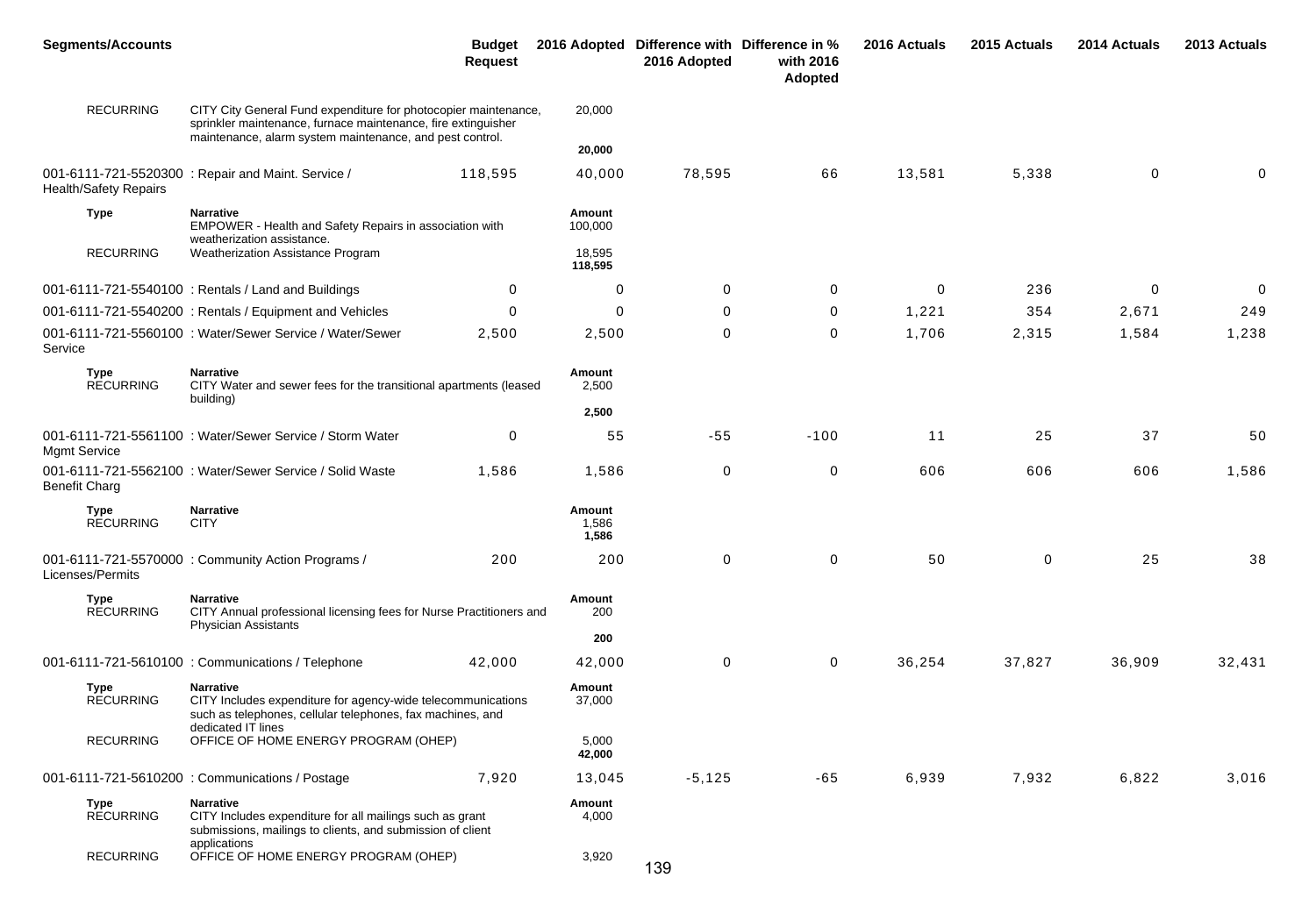| <b>Segments/Accounts</b>                       |                                                                                                                                                                                                                                   | <b>Budget</b><br><b>Request</b> |                                                | 2016 Adopted Difference with Difference in %<br>2016 Adopted | with 2016<br>Adopted | 2016 Actuals | 2015 Actuals | 2014 Actuals | 2013 Actuals |
|------------------------------------------------|-----------------------------------------------------------------------------------------------------------------------------------------------------------------------------------------------------------------------------------|---------------------------------|------------------------------------------------|--------------------------------------------------------------|----------------------|--------------|--------------|--------------|--------------|
|                                                |                                                                                                                                                                                                                                   |                                 | 7,920                                          |                                                              |                      |              |              |              |              |
| 001-6111-721-5620100 : Travel / Transportation |                                                                                                                                                                                                                                   | 400                             | 400                                            | 0                                                            | 0                    | 43           | 233          | 147          | 833          |
| <b>Type</b><br><b>RECURRING</b>                | <b>Narrative</b><br>Weatherization Includes travel costs for transportation other than<br>agency vehicles                                                                                                                         |                                 | Amount<br>400                                  |                                                              |                      |              |              |              |              |
|                                                |                                                                                                                                                                                                                                   |                                 | 400                                            |                                                              |                      |              |              |              |              |
|                                                | 001-6111-721-5621100 : Travel / Dues/Registration Fees                                                                                                                                                                            | 2,700                           | 2,700                                          | 0                                                            | 0                    | 5,868        | 13,755       | 900          | 5,180        |
| Type<br><b>RECURRING</b><br><b>RECURRING</b>   | <b>Narrative</b><br>Weatherization<br>Office of Home Energy Program (OHEP)<br>Includes funding for conferences and workshops such as<br>Continuing Medical Education, Housing Counseling, and<br><b>Community Action training</b> |                                 | Amount<br>2,000<br>700<br>$\mathbf 0$<br>2,700 |                                                              |                      |              |              |              |              |
| 001-6111-721-5622100 : Travel / Lodging        |                                                                                                                                                                                                                                   | 1,000                           | 1,000                                          | $\mathbf 0$                                                  | 0                    | 816          | 459          | $\mathbf 0$  | 0            |
| Type<br><b>RECURRING</b>                       | <b>Narrative</b><br>Weatherization Grant-funded for lodging at out-of-town conferences<br>or workshops                                                                                                                            |                                 | Amount<br>1,000                                |                                                              |                      |              |              |              |              |
|                                                |                                                                                                                                                                                                                                   |                                 | 1,000                                          |                                                              |                      |              |              |              |              |
| 001-6111-721-5623100 : Travel / Meals/Food     |                                                                                                                                                                                                                                   | 500                             | 500                                            | $\mathbf 0$                                                  | 0                    | 322          | 57           | 0            | 0            |
| <b>Type</b><br><b>RECURRING</b>                | <b>Narrative</b><br>Weatherization Includes funding for reimbursement of meals during<br>conferences or workshops                                                                                                                 |                                 | Amount<br>500                                  |                                                              |                      |              |              |              |              |
|                                                |                                                                                                                                                                                                                                   |                                 | 500                                            |                                                              |                      |              |              |              |              |
| Advertising                                    | 001-6111-721-5630000 : Community Action Programs /                                                                                                                                                                                | 7,255                           | 1,100                                          | 6,155                                                        | 84                   | 2,890        | 301          | 0            | 1,553        |
| Type<br><b>RECURRING</b>                       | <b>Narrative</b><br>CITY Includes expenditures for annual advertising in Community<br>Resource Guides published by the County Department of Aging<br>and the Mental Health Association and OHEP advertising.                      |                                 | Amount<br>1,100                                |                                                              |                      |              |              |              |              |
| <b>RECURRING</b>                               | OHEP                                                                                                                                                                                                                              |                                 | 6,155<br>7,255                                 |                                                              |                      |              |              |              |              |
| Insurance                                      | 001-6111-721-5650000 : Community Action Programs /                                                                                                                                                                                | 72,479                          | 78,489                                         | $-6,010$                                                     | -9                   | 64,660       | 63,254       | 61,318       | 48,539       |
| Donations                                      | 001-6111-721-5660000 : Community Action Programs /                                                                                                                                                                                | 199,544                         | 207,370                                        | $-7,826$                                                     | -4                   | 213,213      | 163,740      | 103,786      | 83,950       |
| Type<br><b>RECURRING</b><br><b>RECURRING</b>   | Narrative<br><b>EMERGENCY SOLUTIONS GRANT (ESG)</b><br>Emergency and Transitional Housing and Services Program<br>(ETHS)                                                                                                          |                                 | Amount<br>76,429<br>85,615                     |                                                              |                      |              |              |              |              |
| <b>RECURRING</b>                               | <b>RCEHN Emergency Shelter</b>                                                                                                                                                                                                    |                                 | 37,500<br>199,544                              |                                                              |                      |              |              |              |              |
| 001-6111-721-5680100 : Utility Assistance      |                                                                                                                                                                                                                                   | 1,100,000                       | 1,100,000                                      | 0                                                            | $\mathbf 0$          | 799,627      | 906,373      | 296,986      | 0            |
| Type                                           | <b>Narrative</b>                                                                                                                                                                                                                  |                                 | Amount                                         |                                                              |                      |              |              |              |              |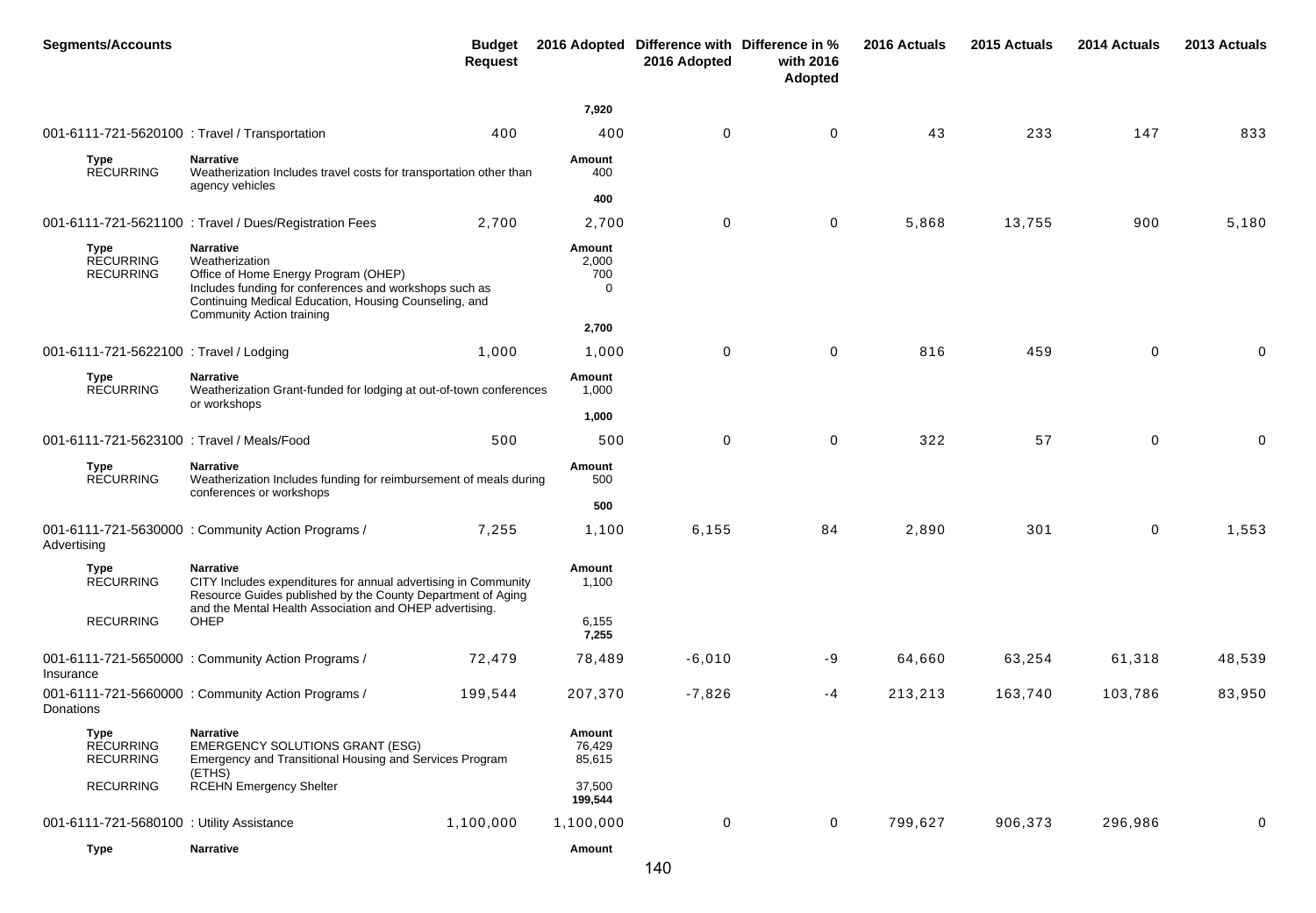| <b>Segments/Accounts</b>         |                                                          | <b>Budget</b><br><b>Request</b> | 2016 Adopted           | 2016 Adopted | Difference with Difference in %<br>with 2016<br>Adopted | 2016 Actuals | 2015 Actuals | 2014 Actuals | 2013 Actuals   |
|----------------------------------|----------------------------------------------------------|---------------------------------|------------------------|--------------|---------------------------------------------------------|--------------|--------------|--------------|----------------|
| <b>RECURRING</b>                 | Includes grant funded payments for utility assistance    |                                 | 1,100,000<br>1,100,000 |              |                                                         |              |              |              |                |
|                                  | 001-6111-721-5740100 : Machinery & Equipment / Vehicles  |                                 |                        |              | 0                                                       | 18.422       |              |              | $\overline{0}$ |
|                                  | 001-6111-721-5740200 : Machinery & Equipment / Machinery |                                 |                        |              | 0                                                       |              |              | 8,860        | $\Omega$       |
| SubTotal: 6111: Community Center |                                                          | 5,583,589                       | 4,922,733              | 660,856      | 11                                                      | 4,089,692    | 4,420,688    | 3,912,185    | 3,098,721      |
| <b>SubTotal: EXPENSE</b>         |                                                          | 5,583,589                       | 4,922,733              | 660,856      | 11                                                      | 4,089,692    | 4,420,688    | 3,912,185    | 3,098,721      |
| <b>Grand Total</b>               |                                                          | 854,417                         | 1.225.183              | $-370,766$   | $-44$                                                   | 1,393,019    | 903.795      | 1,361,146    | 1,323,415      |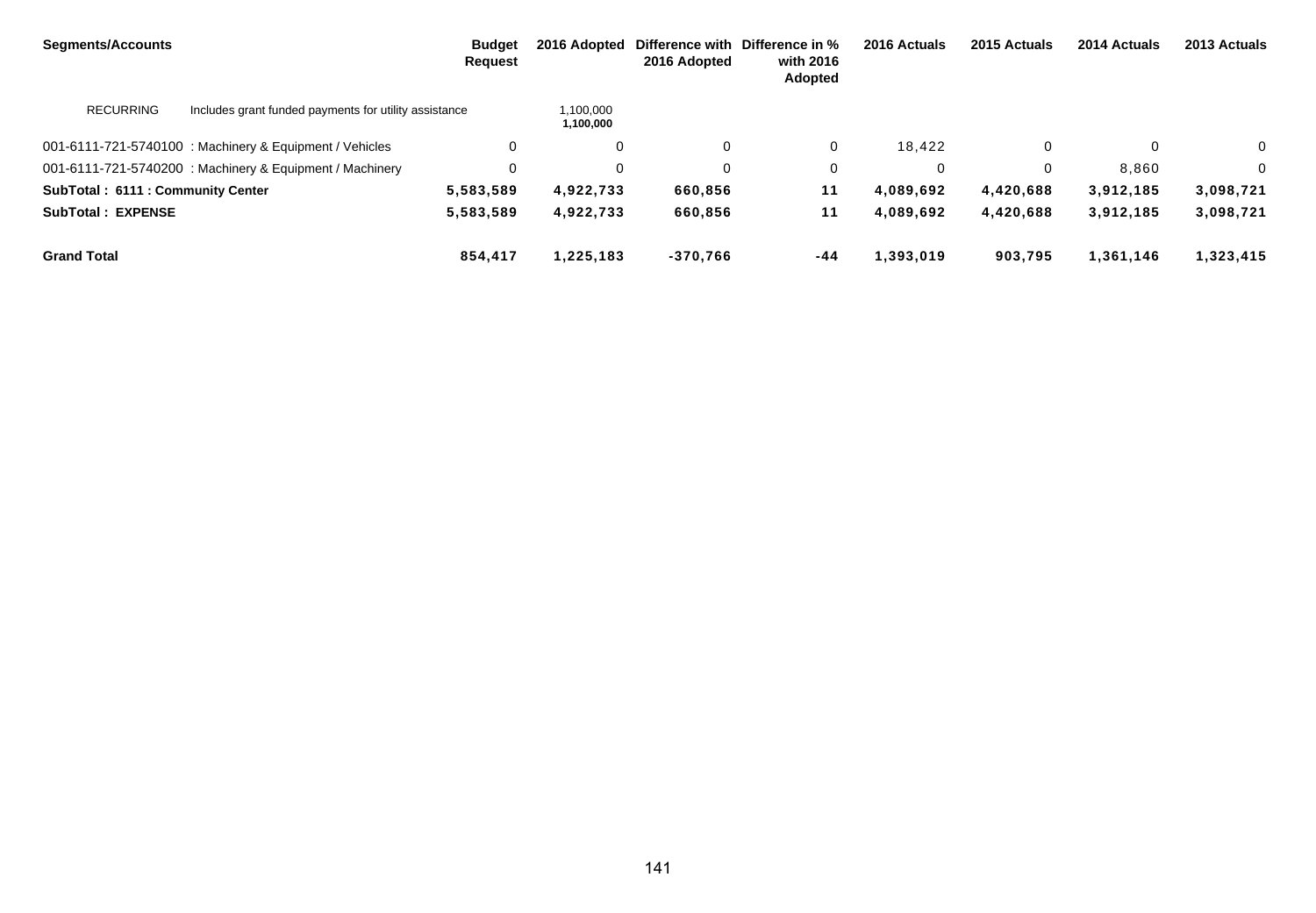### **The City of Frederick Working Budget Report 2017, Working, Details, Adopted** From Account: 001-8111 To Account: 001-8111 Run Date: 05/27/2016 User: kmiletich Report by: Dept/Div

| <b>Segments/Accounts</b>                                                                                                                                             |                                                                                                                                                                                                                                                                                                                                          | <b>Budget</b><br><b>Request</b> |                                                                               | 2016 Adopted Difference with Difference in %<br>2016 Adopted | with 2016<br>Adopted | 2016 Actuals | 2015 Actuals | 2014 Actuals | 2013 Actuals |
|----------------------------------------------------------------------------------------------------------------------------------------------------------------------|------------------------------------------------------------------------------------------------------------------------------------------------------------------------------------------------------------------------------------------------------------------------------------------------------------------------------------------|---------------------------------|-------------------------------------------------------------------------------|--------------------------------------------------------------|----------------------|--------------|--------------|--------------|--------------|
| <b>EXPENSE</b>                                                                                                                                                       |                                                                                                                                                                                                                                                                                                                                          |                                 |                                                                               |                                                              |                      |              |              |              |              |
| 8111 : Bonded Debt                                                                                                                                                   |                                                                                                                                                                                                                                                                                                                                          |                                 |                                                                               |                                                              |                      |              |              |              |              |
| 001-8111-811-5810200 : Principal / 02 Issue                                                                                                                          |                                                                                                                                                                                                                                                                                                                                          | $\mathbf 0$                     | $\mathbf 0$                                                                   | $\Omega$                                                     | $\pmb{0}$            | $\mathbf 0$  | $\mathbf 0$  | $\Omega$     | 1,144,000    |
| 001-8111-811-5810900 : Principal / 09 Issue                                                                                                                          |                                                                                                                                                                                                                                                                                                                                          | 2,605,000                       | 2,655,000                                                                     | $-50,000$                                                    | $-2$                 | 2,655,000    | 2,535,000    | 2,459,032    | 1,835,000    |
| 001-8111-811-5811100 : Principal / 11 Issue                                                                                                                          |                                                                                                                                                                                                                                                                                                                                          | 503.000                         | 496,000                                                                       | 7,000                                                        | $\mathbf{1}$         | 496.000      | 1,406,000    | 1,380,000    | 1,361,000    |
|                                                                                                                                                                      | 001-8111-811-5811300 : Principal / 13 Refunding Bond                                                                                                                                                                                                                                                                                     | 1,144,000                       | 1,083,000                                                                     | 61,000                                                       | 5                    | 1,083,000    | 1,032,000    | 990,000      | 158,000      |
| 001-8111-811-5811600 : Principal / 16 Issue                                                                                                                          |                                                                                                                                                                                                                                                                                                                                          | 383,000                         | 0                                                                             | 383,000                                                      | 100                  | $\Omega$     | $\Omega$     | $\Omega$     | $\mathbf 0$  |
| 001-8111-821-5820200 : Interest / 02 Issue                                                                                                                           |                                                                                                                                                                                                                                                                                                                                          | 0                               | 0                                                                             | $\Omega$                                                     | 0                    | 0            | 0            | $\Omega$     | 314,976      |
| 001-8111-821-5820900 : Interest / 09 Issue                                                                                                                           |                                                                                                                                                                                                                                                                                                                                          | 1,840,519                       | 1,926,807                                                                     | $-86,288$                                                    | -5                   | 1,926,806    | 2,028,206    | 1,980,947    | 1,812,288    |
|                                                                                                                                                                      | 001-8111-821-5821100 : Interest / 11 Taxable Issue                                                                                                                                                                                                                                                                                       | 65,128                          | 75,118                                                                        | $-9,990$                                                     | $-16$                | 75,118       | 94,138       | 121,998      | 149,408      |
|                                                                                                                                                                      | 001-8111-821-5821300 : Interest / 13 Refunding Bond                                                                                                                                                                                                                                                                                      | 449,650                         | 499,910                                                                       | $-50,260$                                                    | $-12$                | 499,910      | 542,210      | 577,700      | 53,092       |
| 001-8111-821-5821600 : Interest / 2016B Issue                                                                                                                        |                                                                                                                                                                                                                                                                                                                                          | 306,400                         | 0                                                                             | 306,400                                                      | 100                  | 0            | 0            | 0            | 0            |
| Services                                                                                                                                                             | 001-8111-831-5410000 : Other Charges / Professional                                                                                                                                                                                                                                                                                      | 8,025                           | 6,568                                                                         | 1,457                                                        | 18                   | 373,913      | 952          | 1,005        | 156,344      |
| Type<br><b>RECURRING</b><br><b>RECURRING</b><br><b>RECURRING</b><br><b>RECURRING</b><br><b>RECURRING</b><br><b>RECURRING</b><br><b>RECURRING</b><br><b>RECURRING</b> | <b>Narrative</b><br>2009 Issue - Paying Agent/Registrar<br>2009 Issue - Out of Pocket Expenses<br>2011 Issue - Paying Agent/Registrar<br>2011 Issue - Out of Pocket Expenses<br>2013 Issue - Paying Agent/Registrar<br>2013 Issue - Out of Pocket Expenses<br>2016 issue - Paying Agent/Registrar<br>2016 Issue - Out of Pocket Expenses |                                 | Amount<br>400<br>2,000<br>526<br>2,626<br>291<br>582<br>400<br>1,200<br>8,025 |                                                              |                      |              |              |              |              |
| <b>Bond Issue</b>                                                                                                                                                    | 001-8111-831-5851300 : Refunding Escrow Payment / 2013                                                                                                                                                                                                                                                                                   | 0                               | 0                                                                             | 0                                                            | 0                    | $\mathbf 0$  | 0            | 0            | 15,197,506   |
| 001-8111-831-5851600 : 2016 Bond Issue                                                                                                                               |                                                                                                                                                                                                                                                                                                                                          | 0                               | $\mathbf 0$                                                                   | $\Omega$                                                     | $\Omega$             | 39,386,595   | $\Omega$     | $\Omega$     | $\Omega$     |
| SubTotal: 8111: Bonded Debt                                                                                                                                          |                                                                                                                                                                                                                                                                                                                                          | 7,304,722                       | 6,742,403                                                                     | 562,319                                                      | $\overline{7}$       | 46,496,342   | 7,638,506    | 7,510,682    | 22,181,614   |
| <b>SubTotal: EXPENSE</b>                                                                                                                                             |                                                                                                                                                                                                                                                                                                                                          | 7,304,722                       | 6,742,403                                                                     | 562,319                                                      | 7                    | 46,496,342   | 7,638,506    | 7,510,682    | 22,181,614   |
| <b>Grand Total</b>                                                                                                                                                   |                                                                                                                                                                                                                                                                                                                                          | 7,304,722                       | 6,742,403                                                                     | 562,319                                                      | $\mathbf{7}$         | 46,496,342   | 7,638,506    | 7,510,682    | 22,181,614   |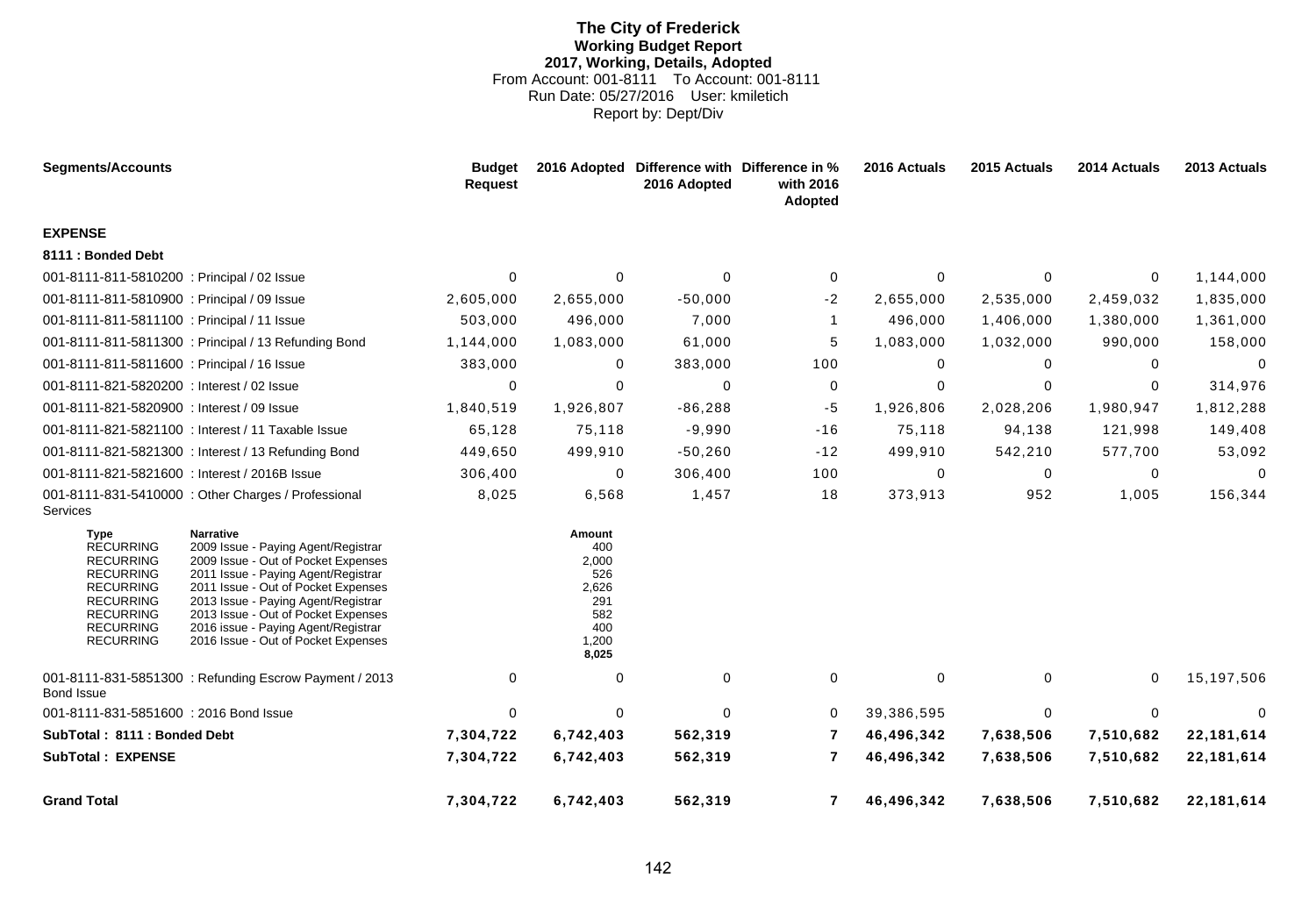# **The City of Frederick Working Budget Report 2017, Working, Details, Adopted** From Account: 001-8114 To Account: 001-8114 Run Date: 05/27/2016 User: kmiletich Report by: Dept/Div

| <b>Segments/Accounts</b>                                       | <b>Budget</b><br>Request | 2016 Adopted | 2016 Adopted | Difference with Difference in %<br>with 2016<br>Adopted | 2016 Actuals | 2015 Actuals | 2014 Actuals | 2013 Actuals |
|----------------------------------------------------------------|--------------------------|--------------|--------------|---------------------------------------------------------|--------------|--------------|--------------|--------------|
| <b>EXPENSE</b>                                                 |                          |              |              |                                                         |              |              |              |              |
| 8114 : TIF Bonds                                               |                          |              |              |                                                         |              |              |              |              |
| 001-8114-811-5819900 : Principal / 99 Issue                    | 124,873                  | 117,860      | 7,013        | 5                                                       | 117,860      | 111,241      | 104,994      | 99,098       |
| 001-8114-821-5829900 : Interest / 99 Issue                     | 21,960                   | 30,911       | $-8,951$     | $-41$                                                   | 24,057       | 29,746       | 35,856       | 38,122       |
| 001-8114-831-5410000: Other Charges / Professional<br>Services | 10.000                   | 10,000       | 0            | 0                                                       | 4,044        | 7,344        | 7,073        | 8,675        |
| SubTotal: 8114: TIF Bonds                                      | 156,833                  | 158,771      | -1,938       | $-2$                                                    | 145,961      | 148,331      | 147,923      | 145,895      |
| <b>SubTotal: EXPENSE</b>                                       | 156,833                  | 158,771      | $-1,938$     | $-2$                                                    | 145,961      | 148,331      | 147,923      | 145,895      |
| <b>Grand Total</b>                                             | 156,833                  | 158,771      | $-1,938$     | $-2$                                                    | 145,961      | 148,331      | 147,923      | 145,895      |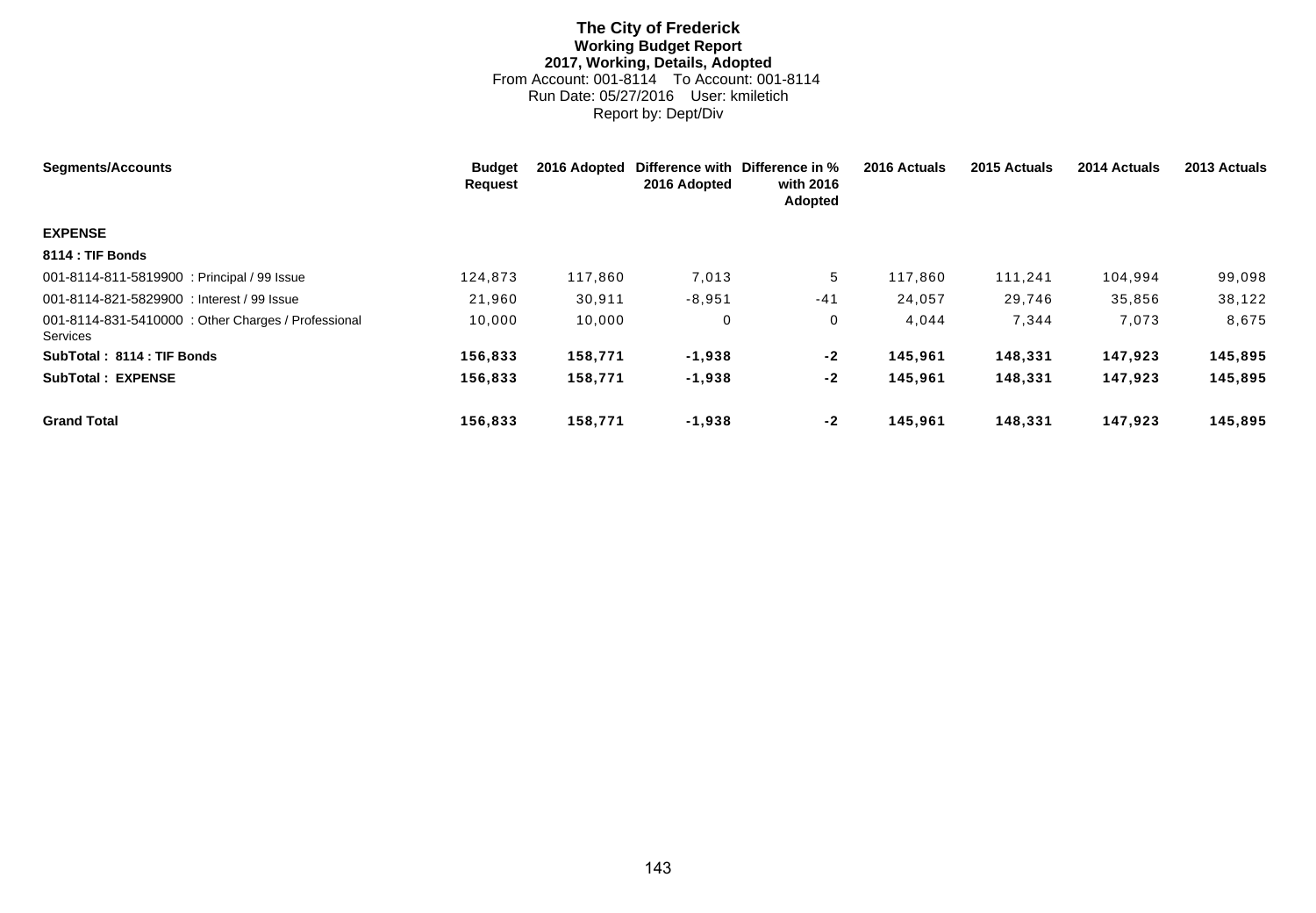# **The City of Frederick Working Budget Report 2017, Working, Details, Adopted** From Account: 001-9111 To Account: 001-9111 Run Date: 05/27/2016 User: kmiletich Report by: Dept/Div

| <b>Segments/Accounts</b>                                                |                                                                                           | <b>Budget</b><br><b>Request</b> | 2016 Adopted                                           | 2016 Adopted | Difference with Difference in %<br>with 2016<br>Adopted | 2016 Actuals | 2015 Actuals | 2014 Actuals | 2013 Actuals |
|-------------------------------------------------------------------------|-------------------------------------------------------------------------------------------|---------------------------------|--------------------------------------------------------|--------------|---------------------------------------------------------|--------------|--------------|--------------|--------------|
| <b>EXPENSE</b>                                                          |                                                                                           |                                 |                                                        |              |                                                         |              |              |              |              |
| 9111 : Operating Transfers                                              |                                                                                           |                                 |                                                        |              |                                                         |              |              |              |              |
|                                                                         | 001-9111-000-5910000: Transfers Out / Interfund Transfers                                 | 2,567,834                       | 2,708,291                                              | $-140, 457$  | -6                                                      | $\mathbf 0$  | 857,078      | 2,518,559    | 4,264,750    |
| <b>Type</b><br><b>RECURRING</b><br><b>RECURRING</b><br><b>RECURRING</b> | <b>Narrative</b><br>Transfer to CIP<br>Transfer to Weinberg<br><b>Transfer to Airport</b> |                                 | Amount<br>2,180,090<br>137,775<br>249,969<br>2,567,834 |              |                                                         |              |              |              |              |
| SubTotal: 9111: Operating Transfers                                     |                                                                                           | 2,567,834                       | 2,708,291                                              | $-140, 457$  | -6                                                      | $\mathbf 0$  | 857,078      | 2,518,559    | 4,264,750    |
| <b>SubTotal: EXPENSE</b>                                                |                                                                                           | 2,567,834                       | 2,708,291                                              | $-140, 457$  | -6                                                      | $\mathbf 0$  | 857,078      | 2,518,559    | 4,264,750    |
| <b>Grand Total</b>                                                      |                                                                                           | 2,567,834                       | 2,708,291                                              | $-140, 457$  | -6                                                      | 0            | 857,078      | 2,518,559    | 4,264,750    |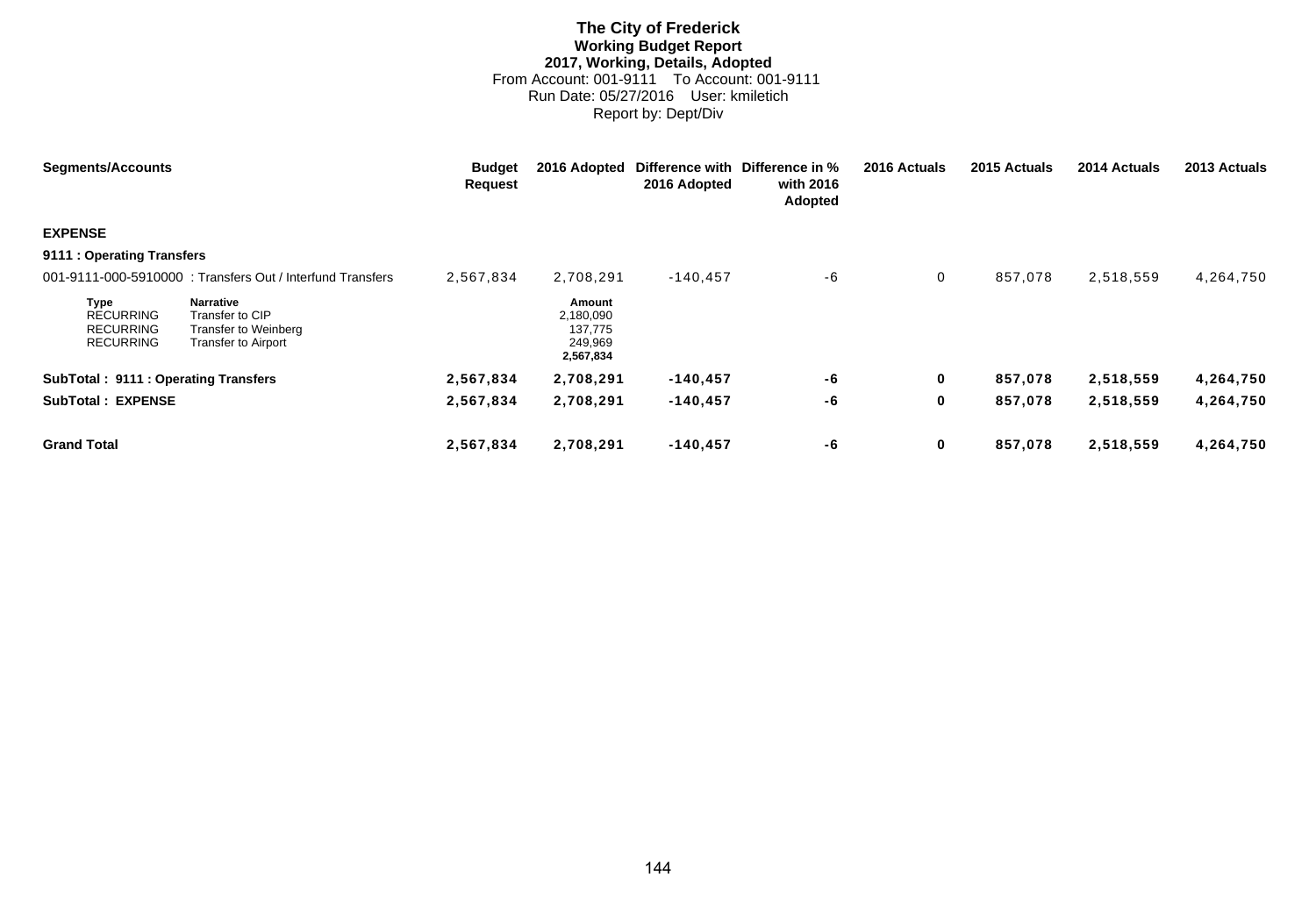# **The City of Frederick Working Budget Report 2017, Working, Details, Adopted** From Account: 001-9211 To Account: 001-9211 Run Date: 05/27/2016 User: kmiletich Report by: Dept/Div

| <b>Segments/Accounts</b>                                         | <b>Budget</b><br>Request | 2016 Adopted | 2016 Adopted | Difference with Difference in %<br>with 2016<br>Adopted | 2016 Actuals | 2015 Actuals | 2014 Actuals | 2013 Actuals   |
|------------------------------------------------------------------|--------------------------|--------------|--------------|---------------------------------------------------------|--------------|--------------|--------------|----------------|
| <b>EXPENSE</b>                                                   |                          |              |              |                                                         |              |              |              |                |
| 9211 : Contingency                                               |                          |              |              |                                                         |              |              |              |                |
| 001-9211-000-5920000: Contingency Fund / Contingency<br>Fund     | 100,000                  | 100,000      | 0            | 0                                                       | $\mathbf 0$  | 0            | 0            | $\overline{0}$ |
| 001-9211-000-5920001 : Contingency Fund - Vehicles               | 350,000                  | 350,000      | $\mathbf 0$  | 0                                                       | $\Omega$     | 0            | 0            | $\mathbf 0$    |
| 001-9211-353-5370000: Contingency / Unbilled Sale of<br>Material | 0                        | $\mathbf 0$  | $\mathbf 0$  | 0                                                       | 147          | $\Omega$     | 0            | $\Omega$       |
| SubTotal: 9211: Contingency                                      | 450,000                  | 450,000      | 0            | 0                                                       | 147          | 0            | $\mathbf 0$  | $\mathbf 0$    |
| <b>SubTotal: EXPENSE</b>                                         | 450,000                  | 450,000      | 0            | 0                                                       | 147          | $\bf{0}$     | 0            | 0              |
| <b>Grand Total</b>                                               | 450,000                  | 450,000      | 0            | 0                                                       | 147          | 0            | 0            | 0              |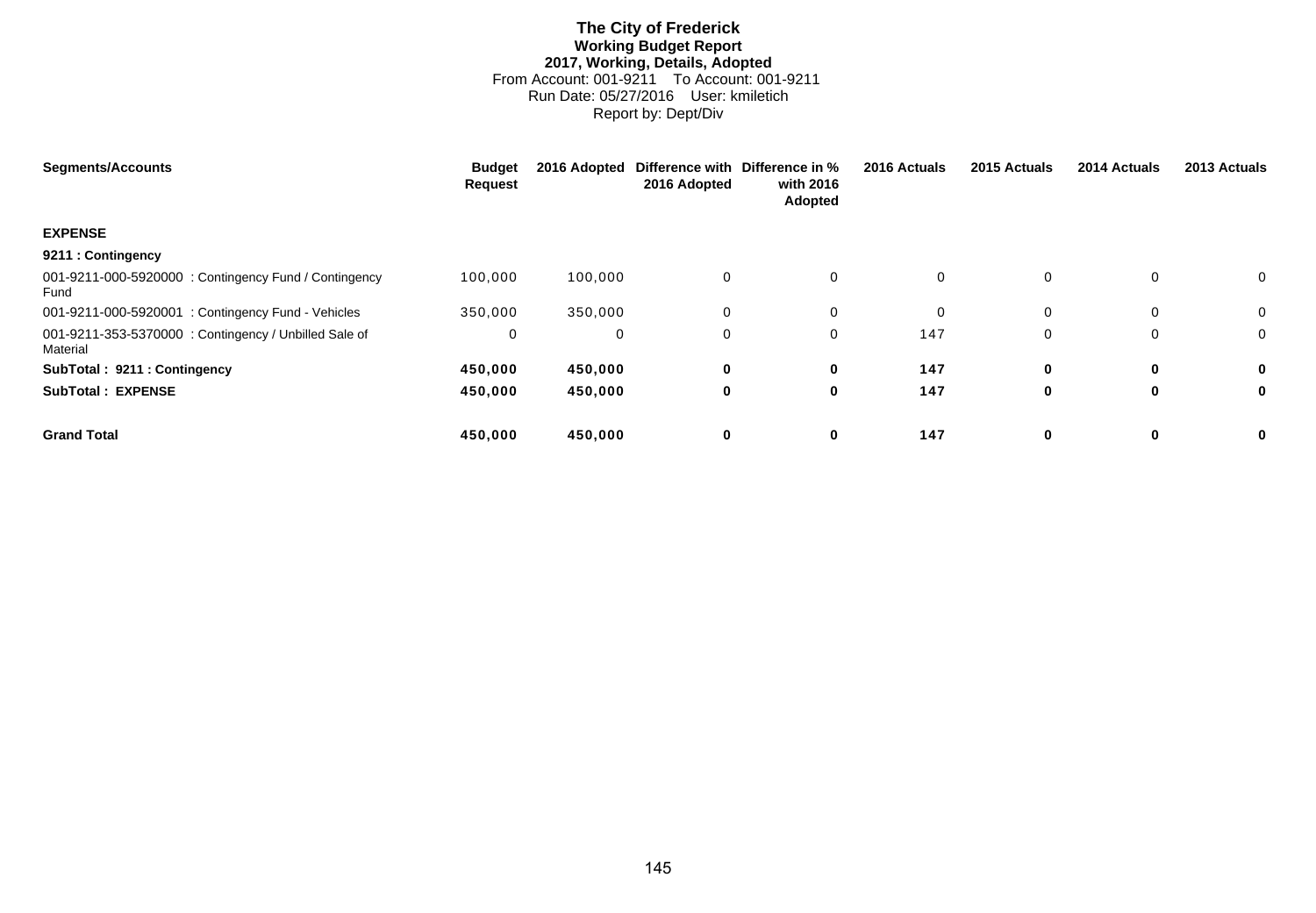# **The City of Frederick Working Budget Report 2017, Working, Details, Adopted** From Account: 001-9999 To Account: 001-9999 Run Date: 05/27/2016 User: kmiletich Report by: Dept/Div

| <b>Segments/Accounts</b>      |                                                          | <b>Budget</b><br><b>Request</b> | 2016 Adopted                     | 2016 Adopted | Difference with Difference in %<br>with 2016<br>Adopted | 2016 Actuals | 2015 Actuals | 2014 Actuals | 2013 Actuals |
|-------------------------------|----------------------------------------------------------|---------------------------------|----------------------------------|--------------|---------------------------------------------------------|--------------|--------------|--------------|--------------|
| <b>EXPENSE</b>                |                                                          |                                 |                                  |              |                                                         |              |              |              |              |
| 9999 : Fund Balance           |                                                          |                                 |                                  |              |                                                         |              |              |              |              |
| Bal.                          | 001-9999-000-5990000 : Fund Balance / Ending Unenc. Fund | 9,563,804                       | 9,122,325                        | 441,479      | 4                                                       | 0            | 0            | 0            | 0            |
| Type<br><b>ONE-TIME</b>       | <b>Narrative</b><br>Rainy Day Fund                       |                                 | Amount<br>9,563,804<br>9,563,804 |              |                                                         |              |              |              |              |
| SubTotal: 9999 : Fund Balance |                                                          | 9,563,804                       | 9,122,325                        | 441,479      | 4                                                       | $\mathbf 0$  | 0            | 0            | 0            |
| <b>SubTotal: EXPENSE</b>      |                                                          | 9,563,804                       | 9,122,325                        | 441,479      | 4                                                       | 0            | 0            | 0            | 0            |
| <b>Grand Total</b>            |                                                          | 9,563,804                       | 9,122,325                        | 441,479      | 4                                                       | 0            | 0            | 0            | 0            |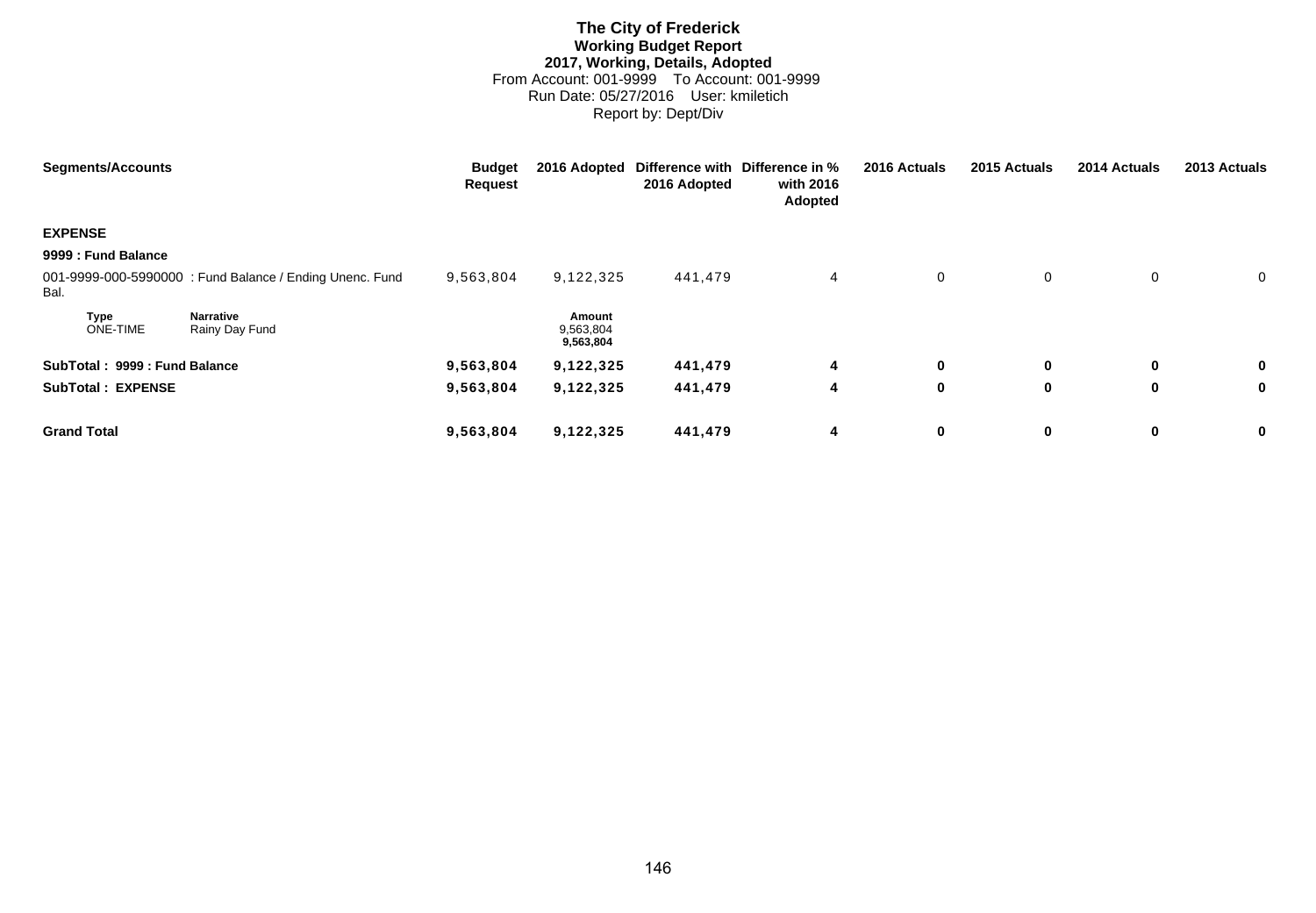# **The City of Frederick Working Budget Report 2017, Working, Details, Adopted** From Account: 103-0000 To Account: 103-0000 Run Date: 05/27/2016 User: kmiletich Report by: Dept/Div

| <b>Segments/Accounts</b>                                          | <b>Budget</b><br><b>Request</b> | 2016 Adopted | 2016 Adopted | Difference with Difference in %<br>with 2016<br>Adopted | 2016 Actuals | 2015 Actuals | 2014 Actuals | 2013 Actuals |
|-------------------------------------------------------------------|---------------------------------|--------------|--------------|---------------------------------------------------------|--------------|--------------|--------------|--------------|
| <b>REVENUE</b>                                                    |                                 |              |              |                                                         |              |              |              |              |
| 0000 : NA                                                         |                                 |              |              |                                                         |              |              |              |              |
| 103-0000-000-3010000 : Beginning Fund Balance /<br>Unencumbered   | 42,192                          | 96,548       | $-54,356$    | $-129$                                                  | $\mathbf 0$  | 0            | 0            | $\mathbf{0}$ |
| 103-0000-000-3610001 : Interest Earnings / Investment<br>Interest | 0                               | 0            | $\mathbf 0$  | 0                                                       | 349          | 299          | 418          | 454          |
| 103-0000-000-3690002 : Miscellaneous / Discounts Earned           | $\mathbf 0$                     | $\mathbf 0$  | $\mathbf 0$  | 0                                                       | $\mathbf 0$  | 5            | 6            |              |
| SubTotal: 0000: NA                                                | $-42,192$                       | $-96,548$    | 54,356       | $-129$                                                  | $-349$       | $-304$       | $-424$       | $-455$       |
| <b>SubTotal: REVENUE</b>                                          | $-42,192$                       | $-96,548$    | 54,356       | $-129$                                                  | $-349$       | $-304$       | $-424$       | $-455$       |
| <b>Grand Total</b>                                                | $-42,192$                       | $-96,548$    | 54,356       | $-129$                                                  | $-349$       | $-304$       | $-424$       | $-455$       |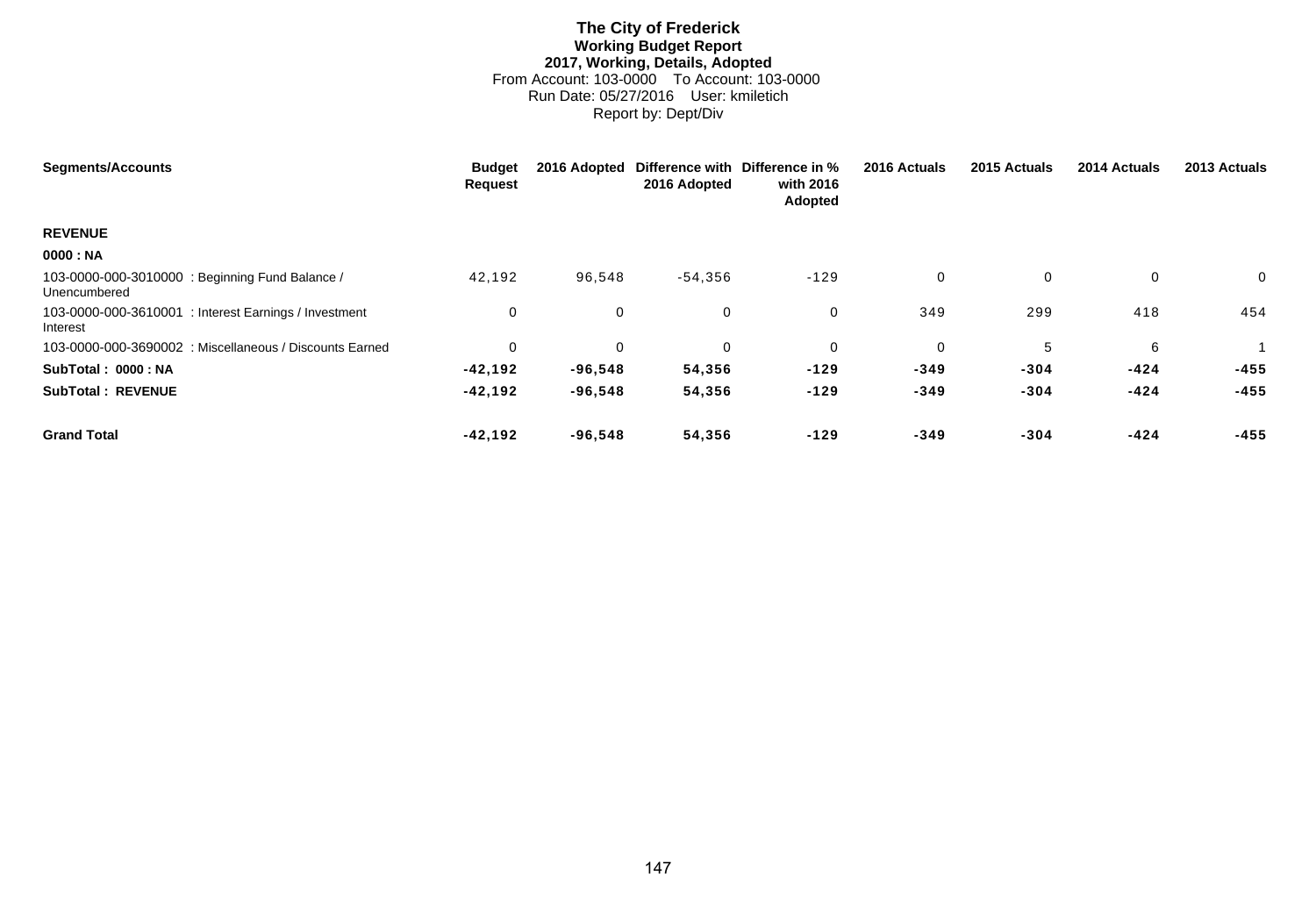# **The City of Frederick Working Budget Report 2017, Working, Details, Adopted** From Account: 103-2112 To Account: 103-2112 Run Date: 05/27/2016 User: kmiletich Report by: Dept/Div

| <b>Segments/Accounts</b>                                                                                                                                                                                                             |                                                                                                                                                                                                                                                                                                                                                                                                 | <b>Budget</b><br><b>Request</b> |                                                                                                                                           | 2016 Adopted Difference with Difference in %<br>2016 Adopted | with 2016<br>Adopted | 2016 Actuals | 2015 Actuals | 2014 Actuals | 2013 Actuals |
|--------------------------------------------------------------------------------------------------------------------------------------------------------------------------------------------------------------------------------------|-------------------------------------------------------------------------------------------------------------------------------------------------------------------------------------------------------------------------------------------------------------------------------------------------------------------------------------------------------------------------------------------------|---------------------------------|-------------------------------------------------------------------------------------------------------------------------------------------|--------------------------------------------------------------|----------------------|--------------|--------------|--------------|--------------|
| <b>REVENUE</b>                                                                                                                                                                                                                       |                                                                                                                                                                                                                                                                                                                                                                                                 |                                 |                                                                                                                                           |                                                              |                      |              |              |              |              |
| 2112 : CDS Program                                                                                                                                                                                                                   |                                                                                                                                                                                                                                                                                                                                                                                                 |                                 |                                                                                                                                           |                                                              |                      |              |              |              |              |
| Gen. Cap. Asse                                                                                                                                                                                                                       | 103-2112-000-3930001: Capital Asset Disposition / Sale of                                                                                                                                                                                                                                                                                                                                       | $\mathbf 0$                     | $\mathbf 0$                                                                                                                               | $\mathbf 0$                                                  | $\mathbf 0$          | 720          | $\mathbf 0$  | 3,427        | $\Omega$     |
| Reimbursemen                                                                                                                                                                                                                         | 103-2112-000-3930002 : Capital Asset Disposition / Insurance                                                                                                                                                                                                                                                                                                                                    | $\mathbf 0$                     | $\mathbf 0$                                                                                                                               | $\mathbf 0$                                                  | 0                    | 3,369        | 0            | $\mathbf 0$  | $\Omega$     |
| Project                                                                                                                                                                                                                              | 103-2112-211-3312100 : Intergovernmental / Federal Grants -                                                                                                                                                                                                                                                                                                                                     | $\mathbf 0$                     | $\mathbf 0$                                                                                                                               | $\mathbf 0$                                                  | 0                    | 748          | 0            | $\mathbf 0$  | $\Omega$     |
| <b>Federal Grants</b>                                                                                                                                                                                                                | 103-2112-211-3312102 : Federal Governmental / Other                                                                                                                                                                                                                                                                                                                                             | $\mathbf 0$                     | $\mathbf 0$                                                                                                                               | $\mathbf 0$                                                  | 0                    | 7,145        | 0            | 19,433       | 0            |
|                                                                                                                                                                                                                                      | 103-2112-211-3522101 : Public Safety / CDS Seized Monies                                                                                                                                                                                                                                                                                                                                        | 100,000                         | 40,000                                                                                                                                    | 60,000                                                       | 60                   | 14,827       | 78,143       | 50,157       | 47,291       |
| Seizure                                                                                                                                                                                                                              | 103-2112-211-3522102 : Public Safety / CDS - In-Lieu-Of                                                                                                                                                                                                                                                                                                                                         | $\mathbf 0$                     | $\mathbf 0$                                                                                                                               | $\Omega$                                                     | 0                    | 1,181        | 500          | $\Omega$     | $\Omega$     |
| 103-2112-211-3630001 : Donations                                                                                                                                                                                                     |                                                                                                                                                                                                                                                                                                                                                                                                 | $\mathbf 0$                     | $\mathbf 0$                                                                                                                               | $\Omega$                                                     | 0                    | $\mathbf 0$  | 354          | 0            | $\Omega$     |
|                                                                                                                                                                                                                                      | 103-2112-211-3690001 : Miscellaneous / Other Misc. Receipts                                                                                                                                                                                                                                                                                                                                     | $\Omega$                        | $\mathbf 0$                                                                                                                               | $\Omega$                                                     | 0                    | 19,183       | 0            | $\Omega$     | $\Omega$     |
| SubTotal: 2112: CDS Program                                                                                                                                                                                                          |                                                                                                                                                                                                                                                                                                                                                                                                 | $-100,000$                      | $-40,000$                                                                                                                                 | $-60,000$                                                    | 60                   | $-47, 173$   | $-78,997$    | $-73,017$    | $-47,291$    |
| <b>SubTotal: REVENUE</b>                                                                                                                                                                                                             |                                                                                                                                                                                                                                                                                                                                                                                                 | $-100,000$                      | $-40,000$                                                                                                                                 | $-60,000$                                                    | 60                   | $-47, 173$   | $-78,997$    | $-73,017$    | $-47,291$    |
| <b>EXPENSE</b>                                                                                                                                                                                                                       |                                                                                                                                                                                                                                                                                                                                                                                                 |                                 |                                                                                                                                           |                                                              |                      |              |              |              |              |
| 2112 : CDS Program                                                                                                                                                                                                                   |                                                                                                                                                                                                                                                                                                                                                                                                 |                                 |                                                                                                                                           |                                                              |                      |              |              |              |              |
|                                                                                                                                                                                                                                      | 103-2112-211-5310100 : Supplies / General Supplies                                                                                                                                                                                                                                                                                                                                              | 48,886                          | 36,562                                                                                                                                    | 12,324                                                       | 25                   | 41,755       | 26,274       | 16,731       | 13,593       |
| Type<br><b>RECURRING</b><br><b>RECURRING</b><br><b>ONE-TIME</b><br><b>RECURRING</b><br><b>RECURRING</b><br><b>RECURRING</b><br><b>ONE-TIME</b><br><b>ONE-TIME</b><br><b>ONE-TIME</b><br>ONE-TIME<br>ONE-TIME<br>ONE-TIME<br>ONE-TIME | <b>Narrative</b><br>Canine Food<br>K9 Equipment and Supplies<br>E-collars (K9)<br>General Operating Supplies - DEU<br><b>Buy Money</b><br>Drug test kits<br>Personal Trauma Kits<br>Panasonic CF-53 laptop with aircard (3 laptops w/aircards)<br>Remove laptops<br>Surveillance Camera System and related equipment<br><b>Liveview GPS Tracker</b><br>Digital Camera and lens<br>Remove camera |                                 | Amount<br>12,600<br>2,100<br>1,050<br>3,500<br>15,750<br>8,400<br>536<br>8,340<br>$-8,340$<br>4,200<br>750<br>3,675<br>$-3,675$<br>48,886 |                                                              |                      |              |              |              |              |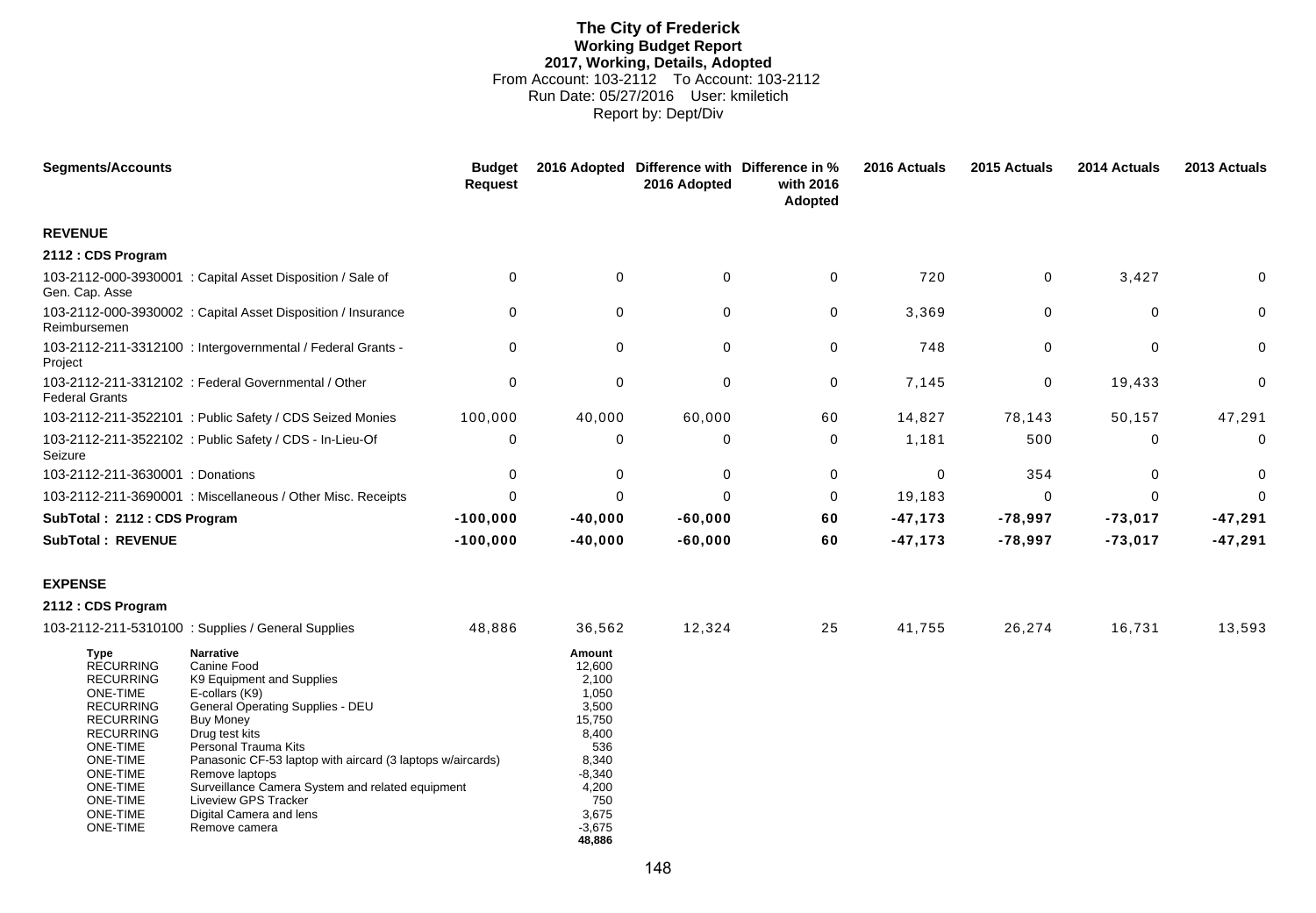| <b>Segments/Accounts</b>                                                                                 |                                                                                                                                                                                                                                 | <b>Budget</b><br><b>Request</b> |                                                                      | 2016 Adopted Difference with Difference in %<br>2016 Adopted | with 2016<br>Adopted | 2016 Actuals | 2015 Actuals        | 2014 Actuals | 2013 Actuals |
|----------------------------------------------------------------------------------------------------------|---------------------------------------------------------------------------------------------------------------------------------------------------------------------------------------------------------------------------------|---------------------------------|----------------------------------------------------------------------|--------------------------------------------------------------|----------------------|--------------|---------------------|--------------|--------------|
| 103-2112-211-5330100 : Energy / Fuel & Oil                                                               |                                                                                                                                                                                                                                 | $\mathbf 0$                     | 0                                                                    | $\mathbf 0$                                                  | $\pmb{0}$            | $-37$        | $-73$               | $-122$       | 269          |
|                                                                                                          | 103-2112-211-5410000 : Police / Professional Services                                                                                                                                                                           | 42,525                          | 42,200                                                               | 325                                                          | 0                    | 27,117       | 19,109              | 9,829        | 10,508       |
| Type<br><b>RECURRING</b><br><b>RECURRING</b><br><b>RECURRING</b><br><b>RECURRING</b><br><b>RECURRING</b> | <b>Narrative</b><br>Vehicle registration fees for seized vehicles<br>SAO fees for asset forfeiture<br>Annual Vet Services (Vet fees for K9's)<br>Emergency Vet Services (K9)<br>Training and Certification of K9's (Castles K9) |                                 | Amount<br>525<br>10,500<br>10,500<br>10,500<br>10,500<br>42,525      |                                                              |                      |              |                     |              |              |
| Repair/Maint.                                                                                            | 103-2112-211-5520100 : Repair and Maint. Service / General                                                                                                                                                                      | 10,750                          | 9,500                                                                | 1,250                                                        | 11                   | 12           | $\pmb{0}$           | 1,134        | 2,873        |
| <b>Type</b><br><b>RECURRING</b><br><b>RECURRING</b>                                                      | <b>Narrative</b><br>Maintenance and repairs for DEU Vehicles<br>Cut vehicle maintenance<br>Maintenance - Technical Surveillance Device                                                                                          |                                 | Amount<br>10,500<br>$-5,000$<br>5,250                                |                                                              |                      |              |                     |              |              |
| Maintenance Contracts                                                                                    | 103-2112-211-5520200 : Repair and Maint. Service /                                                                                                                                                                              | 2,100                           | 10,750<br>$\mathbf 0$                                                | 2,100                                                        | 100                  | 0            | $\mathsf{O}\xspace$ | $\mathbf 0$  | 0            |
| Type<br><b>RECURRING</b>                                                                                 | <b>Narrative</b><br>Callyo Line and Minutes                                                                                                                                                                                     |                                 | <b>Amount</b><br>2,100<br>2,100                                      |                                                              |                      |              |                     |              |              |
| 103-2112-211-5620100 : Travel / Transportation                                                           |                                                                                                                                                                                                                                 | $\mathbf{0}$                    | 5,000                                                                | $-5,000$                                                     | $-100$               | 0            | $\mathbf 0$         | $\mathbf 0$  | 0            |
|                                                                                                          | 103-2112-211-5621100 : Travel / Dues/Registration Fees                                                                                                                                                                          | 4,195                           | 9,395                                                                | $-5,200$                                                     | $-124$               | 4,745        | 4,195               | 4,865        | 130          |
| Type<br><b>RECURRING</b><br><b>RECURRING</b><br>ONE-TIME<br><b>RECURRING</b><br>ONE-TIME                 | <b>Narrative</b><br><b>CALEA Annual Fees</b><br>K9 and DEU Specialized Training<br>Cut specialized training<br><b>K9 Nationals</b><br>Cut K9 Nationals                                                                          |                                 | Amount<br>4,195<br>10,500<br>$-10,500$<br>5,250<br>$-5,250$<br>4,195 |                                                              |                      |              |                     |              |              |
| 103-2112-211-5622100 : Travel / Lodging                                                                  |                                                                                                                                                                                                                                 | 0                               | $\mathbf 0$                                                          | $\mathbf 0$                                                  | 0                    | 1,590        | 0                   | $\mathbf 0$  | $\mathbf 0$  |
| 103-2112-211-5650000 : Police / Insurance                                                                |                                                                                                                                                                                                                                 | 20,056                          | 20,211                                                               | $-155$                                                       | $-1$                 | 19,537       | 18,681              | 17,294       | 18,300       |
|                                                                                                          | 103-2112-211-5740200 : Machinery & Equipment / Machinery                                                                                                                                                                        | 13,680                          | 13,680                                                               | $\mathbf 0$                                                  | 0                    | 12,000       | 0                   | 5,995        | 12,300       |
| <b>Type</b><br><b>RECURRING</b>                                                                          | <b>Narrative</b><br>K9 replacement (due to death, injury or retirement)                                                                                                                                                         |                                 | Amount<br>13,680<br>13,680                                           |                                                              |                      |              |                     |              |              |
| SubTotal: 2112: CDS Program                                                                              |                                                                                                                                                                                                                                 | 142,192                         | 136,548                                                              | 5,644                                                        | 3                    | 106,719      | 68,186              | 55,726       | 57,973       |
| <b>SubTotal: EXPENSE</b>                                                                                 |                                                                                                                                                                                                                                 | 142,192                         | 136,548                                                              | 5,644                                                        | 3                    | 106,719      | 68,186              | 55,726       | 57,973       |
| <b>Grand Total</b>                                                                                       |                                                                                                                                                                                                                                 | 42,192                          | 96,548                                                               | $-54,356$                                                    | $-129$               | 59,546       | $-10,811$           | -17,291      | 10,682       |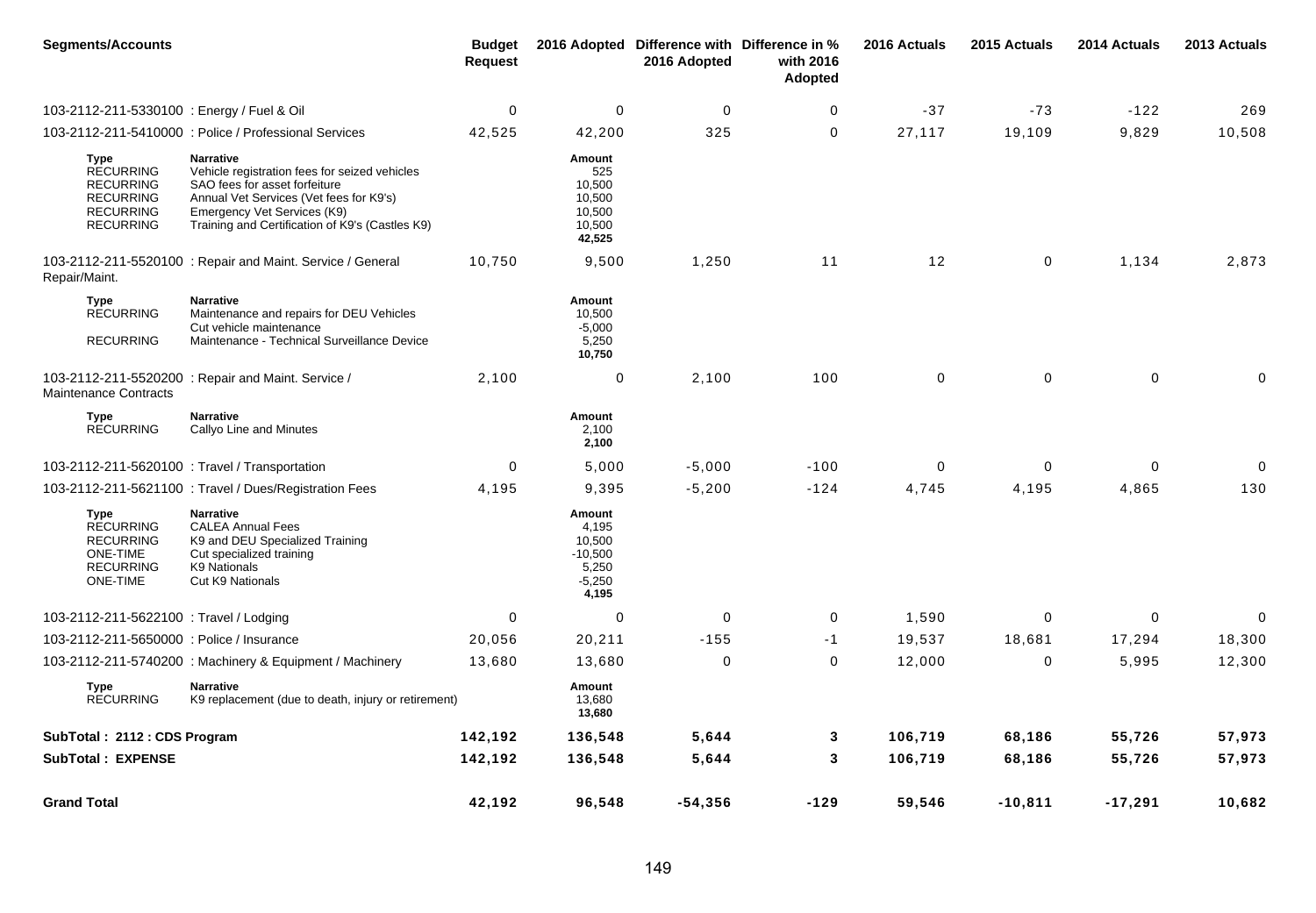# **The City of Frederick Working Budget Report 2017, Working, Details, Adopted** From Account: 105-0000 To Account: 105-0000 Run Date: 05/27/2016 User: kmiletich Report by: Dept/Div

| <b>Segments/Accounts</b>                                          | <b>Budget</b><br><b>Request</b> | 2016 Adopted | 2016 Adopted | Difference with Difference in %<br>with 2016<br>Adopted | 2016 Actuals | 2015 Actuals | 2014 Actuals | 2013 Actuals |
|-------------------------------------------------------------------|---------------------------------|--------------|--------------|---------------------------------------------------------|--------------|--------------|--------------|--------------|
| <b>REVENUE</b>                                                    |                                 |              |              |                                                         |              |              |              |              |
| 0000 : NA                                                         |                                 |              |              |                                                         |              |              |              |              |
| 105-0000-000-3610001 : Interest Earnings / Investment<br>Interest | 0                               | 0            | $\mathbf 0$  | 0                                                       | $\mathbf{0}$ | 1,402        | 1,445        | 1,307        |
| 105-0000-000-3690002 : Miscellaneous / Discounts Earned           | $\Omega$                        | $\mathbf 0$  | $\mathbf 0$  | 0                                                       | 115          | 103          | 93           | 166          |
| SubTotal: 0000: NA                                                | 0                               | $\mathbf 0$  | $\mathbf 0$  | 0                                                       | $-115$       | $-1,505$     | $-1,538$     | $-1,473$     |
| <b>SubTotal: REVENUE</b>                                          | 0                               | 0            | 0            | 0                                                       | $-115$       | $-1,505$     | $-1,538$     | $-1,473$     |
| <b>Grand Total</b>                                                | $\mathbf 0$                     | $\mathbf 0$  | $\mathbf 0$  | $\mathbf 0$                                             | $-115$       | $-1,505$     | $-1,538$     | $-1,473$     |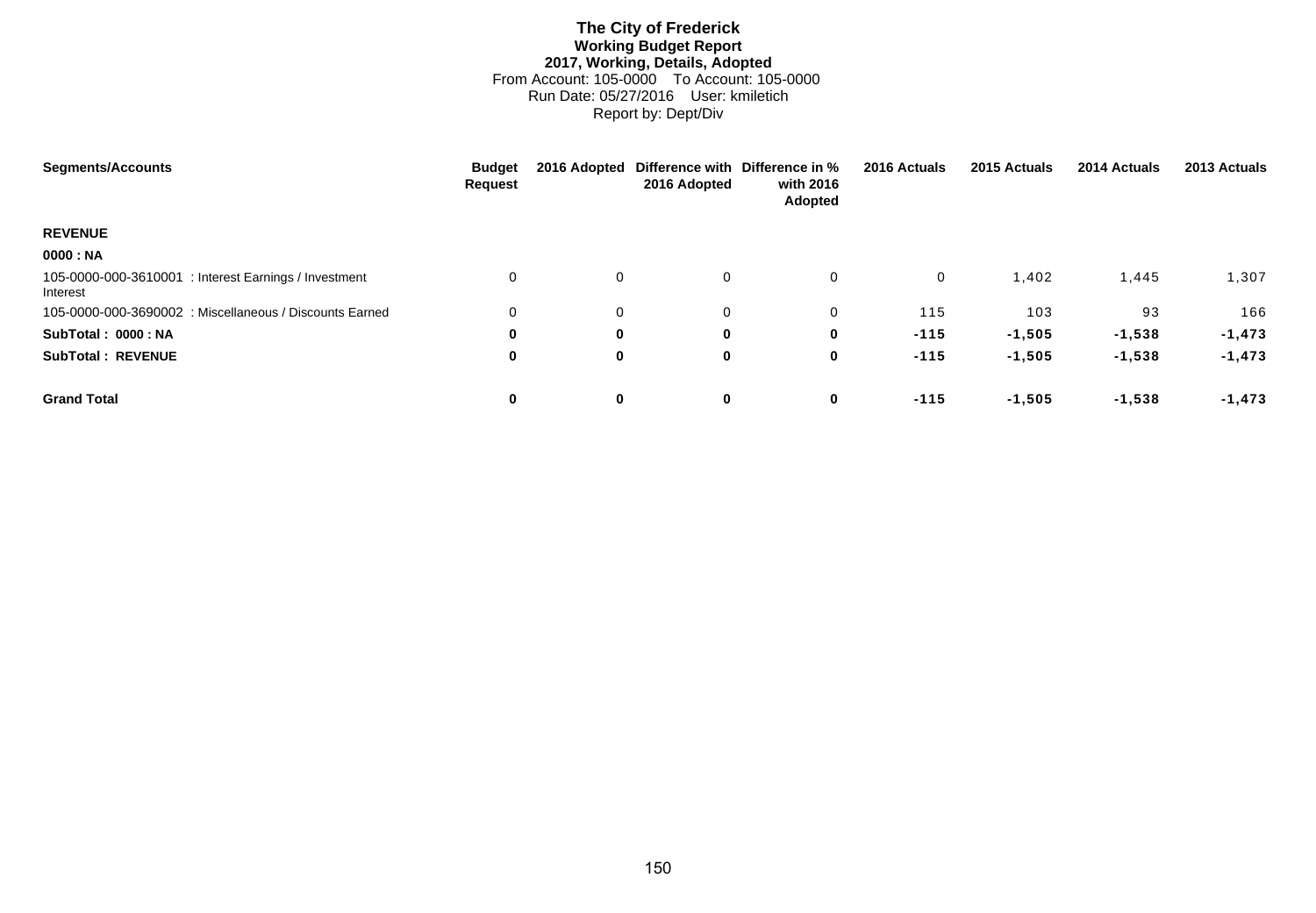# **The City of Frederick Working Budget Report 2017, Working, Details, Adopted** From Account: 105-4911 To Account: 105-4911 Run Date: 05/27/2016 User: kmiletich Report by: Dept/Div

| <b>Segments/Accounts</b>                            |                                                              | <b>Budget</b><br><b>Request</b> |                                     | 2016 Adopted Difference with Difference in %<br>2016 Adopted | with 2016<br>Adopted | 2016 Actuals | 2015 Actuals | 2014 Actuals | 2013 Actuals |
|-----------------------------------------------------|--------------------------------------------------------------|---------------------------------|-------------------------------------|--------------------------------------------------------------|----------------------|--------------|--------------|--------------|--------------|
| <b>REVENUE</b>                                      |                                                              |                                 |                                     |                                                              |                      |              |              |              |              |
| 4911 : Weinberg Center                              |                                                              |                                 |                                     |                                                              |                      |              |              |              |              |
| General                                             | 105-4911-000-3920001: Inter-Fund Transfers / Transfer from   | 137,775                         | 175,501                             | $-37,726$                                                    | $-28$                | 0            | 93,577       | 111,430      | 190,252      |
| Reimbursemen                                        | 105-4911-000-3930002 : Capital Asset Disposition / Insurance | $\pmb{0}$                       | $\pmb{0}$                           | $\mathbf 0$                                                  | 0                    | 0            | 0            | 23,978       | 0            |
|                                                     | 105-4911-571-3345101 : State of Maryland / Weinberg Center   | 110,000                         | 104,860                             | 5,140                                                        | 4                    | 105,271      | 101,444      | 80,000       | 35,000       |
| <b>Type</b><br><b>RECURRING</b>                     | <b>Narrative</b><br><b>MSAC</b>                              |                                 | Amount<br>110,000<br>110,000        |                                                              |                      |              |              |              |              |
| Grants                                              | 105-4911-571-3375101 : Frederick County / Other County       | 21,000                          | 14,000                              | 7,000                                                        | 33                   | 4,000        | 19,000       | 13,018       | 11,064       |
| <b>Type</b><br><b>RECURRING</b><br><b>RECURRING</b> | <b>Narrative</b><br><b>Arts Council</b><br><b>TRIPP</b>      |                                 | Amount<br>4,000<br>17,000<br>21,000 |                                                              |                      |              |              |              |              |
|                                                     | 105-4911-571-3400006 : Recreation / Advertising              | $\Omega$                        | $\mathbf 0$                         | $\Omega$                                                     | $\mathbf 0$          | $\Omega$     | $\mathbf 0$  | $\mathbf{0}$ | 4,100        |
|                                                     | 105-4911-571-3400007 : Concessions / Bar Revenue             | 37,000                          | 37,000                              | $\Omega$                                                     | $\mathbf 0$          | 44,254       | 56,688       | 45,868       | 45,640       |
| 105-4911-571-3400008 : Concessions / Candy          |                                                              | 25,000                          | 20,000                              | 5,000                                                        | 20                   | 26,282       | 31,028       | 23,209       | 20,787       |
|                                                     | 105-4911-571-3400009 : Concessions / Souvenirs               | 400                             | 0                                   | 400                                                          | 100                  | 401          | 57           | 9            | 14           |
|                                                     | 105-4911-571-3455001 : Recreation / Sponsorship/Underwriter  | 250,500                         | 250,500                             | $\Omega$                                                     | $\mathbf 0$          | 2,000        | 165,906      | 146,974      | 209,929      |
|                                                     | 105-4911-571-3455002 : Recreation / Production Revenue       | 535,000                         | 475,000                             | 60,000                                                       | 11                   | 539,728      | 558,090      | 502,154      | 421,225      |
| <b>Operations Surcharge</b>                         | 105-4911-571-3455003 : Production Revenue / Bldg             | 13,600                          | 12,600                              | 1,000                                                        | $\overline{7}$       | 9,222        | 16,076       | 13,046       | 13,975       |
| Surcharge                                           | 105-4911-571-3455004 : Production Revenue / Technology       | 6,200                           | 6,200                               | 0                                                            | 0                    | 4,611        | 8,038        | 6,523        | 6,987        |
| <b>Memberships</b>                                  | 105-4911-571-3455005 : Recreation / Weinberg Ctr.            | 35,667                          | 31,667                              | 4,000                                                        | 11                   | 46,070       | 28,910       | 34,230       | 15,866       |
| Percentage                                          | 105-4911-571-3455006 : Recreation / Weinberg Ctr             | 65,000                          | 65,000                              | 0                                                            | 0                    | 57,127       | 88,959       | 67,655       | 66,504       |
|                                                     | 105-4911-571-3455007 : Recreation / Weinberg Ctr Box Office  | 85,000                          | 80,000                              | 5,000                                                        | 5                    | 101,559      | 115,910      | 87,819       | 84,166       |
| Tk.                                                 | 105-4911-571-3455008 : Recreation / Weinberg Ctr Computer    | 8,500                           | 8,500                               | 0                                                            | 0                    | 5,767        | 10,264       | 8,120        | 8,896        |
|                                                     | 105-4911-571-3455009 : Recreation / Gift Certificates        | 7,000                           | 7,000                               | $\Omega$<br>151                                              | $\mathbf 0$          | 10,922       | 13,611       | 3,603        | 7,508        |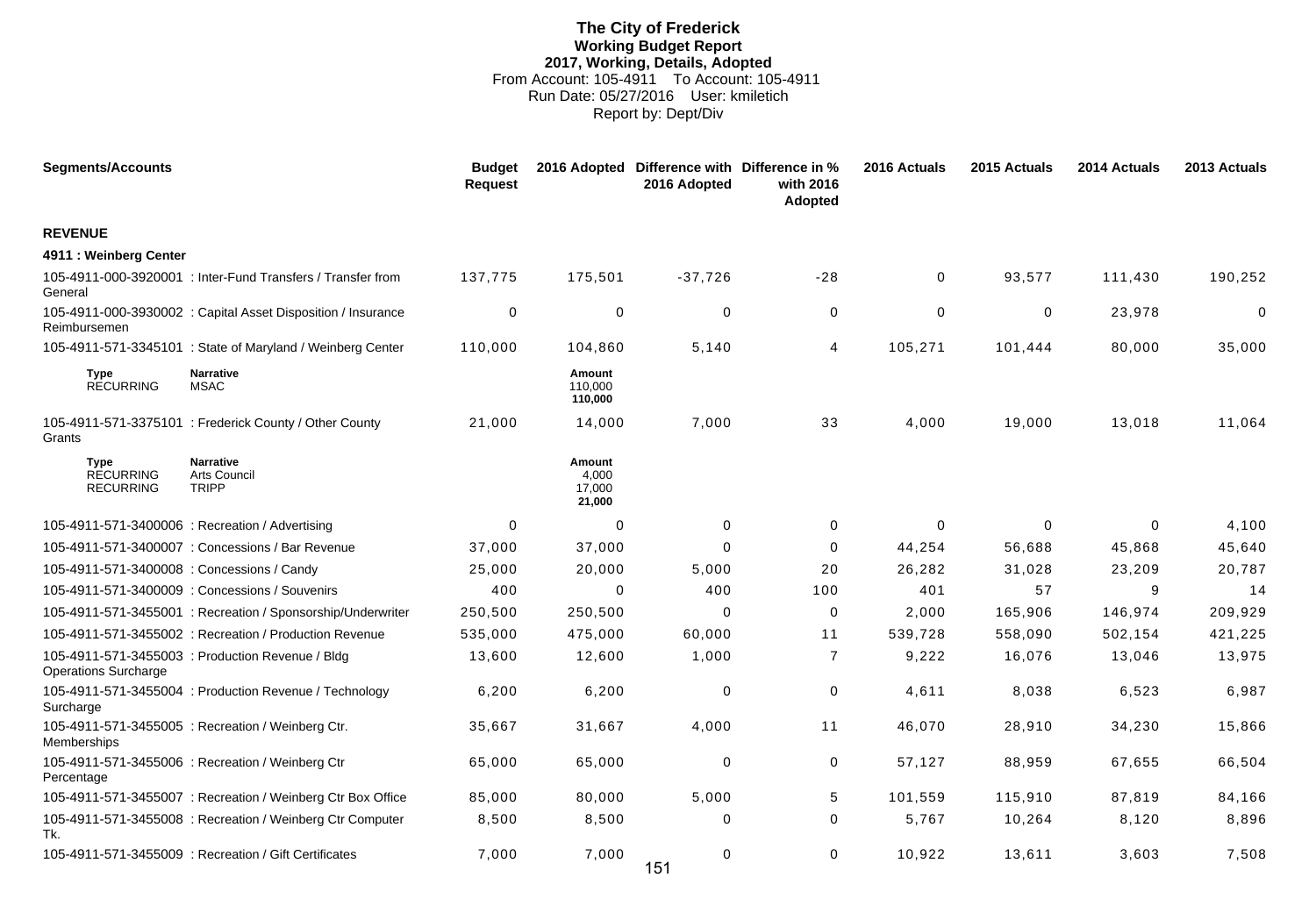| <b>Segments/Accounts</b>                           |                                                               | <b>Budget</b><br><b>Request</b> |              | 2016 Adopted Difference with Difference in %<br>2016 Adopted | with 2016<br>Adopted | 2016 Actuals | 2015 Actuals | 2014 Actuals | 2013 Actuals   |
|----------------------------------------------------|---------------------------------------------------------------|---------------------------------|--------------|--------------------------------------------------------------|----------------------|--------------|--------------|--------------|----------------|
| 105-4911-571-3621001 : Rentals / Rents             |                                                               | 130,000                         | 130,000      | $\Omega$                                                     | 0                    | 85,823       | 129,704      | 137,982      | 128,484        |
|                                                    | 105-4911-571-3630001 : Donations/Contributions / Donations    | 10,000                          | 10,000       | ∩                                                            | 0                    | 9,102        | 14,191       | 14,339       | 20,073         |
| Fundraising                                        | 105-4911-571-3635501 : Private Organizations / Individual     | 20,500                          | 8,500        | 12,000                                                       | 58                   | 6,628        | 14,750       | 6,950        | 0              |
|                                                    | 105-4911-571-3635502 : Private Organizations / Grants         | 10,000                          | 12,000       | $-2,000$                                                     | $-20$                | 8,253        | 10,500       | 18,047       | 15,125         |
| Weinberg                                           | 105-4911-571-3635503 : Private Organizations / Friends of the | 0                               | 0            | 0                                                            | 0                    | 0            | 0            | 0            | 3,750          |
|                                                    | 105-4911-571-3655501 : Commissions / Commissions              | 6,000                           | 6,000        | $\Omega$                                                     | 0                    | 9,891        | 7,178        | 6,455        | 5,928          |
|                                                    | 105-4911-571-3690001 : Miscellaneous / Other Misc. Receipts   | 0                               | 0            | $\Omega$                                                     | 0                    | 613          | 583          | 1,438        | 185            |
|                                                    | 105-4911-571-3691001 : Miscellaneous / Cash Over/(Short)      | 0                               | 0            | $\Omega$                                                     | 0                    | 0            | 38           | $\Omega$     | $\Omega$       |
| SubTotal: 4911: Weinberg Center                    |                                                               | $-1,514,142$                    | $-1,454,328$ | $-59,814$                                                    | 3                    | $-1,077,524$ | $-1,484,502$ | $-1,352,847$ | $-1, 315, 458$ |
| <b>SubTotal: REVENUE</b>                           |                                                               | $-1,514,142$                    | $-1,454,328$ | $-59,814$                                                    | 3                    | $-1,077,524$ | $-1,484,502$ | $-1,352,847$ | $-1, 315, 458$ |
| <b>EXPENSE</b>                                     |                                                               |                                 |              |                                                              |                      |              |              |              |                |
| 4911 : Weinberg Center                             |                                                               |                                 |              |                                                              |                      |              |              |              |                |
|                                                    | 105-4911-571-5121100 : Salaries - Full Time / Productive Time | 299,644                         | 256,463      | 43,181                                                       | 14                   | 188,154      | 210,595      | 212,476      | 197,810        |
|                                                    | 105-4911-571-5121200 : Salaries - Full Time / Vacation        | 0                               | 0            | $\Omega$                                                     | 0                    | 10,655       | 15,829       | 10,682       | 8,340          |
| 105-4911-571-5121300 : Salaries - Full Time / Sick |                                                               | $\Omega$                        | 5,000        | $-5,000$                                                     | $-100$               | 3,266        | 5,638        | 4,378        | 2,443          |
|                                                    | 105-4911-571-5121400 : Salaries - Full Time / Holiday         | 0                               | 10,000       | $-10,000$                                                    | $-100$               | 9,615        | 10,660       | 10,499       | 9,216          |
|                                                    | 105-4911-571-5121500 : Salaries - Full Time / Other Leave     | 0                               | 3,000        | $-3,000$                                                     | $-100$               | 2,870        | 1,548        | 2,827        | 2,420          |
|                                                    | 105-4911-571-5141300 : Overtime / Premium Overtime            | 0                               | 0            | 0                                                            | 0                    | 12           | 0            | 0            | $\mathbf 0$    |
| Part Time                                          | 105-4911-571-5150000 : Performing Arts / Salaries - Perm      | 0                               | 22,880       | $-22,880$                                                    | $-100$               | 14,356       | 18,839       | 15,140       | 14,991         |
|                                                    | 105-4911-571-5160000: Performing Arts / Salaries - Seasonal   | 80,000                          | 80,000       | 0                                                            | 0                    | 76,757       | 94,790       | 81,190       | 65,860         |
| 105-4911-571-5170000 : Special Allowance           |                                                               | 0                               | 0            | $\Omega$                                                     | 0                    | 0            | 0            | 6,900        | $\Omega$       |
| Compensation                                       | 105-4911-571-5210000: Performing Arts / Workmen's             | 7,009                           | 8,951        | $-1,942$                                                     | $-28$                | 10,639       | 8,737        | 8,206        | 6,000          |
| 105-4911-571-5221100 : FICA / Social Security      |                                                               | 23,537                          | 22,279       | 1,258                                                        | 5                    | 17,732       | 20,881       | 20,252       | 17,381         |
| 105-4911-571-5221200 : FICA / Medicare             |                                                               | 5,505                           | 5,210        | 295                                                          | 5                    | 4,147        | 4,884        | 4,737        | 4,065          |
|                                                    | 105-4911-571-5264100 : Health Insurance / Retirees >= 65      | 5,289                           | 5,147        | 142                                                          | 2                    | 4,811        | 4,581        | 2,908        | 0              |
| 105-4911-571-5266100 : Health Insurance / CIGNA    |                                                               | 62,216                          | 44,773       | 17,443                                                       | 28                   | 46,337       | 40,807       | 33,667       | 39,339         |
|                                                    | 105-4911-571-5266200 : Health Insurance / CIGNA - Retirees    | 0                               | 0            | 0                                                            | 0                    | 0            | 0            | 2,599        | 7,940          |
|                                                    | 105-4911-571-5266300 : Health Insurance / OPEB Payment        | 14,845                          | 15,299       | $-454$                                                       | -4                   | 15,299       | 8,987        | 18,092       | 14,664         |
| Plan                                               | 105-4911-571-5266500 : OPEB Retirement Health Savings         | 0                               | 0            | 0                                                            | 0                    | 2,500        | 0            | $\mathbf 0$  | 0              |
| -Emp                                               | 105-4911-571-5267200 : Health Insurance / Aetna Dental        | 0                               | 0            | 0                                                            | 0                    | 170          | 0            | 0            | $-64$          |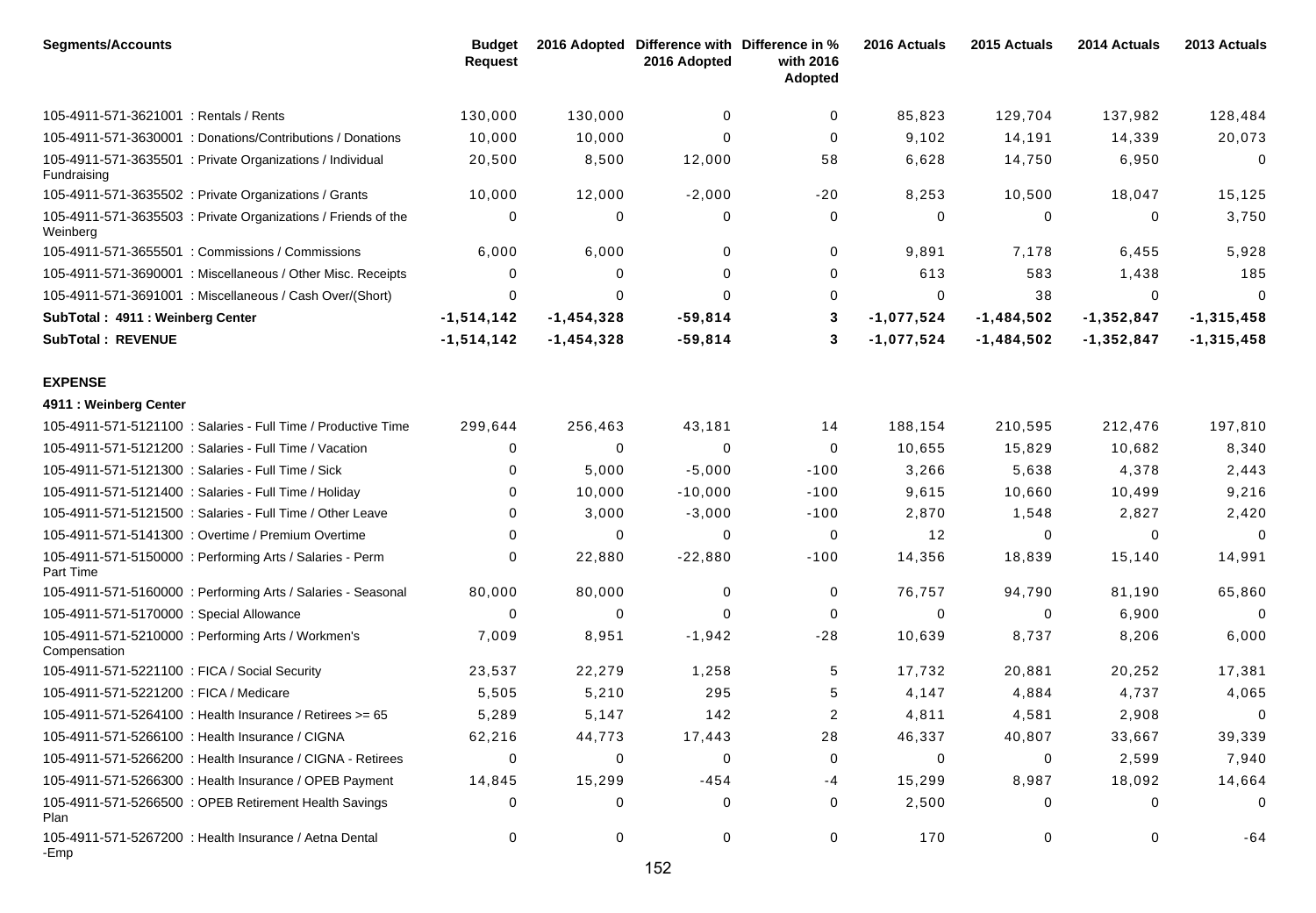| <b>Segments/Accounts</b>                                                                    |                                                                                                                                   | <b>Budget</b><br><b>Request</b> |                                                       | 2016 Adopted Difference with Difference in %<br>2016 Adopted | with 2016<br>Adopted | 2016 Actuals | 2015 Actuals | 2014 Actuals | 2013 Actuals |
|---------------------------------------------------------------------------------------------|-----------------------------------------------------------------------------------------------------------------------------------|---------------------------------|-------------------------------------------------------|--------------------------------------------------------------|----------------------|--------------|--------------|--------------|--------------|
| 105-4911-571-5267900 : Vision - Emp                                                         |                                                                                                                                   | $\mathbf 0$                     | 0                                                     | 0                                                            | 0                    | 19           | 0            | 0            | 0            |
|                                                                                             | 105-4911-571-5268100 : Health Insurance / Disability                                                                              | 964                             | 820                                                   | 144                                                          | 14                   | 626          | 571          | 539          | 534          |
| 105-4911-571-5269100 : Health Insurance / Life                                              |                                                                                                                                   | 459                             | 387                                                   | 72                                                           | 15                   | 338          | 300          | 300          | 270          |
|                                                                                             | 105-4911-571-5270000 : Performing Arts / Unemployment                                                                             | 0                               | 0                                                     | $\mathbf 0$                                                  | 0                    | 2,675        | 0            | $\mathbf 0$  | 0            |
|                                                                                             | 105-4911-571-5282500 : Retirement / 25 Year Plan                                                                                  | 48,246                          | 53,095                                                | $-4,849$                                                     | $-11$                | 53,095       | 54,797       | 23,081       | 22,004       |
|                                                                                             | 105-4911-571-5283000 : Retirement / 30 Year Plan                                                                                  | 8,399                           | 9,371                                                 | $-972$                                                       | $-12$                | 9,371        | 11,738       | 28,205       | 26,385       |
| 105-4911-571-5291100 : Misc Benefits / Tuition                                              |                                                                                                                                   | 3,000                           | 0                                                     | 3,000                                                        | 100                  | $\Omega$     | 0            | 0            | $\Omega$     |
| 105-4911-571-5291300 : Misc Benefits / Other                                                |                                                                                                                                   | 5,820                           | 5,820                                                 | 0                                                            | 0                    | 5,141        | 5,626        | 5,444        | 3,613        |
|                                                                                             | 105-4911-571-5310100 : Supplies / General Supplies                                                                                | 35,000                          | 40,000                                                | $-5,000$                                                     | $-15$                | 17,405       | 27,678       | 18,924       | 18,092       |
| <b>Type</b><br><b>RECURRING</b><br><b>RECURRING</b><br><b>RECURRING</b><br><b>RECURRING</b> | <b>Narrative</b><br><b>Building Supplies</b><br><b>Office Supplies</b><br><b>Maintenance Supplies</b><br><b>Lighting Supplies</b> |                                 | Amount<br>7,500<br>5,000<br>7,500<br>15,000<br>35,000 |                                                              |                      |              |              |              |              |
| 105-4911-571-5330200 : Energy / Electricity                                                 |                                                                                                                                   | 20,000                          | 27,000                                                | $-7,000$                                                     | $-35$                | 15,671       | 18,195       | 23,812       | 24,315       |
| 105-4911-571-5330300 : Energy / Natural Gas                                                 |                                                                                                                                   | 15,000                          | 15,000                                                | 0                                                            | 0                    | 7,369        | 17,654       | 19,213       | 13,136       |
| Supplies                                                                                    | 105-4911-571-5390100 : Items Purchased - Resale / Bar                                                                             | 18,000                          | 18,000                                                | 0                                                            | 0                    | 13,729       | 19,086       | 17,498       | 14,983       |
|                                                                                             | 105-4911-571-5390200 : Items Purchased - Resale / Candy                                                                           | 7,500                           | 8,000                                                 | $-500$                                                       | -7                   | 5,920        | 6,561        | 5,370        | 7,019        |
| Souvenirs                                                                                   | 105-4911-571-5390300 : Items Purchased - Resale /                                                                                 | 500                             | 0                                                     | 500                                                          | 100                  | 0            | $\mathbf 0$  | 1,688        | $\Omega$     |
| <b>Services</b>                                                                             | 105-4911-571-5410000 : Performing Arts / Professional                                                                             | 135,000                         | 133,000                                               | 2,000                                                        | $\mathbf{1}$         | 107,063      | 131,808      | 112,891      | 131,682      |
|                                                                                             | 105-4911-571-5410100: Professional Services / National Acts                                                                       | 443,000                         | 380,000                                               | 63,000                                                       | 14                   | 386,124      | 444,710      | 391,369      | 331,047      |
| Services                                                                                    | 105-4911-571-5510200 : Cleaning Services / Custodial                                                                              | 31,000                          | 31,000                                                | 0                                                            | 0                    | 23,745       | 29,622       | 29,169       | 27,959       |
| Repair/Maint.                                                                               | 105-4911-571-5520100 : Repair and Maint. Service / General                                                                        | 20,000                          | 20,000                                                | 0                                                            | $\boldsymbol{0}$     | 9,970        | 3,961        | 9,301        | 37,240       |
| Type<br><b>RECURRING</b><br><b>RECURRING</b><br><b>RECURRING</b><br><b>RECURRING</b>        | Narrative<br>Heating<br>Painting<br>Roofing<br>General Repair                                                                     |                                 | Amount<br>5,000<br>5,000<br>5,000<br>5,000<br>20,000  |                                                              |                      |              |              |              |              |
| <b>Maintenance Contracts</b>                                                                | 105-4911-571-5520200 : Repair and Maint. Service /                                                                                | 10,500                          | 7,500                                                 | 3,000                                                        | 28                   | 5,645        | 2,799        | 3,170        | 6,265        |
| <b>Type</b><br><b>RECURRING</b><br><b>RECURRING</b><br><b>RECURRING</b><br><b>RECURRING</b> | <b>Narrative</b><br>Pest Control<br>Sprinkler Inspection<br><b>HVAC Filter Inspection</b><br><b>Extinguisher Inspection</b>       |                                 | Amount<br>400<br>600<br>2,000<br>500                  | 153                                                          |                      |              |              |              |              |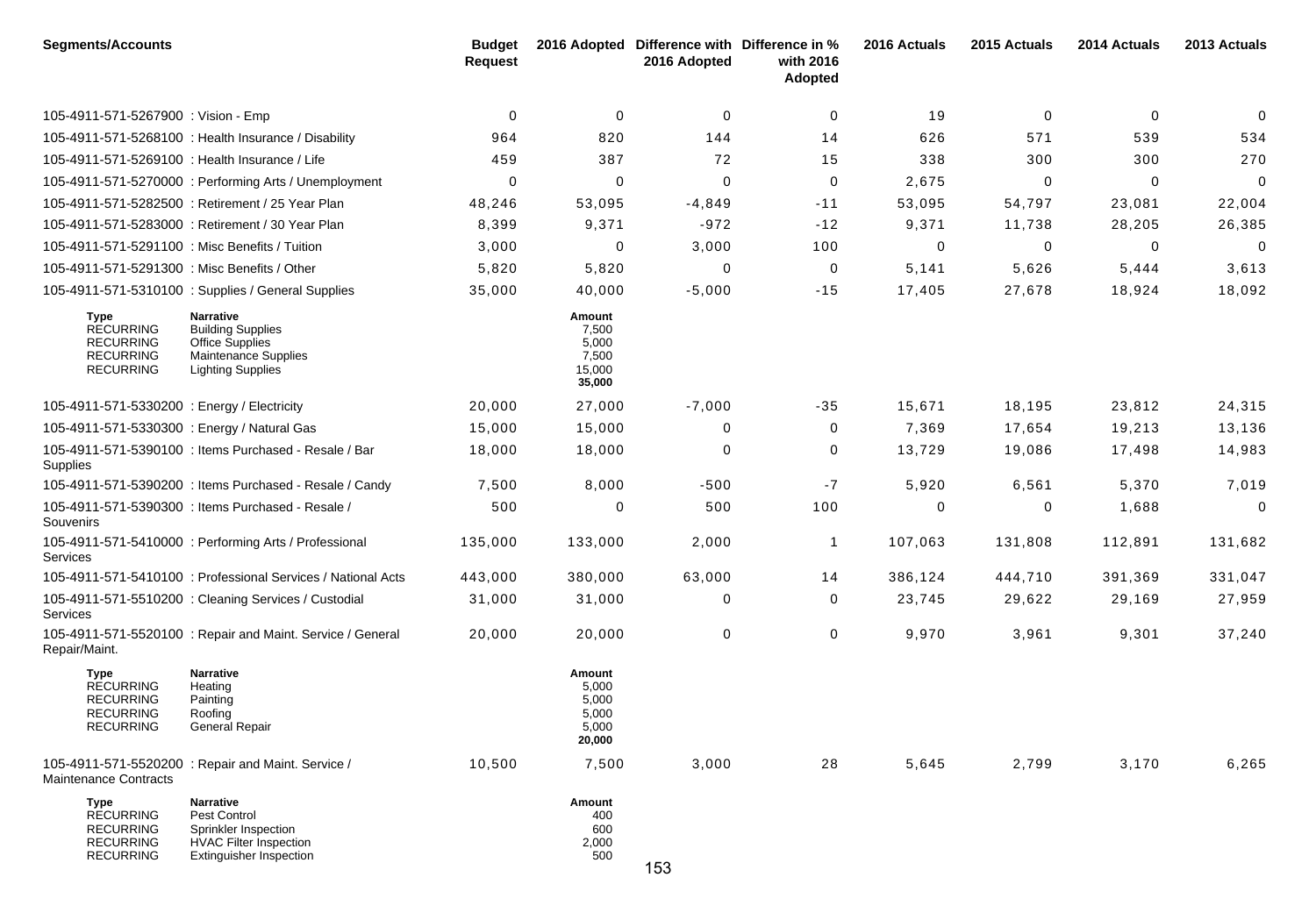| <b>Segments/Accounts</b>                       |                                                            | <b>Budget</b><br><b>Request</b> |                        | 2016 Adopted Difference with Difference in %<br>2016 Adopted | with 2016<br><b>Adopted</b> | 2016 Actuals | 2015 Actuals | 2014 Actuals | 2013 Actuals |
|------------------------------------------------|------------------------------------------------------------|---------------------------------|------------------------|--------------------------------------------------------------|-----------------------------|--------------|--------------|--------------|--------------|
| <b>RECURRING</b><br><b>RECURRING</b>           | Alarm System<br><b>General Repair</b>                      |                                 | 500<br>6,500<br>10,500 |                                                              |                             |              |              |              |              |
|                                                | 105-4911-571-5540200 : Rentals / Equipment and Vehicles    | 10,000                          | 7,000                  | 3,000                                                        | 30                          | 20,392       | 17,776       | 6,423        | 6,762        |
| Service                                        | 105-4911-571-5560100 : Water/Sewer Service / Water/Sewer   | 2,500                           | 2,500                  | 0                                                            | 0                           | 1,423        | 2,507        | 1,921        | 2,467        |
| <b>Mgmt Service</b>                            | 105-4911-571-5561100 : Water/Sewer Service / Storm Water   | 0                               | 200                    | $-200$                                                       | $-100$                      | 72           | 179          | 140          | 182          |
| <b>Benefit Charg</b>                           | 105-4911-571-5562100 : Water/Sewer Service / Solid Waste   | 1,125                           | 1,125                  | $\mathbf 0$                                                  | 0                           | 1,125        | 1,125        | 1,125        | 1,125        |
|                                                | 105-4911-571-5570000: Performing Arts / Licenses/Permits   | 400                             | 700                    | $-300$                                                       | $-75$                       | 236          | 296          | 213          | 316          |
|                                                | 105-4911-571-5590000 : Performing Arts / Taxes             | 588                             | 588                    | $\Omega$                                                     | 0                           | 588          | 588          | 588          | 1,253        |
|                                                | 105-4911-571-5610100 : Communications / Telephone          | 5,000                           | 5,000                  | $\Omega$                                                     | 0                           | 4,297        | 4,610        | 4,775        | 4,738        |
|                                                | 105-4911-571-5610200 : Communications / Postage            | 11,500                          | 8,500                  | 3,000                                                        | 26                          | 8,459        | 7,269        | 4,283        | 1,713        |
| 105-4911-571-5620100 : Travel / Transportation |                                                            | 200                             | 200                    | 0                                                            | 0                           | 397          | 98           | 65           | $\Omega$     |
|                                                | 105-4911-571-5621100 : Travel / Dues/Registration Fees     | 2,000                           | 1,000                  | 1,000                                                        | 50                          | 475          | 1,985        | 2,825        | 22           |
| 105-4911-571-5622100 : Travel / Lodging        |                                                            | 700                             | 500                    | 200                                                          | 28                          | 718          | 610          | 529          | 0            |
| 105-4911-571-5623100 : Travel / Meals/Food     |                                                            | 250                             | 250                    | 0                                                            | 0                           | 120          | 56           | 71           | 0            |
|                                                | 105-4911-571-5630000 : Performing Arts / Advertising       | 190,000                         | 175,000                | 15,000                                                       | $\overline{7}$              | 96.125       | 186,798      | 159,584      | 208,341      |
|                                                | 105-4911-571-5640000: Performing Arts / Printing & Binding | 25,000                          | 15,000                 | 10,000                                                       | 40                          | 14.178       | 29,227       | 35,392       | 16,052       |
|                                                | 105-4911-571-5650000 : Performing Arts / Insurance         | 8,484                           | 8,770                  | $-286$                                                       | -4                          | 8,114        | 7,974        | 7,899        | 5,545        |
| SubTotal: 4911: Weinberg Center                |                                                            | 1,558,180                       | 1,454,328              | 103,852                                                      | 6                           | 1,227,945    | 1,482,980    | 1,350,360    | 1,303,465    |
| <b>SubTotal: EXPENSE</b>                       |                                                            | 1,558,180                       | 1,454,328              | 103,852                                                      | 6                           | 1,227,945    | 1,482,980    | 1,350,360    | 1,303,465    |
| <b>Grand Total</b>                             |                                                            | 44,038                          | 0                      | 44,038                                                       | 100                         | 150,421      | $-1,522$     | $-2,487$     | $-11,993$    |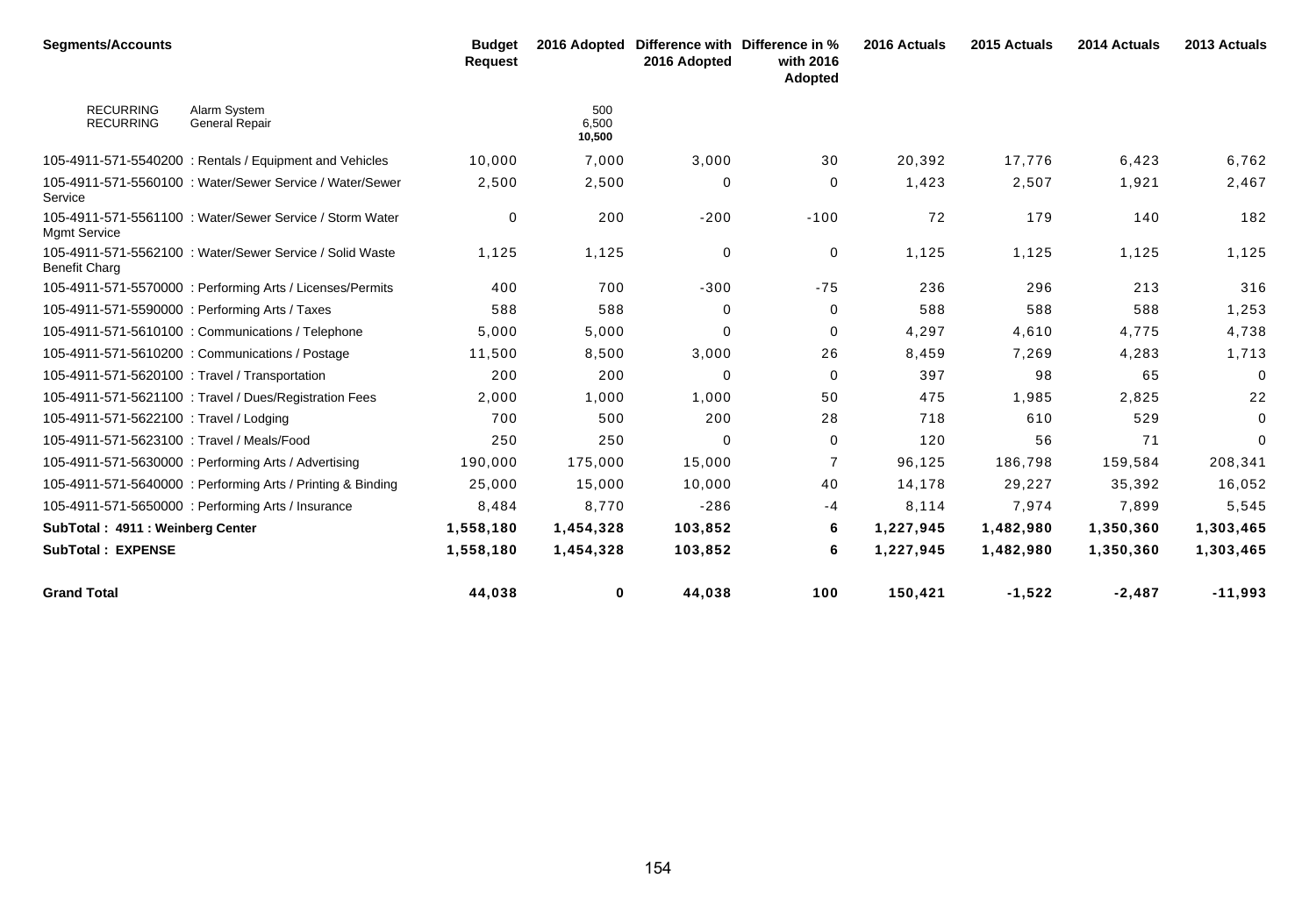# **The City of Frederick Working Budget Report 2017, Working, Details, Adopted** From Account: 105-4912 To Account: 105-4912 Run Date: 05/27/2016 User: kmiletich Report by: Dept/Div

| <b>Segments/Accounts</b>                                                    | <b>Budget</b><br><b>Request</b> | 2016 Adopted | 2016 Adopted | Difference with Difference in %<br>with 2016<br>Adopted | 2016 Actuals | 2015 Actuals | 2014 Actuals | 2013 Actuals |
|-----------------------------------------------------------------------------|---------------------------------|--------------|--------------|---------------------------------------------------------|--------------|--------------|--------------|--------------|
| <b>REVENUE</b>                                                              |                                 |              |              |                                                         |              |              |              |              |
| 4912 : WCA Inc.                                                             |                                 |              |              |                                                         |              |              |              |              |
| 105-4912-000-3610001 : Interest Earnings / Investment<br>Interest           | 2,000                           | 2,000        | $\mathbf 0$  | 0                                                       | $\mathbf 0$  | $\mathbf 0$  | 0            | 0            |
| 105-4912-571-3630001 : Donations/Contributions / Donations                  | 316,838                         | 386,400      | $-69,562$    | $-22$                                                   | 0            | 558,141      | 382,811      | 533,419      |
| SubTotal: 4912: WCA Inc.                                                    | $-318,838$                      | $-388,400$   | 69,562       | $-22$                                                   | $\bf{0}$     | $-558,141$   | $-382,811$   | $-533,419$   |
| <b>SubTotal: REVENUE</b>                                                    | $-318,838$                      | $-388,400$   | 69,562       | $-22$                                                   | 0            | $-558,141$   | $-382,811$   | $-533,419$   |
| <b>EXPENSE</b>                                                              |                                 |              |              |                                                         |              |              |              |              |
| 4912 : WCA Inc.                                                             |                                 |              |              |                                                         |              |              |              |              |
| 105-4912-571-5310100 : Supplies / General Supplies                          | 4,000                           | 4,000        | $\Omega$     | 0                                                       | 0            | 11,202       | 4,266        | 1,858        |
| 105-4912-571-5410000: Performing Arts / Professional<br>Services            | 200,000                         | 170,000      | 30,000       | 15                                                      | 0            | 254,495      | 207,796      | 216,979      |
| 105-4912-571-5520100 : Repair and Maint. Service / General<br>Repair/Maint. | 50,000                          | 200,000      | $-150,000$   | $-300$                                                  | 0            | 16,300       | 5,487        | 114,584      |
| 105-4912-571-5540200 : Equipment and Vehicles                               | 0                               | $\mathbf 0$  | 0            | 0                                                       | 0            | 1,686        | $\mathbf 0$  | 0            |
| 105-4912-571-5570000: Performing Arts / Licenses/Permits                    | 500                             | 500          | $\Omega$     | 0                                                       | 0            | 1,050        | 455          | 460          |
| 105-4912-571-5610200 : Communications / Postage                             | 1,000                           | 600          | 400          | 40                                                      | $\Omega$     | 1,079        | 318          | 440          |
| 105-4912-571-5630000: Performing Arts / Advertising                         | 12,000                          | 8,000        | 4,000        | 33                                                      | 0            | 8,076        | $\mathbf 0$  | 8,312        |
| 105-4912-571-5640000: Performing Arts / Printing & Binding                  | 4,500                           | 2,500        | 2,000        | 44                                                      | 0            | 3,315        | 844          | 1,761        |
| 105-4912-571-5650000 : Performing Arts / Insurance                          | 2,800                           | 2,800        | $\Omega$     | 0                                                       | $\Omega$     | 2.751        | 2,751        | 2,751        |
| SubTotal: 4912: WCA Inc.                                                    | 274,800                         | 388,400      | $-113.600$   | $-42$                                                   | $\bf{0}$     | 299,954      | 221,917      | 347,145      |
| <b>SubTotal: EXPENSE</b>                                                    | 274,800                         | 388,400      | $-113,600$   | $-42$                                                   | $\bf{0}$     | 299,954      | 221,917      | 347,145      |
| <b>Grand Total</b>                                                          | $-44,038$                       | 0            | $-44.038$    | 100                                                     | $\mathbf 0$  | $-258.187$   | $-160.894$   | $-186,274$   |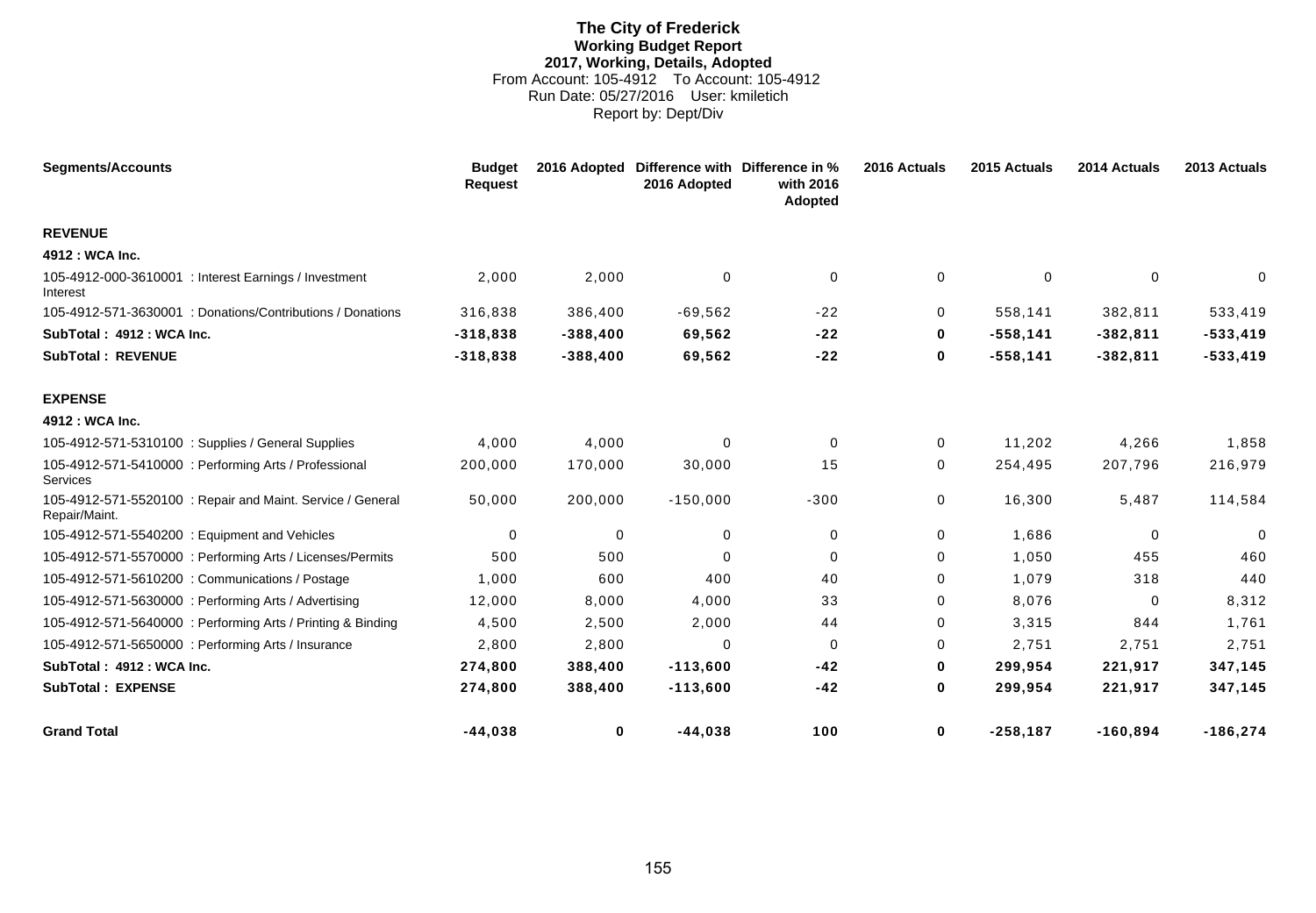# **The City of Frederick Working Budget Report 2017, Working, Details, Adopted** From Account: 106-0000 To Account: 106-0000 Run Date: 05/27/2016 User: kmiletich Report by: Dept/Div

| <b>Segments/Accounts</b>                                          | <b>Budget</b><br>Request |             | 2016 Adopted | 2016 Adopted Difference with Difference in %<br>with 2016<br>Adopted | 2016 Actuals | 2015 Actuals | 2014 Actuals | 2013 Actuals |
|-------------------------------------------------------------------|--------------------------|-------------|--------------|----------------------------------------------------------------------|--------------|--------------|--------------|--------------|
| <b>REVENUE</b>                                                    |                          |             |              |                                                                      |              |              |              |              |
| 0000 : NA                                                         |                          |             |              |                                                                      |              |              |              |              |
| 106-0000-000-3610001 : Interest Earnings / Investment<br>Interest | 0                        | 0           | 0            | 0                                                                    | 376          | 305          | 465          | 484          |
| SubTotal: 0000: NA                                                | 0                        | 0           | $\bf{0}$     | 0                                                                    | $-376$       | $-305$       | $-465$       | $-484$       |
| <b>SubTotal: REVENUE</b>                                          | 0                        | 0           | 0            | 0                                                                    | $-376$       | $-305$       | $-465$       | $-484$       |
|                                                                   |                          |             |              |                                                                      |              |              |              |              |
| <b>Grand Total</b>                                                | 0                        | $\mathbf 0$ | $\bf{0}$     | 0                                                                    | $-376$       | $-305$       | $-465$       | $-484$       |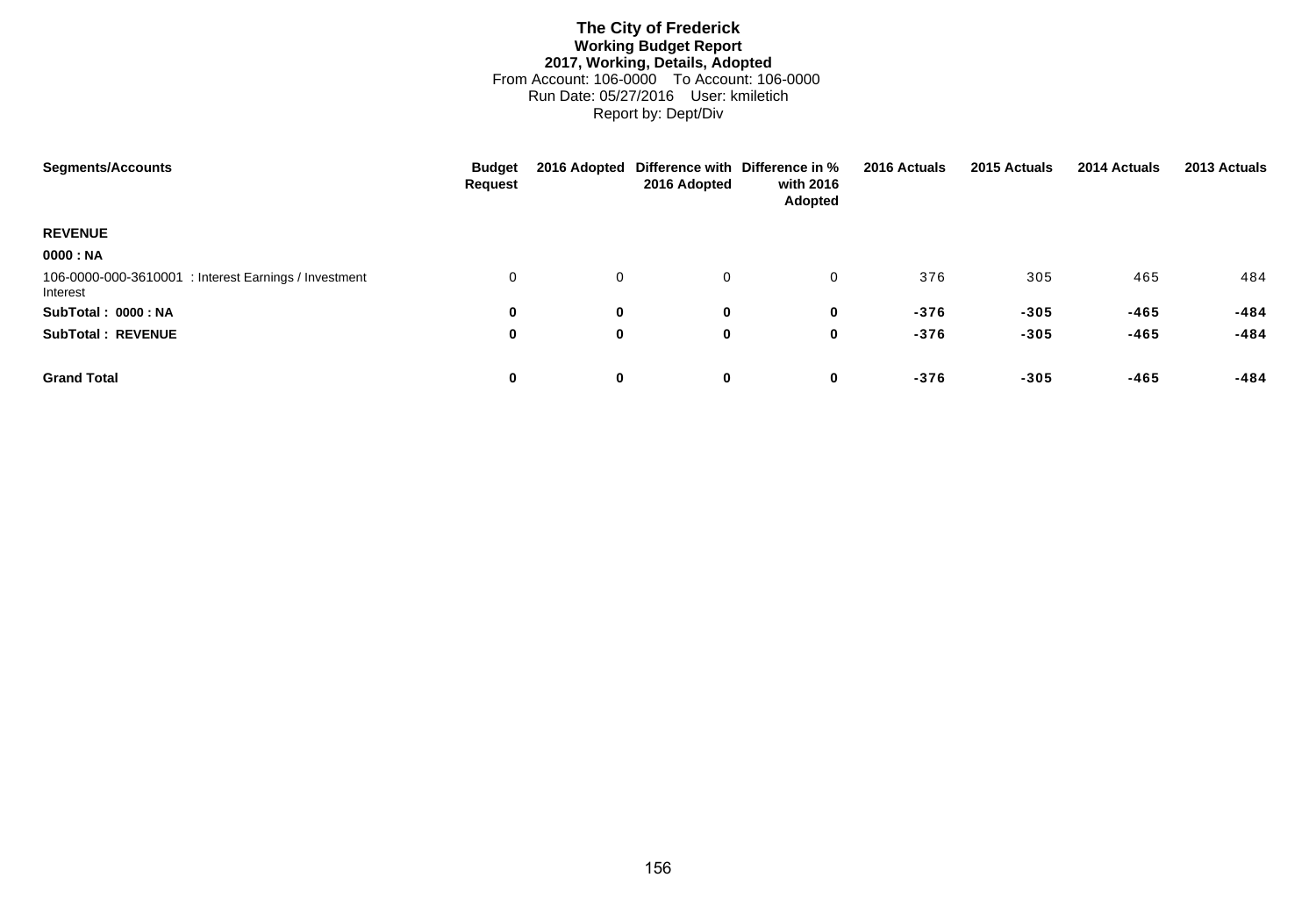# **The City of Frederick Working Budget Report 2017, Working, Details, Adopted** From Account: 106-5111 To Account: 106-5111 Run Date: 05/27/2016 User: kmiletich Report by: Dept/Div

| <b>Segments/Accounts</b>                                                       | <b>Budget</b><br><b>Request</b> |             | 2016 Adopted Difference with Difference in %<br>2016 Adopted | with 2016<br>Adopted | 2016 Actuals | 2015 Actuals | 2014 Actuals | 2013 Actuals |
|--------------------------------------------------------------------------------|---------------------------------|-------------|--------------------------------------------------------------|----------------------|--------------|--------------|--------------|--------------|
| <b>REVENUE</b>                                                                 |                                 |             |                                                              |                      |              |              |              |              |
| 5111 : Community Development                                                   |                                 |             |                                                              |                      |              |              |              |              |
| 106-5111-611-3317101 : Federal Governmental / Comm. Dev.<br><b>Block Grant</b> | 285,000                         | 285,000     | $\mathbf{0}$                                                 | 0                    | 247,297      | 590,586      | 210,351      | 187,377      |
| 106-5111-611-3347301 : State of Maryland / State Loan<br>Administration        | 3,000                           | 3,000       | 0                                                            | 0                    | 0            | 0            | 3,000        | 3,000        |
| 106-5111-611-3690001 : Miscellaneous / Other Misc. Receipts                    | 25,000                          | 25,000      | $\mathbf{0}$                                                 | $\mathbf 0$          | 7,500        | $\mathbf 0$  | $\Omega$     | 0            |
| SubTotal: 5111: Community Development                                          | $-313,000$                      | $-313,000$  | 0                                                            | 0                    | $-254,797$   | $-590,586$   | $-213,351$   | $-190,377$   |
| <b>SubTotal: REVENUE</b>                                                       | $-313,000$                      | $-313,000$  | 0                                                            | 0                    | $-254,797$   | $-590,586$   | $-213,351$   | $-190,377$   |
| <b>EXPENSE</b>                                                                 |                                 |             |                                                              |                      |              |              |              |              |
| 5111 : Community Development                                                   |                                 |             |                                                              |                      |              |              |              |              |
| 106-5111-611-5121100 : Salaries - Full Time / Productive Time                  | 64.161                          | 61,363      | 2.798                                                        | 4                    | 43,379       | 47,567       | 45,917       | 46,958       |
| 106-5111-611-5121200 : Salaries - Full Time / Vacation                         | $\Omega$                        | 0           | $\Omega$                                                     | $\Omega$             | 4,852        | 4,766        | 3,880        | 3,473        |
| 106-5111-611-5121300 : Salaries - Full Time / Sick                             | $\Omega$                        | 0           | $\Omega$                                                     | $\Omega$             | 1,520        | 2,417        | 3,216        | 2,324        |
| 106-5111-611-5121400 : Salaries - Full Time / Holiday                          | ∩                               | $\Omega$    | $\Omega$                                                     | 0                    | 2,572        | 2,698        | 2,603        | 2,595        |
| 106-5111-611-5121500 : Salaries - Full Time / Other Leave                      | $\Omega$                        | $\Omega$    | $\Omega$                                                     | $\Omega$             | 994          | 1,321        | 892          | 865          |
| 106-5111-611-5170000 : Special Allowance                                       | $\Omega$                        | $\mathbf 0$ | $\Omega$                                                     | $\mathbf 0$          | $\mathbf{0}$ | 0            | 1,500        | $\Omega$     |
| 106-5111-611-5210000 : Urban Dev. & Housing / Workmen's<br>Compensation        | 189                             | 361         | $-172$                                                       | $-92$                | 429          | 352          | 331          | 242          |
| 106-5111-611-5221100 : FICA / Social Security                                  | 3,978                           | 3,805       | 173                                                          | 4                    | 2,934        | 3,166        | 3,165        | 3,049        |
| 106-5111-611-5221200 : FICA / Medicare                                         | 930                             | 890         | 40                                                           | 4                    | 686          | 740          | 740          | 713          |
| 106-5111-611-5266100 : Health Insurance / CIGNA                                | 14,879                          | 16,542      | $-1,663$                                                     | $-12$                | 15,216       | 15,082       | 14,734       | 14,193       |
| 106-5111-611-5267200 : Health Insurance / Aetna Dental<br>-Emp                 | $\mathbf 0$                     | 0           | 0                                                            | $\mathbf 0$          | 67           | 0            | $\Omega$     | 0            |
| 106-5111-611-5267900 : Vision - Emp                                            | $\Omega$                        | 0           | $\Omega$                                                     | $\mathbf 0$          | 22           | 0            | $\mathbf{0}$ | $\mathbf 0$  |
| 106-5111-611-5268100 : Health Insurance / Disability                           | 206                             | 199         | $\overline{7}$                                               | 3                    | 171          | 156          | 152          | 152          |
| 106-5111-611-5269100 : Health Insurance / Life                                 | 92                              | 92          | $\mathbf{0}$                                                 | 0                    | 84           | 73           | 71           | 71           |
| 106-5111-611-5291300 : Misc Benefits / Other                                   | 1,164                           | 1,164       | $\Omega$                                                     | $\Omega$             | 1,067        | 1,164        | 1,164        | 1,152        |
| 106-5111-611-5310100 : Supplies / General Supplies                             | 500                             | 500         | $\Omega$                                                     | $\Omega$             | 349          | 173          | 134          | 356          |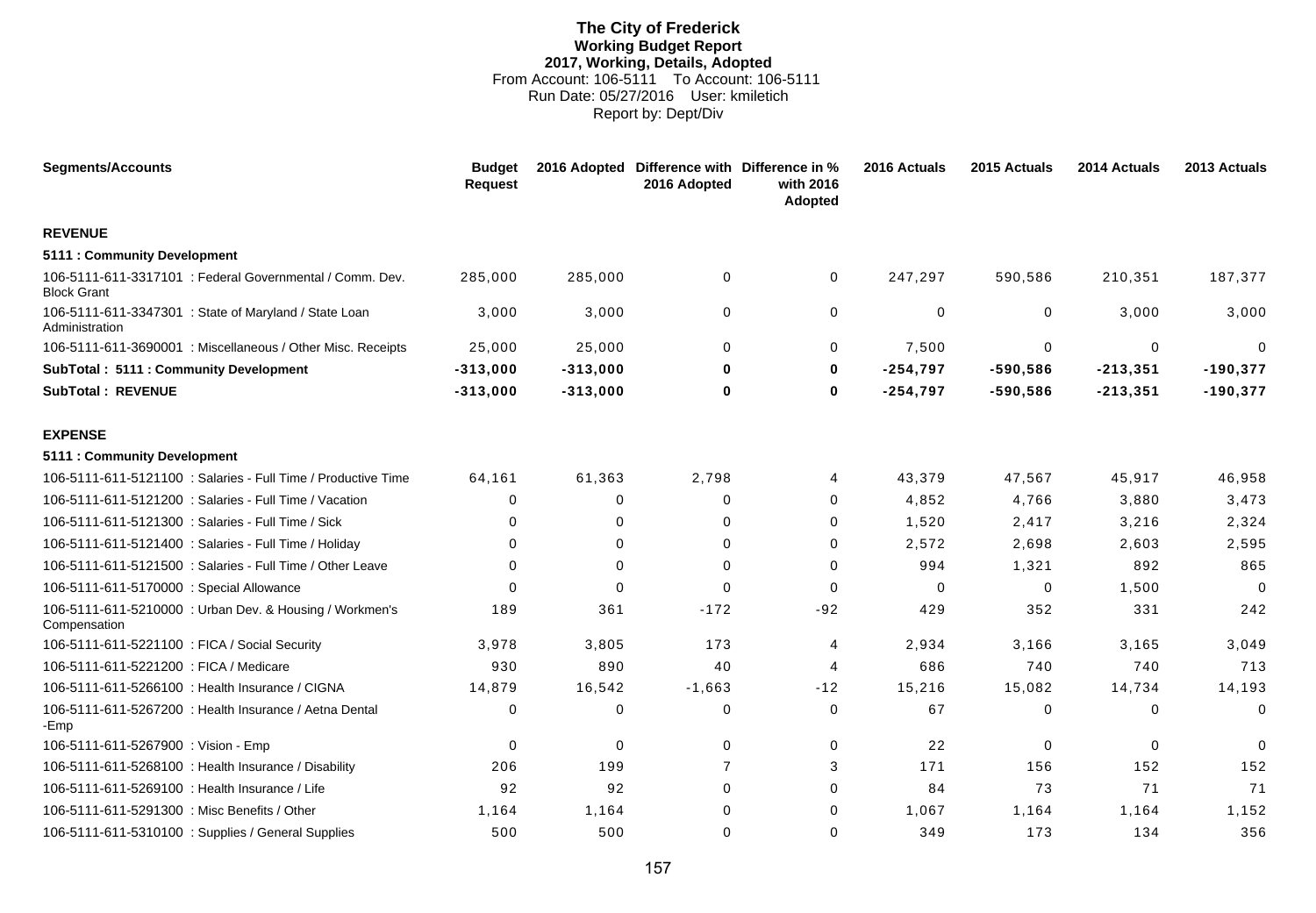| <b>Segments/Accounts</b>                       |                                                            | <b>Budget</b><br><b>Request</b> | 2016 Adopted         | 2016 Adopted | Difference with Difference in %<br>with 2016<br>Adopted | 2016 Actuals | 2015 Actuals | 2014 Actuals | 2013 Actuals |
|------------------------------------------------|------------------------------------------------------------|---------------------------------|----------------------|--------------|---------------------------------------------------------|--------------|--------------|--------------|--------------|
| <b>Type</b><br><b>RECURRING</b>                | <b>Narrative</b><br>Miscellaneous office supplies          |                                 | Amount<br>500<br>500 |              |                                                         |              |              |              |              |
| Services                                       | 106-5111-611-5410000 : Urban Dev. & Housing / Professional | 200                             | 200                  | 0            | $\mathbf 0$                                             | 0            | 30,850       | 125          | 193          |
| Licenses/Permits                               | 106-5111-611-5570000 : Urban Dev. & Housing /              | 0                               | 0                    | $\Omega$     | $\mathbf 0$                                             | 0            | 0            | $\Omega$     | 20           |
|                                                | 106-5111-611-5610100 : Communications / Telephone          | 980                             | 980                  | $\Omega$     | 0                                                       | $-556$       | 1,530        | 923          | 926          |
|                                                | 106-5111-611-5610200 : Communications / Postage            | 500                             | 500                  | 0            | 0                                                       | 35           | 72           | 67           | 17           |
| 106-5111-611-5620100 : Travel / Transportation |                                                            | 1,500                           | 1,500                | $\Omega$     | 0                                                       | 8            | 90           | 349          | $\mathbf 0$  |
|                                                | 106-5111-611-5621100 : Travel / Dues/Registration Fees     | 2,000                           | 2,000                | 0            | 0                                                       | 199          | 199          | 374          | 250          |
| 106-5111-611-5622100 : Travel / Lodging        |                                                            | 1,000                           | 1,000                | 0            | 0                                                       | $\Omega$     | 0            | 463          | $\Omega$     |
| 106-5111-611-5623100 : Travel / Meals/Food     |                                                            | 400                             | 400                  | $\Omega$     | 0                                                       | 0            | $\Omega$     | 9            | $\Omega$     |
|                                                | 106-5111-611-5630000 : Urban Dev. & Housing / Advertising  | 2,500                           | 2,500                | $\Omega$     | 0                                                       | 368          | 650          | 650          | 806          |
| Binding                                        | 106-5111-611-5640000 : Urban Dev. & Housing / Printing &   | 250                             | 250                  | 0            | 0                                                       | 0            | 0            | 0            | $\Omega$     |
| <b>Type</b><br><b>RECURRING</b>                | <b>Narrative</b><br><b>Miscellaneous Printing Costs</b>    |                                 | Amount<br>250<br>250 |              |                                                         |              |              |              |              |
|                                                | 106-5111-611-5650000 : Urban Dev. & Housing / Insurance    | 2,130                           | 2,209                | $-79$        | -4                                                      | 2,920        | 1,976        | 1,882        | 1,703        |
|                                                | 106-5111-611-5660000 : Urban Dev. & Housing / Donations    | 215,441                         | 216,545              | $-1,104$     | -1                                                      | 126,500      | 159,967      | 131,861      | 22,500       |
| in Progress                                    | 106-5111-611-5750000 : Urban Dev. & Housing / Construction | $\mathbf 0$                     | $\mathbf 0$          | 0            | 0                                                       | 0            | 28,625       | 53,917       | 98,010       |
| SubTotal: 5111: Community Development          |                                                            | 313,000                         | 313,000              | $\bf{0}$     | $\mathbf 0$                                             | 203,816      | 303,634      | 269,119      | 200,568      |
| <b>SubTotal: EXPENSE</b>                       |                                                            | 313,000                         | 313,000              | 0            | $\mathbf 0$                                             | 203,816      | 303,634      | 269,119      | 200,568      |
| <b>Grand Total</b>                             |                                                            | 0                               | 0                    | 0            | $\mathbf 0$                                             | $-50,981$    | $-286,952$   | 55,768       | 10,191       |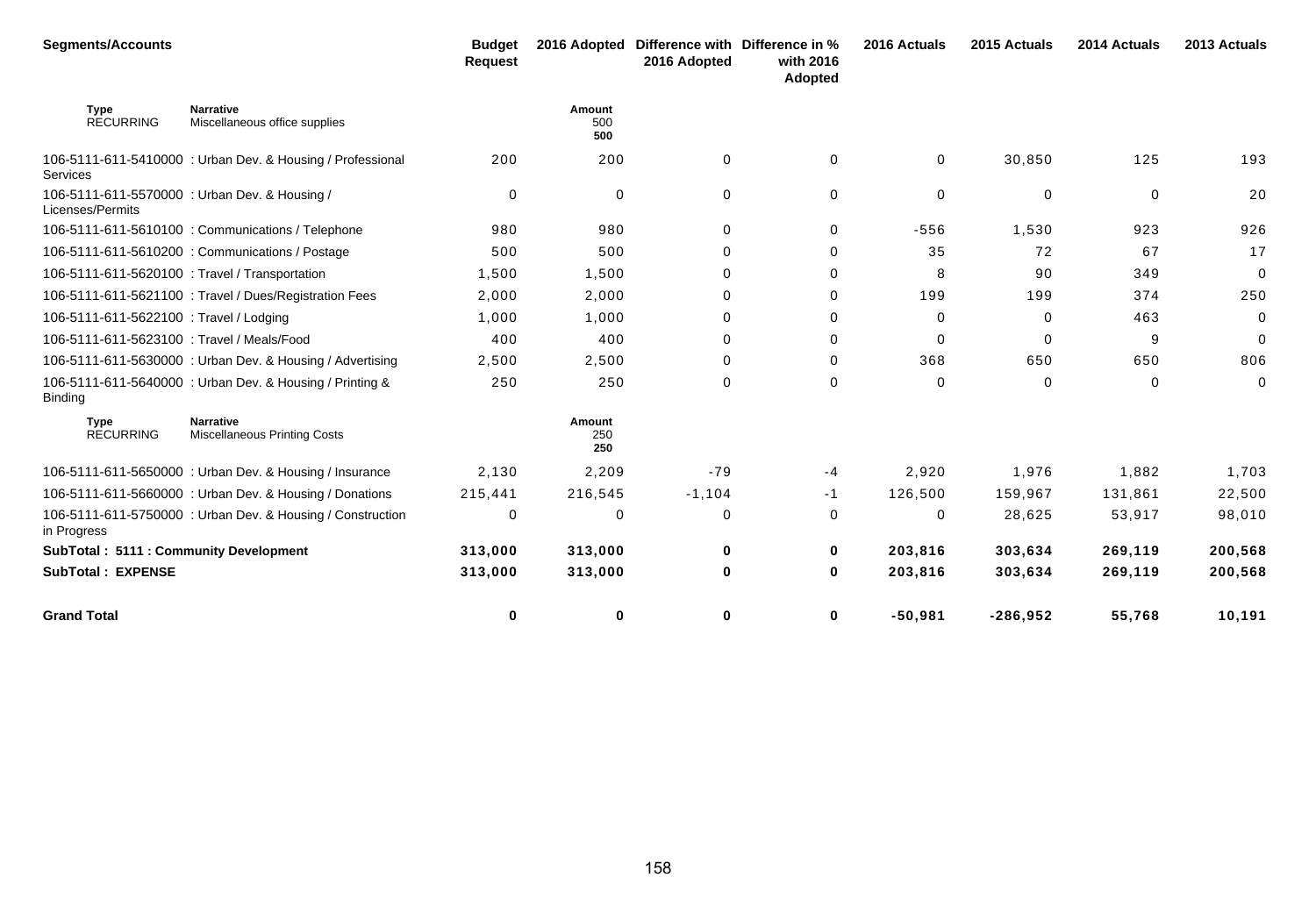# **The City of Frederick Working Budget Report 2017, Working, Details, Adopted** From Account: 106-9111 To Account: 106-9111 Run Date: 05/27/2016 User: kmiletich Report by: Dept/Div

| <b>Segments/Accounts</b>                                  | <b>Budget</b><br>Request | 2016 Adopted | 2016 Adopted | Difference with Difference in %<br>with 2016<br>Adopted | 2016 Actuals | 2015 Actuals | 2014 Actuals | 2013 Actuals |
|-----------------------------------------------------------|--------------------------|--------------|--------------|---------------------------------------------------------|--------------|--------------|--------------|--------------|
| <b>EXPENSE</b>                                            |                          |              |              |                                                         |              |              |              |              |
| 9111 : Operating Transfers                                |                          |              |              |                                                         |              |              |              |              |
| 106-9111-000-5910000: Transfers Out / Interfund Transfers | $\Omega$                 | 0            | $\Omega$     | 0                                                       | 21,889       | 60,000       | 25,500       | 25,203       |
| SubTotal: 9111: Operating Transfers                       | 0                        | 0            | 0            | 0                                                       | 21.889       | 60.000       | 25,500       | 25,203       |
| <b>SubTotal: EXPENSE</b>                                  | 0                        | 0            | 0            | 0                                                       | 21,889       | 60,000       | 25,500       | 25,203       |
| <b>Grand Total</b>                                        | 0                        | 0            | 0            | 0                                                       | 21.889       | 60.000       | 25.500       | 25,203       |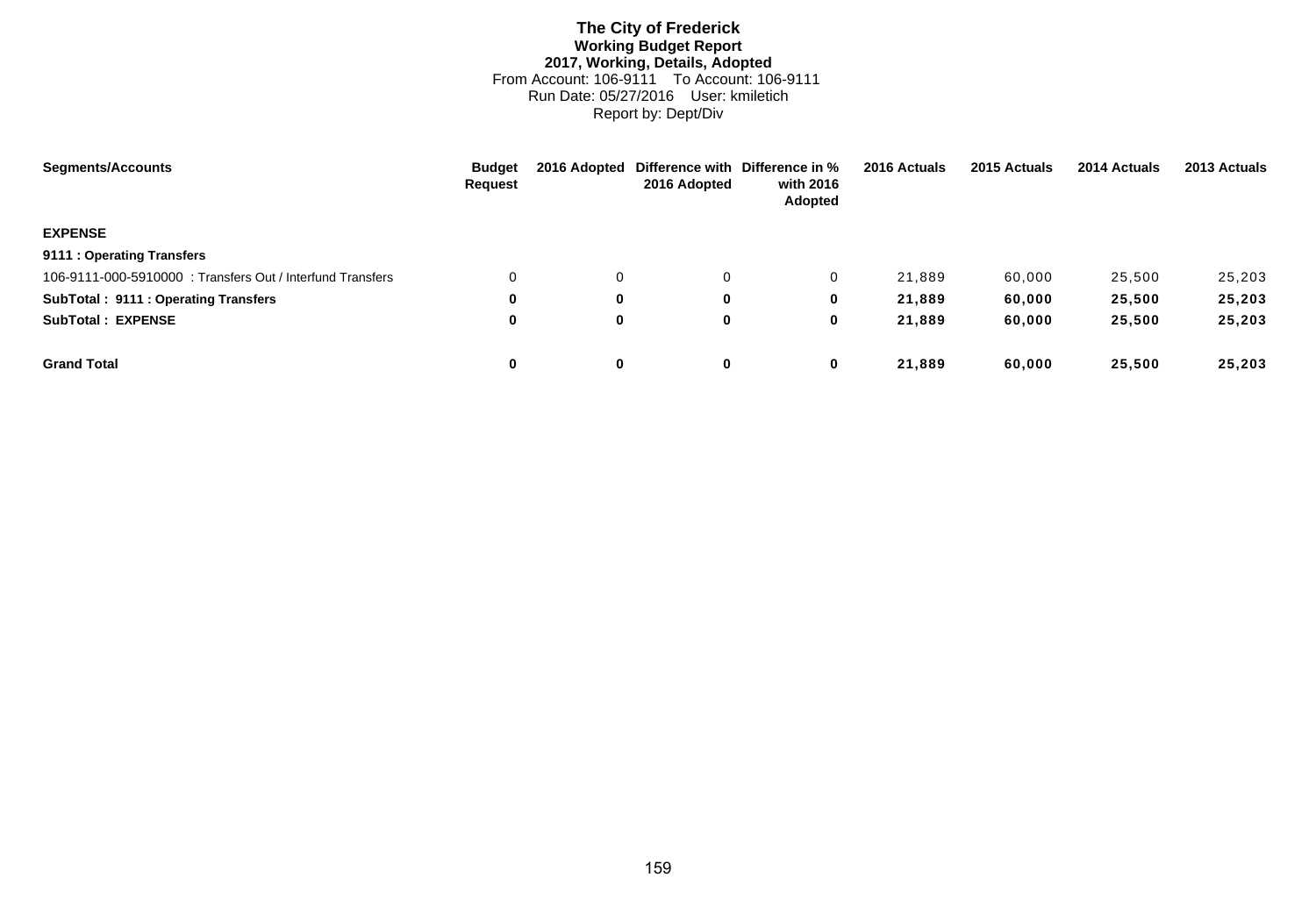# **The City of Frederick Working Budget Report 2017, Working, Details, Adopted** From Account: 107-0000 To Account: 107-0000 Run Date: 05/27/2016 User: kmiletich Report by: Dept/Div

| <b>Segments/Accounts</b>                   | <b>Budget</b><br><b>Request</b> |           | 2016 Adopted | 2016 Adopted Difference with Difference in %<br>with 2016<br>Adopted | 2016 Actuals | 2015 Actuals | 2014 Actuals | 2013 Actuals   |
|--------------------------------------------|---------------------------------|-----------|--------------|----------------------------------------------------------------------|--------------|--------------|--------------|----------------|
| <b>REVENUE</b>                             |                                 |           |              |                                                                      |              |              |              |                |
| 0000 : NA                                  |                                 |           |              |                                                                      |              |              |              |                |
| 107-0000-000-3010000 : Unencumbered        | 79,600                          | 75,925    | 3,675        | 4                                                                    | 0            | $\Omega$     | 0            | $\overline{0}$ |
| 107-0000-000-3610001 : Investment Interest | 0                               | 0         | 0            | 0                                                                    | 1,302        | 1,509        | 1,081        | $\mathbf{0}$   |
| SubTotal: 0000: NA                         | $-79,600$                       | $-75,925$ | $-3,675$     | 4                                                                    | $-1,302$     | $-1,509$     | $-1,081$     | $\mathbf 0$    |
| <b>SubTotal: REVENUE</b>                   | $-79,600$                       | -75,925   | $-3,675$     | 4                                                                    | $-1,302$     | $-1,509$     | $-1,081$     | $\mathbf 0$    |
| <b>Grand Total</b>                         | $-79,600$                       | $-75.925$ | $-3,675$     | 4                                                                    | $-1,302$     | $-1,509$     | $-1,081$     | $\mathbf 0$    |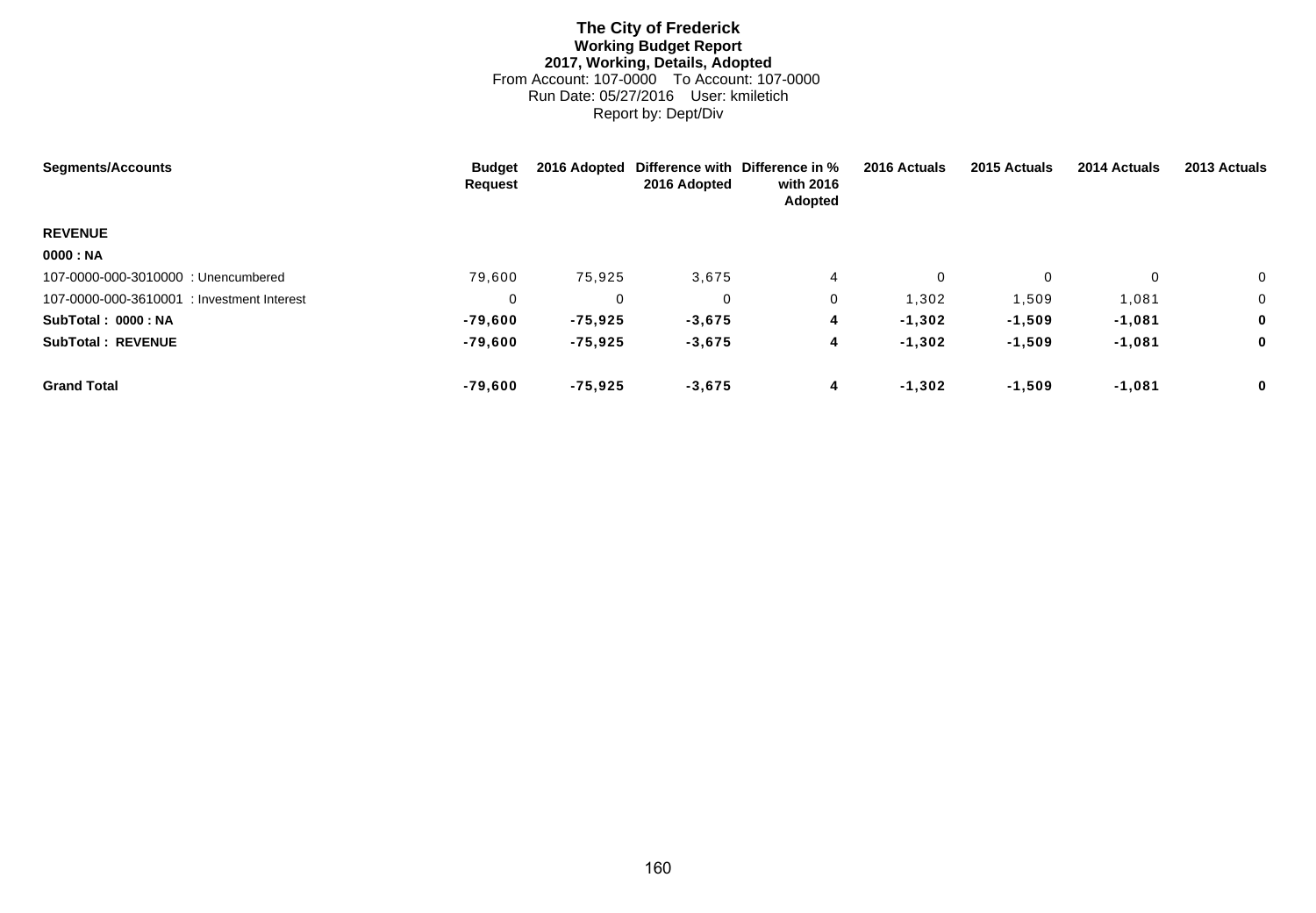# **The City of Frederick Working Budget Report 2017, Working, Details, Adopted** From Account: 107-5131 To Account: 107-5131 Run Date: 05/27/2016 User: kmiletich Report by: Dept/Div

| <b>Segments/Accounts</b>                   |                                                                                                           | <b>Budget</b><br><b>Request</b> | 2016 Adopted             | Difference with Difference in %<br>2016 Adopted | with 2016<br>Adopted | 2016 Actuals | 2015 Actuals | 2014 Actuals | 2013 Actuals |
|--------------------------------------------|-----------------------------------------------------------------------------------------------------------|---------------------------------|--------------------------|-------------------------------------------------|----------------------|--------------|--------------|--------------|--------------|
| <b>REVENUE</b>                             |                                                                                                           |                                 |                          |                                                 |                      |              |              |              |              |
| 5131 : MPDU Housing                        |                                                                                                           |                                 |                          |                                                 |                      |              |              |              |              |
| 107-5131-622-3621001 : Rentals / Rents     |                                                                                                           | 1,800                           | $\mathbf 0$              | 1,800                                           | 100                  | $\mathbf 0$  | 0            | $\mathbf 0$  | 0            |
| <b>Type</b>                                | <b>Narrative</b><br><b>Tenant Rents</b>                                                                   |                                 | Amount<br>1,800<br>1,800 |                                                 |                      |              |              |              |              |
| 107-5131-622-3637001 : MPDU In-Lieu-Of Fee |                                                                                                           | 0                               | 0                        | 0                                               | 0                    | 0            | 0            | 756,700      | 0            |
| SubTotal: 5131: MPDU Housing               |                                                                                                           | $-1,800$                        | $\bf{0}$                 | $-1,800$                                        | 100                  | 0            | $\mathbf 0$  | $-756,700$   | $\mathbf 0$  |
| <b>SubTotal: REVENUE</b>                   |                                                                                                           | $-1,800$                        | $\bf{0}$                 | $-1,800$                                        | 100                  | 0            | 0            | $-756,700$   | 0            |
| <b>EXPENSE</b>                             |                                                                                                           |                                 |                          |                                                 |                      |              |              |              |              |
| 5131 : MPDU Housing                        |                                                                                                           |                                 |                          |                                                 |                      |              |              |              |              |
| 107-5131-622-5540100 : Land and Buildings  |                                                                                                           | 26,400                          | $\mathbf 0$              | 26,400                                          | 100                  | 5,900        | 12,175       | $\mathbf 0$  | 0            |
| <b>Type</b><br><b>RECURRING</b>            | <b>Narrative</b><br>Leasing of 3 rental apartment units to house chronically homeless                     |                                 | Amount<br>26,400         |                                                 |                      |              |              |              |              |
|                                            | disabled individuals under the FCAA Housing First Program                                                 |                                 | 26,400                   |                                                 |                      |              |              |              |              |
| 107-5131-622-5660000 : Donations           |                                                                                                           | 55,000                          | 75,925                   | $-20,925$                                       | $-39$                | 417,237      | 109,366      | $\mathbf 0$  | 0            |
| <b>Type</b><br><b>RECURRING</b>            | <b>Narrative</b><br>Eight (8) Settlement Assistance Grants at \$2,500 each for first-time<br>home buyers. |                                 | Amount<br>20,000         |                                                 |                      |              |              |              |              |
| <b>RECURRING</b>                           | Replace or repair approx 7 furnaces                                                                       |                                 | 35,000<br>55,000         |                                                 |                      |              |              |              |              |
| SubTotal: 5131: MPDU Housing               |                                                                                                           | 81,400                          | 75,925                   | 5,475                                           | 6                    | 423,137      | 121,541      | $\bf{0}$     |              |
| <b>SubTotal: EXPENSE</b>                   |                                                                                                           | 81,400                          | 75,925                   | 5,475                                           | 6                    | 423,137      | 121,541      | 0            | 0            |
| <b>Grand Total</b>                         |                                                                                                           | 79,600                          | 75,925                   | 3,675                                           | 4                    | 423,137      | 121,541      | $-756,700$   | 0            |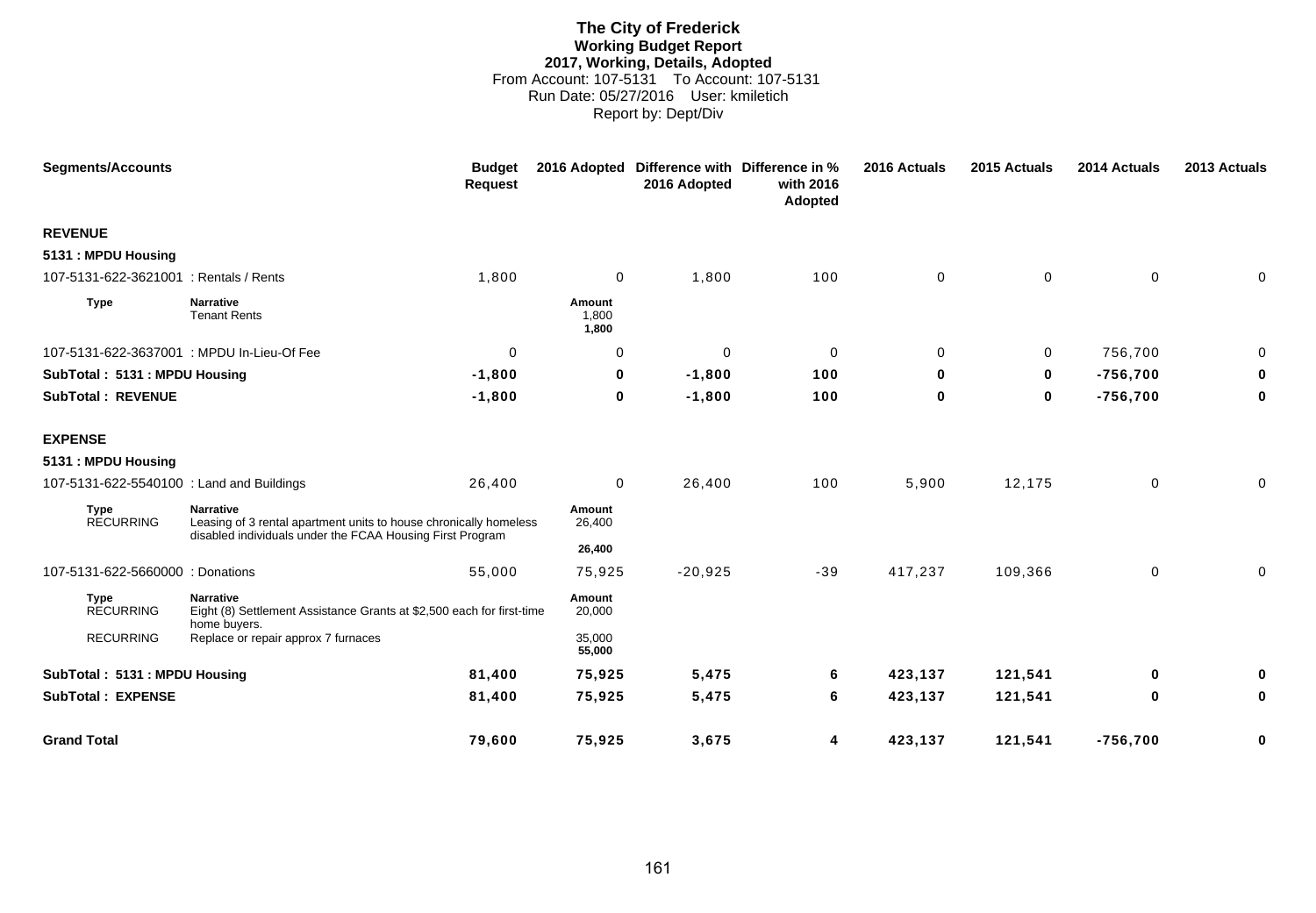# **The City of Frederick Working Budget Report 2017, Working, Details, Adopted** From Account: 601-0000 To Account: 601-0000 Run Date: 05/27/2016 User: kmiletich Report by: Dept/Div

| <b>Segments/Accounts</b>                                             | <b>Budget</b><br>Request | 2016 Adopted | 2016 Adopted | Difference with Difference in %<br>with 2016<br>Adopted | 2016 Actuals | 2015 Actuals | 2014 Actuals | 2013 Actuals   |
|----------------------------------------------------------------------|--------------------------|--------------|--------------|---------------------------------------------------------|--------------|--------------|--------------|----------------|
| <b>REVENUE</b>                                                       |                          |              |              |                                                         |              |              |              |                |
| 0000 : NA                                                            |                          |              |              |                                                         |              |              |              |                |
| 601-0000-000-3690002 : Miscellaneous / Discounts Earned              | $\Omega$                 | $\mathbf{0}$ | 0            | $\mathbf 0$                                             | 6            | 30           | 0            | $\overline{0}$ |
| 601-0000-000-3810001 : Non-Operating Revenues /<br>Investment Income | 0                        | $\mathbf 0$  | 0            | 0                                                       | 66           | 126          | 151          | 170            |
| SubTotal: 0000: NA                                                   | 0                        | 0            | $\bf{0}$     | $\mathbf 0$                                             | $-72$        | $-156$       | $-151$       | $-170$         |
| <b>SubTotal: REVENUE</b>                                             | 0                        | 0            | $\mathbf 0$  | 0                                                       | $-72$        | $-156$       | $-151$       | $-170$         |
| <b>Grand Total</b>                                                   | 0                        | $\bf{0}$     | $\bf{0}$     | 0                                                       | $-72$        | $-156$       | $-151$       | $-170$         |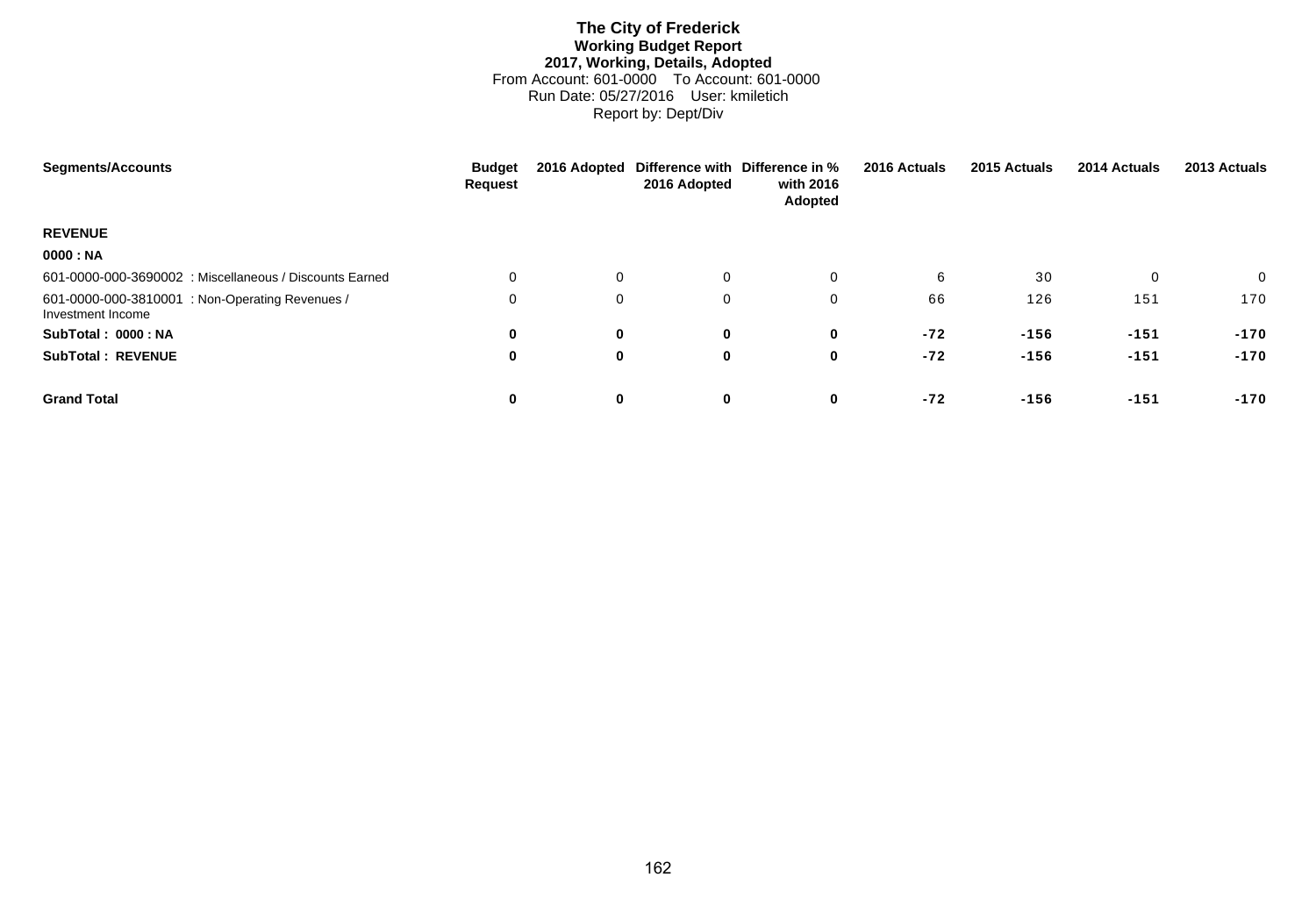# **The City of Frederick Working Budget Report 2017, Working, Details, Adopted** From Account: 601-5121 To Account: 601-5121 Run Date: 05/27/2016 User: kmiletich Report by: Dept/Div

| <b>Segments/Accounts</b>                      |                                                               | <b>Budget</b><br><b>Request</b> |                            | 2016 Adopted Difference with Difference in %<br>2016 Adopted | with 2016<br>Adopted | 2016 Actuals | 2015 Actuals | 2014 Actuals | 2013 Actuals |
|-----------------------------------------------|---------------------------------------------------------------|---------------------------------|----------------------------|--------------------------------------------------------------|----------------------|--------------|--------------|--------------|--------------|
| <b>REVENUE</b>                                |                                                               |                                 |                            |                                                              |                      |              |              |              |              |
| 5121 : Rental Operations                      |                                                               |                                 |                            |                                                              |                      |              |              |              |              |
|                                               | 601-5121-621-3400001 : Public Works / Equipmental Rental      | $\Omega$                        | $\mathbf 0$                | $\mathbf 0$                                                  | 0                    | $\mathbf 0$  | $\mathbf 0$  | $\Omega$     | 221          |
| 601-5121-621-3621001 : Rentals / Rents        |                                                               | 9,936                           | 9,936                      | $\Omega$                                                     | $\mathbf 0$          | 3,036        | 10,137       | 9,468        | 8,458        |
| <b>Type</b><br><b>RECURRING</b>               | <b>Narrative</b><br><b>Tenant Rents</b>                       |                                 | Amount<br>9,936<br>9,936   |                                                              |                      |              |              |              |              |
| Subsidy                                       | 601-5121-621-3817101 : Non-Operating Revenues / Rent          | 40,500                          | 33,456                     | 7,044                                                        | 17                   | 22,645       | 25,120       | 27,523       | 27,795       |
| <b>Type</b><br><b>RECURRING</b>               | <b>Narrative</b><br><b>Contract Rents</b>                     |                                 | Amount<br>40,500<br>40,500 |                                                              |                      |              |              |              |              |
| SubTotal: 5121: Rental Operations             |                                                               | $-50,436$                       | $-43,392$                  | $-7,044$                                                     | 13                   | $-25,681$    | $-35,257$    | $-36,991$    | $-36,474$    |
| <b>SubTotal: REVENUE</b>                      |                                                               | $-50,436$                       | $-43,392$                  | $-7,044$                                                     | 13                   | $-25,681$    | $-35,257$    | $-36,991$    | $-36,474$    |
| <b>EXPENSE</b>                                |                                                               |                                 |                            |                                                              |                      |              |              |              |              |
| 5121 : Rental Operations                      |                                                               |                                 |                            |                                                              |                      |              |              |              |              |
|                                               | 601-5121-621-5121100 : Salaries - Full Time / Productive Time | 4,454                           | 4,334                      | 120                                                          | $\overline{2}$       | 3,020        | 3,216        | 0            | 13,773       |
|                                               | 601-5121-621-5121200 : Salaries - Full Time / Vacation        | 0                               | $\mathbf 0$                | $\mathbf 0$                                                  | 0                    | 175          | 110          | $\Omega$     | 2,062        |
|                                               | 601-5121-621-5121300 : Salaries - Full Time / Sick            | 0                               | $\mathbf 0$                | $\mathbf 0$                                                  | $\mathbf 0$          | 162          | 156          | $\Omega$     | 558          |
|                                               | 601-5121-621-5121400 : Salaries - Full Time / Holiday         | $\Omega$                        | $\mathbf 0$                | 0                                                            | 0                    | 164          | 175          | $\mathbf 0$  | 953          |
|                                               | 601-5121-621-5121500 : Salaries - Full Time / Other Leave     | $\Omega$                        | $\Omega$                   | $\Omega$                                                     | 0                    | 74           | 16           | $\Omega$     | 373          |
|                                               | 601-5121-621-5141300 : Overtime / Premium Overtime            | 0                               | $\mathbf 0$                | $\mathbf 0$                                                  | $\mathbf 0$          | 140          | $\mathbf 0$  | $\mathbf 0$  | 62           |
| Perm Part Time                                | 601-5121-621-5150000 : Urban Dev. & Housing / Salaries -      | 0                               | $\mathbf 0$                | $\mathbf 0$                                                  | 0                    | $\mathbf 0$  | 120          | $\mathbf 0$  | 0            |
| Compensation                                  | 601-5121-621-5210000 : Urban Dev. & Housing / Workmen's       | 135                             | 135                        | 0                                                            | 0                    | 162          | 131          | 123          | 91           |
| 601-5121-621-5221100 : FICA / Social Security |                                                               | 276                             | 269                        | $\overline{7}$                                               | 2                    | 186          | 198          | $\mathbf 0$  | 996          |
| 601-5121-621-5221200 : FICA / Medicare        |                                                               | 65                              | 63                         | 2                                                            | 3                    | 44           | 46           | $\mathbf 0$  | 233          |
|                                               | 601-5121-621-5266100 : Health Insurance / CIGNA               | 2,238                           | 2,115                      | 123                                                          | 5                    | 2,196        | 1,433        | $\Omega$     | 4,760        |
| Plan                                          | 601-5121-621-5266500 : OPEB Retirement Health Savings         | $\mathbf 0$                     | 0                          | $\mathbf 0$                                                  | $\mathbf 0$          | 375          | 281          | 0            | 0            |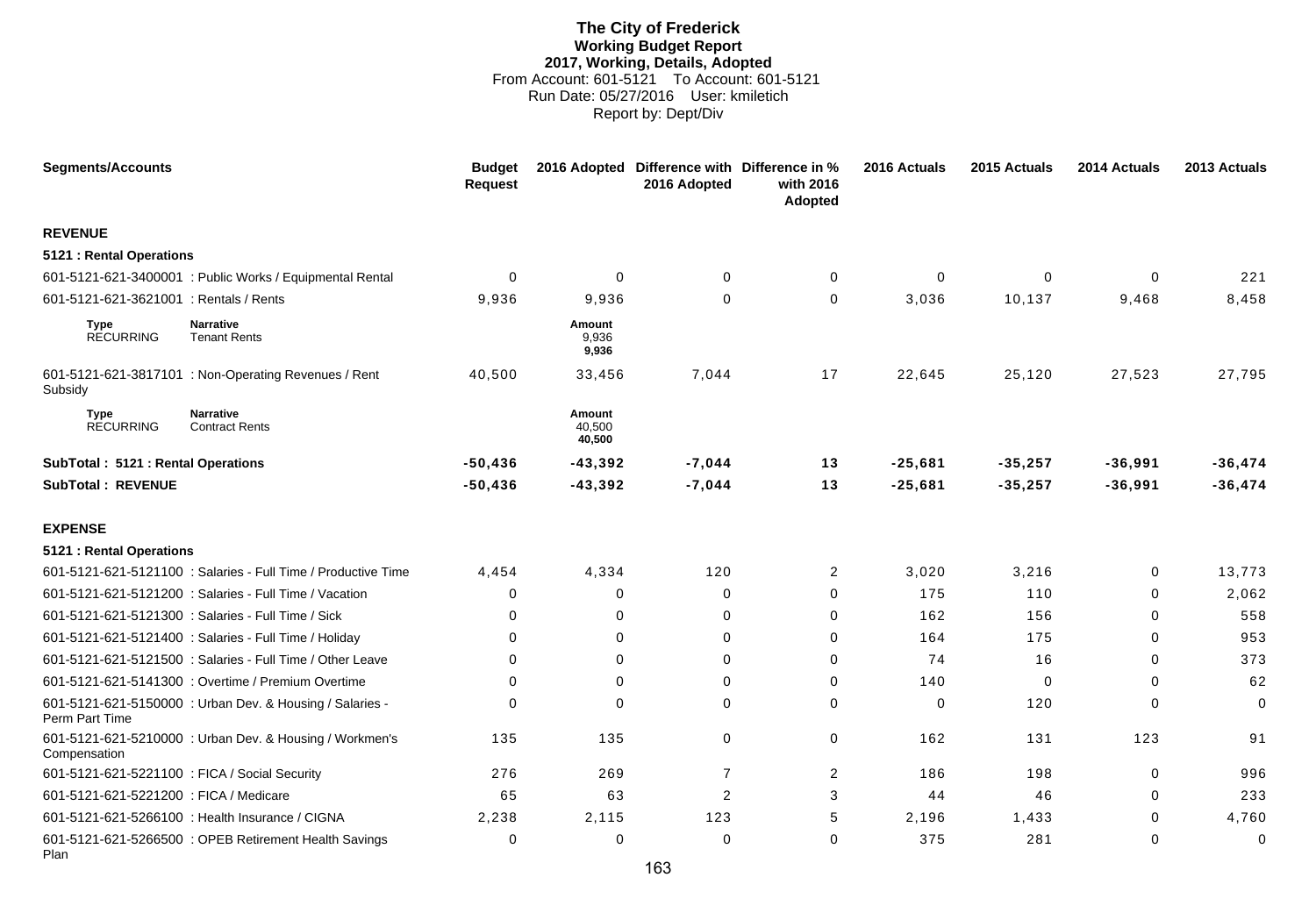| <b>Segments/Accounts</b>                       |                                                                                                                | <b>Budget</b><br><b>Request</b> |                          | 2016 Adopted Difference with Difference in %<br>2016 Adopted | with 2016<br><b>Adopted</b> | 2016 Actuals | 2015 Actuals   | 2014 Actuals   | 2013 Actuals   |
|------------------------------------------------|----------------------------------------------------------------------------------------------------------------|---------------------------------|--------------------------|--------------------------------------------------------------|-----------------------------|--------------|----------------|----------------|----------------|
| -Emp                                           | 601-5121-621-5267200 : Health Insurance / Aetna Dental                                                         | 0                               | 0                        | 0                                                            | 0                           | 9            | $-2$           | 0              | 21             |
| 601-5121-621-5267900 : Vision - Emp            |                                                                                                                | 0                               | 0                        | 0                                                            | 0                           | 3            | $-1$           | 0              | $\overline{2}$ |
|                                                | 601-5121-621-5268100 : Health Insurance / Disability                                                           | 15                              | 15                       | $\Omega$                                                     | 0                           | 12           | 10             | 4              | 51             |
| 601-5121-621-5269100 : Health Insurance / Life |                                                                                                                | 4                               | 4                        | $\Omega$                                                     | 0                           | 6            | $\overline{4}$ | $\overline{c}$ | 22             |
|                                                | 601-5121-621-5282500 : Retirement / 25 Year Plan                                                               | 231                             | 270                      | $-39$                                                        | $-17$                       | 1,731        | 1,362          | 0              | 2,531          |
|                                                | 601-5121-621-5283000 : Retirement / 30 Year Plan                                                               | 0                               | 0                        | 0                                                            | 0                           | 0            | 0              | 0              | 777            |
| 601-5121-621-5291300 : Misc Benefits / Other   |                                                                                                                | 0                               | 0                        | 0                                                            | 0                           | 0            | 0              | 0              | 168            |
|                                                | 601-5121-621-5310100 : Supplies / General Supplies                                                             | 1,000                           | 1,000                    | $\mathbf 0$                                                  | 0                           | 4,052        | 10,050         | 469            | $\mathbf 0$    |
| Type<br><b>RECURRING</b>                       | <b>Narrative</b><br>City                                                                                       |                                 | Amount<br>1,000<br>1,000 |                                                              |                             |              |                |                |                |
| 601-5121-621-5330200 : Energy / Electricity    |                                                                                                                | 500                             | 500                      | 0                                                            | 0                           | 302          | 521            | 303            | 240            |
| Type<br><b>RECURRING</b>                       | <b>Narrative</b><br>Electric service for common areas, hot water, exterior safety lighting<br>and laundry room |                                 | Amount<br>500            |                                                              |                             |              |                |                |                |
|                                                |                                                                                                                |                                 | 500                      |                                                              |                             |              |                |                |                |
| Services                                       | 601-5121-621-5410000 : Urban Dev. & Housing / Professional                                                     | 1,200                           | 1,200                    | 0                                                            | 0                           | 1,000        | 1,200          | 1,481          | 3,699          |
| Type<br><b>RECURRING</b>                       | <b>Narrative</b><br>Software license for HUD rent calculation and billing                                      |                                 | Amount<br>1,200<br>1,200 |                                                              |                             |              |                |                |                |
| Repair/Maint.                                  | 601-5121-621-5520100 : Repair and Maint. Service / General                                                     | 3,500                           | 3,500                    | 0                                                            | 0                           | 27,579       | 60,436         | 16,100         | 1,334          |
| Type<br><b>RECURRING</b>                       | <b>Narrative</b><br>Maintenance and repairs that cannot be performed by DPW or<br>FCAA staff                   |                                 | Amount<br>3,500          |                                                              |                             |              |                |                |                |
|                                                |                                                                                                                |                                 | 3,500                    |                                                              |                             |              |                |                |                |
| Maintenance Contracts                          | 601-5121-621-5520200 : Repair and Maint. Service /                                                             | 500                             | 500                      | 0                                                            | 0                           | 340          | 0              | 0              | $\Omega$       |
| Type<br><b>RECURRING</b>                       | <b>Narrative</b><br>Pest extermination                                                                         |                                 | Amount<br>500<br>500     |                                                              |                             |              |                |                |                |
| Service                                        | 601-5121-621-5560100 : Water/Sewer Service / Water/Sewer                                                       | 1,800                           | 1,800                    | 0                                                            | 0                           | 758          | 1,365          | 976            | 1,337          |
| Type<br><b>RECURRING</b>                       | <b>Narrative</b><br>City water and sewer service for 5 apartments                                              |                                 | Amount<br>1,800<br>1,800 |                                                              |                             |              |                |                |                |
| <b>Mgmt Service</b>                            | 601-5121-621-5561100 : Water/Sewer Service / Storm Water                                                       | 0                               | 350                      | $-350$                                                       | $-100$                      | 128          | 316            | 247            | 322            |
|                                                | 601-5121-621-5650000 : Urban Dev. & Housing / Insurance                                                        | 1,340                           | 1,353                    | $-13$                                                        | $-1$                        | 1,343        | 1,246          | 1,159          | 1,215          |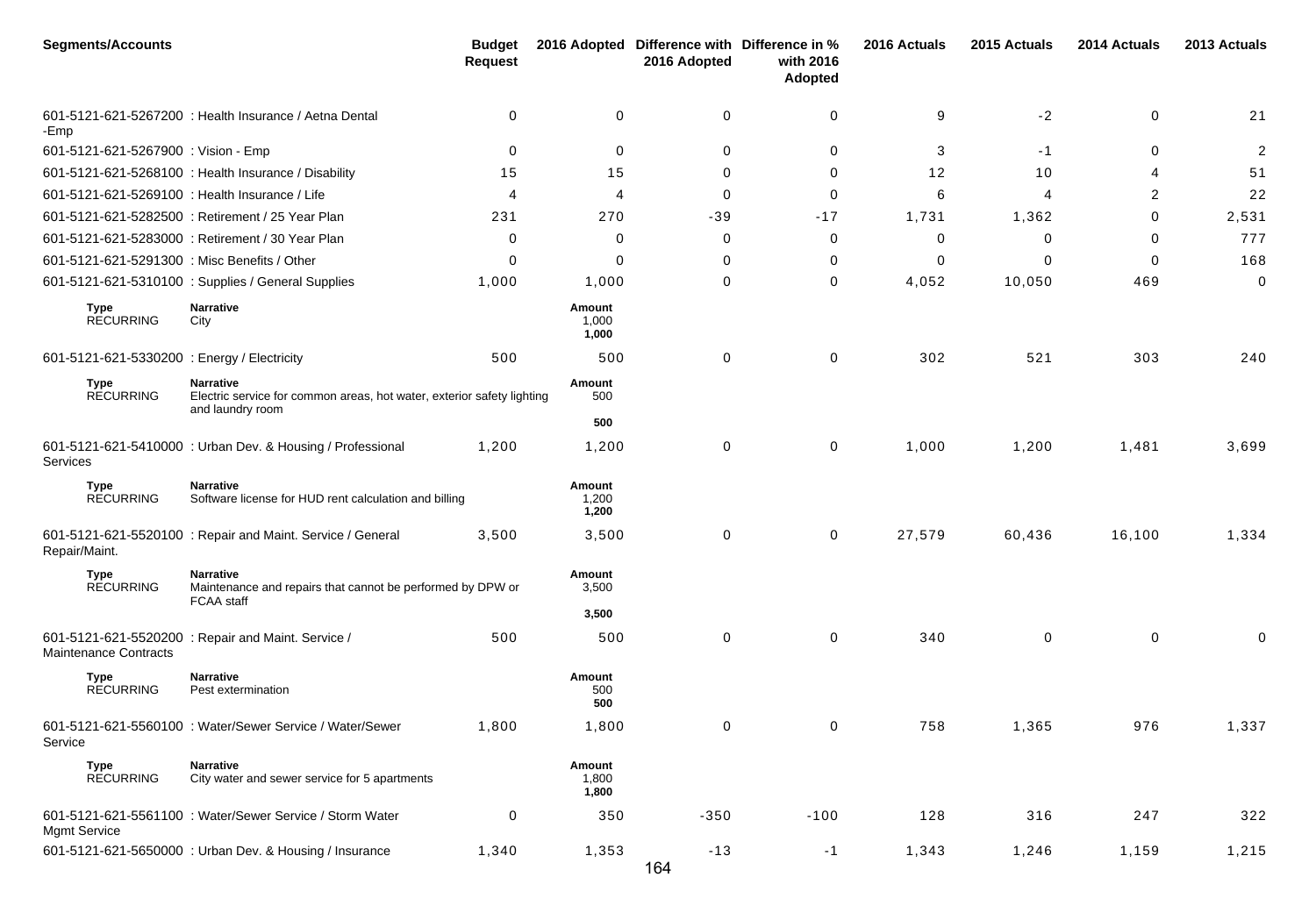| <b>Segments/Accounts</b>                        | Budget<br>Request |           | 2016 Adopted | 2016 Adopted Difference with Difference in %<br>with 2016<br><b>Adopted</b> | 2016 Actuals | 2015 Actuals | 2014 Actuals | 2013 Actuals |
|-------------------------------------------------|-------------------|-----------|--------------|-----------------------------------------------------------------------------|--------------|--------------|--------------|--------------|
| 601-5121-621-5781100 : Depreciation / Buildings | $\mathbf{0}$      | 0         | $\mathbf 0$  | 0                                                                           | 0            | 4.520        | 4,520        | 4,520        |
| 601-5121-621-5785100 : Depreciation / Equipment | $\mathbf 0$       | 0         | $\mathbf 0$  | 0                                                                           | 0            | 10.690       | 10,689       | 10,690       |
| SubTotal: 5121: Rental Operations               | 17.258            | 17.408    | $-150$       | -1                                                                          | 43,961       | 97,599       | 36,073       | 50,790       |
| <b>SubTotal: EXPENSE</b>                        | 17.258            | 17.408    | $-150$       | -1                                                                          | 43,961       | 97,599       | 36,073       | 50,790       |
| <b>Grand Total</b>                              | $-33,178$         | $-25,984$ | $-7.194$     | 21                                                                          | 18.280       | 62.342       | $-918$       | 14,316       |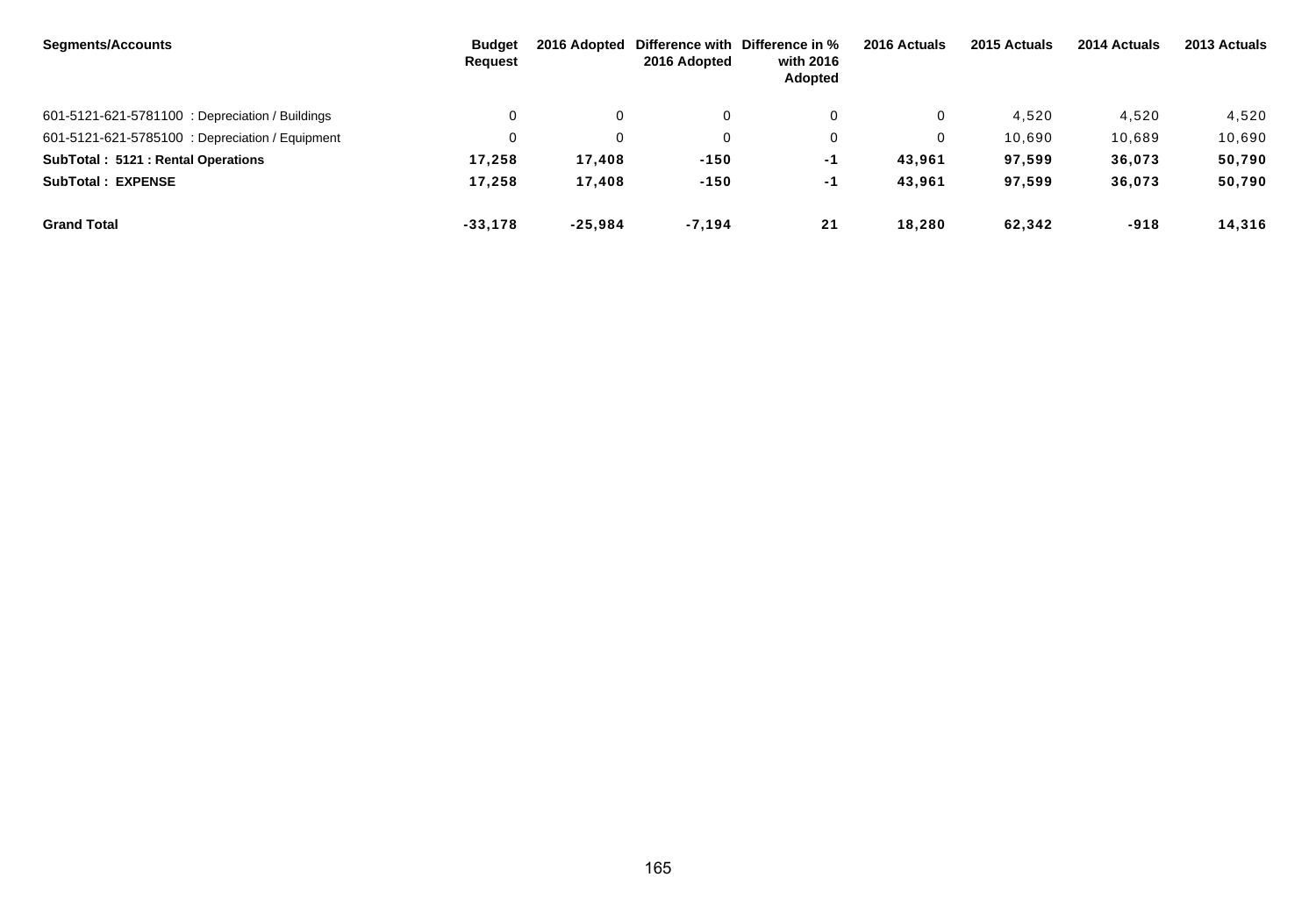# **The City of Frederick Working Budget Report 2017, Working, Details, Adopted** From Account: 601-9999 To Account: 601-9999 Run Date: 05/27/2016 User: kmiletich Report by: Dept/Div

| <b>Segments/Accounts</b>                       | <b>Budget</b><br><b>Request</b> |        | 2016 Adopted | 2016 Adopted Difference with Difference in %<br>with 2016<br>Adopted | 2016 Actuals | 2015 Actuals | 2014 Actuals | 2013 Actuals   |
|------------------------------------------------|---------------------------------|--------|--------------|----------------------------------------------------------------------|--------------|--------------|--------------|----------------|
| <b>EXPENSE</b>                                 |                                 |        |              |                                                                      |              |              |              |                |
| 9999 : Fund Balance                            |                                 |        |              |                                                                      |              |              |              |                |
| 601-9999-000-5990000 : Ending Unenc. Fund Bal. | 33,178                          | 25,984 | 7,194        | 21                                                                   | 0            | 0            |              | $\overline{0}$ |
| SubTotal: 9999 : Fund Balance                  | 33,178                          | 25,984 | 7,194        | 21                                                                   | 0            | 0            | 0            | $\mathbf{0}$   |
| <b>SubTotal: EXPENSE</b>                       | 33,178                          | 25,984 | 7,194        | 21                                                                   | 0            | 0            | 0            | $\mathbf 0$    |
| <b>Grand Total</b>                             | 33,178                          | 25,984 | 7,194        | 21                                                                   | 0            | $\mathbf 0$  | 0            | $\mathbf{0}$   |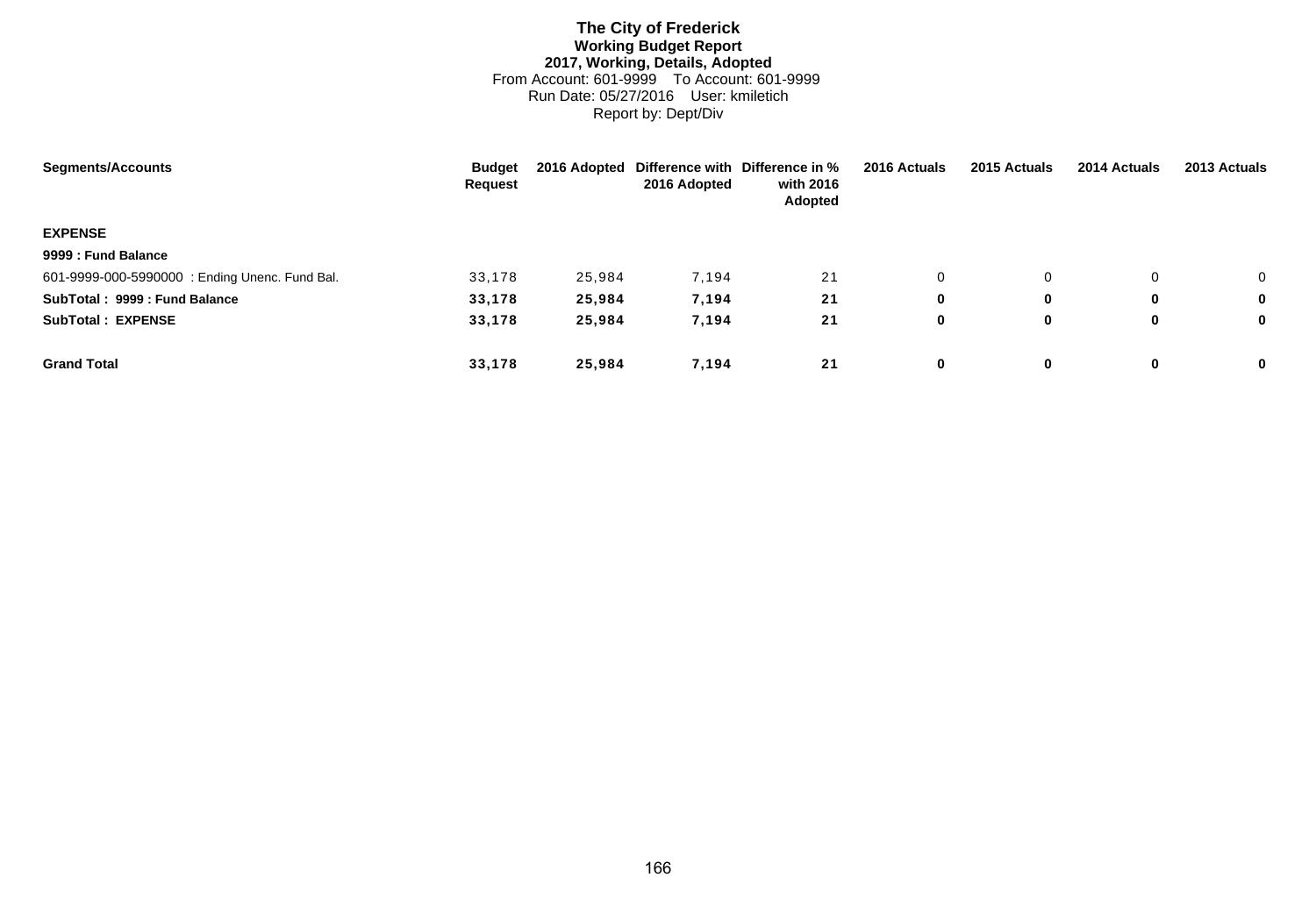# **The City of Frederick Working Budget Report 2017, Working, Details, Adopted** From Account: 602-0000 To Account: 602-0000 Run Date: 05/27/2016 User: kmiletich Report by: Dept/Div

| <b>Segments/Accounts</b>       |                                                            | <b>Budget</b><br><b>Request</b> | 2016 Adopted                     | <b>Difference with</b><br>2016 Adopted | Difference in %<br>with 2016<br><b>Adopted</b> | 2016 Actuals | 2015 Actuals | 2014 Actuals | 2013 Actuals |
|--------------------------------|------------------------------------------------------------|---------------------------------|----------------------------------|----------------------------------------|------------------------------------------------|--------------|--------------|--------------|--------------|
| <b>REVENUE</b>                 |                                                            |                                 |                                  |                                        |                                                |              |              |              |              |
| 0000 : NA                      |                                                            |                                 |                                  |                                        |                                                |              |              |              |              |
| Unencumbered                   | 602-0000-000-3010000 : Beginning Fund Balance /            | 1,723,519                       | 3,403,113                        | $-1,679,594$                           | $-98$                                          | $\mathbf 0$  | 0            | 0            | $\mathbf{0}$ |
| <b>Type</b><br><b>ONE-TIME</b> | <b>Narrative</b><br>Use of Fund Balance                    |                                 | Amount<br>1,723,519<br>1,723,519 |                                        |                                                |              |              |              |              |
|                                | 602-0000-000-3610002 : Interest Earnings / Other Interest  | $\Omega$                        | $\mathbf 0$                      | $\mathbf 0$                            | 0                                              | 49,593       | 56,493       | 58,908       | 59,092       |
|                                | 602-0000-000-3690002 : Miscellaneous / Discounts Earned    | 0                               | 0                                | $\mathbf 0$                            | 0                                              | 560          | 964          | 1,266        | 1,175        |
| Investment Income              | 602-0000-000-3810001 : Non-Operating Revenues /            | $\Omega$                        | 0                                | $\mathbf 0$                            | 0                                              | 48,633       | 38,301       | 38,251       | 60,223       |
| <b>Issue Premium</b>           | 602-0000-000-3910002 : General Long-Term Oblig. / Debt     | 0                               | 0                                | 0                                      | 0                                              | 27           | 575,466      | 575,466      | 576,419      |
| Fees                           | 602-0000-000-3920402 : Inter-Fund Transfers / Water Impact | 4,023,577                       | 4,023,577                        | 0                                      | $\pmb{0}$                                      | $\mathbf 0$  | 799,504      | 6,187,200    | 725,043      |
| Fees                           | 602-0000-000-3920403 : Inter-Fund Transfers / Sewer Impact | 1,280,861                       | 1,280,861                        | 0                                      | $\mathbf 0$                                    | 0            | 1,272,952    | 0            | 1,157,198    |
| SubTotal: 0000: NA             |                                                            | $-7,027,957$                    | $-8,707,551$                     | 1,679,594                              | $-24$                                          | $-98,813$    | $-2,743,680$ | $-6,861,091$ | $-2,579,150$ |
| <b>SubTotal: REVENUE</b>       |                                                            | $-7,027,957$                    | $-8,707,551$                     | 1,679,594                              | $-24$                                          | $-98,813$    | $-2,743,680$ | $-6,861,091$ | $-2,579,150$ |
| <b>Grand Total</b>             |                                                            | $-7,027,957$                    | $-8,707,551$                     | 1,679,594                              | $-24$                                          | $-98,813$    | $-2,743,680$ | $-6,861,091$ | $-2,579,150$ |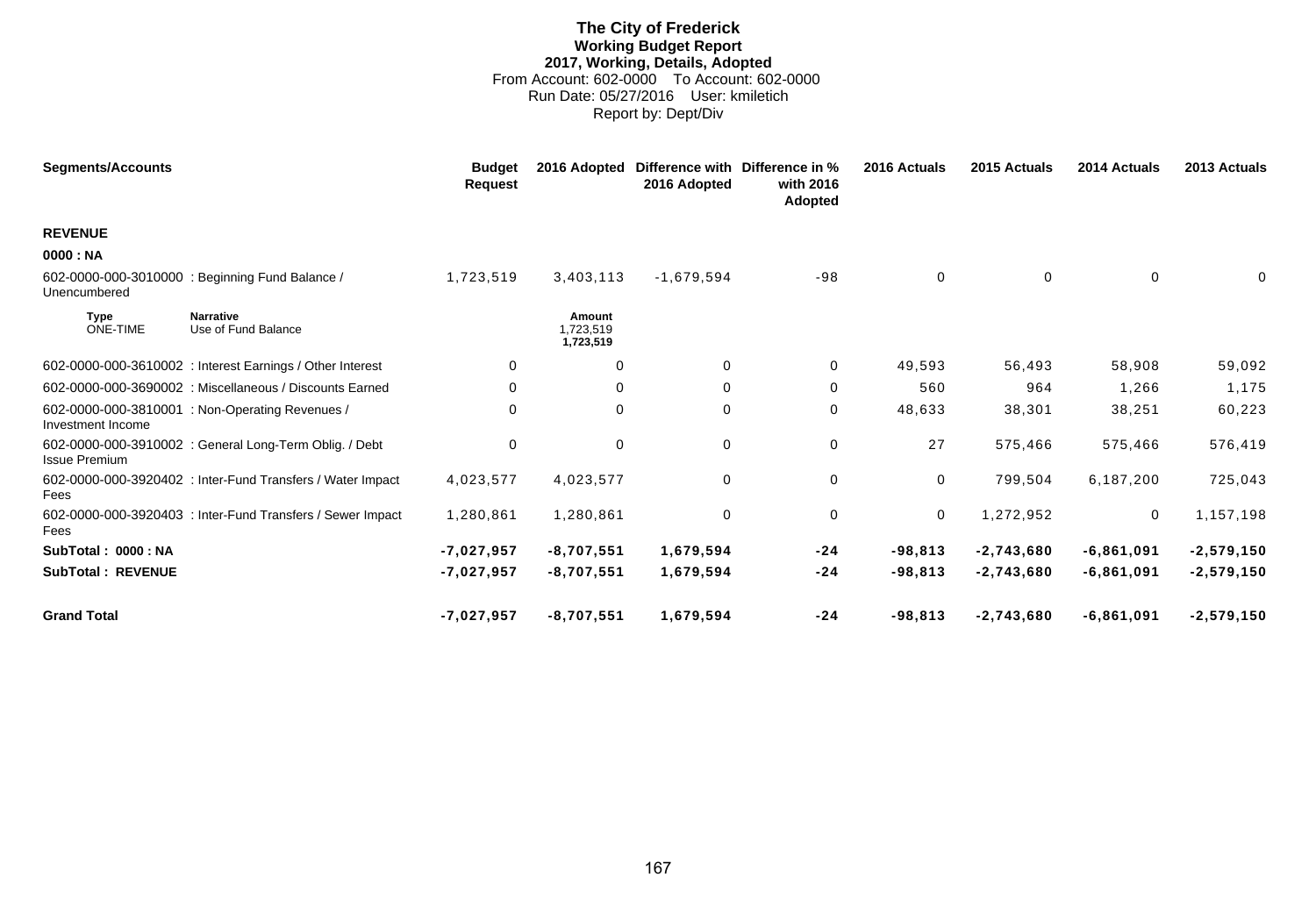# **The City of Frederick Working Budget Report 2017, Working, Details, Adopted** From Account: 602-1221 To Account: 602-1221 Run Date: 05/27/2016 User: kmiletich Report by: Dept/Div

| <b>Segments/Accounts</b>                                          | <b>Budget</b><br><b>Request</b> |             | 2016 Adopted Difference with Difference in %<br>2016 Adopted | with 2016<br>Adopted | 2016 Actuals | 2015 Actuals | 2014 Actuals | 2013 Actuals |
|-------------------------------------------------------------------|---------------------------------|-------------|--------------------------------------------------------------|----------------------|--------------|--------------|--------------|--------------|
| <b>REVENUE</b>                                                    |                                 |             |                                                              |                      |              |              |              |              |
| 1221 : Finance                                                    |                                 |             |                                                              |                      |              |              |              |              |
| 602-1221-141-3690001 : Miscellaneous / Other Misc. Receipts       | $\Omega$                        | $\mathbf 0$ | $\mathbf 0$                                                  | 0                    | 0            | 461          | $\Omega$     | $\Omega$     |
| SubTotal: 1221: Finance                                           | 0                               | $\bf{0}$    | $\bf{0}$                                                     | $\mathbf 0$          | $\bf{0}$     | $-461$       | 0            |              |
| <b>SubTotal: REVENUE</b>                                          | 0                               | $\bf{0}$    | $\mathbf 0$                                                  | $\mathbf 0$          | $\bf{0}$     | $-461$       | $\bf{0}$     | 0            |
| <b>EXPENSE</b>                                                    |                                 |             |                                                              |                      |              |              |              |              |
| 1221 : Finance                                                    |                                 |             |                                                              |                      |              |              |              |              |
| 602-1221-141-5121100 : Salaries - Full Time / Productive Time     | 149,019                         | 144,245     | 4,774                                                        | 3                    | 100,846      | 117,741      | 112,889      | 105,500      |
| 602-1221-141-5121200 : Salaries - Full Time / Vacation            | 0                               | 0           | $\Omega$                                                     | $\mathbf 0$          | 7,929        | 11,463       | 11,218       | 9,156        |
| 602-1221-141-5121300 : Salaries - Full Time / Sick                | $\Omega$                        | $\Omega$    | $\Omega$                                                     | $\mathbf 0$          | 648          | 1,233        | 1,070        | 3,043        |
| 602-1221-141-5121400 : Salaries - Full Time / Holiday             | $\Omega$                        | 0           | $\Omega$                                                     | $\mathbf 0$          | 5,865        | 6,339        | 6,101        | 5,766        |
| 602-1221-141-5121500 : Salaries - Full Time / Other Leave         | $\Omega$                        | 0           | $\mathbf 0$                                                  | 0                    | 2,355        | 1,213        | 1,986        | 2,061        |
| 602-1221-141-5170000 : Special Allowance                          | $\Omega$                        | $\Omega$    | $\Omega$                                                     | $\mathbf 0$          | $\mathbf 0$  | 0            | 4,500        | $\mathbf 0$  |
| 602-1221-141-5210000 : Administration / Workmen's<br>Compensation | 445                             | 504         | -59                                                          | $-14$                | 600          | 491          | 462          | 338          |
| 602-1221-141-5221100 : FICA / Social Security                     | 9,239                           | 8,943       | 296                                                          | 3                    | 6,654        | 7,799        | 7,826        | 7,087        |
| 602-1221-141-5221200 : FICA / Medicare                            | 2,160                           | 2,092       | 68                                                           | 3                    | 1,556        | 1,824        | 1,830        | 1,658        |
| 602-1221-141-5266100 : Health Insurance / CIGNA                   | 31,662                          | 30,095      | 1,567                                                        | 4                    | 29,396       | 27,381       | 26,761       | 25,791       |
| 602-1221-141-5266300 : Health Insurance / OPEB Payment            | 11,134                          | 11,474      | $-340$                                                       | -4                   | 11,474       | 13,480       | 13,569       | 10,998       |
| 602-1221-141-5266400 : Health Insurance / OPEB Unfunded           | $\Omega$                        | 0           | 0                                                            | 0                    | $\Omega$     | 24,581       | 27,863       | 18,452       |
| 602-1221-141-5267200 : Health Insurance / Aetna Dental<br>-Emp    | $\Omega$                        | 0           | 0                                                            | $\mathbf 0$          | 73           | 0            | 0            | $\Omega$     |
| 602-1221-141-5267900 : Vision - Emp                               | $\Omega$                        | 0           | $\Omega$                                                     | 0                    | 21           | $\mathbf 0$  | $\Omega$     | $\Omega$     |
| 602-1221-141-5268100 : Health Insurance / Disability              | 495                             | 478         | 17                                                           | 3                    | 384          | 374          | 361          | 346          |
| 602-1221-141-5269100 : Health Insurance / Life                    | 214                             | 214         | $\Omega$                                                     | $\mathbf 0$          | 181          | 172          | 166          | 157          |
| 602-1221-141-5282500 : Retirement / 25 Year Plan                  | 18,432                          | 20,285      | $-1,853$                                                     | $-11$                | 20,285       | 18,100       | 24,457       | $-2,916$     |
| 602-1221-141-5283000 : Retirement / 30 Year Plan                  | 8,596                           | 9,592       | $-996$                                                       | $-12$                | 9,592        | 10,505       | 7,143        | 2,353        |
| 602-1221-141-5291300 : Misc Benefits / Other                      | 3,492                           | 3,492       | $\Omega$                                                     | $\mathbf 0$          | 2,813        | 2,328        | 2,328        | 2,304        |
| 602-1221-141-5310100 : Supplies / General Supplies                | 14,164                          | 14,712      | -548                                                         | -4                   | 10,232       | 12,600       | 13,071       | 8,548        |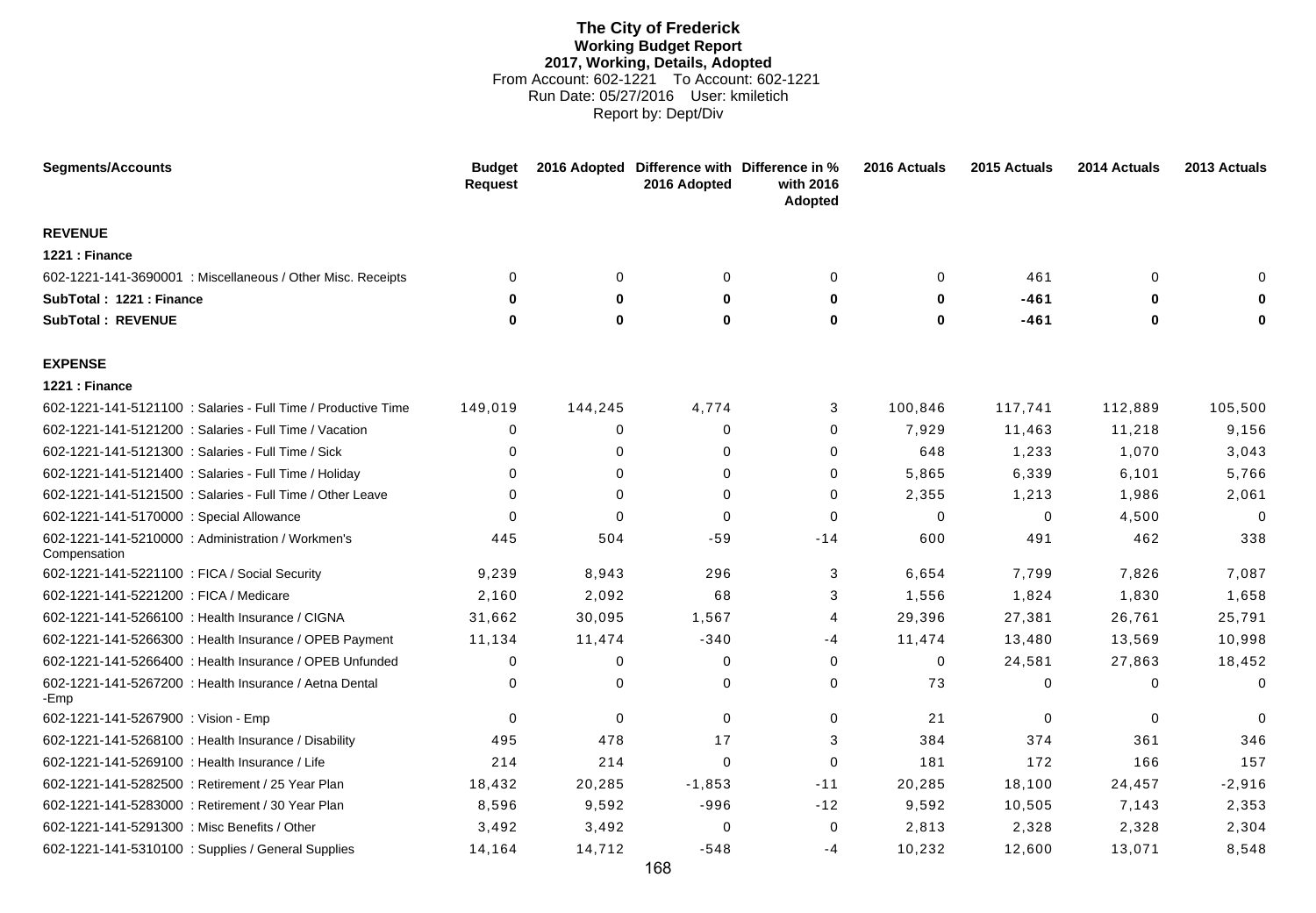| <b>Segments/Accounts</b>                                                                                                                                |                                                                                                                                                                                                                                 | <b>Budget</b><br><b>Request</b> |                                                                         | 2016 Adopted Difference with Difference in %<br>2016 Adopted | with 2016<br>Adopted | 2016 Actuals | 2015 Actuals | 2014 Actuals | 2013 Actuals |
|---------------------------------------------------------------------------------------------------------------------------------------------------------|---------------------------------------------------------------------------------------------------------------------------------------------------------------------------------------------------------------------------------|---------------------------------|-------------------------------------------------------------------------|--------------------------------------------------------------|----------------------|--------------|--------------|--------------|--------------|
| <b>Type</b><br><b>RECURRING</b><br><b>RECURRING</b><br><b>RECURRING</b><br><b>RECURRING</b><br><b>RECURRING</b><br><b>RECURRING</b><br><b>RECURRING</b> | <b>Narrative</b><br>Bills/Invoices (80K)<br>Second Notices (18K)<br>Window Envelopes Regular Flap (98K)<br>Return Envelopes (80K)<br><b>Other Supplies</b><br>Replacement Calculators/Office Equipment<br>Two Way Radio Battery |                                 | Amount<br>3,880<br>144<br>4,900<br>3,960<br>800<br>380<br>100<br>14,164 |                                                              |                      |              |              |              |              |
| Services                                                                                                                                                | 602-1221-141-5410000 : Administration / Professional                                                                                                                                                                            | 0                               | 0                                                                       | 0                                                            | 0                    | 144          | 0            | $\mathbf 0$  | 0            |
| Repair/Maint.                                                                                                                                           | 602-1221-141-5520100 : Repair and Maint. Service / General                                                                                                                                                                      | 300                             | 250                                                                     | 50                                                           | 16                   | $\mathbf 0$  | 0            | 0            | 0            |
| <b>Type</b>                                                                                                                                             | <b>Narrative</b><br>Folding/Inserting Machine Wearable Parts                                                                                                                                                                    |                                 | Amount<br>300<br>300                                                    |                                                              |                      |              |              |              |              |
|                                                                                                                                                         | 602-1221-141-5540200 : Rentals / Equipment and Vehicles                                                                                                                                                                         | 4,000                           | 3,750                                                                   | 250                                                          | 6                    | 3,733        | 3,499        | 3,499        | 2,624        |
| Type<br><b>RECURRING</b>                                                                                                                                | <b>Narrative</b><br>Folding/Inserting Machine                                                                                                                                                                                   |                                 | Amount<br>4,000<br>4,000                                                |                                                              |                      |              |              |              |              |
|                                                                                                                                                         | 602-1221-141-5610100 : Communications / Telephone                                                                                                                                                                               | 850                             | 800                                                                     | 50                                                           | $\sqrt{5}$           | 692          | 670          | 758          | 688          |
| <b>Type</b><br><b>RECURRING</b>                                                                                                                         | <b>Narrative</b><br>County Telephone System                                                                                                                                                                                     |                                 | Amount<br>850<br>850                                                    |                                                              |                      |              |              |              |              |
|                                                                                                                                                         | 602-1221-141-5610200 : Communications / Postage                                                                                                                                                                                 | 46,550                          | 45,670                                                                  | 880                                                          | $\mathbf{1}$         | 37,488       | 39,646       | 38,365       | 36,981       |
| Type<br><b>RECURRING</b><br><b>RECURRING</b><br><b>RECURRING</b>                                                                                        | <b>Narrative</b><br>Water/Sewer Bills (80K)<br>Second Notices (18K)<br>Other                                                                                                                                                    |                                 | Amount<br>37,680<br>8,820<br>50<br>46,550                               |                                                              |                      |              |              |              |              |
| 602-1221-141-5620100 : Transportation                                                                                                                   |                                                                                                                                                                                                                                 | 0                               | 0                                                                       | 0                                                            | 0                    | 0            | 18           | 0            | 0            |
|                                                                                                                                                         | 602-1221-141-5621100 : Travel / Dues/Registration Fees                                                                                                                                                                          | 500                             | 500                                                                     | 0                                                            | $\pmb{0}$            | 0            | 0            | 0            | 0            |
| <b>Type</b>                                                                                                                                             | <b>Narrative</b><br>Other Staff Training                                                                                                                                                                                        |                                 | Amount<br>500<br>500                                                    |                                                              |                      |              |              |              |              |
|                                                                                                                                                         | 602-1221-141-5650000 : Administration / Insurance                                                                                                                                                                               | 811                             | 841                                                                     | $-30$                                                        | -4                   | 1,145        | 750          | 714          | 661          |
|                                                                                                                                                         | 602-1221-141-5690000 : Administration / Miscellaneous                                                                                                                                                                           | 10,000                          | 10,000                                                                  | $\mathbf 0$                                                  | $\pmb{0}$            | $-24$        | 1,889        | $-1,576$     | $-17,713$    |
| <b>Type</b><br><b>RECURRING</b>                                                                                                                         | <b>Narrative</b><br><b>Inventory Adjustments</b>                                                                                                                                                                                |                                 | Amount<br>10,000<br>10,000                                              |                                                              |                      |              |              |              |              |
| SubTotal: 1221: Finance                                                                                                                                 |                                                                                                                                                                                                                                 | 312,063                         | 307,937                                                                 | 4,126                                                        | $\mathbf 1$          | 254,082      | 304,096      | 305,361      | 223,883      |
| <b>SubTotal: EXPENSE</b>                                                                                                                                |                                                                                                                                                                                                                                 | 312,063                         | 307,937                                                                 | 4,126                                                        | $\mathbf{1}$         | 254,082      | 304,096      | 305,361      | 223,883      |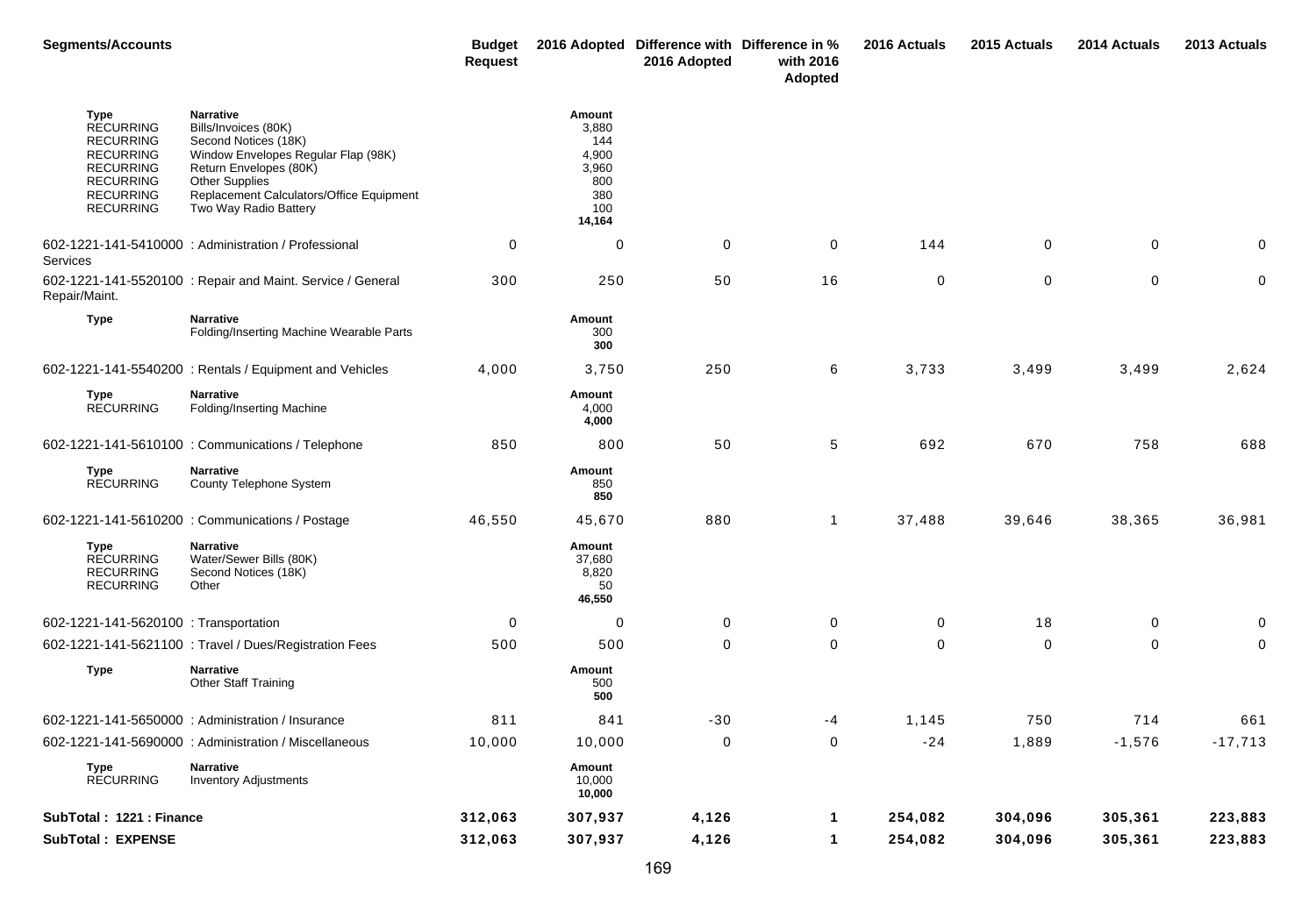| <b>Segments/Accounts</b> | <b>Budget</b><br>Request |         | 2016 Adopted | 2016 Adopted Difference with Difference in %<br>with 2016<br><b>Adopted</b> | 2016 Actuals | 2015 Actuals | 2014 Actuals | 2013 Actuals |
|--------------------------|--------------------------|---------|--------------|-----------------------------------------------------------------------------|--------------|--------------|--------------|--------------|
| <b>Grand Total</b>       | 312,063                  | 307,937 | 4,126        |                                                                             | 254,082      | 303,635      | 305,361      | 223,883      |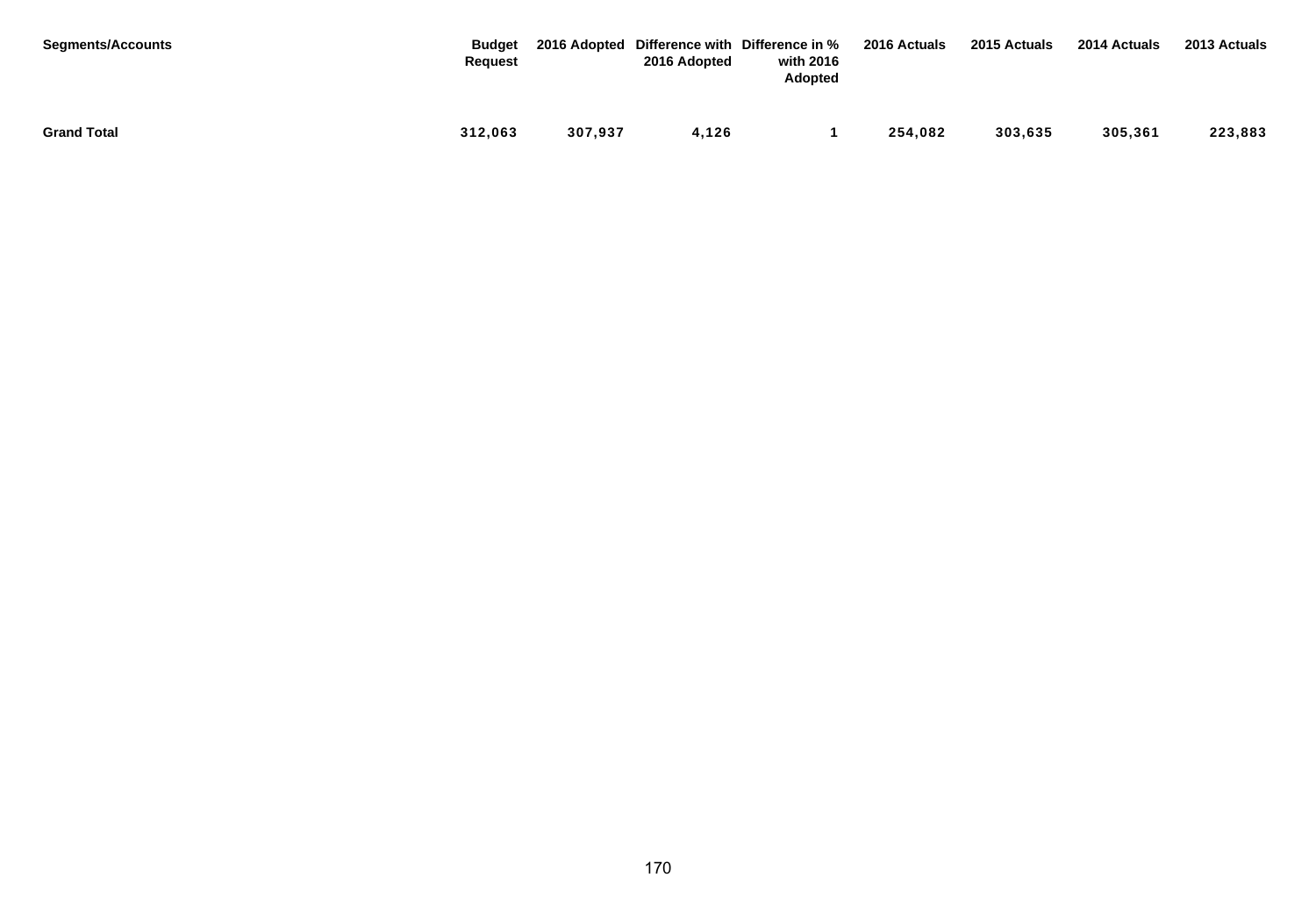## **The City of Frederick Working Budget Report 2017, Working, Details, Adopted** From Account: 602-2321 To Account: 602-2321 Run Date: 05/27/2016 User: kmiletich Report by: Dept/Div

| <b>Segments/Accounts</b>        |                                                                                                                                                                            | <b>Budget</b><br><b>Request</b> |                   | 2016 Adopted Difference with Difference in %<br>2016 Adopted | with 2016<br>Adopted | 2016 Actuals | 2015 Actuals | 2014 Actuals | 2013 Actuals |
|---------------------------------|----------------------------------------------------------------------------------------------------------------------------------------------------------------------------|---------------------------------|-------------------|--------------------------------------------------------------|----------------------|--------------|--------------|--------------|--------------|
| <b>REVENUE</b>                  |                                                                                                                                                                            |                                 |                   |                                                              |                      |              |              |              |              |
| 2321 : Plumbing Inspection      |                                                                                                                                                                            |                                 |                   |                                                              |                      |              |              |              |              |
| Occupational                    | 602-2321-232-3212301 : Business Licenses/Permits / Prof. &                                                                                                                 | 35,000                          | 7,500             | 27,500                                                       | 78                   | 12,720       | 35,100       | 12,220       | 36,460       |
| Type<br><b>RECURRING</b>        | <b>Narrative</b><br>- PLUMBING LICENSES - PROJECTION METHOD: HISTORICAL<br>REVIEW - COMMENTS: PLUMBING LICENSE RENEWALS ARE<br>EVERY OTHER YEAR. FY17 IS A LICENSING YEAR. |                                 | Amount<br>35,000  |                                                              |                      |              |              |              |              |
|                                 |                                                                                                                                                                            |                                 | 35,000            |                                                              |                      |              |              |              |              |
| Permits                         | 602-2321-232-3222303 : Non-business Lic./Permits / Building                                                                                                                | 180,000                         | 180,000           | $\mathbf 0$                                                  | 0                    | 117,313      | 153,640      | 211,928      | 176,390      |
| <b>Type</b><br><b>RECURRING</b> | <b>Narrative</b><br>- PLUMBING INSPECTION - PLUMBING PERMITS -                                                                                                             |                                 | Amount<br>180,000 |                                                              |                      |              |              |              |              |
|                                 | PROJECTION METHOD: HISTORICAL REVIEW                                                                                                                                       |                                 | 180,000           |                                                              |                      |              |              |              |              |
|                                 | 602-2321-232-3222304 : Building Permits / Reinspection Fee                                                                                                                 | 4,000                           | 4,000             | $\mathbf 0$                                                  | $\mathbf 0$          | 4,575        | 7,250        | 6,150        | 4,425        |
| <b>Type</b><br><b>RECURRING</b> | <b>Narrative</b><br>- PLUMBING RE-INSPECTION FEE FOR RESIDENTIAL AND<br>COMMERCIAL PROJECTS - PROJECTION METHOD:<br><b>HISTORICAL REVIEW</b>                               |                                 | Amount<br>4,000   |                                                              |                      |              |              |              |              |
|                                 |                                                                                                                                                                            |                                 | 4,000             |                                                              |                      |              |              |              |              |
| Permits                         | 602-2321-232-3222308 : Non-business Lic./Permits / Gas                                                                                                                     | 48,000                          | 48,000            | $\mathbf 0$                                                  | 0                    | 34,545       | 44,517       | 48,549       | 40,887       |
| <b>Type</b><br><b>RECURRING</b> | <b>Narrative</b><br>- GAS INSPECTION - GAS PERMITS - RESIDENTIAL &                                                                                                         |                                 | Amount<br>48,000  |                                                              |                      |              |              |              |              |
|                                 | COMMERCIAL - PROJECTION METHOD: HISTORICAL REVIEW                                                                                                                          |                                 | 48,000            |                                                              |                      |              |              |              |              |
|                                 | 602-2321-232-3222309 : Gas Permits / Gas Reinspection Fee                                                                                                                  | 1,200                           | 500               | 700                                                          | 58                   | 2,150        | 1,525        | 2,100        | 750          |
| <b>Type</b><br><b>RECURRING</b> | <b>Narrative</b><br>- GAS RE-INSPECTION FEE FOR RESIDENTIAL AND<br>COMMERCIAL PROJECTS - - PROJECTION METHOD:<br><b>HISTORICAL REVIEW</b>                                  |                                 | Amount<br>1,200   |                                                              |                      |              |              |              |              |
|                                 |                                                                                                                                                                            |                                 | 1,200             |                                                              |                      |              |              |              |              |
|                                 | 602-2321-232-3312200 : Federal / Public Safety / Op indirect                                                                                                               | $\mathbf 0$                     | 0                 | $\mathbf 0$                                                  | 0                    | $\mathbf 0$  | 0            | $\mathbf 0$  | 261          |
|                                 | 602-2321-232-3510001 : General / Municipal Infractions                                                                                                                     | 300                             | 300               | $\mathbf{0}$                                                 | $\Omega$             | 500          | $\Omega$     | $\mathbf{0}$ | 500          |
| Type                            | Narrative                                                                                                                                                                  |                                 | Amount            |                                                              |                      |              |              |              |              |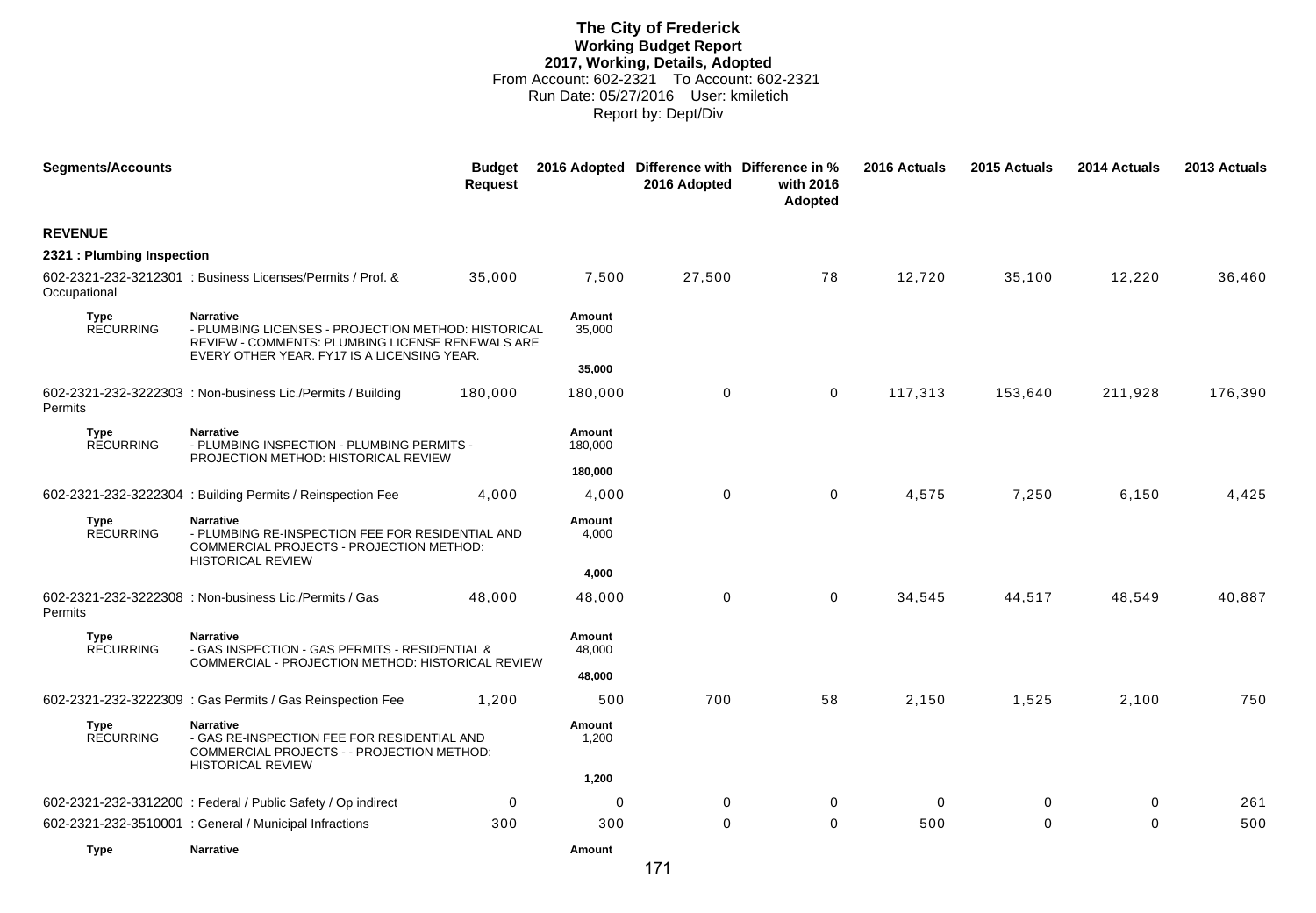| <b>Segments/Accounts</b>                       |                                                                                                                     | <b>Budget</b><br><b>Request</b> |            | 2016 Adopted Difference with Difference in %<br>2016 Adopted | with 2016<br>Adopted | 2016 Actuals | 2015 Actuals | 2014 Actuals | 2013 Actuals |
|------------------------------------------------|---------------------------------------------------------------------------------------------------------------------|---------------------------------|------------|--------------------------------------------------------------|----------------------|--------------|--------------|--------------|--------------|
| <b>RECURRING</b>                               | - PLUMBING/GAS INSPECTION - MUNICIPAL INFRACTIONS<br>PER OCCURANCE - PROJECTION METHOD: HISTORICAL<br><b>REVIEW</b> |                                 | 300        |                                                              |                      |              |              |              |              |
|                                                |                                                                                                                     |                                 | 300        |                                                              |                      |              |              |              |              |
| Gen. Cap. Asse                                 | 602-2321-232-3930001 : Capital Asset Disposition / Sale of                                                          | 0                               | 0          | $\Omega$                                                     | 0                    | $\mathbf 0$  | 0            | 0            | 1,260        |
| SubTotal: 2321 : Plumbing Inspection           |                                                                                                                     | $-268,500$                      | $-240,300$ | $-28,200$                                                    | 10                   | $-171,803$   | $-242,032$   | $-280,947$   | $-260,933$   |
| <b>SubTotal: REVENUE</b>                       |                                                                                                                     | $-268,500$                      | $-240,300$ | $-28,200$                                                    | 10                   | $-171,803$   | $-242,032$   | $-280,947$   | $-260,933$   |
| <b>EXPENSE</b>                                 |                                                                                                                     |                                 |            |                                                              |                      |              |              |              |              |
| 2321 : Plumbing Inspection                     |                                                                                                                     |                                 |            |                                                              |                      |              |              |              |              |
|                                                | 602-2321-232-5121100 : Salaries - Full Time / Productive Time                                                       | 152,525                         | 145,863    | 6,662                                                        | 4                    | 108,013      | 133,965      | 137,979      | 134,440      |
|                                                | 602-2321-232-5121200 : Salaries - Full Time / Vacation                                                              | 0                               | 0          | 0                                                            | 0                    | 6,076        | 12,702       | 14,096       | 10,936       |
|                                                | 602-2321-232-5121300 : Salaries - Full Time / Sick                                                                  | 0                               | 0          | $\Omega$                                                     | 0                    | 5,164        | 2,697        | 2,231        | 3,685        |
|                                                | 602-2321-232-5121400 : Salaries - Full Time / Holiday                                                               | $\Omega$                        | 0          | $\Omega$                                                     | 0                    | 6,074        | 7,792        | 7,496        | 7,311        |
|                                                | 602-2321-232-5121500 : Salaries - Full Time / Other Leave                                                           | $\Omega$                        | $\Omega$   | $\Omega$                                                     | 0                    | 2,565        | 1,425        | 2,708        | 2,513        |
|                                                | 602-2321-232-5141300 : Overtime / Premium Overtime                                                                  | 300                             | 300        | $\Omega$                                                     | 0                    | 491          | 54           | 998          | 831          |
| 602-2321-232-5170000 : Special Allowance       |                                                                                                                     | 0                               | 0          | $\Omega$                                                     | 0                    | 0            | 0            | 4,200        | $\mathbf 0$  |
| Compensation                                   | 602-2321-232-5210000 : Inspections/Code / Workmen's                                                                 | 7,818                           | 12,677     | $-4,859$                                                     | $-63$                | 15,068       | 12,375       | 11,623       | 8,497        |
| 602-2321-232-5221100 : FICA / Social Security  |                                                                                                                     | 9,476                           | 9,061      | 415                                                          | 4                    | 7,291        | 9,149        | 9,889        | 9,273        |
| 602-2321-232-5221200 : FICA / Medicare         |                                                                                                                     | 2,216                           | 2,118      | 98                                                           | 4                    | 1,705        | 2,140        | 2,313        | 2,169        |
|                                                | 602-2321-232-5264100 : Health Insurance / Retirees >= 65                                                            | 21,155                          | 20,587     | 568                                                          | 2                    | 19,243       | 18,324       | 16,958       | 15,994       |
|                                                | 602-2321-232-5266100 : Health Insurance / CIGNA                                                                     | 42,851                          | 41,988     | 863                                                          | 2                    | 42,679       | 36,435       | 37,379       | 36,011       |
|                                                | 602-2321-232-5266200 : Health Insurance / CIGNA - Retirees                                                          | 19,839                          | 0          | 19,839                                                       | 100                  | 18,805       | 7,513        | 0            | $\Omega$     |
|                                                | 602-2321-232-5266300 : Health Insurance / OPEB Payment                                                              | 28,947                          | 26,008     | 2,939                                                        | 10                   | 26,008       | 21,569       | 21,711       | 17,597       |
|                                                | 602-2321-232-5266400 : Health Insurance / OPEB Unfunded                                                             | 0                               | 0          | 0                                                            | 0                    | 0            | 13,494       | 27,623       | 14,252       |
| Plan                                           | 602-2321-232-5266500 : OPEB Retirement Health Savings                                                               | 0                               | 0          | 0                                                            | 0                    | 2,500        | 833          | 0            | $\Omega$     |
| -Emp                                           | 602-2321-232-5267200 : Health Insurance / Aetna Dental                                                              | 0                               | 0          | 0                                                            | 0                    | 140          | $-43$        | 0            | 0            |
| 602-2321-232-5267900 : Vision - Emp            |                                                                                                                     | 0                               | 0          | $\mathbf 0$                                                  | $\mathbf 0$          | 47           | -3           | 0            | $\mathbf 0$  |
|                                                | 602-2321-232-5268100 : Health Insurance / Disability                                                                | 504                             | 569        | $-65$                                                        | $-13$                | 421          | 424          | 427          | 418          |
| 602-2321-232-5269100 : Health Insurance / Life |                                                                                                                     | 531                             | 531        | $\Omega$                                                     | 0                    | 568          | 427          | 417          | 413          |
|                                                | 602-2321-232-5282500 : Retirement / 25 Year Plan                                                                    | 58,857                          | 64,355     | $-5,498$                                                     | $-10$                | 64,355       | 29,583       | 55,394       | 52,810       |
| 602-2321-232-5291300 : Misc Benefits / Other   |                                                                                                                     | 3,259                           | 3,259      | 0                                                            | 0                    | 2,988        | 3,259        | 3,259        | 3,226        |
|                                                | 602-2321-232-5310100 : Supplies / General Supplies                                                                  | 4,832                           | 2,032      | 2,800                                                        | 57                   | 3,019        | 1,995        | 864          | 1,876        |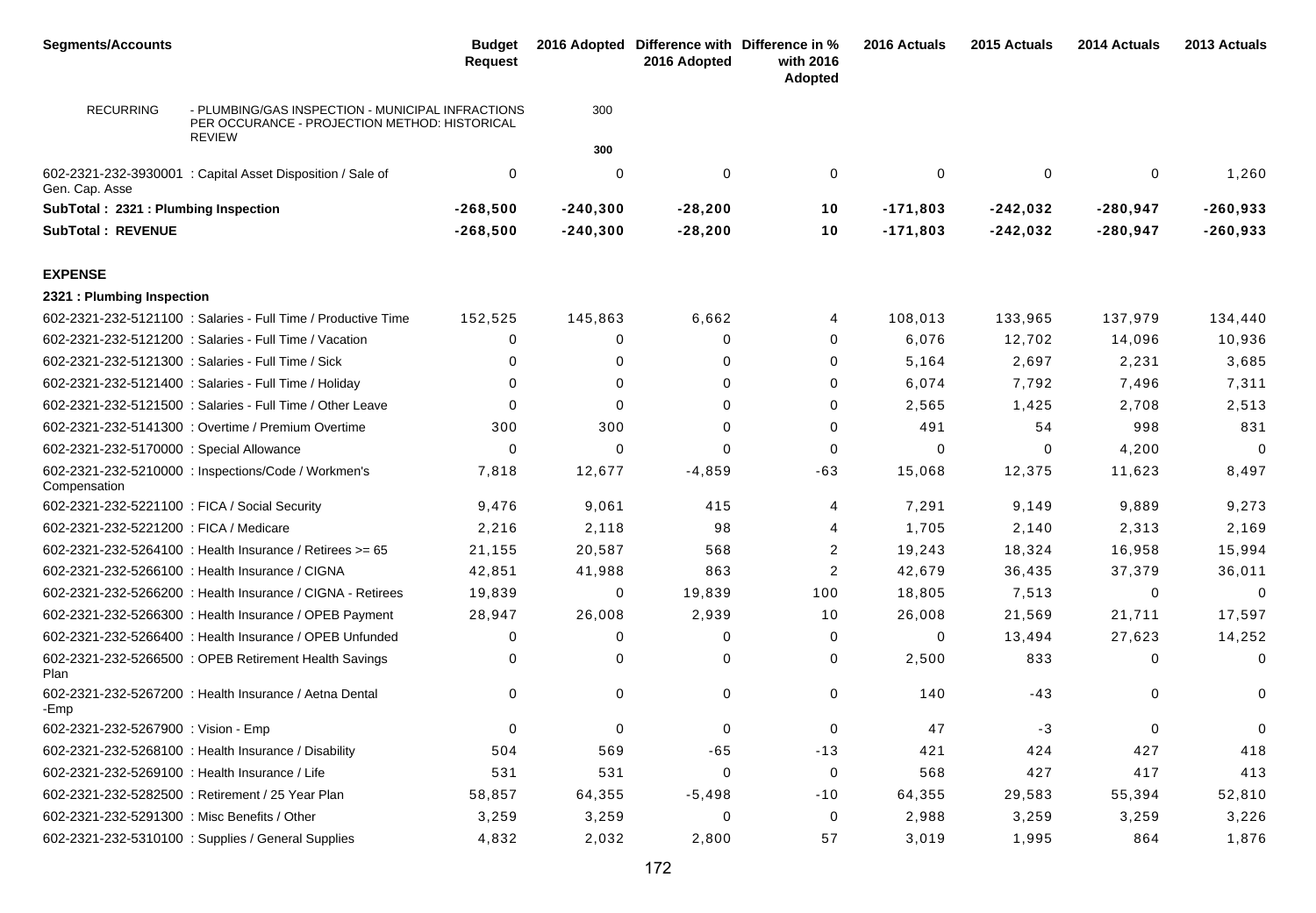| <b>Segments/Accounts</b>                     |                                                                                                                                                                                                                                                  | <b>Budget</b><br><b>Request</b> |                                 | 2016 Adopted Difference with Difference in %<br>2016 Adopted | with 2016<br>Adopted | 2016 Actuals | 2015 Actuals | 2014 Actuals | 2013 Actuals |
|----------------------------------------------|--------------------------------------------------------------------------------------------------------------------------------------------------------------------------------------------------------------------------------------------------|---------------------------------|---------------------------------|--------------------------------------------------------------|----------------------|--------------|--------------|--------------|--------------|
| Type<br><b>RECURRING</b>                     | <b>Narrative</b><br>- GEN'L OFFICE & SUPPLIES NEEDED FOR THE OPERATION<br>OF PERMITTING PROCESS, AS WELL AS MISCELLANEOUS<br>COMPUTER SOFTWARE, OFFICE FURNITURE & FIELD AND<br>CAMERA EQUIPMENT. INCREASE DUE TO TWO (2) LAPTOP                 |                                 | Amount<br>4,000                 |                                                              |                      |              |              |              |              |
| <b>RECURRING</b>                             | COMPUTERS AND PRINTERS FOR INSPECTORS IN FIELD.<br>- MATERIALS FOR IN-HOUSE REPAIR - 2 VEHICLES @<br>APPROX. \$416/EA (INCLUDES TIRES, OIL/FILTER, ETC.)                                                                                         |                                 | 832<br>4,832                    |                                                              |                      |              |              |              |              |
|                                              | 602-2321-232-5310300: Supplies / Clothing/Uniforms                                                                                                                                                                                               | 500                             | 500                             | 0                                                            | $\mathbf 0$          | 0            | 125          | 117          | 125          |
| Type<br><b>RECURRING</b>                     | <b>Narrative</b><br>- SAFETY BOOTS - (2 @ \$125/EA) INCREASE DUE TO<br>RAINCOAT FOR INCLEMENT WEATHER                                                                                                                                            |                                 | Amount<br>500                   |                                                              |                      |              |              |              |              |
|                                              |                                                                                                                                                                                                                                                  |                                 | 500                             |                                                              |                      |              |              |              |              |
| 602-2321-232-5330100 : Energy / Fuel & Oil   |                                                                                                                                                                                                                                                  | 2,400                           | 2,400                           | $\mathbf 0$                                                  | $\mathbf 0$          | 1,668        | 2,317        | 3,143        | 2,853        |
| Type<br><b>RECURRING</b>                     | <b>Narrative</b><br>- 2 VEHICLES @ APPROX \$100/EA PER MO X 12                                                                                                                                                                                   |                                 | Amount<br>2,400<br>2,400        |                                                              |                      |              |              |              |              |
| Services                                     | 602-2321-232-5410000 : Inspections/Code / Professional                                                                                                                                                                                           | 78                              | 78                              | 0                                                            | 0                    | 102          | 14           | $\mathbf 0$  | 47           |
| Type<br><b>RECURRING</b><br><b>RECURRING</b> | <b>Narrative</b><br>- 2 VEHICLES @ \$14/EA FOR EMISSIONS<br>- CORPORATE HEALTH SERVICES                                                                                                                                                          |                                 | Amount<br>28<br>50<br>78        |                                                              |                      |              |              |              |              |
| Repair/Maint.                                | 602-2321-232-5520100 : Repair and Maint. Service / General                                                                                                                                                                                       | 1,200                           | 1,200                           | $\mathbf 0$                                                  | $\pmb{0}$            | 20           | $\mathbf 0$  | 30           | 560          |
| Type<br><b>RECURRING</b><br><b>RECURRING</b> | <b>Narrative</b><br>- 2 VEHICLES AT VARIOUS AGES/CONDITIONS<br>- DIGITAL RADIO REPAIR                                                                                                                                                            |                                 | Amount<br>1,000<br>200<br>1,200 |                                                              |                      |              |              |              |              |
| 602-2321-232-5570000 : Licenses/Permits      |                                                                                                                                                                                                                                                  | 0                               | 0                               | 0                                                            | 0                    | 0            | 0            | 0            | 100          |
|                                              | 602-2321-232-5610100 : Communications / Telephone                                                                                                                                                                                                | 2,400                           | 1,300                           | 1,100                                                        | 45                   | 1,249        | 1,297        | 1,413        | 1,008        |
| Type<br><b>RECURRING</b>                     | <b>Narrative</b><br>- OFFICE PHONES (INCLUDES USAGE, EQUIPMENT &<br>CHANGES AS NEEDED) - CELLPHONES - (INCLUDES COST OF<br>REPLACEMENT EQUIPMENT, BATTERIES, ETC.) INCREASE<br>DUE TO AIRCARDS FOR NEW LAPTOP COMPUTERS FOR<br><b>INSPECTORS</b> |                                 | Amount<br>2,400<br>2,400        |                                                              |                      |              |              |              |              |
|                                              | 602-2321-232-5610200 : Communications / Postage                                                                                                                                                                                                  | 625                             | 425                             | 200                                                          | 32                   | 413          | 818          | 541          | 657          |
| <b>Type</b><br><b>RECURRING</b>              | <b>Narrative</b><br>- POSTAGE - FY17 IS A PLUMBING/GAS LICENSING YR.                                                                                                                                                                             |                                 | Amount<br>625<br>625            |                                                              |                      |              |              |              |              |
|                                              | 602-2321-232-5621100 : Travel / Dues/Registration Fees                                                                                                                                                                                           | 500                             | 500                             | 0                                                            | 0                    | 0            | 6            | $\mathbf 0$  | 220          |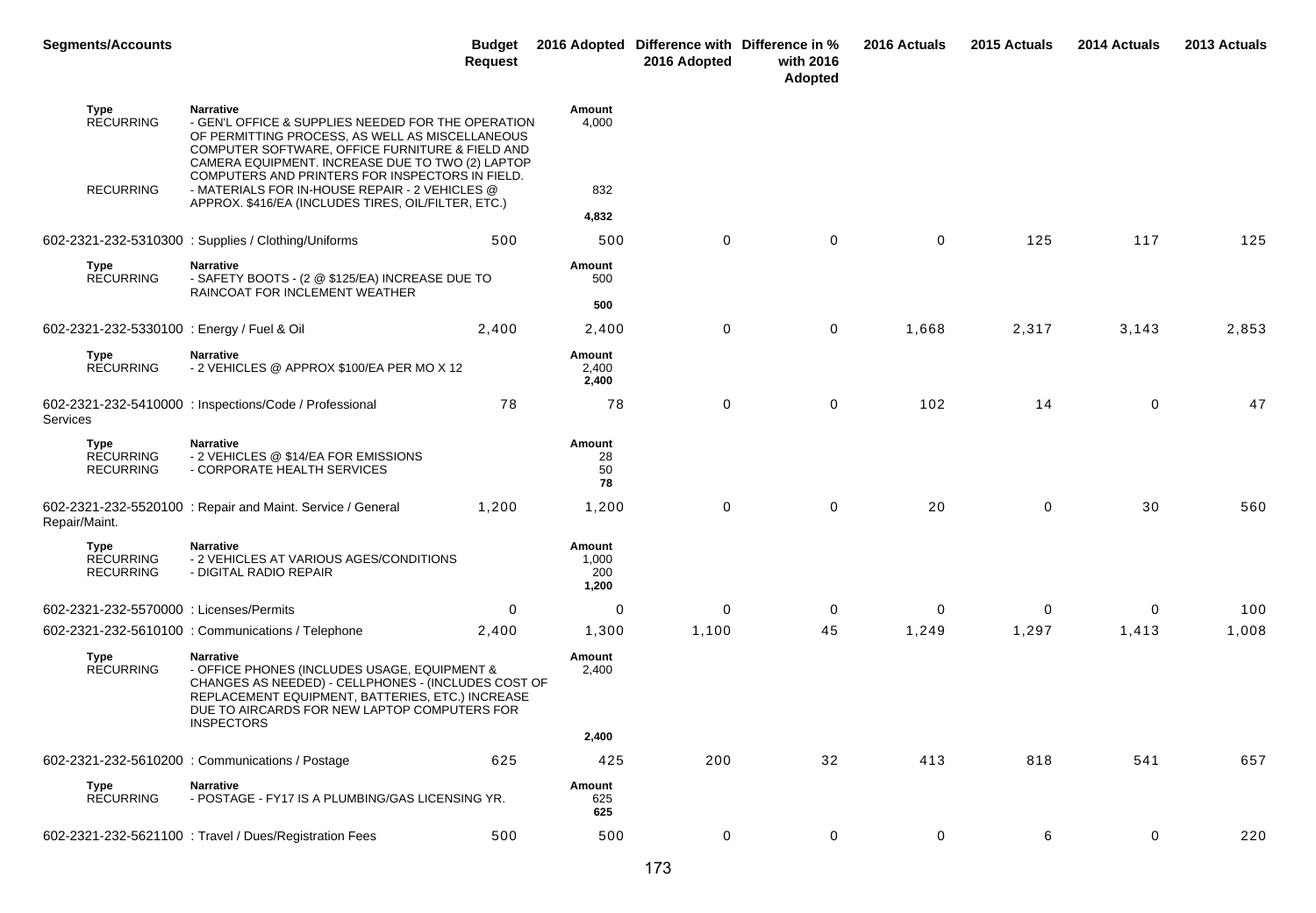| <b>Segments/Accounts</b>            |                                                                                                                                                             | <b>Budget</b><br>Request | 2016 Adopted | Difference with<br>2016 Adopted | Difference in %<br>with 2016<br>Adopted | 2016 Actuals | 2015 Actuals | 2014 Actuals | 2013 Actuals |
|-------------------------------------|-------------------------------------------------------------------------------------------------------------------------------------------------------------|--------------------------|--------------|---------------------------------|-----------------------------------------|--------------|--------------|--------------|--------------|
| Type                                | <b>Narrative</b>                                                                                                                                            |                          | Amount       |                                 |                                         |              |              |              |              |
| <b>RECURRING</b>                    | - MD PLUMBING MECH'L INSPECT ASSOC DUES - INCLUDES<br>SEMINARS/ UPDATES TO PLUMBING/GAS CODES                                                               |                          | 100          |                                 |                                         |              |              |              |              |
| <b>RECURRING</b>                    | - MD PLUMBING MECH'L INSPECT ASSOC PLUMBING/GAS<br>CODE SEMINAR UPDATE REQUIRED BY STATE OF MD FOR<br>INSPEC LICENSE 2 @ \$200/EA. - NOTE: THE SEMINAR WILL |                          | 400          |                                 |                                         |              |              |              |              |
|                                     | BE HELD IN OCEAN CITY, MD                                                                                                                                   |                          | 500          |                                 |                                         |              |              |              |              |
|                                     |                                                                                                                                                             |                          |              |                                 |                                         |              |              |              |              |
|                                     | 602-2321-232-5650000 : Inspections/Code / Insurance                                                                                                         | 3,274                    | 3,323        | -49                             | $-2$                                    | 3,526        | 3,046        | 2,837        | 2,915        |
| SubTotal: 2321: Plumbing Inspection |                                                                                                                                                             | 364,087                  | 339,074      | 25,013                          | 6                                       | 340,198      | 323,732      | 365,646      | 330,737      |
| <b>SubTotal: EXPENSE</b>            |                                                                                                                                                             | 364,087                  | 339,074      | 25,013                          | 6                                       | 340,198      | 323,732      | 365,646      | 330,737      |
| <b>Grand Total</b>                  |                                                                                                                                                             | 95,587                   | 98,774       | $-3,187$                        | -4                                      | 168,395      | 81,700       | 84,699       | 69,804       |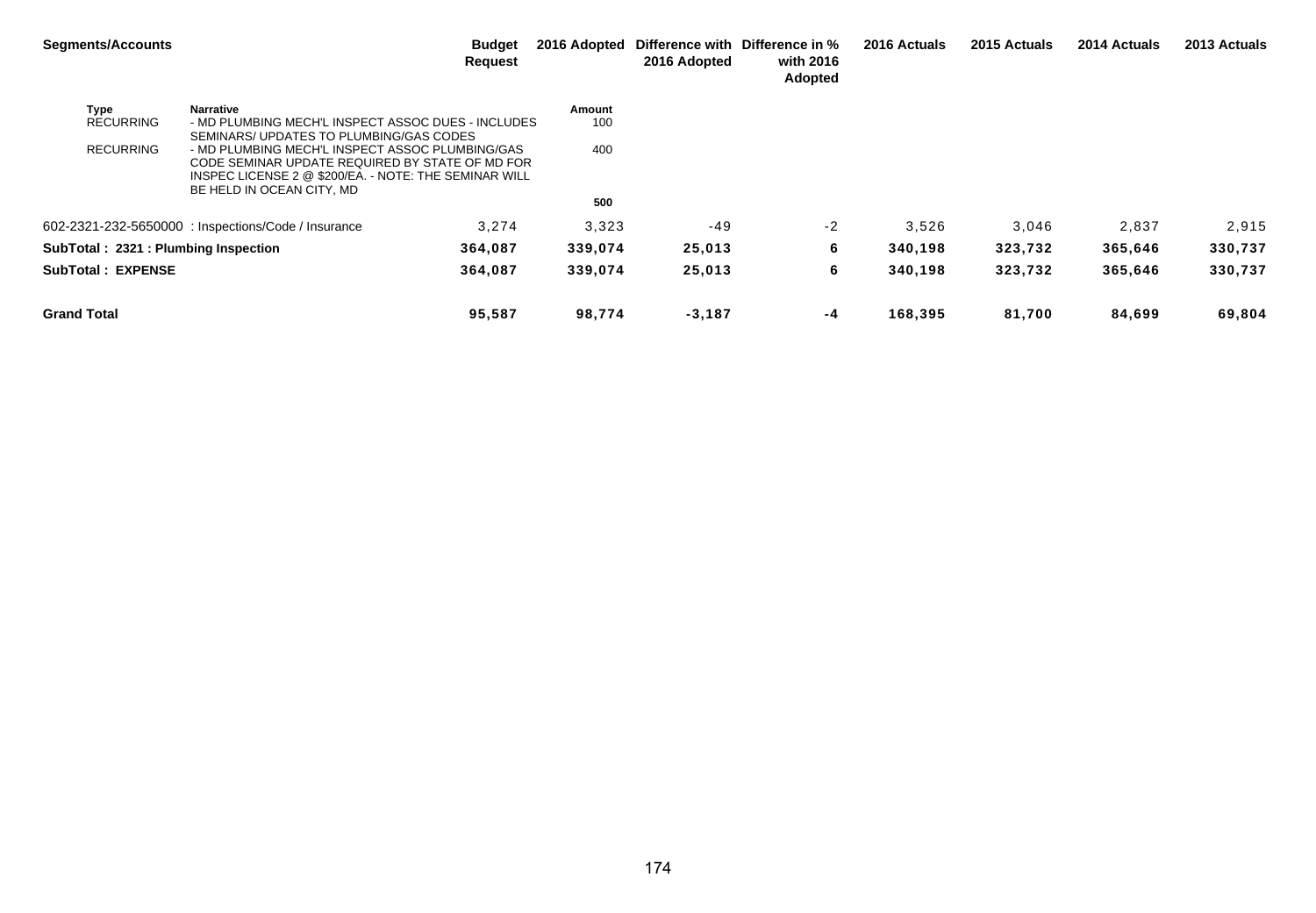#### **The City of Frederick Working Budget Report 2017, Working, Details, Adopted** From Account: 602-3311 To Account: 602-3311 Run Date: 05/27/2016 User: kmiletich Report by: Dept/Div

| <b>Segments/Accounts</b>                                                     | <b>Budget</b><br><b>Request</b> |                 | 2016 Adopted Difference with Difference in %<br>2016 Adopted | with 2016<br>Adopted | 2016 Actuals  | 2015 Actuals  | 2014 Actuals    | 2013 Actuals  |
|------------------------------------------------------------------------------|---------------------------------|-----------------|--------------------------------------------------------------|----------------------|---------------|---------------|-----------------|---------------|
| <b>REVENUE</b>                                                               |                                 |                 |                                                              |                      |               |               |                 |               |
| 3311 : Water Services                                                        |                                 |                 |                                                              |                      |               |               |                 |               |
| 602-3311-331-3313200 : Federal / Public Works / Op Indirect                  | $\Omega$                        | 0               | 0                                                            | 0                    | 0             | $\mathbf 0$   | $\mathbf 0$     | 18,814        |
| 602-3311-331-3400001 : Public Works / Equipmental Rental                     | 0                               | $\Omega$        |                                                              | $\Omega$             | 264           | 3,263         | 1,897           | 2,550         |
| 602-3311-331-3400002 : Public Works / Labor                                  | $\Omega$                        | $\Omega$        | $\Omega$                                                     | $\Omega$             | 400           | 4,530         | 2,104           | 4,691         |
| 602-3311-331-3400003 : Public Works / Overhead                               | $\Omega$                        | $\Omega$        | $\Omega$                                                     | 0                    | 254           | 1,902         | 1,100           | 1,548         |
| 602-3311-331-3433002 : Public Works / Water Meter Fee                        | 125,000                         | 125,000         | 0                                                            | 0                    | 125,283       | 108,805       | 125,202         | 136,107       |
| 602-3311-331-3433003 : Public Works / Reading Request<br>Fees                | 90,000                          | 90,000          | $\Omega$                                                     | 0                    | 92,125        | 102,005       | 90,375          | 74,953        |
| 602-3311-331-3433004 : Public Works / Water                                  | 12,875,000                      | 12,700,000      | 175,000                                                      | -1                   | 10,605,653    | 11,885,783    | 11,847,103      | 12,240,024    |
| 602-3311-331-3433005 : Public Works / Water Connection<br>Charge             | 60,000                          | 60,000          | $\Omega$                                                     | 0                    | 96,352        | 52,812        | 60,762          | 35,125        |
| 602-3311-331-3433006 : Public Works / Water Turn On/Off                      | 75,000                          | 75,000          | $\Omega$                                                     | $\mathbf 0$          | 67,035        | 84,500        | 69,725          | 81,700        |
| 602-3311-331-3433007 : Water / Wheeling Surcharge                            | 1,450,000                       | 1,290,000       | 160,000                                                      | 11                   | 1,230,183     | 1,345,886     | 1,020,990       | 628,680       |
| 602-3311-331-3690001 : Miscellaneous / Other Misc. Receipts                  | 0                               | 0               | 0                                                            | 0                    | 1,382         | 8,094         | 8,820           | 4,616         |
| 602-3311-331-3810002 : Non-Operating Revenues / Other<br>Non-Op. Revenue     | 154,080                         | 154,080         | 0                                                            | 0                    | 166,975       | 161,748       | 243,053         | 143,611       |
| 602-3311-331-3813301 : Non-Operating Revenues / Donated<br>Infrastructure    | 0                               | 0               | 0                                                            | $\pmb{0}$            | 0             | 103,725       | 665,385         | 449,440       |
| 602-3311-331-3930001 : Capital Asset Disposition / Sale of<br>Gen. Cap. Asse | $\Omega$                        | $\mathbf 0$     | 0                                                            | 0                    | 1,440         | 4,680         | 640             | 2,700         |
| 602-3311-331-3930002 : Capital Asset Disposition / Insurance<br>Reimbursemen | $\Omega$                        | $\mathbf 0$     | $\Omega$                                                     | $\mathbf 0$          | $\mathbf 0$   | 0             | 3,457           | $\mathbf 0$   |
| SubTotal: 3311: Water Services                                               | $-14,829,080$                   | $-14, 494, 080$ | $-335,000$                                                   | $\mathbf{2}$         | $-12,387,346$ | $-13,867,733$ | $-14, 140, 613$ | $-13,824,559$ |
| <b>SubTotal: REVENUE</b>                                                     | $-14,829,080$                   | $-14,494,080$   | $-335,000$                                                   | $\mathbf{2}$         | $-12,387,346$ | $-13,867,733$ | $-14, 140, 613$ | $-13,824,559$ |
| <b>EXPENSE</b>                                                               |                                 |                 |                                                              |                      |               |               |                 |               |
| 3311 : Water Services                                                        |                                 |                 |                                                              |                      |               |               |                 |               |
| 602-3311-331-5121100 : Salaries - Full Time / Productive Time                | 1,143,879                       | 1,098,778       | 45,101                                                       | 3                    | 752,522       | 796,919       | 692,862         | 657,257       |
| 602-3311-331-5121200 : Salaries - Full Time / Vacation                       | 0                               | 0               | $\Omega$                                                     | $\Omega$             | 66,571        | 80,905        | 74,929          | 65,252        |
| 602-3311-331-5121300 : Salaries - Full Time / Sick                           | 0                               | $\Omega$        | $\Omega$                                                     | $\Omega$             | 26,865        | 27,082        | 25,176          | 21,137        |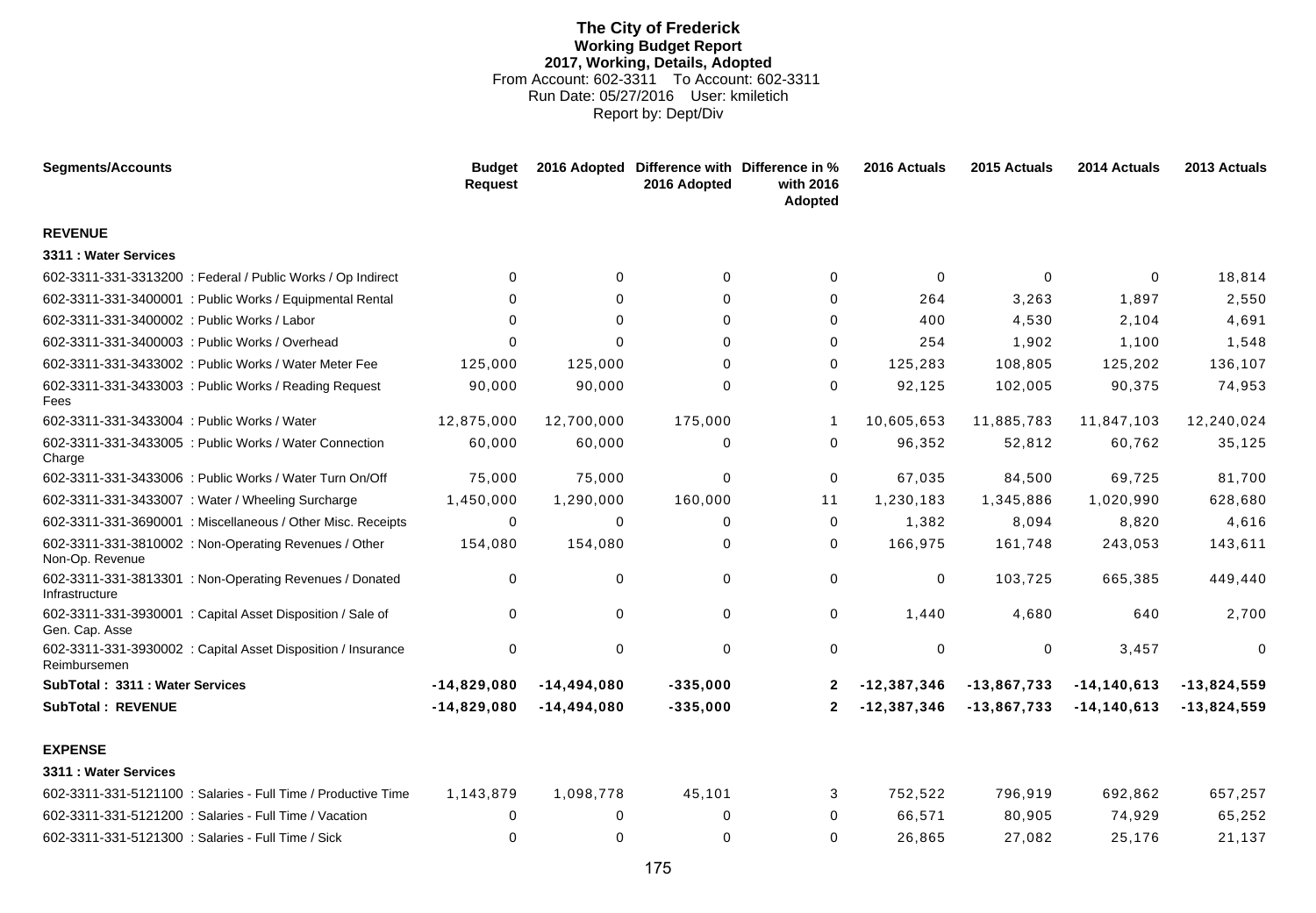| <b>Segments/Accounts</b>                                                                                 |                                                                                                                                                                                                                                                                                                                                           | <b>Budget</b><br><b>Request</b> |                                                        | 2016 Adopted Difference with Difference in %<br>2016 Adopted | with 2016<br>Adopted | 2016 Actuals | 2015 Actuals | 2014 Actuals | 2013 Actuals |
|----------------------------------------------------------------------------------------------------------|-------------------------------------------------------------------------------------------------------------------------------------------------------------------------------------------------------------------------------------------------------------------------------------------------------------------------------------------|---------------------------------|--------------------------------------------------------|--------------------------------------------------------------|----------------------|--------------|--------------|--------------|--------------|
|                                                                                                          | 602-3311-331-5121400 : Salaries - Full Time / Holiday                                                                                                                                                                                                                                                                                     | $\mathbf 0$                     | 0                                                      | $\mathbf 0$                                                  | 0                    | 43,990       | 44,716       | 39,313       | 37,447       |
|                                                                                                          | 602-3311-331-5121500 : Salaries - Full Time / Other Leave                                                                                                                                                                                                                                                                                 | $\Omega$                        | 0                                                      | $\Omega$                                                     | 0                    | 24,764       | 10,645       | 14,200       | 13,025       |
| 602-3311-331-5141200 : Overtime / Standby                                                                |                                                                                                                                                                                                                                                                                                                                           | 22,000                          | 22,000                                                 | $\Omega$                                                     | 0                    | 14,302       | 16,372       | 14,641       | 15,197       |
|                                                                                                          | 602-3311-331-5141300 : Overtime / Premium Overtime                                                                                                                                                                                                                                                                                        | 32,000                          | 30,000                                                 | 2,000                                                        | 6                    | 12,133       | 31,254       | 27,061       | 24,940       |
| 602-3311-331-5170000 : Special Allowance                                                                 |                                                                                                                                                                                                                                                                                                                                           | 0                               | 0                                                      | 0                                                            | 0                    | 0            | 0            | 22,597       | 0            |
| Compensation                                                                                             | 602-3311-331-5210000 : Water Services / Workmen's                                                                                                                                                                                                                                                                                         | 39,630                          | 39,972                                                 | $-342$                                                       | -1                   | 46,098       | 37,863       | 35,550       | 25,991       |
| 602-3311-331-5221100 : FICA / Social Security                                                            |                                                                                                                                                                                                                                                                                                                                           | 74,267                          | 71,350                                                 | 2,917                                                        | 3                    | 54,602       | 58,893       | 53,675       | 49,110       |
| 602-3311-331-5221200 : FICA / Medicare                                                                   |                                                                                                                                                                                                                                                                                                                                           | 17,369                          | 16,686                                                 | 683                                                          | 3                    | 12,770       | 13,773       | 12,553       | 11,486       |
|                                                                                                          | 602-3311-331-5264100 : Health Insurance / Retirees >= 65                                                                                                                                                                                                                                                                                  | 26,444                          | 20,587                                                 | 5,857                                                        | 22                   | 24,054       | 19,104       | 17,624       | 22,324       |
|                                                                                                          | 602-3311-331-5266100 : Health Insurance / CIGNA                                                                                                                                                                                                                                                                                           | 163,584                         | 151,785                                                | 11,799                                                       | 7                    | 159,672      | 129,122      | 105,662      | 95,045       |
|                                                                                                          | 602-3311-331-5266200 : Health Insurance / CIGNA - Retirees                                                                                                                                                                                                                                                                                | 125,177                         | 128,580                                                | $-3,403$                                                     | -3                   | 116,884      | 126,110      | 122,324      | 122,384      |
|                                                                                                          | 602-3311-331-5266300 : Health Insurance / OPEB Payment                                                                                                                                                                                                                                                                                    | 99,219                          | 93,458                                                 | 5,761                                                        | 5                    | 93,458       | 92,228       | 93,740       | 72,314       |
|                                                                                                          | 602-3311-331-5266400 : Health Insurance / OPEB Unfunded                                                                                                                                                                                                                                                                                   | 0                               | 0                                                      | 0                                                            | 0                    | $\Omega$     | 22,965       | 53,010       | $-10,470$    |
| Plan                                                                                                     | 602-3311-331-5266500 : OPEB Retirement Health Savings                                                                                                                                                                                                                                                                                     | 0                               | 0                                                      | 0                                                            | 0                    | 750          | 0            | 0            | 0            |
| -Emp                                                                                                     | 602-3311-331-5267200 : Health Insurance / Aetna Dental                                                                                                                                                                                                                                                                                    | 0                               | 0                                                      | 0                                                            | 0                    | 730          | $-2$         | 3,029        | $-14$        |
| 602-3311-331-5267900 : Vision - Emp                                                                      |                                                                                                                                                                                                                                                                                                                                           | $\Omega$                        | 0                                                      | $\Omega$                                                     | 0                    | 94           | 3            | 5            | 8            |
|                                                                                                          | 602-3311-331-5268100 : Health Insurance / Disability                                                                                                                                                                                                                                                                                      | 3,543                           | 3,489                                                  | 54                                                           | -1                   | 2,723        | 2,255        | 1,980        | 1,819        |
| 602-3311-331-5269100 : Health Insurance / Life                                                           |                                                                                                                                                                                                                                                                                                                                           | 3,372                           | 3,372                                                  | $\Omega$                                                     | 0                    | 2,593        | 2,181        | 2,146        | 2,062        |
|                                                                                                          | 602-3311-331-5282500 : Retirement / 25 Year Plan                                                                                                                                                                                                                                                                                          | 215,622                         | 234,981                                                | $-19,359$                                                    | -9                   | 234,981      | 231,220      | 236,868      | 225,817      |
|                                                                                                          | 602-3311-331-5283000 : Retirement / 30 Year Plan                                                                                                                                                                                                                                                                                          | 73,028                          | 81,479                                                 | $-8,451$                                                     | $-12$                | 81,479       | 108,263      | 39,063       | 36,543       |
| Fees                                                                                                     | 602-3311-331-5284000: Retirement / Supplement Savings                                                                                                                                                                                                                                                                                     | 387                             | 382                                                    | 5                                                            | -1                   | 304          | 320          | 291          | 295          |
| 602-3311-331-5291300 : Misc Benefits / Other                                                             |                                                                                                                                                                                                                                                                                                                                           | 3,771                           | 3,422                                                  | 349                                                          | 9                    | 3,457        | 4,042        | 2,346        | 2,074        |
|                                                                                                          | 602-3311-331-5310100 : Supplies / General Supplies                                                                                                                                                                                                                                                                                        | 215,500                         | 220,400                                                | $-4,900$                                                     | $-3$                 | 155,886      | 307,950      | 182,511      | 185,450      |
| Type<br><b>RECURRING</b><br><b>RECURRING</b><br><b>RECURRING</b><br><b>RECURRING</b><br><b>RECURRING</b> | Narrative<br>General office supplies for office and field work.<br>Gloves, small tools, hand tools, drills, saws etc.<br>System repair component- Hydrants valves, Main valves, service<br>repairs, Meter vaults.<br>Vehicle & equipment repair.<br>Replacement of stopped meters and transponders approximately<br>500 units @ \$200 ea. |                                 | Amount<br>7,000<br>4,000<br>65,000<br>8,500<br>100,000 |                                                              |                      |              |              |              |              |
| <b>RECURRING</b><br><b>RECURRING</b><br><b>RECURRING</b><br>ONE-TIME                                     | Faculties maintenance-vaults, 6 water tanks, 3 pump stations<br>Traffic cones signs and barricades.<br>Miscellaneous stone<br>Replacement of 2 confined space monitors \$3000 each                                                                                                                                                        |                                 | 12,000<br>3,000<br>10,000<br>6,000<br>215,500          |                                                              |                      |              |              |              |              |
|                                                                                                          | 602-3311-331-5310300 : Supplies / Clothing/Uniforms                                                                                                                                                                                                                                                                                       | 4,550                           | 5,050                                                  | $-500$<br>176                                                | $-11$                | 3,467        | 3,629        | 6,751        | 3,492        |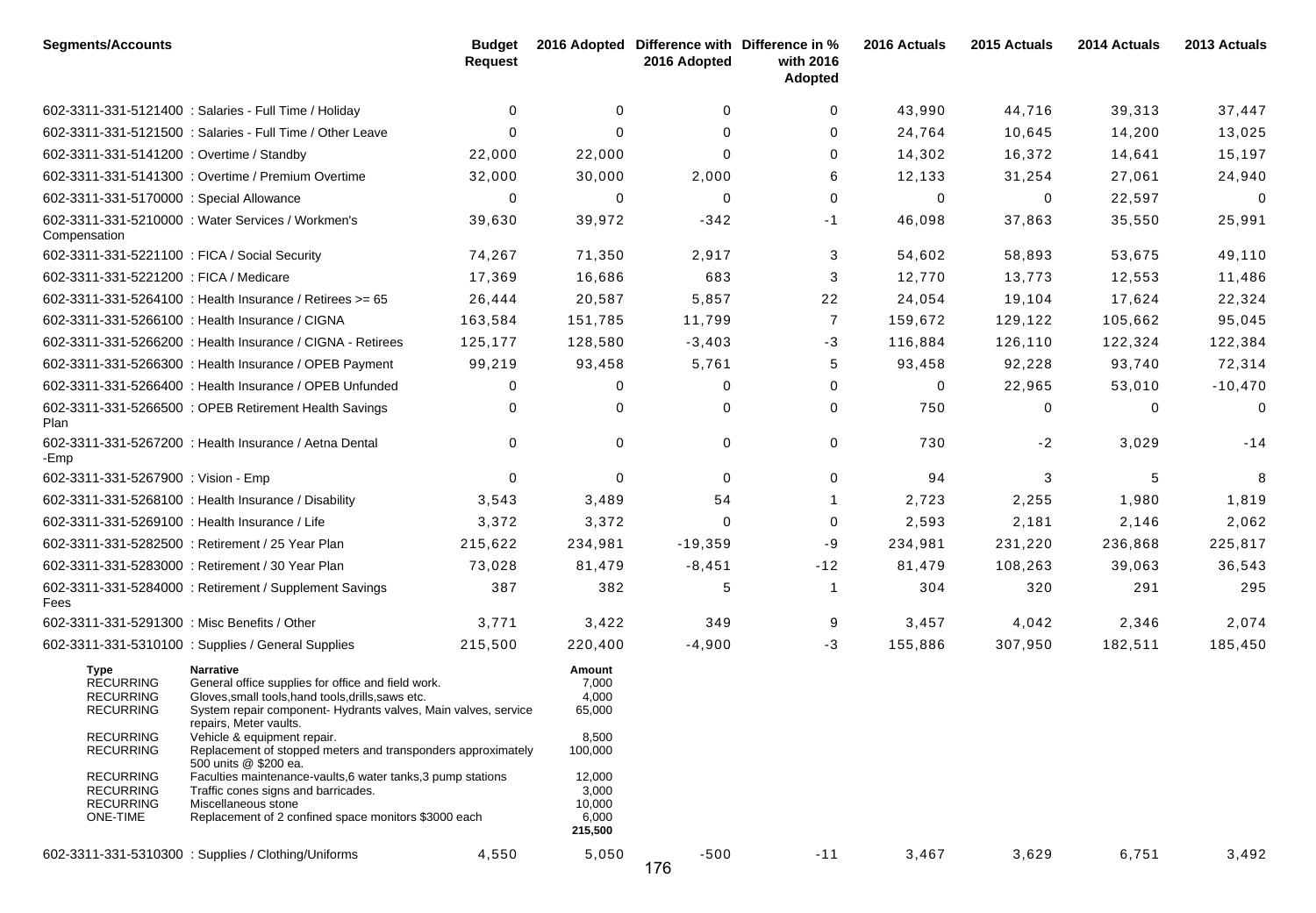| <b>Segments/Accounts</b>                                                             |                                                                                                                                                                                                                                                                                                       | <b>Budget</b><br><b>Request</b> |                                          | 2016 Adopted Difference with Difference in %<br>2016 Adopted | with 2016<br>Adopted | 2016 Actuals | 2015 Actuals | 2014 Actuals | 2013 Actuals |
|--------------------------------------------------------------------------------------|-------------------------------------------------------------------------------------------------------------------------------------------------------------------------------------------------------------------------------------------------------------------------------------------------------|---------------------------------|------------------------------------------|--------------------------------------------------------------|----------------------|--------------|--------------|--------------|--------------|
| Type<br><b>RECURRING</b><br><b>RECURRING</b>                                         | <b>Narrative</b><br>Uniform allowance for 14 employees @ \$250 ea.<br>Boot allowance 14 employees @ \$125 ea.                                                                                                                                                                                         |                                 | Amount<br>2,800<br>1,750<br>4,550        |                                                              |                      |              |              |              |              |
| 602-3311-331-5330100 : Energy / Fuel & Oil                                           |                                                                                                                                                                                                                                                                                                       | 50,000                          | 51,500                                   | $-1,500$                                                     | $-3$                 | 24,697       | 38,846       | 45,830       | 47,095       |
| Type<br><b>RECURRING</b>                                                             | <b>Narrative</b><br>This Provides fuel for 14 vehicles of various types one light tower<br>one back. Two air compressors and two emergency generators                                                                                                                                                 |                                 | Amount<br>50,000<br>50,000               |                                                              |                      |              |              |              |              |
| 602-3311-331-5330200 : Energy / Electricity                                          |                                                                                                                                                                                                                                                                                                       | 100,000                         | 100,000                                  | 0                                                            | 0                    | 77,920       | 100,701      | 95,505       | 103,267      |
| Type<br><b>RECURRING</b>                                                             | <b>Narrative</b><br>Currently running about \$8000 a month this amount provides<br>electricity to six water tanks and three water booster pump stations                                                                                                                                               |                                 | Amount<br>100,000                        |                                                              |                      |              |              |              |              |
|                                                                                      |                                                                                                                                                                                                                                                                                                       |                                 | 100,000                                  |                                                              |                      |              |              |              |              |
| 602-3311-331-5340000 : Chemicals                                                     |                                                                                                                                                                                                                                                                                                       | 300                             | 300                                      | 0                                                            | 0                    | $\mathbf 0$  | 0            | $\mathbf 0$  | 193          |
| <b>Type</b><br><b>RECURRING</b>                                                      | <b>Narrative</b><br>Hypochlorite to disinfect new mains and boost chlorine and water<br>tanks                                                                                                                                                                                                         |                                 | Amount<br>300                            |                                                              |                      |              |              |              |              |
|                                                                                      |                                                                                                                                                                                                                                                                                                       |                                 | 300                                      |                                                              |                      |              |              |              |              |
| Resale                                                                               | 602-3311-331-5390000 : Water Services / Items Purchased -                                                                                                                                                                                                                                             | 150,000                         | 178,650                                  | $-28,650$                                                    | $-20$                | 131,885      | 125,038      | 150,611      | 106,717      |
| Type<br><b>RECURRING</b>                                                             | <b>Narrative</b><br>Water meters                                                                                                                                                                                                                                                                      |                                 | Amount<br>150,000<br>150,000             |                                                              |                      |              |              |              |              |
| Services                                                                             | 602-3311-331-5410000 : Water Services / Professional                                                                                                                                                                                                                                                  | 59,695                          | 67,046                                   | $-7,351$                                                     | $-13$                | 44,465       | 55,783       | 45,030       | 43,629       |
| Type<br><b>RECURRING</b><br><b>RECURRING</b><br><b>RECURRING</b><br><b>RECURRING</b> | <b>Narrative</b><br>Training for nine employees at \$200 each for re-certification of state<br>required licenses.<br>Electrical inspection for four booster stations and six tanks.<br>Vibration analysis three booster stations and six tanks.<br>Hoist inspection three stations \$300 per station. |                                 | Amount<br>1,600<br>8,325<br>6,000<br>900 |                                                              |                      |              |              |              |              |
| <b>RECURRING</b><br><b>RECURRING</b><br><b>RECURRING</b><br><b>RECURRING</b>         | Crane inspection two \$750 ea.<br>DOT physicals and drug testing.<br>Leak detection yearly.<br>Emissions testing.                                                                                                                                                                                     |                                 | 1,500<br>1,300<br>40,000<br>70<br>59,695 |                                                              |                      |              |              |              |              |
|                                                                                      | 602-3311-331-5510100 : Cleaning Services / Disposal Fees                                                                                                                                                                                                                                              | 200                             | 200                                      | 0                                                            | 0                    | $\mathbf 0$  | $\mathbf 0$  | $\mathbf 0$  | 0            |
| Type<br><b>RECURRING</b>                                                             | <b>Narrative</b><br>Landfill disposal fees Landfill disposal fees slight increase to cover<br>higher dump fees.                                                                                                                                                                                       |                                 | Amount<br>200                            |                                                              |                      |              |              |              |              |
|                                                                                      |                                                                                                                                                                                                                                                                                                       |                                 | 200                                      |                                                              |                      |              |              |              |              |
|                                                                                      | 602-3311-331-5520100 : Repair and Maint. Service / General                                                                                                                                                                                                                                            | 106,150                         | 100,500                                  | 5,650                                                        | 5                    | 125,853      | 223,498      | 80,490       | 37,533       |

#### Repair/Maint.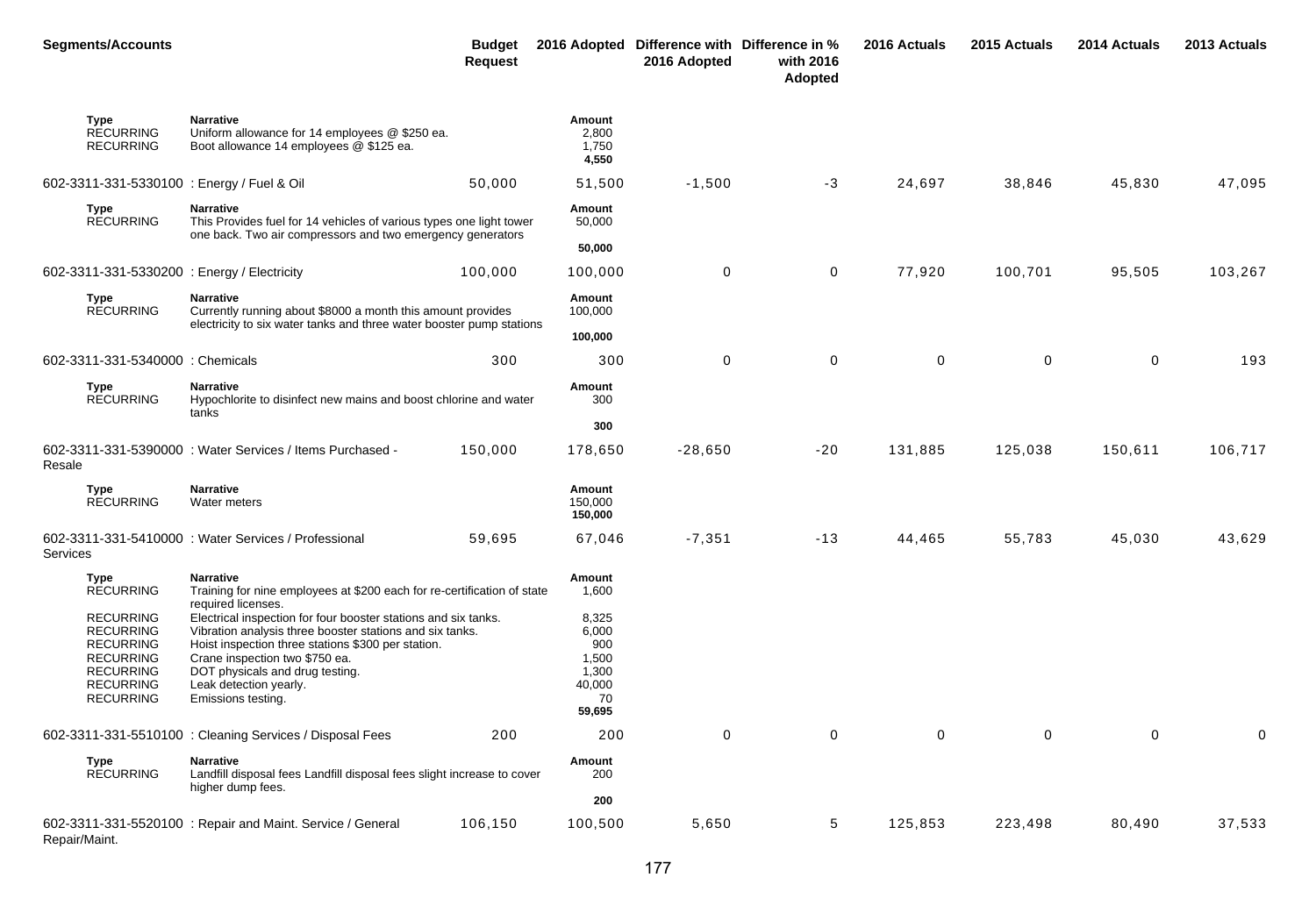| <b>Segments/Accounts</b>                                                                                                                                                                 |                                                                                                                                                                                                                                                                                                                                                                                                                                                                       | <b>Budget</b><br><b>Request</b> |                                                                                                 | 2016 Adopted Difference with Difference in %<br>2016 Adopted | with 2016<br>Adopted | 2016 Actuals | 2015 Actuals | 2014 Actuals | 2013 Actuals |
|------------------------------------------------------------------------------------------------------------------------------------------------------------------------------------------|-----------------------------------------------------------------------------------------------------------------------------------------------------------------------------------------------------------------------------------------------------------------------------------------------------------------------------------------------------------------------------------------------------------------------------------------------------------------------|---------------------------------|-------------------------------------------------------------------------------------------------|--------------------------------------------------------------|----------------------|--------------|--------------|--------------|--------------|
| Type<br><b>RECURRING</b><br><b>RECURRING</b><br><b>RECURRING</b><br><b>RECURRING</b><br><b>RECURRING</b><br><b>RECURRING</b><br><b>ONE-TIME</b>                                          | <b>Narrative</b><br>Outside control work for pump stations and tanks<br>Vehicle and equipment 14 vehicles<br>Street restoration due to leaks and repairs. \$105.00 per cubic yard<br>X 650cy<br>Concrete repair due to leaks and repairs<br>Confined space monitors repairs 2 at \$700 each<br>Miscellaneous repairs of equipment pumps saws , tampers etc.<br>New roof for L.R. Dingle booster station. The one on the building<br>now is starting to leak and fail. |                                 | Amount<br>2,000<br>9,000<br>68,250<br>11,000<br>1,400<br>7,000<br>7,500<br>106,150              |                                                              |                      |              |              |              |              |
| Maintenance Contracts                                                                                                                                                                    | 602-3311-331-5520200 : Repair and Maint. Service /                                                                                                                                                                                                                                                                                                                                                                                                                    | 20,382                          | 22,382                                                                                          | $-2,000$                                                     | $-10$                | 6,643        | 8,524        | 7,979        | 2,880        |
| Type<br><b>RECURRING</b><br><b>RECURRING</b><br><b>RECURRING</b><br><b>RECURRING</b><br><b>RECURRING</b><br><b>RECURRING</b><br><b>RECURRING</b><br><b>RECURRING</b><br><b>RECURRING</b> | <b>Narrative</b><br>PI Badger Meter 2 units at \$750 ea.<br>Harco cathotic protection on three water tanks.<br>Copier machine, fax, water and sewer.<br>MI renewal Badger Meter.<br>Connect meter reading software update.<br>Service agreement Orion hardware and software.<br>Service agreement Orion radix data collector.<br>Service agreement radix loader and charger 2 \$75 ea.<br>Generator maintenance and repair.                                           |                                 | Amount<br>1,500<br>1,437<br>1,235<br>4,400<br>1,200<br>3,200<br>1,260<br>150<br>6,000<br>20,382 |                                                              |                      |              |              |              |              |
|                                                                                                                                                                                          | 602-3311-331-5540100 : Rentals / Land and Buildings                                                                                                                                                                                                                                                                                                                                                                                                                   | 200                             | 200                                                                                             | 0                                                            | 0                    | 132          | 132          | 129          | 128          |
| Type<br><b>RECURRING</b>                                                                                                                                                                 | <b>Narrative</b><br>CSX crossing Hamilton Avenue and South Street                                                                                                                                                                                                                                                                                                                                                                                                     |                                 | Amount<br>200<br>200                                                                            |                                                              |                      |              |              |              |              |
|                                                                                                                                                                                          | 602-3311-331-5540200 : Rentals / Equipment and Vehicles                                                                                                                                                                                                                                                                                                                                                                                                               | 5,000                           | 5,000                                                                                           | 0                                                            | 0                    | 1,837        | 3,936        | 0            | 0            |
| Type<br><b>RECURRING</b>                                                                                                                                                                 | <b>Narrative</b><br>Miscellaneous equipment rentals for trucks, cranes and other<br>equipment due to emergency situations or down equipment.                                                                                                                                                                                                                                                                                                                          |                                 | Amount<br>5,000<br>5,000                                                                        |                                                              |                      |              |              |              |              |
| 602-3311-331-5560100 : Water/Sewer Service                                                                                                                                               |                                                                                                                                                                                                                                                                                                                                                                                                                                                                       | 0                               | 0                                                                                               | 0                                                            | 0                    | 478          | 627          | 395          | 0            |
|                                                                                                                                                                                          | 602-3311-331-5561100 : Storm Water Mgmt Service                                                                                                                                                                                                                                                                                                                                                                                                                       | 0                               | 0                                                                                               | 0                                                            | 0                    | 155          | 208          | 105          | 0            |
|                                                                                                                                                                                          | 602-3311-331-5562100 : Solid Waste Benefit Charg                                                                                                                                                                                                                                                                                                                                                                                                                      | 84                              | 84                                                                                              | 0                                                            | 0                    | 84           | 84           | 0            | 0            |
|                                                                                                                                                                                          | 602-3311-331-5570000 : Water Services / Licenses/Permits                                                                                                                                                                                                                                                                                                                                                                                                              | 900                             | 600                                                                                             | 300                                                          | 33                   | 195          | 685          | 150          | 325          |
| Type<br><b>RECURRING</b>                                                                                                                                                                 | <b>Narrative</b><br>Renew state licenses six people in \$150 ea.                                                                                                                                                                                                                                                                                                                                                                                                      |                                 | Amount<br>900<br>900                                                                            |                                                              |                      |              |              |              |              |
|                                                                                                                                                                                          | 602-3311-331-5590000 : Water Services / Taxes                                                                                                                                                                                                                                                                                                                                                                                                                         | 10,722                          | 10,722                                                                                          | 0                                                            | $\mathbf 0$          | 10,747       | 10,037       | 6,422        | 5,257        |
| Type<br><b>RECURRING</b>                                                                                                                                                                 | <b>Narrative</b><br>02-244268 - Butterfly Lane Water Tower 02-589825 - South Carroll<br>Street 02-590432 - 507 Vernon Avenue 13-589864 - Linganore<br>Road Cell Tower Site                                                                                                                                                                                                                                                                                            |                                 | Amount<br>10,722                                                                                |                                                              |                      |              |              |              |              |
|                                                                                                                                                                                          |                                                                                                                                                                                                                                                                                                                                                                                                                                                                       |                                 | 10,722                                                                                          |                                                              |                      |              |              |              |              |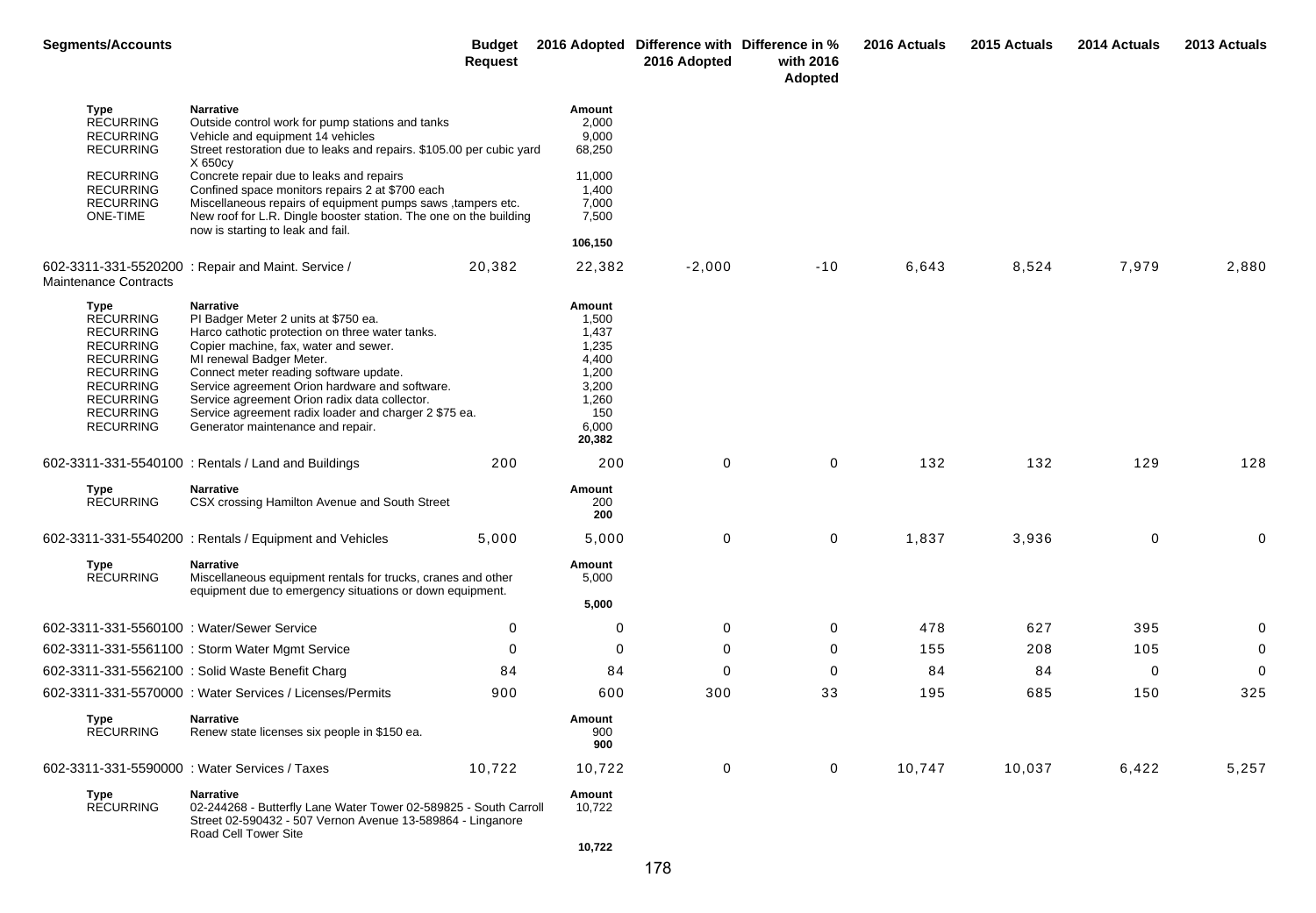| <b>Segments/Accounts</b>                                                             |                                                                                                                                                                                                   | <b>Budget</b><br><b>Request</b> |                                             | 2016 Adopted Difference with Difference in %<br>2016 Adopted | with 2016<br>Adopted | 2016 Actuals | 2015 Actuals | 2014 Actuals | 2013 Actuals |
|--------------------------------------------------------------------------------------|---------------------------------------------------------------------------------------------------------------------------------------------------------------------------------------------------|---------------------------------|---------------------------------------------|--------------------------------------------------------------|----------------------|--------------|--------------|--------------|--------------|
|                                                                                      | 602-3311-331-5610100 : Communications / Telephone                                                                                                                                                 | 16,500                          | 17,100                                      | $-600$                                                       | -4                   | 17,286       | 18,859       | 16,947       | 16,303       |
| Type<br><b>RECURRING</b><br><b>RECURRING</b><br><b>RECURRING</b>                     | <b>Narrative</b><br>Water Department telephones/autodialers for alarms.<br>Cell phones three at \$50 ea. per month.<br>Data air card for field use of laptop computer \$40 per month.             |                                 | Amount<br>14,220<br>1,800<br>480<br>16,500  |                                                              |                      |              |              |              |              |
|                                                                                      | 602-3311-331-5610200 : Communications / Postage                                                                                                                                                   | 2,000                           | 2,000                                       | $\mathbf 0$                                                  | $\mathbf 0$          | 80           | 329          | 64           | 202          |
| Type<br><b>RECURRING</b><br><b>RECURRING</b>                                         | <b>Narrative</b><br>Miscellaneous postage for sending water meter replacement letters.<br>Leak detection notices and other miscellaneous correspondence.                                          |                                 | Amount<br>1,000<br>1,000<br>2,000           |                                                              |                      |              |              |              |              |
|                                                                                      | 602-3311-331-5621100 : Travel / Dues/Registration Fees                                                                                                                                            | 2,100                           | 2,600                                       | $-500$                                                       | $-24$                | 2,202        | 773          | 719          | 2,024        |
| Type<br><b>RECURRING</b><br><b>RECURRING</b><br><b>RECURRING</b><br><b>RECURRING</b> | <b>Narrative</b><br>AWWA Dues 4 at \$100 ea.<br>Maryland rural water Association dues for citywide.<br>State classes required for license renewal.<br>Miscellaneous classes for license renewals. |                                 | Amount<br>400<br>500<br>900<br>300<br>2,100 |                                                              |                      |              |              |              |              |
| 602-3311-331-5622100 : Travel / Lodging                                              |                                                                                                                                                                                                   | 800                             | 800                                         | $\mathbf 0$                                                  | $\mathbf 0$          | $\mathbf 0$  | 0            | $\mathbf 0$  | 0            |
| Type<br><b>RECURRING</b>                                                             | <b>Narrative</b><br>Lodging for classes/seminars if classes required an overnight stay 4<br>at \$200 ea.                                                                                          |                                 | Amount<br>800                               |                                                              |                      |              |              |              |              |
|                                                                                      |                                                                                                                                                                                                   |                                 | 800                                         |                                                              |                      |              |              |              |              |
| 602-3311-331-5623100 : Travel / Meals/Food                                           |                                                                                                                                                                                                   | 1,000                           | 1,000                                       | $\Omega$                                                     | 0                    | $\mathbf 0$  | 0            | $\mathbf{0}$ | 0            |
| Type<br><b>RECURRING</b>                                                             | <b>Narrative</b><br>Food for seminars or conferences.                                                                                                                                             |                                 | Amount<br>1,000<br>1,000                    |                                                              |                      |              |              |              |              |
|                                                                                      | 602-3311-331-5630000 : Water Services / Advertising                                                                                                                                               | 1,600                           | 2,000                                       | -400                                                         | $-25$                | $\mathbf 0$  | $\mathbf 0$  | 848          | 1,012        |
| Type<br><b>RECURRING</b>                                                             | <b>Narrative</b><br>Public notification of Hydrant flushing, water loss reduction,<br>watering band during Drought conditions and emergency                                                       |                                 | Amount<br>1,600                             |                                                              |                      |              |              |              |              |
|                                                                                      | notifications.                                                                                                                                                                                    |                                 | 1,600                                       |                                                              |                      |              |              |              |              |
|                                                                                      | 602-3311-331-5650000 : Water Services / Insurance                                                                                                                                                 | 40,224                          | 41,538                                      | $-1,314$                                                     | -4                   | 36,801       | 38,045       | 38,023       | 31,105       |
|                                                                                      | 602-3311-331-5740100 : Machinery & Equipment / Vehicles                                                                                                                                           | $\mathbf{0}$                    | 240,000                                     | $-240,000$                                                   | $-100$               | 36,186       | 90,329       | 64,259       | 29,891       |
|                                                                                      | 602-3311-331-5740200 : Machinery & Equipment / Machinery                                                                                                                                          | 0                               | 0                                           | 0                                                            | 0                    | 0            | 0            | 25,019       | 22,450       |
| Contra-expense                                                                       | 602-3311-331-5749000 : Machinery & Equipment /                                                                                                                                                    |                                 | 0                                           | 0                                                            | $\mathbf 0$          | 0            | $-90,329$    | $-89,278$    | $-52,341$    |
|                                                                                      | 602-3311-331-5781100 : Depreciation / Buildings                                                                                                                                                   | 0                               | $\Omega$                                    | $\Omega$                                                     | 0                    | 0            | 19,517       | 19,517       | 23,310       |
| Non-Bldgs.                                                                           | 602-3311-331-5783100 : Depreciation / Improvements -                                                                                                                                              |                                 | 0                                           | $\Omega$                                                     | 0                    | 0            | 1,420,412    | 1,335,863    | 1,319,355    |
|                                                                                      | 602-3311-331-5785100 : Depreciation / Equipment                                                                                                                                                   | 0                               | 0                                           | 0                                                            | 0                    | 0            | 70,942       | 64,472       | 64,670       |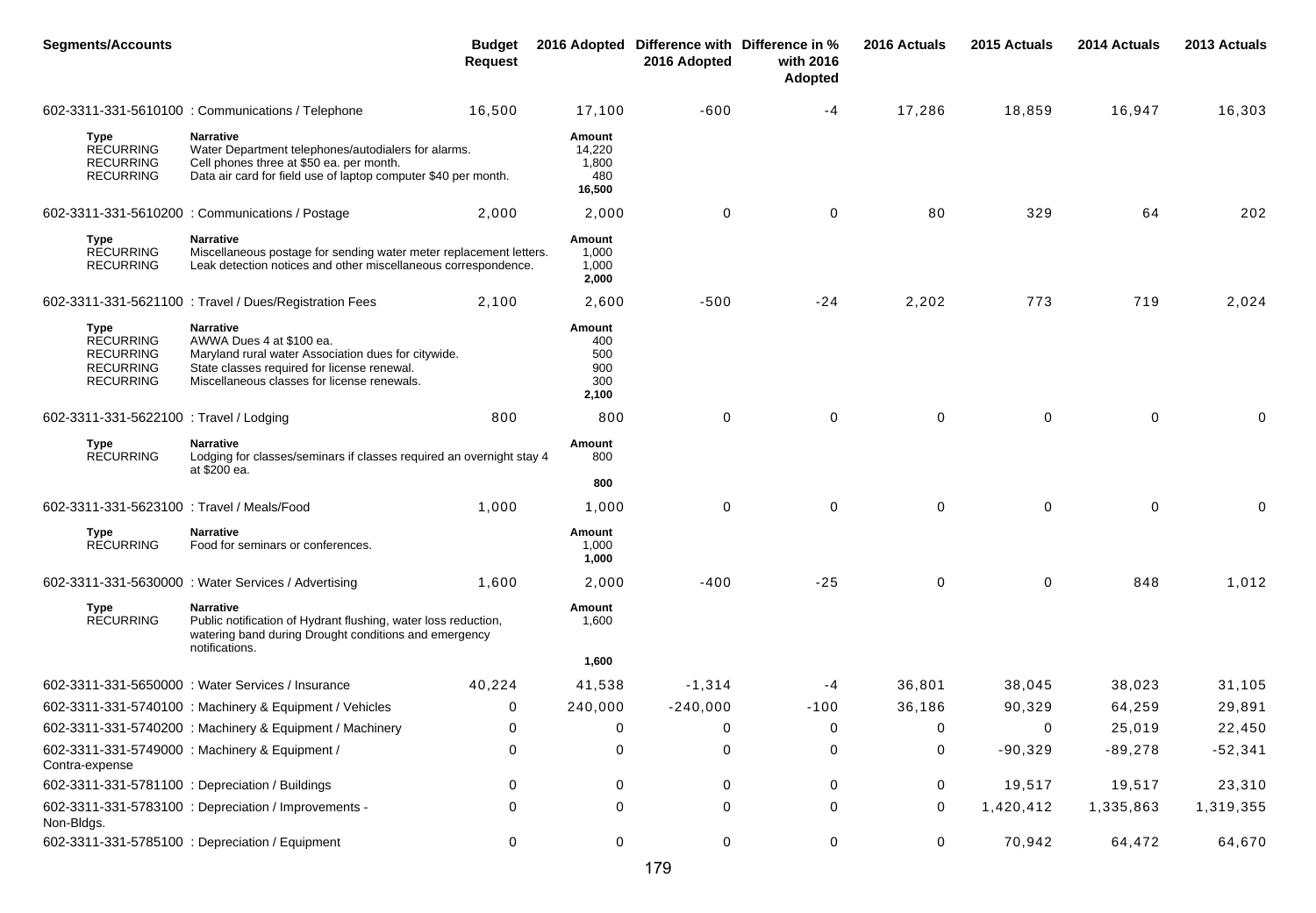| <b>Segments/Accounts</b>        | <b>Budget</b><br>Request |               | 2016 Adopted | 2016 Adopted Difference with Difference in %<br>with 2016<br><b>Adopted</b> | 2016 Actuals | 2015 Actuals | 2014 Actuals  | 2013 Actuals  |
|---------------------------------|--------------------------|---------------|--------------|-----------------------------------------------------------------------------|--------------|--------------|---------------|---------------|
| SubTotal: 3311 : Water Services | 2,831,199                | 3,069,993     | $-238,794$   | -9                                                                          | 2,452,795    | 4,304,788    | 3,789,006     | 3,484,990     |
| <b>SubTotal: EXPENSE</b>        | 2,831,199                | 3,069,993     | $-238.794$   | -9                                                                          | 2,452,795    | 4,304,788    | 3.789.006     | 3,484,990     |
| <b>Grand Total</b>              | $-11,997,881$            | $-11.424.087$ | -573,794     |                                                                             | $-9,934,551$ | $-9.562.945$ | $-10.351.607$ | $-10.339.569$ |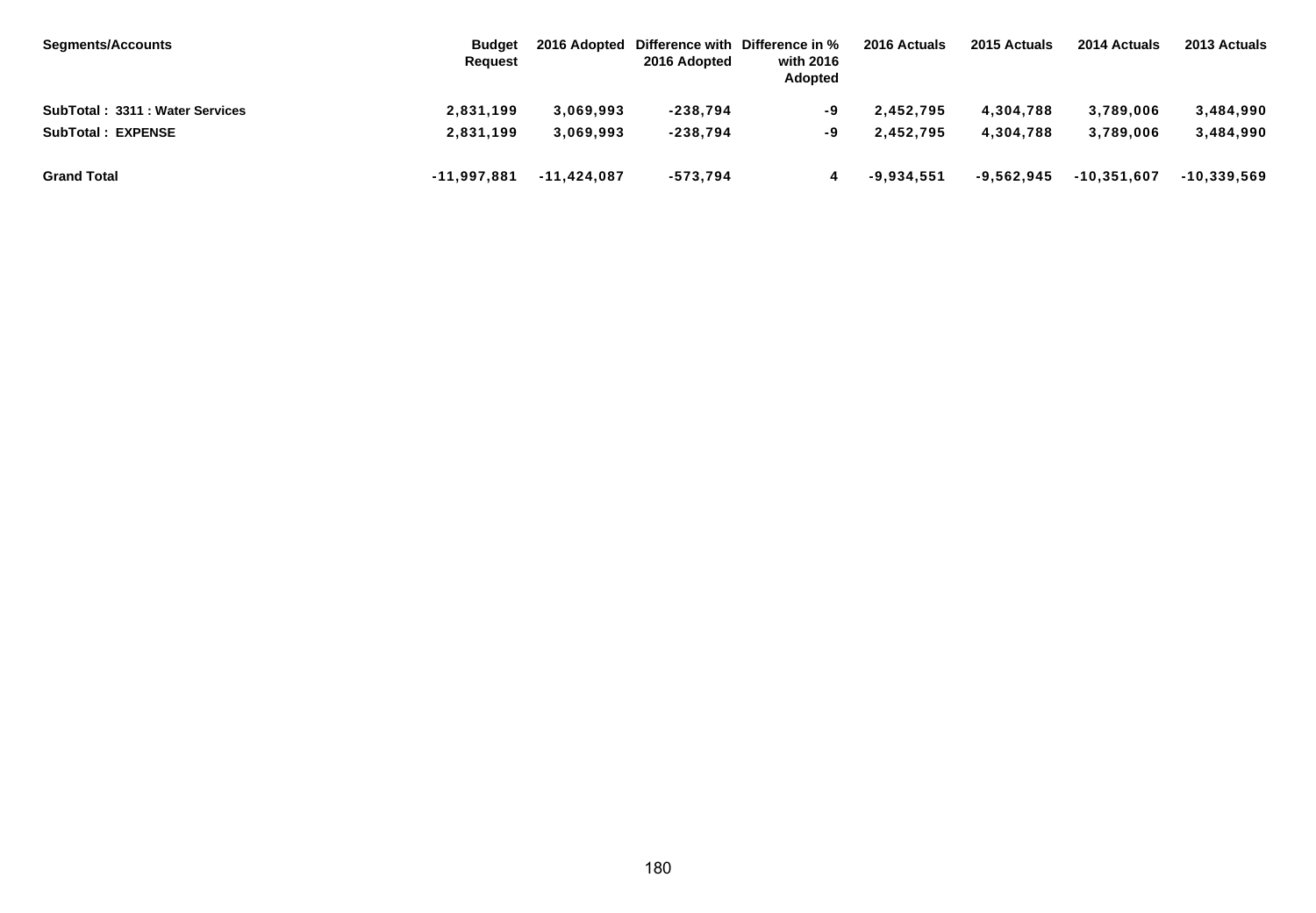# **The City of Frederick Working Budget Report 2017, Working, Details, Adopted** From Account: 602-3321 To Account: 602-3321 Run Date: 05/27/2016 User: kmiletich Report by: Dept/Div

| <b>Segments/Accounts</b>                                          | <b>Budget</b><br><b>Request</b> |              | 2016 Adopted Difference with Difference in %<br>2016 Adopted | with 2016<br>Adopted | 2016 Actuals | 2015 Actuals | 2014 Actuals | 2013 Actuals |
|-------------------------------------------------------------------|---------------------------------|--------------|--------------------------------------------------------------|----------------------|--------------|--------------|--------------|--------------|
| <b>REVENUE</b>                                                    |                                 |              |                                                              |                      |              |              |              |              |
| 3321 : Water Quality                                              |                                 |              |                                                              |                      |              |              |              |              |
| 602-3321-332-3313200 : Federal / Public Works / Op Indirect       | $\Omega$                        | 0            | $\Omega$                                                     | 0                    | $\Omega$     | 0            | $\Omega$     | 22           |
| SubTotal: 3321: Water Quality                                     | 0                               | $\mathbf{0}$ | $\bf{0}$                                                     | $\bf{0}$             | $\bf{0}$     | 0            | $\bf{0}$     | $-22$        |
| <b>SubTotal: REVENUE</b>                                          | 0                               | $\bf{0}$     | $\bf{0}$                                                     | $\bf{0}$             | $\bf{0}$     | $\bf{0}$     | $\bf{0}$     | $-22$        |
| <b>EXPENSE</b>                                                    |                                 |              |                                                              |                      |              |              |              |              |
| 3321 : Water Quality                                              |                                 |              |                                                              |                      |              |              |              |              |
| 602-3321-332-5121100 : Salaries - Full Time / Productive Time     | 206,564                         | 202,687      | 3,877                                                        | $\mathbf 1$          | 148,859      | 163,881      | 160,443      | 156,344      |
| 602-3321-332-5121200 : Salaries - Full Time / Vacation            | 0                               | 0            | $\Omega$                                                     | $\mathbf 0$          | 12,270       | 18,701       | 18,406       | 16,603       |
| 602-3321-332-5121300 : Salaries - Full Time / Sick                | ∩                               | 0            | $\Omega$                                                     | $\mathbf 0$          | 1,552        | 3,754        | 3,731        | 4,699        |
| 602-3321-332-5121400 : Salaries - Full Time / Holiday             | 0                               | $\mathbf 0$  | $\mathbf 0$                                                  | 0                    | 7,833        | 9,066        | 8,883        | 8,736        |
| 602-3321-332-5121500 : Salaries - Full Time / Other Leave         | $\Omega$                        | $\Omega$     | $\Omega$                                                     | 0                    | 3,019        | 1,838        | 3,126        | 3,080        |
| 602-3321-332-5141300 : Overtime / Premium Overtime                | 6,100                           | 3,750        | 2,350                                                        | 38                   | 8,025        | 6,104        | 4,964        | 3,365        |
| 602-3321-332-5170000 : Special Allowance                          | $\Omega$                        | $\Omega$     | $\Omega$                                                     | $\mathbf 0$          | $\Omega$     | $\Omega$     | 4,687        | $\Omega$     |
| 602-3321-332-5210000 : Water Services / Workmen's<br>Compensation | 13,518                          | 8,826        | 4,692                                                        | 34                   | 10,491       | 8,619        | 8,092        | 5,916        |
| 602-3321-332-5221100 : FICA / Social Security                     | 13,185                          | 12,800       | 385                                                          | $\overline{2}$       | 10,839       | 12,080       | 12,224       | 11,359       |
| 602-3321-332-5221200 : FICA / Medicare                            | 3,084                           | 2,993        | 91                                                           | $\overline{2}$       | 2,535        | 2,825        | 2,859        | 2,657        |
| 602-3321-332-5266100 : Health Insurance / CIGNA                   | 15,770                          | 20,389       | $-4,619$                                                     | -30                  | 21,762       | 19,770       | 21,526       | 20,693       |
| 602-3321-332-5266300 : Health Insurance / OPEB Payment            | 4,175                           | 8,128        | $-3,953$                                                     | $-95$                | 8,128        | 9,549        | 9,611        | 7,791        |
| 602-3321-332-5266400 : Health Insurance / OPEB Unfunded           | 0                               | 0            | 0                                                            | $\mathbf 0$          | $\Omega$     | 17,413       | 19,735       | 12,738       |
| 602-3321-332-5266500 : OPEB Retirement Health Savings<br>Plan     | 0                               | 0            | $\mathbf 0$                                                  | 0                    | 1,250        | $\mathbf 0$  | $\Omega$     | $\Omega$     |
| 602-3321-332-5267200 : Health Insurance / Aetna Dental<br>-Emp    | $\Omega$                        | $\mathbf 0$  | $\Omega$                                                     | $\mathbf 0$          | 136          | $-14$        | $\Omega$     | $\Omega$     |
| 602-3321-332-5267900 : Vision - Emp                               | $\Omega$                        | $\mathbf 0$  | $\Omega$                                                     | 0                    | 29           | -4           | $\Omega$     | $\mathbf 0$  |
| 602-3321-332-5268100 : Health Insurance / Disability              | 639                             | 652          | $-13$                                                        | $-3$                 | 458          | 452          | 443          | 437          |
| 602-3321-332-5269100 : Health Insurance / Life                    | 308                             | 308          | $\Omega$                                                     | $\mathbf 0$          | 262          | 248          | 242          | 238          |
| 602-3321-332-5282500 : Retirement / 25 Year Plan                  | 11,616                          | 12,783       | $-1,167$                                                     | $-11$                | 12,783       | 12,494       | 12,983       | 12,377       |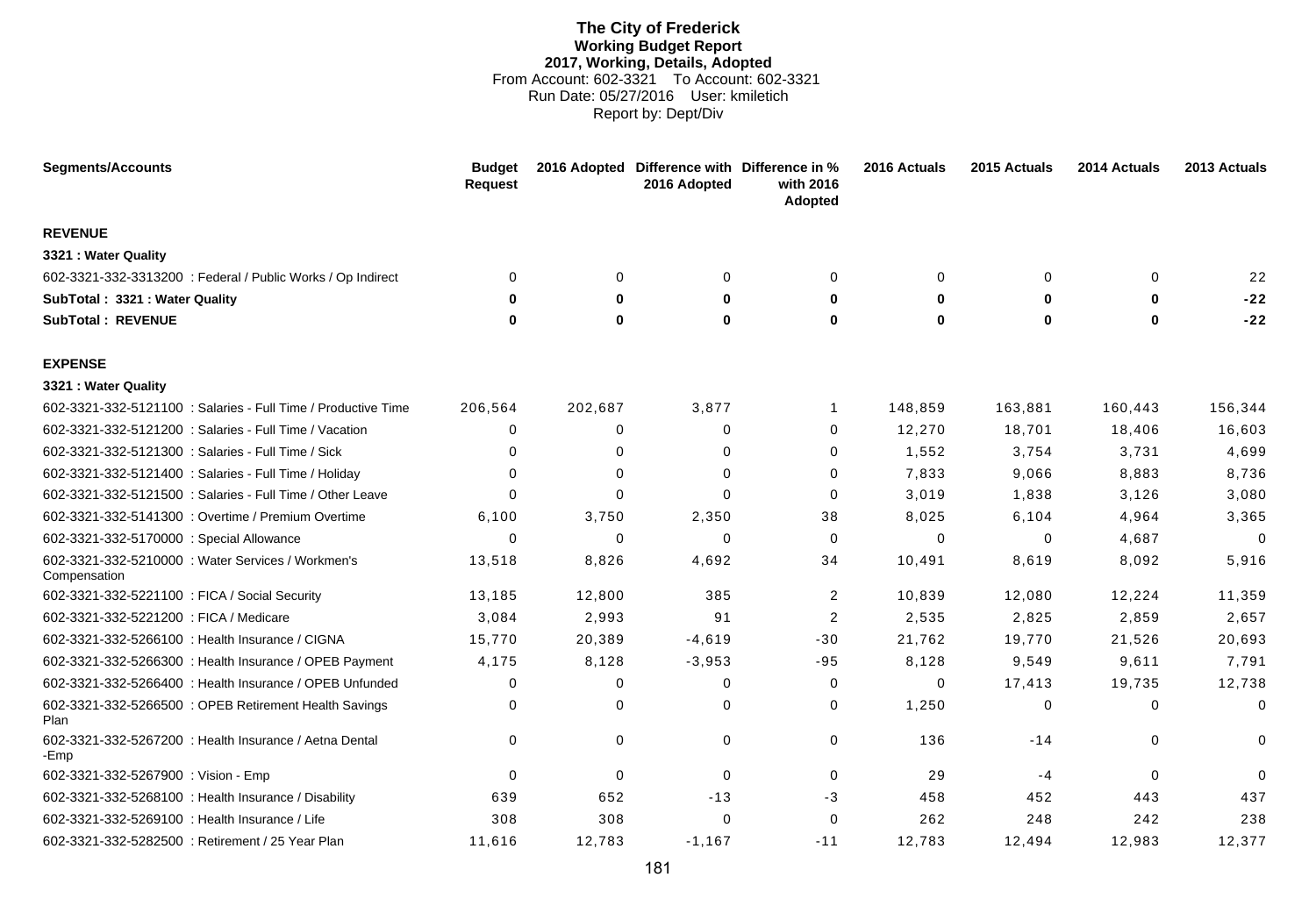| <b>Segments/Accounts</b>                                                                         |                                                                                                                                                                                                                                                                                                                                     | <b>Budget</b><br><b>Request</b> |                                                      | 2016 Adopted Difference with Difference in %<br>2016 Adopted | with 2016<br>Adopted | 2016 Actuals | 2015 Actuals | 2014 Actuals | 2013 Actuals |
|--------------------------------------------------------------------------------------------------|-------------------------------------------------------------------------------------------------------------------------------------------------------------------------------------------------------------------------------------------------------------------------------------------------------------------------------------|---------------------------------|------------------------------------------------------|--------------------------------------------------------------|----------------------|--------------|--------------|--------------|--------------|
|                                                                                                  | 602-3321-332-5283000 : Retirement / 30 Year Plan                                                                                                                                                                                                                                                                                    | 21,469                          | 23,953                                               | $-2,484$                                                     | $-12$                | 23,953       | 26,380       | 14,102       | 13,192       |
| Fees                                                                                             | 602-3321-332-5284000: Retirement / Supplement Savings                                                                                                                                                                                                                                                                               | 1,618                           | 1,540                                                | 78                                                           | 4                    | 1,226        | 1,240        | 1,221        | 1,042        |
|                                                                                                  | 602-3321-332-5310100 : Supplies / General Supplies                                                                                                                                                                                                                                                                                  | 30,200                          | 28,000                                               | 2,200                                                        | $\overline{7}$       | 24,889       | 29,277       | 27,338       | 32,747       |
| Type<br><b>RECURRING</b><br><b>RECURRING</b><br><b>RECURRING</b><br><b>RECURRING</b><br>ONE-TIME | <b>Narrative</b><br>Laboratory chemicals, reagents, and related supplies<br>Laboratory testing hardware and related supplies<br>Administration and cleaning supplies for office and lab areas<br>In-house equipment repair and maintenance needs<br>Spectrophotometer - Carryover Item, Replacement for obsolete<br>1990 instrument |                                 | Amount<br>14,000<br>8,500<br>1,200<br>1,500<br>4,500 |                                                              |                      |              |              |              |              |
| ONE-TIME                                                                                         | HP Laser Jet Multi-function Printer - New Item, Replacement for<br>2004 model in lab                                                                                                                                                                                                                                                |                                 | 500<br>30,200                                        |                                                              |                      |              |              |              |              |
|                                                                                                  | 602-3321-332-5310300: Supplies / Clothing/Uniforms                                                                                                                                                                                                                                                                                  | 400                             | 500                                                  | $-100$                                                       | $-25$                | 121          | 125          | 201          | 0            |
| 602-3321-332-5330100 : Energy / Fuel & Oil                                                       |                                                                                                                                                                                                                                                                                                                                     | 1,000                           | 1,200                                                | $-200$                                                       | $-20$                | 547          | 914          | 1,121        | 1,435        |
| Services                                                                                         | 602-3321-332-5410000 : Water Services / Professional                                                                                                                                                                                                                                                                                | 61,000                          | 52,500                                               | 8,500                                                        | 13                   | 27,082       | 24,683       | 18,102       | 25,575       |
| Type<br><b>RECURRING</b><br><b>RECURRING</b>                                                     | <b>Narrative</b><br>Chlorine Byproducts Testing - EPA Mandate, Drinking Water<br>Synthetic Organic Chemical Testing - EPA Mandate, Drinking<br>Water                                                                                                                                                                                |                                 | Amount<br>8,400<br>2,000                             |                                                              |                      |              |              |              |              |
| <b>RECURRING</b><br><b>RECURRING</b><br><b>RECURRING</b>                                         | Total Organic Carbon Testing - EPA Mandate, Drinking Water<br>Inorganic Chemical Testing - EPA Mandate, Drinking Water<br>Biomonitoring/Toxicity Screening - EPA Mandate, Wastewater<br>Discharge Permit                                                                                                                            |                                 | 1,200<br>1,800<br>12,000                             |                                                              |                      |              |              |              |              |
| <b>RECURRING</b>                                                                                 | Biosolids Sludge Testing - EPA Mandate, Wastewater Sludge<br>Disposal Permit                                                                                                                                                                                                                                                        |                                 | 3,800                                                |                                                              |                      |              |              |              |              |
| <b>RECURRING</b>                                                                                 | Toxic Chemical Leaching Procedure (TCLP), Waste Water Sludge<br>Disposal                                                                                                                                                                                                                                                            |                                 | 1,200                                                |                                                              |                      |              |              |              |              |
| ONE-TIME                                                                                         | Contingency - Primarily for contract testing needs during WWTP                                                                                                                                                                                                                                                                      |                                 | 15,000                                               |                                                              |                      |              |              |              |              |
| <b>RECURRING</b>                                                                                 | <b>ENR Upgrades</b><br>LT2 Rule, Cryptosporidium Testing - EPA Mandate, Drinking Water                                                                                                                                                                                                                                              |                                 | 15,600                                               |                                                              |                      |              |              |              |              |
|                                                                                                  | (New)                                                                                                                                                                                                                                                                                                                               |                                 | 61,000                                               |                                                              |                      |              |              |              |              |
| Services                                                                                         | 602-3321-332-5510200 : Cleaning Services / Custodial                                                                                                                                                                                                                                                                                | 3,000                           | 0                                                    | 3,000                                                        | 100                  | 623          | 0            | 0            | 0            |
| Repair/Maint.                                                                                    | 602-3321-332-5520100 : Repair and Maint. Service / General                                                                                                                                                                                                                                                                          | 2,500                           | 2,500                                                | $\mathbf 0$                                                  | 0                    | 0            | 2,339        | 1,970        | 120          |
| <b>Maintenance Contracts</b>                                                                     | 602-3321-332-5520200 : Repair and Maint. Service /                                                                                                                                                                                                                                                                                  | 2,100                           | 2,200                                                | $-100$                                                       | $-5$                 | 564          | 2,514        | 2,279        | 2,224        |
| Type<br><b>RECURRING</b><br><b>RECURRING</b>                                                     | <b>Narrative</b><br>Lab Steam Sterilizer PM, 1 unit - Biannual<br>Lab Balance PM, 3 units - Annual                                                                                                                                                                                                                                  |                                 | Amount<br>1,725<br>375<br>2,100                      |                                                              |                      |              |              |              |              |
|                                                                                                  | 602-3321-332-5570000 : Water Services / Licenses/Permits                                                                                                                                                                                                                                                                            | 250                             | 250                                                  | 0                                                            | 0                    | 0            | 200          | 0            | 0            |
| <b>Type</b>                                                                                      | <b>Narrative</b>                                                                                                                                                                                                                                                                                                                    |                                 | Amount                                               | 182                                                          |                      |              |              |              |              |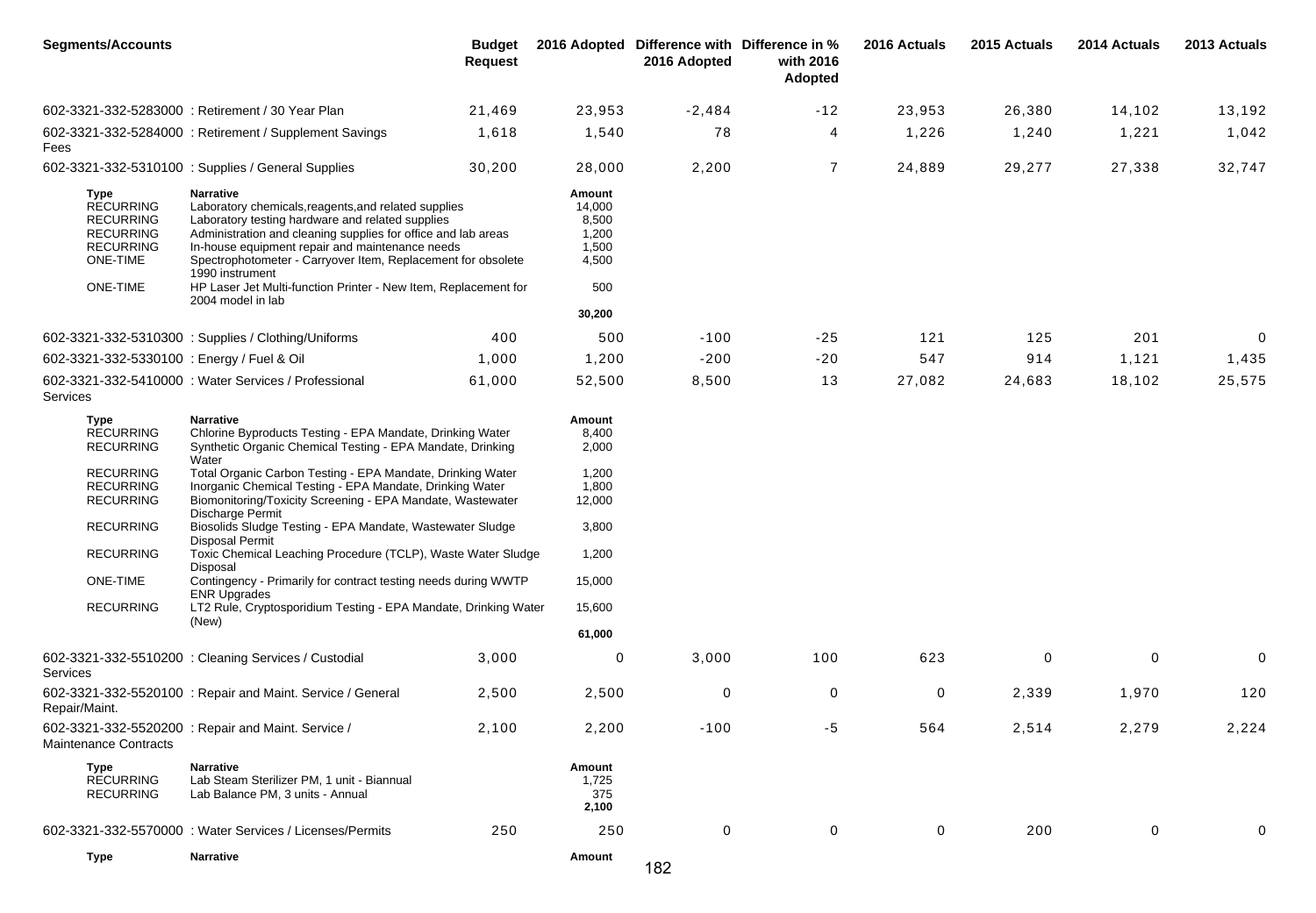| <b>Segments/Accounts</b>                       |                                                                                                                      | <b>Budget</b><br><b>Request</b> |                               | 2016 Adopted Difference with Difference in %<br>2016 Adopted | with 2016<br>Adopted | 2016 Actuals | 2015 Actuals | 2014 Actuals | 2013 Actuals |
|------------------------------------------------|----------------------------------------------------------------------------------------------------------------------|---------------------------------|-------------------------------|--------------------------------------------------------------|----------------------|--------------|--------------|--------------|--------------|
| <b>RECURRING</b><br><b>RECURRING</b>           | <b>MD Sanitarian License Renewal</b><br>City Vehicle #621 Tag Renewal - Annual                                       |                                 | 200<br>50<br>250              |                                                              |                      |              |              |              |              |
|                                                | 602-3321-332-5610100 : Communications / Telephone                                                                    | 1,800                           | 1,800                         | 0                                                            | 0                    | 1,472        | 1,709        | 1,746        | 1,750        |
|                                                | 602-3321-332-5610200 : Communications / Postage                                                                      | 6,200                           | 6,200                         | $\mathbf 0$                                                  | $\mathbf 0$          | 471          | 5,750        | 11,505       | 4,925        |
| Type<br><b>RECURRING</b>                       | <b>Narrative</b><br>Annual Customer Availability Notice Postcard (CCR) - EPA<br>Mandate                              |                                 | Amount<br>5,100               |                                                              |                      |              |              |              |              |
| <b>RECURRING</b>                               | Regular Mail and Shipping of Drinking Water Samples                                                                  |                                 | 1,100<br>6,200                |                                                              |                      |              |              |              |              |
| 602-3321-332-5620100 : Travel / Transportation |                                                                                                                      | 100                             | 0                             | 100                                                          | 100                  | 37           | $\mathbf 0$  | 58           | $\mathbf 0$  |
|                                                | 602-3321-332-5621100 : Travel / Dues/Registration Fees                                                               | 600                             | 600                           | $\mathbf 0$                                                  | 0                    | 381          | 467          | 245          | 220          |
| Type<br><b>RECURRING</b><br><b>RECURRING</b>   | <b>Narrative</b><br>Annual AWWA Membership<br>Annual Aquatic Pesticide License Renewal Training - MDE<br>Requirement |                                 | Amount<br>250<br>50           |                                                              |                      |              |              |              |              |
| <b>RECURRING</b>                               | Allowance for other regulatory training class registrations                                                          |                                 | 300<br>600                    |                                                              |                      |              |              |              |              |
|                                                | 602-3321-332-5630000 : Water Services / Advertising                                                                  | 1,200                           | 1,200                         | $\mathbf 0$                                                  | $\pmb{0}$            | $\mathbf 0$  | 260          | 519          | 993          |
| Type<br><b>RECURRING</b><br><b>RECURRING</b>   | <b>Narrative</b><br>Annual CCR Availability Ads - EPA Mandate<br>Contingency for Public Notices - DW and WW          |                                 | Amount<br>600<br>600<br>1,200 |                                                              |                      |              |              |              |              |
|                                                | 602-3321-332-5640000 : Water Services / Printing & Binding                                                           | 2,500                           | 4,500                         | $-2,000$                                                     | $-80$                | $\mathbf 0$  | 2,101        | 6,640        | $\Omega$     |
| <b>Type</b><br><b>RECURRING</b>                | <b>Narrative</b><br>Printing Of Annual Post Card Notice (CCR) - EPA Mandate                                          |                                 | Amount<br>2,500<br>2.500      |                                                              |                      |              |              |              |              |
|                                                | 602-3321-332-5650000 : Water Services / Insurance                                                                    | 2,282                           | 2,331                         | $-49$                                                        | $-3$                 | 2,676        | 2,119        | 1,987        | 1,985        |
|                                                | 602-3321-332-5740200 : Machinery & Equipment / Machinery                                                             | 0                               | 0                             | $\mathbf 0$                                                  | 0                    | 0            | 9,254        | 0            | 0            |
| Contra-expense                                 | 602-3321-332-5749000 : Machinery & Equipment /                                                                       | $\Omega$                        | $\mathbf{0}$                  | $\Omega$                                                     | 0                    | $\Omega$     | $-9,254$     | 0            | 0            |
|                                                | 602-3321-332-5785100 : Depreciation / Equipment                                                                      | 0                               | $\mathbf 0$                   | $\mathbf{0}$                                                 | 0                    | $\mathbf 0$  | 4,330        | 3,008        | 3,008        |
| SubTotal: 3321: Water Quality                  |                                                                                                                      | 413,178                         | 402,590                       | 10,588                                                       | $\mathbf{2}$         | 334,273      | 391,184      | 383,997      | 356,249      |
| <b>SubTotal: EXPENSE</b>                       |                                                                                                                      | 413,178                         | 402,590                       | 10,588                                                       | $\mathbf{2}$         | 334,273      | 391,184      | 383,997      | 356,249      |
| <b>Grand Total</b>                             |                                                                                                                      | 413,178                         | 402,590                       | 10,588                                                       | $\mathbf{2}$         | 334,273      | 391,184      | 383,997      | 356,227      |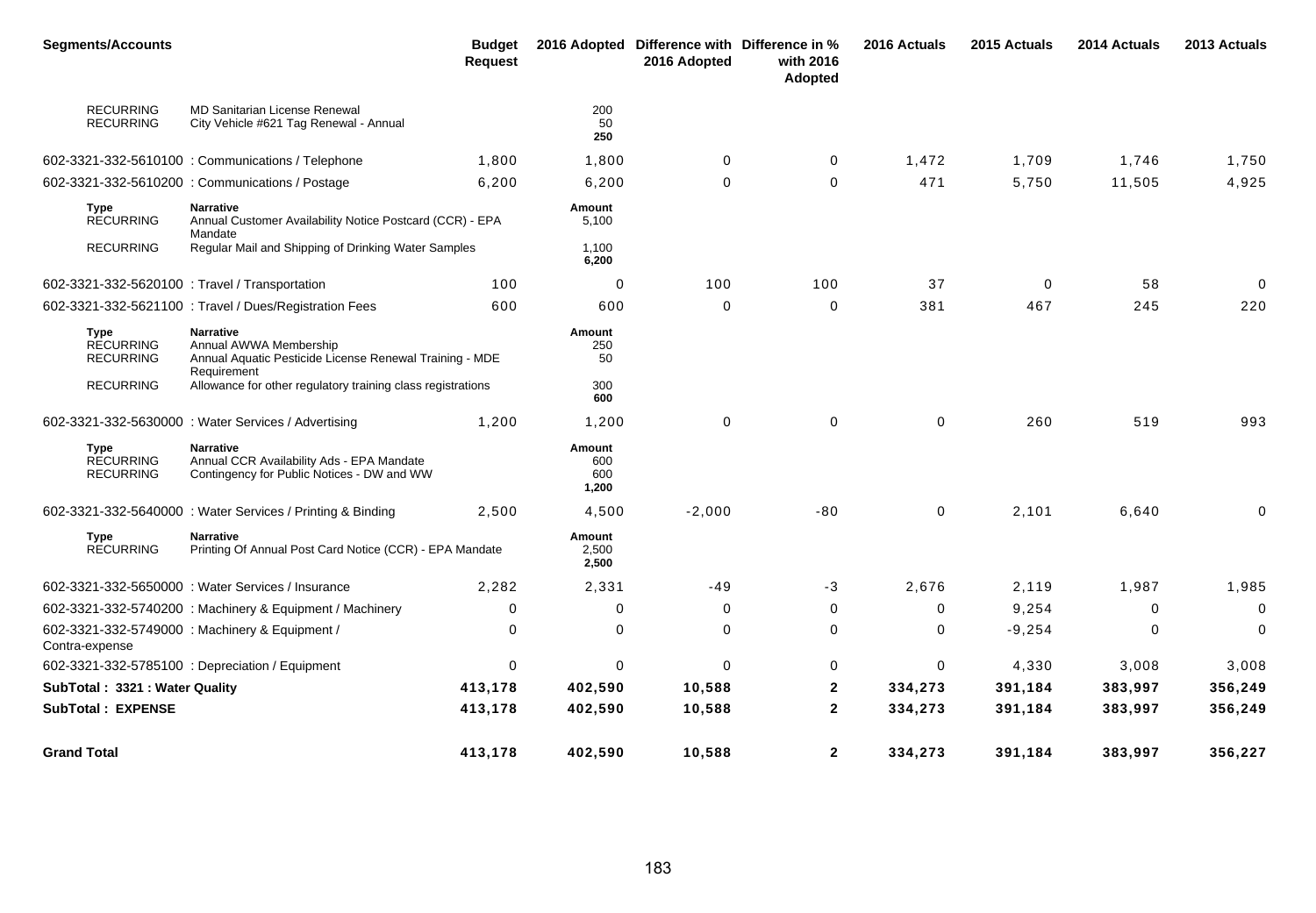# **The City of Frederick Working Budget Report 2017, Working, Details, Adopted** From Account: 602-3331 To Account: 602-3331 Run Date: 05/27/2016 User: kmiletich Report by: Dept/Div

| <b>Segments/Accounts</b>                                                     | <b>Budget</b><br><b>Request</b> |             | 2016 Adopted Difference with Difference in %<br>2016 Adopted | with 2016<br>Adopted | 2016 Actuals | 2015 Actuals | 2014 Actuals | 2013 Actuals |
|------------------------------------------------------------------------------|---------------------------------|-------------|--------------------------------------------------------------|----------------------|--------------|--------------|--------------|--------------|
| <b>REVENUE</b>                                                               |                                 |             |                                                              |                      |              |              |              |              |
| 3331 : Water Treatment                                                       |                                 |             |                                                              |                      |              |              |              |              |
| 602-3331-333-3313200 : Federal / Public Works / Op Indirect                  | 0                               | $\mathbf 0$ | 0                                                            | 0                    | $\mathbf 0$  | 0            | 0            | 3,002        |
| 602-3331-333-3690001 : Miscellaneous / Other Misc. Receipts                  | 7,000                           | 7,000       | $\Omega$                                                     | 0                    | 18,812       | 21,064       | 8,535        | 105,572      |
| 602-3331-333-3930001 : Capital Asset Disposition / Sale of<br>Gen. Cap. Asse | $\Omega$                        | $\Omega$    | 0                                                            | 0                    | 0            | 580          | 560          | $\Omega$     |
| SubTotal: 3331: Water Treatment                                              | $-7,000$                        | $-7,000$    | $\mathbf 0$                                                  | 0                    | $-18,812$    | $-21,644$    | $-9,095$     | $-108,574$   |
| <b>SubTotal: REVENUE</b>                                                     | $-7,000$                        | $-7,000$    | 0                                                            | 0                    | $-18,812$    | $-21,644$    | $-9,095$     | $-108,574$   |
| <b>EXPENSE</b>                                                               |                                 |             |                                                              |                      |              |              |              |              |
| 3331 : Water Treatment                                                       |                                 |             |                                                              |                      |              |              |              |              |
| 602-3331-333-5121100 : Salaries - Full Time / Productive Time                | 913,394                         | 901,037     | 12,357                                                       | $\overline{1}$       | 625,332      | 695,559      | 692,850      | 688,370      |
| 602-3331-333-5121200 : Salaries - Full Time / Vacation                       | 0                               | 0           | $\Omega$                                                     | 0                    | 40,517       | 53,570       | 56,648       | 52,023       |
| 602-3331-333-5121300 : Salaries - Full Time / Sick                           | $\Omega$                        | $\Omega$    | $\Omega$                                                     | 0                    | 17,857       | 31,119       | 29,121       | 23,136       |
| 602-3331-333-5121400 : Salaries - Full Time / Holiday                        | 0                               | $\Omega$    | 0                                                            | 0                    | 34,076       | 37,272       | 37,608       | 36,526       |
| 602-3331-333-5121500 : Salaries - Full Time / Other Leave                    | $\Omega$                        | $\Omega$    | $\Omega$                                                     | 0                    | 11,821       | 7,025        | 10,095       | 14,070       |
| 602-3331-333-5141300 : Overtime / Premium Overtime                           | 68,900                          | 68,900      | $\Omega$                                                     | 0                    | 45,663       | 55,006       | 37,749       | 37,747       |
| 602-3331-333-5170000 : Special Allowance                                     | $\Omega$                        | $\Omega$    | $\Omega$                                                     | 0                    | $\Omega$     | $\Omega$     | 24,487       | $\mathbf 0$  |
| 602-3331-333-5210000 : Water Services / Workmen's<br>Compensation            | 54,999                          | 43,236      | 11,763                                                       | 21                   | 51,391       | 42,210       | 39,632       | 28,976       |
| 602-3331-333-5221100 : FICA / Social Security                                | 60,904                          | 60,136      | 768                                                          | $\overline{1}$       | 44,675       | 50,503       | 51,636       | 49,682       |
| 602-3331-333-5221200 : FICA / Medicare                                       | 14,242                          | 14,067      | 175                                                          | $\overline{1}$       | 10,448       | 11,811       | 12,076       | 11,619       |
| 602-3331-333-5264100 : Health Insurance / Retirees >= 65                     | 43,060                          | 37,844      | 5,216                                                        | 12                   | 38,593       | 33,631       | 35,685       | 35,355       |
| 602-3331-333-5266100 : Health Insurance / CIGNA                              | 164,148                         | 165,527     | $-1,379$                                                     | $-1$                 | 161,402      | 144,025      | 137,634      | 114,535      |
| 602-3331-333-5266200 : Health Insurance / CIGNA - Retirees                   | 111,357                         | 115,382     | $-4,025$                                                     | -4                   | 107,189      | 110,377      | 102,285      | 118,200      |
| 602-3331-333-5266300 : Health Insurance / OPEB Payment                       | 105,120                         | 108,336     | $-3,216$                                                     | -4                   | 108,336      | 95,823       | 91,931       | 74,514       |
| 602-3331-333-5266400 : Health Insurance / OPEB Unfunded                      | 0                               | 0           | 0                                                            | 0                    | 0            | 30,726       | 51,197       | $-17,686$    |
| 602-3331-333-5266500 : OPEB Retirement Health Savings<br>Plan                | 0                               | 0           | 0                                                            | 0                    | 16,250       | 7,917        | 1,667        | $\mathbf 0$  |
| 602-3331-333-5267200 : Health Insurance / Aetna Dental<br>-Emp               | $\Omega$                        | $\Omega$    | $\Omega$<br>$\overline{101}$                                 | 0                    | 853          | $-96$        | 51           | 5            |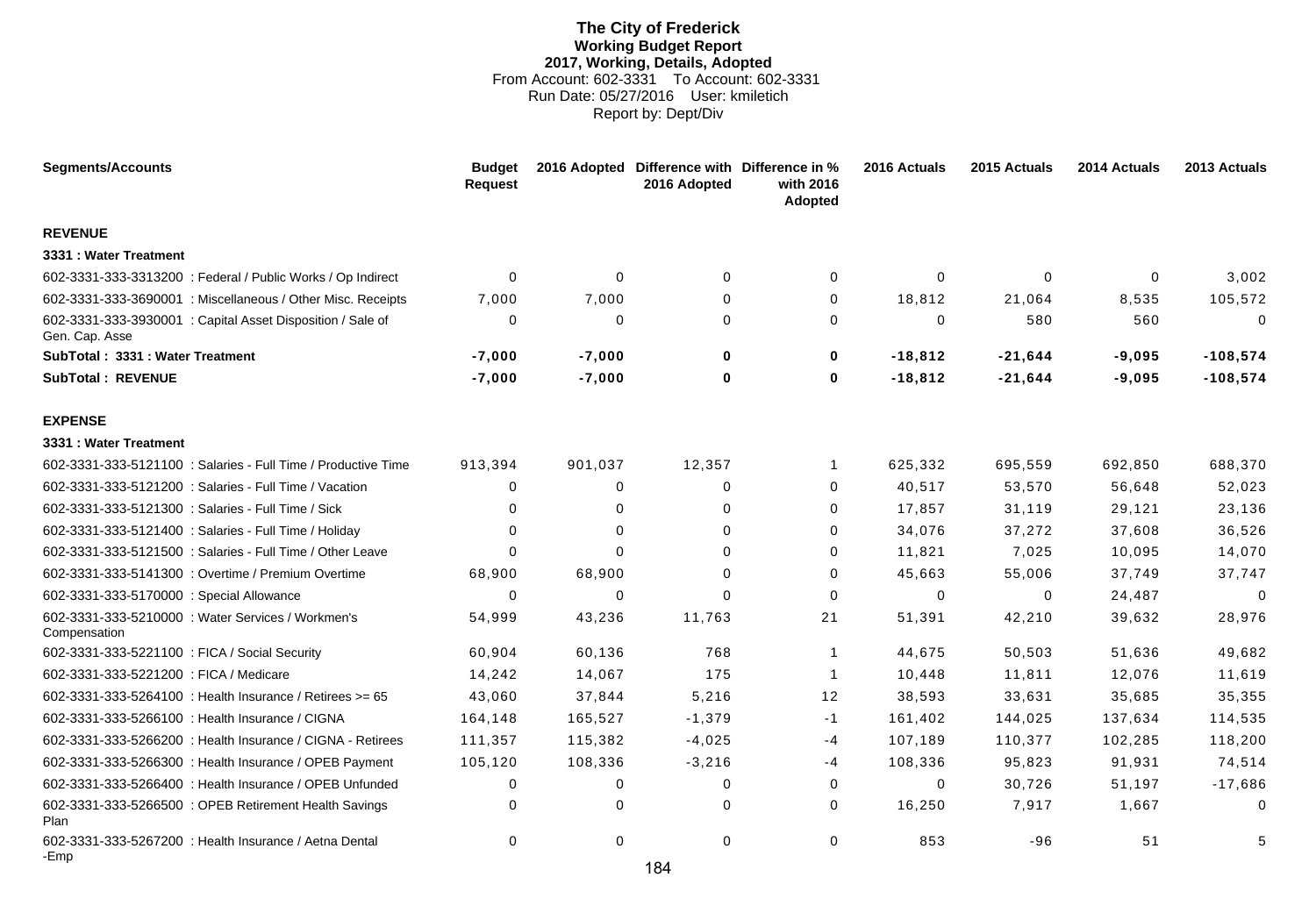| <b>Segments/Accounts</b>                       |                                                                                                                                                                                                                                                                                                   | <b>Budget</b><br><b>Request</b> |                         | 2016 Adopted Difference with Difference in %<br>2016 Adopted | with 2016<br>Adopted | 2016 Actuals | 2015 Actuals | 2014 Actuals | 2013 Actuals |
|------------------------------------------------|---------------------------------------------------------------------------------------------------------------------------------------------------------------------------------------------------------------------------------------------------------------------------------------------------|---------------------------------|-------------------------|--------------------------------------------------------------|----------------------|--------------|--------------|--------------|--------------|
| 602-3331-333-5267900 : Vision - Emp            |                                                                                                                                                                                                                                                                                                   | $\mathbf 0$                     | $\mathbf 0$             | 0                                                            | 0                    | 187          | 22           | $-7$         | 0            |
|                                                | 602-3331-333-5268100 : Health Insurance / Disability                                                                                                                                                                                                                                              | 2,817                           | 2,926                   | $-109$                                                       | -4                   | 2,124        | 1,969        | 1,923        | 1,858        |
| 602-3331-333-5269100 : Health Insurance / Life |                                                                                                                                                                                                                                                                                                   | 2,842                           | 2,842                   | 0                                                            | 0                    | 2,591        | 2,288        | 2,298        | 2,397        |
|                                                | 602-3331-333-5270000 : Water Services / Unemployment                                                                                                                                                                                                                                              | 0                               | 0                       | $\mathbf 0$                                                  | 0                    | 0            | 1,078        | 16,264       | 0            |
|                                                | 602-3331-333-5282500 : Retirement / 25 Year Plan                                                                                                                                                                                                                                                  | 219,164                         | 239,736                 | $-20,572$                                                    | $-10$                | 239,736      | 235,551      | 255,333      | 232,418      |
|                                                | 602-3331-333-5283000 : Retirement / 30 Year Plan                                                                                                                                                                                                                                                  | 35,289                          | 40,128                  | $-4,839$                                                     | $-14$                | 40,128       | 47,560       | 36,666       | 47,492       |
| 602-3331-333-5291100 : Misc Benefits / Tuition |                                                                                                                                                                                                                                                                                                   | 6,500                           | 0                       | 6,500                                                        | 100                  | 0            | 0            | $\mathbf 0$  | 0            |
| 602-3331-333-5291300 : Misc Benefits / Other   |                                                                                                                                                                                                                                                                                                   | 233                             | 233                     | 0                                                            | 0                    | 213          | 233          | 229          | 230          |
|                                                | 602-3331-333-5310100 : Supplies / General Supplies                                                                                                                                                                                                                                                | 153,920                         | 196,320                 | $-42,400$                                                    | $-28$                | 195,010      | 201,061      | 154,571      | 123,423      |
| Type<br><b>RECURRING</b><br><b>RECURRING</b>   | Narrative<br>MAINTENANCE SUPPLIES FOR FOUR DEPARTMENTAL<br>VEHICLES (OIL, FLUIDS AND FILTERS) AT \$180.00 EACH.<br>GENERAL OFFICE AND CLEANING SUPPLIES FOR STOCK<br>AND NON-STOCK ITEMS FOR LINGANORE, MONOCACY,<br>FISHING CREEK, L R DINGLE AND BALLENGER CREEK AT<br>\$3,000.00 PER FACILITY. |                                 | Amount<br>820<br>15,000 |                                                              |                      |              |              |              |              |
| <b>RECURRING</b>                               | MISCELLANEOUS EXPENDITURES, ELECTRICAL AND<br>PLUMBING SUPPLIES FOR LINGANORE - \$35,000.00,<br>MONOCACY - \$25,00.00, FISHING CREEK AND L R DINGLE -<br>\$15,000.00                                                                                                                              |                                 | 75,000                  |                                                              |                      |              |              |              |              |
| <b>RECURRING</b>                               | MISCELLANEOUS EXPENDITURES FOR THE FISHING CREEK<br><b>WATERSHED SUPPLIES</b>                                                                                                                                                                                                                     |                                 | 20,000                  |                                                              |                      |              |              |              |              |
| ONE-TIME                                       | REPLACE THE ORTHOPHOSPHATE SCALES AT THE<br>MONOCACY PLANT (THEY ARE 22 YEARS OLD AND BECAUSE<br>OF THE ACID THEY ARE CORRODED).                                                                                                                                                                  |                                 | 3,500                   |                                                              |                      |              |              |              |              |
| ONE-TIME                                       | REPLACE 2 WALLACE & TIERNAN PCU CONTROLLER AT THE<br>MONOCACY WATER PLANT (THEY ARE OUTDATED AND<br>OBSOLETE) AT \$3,100 EACH.                                                                                                                                                                    |                                 | 6,200                   |                                                              |                      |              |              |              |              |
| ONE-TIME                                       | REPLACEMENT BRANCH CIRCUIT BREAKERS FOR PANELS<br>PP4 AND PP6 DUE TO INSUFFICIENT INTERRUPTING<br>RATINGS OF THE EXISTING BREAKERS FOR THE LINGANORE<br>PLANT.                                                                                                                                    |                                 | 25,000                  |                                                              |                      |              |              |              |              |
| ONE-TIME                                       | PURCHASE 3 ADDITIONAL CAMERAS FOR THE FISHING<br>CREEK WATERSHED AT \$1,000 EACH.                                                                                                                                                                                                                 |                                 | 3,000                   |                                                              |                      |              |              |              |              |
| ONE-TIME                                       | REPLACE 3 HEATERS AT THE FISHING CREEK TREATMENT<br>PLANT (12 YEARS OLD AND ARE DETERIORATING DUE TO<br>THE CHEMICAL ENVIRONMENT) AT \$1,800 EACH.                                                                                                                                                |                                 | 5,400                   |                                                              |                      |              |              |              |              |
|                                                |                                                                                                                                                                                                                                                                                                   |                                 | 153,920                 |                                                              |                      |              |              |              |              |
|                                                | 602-3331-333-5310300 : Supplies / Clothing/Uniforms                                                                                                                                                                                                                                               | 6,750                           | 6,600                   | 150                                                          | $\overline{2}$       | 6,732        | 4,240        | 5,354        | 3,301        |
| <b>Type</b><br><b>RECURRING</b>                | <b>Narrative</b><br>CONTRACT UNIFORMS FOR 18 EMPLOYEES AT \$250.00<br>EACH.                                                                                                                                                                                                                       |                                 | Amount<br>4,500         |                                                              |                      |              |              |              |              |
| <b>RECURRING</b>                               | REQUIRED SAFETY BOOTS FOR 18 EMPLOYEES AT \$125.00<br>EACH.                                                                                                                                                                                                                                       |                                 | 2,250                   |                                                              |                      |              |              |              |              |
|                                                |                                                                                                                                                                                                                                                                                                   |                                 | 6,750                   |                                                              |                      |              |              |              |              |
| 602-3331-333-5330100 : Energy / Fuel & Oil     |                                                                                                                                                                                                                                                                                                   | 18,800                          | 18,800                  | 0                                                            | 0                    | 6,245        | 11,727       | 14,669       | 19,429       |
| Type                                           | Narrative                                                                                                                                                                                                                                                                                         |                                 | Amount                  | 185                                                          |                      |              |              |              |              |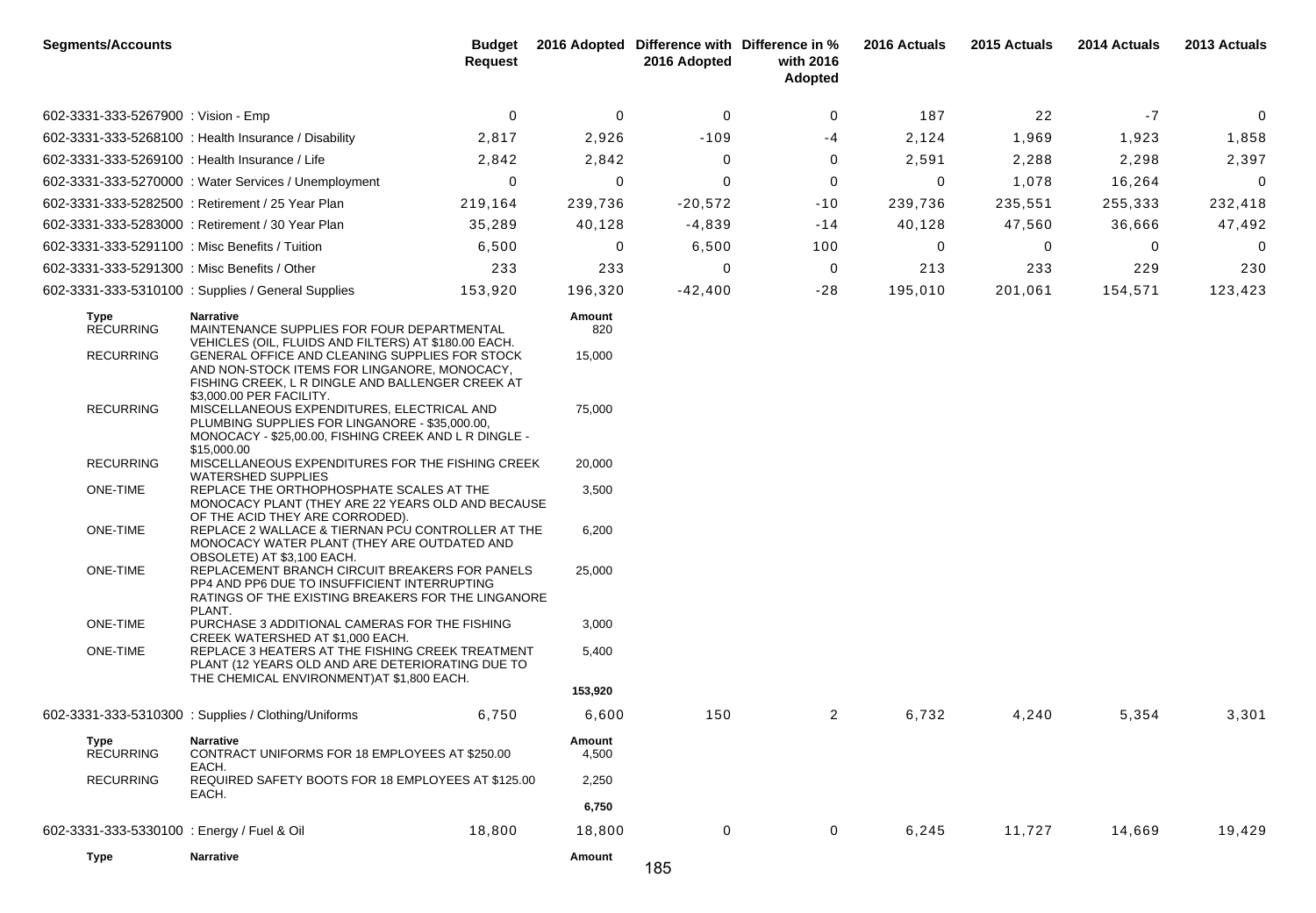| <b>Segments/Accounts</b>                            |                                                                                                                                                                                                                                                                 | <b>Budget</b><br><b>Request</b> |                                   | 2016 Adopted Difference with Difference in %<br>2016 Adopted | with 2016<br>Adopted | 2016 Actuals | 2015 Actuals | 2014 Actuals | 2013 Actuals |
|-----------------------------------------------------|-----------------------------------------------------------------------------------------------------------------------------------------------------------------------------------------------------------------------------------------------------------------|---------------------------------|-----------------------------------|--------------------------------------------------------------|----------------------|--------------|--------------|--------------|--------------|
| <b>RECURRING</b><br><b>RECURRING</b>                | DIESEL FUEL FOR THE LINGANORE GENERATOR.<br>FUEL AND OIL FOR FOUR DEPARTMENTAL VEHICLES                                                                                                                                                                         |                                 | 13,000<br>5,800<br>18,800         |                                                              |                      |              |              |              |              |
| 602-3331-333-5330200 : Energy / Electricity         |                                                                                                                                                                                                                                                                 | 368,500                         | 375,000                           | $-6,500$                                                     | $-2$                 | 235,807      | 301,438      | 334,942      | 322,563      |
| Type<br><b>RECURRING</b>                            | <b>Narrative</b><br>CONTRACT CHARGE FOR FIXED PRICE UNBUNDLED<br>CAPACITY ENERGY CHARGE (BASED ON \$0.0783 KW/HRS)<br>FOR LINGANORE, MONOCACY, L R DINGLE, FISHING CREEK<br>PLANT, FISHING CREEK CARETAKER HOUSE, FISHING<br>CREEK GARAGE AND BALLENGER CREEK). |                                 | Amount<br>368,500<br>368,500      |                                                              |                      |              |              |              |              |
| 602-3331-333-5330400 : Energy / Heating Fuel        |                                                                                                                                                                                                                                                                 | 6,500                           | 6,500                             | $\mathbf 0$                                                  | 0                    | 4,917        | 6,498        | 7,655        | 4,622        |
| <b>Type</b><br><b>RECURRING</b><br><b>RECURRING</b> | Narrative<br>FISHING CREEK OPERATIONS BUILDING.<br>FISHING CREEK CARETAKER RESIDENT.                                                                                                                                                                            |                                 | Amount<br>3,500<br>3,000<br>6,500 |                                                              |                      |              |              |              |              |
|                                                     | 602-3331-333-5340000 : Water Services / Chemicals                                                                                                                                                                                                               | 624,573                         | 603,573                           | 21,000                                                       | 3                    | 357,694      | 428,625      | 392,131      | 433,709      |
| Type<br><b>RECURRING</b>                            | Narrative<br>CHEMICAL ESTIMATE IS BASED ON 5.7 MILLION GALLONS<br>PER DAY OF WATER PRODUCTION.                                                                                                                                                                  |                                 | Amount<br>546,330                 |                                                              |                      |              |              |              |              |
| <b>RECURRING</b>                                    | ANTICIPATED INCREASE OF 7% FOR CPI ESCALATION<br>ALLOWANCE FOR CONTRACT RENEWAL (NO INCREASE IN<br>FY16, FY15 WAS 7%)                                                                                                                                           |                                 | 38,243                            |                                                              |                      |              |              |              |              |
| <b>RECURRING</b>                                    | CHEMICALS FOR BALLENGER CREEK INTERCONNECT (ZINC<br>ORTHRO, CAUSTIC AND SODIUM HYPOCHLORITE).                                                                                                                                                                   |                                 | 15,000                            |                                                              |                      |              |              |              |              |
| <b>RECURRING</b>                                    | MISC LAB TESTING CHEMICALS FOR ROUTINE MONITORING<br>(FLUORIDE ANALYZERS, PHOSPHATE ANALYZERS, TOC<br>ANALYZERS, CHLORINE AND BUFFER SOLUTIONS).                                                                                                                |                                 | 25,000                            |                                                              |                      |              |              |              |              |
|                                                     |                                                                                                                                                                                                                                                                 |                                 | 624,573                           |                                                              |                      |              |              |              |              |
| Resale                                              | 602-3331-333-5390000 : Water Services / Items Purchased -                                                                                                                                                                                                       | 3,080,250                       | 3,653,750                         | $-573,500$                                                   | $-19$                | 1,783,211    | 2,040,560    | 1,687,120    | 1,505,700    |
| Type<br><b>RECURRING</b>                            | <b>Narrative</b><br>PURCHASE WATER FROM FREDERICK COUNTY THROUGH<br>BALLENGER CREEK AND/OR EAST COUNTY PUMPING<br>STATION AT \$3.80 PER 1,000 GALLONS OF WATER                                                                                                  |                                 | Amount<br>1,040,250               |                                                              |                      |              |              |              |              |
| <b>RECURRING</b>                                    | READY TO SERVE FEE (PER PRWSA PER ENGINEERING).                                                                                                                                                                                                                 |                                 | 2,040,000<br>3,080,250            |                                                              |                      |              |              |              |              |
| Services                                            | 602-3331-333-5410000 : Water Services / Professional                                                                                                                                                                                                            | 90,233                          | 180,226                           | $-89,993$                                                    | $-100$               | 64,897       | 94,687       | 105,887      | 45,390       |
| Type<br><b>RECURRING</b>                            | <b>Narrative</b><br>18 EMPLOYEES (SCBA FIT TESTING, PHYSICAL AND RANDOM<br>DRUG AND ALCOHOL TESTING).                                                                                                                                                           |                                 | Amount<br>3,900                   |                                                              |                      |              |              |              |              |
| <b>RECURRING</b>                                    | MONOCACY RIVER QUALITY MONITORING (MDE<br>REQUIREMENT FOR WATER WITHDRAWAL FROM THE<br>MONOCACY RIVER).                                                                                                                                                         |                                 | 12,000                            |                                                              |                      |              |              |              |              |
| <b>RECURRING</b>                                    | ELECTRICAL TESTING AND MAINTENANCE FOR LINGANORE,<br>MONOCACY, L R DINGLE AND FISHING CREEK (RFP# 16-B).                                                                                                                                                        |                                 | 21,842                            |                                                              |                      |              |              |              |              |
| <b>RECURRING</b>                                    | MAINTENANCE AND OPERATION OF THE MONOCACY RIVER                                                                                                                                                                                                                 |                                 | 14,700                            |                                                              |                      |              |              |              |              |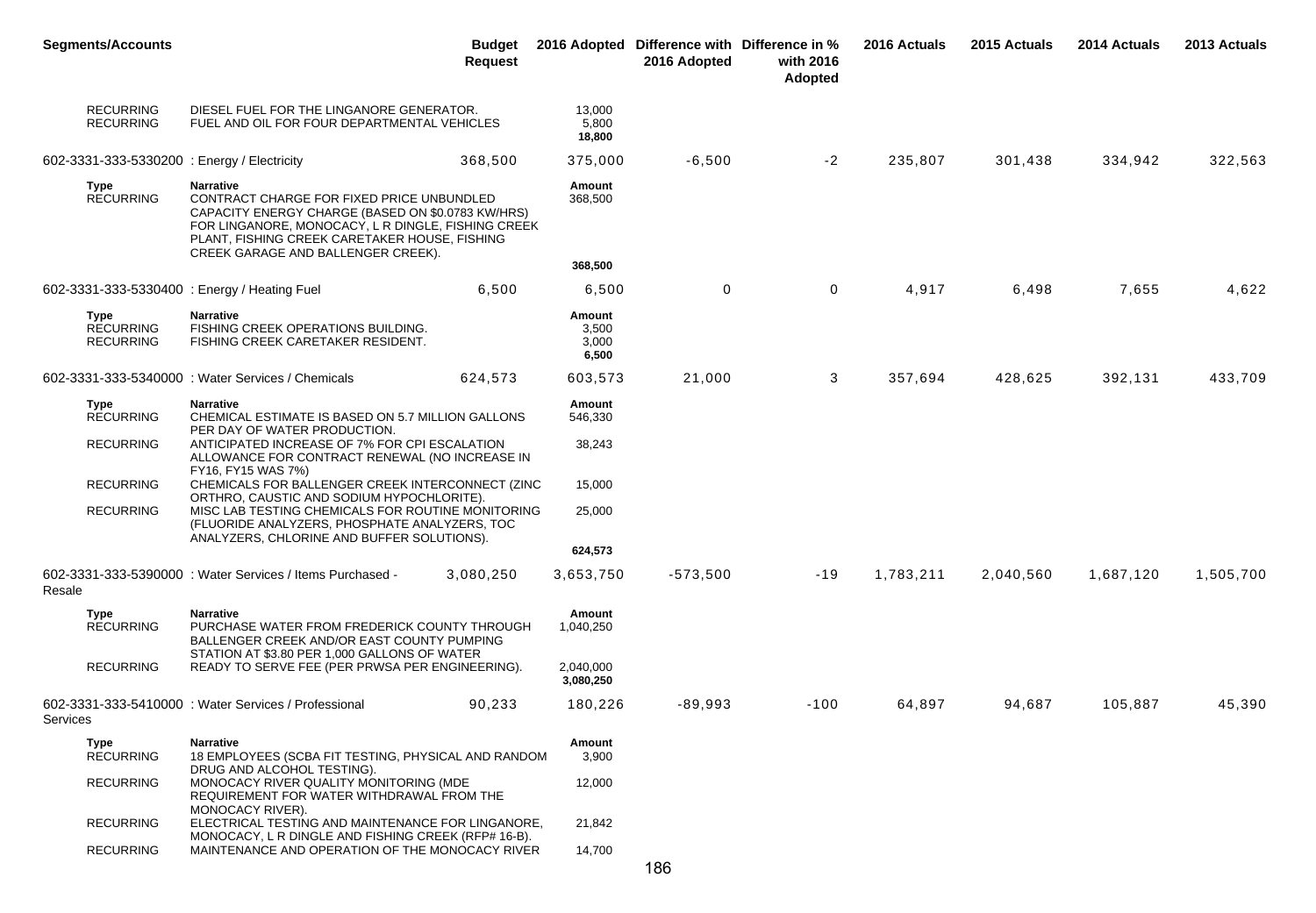| <b>Segments/Accounts</b>                                                     |                                                                                                                                                                                                                                                               | Budget<br><b>Request</b> |                              | 2016 Adopted Difference with Difference in %<br>2016 Adopted | with 2016<br>Adopted | 2016 Actuals | 2015 Actuals | 2014 Actuals | 2013 Actuals |
|------------------------------------------------------------------------------|---------------------------------------------------------------------------------------------------------------------------------------------------------------------------------------------------------------------------------------------------------------|--------------------------|------------------------------|--------------------------------------------------------------|----------------------|--------------|--------------|--------------|--------------|
| <b>RECURRING</b><br><b>RECURRING</b>                                         | USGS GAUGING STATION AT MONOCACY BOULEVARD.<br>BACK FLOW PREVENTION DEVICE INSPECTION/TESTING.<br>MONTHLY PEST SERVICES FOR FISHING CREEK, MONOCACY<br>AND LINGANORE AT \$25.00 PER SITE PER MONTH.                                                           |                          | 3,000<br>1,200               |                                                              |                      |              |              |              |              |
| <b>RECURRING</b>                                                             | FISHING CREEK RESERVOIR DAM INSPECTION (PER MDE -<br>INSPECTION INCLUDES DAM CONDITION, CONTROL TOWER                                                                                                                                                         |                          | 25,000                       |                                                              |                      |              |              |              |              |
| <b>RECURRING</b>                                                             | STRUCTURE, VALVES AND OUTFALL PIPES).<br>FISHING CREEK TRAIL USE MONITORING.                                                                                                                                                                                  |                          | 8,591<br>90,233              |                                                              |                      |              |              |              |              |
|                                                                              | 602-3331-333-5510100 : Cleaning Services / Disposal Fees                                                                                                                                                                                                      | 100                      | 100                          | 0                                                            | 0                    | 14           | 0            | 38           | 0            |
| Repair/Maint.                                                                | 602-3331-333-5520100 : Repair and Maint. Service / General                                                                                                                                                                                                    | 445,616                  | 353,555                      | 92,061                                                       | 20                   | 240,222      | 434,662      | 252,379      | 96,807       |
| <b>Type</b>                                                                  | <b>Narrative</b>                                                                                                                                                                                                                                              |                          | Amount                       |                                                              |                      |              |              |              |              |
| <b>RECURRING</b>                                                             | FREDERICK CITY WATERSHED MAINTENANCE AND UPKEEP<br>EXPENSES TO MARYLAND DNR FOREST SERVICE.                                                                                                                                                                   |                          | 71,663                       |                                                              |                      |              |              |              |              |
| <b>RECURRING</b>                                                             | LAKE LINGANORE MAINTENANCE AND UPKEEP (CLEANING,<br>TURF AND VEGETATION CONTROL)                                                                                                                                                                              |                          | 10,000                       |                                                              |                      |              |              |              |              |
| <b>RECURRING</b>                                                             | MISCELLANEOUS EXPENDITURES FOR UNEXPECTED                                                                                                                                                                                                                     |                          | 25,000                       |                                                              |                      |              |              |              |              |
| ONE-TIME                                                                     | <b>REPAIRS</b><br>FILTER MEDIA REPLACEMENT (REMOVING THE EXISTING<br>ANTHRACITE MEDIA AND REPLACE WITH GRANULAR<br>ACTIVATED CARBON (GAC). THIS WILL HELP REDUCE                                                                                              |                          | 225,000                      |                                                              |                      |              |              |              |              |
| <b>ONE-TIME</b>                                                              | DISINFECTION BY-PRODUCTS). ESTIMATED QUANTITY 2,500<br><b>CUBIC FEET.</b><br>RECONSTRUCTION OF THE LINGANORE<br>PRE-SEDIMENTATION POND BANK UPSTREAM SLOPE LINER<br>(ALONG WEST, SOUTH AND PORTION OF EAST<br>EMBANKMENT (HILLIS-CARNES ENGINEERING ASSOCIATE |                          | 90,000                       |                                                              |                      |              |              |              |              |
| <b>ONE-TIME</b>                                                              | REPORT 11/09/2015))<br>FABRICATE AND INSTALL ALUMINUM STAIR AND PLATFORM<br>TO LINGANORE POND CONTROL VALVE AREA AT                                                                                                                                           |                          | 3,630                        |                                                              |                      |              |              |              |              |
| ONE-TIME                                                                     | LINGANORE (SAFETY CONCERN)<br>FABRICATE AND INSTALL 2 ALUMINUM STAIRS, RAILINGS<br>AND PLATFORMS TO LINGANORE FILTER GALLERY AREA AT<br>LINGANORE (REPLACING WOOD - MOSH INSPECTION<br>11/04/2015 SAFETY CONCERN)                                             |                          | 20,323                       |                                                              |                      |              |              |              |              |
|                                                                              |                                                                                                                                                                                                                                                               |                          | 445,616                      |                                                              |                      |              |              |              |              |
| <b>Maintenance Contracts</b>                                                 | 602-3331-333-5520200 : Repair and Maint. Service /                                                                                                                                                                                                            | 61,238                   | 37,575                       | 23,663                                                       | 38                   | 21,934       | 34,554       | 31,803       | 18,194       |
| Type<br><b>RECURRING</b>                                                     | <b>Narrative</b><br>18 CHEMICAL SCALE CALIBRATIONS FOR LINGANORE,<br>MONOCACY, FISHING CREEK AND L R DINGLE.                                                                                                                                                  |                          | Amount<br>1,000              |                                                              |                      |              |              |              |              |
| <b>RECURRING</b><br><b>RECURRING</b><br><b>RECURRING</b><br><b>RECURRING</b> | LINGANORE ELEVATOR SERVICE AGREEMENT.<br>4 HOIST INSPECTIONS AT LINGANORE AND MONOCACY.<br>SECURITY ALARM CHECK FOR LINGANORE AND MONOCACY.<br>2 AED ANNUAL CHECK AT LINGANORE AND MONOCACY.                                                                  |                          | 2,100<br>1,700<br>930<br>850 |                                                              |                      |              |              |              |              |
| <b>RECURRING</b>                                                             | 25 ANNUAL FIRE EXTINGUISHER INSPECTIONS AT<br>LINGANORE, MONOCACY, FISHING CREEK, L R DINGLE,<br><b>BALLENGER CREEK</b>                                                                                                                                       |                          | 250                          |                                                              |                      |              |              |              |              |
| <b>RECURRING</b>                                                             | 4 CHLORINE FEED SYSTEMS MAINTENANCE AT LINGANORE.<br>MONOCACY, FISHING CREEK AND L R DINGLE.                                                                                                                                                                  |                          | 10,000                       |                                                              |                      |              |              |              |              |
| <b>RECURRING</b>                                                             | SERVICE CONTRACT FOR SAVIN 920 COPIER                                                                                                                                                                                                                         |                          | 350                          |                                                              |                      |              |              |              |              |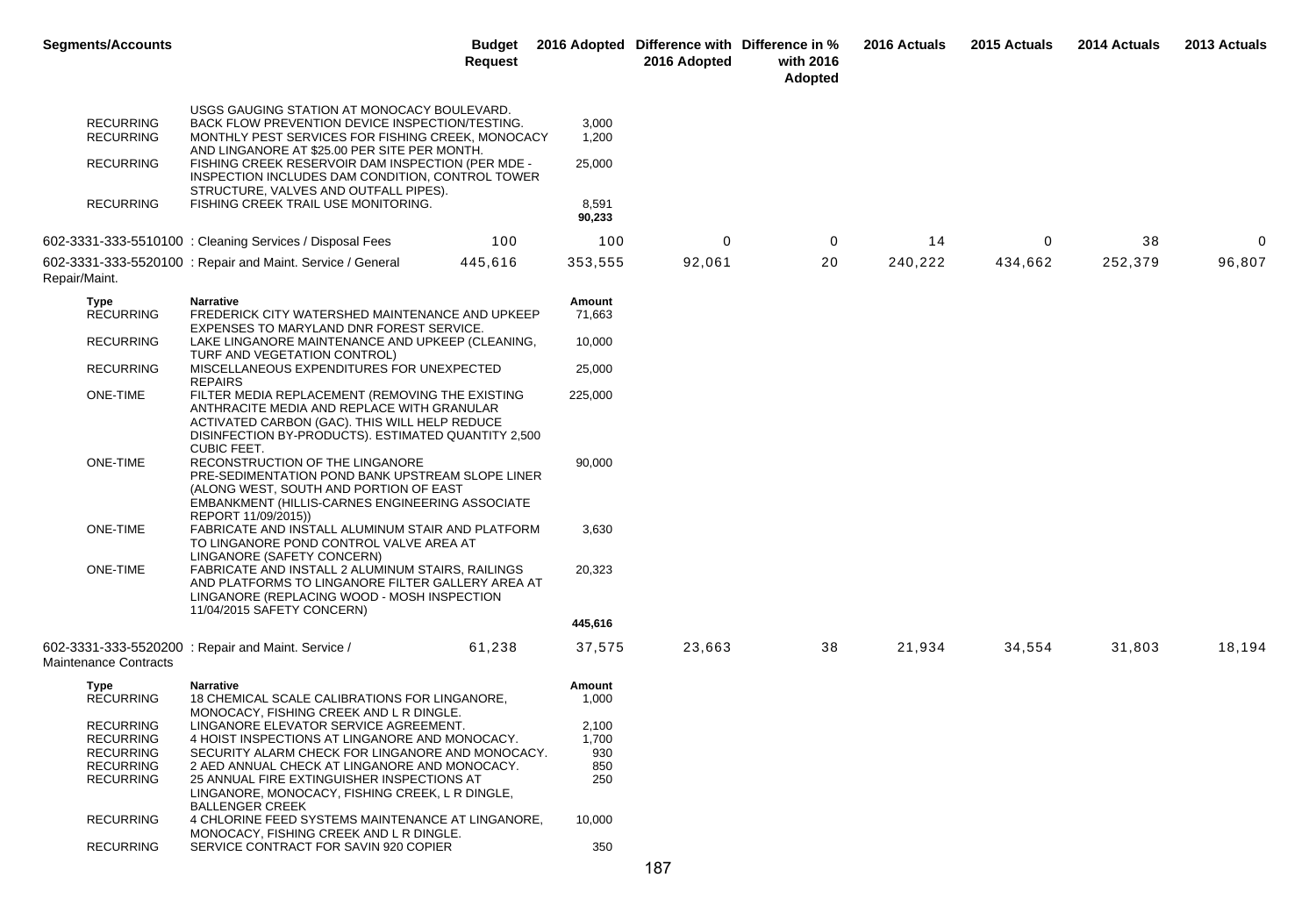| <b>Segments/Accounts</b>                                         | <b>Request</b>                                                                                                                                                |       |                                    | 2016 Adopted | Budget 2016 Adopted Difference with Difference in %<br>with 2016<br>Adopted | 2016 Actuals | 2015 Actuals | 2014 Actuals | 2013 Actuals |
|------------------------------------------------------------------|---------------------------------------------------------------------------------------------------------------------------------------------------------------|-------|------------------------------------|--------------|-----------------------------------------------------------------------------|--------------|--------------|--------------|--------------|
| <b>RECURRING</b>                                                 | MAINTENANCE CONTRACT FOR 3 PHOSPHATE ANALYZER AT                                                                                                              |       | 4,770                              |              |                                                                             |              |              |              |              |
| <b>RECURRING</b>                                                 | LINGANORE, MONOCACY AND L R DINGLE (\$1,590 EACH).<br>MAINTENANCE CONTRACT FOR 3 FLUORIDE ANALYZER AT<br>LINGANORE, MONOCACY AND L R DINGLE (\$1,899.66 EACH) |       | 5,699                              |              |                                                                             |              |              |              |              |
| <b>RECURRING</b>                                                 | 11 PRIVATE WATER TREATMENT UNITS - ANNUAL<br>MAINTENANCE FOR MOUNTAIN WATER SUPPLY<br><b>CUSTOMERS.</b>                                                       |       | 2,700                              |              |                                                                             |              |              |              |              |
| <b>RECURRING</b>                                                 | GENERATOR MAINTENANCE (LINGANORE, FISHING CREEK<br>AND BALLENGER CREEK)                                                                                       |       | 9,084                              |              |                                                                             |              |              |              |              |
| <b>RECURRING</b>                                                 | ANNUAL ELEVATOR RE-CALL/SHUNT-TRIP & SMOKE TEST<br>(PER NFPA GUIDELINES)                                                                                      |       | 275                                |              |                                                                             |              |              |              |              |
| <b>RECURRING</b>                                                 | ANNUAL MAINTENANCE FOR FISHING CREEK CARETAKER<br>FURNACE AND 3 TREATMENT PLANT FURNACES                                                                      |       | 670                                |              |                                                                             |              |              |              |              |
| <b>RECURRING</b><br><b>RECURRING</b>                             | 10 ANNUAL FLOW TESTING OF SCBA REGULATORS<br>MAINTENANCE CONTRACT FOR 2 TOC ANALYZERS AT                                                                      |       | 460<br>12,400                      |              |                                                                             |              |              |              |              |
| <b>RECURRING</b>                                                 | LINGANORE AND MONOCACY (\$6,200 EACH).<br>VIBRATION ANALYSIS SERVICE FOR 15 PUMPS AND 2 AIR<br>COMPRESSORS AND LINGANORE AND MONOCACY PLANTS.                 |       | 8,000                              |              |                                                                             |              |              |              |              |
|                                                                  |                                                                                                                                                               |       | 61,238                             |              |                                                                             |              |              |              |              |
|                                                                  | 602-3331-333-5540100 : Rentals / Land and Buildings                                                                                                           | 0     | 0                                  | 0            | 0                                                                           | 0            | 1,010        | 1,010        | 1,010        |
|                                                                  | 602-3331-333-5540200 : Rentals / Equipment and Vehicles                                                                                                       | 595   | 1,045                              | $-450$       | $-76$                                                                       | 90           | 488          | 99           | 84           |
| Type<br><b>RECURRING</b><br><b>RECURRING</b><br><b>RECURRING</b> | <b>Narrative</b><br>FISHING CREEK CARETAKER PAGER.<br>2 WELDING LEASED TANKS<br>MISCELLANEOUS UNEXPECTED                                                      |       | Amount<br>225<br>170<br>200<br>595 |              |                                                                             |              |              |              |              |
| <b>Benefit Charg</b>                                             | 602-3331-333-5562100 : Water/Sewer Service / Solid Waste                                                                                                      | 1,000 | 1,000                              | 0            | 0                                                                           | 1,000        | 1,000        | 1,000        | 1,000        |
|                                                                  | 602-3331-333-5570000 : Water Services / Licenses/Permits                                                                                                      | 600   | 400                                | 200          | 33                                                                          | 600          | 400          | 675          | 225          |
| Type<br><b>RECURRING</b>                                         | <b>Narrative</b><br>6 REQUIRED WATER LICENSE RENEWALS AT \$100.00 EACH<br>(MDE STATE REQUIREMENT)                                                             |       | Amount<br>600<br>600               |              |                                                                             |              |              |              |              |
|                                                                  | 602-3331-333-5610100 : Communications / Telephone<br>14,688                                                                                                   |       | 28,628                             | $-13,940$    | -95                                                                         | 10,568       | 9,161        | 13,296       | 17,780       |
| Type<br><b>RECURRING</b>                                         | <b>Narrative</b><br>T1 COMMUNICATION/TELEPHONE LINES AT WATER PLANT                                                                                           |       | Amount<br>12,000                   |              |                                                                             |              |              |              |              |
| <b>RECURRING</b>                                                 | FACILITIES AND LINGANORE DAM FLOW-BY VALVE.<br>3 DATA CELL PHONES FOR SUPERINTENDENT, ASSISTANT<br>SUPERINTENDENT AND FISHING CREEK CARETAKER AT              |       | 1,740                              |              |                                                                             |              |              |              |              |
| <b>RECURRING</b>                                                 | \$48.32 PER MONTH.<br>COMCAST BROADBAND COMMUNICATION SERVICE FROM<br>FISHING CREEK TO THE MONOCACY PLANT AT \$79.00 PER<br>MONTH FOR THE SCADA SYSTEM.       |       | 948                                |              |                                                                             |              |              |              |              |
|                                                                  |                                                                                                                                                               |       | 14,688                             |              |                                                                             |              |              |              |              |
|                                                                  | 602-3331-333-5610200 : Communications / Postage                                                                                                               | 535   | 535                                | $\mathbf 0$  | $\mathbf{0}$                                                                | 91           | 144          | 102          | 49           |
| Type<br><b>RECURRING</b>                                         | Narrative<br>MAILING OF REPORTS TO MDE (12 MONTHLY OPERATING, 2<br>SEMI-ANNUAL WITHDRAWL REPORTS AND 1 ANNUAL                                                 |       | Amount<br>35                       |              |                                                                             |              |              |              |              |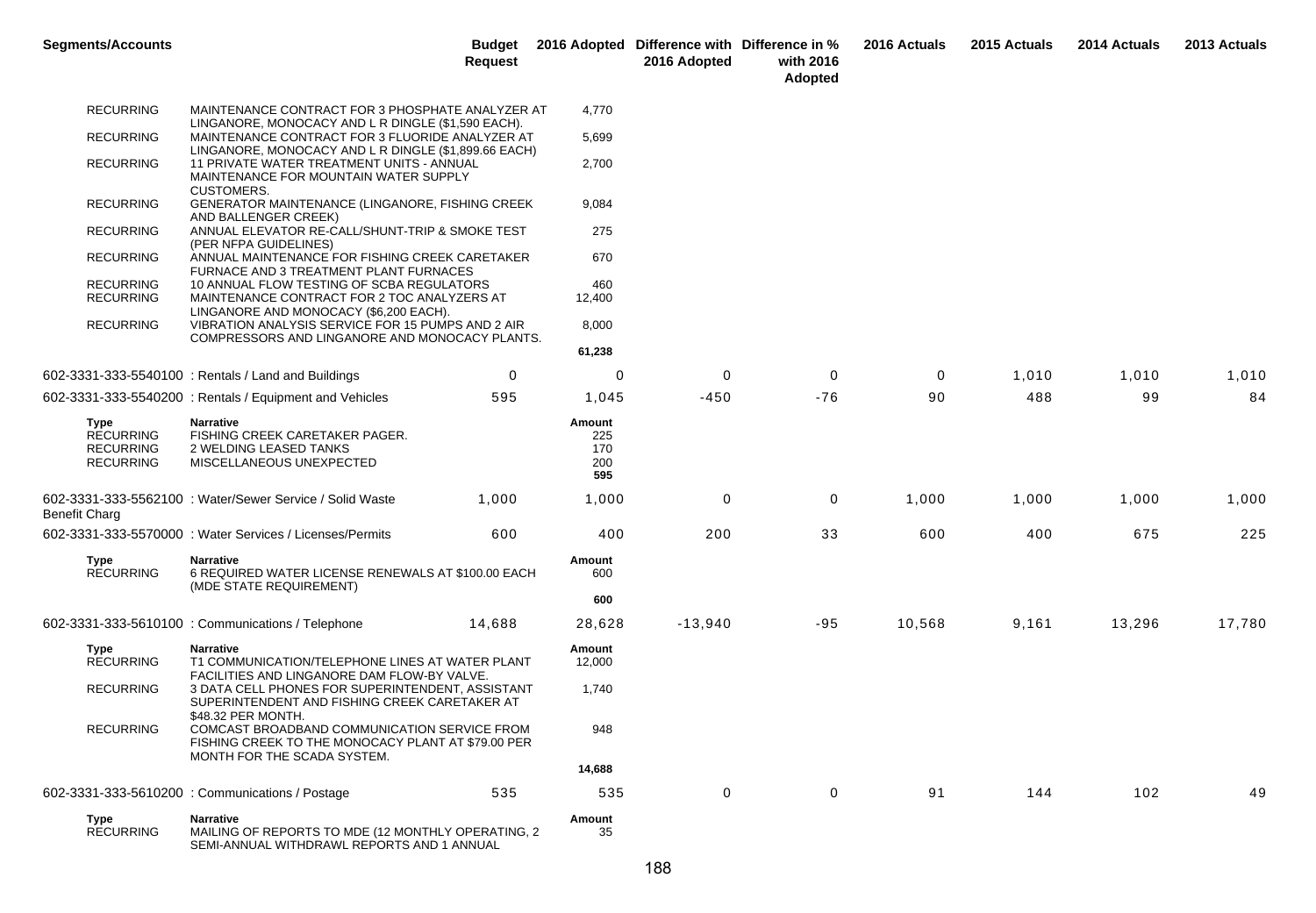| <b>Segments/Accounts</b>                       |                                                                                                                              | <b>Budget</b><br><b>Request</b> |                      | 2016 Adopted Difference with Difference in %<br>2016 Adopted | with 2016<br>Adopted | 2016 Actuals | 2015 Actuals | 2014 Actuals | 2013 Actuals |
|------------------------------------------------|------------------------------------------------------------------------------------------------------------------------------|---------------------------------|----------------------|--------------------------------------------------------------|----------------------|--------------|--------------|--------------|--------------|
| <b>RECURRING</b>                               | POLYMER CERTIFICATION LETTER).<br>SHIPPING OF PARTS AND EQUIPMENT FOR REPAIRS                                                |                                 | 500<br>535           |                                                              |                      |              |              |              |              |
| 602-3331-333-5620100 : Travel / Transportation |                                                                                                                              | 100                             | 100                  | 0                                                            | 0                    | $\mathbf 0$  | 0            | 0            | 0            |
|                                                | 602-3331-333-5621100 : Travel / Dues/Registration Fees                                                                       | 3,325                           | 3,325                | 0                                                            | 0                    | 2,466        | 2,575        | 1,875        | 1,592        |
| <b>Type</b><br><b>RECURRING</b>                | <b>Narrative</b><br>TRAINING TO MAINTAIN 15 STATE CERTIFIED CLASS IV<br>OPERATOR LICENSES (1 CLASS EACH AT \$140).           |                                 | Amount<br>2,100      |                                                              |                      |              |              |              |              |
| <b>RECURRING</b>                               | AWWA, WWOA AND MWRA MEMBERSHIP DUES FOR<br><b>SUPERINTENDENT</b>                                                             |                                 | 125                  |                                                              |                      |              |              |              |              |
| <b>RECURRING</b>                               | ANNUAL SHORT COURSE FOR TWO OPERATOR TRAINEE AT<br>WASHINGTON COLLEGE CHESTERTOWN, MD                                        |                                 | 1,100                |                                                              |                      |              |              |              |              |
|                                                |                                                                                                                              |                                 | 3,325                |                                                              |                      |              |              |              |              |
| 602-3331-333-5623100 : Travel / Meals/Food     |                                                                                                                              | 125                             | 125                  | $\Omega$                                                     | $\mathbf 0$          | $\Omega$     | 47           | $\Omega$     | 0            |
| Type<br><b>RECURRING</b>                       | <b>Narrative</b><br>MEALS FOR OUT OF TOWN CLASSES/TRAINING                                                                   |                                 | Amount<br>125<br>125 |                                                              |                      |              |              |              |              |
|                                                | 602-3331-333-5630000 : Water Services / Advertising                                                                          | 1,000                           | 1,000                | 0                                                            | 0                    | 339          | 0            | 1,400        | 509          |
|                                                | 602-3331-333-5650000 : Water Services / Insurance                                                                            | 82,387                          | 84,783               | $-2,396$                                                     | -3                   | 60,911       | 77,839       | 74,592       | 46,534       |
| 602-3331-333-5710000: Land                     |                                                                                                                              | 0                               | 0                    | $\Omega$                                                     | 0                    | 0            | 0            | 76,273       | 0            |
| 602-3331-333-5719000 : Contra-expense          |                                                                                                                              | 0                               | 0                    | 0                                                            | 0                    | 0            | 0            | $-76,273$    | 0            |
|                                                | 602-3331-333-5740100 : Machinery & Equipment / Vehicles                                                                      | 0                               | 0                    | $\Omega$                                                     | 0                    | $\Omega$     | 36,178       | 31,641       | $\mathbf 0$  |
|                                                | 602-3331-333-5740200 : Machinery & Equipment / Machinery                                                                     | 189,450                         | 479,272              | $-289,822$                                                   | $-153$               | 150,502      | 45,196       | 205,546      | 39,455       |
| Type<br>ONE-TIME                               | <b>Narrative</b><br>REPLACE EXISTING ZERO TURN MOWER AT THE FISHING<br><b>CREEK RESERVOIR</b>                                |                                 | Amount<br>15,000     |                                                              |                      |              |              |              |              |
| ONE-TIME                                       | PURCHASE TOC PROCESS ANALYZER AT THE L R DINGLE<br><b>PLANT</b>                                                              |                                 | 41,950               |                                                              |                      |              |              |              |              |
| ONE-TIME                                       | SERVICE TO MODIFY HEAT TRACING AND INSULATION OF<br>THE PIPING AT THE DECANT POND STRUCTURE AT THE<br>LINGANORE WATER PLANT. |                                 | 12,500               |                                                              |                      |              |              |              |              |
| ONE-TIME                                       | NEW DUCTLESS HVAC "SPLIT" SYSTEM TO SERVE BOTH<br>OFFICES, LUNCH ROOM, LAB AND BATHROOM AT THE                               |                                 | 25,000               |                                                              |                      |              |              |              |              |
| ONE-TIME                                       | LINGANORE WATER PLANT.<br>L R DINGLE DEHUMIDIFIER REPLACEMENT                                                                |                                 | 95,000<br>189,450    |                                                              |                      |              |              |              |              |
| Contra-expense                                 | 602-3331-333-5749000 : Machinery & Equipment /                                                                               | 0                               | 0                    | 0                                                            | 0                    | $\mathbf 0$  | $-81,374$    | $-237,187$   | $-39,455$    |
|                                                | 602-3331-333-5781100 : Depreciation / Buildings                                                                              | 0                               | 0                    | 0                                                            | 0                    | 0            | 111,868      | 111,868      | 111,868      |
| Non-Bldgs.                                     | 602-3331-333-5783100 : Depreciation / Improvements -                                                                         | 0                               | 0                    | 0                                                            | 0                    | 0            | 2,009,924    | 2,005,408    | 2,005,408    |
|                                                | 602-3331-333-5785100 : Depreciation / Equipment                                                                              | 0                               | 0                    | 0                                                            | 0                    | 0            | 72,000       | 51,434       | 37,133       |
| Asset Disp.                                    | 602-3331-333-5790100 : Fixed Asset Disposal / Loss on Cap.                                                                   | 0                               | 0                    | 0                                                            | 0                    | 0            | 4,588        | 0            | 0            |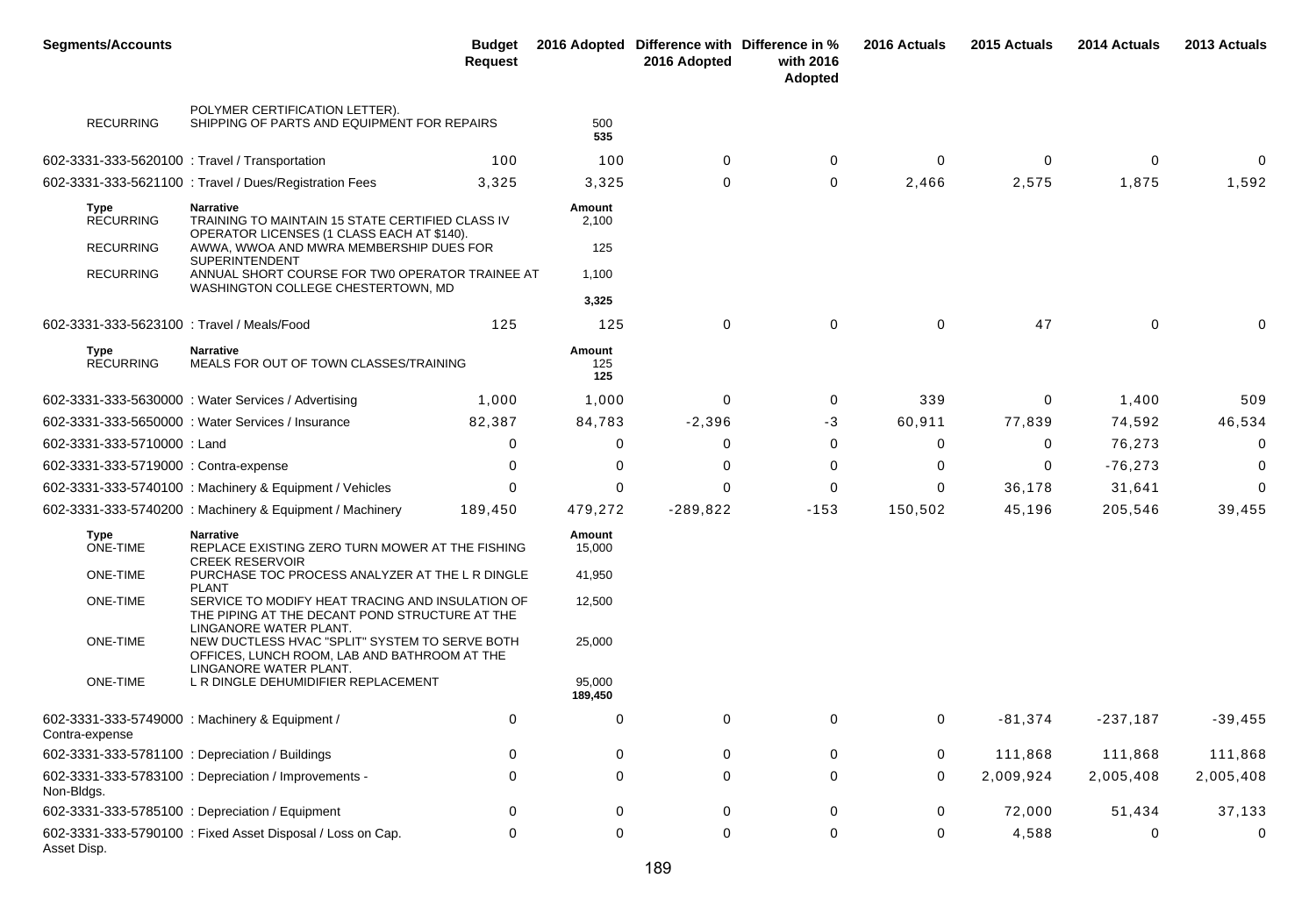| <b>Segments/Accounts</b>         | <b>Budget</b><br><b>Request</b> | 2016 Adopted | 2016 Adopted | Difference with Difference in %<br>with 2016<br><b>Adopted</b> | 2016 Actuals | 2015 Actuals | 2014 Actuals | 2013 Actuals |
|----------------------------------|---------------------------------|--------------|--------------|----------------------------------------------------------------|--------------|--------------|--------------|--------------|
| SubTotal: 3331 : Water Treatment | 6,953,254                       | 7,832,542    | $-879,288$   | $-13$                                                          | 4.742.632    | 7,544,275    | 6,974,366    | 6,347,797    |
| <b>SubTotal: EXPENSE</b>         | 6,953,254                       | 7,832,542    | $-879.288$   | $-13$                                                          | 4.742.632    | 7,544,275    | 6,974,366    | 6,347,797    |
| <b>Grand Total</b>               | 6,946,254                       | 7,825,542    | $-879,288$   | $-13$                                                          | 4,723,820    | 7,522,631    | 6,965,271    | 6,239,223    |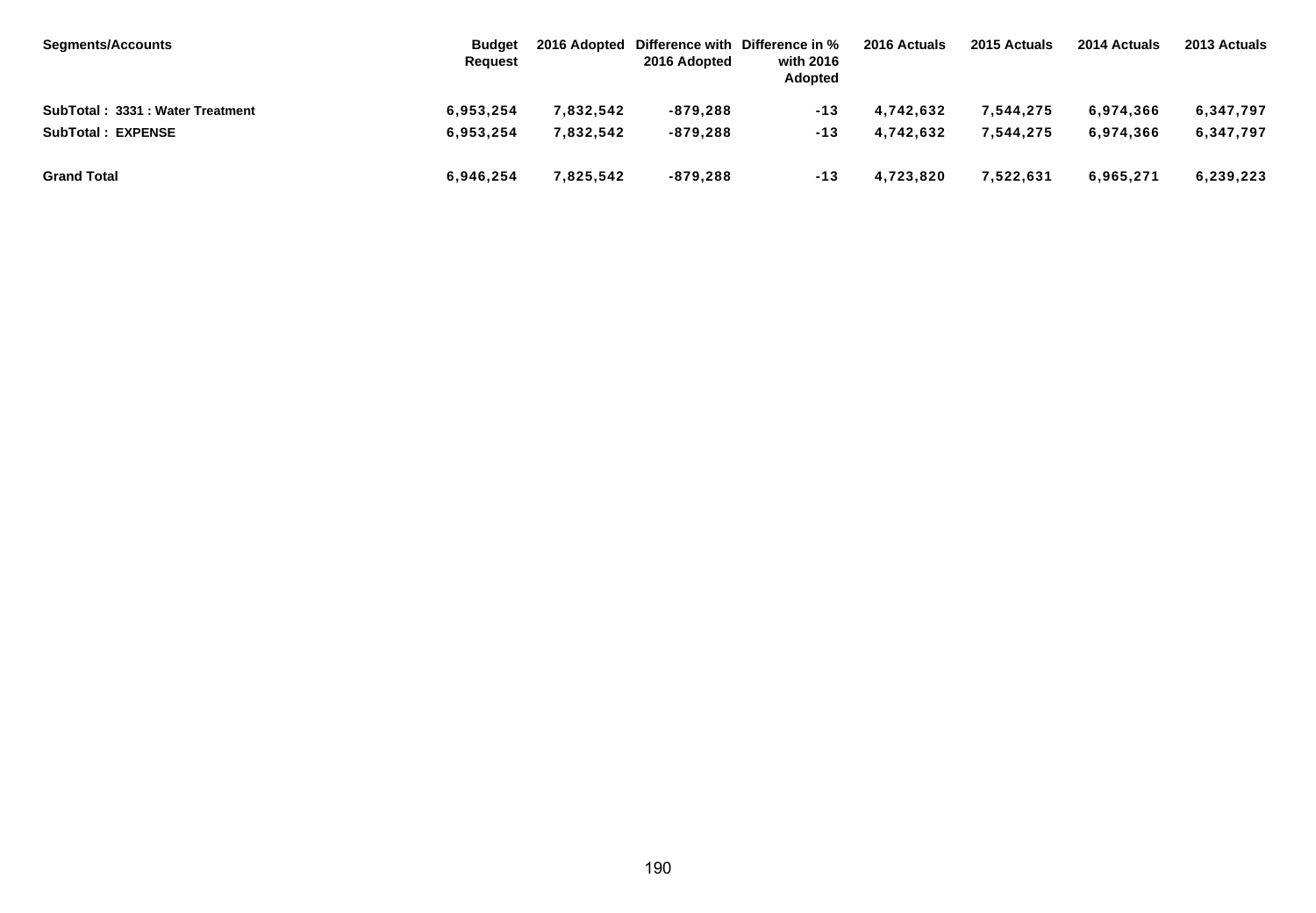# **The City of Frederick Working Budget Report 2017, Working, Details, Adopted** From Account: 602-3411 To Account: 602-3411 Run Date: 05/27/2016 User: kmiletich Report by: Dept/Div

| <b>Segments/Accounts</b>                                                |                                                                                                                                                                     | <b>Budget</b><br><b>Request</b> |                                             | 2016 Adopted Difference with Difference in %<br>2016 Adopted | with 2016<br>Adopted | 2016 Actuals | 2015 Actuals | 2014 Actuals | 2013 Actuals |
|-------------------------------------------------------------------------|---------------------------------------------------------------------------------------------------------------------------------------------------------------------|---------------------------------|---------------------------------------------|--------------------------------------------------------------|----------------------|--------------|--------------|--------------|--------------|
| <b>REVENUE</b>                                                          |                                                                                                                                                                     |                                 |                                             |                                                              |                      |              |              |              |              |
| 3411 : Wastewater Treatment Plt                                         |                                                                                                                                                                     |                                 |                                             |                                                              |                      |              |              |              |              |
| Waste Discharg                                                          | 602-3411-343-3223401 : Non-business Lic./Permits / Indust.                                                                                                          | 32,250                          | 26,235                                      | 6,015                                                        | 18                   | 33,165       | 26,235       | 23,760       | 22,935       |
| <b>Type</b><br><b>RECURRING</b><br><b>RECURRING</b><br><b>RECURRING</b> | <b>Narrative</b><br>SIGNIFICANT INDUSTRIAL USERS PERMIT FEE X 3<br>HIGH STRENGTH INDUSTRIAL USERS PERMIT FEE X 20<br>ZERO DISCHARGE INDUSTRIAL USERS PERMIT FEE X 1 |                                 | Amount<br>13,350<br>18,000<br>900<br>32,250 |                                                              |                      |              |              |              |              |
| Fats, Oils, Grease                                                      | 602-3411-343-3223402 : Indust. Waste Discharge / FOG -                                                                                                              | 30,200                          | 14,800                                      | 15,400                                                       | 50                   | 14,750       | 7,525        | 7,525        | 3,525        |
| <b>Type</b><br><b>RECURRING</b>                                         | <b>Narrative</b><br>FOG PERMITS: 302                                                                                                                                |                                 | Amount<br>30,200<br>30,200                  |                                                              |                      |              |              |              |              |
|                                                                         | 602-3411-343-3223403 : FOG - Reinspection Fee                                                                                                                       | $\mathbf 0$                     | 0                                           | 0                                                            | 0                    | 1,350        | 900          | 0            | $\mathbf 0$  |
|                                                                         | 602-3411-343-3313200 : Federal / Public Works / Op Indirect                                                                                                         | $\Omega$                        | $\Omega$                                    | $\Omega$                                                     | $\Omega$             | $\Omega$     | $\Omega$     | $\mathbf{0}$ | 1,523        |
|                                                                         | 602-3411-343-3400004 : Recreation / Concessions                                                                                                                     | 100                             | 100                                         | $\Omega$                                                     | $\mathbf 0$          | $\Omega$     | 214          | 229          | 165          |
| <b>Type</b><br><b>RECURRING</b>                                         | <b>Narrative</b><br><b>COKE MACHINE</b>                                                                                                                             |                                 | Amount<br>100<br>100                        |                                                              |                      |              |              |              |              |
| 602-3411-343-3434103 : Public Works / Sewer                             |                                                                                                                                                                     | 10,197,000                      | 9,700,000                                   | 497,000                                                      | 4                    | 8,321,628    | 9,313,238    | 9,361,711    | 9,465,003    |
|                                                                         | 602-3411-343-3434104 : Sewer / Sewer Interceptor                                                                                                                    | 50,000                          | 50,000                                      | 0                                                            | 0                    | 56,101       | 72,425       | 40,549       | 62,219       |
| <b>Type</b><br><b>RECURRING</b>                                         | <b>Narrative</b><br>FLOW AGREEMENT OPERATING COSTS                                                                                                                  |                                 | <b>Amount</b><br>50,000<br>50,000           |                                                              |                      |              |              |              |              |
| 602-3411-343-3510001 : Municipal Infractions                            |                                                                                                                                                                     | $\mathbf 0$                     | $\mathbf 0$                                 | $\mathbf 0$                                                  | 0                    | $\mathbf 0$  | 850          | $\Omega$     | 0            |
| Waste Surcharge                                                         | 602-3411-343-3513401 : Public Works Activities / Indust.                                                                                                            | 40,000                          | 20,000                                      | 20,000                                                       | 50                   | 65,861       | 136,075      | 21,075       | 34,329       |
| <b>Type</b><br><b>RECURRING</b>                                         | <b>Narrative</b><br><b>SURCHARGE FEES</b>                                                                                                                           |                                 | Amount<br>40,000<br>40,000                  |                                                              |                      |              |              |              |              |
|                                                                         | 602-3411-343-3690001 : Miscellaneous / Other Misc. Receipts                                                                                                         | 200                             | 200                                         | 0                                                            | 0                    | 28,039       | 56,960       | 2,687        | 6,868        |
| Gen. Cap. Asse                                                          | 602-3411-343-3930001 : Capital Asset Disposition / Sale of                                                                                                          | $\Omega$                        | $\Omega$                                    | $\Omega$                                                     | 0                    | $\Omega$     | 0            | 2,200        | 0            |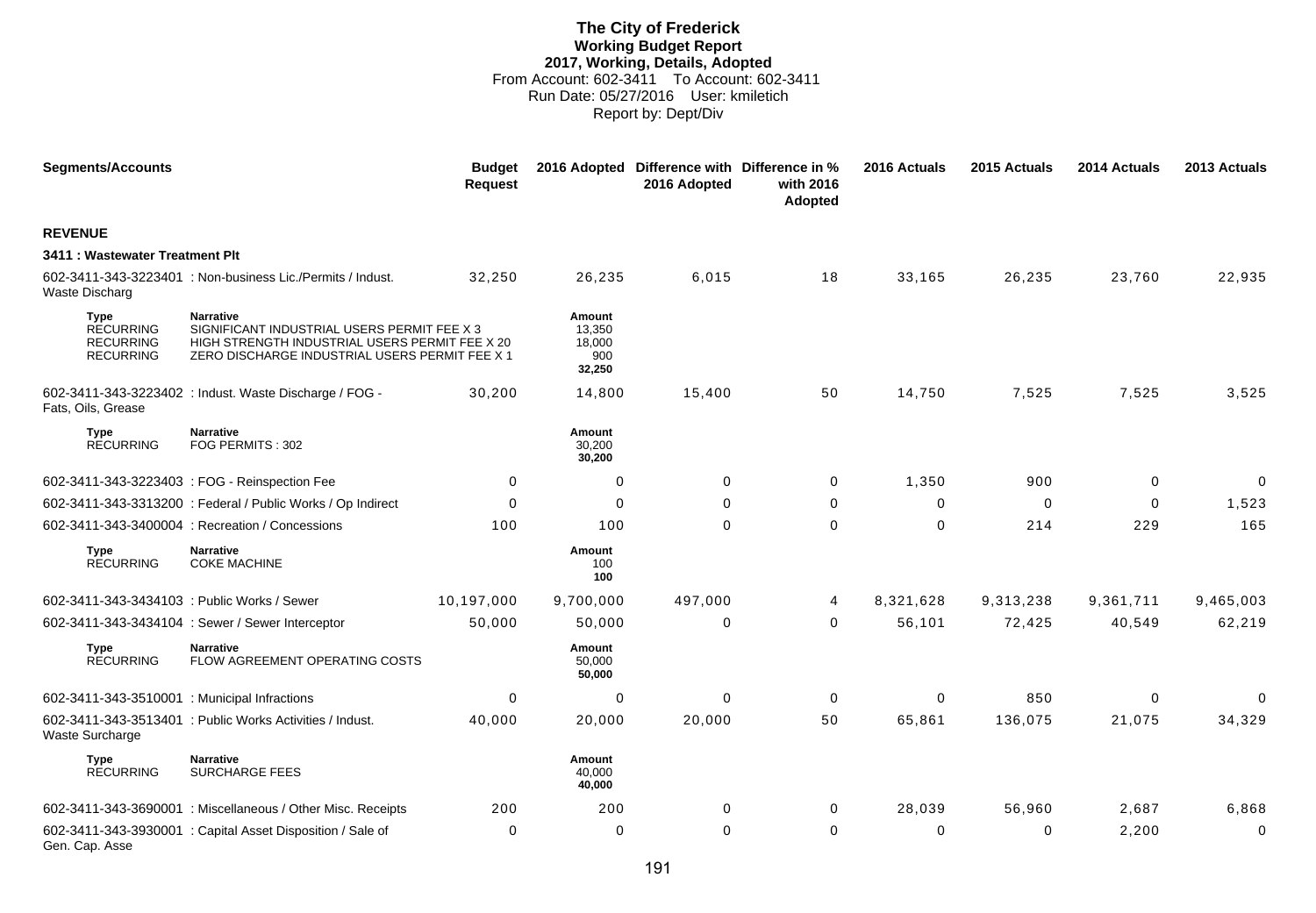| <b>Segments/Accounts</b>                       |                                                               | <b>Budget</b><br><b>Request</b> |              | 2016 Adopted Difference with Difference in %<br>2016 Adopted | with 2016<br>Adopted | 2016 Actuals | 2015 Actuals | 2014 Actuals | 2013 Actuals |
|------------------------------------------------|---------------------------------------------------------------|---------------------------------|--------------|--------------------------------------------------------------|----------------------|--------------|--------------|--------------|--------------|
| Reimbursemen                                   | 602-3411-343-3930002 : Capital Asset Disposition / Insurance  | 0                               | 0            | 0                                                            | 0                    | $\Omega$     | 0            | 0            | 381,732      |
| SubTotal: 3411: Wastewater Treatment Plt       |                                                               | $-10,349,750$                   | $-9,811,335$ | $-538,415$                                                   | 5                    | $-8,520,894$ | $-9,614,422$ | $-9,459,736$ | $-9,978,299$ |
| <b>SubTotal: REVENUE</b>                       |                                                               | $-10,349,750$                   | $-9,811,335$ | $-538,415$                                                   | 5                    | $-8,520,894$ | $-9,614,422$ | $-9,459,736$ | $-9,978,299$ |
| <b>EXPENSE</b>                                 |                                                               |                                 |              |                                                              |                      |              |              |              |              |
| 3411 : Wastewater Treatment Plt                |                                                               |                                 |              |                                                              |                      |              |              |              |              |
|                                                | 602-3411-343-5121100 : Salaries - Full Time / Productive Time | 719,455                         | 717,786      | 1,669                                                        | 0                    | 480,573      | 486,039      | 498,829      | 462,233      |
|                                                | 602-3411-343-5121200 : Salaries - Full Time / Vacation        | $\Omega$                        | 0            | 0                                                            | 0                    | 22,578       | 29,290       | 33,002       | 25,529       |
|                                                | 602-3411-343-5121300 : Salaries - Full Time / Sick            | ∩                               | 0            | 0                                                            | 0                    | 14,997       | 11,839       | 20,361       | 10,479       |
|                                                | 602-3411-343-5121400 : Salaries - Full Time / Holiday         | 0                               | 0            | $\Omega$                                                     | 0                    | 25,080       | 26,069       | 26,131       | 25,679       |
|                                                | 602-3411-343-5121500 : Salaries - Full Time / Other Leave     | ∩                               | $\Omega$     | $\Omega$                                                     | 0                    | 8,610        | 4,115        | 7,587        | 6,648        |
|                                                | 602-3411-343-5141300 : Overtime / Premium Overtime            | 75,000                          | 64,000       | 11,000                                                       | 14                   | 54,208       | 51,378       | 65,530       | 56,556       |
| 602-3411-343-5170000 : Special Allowance       |                                                               | $\Omega$                        | 0            | $\Omega$                                                     | 0                    | 0            | 0            | 15,337       | $\Omega$     |
| Compensation                                   | 602-3411-343-5210000 : Sanitation Services / Workmen's        | 24,104                          | 19,398       | 4,706                                                        | 19                   | 22,303       | 18,318       | 17,199       | 12,574       |
| 602-3411-343-5221100 : FICA / Social Security  |                                                               | 49,257                          | 48,471       | 786                                                          | $\mathbf{1}$         | 35,375       | 35,469       | 38,905       | 34,938       |
| 602-3411-343-5221200 : FICA / Medicare         |                                                               | 11,520                          | 11,338       | 182                                                          | $\mathbf{1}$         | 8,273        | 8,295        | 9,099        | 8,171        |
|                                                | 602-3411-343-5264100 : Health Insurance / Retirees >= 65      | 35,398                          | 34,437       | 961                                                          | 2                    | 32,195       | 32,882       | 32,504       | 27,545       |
|                                                | 602-3411-343-5266100 : Health Insurance / CIGNA               | 107,441                         | 99,554       | 7,887                                                        | $\overline{7}$       | 120,699      | 95,099       | 100,887      | 83,458       |
|                                                | 602-3411-343-5266200 : Health Insurance / CIGNA - Retirees    | 81,919                          | 87,592       | $-5,673$                                                     | -7                   | 75,593       | 83,792       | 75,666       | 80,908       |
|                                                | 602-3411-343-5266300 : Health Insurance / OPEB Payment        | 78,770                          | 77,356       | 1,414                                                        | $\mathbf{1}$         | 77,356       | 90,880       | 77,909       | 70,481       |
|                                                | 602-3411-343-5266400 : Health Insurance / OPEB Unfunded       | 0                               | 0            | $\Omega$                                                     | 0                    | $\Omega$     | 49,047       | 52,041       | 24,433       |
| Plan                                           | 602-3411-343-5266500 : OPEB Retirement Health Savings         | 0                               | 0            | $\Omega$                                                     | $\mathbf 0$          | 25,833       | 8,750        | 2,292        | $\mathbf 0$  |
| -Emp                                           | 602-3411-343-5267200 : Health Insurance / Aetna Dental        | 0                               | 0            | $\Omega$                                                     | 0                    | 592          | 86           | $-19$        | 8            |
| 602-3411-343-5267900 : Vision - Emp            |                                                               | $\Omega$                        | $\Omega$     | $\Omega$                                                     | 0                    | 94           | 25           | 5            | $-10$        |
|                                                | 602-3411-343-5268100 : Health Insurance / Disability          | 2,180                           | 2,174        | 6                                                            | 0                    | 1,640        | 1,382        | 1,419        | 1,245        |
| 602-3411-343-5269100 : Health Insurance / Life |                                                               | 2,206                           | 2,206        | 0                                                            | 0                    | 2,075        | 1,731        | 1,769        | 1,699        |
|                                                | 602-3411-343-5270000: Sanitation Services / Unemployment      | $\mathbf 0$                     | 0            | 0                                                            | 0                    | $\Omega$     | 21,048       | 421          | 15,050       |
|                                                | 602-3411-343-5282500 : Retirement / 25 Year Plan              | 179,480                         | 195,574      | $-16,094$                                                    | -9                   | 195,574      | 181,059      | 186,090      | 199,412      |
|                                                | 602-3411-343-5283000 : Retirement / 30 Year Plan              | 14,276                          | 15,952       | $-1,676$                                                     | $-12$                | 15,952       | 9,953        | 43,012       | 33,640       |
| Fees                                           | 602-3411-343-5284000: Retirement / Supplement Savings         | 541                             | 534          | 7                                                            | $\mathbf{1}$         | 425          | 448          | 450          | 413          |
| 602-3411-343-5291300 : Misc Benefits / Other   |                                                               | 116                             | 116          | 0                                                            | 0                    | 107          | 271          | 114          | 115          |
|                                                | 602-3411-343-5310100 : Supplies / General Supplies            | 409,500                         | 377,400      | 32,100<br>192                                                | $\overline{7}$       | 267,979      | 428,515      | 315,728      | 204,622      |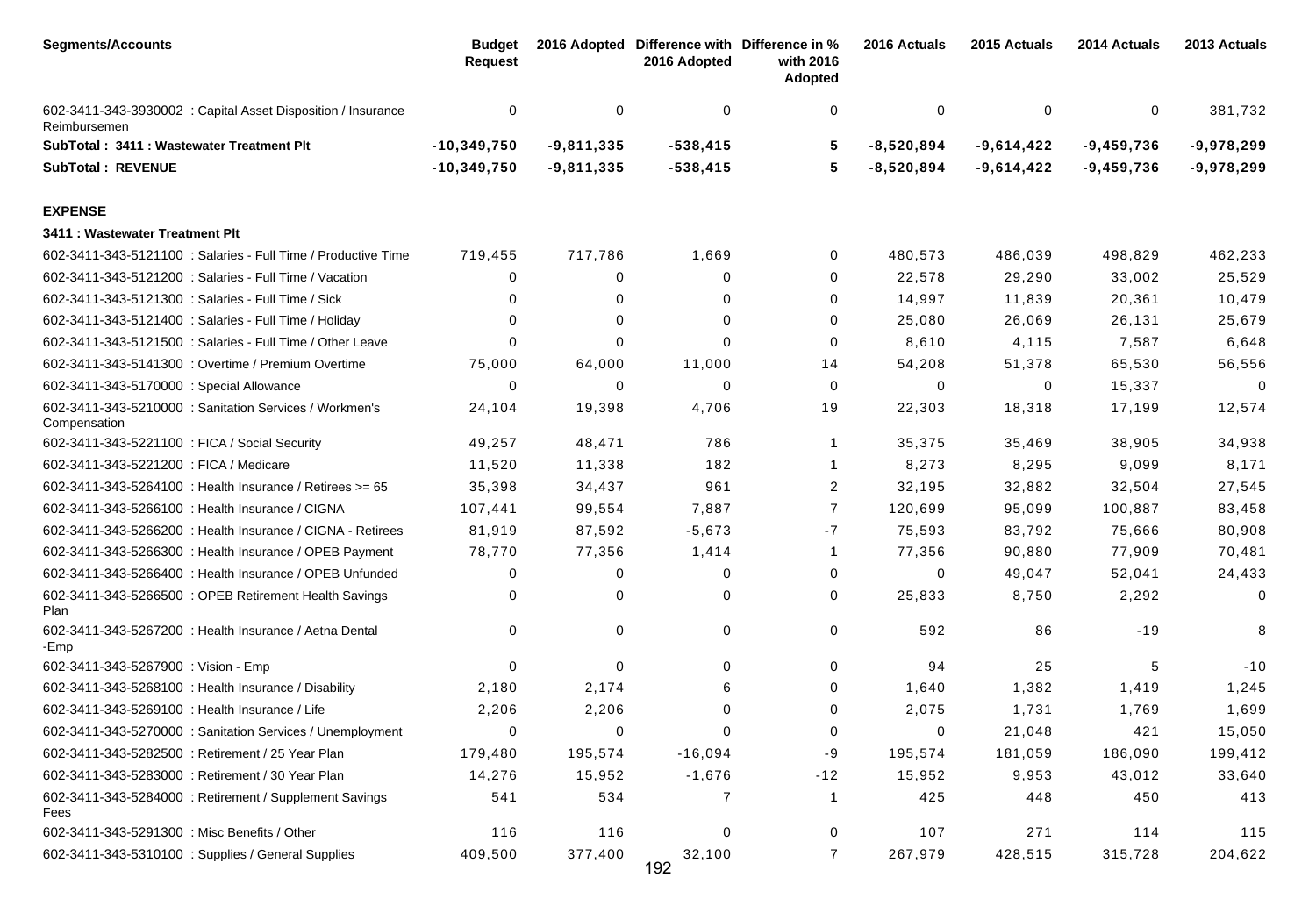| <b>Segments/Accounts</b>                                                                                                                         |                                                                                                                                                                                                                                                                                                                             | <b>Budget</b><br><b>Request</b> |                                                                                | 2016 Adopted | 2016 Adopted Difference with Difference in %<br>with 2016<br>Adopted | 2016 Actuals | 2015 Actuals | 2014 Actuals | 2013 Actuals |
|--------------------------------------------------------------------------------------------------------------------------------------------------|-----------------------------------------------------------------------------------------------------------------------------------------------------------------------------------------------------------------------------------------------------------------------------------------------------------------------------|---------------------------------|--------------------------------------------------------------------------------|--------------|----------------------------------------------------------------------|--------------|--------------|--------------|--------------|
| Type<br><b>RECURRING</b><br><b>RECURRING</b><br><b>RECURRING</b><br><b>RECURRING</b><br><b>RECURRING</b><br><b>RECURRING</b><br><b>RECURRING</b> | <b>Narrative</b><br>PRELIMINARY OPERATIONS - ESTIMATED<br>PRIMARY OPERATIONS - ESTIMATED<br><b>BIOLOGICAL OPERATIONS - ESTIMATED</b><br>SECONDARY OPERATIONS - ESTIMATED<br>EFFLUENT OPERATIONS - ESTIMATED<br><b>BIOSOLIDS OPERATIONS - ESTIMATED</b><br>ADMIN BLDG, OUTSIDE AREAS, SUBSTATIONS, ETC -<br><b>ESTIMATED</b> |                                 | Amount<br>15,000<br>40,000<br>60,000<br>25,000<br>20,000<br>100,000<br>100,000 |              |                                                                      |              |              |              |              |
| ONE-TIME<br><b>RECURRING</b><br><b>RECURRING</b><br><b>RECURRING</b><br>ONE-TIME<br><b>RECURRING</b>                                             | NEW OFFICE AND CONFERENCE ROOMS FURNITURE &<br><b>SUPPLIES</b><br>OFFICE SUPPLIES<br><b>HOUSEKEEPING</b><br>PRETREATMENT SUPPLIES<br>SAMPLER REPLACEMENT<br>CO-GEN MEDIA REPLACEMENT                                                                                                                                        |                                 | 16,000<br>3,000<br>3,000<br>1,500<br>6,000<br>20,000<br>409,500                |              |                                                                      |              |              |              |              |
| Type<br><b>RECURRING</b><br><b>RECURRING</b><br><b>RECURRING</b><br><b>RECURRING</b>                                                             | 602-3411-343-5310300: Supplies / Clothing/Uniforms<br>Narrative<br><b>CONTRACT UNIFORMS</b><br>STEEL TOE BOOTS<br>MISC STOCK ITEMS LIKE T-SHIRTS<br>6 in 1 COATS FROM STOCK x 4                                                                                                                                             | 5,850                           | 6,350<br>Amount<br>3,250<br>1,500<br>600<br>500<br>5,850                       | $-500$       | -9                                                                   | 2,950        | 3,199        | 2,956        | 3,533        |
| 602-3411-343-5330100 : Energy / Fuel & Oil<br><b>Type</b><br><b>RECURRING</b><br><b>RECURRING</b><br><b>RECURRING</b>                            | <b>Narrative</b><br><b>BACKUP GENERATOR FUEL</b><br><b>EQUIPMENT OIL</b><br>VEHICLE AND EQUIPMENT FUEL                                                                                                                                                                                                                      | 51,000                          | 51,000<br>Amount<br>40,000<br>6,000<br>5,000<br>51,000                         | 0            | 0                                                                    | 7,764        | 13,604       | 26,964       | 37,755       |
| 602-3411-343-5330200 : Energy / Electricity<br><b>Type</b><br><b>RECURRING</b>                                                                   | <b>Narrative</b><br>PLANT ELECTRIC (added load from ENR processes coming on<br>line)                                                                                                                                                                                                                                        | 500,000                         | 470,000<br>Amount<br>500,000<br>500,000                                        | 30,000       | 6                                                                    | 371,198      | 492,470      | 454,487      | 466,615      |
| 602-3411-343-5330300 : Energy / Natural Gas<br>Type<br><b>RECURRING</b>                                                                          | <b>Narrative</b><br>BUILDING HEAT AND BACK UP DIGESTER BIO-SOLIDS HEAT                                                                                                                                                                                                                                                      | 15,000                          | 15,000<br>Amount<br>15,000<br>15,000                                           | 0            | 0                                                                    | 12,399       | 21,209       | 22,819       | 5,713        |
| Type<br><b>RECURRING</b><br><b>RECURRING</b><br><b>RECURRING</b><br><b>RECURRING</b><br><b>RECURRING</b><br><b>RECURRING</b>                     | 602-3411-343-5340000 : Sanitation Services / Chemicals<br><b>Narrative</b><br>BELT FILTER PRESS POLYMER<br>DAFT POLYMER<br><b>COUNTY CHLORINE</b><br><b>SULFUR DIOXIDE</b><br><b>CITY CHLORINE</b><br>FERRIC CHLORIDE - INCREASE DUE TO ENR PROJECT BASIS                                                                   | 782,700                         | 344,000<br>Amount<br>80,000<br>19,000<br>35,000<br>33,000<br>30,000<br>217,500 | 438,700      | 56                                                                   | 165,033      | 184,448      | 152,080      | 150,638      |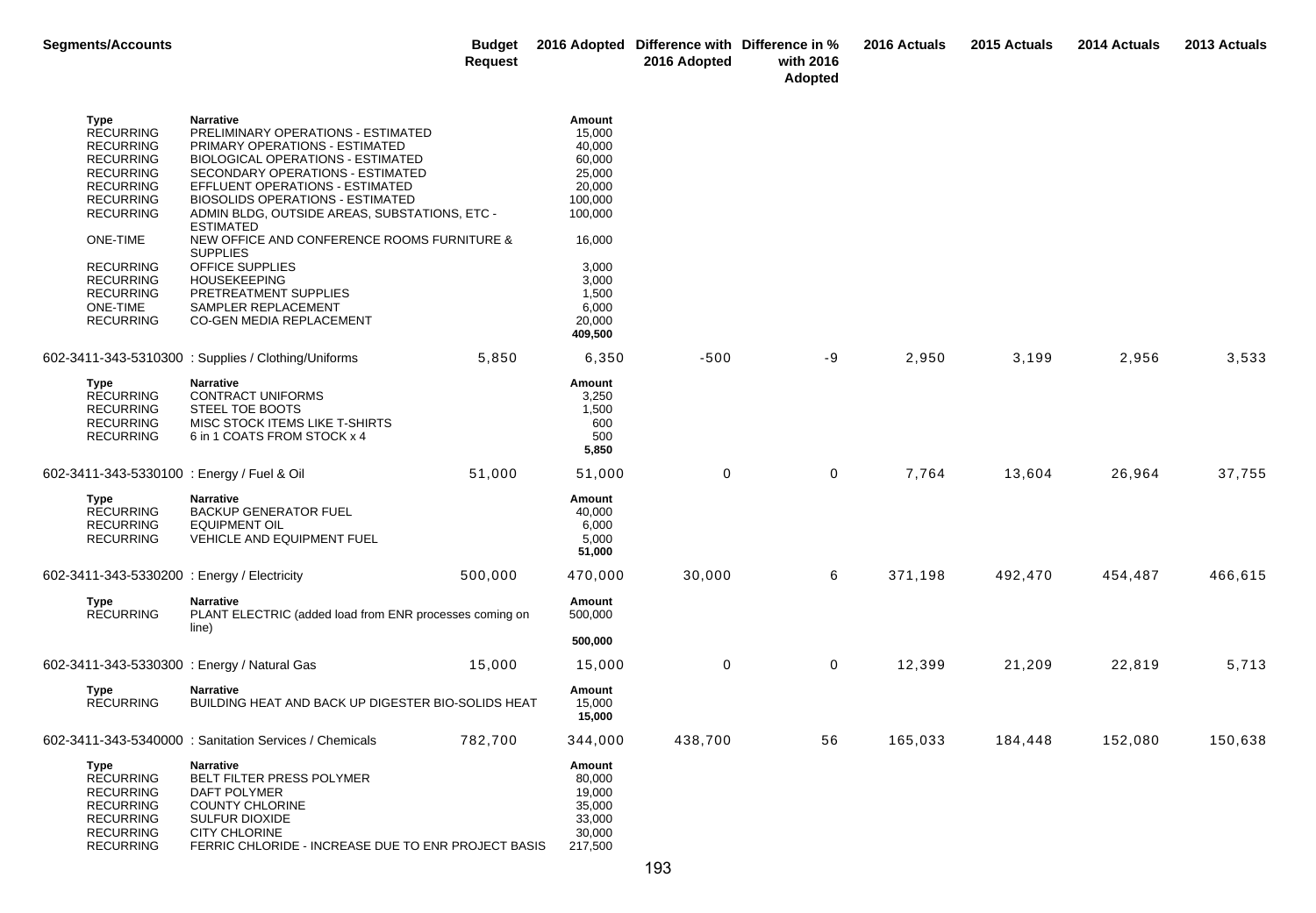| <b>Segments/Accounts</b>                                                                                                                                                                                     |                                                                                                                                                                                                                                                                                                                                                                            | <b>Budget</b><br><b>Request</b> |                                                                                                              | 2016 Adopted Difference with Difference in %<br>2016 Adopted | with 2016<br>Adopted | 2016 Actuals | 2015 Actuals | 2014 Actuals | 2013 Actuals |
|--------------------------------------------------------------------------------------------------------------------------------------------------------------------------------------------------------------|----------------------------------------------------------------------------------------------------------------------------------------------------------------------------------------------------------------------------------------------------------------------------------------------------------------------------------------------------------------------------|---------------------------------|--------------------------------------------------------------------------------------------------------------|--------------------------------------------------------------|----------------------|--------------|--------------|--------------|--------------|
|                                                                                                                                                                                                              | OF DESIGN REPORT ESTIMATING ~145,000 GPY @~\$1.50 PER                                                                                                                                                                                                                                                                                                                      |                                 |                                                                                                              |                                                              |                      |              |              |              |              |
| <b>RECURRING</b><br><b>RECURRING</b><br><b>RECURRING</b><br><b>RECURRING</b><br><b>RECURRING</b><br><b>RECURRING</b>                                                                                         | GALLON<br>ODOR CONTROL FOR GRIT AND SCREENINGS<br>POLYMER PARTS CLEANER<br>EFFLUENT DEFOAMER<br>DIGESTER DEFOAMER<br><b>BNR POLYMER</b><br>SODIUM HYDROXIDE - ESTIMATED ON BASIS OF DESIGN<br>REPORT FOR ENR PROJECT WOULD BE ~60,000 @~\$1.70<br>PER GALLON                                                                                                               |                                 | 2,000<br>1,500<br>1,200<br>70,000<br>20,000<br>102,000                                                       |                                                              |                      |              |              |              |              |
| <b>RECURRING</b>                                                                                                                                                                                             | SODIUM HYPOCHLORITE - ESTIMATED ON BASIS OF DESIGN<br>REPORT FOR ENR PROJECT WOULD BE ~80,000 @~\$1.00                                                                                                                                                                                                                                                                     |                                 | 80,000                                                                                                       |                                                              |                      |              |              |              |              |
| <b>RECURRING</b>                                                                                                                                                                                             | PER GALLON<br>METHANOL: HALF YEAR ESTIMATE BASED ON ENR<br>SCHEDULE AND BASIS OF DESIGN REPORT OF 120,000 GPY                                                                                                                                                                                                                                                              |                                 | 90,000                                                                                                       |                                                              |                      |              |              |              |              |
| <b>RECURRING</b>                                                                                                                                                                                             | @~\$1.50 PER GALLON<br>HEAT EXCHANGER ADDITIVE FOR CORROSION CONTROL                                                                                                                                                                                                                                                                                                       |                                 | 1,500<br>782,700                                                                                             |                                                              |                      |              |              |              |              |
| Services                                                                                                                                                                                                     | 602-3411-343-5410000 : Sanitation Services / Professional                                                                                                                                                                                                                                                                                                                  | 81,352                          | 110,252                                                                                                      | $-28,900$                                                    | -36                  | 114,817      | 59,721       | 47,385       | 71,091       |
| Type<br><b>RECURRING</b><br><b>RECURRING</b><br><b>RECURRING</b><br><b>RECURRING</b><br><b>RECURRING</b><br><b>RECURRING</b><br><b>RECURRING</b><br><b>RECURRING</b><br><b>RECURRING</b><br><b>RECURRING</b> | Narrative<br><b>ELECTRICAL TESTING</b><br>CHLORINE AND SULFUR DIOXIDE EQUIPMENT PM SERVICE<br>PRETREATMENT LAB TESTING<br><b>VIBRATION ANALYSIS</b><br><b>BACKFLOW PREVENTION SERVICE</b><br><b>HOIST INSPECTIONS</b><br>CORPOHS AND WHITE GLOVE TESTING<br><b>BIOGAS ANALYSIS</b><br>CO-GEN REMOTE MONITORING SERVICE<br>CONTRACT CLEANING WITH SENTRAL BUILDING SERVICES |                                 | Amount<br>27,132<br>6,000<br>20,000<br>9,000<br>2,500<br>2,500<br>2,200<br>5,000<br>1,020<br>6,000<br>81,352 |                                                              |                      |              |              |              |              |
|                                                                                                                                                                                                              | 602-3411-343-5510100 : Cleaning Services / Disposal Fees                                                                                                                                                                                                                                                                                                                   | 530,000                         | 480,000                                                                                                      | 50,000                                                       | 9                    | 418,092      | 575,268      | 964,208      | 795,296      |
| Type<br><b>RECURRING</b><br><b>RECURRING</b><br><b>RECURRING</b>                                                                                                                                             | Narrative<br>SLUDGE DISPOSAL - 10,000 TONS @ ESTIMATED \$50 EACH<br>FOR LAND APPLICATION<br><b>GRIT REMOVAL</b><br><b>SCREENINGS REMOVAL</b>                                                                                                                                                                                                                               |                                 | Amount<br>500,000<br>15,000<br>15,000                                                                        |                                                              |                      |              |              |              |              |
| 602-3411-343-5510200 : Custodial Services                                                                                                                                                                    |                                                                                                                                                                                                                                                                                                                                                                            | 0                               | 530,000<br>0                                                                                                 | 0                                                            | 0                    | 1,600        | 0            | 0            | 0            |
| Repair/Maint.                                                                                                                                                                                                | 602-3411-343-5520100 : Repair and Maint. Service / General                                                                                                                                                                                                                                                                                                                 | 162,000                         | 165,850                                                                                                      | $-3,850$                                                     | $-3$                 | 71,596       | 122,037      | 216,403      | 106,109      |
| Type<br><b>RECURRING</b><br><b>RECURRING</b><br><b>RECURRING</b>                                                                                                                                             | <b>Narrative</b><br>MISC ELECTRICAL EQUIPMENT REPAIRS - ESTIMATED<br>MISC MECHANICAL EQUIPMENT REPAIRS - ESTIMATED<br>REPAIRS EVERY YEAR FOR MISC ITEMS SUCH AS WELDING<br>AND ROOF REPAIR                                                                                                                                                                                 |                                 | Amount<br>80,000<br>50,000<br>20,000                                                                         |                                                              |                      |              |              |              |              |
| ONE-TIME                                                                                                                                                                                                     | MANUFACTURER ASSISTANCE WITH SILOXANE AND<br>HYDROGEN SULFIDE MEDIA REPLACEMENT                                                                                                                                                                                                                                                                                            |                                 | 12,000                                                                                                       |                                                              |                      |              |              |              |              |

**162,000**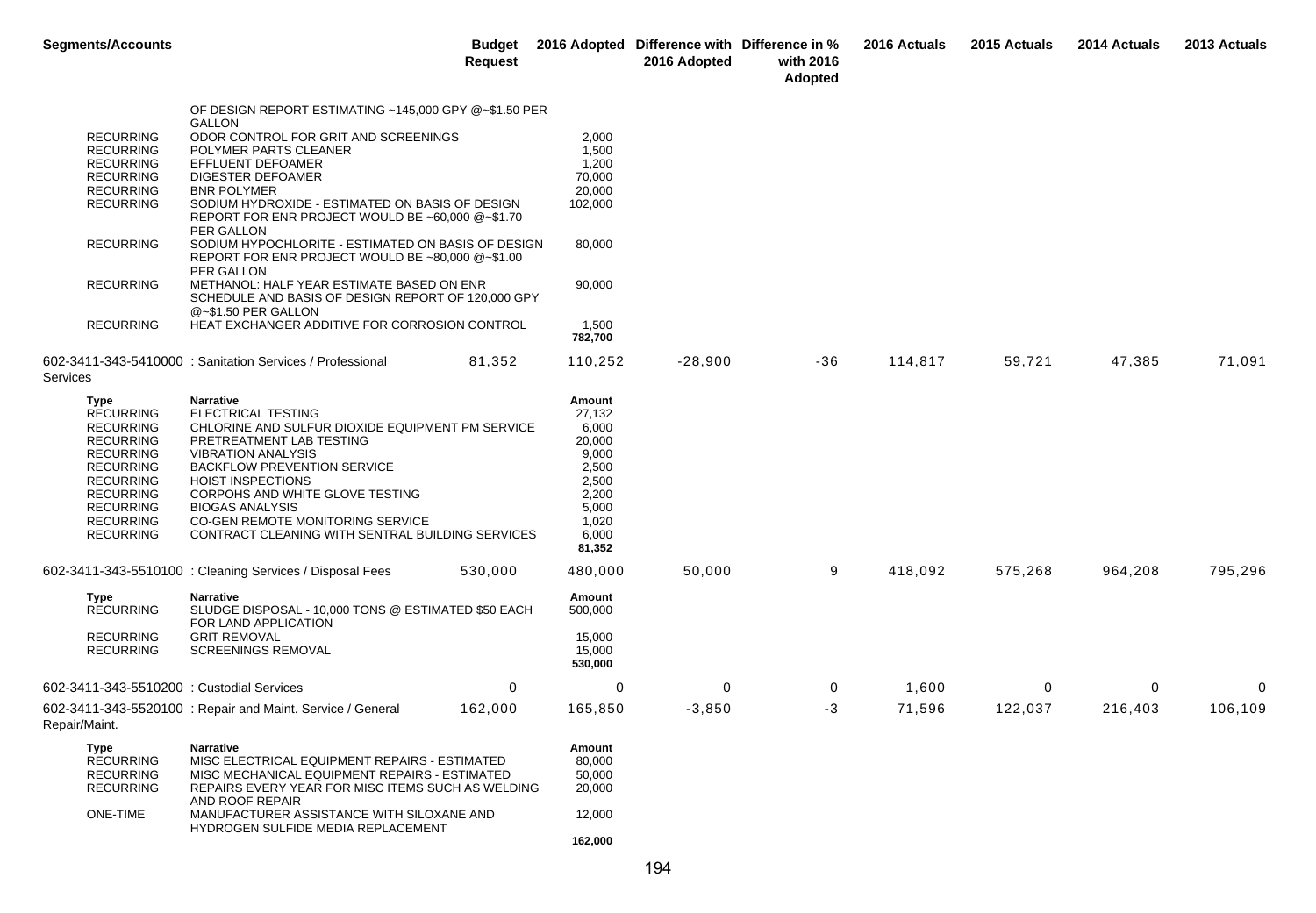| <b>Segments/Accounts</b>                                                                                        |                                                                                                                                                                                       | <b>Budget</b><br><b>Request</b> |                                                           | 2016 Adopted Difference with Difference in %<br>2016 Adopted | with 2016<br>Adopted | 2016 Actuals | 2015 Actuals | 2014 Actuals | 2013 Actuals |
|-----------------------------------------------------------------------------------------------------------------|---------------------------------------------------------------------------------------------------------------------------------------------------------------------------------------|---------------------------------|-----------------------------------------------------------|--------------------------------------------------------------|----------------------|--------------|--------------|--------------|--------------|
| <b>Maintenance Contracts</b>                                                                                    | 602-3411-343-5520200 : Repair and Maint. Service /                                                                                                                                    | 23,882                          | 28,882                                                    | $-5,000$                                                     | $-21$                | 16,268       | 13,422       | 12,876       | 1,447        |
| <b>Type</b><br><b>RECURRING</b><br><b>RECURRING</b><br><b>RECURRING</b><br><b>RECURRING</b><br><b>RECURRING</b> | <b>Narrative</b><br><b>AED MAINTENANCE</b><br>PEST CONTROL<br>FIRE EXTINGUISHER SERVICE<br><b>GENERATOR MAINTENANCE</b><br>COMBINED HEATING AND POWER GENERATOR<br><b>MAINTENANCE</b> |                                 | Amount<br>650<br>450<br>500<br>12,282<br>10,000<br>23,882 |                                                              |                      |              |              |              |              |
|                                                                                                                 | 602-3411-343-5540200 : Rentals / Equipment and Vehicles                                                                                                                               | 0                               | 0                                                         | 0                                                            | 0                    | 2,022        | 605          | 0            | 15,087       |
|                                                                                                                 | 602-3411-343-5562100 : Water/Sewer Service / Solid Waste                                                                                                                              | 604                             | 575                                                       | 29                                                           | 4                    | 546          | 546          | 546          | 546          |
| <b>Benefit Charg</b>                                                                                            |                                                                                                                                                                                       |                                 |                                                           |                                                              |                      |              |              |              |              |
| 602-3411-343-5570000 : Sanitation Services /<br>Licenses/Permits                                                |                                                                                                                                                                                       | 7,600                           | 7,000                                                     | 600                                                          | $\overline{7}$       | 5,397        | 7,276        | 6,673        | 675          |
| Type<br><b>RECURRING</b><br><b>RECURRING</b><br>ONE-TIME                                                        | <b>Narrative</b><br>SLUDGE GENERATOR FEE FROM MDE<br><b>OPERATOR LICENSE</b><br>OPERATOR LICENSE EXAMS                                                                                |                                 | Amount<br>6,000<br>800<br>800<br>7,600                    |                                                              |                      |              |              |              |              |
|                                                                                                                 | 602-3411-343-5610100 : Communications / Telephone                                                                                                                                     | 11,910                          | 13,700                                                    | $-1,790$                                                     | $-16$                | 9,731        | 11,798       | 12,612       | 12,151       |
| Type<br><b>RECURRING</b><br><b>RECURRING</b><br><b>RECURRING</b><br><b>RECURRING</b>                            | <b>Narrative</b><br>T1 NETWORK LINE<br><b>LAND LINES</b><br><b>SCADA LINE</b><br><b>CELL PHONES</b>                                                                                   |                                 | Amount<br>7,500<br>2,000<br>1,250<br>1,160<br>11,910      |                                                              |                      |              |              |              |              |
|                                                                                                                 | 602-3411-343-5610200 : Communications / Postage                                                                                                                                       | 1,500                           | 1,500                                                     | 0                                                            | 0                    | 732          | 1,301        | 1,346        | 1,297        |
| Type<br><b>RECURRING</b>                                                                                        | <b>Narrative</b><br><b>POSTAGE</b>                                                                                                                                                    |                                 | Amount<br>1,500<br>1,500                                  |                                                              |                      |              |              |              |              |
| 602-3411-343-5620100 : Travel / Transportation                                                                  |                                                                                                                                                                                       | 0                               | 0                                                         | $\mathbf 0$                                                  | 0                    | 2,311        | 128          | $\Omega$     | 0            |
|                                                                                                                 | 602-3411-343-5621100 : Travel / Dues/Registration Fees                                                                                                                                | 5,410                           | 5,370                                                     | 40                                                           | 0                    | 2,585        | 2,639        | 3,111        | 953          |
| Type<br><b>RECURRING</b><br><b>RECURRING</b><br><b>RECURRING</b><br><b>RECURRING</b>                            | <b>Narrative</b><br>CLASSES FOR LICENSE RENEWAL CREDITS<br><b>WWOA TRAINING</b><br><b>WWOA MEMBERSHIPS</b><br><b>WEF MEMBERSHIP</b>                                                   |                                 | Amount<br>4,500<br>500<br>260<br>150<br>5,410             |                                                              |                      |              |              |              |              |
| 602-3411-343-5622100 : Travel / Lodging                                                                         |                                                                                                                                                                                       | 0                               | 0                                                         | 0                                                            | 0                    | 99           | 0            | 0            | 0            |
| 602-3411-343-5623100 : Travel / Meals/Food                                                                      |                                                                                                                                                                                       | 0                               | $\mathbf 0$                                               | 0                                                            | 0                    | 76           | 36           | 0            | 0            |
|                                                                                                                 | 602-3411-343-5630000 : Sanitation Services / Advertising                                                                                                                              | 100                             | 500                                                       | $-400$                                                       | $-400$               | 0            | 594          | 3,623        | 3,878        |
| <b>Type</b>                                                                                                     | <b>Narrative</b>                                                                                                                                                                      |                                 | Amount                                                    |                                                              |                      |              |              |              |              |

RECURRING NOV POSTINGS 1000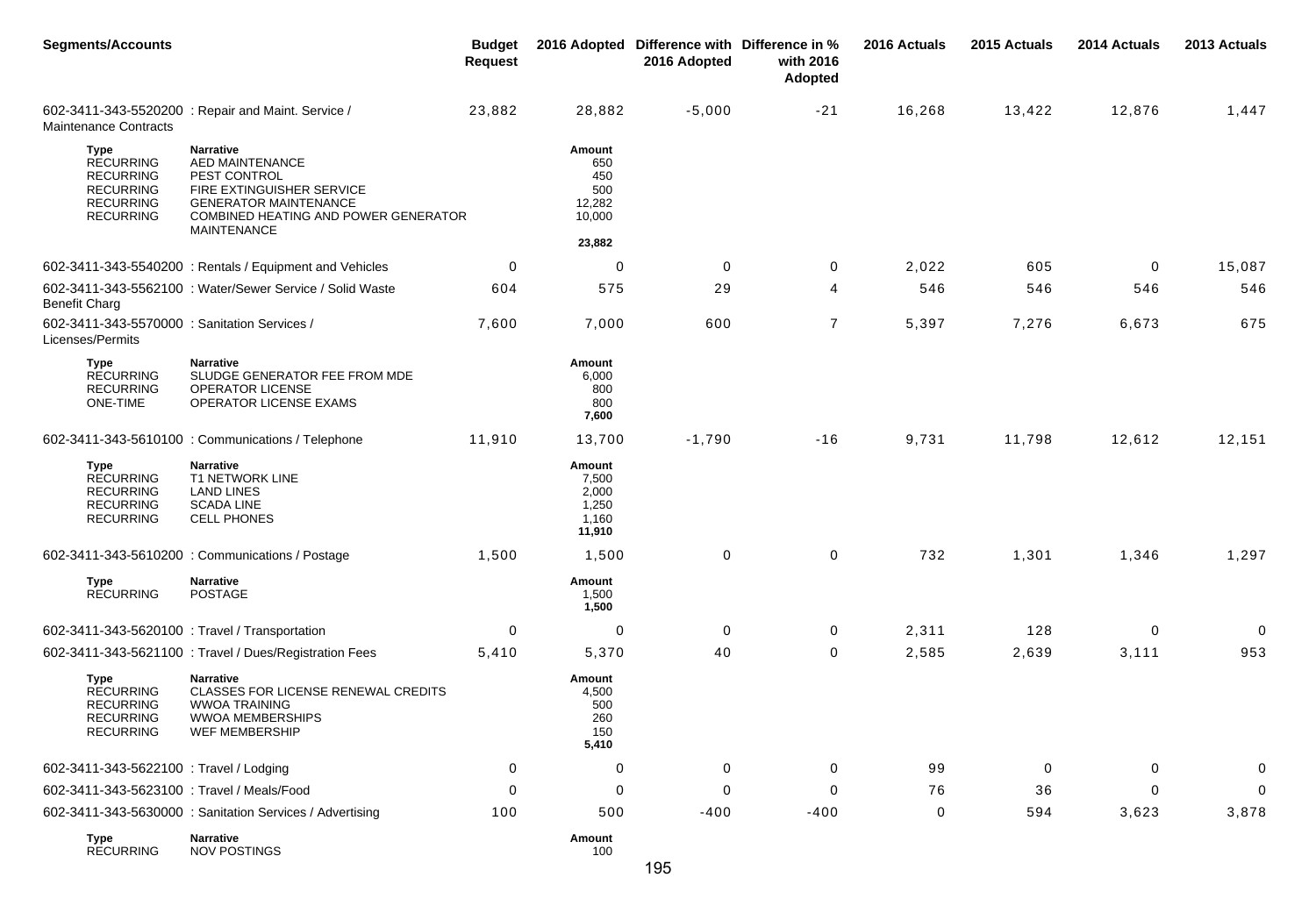| <b>Segments/Accounts</b>                        |                                                                                       | <b>Budget</b><br><b>Request</b> | 2016 Adopted     | Difference with<br>2016 Adopted | Difference in %<br>with 2016<br>Adopted | 2016 Actuals | 2015 Actuals | 2014 Actuals | 2013 Actuals |
|-------------------------------------------------|---------------------------------------------------------------------------------------|---------------------------------|------------------|---------------------------------|-----------------------------------------|--------------|--------------|--------------|--------------|
|                                                 |                                                                                       |                                 | 100              |                                 |                                         |              |              |              |              |
|                                                 | 602-3411-343-5650000 : Sanitation Services / Insurance                                | 77,268                          | 80,124           | $-2,856$                        | -4                                      | 57,980       | 77,665       | 76,022       | 46,872       |
| 602-3411-343-5690000 : Miscellaneous            |                                                                                       | 20,000                          | 0                | 20,000                          | 100                                     | $\Omega$     | 0            | $\Omega$     | 0            |
| <b>Type</b><br><b>ONE-TIME</b>                  | <b>Narrative</b><br>POSSIBLE ENR PROJECT SCHEDULE COMPLETION FINES<br><b>FROM MDE</b> |                                 | Amount<br>20,000 |                                 |                                         |              |              |              |              |
|                                                 |                                                                                       |                                 | 20,000           |                                 |                                         |              |              |              |              |
| Contra-expense                                  | 602-3411-343-5739000 : Impvts Other Than Bldgs. /                                     | 0                               | $\mathbf 0$      | $\mathbf 0$                     | 0                                       | $\Omega$     | $\mathbf 0$  | $-8,559$     | $\mathbf{0}$ |
|                                                 | 602-3411-343-5740100 : Machinery & Equipment / Vehicles                               | $\Omega$                        | 40,000           | $-40,000$                       | $-100$                                  | 36,186       | $\mathbf 0$  | 165,051      | $\Omega$     |
|                                                 | 602-3411-343-5740200 : Machinery & Equipment / Machinery                              | 0                               | 0                | 0                               | 0                                       | 28,370       | 18,419       | 11,985       | 188,718      |
| Contra-expense                                  | 602-3411-343-5749000 : Machinery & Equipment /                                        | $\Omega$                        | 0                | $\Omega$                        | $\mathbf 0$                             | 0            | $-18,419$    | $-177,036$   | $-188,718$   |
| 602-3411-343-5781100 : Depreciation / Buildings |                                                                                       | 0                               | 0                | 0                               | 0                                       | 0            | 427,011      | 427,011      | 427,011      |
| Non-Bidgs.                                      | 602-3411-343-5783100 : Depreciation / Improvements -                                  | 0                               | 0                | $\mathbf 0$                     | 0                                       | 0            | 946,316      | 743,249      | 470,542      |
|                                                 | 602-3411-343-5785100 : Depreciation / Equipment                                       | $\mathbf 0$                     | $\Omega$         | $\Omega$                        | $\pmb{0}$                               | 0            | 53,925       | 114,447      | 127,652      |
| SubTotal: 3411: Wastewater Treatment Plt        |                                                                                       | 4,067,339                       | 3,573,991        | 493,348                         | $12$                                    | 2,815,863    | 4,690,998    | 4,902,527    | 4,130,687    |
| <b>SubTotal: EXPENSE</b>                        |                                                                                       | 4,067,339                       | 3,573,991        | 493,348                         | $12$                                    | 2,815,863    | 4,690,998    | 4,902,527    | 4,130,687    |
| <b>Grand Total</b>                              |                                                                                       | $-6,282,411$                    | $-6, 237, 344$   | $-45,067$                       | $\mathbf{0}$                            | $-5,705,031$ | $-4,923,424$ | $-4,557,209$ | $-5,847,612$ |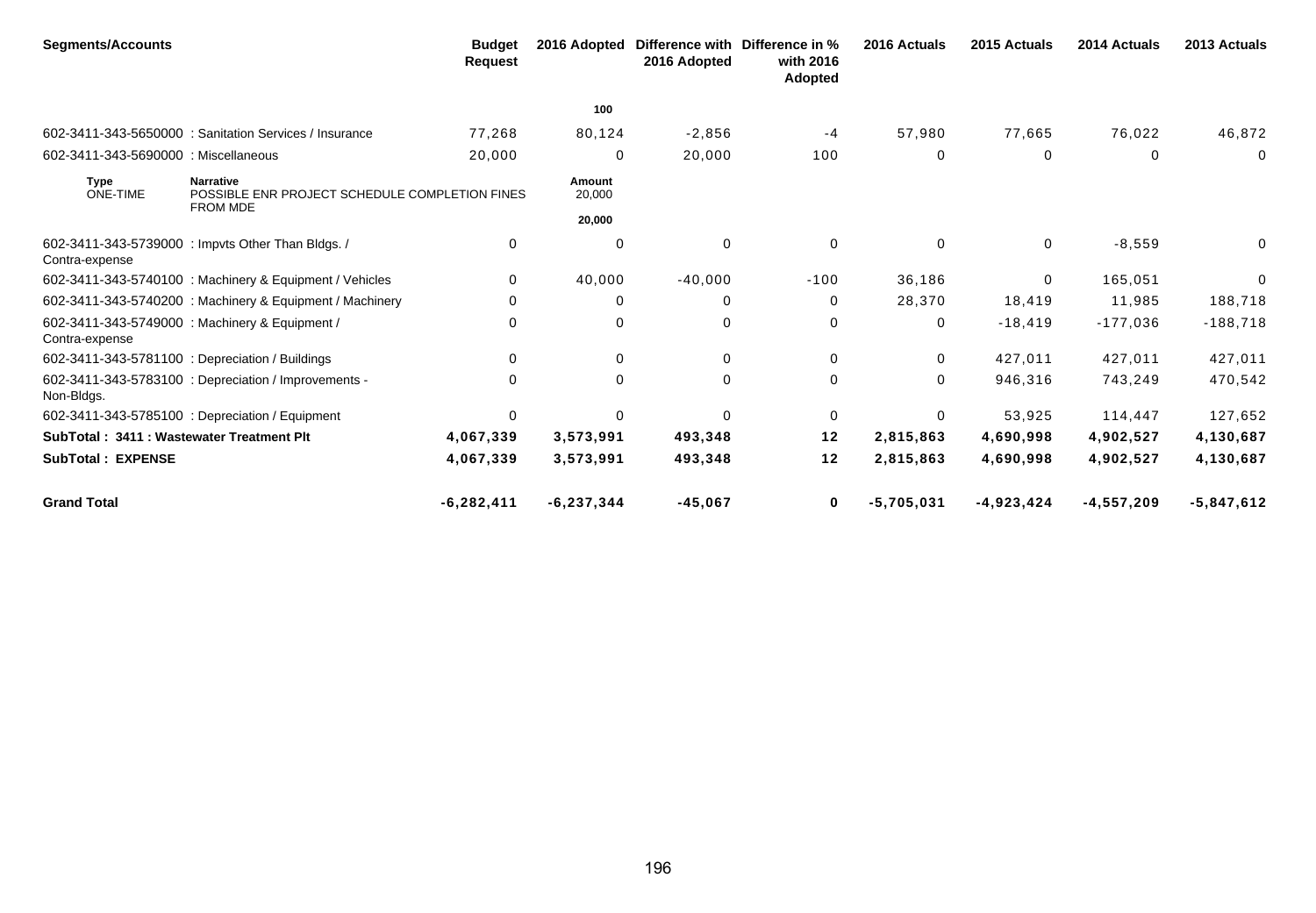# **The City of Frederick Working Budget Report 2017, Working, Details, Adopted** From Account: 602-3412 To Account: 602-3412 Run Date: 05/27/2016 User: kmiletich Report by: Dept/Div

| <b>Segments/Accounts</b>                                                     | <b>Budget</b><br><b>Request</b> |             | 2016 Adopted Difference with Difference in %<br>2016 Adopted | with 2016<br>Adopted | 2016 Actuals | 2015 Actuals | 2014 Actuals | 2013 Actuals |
|------------------------------------------------------------------------------|---------------------------------|-------------|--------------------------------------------------------------|----------------------|--------------|--------------|--------------|--------------|
| <b>REVENUE</b>                                                               |                                 |             |                                                              |                      |              |              |              |              |
| 3412 : Sewer Maintenance                                                     |                                 |             |                                                              |                      |              |              |              |              |
| 602-3412-344-3313200 : Federal / Public Works / Op Indirect                  | $\Omega$                        | $\mathbf 0$ | 0                                                            | $\mathbf 0$          | $\Omega$     | $\mathbf 0$  | $\Omega$     | 10,450       |
| 602-3412-344-3400001 : Public Works / Equipmental Rental                     | 0                               | 0           | $\Omega$                                                     | $\Omega$             | 0            | 2,259        | ∩            | $\Omega$     |
| 602-3412-344-3400002 : Public Works / Labor                                  | $\Omega$                        | 0           | 0                                                            | 0                    | 0            | 1,411        | $\Omega$     | $\Omega$     |
| 602-3412-344-3400003 : Public Works / Overhead                               | $\Omega$                        | $\Omega$    | $\Omega$                                                     | 0                    | $\Omega$     | 394          | $\Omega$     | $\Omega$     |
| 602-3412-344-3434105 : Public Works / Sewer Connection<br>Charge             | 51,320                          | 51,320      | 0                                                            | 0                    | 36,425       | 3,250        | 15,520       | 35,548       |
| 602-3412-344-3690001 : Miscellaneous / Other Misc. Receipts                  | 0                               | 0           | 0                                                            | 0                    | 108          | 1,920        | 148          | 317          |
| 602-3412-344-3813401 : Non-Operating Revenues / Donated<br>Infrastructure    | 0                               | 0           | 0                                                            | 0                    | 0            | 0            | 82,550       | 323,500      |
| 602-3412-344-3930001 : Capital Asset Disposition / Sale of<br>Gen. Cap. Asse | $\mathbf 0$                     | $\mathbf 0$ | 0                                                            | 0                    | 400          | 0            | 2,250        | 582          |
| SubTotal: 3412 : Sewer Maintenance                                           | $-51,320$                       | $-51,320$   | 0                                                            | 0                    | $-36,933$    | $-9,234$     | $-100, 468$  | $-370,397$   |
| <b>SubTotal: REVENUE</b>                                                     | $-51,320$                       | $-51,320$   | 0                                                            | 0                    | $-36,933$    | $-9,234$     | $-100, 468$  | $-370,397$   |
| <b>EXPENSE</b>                                                               |                                 |             |                                                              |                      |              |              |              |              |
| 3412 : Sewer Maintenance                                                     |                                 |             |                                                              |                      |              |              |              |              |
| 602-3412-344-5121100 : Salaries - Full Time / Productive Time                | 282,914                         | 274,509     | 8,405                                                        | 2                    | 196,535      | 223,791      | 200,629      | 223,718      |
| 602-3412-344-5121200 : Salaries - Full Time / Vacation                       | $\Omega$                        | 0           | $\Omega$                                                     | 0                    | 9,378        | 11,430       | 11,728       | 12,656       |
| 602-3412-344-5121300 : Salaries - Full Time / Sick                           | $\Omega$                        | $\Omega$    | $\Omega$                                                     | 0                    | 1,587        | 2,868        | 2,802        | 4,085        |
| 602-3412-344-5121400 : Salaries - Full Time / Holiday                        | 0                               | $\Omega$    | $\Omega$                                                     | 0                    | 10,751       | 12,644       | 10,876       | 11,829       |
| 602-3412-344-5121500 : Salaries - Full Time / Other Leave                    | $\Omega$                        | $\Omega$    | $\Omega$                                                     | $\Omega$             | 3,508        | 2,715        | 4,023        | 3,953        |
| 602-3412-344-5141200 : Overtime / Standby                                    | 14,000                          | 14,000      | $\Omega$                                                     | 0                    | 11,366       | 13,089       | 14,691       | 15,354       |
| 602-3412-344-5141300 : Overtime / Premium Overtime                           | 10,000                          | 10,000      | $\Omega$                                                     | 0                    | 6,482        | 9,034        | 9,836        | 11,114       |
| 602-3412-344-5170000 : Special Allowance                                     | $\Omega$                        | 0           | 0                                                            | 0                    | $\Omega$     | $\Omega$     | 7,612        | $\Omega$     |
| 602-3412-344-5210000 : Sanitation Services / Workmen's<br>Compensation       | 19,410                          | 28,217      | $-8,807$                                                     | $-46$                | 33,539       | 27,546       | 25,865       | 18,911       |
| 602-3412-344-5221100 : FICA / Social Security                                | 19,028                          | 18,508      | 520                                                          | $\overline{2}$       | 13,600       | 15,716       | 15,022       | 15,950       |
| 602-3412-344-5221200 : FICA / Medicare                                       | 4,450                           | 4,329       | 121                                                          | 2                    | 3,181        | 3,675        | 3,513        | 3,730        |
| 602-3412-344-5264100 : Retirees >= 65                                        | 5,289                           | 5,147       | 142<br>$\sim$ $\sim$ $\sim$                                  | $\overline{2}$       | 4,811        | 3,834        | $\Omega$     | $\Omega$     |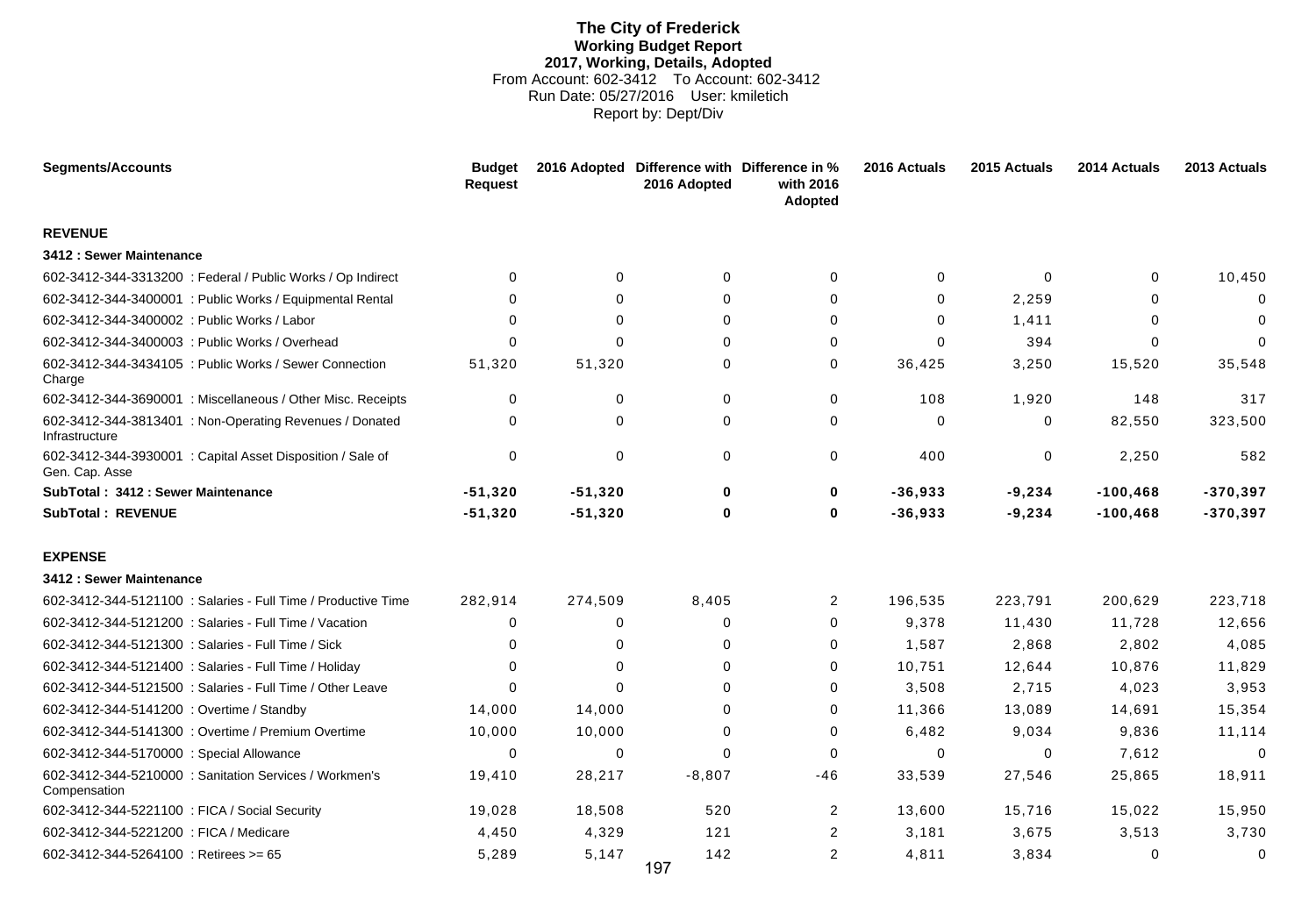| <b>Segments/Accounts</b>                       |                                                                                                                                                                                                                                                                                                              | <b>Budget</b><br><b>Request</b> |                                 | 2016 Adopted Difference with Difference in %<br>2016 Adopted | with 2016<br>Adopted | 2016 Actuals | 2015 Actuals | 2014 Actuals | 2013 Actuals |
|------------------------------------------------|--------------------------------------------------------------------------------------------------------------------------------------------------------------------------------------------------------------------------------------------------------------------------------------------------------------|---------------------------------|---------------------------------|--------------------------------------------------------------|----------------------|--------------|--------------|--------------|--------------|
|                                                | 602-3412-344-5266100 : Health Insurance / CIGNA                                                                                                                                                                                                                                                              | 59,916                          | 52,724                          | 7,192                                                        | 12                   | 59,443       | 53,487       | 53,265       | 57,605       |
|                                                | 602-3412-344-5266200 : Health Insurance / CIGNA - Retirees                                                                                                                                                                                                                                                   | 32,291                          | 30,589                          | 1,702                                                        | 5                    | 27,598       | 30,827       | 34,934       | 35,575       |
|                                                | 602-3412-344-5266300 : Health Insurance / OPEB Payment                                                                                                                                                                                                                                                       | 29,667                          | 28,024                          | 1,643                                                        | 5                    | 28,024       | 32,924       | 33,140       | 29,307       |
|                                                | 602-3412-344-5266400 : Health Insurance / OPEB Unfunded                                                                                                                                                                                                                                                      | 0                               | 0                               | $\Omega$                                                     | 0                    | 0            | 25,377       | 33,251       | 15,899       |
| Plan                                           | 602-3412-344-5266500 : OPEB Retirement Health Savings                                                                                                                                                                                                                                                        | 0                               | 0                               | 0                                                            | 0                    | 3,335        | 3,613        | 834          | 0            |
| -Emp                                           | 602-3412-344-5267200 : Health Insurance / Aetna Dental                                                                                                                                                                                                                                                       | 0                               | 0                               | 0                                                            | 0                    | 444          | 46           | 75           | 173          |
| 602-3412-344-5267900 : Vision - Emp            |                                                                                                                                                                                                                                                                                                              | $\Omega$                        | 0                               | $\mathbf 0$                                                  | 0                    | 37           | 0            | $-4$         | $\mathbf 0$  |
|                                                | 602-3412-344-5268100 : Health Insurance / Disability                                                                                                                                                                                                                                                         | 931                             | 899                             | 32                                                           | 3                    | 698          | 610          | 598          | 642          |
| 602-3412-344-5269100 : Health Insurance / Life |                                                                                                                                                                                                                                                                                                              | 778                             | 778                             | $\Omega$                                                     | $\mathbf 0$          | 723          | 629          | 615          | 645          |
| 602-3412-344-5270000 : Unemployment            |                                                                                                                                                                                                                                                                                                              | 0                               | 0                               | 0                                                            | 0                    | 593          | 546          | 0            | 0            |
|                                                | 602-3412-344-5282500 : Retirement / 25 Year Plan                                                                                                                                                                                                                                                             | 87,492                          | 95,507                          | $-8,015$                                                     | $-10$                | 95,507       | 45,585       | 97,921       | 93,352       |
|                                                | 602-3412-344-5283000 : Retirement / 30 Year Plan                                                                                                                                                                                                                                                             | 5,939                           | 6,627                           | $-688$                                                       | $-12$                | 6,627        | 8,472        | 1,410        | 1,319        |
| 602-3412-344-5291300 : Misc Benefits / Other   |                                                                                                                                                                                                                                                                                                              | 233                             | 233                             | 0                                                            | 0                    | 213          | 233          | 229          | 230          |
|                                                | 602-3412-344-5310100 : Supplies / General Supplies                                                                                                                                                                                                                                                           | 72,800                          | 59,300                          | 13,500                                                       | 18                   | 34,986       | 50,510       | 71,191       | 48,448       |
| Type<br><b>RECURRING</b><br><b>RECURRING</b>   | Narrative<br>Maintenance for 9 Sanitary Sewer Stations; pump, electrical,<br>generator and auto dialer parts, 4 pump rebuilds.<br>SS System maintenance/repairs supplies; 12 repairs at \$2000;                                                                                                              |                                 | Amount<br>17,000<br>31,800      |                                                              |                      |              |              |              |              |
| <b>RECURRING</b>                               | cleanout cap replacement 120 @ \$25 manhole repairs 1@ 5000;<br>replacemnet camera parts \$2000.<br>Small equipment & tools (replacement shovels, hammers<br>wrenches, screw drivers, cut off saws, new saw blades, safety<br>ropes, cones, barrels & office supplies such as ink, notebooks,<br>pens etc.). |                                 | 4,000                           |                                                              |                      |              |              |              |              |
| <b>RECURRING</b>                               | Maxie rooter required to clear system of heavy root infestation. add                                                                                                                                                                                                                                         |                                 | 3,500                           |                                                              |                      |              |              |              |              |
| <b>RECURRING</b><br>ONE-TIME                   | \$1000 for repair heads and parts for maxie rooter<br>jet nozzle for Jet truck to effectively clear blockages in system.<br>Repair parts for Grove Stadium sewer pump station. work to be                                                                                                                    |                                 | 4,000<br>6,500                  |                                                              |                      |              |              |              |              |
| ONE-TIME                                       | completed in house<br>2 new gas detectors to replace aging gas detectors. These are<br>used for confine space entry. required by OHSA                                                                                                                                                                        |                                 | 6,000                           |                                                              |                      |              |              |              |              |
|                                                |                                                                                                                                                                                                                                                                                                              |                                 | 72,800                          |                                                              |                      |              |              |              |              |
|                                                | 602-3412-344-5310300 : Supplies / Clothing/Uniforms                                                                                                                                                                                                                                                          | 1,875                           | 3,000                           | $-1,125$                                                     | $-60$                | 1,589        | 2,578        | 3,173        | 1,559        |
| Type<br><b>RECURRING</b><br><b>RECURRING</b>   | <b>Narrative</b><br>Uniform replacements for 5 employee's @ \$250 ea.<br>Safety Shoes for 5 employee's @ \$125 ea.                                                                                                                                                                                           |                                 | Amount<br>1,250<br>625<br>1,875 |                                                              |                      |              |              |              |              |
| 602-3412-344-5330100 : Energy / Fuel & Oil     |                                                                                                                                                                                                                                                                                                              | 14,000                          | 14,000                          | $\mathbf 0$                                                  | 0                    | 8,283        | 12,289       | 12,594       | 15,056       |
| Type<br><b>RECURRING</b>                       | <b>Narrative</b><br>Amount to cover 6 vehicles and 8 pump stations.                                                                                                                                                                                                                                          |                                 | Amount<br>14,000<br>14,000      |                                                              |                      |              |              |              |              |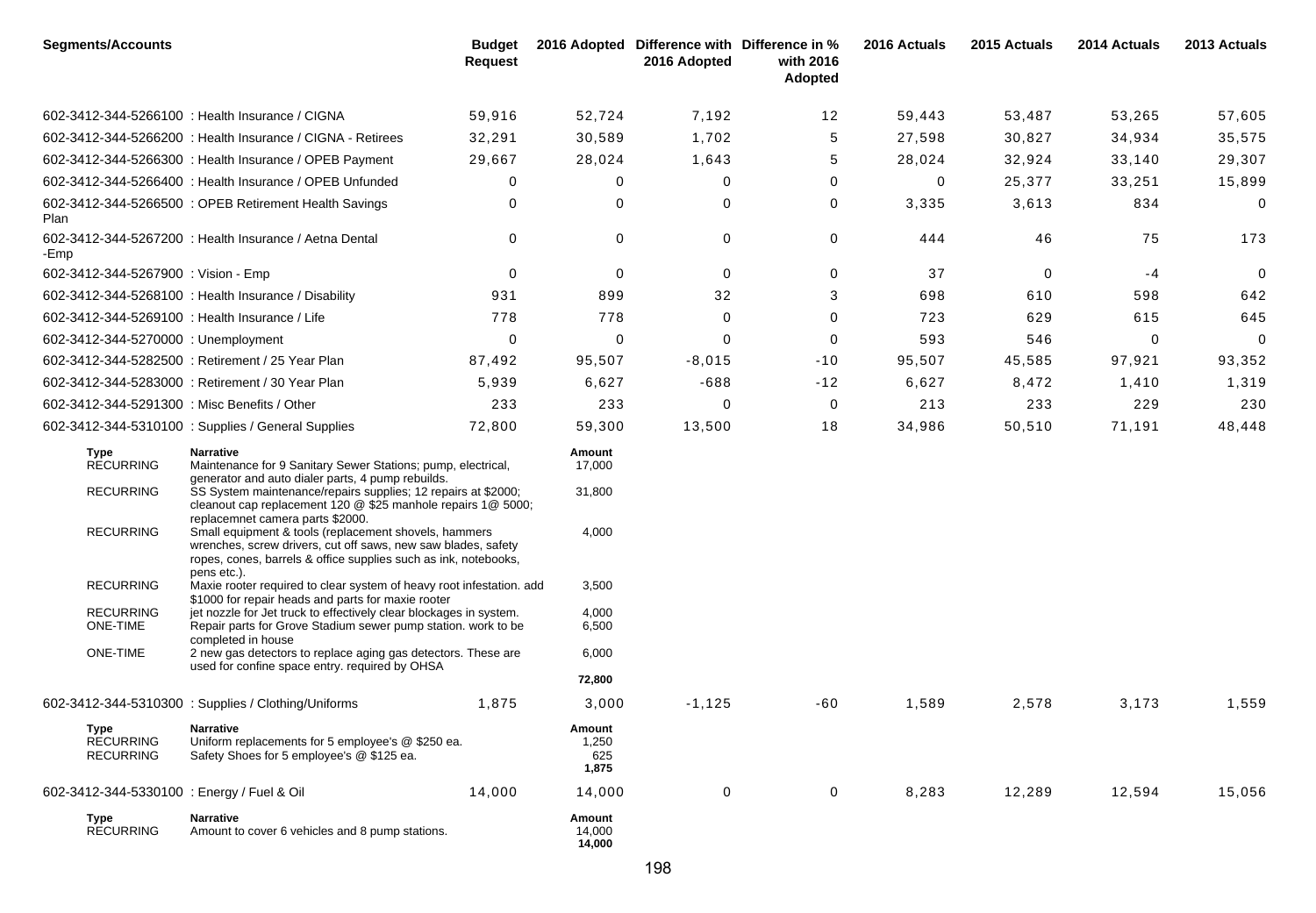| <b>Segments/Accounts</b>                                                                                 |                                                                                                                                                                                                                                                                                           | <b>Budget</b><br><b>Request</b> |                                                          | 2016 Adopted Difference with Difference in %<br>2016 Adopted | with 2016<br>Adopted | 2016 Actuals | 2015 Actuals | 2014 Actuals | 2013 Actuals |
|----------------------------------------------------------------------------------------------------------|-------------------------------------------------------------------------------------------------------------------------------------------------------------------------------------------------------------------------------------------------------------------------------------------|---------------------------------|----------------------------------------------------------|--------------------------------------------------------------|----------------------|--------------|--------------|--------------|--------------|
| 602-3412-344-5330200 : Energy / Electricity                                                              |                                                                                                                                                                                                                                                                                           | 16,000                          | 16,000                                                   | $\mathbf 0$                                                  | 0                    | 14,312       | 15,894       | 16,716       | 15,412       |
| Type<br><b>RECURRING</b>                                                                                 | <b>Narrative</b><br>Electric for 9 sewer pump stations.                                                                                                                                                                                                                                   |                                 | Amount<br>16,000<br>16,000                               |                                                              |                      |              |              |              |              |
| 602-3412-344-5330300 : Energy / Natural Gas                                                              |                                                                                                                                                                                                                                                                                           | 350                             | 350                                                      | 0                                                            | $\mathbf 0$          | 268          | 271          | 299          | 330          |
| <b>Type</b><br><b>RECURRING</b>                                                                          | <b>Narrative</b><br>\$30 per month average for 1 sewer pump station.                                                                                                                                                                                                                      |                                 | Amount<br>350<br>350                                     |                                                              |                      |              |              |              |              |
|                                                                                                          | 602-3412-344-5340000: Sanitation Services / Chemicals                                                                                                                                                                                                                                     | 1,250                           | 1,250                                                    | $\mathbf 0$                                                  | 0                    | 822          | 959          | 1,564        | 669          |
| Type<br><b>RECURRING</b><br><b>RECURRING</b><br><b>RECURRING</b>                                         | <b>Narrative</b><br>Chemicals for in house root treatment.<br>Tracing dyes.<br>Chemicals for weed control in house.                                                                                                                                                                       |                                 | Amount<br>500<br>250<br>500<br>1,250                     |                                                              |                      |              |              |              |              |
| Purchased - Resale                                                                                       | 602-3412-344-5390000 : Sanitation Services / Items                                                                                                                                                                                                                                        | 44,760                          | 11,100                                                   | 33,660                                                       | 75                   | 504          | 10,546       | 1,074        | 437          |
| Type<br><b>RECURRING</b><br><b>RECURRING</b><br><b>RECURRING</b>                                         | <b>Narrative</b><br>New 6" sewer house connections 6 @ 7260<br>New 8" connection (tap only) 1@ \$600<br>8"manhole tap only 1@ \$600                                                                                                                                                       |                                 | Amount<br>43,560<br>600<br>600<br>44,760                 |                                                              |                      |              |              |              |              |
| Services                                                                                                 | 602-3412-344-5410000: Sanitation Services / Professional                                                                                                                                                                                                                                  | 12,250                          | 12,150                                                   | 100                                                          | 0                    | 8,275        | 11,051       | 10,955       | 13,340       |
| Type<br><b>RECURRING</b><br><b>RECURRING</b><br><b>RECURRING</b><br><b>RECURRING</b><br><b>RECURRING</b> | <b>Narrative</b><br>Sanitary Sewer pump stations electrical maintenance for 6 stations.<br>Testing and physicals for 9 employees.<br>Sampling water to check for raw sewage.<br>Misc towing cost & VEIP testing for 5 trucks.<br>Hoist Inspection/testing for Amber Meadows pump station. |                                 | Amount<br>10,000<br>1,000<br>350<br>500<br>400<br>12,250 |                                                              |                      |              |              |              |              |
| Repair/Maint.                                                                                            | 602-3412-344-5520100 : Repair and Maint. Service / General                                                                                                                                                                                                                                | 60,200                          | 60,200                                                   | 0                                                            | 0                    | 19,250       | 33,345       | 23,455       | 22,293       |
| Type<br><b>RECURRING</b>                                                                                 | <b>Narrative</b><br>Outside Truck/Equipment repairs. This also covers out side pump<br>staion repairs                                                                                                                                                                                     |                                 | Amount<br>32,000                                         |                                                              |                      |              |              |              |              |
| <b>RECURRING</b><br><b>RECURRING</b>                                                                     | Concrete and Blacktop repairs for sewer related excavations.<br>Yearly root control treatment helps to reduce overflows. This is<br>performed in known trouble area throughout the city on a regular<br>basis.                                                                            |                                 | 15,000<br>12,000                                         |                                                              |                      |              |              |              |              |
| <b>RECURRING</b>                                                                                         | Calibrating gas detectors used for confined space entry.                                                                                                                                                                                                                                  |                                 | 1,200<br>60,200                                          |                                                              |                      |              |              |              |              |
| <b>Maintenance Contracts</b>                                                                             | 602-3412-344-5520200 : Repair and Maint. Service /                                                                                                                                                                                                                                        | 16,088                          | 24,000                                                   | $-7,912$                                                     | $-50$                | 13,407       | 16,018       | 14,747       | 0            |
| Type                                                                                                     | <b>Narrative</b>                                                                                                                                                                                                                                                                          |                                 | Amount                                                   |                                                              |                      |              |              |              |              |

| <b>RECURRING</b> |                                                                    |        |
|------------------|--------------------------------------------------------------------|--------|
|                  | Service for inspection and repairs for generators at sewer pumping | 16,088 |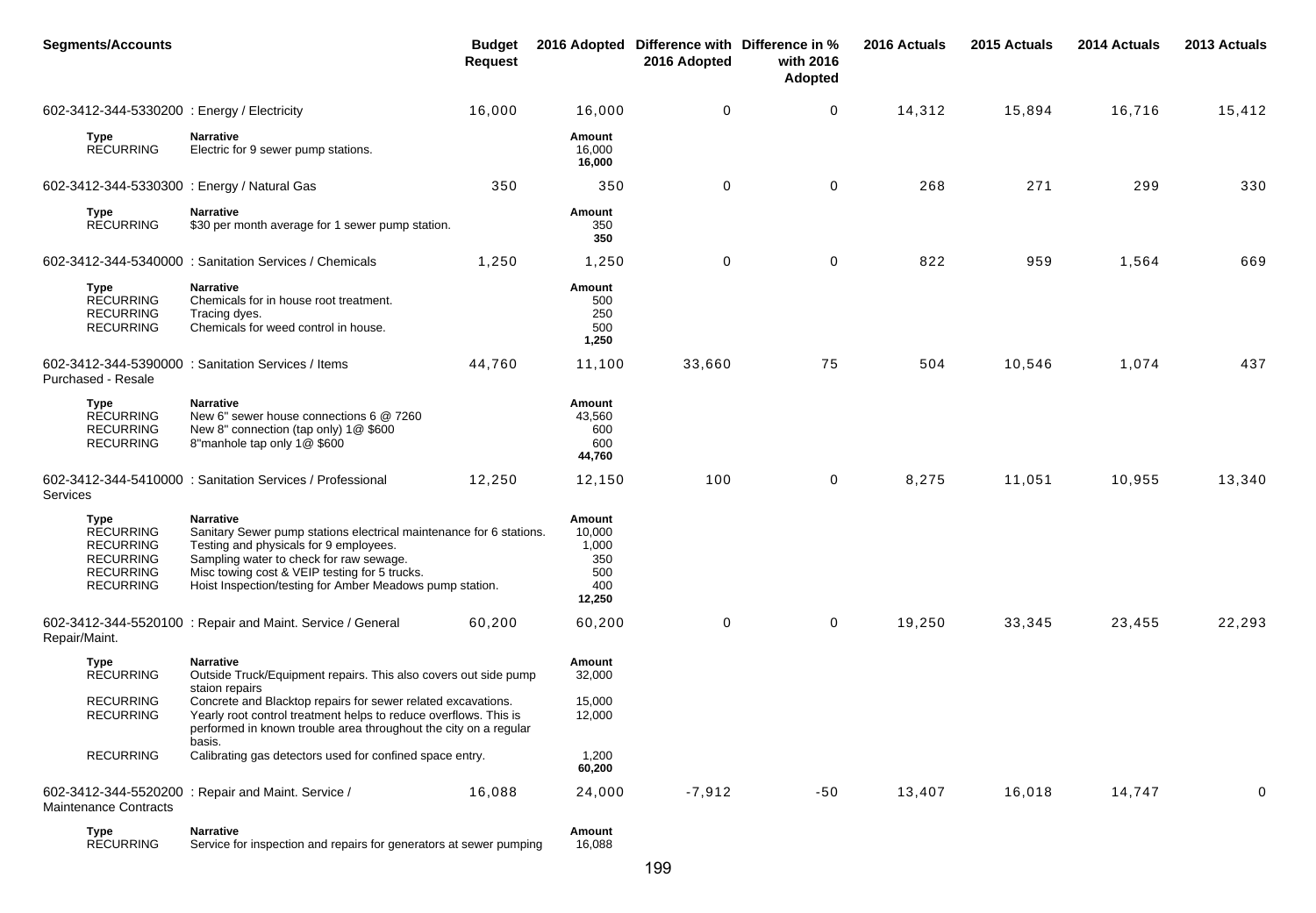| <b>Segments/Accounts</b>                                                                                                     |                                                                                                                                                                                                                                             | <b>Budget</b><br><b>Request</b> |                                                                      | 2016 Adopted Difference with Difference in %<br>2016 Adopted | with 2016<br>Adopted | 2016 Actuals | 2015 Actuals | 2014 Actuals | 2013 Actuals |
|------------------------------------------------------------------------------------------------------------------------------|---------------------------------------------------------------------------------------------------------------------------------------------------------------------------------------------------------------------------------------------|---------------------------------|----------------------------------------------------------------------|--------------------------------------------------------------|----------------------|--------------|--------------|--------------|--------------|
|                                                                                                                              | stations. Reduced from \$24000 to \$16088 per Jason Michael's                                                                                                                                                                               |                                 | 16,088                                                               |                                                              |                      |              |              |              |              |
| 602-3412-344-5570000 : Sanitation Services /<br>Licenses/Permits                                                             |                                                                                                                                                                                                                                             | 200                             | 200                                                                  | 0                                                            | 0                    | 100          | 175          | 100          | 400          |
|                                                                                                                              | 602-3412-344-5610100 : Communications / Telephone                                                                                                                                                                                           | 11,555                          | 9,300                                                                | 2,255                                                        | 19                   | 11,033       | 11,511       | 8,296        | 6,607        |
| Type<br><b>RECURRING</b><br><b>RECURRING</b><br><b>RECURRING</b><br><b>RECURRING</b><br><b>RECURRING</b><br><b>RECURRING</b> | <b>Narrative</b><br>Miss Utility monthly charges.<br>3 office phones.<br>5 phone services to 5 sewer pumping station for auto dailers.<br>3 air cards<br>4 I-phones<br>1- iPad 37.99 a month                                                |                                 | Amount<br>3,100<br>2,000<br>2,200<br>1,400<br>2,400<br>455<br>11,555 |                                                              |                      |              |              |              |              |
|                                                                                                                              | 602-3412-344-5610200 : Communications / Postage                                                                                                                                                                                             | 600                             | 300                                                                  | 300                                                          | 50                   | 1,657        | 254          | 17           | 147          |
| Type<br><b>RECURRING</b>                                                                                                     | Narrative<br>Mailing of gas detectors for calibration and repair and mics.<br>shipping of equipment. Increase \$300 to cover                                                                                                                |                                 | Amount<br>600                                                        |                                                              |                      |              |              |              |              |
|                                                                                                                              |                                                                                                                                                                                                                                             |                                 | 600                                                                  |                                                              |                      |              |              |              |              |
|                                                                                                                              | 602-3412-344-5621100 : Travel / Dues/Registration Fees                                                                                                                                                                                      | 2,000                           | 2,000                                                                | 0                                                            | 0                    | 2,535        | 435          | 313          | 1,340        |
| Type<br><b>RECURRING</b>                                                                                                     | Narrative<br>Classes/seminars for continuing ed to meet state required license<br>renewal/re certification requirements. These classes cost 109 per<br>class for 3 people - 1 superintendent and 2 operators.                               |                                 | Amount<br>2,000                                                      |                                                              |                      |              |              |              |              |
|                                                                                                                              |                                                                                                                                                                                                                                             |                                 | 2,000                                                                |                                                              |                      |              |              |              |              |
| 602-3412-344-5622100 : Travel / Lodging                                                                                      |                                                                                                                                                                                                                                             | 400                             | 400                                                                  | 0                                                            | 0                    | $\mathbf 0$  | $\mathbf 0$  | $\mathbf 0$  | 0            |
| Type<br><b>RECURRING</b>                                                                                                     | <b>Narrative</b><br>Lodging at the WWOA short course or other seminars or classes.                                                                                                                                                          |                                 | Amount<br>400<br>400                                                 |                                                              |                      |              |              |              |              |
| 602-3412-344-5623100 : Travel / Meals/Food                                                                                   |                                                                                                                                                                                                                                             | 200                             | 200                                                                  | 0                                                            | 0                    | $\mathbf 0$  | 0            | $\mathbf 0$  |              |
| Type<br><b>RECURRING</b>                                                                                                     | <b>Narrative</b><br>Meals when taking required courses or classes when meals aren't<br>provided. Misc meals if staff required to work over 10 hours.                                                                                        |                                 | Amount<br>200                                                        |                                                              |                      |              |              |              |              |
|                                                                                                                              |                                                                                                                                                                                                                                             |                                 | 200                                                                  |                                                              |                      |              |              |              |              |
|                                                                                                                              | 602-3412-344-5650000 : Sanitation Services / Insurance                                                                                                                                                                                      | 19,006                          | 19,531                                                               | $-525$                                                       | -3                   | 18,898       | 17,754       | 16,814       | 16,949       |
|                                                                                                                              | 602-3412-344-5690000: Sanitation Services / Miscellaneous                                                                                                                                                                                   | $\Omega$                        | $\Omega$                                                             | $\Omega$                                                     | $\Omega$             | $\Omega$     | 1,600        | $\Omega$     | $\Omega$     |
|                                                                                                                              | 602-3412-344-5740100 : Machinery & Equipment / Vehicles                                                                                                                                                                                     | $\Omega$                        | 0                                                                    | 0                                                            | 0                    | 0            | 81,453       | 98,235       | 35,868       |
|                                                                                                                              | 602-3412-344-5740200 : Machinery & Equipment / Machinery                                                                                                                                                                                    | 94,000                          | 57,000                                                               | 37,000                                                       | 39                   | 53,031       | 21,500       | 10,571       | 0            |
| Type<br><b>ONE-TIME</b><br><b>ONE-TIME</b><br>ONE-TIME                                                                       | <b>Narrative</b><br>Replacement lateral camera used for sewer backups and our<br>preventive maintenance program to decrease back ups. C<br>Replacement of VFD's at Amber Meadows pump station.<br>replacing 1985 pull behind air compressor |                                 | Amount<br>13,000<br>27,000<br>24,000                                 |                                                              |                      |              |              |              |              |
| <b>RECURRING</b>                                                                                                             | New grinder pumps and control panel for West Patrick Street pump<br>station.                                                                                                                                                                |                                 | 30,000                                                               |                                                              |                      |              |              |              |              |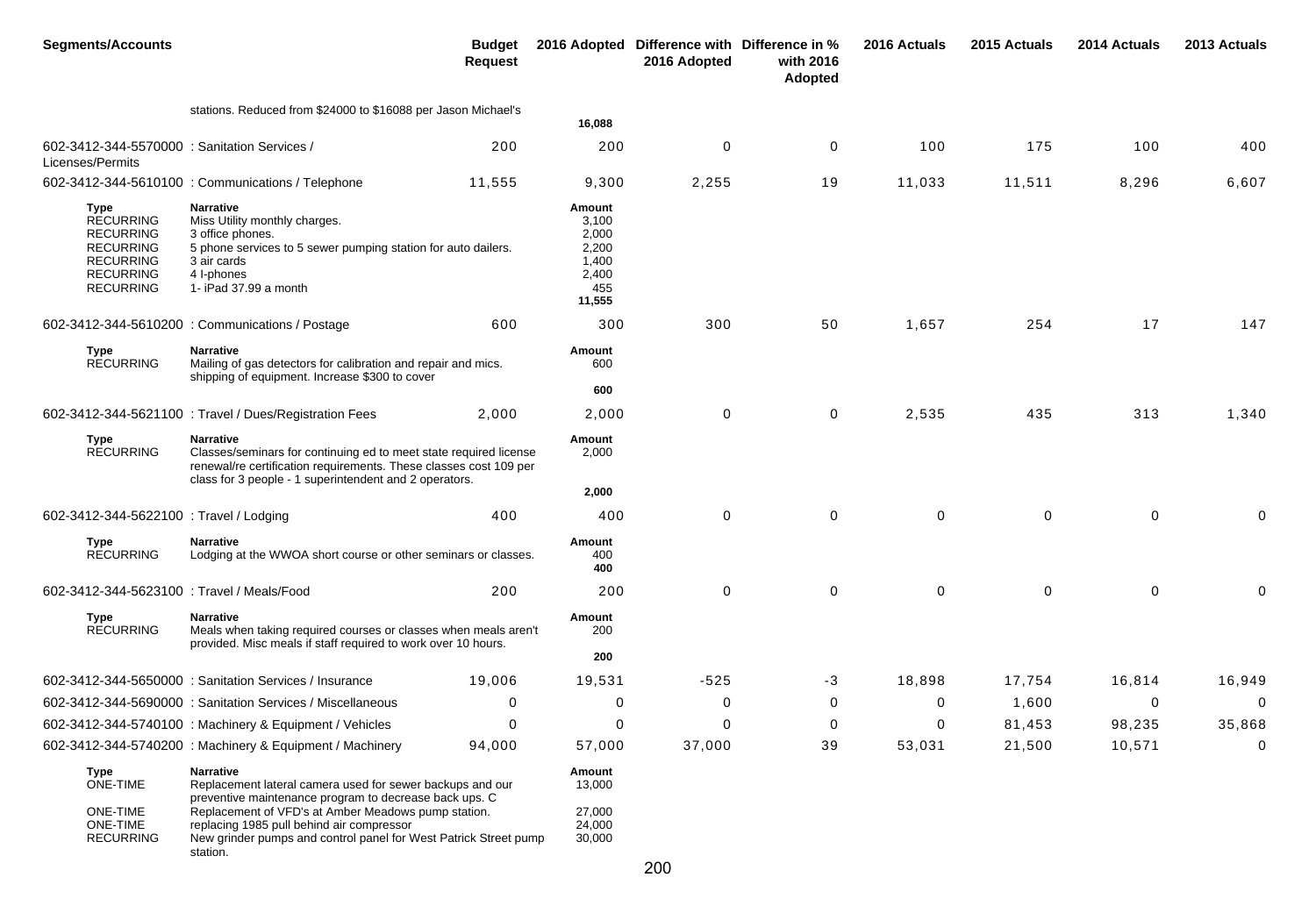| <b>Segments/Accounts</b>                                                  | <b>Budget</b><br><b>Request</b> | 2016 Adopted | 2016 Adopted | Difference with Difference in %<br>with 2016<br>Adopted | 2016 Actuals | 2015 Actuals | 2014 Actuals | 2013 Actuals |
|---------------------------------------------------------------------------|---------------------------------|--------------|--------------|---------------------------------------------------------|--------------|--------------|--------------|--------------|
|                                                                           |                                 | 94,000       |              |                                                         |              |              |              |              |
| 602-3412-344-5749000 : Machinery & Equipment /<br>Contra-expense          | 0                               | 0            | $\mathbf 0$  | 0                                                       | $\mathbf{0}$ | $-102,953$   | $-108,806$   | $-35,868$    |
| 602-3412-344-5781100 : Depreciation / Buildings                           | $\Omega$                        | $\mathbf 0$  | $\mathbf 0$  | 0                                                       | $\mathbf{0}$ | 77,537       | 77,699       | 77,698       |
| 602-3412-344-5783100 : Depreciation / Improvements -<br>Non-Bidgs.        | 0                               | 0            | 0            | $\mathbf 0$                                             | 0            | 490,363      | 491,039      | 489,036      |
| 602-3412-344-5785100 : Depreciation / Equipment                           | $\Omega$                        | 0            | $\mathbf 0$  | 0                                                       | $\mathbf{0}$ | 85,114       | 142,697      | 108,852      |
| 602-3412-344-5790100 : Fixed Asset Disposal / Loss on Cap.<br>Asset Disp. | 0                               | 0            | $\mathbf 0$  | 0                                                       | $\mathbf 0$  | 0            | $\mathbf 0$  | 3,924        |
| SubTotal: 3412: Sewer Maintenance                                         | 939,872                         | 860,372      | 79,500       | 8                                                       | 706,930      | 1,366,895    | 1,455,608    | 1,378,544    |
| <b>SubTotal: EXPENSE</b>                                                  | 939,872                         | 860,372      | 79,500       | 8                                                       | 706,930      | 1,366,895    | 1,455,608    | 1,378,544    |
| <b>Grand Total</b>                                                        | 888,552                         | 809,052      | 79,500       | 8                                                       | 669,997      | 1,357,661    | 1,355,140    | 1,008,147    |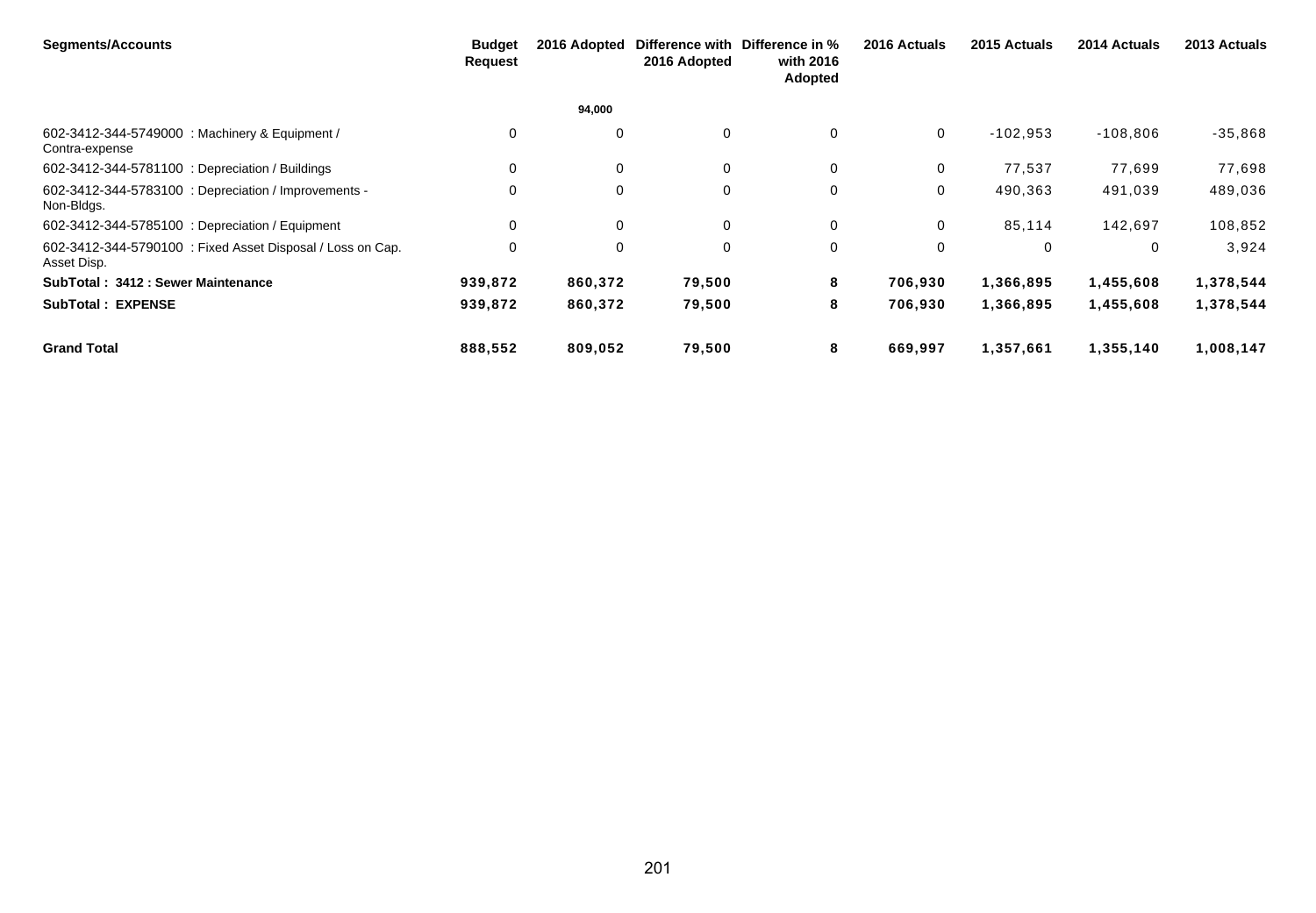# **The City of Frederick Working Budget Report 2017, Working, Details, Adopted** From Account: 602-3413 To Account: 602-3413 Run Date: 05/27/2016 User: kmiletich Report by: Dept/Div

| <b>Segments/Accounts</b>                                               | <b>Budget</b><br><b>Request</b> |          | 2016 Adopted Difference with Difference in %<br>2016 Adopted | with 2016<br><b>Adopted</b> | 2016 Actuals | 2015 Actuals | 2014 Actuals | 2013 Actuals |
|------------------------------------------------------------------------|---------------------------------|----------|--------------------------------------------------------------|-----------------------------|--------------|--------------|--------------|--------------|
| <b>REVENUE</b>                                                         |                                 |          |                                                              |                             |              |              |              |              |
| 3413 : Inflow & Infiltration                                           |                                 |          |                                                              |                             |              |              |              |              |
| 602-3413-345-3222304 : Building Permits / Reinspection Fee             | 5,000                           | 5,000    | $\Omega$                                                     | 0                           | 2,883        | 8,000        | 2,000        | 1,750        |
| 602-3413-345-3313200 : Federal / Public Works / Op Indirect            | 0                               | 0        | 0                                                            | 0                           | 0            | 0            | 0            | 6,379        |
| 602-3413-345-3690001 : Miscellaneous / Other Misc. Receipts            | 0                               | 0        | $\Omega$                                                     | 0                           | 128          | 0            | 0            | 9            |
| SubTotal: 3413 : Inflow & Infiltration                                 | $-5,000$                        | $-5,000$ | 0                                                            | 0                           | $-3,011$     | $-8,000$     | $-2,000$     | $-8,138$     |
| <b>SubTotal: REVENUE</b>                                               | $-5,000$                        | $-5,000$ | 0                                                            | 0                           | $-3,011$     | $-8,000$     | $-2,000$     | $-8,138$     |
| <b>EXPENSE</b>                                                         |                                 |          |                                                              |                             |              |              |              |              |
| 3413 : Inflow & Infiltration                                           |                                 |          |                                                              |                             |              |              |              |              |
| 602-3413-345-5121100 : Salaries - Full Time / Productive Time          | 148,389                         | 147,140  | 1,249                                                        | 0                           | 102,044      | 116,953      | 109,373      | 117,120      |
| 602-3413-345-5121200 : Salaries - Full Time / Vacation                 | $\Omega$                        | 0        | $\Omega$                                                     | 0                           | 6,265        | 10,038       | 6,559        | 9,930        |
| 602-3413-345-5121300 : Salaries - Full Time / Sick                     | $\Omega$                        | $\Omega$ | $\Omega$                                                     | 0                           | 1.782        | 3,625        | 2,811        | 2,057        |
| 602-3413-345-5121400 : Salaries - Full Time / Holiday                  | $\Omega$                        | $\Omega$ | $\Omega$                                                     | 0                           | 5,825        | 6,602        | 5,972        | 5,978        |
| 602-3413-345-5121500 : Salaries - Full Time / Other Leave              | $\Omega$                        | $\Omega$ | $\Omega$                                                     | 0                           | 2,501        | 1,746        | 2,139        | 2,699        |
| 602-3413-345-5141200 : Overtime / Standby                              | $\Omega$                        | $\Omega$ | $\Omega$                                                     | 0                           | $\Omega$     | 536          | 191          | 452          |
| 602-3413-345-5141300 : Overtime / Premium Overtime                     | 1,000                           | 1,000    | $\Omega$                                                     | 0                           | 259          | 529          | 520          | 1,198        |
| 602-3413-345-5170000 : Special Allowance                               | $\Omega$                        | 0        | $\Omega$                                                     | 0                           | $\Omega$     | $\Omega$     | 4,717        | $\Omega$     |
| 602-3413-345-5210000 : Sanitation Services / Workmen's<br>Compensation | 7,531                           | 3,476    | 4,055                                                        | 53                          | 4,131        | 3,393        | 3,188        | 2,329        |
| 602-3413-345-5221100 : FICA / Social Security                          | 9,262                           | 9,186    | 76                                                           | $\mathbf 0$                 | 6,630        | 7,875        | 7,465        | 7,562        |
| 602-3413-345-5221200 : FICA / Medicare                                 | 2,168                           | 2,149    | 19                                                           | 0                           | 1,551        | 1,842        | 1,746        | 1,769        |
| 602-3413-345-5264100 : Health Insurance / Retirees >= 65               | 3,480                           | 3,375    | 105                                                          | 3                           | 3,160        | 4,866        | 6,441        | 6,465        |
| 602-3413-345-5266100 : Health Insurance / CIGNA                        | 37,203                          | 42,361   | $-5,158$                                                     | $-14$                       | 34,057       | 34,775       | 32,907       | 40,949       |
| 602-3413-345-5266200 : Health Insurance / CIGNA - Retirees             | 19,890                          | 18,801   | 1,089                                                        | 5                           | 18,853       | 17,986       | 16,237       | 16,535       |
| 602-3413-345-5266300 : Health Insurance / OPEB Payment                 | 15,680                          | 19,984   | $-4,304$                                                     | $-28$                       | 19,984       | 14,491       | 19,110       | 15,489       |
| 602-3413-345-5266400 : Health Insurance / OPEB Unfunded                | 0                               | 0        | 0                                                            | 0                           | 0            | 3,573        | 16,687       | 2,710        |
| 602-3413-345-5266500 : OPEB Retirement Health Savings<br>Plan          | 0                               | 0        | $\Omega$                                                     | 0                           | 2,500        | 0            | 0            | $\Omega$     |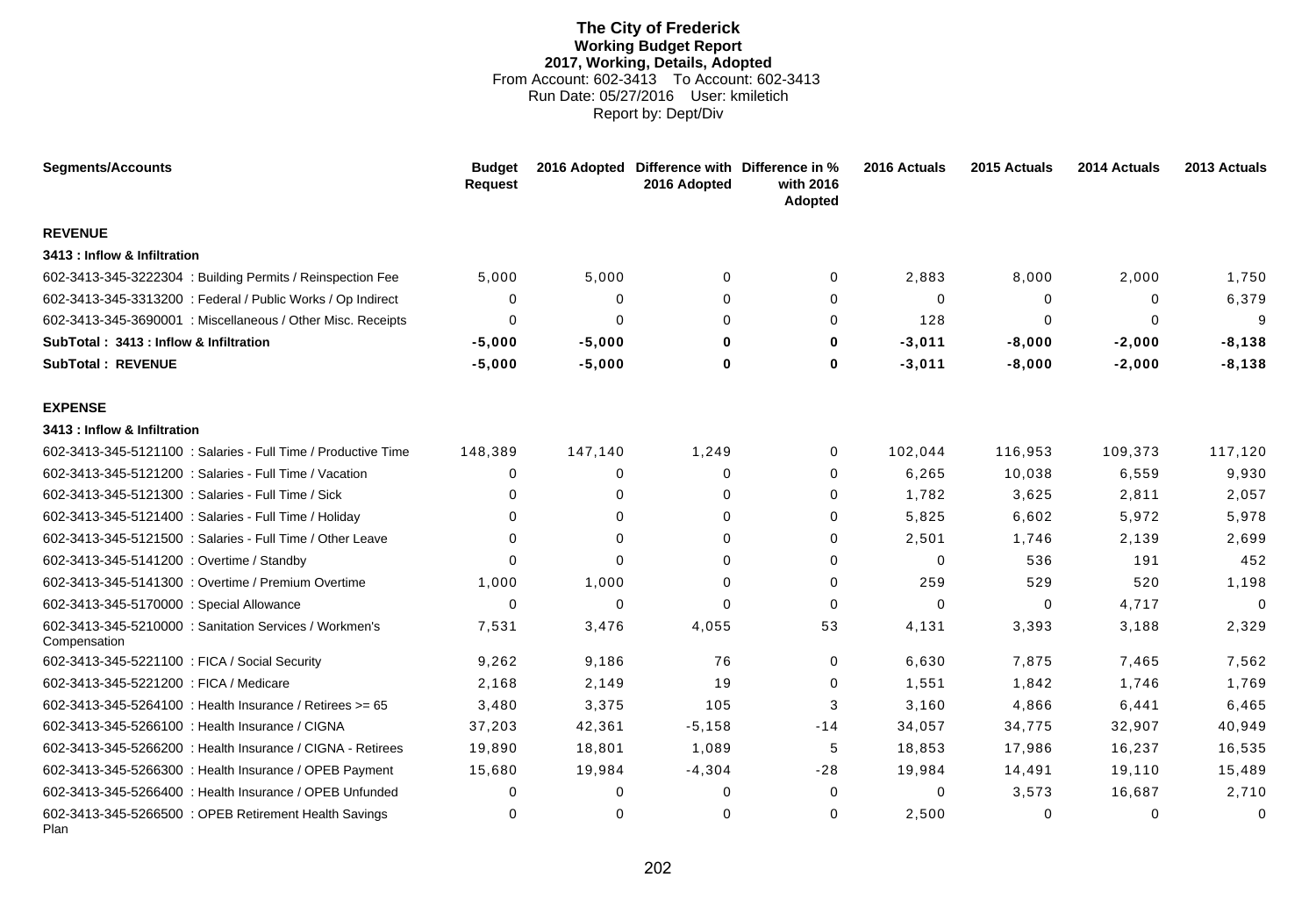| <b>Segments/Accounts</b>                       |                                                                                                                                                                                                                                                                        | <b>Budget</b><br><b>Request</b> |                               | 2016 Adopted Difference with Difference in %<br>2016 Adopted | with 2016<br>Adopted | 2016 Actuals   | 2015 Actuals | 2014 Actuals | 2013 Actuals |
|------------------------------------------------|------------------------------------------------------------------------------------------------------------------------------------------------------------------------------------------------------------------------------------------------------------------------|---------------------------------|-------------------------------|--------------------------------------------------------------|----------------------|----------------|--------------|--------------|--------------|
| -Emp                                           | 602-3413-345-5267200 : Health Insurance / Aetna Dental                                                                                                                                                                                                                 | 0                               | 0                             | 0                                                            | 0                    | 93             | $-10$        | $-47$        | $-78$        |
| 602-3413-345-5267900 : Vision - Emp            |                                                                                                                                                                                                                                                                        | 0                               | 0                             | 0                                                            | 0                    | $\overline{c}$ | 0            | 0            | $\mathbf 0$  |
|                                                | 602-3413-345-5268100 : Health Insurance / Disability                                                                                                                                                                                                                   | 503                             | 495                           | 8                                                            | -1                   | 366            | 351          | 328          | 376          |
| 602-3413-345-5269100 : Health Insurance / Life |                                                                                                                                                                                                                                                                        | 482                             | 482                           | $\Omega$                                                     | 0                    | 492            | 389          | 376          | 385          |
|                                                | 602-3413-345-5282500 : Retirement / 25 Year Plan                                                                                                                                                                                                                       | 51,674                          | 56,424                        | $-4,750$                                                     | $-10$                | 56,424         | 33,308       | 47,604       | 56,386       |
|                                                | 602-3413-345-5283000 : Retirement / 30 Year Plan                                                                                                                                                                                                                       | 1,071                           | 1,195                         | $-124$                                                       | $-12$                | 1,195          | 1,328        | 705          | 660          |
| 602-3413-345-5291300 : Misc Benefits / Other   |                                                                                                                                                                                                                                                                        | 116                             | 116                           | 0                                                            | 0                    | 107            | 116          | 114          | 115          |
|                                                | 602-3413-345-5310100 : Supplies / General Supplies                                                                                                                                                                                                                     | 33,250                          | 32,750                        | 500                                                          | $\mathbf 1$          | 10,697         | 22,659       | 30,267       | 11,648       |
| <b>Type</b><br><b>RECURRING</b>                | <b>Narrative</b><br>Repair, Maintenance, Supplies & replacement parts for 4 specialty<br>vehicles to include but not limited to camera lights, pins, cables,<br>tractors, computer related equipment, and a variety of small misc<br>jetting equipment for jet trucks. |                                 | Amount<br>24,000              |                                                              |                      |                |              |              |              |
| <b>RECURRING</b>                               | General supplies, traffic cones, barrels, signs, small tools, and<br>office supplies.                                                                                                                                                                                  |                                 | 1,750                         |                                                              |                      |                |              |              |              |
| <b>ONE-TIME</b><br><b>ONE-TIME</b>             | new gas detector to replacing aging gas detectors.<br>Replacement flo-dar flow meter Logger                                                                                                                                                                            |                                 | 3,000<br>4,500<br>33,250      |                                                              |                      |                |              |              |              |
|                                                | 602-3413-345-5310300: Supplies / Clothing/Uniforms                                                                                                                                                                                                                     | 1,125                           | 1,125                         | 0                                                            | 0                    | 687            | 1,322        | 620          | 1,138        |
| Type<br><b>RECURRING</b><br><b>RECURRING</b>   | <b>Narrative</b><br>3 employees @ \$250 ea to maintain uniforms<br>3 employees @ \$125 ea for safety boots                                                                                                                                                             |                                 | Amount<br>750<br>375<br>1,125 |                                                              |                      |                |              |              |              |
| 602-3413-345-5330100 : Energy / Fuel & Oil     |                                                                                                                                                                                                                                                                        | 10,000                          | 13,000                        | $-3,000$                                                     | $-30$                | 2,970          | 6,315        | 6,664        | 11,047       |
| Type<br><b>RECURRING</b>                       | Narrative<br>Cost for 4 large trucks Reduce \$3000                                                                                                                                                                                                                     |                                 | Amount<br>10,000<br>10,000    |                                                              |                      |                |              |              |              |
|                                                | 602-3413-345-5340000 : Sanitation Services / Chemicals                                                                                                                                                                                                                 | 650                             | 650                           | 0                                                            | 0                    | 0              | 0            | 600          | 937          |
| Type<br><b>RECURRING</b><br><b>RECURRING</b>   | <b>Narrative</b><br><b>Tracing Dyes</b><br>In house root treatments on Sewer house connections                                                                                                                                                                         |                                 | Amount<br>150<br>500<br>650   |                                                              |                      |                |              |              |              |
| Services                                       | 602-3413-345-5410000 : Sanitation Services / Professional                                                                                                                                                                                                              | 6,400                           | 6,400                         | $\mathbf 0$                                                  | 0                    | 4,205          | 5,149        | 4,908        | 3,290        |
| <b>Type</b><br><b>RECURRING</b>                | <b>Narrative</b><br>Software support plan (upgrades and updates for Camera truck<br>software programs) cost 2 @ 1800.                                                                                                                                                  |                                 | Amount<br>3,600               |                                                              |                      |                |              |              |              |
| <b>RECURRING</b><br><b>RECURRING</b>           | DOT physicals and drug testing.<br>Air time for GPS rover used to help map the City's utilities 12<br>months @ \$200 per month.                                                                                                                                        |                                 | 200<br>2,400                  |                                                              |                      |                |              |              |              |
| <b>RECURRING</b>                               | Towing and VIEP inspections.                                                                                                                                                                                                                                           |                                 | 200<br>6,400                  |                                                              |                      |                |              |              |              |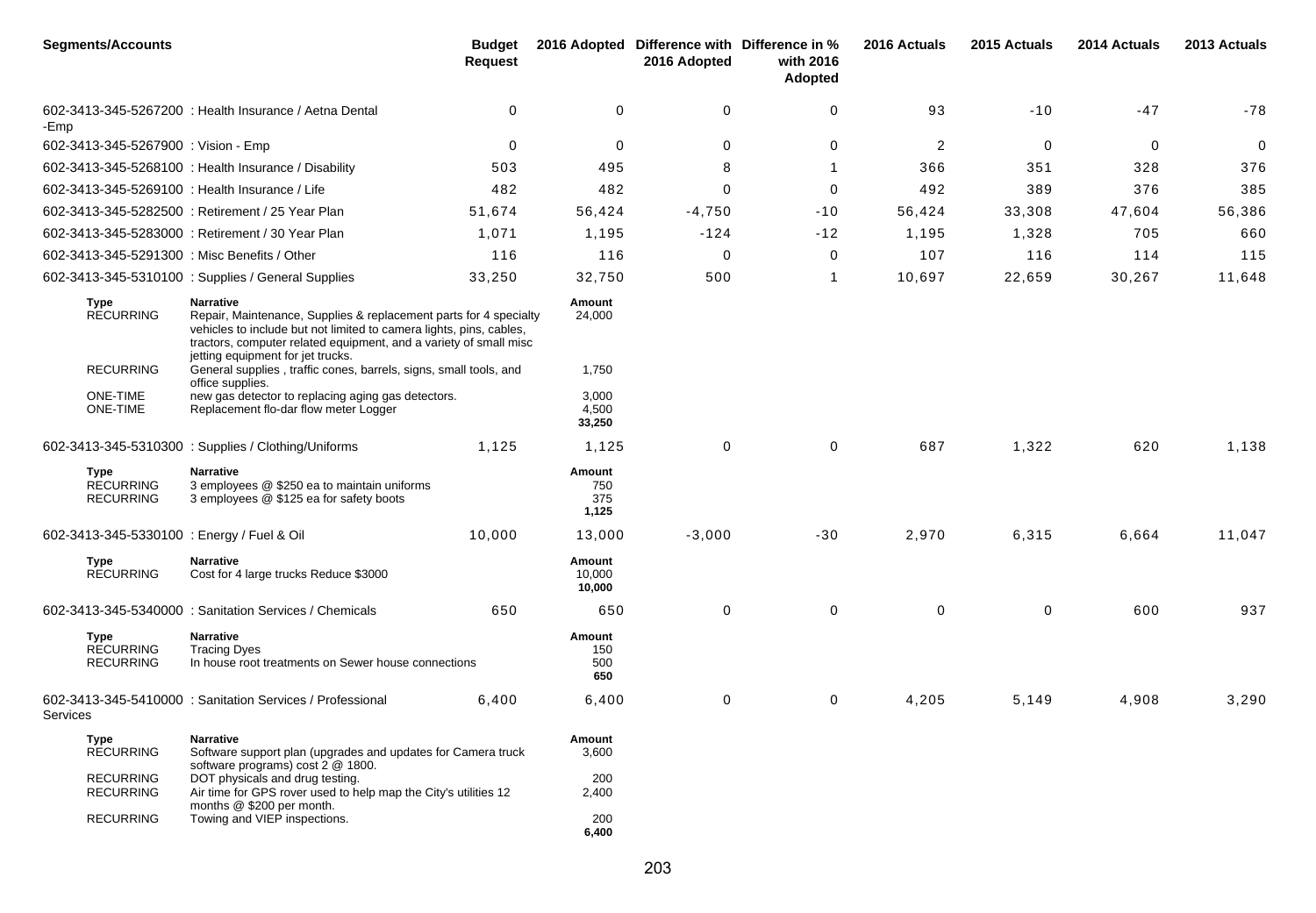| <b>Segments/Accounts</b>                                                             |                                                                                                                                                                                                                                                                                                                                                             | <b>Budget</b><br><b>Request</b> |                                                        | 2016 Adopted Difference with Difference in %<br>2016 Adopted | with 2016<br>Adopted | 2016 Actuals | 2015 Actuals | 2014 Actuals | 2013 Actuals |
|--------------------------------------------------------------------------------------|-------------------------------------------------------------------------------------------------------------------------------------------------------------------------------------------------------------------------------------------------------------------------------------------------------------------------------------------------------------|---------------------------------|--------------------------------------------------------|--------------------------------------------------------------|----------------------|--------------|--------------|--------------|--------------|
| Repair/Maint.                                                                        | 602-3413-345-5520100 : Repair and Maint. Service / General                                                                                                                                                                                                                                                                                                  | 44,620                          | 64,620                                                 | $-20,000$                                                    | $-45$                | 2,986        | 1,274        | 19,437       | 33,769       |
| Type<br><b>RECURRING</b><br><b>RECURRING</b><br><b>RECURRING</b><br><b>RECURRING</b> | <b>Narrative</b><br>Outside repairs to 3 trucks (jet truck Jet-vac and camera truck) all 3<br>are specialty trucks with specialty needs for repairs.<br>repair/calibrating flow meters avg cost is \$1200 avg sent out is 3.<br>Main line point repairs to reduce I&I in the sewer system.<br>Calibrating gas detectors for confind sace entry meters 3@340 |                                 | Amount<br>10,000<br>3,600<br>30,000<br>1,020<br>44,620 |                                                              |                      |              |              |              |              |
| 602-3413-345-5520200 : Maintenance Contracts                                         |                                                                                                                                                                                                                                                                                                                                                             | 0                               | 0                                                      | 0                                                            | 0                    | 1,440        | 0            | 0            | 0            |
| 602-3413-345-5570000 : Sanitation Services /<br>Licenses/Permits                     |                                                                                                                                                                                                                                                                                                                                                             | 200                             | 200                                                    | $\Omega$                                                     | 0                    | 0            | $\mathbf 0$  | 0            | 0            |
|                                                                                      | 602-3413-345-5610100 : Communications / Telephone                                                                                                                                                                                                                                                                                                           | 1,368                           | 1,368                                                  | 0                                                            | $\pmb{0}$            | 0            | 196          | $\mathbf 0$  | 0            |
| Type<br><b>RECURRING</b>                                                             | <b>Narrative</b><br>IT Air Cards for laptop used in the field 3 @ 37.99.                                                                                                                                                                                                                                                                                    |                                 | Amount<br>1,368<br>1,368                               |                                                              |                      |              |              |              |              |
|                                                                                      | 602-3413-345-5610200 : Communications / Postage                                                                                                                                                                                                                                                                                                             | 750                             | 750                                                    | 0                                                            | 0                    | 228          | 119          | 300          | 46           |
| Type<br><b>RECURRING</b>                                                             | <b>Narrative</b><br>Postage/shipping for gas detectors and camera repairs.                                                                                                                                                                                                                                                                                  |                                 | Amount<br>750<br>750                                   |                                                              |                      |              |              |              |              |
|                                                                                      | 602-3413-345-5621100 : Travel / Dues/Registration Fees                                                                                                                                                                                                                                                                                                      | 2,500                           | 1,500                                                  | 1,000                                                        | 40                   | 1,950        | 1,800        | 300          | 1,340        |
| Type<br><b>RECURRING</b><br><b>RECURRING</b><br><b>RECURRING</b>                     | <b>Narrative</b><br>Classes/seminars for continuing ed to meet state required license<br>renewal/re-certification requirements<br>Camera repair training<br>PACP re-certification training                                                                                                                                                                  |                                 | Amount<br>500<br>1,000<br>1,000<br>2,500               |                                                              |                      |              |              |              |              |
|                                                                                      | 602-3413-345-5650000 : Sanitation Services / Insurance                                                                                                                                                                                                                                                                                                      | 5,081                           | 5,184                                                  | $-103$                                                       | -3                   | 5,444        | 4,732        | 4,434        | 4,554        |
|                                                                                      | 602-3413-345-5740200 : Machinery & Equipment / Machinery                                                                                                                                                                                                                                                                                                    | 28,000                          | 28,000                                                 | 0                                                            | 0                    | 18,931       | 0            | 39,475       | $\mathbf 0$  |
| Type<br><b>ONE-TIME</b>                                                              | <b>Narrative</b><br>Replacement of 2 flo-dar meters. these meters a in our many<br>interceptor leading to the WWTP. They help in identifying I&I 2 @<br>$14000 \times 2 = 42,000$                                                                                                                                                                           |                                 | Amount<br>28,000                                       |                                                              |                      |              |              |              |              |
|                                                                                      |                                                                                                                                                                                                                                                                                                                                                             |                                 | 28,000                                                 |                                                              |                      |              |              |              |              |
| Contra-expense                                                                       | 602-3413-345-5749000 : Machinery & Equipment /                                                                                                                                                                                                                                                                                                              | $\mathbf{0}$                    | 0                                                      | 0                                                            | 0                    | 0            | $\mathbf{0}$ | $-39,475$    | $\mathbf{0}$ |
|                                                                                      | 602-3413-345-5785100 : Depreciation / Equipment                                                                                                                                                                                                                                                                                                             | $\mathbf 0$                     | 0                                                      | 0                                                            | 0                    | $\mathbf 0$  | 62,112       | 63,278       | 62,977       |
| SubTotal: 3413 : Inflow & Infiltration                                               |                                                                                                                                                                                                                                                                                                                                                             | 432,393                         | 461,731                                                | $-29,338$                                                    | $-7$                 | 317,759      | 369,990      | 415,951      | 421,832      |
| SubTotal: EXPENSE                                                                    |                                                                                                                                                                                                                                                                                                                                                             | 432,393                         | 461,731                                                | $-29,338$                                                    | $-7$                 | 317,759      | 369,990      | 415,951      | 421,832      |
| <b>Grand Total</b>                                                                   |                                                                                                                                                                                                                                                                                                                                                             | 427,393                         | 456,731                                                | $-29,338$                                                    | $-7$                 | 314,748      | 361,990      | 413,951      | 413,694      |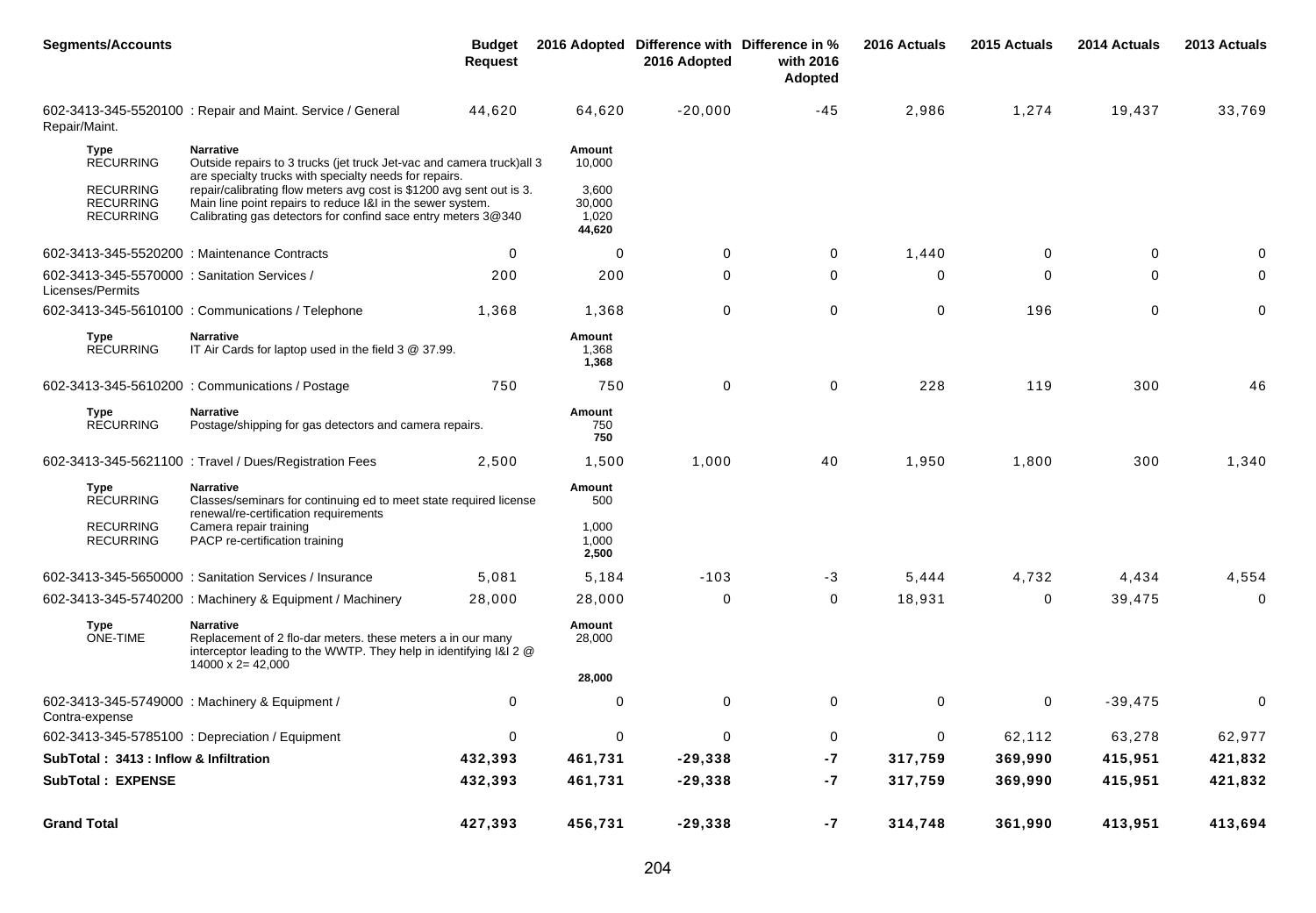# **The City of Frederick Working Budget Report 2017, Working, Details, Adopted** From Account: 602-3414 To Account: 602-3414 Run Date: 05/27/2016 User: kmiletich Report by: Dept/Div

| <b>Segments/Accounts</b>                                                     | <b>Budget</b><br><b>Request</b> |          | 2016 Adopted Difference with Difference in %<br>2016 Adopted | with 2016<br>Adopted | 2016 Actuals | 2015 Actuals | 2014 Actuals   | 2013 Actuals |
|------------------------------------------------------------------------------|---------------------------------|----------|--------------------------------------------------------------|----------------------|--------------|--------------|----------------|--------------|
| <b>REVENUE</b>                                                               |                                 |          |                                                              |                      |              |              |                |              |
| 3414 : Plant Maintenance                                                     |                                 |          |                                                              |                      |              |              |                |              |
| 602-3414-343-3690001 : Miscellaneous / Other Misc. Receipts                  | $\Omega$                        | 0        | 0                                                            | 0                    | 3            | 4,526        | $\overline{2}$ | 12           |
| 602-3414-343-3930001 : Capital Asset Disposition / Sale of<br>Gen. Cap. Asse | 0                               | 0        | $\Omega$                                                     | 0                    | 1,350        | $\mathbf 0$  | $\Omega$       | 990          |
| SubTotal: 3414 : Plant Maintenance                                           | $\bf{0}$                        | $\bf{0}$ | $\bf{0}$                                                     | 0                    | $-1, 353$    | $-4,526$     | $-2$           | $-1,002$     |
| <b>SubTotal: REVENUE</b>                                                     | $\bf{0}$                        | $\bf{0}$ | $\bf{0}$                                                     | 0                    | $-1, 353$    | $-4,526$     | -2             | $-1,002$     |
| <b>EXPENSE</b>                                                               |                                 |          |                                                              |                      |              |              |                |              |
| 3414 : Plant Maintenance                                                     |                                 |          |                                                              |                      |              |              |                |              |
| 602-3414-343-5121100 : Salaries - Full Time / Productive Time                | 547,096                         | 584,852  | $-37,756$                                                    | -7                   | 368,814      | 466,525      | 452,159        | 440,801      |
| 602-3414-343-5121200 : Salaries - Full Time / Vacation                       | 0                               | 0        | $\Omega$                                                     | 0                    | 46,223       | 49,988       | 47,213         | 44,399       |
| 602-3414-343-5121300 : Salaries - Full Time / Sick                           | 0                               | $\Omega$ | $\Omega$                                                     | 0                    | 7,908        | 13,209       | 10,632         | 12,649       |
| 602-3414-343-5121400 : Salaries - Full Time / Holiday                        | $\Omega$                        | $\Omega$ | $\Omega$                                                     | 0                    | 21,551       | 25,586       | 24,924         | 24,875       |
| 602-3414-343-5121500 : Salaries - Full Time / Other Leave                    | 0                               | $\Omega$ | 0                                                            | 0                    | 7,871        | 6,312        | 8,483          | 10,112       |
| 602-3414-343-5141200 : Overtime / Standby                                    | 23,000                          | 23,000   | $\Omega$                                                     | 0                    | 13,324       | 16,820       | 16,883         | 20,756       |
| 602-3414-343-5141300 : Overtime / Premium Overtime                           | 37,000                          | 37,000   | 0                                                            | 0                    | 33,082       | 37,341       | 40,478         | 35,401       |
| 602-3414-343-5170000 : Special Allowance                                     | 0                               | $\Omega$ | $\Omega$                                                     | 0                    | $\Omega$     | 0            | 15,187         | $\Omega$     |
| 602-3414-343-5210000 : Sanitation Services / Workmen's<br>Compensation       | 41,238                          | 28,551   | 12,687                                                       | 30                   | 33,937       | 27,875       | 26,171         | 19,134       |
| 602-3414-343-5221100 : FICA / Social Security                                | 37,640                          | 39,981   | $-2,341$                                                     | $-7$                 | 29,285       | 35,760       | 35,622         | 33,943       |
| 602-3414-343-5221200 : FICA / Medicare                                       | 8,802                           | 9,351    | $-549$                                                       | $-7$                 | 6,849        | 8,363        | 8,331          | 7,938        |
| 602-3414-343-5264100 : Retirees >= 65                                        | 5,289                           | 5,147    | 142                                                          | $\overline{c}$       | 4,811        | 4,207        | $\Omega$       | $\Omega$     |
| 602-3414-343-5266100 : Health Insurance / CIGNA                              | 90,102                          | 116,104  | $-26,002$                                                    | $-29$                | 103,921      | 105,331      | 95,303         | 85,677       |
| 602-3414-343-5266200 : Health Insurance / CIGNA - Retirees                   | 43,056                          | 0        | 43,056                                                       | 100                  | 27,741       | 720          | 7,817          | 7,961        |
| 602-3414-343-5266300 : Health Insurance / OPEB Payment                       | 37,576                          | 38,726   | $-1,150$                                                     | -4                   | 38,726       | 45,496       | 41,273         | 37,119       |
| 602-3414-343-5266400 : Health Insurance / OPEB Unfunded                      | 0                               | 0        | 0                                                            | 0                    | 0            | 78,035       | 76,963         | 54,677       |
| 602-3414-343-5266500 : OPEB Retirement Health Savings<br>Plan                | 0                               | 0        | 0                                                            | 0                    | 1,875        | 0            | $\Omega$       | 0            |
| 602-3414-343-5267200 : Health Insurance / Aetna Dental<br>-Emp               | 0                               | $\Omega$ | $\Omega$<br>$\sim$ $\sim$                                    | 0                    | 463          | $-62$        | -1             | $-30$        |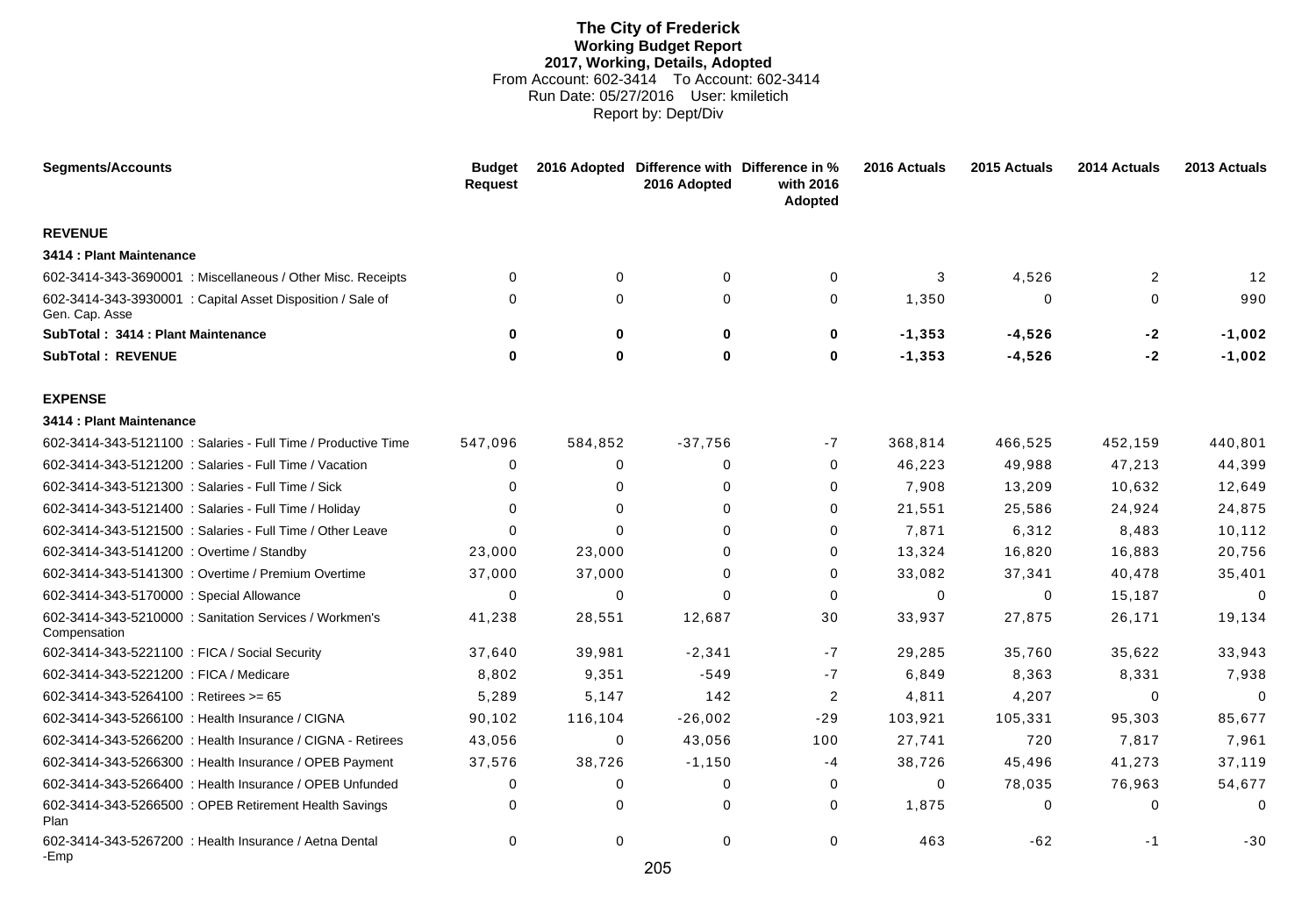| <b>Segments/Accounts</b>                       |                                                                                                                                                                                                      | <b>Budget</b><br><b>Request</b> |                                   | 2016 Adopted Difference with Difference in %<br>2016 Adopted | with 2016<br>Adopted | 2016 Actuals | 2015 Actuals | 2014 Actuals | 2013 Actuals |
|------------------------------------------------|------------------------------------------------------------------------------------------------------------------------------------------------------------------------------------------------------|---------------------------------|-----------------------------------|--------------------------------------------------------------|----------------------|--------------|--------------|--------------|--------------|
| 602-3414-343-5267900 : Vision - Emp            |                                                                                                                                                                                                      | $\mathbf 0$                     | 0                                 | $\mathbf 0$                                                  | 0                    | 141          | $-11$        | 0            | -9           |
|                                                | 602-3414-343-5268100 : Health Insurance / Disability                                                                                                                                                 | 1,728                           | 1,897                             | $-169$                                                       | $-10$                | 1,367        | 1,395        | 1,388        | 1,326        |
| 602-3414-343-5269100 : Health Insurance / Life |                                                                                                                                                                                                      | 976                             | 976                               | 0                                                            | 0                    | 919          | 800          | 794          | 778          |
| 602-3414-343-5270000 : Unemployment            |                                                                                                                                                                                                      | 0                               | 0                                 | 0                                                            | 0                    | 671          | 0            | 0            | 0            |
|                                                | 602-3414-343-5282500 : Retirement / 25 Year Plan                                                                                                                                                     | 131,783                         | 145,027                           | $-13,244$                                                    | $-11$                | 145,027      | 172,066      | 116,847      | 111,396      |
|                                                | 602-3414-343-5283000 : Retirement / 30 Year Plan                                                                                                                                                     | 1,227                           | 1,443                             | $-216$                                                       | $-18$                | 1,443        | 442          | 7,051        | 6,596        |
|                                                | 602-3414-343-5310100 : Supplies / General Supplies                                                                                                                                                   | 23,000                          | 23,000                            | 0                                                            | 0                    | 23,908       | 14,248       | 20,436       | 23,407       |
| <b>Type</b><br><b>RECURRING</b>                | <b>Narrative</b><br>Vehicle/equipment repairs and maintenance - eight service trucks,<br>four portable generators, a portable welder, and many<br>miscellaneous small shop machines and power tools. |                                 | Amount<br>3,000                   |                                                              |                      |              |              |              |              |
| <b>RECURRING</b>                               | Tools and Equipment - bits, blades, hand tools, power tools,<br>lifting/rigging equipment, pipe bending and threading equipment,<br>machine tooling, instruments, test equipment, etc.               |                                 | 15,000                            |                                                              |                      |              |              |              |              |
| <b>RECURRING</b>                               | Personal Protective Equipment - Safety Glasses, protective<br>clothing, face shields, gloves, hearing and respiratory protection,                                                                    |                                 | 3,500                             |                                                              |                      |              |              |              |              |
| <b>RECURRING</b>                               | hard hats, etc.<br>Office Supplies - two offices, ten employees. Paper, pens, binders,<br>toners, office machines, etc.                                                                              |                                 | 1,500                             |                                                              |                      |              |              |              |              |
|                                                |                                                                                                                                                                                                      |                                 | 23,000                            |                                                              |                      |              |              |              |              |
|                                                | 602-3414-343-5310300 : Supplies / Clothing/Uniforms                                                                                                                                                  | 3,750                           | 3,750                             | 0                                                            | 0                    | 2,715        | 1,680        | 3,295        | 1,906        |
| Type<br><b>RECURRING</b><br><b>RECURRING</b>   | Narrative<br>Contract uniforms for ten employees (\$250/employee)<br>Safety shoes for ten employees (\$125/employee)                                                                                 |                                 | Amount<br>2,500<br>1,250<br>3,750 |                                                              |                      |              |              |              |              |
| 602-3414-343-5330100 : Energy / Fuel & Oil     |                                                                                                                                                                                                      | 12,450                          | 12,450                            | 0                                                            | 0                    | 5,162        | 7,770        | 10,342       | 11,220       |
| Type<br><b>RECURRING</b>                       | Narrative<br>Fuel for eight service trucks that are used for maintenance activities<br>at thirty-six facilities.                                                                                     |                                 | Amount<br>12,000                  |                                                              |                      |              |              |              |              |
| <b>RECURRING</b>                               | Fuel for portable generators, compressors, welders, and power<br>tools                                                                                                                               |                                 | 250                               |                                                              |                      |              |              |              |              |
| <b>RECURRING</b>                               | Hydraulic oils and lubricants for tools and equipment                                                                                                                                                |                                 | 200<br>12,450                     |                                                              |                      |              |              |              |              |
|                                                | 602-3414-343-5340000 : Sanitation Services / Chemicals                                                                                                                                               | 5,000                           | 5,000                             | 0                                                            | 0                    | 3,187        | 4,938        | 3,556        | 3,997        |
| Type<br><b>RECURRING</b>                       | Narrative<br>Test gas used for calibration of gas monitoring instruments<br>associated with confined space entry and hot work.                                                                       |                                 | Amount<br>5,000                   |                                                              |                      |              |              |              |              |
|                                                |                                                                                                                                                                                                      |                                 | 5,000                             |                                                              |                      |              |              |              |              |
| Services                                       | 602-3414-343-5410000 : Sanitation Services / Professional                                                                                                                                            | 43,050                          | 43,050                            | 0                                                            | $\mathbf 0$          | 31,202       | 46,415       | 30,004       | 26,087       |
| <b>Type</b><br><b>RECURRING</b>                | <b>Narrative</b><br>Annual CitectSCADA software support agreement. Includes<br>technical support, software updates, and 1 week on on-site service                                                    |                                 | Amount<br>36,000                  |                                                              |                      |              |              |              |              |
| <b>RECURRING</b>                               | (audit)<br>Annual Unity/Concept software support agreement. Includes                                                                                                                                 |                                 | 3,200                             | 206                                                          |                      |              |              |              |              |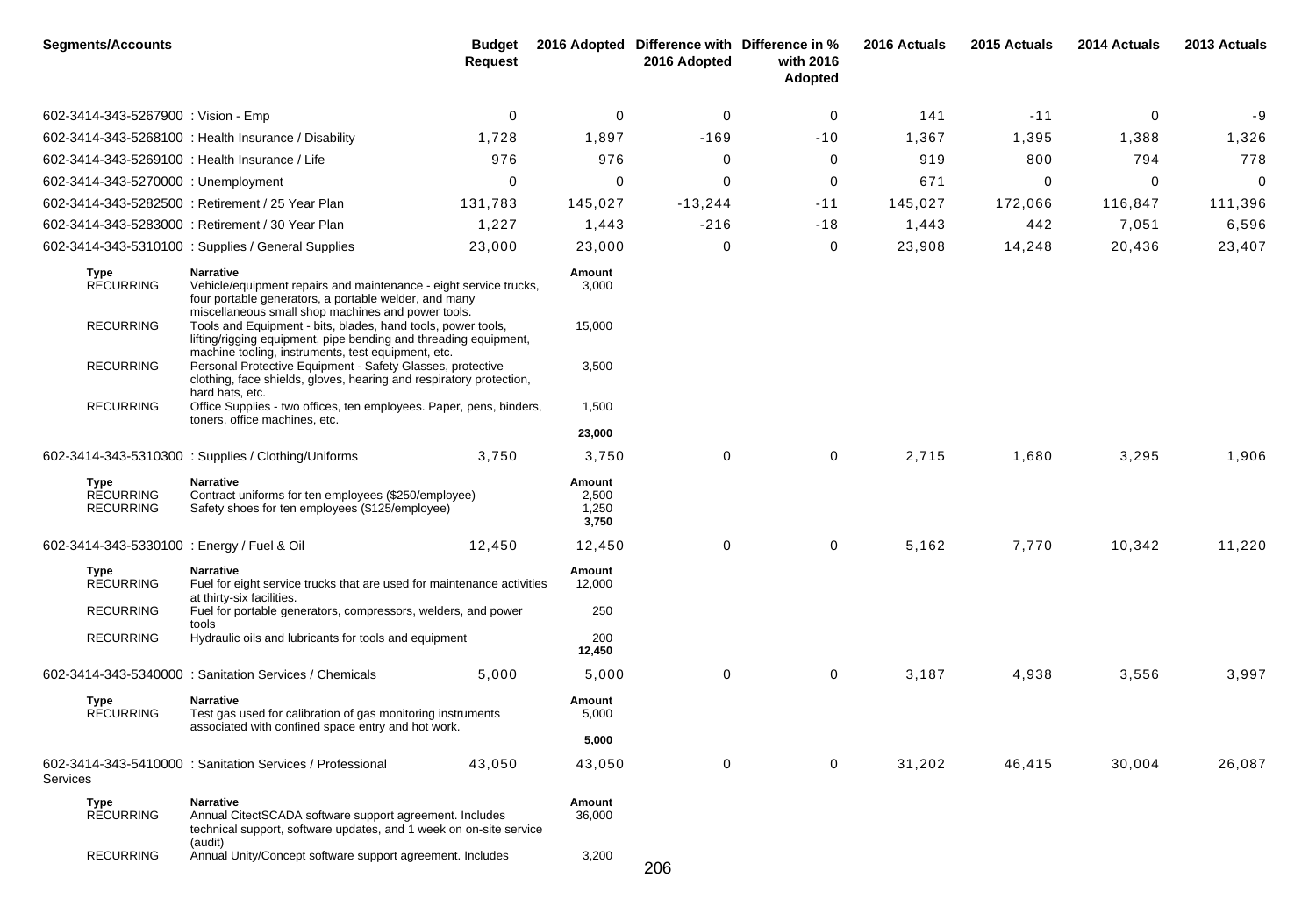| <b>Segments/Accounts</b>                                                | <b>Budget</b><br><b>Request</b>                                                                                                                                                                                                                |                                 | 2016 Adopted Difference with Difference in %<br>2016 Adopted | with 2016<br>Adopted | 2016 Actuals | 2015 Actuals | 2014 Actuals | 2013 Actuals |
|-------------------------------------------------------------------------|------------------------------------------------------------------------------------------------------------------------------------------------------------------------------------------------------------------------------------------------|---------------------------------|--------------------------------------------------------------|----------------------|--------------|--------------|--------------|--------------|
| <b>RECURRING</b><br><b>RECURRING</b><br><b>RECURRING</b>                | technical support and software updates.<br>Annual Acronis software support agreement. Includes technical<br>support and software updates.<br>Annual fit testing for 10 employees.<br>Physicals, vaccinations, random drug/alcohol testing, and | 600<br>700<br>1,500             |                                                              |                      |              |              |              |              |
| <b>RECURRING</b><br><b>RECURRING</b>                                    | workman's comp related care.<br>Vehicle emmisions testing<br>Hoist inspection and testing for two service vehicles                                                                                                                             | 50<br>1,000<br>43,050           |                                                              |                      |              |              |              |              |
| Services                                                                | 602-3414-343-5510200 : Cleaning Services / Custodial<br>4,000                                                                                                                                                                                  | 0                               | 4,000                                                        | 100                  | 0            | $\pmb{0}$    | $\mathbf 0$  | 0            |
| <b>Type</b><br><b>RECURRING</b>                                         | <b>Narrative</b><br>Contracted custodial services for three (3) offices and two (2)<br>bathrooms                                                                                                                                               | Amount<br>4,000<br>4,000        |                                                              |                      |              |              |              |              |
| Repair/Maint.                                                           | 602-3414-343-5520100 : Repair and Maint. Service / General<br>9,000                                                                                                                                                                            | 9,000                           | 0                                                            | 0                    | 10,392       | 7,559        | 10,014       | 10,277       |
| <b>Type</b><br><b>RECURRING</b><br><b>RECURRING</b><br><b>RECURRING</b> | <b>Narrative</b><br>Misc. repairs for eight service vehicles.<br>Misc. repairs for tools, instruments, and equipment<br>PPE inspection, testing, and repair - insulating blankets, hot sticks,                                                 | Amount<br>1,000<br>1,500<br>500 |                                                              |                      |              |              |              |              |
| <b>RECURRING</b>                                                        | etc.<br>Instrument calibration                                                                                                                                                                                                                 | 6,000<br>9,000                  |                                                              |                      |              |              |              |              |
| Maintenance Contracts                                                   | 3,225<br>602-3414-343-5520200 : Repair and Maint. Service /                                                                                                                                                                                    | 2,725                           | 500                                                          | 15                   | 2,218        | 2,005        | 2,011        | 2,015        |
| Type<br><b>RECURRING</b><br><b>RECURRING</b>                            | <b>Narrative</b><br>Annual maintenance contract for five AED's<br>Annual maintenance contract for office machine - Imagerunner<br>2525                                                                                                         | Amount<br>2,125<br>600          |                                                              |                      |              |              |              |              |
| <b>RECURRING</b>                                                        | Service agreement for Lift Truck (#789). Two visits/year                                                                                                                                                                                       | 500<br>3,225                    |                                                              |                      |              |              |              |              |
| 602-3414-343-5570000 : Sanitation Services /<br>Licenses/Permits        | 650                                                                                                                                                                                                                                            | 500                             | 150                                                          | 23                   | 70           | 370          | 370          | 470          |
| Type<br><b>RECURRING</b>                                                | <b>Narrative</b><br>License fees for renewal of employee licenses for State of Maryland<br>Stationary Engineers and HVAC&R EPA 502.                                                                                                            | Amount<br>500                   |                                                              |                      |              |              |              |              |
| <b>RECURRING</b>                                                        | Electrical Master license renewal                                                                                                                                                                                                              | 150<br>650                      |                                                              |                      |              |              |              |              |
|                                                                         | 6,250<br>602-3414-343-5610100 : Communications / Telephone                                                                                                                                                                                     | 5,750                           | 500                                                          | 8                    | 4,462        | 4,547        | 4,510        | 5,000        |
| <b>Type</b><br><b>RECURRING</b><br><b>RECURRING</b>                     | <b>Narrative</b><br>Cell phone service for 4 phones.<br>Phone service for eight extensions and two fax lines (County<br>service).                                                                                                              | Amount<br>2,000<br>3,500        |                                                              |                      |              |              |              |              |
| <b>RECURRING</b><br><b>RECURRING</b>                                    | Replacement hardware and accessories<br>Air Card for SCADA related work in the field at remote sites.                                                                                                                                          | 250<br>500<br>6,250             |                                                              |                      |              |              |              |              |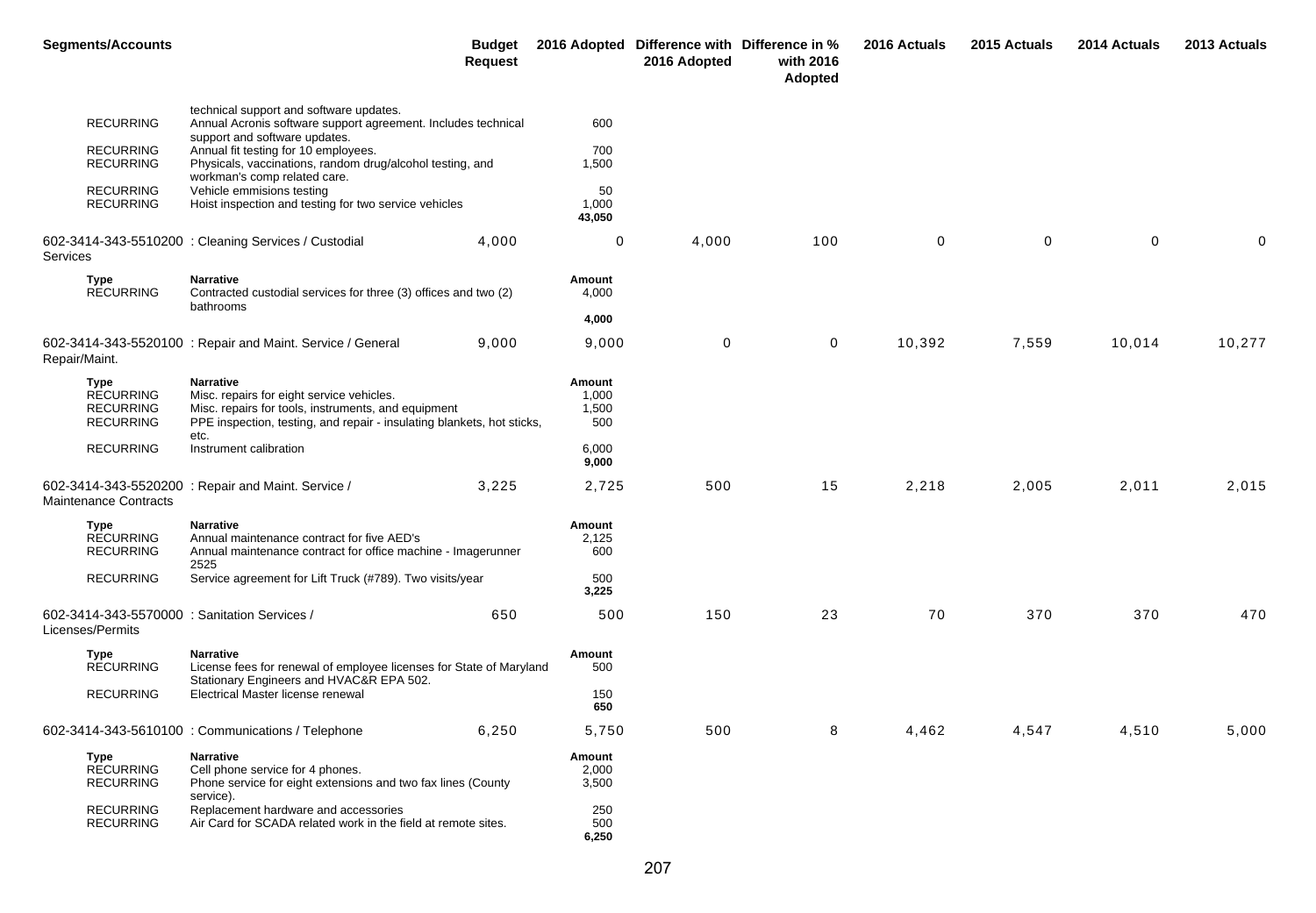| <b>Segments/Accounts</b>                   |                                                                                                                                                            | <b>Budget</b><br><b>Request</b> |                              | 2016 Adopted Difference with Difference in %<br>2016 Adopted | with 2016<br>Adopted    | 2016 Actuals | 2015 Actuals | 2014 Actuals | 2013 Actuals |
|--------------------------------------------|------------------------------------------------------------------------------------------------------------------------------------------------------------|---------------------------------|------------------------------|--------------------------------------------------------------|-------------------------|--------------|--------------|--------------|--------------|
|                                            | 602-3414-343-5610200 : Communications / Postage                                                                                                            | 300                             | 400                          | $-100$                                                       | $-34$                   | 466          | 223          | 189          | 301          |
| Type<br><b>RECURRING</b>                   | <b>Narrative</b><br>Shipping expenses related to PPE testing and instrument<br>calibration                                                                 |                                 | Amount<br>300                |                                                              |                         |              |              |              |              |
|                                            |                                                                                                                                                            |                                 | 300                          |                                                              |                         |              |              |              |              |
|                                            | 602-3414-343-5620100 : Travel / Transportation                                                                                                             | 500                             | 500                          | $\mathbf{0}$                                                 | 0                       | 8            | 0            | $\mathbf{0}$ | $\Omega$     |
| Type<br><b>ONE-TIME</b>                    | <b>Narrative</b><br>Transportation expenses related to out of town training.                                                                               |                                 | <b>Amount</b><br>500<br>500  |                                                              |                         |              |              |              |              |
|                                            | 602-3414-343-5621100 : Travel / Dues/Registration Fees                                                                                                     | 6,000                           | 10,750                       | $-4,750$                                                     | $-80$                   | 5,831        | 249          | 18,410       | $\mathbf 0$  |
| <b>Type</b><br>ONE-TIME                    | <b>Narrative</b><br>Training to prepare three(3) new employees for state Stationary<br>Engineers examination so they can obtain job required certification |                                 | Amount<br>6,000              |                                                              |                         |              |              |              |              |
|                                            | and licensing.                                                                                                                                             |                                 | 6,000                        |                                                              |                         |              |              |              |              |
| 602-3414-343-5623100 : Travel / Meals/Food |                                                                                                                                                            | 500                             | 120                          | 380                                                          | 76                      | $\mathbf 0$  | $\mathbf 0$  | $\mathbf 0$  | 0            |
| <b>Type</b><br><b>ONE-TIME</b>             | <b>Narrative</b><br>To cover the cost of meal allowances related to "out of town"<br>training in accordance with the Purchasing Policy.                    |                                 | Amount<br>500                |                                                              |                         |              |              |              |              |
|                                            |                                                                                                                                                            |                                 | 500                          |                                                              |                         |              |              |              |              |
|                                            | 602-3414-343-5650000 : Sanitation Services / Insurance                                                                                                     | 15,490                          | 15,698                       | $-208$                                                       | $-2$                    | 16,562       | 14,407       | 13,586       | 13,850       |
|                                            | 602-3414-343-5740100 : Machinery & Equipment / Vehicles                                                                                                    | 125,000                         | $\mathbf 0$                  | 125,000                                                      | 100                     | 66,534       | $\mathbf 0$  | $\mathbf 0$  | 29,242       |
| Type<br>ONE-TIME                           | <b>Narrative</b><br>New bucket truck to replace for truck 784.                                                                                             |                                 | Amount<br>125,000<br>125,000 |                                                              |                         |              |              |              |              |
|                                            | 602-3414-343-5740200 : Machinery & Equipment / Machinery                                                                                                   | 8,000                           | 16,000                       | $-8,000$                                                     | $-100$                  | 11,331       | 10,000       | $\mathbf 0$  | 0            |
| <b>Type</b><br>ONE-TIME                    | <b>Narrative</b><br>Bore scoping camera for internal inspection of piping systems,<br>tanks, pumps, engines, and similar hidden areas.                     |                                 | Amount<br>8,000              |                                                              |                         |              |              |              |              |
|                                            |                                                                                                                                                            |                                 | 8,000                        |                                                              |                         |              |              |              |              |
| Contra-expense                             | 602-3414-343-5749000 : Machinery & Equipment /                                                                                                             | $\mathbf 0$                     | 0                            | $\mathbf{0}$                                                 | $\mathbf 0$             | $\mathbf{0}$ | $-10,000$    | $\mathbf 0$  | $-29,242$    |
|                                            | 602-3414-343-5785100 : Depreciation / Equipment                                                                                                            | 0                               | 0                            | $\Omega$                                                     | 0                       | $\mathbf 0$  | 24,567       | 20,508       | 31,215       |
| SubTotal: 3414 : Plant Maintenance         |                                                                                                                                                            | 1,272,678                       | 1,180,748                    | 91,930                                                       | $\overline{\mathbf{r}}$ | 1,079,997    | 1,225,176    | 1,170,749    | 1,085,244    |
| <b>SubTotal: EXPENSE</b>                   |                                                                                                                                                            | 1,272,678                       | 1,180,748                    | 91,930                                                       | 7                       | 1,079,997    | 1,225,176    | 1,170,749    | 1,085,244    |
| <b>Grand Total</b>                         |                                                                                                                                                            | 1,272,678                       | 1,180,748                    | 91,930                                                       | $\overline{7}$          | 1,078,644    | 1,220,650    | 1,170,747    | 1,084,242    |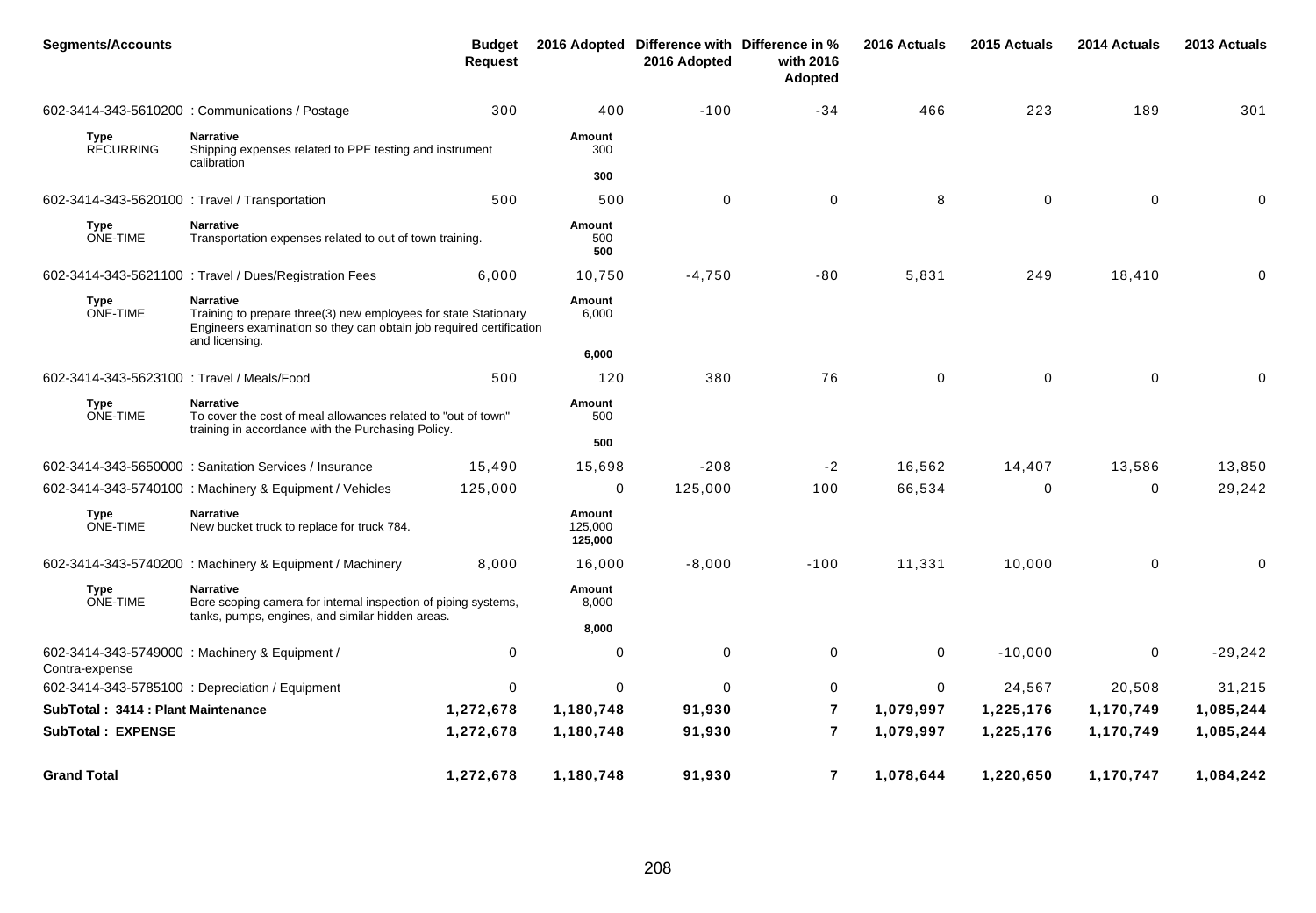# **The City of Frederick Working Budget Report 2017, Working, Details, Adopted** From Account: 602-8111 To Account: 602-8111 Run Date: 05/27/2016 User: kmiletich Report by: Dept/Div

| <b>Segments/Accounts</b>                                                                                                                                                                                     |                                                                                                                                                                                                                                                                                                                                                                                                                                                              | <b>Budget</b><br><b>Request</b> |                                                                                                    | 2016 Adopted Difference with Difference in %<br>2016 Adopted | with 2016<br>Adopted | 2016 Actuals | 2015 Actuals | 2014 Actuals | 2013 Actuals |
|--------------------------------------------------------------------------------------------------------------------------------------------------------------------------------------------------------------|--------------------------------------------------------------------------------------------------------------------------------------------------------------------------------------------------------------------------------------------------------------------------------------------------------------------------------------------------------------------------------------------------------------------------------------------------------------|---------------------------------|----------------------------------------------------------------------------------------------------|--------------------------------------------------------------|----------------------|--------------|--------------|--------------|--------------|
| <b>EXPENSE</b>                                                                                                                                                                                               |                                                                                                                                                                                                                                                                                                                                                                                                                                                              |                                 |                                                                                                    |                                                              |                      |              |              |              |              |
| 8111 : Bonded Debt                                                                                                                                                                                           |                                                                                                                                                                                                                                                                                                                                                                                                                                                              |                                 |                                                                                                    |                                                              |                      |              |              |              |              |
| 602-8111-811-5810500 : Principal / 05 Issue                                                                                                                                                                  |                                                                                                                                                                                                                                                                                                                                                                                                                                                              | $\Omega$                        | 2,620,000                                                                                          | $-2,620,000$                                                 | $-100$               | $\mathbf 0$  | $\mathbf 0$  | $\Omega$     |              |
| 602-8111-811-5810900 : Principal / 09 Issue                                                                                                                                                                  |                                                                                                                                                                                                                                                                                                                                                                                                                                                              | 705,000                         | 615,000                                                                                            | 90,000                                                       | 12                   | $\Omega$     | $\Omega$     | 0            |              |
| 602-8111-811-5811000 : 11 Issue Non Taxable                                                                                                                                                                  |                                                                                                                                                                                                                                                                                                                                                                                                                                                              | 390,000                         | 380,000                                                                                            | 10,000                                                       | $\overline{c}$       | 0            | 0            | 0            |              |
| 602-8111-811-5811100 : 11 Issue                                                                                                                                                                              |                                                                                                                                                                                                                                                                                                                                                                                                                                                              | 256,000                         | 250,000                                                                                            | 6,000                                                        | $\boldsymbol{2}$     | $\Omega$     | $\Omega$     | $\Omega$     |              |
|                                                                                                                                                                                                              | 602-8111-811-5811300 : Principal / 13 Refunding Bond                                                                                                                                                                                                                                                                                                                                                                                                         | 2,666,000                       | 82,000                                                                                             | 2,584,000                                                    | 96                   | 0            | $\Omega$     | $\Omega$     |              |
| 602-8111-811-5811600 : 16 Issue                                                                                                                                                                              |                                                                                                                                                                                                                                                                                                                                                                                                                                                              | 587,250                         | 0                                                                                                  | 587,250                                                      | 100                  | 0            | 0            | $\Omega$     | ∩            |
| 602-8111-821-5820200 : Interest / 02 Issue                                                                                                                                                                   |                                                                                                                                                                                                                                                                                                                                                                                                                                                              | $\Omega$                        | $\mathbf 0$                                                                                        | $\Omega$                                                     | $\mathbf 0$          | $\Omega$     | $\Omega$     | $\Omega$     | 30,087       |
| 602-8111-821-5820500 : Interest / 05 Issue                                                                                                                                                                   |                                                                                                                                                                                                                                                                                                                                                                                                                                                              | $\mathbf 0$                     | 65,500                                                                                             | $-65,500$                                                    | $-100$               | 10,917       | 141,542      | 267,683      | 912,896      |
| 602-8111-821-5820900 : Interest / 09 Issue                                                                                                                                                                   |                                                                                                                                                                                                                                                                                                                                                                                                                                                              | 1,909,994                       | 1,929,982                                                                                          | $-19,988$                                                    | -2                   | 1,442,625    | 1,935,248    | 1,581,062    | 1,970,913    |
|                                                                                                                                                                                                              | 602-8111-821-5821000 : Interest / 2011 Tax-Exempt Issue                                                                                                                                                                                                                                                                                                                                                                                                      | 189,650                         | 201,200                                                                                            | $-11,550$                                                    | $-7$                 | 167,667      | 211,525      | 222,500      | 231,717      |
|                                                                                                                                                                                                              | 602-8111-821-5821100 : Interest / 11 Taxable Issue                                                                                                                                                                                                                                                                                                                                                                                                           | 34,258                          | 39,318                                                                                             | $-5,060$                                                     | $-15$                | 32,765       | 46,376       | 57,216       | 67,833       |
|                                                                                                                                                                                                              | 602-8111-821-5821300 : Interest / 13 Refunding Bond                                                                                                                                                                                                                                                                                                                                                                                                          | 1,210,790                       | 1,279,080                                                                                          | $-68,290$                                                    | -6                   | 1,065,080    | 1,281,240    | 1,284,215    | 544,293      |
| 602-8111-821-5821600 : 16 Issue                                                                                                                                                                              |                                                                                                                                                                                                                                                                                                                                                                                                                                                              | 469,800                         | 0                                                                                                  | 469,800                                                      | 100                  | 33,573       | 0            | 0            | $\Omega$     |
| 602-8111-821-5821602 : Interest / 2016C Issue                                                                                                                                                                |                                                                                                                                                                                                                                                                                                                                                                                                                                                              | 0                               | $\mathbf 0$                                                                                        | 0                                                            | 0                    | 120,957      | $\mathbf 0$  | 0            | $\Omega$     |
| Services                                                                                                                                                                                                     | 602-8111-831-5410000 : Other Charges / Professional                                                                                                                                                                                                                                                                                                                                                                                                          | 13,287                          | 17,487                                                                                             | $-4,200$                                                     | $-32$                | 334,328      | 3,369        | 3,318        | 416,306      |
| Type<br><b>RECURRING</b><br><b>RECURRING</b><br><b>RECURRING</b><br><b>RECURRING</b><br><b>RECURRING</b><br><b>RECURRING</b><br><b>RECURRING</b><br><b>RECURRING</b><br><b>RECURRING</b><br><b>RECURRING</b> | <b>Narrative</b><br>2009 Issue - Paying Agent/Registrar<br>2009 Issue - Out of Pocket Expenses<br>2011 Tax Exempt Issue - Paying Agent/Registrar<br>2011 Tax Exempt Issue - Out of Pocket Expenses<br>2011 Taxable Issue - Paying Agent/Registrar<br>2011 Taxable Issue - Out of Pocket Expenses<br>2013 Issue - Paying Agent/Registrar<br>2013 Issue - Out of Pocket Expenses<br>2016 Issue - Paying Agent/Registrar<br>2016 Issue - Out of Pocket Expenses |                                 | Amount<br>385<br>1,923<br>1,000<br>3,000<br>275<br>1,375<br>971<br>1,941<br>605<br>1,812<br>13,287 |                                                              |                      |              |              |              |              |
| <b>B Non Taxable</b>                                                                                                                                                                                         | 602-8111-831-5831000 : Amort Issuance - 2011 Issues Series                                                                                                                                                                                                                                                                                                                                                                                                   | 0                               | 0                                                                                                  | 0                                                            | $\mathbf 0$          | $\Omega$     | 7,789        | 7,789        | 7,789        |
| Taxable                                                                                                                                                                                                      | 602-8111-831-5831100 : Amort Issuance / 2011 Issue Series A                                                                                                                                                                                                                                                                                                                                                                                                  | 0                               | 0                                                                                                  | 0                                                            | $\mathbf 0$          | 0            | 4,186        | 4,186        | 4,186        |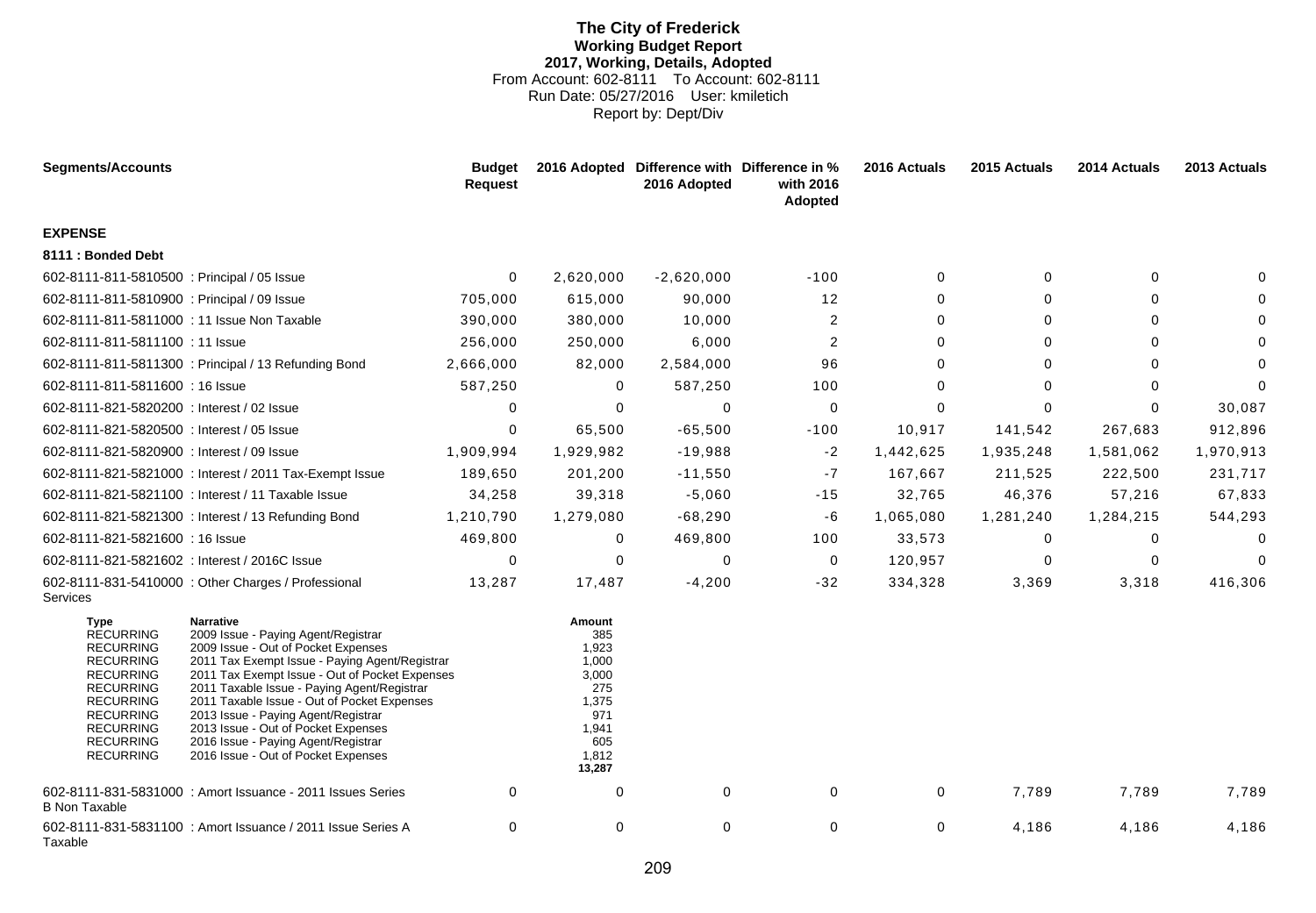| Segments/Accounts                                         | <b>Budget</b><br><b>Request</b> | 2016 Adopted | 2016 Adopted | Difference with Difference in %<br>with 2016<br>Adopted | 2016 Actuals | 2015 Actuals | 2014 Actuals | 2013 Actuals |
|-----------------------------------------------------------|---------------------------------|--------------|--------------|---------------------------------------------------------|--------------|--------------|--------------|--------------|
| 602-8111-831-5831300 : Amortization Issuance / 2013 Issue |                                 |              |              |                                                         |              | 163.435      | 163.435      | 163,435      |
| SubTotal: 8111: Bonded Debt                               | 8,432,029                       | 7,479,567    | 952,462      | 11                                                      | 3,207,912    | 3,794,710    | 3,591,404    | 4,349,455    |
| <b>SubTotal: EXPENSE</b>                                  | 8,432,029                       | 7,479,567    | 952,462      | 11                                                      | 3,207,912    | 3,794,710    | 3,591,404    | 4,349,455    |
| <b>Grand Total</b>                                        | 8,432,029                       | 7,479,567    | 952,462      | 11                                                      | 3,207,912    | 3,794,710    | 3,591,404    | 4,349,455    |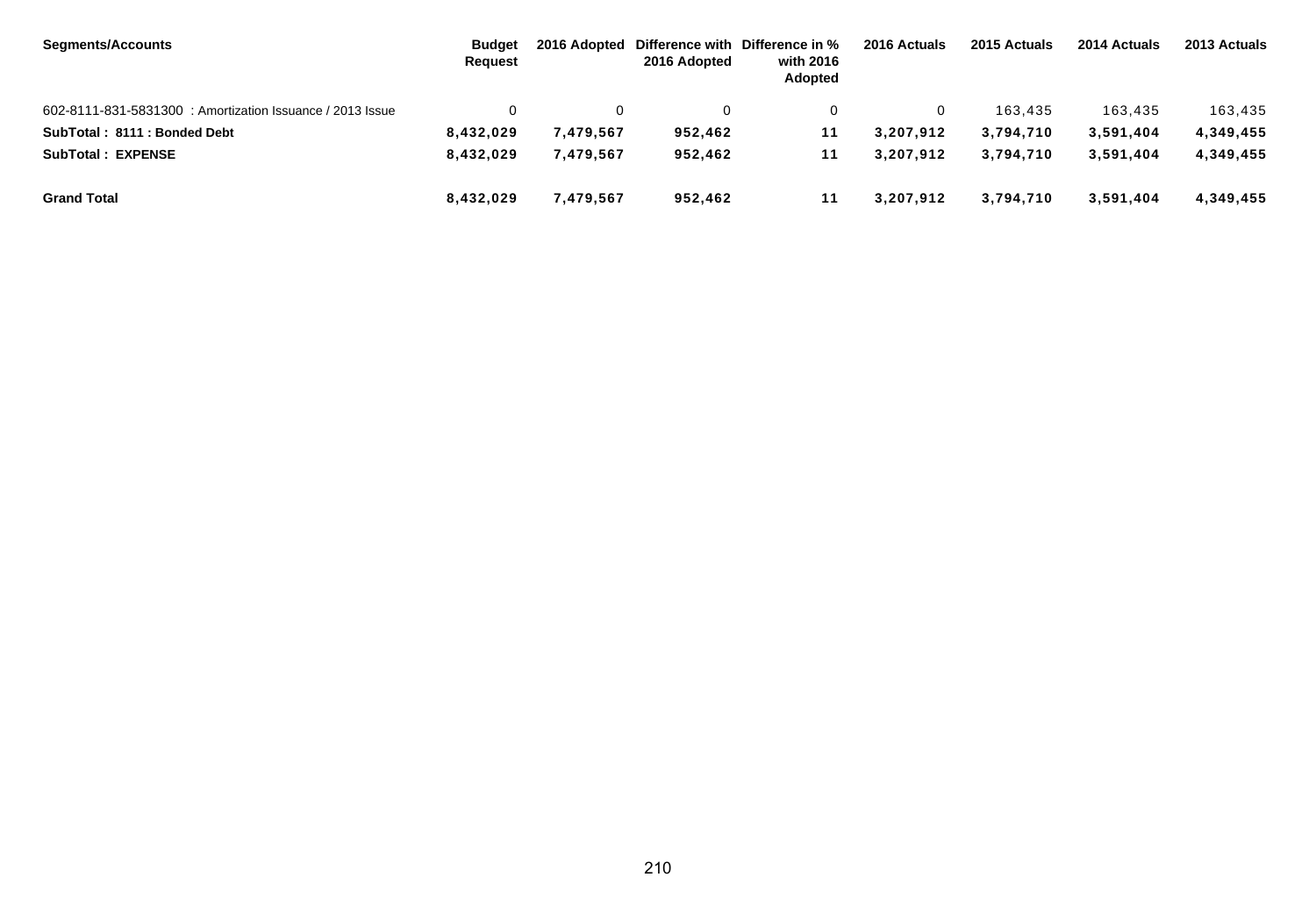# **The City of Frederick Working Budget Report 2017, Working, Details, Adopted** From Account: 602-8112 To Account: 602-8112 Run Date: 05/27/2016 User: kmiletich Report by: Dept/Div

| <b>Segments/Accounts</b>                                                |                                                                                                                                             | <b>Budget</b><br><b>Request</b> | 2016 Adopted                                   | Difference with Difference in %<br>2016 Adopted | with 2016<br>Adopted | 2016 Actuals | 2015 Actuals | 2014 Actuals | 2013 Actuals |
|-------------------------------------------------------------------------|---------------------------------------------------------------------------------------------------------------------------------------------|---------------------------------|------------------------------------------------|-------------------------------------------------|----------------------|--------------|--------------|--------------|--------------|
| <b>EXPENSE</b>                                                          |                                                                                                                                             |                                 |                                                |                                                 |                      |              |              |              |              |
| 8112 : State Loans                                                      |                                                                                                                                             |                                 |                                                |                                                 |                      |              |              |              |              |
| Proc Rehab 2012                                                         | 602-8112-812-5811200 : Principal / WQ Loan WWTP Solids                                                                                      | 196,629                         | 195,069                                        | 1,560                                           | 0                    | 0            | 0            | 0            | 0            |
|                                                                         | 602-8112-812-5812700 : Principal / Water Quality Loan 2012                                                                                  | 705,418                         | 699,816                                        | 5,602                                           | 0                    | $\Omega$     | 0            | $\Omega$     | 0            |
| Loan                                                                    | 602-8112-812-5812800 : Principal / WWTP BNR Upgrade                                                                                         | 291,045                         | 284,501                                        | 6,544                                           | $\overline{c}$       | $\mathbf 0$  | 0            | 0            | 0            |
| Proc Rehab 2012                                                         | 602-8112-822-5821200 : Interest / WQ Loan WWTP Solids                                                                                       | 28,524                          | 30,084                                         | $-1,560$                                        | $-6$                 | 23,193       | 10,173       | 14,723       | 2,999        |
| 06.12.15                                                                | 602-8112-822-5821501 : MWQL WWTP ENR Upgrade                                                                                                | 137,470                         | 0                                              | 137,470                                         | 100                  | 17,172       | 520          | $\mathbf 0$  | 0            |
|                                                                         | 602-8112-822-5822700 : Interest / Water Quality Loan 2012                                                                                   | 102,330                         | 107,928                                        | $-5,598$                                        | -6                   | 86,865       | 413          | 94,084       | 70,586       |
|                                                                         | 602-8112-822-5822800 : Interest / WWTP BNR Upgrade Loan                                                                                     | 42,546                          | 49,090                                         | $-6,544$                                        | $-16$                | 39,272       | 52,820       | 59,133       | 65,304       |
| Services                                                                | 602-8112-832-5410000 : Other Charges / Professional                                                                                         | 66,553                          | 66,553                                         | 0                                               | 0                    | 137,101      | 82,203       | 66,552       | 55,296       |
| <b>Type</b><br><b>RECURRING</b><br><b>RECURRING</b><br><b>RECURRING</b> | <b>Narrative</b><br>BNR Upgrade Loan - 2001<br>Ballenger/McKinney WWTP Loan - 2012 Series<br>Gas House Pike WWTP ENR Upgrade - 2012A Series |                                 | Amount<br>16,657<br>38,640<br>11,256<br>66,553 |                                                 |                      |              |              |              |              |
| 1,570,515<br>SubTotal: 8112 : State Loans                               |                                                                                                                                             | 1,433,041                       | 137,474                                        | 8                                               | 303,603              | 146,129      | 234,492      | 194,185      |              |
| <b>SubTotal: EXPENSE</b>                                                |                                                                                                                                             | 1,570,515                       | 1,433,041                                      | 137,474                                         | 8                    | 303,603      | 146,129      | 234,492      | 194,185      |
| <b>Grand Total</b>                                                      |                                                                                                                                             | 1,570,515                       | 1,433,041                                      | 137,474                                         | 8                    | 303,603      | 146,129      | 234,492      | 194,185      |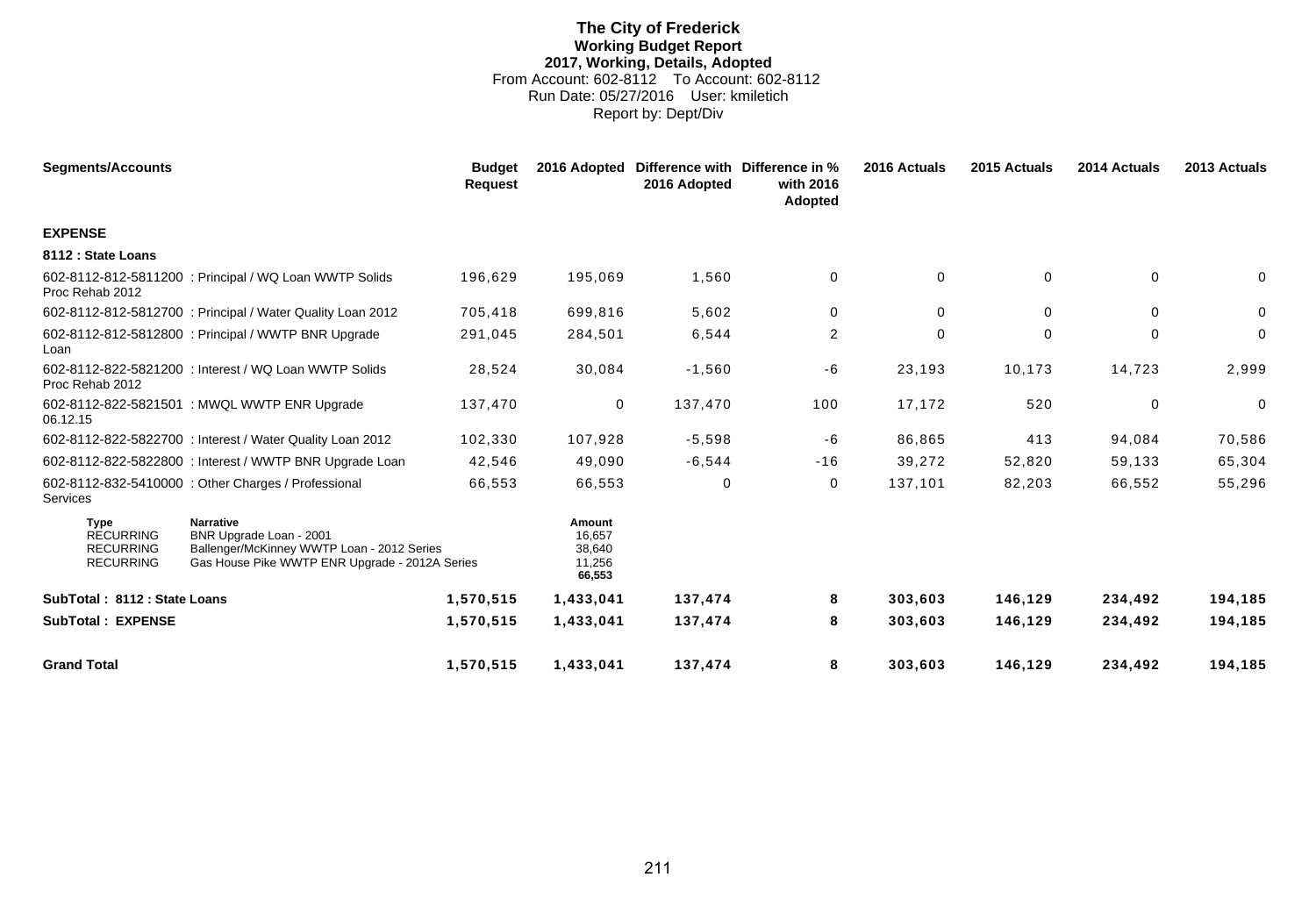# **The City of Frederick Working Budget Report 2017, Working, Details, Adopted** From Account: 602-9111 To Account: 602-9111 Run Date: 05/27/2016 User: kmiletich Report by: Dept/Div

| <b>Segments/Accounts</b>                            |                                                                                                  | <b>Budget</b><br><b>Request</b> | 2016 Adopted                                  | 2016 Adopted | Difference with Difference in %<br>with 2016<br>Adopted | 2016 Actuals | 2015 Actuals | 2014 Actuals | 2013 Actuals |
|-----------------------------------------------------|--------------------------------------------------------------------------------------------------|---------------------------------|-----------------------------------------------|--------------|---------------------------------------------------------|--------------|--------------|--------------|--------------|
| <b>EXPENSE</b>                                      |                                                                                                  |                                 |                                               |              |                                                         |              |              |              |              |
| 9111 : Operating Transfers                          |                                                                                                  |                                 |                                               |              |                                                         |              |              |              |              |
|                                                     | 602-9111-000-5910000: Transfers Out / Interfund Transfers                                        | 4.750.000                       | 6,175,000                                     | $-1,425,000$ | $-30$                                                   | 1,875,752    | 2,150,000    | 2,770,953    | 1,695,756    |
| <b>Type</b><br><b>RECURRING</b><br><b>RECURRING</b> | <b>Narrative</b><br>Transfer to CIP<br>Transfer to General Fund (overhead expense reimbursement) |                                 | Amount<br>2,600,000<br>2,150,000<br>4,750,000 |              |                                                         |              |              |              |              |
| SubTotal: 9111: Operating Transfers                 |                                                                                                  | 4,750,000                       | 6,175,000                                     | $-1,425,000$ | $-30$                                                   | 1,875,752    | 2,150,000    | 2,770,953    | 1,695,756    |
| <b>SubTotal: EXPENSE</b>                            |                                                                                                  | 4,750,000                       | 6,175,000                                     | $-1,425,000$ | $-30$                                                   | 1,875,752    | 2,150,000    | 2,770,953    | 1,695,756    |
| <b>Grand Total</b>                                  |                                                                                                  | 4,750,000                       | 6,175,000                                     | $-1,425,000$ | $-30$                                                   | 1,875,752    | 2,150,000    | 2,770,953    | 1,695,756    |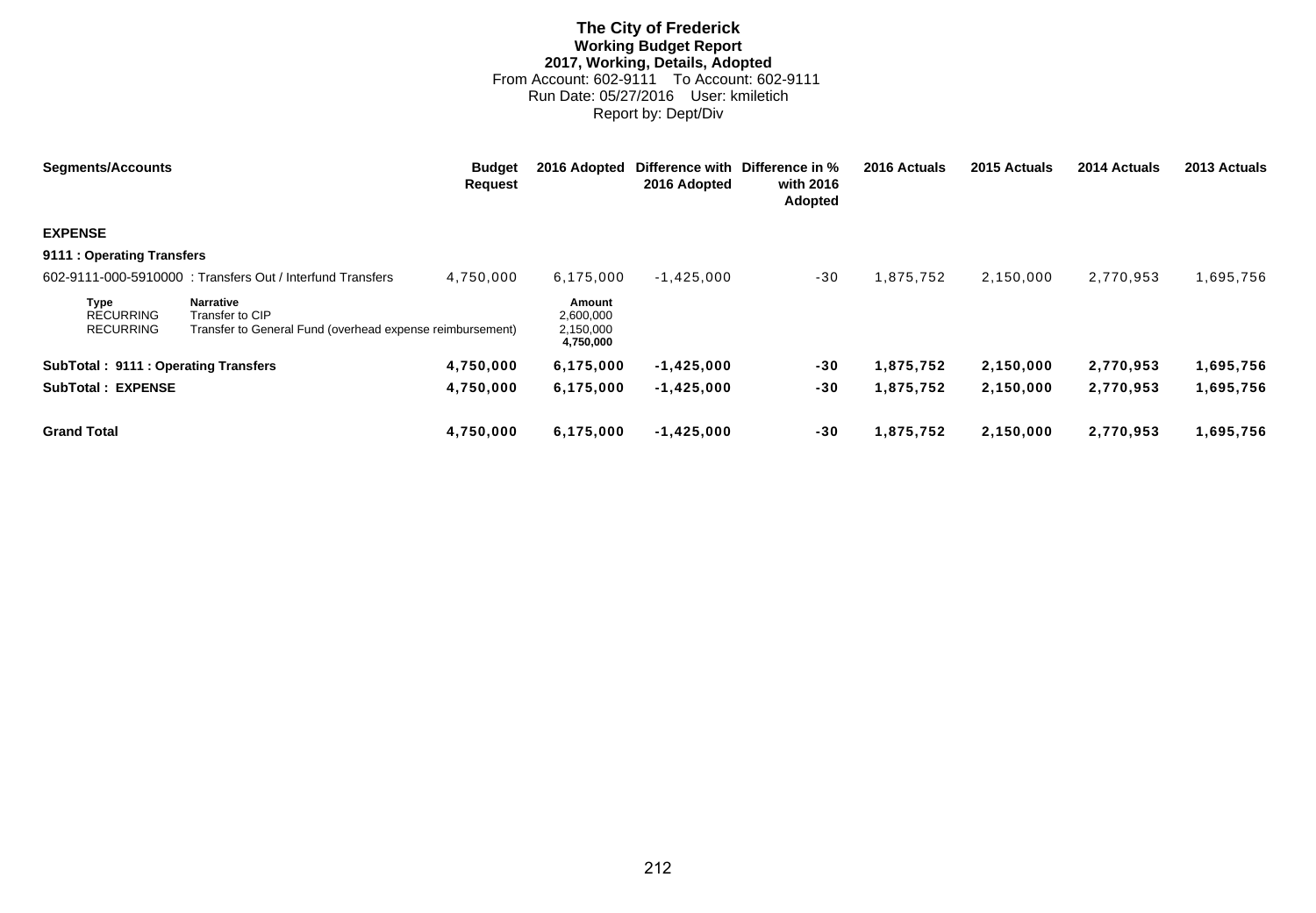# **The City of Frederick Working Budget Report 2017, Working, Details, Adopted** From Account: 602-9211 To Account: 602-9211 Run Date: 05/27/2016 User: kmiletich Report by: Dept/Div

| <b>Segments/Accounts</b>                                     | <b>Budget</b><br>Request | 2016 Adopted | 2016 Adopted | Difference with Difference in %<br>with 2016<br>Adopted | 2016 Actuals | 2015 Actuals | 2014 Actuals | 2013 Actuals   |
|--------------------------------------------------------------|--------------------------|--------------|--------------|---------------------------------------------------------|--------------|--------------|--------------|----------------|
| <b>EXPENSE</b>                                               |                          |              |              |                                                         |              |              |              |                |
| 9211 : Contingency                                           |                          |              |              |                                                         |              |              |              |                |
| 602-9211-000-5920000: Contingency Fund / Contingency<br>Fund | 200,000                  | 200,000      | 0            | 0                                                       | 0            | 0            |              | $\overline{0}$ |
| SubTotal: 9211: Contingency                                  | 200,000                  | 200,000      | 0            | 0                                                       | 0            | $\bf{0}$     | 0            | $\mathbf{0}$   |
| <b>SubTotal: EXPENSE</b>                                     | 200,000                  | 200,000      | 0            | 0                                                       | 0            | 0            | 0            | $\mathbf 0$    |
| <b>Grand Total</b>                                           | 200,000                  | 200,000      | 0            | 0                                                       | 0            | $\bf{0}$     | 0            | 0              |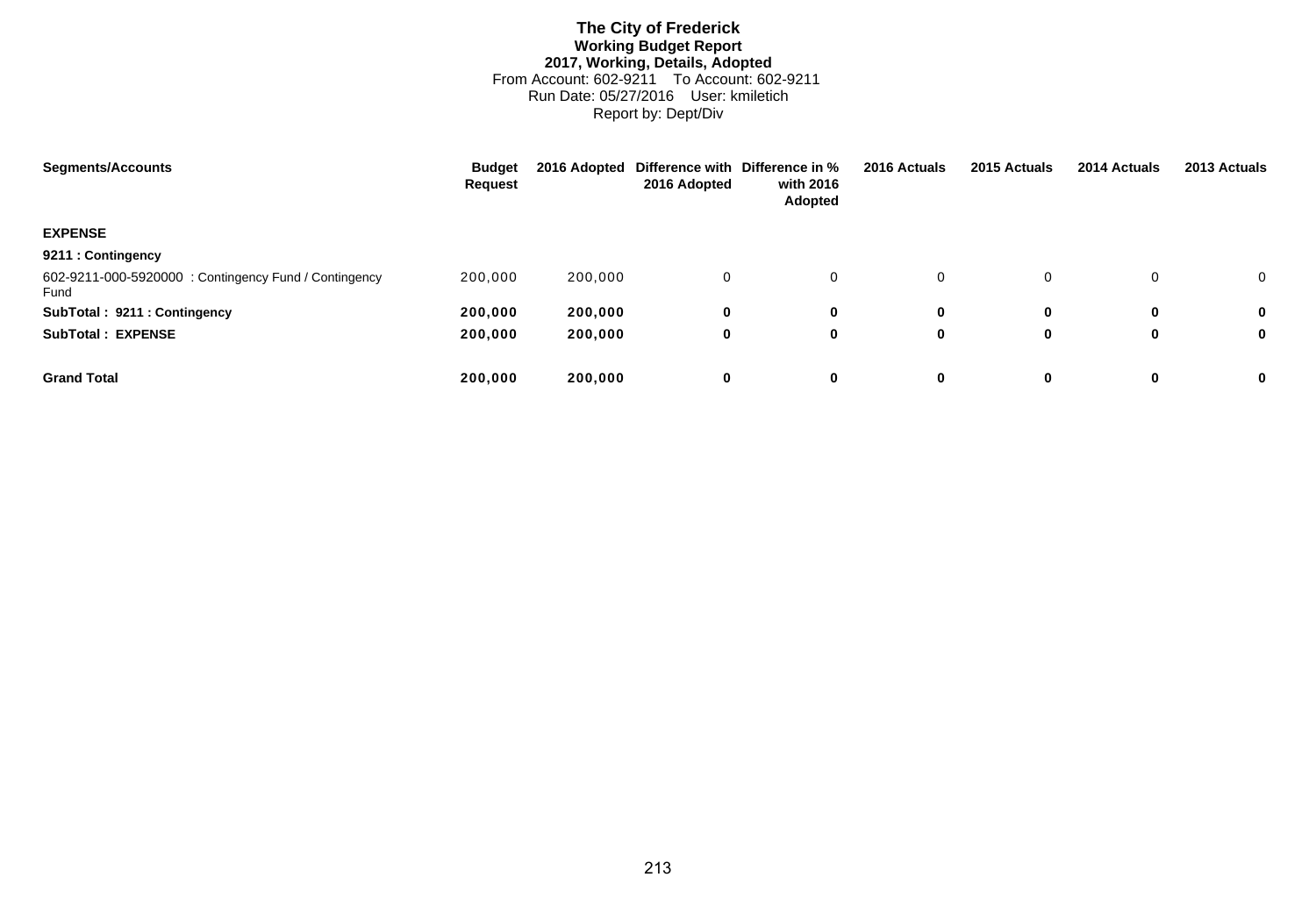# **The City of Frederick Working Budget Report 2017, Working, Details, Adopted** From Account: 603-0000 To Account: 603-0000 Run Date: 05/27/2016 User: kmiletich Report by: Dept/Div

| <b>Segments/Accounts</b> |                                                         | <b>Budget</b><br><b>Request</b> | 2016 Adopted | 2016 Adopted | Difference with Difference in %<br>with 2016<br>Adopted | 2016 Actuals | 2015 Actuals | 2014 Actuals | 2013 Actuals |
|--------------------------|---------------------------------------------------------|---------------------------------|--------------|--------------|---------------------------------------------------------|--------------|--------------|--------------|--------------|
| <b>REVENUE</b>           |                                                         |                                 |              |              |                                                         |              |              |              |              |
| 0000 : NA                |                                                         |                                 |              |              |                                                         |              |              |              |              |
|                          | 603-0000-000-3690002 : Miscellaneous / Discounts Earned | $\Omega$                        | 0            | $\mathbf{0}$ | $\mathbf 0$                                             | 817          | 1,066        | 3,521        | 2,605        |
| Investment Income        | 603-0000-000-3810001 : Non-Operating Revenues /         | 0                               | 0            | 0            | 0                                                       | 2            | $\Omega$     | 0            | 22           |
| <b>Issue Premium</b>     | 603-0000-000-3910002 : General Long-Term Oblig. / Debt  | $\mathbf 0$                     | $\mathbf 0$  | 0            | $\mathbf 0$                                             | $\Omega$     | 1,195        | 1,195        | 1,207        |
|                          | 603-0000-000-3920602 : Transfer from Water/Sewer        | $\mathbf 0$                     | 0            | 0            | 0                                                       | 0            | $\mathbf 0$  | 0            | 45,756       |
| SubTotal: 0000: NA       |                                                         | $\bf{0}$                        | 0            | 0            | 0                                                       | $-819$       | $-2,261$     | $-4,716$     | $-49,590$    |
| <b>SubTotal: REVENUE</b> |                                                         | $\bf{0}$                        | $\bf{0}$     | $\bf{0}$     | 0                                                       | $-819$       | $-2,261$     | $-4,716$     | $-49,590$    |
| <b>Grand Total</b>       |                                                         | 0                               | 0            | 0            | 0                                                       | $-819$       | $-2,261$     | $-4,716$     | $-49,590$    |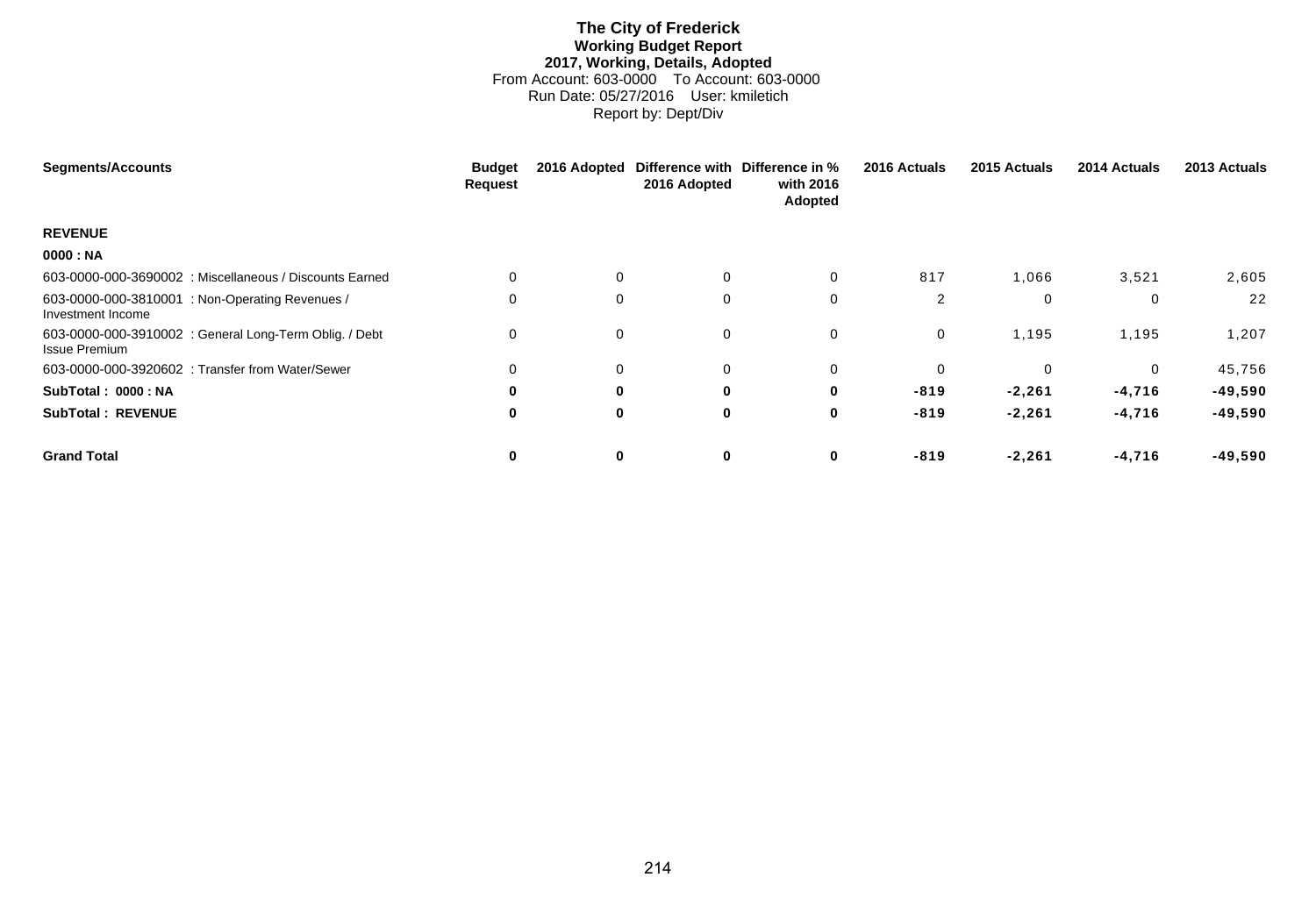# **The City of Frederick Working Budget Report 2017, Working, Details, Adopted** From Account: 603-4511 To Account: 603-4511 Run Date: 05/27/2016 User: kmiletich Report by: Dept/Div

| <b>Segments/Accounts</b>                                       | <b>Budget</b><br><b>Request</b> |             | 2016 Adopted Difference with Difference in %<br>2016 Adopted | with 2016<br>Adopted | 2016 Actuals | 2015 Actuals | 2014 Actuals | 2013 Actuals |
|----------------------------------------------------------------|---------------------------------|-------------|--------------------------------------------------------------|----------------------|--------------|--------------|--------------|--------------|
| <b>REVENUE</b>                                                 |                                 |             |                                                              |                      |              |              |              |              |
| 4511 : Maintenance                                             |                                 |             |                                                              |                      |              |              |              |              |
| 603-4511-534-3690001 : Miscellaneous / Other Misc. Receipts    | $\Omega$                        | $\mathbf 0$ | $\mathbf 0$                                                  | $\mathbf 0$          | 1,115        | 557          | 1,457        | 1,517        |
| SubTotal: 4511: Maintenance                                    | 0                               | $\bf{0}$    | 0                                                            | 0                    | $-1, 115$    | $-557$       | $-1,457$     | $-1,517$     |
| <b>SubTotal: REVENUE</b>                                       | <sup>0</sup>                    | 0           | 0                                                            | 0                    | $-1, 115$    | $-557$       | $-1,457$     | $-1,517$     |
| <b>EXPENSE</b>                                                 |                                 |             |                                                              |                      |              |              |              |              |
| 4511 : Maintenance                                             |                                 |             |                                                              |                      |              |              |              |              |
| 603-4511-534-5121100 : Salaries - Full Time / Productive Time  | 170,099                         | 164,861     | 5,238                                                        | 3                    | 125,225      | 143,372      | 133,606      | 133,127      |
| 603-4511-534-5121200 : Salaries - Full Time / Vacation         | $\Omega$                        | $\Omega$    | 0                                                            | $\mathbf 0$          | 7,709        | 7,972        | 7,719        | 4,635        |
| 603-4511-534-5121300 : Salaries - Full Time / Sick             | $\Omega$                        | $\Omega$    | $\Omega$                                                     | $\Omega$             | 1,069        | $\Omega$     | 819          | 226          |
| 603-4511-534-5121400 : Salaries - Full Time / Holiday          | $\Omega$                        | $\Omega$    | $\Omega$                                                     | $\mathbf 0$          | 6,264        | 6,187        | 6,392        | 6,223        |
| 603-4511-534-5121500 : Salaries - Full Time / Other Leave      | $\Omega$                        | $\Omega$    | $\Omega$                                                     | $\mathbf 0$          | 2,641        | 1,230        | 1,541        | 2,263        |
| 603-4511-534-5160000 : Golf Course / Salaries - Seasonal       | 105,500                         | 94,500      | 11,000                                                       | 10                   | 80,252       | 79,838       | 86,733       | 79,021       |
| 603-4511-534-5170000 : Special Allowance                       | $\Omega$                        | 0           | 0                                                            | 0                    | 0            | $\mathbf 0$  | 4,500        | $\mathbf 0$  |
| 603-4511-534-5210000 : Golf Course / Workmen's<br>Compensation | 12,720                          | 6,131       | 6,589                                                        | 51                   | 7,287        | 5,986        | 5,619        | 4,109        |
| 603-4511-534-5221100 : FICA / Social Security                  | 17,087                          | 16,080      | 1,007                                                        | 5                    | 12,851       | 13,848       | 14,131       | 13,153       |
| 603-4511-534-5221200 : FICA / Medicare                         | 3,997                           | 3,761       | 236                                                          | 5                    | 3,005        | 3,239        | 3,305        | 3,076        |
| 603-4511-534-5264100 : Health Insurance / Retirees >= 65       | 5,289                           | 5,147       | 142                                                          | $\overline{2}$       | 4,811        | 4,581        | 3,241        | $\mathbf 0$  |
| 603-4511-534-5266100 : Health Insurance / CIGNA                | 49,748                          | 39,818      | 9,930                                                        | 19                   | 46,946       | 36,274       | 35,443       | 34,149       |
| 603-4511-534-5266200 : Health Insurance / CIGNA - Retirees     | 0                               | 0           | 0                                                            | 0                    | 0            | 0            | 2,599        | 7,940        |
| 603-4511-534-5266300 : Health Insurance / OPEB Payment         | 14,845                          | 15,299      | -454                                                         | -4                   | 15,299       | 22,467       | 22,615       | 18,331       |
| 603-4511-534-5266400 : Health Insurance / OPEB Unfunded        | $\Omega$                        | $\Omega$    | $\mathbf 0$                                                  | $\mathbf 0$          | $\Omega$     | 36,388       | 40,608       | 24,202       |
| 603-4511-534-5267200 : Health Insurance / Aetna Dental<br>-Emp | 0                               | 0           | $\Omega$                                                     | 0                    | 257          | $\mathbf 0$  | $\Omega$     | $\mathbf 0$  |
| 603-4511-534-5267900 : Vision - Emp                            | $\Omega$                        | $\mathbf 0$ | $\Omega$                                                     | $\mathbf 0$          | 76           | $\mathbf 0$  | $\Omega$     | $\Omega$     |
| 603-4511-534-5268100 : Health Insurance / Disability           | 546                             | 527         | 19                                                           | 3                    | 451          | 409          | 395          | 387          |
| 603-4511-534-5269100 : Health Insurance / Life                 | 511                             | 511         | $\Omega$                                                     | $\Omega$             | 469          | 411          | 403          | 398          |
| 603-4511-534-5270000 : Golf Course / Unemployment              | 15,000                          | 15,000      | $\Omega$                                                     | $\Omega$             | 13,670       | 14,019       | 11,186       | 12,614       |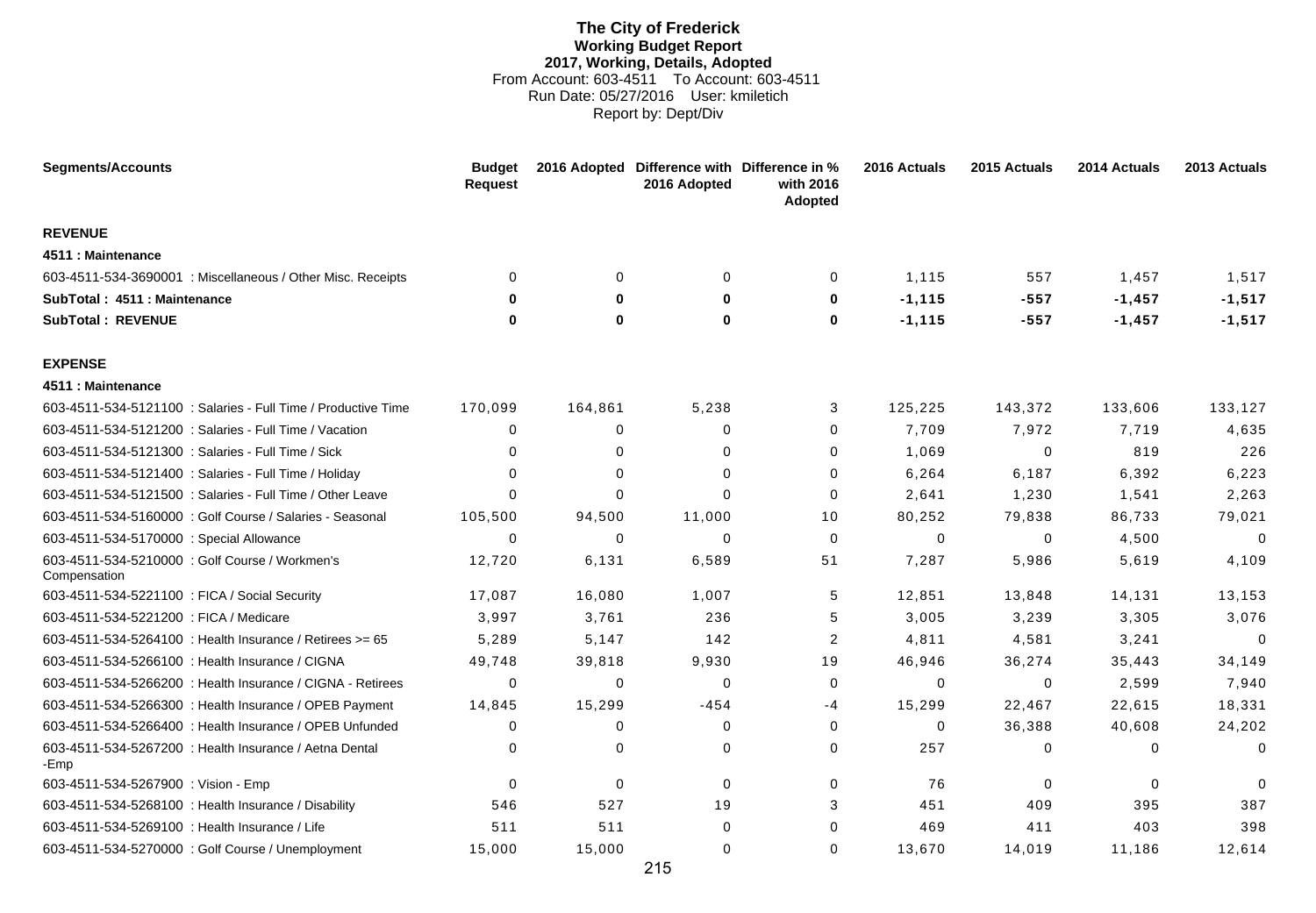| <b>Segments/Accounts</b>                                                                                                                                                                                                                     |                                                                                                                                                                                                                | <b>Budget</b><br><b>Request</b> |                                                                                                                                 | 2016 Adopted Difference with Difference in %<br>2016 Adopted | with 2016<br>Adopted | 2016 Actuals | 2015 Actuals | 2014 Actuals | 2013 Actuals |
|----------------------------------------------------------------------------------------------------------------------------------------------------------------------------------------------------------------------------------------------|----------------------------------------------------------------------------------------------------------------------------------------------------------------------------------------------------------------|---------------------------------|---------------------------------------------------------------------------------------------------------------------------------|--------------------------------------------------------------|----------------------|--------------|--------------|--------------|--------------|
|                                                                                                                                                                                                                                              | 603-4511-534-5282500 : Retirement / 25 Year Plan                                                                                                                                                               | 19,976                          | 21,791                                                                                                                          | $-1,815$                                                     | $-10$                | 21,791       | 17,149       | 57,810       | 52,830       |
|                                                                                                                                                                                                                                              | 603-4511-534-5283000 : Retirement / 30 Year Plan                                                                                                                                                               | 17,727                          | 19,795                                                                                                                          | $-2,068$                                                     | $-12$                | 19,795       | 11,881       | 49,419       | 50,086       |
|                                                                                                                                                                                                                                              | 603-4511-534-5310100 : Supplies / General Supplies                                                                                                                                                             | 82,000                          | 48,000                                                                                                                          | 34,000                                                       | 41                   | 41,565       | 43,579       | 54,380       | 42,113       |
| Type<br><b>RECURRING</b><br><b>RECURRING</b><br><b>RECURRING</b><br><b>RECURRING</b><br><b>RECURRING</b><br><b>RECURRING</b><br><b>RECURRING</b><br><b>RECURRING</b><br><b>RECURRING</b><br><b>RECURRING</b><br>ONE-TIME<br><b>RECURRING</b> | <b>Narrative</b><br>Seeds<br>Sand<br>Mulch<br>Plant material<br>Small tools<br>Top dressing<br>Sod<br>Office supplies<br>Parts - equipment<br>Parts - irrigation<br>Irrigation boxes<br>Miscellaneous supplies |                                 | Amount<br>6,000<br>2,500<br>2,000<br>1,000<br>2,500<br>15,000<br>1,000<br>2,000<br>14,000<br>4,000<br>26,000<br>6,000<br>82,000 |                                                              |                      |              |              |              |              |
| 603-4511-534-5330100 : Energy / Fuel & Oil                                                                                                                                                                                                   |                                                                                                                                                                                                                | 18,250                          | 18,250                                                                                                                          | 0                                                            | 0                    | 8,303        | 15,297       | 18,255       | 18,043       |
|                                                                                                                                                                                                                                              | 603-4511-534-5340000 : Golf Course / Chemicals                                                                                                                                                                 | 78,100                          | 74,000                                                                                                                          | 4,100                                                        | 5                    | 64,114       | 73,631       | 75,772       | 71,197       |
| Type<br><b>RECURRING</b><br><b>RECURRING</b><br><b>RECURRING</b><br><b>RECURRING</b><br><b>RECURRING</b>                                                                                                                                     | <b>Narrative</b><br>Fungicide<br>Fertilizer<br>Herbicide<br>Plant growth retardant<br>Miscellaneous                                                                                                            |                                 | Amount<br>43,100<br>14,100<br>7,600<br>9,700<br>3,600<br>78,100                                                                 |                                                              |                      |              |              |              |              |
|                                                                                                                                                                                                                                              | 603-4511-534-5410000 : Golf Course / Professional Services                                                                                                                                                     | 3,250                           | 3,250                                                                                                                           | 0                                                            | 0                    | 2,330        | 4,874        | 3,507        | 4,603        |
| Type<br><b>RECURRING</b><br><b>RECURRING</b><br><b>RECURRING</b><br><b>RECURRING</b>                                                                                                                                                         | <b>Narrative</b><br>Soil Samples<br><b>Internet Service</b><br><b>Irrigation Services</b><br>Misc                                                                                                              |                                 | Amount<br>1,200<br>500<br>1,500<br>50<br>3,250                                                                                  |                                                              |                      |              |              |              |              |
|                                                                                                                                                                                                                                              | 603-4511-534-5510100 : Cleaning Services / Disposal Fees                                                                                                                                                       | 0                               | 0                                                                                                                               | 0                                                            | 0                    | 0            | 229          | 0            | 0            |
| Repair/Maint.                                                                                                                                                                                                                                | 603-4511-534-5520100 : Repair and Maint. Service / General                                                                                                                                                     | 4,750                           | 4,750                                                                                                                           | 0                                                            | 0                    | 15,336       | 7,154        | 1,218        | 5,262        |
| Type<br><b>RECURRING</b><br><b>RECURRING</b>                                                                                                                                                                                                 | <b>Narrative</b><br>Equipment repairs<br>Irrigation repairs                                                                                                                                                    |                                 | Amount<br>2,750<br>2,000<br>4,750                                                                                               |                                                              |                      |              |              |              |              |
| 603-4511-534-5520200 : Maintenance Contracts                                                                                                                                                                                                 |                                                                                                                                                                                                                | 0                               | 0                                                                                                                               | $\mathbf 0$                                                  | 0                    | $\mathbf 0$  | 100          | $\mathbf 0$  | 0            |
| Service                                                                                                                                                                                                                                      | 603-4511-534-5560100 : Property Services / Water/Sewer                                                                                                                                                         | 1,500                           | 1,000                                                                                                                           | 500                                                          | 33                   | 786          | 1,374        | 993          | 1,076        |
| 603-4511-534-5570000 : Licenses/Permits                                                                                                                                                                                                      |                                                                                                                                                                                                                | 1,100                           | 1,100                                                                                                                           | 0                                                            | 0                    | 0            | 15           | 225          | 0            |
| <b>Type</b>                                                                                                                                                                                                                                  | <b>Narrative</b>                                                                                                                                                                                               |                                 | Amount                                                                                                                          |                                                              |                      |              |              |              |              |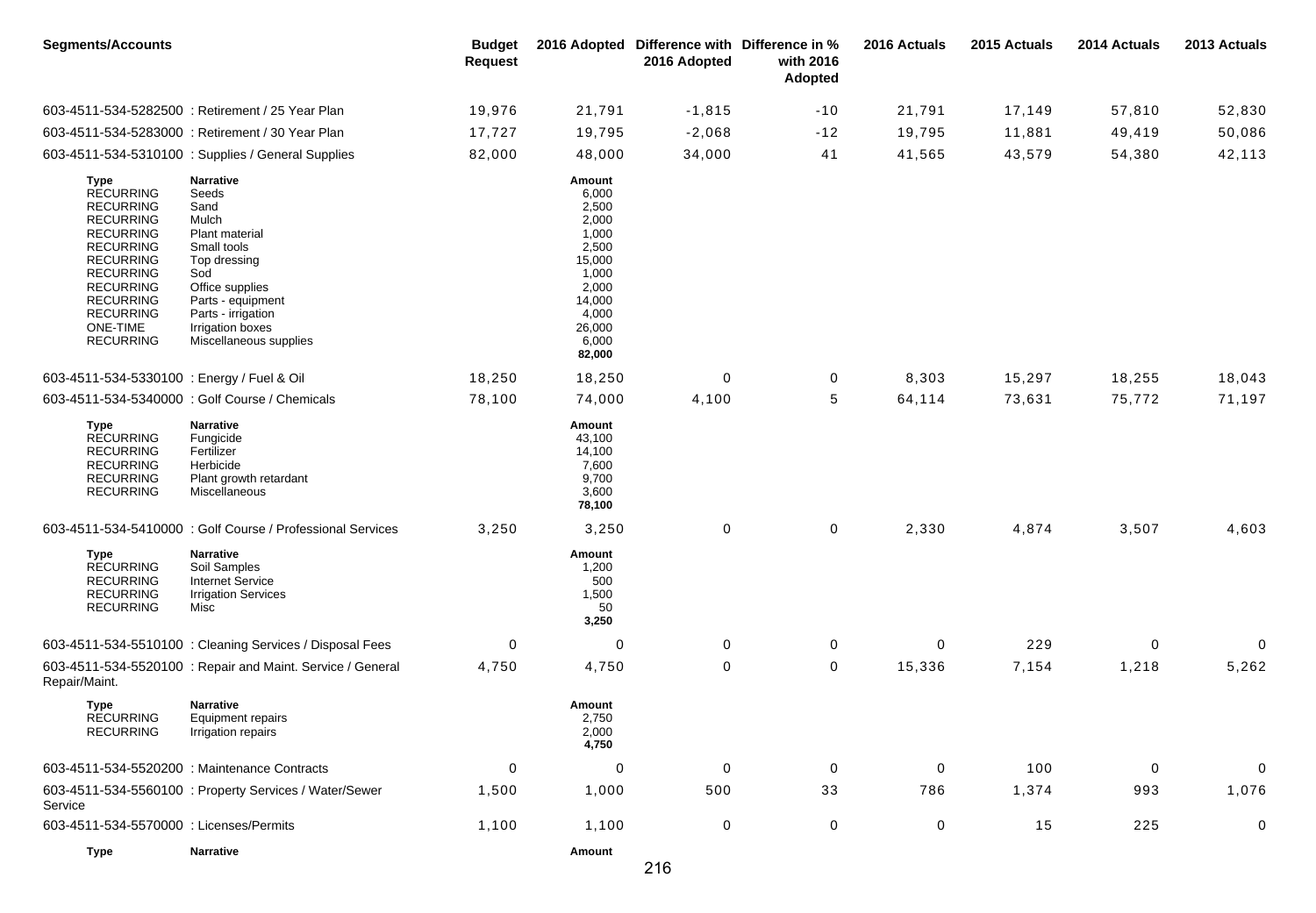| <b>Segments/Accounts</b>                                 |                                                                                                        | <b>Budget</b><br><b>Request</b> | 2016 Adopted                      | 2016 Adopted | Difference with Difference in %<br>with 2016<br><b>Adopted</b> | 2016 Actuals | 2015 Actuals | 2014 Actuals | 2013 Actuals |
|----------------------------------------------------------|--------------------------------------------------------------------------------------------------------|---------------------------------|-----------------------------------|--------------|----------------------------------------------------------------|--------------|--------------|--------------|--------------|
| <b>RECURRING</b><br><b>RECURRING</b><br><b>RECURRING</b> | Pesticide application<br>Fertilizer application<br><b>Effluent Water License</b>                       |                                 | 400<br>300<br>400<br>1,100        |              |                                                                |              |              |              |              |
|                                                          | 603-4511-534-5610100 : Communications / Telephone                                                      | 1,900                           | 1,900                             | 0            | 0                                                              | 1,455        | 1,649        | 1,769        | 2,574        |
|                                                          | 603-4511-534-5610200 : Communications / Postage                                                        | 0                               | $\mathbf 0$                       | $\mathbf 0$  | 0                                                              | 0            | 11           | 14           | 52           |
| 603-4511-534-5620100 : Travel / Transportation           |                                                                                                        | 500                             | 300                               | 200          | 40                                                             | 0            | 268          | 0            | $\mathbf 0$  |
|                                                          | 603-4511-534-5621100 : Travel / Dues/Registration Fees                                                 | 4,600                           | 2,600                             | 2,000        | 43                                                             | 235          | 1,985        | 1,595        | 260          |
| <b>Type</b><br><b>RECURRING</b><br><b>RECURRING</b>      | <b>Narrative</b><br><b>Superintendent Association Dues</b><br><b>Continuing Certification Training</b> |                                 | Amount<br>1,600<br>3,000<br>4,600 |              |                                                                |              |              |              |              |
|                                                          | 603-4511-534-5650000 : Golf Course / Insurance                                                         | 7,477                           | 8,355                             | $-878$       | $-12$                                                          | 7,723        | 7,056        | 7,563        | 6,807        |
|                                                          | 603-4511-534-5740200 : Machinery & Equipment / Machinery                                               | 45,000                          | 25,000                            | 20,000       | 44                                                             | 24,243       | 31,070       | 39,454       | 45,756       |
| <b>Type</b><br>ONE-TIME                                  | <b>Narrative</b><br>Replace (1) 1996 Fairway Mower with (2) Fairway Mowers                             |                                 | Amount<br>45,000<br>45,000        |              |                                                                |              |              |              |              |
| Contra-expense                                           | 603-4511-534-5749000 : Machinery & Equipment /                                                         | 0                               | 0                                 | $\mathbf 0$  | 0                                                              | $\mathbf 0$  | $-31,070$    | $-39,454$    | $-45,756$    |
| Non-Bldgs.                                               | 603-4511-534-5783100 : Depreciation / Improvements -                                                   | 0                               | $\mathbf 0$                       | $\mathbf 0$  | $\mathbf 0$                                                    | $\mathbf 0$  | 147,071      | 147,070      | 147,071      |
|                                                          | 603-4511-534-5785100 : Depreciation / Equipment                                                        | $\mathbf 0$                     | $\mathbf 0$                       | $\mathbf 0$  | $\mathbf 0$                                                    | $\mathbf 0$  | 24,167       | 36,202       | 46,154       |
| SubTotal: 4511: Maintenance                              |                                                                                                        | 681,472                         | 591,726                           | 89,746       | 13                                                             | 535,958      | 733,711      | 836,647      | 791,982      |
| <b>SubTotal: EXPENSE</b>                                 |                                                                                                        | 681,472                         | 591,726                           | 89,746       | 13                                                             | 535,958      | 733,711      | 836,647      | 791,982      |
| <b>Grand Total</b>                                       |                                                                                                        | 681,472                         | 591,726                           | 89,746       | 13                                                             | 534,843      | 733,154      | 835,190      | 790,465      |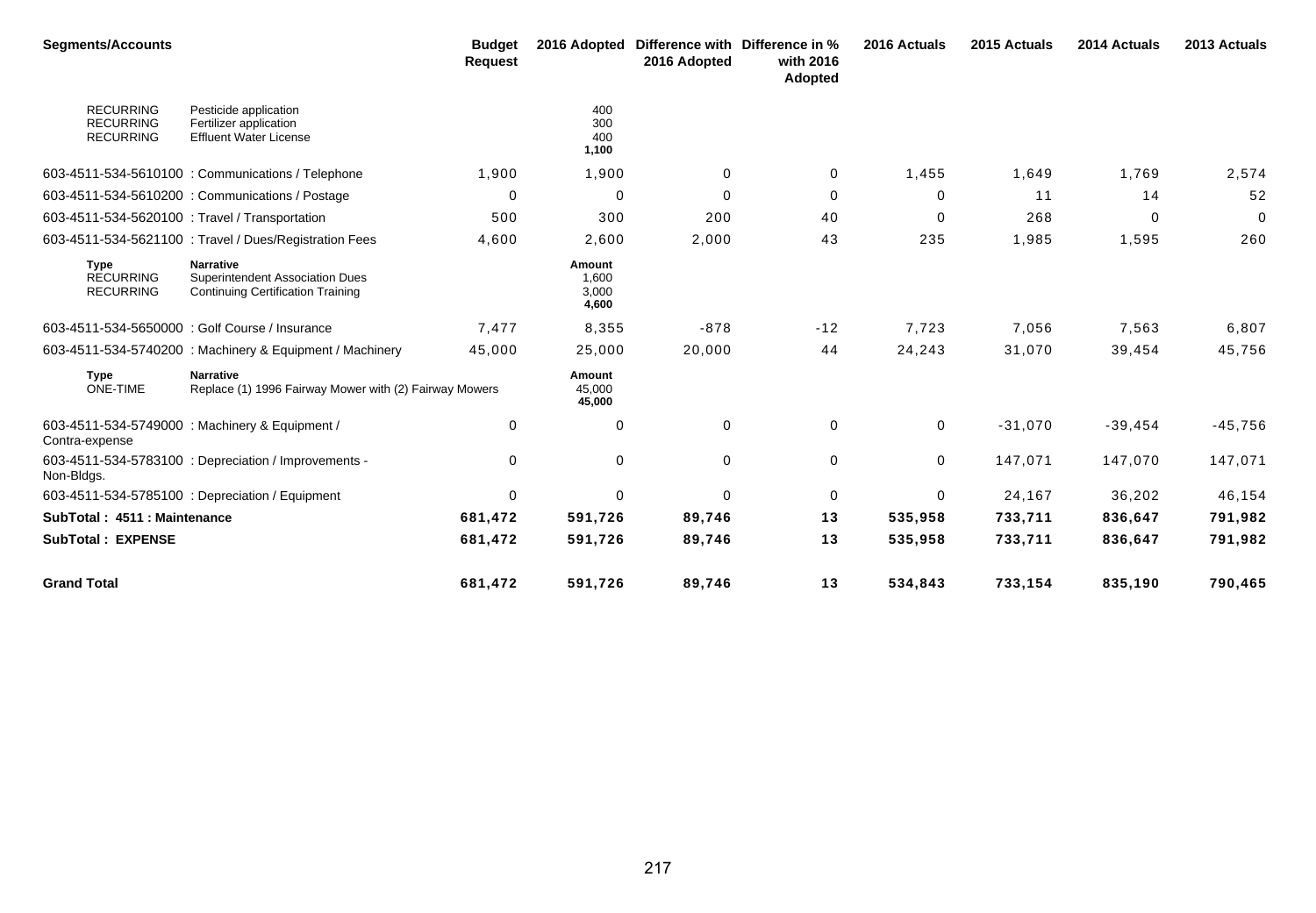## **The City of Frederick Working Budget Report 2017, Working, Details, Adopted** From Account: 603-4512 To Account: 603-4512 Run Date: 05/27/2016 User: kmiletich Report by: Dept/Div

| <b>Segments/Accounts</b>                                                     | <b>Budget</b><br><b>Request</b> |              | 2016 Adopted Difference with Difference in %<br>2016 Adopted | with 2016<br>Adopted | 2016 Actuals | 2015 Actuals   | 2014 Actuals   | 2013 Actuals   |
|------------------------------------------------------------------------------|---------------------------------|--------------|--------------------------------------------------------------|----------------------|--------------|----------------|----------------|----------------|
| <b>REVENUE</b>                                                               |                                 |              |                                                              |                      |              |                |                |                |
| 4512 : Clubhouse                                                             |                                 |              |                                                              |                      |              |                |                |                |
| 603-4512-534-3400005 : Recreation / Pro-Shop Sales                           | 160,500                         | 208,500      | $-48,000$                                                    | $-30$                | 114,143      | 164,102        | 212,865        | 204,920        |
| 603-4512-534-3455001 : Sponsorship/Underwriter                               | $\Omega$                        | $\Omega$     | O                                                            | 0                    | 4,000        | $\Omega$       | 0              | $\Omega$       |
| 603-4512-534-3456001 : Recreation / Greens Fees                              | 757,400                         | 717,000      | 40,400                                                       | 5                    | 548,881      | 642,961        | 687,673        | 714,154        |
| 603-4512-534-3456002 : Recreation / Cart Rentals                             | 307,000                         | 307,000      | 0                                                            | 0                    | 244,251      | 284,084        | 290,094        | 294,351        |
| 603-4512-534-3456003 : Recreation / Driving Range                            | 68,500                          | 68,500       | $\Omega$                                                     | 0                    | 47,793       | 62,555         | 65,208         | 65,514         |
| 603-4512-534-3456004 : Recreation / Special Activities                       | 34,000                          | 20,000       | 14,000                                                       | 41                   | 10,911       | 14,525         | 32,180         | 15,955         |
| 603-4512-534-3456005 : Recreation / Golf Membership                          | 24,000                          | 24,000       | 0                                                            | 0                    | 47,641       | 26,545         | $\Omega$       | 0              |
| 603-4512-534-3456006 : Recreation / Vault Usage Fee                          | $\Omega$                        | 0            | 0                                                            | 0                    | 218          | 0              | $\Omega$       | $\Omega$       |
| 603-4512-534-3690001 : Miscellaneous / Other Misc. Receipts                  | 0                               | $\Omega$     | $\Omega$                                                     | 0                    | 10,694       | 1,162          | 1,210          | 69,200         |
| 603-4512-534-3691001 : Miscellaneous / Cash Over/(Short)                     | $\Omega$                        | $\Omega$     | $\Omega$                                                     | 0                    | 129          | 185            | $-118$         | $-143$         |
| 603-4512-534-3810002 : Non-Operating Revenues / Other<br>Non-Op. Revenue     | $\Omega$                        | $\mathbf 0$  | $\Omega$                                                     | 0                    | $\Omega$     | $\Omega$       | 11             | $\mathbf 0$    |
| 603-4512-534-3930002 : Capital Asset Disposition / Insurance<br>Reimbursemen | $\Omega$                        | 0            | $\Omega$                                                     | $\mathbf 0$          | $\Omega$     | 0              | 602            | $\Omega$       |
| SubTotal: 4512: Clubhouse                                                    | $-1.351.400$                    | $-1,345,000$ | $-6,400$                                                     | 0                    | $-1,028,661$ | $-1, 196, 119$ | $-1, 289, 725$ | $-1, 363, 951$ |
| <b>SubTotal: REVENUE</b>                                                     | $-1,351,400$                    | $-1,345,000$ | $-6,400$                                                     | 0                    | $-1,028,661$ | $-1, 196, 119$ | $-1,289,725$   | $-1, 363, 951$ |
| <b>EXPENSE</b>                                                               |                                 |              |                                                              |                      |              |                |                |                |
| 4512 : Clubhouse                                                             |                                 |              |                                                              |                      |              |                |                |                |
| 603-4512-534-5121100 : Salaries - Full Time / Productive Time                | 140,307                         | 177,764      | $-37,457$                                                    | $-27$                | 27,355       | 122,662        | 165,052        | 163,826        |
| 603-4512-534-5121200 : Salaries - Full Time / Vacation                       | $\Omega$                        | 0            | $\Omega$                                                     | 0                    | $\Omega$     | $-7,973$       | 8,845          | 10,006         |
| 603-4512-534-5121300 : Salaries - Full Time / Sick                           | $\Omega$                        | $\Omega$     | $\Omega$                                                     | 0                    | $\Omega$     | 1,086          | 279            | $\Omega$       |
| 603-4512-534-5121400 : Salaries - Full Time / Holiday                        | $\Omega$                        | $\Omega$     | $\Omega$                                                     | 0                    | 1,377        | 5,235          | 6,838          | 6,101          |
| 603-4512-534-5121500 : Salaries - Full Time / Other Leave                    | 0                               | $\Omega$     | $\Omega$                                                     | 0                    | 1,377        | 1,823          | 1,502          | 9,783          |
| 603-4512-534-5160000 : Golf Course / Salaries - Seasonal                     | 100,000                         | 87,800       | 12,200                                                       | 12                   | 103,941      | 93,552         | 81,886         | 88,779         |
| 603-4512-534-5170000 : Special Allowance                                     | 0                               | $\mathbf 0$  | $\mathbf 0$                                                  | 0                    | 0            | 0              | 4,500          | $\mathbf 0$    |
| 603-4512-534-5210000 : Golf Course / Workmen's<br>Compensation               | 6,907                           | 7,902        | $-995$                                                       | -15                  | 9,393        | 7,716          | 7,243          | 5,296          |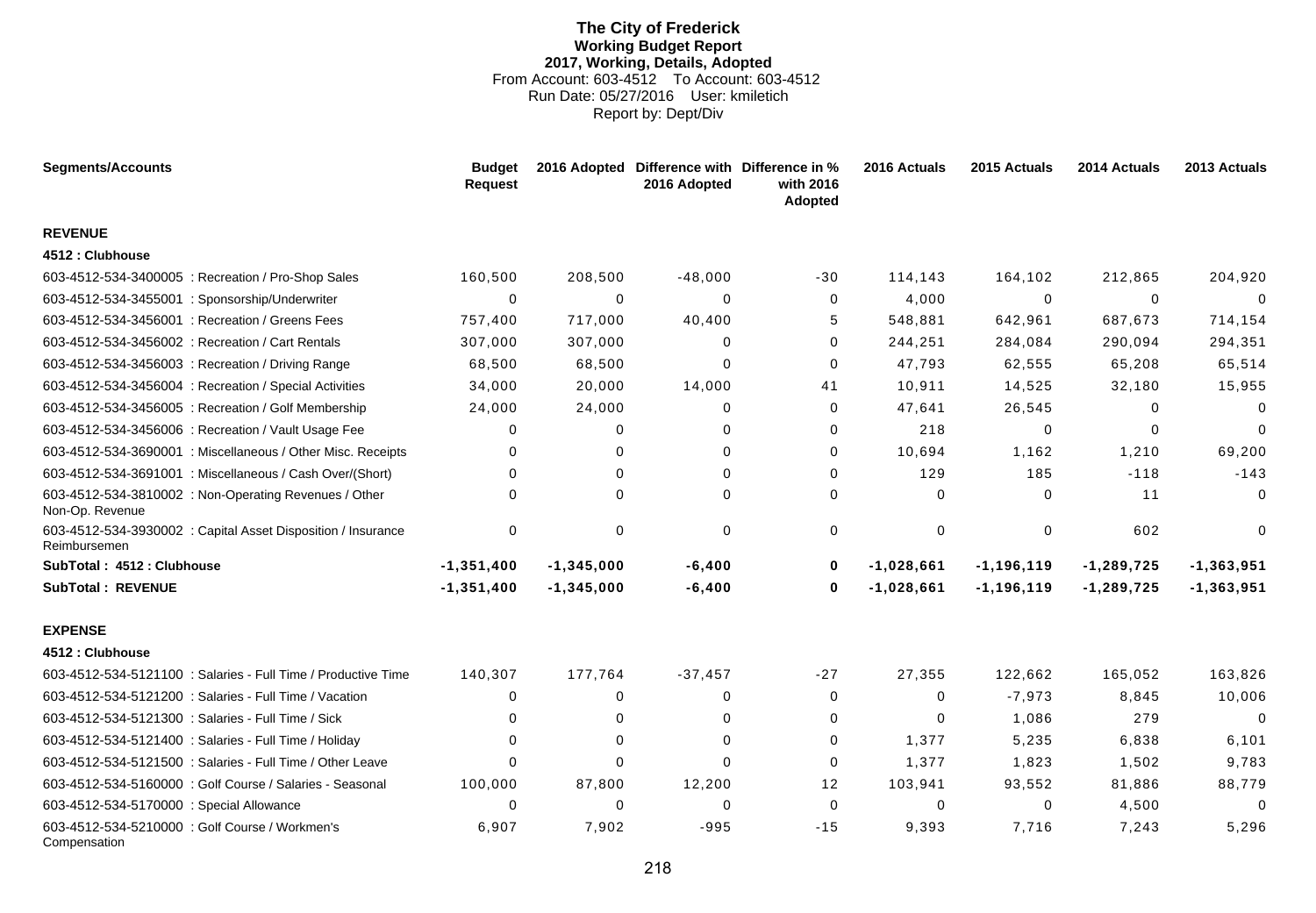| <b>Segments/Accounts</b>                                                                                                                                                                 |                                                                                                                                                                                                 | <b>Budget</b><br><b>Request</b> |                                                                                           | 2016 Adopted Difference with Difference in %<br>2016 Adopted | with 2016<br>Adopted | 2016 Actuals | 2015 Actuals | 2014 Actuals | 2013 Actuals   |
|------------------------------------------------------------------------------------------------------------------------------------------------------------------------------------------|-------------------------------------------------------------------------------------------------------------------------------------------------------------------------------------------------|---------------------------------|-------------------------------------------------------------------------------------------|--------------------------------------------------------------|----------------------|--------------|--------------|--------------|----------------|
| 603-4512-534-5221100 : FICA / Social Security                                                                                                                                            |                                                                                                                                                                                                 | 14,899                          | 16,465                                                                                    | $-1,566$                                                     | $-11$                | 8,154        | 12,756       | 15,924       | 16,547         |
| 603-4512-534-5221200 : FICA / Medicare                                                                                                                                                   |                                                                                                                                                                                                 | 3,484                           | 3,850                                                                                     | $-366$                                                       | $-11$                | 1,907        | 2,983        | 3,724        | 3,870          |
|                                                                                                                                                                                          | 603-4512-534-5266100 : Health Insurance / CIGNA                                                                                                                                                 | 29,131                          | 27,268                                                                                    | 1,863                                                        | 6                    | 7,399        | 26,760       | 31,523       | 28,637         |
|                                                                                                                                                                                          | 603-4512-534-5266200 : Health Insurance / CIGNA - Retirees                                                                                                                                      | 19,839                          | 0                                                                                         | 19,839                                                       | 100                  | 20,273       | 0            | 0            | 0              |
|                                                                                                                                                                                          | 603-4512-534-5266300 : Health Insurance / OPEB Payment                                                                                                                                          | 7,422                           | 7,650                                                                                     | $-228$                                                       | -4                   | 7,650        | 13,480       | 9,046        | 10,998         |
|                                                                                                                                                                                          | 603-4512-534-5266400 : Health Insurance / OPEB Unfunded                                                                                                                                         | 0                               | 0                                                                                         | 0                                                            | 0                    | 0            | 24,581       | 18,575       | 18,060         |
| Plan                                                                                                                                                                                     | 603-4512-534-5266500 : OPEB Retirement Health Savings                                                                                                                                           | 0                               | 0                                                                                         | 0                                                            | 0                    | 1,250        | 0            | 0            | 0              |
| -Emp                                                                                                                                                                                     | 603-4512-534-5267200 : Health Insurance / Aetna Dental                                                                                                                                          | 0                               | 0                                                                                         | 0                                                            | 0                    | 87           | 35           | 0            | $\overline{7}$ |
| 603-4512-534-5267900 : Vision - Emp                                                                                                                                                      |                                                                                                                                                                                                 | $\mathbf 0$                     | 0                                                                                         | 0                                                            | 0                    | 19           | 18           | $\mathbf 0$  | 0              |
|                                                                                                                                                                                          | 603-4512-534-5268100 : Health Insurance / Disability                                                                                                                                            | 203                             | 445                                                                                       | $-242$                                                       | $-120$               | 84           | 330          | 395          | 400            |
| 603-4512-534-5269100 : Health Insurance / Life                                                                                                                                           |                                                                                                                                                                                                 | 213                             | 213                                                                                       | 0                                                            | 0                    | 160          | 157          | 196          | 200            |
|                                                                                                                                                                                          | 603-4512-534-5270000 : Golf Course / Unemployment                                                                                                                                               | 0                               | 0                                                                                         | 0                                                            | 0                    | 21,267       | 7,631        | 2,747        | 2,070          |
|                                                                                                                                                                                          | 603-4512-534-5282500 : Retirement / 25 Year Plan                                                                                                                                                | 11,535                          | 12,694                                                                                    | $-1,159$                                                     | $-11$                | 12,694       | $-11,488$    | 11,540       | 22,004         |
|                                                                                                                                                                                          | 603-4512-534-5283000 : Retirement / 30 Year Plan                                                                                                                                                | 13,127                          | 14,681                                                                                    | $-1,554$                                                     | $-12$                | 14,681       | $-30,386$    | 28,205       | 19,789         |
| 603-4512-534-5291100 : Misc Benefits / Tuition                                                                                                                                           |                                                                                                                                                                                                 | 1,500                           | 0                                                                                         | 1,500                                                        | 100                  | 0            | 0            | 0            | 0              |
|                                                                                                                                                                                          | 603-4512-534-5310100 : Supplies / General Supplies                                                                                                                                              | 11,000                          | 15,600                                                                                    | $-4,600$                                                     | $-42$                | 14,824       | 15,501       | 11,968       | 329,742        |
| Type<br><b>RECURRING</b><br><b>RECURRING</b><br><b>RECURRING</b><br><b>RECURRING</b><br><b>RECURRING</b><br><b>RECURRING</b><br><b>RECURRING</b><br><b>RECURRING</b><br><b>RECURRING</b> | <b>Narrative</b><br><b>Tournament Supplies</b><br>Scorecards<br>Pencils<br><b>Office Supplies</b><br><b>Cleaning Supplies</b><br>Range mats<br>Newsletter<br>Pro Shop Displays<br>Miscellaneous |                                 | Amount<br>2,100<br>2,200<br>200<br>1,200<br>700<br>2,000<br>700<br>1,000<br>900<br>11,000 |                                                              |                      |              |              |              |                |
| 603-4512-534-5330100 : Energy / Fuel & Oil                                                                                                                                               |                                                                                                                                                                                                 | 17,500                          | 15,750                                                                                    | 1,750                                                        | 10                   | 8,906        | 14,809       | 15,533       | 17,161         |
| 603-4512-534-5330200 : Energy / Electricity                                                                                                                                              |                                                                                                                                                                                                 | 0                               | 0                                                                                         | 0                                                            | 0                    | 0            | $\mathbf{0}$ | 1,004        | $\mathbf 0$    |
| 603-4512-534-5330300 : Energy / Natural Gas                                                                                                                                              |                                                                                                                                                                                                 | 4,000                           | 2,600                                                                                     | 1,400                                                        | 35                   | 2,651        | 4,242        | 4,141        | 2,579          |
| Resale                                                                                                                                                                                   | 603-4512-534-5390000 : Golf Course / Items Purchased -                                                                                                                                          | 110,000                         | 157,500                                                                                   | $-47,500$                                                    | $-44$                | 64,746       | 115,169      | 165,894      | 155,837        |
| Type<br><b>RECURRING</b><br><b>RECURRING</b><br><b>RECURRING</b><br><b>RECURRING</b><br><b>RECURRING</b>                                                                                 | <b>Narrative</b><br><b>Golf Balls</b><br>Golf Clubs<br><b>Golf Apparel</b><br><b>Golf Shoes</b><br>Caps                                                                                         |                                 | Amount<br>30,000<br>30,000<br>25,000<br>7,500<br>6,000                                    |                                                              |                      |              |              |              |                |

RECURRING Gloves 8,000 RECURRING Towels, umbrellas, tees, sunglasses, etc 3,500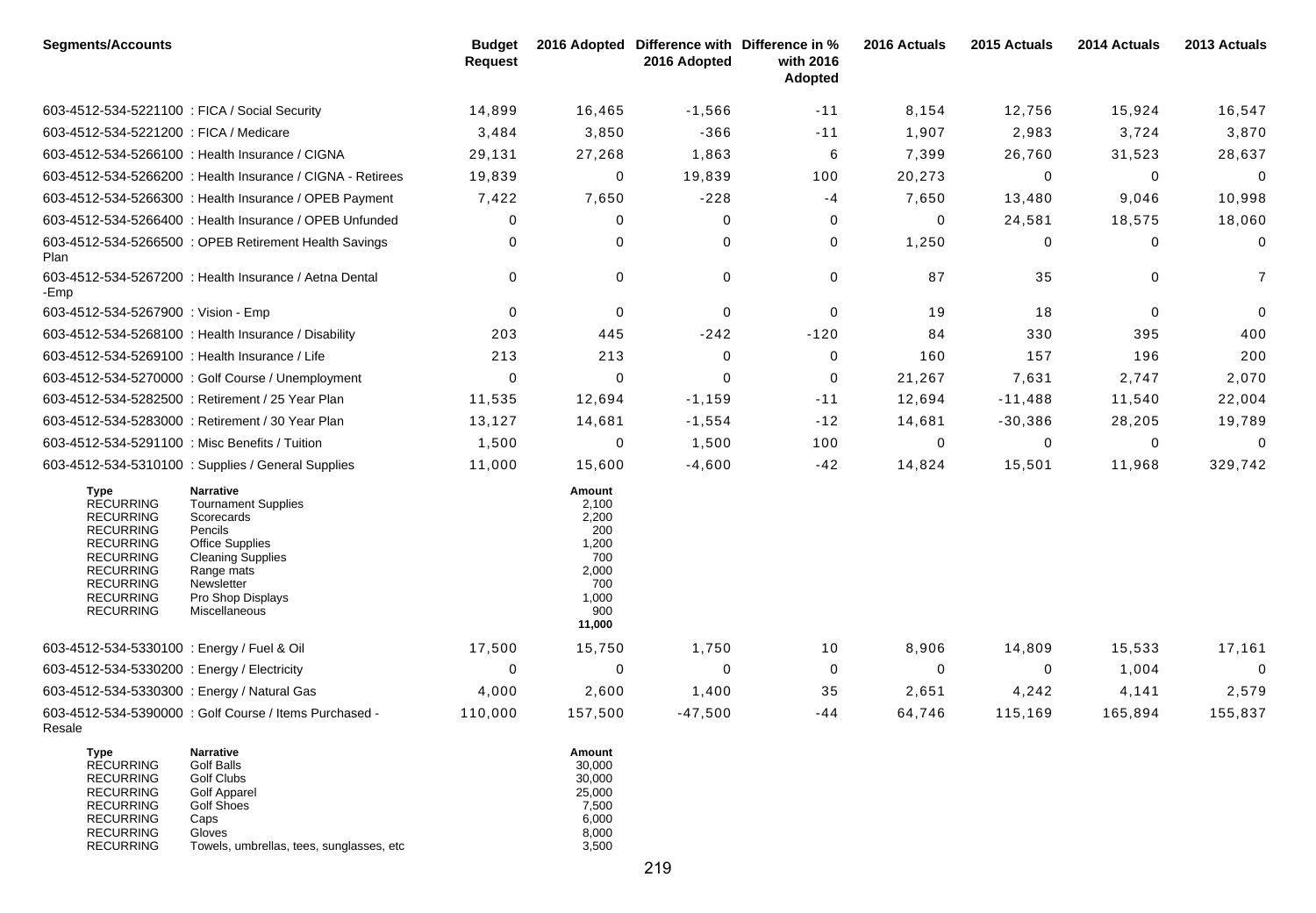| <b>Segments/Accounts</b>                                                                    |                                                                                                                                  | <b>Budget</b><br><b>Request</b> |                                                 | 2016 Adopted Difference with Difference in %<br>2016 Adopted | with 2016<br>Adopted | 2016 Actuals | 2015 Actuals | 2014 Actuals | 2013 Actuals |
|---------------------------------------------------------------------------------------------|----------------------------------------------------------------------------------------------------------------------------------|---------------------------------|-------------------------------------------------|--------------------------------------------------------------|----------------------|--------------|--------------|--------------|--------------|
|                                                                                             |                                                                                                                                  |                                 | 110,000                                         |                                                              |                      |              |              |              |              |
|                                                                                             | 603-4512-534-5410000 : Golf Course / Professional Services                                                                       | 37,750                          | 37,750                                          | 0                                                            | $\mathbf 0$          | 23,166       | 31,534       | 42,902       | 25,877       |
| Type<br><b>RECURRING</b><br><b>RECURRING</b><br><b>RECURRING</b>                            | <b>Narrative</b><br><b>Credit Card services</b><br>Sales software<br>State of Maryland Golf Handicap Service                     |                                 | Amount<br>30,250<br>3,500<br>4,000<br>37,750    |                                                              |                      |              |              |              |              |
| Repair/Maint.                                                                               | 603-4512-534-5520100 : Repair and Maint. Service / General                                                                       | 7,500                           | 2,500                                           | 5,000                                                        | 66                   | 2,231        | 1,428        | 584          | 1,085        |
| Type<br><b>RECURRING</b><br><b>RECURRING</b><br>ONE-TIME                                    | <b>Narrative</b><br><b>HVAC</b> repairs<br>Misc repairs<br>Ceiling repair                                                        |                                 | Amount<br>2,500<br>2,500<br>2,500<br>7,500      |                                                              |                      |              |              |              |              |
| <b>Maintenance Contracts</b>                                                                | 603-4512-534-5520200 : Repair and Maint. Service /                                                                               | 6,000                           | 4,500                                           | 1,500                                                        | 25                   | 4,077        | 4,431        | 1,048        | 4,825        |
| <b>Type</b><br><b>RECURRING</b><br><b>RECURRING</b><br><b>RECURRING</b><br><b>RECURRING</b> | <b>Narrative</b><br>Alarm<br>Computer Hardware/Software<br>Fire Alarm, Sprinkler System, Fire Extinguishers, etc.<br><b>HVAC</b> |                                 | Amount<br>500<br>500<br>3,500<br>1,500<br>6,000 |                                                              |                      |              |              |              |              |
| Service                                                                                     | 603-4512-534-5560100 : Property Services / Water/Sewer                                                                           | 2,000                           | 1,600                                           | 400                                                          | 20                   | 1,238        | 2,018        | 1,596        | 1,388        |
| <b>Mgmt Service</b>                                                                         | 603-4512-534-5561100 : Property Services / Storm Water                                                                           | 0                               | 6,600                                           | $-6,600$                                                     | $-100$               | 0            | 0            | 4,484        | 6,040        |
| <b>Benefit Charg</b>                                                                        | 603-4512-534-5562100 : Property Services / Solid Waste                                                                           | 200                             | 200                                             | 0                                                            | 0                    | 168          | 168          | 168          | 168          |
|                                                                                             | 603-4512-534-5610100 : Communications / Telephone                                                                                | 5,100                           | 5,100                                           | 0                                                            | 0                    | 3,579        | 4,825        | 5,162        | 4,788        |
|                                                                                             | 603-4512-534-5610200 : Communications / Postage                                                                                  | 250                             | 250                                             | $\mathbf 0$                                                  | 0                    | 32           | 286          | 99           | 302          |
| 603-4512-534-5620100 : Travel / Transportation                                              |                                                                                                                                  | 500                             | 500                                             | $\Omega$                                                     | 0                    | $\Omega$     | 1,120        | 1,197        | 507          |
|                                                                                             | 603-4512-534-5621100 : Travel / Dues/Registration Fees                                                                           | 1,900                           | 4,900                                           | $-3,000$                                                     | $-158$               | 3,150        | 1,549        | 1,357        | 4,409        |
| Type<br><b>RECURRING</b><br><b>RECURRING</b><br><b>RECURRING</b>                            | Narrative<br>PGA Association Dues (2)<br>Maryland State Golf Association<br><b>USGA</b>                                          |                                 | Amount<br>1,100<br>600<br>200<br>1,900          |                                                              |                      |              |              |              |              |
| 603-4512-534-5622100 : Travel / Lodging                                                     |                                                                                                                                  | 500                             | 1,550                                           | $-1,050$                                                     | $-210$               | 0            | 1,749        | 1,145        | 1,013        |
|                                                                                             | 603-4512-534-5630000 : Golf Course / Advertising                                                                                 | 20,000                          | 20,000                                          | 0                                                            | $\pmb{0}$            | 16,309       | 7,623        | 7,781        | 12,672       |
| Type<br><b>RECURRING</b><br><b>RECURRING</b><br><b>RECURRING</b><br><b>RECURRING</b>        | <b>Narrative</b><br><b>Frederick News Post</b><br><b>Clear Channel Broadcasting</b><br>Nassau Broadcasting<br>Social Media Sites |                                 | Amount<br>4,000<br>2,000<br>2,000<br>2,000      |                                                              |                      |              |              |              |              |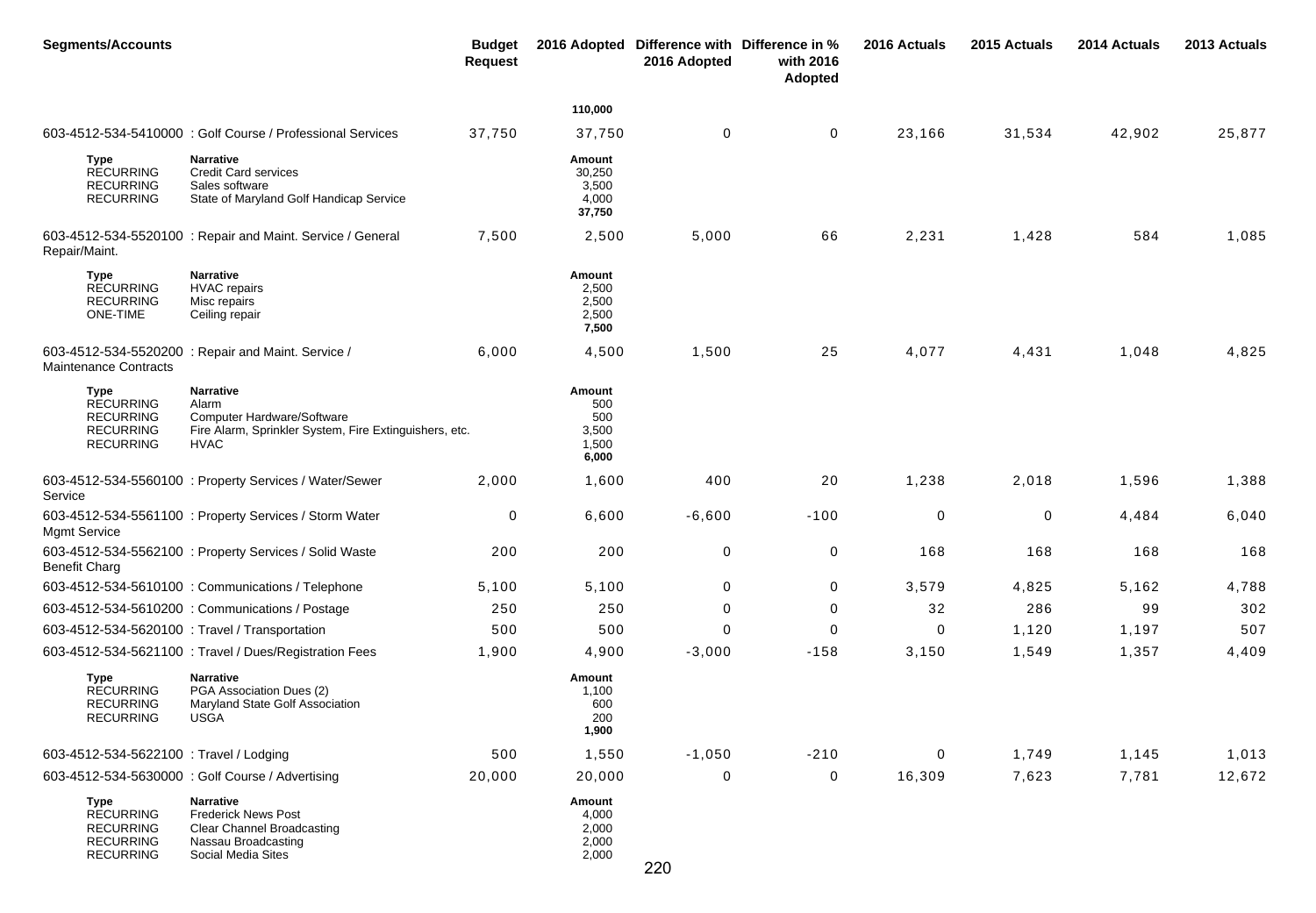| <b>Segments/Accounts</b>             |                                                                               | <b>Budget</b><br><b>Request</b> | 2016 Adopted             | 2016 Adopted | Difference with Difference in %<br>with 2016<br>Adopted | 2016 Actuals | 2015 Actuals | 2014 Actuals | 2013 Actuals |
|--------------------------------------|-------------------------------------------------------------------------------|---------------------------------|--------------------------|--------------|---------------------------------------------------------|--------------|--------------|--------------|--------------|
| <b>RECURRING</b><br><b>RECURRING</b> | <b>Frederick Magazine</b><br>Montgomery County - various publications & media |                                 | 4,000<br>6,000<br>20,000 |              |                                                         |              |              |              |              |
|                                      | 603-4512-534-5650000 : Golf Course / Insurance                                | 6,737                           | 6,631                    | 106          |                                                         | 4.060        | 3,795        | 3,638        | 2,617        |
| Non-Bidgs.                           | 603-4512-534-5783100 : Depreciation / Improvements -                          | 0                               | 0                        | 0            | 0                                                       | 0            | 635          | 635          | 635          |
| SubTotal: 4512: Clubhouse            |                                                                               | 579,504                         | 640,263                  | $-60,759$    | $-11$                                                   | 388,205      | 481,840      | 668,356      | 978,018      |
| <b>SubTotal: EXPENSE</b>             |                                                                               | 579,504                         | 640,263                  | $-60,759$    | $-11$                                                   | 388,205      | 481,840      | 668,356      | 978,018      |
| <b>Grand Total</b>                   |                                                                               | $-771.896$                      | $-704.737$               | $-67.159$    | 8                                                       | $-640.456$   | $-714.279$   | $-621.369$   | $-385.933$   |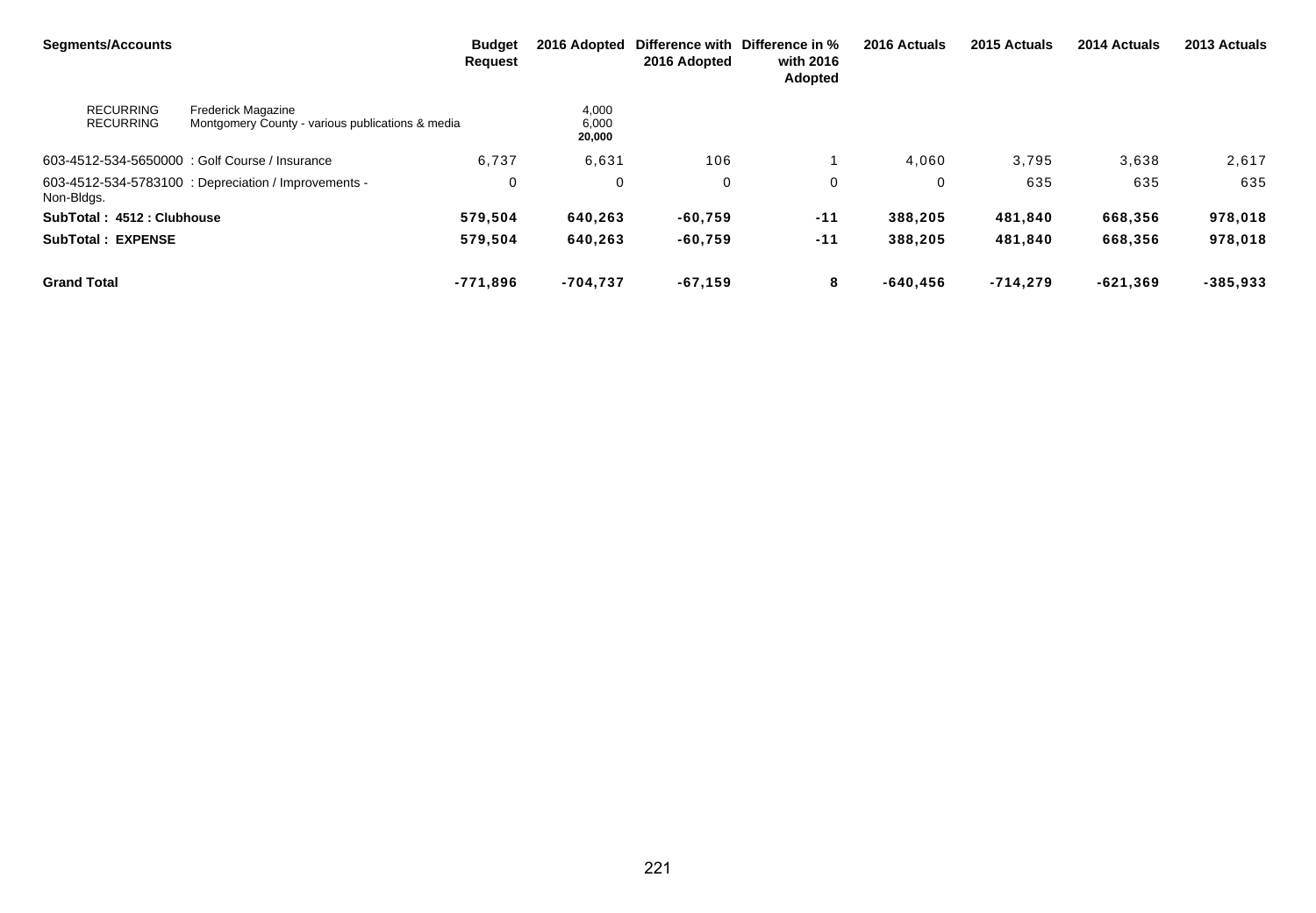## **The City of Frederick Working Budget Report 2017, Working, Details, Adopted** From Account: 603-4513 To Account: 603-4513 Run Date: 05/27/2016 User: kmiletich Report by: Dept/Div

| <b>Segments/Accounts</b>                                       |                                                               | <b>Budget</b><br><b>Request</b> |             | 2016 Adopted Difference with Difference in %<br>2016 Adopted | with 2016<br>Adopted | 2016 Actuals | 2015 Actuals | 2014 Actuals | 2013 Actuals |
|----------------------------------------------------------------|---------------------------------------------------------------|---------------------------------|-------------|--------------------------------------------------------------|----------------------|--------------|--------------|--------------|--------------|
| <b>REVENUE</b>                                                 |                                                               |                                 |             |                                                              |                      |              |              |              |              |
| 4513 : Restaurant                                              |                                                               |                                 |             |                                                              |                      |              |              |              |              |
| 603-4513-534-3400004 : Recreation / Concessions                |                                                               | 0                               | 30,000      | $-30,000$                                                    | $-100$               | 0            | 100          | 125,882      | 205,394      |
| 603-4513-534-3621001 : Rentals / Rents                         |                                                               | 30,000                          | $\Omega$    | 30,000                                                       | 100                  | 27,500       | 24,000       | 4,500        | 0            |
|                                                                | 603-4513-534-3690001 : Miscellaneous / Other Misc. Receipts   | $\Omega$                        | $\Omega$    | $\Omega$                                                     | 0                    | 0            | 67           | 3,300        | 0            |
| Non-Op. Revenue                                                | 603-4513-534-3810002 : Non-Operating Revenues / Other         | 0                               | 0           | 0                                                            | 0                    | 0            | 0            | 21           | 0            |
| SubTotal: 4513: Restaurant                                     |                                                               | $-30,000$                       | $-30,000$   | $\bf{0}$                                                     | 0                    | $-27,500$    | $-24,167$    | $-133,703$   | $-205,394$   |
| <b>SubTotal: REVENUE</b>                                       |                                                               | $-30,000$                       | $-30,000$   | 0                                                            | 0                    | $-27,500$    | $-24,167$    | $-133,703$   | $-205,394$   |
| <b>EXPENSE</b>                                                 |                                                               |                                 |             |                                                              |                      |              |              |              |              |
| 4513 : Restaurant                                              |                                                               |                                 |             |                                                              |                      |              |              |              |              |
|                                                                | 603-4513-534-5121100 : Salaries - Full Time / Productive Time | $\Omega$                        | $\mathbf 0$ | $\Omega$                                                     | $\Omega$             | $\Omega$     | 0            | 20,061       | 34,665       |
|                                                                | 603-4513-534-5121200 : Salaries - Full Time / Vacation        |                                 | 0           | $\Omega$                                                     | $\Omega$             | $\Omega$     | 0            | 1,640        | 2,068        |
| 603-4513-534-5121300 : Salaries - Full Time / Sick             |                                                               | O                               | $\Omega$    | $\Omega$                                                     | $\Omega$             | 0            | 0            | 1,191        | 1,289        |
|                                                                | 603-4513-534-5121400 : Salaries - Full Time / Holiday         | $\Omega$                        | $\Omega$    | $\Omega$                                                     | $\Omega$             | $\Omega$     | 0            | 1,562        | 1,874        |
|                                                                | 603-4513-534-5121500 : Salaries - Full Time / Other Leave     | ∩                               | $\Omega$    | $\Omega$                                                     | $\Omega$             | $\Omega$     | 0            | 312          | 625          |
|                                                                | 603-4513-534-5160000 : Golf Course / Salaries - Seasonal      | $\Omega$                        | $\Omega$    | $\Omega$                                                     | $\Omega$             | $\Omega$     | 0            | 14,401       | 25,703       |
| 603-4513-534-5170000 : Special Allowance                       |                                                               | ∩                               | $\Omega$    | $\Omega$                                                     | $\Omega$             | $\Omega$     | 0            | 1,500        | 0            |
| 603-4513-534-5210000 : Golf Course / Workmen's<br>Compensation |                                                               | $\Omega$                        | $\mathbf 0$ | $\Omega$                                                     | $\mathbf 0$          | 2,157        | 1,774        | 1,661        | 1,216        |
| 603-4513-534-5221100 : FICA / Social Security                  |                                                               | $\Omega$                        | 0           | $\Omega$                                                     | 0                    | $\Omega$     | 0            | 2,244        | 3,749        |
| 603-4513-534-5221200 : FICA / Medicare                         |                                                               | O                               | 0           | $\Omega$                                                     | 0                    | 0            | 0            | 525          | 877          |
| 603-4513-534-5266100 : Health Insurance / CIGNA                |                                                               | U                               | $\Omega$    | $\Omega$                                                     | 0                    | $\Omega$     | $\Omega$     | 10,078       | 14,193       |
|                                                                | 603-4513-534-5266300 : Health Insurance / OPEB Payment        | ∩                               | $\Omega$    | $\Omega$                                                     | $\Omega$             | $\Omega$     | 4,493        | 4,523        | 3,666        |
|                                                                | 603-4513-534-5266400 : Health Insurance / OPEB Unfunded       | $\Omega$                        | 0           | $\Omega$                                                     | $\Omega$             | $\Omega$     | 8,193        | 9,288        | 5,381        |
| -Emp                                                           | 603-4513-534-5267200 : Health Insurance / Aetna Dental        | $\Omega$                        | $\Omega$    | $\Omega$                                                     | $\Omega$             | $\Omega$     | 0            | 50           | 0            |
|                                                                | 603-4513-534-5268100 : Health Insurance / Disability          | ∩                               | 0           | $\Omega$                                                     | $\Omega$             | $\Omega$     | $\Omega$     | 75           | 113          |
| 603-4513-534-5269100 : Health Insurance / Life                 |                                                               | 0                               | $\Omega$    | $\Omega$                                                     | $\Omega$             | $\Omega$     | 0            | 34           | 51           |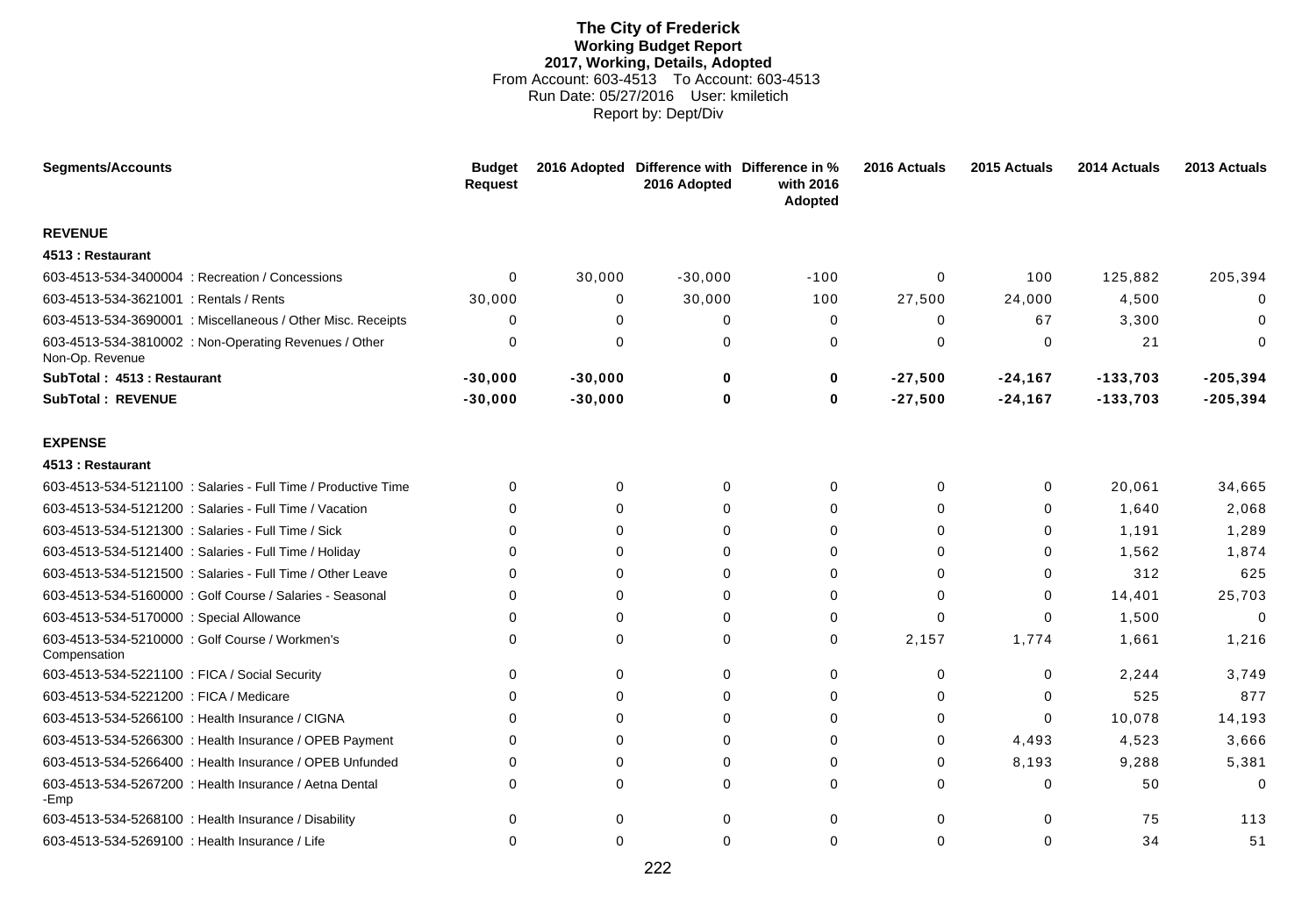| <b>Segments/Accounts</b>                            |                                                            | <b>Budget</b><br><b>Request</b> | 2016 Adopted                    | 2016 Adopted | Difference with Difference in %<br>with 2016<br>Adopted | 2016 Actuals | 2015 Actuals | 2014 Actuals | 2013 Actuals   |
|-----------------------------------------------------|------------------------------------------------------------|---------------------------------|---------------------------------|--------------|---------------------------------------------------------|--------------|--------------|--------------|----------------|
|                                                     | 603-4513-534-5270000 : Golf Course / Unemployment          | $\mathbf 0$                     | $\mathbf 0$                     | $\mathbf 0$  | $\mathbf 0$                                             | $\Omega$     | 0            | 999          | 1,225          |
|                                                     | 603-4513-534-5282500 : Retirement / 25 Year Plan           | 1,869                           | 2,057                           | $-188$       | $-11$                                                   | 2,057        | $-1,443$     | 11,540       | 11,002         |
|                                                     | 603-4513-534-5283000 : Retirement / 30 Year Plan           | $\Omega$                        | $\mathbf 0$                     | 0            | 0                                                       | 0            | 9,777        | 21,153       | 19,789         |
|                                                     | 603-4513-534-5310100 : Supplies / General Supplies         | 2,200                           | 2,200                           | $\Omega$     | 0                                                       | $\Omega$     | 0            | 2,383        | 299            |
| 603-4513-534-5330200 : Energy / Electricity         |                                                            | 29,000                          | 29,000                          | $\Omega$     | 0                                                       | 23,264       | 29,847       | 29,174       | 31,620         |
| Resale                                              | 603-4513-534-5390000 : Golf Course / Items Purchased -     | 0                               | 0                               | $\Omega$     | 0                                                       | 0            | 0            | 54,420       | 78,971         |
|                                                     | 603-4513-534-5410000 : Golf Course / Professional Services | $\mathbf 0$                     | 0                               | $\mathbf 0$  | $\mathbf 0$                                             | 3,622        | 178          | 1,597        | 2,183          |
| 603-4513-534-5510100 : Disposal Fees                |                                                            | 1,500                           | $\Omega$                        | 1,500        | 100                                                     | 700          | $\mathbf 0$  | $\mathbf 0$  | $\overline{0}$ |
| Repair/Maint.                                       | 603-4513-534-5520100 : Repair and Maint. Service / General | 3,000                           | 1,500                           | 1,500        | 50                                                      | 4,048        | 883          | 895          | 925            |
| <b>Type</b><br><b>RECURRING</b>                     | <b>Narrative</b><br>Misc equipment repair                  |                                 | Amount<br>3,000<br>3,000        |              |                                                         |              |              |              |                |
|                                                     | 603-4513-534-5570000 : Golf Course / Licenses/Permits      | 1,700                           | 1,700                           | $\mathbf 0$  | 0                                                       | 2,501        | 1,545        | 1,670        | 1,581          |
| <b>Type</b><br><b>RECURRING</b><br><b>RECURRING</b> | <b>Narrative</b><br>Liquor License<br>Tobacco License      |                                 | Amount<br>1,500<br>200<br>1,700 |              |                                                         |              |              |              |                |
|                                                     | 603-4513-534-5610100 : Communications / Telephone          | 700                             | 700                             | $\Omega$     | $\mathbf 0$                                             | 643          | 650          | 764          | 836            |
|                                                     | 603-4513-534-5621100 : Travel / Dues/Registration Fees     | $\Omega$                        | $\Omega$                        | $\Omega$     | $\mathbf 0$                                             | $\Omega$     | $\Omega$     | 20           | 22             |
|                                                     | 603-4513-534-5650000 : Golf Course / Insurance             | 1,103                           | 1,154                           | $-51$        | -5                                                      | 1,441        | 945          | 954          | 832            |
|                                                     | 603-4513-534-5785100 : Depreciation / Equipment            | $\Omega$                        | $\mathbf 0$                     | $\Omega$     | 0                                                       | $\mathbf 0$  | 2,000        | 2,000        | 2,000          |
| SubTotal: 4513: Restaurant                          |                                                            | 41,072                          | 38,311                          | 2,761        | 6                                                       | 40,433       | 58,842       | 196,714      | 246,755        |
| <b>SubTotal: EXPENSE</b>                            |                                                            | 41,072                          | 38,311                          | 2,761        | 6                                                       | 40,433       | 58,842       | 196,714      | 246,755        |
| <b>Grand Total</b>                                  |                                                            | 11,072                          | 8,311                           | 2,761        | 24                                                      | 12,933       | 34,675       | 63,011       | 41,361         |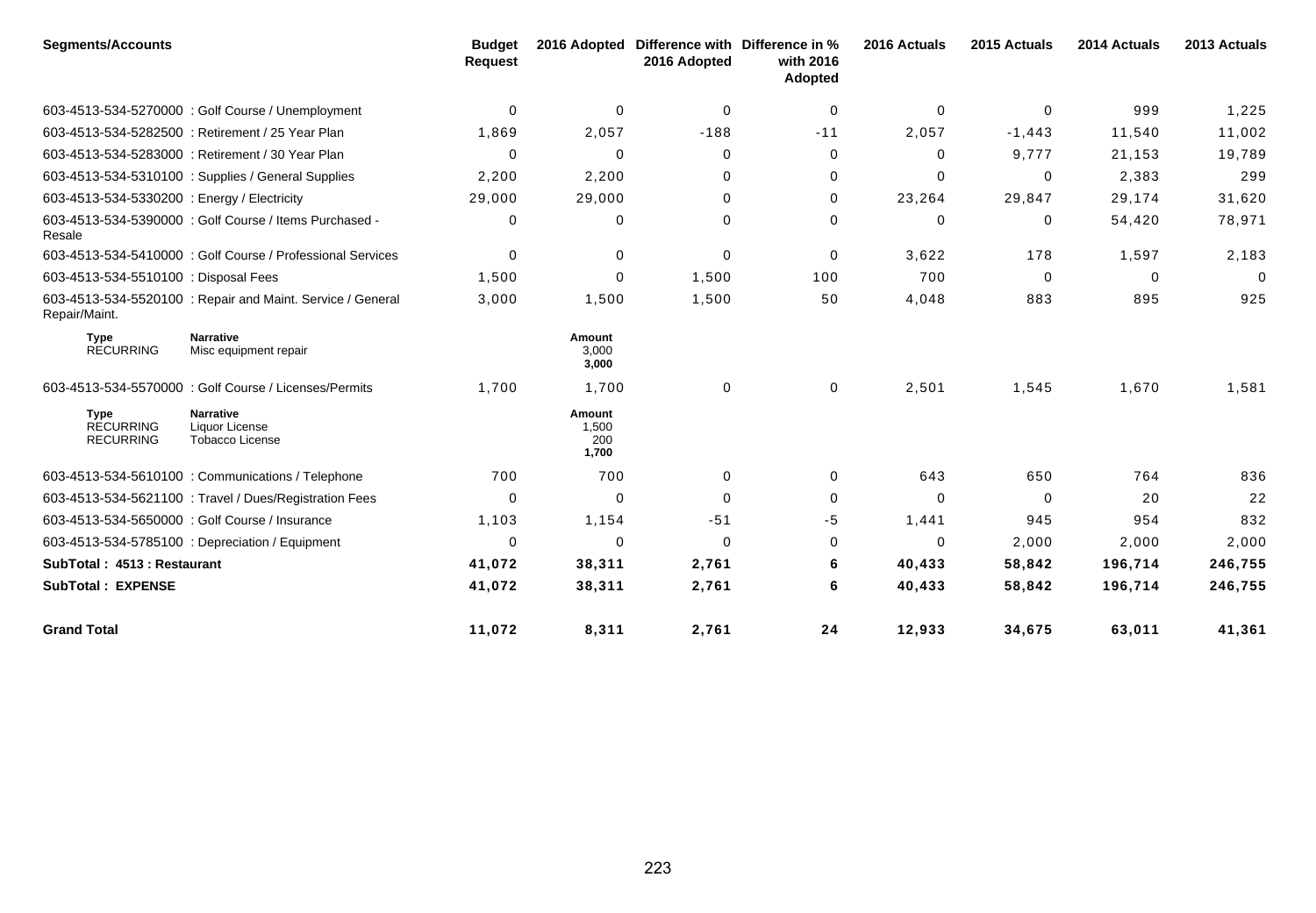# **The City of Frederick Working Budget Report 2017, Working, Details, Adopted** From Account: 603-8111 To Account: 603-8111 Run Date: 05/27/2016 User: kmiletich Report by: Dept/Div

| <b>Segments/Accounts</b>                      |                                                                                                | <b>Budget</b><br><b>Request</b> | 2016 Adopted       | 2016 Adopted | Difference with Difference in %<br>with 2016<br><b>Adopted</b> | 2016 Actuals | 2015 Actuals | 2014 Actuals | 2013 Actuals |
|-----------------------------------------------|------------------------------------------------------------------------------------------------|---------------------------------|--------------------|--------------|----------------------------------------------------------------|--------------|--------------|--------------|--------------|
| <b>EXPENSE</b>                                |                                                                                                |                                 |                    |              |                                                                |              |              |              |              |
| 8111 : Bonded Debt                            |                                                                                                |                                 |                    |              |                                                                |              |              |              |              |
| 603-8111-811-5810900 : Principal / 09 Issue   |                                                                                                | 45,000                          | 45,000             | $\mathbf 0$  | 0                                                              | $\Omega$     | $\Omega$     | $\mathbf 0$  | 0            |
| 603-8111-821-5820900 : Interest / 09 Issue    |                                                                                                | 34,307                          | 35,769             | $-1,462$     | -5                                                             | 26,992       | 36,835       | 37,808       | 39,635       |
| 603-8111-821-5821602 : Interest / 2016C Issue |                                                                                                | 0                               | $\mathbf 0$        | 0            | 0                                                              | 1,987        | 0            | $\mathbf 0$  | $\mathbf 0$  |
| Services                                      | 603-8111-831-5410000 : Other Charges / Professional                                            | 45                              | 45                 | 0            | 0                                                              | 3,998        |              |              | 8            |
| Type<br><b>RECURRING</b><br><b>RECURRING</b>  | <b>Narrative</b><br>2009 Issue - Paying Agent/Registrar<br>2009 Issue - Out of Pocket Expenses |                                 | Amount<br>37<br>45 |              |                                                                |              |              |              |              |
| SubTotal: 8111: Bonded Debt                   |                                                                                                | 79,352                          | 80,814             | $-1,462$     | $-2$                                                           | 32,977       | 36,842       | 37,815       | 39,643       |
| <b>SubTotal: EXPENSE</b>                      |                                                                                                | 79,352                          | 80,814             | $-1,462$     | $-2$                                                           | 32,977       | 36,842       | 37,815       | 39,643       |
| <b>Grand Total</b>                            |                                                                                                | 79,352                          | 80,814             | $-1,462$     | $-2$                                                           | 32,977       | 36,842       | 37,815       | 39,643       |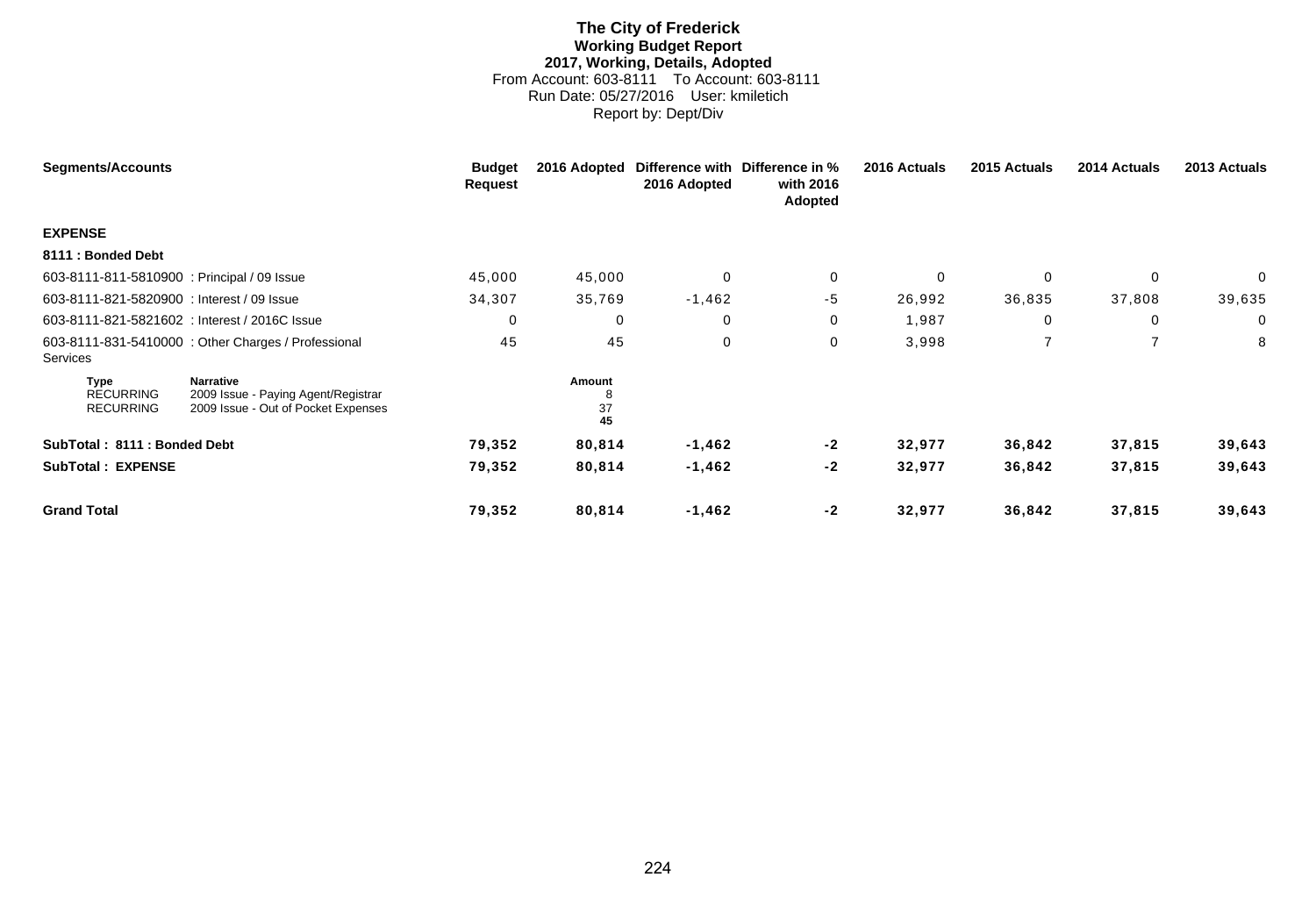# **The City of Frederick Working Budget Report 2017, Working, Details, Adopted** From Account: 603-9111 To Account: 603-9111 Run Date: 05/27/2016 User: kmiletich Report by: Dept/Div

| <b>Segments/Accounts</b>                                  | <b>Budget</b><br><b>Request</b> | 2016 Adopted | 2016 Adopted | Difference with Difference in %<br>with 2016<br>Adopted | 2016 Actuals | 2015 Actuals | 2014 Actuals | 2013 Actuals |
|-----------------------------------------------------------|---------------------------------|--------------|--------------|---------------------------------------------------------|--------------|--------------|--------------|--------------|
| <b>EXPENSE</b>                                            |                                 |              |              |                                                         |              |              |              |              |
| 9111 : Operating Transfers                                |                                 |              |              |                                                         |              |              |              |              |
| 603-9111-000-5910000: Transfers Out / Interfund Transfers | 0                               | 23,886       | $-23,886$    | $-100$                                                  | 0            | 0            | 0            | $\mathbf 0$  |
| SubTotal: 9111: Operating Transfers                       | 0                               | 23,886       | $-23,886$    | $-100$                                                  | 0            | 0            | 0            | 0            |
| <b>SubTotal: EXPENSE</b>                                  | 0                               | 23,886       | $-23,886$    | $-100$                                                  | 0            | 0            | 0            | 0            |
| <b>Grand Total</b>                                        | 0                               | 23.886       | $-23,886$    | $-100$                                                  | 0            | 0            | 0            | 0            |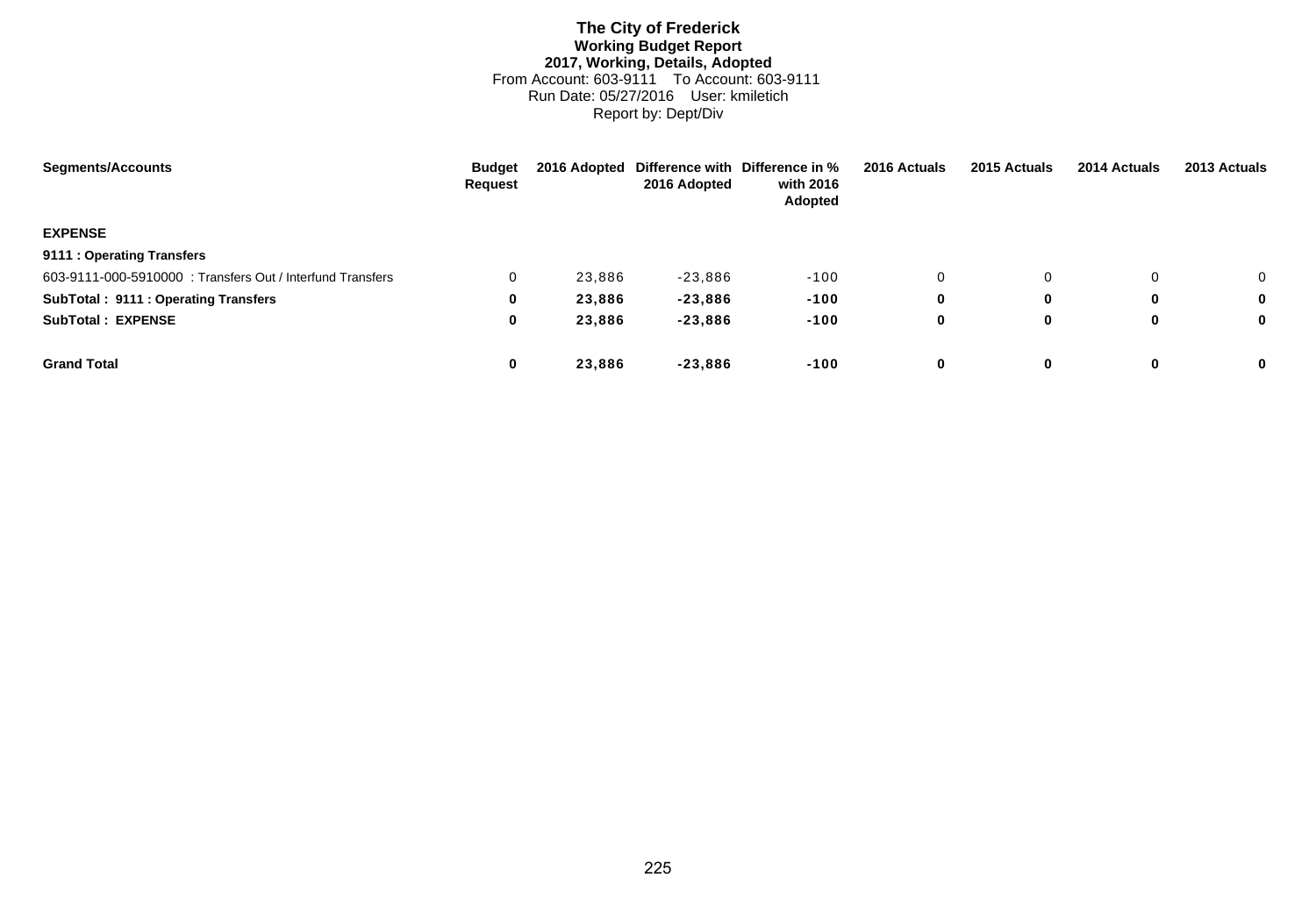# **The City of Frederick Working Budget Report 2017, Working, Details, Adopted** From Account: 604-0000 To Account: 604-0000 Run Date: 05/27/2016 User: kmiletich Report by: Dept/Div

| <b>Segments/Accounts</b>                                                       | <b>Budget</b><br><b>Request</b> | 2016 Adopted | 2016 Adopted | Difference with Difference in %<br>with 2016<br>Adopted | 2016 Actuals | 2015 Actuals | 2014 Actuals | 2013 Actuals |
|--------------------------------------------------------------------------------|---------------------------------|--------------|--------------|---------------------------------------------------------|--------------|--------------|--------------|--------------|
| <b>REVENUE</b>                                                                 |                                 |              |              |                                                         |              |              |              |              |
| 0000 : NA                                                                      |                                 |              |              |                                                         |              |              |              |              |
| 604-0000-000-3690002 : Miscellaneous / Discounts Earned                        | $\Omega$                        | $\mathbf 0$  | $\mathbf{0}$ | $\mathbf 0$                                             | 8            | 13           | 14           | 9            |
| 604-0000-000-3810001 : Non-Operating Revenues /<br>Investment Income           | 0                               | 0            | 0            | 0                                                       | 4,431        | 5,132        | $-6,894$     | 6,181        |
| 604-0000-000-3910002 : General Long-Term Oblig. / Debt<br><b>Issue Premium</b> | $\mathbf 0$                     | 0            | 0            | 0                                                       | 0            | 2,381        | 2,381        | 2,381        |
| 604-0000-000-3920001: Inter-Fund Transfers / Transfer from<br>General          | 249,969                         | 245,290      | 4,679        |                                                         | $\mathbf 0$  | 76,129       | 404,735      | 724,392      |
| 604-0000-000-3920307 : Inter-Fund Transfers / Transfer from<br>Airport CIP     | 715,000                         | 715,000      | 0            | 0                                                       | 0            | 192,988      | 331,090      | 217,135      |
| SubTotal: 0000: NA                                                             | $-964,969$                      | $-960,290$   | -4,679       | 0                                                       | $-4,439$     | $-276,643$   | $-731,326$   | $-950,098$   |
| <b>SubTotal: REVENUE</b>                                                       | $-964,969$                      | $-960,290$   | $-4,679$     | 0                                                       | $-4,439$     | $-276,643$   | $-731,326$   | $-950.098$   |
| <b>Grand Total</b>                                                             | $-964,969$                      | $-960,290$   | $-4,679$     | $\mathbf 0$                                             | $-4,439$     | $-276,643$   | $-731,326$   | $-950.098$   |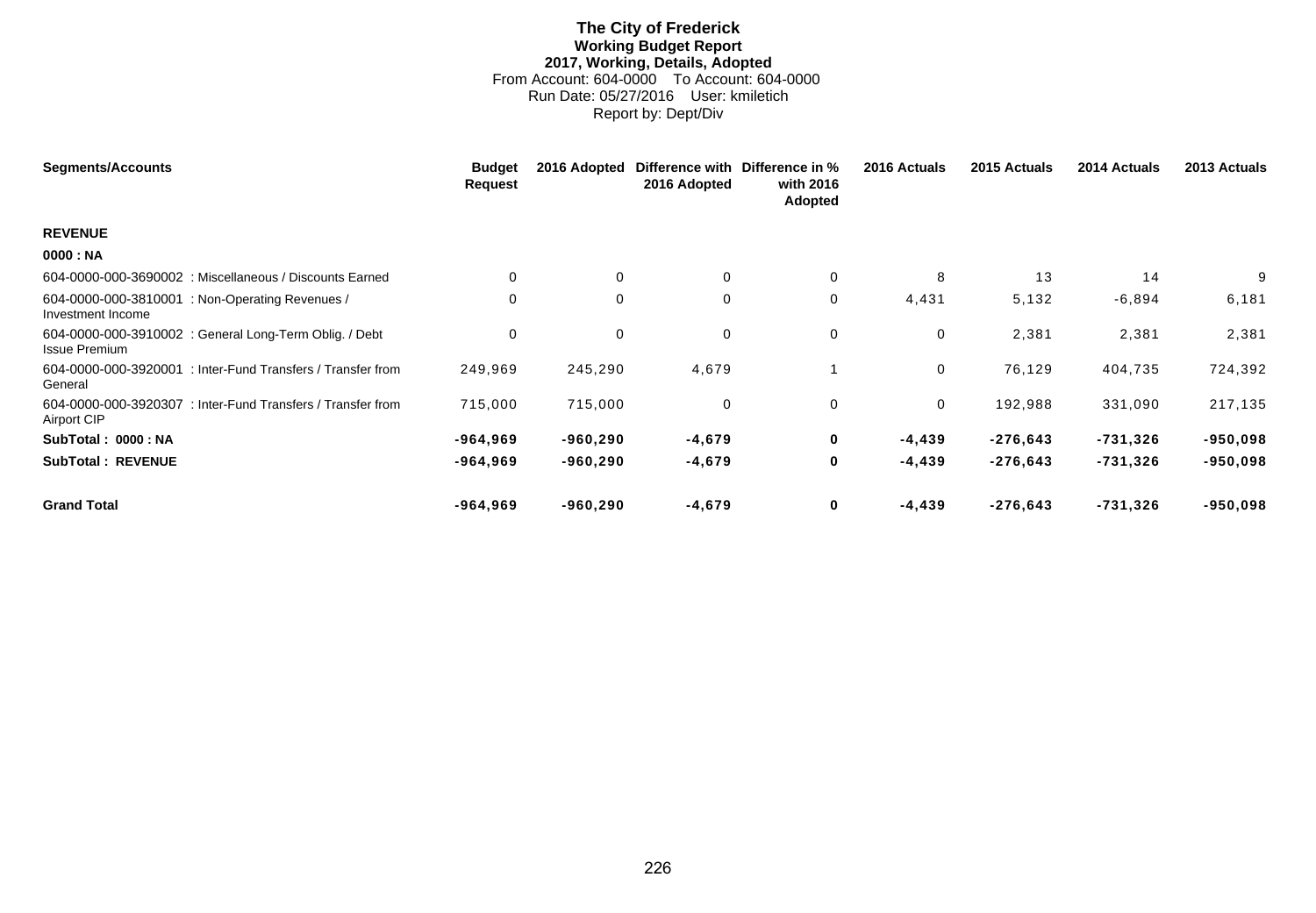### **The City of Frederick Working Budget Report 2017, Working, Details, Adopted** From Account: 604-3711 To Account: 604-3711 Run Date: 05/27/2016 User: kmiletich Report by: Dept/Div

| <b>Segments/Accounts</b>               |                                                               | <b>Budget</b><br><b>Request</b> |                          | 2016 Adopted Difference with Difference in %<br>2016 Adopted | with 2016<br>Adopted | 2016 Actuals | 2015 Actuals | 2014 Actuals   | 2013 Actuals |
|----------------------------------------|---------------------------------------------------------------|---------------------------------|--------------------------|--------------------------------------------------------------|----------------------|--------------|--------------|----------------|--------------|
| <b>REVENUE</b>                         |                                                               |                                 |                          |                                                              |                      |              |              |                |              |
| 3711 : Airport                         |                                                               |                                 |                          |                                                              |                      |              |              |                |              |
|                                        | 604-3711-371-3313200 : Federal / Public Works / Op Indirect   | $\Omega$                        | $\Omega$                 | $\Omega$                                                     | 0                    | 0            | 0            | $\Omega$       | 818          |
| Grants                                 | 604-3711-371-3343102 : State of Maryland / Other State        | $\Omega$                        | 0                        | $\Omega$                                                     | 0                    | $\Omega$     | 0            | 328,652        | 139,916      |
|                                        | 604-3711-371-3400005 : Airport / Merchandising Sales          | 2,000                           | $\mathbf 0$              | 2,000                                                        | 100                  | 0            | $\Omega$     | $\Omega$       | 0            |
| Facility                               | 604-3711-371-3437001 : Equipmental Rental / Washing           | 300                             | 300                      | 0                                                            | 0                    | 370          | 0            | $\Omega$       | $\mathbf 0$  |
|                                        | 604-3711-371-3437002 : Public Works / Grass Tie Downs         | $\Omega$                        | 0                        | $\Omega$                                                     | $\mathbf 0$          | $\mathbf 0$  | $-253$       | 3,198          | 5,148        |
| Tie-Down                               | 604-3711-371-3437003 : Public Works / Hard Surface            | 59,000                          | 59,000                   | 0                                                            | 0                    | 42,750       | 54,486       | 49,415         | 61,812       |
|                                        | 604-3711-371-3437004 : Public Works / Hangars                 | 131,000                         | 131,000                  | $\Omega$                                                     | 0                    | 117,867      | 123,146      | 121,971        | 118,540      |
|                                        | 604-3711-371-3437005 : Hangars / North Project                | 433,000                         | 433,000                  | $\Omega$                                                     | $\Omega$             | 401,730      | 417,376      | 415,572        | 418,967      |
|                                        | 604-3711-371-3437006 : Airport Facility Daily Use Fee         | 0                               | 0                        | $\Omega$                                                     | 0                    | 7,200        | 0            | 0              | $\mathbf 0$  |
| 604-3711-371-3621001 : Rentals / Rents |                                                               | 7,200                           | 7,200                    | $\Omega$                                                     | 0                    | 19,663       | 21,451       | 22,051         | 28,650       |
|                                        | 604-3711-371-3621301 : Public Works / Airport Leases          | 294,580                         | 294,580                  | $\Omega$                                                     | $\mathbf 0$          | 256,602      | 287,116      | 196,245        | 158,326      |
|                                        | 604-3711-371-3653701 : Public Works / Fuel & Oil Fees         | 45,000                          | 40,000                   | 5,000                                                        | 11                   | 45,701       | 57,573       | 54,384         | 47,500       |
|                                        | 604-3711-371-3690001 : Miscellaneous / Other Misc. Receipts   | 1,000                           | 1,000                    | $\Omega$                                                     | 0                    | 499          | 1,187        | 1,904          | 34           |
| Type<br><b>RECURRING</b>               | <b>Narrative</b><br>Fee for commercial use at airport         |                                 | Amount<br>1,000<br>1,000 |                                                              |                      |              |              |                |              |
| Gen. Cap. Asse                         | 604-3711-371-3930001 : Capital Asset Disposition / Sale of    | $\mathbf 0$                     | 0                        | $\Omega$                                                     | 0                    | $\Omega$     | $\mathbf 0$  | $\Omega$       | 2,340        |
| Reimbursemen                           | 604-3711-371-3930002 : Capital Asset Disposition / Insurance  | 0                               | 0                        | $\mathbf 0$                                                  | 0                    | 6,719        | 0            | 0              | 0            |
| SubTotal: 3711: Airport                |                                                               | $-973,080$                      | $-966,080$               | $-7,000$                                                     | 0                    | $-899, 101$  | $-962,082$   | $-1, 193, 392$ | $-982,051$   |
| <b>SubTotal: REVENUE</b>               |                                                               | $-973,080$                      | $-966,080$               | $-7,000$                                                     | 0                    | $-899, 101$  | $-962,082$   | $-1, 193, 392$ | $-982,051$   |
| <b>EXPENSE</b><br>3711 : Airport       |                                                               |                                 |                          |                                                              |                      |              |              |                |              |
|                                        | 604-3711-371-5121100 : Salaries - Full Time / Productive Time | 209,557                         | 200,204                  | 9,353                                                        | 4                    | 146,647      | 167,822      | 147,798        | 163,318      |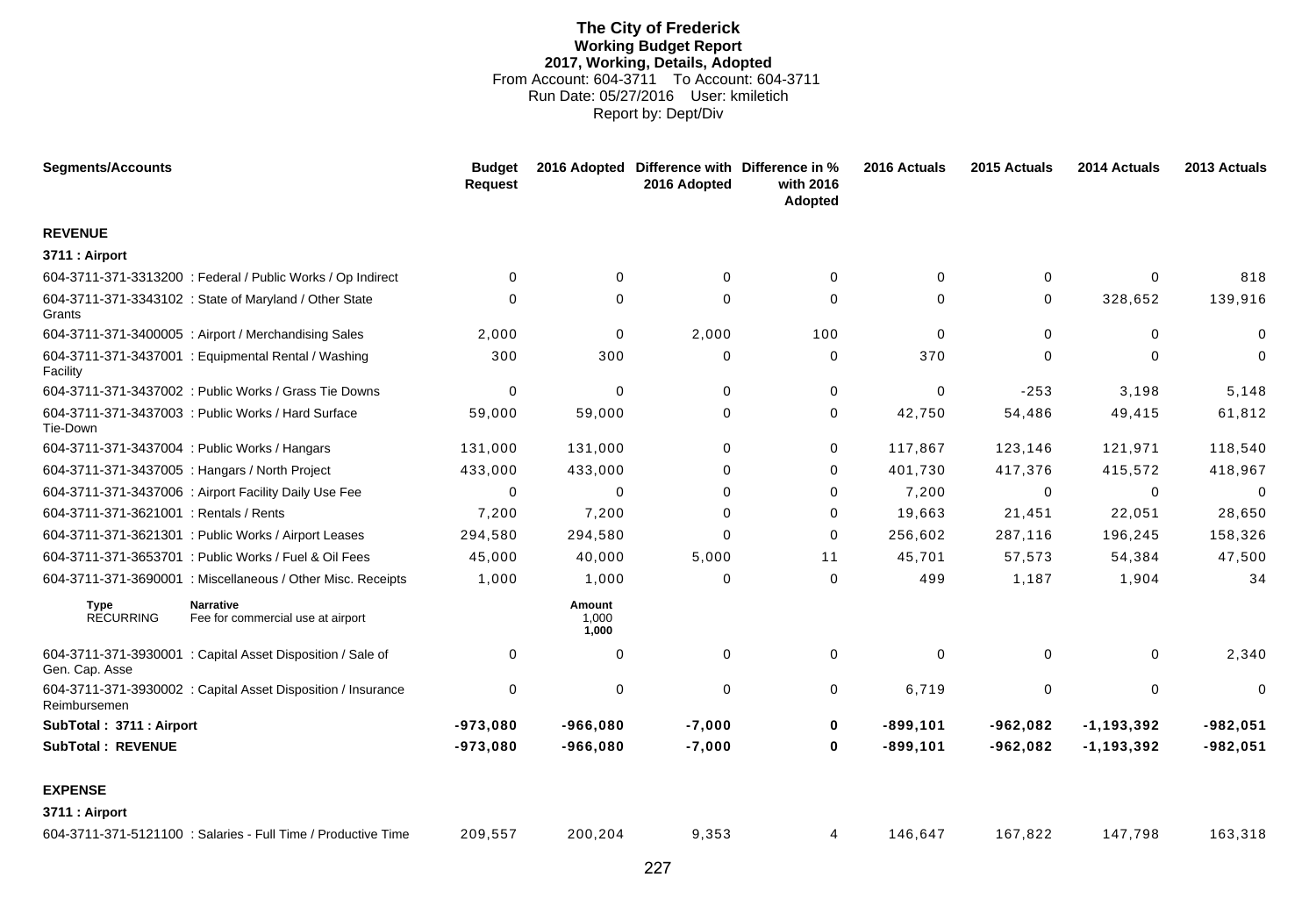| <b>Segments/Accounts</b>                       |                                                                             | <b>Budget</b><br><b>Request</b> |                            | 2016 Adopted Difference with Difference in %<br>2016 Adopted | with 2016<br>Adopted | 2016 Actuals | 2015 Actuals | 2014 Actuals | 2013 Actuals   |
|------------------------------------------------|-----------------------------------------------------------------------------|---------------------------------|----------------------------|--------------------------------------------------------------|----------------------|--------------|--------------|--------------|----------------|
|                                                | 604-3711-371-5121200 : Salaries - Full Time / Vacation                      | $\Omega$                        | 0                          | 0                                                            | 0                    | 6,998        | 11,161       | 11,039       | 13,399         |
|                                                | 604-3711-371-5121300 : Salaries - Full Time / Sick                          | 0                               | 0                          | 0                                                            | 0                    | 956          | 1,202        | 1,671        | 2,440          |
|                                                | 604-3711-371-5121400 : Salaries - Full Time / Holiday                       | $\Omega$                        | $\Omega$                   | 0                                                            | 0                    | 7,000        | 7,505        | 7,722        | 7,845          |
|                                                | 604-3711-371-5121500 : Salaries - Full Time / Other Leave                   | $\Omega$                        | 0                          | 0                                                            | 0                    | 5,552        | 6,369        | 3,570        | 6,347          |
| 604-3711-371-5141200 : Overtime / Standby      |                                                                             | 1,500                           | 1,500                      | 0                                                            | 0                    | $\Omega$     | 0            | 11,973       | 0              |
|                                                | 604-3711-371-5141300 : Overtime / Premium Overtime                          | 3,600                           | 3,600                      | 0                                                            | 0                    | $\Omega$     | 0            | 1,102        | 790            |
|                                                | 604-3711-371-5150000: Salaries - Perm Part Time                             | 0                               | 0                          | 0                                                            | 0                    | $\Omega$     | $\Omega$     | 801          | $\Omega$       |
| 604-3711-371-5170000 : Special Allowance       |                                                                             | 0                               | 0                          | 0                                                            | 0                    | $\Omega$     | $\Omega$     | 3,750        | $\Omega$       |
| Compensation                                   | 604-3711-371-5210000 : Transportation / Workmen's                           | 4,713                           | 18,708                     | $-13,995$                                                    | $-297$               | 22,238       | 18,262       | 17,149       | 12,537         |
| 604-3711-371-5221100 : FICA / Social Security  |                                                                             | 13,309                          | 12,729                     | 580                                                          | 4                    | 9,973        | 11,561       | 11,342       | 11,600         |
| 604-3711-371-5221200 : FICA / Medicare         |                                                                             | 3,113                           | 2,978                      | 135                                                          | 4                    | 2,332        | 2,704        | 2,653        | 2,713          |
|                                                | 604-3711-371-5264100 : Health Insurance / Retirees >= 65                    | 10,578                          | 10,293                     | 285                                                          | 2                    | 9,622        | 9,162        | 8,479        | 7,997          |
|                                                | 604-3711-371-5266100 : Health Insurance / CIGNA                             | 7,459                           | 7,050                      | 409                                                          | 5                    | 7,318        | 6,424        | 9,526        | 11,829         |
|                                                | 604-3711-371-5266300 : Health Insurance / OPEB Payment                      | 9,278                           | 9,562                      | $-284$                                                       | -4                   | 9,562        | 11,234       | 11,308       | 9,165          |
|                                                | 604-3711-371-5266400 : Health Insurance / OPEB Unfunded                     | 0                               | 0                          | $\mathbf 0$                                                  | 0                    | 0            | 11,323       | 14,741       | 8,708          |
| Plan                                           | 604-3711-371-5266500 : OPEB Retirement Health Savings                       | 0                               | 0                          | 0                                                            | 0                    | 2,500        | 2,500        | $\Omega$     | $\mathbf 0$    |
| -Emp                                           | 604-3711-371-5267200 : Health Insurance / Aetna Dental                      | $\Omega$                        | 0                          | 0                                                            | 0                    | 75           | 0            | 9            | $-20$          |
| 604-3711-371-5267900 : Vision - Emp            |                                                                             | $\Omega$                        | 0                          | $\mathbf{0}$                                                 | 0                    | 53           | $\mathbf 0$  | $-14$        | $\overline{4}$ |
|                                                | 604-3711-371-5268100 : Health Insurance / Disability                        | 570                             | 548                        | 22                                                           | 3                    | 384          | 324          | 301          | 388            |
| 604-3711-371-5269100 : Health Insurance / Life |                                                                             | 393                             | 393                        | 0                                                            | 0                    | 364          | 316          | 276          | 324            |
|                                                | 604-3711-371-5282500 : Retirement / 25 Year Plan                            | 30,051                          | 33,072                     | $-3,021$                                                     | $-11$                | 33,072       | 40,310       | 23,112       | 21,459         |
|                                                | 604-3711-371-5283000 : Retirement / 30 Year Plan                            | 10,344                          | 11,845                     | $-1,501$                                                     | $-15$                | 11,845       | 8,517        | 10,584       | 9,607          |
| 604-3711-371-5291100 : Misc Benefits / Tuition |                                                                             | 1,500                           | 0                          | 1,500                                                        | 100                  | 0            | $\mathbf 0$  | $\Omega$     | $\Omega$       |
| 604-3711-371-5291300 : Misc Benefits / Other   |                                                                             | 582                             | 582                        | 0                                                            | 0                    | 533          | 582          | 582          | 576            |
|                                                | 604-3711-371-5310100 : Supplies / General Supplies                          | 30,000                          | 30,000                     | 0                                                            | 0                    | 30,115       | 26,755       | 29,500       | 26,166         |
| <b>Type</b><br><b>RECURRING</b>                | Narrative<br>Supplies for airport facility repairs and misc office supplies |                                 | Amount<br>30,000<br>30,000 |                                                              |                      |              |              |              |                |
|                                                | 604-3711-371-5310300: Supplies / Clothing/Uniforms                          | 2,000                           | 2,000                      | $\pmb{0}$                                                    | $\mathbf 0$          | $\mathbf 0$  | 865          | $\mathbf 0$  | 0              |
| Type<br><b>RECURRING</b>                       | <b>Narrative</b><br>New logo - marketing for NBAA tradeshow                 |                                 | Amount<br>2,000<br>2,000   |                                                              |                      |              |              |              |                |
| 604-3711-371-5330100 : Energy / Fuel & Oil     |                                                                             | 10,000                          | 10,000                     | 0                                                            | $\mathbf 0$          | 5,174        | 10,078       | 8,539        | 3,805          |
| 604-3711-371-5330200 : Energy / Electricity    |                                                                             | 40,000                          | 40,000                     | 0                                                            | $\mathbf 0$          | 23,114       | 29,004       | 34,786       | 48,622         |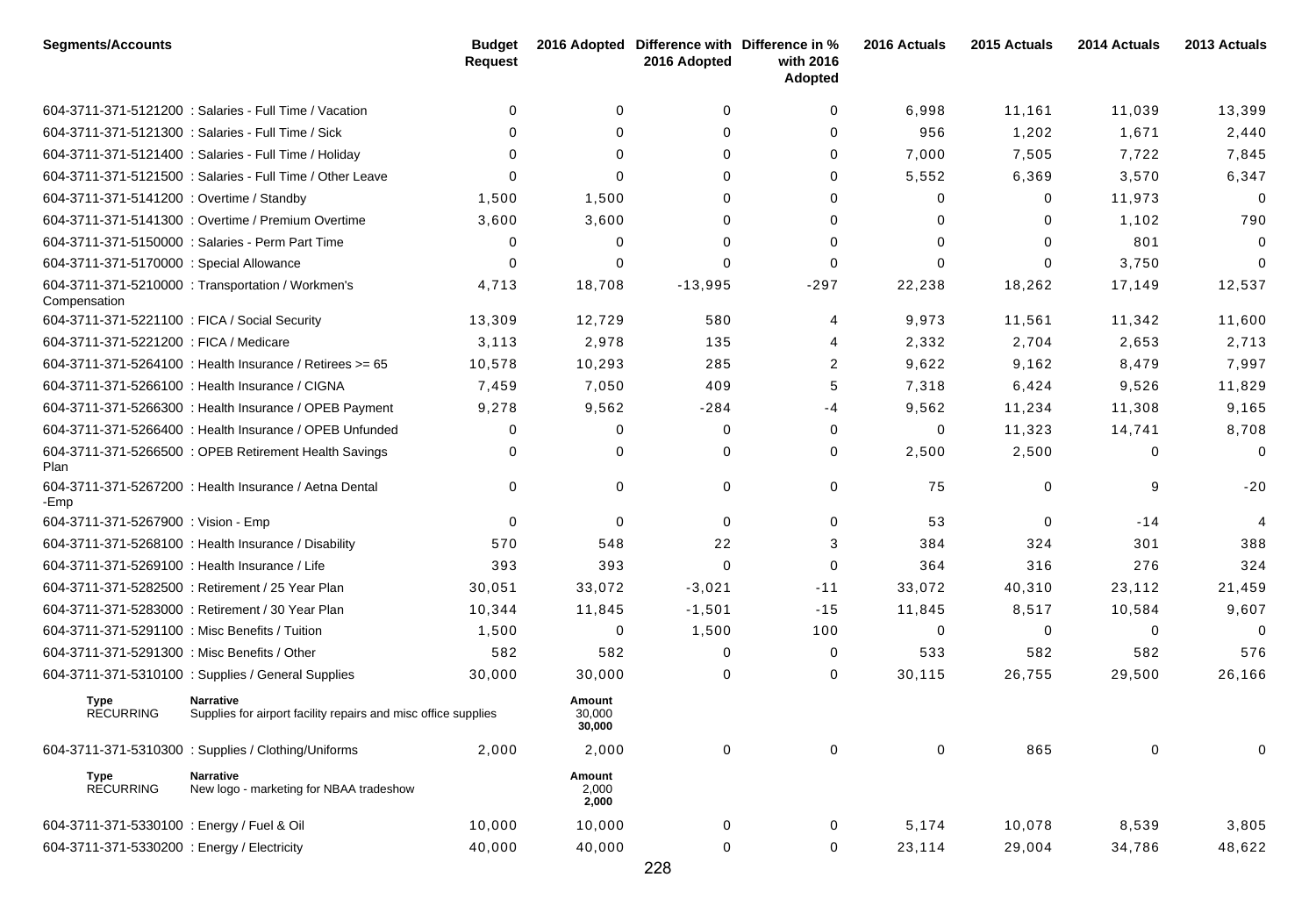| <b>Segments/Accounts</b>                                         |                                                                                                       | <b>Budget</b><br><b>Request</b> |                                               | 2016 Adopted Difference with Difference in %<br>2016 Adopted | with 2016<br>Adopted | 2016 Actuals | 2015 Actuals     | 2014 Actuals | 2013 Actuals |
|------------------------------------------------------------------|-------------------------------------------------------------------------------------------------------|---------------------------------|-----------------------------------------------|--------------------------------------------------------------|----------------------|--------------|------------------|--------------|--------------|
| 604-3711-371-5330300 : Energy / Natural Gas                      |                                                                                                       | 1,000                           | 1,000                                         | $\mathbf 0$                                                  | 0                    | 470          | 1,270            | 5,277        | 4,510        |
|                                                                  | 604-3711-371-5340000 : Transportation / Chemicals                                                     | 10,600                          | 10,000                                        | 600                                                          | 5                    | 580          | 9,990            | 9,873        | 9,999        |
| Type<br><b>RECURRING</b><br><b>RECURRING</b>                     | <b>Narrative</b><br>Weed killer<br>De-Icer Chemicals                                                  |                                 | Amount<br>600<br>10,000<br>10,600             |                                                              |                      |              |                  |              |              |
|                                                                  | 604-3711-371-5390000 : Airport / Items Purchased - Resale                                             | 2,000                           | 0                                             | 2,000                                                        | 100                  | $\mathbf 0$  | $\boldsymbol{0}$ | $\mathbf 0$  | 0            |
| Type<br><b>RECURRING</b>                                         | <b>Narrative</b><br>Shirts/jackets to sell                                                            |                                 | Amount<br>2,000<br>2,000                      |                                                              |                      |              |                  |              |              |
| Services                                                         | 604-3711-371-5410000: Transportation / Professional                                                   | 25,000                          | 40,000                                        | $-15,000$                                                    | $-60$                | 15,497       | 4,149            | 31,291       | 46,788       |
| <b>Type</b><br><b>RECURRING</b>                                  | <b>Narrative</b><br>on call consulting                                                                |                                 | Amount<br>25,000<br>25,000                    |                                                              |                      |              |                  |              |              |
| Services                                                         | 604-3711-371-5510200 : Cleaning Services / Custodial                                                  | 2,000                           | 2,000                                         | 0                                                            | $\mathbf 0$          | 1,960        | 1,660            | 1,690        | 1,380        |
| <b>Type</b><br><b>RECURRING</b><br><b>RECURRING</b>              | <b>Narrative</b><br>Window cleaning<br>Cleaning airport facilities                                    |                                 | Amount<br>500<br>1,500<br>2,000               |                                                              |                      |              |                  |              |              |
| Repair/Maint.                                                    | 604-3711-371-5520100 : Repair and Maint. Service / General                                            | 30,000                          | 35,000                                        | $-5,000$                                                     | $-17$                | 18,531       | 16,910           | 48,217       | 28,939       |
| Type<br><b>RECURRING</b><br><b>RECURRING</b><br><b>RECURRING</b> | <b>Narrative</b><br>Annual preventative maint & repair<br>Annual fire extinguisher inspection<br>Misc |                                 | Amount<br>10,000<br>4,000<br>16,000<br>30,000 |                                                              |                      |              |                  |              |              |
| <b>Maintenance Contracts</b>                                     | 604-3711-371-5520200 : Repair and Maint. Service /                                                    | 15,000                          | 15,000                                        | 0                                                            | $\mathbf 0$          | 6,516        | 7,014            | 2,738        | 6,055        |
| Type<br><b>RECURRING</b><br><b>RECURRING</b>                     | <b>Narrative</b><br>Annual AWOS & preventative maint<br>Misc repairs                                  |                                 | Amount<br>10,000<br>5,000<br>15,000           |                                                              |                      |              |                  |              |              |
|                                                                  | 604-3711-371-5540200 : Rentals / Equipment and Vehicles                                               | 3,000                           | 5,000                                         | $-2,000$                                                     | -67                  | 850          | 1,020            | 24,905       | 54,006       |
| Type<br><b>RECURRING</b><br><b>RECURRING</b><br><b>RECURRING</b> | <b>Narrative</b><br>Pot-a-pot service<br>Airport events<br>DPW equipment rentals                      |                                 | Amount<br>1,010<br>990<br>1,000<br>3,000      |                                                              |                      |              |                  |              |              |
| Service                                                          | 604-3711-371-5560100 : Water/Sewer Service / Water/Sewer                                              | 1,000                           | 1,000                                         | $\mathbf 0$                                                  | $\mathbf 0$          | 989          | 1,120            | 2,009        | 1,111        |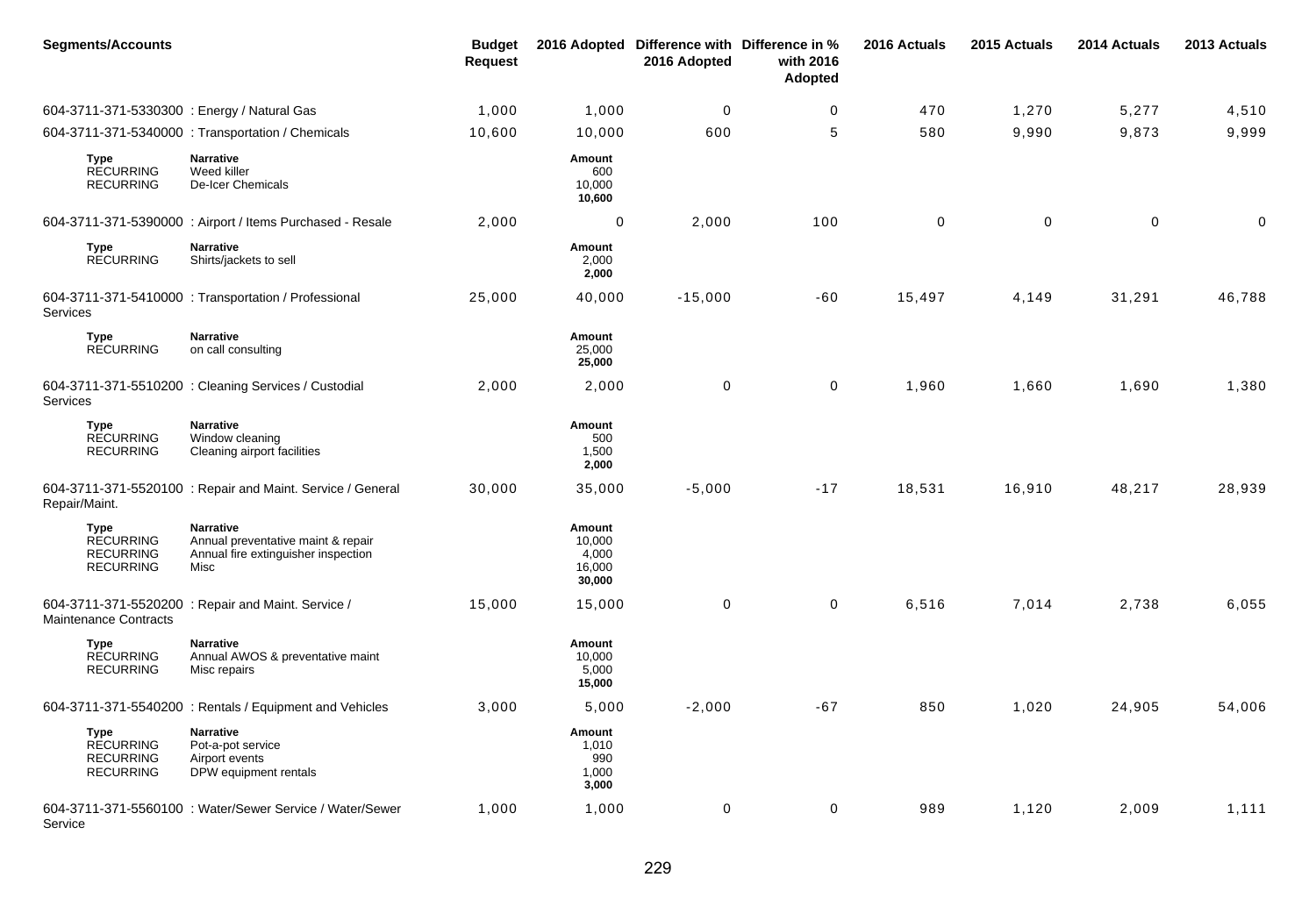| <b>Segments/Accounts</b>                                                                    |                                                                                | <b>Budget</b><br><b>Request</b> |                                             | 2016 Adopted Difference with Difference in %<br>2016 Adopted | with 2016<br>Adopted | 2016 Actuals | 2015 Actuals | 2014 Actuals | 2013 Actuals |
|---------------------------------------------------------------------------------------------|--------------------------------------------------------------------------------|---------------------------------|---------------------------------------------|--------------------------------------------------------------|----------------------|--------------|--------------|--------------|--------------|
| <b>Mgmt Service</b>                                                                         | 604-3711-371-5561100 : Water/Sewer Service / Storm Water                       | 0                               | 6,000                                       | $-6,000$                                                     | $-100$               | 381          | 942          | 3,270        | 5,831        |
| <b>Benefit Charg</b>                                                                        | 604-3711-371-5562100 : Water/Sewer Service / Solid Waste                       | 8,321                           | 8,321                                       | 0                                                            | 0                    | 8,321        | 8,321        | 8,321        | 7,448        |
|                                                                                             | 604-3711-371-5570000 : Transportation / Licenses/Permits                       | 0                               | 0                                           | 0                                                            | 0                    | 10           | 0            | 100          | 100          |
| 604-3711-371-5590000 : Transportation / Taxes                                               |                                                                                | 0                               | 0                                           | 0                                                            | 0                    | 0            | 0            | 7,264        | 7,264        |
|                                                                                             | 604-3711-371-5610100 : Communications / Telephone                              | 6,000                           | 6,000                                       | $\Omega$                                                     | 0                    | 4,118        | 4,363        | 5,298        | 4,515        |
|                                                                                             | 604-3711-371-5610200 : Communications / Postage                                | 700                             | 500                                         | 200                                                          | 28                   | 247          | 543          | 471          | 301          |
| 604-3711-371-5620100 : Travel / Transportation                                              |                                                                                | 2,500                           | 400                                         | 2,100                                                        | 84                   | 30           | 0            | 217          | 785          |
| Type<br><b>RECURRING</b>                                                                    | <b>Narrative</b><br>Travel costs for conference/training/trade show attendance |                                 | Amount<br>2,500<br>2,500                    |                                                              |                      |              |              |              |              |
|                                                                                             | 604-3711-371-5621100 : Travel / Dues/Registration Fees                         | 11,000                          | 8,500                                       | 2,500                                                        | 22                   | 9,084        | 6,685        | 3,475        | 4,995        |
| Type<br><b>RECURRING</b><br><b>RECURRING</b>                                                | <b>Narrative</b><br>Conference/Exhibit Registration fees<br>Membership dues    |                                 | Amount<br>6,500<br>4,500<br>11,000          |                                                              |                      |              |              |              |              |
| 604-3711-371-5622100 : Travel / Lodging                                                     |                                                                                | 2,500                           | 1,000                                       | 1,500                                                        | 60                   | 1,350        | 986          | 383          | 640          |
| <b>Type</b><br><b>RECURRING</b><br><b>RECURRING</b><br><b>RECURRING</b><br><b>RECURRING</b> | <b>Narrative</b><br>MAMA<br><b>NBAA</b><br>AAAE GA<br>Penn State               |                                 | Amount<br>750<br>910<br>400<br>440<br>2,500 |                                                              |                      |              |              |              |              |
| 604-3711-371-5623100 : Travel / Meals/Food                                                  |                                                                                | 640                             | 0                                           | 640                                                          | 100                  | $\mathbf 0$  | 0            | 0            | 0            |
| Type<br><b>RECURRING</b>                                                                    | <b>Narrative</b><br>Meals for conferences/training/trade shows                 |                                 | Amount<br>640<br>640                        |                                                              |                      |              |              |              |              |
|                                                                                             | 604-3711-371-5630000 : Transportation / Advertising                            | 3,000                           | 2,000                                       | 1,000                                                        | 33                   | 0            | 594          | 721          | 297          |
| Type<br><b>RECURRING</b>                                                                    | <b>Narrative</b><br>Marketing branding efforts                                 |                                 | Amount<br>3,000<br>3,000                    |                                                              |                      |              |              |              |              |
|                                                                                             | 604-3711-371-5640000 : Transportation / Printing & Binding                     | 1,000                           | 1,000                                       | 0                                                            | 0                    | 32           | 0            | 46           | 0            |
| Type<br><b>RECURRING</b>                                                                    | <b>Narrative</b><br>Increased marketing efforts                                |                                 | Amount<br>1,000<br>1,000                    |                                                              |                      |              |              |              |              |
|                                                                                             | 604-3711-371-5650000 : Transportation / Insurance                              | 28,484                          | 28,955                                      | $-471$                                                       | $-2$                 | 15,103       | 16,067       | 17,730       | 23,964       |
|                                                                                             | 604-3711-371-5690000 : Transportation / Miscellaneous                          | 0                               | 0                                           | 0                                                            | 0                    | 3,220        | 0            | 0            | 0            |
|                                                                                             | 604-3711-371-5740100 : Machinery & equipment / Vehicles                        | 0                               | 0                                           | 0                                                            | 0                    | 0            | 0            | 199,950      | 43,446       |
|                                                                                             | 604-3711-371-5740200 : Machinery & Equipment / Machinery                       | 0                               | 0                                           | 0                                                            | 0                    | 0            | 0            | 181,530      | 237,516      |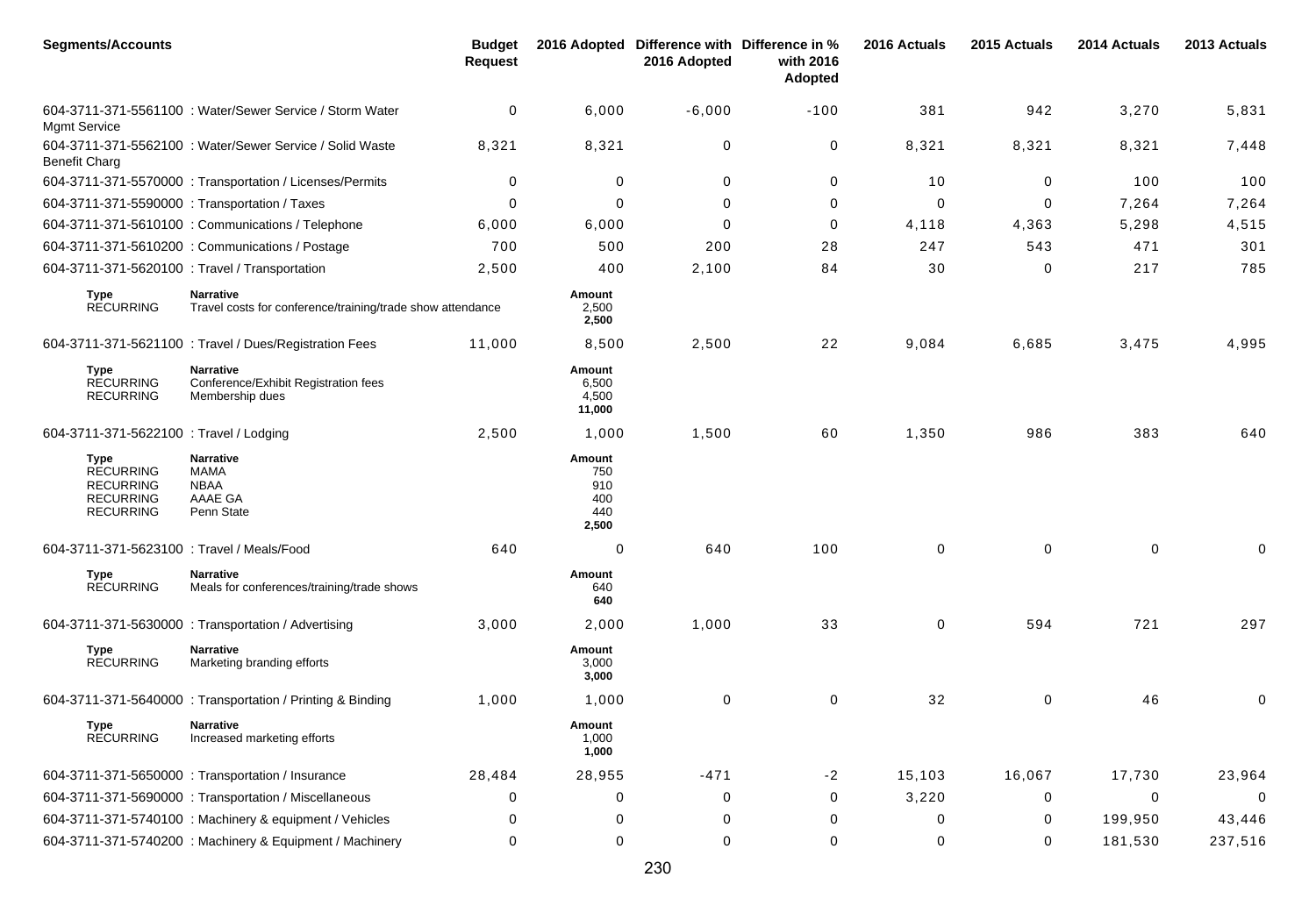| <b>Segments/Accounts</b>                                           | <b>Budget</b><br><b>Request</b> | 2016 Adopted | 2016 Adopted | Difference with Difference in %<br>with 2016<br><b>Adopted</b> | 2016 Actuals | 2015 Actuals | 2014 Actuals | 2013 Actuals |
|--------------------------------------------------------------------|---------------------------------|--------------|--------------|----------------------------------------------------------------|--------------|--------------|--------------|--------------|
| 604-3711-371-5749000 : Machinery & Equipment /<br>Contra-expense   | $\Omega$                        | 0            | 0            | $\mathbf 0$                                                    | 0            | 0            | $-381,480$   | $-280,962$   |
| 604-3711-371-5781100 : Depreciation / Buildings                    | $\Omega$                        | $\Omega$     | $\Omega$     | 0                                                              | 0            | 277.103      | 279,095      | 279,276      |
| 604-3711-371-5783100 : Depreciation / Improvements -<br>Non-Bidgs. | $\Omega$                        | $\Omega$     | $\Omega$     | 0                                                              | 0            | 317,635      | 317,635      | 286,497      |
| 604-3711-371-5785100 : Depreciation / Equipment                    | $\Omega$                        | $\Omega$     | $\Omega$     | 0                                                              | $\Omega$     | 115.552      | 142,030      | 113,114      |
| SubTotal: 3711 : Airport                                           | 542,292                         | 566,740      | $-24, 448$   | $-5$                                                           | 422,716      | 1,175,904    | 1,284,355    | 1,257,434    |
| <b>SubTotal: EXPENSE</b>                                           | 542,292                         | 566,740      | $-24, 448$   | -5                                                             | 422,716      | 1,175,904    | 1,284,355    | 1,257,434    |
| <b>Grand Total</b>                                                 | $-430.788$                      | $-399.340$   | $-31,448$    |                                                                | $-476.385$   | 213.822      | 90,963       | 275,383      |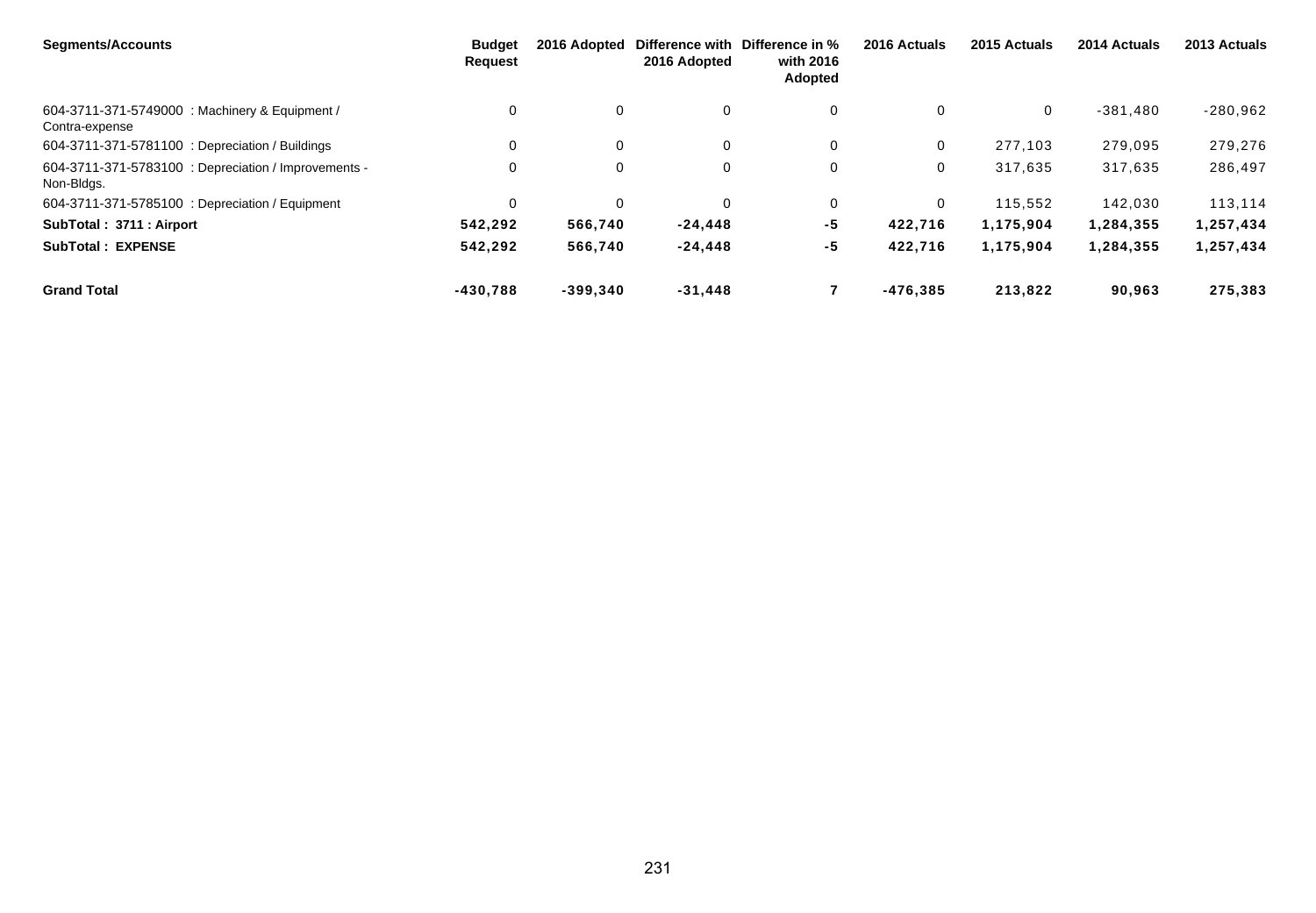## **The City of Frederick Working Budget Report 2017, Working, Details, Adopted** From Account: 604-3712 To Account: 604-3712 Run Date: 05/27/2016 User: kmiletich Report by: Dept/Div

| <b>Segments/Accounts</b>                                         |                                                                                                           | <b>Budget</b><br><b>Request</b> |                                               | 2016 Adopted Difference with Difference in %<br>2016 Adopted | with 2016<br><b>Adopted</b> | 2016 Actuals | 2015 Actuals | 2014 Actuals | 2013 Actuals |
|------------------------------------------------------------------|-----------------------------------------------------------------------------------------------------------|---------------------------------|-----------------------------------------------|--------------------------------------------------------------|-----------------------------|--------------|--------------|--------------|--------------|
| <b>EXPENSE</b>                                                   |                                                                                                           |                                 |                                               |                                                              |                             |              |              |              |              |
| 3712 : Air Traffic Control Tower                                 |                                                                                                           |                                 |                                               |                                                              |                             |              |              |              |              |
|                                                                  | 604-3712-371-5310100 : Supplies / General Supplies                                                        | 2,000                           | 2,000                                         | 0                                                            | $\pmb{0}$                   | 511          | 1,696        | 2,628        | 920          |
| <b>Type</b><br><b>RECURRING</b>                                  | <b>Narrative</b><br>Supplies for ATC facility repairs and general office supplies                         |                                 | Amount<br>2,000<br>2,000                      |                                                              |                             |              |              |              |              |
| 604-3712-371-5330200 : Energy / Electricity                      |                                                                                                           | 12,000                          | 7,500                                         | 4,500                                                        | 37                          | 10,581       | 13,446       | 10,660       | $\mathbf 0$  |
| Services                                                         | 604-3712-371-5410000: Transportation / Professional                                                       | 7,500                           | 2,000                                         | 5,500                                                        | 73                          | 6,117        | 1,477        | 1,447        | 533          |
| <b>Type</b><br><b>RECURRING</b><br><b>RECURRING</b>              | <b>Narrative</b><br>Electrical testing<br>Misc                                                            |                                 | Amount<br>5,500<br>2,000<br>7,500             |                                                              |                             |              |              |              |              |
|                                                                  | 604-3712-371-5510100 : Cleaning Services / Disposal Fees                                                  | 1,500                           | 1,500                                         | 0                                                            | 0                           | $\mathbf 0$  | $\mathbf 0$  | $\mathbf 0$  | $\mathbf 0$  |
| <b>Services</b>                                                  | 604-3712-371-5510200 : Cleaning Services / Custodial                                                      | 4,000                           | 4,000                                         | $\Omega$                                                     | $\mathbf 0$                 | 2,550        | 2,280        | 2,380        | 1,980        |
| <b>Type</b>                                                      | <b>Narrative</b><br>cleaning service for the building<br>required annual window cleaning for the cab      |                                 | Amount<br>3,000<br>1,000<br>4,000             |                                                              |                             |              |              |              |              |
| Repair/Maint.                                                    | 604-3712-371-5520100 : Repair and Maint. Service / General                                                | 15,000                          | 15,000                                        | 0                                                            | $\mathbf 0$                 | $\mathbf 0$  | 8,705        | 1,819        | 2,106        |
| Maintenance Contracts                                            | 604-3712-371-5520200 : Repair and Maint. Service /                                                        | 29,500                          | 35,000                                        | $-5,500$                                                     | $-19$                       | 10,072       | 14,250       | 34,551       | 432          |
| Type<br><b>RECURRING</b><br><b>RECURRING</b><br><b>RECURRING</b> | Narrative<br>Avionics contract with Wolen LLC.<br>Elevator contract with Elevator Solutions.<br>Equipment |                                 | Amount<br>10,000<br>10,000<br>9,500<br>29,500 |                                                              |                             |              |              |              |              |
| Service                                                          | 604-3712-371-5560100 : Water/Sewer Service / Water/Sewer                                                  | 1,000                           | 2,500                                         | $-1,500$                                                     | $-150$                      | 368          | 582          | 467          | 586          |
|                                                                  | 604-3712-371-5610100 : Communications / Telephone                                                         | 4,000                           | 4,000                                         | $\mathbf 0$                                                  | $\mathbf 0$                 | 2,720        | 2,925        | 2,875        | 3,438        |
| 604-3712-371-5650000 : Insurance                                 |                                                                                                           | 0                               | 0                                             | 0                                                            | 0                           | 9,000        | 9,000        | 9,000        | $\Omega$     |
| 604-3712-371-5781100 : Buildings                                 |                                                                                                           | $\Omega$                        | 0                                             | $\Omega$                                                     | 0                           | 0            | 142,924      | 142,924      | 142,924      |
| SubTotal: 3712 : Air Traffic Control Tower                       |                                                                                                           | 76,500                          | 73,500                                        | 3,000                                                        | 3                           | 41,919       | 197,285      | 208,751      | 152,919      |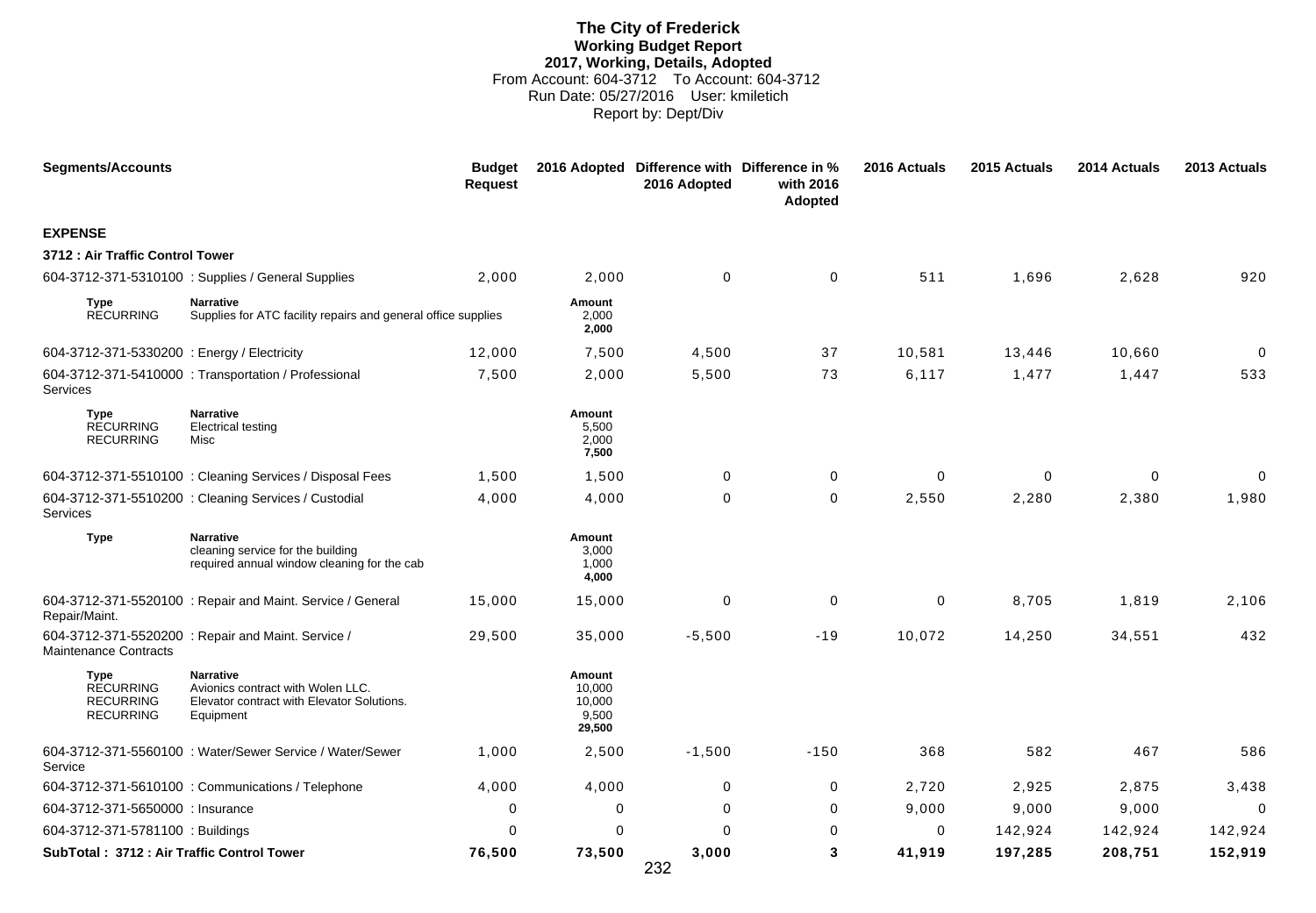| <b>Segments/Accounts</b> | <b>Budget</b><br>Request |        | 2016 Adopted | 2016 Adopted Difference with Difference in %<br>with 2016<br>Adopted | 2016 Actuals | 2015 Actuals | 2014 Actuals | 2013 Actuals |
|--------------------------|--------------------------|--------|--------------|----------------------------------------------------------------------|--------------|--------------|--------------|--------------|
| <b>SubTotal: EXPENSE</b> | 76,500                   | 73,500 | 3,000        |                                                                      | 41.919       | 197,285      | 208,751      | 152,919      |
| <b>Grand Total</b>       | 76.500                   | 73.500 | 3,000        | 3                                                                    | 41.919       | 197,285      | 208,751      | 152,919      |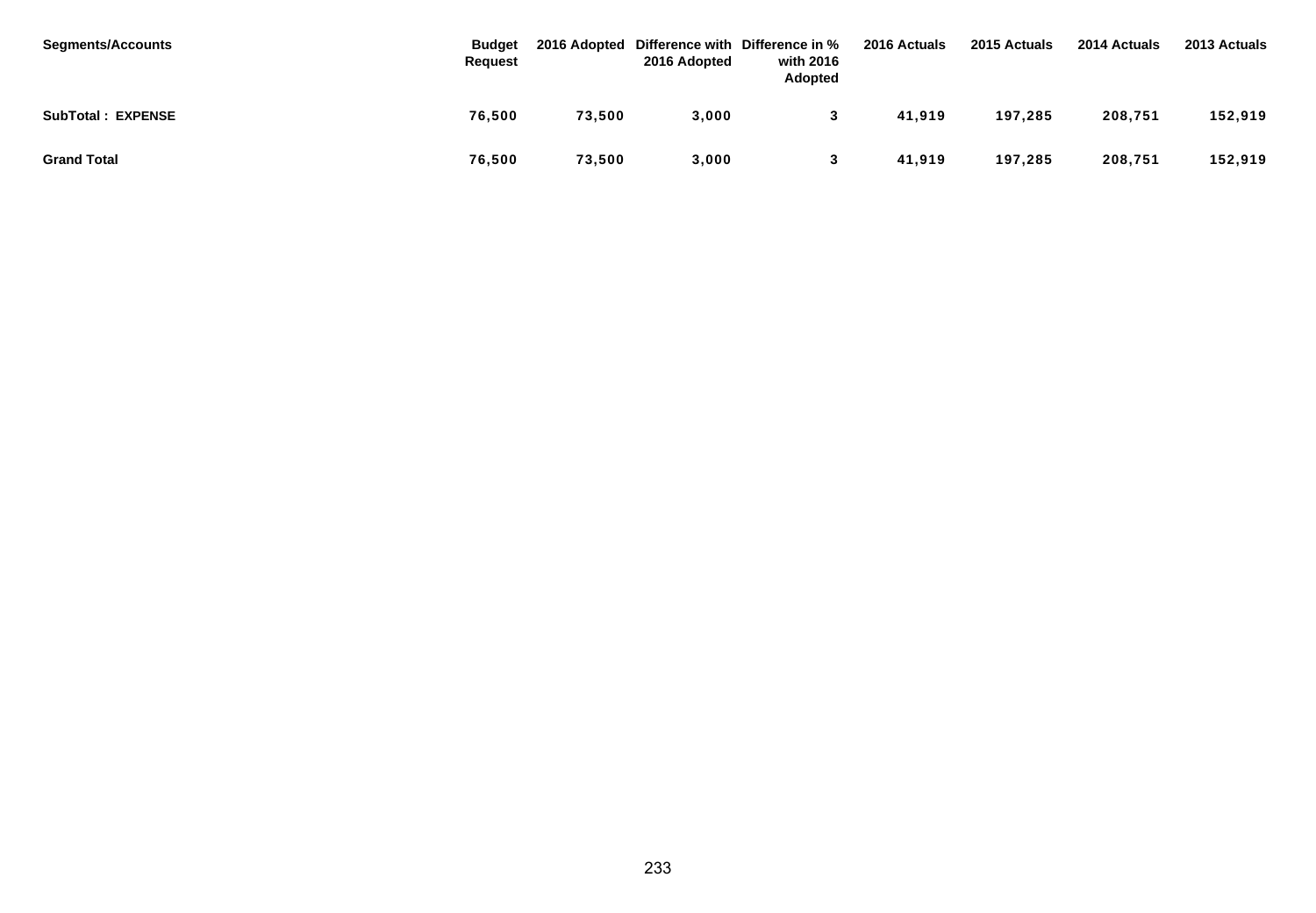# **The City of Frederick Working Budget Report 2017, Working, Details, Adopted** From Account: 604-8111 To Account: 604-8111 Run Date: 05/27/2016 User: kmiletich Report by: Dept/Div

| <b>Segments/Accounts</b>                                                                                                            |                                                                                                                                                                                                                                                            | <b>Budget</b><br><b>Request</b> | 2016 Adopted                                                    | 2016 Adopted | Difference with Difference in %<br>with 2016<br>Adopted | 2016 Actuals | 2015 Actuals | 2014 Actuals | 2013 Actuals |
|-------------------------------------------------------------------------------------------------------------------------------------|------------------------------------------------------------------------------------------------------------------------------------------------------------------------------------------------------------------------------------------------------------|---------------------------------|-----------------------------------------------------------------|--------------|---------------------------------------------------------|--------------|--------------|--------------|--------------|
| <b>EXPENSE</b>                                                                                                                      |                                                                                                                                                                                                                                                            |                                 |                                                                 |              |                                                         |              |              |              |              |
| 8111 : Bonded Debt                                                                                                                  |                                                                                                                                                                                                                                                            |                                 |                                                                 |              |                                                         |              |              |              |              |
|                                                                                                                                     | 604-8111-811-5811101 : Principal / 11 Issue Airport                                                                                                                                                                                                        | 250,000                         | 250,000                                                         | $\Omega$     | 0                                                       | $\Omega$     | $\mathbf 0$  | 0            |              |
| Bond 13                                                                                                                             | 604-8111-811-5811301 : Principal / Airport Note Refunding                                                                                                                                                                                                  | 715,000                         | 715,000                                                         | $\mathbf 0$  | $\mathbf 0$                                             | $\mathbf 0$  | $\mathbf 0$  | $\Omega$     | 0            |
| 604-8111-811-5811600 : Principal / 16 Issue                                                                                         |                                                                                                                                                                                                                                                            | 2,550                           | $\mathbf 0$                                                     | 2,550        | 100                                                     | 0            | $\mathbf 0$  | $\Omega$     | $\Omega$     |
|                                                                                                                                     | 604-8111-821-5821100 : Interest / 11 Taxable Issue                                                                                                                                                                                                         | 31,275                          | 36,275                                                          | $-5,000$     | $-16$                                                   | 30,229       | 40,817       | 45,675       | 50,433       |
| Bond 13                                                                                                                             | 604-8111-821-5821301 : Interest / Airport Note Refunding                                                                                                                                                                                                   | 210,372                         | 226,855                                                         | $-16,483$    | -8                                                      | 184,957      | 237,493      | 256,730      | 115,343      |
| 604-8111-821-5821600 : Interest / 2016B Issue                                                                                       |                                                                                                                                                                                                                                                            | 2,040                           | 0                                                               | 2,040        | 100                                                     | 0            | $\mathbf 0$  | 0            | 0            |
| Services                                                                                                                            | 604-8111-831-5410000 : Other Charges / Professional                                                                                                                                                                                                        | 8,020                           | 8,000                                                           | 20           | 0                                                       | 725          | 725          | 725          | 50,725       |
| <b>Type</b><br><b>RECURRING</b><br><b>RECURRING</b><br><b>RECURRING</b><br><b>RECURRING</b><br><b>RECURRING</b><br><b>RECURRING</b> | <b>Narrative</b><br>2011 Issue - Paying Agent/Registrar<br>2011 Issue - Out of Pocket Expenses<br>2013 Issue - Paying Agent/Registrar<br>2013 Issue - Out of Pocket Expenses<br>2016 Issue - Paying Agent/Registrar<br>2016 Issue - Out of Pocket Expenses |                                 | Amount<br>1,000<br>3,000<br>1,000<br>3,000<br>10<br>10<br>8,020 |              |                                                         |              |              |              |              |
|                                                                                                                                     | 604-8111-831-5831100 : 2011 Issue Series A Taxable                                                                                                                                                                                                         | 0                               | 0                                                               | $\mathbf 0$  | 0                                                       | 0            | 4,429        | 4,429        | 4,429        |
| SubTotal: 8111: Bonded Debt                                                                                                         |                                                                                                                                                                                                                                                            | 1,219,257                       | 1,236,130                                                       | $-16,873$    | $-2$                                                    | 215,911      | 283,464      | 307,559      | 220,930      |
| <b>SubTotal: EXPENSE</b>                                                                                                            |                                                                                                                                                                                                                                                            | 1,219,257                       | 1,236,130                                                       | $-16,873$    | $-2$                                                    | 215,911      | 283,464      | 307,559      | 220,930      |
| <b>Grand Total</b>                                                                                                                  |                                                                                                                                                                                                                                                            | 1,219,257                       | 1,236,130                                                       | $-16,873$    | $-2$                                                    | 215,911      | 283,464      | 307,559      | 220,930      |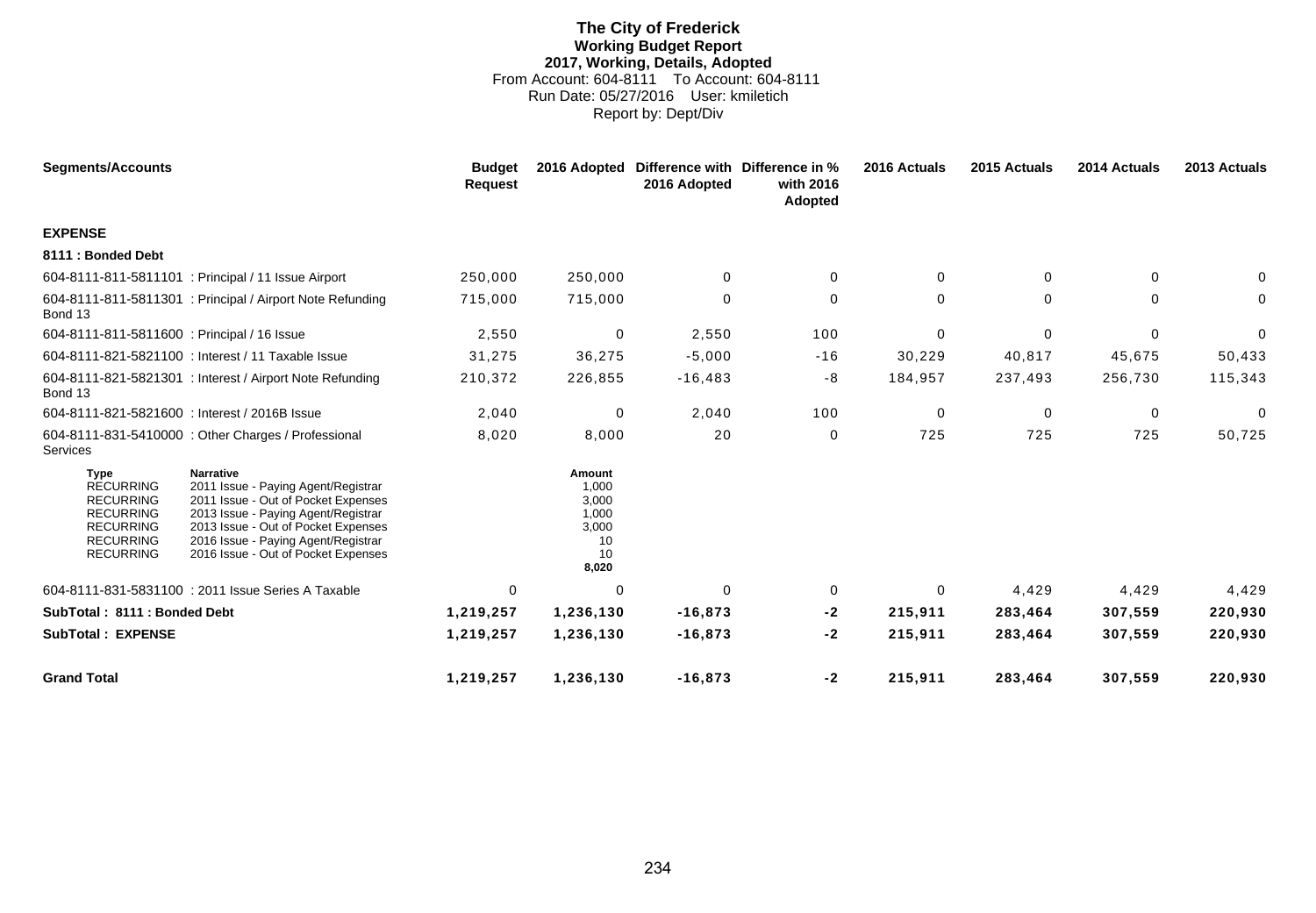# **The City of Frederick Working Budget Report 2017, Working, Details, Adopted** From Account: 604-9111 To Account: 604-9111 Run Date: 05/27/2016 User: kmiletich Report by: Dept/Div

| <b>Segments/Accounts</b>            |                                                           | <b>Budget</b><br><b>Request</b> | 2016 Adopted                 | 2016 Adopted | Difference with Difference in %<br>with 2016<br>Adopted | 2016 Actuals | 2015 Actuals | 2014 Actuals | 2013 Actuals |
|-------------------------------------|-----------------------------------------------------------|---------------------------------|------------------------------|--------------|---------------------------------------------------------|--------------|--------------|--------------|--------------|
| <b>EXPENSE</b>                      |                                                           |                                 |                              |              |                                                         |              |              |              |              |
| 9111 : Operating Transfers          |                                                           |                                 |                              |              |                                                         |              |              |              |              |
|                                     | 604-9111-000-5910000: Transfers Out / Interfund Transfers | 100,000                         | 50,000                       | 50,000       | 50                                                      | 0            | 6,380,226    | 0            | 0            |
| <b>Type</b>                         | <b>Narrative</b><br>Transfer to CIP                       |                                 | Amount<br>100,000<br>100,000 |              |                                                         |              |              |              |              |
| SubTotal: 9111: Operating Transfers |                                                           | 100,000                         | 50,000                       | 50,000       | 50                                                      | 0            | 6,380,226    | 0            | $\mathbf 0$  |
| <b>SubTotal: EXPENSE</b>            |                                                           | 100,000                         | 50,000                       | 50,000       | 50                                                      | 0            | 6,380,226    | $\mathbf 0$  | 0            |
| <b>Grand Total</b>                  |                                                           | 100,000                         | 50,000                       | 50,000       | 50                                                      | 0            | 6,380,226    | 0            | 0            |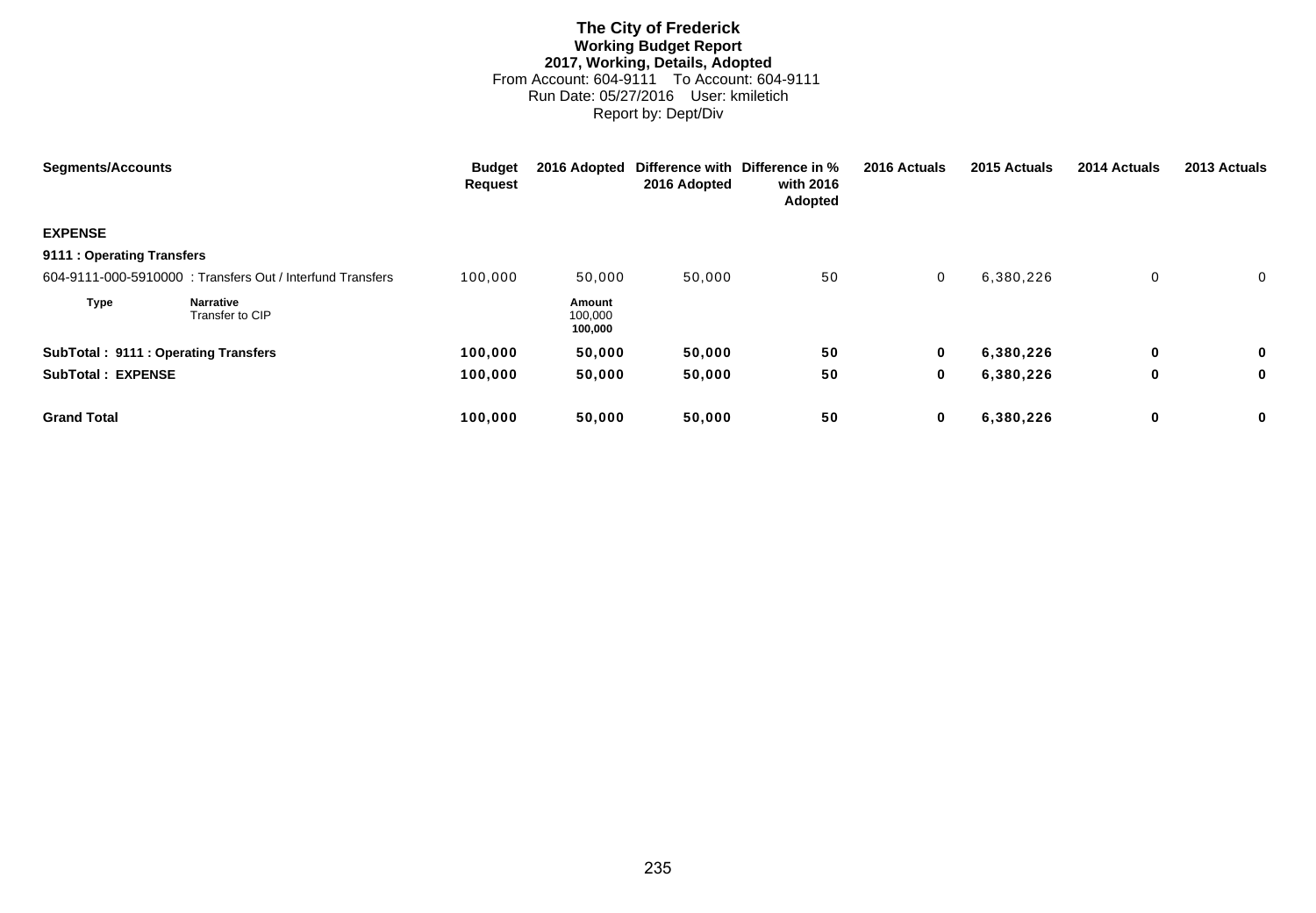# **The City of Frederick Working Budget Report 2017, Working, Details, Adopted** From Account: 605-0000 To Account: 605-0000 Run Date: 05/27/2016 User: kmiletich Report by: Dept/Div

| <b>Segments/Accounts</b> |                                                             | <b>Budget</b><br><b>Request</b> | 2016 Adopted                            | 2016 Adopted | Difference with Difference in %<br>with 2016<br>Adopted | 2016 Actuals | 2015 Actuals | 2014 Actuals | 2013 Actuals |
|--------------------------|-------------------------------------------------------------|---------------------------------|-----------------------------------------|--------------|---------------------------------------------------------|--------------|--------------|--------------|--------------|
| <b>REVENUE</b>           |                                                             |                                 |                                         |              |                                                         |              |              |              |              |
| 0000 : NA                |                                                             |                                 |                                         |              |                                                         |              |              |              |              |
| Unencumbered             | 605-0000-000-3010000: Beginning Fund Balance /              | 1,010,001                       | 1,040,264                               | $-30,263$    | $-3$                                                    | 0            | $\mathbf 0$  | 0            | 0            |
| <b>Type</b><br>ONE-TIME  | <b>Narrative</b><br>Use of fund balance                     |                                 | <b>Amount</b><br>1,010,001<br>1,010,001 |              |                                                         |              |              |              |              |
|                          | 605-0000-000-3690002 : Miscellaneous / Discounts Earned     | 0                               | 0                                       | $\mathbf 0$  | $\mathbf 0$                                             | 59           | 160          | 64           | 103          |
| Investment Income        | 605-0000-000-3810001 : Non-Operating Revenues /             | 0                               | 0                                       | $\mathbf 0$  | 0                                                       | 14,955       | 9,897        | 9,598        | 10,275       |
| <b>Issue Premium</b>     | 605-0000-000-3910002 : General Long-Term Oblig. / Debt      | 0                               | 0                                       | 0            | $\pmb{0}$                                               | 0            | 123,483      | 123,483      | 123,483      |
| Parking CIP              | 605-0000-000-3920308 : Inter-Fund Transfers / Transfer from | 0                               | 0                                       | 0            | 0                                                       | 0            | 0            | 0            | 631,375      |
| SubTotal: 0000: NA       |                                                             | $-1,010,001$                    | $-1,040,264$                            | 30,263       | $-3$                                                    | $-15,014$    | $-133,540$   | $-133, 145$  | $-765,236$   |
| <b>SubTotal: REVENUE</b> |                                                             | $-1,010,001$                    | $-1,040,264$                            | 30,263       | $-3$                                                    | $-15,014$    | $-133,540$   | $-133, 145$  | $-765,236$   |
| <b>Grand Total</b>       |                                                             | $-1,010,001$                    | $-1,040,264$                            | 30,263       | $-3$                                                    | $-15,014$    | $-133,540$   | $-133, 145$  | $-765,236$   |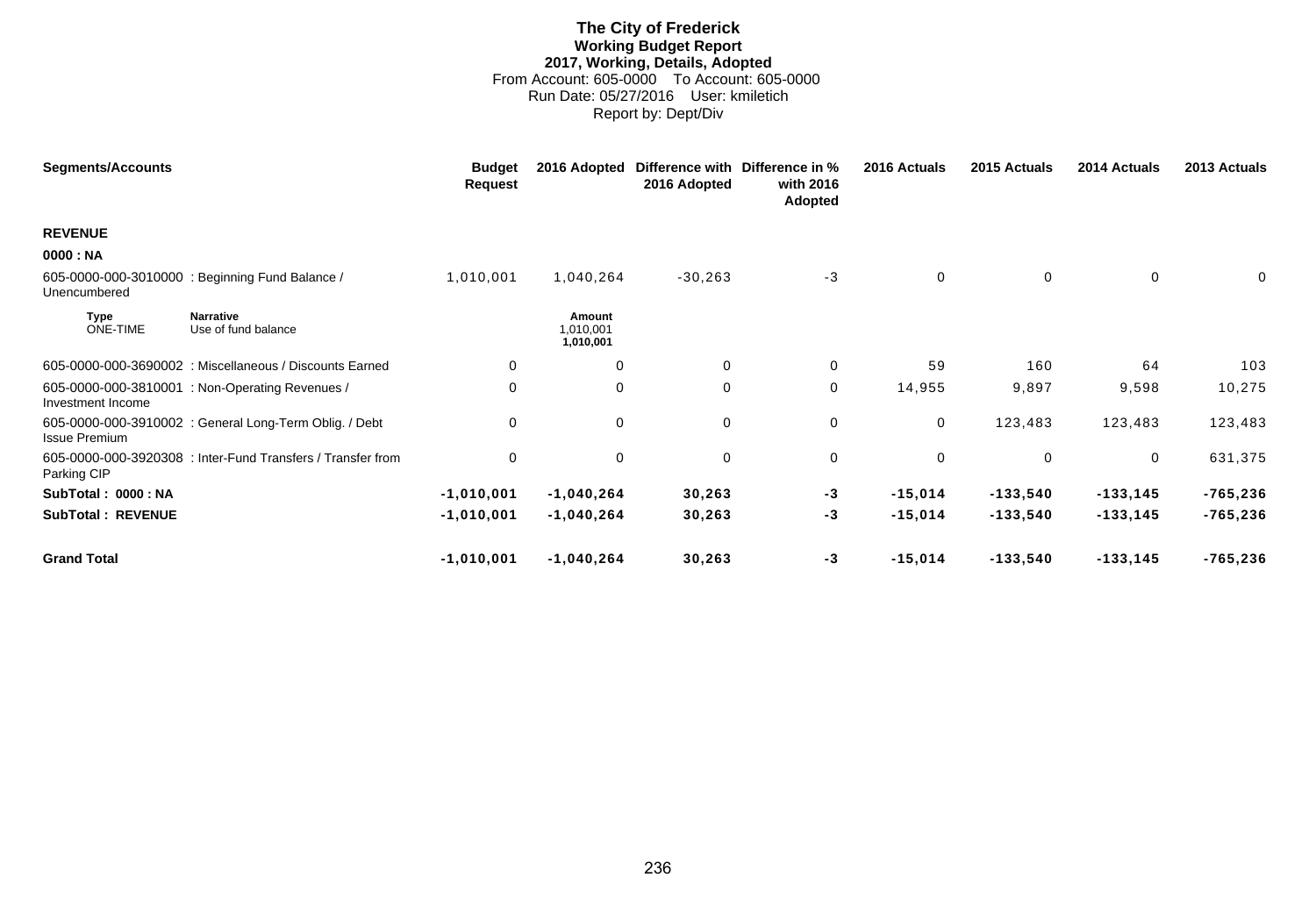### **The City of Frederick Working Budget Report 2017, Working, Details, Adopted** From Account: 605-3611 To Account: 605-3611 Run Date: 05/27/2016 User: kmiletich Report by: Dept/Div

| <b>Segments/Accounts</b>                                                |                                                                                                                                                                                                                                                                                                                               | <b>Budget</b><br><b>Request</b> |                                                    | 2016 Adopted Difference with Difference in %<br>2016 Adopted | with 2016<br>Adopted | 2016 Actuals | 2015 Actuals | 2014 Actuals | 2013 Actuals |
|-------------------------------------------------------------------------|-------------------------------------------------------------------------------------------------------------------------------------------------------------------------------------------------------------------------------------------------------------------------------------------------------------------------------|---------------------------------|----------------------------------------------------|--------------------------------------------------------------|----------------------|--------------|--------------|--------------|--------------|
| <b>REVENUE</b>                                                          |                                                                                                                                                                                                                                                                                                                               |                                 |                                                    |                                                              |                      |              |              |              |              |
| 3611 : Public Parking                                                   |                                                                                                                                                                                                                                                                                                                               |                                 |                                                    |                                                              |                      |              |              |              |              |
| <b>Residents Parking Perm</b>                                           | 605-3611-361-3223601 : Non-business Lic./Permits /                                                                                                                                                                                                                                                                            | 23,500                          | 21,000                                             | 2,500                                                        | 10                   | 27,708       | 27,567       | 24,495       | 24,317       |
| Type<br><b>RECURRING</b><br><b>RECURRING</b><br><b>RECURRING</b>        | <b>Narrative</b><br>1ST PERMIT PER CALENDAR YEAR IF METERED: \$50 X 350<br>1ST PERMIT PER CALENDAR YEAR IF NON-METERED: FREE<br>2ND PERMIT PER CALENDAR YEAR: \$100 X 60 1/2 PRICE IF<br>PURCHASED JULY 1 - DECEMBER 31 FREE PERMIT POLICY IS<br>AIMED AT RESIDENTS ON THE FRINGE OF THE DOWNTOWN.<br>(EST. 240 FREE PERMITS) |                                 | Amount<br>17,500<br>$\mathbf 0$<br>6,000<br>23,500 |                                                              |                      |              |              |              |              |
| <b>Parking Permits</b>                                                  | 605-3611-361-3223602 : Non-business Lic./Permits / No                                                                                                                                                                                                                                                                         | 28,000                          | 23,000                                             | 5,000                                                        | 17                   | 28,503       | 22,610       | 24,101       | 16,218       |
| <b>Type</b><br><b>RECURRING</b><br><b>RECURRING</b><br><b>RECURRING</b> | <b>Narrative</b><br>ALL DAY AT METERED SPACE: \$8 X 3000<br>ALL DAY AT NON-METERED SPACE: \$1 X 2000<br>PER HOUR AT METERED METERED SPACE: \$1 X 2000                                                                                                                                                                         |                                 | Amount<br>24,000<br>2,000<br>2,000<br>28,000       |                                                              |                      |              |              |              |              |
|                                                                         | 605-3611-361-3436002 : Public Works / Parking Meters                                                                                                                                                                                                                                                                          | 689,260                         | 648,440                                            | 40,820                                                       | 5                    | 614,402      | 641,832      | 647,767      | 636,872      |
| <b>Type</b><br><b>RECURRING</b>                                         | <b>Narrative</b><br>CURRENT AVG. PER WEEK \$13,255.00 X 52 .05 - 3 MINUTES<br>.10 - 6 MINUTES .25 - 15 MINUTES 1.00 - 60 MINUTES                                                                                                                                                                                              |                                 | Amount<br>689,260                                  |                                                              |                      |              |              |              |              |
|                                                                         |                                                                                                                                                                                                                                                                                                                               |                                 | 689,260                                            |                                                              |                      |              |              |              |              |
|                                                                         | 605-3611-361-3436004 : Parking Programs / Park 'N' Shop                                                                                                                                                                                                                                                                       | 20,800                          | 19,032                                             | 1,768                                                        | 8                    | 17,540       | 19,022       | 19,752       | 19,781       |
| <b>Type</b><br><b>RECURRING</b>                                         | <b>Narrative</b><br>CURRENT WEEKLY AVERAGE = $$400.00.00$ X 52 weeks                                                                                                                                                                                                                                                          |                                 | Amount<br>20,800<br>20,800                         |                                                              |                      |              |              |              |              |
|                                                                         | 605-3611-361-3436007 : Parking Meter Supplemental Fee                                                                                                                                                                                                                                                                         | 6,700                           | 4,700                                              | 2,000                                                        | 29                   | 6,584        | 6,425        | 4,468        | 0            |
| Type<br><b>RECURRING</b>                                                | <b>Narrative</b><br>Parkmobile fee                                                                                                                                                                                                                                                                                            |                                 | Amount<br>6,700<br>6,700                           |                                                              |                      |              |              |              |              |
| Violations                                                              | 605-3611-361-3513601 : Public Works Activities / Parking                                                                                                                                                                                                                                                                      | 688,584                         | 660,920                                            | 27,664                                                       | 4                    | 649,247      | 666,310      | 711,345      | 696,357      |
| <b>Type</b><br><b>RECURRING</b>                                         | <b>Narrative</b><br>CURRENT AVERAGE PER WEEK: \$13,242.00 X 52 weeks                                                                                                                                                                                                                                                          |                                 | Amount<br>688,584<br>688,584                       |                                                              |                      |              |              |              |              |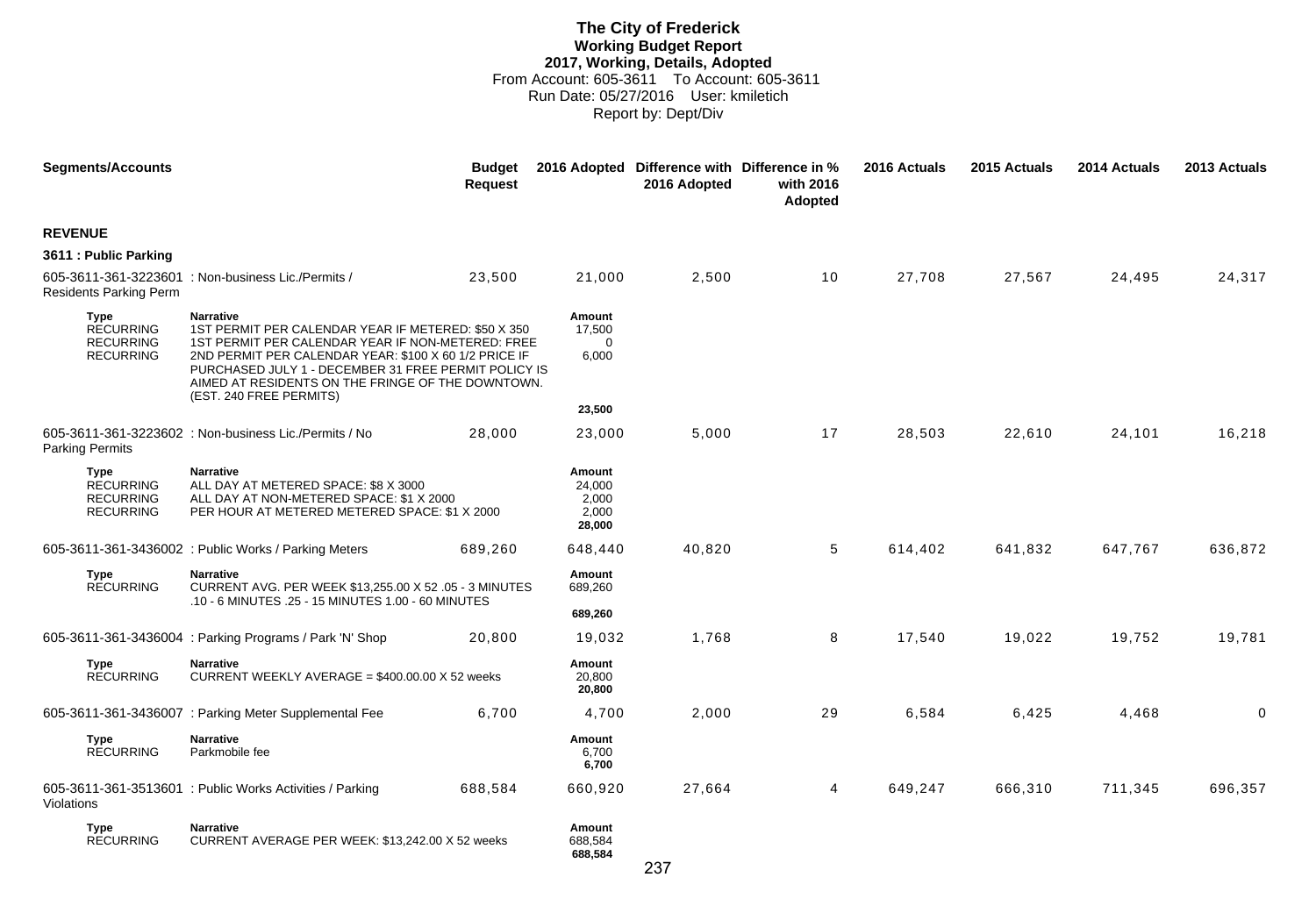| <b>Segments/Accounts</b>                      |                                                                                                                                                  | <b>Budget</b><br><b>Request</b> |                            | 2016 Adopted Difference with Difference in %<br>2016 Adopted | with 2016<br>Adopted | 2016 Actuals | 2015 Actuals | 2014 Actuals | 2013 Actuals |
|-----------------------------------------------|--------------------------------------------------------------------------------------------------------------------------------------------------|---------------------------------|----------------------------|--------------------------------------------------------------|----------------------|--------------|--------------|--------------|--------------|
| Scofflaw                                      | 605-3611-361-3513602 : Public Works Activities / Parking                                                                                         | 12,000                          | 6,240                      | 5,760                                                        | 48                   | 17,166       | 7,516        | 10,111       | 10,095       |
| Type<br><b>RECURRING</b>                      | <b>Narrative</b><br>CURRENT AVG. \$1000.00 PER MONTH IN TOWING X 12<br><b>MONTHS</b>                                                             |                                 | Amount<br>12,000           |                                                              |                      |              |              |              |              |
|                                               |                                                                                                                                                  |                                 | 12,000                     |                                                              |                      |              |              |              |              |
|                                               | 605-3611-361-3690001 : Miscellaneous / Other Misc. Receipts                                                                                      | 0                               | 0                          | 0                                                            | 0                    | 2,980        | $\mathbf 0$  | 0            | 0            |
| Privileges                                    | 605-3611-362-3436001 : Non-business Lic./Permits / Parking                                                                                       | 46,740                          | 58,740                     | $-12,000$                                                    | $-26$                | 31,739       | 36,236       | 35,090       | 34,899       |
| Type<br><b>RECURRING</b><br><b>RECURRING</b>  | <b>Narrative</b><br>NORTH MARKET ST. LOT: \$75 X 39 SPACES X 12 MONTHS<br>CARROLL CREEK LOT: \$97.00 PER MONTH X 10 SPACES X 12<br><b>MONTHS</b> |                                 | Amount<br>35,100<br>11,640 |                                                              |                      |              |              |              |              |
|                                               |                                                                                                                                                  |                                 | 46,740                     |                                                              |                      |              |              |              |              |
|                                               | 605-3611-363-3436005 : Parking Programs / Deck Debit Card                                                                                        | 7,748                           | 7,748                      | $\mathbf 0$                                                  | 0                    | 4,606        | 6,091        | 5,101        | 4,247        |
| Type<br><b>RECURRING</b>                      | <b>Narrative</b><br>CURRENT WEEKLY AVERAGE: \$149.00 PER WEEK X 52<br><b>WEEKS</b>                                                               |                                 | Amount<br>7,748            |                                                              |                      |              |              |              |              |
|                                               |                                                                                                                                                  |                                 | 7,748                      |                                                              |                      |              |              |              |              |
| SubTotal: 3611: Public Parking                |                                                                                                                                                  | $-1,523,332$                    | $-1,449,820$               | $-73,512$                                                    | 4                    | $-1,400,475$ | $-1,433,609$ | $-1,482,230$ | $-1,442,786$ |
| <b>SubTotal: REVENUE</b>                      |                                                                                                                                                  | $-1,523,332$                    | $-1,449,820$               | $-73,512$                                                    | 4                    | $-1,400,475$ | $-1,433,609$ | $-1,482,230$ | $-1,442,786$ |
| <b>EXPENSE</b>                                |                                                                                                                                                  |                                 |                            |                                                              |                      |              |              |              |              |
| 3611 : Public Parking                         |                                                                                                                                                  |                                 |                            |                                                              |                      |              |              |              |              |
|                                               | 605-3611-361-5121100 : Salaries - Full Time / Productive Time                                                                                    | 230,090                         | 224,918                    | 5,172                                                        | 2                    | 157,636      | 175,738      | 173,218      | 137,246      |
|                                               | 605-3611-361-5121200 : Salaries - Full Time / Vacation                                                                                           | 0                               | 0                          | 0                                                            | 0                    | 16,590       | 17,211       | 16,453       | 13,873       |
|                                               | 605-3611-361-5121300 : Salaries - Full Time / Sick                                                                                               | $\Omega$                        | 0                          | $\Omega$                                                     | 0                    | 8,024        | 13,377       | 2,314        | 3,448        |
|                                               | 605-3611-361-5121400 : Salaries - Full Time / Holiday                                                                                            | 0                               | 0                          | 0                                                            | 0                    | 9,216        | 10,394       | 8,880        | 7,671        |
|                                               | 605-3611-361-5121500 : Salaries - Full Time / Other Leave                                                                                        | $\Omega$                        | 0                          | $\Omega$                                                     | 0                    | 4,684        | 2,197        | 3,538        | 3,146        |
| 605-3611-361-5141200 : Overtime / Standby     |                                                                                                                                                  | 21,798                          | 19,816                     | 1,982                                                        | 9                    | 14,611       | 16,063       | 11,228       | 10,118       |
|                                               | 605-3611-361-5141300 : Overtime / Premium Overtime                                                                                               | 25,782                          | 23,745                     | 2,037                                                        | 7                    | 18,805       | 18,781       | 15,780       | 16,015       |
| Part Time                                     | 605-3611-361-5150000 : Parking Facilities / Salaries - Perm                                                                                      | 290,669                         | 283,557                    | 7,112                                                        | $\overline{2}$       | 185,723      | 179,285      | 161,673      | 140,624      |
| 605-3611-361-5170000 : Special Allowance      |                                                                                                                                                  | 0                               | 0                          | 0                                                            | 0                    | 0            | 0            | 14,100       | $\mathbf 0$  |
| Compensation                                  | 605-3611-361-5210000 : Parking Facilities / Workmen's                                                                                            | 30,625                          | 24,989                     | 5,636                                                        | 18                   | 29,702       | 24,395       | 22,907       | 16,747       |
| 605-3611-361-5221100 : FICA / Social Security |                                                                                                                                                  | 35,237                          | 34,227                     | 1,010                                                        | $\overline{a}$       | 24,737       | 25,737       | 24,365       | 20,013       |
| 605-3611-361-5221200 : FICA / Medicare        |                                                                                                                                                  | 8,242                           | 8,003                      | 239                                                          | $\overline{2}$       | 5,785        | 6,019        | 5,698        | 4,681        |
|                                               | 605-3611-361-5264100 : Health Insurance / Retirees >= 65                                                                                         | 5,289                           | 5,147                      | 142                                                          | $\overline{a}$       | 7,282        | 4,581        | 4,240        | 3,998        |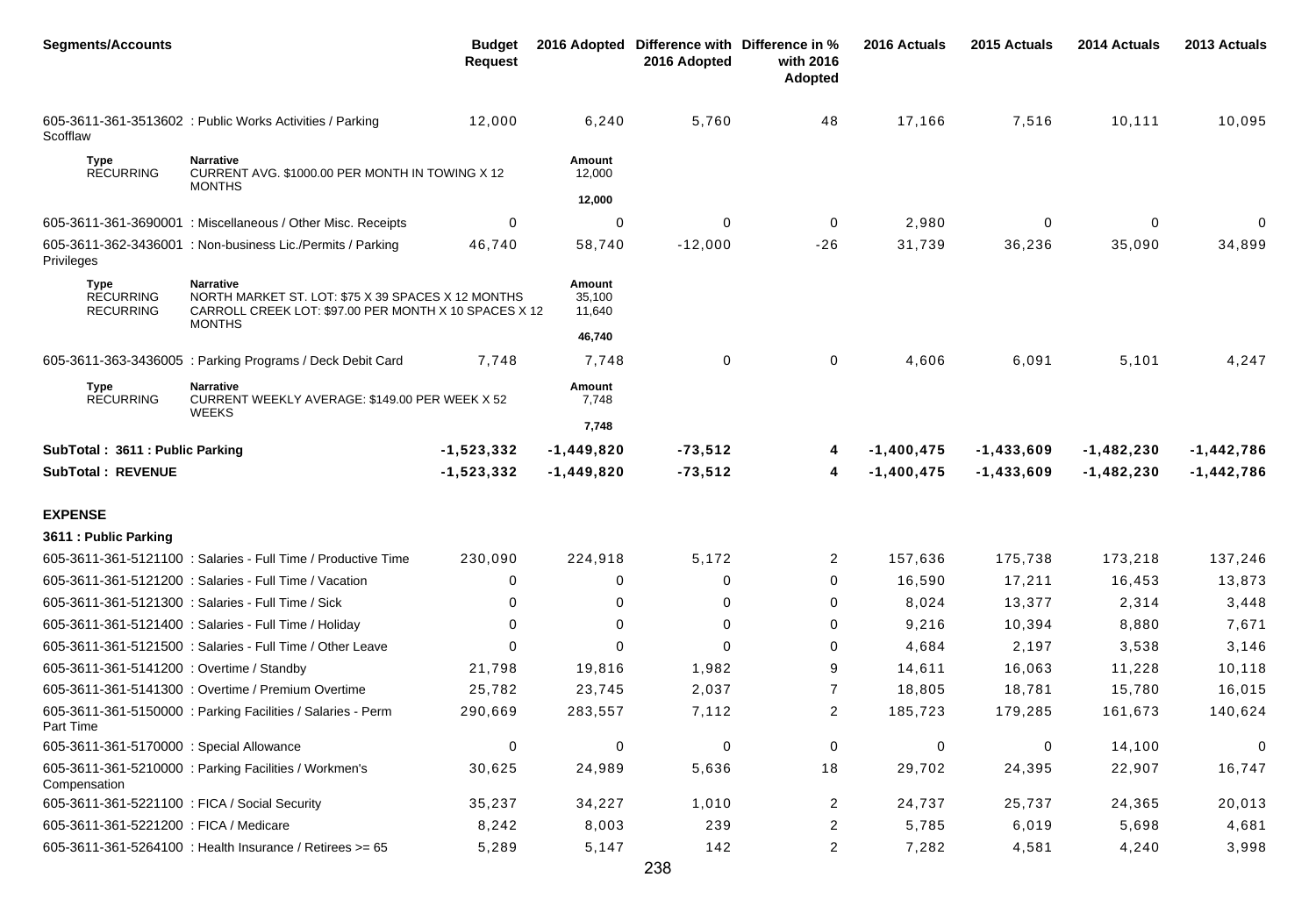| <b>Segments/Accounts</b>                                                                                                                                                                             |                                                                                                                                                                                                                                                                                                                                                                                                                                                                                                                                                                                                                                                                                                                                                                                         | <b>Budget</b><br><b>Request</b> |                                                                                                  | 2016 Adopted Difference with Difference in %<br>2016 Adopted | with 2016<br>Adopted | 2016 Actuals | 2015 Actuals | 2014 Actuals | 2013 Actuals |
|------------------------------------------------------------------------------------------------------------------------------------------------------------------------------------------------------|-----------------------------------------------------------------------------------------------------------------------------------------------------------------------------------------------------------------------------------------------------------------------------------------------------------------------------------------------------------------------------------------------------------------------------------------------------------------------------------------------------------------------------------------------------------------------------------------------------------------------------------------------------------------------------------------------------------------------------------------------------------------------------------------|---------------------------------|--------------------------------------------------------------------------------------------------|--------------------------------------------------------------|----------------------|--------------|--------------|--------------|--------------|
|                                                                                                                                                                                                      | 605-3611-361-5266100 : Health Insurance / CIGNA                                                                                                                                                                                                                                                                                                                                                                                                                                                                                                                                                                                                                                                                                                                                         | 46,399                          | 44,055                                                                                           | 2,344                                                        | 5                    | 42,207       | 40,131       | 34,167       | 23,582       |
|                                                                                                                                                                                                      | 605-3611-361-5266200 : Health Insurance / CIGNA - Retirees                                                                                                                                                                                                                                                                                                                                                                                                                                                                                                                                                                                                                                                                                                                              | 19,024                          | 18,049                                                                                           | 975                                                          | 5                    | 18,032       | 17,266       | 15,634       | 15,921       |
|                                                                                                                                                                                                      | 605-3611-361-5266300 : Health Insurance / OPEB Payment                                                                                                                                                                                                                                                                                                                                                                                                                                                                                                                                                                                                                                                                                                                                  | 23,752                          | 24,478                                                                                           | $-726$                                                       | -4                   | 24,478       | 24,265       | 19,901       | 16,131       |
|                                                                                                                                                                                                      | 605-3611-361-5266400 : Health Insurance / OPEB Unfunded                                                                                                                                                                                                                                                                                                                                                                                                                                                                                                                                                                                                                                                                                                                                 | 0                               | 0                                                                                                | 0                                                            | 0                    | 0            | 22,401       | 21,051       | 9,449        |
| Plan                                                                                                                                                                                                 | 605-3611-361-5266500 : OPEB Retirement Health Savings                                                                                                                                                                                                                                                                                                                                                                                                                                                                                                                                                                                                                                                                                                                                   | 0                               | 0                                                                                                | 0                                                            | 0                    | 2,917        | 2,500        | 1,667        | 0            |
| -Emp                                                                                                                                                                                                 | 605-3611-361-5267200 : Health Insurance / Aetna Dental                                                                                                                                                                                                                                                                                                                                                                                                                                                                                                                                                                                                                                                                                                                                  | 0                               | 0                                                                                                | 0                                                            | 0                    | 311          | $-1$         | $-18$        | 0            |
| 605-3611-361-5267900 : Vision - Emp                                                                                                                                                                  |                                                                                                                                                                                                                                                                                                                                                                                                                                                                                                                                                                                                                                                                                                                                                                                         | 0                               | 0                                                                                                | $\mathbf 0$                                                  | 0                    | 48           | 0            | $-7$         | $\mathbf 0$  |
|                                                                                                                                                                                                      | 605-3611-361-5268100 : Health Insurance / Disability                                                                                                                                                                                                                                                                                                                                                                                                                                                                                                                                                                                                                                                                                                                                    | 768                             | 750                                                                                              | 18                                                           | 2                    | 584          | 532          | 487          | 395          |
| 605-3611-361-5269100 : Health Insurance / Life                                                                                                                                                       |                                                                                                                                                                                                                                                                                                                                                                                                                                                                                                                                                                                                                                                                                                                                                                                         | 603                             | 603                                                                                              | 0                                                            | 0                    | 568          | 485          | 472          | 423          |
|                                                                                                                                                                                                      | 605-3611-361-5282500 : Retirement / 25 Year Plan                                                                                                                                                                                                                                                                                                                                                                                                                                                                                                                                                                                                                                                                                                                                        | 37,054                          | 40,777                                                                                           | $-3,723$                                                     | $-11$                | 40,777       | 44,000       | 69,428       | 62,742       |
|                                                                                                                                                                                                      | 605-3611-361-5283000 : Retirement / 30 Year Plan                                                                                                                                                                                                                                                                                                                                                                                                                                                                                                                                                                                                                                                                                                                                        | 15,867                          | 17,800                                                                                           | $-1,933$                                                     | $-13$                | 17,800       | 24,080       | 52,235       | 46,129       |
| 605-3611-361-5291100 : Misc Benefits / Tuition                                                                                                                                                       |                                                                                                                                                                                                                                                                                                                                                                                                                                                                                                                                                                                                                                                                                                                                                                                         | 1,500                           | 0                                                                                                | 1,500                                                        | 100                  | 0            | 0            | 0            | $\mathbf 0$  |
|                                                                                                                                                                                                      | 605-3611-361-5310100 : Supplies / General Supplies                                                                                                                                                                                                                                                                                                                                                                                                                                                                                                                                                                                                                                                                                                                                      | 80,450                          | 85,010                                                                                           | $-4,560$                                                     | -6                   | 46,083       | 49,006       | 41,727       | 29,735       |
| Type<br><b>RECURRING</b><br><b>RECURRING</b><br><b>RECURRING</b><br><b>RECURRING</b><br><b>RECURRING</b><br><b>RECURRING</b><br><b>RECURRING</b><br><b>RECURRING</b><br><b>RECURRING</b><br>ONE-TIME | <b>Narrative</b><br>PARKING TICKETS AND ENVELOPES FOR ENFORCEMENT<br>PARKING OFFICE SUPPLIES<br>NO PARKING SIGNS<br><b>RESIDENT PERMIT DECALS</b><br>ELECTRONIC PARKING METER EQUIPMENT/INCLUDES<br>BATTERIES/METER POLES SLEEVES AND BASES<br><b>VECHICLES PARTS/SUPPLIES</b><br>LOTS MAINTAINENCE<br>PAINT FOR CURB PAINTING<br>SMALL TOOLS AND EQUIPMENT<br>UPGRADED PARKING CONTROL SYSTEM, INCLUDES NEW<br>PAY STATIONS AND EXPRESS PARC IN LANE READERS AS<br>WELL AS NEW GATES AND TICKET DISPENSERS. THIS<br>TRANSITIONS US TO BAR CODE TICKETS AND ALLOWS US<br>TO MEET NEW FEDERAL GUIDELINES FOR CHIP EMBEDDED<br>CREDIT CARD TRANSACTIONS AS REQUIRED BY FEDERAL<br>REGULATIONS. SOFTWARE PROGRAM ALREADY UP TO<br>DATE AND REMAINS IN PLACE. HARDWARE REPLACEMENT<br>ONLY. |                                 | Amount<br>30,000<br>2,000<br>4,000<br>500<br>9,000<br>2,500<br>1,000<br>2,000<br>1,000<br>28,450 |                                                              |                      |              |              |              |              |
|                                                                                                                                                                                                      |                                                                                                                                                                                                                                                                                                                                                                                                                                                                                                                                                                                                                                                                                                                                                                                         |                                 | 80,450                                                                                           |                                                              |                      |              |              |              |              |
|                                                                                                                                                                                                      | 605-3611-361-5310300: Supplies / Clothing/Uniforms                                                                                                                                                                                                                                                                                                                                                                                                                                                                                                                                                                                                                                                                                                                                      | 1,500                           | 1,500                                                                                            | 0                                                            | 0                    | 697          | 1,372        | 2,081        | 812          |
| Type<br><b>RECURRING</b>                                                                                                                                                                             | <b>Narrative</b><br>ENFORCEMENT OFFICERS, METER TECHNICIAN AND<br>NIGHTLY SECURITY                                                                                                                                                                                                                                                                                                                                                                                                                                                                                                                                                                                                                                                                                                      |                                 | <b>Amount</b><br>1,500                                                                           |                                                              |                      |              |              |              |              |
|                                                                                                                                                                                                      |                                                                                                                                                                                                                                                                                                                                                                                                                                                                                                                                                                                                                                                                                                                                                                                         |                                 | 1,500                                                                                            |                                                              |                      |              |              |              |              |
| 605-3611-361-5330100 : Energy / Fuel & Oil                                                                                                                                                           |                                                                                                                                                                                                                                                                                                                                                                                                                                                                                                                                                                                                                                                                                                                                                                                         | 10,000                          | 10,000                                                                                           | 0                                                            | 0                    | 4,763        | 7,213        | 8,953        | 9,385        |
| Type<br><b>RECURRING</b>                                                                                                                                                                             | Narrative<br>FUEL/OIL FOR THREE PICKUP TRUCKS/INCLUDES NIGHT                                                                                                                                                                                                                                                                                                                                                                                                                                                                                                                                                                                                                                                                                                                            |                                 | Amount<br>10,000                                                                                 |                                                              |                      |              |              |              |              |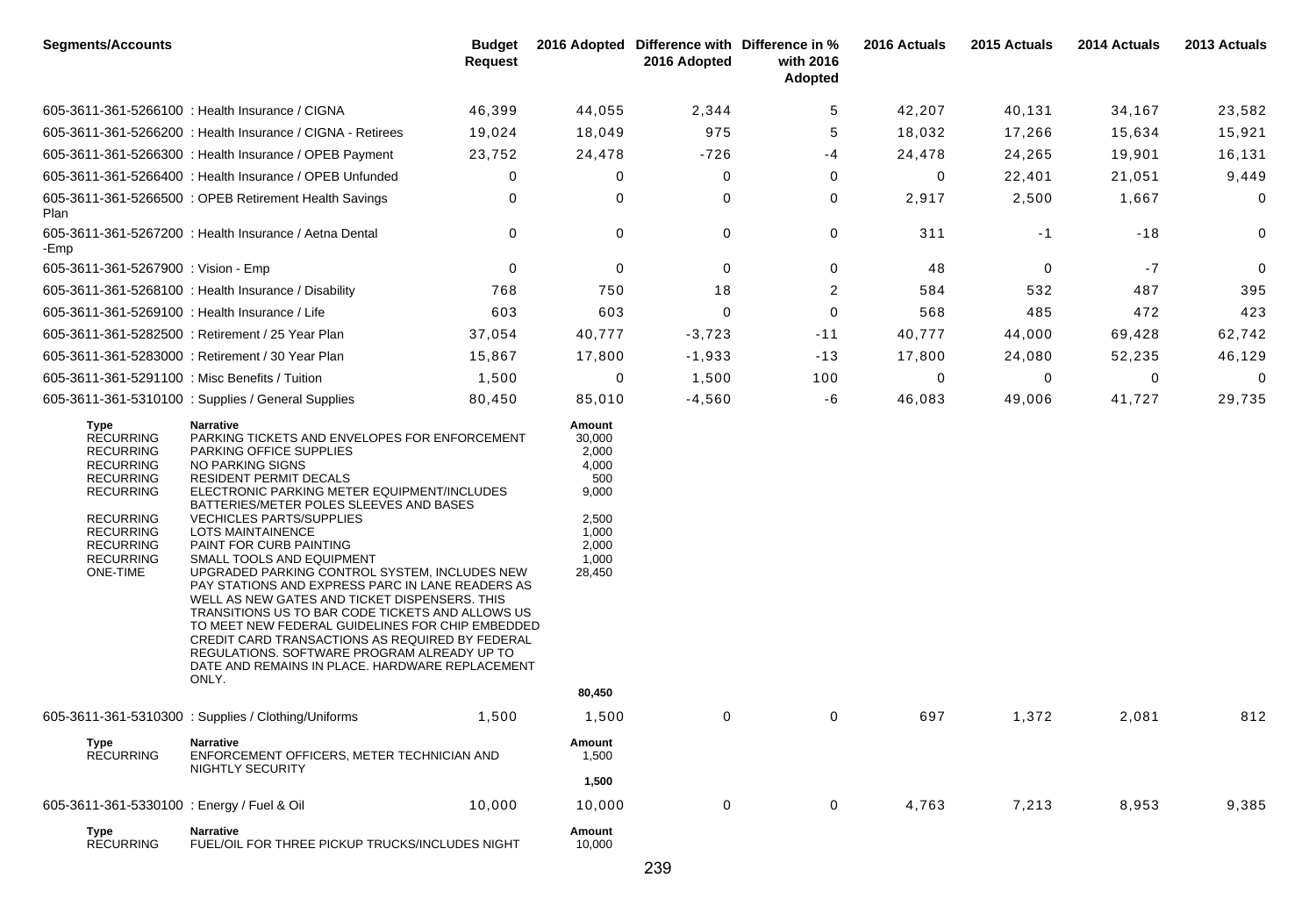| <b>Segments/Accounts</b>                                 |                                                                                                                                                                                                                                     | <b>Budget</b><br><b>Request</b> |                                    | 2016 Adopted Difference with Difference in %<br>2016 Adopted | with 2016<br>Adopted | 2016 Actuals | 2015 Actuals | 2014 Actuals | 2013 Actuals |
|----------------------------------------------------------|-------------------------------------------------------------------------------------------------------------------------------------------------------------------------------------------------------------------------------------|---------------------------------|------------------------------------|--------------------------------------------------------------|----------------------|--------------|--------------|--------------|--------------|
|                                                          | SECURITY USE/HISTORICAL REVIEW                                                                                                                                                                                                      |                                 | 10,000                             |                                                              |                      |              |              |              |              |
| Services                                                 | 605-3611-361-5410000: Parking Facilities / Professional                                                                                                                                                                             | 190,358                         | 189,039                            | 1,319                                                        | 0                    | 121,779      | 154,659      | 136,245      | 126,294      |
| <b>Type</b><br><b>RECURRING</b>                          | <b>Narrative</b><br>PARKING ENFORCEMENT PROCESSING<br>SERVICES/INCLUDES ENFORCEMENT EQUIPMENT,<br>COMPUTERS, NATIONWIDE MVA ACCESS, BACKUP AND<br>TECHNICAL SUPPORT/EXPENSE OFFSET BY REVENUE<br><b>GENERATED FROM ENFORCEMENT.</b> |                                 | Amount<br>139,000                  |                                                              |                      |              |              |              |              |
| <b>RECURRING</b>                                         | TOWING FOR SCOFFLAW/EXPENSE TOTALLY RECOUPED<br>FROM REVENUE GENERATED FROM TOWING.                                                                                                                                                 |                                 | 12,500                             |                                                              |                      |              |              |              |              |
| <b>RECURRING</b>                                         | COMCAST HIGH SPEED INTERNET SERVICE FOR CREDIT<br>CARD REVENUE SERVICE/INCLUDES IP ADDRESS SERVICE.                                                                                                                                 |                                 | 2,149                              |                                                              |                      |              |              |              |              |
| <b>RECURRING</b><br><b>RECURRING</b><br><b>RECURRING</b> | PHYSICAL/DRUG TESTING<br>PARKMOBILE CREDIT CARD FEES - HISTORICAL REVIEW<br>Parking Study as needed                                                                                                                                 |                                 | 709<br>11,000<br>25,000<br>190,358 |                                                              |                      |              |              |              |              |
| Repair/Maint.                                            | 605-3611-361-5520100 : Repair and Maint. Service / General                                                                                                                                                                          | 17,000                          | 17,000                             | 0                                                            | 0                    | 1,576        | 4,290        | 1,382        | 715          |
| Type<br><b>RECURRING</b><br><b>RECURRING</b>             | <b>Narrative</b><br>REVENUE COMPUTER/EQUIPMENT REPAIR AND SERVICES<br>REPAIR OF DAMAGED AND VANDALIZED PARKING METER<br><b>HOUSINGS/MECHS</b>                                                                                       |                                 | Amount<br>5,000<br>2,000           |                                                              |                      |              |              |              |              |
| <b>RECURRING</b>                                         | RECONDITIONING OF METER HOUSINGS/25% DONE EACH<br><b>YEAR</b>                                                                                                                                                                       |                                 | 10,000                             |                                                              |                      |              |              |              |              |
|                                                          |                                                                                                                                                                                                                                     |                                 | 17,000                             |                                                              |                      |              |              |              |              |
| <b>Maintenance Contracts</b>                             | 605-3611-361-5520200 : Repair and Maint. Service /                                                                                                                                                                                  | 1,834                           | 1,834                              | 0                                                            | 0                    | 1,377        | 1,408        | 1,355        | 1,277        |
| Type<br><b>RECURRING</b><br><b>RECURRING</b>             | <b>Narrative</b><br><b>XEROX MAINTAINENCE</b><br>COIN SORTER MAINTAINENCE                                                                                                                                                           |                                 | Amount<br>910<br>924<br>1,834      |                                                              |                      |              |              |              |              |
|                                                          | 605-3611-361-5540200 : Rentals / Equipment and Vehicles                                                                                                                                                                             | 300                             | 300                                | $\mathbf 0$                                                  | 0                    | $\mathbf 0$  | $\mathbf 0$  | $\mathbf 0$  | 0            |
| Type<br><b>RECURRING</b>                                 | <b>Narrative</b><br>RENTALS AS NEEDED                                                                                                                                                                                               |                                 | Amount<br>300<br>300               |                                                              |                      |              |              |              |              |
|                                                          | 605-3611-361-5610100 : Communications / Telephone                                                                                                                                                                                   | 750                             | 750                                | $\Omega$                                                     | 0                    | 670          | 574          | 467          | 459          |
| Type<br><b>RECURRING</b>                                 | <b>Narrative</b><br>CELL PHONES USED BY SECURITY PERSONNEL                                                                                                                                                                          |                                 | Amount<br>750<br>750               |                                                              |                      |              |              |              |              |
|                                                          | 605-3611-361-5610200 : Communications / Postage                                                                                                                                                                                     | 600                             | 600                                | 0                                                            | $\mathbf 0$          | 641          | 841          | 867          | 771          |
| Type<br><b>RECURRING</b>                                 | <b>Narrative</b><br>INCLUDES ALL POSTAGE NEEDED TO COMPLETE<br>CORRESPONDENCE WITH CUSTOMERS AND<br>VENDORS/INCLUDING SENDBACKS AS WELL AS                                                                                          |                                 | Amount<br>600                      |                                                              |                      |              |              |              |              |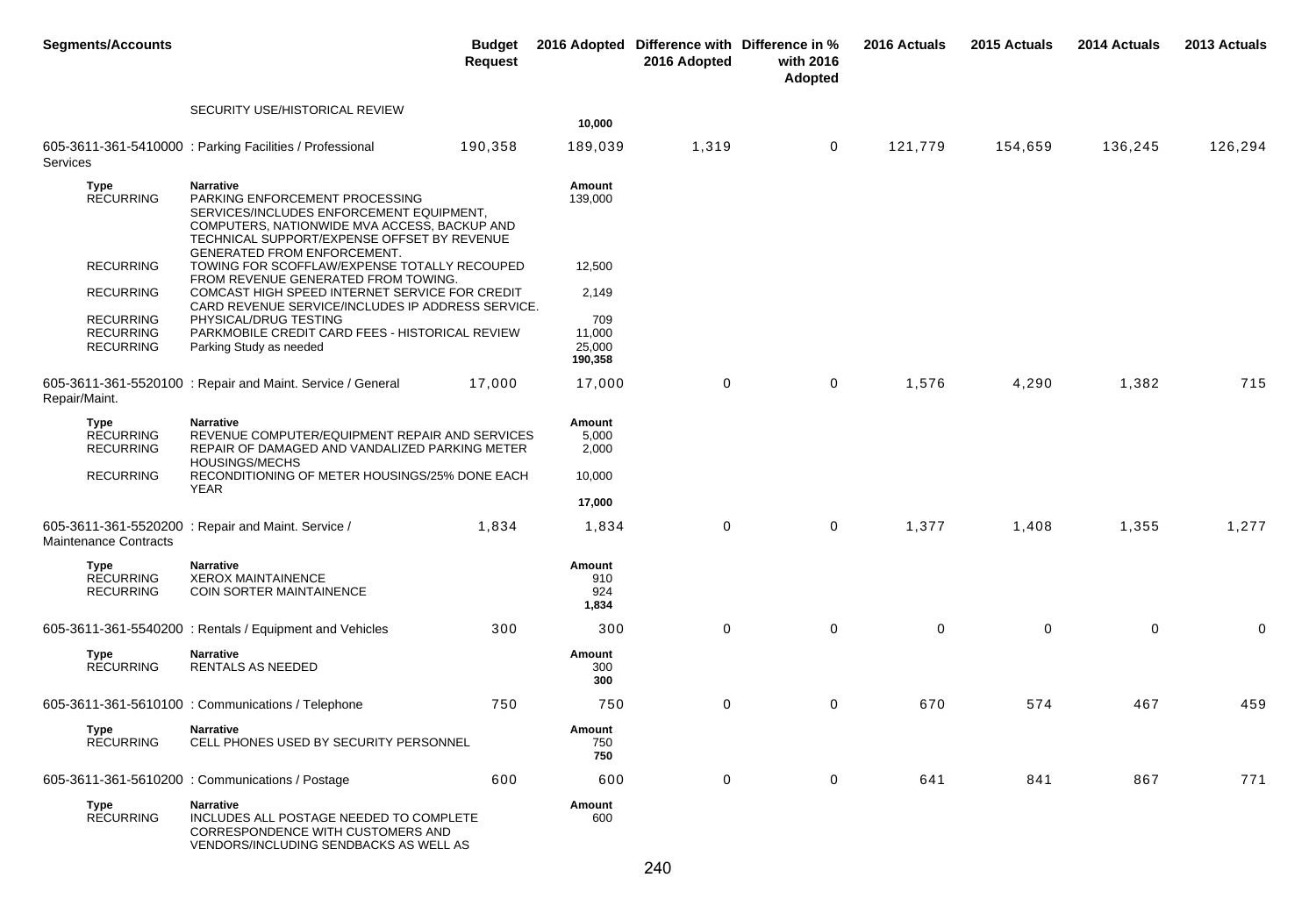| <b>Segments/Accounts</b>                       |                                                                                          | <b>Budget</b><br><b>Request</b> |                             | 2016 Adopted Difference with Difference in %<br>2016 Adopted | with 2016<br>Adopted | 2016 Actuals | 2015 Actuals | 2014 Actuals | 2013 Actuals |
|------------------------------------------------|------------------------------------------------------------------------------------------|---------------------------------|-----------------------------|--------------------------------------------------------------|----------------------|--------------|--------------|--------------|--------------|
|                                                | CORRESPONDENCE WITH PROFESSIONAL AGENCIES AND<br>SHIPPING ON EQUIPMENT FOR REPAIR.       |                                 | 600                         |                                                              |                      |              |              |              |              |
| 605-3611-361-5620100 : Travel / Transportation |                                                                                          | 1,200                           | 1,200                       | $\mathbf 0$                                                  | 0                    | 832          | 1,000        | 990          | 864          |
|                                                |                                                                                          |                                 |                             |                                                              |                      |              |              |              |              |
| <b>Type</b><br><b>RECURRING</b>                | <b>Narrative</b><br>TRAVEL TO AND FROM ANNUAL INTERNATIONAL PARKING<br><b>CONVENTION</b> |                                 | <b>Amount</b><br>1,200      |                                                              |                      |              |              |              |              |
|                                                |                                                                                          |                                 | 1,200                       |                                                              |                      |              |              |              |              |
|                                                | 605-3611-361-5621100 : Travel / Dues/Registration Fees                                   | 1,800                           | 1,800                       | 0                                                            | 0                    | 1,360        | 1,305        | 1,235        | 1,235        |
| Type<br><b>RECURRING</b>                       | Narrative<br>DUES FOR INTERNATIONAL PARKING INSTITUTE ANNUAL<br><b>MEMBERSHIP</b>        |                                 | Amount<br>900               |                                                              |                      |              |              |              |              |
| <b>RECURRING</b>                               | REGISTRATION FOR ANNUAL INTERNATIONAL PARKING<br>INSTITUTE PARKING CONVENTION            |                                 | 900                         |                                                              |                      |              |              |              |              |
|                                                |                                                                                          |                                 | 1,800                       |                                                              |                      |              |              |              |              |
| 605-3611-361-5622100 : Travel / Lodging        |                                                                                          | 1,200                           | 1,000                       | 200                                                          | 16                   | 1,617        | 1,095        | 775          | 833          |
| Type<br><b>RECURRING</b>                       | <b>Narrative</b><br>LODGING FOR FIVE DAYS AT ANNUAL PARKING<br><b>CONVENTION</b>         |                                 | Amount<br>1,200             |                                                              |                      |              |              |              |              |
|                                                |                                                                                          |                                 | 1,200                       |                                                              |                      |              |              |              |              |
|                                                | 605-3611-361-5630000 : Parking Facilities / Advertising                                  | 500                             | 500                         | $\mathbf 0$                                                  | $\mathbf 0$          | $\mathbf 0$  | 382          | $\mathbf{0}$ | 0            |
| <b>Type</b><br><b>RECURRING</b>                | <b>Narrative</b><br>ADVERTISING AS NEEDED                                                |                                 | <b>Amount</b><br>500<br>500 |                                                              |                      |              |              |              |              |
|                                                | 605-3611-361-5650000 : Parking Facilities / Insurance                                    | 4,874                           | 4,982                       | $-108$                                                       | -3                   | 5,785        | 4,524        | 4,245        | 4,220        |
|                                                | 605-3611-361-5740100 : Machinery & Equipment / Vehicles                                  | 0                               | 27,262                      | $-27,262$                                                    | $-100$               | 30,036       | $\mathbf 0$  | $\mathbf 0$  | $\mathbf 0$  |
|                                                | 605-3611-361-5781100 : Depreciation / Buildings                                          | 0                               | $\mathbf 0$                 | 0                                                            | 0                    | 0            | 237          | 237          | 237          |
|                                                | 605-3611-361-5785100 : Depreciation / Equipment                                          | 0                               | $\mathbf 0$                 | $\Omega$                                                     | 0                    | 0            | 2,388        | 4,850        | 18,901       |
| SubTotal: 3611: Public Parking                 |                                                                                          | 1,105,065                       | 1,113,691                   | $-8,626$                                                     | $-1$                 | 847,733      | 899,731      | 884,820      | 748,090      |
| <b>SubTotal: EXPENSE</b>                       |                                                                                          | 1,105,065                       | 1,113,691                   | $-8,626$                                                     | -1                   | 847,733      | 899,731      | 884,820      | 748,090      |
| <b>Grand Total</b>                             |                                                                                          | $-418,267$                      | $-336, 129$                 | $-82, 138$                                                   | 19                   | $-552,742$   | $-533,878$   | $-597,410$   | -694,696     |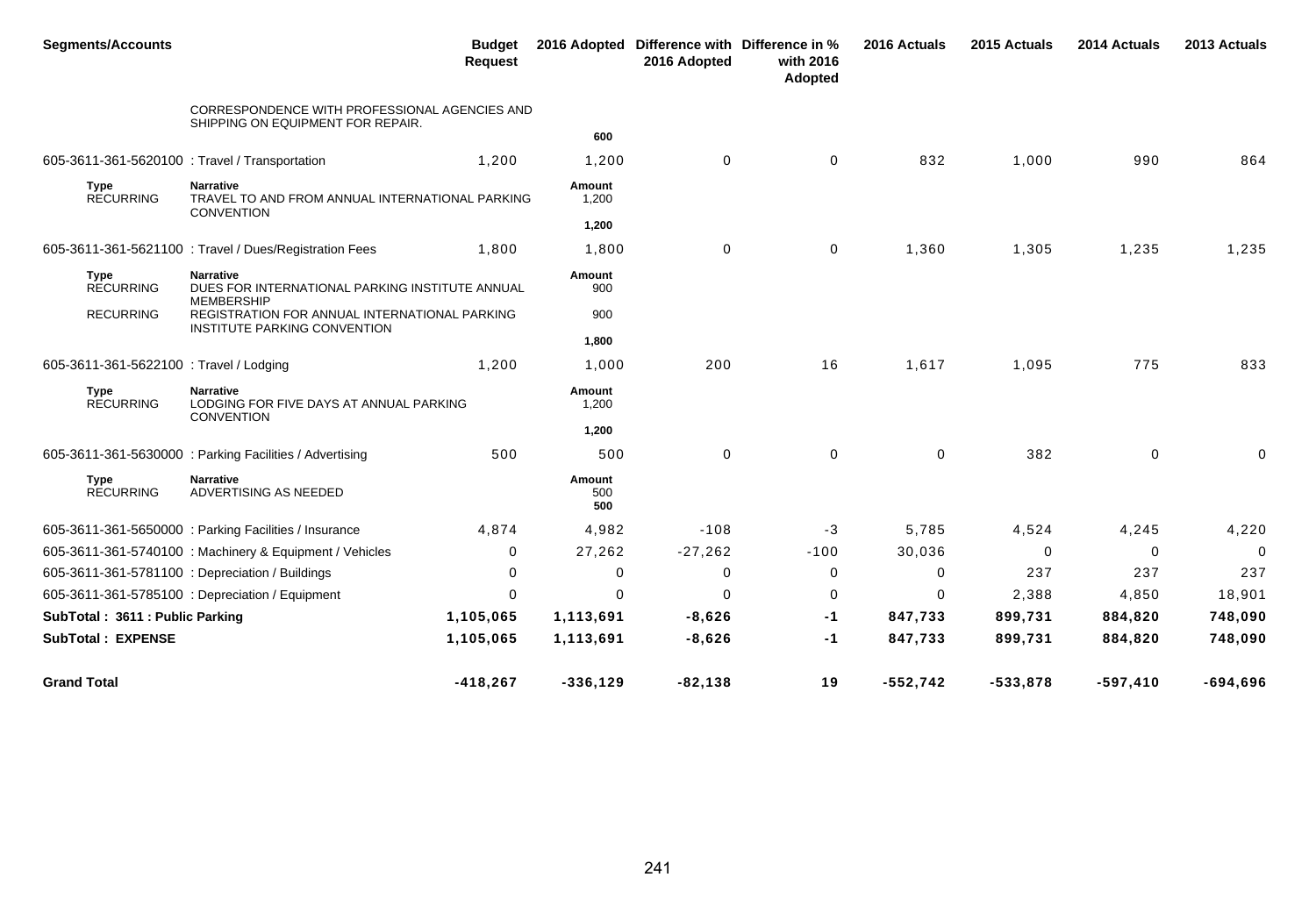# **The City of Frederick Working Budget Report 2017, Working, Details, Adopted** From Account: 605-3621 To Account: 605-3621 Run Date: 05/27/2016 User: kmiletich Report by: Dept/Div

| <b>Segments/Accounts</b>                      |                                                                       | <b>Budget</b><br><b>Request</b> |                                   | 2016 Adopted Difference with Difference in %<br>2016 Adopted | with 2016<br><b>Adopted</b> | 2016 Actuals | 2015 Actuals | 2014 Actuals | 2013 Actuals |
|-----------------------------------------------|-----------------------------------------------------------------------|---------------------------------|-----------------------------------|--------------------------------------------------------------|-----------------------------|--------------|--------------|--------------|--------------|
| <b>REVENUE</b>                                |                                                                       |                                 |                                   |                                                              |                             |              |              |              |              |
| 3621 : Church Street Deck                     |                                                                       |                                 |                                   |                                                              |                             |              |              |              |              |
| Share                                         | 605-3621-363-3373102 : Frederick County / Parking Deck                | 62,720                          | 59,733                            | 2,987                                                        | 4                           | 33,107       | 47,987       | 78,921       | 33,847       |
| Type<br><b>RECURRING</b>                      | <b>Narrative</b><br>25% OF OPERATING BUDGET ESTIMATE                  |                                 | <b>Amount</b><br>62,720<br>62,720 |                                                              |                             |              |              |              |              |
|                                               | 605-3621-363-3436101: Public Works / Church Street Deck               | 731,172                         | 706,992                           | 24,180                                                       | 3                           | 636,483      | 729,698      | 698,827      | 479,528      |
| Type<br><b>RECURRING</b>                      | <b>Narrative</b><br>CURRENT WEEKLY AVERAGE: 14,061 X 52 WEEKS MONTHLY |                                 | Amount<br>731,172                 |                                                              |                             |              |              |              |              |
|                                               | RATE CURRENTLY \$97.00                                                |                                 | 731,172                           |                                                              |                             |              |              |              |              |
|                                               | 605-3621-363-3690001 : Miscellaneous / Other Misc. Receipts           | 0                               | 0                                 | $\Omega$                                                     | 0                           | 11           | 10           | 12           | 16           |
| SubTotal: 3621: Church Street Deck            |                                                                       | -793,892                        | $-766,725$                        | $-27,167$                                                    | 3                           | $-669.601$   | $-777,695$   | $-777,760$   | $-513,391$   |
| <b>SubTotal: REVENUE</b>                      |                                                                       | $-793,892$                      | $-766,725$                        | $-27,167$                                                    | 3                           | $-669,601$   | $-777,695$   | $-777,760$   | $-513,391$   |
| <b>EXPENSE</b>                                |                                                                       |                                 |                                   |                                                              |                             |              |              |              |              |
| 3621 : Church Street Deck                     |                                                                       |                                 |                                   |                                                              |                             |              |              |              |              |
|                                               | 605-3621-363-5121100 : Salaries - Full Time / Productive Time         | 10.763                          | 10,697                            | 66                                                           | 0                           | 8.166        | 9.025        | 8,538        | 8,503        |
|                                               | 605-3621-363-5121200 : Salaries - Full Time / Vacation                | 0                               | 0                                 | $\Omega$                                                     | 0                           | 245          | 1,266        | 1,225        | 1,143        |
|                                               | 605-3621-363-5121300 : Salaries - Full Time / Sick                    | 0                               | 0                                 | 0                                                            | 0                           | 276          | 296          | 265          | 316          |
|                                               | 605-3621-363-5121400 : Salaries - Full Time / Holiday                 | 0                               | 0                                 | 0                                                            | 0                           | 449          | 490          | 490          | 490          |
|                                               | 605-3621-363-5121500 : Salaries - Full Time / Other Leave             | $\Omega$                        | $\Omega$                          | 0                                                            | 0                           | 615          | 249          | 392          | 197          |
| 605-3621-363-5141200 : Overtime / Standby     |                                                                       | 997                             | 997                               | 0                                                            | 0                           | $\Omega$     | $\mathbf 0$  | 697          | 849          |
|                                               | 605-3621-363-5141300 : Overtime / Premium Overtime                    | 300                             | 300                               | $\Omega$                                                     | 0                           | 45           | 50           | 109          | $\Omega$     |
| Part Time                                     | 605-3621-363-5150000 : Parking Facilities / Salaries - Perm           | 54,494                          | 52,989                            | 1,505                                                        | $\overline{a}$              | 34,504       | 42,974       | 41,201       | 43,661       |
| 605-3621-363-5170000 : Special Allowance      |                                                                       | 0                               | $\mathbf 0$                       | $\Omega$                                                     | 0                           | $\mathbf 0$  | $\mathbf 0$  | 2,160        | $\mathbf 0$  |
| Compensation                                  | 605-3621-363-5210000 : Parking Facilities / Workmen's                 | 4,516                           | 4,421                             | 95                                                           | $\overline{a}$              | 5,254        | 4,315        | 4,053        | 2,962        |
| 605-3621-363-5221100 : FICA / Social Security |                                                                       | 4,127                           | 4,029                             | 98                                                           | 2                           | 2,703        | 3,332        | 3,380        | 3,385        |
| 605-3621-363-5221200 : FICA / Medicare        |                                                                       | 964                             | 940                               | 24                                                           | $\overline{2}$              | 632          | 779          | 790          | 792          |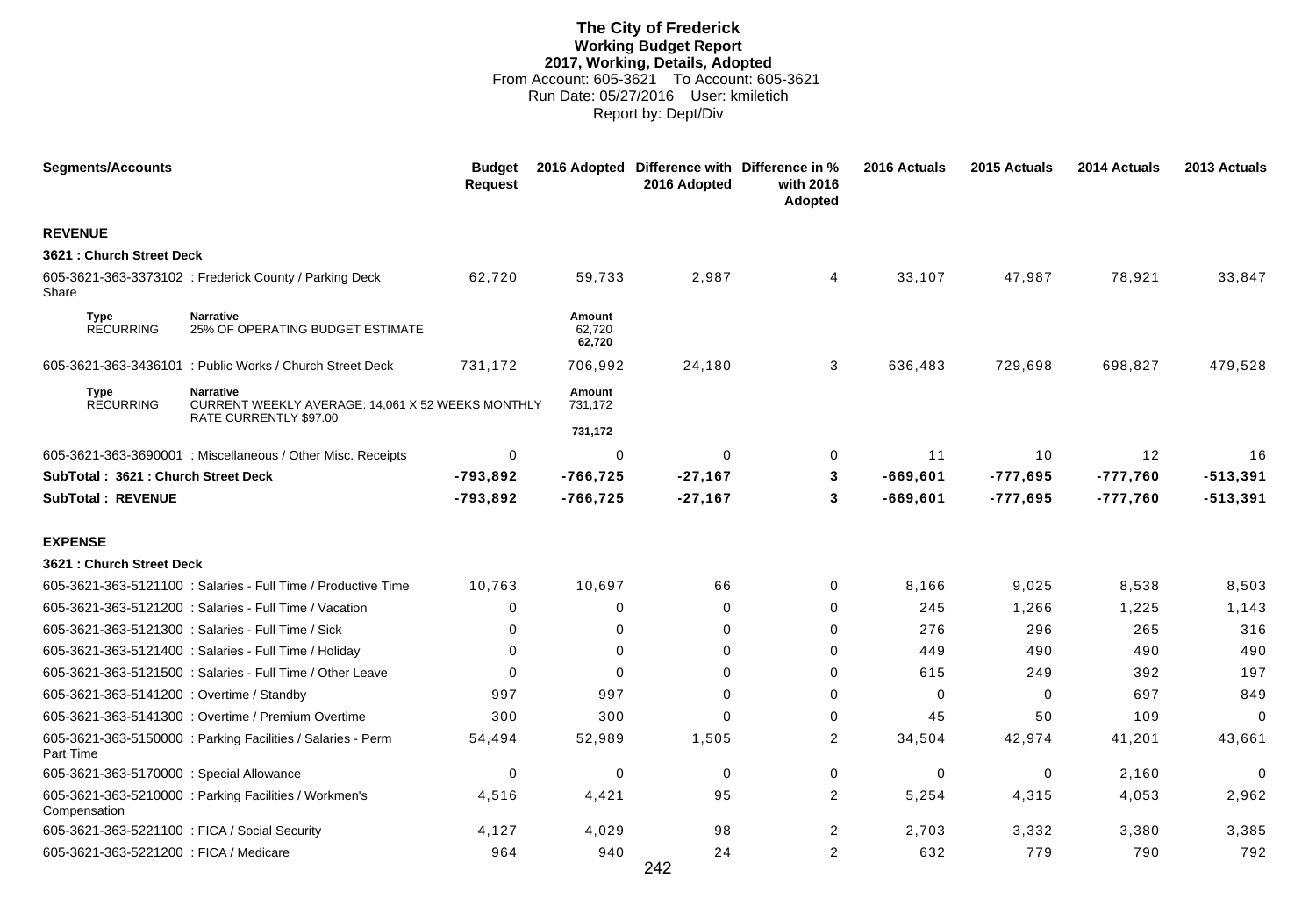| <b>Segments/Accounts</b>                                                                                                                 |                                                                                                                                                                                                                                                                                                                                                                                                                                                                                                                                                                                                                                                                        | <b>Budget</b><br><b>Request</b> |                                                                                 | 2016 Adopted Difference with Difference in %<br>2016 Adopted | with 2016<br>Adopted | 2016 Actuals | 2015 Actuals | 2014 Actuals | 2013 Actuals |
|------------------------------------------------------------------------------------------------------------------------------------------|------------------------------------------------------------------------------------------------------------------------------------------------------------------------------------------------------------------------------------------------------------------------------------------------------------------------------------------------------------------------------------------------------------------------------------------------------------------------------------------------------------------------------------------------------------------------------------------------------------------------------------------------------------------------|---------------------------------|---------------------------------------------------------------------------------|--------------------------------------------------------------|----------------------|--------------|--------------|--------------|--------------|
|                                                                                                                                          | 605-3621-363-5266100 : Health Insurance / CIGNA                                                                                                                                                                                                                                                                                                                                                                                                                                                                                                                                                                                                                        | 2,095                           | 1,980                                                                           | 115                                                          | 5                    | 2,056        | 1,805        | 1,764        | 1,699        |
|                                                                                                                                          | 605-3621-363-5266300 : Health Insurance / OPEB Payment                                                                                                                                                                                                                                                                                                                                                                                                                                                                                                                                                                                                                 | 445                             | 459                                                                             | $-14$                                                        | -4                   | 459          | 539          | 543          | 440          |
|                                                                                                                                          | 605-3621-363-5266400 : Health Insurance / OPEB Unfunded                                                                                                                                                                                                                                                                                                                                                                                                                                                                                                                                                                                                                | 0                               | 0                                                                               | 0                                                            | 0                    | 0            | 983          | 1,115        | 647          |
| 605-3621-363-5267200 : Aetna Dental - Emp                                                                                                |                                                                                                                                                                                                                                                                                                                                                                                                                                                                                                                                                                                                                                                                        | 0                               | 0                                                                               | $\Omega$                                                     | 0                    | 17           | 0            | $\mathbf 0$  | 0            |
|                                                                                                                                          | 605-3621-363-5268100 : Health Insurance / Disability                                                                                                                                                                                                                                                                                                                                                                                                                                                                                                                                                                                                                   | 33                              | 33                                                                              | 0                                                            | 0                    | 28           | 25           | 25           | 25           |
| 605-3621-363-5269100 : Health Insurance / Life                                                                                           |                                                                                                                                                                                                                                                                                                                                                                                                                                                                                                                                                                                                                                                                        | 17                              | 17                                                                              | $\Omega$                                                     | 0                    | 15           | 13           | 13           | 13           |
|                                                                                                                                          | 605-3621-363-5282500 : Retirement / 25 Year Plan                                                                                                                                                                                                                                                                                                                                                                                                                                                                                                                                                                                                                       | 3,496                           | 3,847                                                                           | $-351$                                                       | $-11$                | 3,847        | 7,344        | 11,540       | 11,002       |
|                                                                                                                                          | 605-3621-363-5283000 : Retirement / 30 Year Plan                                                                                                                                                                                                                                                                                                                                                                                                                                                                                                                                                                                                                       | 3,614                           | 4,068                                                                           | $-454$                                                       | $-13$                | 4,068        | 3,992        | 7,897        | 7,388        |
|                                                                                                                                          | 605-3621-363-5310100 : Supplies / General Supplies                                                                                                                                                                                                                                                                                                                                                                                                                                                                                                                                                                                                                     | 285,466                         | 44,950                                                                          | 240,516                                                      | 84                   | 27,445       | 39,255       | 46,627       | 34,651       |
| Type<br><b>RECURRING</b><br><b>RECURRING</b><br><b>RECURRING</b><br><b>RECURRING</b><br><b>RECURRING</b><br><b>RECURRING</b><br>ONE-TIME | Narrative<br>MACHINE TICKETS FOR DECK OPERATION<br>CLEANING SUPPLIES FOR DECK<br>EQUIPMENT FOR BUILDING/BUILDING REPAIR<br>EQUIPMENT/PARTS FOR REPAIR OF OF EQUIPMENT IN DECK<br>PAINT FOR STRIPING<br>SMALL TOOLS/EQUIPMENT<br>UPGRADED PARKING CONTROL SYSTEM, INCLUDES NEW<br>PAY STATIONS AND EXPRESS PARC IN LANE READERS AS<br>WELL AS NEW GATES AND TICKET DISPENSERS. THIS<br>TRANSITIONS US TO BAR CODE TICKETS AND ALLOWS US<br>TO MEET NEW FEDERAL GUIDELINES FOR CHIP EMBEDDED<br>CREDIT CARD TRANSACTIONS AS REQUIRED BY FEDERAL<br>REGULATIONS. SOFTWARE PROGRAM ALREADY UP TO<br>DATE AND COMPLIANT AND REMAINS IN PLACE. HARDWARE<br>REPLACEMENT ONLY. |                                 | Amount<br>7,500<br>1,500<br>5,000<br>10,000<br>750<br>200<br>260,516<br>285,466 |                                                              |                      |              |              |              |              |
|                                                                                                                                          | 605-3621-363-5310300: Supplies / Clothing/Uniforms                                                                                                                                                                                                                                                                                                                                                                                                                                                                                                                                                                                                                     | 300                             | 300                                                                             | 0                                                            | 0                    | 114          | 130          | 294          | 0            |
| Type<br><b>RECURRING</b>                                                                                                                 | <b>Narrative</b><br>CUSTODIAN/SECURITY PERSONNEL                                                                                                                                                                                                                                                                                                                                                                                                                                                                                                                                                                                                                       |                                 | Amount<br>300<br>300                                                            |                                                              |                      |              |              |              |              |
| 605-3621-363-5330100 : Energy / Fuel & Oil                                                                                               |                                                                                                                                                                                                                                                                                                                                                                                                                                                                                                                                                                                                                                                                        | 600                             | 300                                                                             | 300                                                          | 50                   | 25           | 47           | 52           | 210          |
| <b>Type</b><br><b>RECURRING</b>                                                                                                          | <b>Narrative</b><br>FUEL/OIL FOR DECK SWEEPER/BASED ON HISTORICAL<br><b>REVIEW</b>                                                                                                                                                                                                                                                                                                                                                                                                                                                                                                                                                                                     |                                 | Amount<br>600                                                                   |                                                              |                      |              |              |              |              |
|                                                                                                                                          |                                                                                                                                                                                                                                                                                                                                                                                                                                                                                                                                                                                                                                                                        |                                 | 600                                                                             |                                                              |                      |              |              |              |              |
| 605-3621-363-5330200 : Energy / Electricity                                                                                              |                                                                                                                                                                                                                                                                                                                                                                                                                                                                                                                                                                                                                                                                        | 23,500                          | 25,000                                                                          | $-1,500$                                                     | $-7$                 | 10,129       | 22,750       | 24,280       | 24,220       |
| Type<br><b>RECURRING</b>                                                                                                                 | Narrative<br>ELECTRIC USE FOR DECK/BASED ON HISTORICAL REVIEW                                                                                                                                                                                                                                                                                                                                                                                                                                                                                                                                                                                                          |                                 | Amount<br>23,500<br>23,500                                                      |                                                              |                      |              |              |              |              |
|                                                                                                                                          | 605-3621-363-5340000 : Parking Facilities / Chemicals                                                                                                                                                                                                                                                                                                                                                                                                                                                                                                                                                                                                                  | 750                             | 750                                                                             | 0                                                            | 0                    | 750          | 750          | 0            | 750          |
| Type<br><b>RECURRING</b>                                                                                                                 | <b>Narrative</b><br>ICE MELT FOR DECK AND SIDEWALKS AROUND DECK                                                                                                                                                                                                                                                                                                                                                                                                                                                                                                                                                                                                        |                                 | Amount<br>750<br>750                                                            |                                                              |                      |              |              |              |              |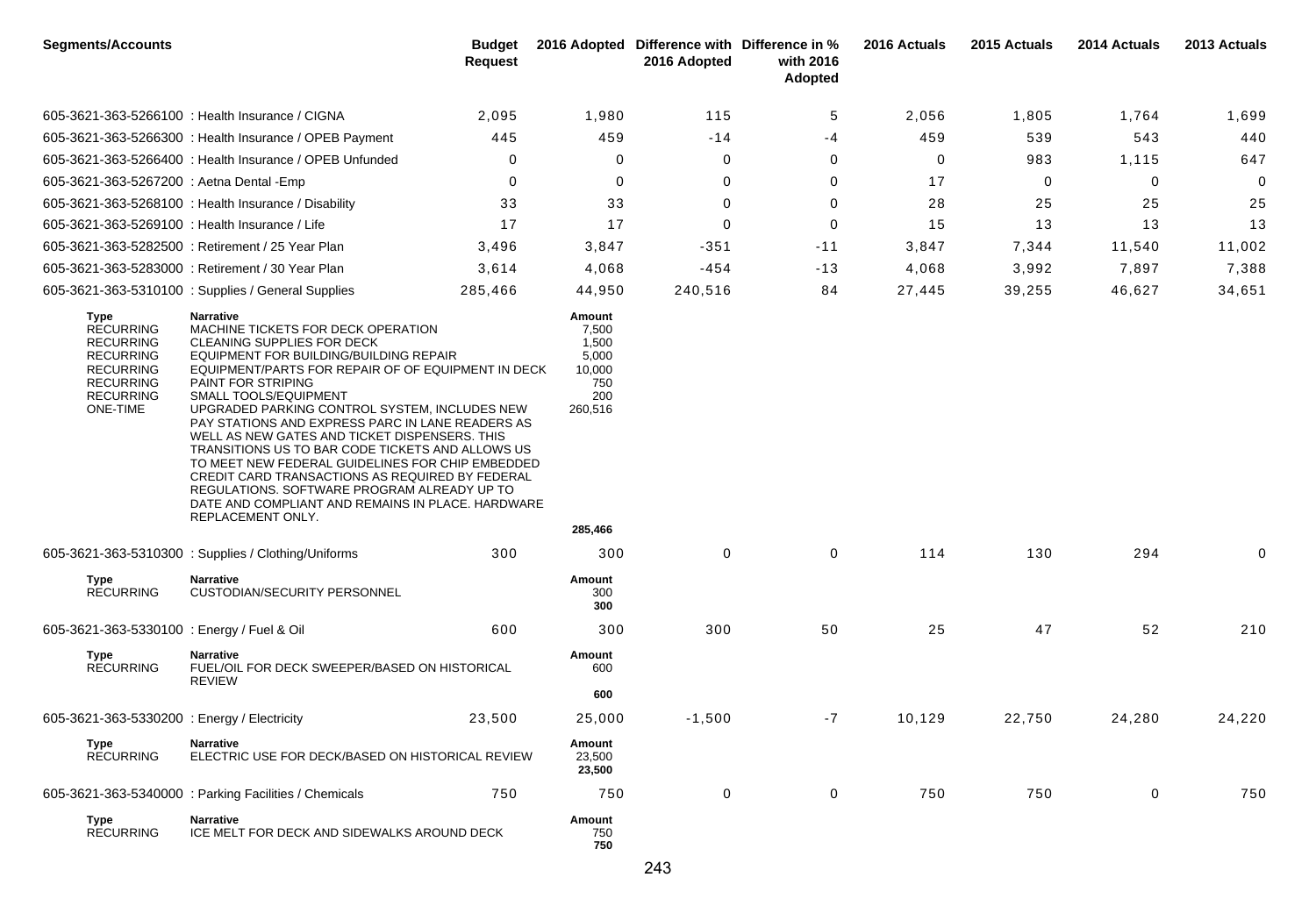| <b>Segments/Accounts</b>                     |                                                                                                                        | Budget<br><b>Request</b> |                              | 2016 Adopted Difference with Difference in %<br>2016 Adopted | with 2016<br>Adopted | 2016 Actuals | 2015 Actuals | 2014 Actuals | 2013 Actuals |
|----------------------------------------------|------------------------------------------------------------------------------------------------------------------------|--------------------------|------------------------------|--------------------------------------------------------------|----------------------|--------------|--------------|--------------|--------------|
| Services                                     | 605-3621-363-5410000: Parking Facilities / Professional                                                                | 21,268                   | 18,800                       | 2,468                                                        | 11                   | 22,115       | 25,284       | 19,022       | 10,928       |
| <b>Type</b><br><b>RECURRING</b>              | <b>Narrative</b><br>CREDIT CARD SERVICES FOR DECK/HISTORICAL REVIEW,<br>APPROX. AVG. \$1539.00 PER MONTH               |                          | Amount<br>18,468             |                                                              |                      |              |              |              |              |
| <b>RECURRING</b><br><b>RECURRING</b>         | PROFESSIONAL ENGINEERING SERVICES FOR DECK<br>PHYSICAL AND DRUG TESTING                                                |                          | 2,500<br>300<br>21,268       |                                                              |                      |              |              |              |              |
| Repair/Maint.                                | 605-3621-363-5520100 : Repair and Maint. Service / General                                                             | 45,000                   | 45,000                       | 0                                                            | $\mathbf 0$          | 5,628        | 9,349        | 123,406      | 8,263        |
| Type<br><b>RECURRING</b>                     | <b>Narrative</b><br>BUILDING/OUTSIDE REPAIRS/INCLUDES CONCRETE,<br>ELEVATOR ETC.                                       |                          | Amount<br>20,000             |                                                              |                      |              |              |              |              |
| <b>RECURRING</b>                             | EQUIPMENT REPAIRS/INCLUDES REVENUE EQUIPMENT                                                                           |                          | 25,000<br>45,000             |                                                              |                      |              |              |              |              |
| <b>Maintenance Contracts</b>                 | 605-3621-363-5520200 : Repair and Maint. Service /                                                                     | 7,054                    | 6,522                        | 532                                                          | $\overline{7}$       | 5,070        | 5,115        | 5,325        | 5,000        |
| Type<br><b>RECURRING</b><br><b>RECURRING</b> | <b>Narrative</b><br>ELEVATOR MAINTAINENCE CONTRACT<br>THIRD PARTY ELEVATOR MAINTAINENCE INSPECTION PER<br><b>STATE</b> |                          | Amount<br>2,554<br>400       |                                                              |                      |              |              |              |              |
| <b>RECURRING</b><br><b>RECURRING</b>         | SECURITY CAMERA MAINTAINENCE<br>FIRE SERVICE MAINTENANCE/STAND PIPE/SMOKE TEST<br>PEST/RODENT CONTROL/BI-MONTHLY       |                          | 3,000<br>900<br>200<br>7,054 |                                                              |                      |              |              |              |              |
|                                              | 605-3621-363-5540200: Rentals / Equipment and Vehicles                                                                 | 1,000                    | 1,000                        | $\mathbf 0$                                                  | 0                    | $\Omega$     | $\mathbf 0$  | $\mathbf 0$  | 219          |
| Type<br><b>RECURRING</b>                     | <b>Narrative</b><br>RENTAL FOR LIFT OR OTHER EQUIPMENT IF NEEDED FOR<br>DECK OR POLE LIGHT REPAIRS                     |                          | Amount<br>1,000              |                                                              |                      |              |              |              |              |
|                                              |                                                                                                                        |                          | 1,000                        |                                                              |                      |              |              |              |              |
| Service                                      | 605-3621-363-5560100 : Property Services / Water/Sewer                                                                 | 800                      | 800                          | 0                                                            | 0                    | 497          | 758          | 675          | 599          |
| Type<br><b>RECURRING</b>                     | <b>Narrative</b><br>WATER/SEWER USE/HISTORICAL REVIEW                                                                  |                          | Amount<br>800<br>800         |                                                              |                      |              |              |              |              |
| <b>Mgmt Service</b>                          | 605-3621-363-5561100 : Property Services / Storm Water                                                                 | 0                        | 130                          | $-130$                                                       | $-100$               | 42           | 100          | 80           | 104          |
| <b>Benefit Charg</b>                         | 605-3621-363-5562100 : Property Services / Solid Waste                                                                 | 0                        | $\boldsymbol{0}$             | $\boldsymbol{0}$                                             | $\mathbf 0$          | 1,890        | 1,890        | 1,890        | 1,890        |
|                                              | 605-3621-363-5610100 : Communications / Telephone                                                                      | 1,750                    | 1,750                        | $\mathbf 0$                                                  | $\mathbf 0$          | 1,187        | 1,426        | 1,798        | 2,075        |
| Type<br><b>RECURRING</b>                     | <b>Narrative</b><br>INCLUDES MODEMS AND HIGH SPEED INTERNET<br>CONNECTIONS/HISTORICAL USE REVIEW                       |                          | Amount<br>1,750              |                                                              |                      |              |              |              |              |
|                                              |                                                                                                                        |                          | 1,750                        |                                                              |                      |              |              |              |              |
|                                              | 605-3621-363-5650000 : Parking Facilities / Insurance                                                                  | 8,750                    | 8,979                        | $-229$                                                       | $-3$                 | 6,203        | 8,404        | 8,264        | 5,190        |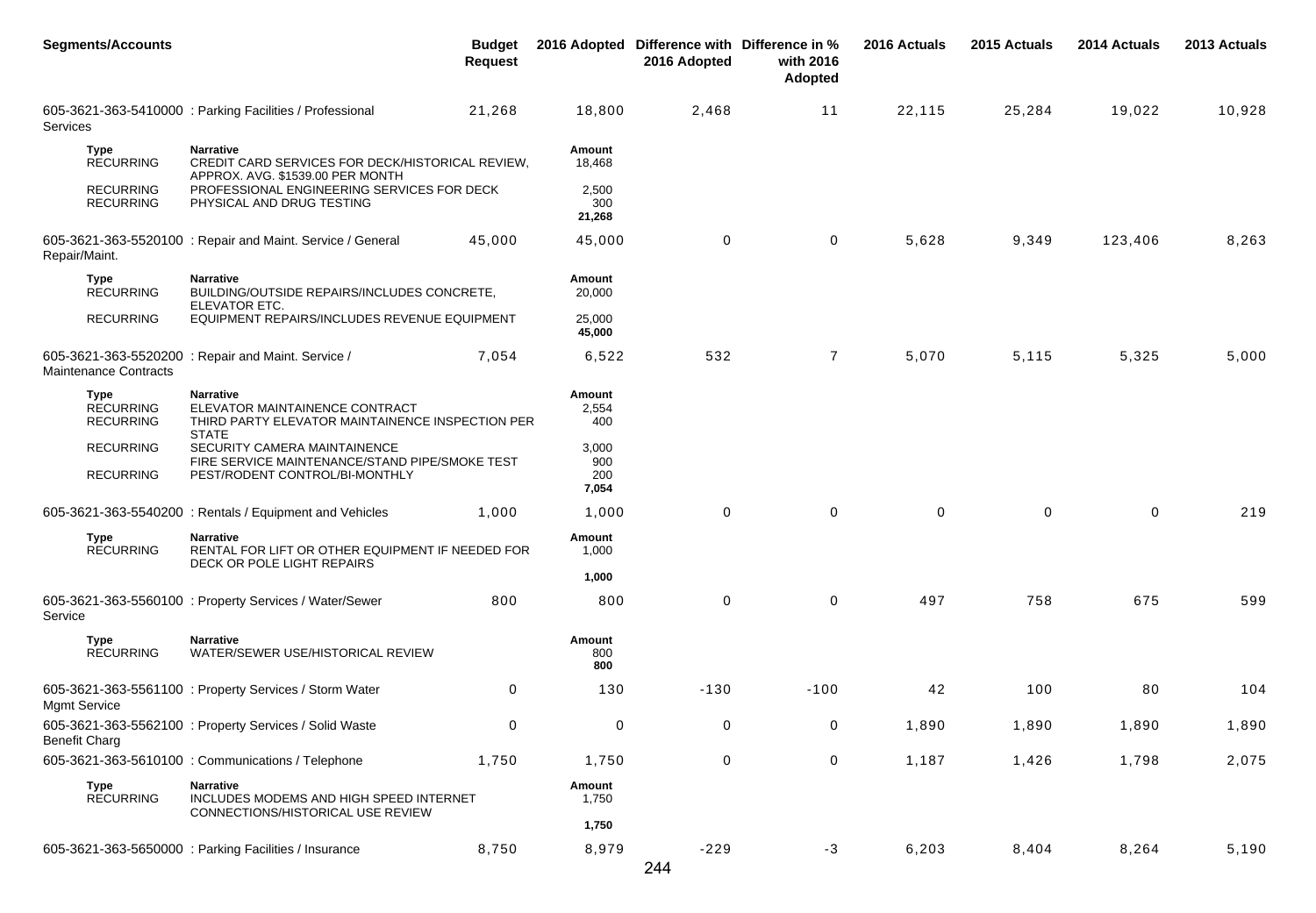| Segments/Accounts                               | <b>Budget</b><br>Request | 2016 Adopted | 2016 Adopted | Difference with Difference in %<br>with 2016<br>Adopted | 2016 Actuals | 2015 Actuals | 2014 Actuals | 2013 Actuals |
|-------------------------------------------------|--------------------------|--------------|--------------|---------------------------------------------------------|--------------|--------------|--------------|--------------|
| 605-3621-363-5781100 : Depreciation / Buildings |                          |              |              |                                                         |              | 29.701       | 29,701       | 29,701       |
| 605-3621-363-5785100 : Depreciation / Equipment |                          |              |              |                                                         |              | 19.243       | 19,243       | 28,174       |
| SubTotal: 3621: Church Street Deck              | 482,099                  | 239,058      | 243,041      | 50                                                      | 144,474      | 241,679      | 366,854      | 235,486      |
| <b>SubTotal: EXPENSE</b>                        | 482.099                  | 239,058      | 243,041      | 50                                                      | 144.474      | 241,679      | 366,854      | 235,486      |
| <b>Grand Total</b>                              | $-311,793$               | $-527.667$   | 215,874      | -70                                                     | $-525, 127$  | $-536,016$   | $-410,906$   | $-277,905$   |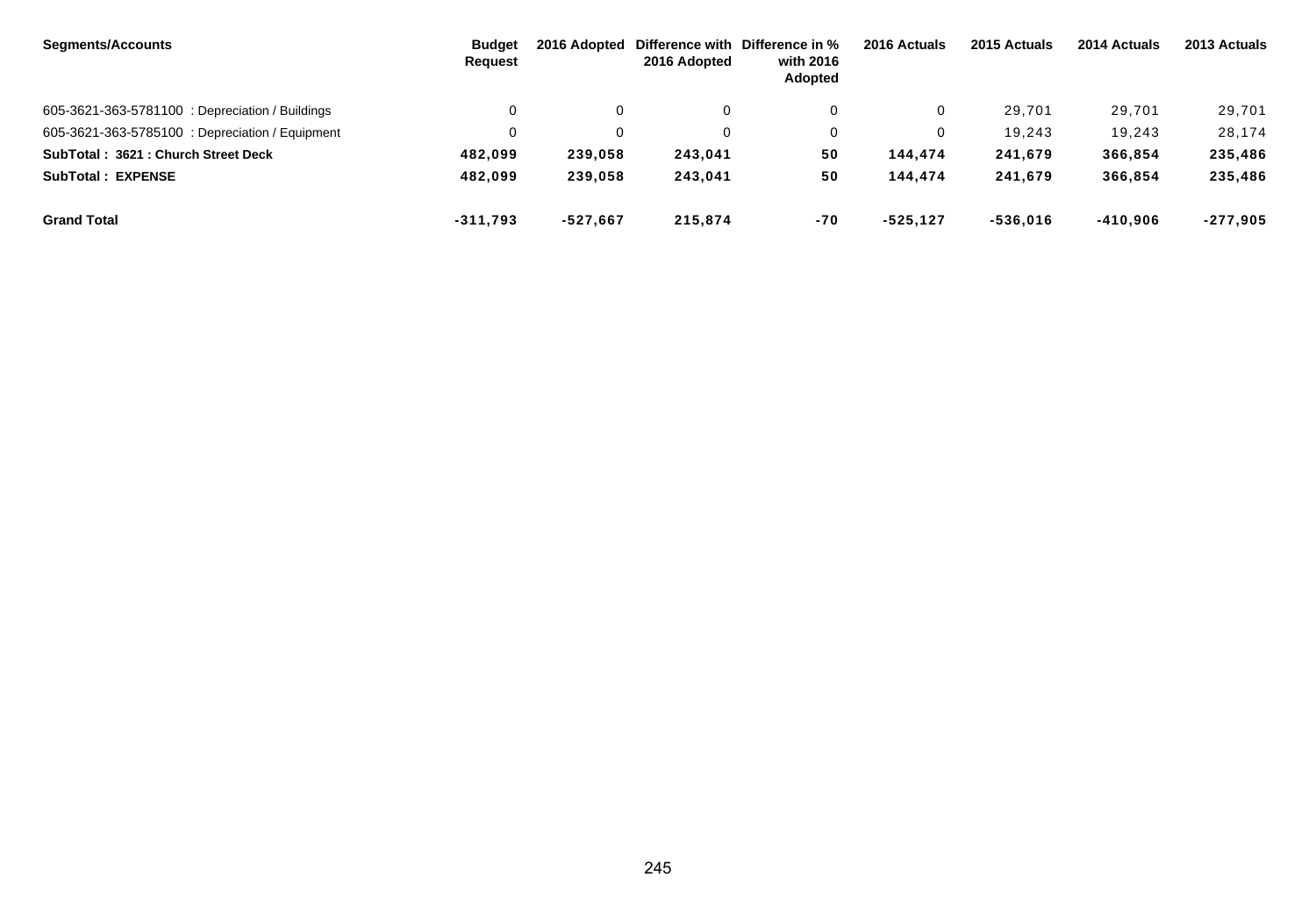# **The City of Frederick Working Budget Report 2017, Working, Details, Adopted** From Account: 605-3622 To Account: 605-3622 Run Date: 05/27/2016 User: kmiletich Report by: Dept/Div

| <b>Segments/Accounts</b>                      |                                                                                                         | <b>Budget</b><br><b>Request</b> |                            | 2016 Adopted Difference with Difference in %<br>2016 Adopted | with 2016<br>Adopted | 2016 Actuals | 2015 Actuals | 2014 Actuals | 2013 Actuals |
|-----------------------------------------------|---------------------------------------------------------------------------------------------------------|---------------------------------|----------------------------|--------------------------------------------------------------|----------------------|--------------|--------------|--------------|--------------|
| <b>REVENUE</b>                                |                                                                                                         |                                 |                            |                                                              |                      |              |              |              |              |
| 3622 : Court Street Deck                      |                                                                                                         |                                 |                            |                                                              |                      |              |              |              |              |
|                                               | 605-3622-363-3436201: Public Works / Court Street Deck                                                  | 896,480                         | 882,440                    | 14,040                                                       | $\mathbf{1}$         | 891,692      | 865,392      | 902,943      | 824,320      |
| <b>Type</b><br><b>RECURRING</b>               | <b>Narrative</b><br>CURRENT WEEKLY AVERAGE: \$17,240.00 X 52 WEEKS<br>MONTHLY RATE IS CURRENTLY \$97.00 |                                 | Amount<br>896,480          |                                                              |                      |              |              |              |              |
|                                               |                                                                                                         |                                 | 896,480                    |                                                              |                      |              |              |              |              |
| 605-3622-363-3621001 : Rentals / Rents        |                                                                                                         | 67,401                          | 67,401                     | $\mathbf 0$                                                  | $\mathbf 0$          | 56,168       | 67,401       | 67,401       | 67,401       |
| <b>Type</b><br><b>RECURRING</b>               | <b>Narrative</b><br>POLICE UNITS                                                                        |                                 | Amount<br>67,401<br>67,401 |                                                              |                      |              |              |              |              |
|                                               | 605-3622-363-3690001 : Miscellaneous / Other Misc. Receipts                                             | 0                               | 0                          | 0                                                            | 0                    | 0            | 0            | 0            | 71           |
| SubTotal: 3622: Court Street Deck             |                                                                                                         | $-963,881$                      | $-949,841$                 | $-14,040$                                                    | 1                    | $-947,860$   | $-932,793$   | $-970,344$   | $-891,792$   |
| <b>SubTotal: REVENUE</b>                      |                                                                                                         | $-963,881$                      | $-949,841$                 | $-14,040$                                                    | 1                    | $-947,860$   | $-932,793$   | $-970,344$   | $-891,792$   |
| <b>EXPENSE</b>                                |                                                                                                         |                                 |                            |                                                              |                      |              |              |              |              |
| 3622 : Court Street Deck                      |                                                                                                         |                                 |                            |                                                              |                      |              |              |              |              |
|                                               | 605-3622-363-5121100 : Salaries - Full Time / Productive Time                                           | 10,763                          | 10,697                     | 66                                                           | 0                    | 8,166        | 9,025        | 8,538        | 8,503        |
|                                               | 605-3622-363-5121200 : Salaries - Full Time / Vacation                                                  | $\Omega$                        | 0                          | $\Omega$                                                     | 0                    | 245          | 1,266        | 1,225        | 1,143        |
|                                               | 605-3622-363-5121300 : Salaries - Full Time / Sick                                                      | 0                               | 0                          | 0                                                            | $\Omega$             | 276          | 296          | 265          | 316          |
|                                               | 605-3622-363-5121400 : Salaries - Full Time / Holiday                                                   | 0                               | 0                          | 0                                                            | 0                    | 449          | 490          | 490          | 490          |
|                                               | 605-3622-363-5121500 : Salaries - Full Time / Other Leave                                               | $\Omega$                        | 0                          | $\Omega$                                                     | 0                    | 525          | 235          | 375          | 223          |
| 605-3622-363-5141200 : Overtime / Standby     |                                                                                                         | 997                             | 997                        | $\Omega$                                                     | $\Omega$             | $\Omega$     | $\Omega$     | 697          | 849          |
|                                               | 605-3622-363-5141300 : Overtime / Premium Overtime                                                      | 300                             | 300                        | $\Omega$                                                     | 0                    | 131          | 164          | 95           | 50           |
| Part Time                                     | 605-3622-363-5150000: Parking Facilities / Salaries - Perm                                              | 56,877                          | 55,441                     | 1,436                                                        | $\overline{2}$       | 37,412       | 45,365       | 41,845       | 44,559       |
| 605-3622-363-5170000 : Special Allowance      |                                                                                                         | 0                               | 0                          | $\Omega$                                                     | 0                    | $\mathbf 0$  | $\mathbf 0$  | 2,160        | $\Omega$     |
| Compensation                                  | 605-3622-363-5210000 : Parking Facilities / Workmen's                                                   | 4,667                           | 4,611                      | 56                                                           | $\mathbf{1}$         | 5,482        | 4,501        | 4,227        | 3,091        |
| 605-3622-363-5221100 : FICA / Social Security |                                                                                                         | 4,275                           | 4,181                      | 94                                                           | $\overline{2}$       | 2,883        | 3,486        | 3,418        | 3,446        |
| 605-3622-363-5221200 : FICA / Medicare        |                                                                                                         | 999                             | 975                        | 24                                                           | $\overline{2}$       | 674          | 815          | 799          | 806          |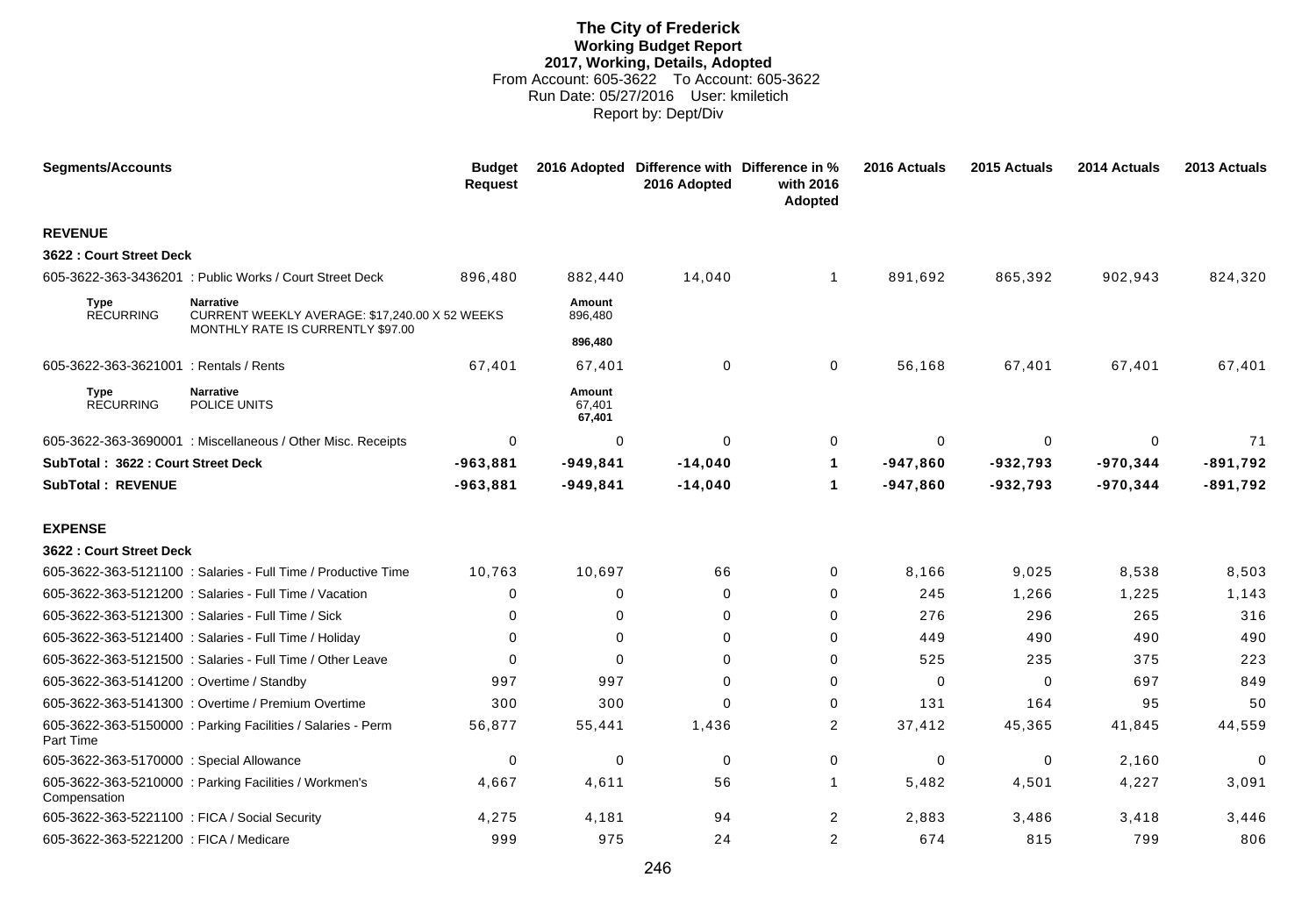| <b>Segments/Accounts</b>                                                                                                                 |                                                                                                                                                                                                                                                                                                                                                                                                                                                                                                                                                                                                                                                                                   | <b>Budget</b><br><b>Request</b> |                                                                                   | 2016 Adopted Difference with Difference in %<br>2016 Adopted | with 2016<br>Adopted | 2016 Actuals | 2015 Actuals | 2014 Actuals | 2013 Actuals |
|------------------------------------------------------------------------------------------------------------------------------------------|-----------------------------------------------------------------------------------------------------------------------------------------------------------------------------------------------------------------------------------------------------------------------------------------------------------------------------------------------------------------------------------------------------------------------------------------------------------------------------------------------------------------------------------------------------------------------------------------------------------------------------------------------------------------------------------|---------------------------------|-----------------------------------------------------------------------------------|--------------------------------------------------------------|----------------------|--------------|--------------|--------------|--------------|
|                                                                                                                                          | 605-3622-363-5264100 : Health Insurance / Retirees >= 65                                                                                                                                                                                                                                                                                                                                                                                                                                                                                                                                                                                                                          | 5,289                           | 5,147                                                                             | 142                                                          | $\overline{c}$       | 4,811        | 4,581        | 1,868        | 0            |
|                                                                                                                                          | 605-3622-363-5266100 : Health Insurance / CIGNA                                                                                                                                                                                                                                                                                                                                                                                                                                                                                                                                                                                                                                   | 2,095                           | 1,980                                                                             | 115                                                          | 5                    | 2,056        | 1,805        | 1,764        | 1,699        |
|                                                                                                                                          | 605-3622-363-5266200 : Health Insurance / CIGNA - Retirees                                                                                                                                                                                                                                                                                                                                                                                                                                                                                                                                                                                                                        | 0                               | $\mathbf 0$                                                                       | $\mathbf 0$                                                  | 0                    | $\Omega$     | $\mathbf 0$  | 4,560        | 7,961        |
|                                                                                                                                          | 605-3622-363-5266300 : Health Insurance / OPEB Payment                                                                                                                                                                                                                                                                                                                                                                                                                                                                                                                                                                                                                            | 4,157                           | 4,284                                                                             | $-127$                                                       | -4                   | 4,284        | 5,033        | 5,066        | 4,106        |
|                                                                                                                                          | 605-3622-363-5266400 : Health Insurance / OPEB Unfunded                                                                                                                                                                                                                                                                                                                                                                                                                                                                                                                                                                                                                           | 0                               | 0                                                                                 | $\mathbf 0$                                                  | 0                    | 0            | 4,597        | 3,992        | 192          |
| 605-3622-363-5267200 : Aetna Dental - Emp                                                                                                |                                                                                                                                                                                                                                                                                                                                                                                                                                                                                                                                                                                                                                                                                   | $\Omega$                        | $\mathbf 0$                                                                       | $\Omega$                                                     | 0                    | 17           | 0            | $\mathbf 0$  | 0            |
|                                                                                                                                          | 605-3622-363-5268100 : Health Insurance / Disability                                                                                                                                                                                                                                                                                                                                                                                                                                                                                                                                                                                                                              | 33                              | 33                                                                                | $\Omega$                                                     | 0                    | 28           | 25           | 25           | 25           |
| 605-3622-363-5269100 : Health Insurance / Life                                                                                           |                                                                                                                                                                                                                                                                                                                                                                                                                                                                                                                                                                                                                                                                                   | 150                             | 150                                                                               | $\Omega$                                                     | 0                    | 137          | 120          | 120          | 120          |
|                                                                                                                                          | 605-3622-363-5282500 : Retirement / 25 Year Plan                                                                                                                                                                                                                                                                                                                                                                                                                                                                                                                                                                                                                                  | 380                             | 410                                                                               | $-30$                                                        | -8                   | 410          | $-251$       | 11,540       | 11,002       |
|                                                                                                                                          | 605-3622-363-5283000 : Retirement / 30 Year Plan                                                                                                                                                                                                                                                                                                                                                                                                                                                                                                                                                                                                                                  | 6,288                           | 7,081                                                                             | $-793$                                                       | $-13$                | 7,081        | 11,952       | 14,948       | 13,984       |
|                                                                                                                                          | 605-3622-363-5310100 : Supplies / General Supplies                                                                                                                                                                                                                                                                                                                                                                                                                                                                                                                                                                                                                                | 307,254                         | 53,450                                                                            | 253,804                                                      | 82                   | 28,639       | 45,894       | 47,688       | 65,361       |
| Type<br><b>RECURRING</b><br><b>RECURRING</b><br><b>RECURRING</b><br><b>RECURRING</b><br><b>RECURRING</b><br><b>RECURRING</b><br>ONE-TIME | Narrative<br>MACHINE TICKETS FOR DECK OPERATION<br>CLEANING SUPPLIES FOR DECK<br><b>BUILDING EQUIPMENT/PARTS FOR REPAIR/SERVICE</b><br>EQUIPMENT FOR REPAIR/SERVICE OF REVENUE EQUIPMENT<br>PAINT FOR STRIPING<br>SMALL TOOLS/EQUIPMENT<br>UPGRADED PARKING CONTROL SYSTEM, INCLUDES NEW<br>PAY STATIONS AND EXPRESS PARC IN LANE READERS AS<br>WELL AS NEW GATES AND TICKET DISPENSERS. THIS<br>TRANSITIONS US TO BAR CODE TICKETS AND ALLOWS US<br>TO MEET NEW FEDERAL GUIDELINES FOR CHIP EMBEDDED<br>CREDIT CARD TRANSACTIONS AS REQUIRED BY FEDERAL<br>REGULATIONS. SOFTWARE PROGRAM ALREADY UP TO<br>DATE AND COMPLIANT AND REMAINS IN PLACE. HARDWARE<br>REPLACEMENT ONLY. |                                 | Amount<br>12,000<br>1,500<br>10,000<br>10,000<br>750<br>200<br>272,804<br>307,254 |                                                              |                      |              |              |              |              |
|                                                                                                                                          | 605-3622-363-5310300: Supplies / Clothing/Uniforms                                                                                                                                                                                                                                                                                                                                                                                                                                                                                                                                                                                                                                | 300                             | 300                                                                               | $\mathbf 0$                                                  | 0                    | 157          | 80           | 451          | 0            |
| Type<br><b>RECURRING</b>                                                                                                                 | <b>Narrative</b><br><b>CUSTODIAN</b>                                                                                                                                                                                                                                                                                                                                                                                                                                                                                                                                                                                                                                              |                                 | Amount<br>300<br>300                                                              |                                                              |                      |              |              |              |              |
| 605-3622-363-5330200 : Energy / Electricity                                                                                              |                                                                                                                                                                                                                                                                                                                                                                                                                                                                                                                                                                                                                                                                                   | 39,000                          | 39,000                                                                            | 0                                                            | 0                    | 22,945       | 28,170       | 29,847       | 31,288       |
| Type<br><b>RECURRING</b>                                                                                                                 | Narrative<br>ELECTRIC USE FOR DECK/HISTORICAL REVIEW                                                                                                                                                                                                                                                                                                                                                                                                                                                                                                                                                                                                                              |                                 | Amount<br>39,000<br>39,000                                                        |                                                              |                      |              |              |              |              |
|                                                                                                                                          | 605-3622-363-5340000 : Parking Facilities / Chemicals                                                                                                                                                                                                                                                                                                                                                                                                                                                                                                                                                                                                                             | 750                             | 750                                                                               | $\mathbf 0$                                                  | $\mathbf 0$          | 750          | 750          | 0            | 750          |
| Type<br><b>RECURRING</b>                                                                                                                 | <b>Narrative</b><br>ICE MELT FOR DECK/SIDEWALKS                                                                                                                                                                                                                                                                                                                                                                                                                                                                                                                                                                                                                                   |                                 | Amount<br>750<br>750                                                              |                                                              |                      |              |              |              |              |
| Services                                                                                                                                 | 605-3622-363-5410000 : Parking Facilities / Professional                                                                                                                                                                                                                                                                                                                                                                                                                                                                                                                                                                                                                          | 27,376                          | 25,800                                                                            | 1,576                                                        | 5                    | 26,352       | 25,105       | 25,329       | 21,720       |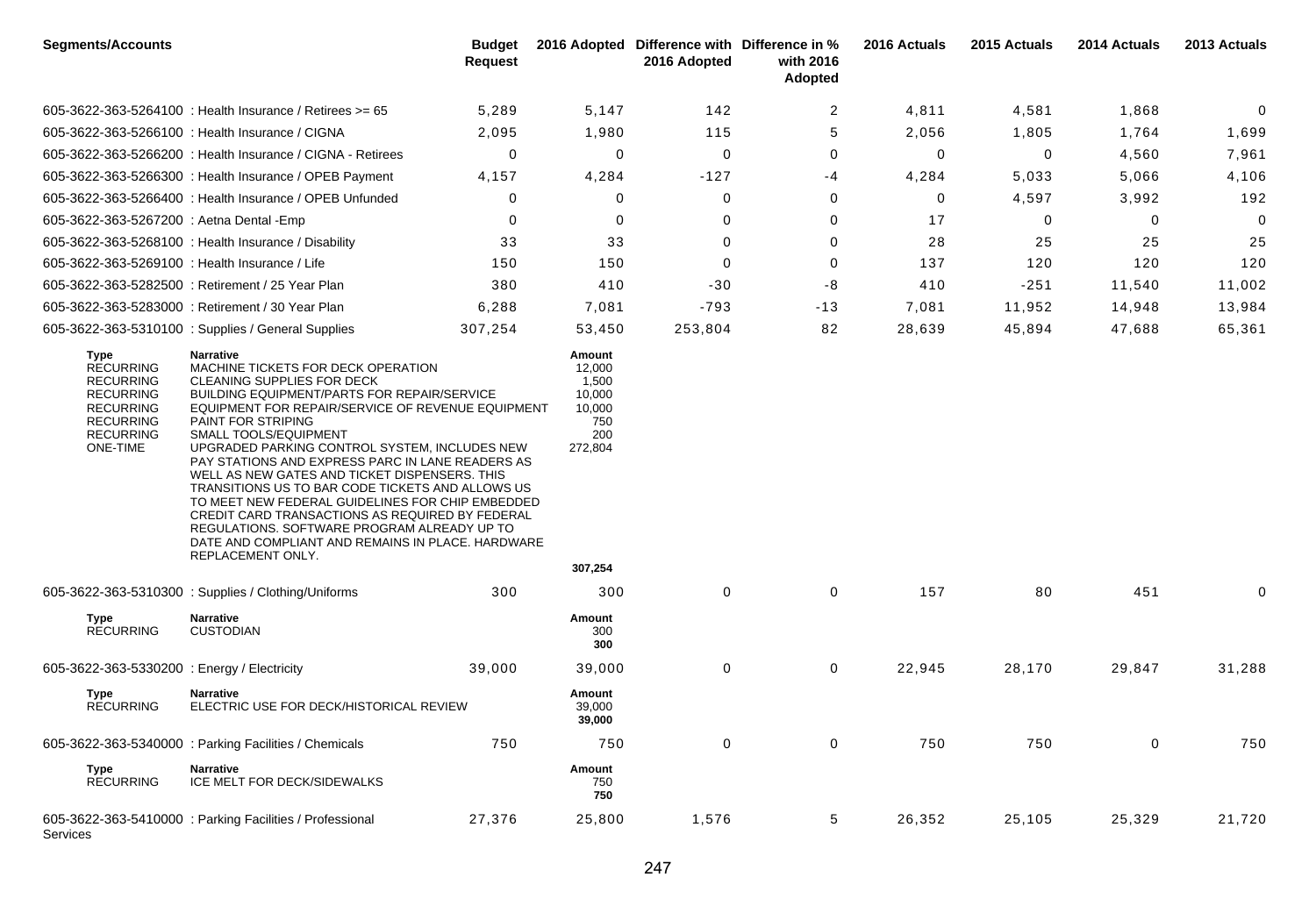| <b>Segments/Accounts</b>                                                                                                     |                                                                                                                                                                                                                                                       | <b>Budget</b><br><b>Request</b> |                                                               | 2016 Adopted Difference with Difference in %<br>2016 Adopted | with 2016<br>Adopted | 2016 Actuals | 2015 Actuals | 2014 Actuals | 2013 Actuals |
|------------------------------------------------------------------------------------------------------------------------------|-------------------------------------------------------------------------------------------------------------------------------------------------------------------------------------------------------------------------------------------------------|---------------------------------|---------------------------------------------------------------|--------------------------------------------------------------|----------------------|--------------|--------------|--------------|--------------|
| <b>Type</b><br><b>RECURRING</b>                                                                                              | <b>Narrative</b><br>CREDIT CARD SERVICES FOR DECK/HISTORICAL REVIEW,<br>APPROX. AVG. \$2048.00 PER MONTH                                                                                                                                              |                                 | Amount<br>24,576                                              |                                                              |                      |              |              |              |              |
| <b>RECURRING</b><br><b>RECURRING</b>                                                                                         | PROFESSIONAL ENGINEERING SERVICES<br>PHYSICAL/DRUG TESTING                                                                                                                                                                                            |                                 | 2,500<br>300<br>27,376                                        |                                                              |                      |              |              |              |              |
| Repair/Maint.                                                                                                                | 605-3622-363-5520100 : Repair and Maint. Service / General                                                                                                                                                                                            | 30,000                          | 30,000                                                        | $\mathbf 0$                                                  | 0                    | 3,004        | 6,967        | 2,979        | 1,636        |
| <b>Type</b><br><b>RECURRING</b><br><b>RECURRING</b>                                                                          | <b>Narrative</b><br>NORMAL DAY TO DAY REPAIRS IN DECK<br>EQUIPMENT/REVENUE PAY STATION REPAIR                                                                                                                                                         |                                 | Amount<br>10,000<br>20,000<br>30,000                          |                                                              |                      |              |              |              |              |
| <b>Maintenance Contracts</b>                                                                                                 | 605-3622-363-5520200 : Repair and Maint. Service /                                                                                                                                                                                                    | 7,954                           | 7,422                                                         | 532                                                          | 6                    | 6,004        | 6,124        | 5,640        | 5,861        |
| Type<br><b>RECURRING</b><br><b>RECURRING</b><br><b>RECURRING</b><br><b>RECURRING</b><br><b>RECURRING</b><br><b>RECURRING</b> | <b>Narrative</b><br>ELEVATOR SERVICE CONTRACT<br>THIRD PARTY ELEVATOR INSPECTION PER STATE<br>SECURITY CAMERAS MAINTAINENCE<br>SECURITY ALARM MONITORING FOR OFFICE IN DECK<br>FIRE SERVICE MAINTAINENCE/STANDPIPE/SMOKE TEST<br>PEST CONTROL SERVICE |                                 | Amount<br>2,554<br>400<br>3,000<br>800<br>900<br>300<br>7,954 |                                                              |                      |              |              |              |              |
|                                                                                                                              | 605-3622-363-5540200 : Rentals / Equipment and Vehicles                                                                                                                                                                                               | 0                               | 0                                                             | $\Omega$                                                     | $\mathbf 0$          | 125          | $\mathbf 0$  | $\Omega$     | 0            |
| <b>Mgmt Service</b>                                                                                                          | 605-3622-363-5561100 : Property Services / Storm Water                                                                                                                                                                                                | $\Omega$                        | $\Omega$                                                      | $\Omega$                                                     | $\mathbf 0$          | $\Omega$     | 68           | $\Omega$     | $\Omega$     |
| <b>Benefit Charg</b>                                                                                                         | 605-3622-363-5562100 : Property Services / Solid Waste                                                                                                                                                                                                | 4,242                           | 4,242                                                         | 0                                                            | 0                    | 4,242        | 4,242        | 4,242        | 4,242        |
|                                                                                                                              | 605-3622-363-5610100 : Communications / Telephone                                                                                                                                                                                                     | 5,000                           | 5,000                                                         | $\mathbf 0$                                                  | 0                    | 3,388        | 3,627        | 4,081        | 3,937        |
| Type<br><b>RECURRING</b>                                                                                                     | <b>Narrative</b><br>INCLUDES MODEMS/HIGH SPEED INTERNET<br>CONNECTIONS/HISTORICAL REVIEW                                                                                                                                                              |                                 | Amount<br>5,000                                               |                                                              |                      |              |              |              |              |
|                                                                                                                              |                                                                                                                                                                                                                                                       |                                 | 5,000                                                         |                                                              |                      |              |              |              |              |
|                                                                                                                              | 605-3622-363-5650000 : Parking Facilities / Insurance                                                                                                                                                                                                 | 9,153                           | 9,425                                                         | $-272$                                                       | $-3$                 | 5,461        | 8,866        | 8,769        | 4,637        |
|                                                                                                                              | 605-3622-363-5781100 : Depreciation / Buildings                                                                                                                                                                                                       | 0                               | 0                                                             | $\mathbf 0$                                                  | 0                    | 0            | 63,366       | 162,846      | 171,890      |
|                                                                                                                              | 605-3622-363-5785100 : Depreciation / Equipment                                                                                                                                                                                                       | 0                               | 0                                                             | $\Omega$                                                     | 0                    | 0            | 28,865       | 28,865       | 36,053       |
| SubTotal: 3622: Court Street Deck                                                                                            |                                                                                                                                                                                                                                                       | 528,299                         | 271,676                                                       | 256,623                                                      | 48                   | 176,134      | 315,629      | 428,754      | 449,940      |
| <b>SubTotal: EXPENSE</b>                                                                                                     |                                                                                                                                                                                                                                                       | 528,299                         | 271,676                                                       | 256,623                                                      | 48                   | 176,134      | 315,629      | 428,754      | 449,940      |
| <b>Grand Total</b>                                                                                                           |                                                                                                                                                                                                                                                       | -435,582                        | $-678, 165$                                                   | 242,583                                                      | -56                  | $-771,726$   | -617,164     | -541,590     | -441,852     |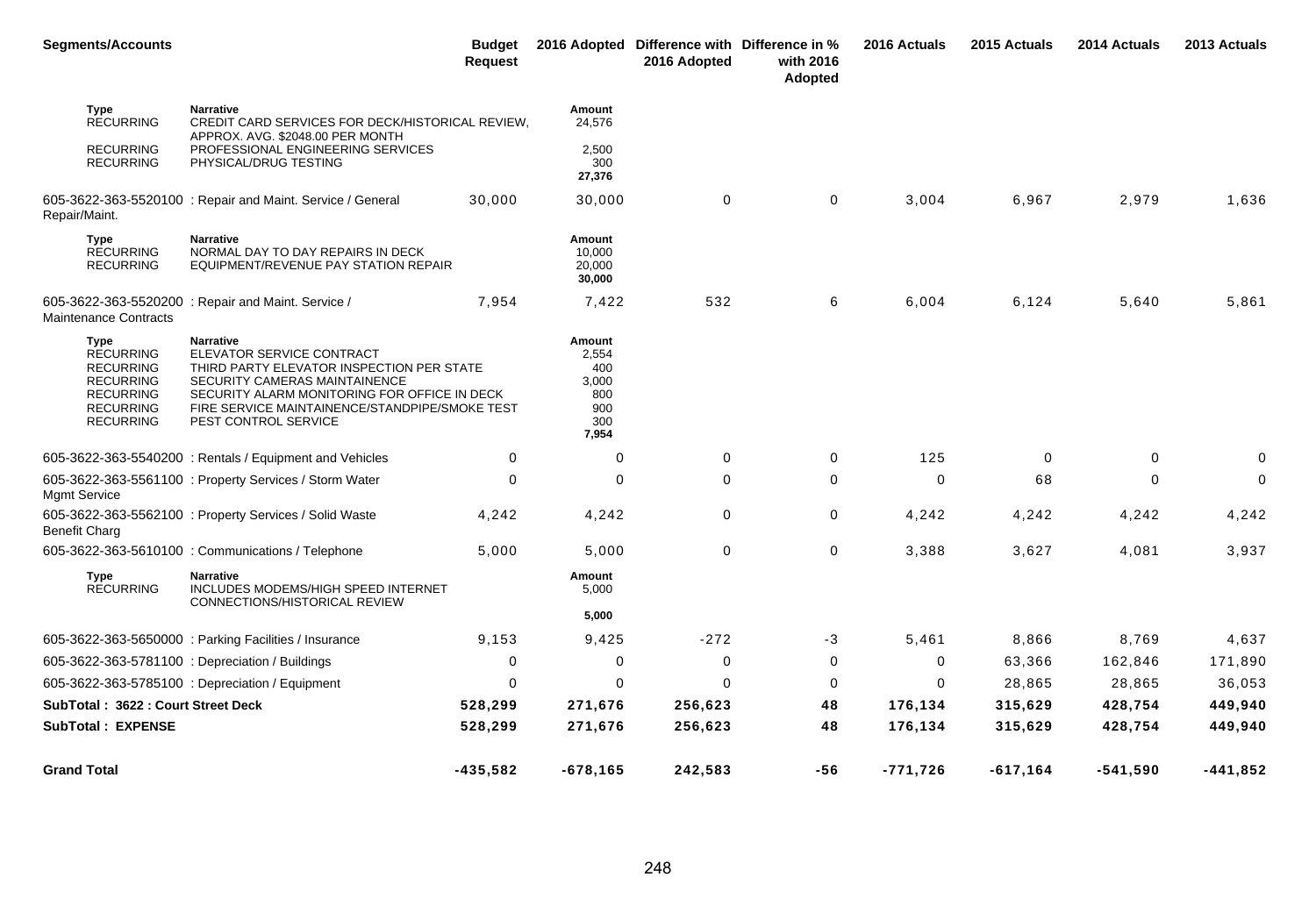# **The City of Frederick Working Budget Report 2017, Working, Details, Adopted** From Account: 605-3623 To Account: 605-3623 Run Date: 05/27/2016 User: kmiletich Report by: Dept/Div

| <b>Segments/Accounts</b>                      |                                                                                                      | <b>Budget</b><br><b>Request</b> |                   | 2016 Adopted Difference with Difference in %<br>2016 Adopted | with 2016<br>Adopted | 2016 Actuals | 2015 Actuals | 2014 Actuals | 2013 Actuals |
|-----------------------------------------------|------------------------------------------------------------------------------------------------------|---------------------------------|-------------------|--------------------------------------------------------------|----------------------|--------------|--------------|--------------|--------------|
| <b>REVENUE</b>                                |                                                                                                      |                                 |                   |                                                              |                      |              |              |              |              |
| 3623 : Carroll Creek Deck                     |                                                                                                      |                                 |                   |                                                              |                      |              |              |              |              |
| Parking                                       | 605-3623-363-3343201 : Indirect State Grant - Non-Recurring                                          | $\mathbf 0$                     | $\mathbf 0$       | $\mathbf 0$                                                  | $\mathbf 0$          | $\mathbf 0$  | 0            | 983          | 0            |
|                                               | 605-3623-363-3436301: Public Works / Carroll Creek Deck                                              | 722,020                         | 686,400           | 35,620                                                       | 4                    | 697,029      | 705,522      | 659,104      | 680,048      |
| Type<br><b>RECURRING</b>                      | <b>Narrative</b><br>CURRENT WEEKLY AVERAGE: \$13,885.00 X 52 WEEKS<br>MONTHLY RATE CURRENTLY \$97.00 |                                 | Amount<br>722,020 |                                                              |                      |              |              |              |              |
|                                               |                                                                                                      |                                 | 722,020           |                                                              |                      |              |              |              |              |
|                                               | 605-3623-363-3690001 : Miscellaneous / Other Misc. Receipts                                          | $\Omega$                        | 0                 | $\Omega$                                                     | $\mathbf 0$          | 12           | 5            | 10           | 103          |
| Reimbursemen                                  | 605-3623-363-3930002 : Capital Asset Disposition / Insurance                                         | $\mathbf 0$                     | $\mathbf 0$       | $\mathbf 0$                                                  | $\mathbf 0$          | 367          | $\mathbf 0$  | $\mathbf 0$  | $\mathbf 0$  |
| SubTotal: 3623 : Carroll Creek Deck           |                                                                                                      | $-722,020$                      | $-686,400$        | $-35,620$                                                    | 4                    | $-697,408$   | $-705,527$   | $-660,097$   | $-680, 151$  |
| <b>SubTotal: REVENUE</b>                      |                                                                                                      | $-722,020$                      | $-686,400$        | $-35,620$                                                    | 4                    | $-697,408$   | $-705,527$   | $-660,097$   | $-680, 151$  |
| <b>EXPENSE</b>                                |                                                                                                      |                                 |                   |                                                              |                      |              |              |              |              |
| 3623 : Carroll Creek Deck                     |                                                                                                      |                                 |                   |                                                              |                      |              |              |              |              |
|                                               | 605-3623-363-5121100 : Salaries - Full Time / Productive Time                                        | 10.763                          | 10,697            | 66                                                           | $\mathbf 0$          | 8,166        | 8,878        | 8,538        | 8,503        |
|                                               | 605-3623-363-5121200 : Salaries - Full Time / Vacation                                               | $\Omega$                        | $\mathbf 0$       | $\Omega$                                                     | $\Omega$             | 245          | 1,266        | 1,225        | 1,143        |
|                                               | 605-3623-363-5121300 : Salaries - Full Time / Sick                                                   | $\Omega$                        | 0                 | $\Omega$                                                     | $\mathbf 0$          | 276          | 296          | 265          | 316          |
|                                               | 605-3623-363-5121400 : Salaries - Full Time / Holiday                                                | $\Omega$                        | $\Omega$          | $\Omega$                                                     | $\mathbf 0$          | 449          | 490          | 490          | 490          |
|                                               | 605-3623-363-5121500 : Salaries - Full Time / Other Leave                                            | $\Omega$                        | 0                 | $\Omega$                                                     | 0                    | 413          | 228          | 251          | 197          |
| 605-3623-363-5141200 : Overtime / Standby     |                                                                                                      | 997                             | 997               | $\Omega$                                                     | $\mathbf 0$          | $\mathbf 0$  | 0            | 697          | 849          |
|                                               | 605-3623-363-5141300 : Overtime / Premium Overtime                                                   | 300                             | 300               | $\Omega$                                                     | 0                    | 109          | 271          | 15           | $\Omega$     |
| Part Time                                     | 605-3623-363-5150000 : Parking Facilities / Salaries - Perm                                          | 54,458                          | 53,116            | 1,342                                                        | $\overline{2}$       | 33,000       | 38,873       | 30,913       | 31,952       |
| 605-3623-363-5170000 : Special Allowance      |                                                                                                      | $\mathbf 0$                     | $\mathbf 0$       | $\mathbf 0$                                                  | 0                    | $\mathbf 0$  | $\mathbf 0$  | 2,160        | $\Omega$     |
| Compensation                                  | 605-3623-363-5210000 : Parking Facilities / Workmen's                                                | 4,271                           | 4,572             | $-301$                                                       | -8                   | 5,436        | 4,462        | 4,192        | 3,064        |
| 605-3623-363-5221100 : FICA / Social Security |                                                                                                      | 4,125                           | 4,037             | 88                                                           | 2                    | 2,601        | 3,081        | 2,728        | 2,659        |
| 605-3623-363-5221200 : FICA / Medicare        |                                                                                                      | 964                             | 942               | 22                                                           | 2                    | 608          | 721          | 638          | 622          |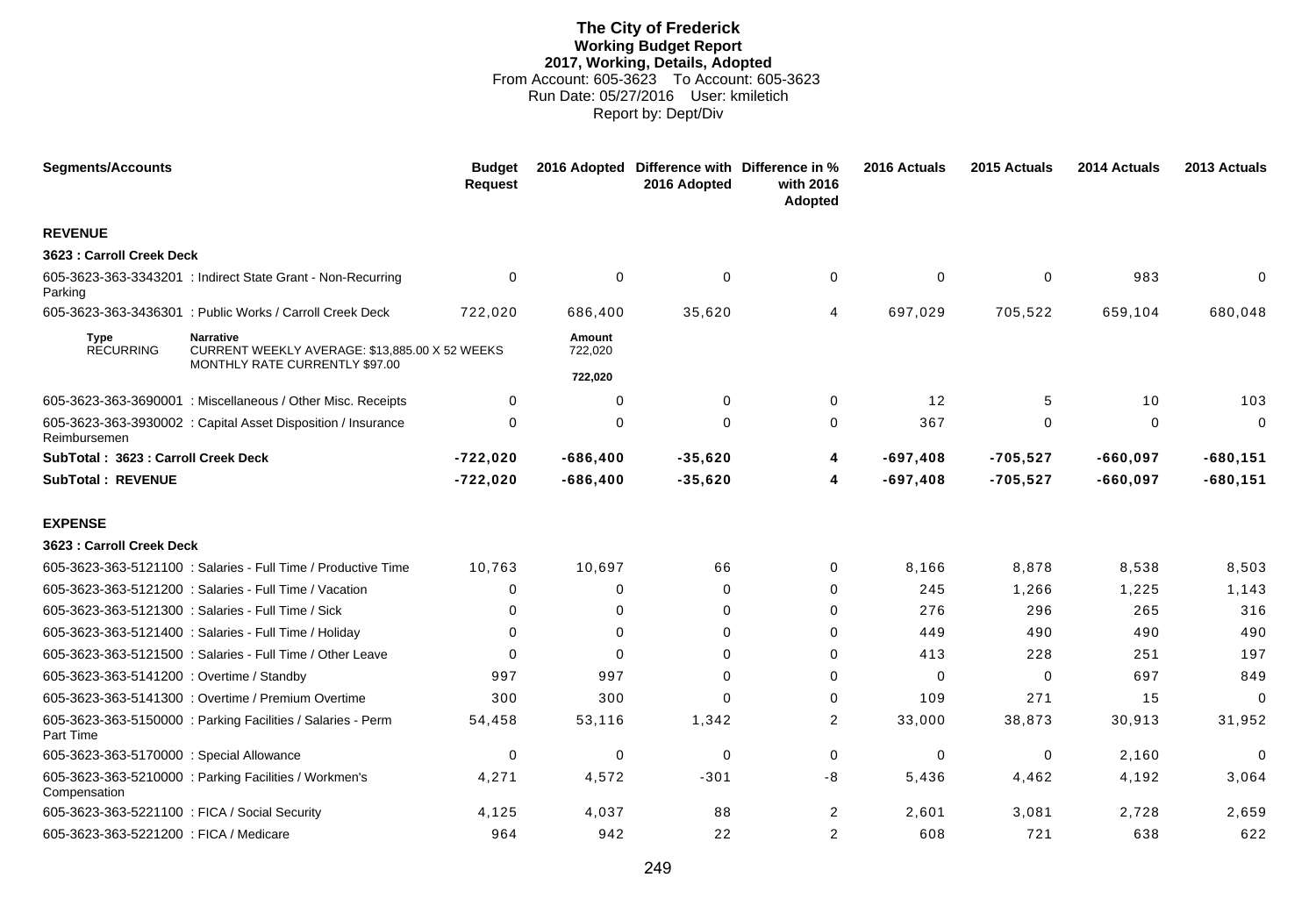| <b>Segments/Accounts</b>                                                                                             |                                                                                                                                                                                                                                                                                                                                                                                                                                                                                                                                                                                                                                                                                   | <b>Budget</b><br><b>Request</b> |                                                                            | 2016 Adopted Difference with Difference in %<br>2016 Adopted | with 2016<br>Adopted | 2016 Actuals | 2015 Actuals | 2014 Actuals | 2013 Actuals |
|----------------------------------------------------------------------------------------------------------------------|-----------------------------------------------------------------------------------------------------------------------------------------------------------------------------------------------------------------------------------------------------------------------------------------------------------------------------------------------------------------------------------------------------------------------------------------------------------------------------------------------------------------------------------------------------------------------------------------------------------------------------------------------------------------------------------|---------------------------------|----------------------------------------------------------------------------|--------------------------------------------------------------|----------------------|--------------|--------------|--------------|--------------|
|                                                                                                                      | 605-3623-363-5266100 : Health Insurance / CIGNA                                                                                                                                                                                                                                                                                                                                                                                                                                                                                                                                                                                                                                   | 2,095                           | 1,980                                                                      | 115                                                          | 5                    | 2,056        | 1,805        | 1,764        | 1,699        |
|                                                                                                                      | 605-3623-363-5266300 : Health Insurance / OPEB Payment                                                                                                                                                                                                                                                                                                                                                                                                                                                                                                                                                                                                                            | 445                             | 459                                                                        | $-14$                                                        | -4                   | 459          | 539          | 543          | 4,106        |
|                                                                                                                      | 605-3623-363-5266400 : Health Insurance / OPEB Unfunded                                                                                                                                                                                                                                                                                                                                                                                                                                                                                                                                                                                                                           | 0                               | 0                                                                          | 0                                                            | 0                    | $\Omega$     | 983          | 1,115        | 7,979        |
| 605-3623-363-5267200 : Aetna Dental - Emp                                                                            |                                                                                                                                                                                                                                                                                                                                                                                                                                                                                                                                                                                                                                                                                   | 0                               | 0                                                                          | 0                                                            | 0                    | 17           | 0            | 0            | 0            |
|                                                                                                                      | 605-3623-363-5268100 : Health Insurance / Disability                                                                                                                                                                                                                                                                                                                                                                                                                                                                                                                                                                                                                              | 33                              | 33                                                                         | 0                                                            | 0                    | 28           | 25           | 25           | 25           |
| 605-3623-363-5269100 : Health Insurance / Life                                                                       |                                                                                                                                                                                                                                                                                                                                                                                                                                                                                                                                                                                                                                                                                   | 17                              | 17                                                                         | 0                                                            | 0                    | 15           | 13           | 13           | 75           |
|                                                                                                                      | 605-3623-363-5282500 : Retirement / 25 Year Plan                                                                                                                                                                                                                                                                                                                                                                                                                                                                                                                                                                                                                                  | 1,723                           | 1,859                                                                      | $-136$                                                       | -8                   | 1,859        | 556          | 34,621       | 33,006       |
|                                                                                                                      | 605-3623-363-5283000 : Retirement / 30 Year Plan                                                                                                                                                                                                                                                                                                                                                                                                                                                                                                                                                                                                                                  | 3,413                           | 3,832                                                                      | $-419$                                                       | $-13$                | 3,832        | 3,920        | 7,897        | 7,388        |
|                                                                                                                      | 605-3623-363-5310100 : Supplies / General Supplies                                                                                                                                                                                                                                                                                                                                                                                                                                                                                                                                                                                                                                | 306,704                         | 52,700                                                                     | 254,004                                                      | 82                   | 28,642       | 40,483       | 46,262       | 39,412       |
| Type<br><b>RECURRING</b><br><b>RECURRING</b><br><b>RECURRING</b><br><b>RECURRING</b><br><b>RECURRING</b><br>ONE-TIME | <b>Narrative</b><br>MACHINE TICKETS FOR DECK OPERATION<br>CLEANING SUPPLIES FOR DECK<br>BUILDING/EQUIPMENT FOR REPAIR/MAINTENANCE<br>EQUIPMENT FOR REPAIR/MAINTENANCE OF REVENUE<br><b>EQUIPMENT</b><br>SMALL EQUIPMENT/TOOLS AS NEEDED<br>UPGRADED PARKING CONTROL SYSTEM, INCLUDES NEW<br>PAY STATIONS AND EXPRESS PARC IN LANE READERS AS<br>WELL AS NEW GATES AND TICKET DISPENSERS. THIS<br>TRANSITIONS US TO BAR CODE TICKETS AND ALLOWS US<br>TO MEET NEW FEDERAL GUIDELINES FOR CHIP EMBEDDED<br>CREDIT CARD TRANSACTIONS AS REQUIRED BY FEDERAL<br>REGULATIONS. SOFTWARE PROGRAM ALREADY UP TO<br>DATE AND COMPLAINT AND REMAINS IN PLACE. HARDWARE<br>REPLACEMENT ONLY. |                                 | Amount<br>12,000<br>1,500<br>10,000<br>10,000<br>200<br>273,004<br>306,704 |                                                              |                      |              |              |              |              |
|                                                                                                                      | 605-3623-363-5310300: Supplies / Clothing/Uniforms                                                                                                                                                                                                                                                                                                                                                                                                                                                                                                                                                                                                                                | 300                             | 300                                                                        | 0                                                            | 0                    | 0            | 6            | 294          | 0            |
| Type<br><b>RECURRING</b>                                                                                             | Narrative<br><b>CUSTODIAN</b>                                                                                                                                                                                                                                                                                                                                                                                                                                                                                                                                                                                                                                                     |                                 | Amount<br>300<br>300                                                       |                                                              |                      |              |              |              |              |
| 605-3623-363-5330100 : Energy / Fuel & Oil                                                                           |                                                                                                                                                                                                                                                                                                                                                                                                                                                                                                                                                                                                                                                                                   | 300                             | 300                                                                        | 0                                                            | $\pmb{0}$            | 30           | $-12$        | 77           | 97           |
| Type<br><b>RECURRING</b>                                                                                             | <b>Narrative</b><br>FUEL/OIL FOR DECK SWEEPER/HISTORICAL REVIEW                                                                                                                                                                                                                                                                                                                                                                                                                                                                                                                                                                                                                   |                                 | Amount<br>300<br>300                                                       |                                                              |                      |              |              |              |              |
| 605-3623-363-5330200 : Energy / Electricity                                                                          |                                                                                                                                                                                                                                                                                                                                                                                                                                                                                                                                                                                                                                                                                   | 35,000                          | 35,000                                                                     | 0                                                            | 0                    | 21,705       | 26,526       | 29,811       | 31,182       |
| Type<br><b>RECURRING</b>                                                                                             | <b>Narrative</b><br>ELECTRIC FOR DECK/HISTORICAL REVIEW                                                                                                                                                                                                                                                                                                                                                                                                                                                                                                                                                                                                                           |                                 | Amount<br>35,000<br>35,000                                                 |                                                              |                      |              |              |              |              |
|                                                                                                                      | 605-3623-363-5340000 : Parking Facilities / Chemicals                                                                                                                                                                                                                                                                                                                                                                                                                                                                                                                                                                                                                             | 750                             | 750                                                                        | 0                                                            | 0                    | 750          | 750          | 0            | 750          |
| Type<br><b>RECURRING</b>                                                                                             | Narrative<br>ICE MELT FOR DECK/SIDEWALKS                                                                                                                                                                                                                                                                                                                                                                                                                                                                                                                                                                                                                                          |                                 | Amount<br>750<br>750                                                       |                                                              |                      |              |              |              |              |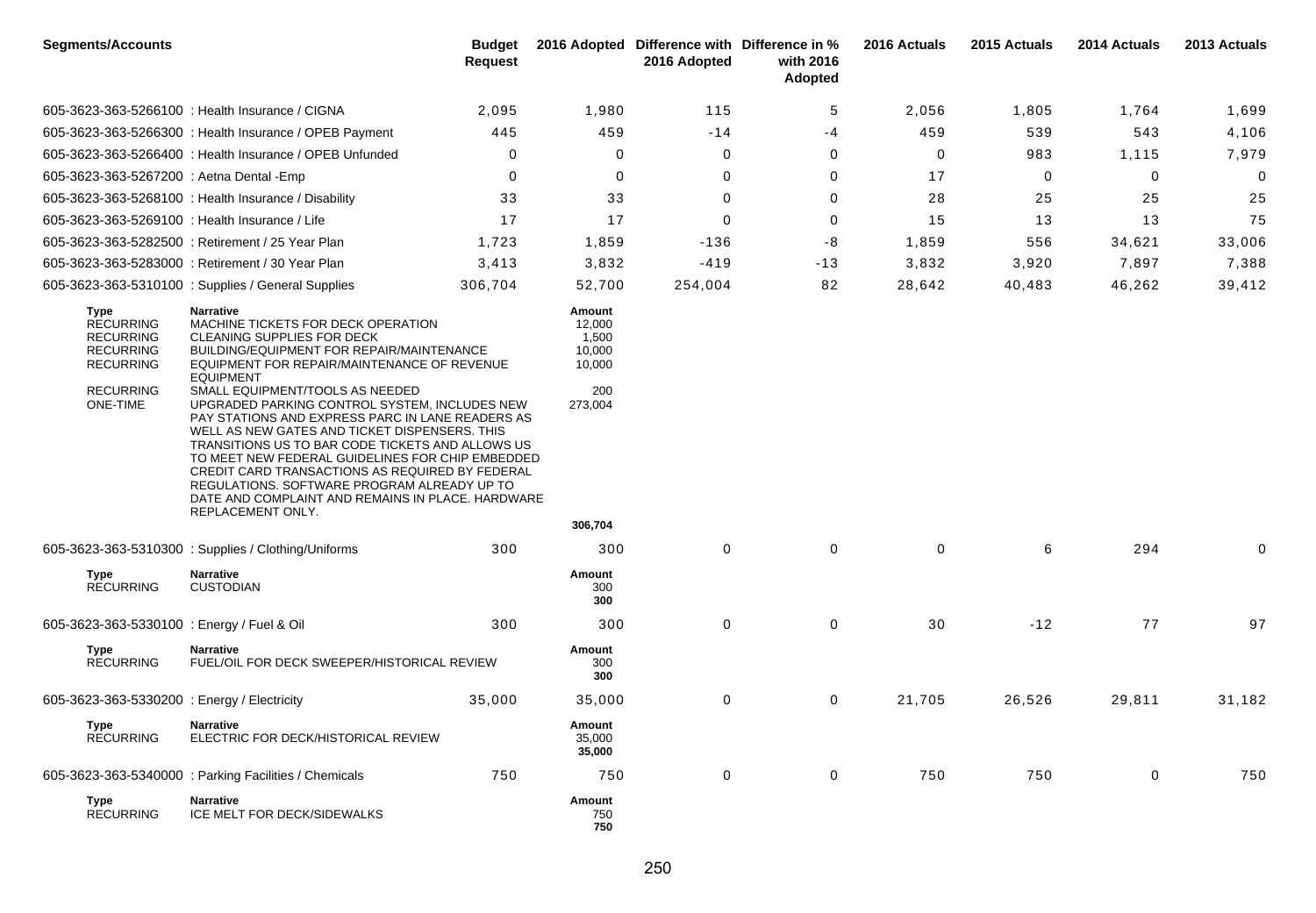| <b>Segments/Accounts</b>                                                                                                     |                                                                                                                                                                                                                                                      | <b>Budget</b><br><b>Request</b> |                                                               | 2016 Adopted Difference with Difference in %<br>2016 Adopted | with 2016<br>Adopted | 2016 Actuals | 2015 Actuals | 2014 Actuals | 2013 Actuals |
|------------------------------------------------------------------------------------------------------------------------------|------------------------------------------------------------------------------------------------------------------------------------------------------------------------------------------------------------------------------------------------------|---------------------------------|---------------------------------------------------------------|--------------------------------------------------------------|----------------------|--------------|--------------|--------------|--------------|
| Services                                                                                                                     | 605-3623-363-5410000: Parking Facilities / Professional                                                                                                                                                                                              | 19,800                          | 17,400                                                        | 2,400                                                        | 12                   | 12,984       | 13,279       | 13,339       | 13,771       |
| Type<br><b>RECURRING</b>                                                                                                     | <b>Narrative</b><br>CREDIT CARD SERVICES FOR DECK/HISTORICAL REVIEW,<br>APPROX. AVG. \$1078.00 PER MONTH                                                                                                                                             |                                 | Amount<br>16,100                                              |                                                              |                      |              |              |              |              |
| <b>RECURRING</b><br><b>RECURRING</b><br><b>RECURRING</b>                                                                     | PROFESSIONAL ENGINEERING SERVICES<br>FIRE SERVICE MAINTENANCE/STANDPIPES/SMOKE TEST<br>PHYSICAL/DRUG TESTS                                                                                                                                           |                                 | 2,500<br>900<br>300<br>19,800                                 |                                                              |                      |              |              |              |              |
| Repair/Maint.                                                                                                                | 605-3623-363-5520100 : Repair and Maint. Service / General                                                                                                                                                                                           | 125,000                         | 125,000                                                       | $\mathbf 0$                                                  | 0                    | 16,585       | 124,188      | 8,293        | 13,610       |
| Type<br><b>RECURRING</b><br><b>RECURRING</b><br><b>RECURRING</b>                                                             | <b>Narrative</b><br><b>BUILDING REPAIR</b><br>REVENUE EQUIPMENT REPAIR<br>PREVENTATIVE MAINTENANCE/INCLUDES JOINT AND<br>CONCRETE REPAIR, INCLUDING REPAIR OR REPLACEMENT<br>OF STAIRS IN STAIR TOWERS. CONTINUING INCREMENTAL<br>REPAIRS AND REHAB. |                                 | Amount<br>10,000<br>15,000<br>100,000                         |                                                              |                      |              |              |              |              |
|                                                                                                                              |                                                                                                                                                                                                                                                      |                                 | 125,000                                                       |                                                              |                      |              |              |              |              |
| <b>Maintenance Contracts</b>                                                                                                 | 605-3623-363-5520200 : Repair and Maint. Service /                                                                                                                                                                                                   | 7,919                           | 7,387                                                         | 532                                                          | 6                    | 5,896        | 6,003        | 6,098        | 5,170        |
| Type<br><b>RECURRING</b><br><b>RECURRING</b><br><b>RECURRING</b><br><b>RECURRING</b><br><b>RECURRING</b><br><b>RECURRING</b> | <b>Narrative</b><br>ELEVATOR MAINTENANCE<br>THIRD PARTY ELEVATOR INSPECTION PER STATE<br>SECURITY CAMERAS MAINTENANCE<br>SECURITY ALARM MONITORING FOR DECK OFFICE<br>FIRE SERVICE MAINTENANCE/STANDPIPES/SMOKE TESTS<br>PEST CONTROL SERVICES       |                                 | Amount<br>2,554<br>400<br>3,000<br>750<br>900<br>315<br>7,919 |                                                              |                      |              |              |              |              |
| Service                                                                                                                      | 605-3623-363-5560100 : Property Services / Water/Sewer                                                                                                                                                                                               | 700                             | 700                                                           | $\mathbf 0$                                                  | 0                    | 416          | 644          | 521          | 584          |
| <b>Type</b><br><b>RECURRING</b>                                                                                              | <b>Narrative</b><br>WATER/SEWER SERVICE/HISTORICAL REVIEW                                                                                                                                                                                            |                                 | Amount<br>700<br>700                                          |                                                              |                      |              |              |              |              |
| <b>Mgmt Service</b>                                                                                                          | 605-3623-363-5561100 : Property Services / Storm Water                                                                                                                                                                                               | 0                               | 500                                                           | $-500$                                                       | $-100$               | 165          | 333          | 310          | 412          |
| <b>Benefit Charg</b>                                                                                                         | 605-3623-363-5562100 : Property Services / Solid Waste                                                                                                                                                                                               | 3,024                           | 3,024                                                         | 0                                                            | 0                    | 3,024        | 3,024        | 3,024        | 3,024        |
|                                                                                                                              | 605-3623-363-5610100 : Communications / Telephone                                                                                                                                                                                                    | 1,700                           | 1,700                                                         | 0                                                            | 0                    | 1,367        | 1,431        | 1,535        | 1,492        |
| <b>Type</b><br><b>RECURRING</b>                                                                                              | <b>Narrative</b><br>INCLUDES MODEMS/HIGH SPEED INTERNET                                                                                                                                                                                              |                                 | Amount<br>1,700                                               |                                                              |                      |              |              |              |              |
|                                                                                                                              | CONNECTIONS/HISTORICAL REVIEW                                                                                                                                                                                                                        |                                 | 1,700                                                         |                                                              |                      |              |              |              |              |
|                                                                                                                              | 605-3623-363-5650000 : Parking Facilities / Insurance                                                                                                                                                                                                | 9,806                           | 10,101                                                        | $-295$                                                       | $-4$                 | 6,254        | 9,477        | 9,355        | 5,116        |
|                                                                                                                              | 605-3623-363-5781100 : Depreciation / Buildings                                                                                                                                                                                                      | 0                               | $\pmb{0}$                                                     | 0                                                            | 0                    | 0            | 180,052      | 180,052      | 180,052      |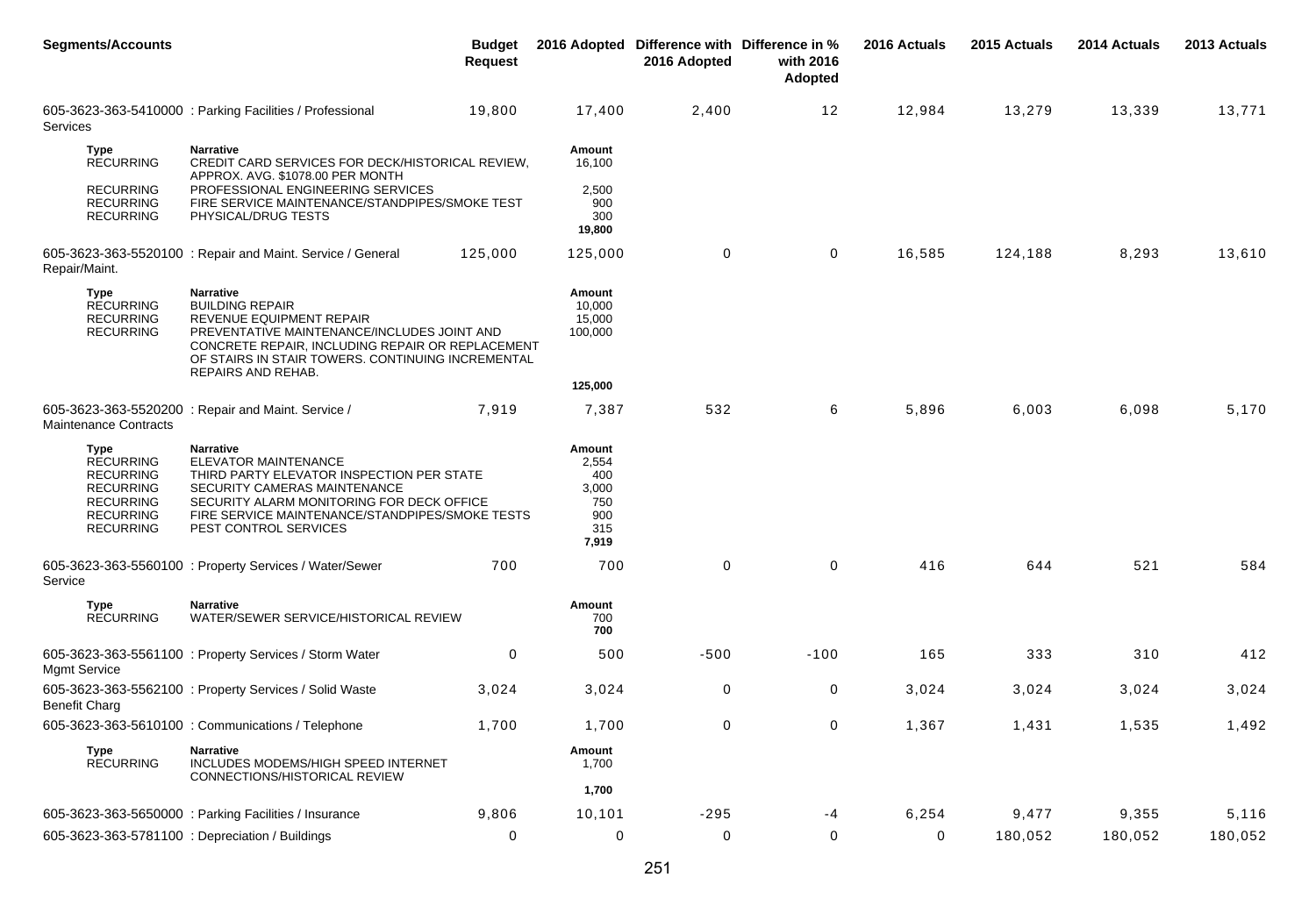| <b>Segments/Accounts</b>                        | <b>Budget</b><br><b>Request</b> | 2016 Adopted | 2016 Adopted | Difference with Difference in %<br>with 2016<br>Adopted | 2016 Actuals | 2015 Actuals | 2014 Actuals | 2013 Actuals |
|-------------------------------------------------|---------------------------------|--------------|--------------|---------------------------------------------------------|--------------|--------------|--------------|--------------|
| 605-3623-363-5785100 : Depreciation / Equipment |                                 |              |              |                                                         |              | 24.054       | 24.054       | 31,242       |
| SubTotal: 3623 : Carroll Creek Deck             | 594,607                         | 337,703      | 256,904      | 43                                                      | 157,387      | 496,645      | 421,115      | 429,987      |
| <b>SubTotal: EXPENSE</b>                        | 594,607                         | 337,703      | 256,904      | 43                                                      | 157,387      | 496.645      | 421,115      | 429,987      |
| <b>Grand Total</b>                              | $-127,413$                      | $-348,697$   | 221,284      | $-174$                                                  | $-540,021$   | $-208.882$   | $-238,982$   | $-250, 164$  |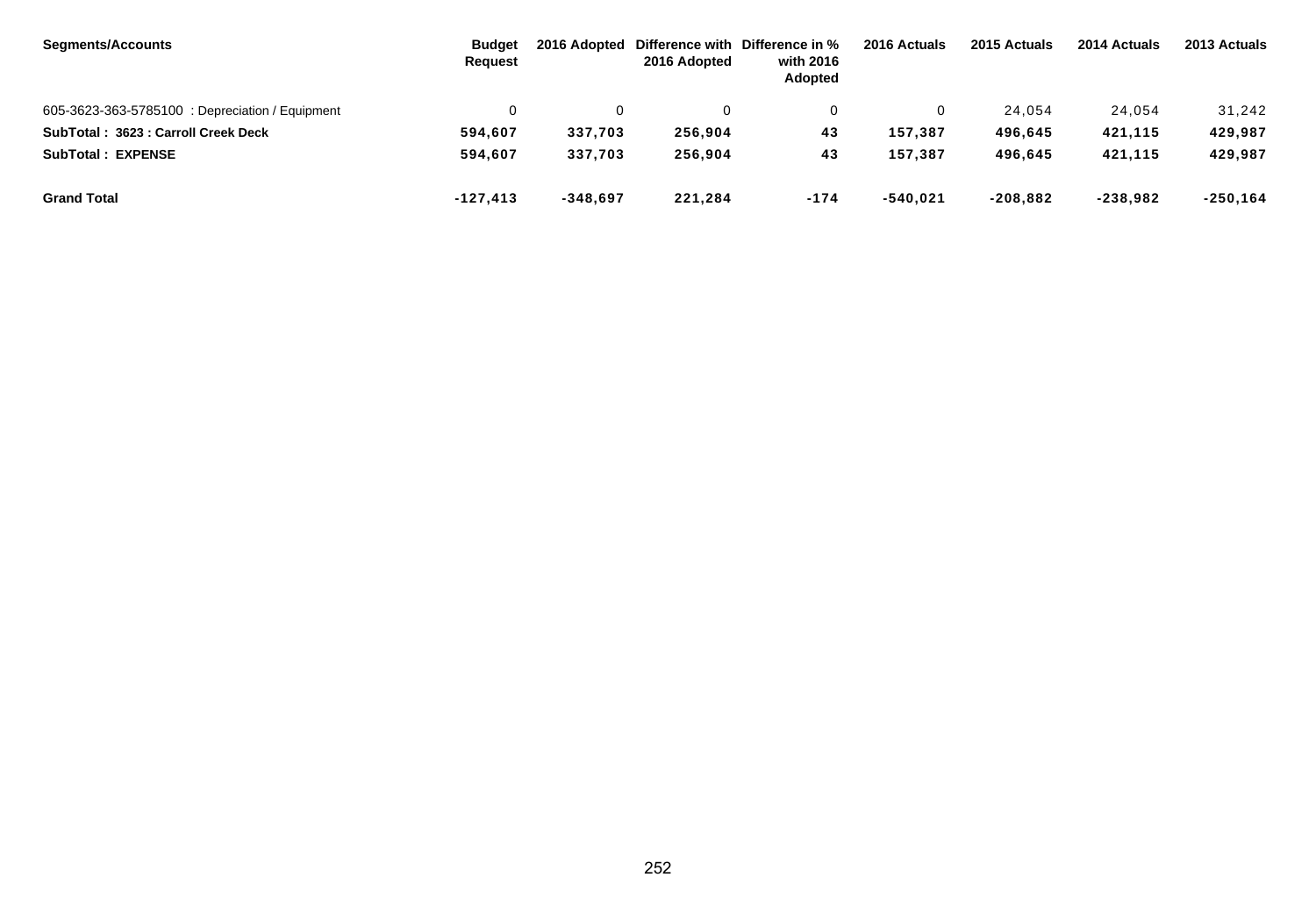## **The City of Frederick Working Budget Report 2017, Working, Details, Adopted** From Account: 605-3624 To Account: 605-3624 Run Date: 05/27/2016 User: kmiletich Report by: Dept/Div

| <b>Segments/Accounts</b>                  |                                                                                                      | <b>Budget</b><br><b>Request</b> |                                     | 2016 Adopted Difference with Difference in %<br>2016 Adopted | with 2016<br>Adopted | 2016 Actuals | 2015 Actuals | 2014 Actuals | 2013 Actuals |
|-------------------------------------------|------------------------------------------------------------------------------------------------------|---------------------------------|-------------------------------------|--------------------------------------------------------------|----------------------|--------------|--------------|--------------|--------------|
| <b>REVENUE</b>                            |                                                                                                      |                                 |                                     |                                                              |                      |              |              |              |              |
| 3624 : West Patrick Street Deck           |                                                                                                      |                                 |                                     |                                                              |                      |              |              |              |              |
| Share                                     | 605-3624-363-3373103 : Frederick County / Parking Deck                                               | 65,520                          | 62,400                              | 3,120                                                        | $\overline{4}$       | 33,586       | 52,645       | 55,558       | 57,447       |
| <b>Type</b><br><b>RECURRING</b>           | <b>Narrative</b><br>30% OF OPERATING BUDGET ESTIMATE                                                 |                                 | Amount<br>65,520<br>65,520          |                                                              |                      |              |              |              |              |
|                                           | 605-3624-363-3436401 : Public Works / Parking Deck No. 4                                             | 528,164                         | 394,576                             | 133,588                                                      | 25                   | 460,389      | 410,053      | 399,994      | 358,882      |
| <b>Type</b><br><b>RECURRING</b>           | <b>Narrative</b><br>CURRENT WEEKLY AVERAGE: \$10,157.00 X 52 WEEKS<br>MONTHLY RATE CURRENTLY \$97.00 |                                 | Amount<br>528,164                   |                                                              |                      |              |              |              |              |
|                                           |                                                                                                      |                                 | 528,164                             |                                                              |                      |              |              |              |              |
| 605-3624-363-3621001 : Rentals / Rents    |                                                                                                      | 280,070                         | 280,070                             | 0                                                            | 0                    | 248,392      | 298,070      | 298,070      | 298,070      |
| <b>Type</b><br><b>RECURRING</b>           | <b>Narrative</b><br>NORTH OFFICE ANNEX/SOUTH OFFICE POLICE                                           |                                 | <b>Amount</b><br>280,070<br>280,070 |                                                              |                      |              |              |              |              |
|                                           | 605-3624-363-3690001 : Miscellaneous / Other Misc. Receipts                                          | 0                               | 0                                   | $\Omega$                                                     | $\mathbf 0$          | 6            | 14           | 8            | 223          |
| SubTotal: 3624: West Patrick Street Deck  |                                                                                                      | $-873,754$                      | $-737,046$                          | $-136,708$                                                   | 15                   | $-742, 373$  | $-760,782$   | $-753,630$   | $-714,622$   |
| <b>SubTotal: REVENUE</b>                  |                                                                                                      | $-873,754$                      | $-737,046$                          | $-136,708$                                                   | 15                   | $-742, 373$  | $-760,782$   | $-753,630$   | $-714,622$   |
| <b>EXPENSE</b>                            |                                                                                                      |                                 |                                     |                                                              |                      |              |              |              |              |
| 3624 : West Patrick Street Deck           |                                                                                                      |                                 |                                     |                                                              |                      |              |              |              |              |
|                                           | 605-3624-363-5121100 : Salaries - Full Time / Productive Time                                        | 10,763                          | 10,697                              | 66                                                           | 0                    | 8,166        | 8,772        | 8,538        | 8,503        |
|                                           | 605-3624-363-5121200 : Salaries - Full Time / Vacation                                               | 0                               | 0                                   | $\Omega$                                                     | $\Omega$             | 245          | 1,266        | 1,225        | 1,143        |
|                                           | 605-3624-363-5121300 : Salaries - Full Time / Sick                                                   | 0                               | 0                                   | $\Omega$                                                     | 0                    | 276          | 296          | 265          | 316          |
|                                           | 605-3624-363-5121400 : Salaries - Full Time / Holiday                                                | $\Omega$                        | $\Omega$                            | $\Omega$                                                     | $\Omega$             | 449          | 490          | 490          | 490          |
|                                           | 605-3624-363-5121500 : Salaries - Full Time / Other Leave                                            | $\Omega$                        | $\Omega$                            | $\Omega$                                                     | $\Omega$             | 631          | 234          | 319          | 250          |
| 605-3624-363-5141200 : Overtime / Standby |                                                                                                      | 997                             | 997                                 | 0                                                            | $\Omega$             | $\Omega$     | $\mathbf 0$  | 697          | 849          |
|                                           | 605-3624-363-5141300 : Overtime / Premium Overtime                                                   | 300                             | 300                                 | $\Omega$                                                     | $\Omega$             | 45           | 430          | 45           | 33           |
| Part Time                                 | 605-3624-363-5150000 : Parking Facilities / Salaries - Perm                                          | 54,211                          | 52,715                              | 1,496                                                        | 2                    | 34,995       | 38,894       | 34,328       | 39,832       |
| 605-3624-363-5170000 : Special Allowance  |                                                                                                      | 0                               | 0                                   | 0                                                            | 0                    | 0            | 0            | 2,160        | $\mathbf 0$  |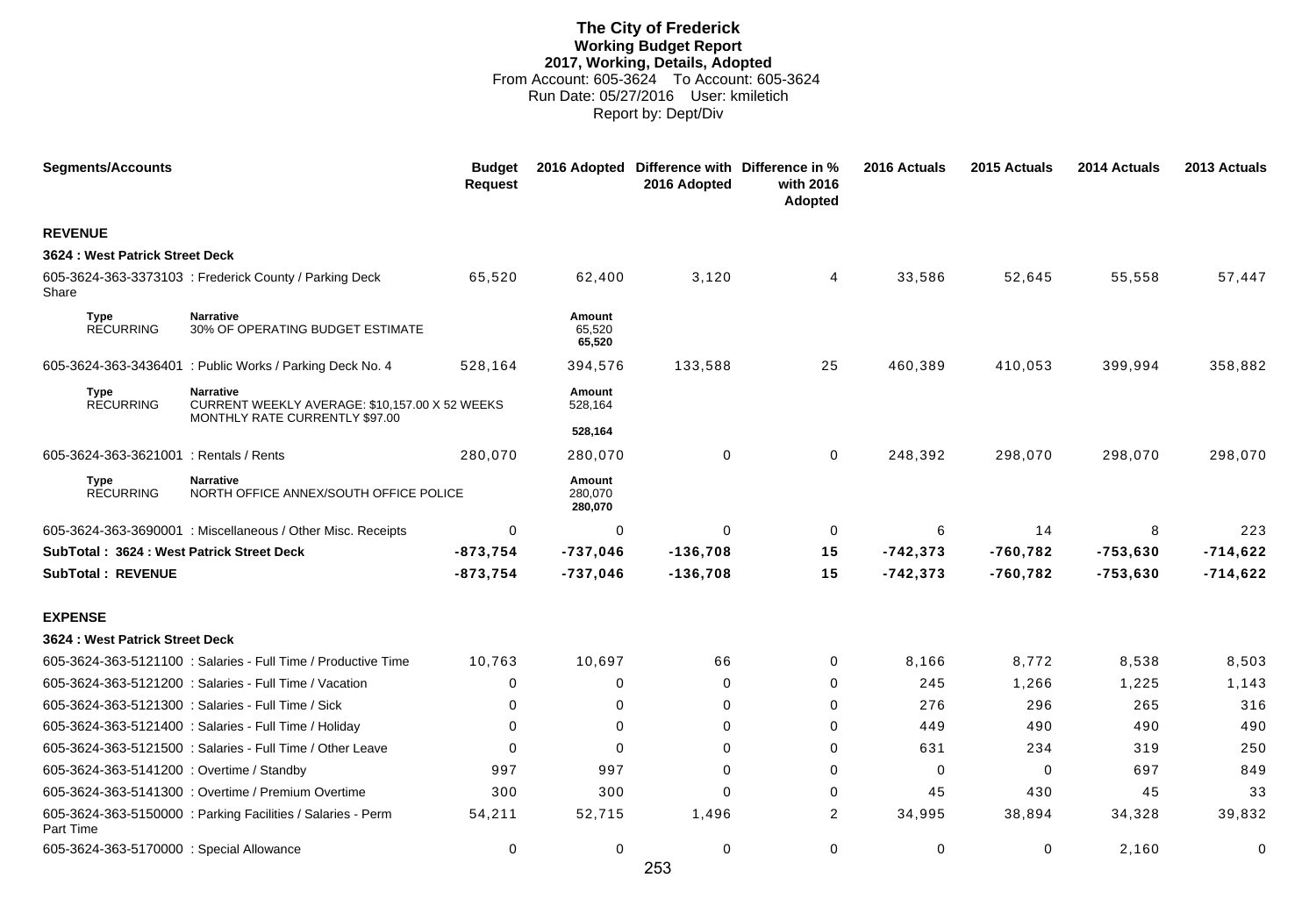| <b>Segments/Accounts</b>                                                                         |                                                                                                                                                                                                                                                                                                                                                                                                                                                                                                                                                                                                                                 | <b>Budget</b><br><b>Request</b> |                                                                   | 2016 Adopted Difference with Difference in %<br>2016 Adopted | with 2016<br>Adopted | 2016 Actuals | 2015 Actuals | 2014 Actuals | 2013 Actuals |
|--------------------------------------------------------------------------------------------------|---------------------------------------------------------------------------------------------------------------------------------------------------------------------------------------------------------------------------------------------------------------------------------------------------------------------------------------------------------------------------------------------------------------------------------------------------------------------------------------------------------------------------------------------------------------------------------------------------------------------------------|---------------------------------|-------------------------------------------------------------------|--------------------------------------------------------------|----------------------|--------------|--------------|--------------|--------------|
| Compensation                                                                                     | 605-3624-363-5210000 : Parking Facilities / Workmen's                                                                                                                                                                                                                                                                                                                                                                                                                                                                                                                                                                           | 4,274                           | 4,352                                                             | $-78$                                                        | $-2$                 | 5,172        | 4,248        | 3,988        | 2,917        |
| 605-3624-363-5221100 : FICA / Social Security                                                    |                                                                                                                                                                                                                                                                                                                                                                                                                                                                                                                                                                                                                                 | 4,109                           | 4,012                                                             | 97                                                           | $\overline{2}$       | 2,734        | 3,085        | 2,945        | 3,153        |
| 605-3624-363-5221200 : FICA / Medicare                                                           |                                                                                                                                                                                                                                                                                                                                                                                                                                                                                                                                                                                                                                 | 960                             | 936                                                               | 24                                                           | $\overline{2}$       | 640          | 722          | 689          | 737          |
|                                                                                                  | 605-3624-363-5266100 : Health Insurance / CIGNA                                                                                                                                                                                                                                                                                                                                                                                                                                                                                                                                                                                 | 2,095                           | 1,980                                                             | 115                                                          | 5                    | 2,056        | 1,805        | 1,764        | 1,699        |
|                                                                                                  | 605-3624-363-5266300 : Health Insurance / OPEB Payment                                                                                                                                                                                                                                                                                                                                                                                                                                                                                                                                                                          | 445                             | 459                                                               | $-14$                                                        | -4                   | 459          | 539          | 543          | 440          |
|                                                                                                  | 605-3624-363-5266400 : Health Insurance / OPEB Unfunded                                                                                                                                                                                                                                                                                                                                                                                                                                                                                                                                                                         | 0                               | 0                                                                 | 0                                                            | 0                    | 0            | 983          | 1,115        | 647          |
| 605-3624-363-5267200 : Aetna Dental - Emp                                                        |                                                                                                                                                                                                                                                                                                                                                                                                                                                                                                                                                                                                                                 | 0                               | 0                                                                 | 0                                                            | 0                    | 17           | 0            | $\mathbf 0$  | $\mathbf 0$  |
|                                                                                                  | 605-3624-363-5268100 : Health Insurance / Disability                                                                                                                                                                                                                                                                                                                                                                                                                                                                                                                                                                            | 33                              | 33                                                                | 0                                                            | 0                    | 28           | 25           | 25           | 25           |
| 605-3624-363-5269100 : Health Insurance / Life                                                   |                                                                                                                                                                                                                                                                                                                                                                                                                                                                                                                                                                                                                                 | 17                              | 17                                                                | $\Omega$                                                     | 0                    | 15           | 13           | 13           | 13           |
|                                                                                                  | 605-3624-363-5282500 : Retirement / 25 Year Plan                                                                                                                                                                                                                                                                                                                                                                                                                                                                                                                                                                                | 326                             | 352                                                               | $-26$                                                        | -8                   | 352          | $-284$       | 11,540       | 11,002       |
|                                                                                                  | 605-3624-363-5283000 : Retirement / 30 Year Plan                                                                                                                                                                                                                                                                                                                                                                                                                                                                                                                                                                                | 3,026                           | 3,376                                                             | $-350$                                                       | $-12$                | 3,376        | 3,780        | 846          | 7,388        |
|                                                                                                  | 605-3624-363-5310100 : Supplies / General Supplies                                                                                                                                                                                                                                                                                                                                                                                                                                                                                                                                                                              | 306,824                         | 40,500                                                            | 266,324                                                      | 86                   | 24,238       | 36,374       | 49,049       | 48,398       |
| Type<br><b>RECURRING</b><br><b>RECURRING</b><br><b>RECURRING</b><br><b>RECURRING</b><br>ONE-TIME | <b>Narrative</b><br>MACHINE TICKETS FOR DECK OPERATION<br>CLEANING SUPPLIES FOR DECK<br>BUILDING/EQUIPMENT FOR REPAIR/MAINTAINENCE<br>EQUIPMENT/PARTS ETC. FOR DECK REVENUE EQUIPMENT<br>UPGRADED PARKING CONTROL SYSTEM, INCLUDES NEW<br>PAY STATIONS AND EXPRESS PARC IN LANE READERS AS<br>WELL AS NEW GATES AND TICKET DISPENSERS. THIS<br>TRANSITIONS US TO BAR CODE TICKETS AND ALLOWS US<br>TO MEET NEW FEDERAL GUIDELINES FOR CHIP EMBEDDED<br>CREDIT CARD TRANSACTIONS AS REQUIRED BY FEDERAL<br>REGULATIONS. SOFTWARE PROGRAM ALREADY UP TO<br>DATE AND COMPLAINT AND REMAINS IN PLACE. HARDWARE<br>REPLACEMENT ONLY. |                                 | Amount<br>6,000<br>1,500<br>5,000<br>10,000<br>284,324<br>306,824 |                                                              |                      |              |              |              |              |
|                                                                                                  | 605-3624-363-5310300: Supplies / Clothing/Uniforms                                                                                                                                                                                                                                                                                                                                                                                                                                                                                                                                                                              | 300                             | 300                                                               | 0                                                            | 0                    | $\mathbf 0$  | 4            | 296          | 0            |
| Type<br><b>RECURRING</b>                                                                         | <b>Narrative</b><br><b>CUSTODIAN</b>                                                                                                                                                                                                                                                                                                                                                                                                                                                                                                                                                                                            |                                 | Amount<br>300<br>300                                              |                                                              |                      |              |              |              |              |
| 605-3624-363-5330100 : Energy / Fuel & Oil                                                       |                                                                                                                                                                                                                                                                                                                                                                                                                                                                                                                                                                                                                                 | 600                             | 600                                                               | 0                                                            | 0                    | 69           | 127          | 122          | 247          |
| Type<br><b>RECURRING</b>                                                                         | Narrative<br>FUEL/OIL FOR DECK SWEEPER/HISTORICAL REVIEW                                                                                                                                                                                                                                                                                                                                                                                                                                                                                                                                                                        |                                 | Amount<br>600<br>600                                              |                                                              |                      |              |              |              |              |
| 605-3624-363-5330200 : Energy / Electricity                                                      |                                                                                                                                                                                                                                                                                                                                                                                                                                                                                                                                                                                                                                 | 46,500                          | 46,500                                                            | 0                                                            | 0                    | 25,882       | 37,434       | 40,251       | 39,216       |
| Type<br><b>RECURRING</b>                                                                         | Narrative<br>ELECTRIC FOR DECK/HISTORICAL REVIEW                                                                                                                                                                                                                                                                                                                                                                                                                                                                                                                                                                                |                                 | Amount<br>46,500<br>46,500                                        |                                                              |                      |              |              |              |              |
|                                                                                                  | 605-3624-363-5340000 : Parking Facilities / Chemicals                                                                                                                                                                                                                                                                                                                                                                                                                                                                                                                                                                           | 750                             | 750                                                               | 0                                                            | 0                    | 750          | 750          | 0            | 750          |
| Type                                                                                             | Narrative                                                                                                                                                                                                                                                                                                                                                                                                                                                                                                                                                                                                                       |                                 | Amount                                                            | 254                                                          |                      |              |              |              |              |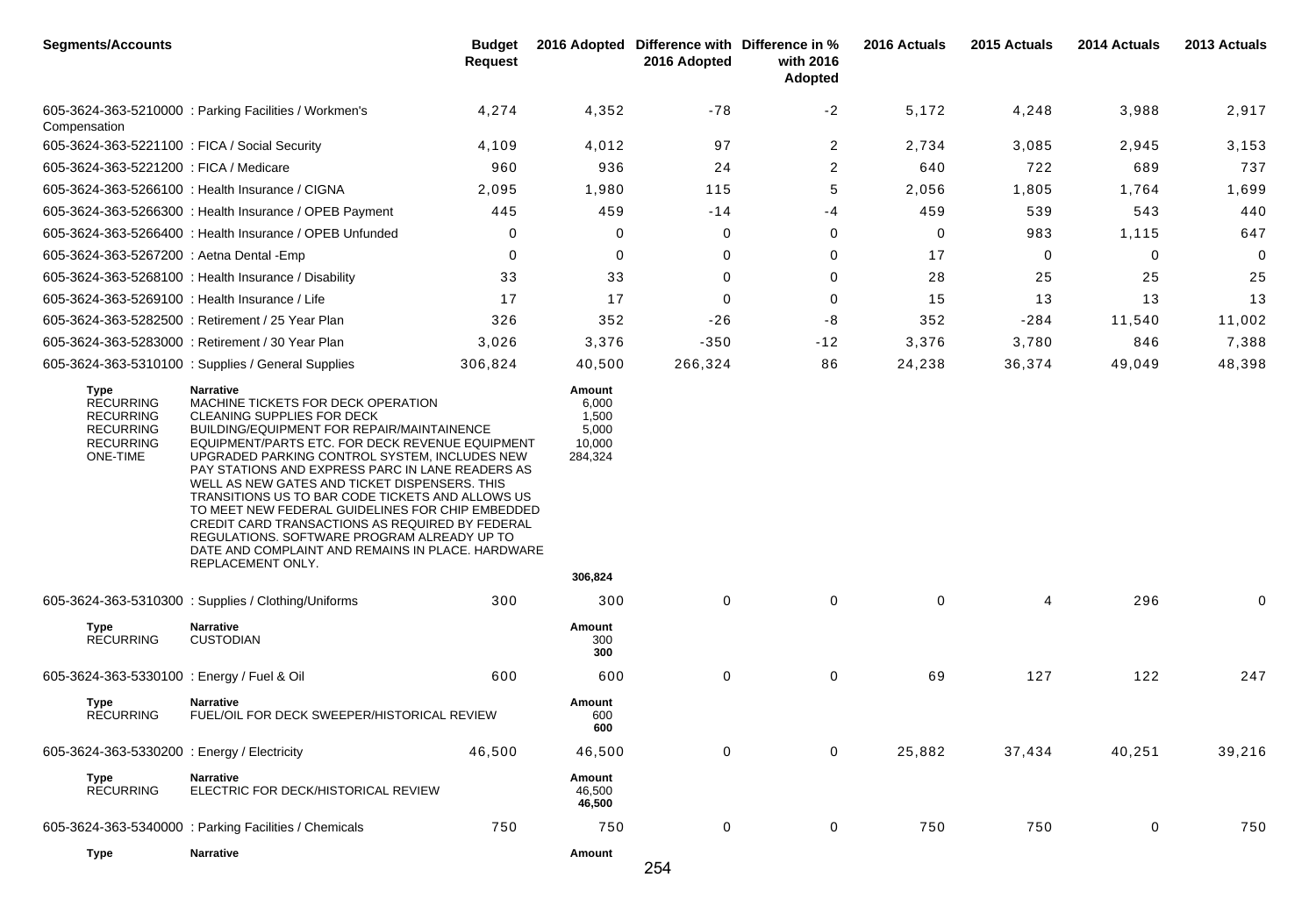| <b>Segments/Accounts</b>                                                                                 |                                                                                                                                                                                                                                       | <b>Budget</b><br><b>Request</b> |                                                             | 2016 Adopted Difference with Difference in %<br>2016 Adopted | with 2016<br>Adopted | 2016 Actuals | 2015 Actuals | 2014 Actuals | 2013 Actuals |
|----------------------------------------------------------------------------------------------------------|---------------------------------------------------------------------------------------------------------------------------------------------------------------------------------------------------------------------------------------|---------------------------------|-------------------------------------------------------------|--------------------------------------------------------------|----------------------|--------------|--------------|--------------|--------------|
| <b>RECURRING</b>                                                                                         | ICE MELT FOR DECKS/SIDEWALKS                                                                                                                                                                                                          |                                 | 750<br>750                                                  |                                                              |                      |              |              |              |              |
| Services                                                                                                 | 605-3624-363-5410000: Parking Facilities / Professional                                                                                                                                                                               | 7,400                           | 6,800                                                       | 600                                                          | 8                    | 6,379        | 7,023        | 5,638        | 3,609        |
| <b>Type</b><br><b>RECURRING</b>                                                                          | <b>Narrative</b><br>CREDIT CARD SERVICES FOR DECK/HISTORICAL REVIEW/<br>APPROX. AVG. \$267.00 PER MONTH                                                                                                                               |                                 | Amount<br>4,600                                             |                                                              |                      |              |              |              |              |
| <b>RECURRING</b><br><b>RECURRING</b>                                                                     | PROFESSIONAL ENGINEERING SERVICES<br>PHYSICAL/DRUG TESTS                                                                                                                                                                              |                                 | 2,500<br>300<br>7,400                                       |                                                              |                      |              |              |              |              |
| Repair/Maint.                                                                                            | 605-3624-363-5520100 : Repair and Maint. Service / General                                                                                                                                                                            | 10,000                          | 10,635                                                      | $-635$                                                       | $-7$                 | 924          | 4,793        | 1,251        | 3,559        |
| Type<br><b>RECURRING</b><br><b>RECURRING</b>                                                             | <b>Narrative</b><br><b>BUILDING/EQUIPMENT/PARTS FOR REPAIRS</b><br>EQUIPMENT/PARTS FOR DECK REVENUE EQUIPMENT                                                                                                                         |                                 | Amount<br>5,000<br>5,000<br>10,000                          |                                                              |                      |              |              |              |              |
| <b>Maintenance Contracts</b>                                                                             | 605-3624-363-5520200 : Repair and Maint. Service /                                                                                                                                                                                    | 12,408                          | 8,844                                                       | 3,564                                                        | 28                   | 9,483        | 11,377       | 10,195       | 7,530        |
| Type<br><b>RECURRING</b><br><b>RECURRING</b><br><b>RECURRING</b><br><b>RECURRING</b><br><b>RECURRING</b> | <b>Narrative</b><br>ELEVATOR MAINTENANCE X 2 @ \$2554 EACH<br>THIRD PARTY ELEVATOR INSPECTION PER STATE<br>SECURITY CAMERAS MAINTENANCE<br>FIRE SERVICE MAINTENANCE/STANDPIPES/SMOKE TEST<br><b>GENERATOR SERVICE AND MAINTENANCE</b> |                                 | Amount<br>5,108<br>400<br>3,000<br>1,000<br>2,900<br>12,408 |                                                              |                      |              |              |              |              |
| 605-3624-363-5560100 : Water/Sewer Service                                                               |                                                                                                                                                                                                                                       | $\mathbf 0$                     | 0                                                           | $\mathbf 0$                                                  | 0                    | $\mathbf 0$  | $\mathbf 0$  | 0            | 735          |
|                                                                                                          | 605-3624-363-5610100 : Communications / Telephone                                                                                                                                                                                     | 1,800                           | 1,800                                                       | $\Omega$                                                     | $\mathbf 0$          | 1,590        | 1,590        | 1,734        | 1,735        |
| Type<br><b>RECURRING</b>                                                                                 | <b>Narrative</b><br>INCLUDES MODEMS/HIGH SPEED INTERNET<br>CONNECTIONS/HISTORICAL REVIEW                                                                                                                                              |                                 | Amount<br>1,800                                             |                                                              |                      |              |              |              |              |
|                                                                                                          |                                                                                                                                                                                                                                       |                                 | 1,800                                                       |                                                              |                      |              |              |              |              |
|                                                                                                          | 605-3624-363-5650000 : Parking Facilities / Insurance                                                                                                                                                                                 | 10,750                          | 11,070                                                      | $-320$                                                       | -3                   | 6,400        | 10,388       | 10,019       | 5,518        |
| 605-3624-363-5781100 : Depreciation / Buildings                                                          |                                                                                                                                                                                                                                       | 0                               | 0                                                           | $\mathbf 0$                                                  | 0                    | 0            | 643,540      | 643,540      | 643,540      |
|                                                                                                          | 605-3624-363-5785100 : Depreciation / Equipment                                                                                                                                                                                       | $\Omega$                        | $\mathbf 0$                                                 | $\mathbf 0$                                                  | 0                    | 0            | 29,151       | 29,151       | 39,056       |
| SubTotal: 3624 : West Patrick Street Deck                                                                |                                                                                                                                                                                                                                       | 478,888                         | 208,025                                                     | 270,863                                                      | 56                   | 135,371      | 847,849      | 862,781      | 873,330      |
| <b>SubTotal: EXPENSE</b>                                                                                 |                                                                                                                                                                                                                                       | 478,888                         | 208,025                                                     | 270,863                                                      | 56                   | 135,371      | 847,849      | 862,781      | 873,330      |
| <b>Grand Total</b>                                                                                       |                                                                                                                                                                                                                                       | $-394,866$                      | $-529,021$                                                  | 134,155                                                      | $-34$                | $-607,002$   | 87,067       | 109,151      | 158,708      |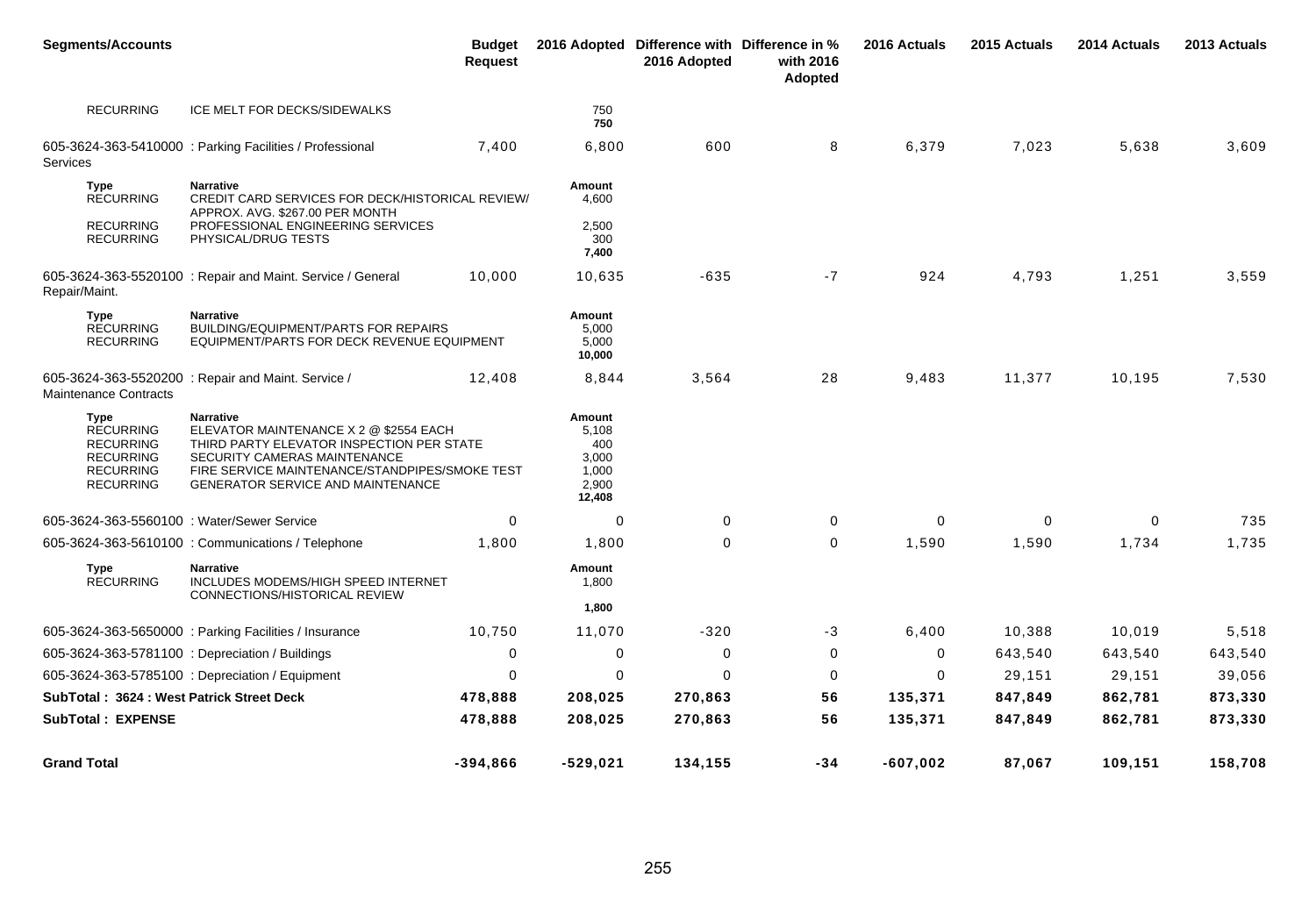## **The City of Frederick Working Budget Report 2017, Working, Details, Adopted** From Account: 605-3625 To Account: 605-3625 Run Date: 05/27/2016 User: kmiletich Report by: Dept/Div

| <b>Segments/Accounts</b>                    |                                                                                                       | <b>Budget</b><br><b>Request</b> |                            | 2016 Adopted Difference with Difference in %<br>2016 Adopted | with 2016<br>Adopted | 2016 Actuals | 2015 Actuals | 2014 Actuals | 2013 Actuals |
|---------------------------------------------|-------------------------------------------------------------------------------------------------------|---------------------------------|----------------------------|--------------------------------------------------------------|----------------------|--------------|--------------|--------------|--------------|
| <b>REVENUE</b>                              |                                                                                                       |                                 |                            |                                                              |                      |              |              |              |              |
| 3625 : E. All Saints Street Deck            |                                                                                                       |                                 |                            |                                                              |                      |              |              |              |              |
| 605-3625-363-3400002 : Public Works / Labor |                                                                                                       | $\Omega$                        | $\mathbf 0$                | $\mathbf 0$                                                  | $\mathbf 0$          | $\mathbf 0$  | $\mathbf 0$  | 24           | $\Omega$     |
| Parking Lot                                 | 605-3625-363-3436006 : Parking Privileges / Commerce                                                  | 60,840                          | 60,840                     | $\Omega$                                                     | $\Omega$             | 61,637       | 60,840       | 55,770       | 55,770       |
| <b>Type</b><br><b>RECURRING</b>             | <b>Narrative</b><br>BOA PARKING LOT/78 SPACES/\$65.00 X 12 MONTHS                                     |                                 | Amount<br>60,840<br>60,840 |                                                              |                      |              |              |              |              |
| <b>Deck</b>                                 | 605-3625-363-3436501 : Public Works / E. All Saints Street                                            | 426,348                         | 426,348                    | $\mathbf 0$                                                  | $\mathbf 0$          | 318,585      | 421,615      | 387,232      | 355,409      |
| Type<br><b>RECURRING</b>                    | <b>Narrative</b><br>CURRENT WEEKLY AVERAGE: \$8199.00 X 52 WEEKS<br>MONTHLY RATE IS CURRENTLY \$97.00 |                                 | Amount<br>426,348          |                                                              |                      |              |              |              |              |
|                                             |                                                                                                       |                                 | 426,348                    |                                                              |                      |              |              |              |              |
|                                             | 605-3625-363-3690001 : Miscellaneous / Other Misc. Receipts                                           | $\Omega$                        | $\mathbf 0$                | $\Omega$                                                     | $\mathbf 0$          | $\Omega$     | 10           | 17           | 21           |
| SubTotal: 3625 : E. All Saints Street Deck  |                                                                                                       | $-487,188$                      | $-487,188$                 | 0                                                            | $\mathbf 0$          | $-380,222$   | $-482, 465$  | $-443,043$   | $-411,200$   |
| <b>SubTotal: REVENUE</b>                    |                                                                                                       | $-487, 188$                     | $-487, 188$                | $\bf{0}$                                                     | $\bf{0}$             | $-380,222$   | $-482, 465$  | $-443,043$   | $-411,200$   |
| <b>EXPENSE</b>                              |                                                                                                       |                                 |                            |                                                              |                      |              |              |              |              |
| 3625 : E. All Saints Street Deck            |                                                                                                       |                                 |                            |                                                              |                      |              |              |              |              |
|                                             | 605-3625-363-5121100 : Salaries - Full Time / Productive Time                                         | 10,763                          | 10,697                     | 66                                                           | $\mathbf 0$          | 8,164        | 9,023        | 8,537        | 8,501        |
|                                             | 605-3625-363-5121200 : Salaries - Full Time / Vacation                                                | 0                               | $\Omega$                   | $\Omega$                                                     | $\Omega$             | 245          | 1,265        | 1,225        | 1,143        |
|                                             | 605-3625-363-5121300 : Salaries - Full Time / Sick                                                    | 0                               | $\Omega$                   | $\Omega$                                                     | $\Omega$             | 276          | 296          | 265          | 316          |
|                                             | 605-3625-363-5121400 : Salaries - Full Time / Holiday                                                 | 0                               | 0                          | $\Omega$                                                     | $\mathbf 0$          | 449          | 490          | 490          | 490          |
|                                             | 605-3625-363-5121500 : Salaries - Full Time / Other Leave                                             | $\Omega$                        | $\Omega$                   | $\Omega$                                                     | $\Omega$             | 445          | 201          | 253          | 163          |
| 605-3625-363-5141200 : Overtime / Standby   |                                                                                                       | 997                             | 997                        | $\Omega$                                                     | $\Omega$             | $\mathbf{0}$ | $\mathbf{0}$ | 699          | 850          |
|                                             | 605-3625-363-5141300 : Overtime / Premium Overtime                                                    | 300                             | 300                        | $\Omega$                                                     | $\mathbf 0$          | 45           | 50           | 15           | $\Omega$     |
| Part Time                                   | 605-3625-363-5150000: Parking Facilities / Salaries - Perm                                            | 55,944                          | 54,594                     | 1,350                                                        | $\overline{2}$       | 23,137       | 29,298       | 27,503       | 30,186       |
| 605-3625-363-5170000 : Special Allowance    |                                                                                                       | 0                               | 0                          | 0                                                            | 0                    | 0            | 0            | 2,160        | $\mathbf 0$  |
| Compensation                                | 605-3625-363-5210000 : Parking Facilities / Workmen's                                                 | 3,706                           | 4,498                      | $-792$                                                       | $-22$                | 5,347        | 4,390        | 4,123        | 3,015        |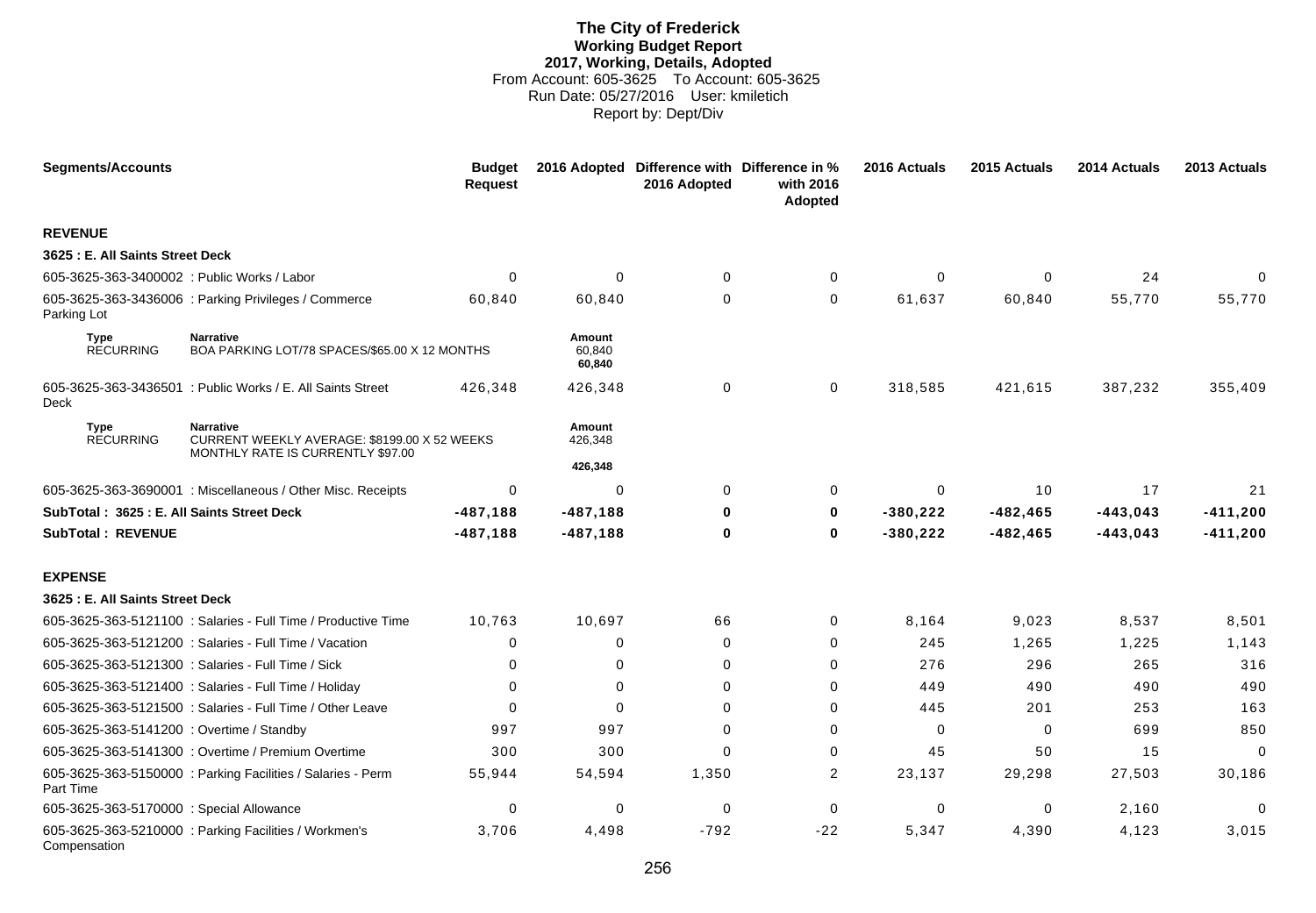| <b>Segments/Accounts</b>                                                                                                    |                                                                                                                                                                                                                                                                                                                                                                                                                                                                                                                                                                                                                                                                                     | Budget<br><b>Request</b> |                                                                          | 2016 Adopted Difference with Difference in %<br>2016 Adopted | with 2016<br>Adopted | 2016 Actuals | 2015 Actuals | 2014 Actuals | 2013 Actuals |
|-----------------------------------------------------------------------------------------------------------------------------|-------------------------------------------------------------------------------------------------------------------------------------------------------------------------------------------------------------------------------------------------------------------------------------------------------------------------------------------------------------------------------------------------------------------------------------------------------------------------------------------------------------------------------------------------------------------------------------------------------------------------------------------------------------------------------------|--------------------------|--------------------------------------------------------------------------|--------------------------------------------------------------|----------------------|--------------|--------------|--------------|--------------|
| 605-3625-363-5221100 : FICA / Social Security                                                                               |                                                                                                                                                                                                                                                                                                                                                                                                                                                                                                                                                                                                                                                                                     | 4,216                    | 4,128                                                                    | 88                                                           | 2                    | 1,987        | 2,480        | 2,517        | 2,547        |
| 605-3625-363-5221200 : FICA / Medicare                                                                                      |                                                                                                                                                                                                                                                                                                                                                                                                                                                                                                                                                                                                                                                                                     | 984                      | 965                                                                      | 19                                                           | $\overline{1}$       | 465          | 580          | 589          | 596          |
|                                                                                                                             | 605-3625-363-5266100 : Health Insurance / CIGNA                                                                                                                                                                                                                                                                                                                                                                                                                                                                                                                                                                                                                                     | 2,095                    | 1,980                                                                    | 115                                                          | 5                    | 2,057        | 1,805        | 1,763        | 1,698        |
|                                                                                                                             | 605-3625-363-5266300 : Health Insurance / OPEB Payment                                                                                                                                                                                                                                                                                                                                                                                                                                                                                                                                                                                                                              | 445                      | 459                                                                      | $-14$                                                        | -4                   | 459          | 539          | 543          | 440          |
| 605-3625-363-5266400 : OPEB Unfunded                                                                                        |                                                                                                                                                                                                                                                                                                                                                                                                                                                                                                                                                                                                                                                                                     | 0                        | 0                                                                        | $\mathbf{0}$                                                 | 0                    | 0            | 983          | 1,115        | 647          |
| 605-3625-363-5267200 : Aetna Dental - Emp                                                                                   |                                                                                                                                                                                                                                                                                                                                                                                                                                                                                                                                                                                                                                                                                     | $\Omega$                 | 0                                                                        | 0                                                            | 0                    | 18           | 0            | $\mathbf 0$  | 0            |
|                                                                                                                             | 605-3625-363-5268100 : Health Insurance / Disability                                                                                                                                                                                                                                                                                                                                                                                                                                                                                                                                                                                                                                | 33                       | 33                                                                       | 0                                                            | 0                    | 28           | 25           | 25           | 25           |
| 605-3625-363-5269100 : Health Insurance / Life                                                                              |                                                                                                                                                                                                                                                                                                                                                                                                                                                                                                                                                                                                                                                                                     | 17                       | 17                                                                       | 0                                                            | 0                    | 15           | 13           | 13           | 13           |
| 605-3625-363-5282500 : 25 Year Plan                                                                                         |                                                                                                                                                                                                                                                                                                                                                                                                                                                                                                                                                                                                                                                                                     | 0                        | 0                                                                        | 0                                                            | 0                    | 0            | 732          | 0            | 0            |
|                                                                                                                             | 605-3625-363-5283000 : Retirement / 30 Year Plan                                                                                                                                                                                                                                                                                                                                                                                                                                                                                                                                                                                                                                    | 5,268                    | 5,877                                                                    | $-609$                                                       | $-12$                | 5,877        | 5,297        | 7,897        | 7,388        |
|                                                                                                                             | 605-3625-363-5310100 : Supplies / General Supplies                                                                                                                                                                                                                                                                                                                                                                                                                                                                                                                                                                                                                                  | 237,464                  | 37,200                                                                   | 200,264                                                      | 84                   | 22,943       | 27,450       | 48,783       | 16,349       |
| Type<br><b>RECURRING</b><br><b>RECURRING</b><br><b>RECURRING</b><br><b>RECURRING</b><br><b>RECURRING</b><br><b>ONE-TIME</b> | <b>Narrative</b><br>MACHINE TICKETS FOR DECK OPERATION<br><b>CLEANING SUPPLIES FOR DECK</b><br><b>BUILDING/EQUIPMENT/PARTS FOR REPAIRS</b><br>EQUIPMENT/PARTS FOR DECK REVENUE EQUIPMENT<br><b>REPAIR</b><br>SMALL TOOLS/EQUIPMENT AS NEEDED<br>UPGRADED PARKING CONTROL SYSTEM, INCLUDES NEW<br>PAY STATIONS AND EXPRESS PARC IN LANE READERS AS<br>WELL AS NEW GATES AND TICKET DISPENSERS. THIS<br>TRANSITIONS US TO BAR CODE TICKETS AND ALLOWS US<br>TO MEET NEW FEDERAL GUIDELINES FOR CHIP EMBEDDED<br>CREDIT CARD TRANSACTIONS AS REQUIRED BY FEDERAL<br>REGULATIONS. SOFTWARE PROGRAM ALREADY UP TO<br>DATE, COMPLAINT AND REMAINS IN PLACE. HARDWARE<br>REPLACEMENT ONLY. |                          | Amount<br>5,000<br>1,500<br>2,500<br>10,000<br>200<br>218,264<br>237,464 |                                                              |                      |              |              |              |              |
|                                                                                                                             | 605-3625-363-5310300: Supplies / Clothing/Uniforms                                                                                                                                                                                                                                                                                                                                                                                                                                                                                                                                                                                                                                  | 300                      | 300                                                                      | 0                                                            | 0                    | 62           | 120          | 296          | 0            |
| Type<br><b>RECURRING</b>                                                                                                    | <b>Narrative</b><br><b>CUSTODIAN</b>                                                                                                                                                                                                                                                                                                                                                                                                                                                                                                                                                                                                                                                |                          | Amount<br>300<br>300                                                     |                                                              |                      |              |              |              |              |
| 605-3625-363-5330100 : Energy / Fuel & Oil                                                                                  |                                                                                                                                                                                                                                                                                                                                                                                                                                                                                                                                                                                                                                                                                     | 400                      | 400                                                                      | 0                                                            | 0                    | 44           | 219          | 282          | 458          |
| Type<br><b>RECURRING</b>                                                                                                    | Narrative<br>FUEL/OIL FOR DECK SWEEPER/HISTORICAL REVIEW                                                                                                                                                                                                                                                                                                                                                                                                                                                                                                                                                                                                                            |                          | Amount<br>400<br>400                                                     |                                                              |                      |              |              |              |              |
| 605-3625-363-5330200 : Energy / Electricity                                                                                 |                                                                                                                                                                                                                                                                                                                                                                                                                                                                                                                                                                                                                                                                                     | 26,000                   | 26,000                                                                   | 0                                                            | 0                    | 37,229       | 28,121       | 27,233       | 25,616       |
| Type<br><b>RECURRING</b>                                                                                                    | <b>Narrative</b><br>ELECTRIC FOR DECK/HISTORICAL REVIEW                                                                                                                                                                                                                                                                                                                                                                                                                                                                                                                                                                                                                             |                          | Amount<br>26,000<br>26,000                                               |                                                              |                      |              |              |              |              |
| 605-3625-363-5330300 : Energy / Natural Gas                                                                                 |                                                                                                                                                                                                                                                                                                                                                                                                                                                                                                                                                                                                                                                                                     | 500                      | 500                                                                      | 0                                                            | $\mathbf 0$          | 269          | 334          | 338          | 289          |
| <b>Type</b>                                                                                                                 | <b>Narrative</b>                                                                                                                                                                                                                                                                                                                                                                                                                                                                                                                                                                                                                                                                    |                          | Amount                                                                   |                                                              |                      |              |              |              |              |

257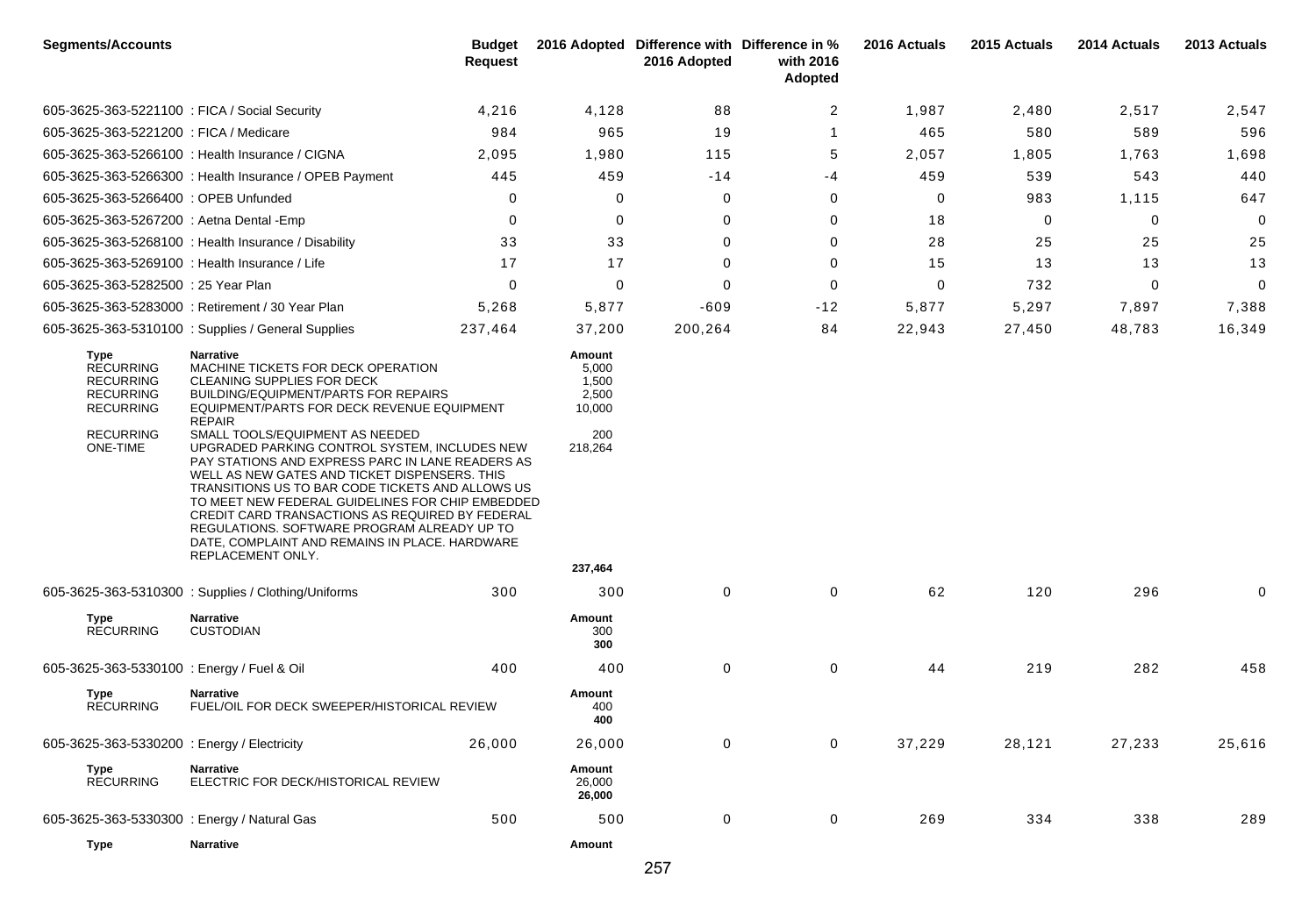| <b>Segments/Accounts</b>                                                                                        |                                                                                                                                                                                                                                                 | <b>Budget</b><br><b>Request</b> |                                                                    | 2016 Adopted Difference with Difference in %<br>2016 Adopted | with 2016<br>Adopted | 2016 Actuals | 2015 Actuals | 2014 Actuals | 2013 Actuals |
|-----------------------------------------------------------------------------------------------------------------|-------------------------------------------------------------------------------------------------------------------------------------------------------------------------------------------------------------------------------------------------|---------------------------------|--------------------------------------------------------------------|--------------------------------------------------------------|----------------------|--------------|--------------|--------------|--------------|
| <b>RECURRING</b>                                                                                                | <b>GAS FOR BACK UP GENERATOR</b>                                                                                                                                                                                                                |                                 | 500<br>500                                                         |                                                              |                      |              |              |              |              |
|                                                                                                                 | 605-3625-363-5340000 : Parking Facilities / Chemicals                                                                                                                                                                                           | 750                             | 750                                                                | $\mathbf 0$                                                  | $\mathbf 0$          | 750          | 750          | 0            | 750          |
| <b>Type</b><br><b>RECURRING</b>                                                                                 | <b>Narrative</b><br>ICE MELT FOR DECK/SIDEWALKS                                                                                                                                                                                                 |                                 | Amount<br>750<br>750                                               |                                                              |                      |              |              |              |              |
| Services                                                                                                        | 605-3625-363-5410000: Parking Facilities / Professional                                                                                                                                                                                         | 202,260                         | 121,719                                                            | 80,541                                                       | 39                   | 1,539        | 1,501        | 1,324        | 10,410       |
| <b>Type</b><br><b>RECURRING</b><br><b>RECURRING</b>                                                             | <b>Narrative</b><br>CREDIT CARD SERVICES FOR DECK/HISTORICAL<br>REVIEW/APPROX.AVG. \$142.00 PER MONTH<br>PHYSICAL/DRUG TESTING<br>Tenant fit out of empty space                                                                                 |                                 | Amount<br>1,960<br>300<br>200,000<br>202,260                       |                                                              |                      |              |              |              |              |
| Repair/Maint.                                                                                                   | 605-3625-363-5520100 : Repair and Maint. Service / General                                                                                                                                                                                      | 10,000                          | 9,620                                                              | 380                                                          | 3                    | 4,898        | 5,348        | 2,515        | 7,023        |
| Type<br><b>RECURRING</b><br><b>RECURRING</b>                                                                    | <b>Narrative</b><br><b>BUILDING/EQUIPMENT/PARTS FOR REPAIRS</b><br>EQUIPMENT/PARTS FOR REPAIRS OF DECK REVENUE<br><b>EQUIPMENT</b>                                                                                                              |                                 | Amount<br>5,000<br>5,000<br>10,000                                 |                                                              |                      |              |              |              |              |
| Maintenance Contracts                                                                                           | 605-3625-363-5520200 : Repair and Maint. Service /                                                                                                                                                                                              | 12,279                          | 8,582                                                              | 3,697                                                        | 30                   | 9,416        | 9,659        | 9,952        | 7,220        |
| <b>Type</b><br><b>RECURRING</b><br><b>RECURRING</b><br><b>RECURRING</b><br><b>RECURRING</b><br><b>RECURRING</b> | <b>Narrative</b><br><b>ELEVATOR MAINTAINENCE</b><br>THIRD PARTY ELEVATOR INSPECTION PER STATE<br>SECURITY CAMERA MAINTENANCE<br>FIRE ALARM MONITORING<br>FIRE SERVICE/STANDPIPES AND SPRINKLERS/SMOKE TEST<br>GENERATOR SERVICE AND MAINTENANCE |                                 | Amount<br>4,369<br>400<br>3,000<br>610<br>1,000<br>2,900<br>12,279 |                                                              |                      |              |              |              |              |
| Service                                                                                                         | 605-3625-363-5560100 : Property Services / Water/Sewer                                                                                                                                                                                          | 4,000                           | 4,000                                                              | 0                                                            | 0                    | 2,533        | 3,977        | 3,247        | 3,261        |
| Type<br><b>RECURRING</b>                                                                                        | <b>Narrative</b><br>WATER/SEWER SERVICE/HISTORICAL REVIEW                                                                                                                                                                                       |                                 | Amount<br>4,000<br>4,000                                           |                                                              |                      |              |              |              |              |
| <b>Mgmt Service</b>                                                                                             | 605-3625-363-5561100 : Property Services / Storm Water                                                                                                                                                                                          | $\mathsf{O}\xspace$             | 500                                                                | $-500$                                                       | $-100$               | 139          | 345          | 314          | 351          |
| <b>Benefit Charg</b>                                                                                            | 605-3625-363-5562100 : Property Services / Solid Waste                                                                                                                                                                                          | 3,192                           | 3,192                                                              | $\boldsymbol{0}$                                             | $\mathbf 0$          | 3,192        | 3,192        | 3,192        | 3,192        |
|                                                                                                                 | 605-3625-363-5610100 : Communications / Telephone                                                                                                                                                                                               | 2,750                           | 2,750                                                              | $\mathbf 0$                                                  | $\mathbf 0$          | 2,119        | 2,312        | 2,261        | 2,323        |
| Type<br><b>RECURRING</b>                                                                                        | <b>Narrative</b><br>INCLUDES MODEM/HIGH SPEED INTERNET<br>CONNECTIONS/HISTORICAL REVIEW                                                                                                                                                         |                                 | Amount<br>2,750                                                    |                                                              |                      |              |              |              |              |
|                                                                                                                 |                                                                                                                                                                                                                                                 |                                 | 2,750                                                              |                                                              |                      |              |              |              |              |

258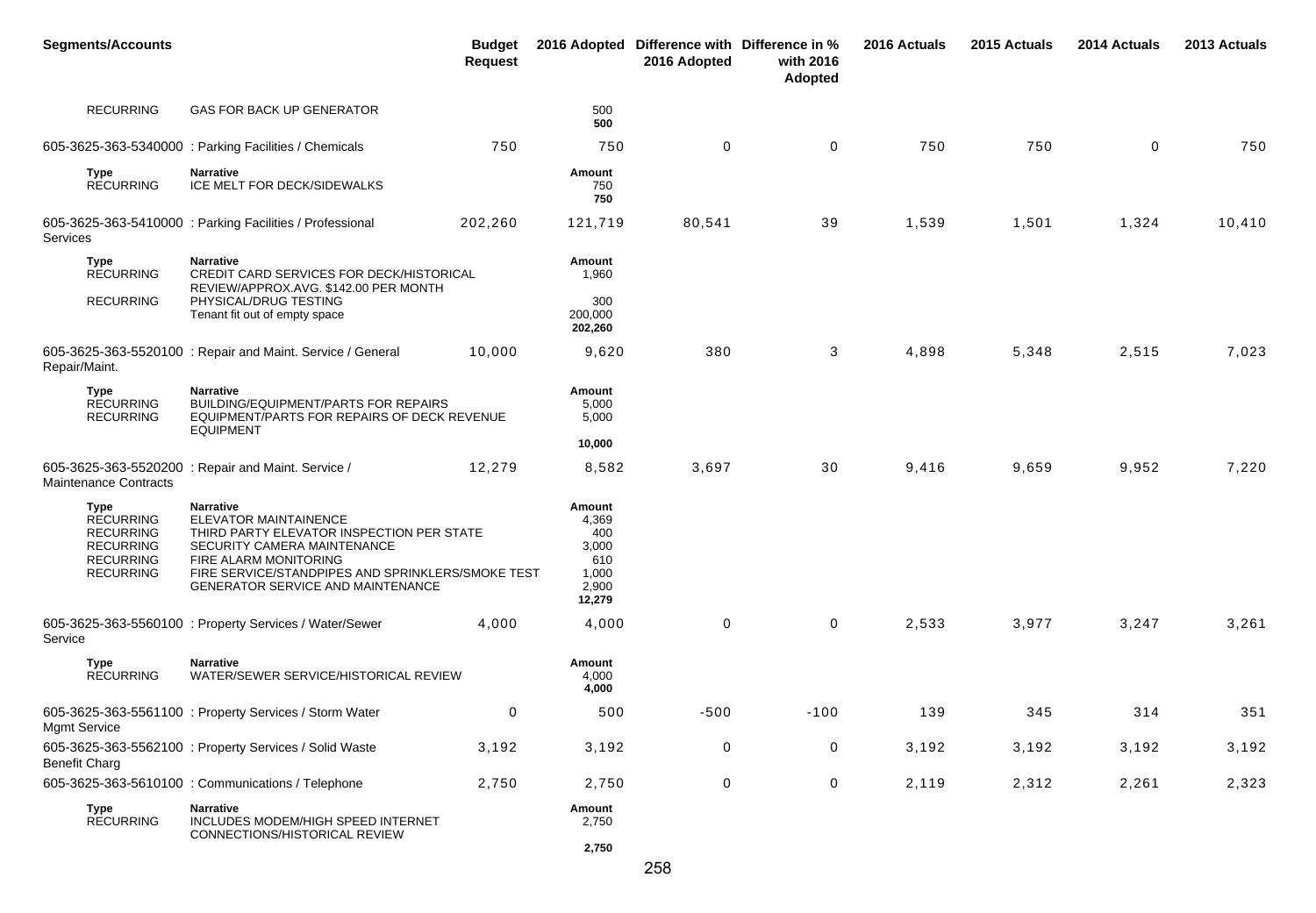| Segments/Accounts                                                  | <b>Budget</b><br>Request | 2016 Adopted | 2016 Adopted | Difference with Difference in %<br>with 2016<br>Adopted | 2016 Actuals | 2015 Actuals | 2014 Actuals | 2013 Actuals |
|--------------------------------------------------------------------|--------------------------|--------------|--------------|---------------------------------------------------------|--------------|--------------|--------------|--------------|
| 605-3625-363-5650000 : Parking Facilities / Insurance              | 8,702                    | 8,985        | $-283$       | -4                                                      | 4,567        | 8,461        | 8,204        | 3,936        |
| 605-3625-363-5781100 : Depreciation / Buildings                    | 0                        | 0            | $\mathbf{0}$ | 0                                                       | 0            | 398,681      | 398,681      | 398,681      |
| 605-3625-363-5783100 : Depreciation / Improvements -<br>Non-Bidgs. | $\mathbf 0$              | $\mathbf 0$  | $\mathbf 0$  | 0                                                       | 0            | 19,870       | 19,870       | 19,870       |
| 605-3625-363-5785100 : Depreciation / Equipment                    | $\mathbf 0$              | 0            | $\Omega$     | 0                                                       | $\Omega$     | 30.909       | 30,910       | 30,909       |
| SubTotal: 3625 : E. All Saints Street Deck                         | 593,365                  | 309,043      | 284,322      | 47                                                      | 138,714      | 598,716      | 617,134      | 588,656      |
| <b>SubTotal: EXPENSE</b>                                           | 593,365                  | 309.043      | 284,322      | 47                                                      | 138,714      | 598,716      | 617,134      | 588,656      |
| <b>Grand Total</b>                                                 | 106,177                  | $-178.145$   | 284.322      | 267                                                     | $-241.508$   | 116.251      | 174.091      | 177.456      |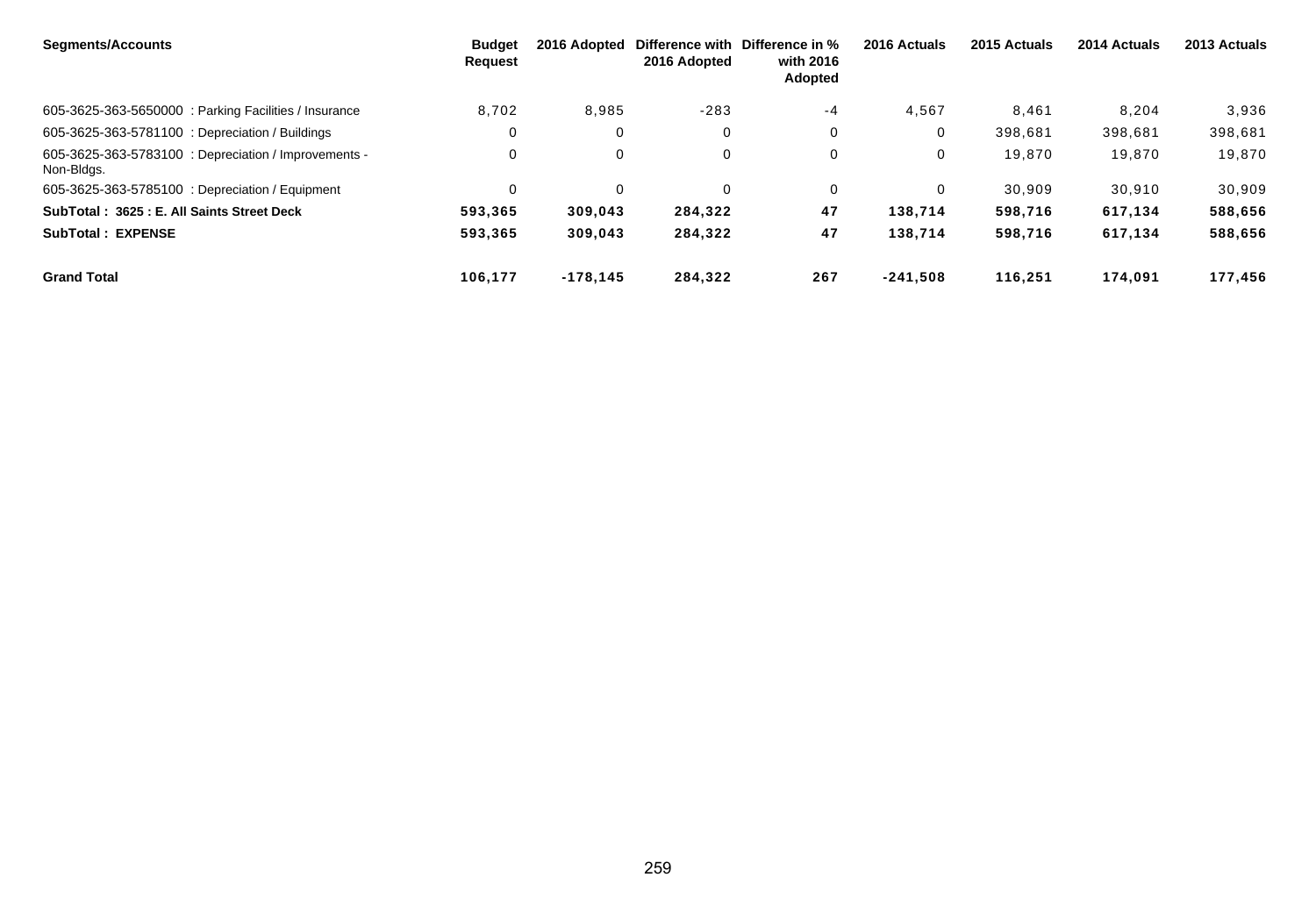## **The City of Frederick Working Budget Report 2017, Working, Details, Adopted** From Account: 605-8111 To Account: 605-8111 Run Date: 05/27/2016 User: kmiletich Report by: Dept/Div

| <b>Segments/Accounts</b>                                                                                                            |                                                                                                                                                                                                                                                            | Budget<br><b>Request</b> | 2016 Adopted                                                  | 2016 Adopted | Difference with Difference in %<br>with 2016<br>Adopted | 2016 Actuals | 2015 Actuals | 2014 Actuals | 2013 Actuals |
|-------------------------------------------------------------------------------------------------------------------------------------|------------------------------------------------------------------------------------------------------------------------------------------------------------------------------------------------------------------------------------------------------------|--------------------------|---------------------------------------------------------------|--------------|---------------------------------------------------------|--------------|--------------|--------------|--------------|
| <b>EXPENSE</b>                                                                                                                      |                                                                                                                                                                                                                                                            |                          |                                                               |              |                                                         |              |              |              |              |
| 8111 : Bonded Debt                                                                                                                  |                                                                                                                                                                                                                                                            |                          |                                                               |              |                                                         |              |              |              |              |
| 605-8111-811-5810500 : Principal / 05 Issue                                                                                         |                                                                                                                                                                                                                                                            | $\Omega$                 | 675,000                                                       | $-675,000$   | $-100$                                                  | $\Omega$     | 0            | 0            |              |
| 605-8111-811-5810900 : Principal / 09 Issue                                                                                         |                                                                                                                                                                                                                                                            | 475,000                  | 450,000                                                       | 25,000       | 5                                                       | 0            | $\mathbf 0$  | 0            |              |
| 605-8111-811-5811100 : 11 Issue                                                                                                     |                                                                                                                                                                                                                                                            | 181,000                  | 174,000                                                       | 7,000        | 3                                                       | 0            | 0            | 0            | $\Omega$     |
|                                                                                                                                     | 605-8111-811-5811300 : Principal / 13 Refunding Bond                                                                                                                                                                                                       | 660,000                  | 0                                                             | 660,000      | 100                                                     | $\Omega$     | $\Omega$     | $\Omega$     | $\Omega$     |
| 605-8111-821-5820500 : Interest / 05 Issue                                                                                          |                                                                                                                                                                                                                                                            | 0                        | 16,875                                                        | $-16,875$    | $-100$                                                  | 2,813        | 36,479       | 69,150       | 305,118      |
| 605-8111-821-5820900 : Interest / 09 Issue                                                                                          |                                                                                                                                                                                                                                                            | 614,115                  | 638,842                                                       | $-24,727$    | -5                                                      | 481,010      | 654,411      | 673,593      | 690,273      |
|                                                                                                                                     | 605-8111-821-5821100 : Interest / 11 Taxable Issue                                                                                                                                                                                                         | 25,003                   | 28,553                                                        | $-3,550$     | $-15$                                                   | 23,794       | 32,101       | 36,383       | 40,533       |
|                                                                                                                                     | 605-8111-821-5821300 : Interest / 13 Refunding Bond                                                                                                                                                                                                        | 296,910                  | 313,410                                                       | $-16,500$    | -6                                                      | 261,175      | 313,410      | 313,410      | 132,643      |
| 605-8111-821-5821601 : Interest / 2016A Issue                                                                                       |                                                                                                                                                                                                                                                            | 0                        | 0                                                             | 0            | 0                                                       | 20,667       | 0            | 0            | $\Omega$     |
| Services                                                                                                                            | 605-8111-831-5410000 : Other Charges / Professional                                                                                                                                                                                                        | 4,717                    | 6,408                                                         | $-1,691$     | $-36$                                                   | 96,727       | 1,428        | 1,406        | 95,975       |
| <b>Type</b><br><b>RECURRING</b><br><b>RECURRING</b><br><b>RECURRING</b><br><b>RECURRING</b><br><b>RECURRING</b><br><b>RECURRING</b> | <b>Narrative</b><br>2009 Issue - Paying Agent/Registrar<br>2009 Issue - Out of Pocket Expenses<br>2011 Issue - Paying Agent/Registrar<br>2011 Issue - Out of Pocket Expenses<br>2013 Issue - Paying Agent/Registrar<br>2013 Issue - Out of Pocket Expenses |                          | Amount<br>800<br>2,000<br>200<br>1,000<br>239<br>478<br>4,717 |              |                                                         |              |              |              |              |
|                                                                                                                                     | 605-8111-831-5831100 : 2011 Issue Series A Taxable                                                                                                                                                                                                         | $\Omega$                 | 0                                                             | 0            | 0                                                       | 0            | $-1,006$     | $-1,006$     | $-1,006$     |
|                                                                                                                                     | 605-8111-831-5831300 : Amortization Issuance / 2013 Issue                                                                                                                                                                                                  | $\Omega$                 | $\Omega$                                                      | $\Omega$     | 0                                                       | $\Omega$     | 45,446       | 45,446       | 45,446       |
| SubTotal: 8111 : Bonded Debt                                                                                                        |                                                                                                                                                                                                                                                            | 2,256,745                | 2,303,088                                                     | $-46,343$    | -3                                                      | 886,186      | 1,082,269    | 1,138,382    | 1,308,982    |
| <b>SubTotal: EXPENSE</b>                                                                                                            |                                                                                                                                                                                                                                                            | 2,256,745                | 2,303,088                                                     | $-46,343$    | -3                                                      | 886,186      | 1,082,269    | 1,138,382    | 1,308,982    |
| <b>Grand Total</b>                                                                                                                  |                                                                                                                                                                                                                                                            | 2,256,745                | 2,303,088                                                     | $-46,343$    | -3                                                      | 886.186      | 1,082,269    | 1,138,382    | 1,308,982    |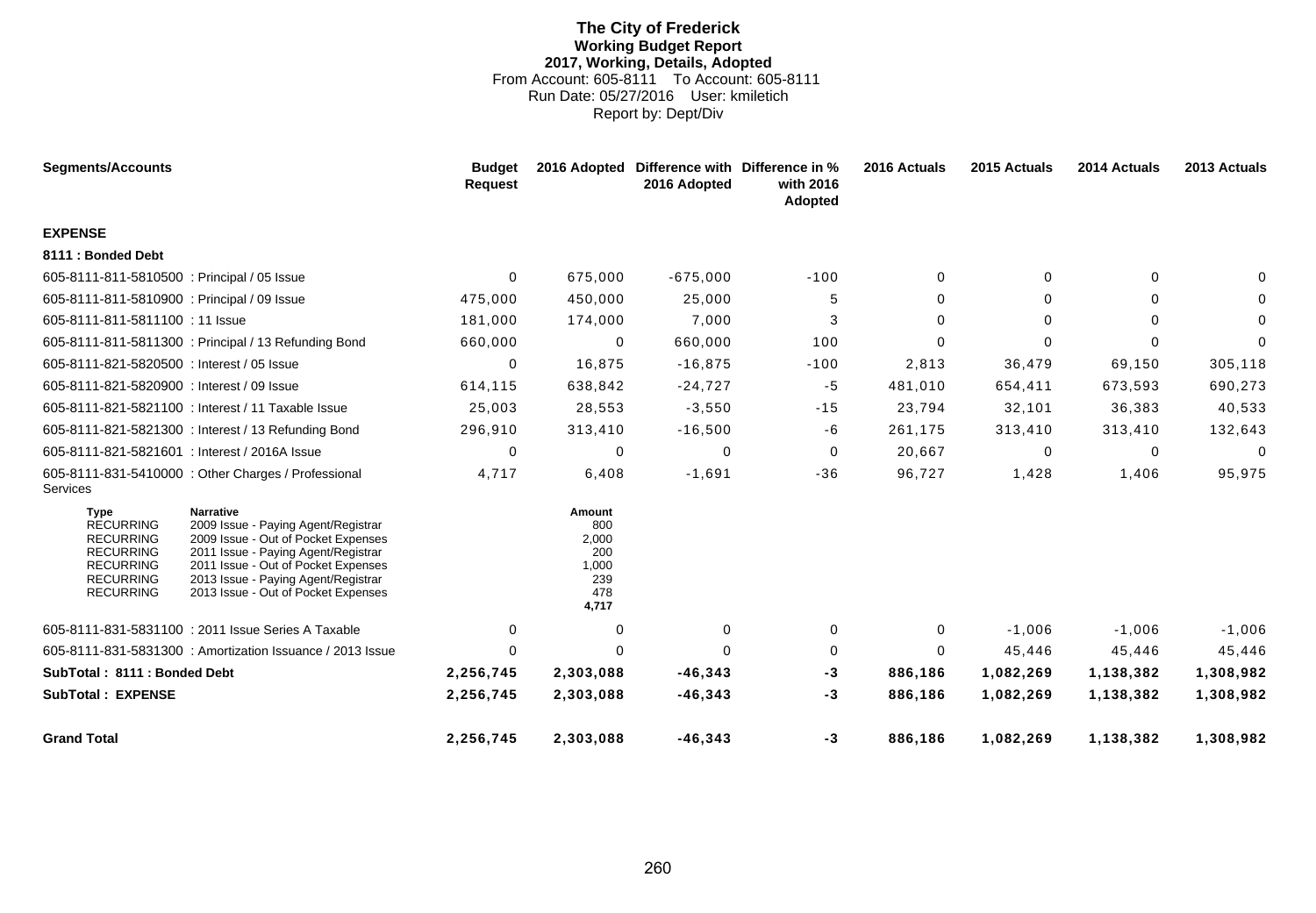# **The City of Frederick Working Budget Report 2017, Working, Details, Adopted** From Account: 605-9111 To Account: 605-9111 Run Date: 05/27/2016 User: kmiletich Report by: Dept/Div

| <b>Segments/Accounts</b>            |                                                                               | <b>Budget</b><br><b>Request</b> | 2016 Adopted                 | 2016 Adopted | Difference with Difference in %<br>with 2016<br>Adopted | 2016 Actuals | 2015 Actuals | 2014 Actuals | 2013 Actuals |
|-------------------------------------|-------------------------------------------------------------------------------|---------------------------------|------------------------------|--------------|---------------------------------------------------------|--------------|--------------|--------------|--------------|
| <b>EXPENSE</b>                      |                                                                               |                                 |                              |              |                                                         |              |              |              |              |
| 9111 : Operating Transfers          |                                                                               |                                 |                              |              |                                                         |              |              |              |              |
|                                     | 605-9111-000-5910000: Transfers Out / Interfund Transfers                     | 235,000                         | 1.235.000                    | $-1.000.000$ | $-426$                                                  | 169,694      | 640,851      | 172.500      | 150,000      |
| <b>Type</b><br><b>RECURRING</b>     | <b>Narrative</b><br>Transfer to General Fund (overhead expense reimbursement) |                                 | Amount<br>235,000<br>235,000 |              |                                                         |              |              |              |              |
| SubTotal: 9111: Operating Transfers |                                                                               | 235,000                         | 1,235,000                    | $-1,000,000$ | $-426$                                                  | 169.694      | 640,851      | 172.500      | 150,000      |
| <b>SubTotal: EXPENSE</b>            |                                                                               | 235,000                         | 1,235,000                    | $-1,000,000$ | -426                                                    | 169,694      | 640,851      | 172,500      | 150,000      |
| <b>Grand Total</b>                  |                                                                               | 235,000                         | 1,235,000                    | $-1,000,000$ | $-426$                                                  | 169,694      | 640,851      | 172,500      | 150,000      |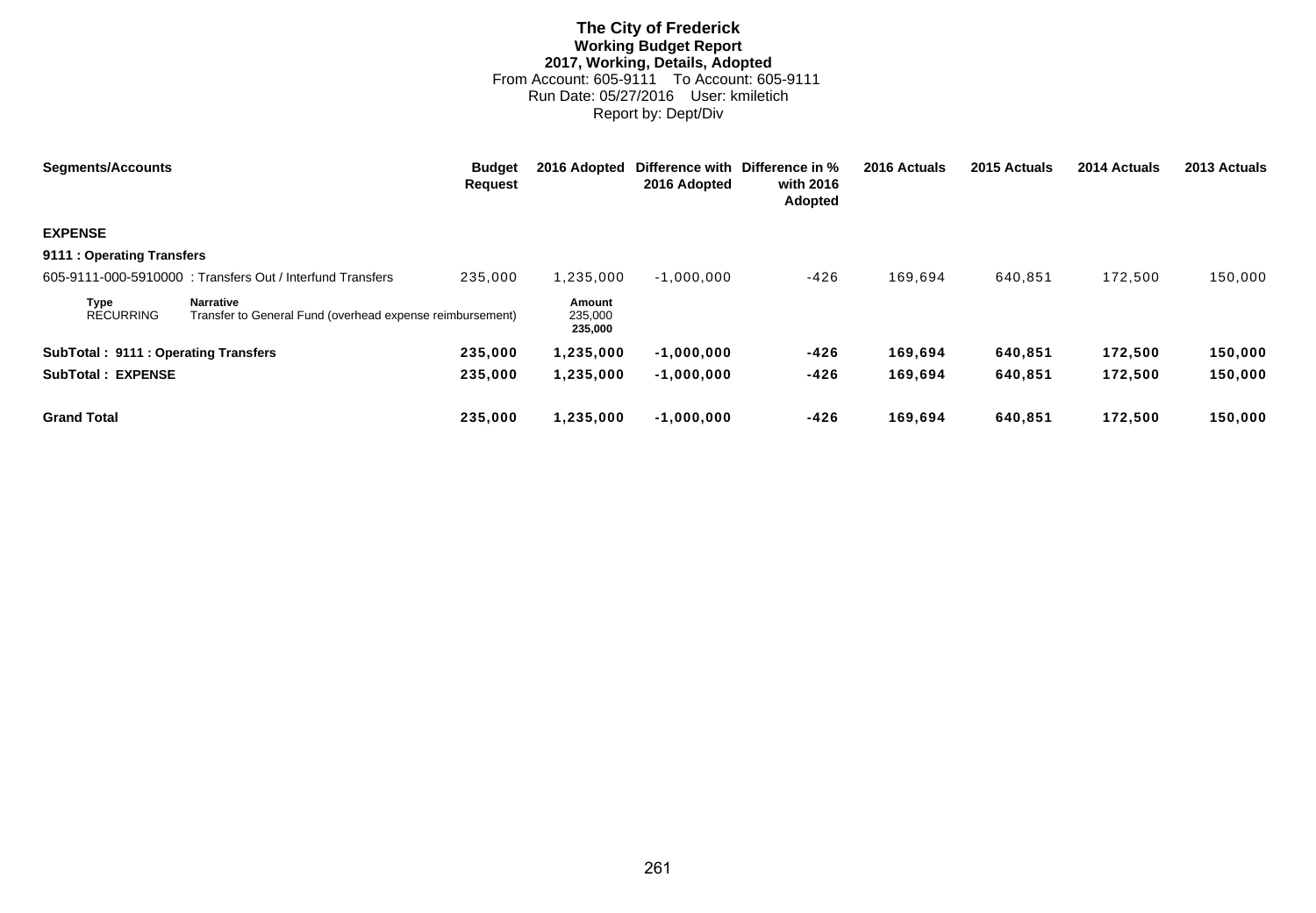# **The City of Frederick Working Budget Report 2017, Working, Details, Adopted** From Account: 605-9211 To Account: 605-9211 Run Date: 05/27/2016 User: kmiletich Report by: Dept/Div

| <b>Segments/Accounts</b>                                     | <b>Budget</b><br>Request |         | 2016 Adopted | 2016 Adopted Difference with Difference in %<br>with 2016<br>Adopted | 2016 Actuals | 2015 Actuals | 2014 Actuals | 2013 Actuals   |
|--------------------------------------------------------------|--------------------------|---------|--------------|----------------------------------------------------------------------|--------------|--------------|--------------|----------------|
| <b>EXPENSE</b>                                               |                          |         |              |                                                                      |              |              |              |                |
| 9211 : Contingency                                           |                          |         |              |                                                                      |              |              |              |                |
| 605-9211-000-5920000: Contingency Fund / Contingency<br>Fund | 100,000                  | 100,000 | 0            | 0                                                                    | 0            | 0            |              | $\overline{0}$ |
| SubTotal: 9211: Contingency                                  | 100,000                  | 100,000 | 0            | 0                                                                    | 0            | $\bf{0}$     | 0            | $\mathbf{0}$   |
| <b>SubTotal: EXPENSE</b>                                     | 100,000                  | 100,000 | 0            | 0                                                                    | 0            | 0            | 0            | $\mathbf 0$    |
| <b>Grand Total</b>                                           | 100,000                  | 100,000 | 0            | 0                                                                    | 0            | $\bf{0}$     | 0            | $\bf{0}$       |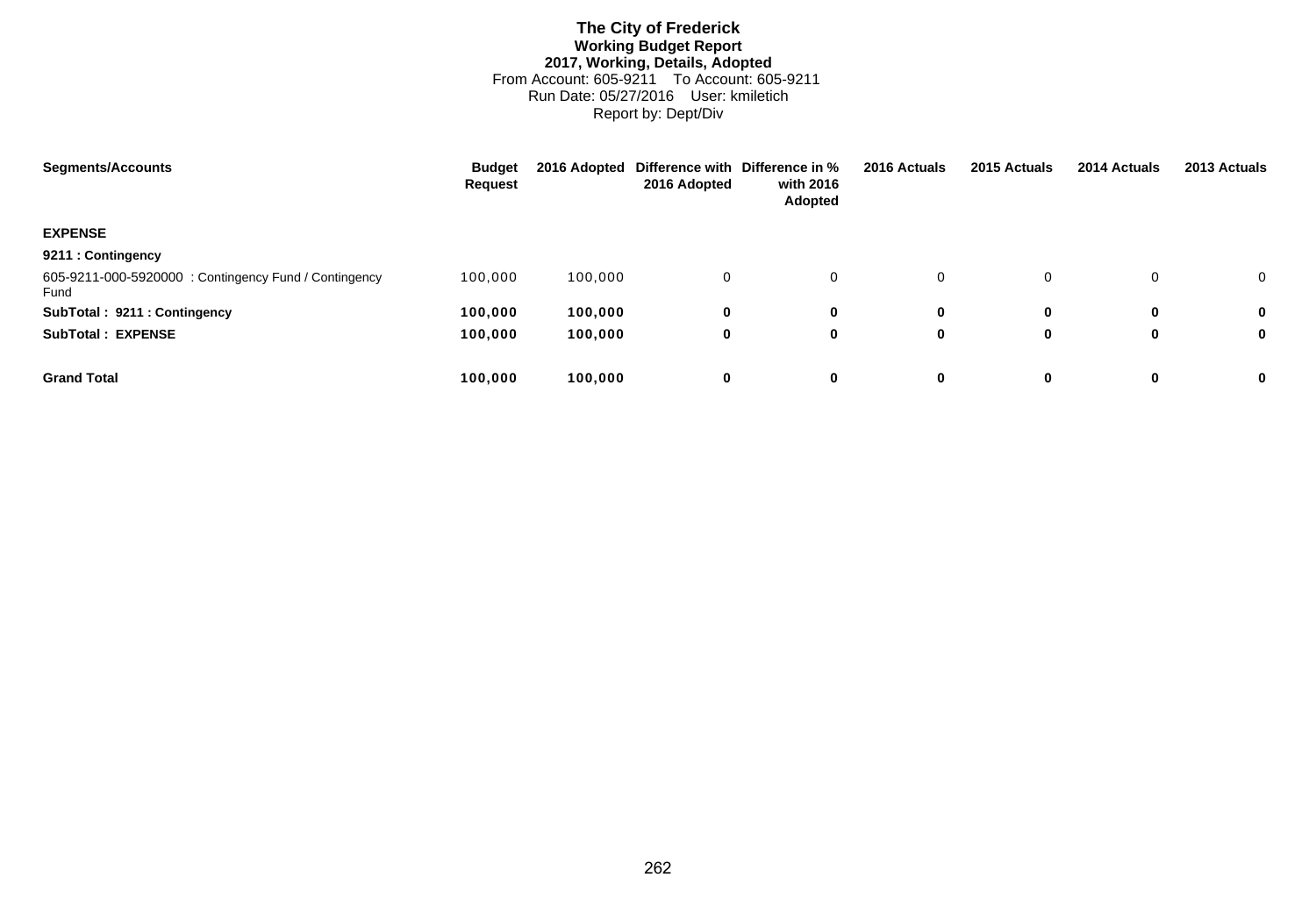# **The City of Frederick Working Budget Report 2017, Working, Details, Adopted** From Account: 607-0000 To Account: 607-0000 Run Date: 05/27/2016 User: kmiletich Report by: Dept/Div

| <b>Segments/Accounts</b>            |                                                             | <b>Budget</b><br>Request | 2016 Adopted                 | Difference with<br>2016 Adopted | Difference in %<br>with 2016<br>Adopted | 2016 Actuals | 2015 Actuals | 2014 Actuals | 2013 Actuals |
|-------------------------------------|-------------------------------------------------------------|--------------------------|------------------------------|---------------------------------|-----------------------------------------|--------------|--------------|--------------|--------------|
| <b>REVENUE</b>                      |                                                             |                          |                              |                                 |                                         |              |              |              |              |
| 0000 : NA                           |                                                             |                          |                              |                                 |                                         |              |              |              |              |
| 607-0000-000-3010000 : Unencumbered |                                                             | 711,550                  | 818,756                      | $-107,206$                      | $-16$                                   | 0            | $\mathbf 0$  | 0            | 0            |
| <b>Type</b><br><b>ONE-TIME</b>      | <b>Narrative</b><br>Use of fund balance                     |                          | Amount<br>711,550<br>711,550 |                                 |                                         |              |              |              |              |
|                                     | 607-0000-000-3690002 : Miscellaneous / Discounts Earned     | $\mathbf 0$              | 0                            | $\mathbf 0$                     | 0                                       | 40           | 39           | 23           | 20           |
| Investment Income                   | 607-0000-000-3810001 : Non-Operating Revenues /             | 0                        | $\mathbf 0$                  | $\mathbf 0$                     | 0                                       | 14,899       | 10,636       | 10,780       | 9,362        |
| <b>Issue Premium</b>                | 607-0000-000-3910002 : General Long-Term Oblig. / Debt      | 0                        | 0                            | 0                               | $\pmb{0}$                               | 0            | 1,405        | 1,405        | 1,420        |
| Storm Water                         | 607-0000-000-3920309 : Inter-Fund Transfers / Transfer from | 0                        | $\mathbf 0$                  | 0                               | $\mathbf 0$                             | 0            | 0            | 2,772        | 85,572       |
| SubTotal: 0000: NA                  |                                                             | $-711,550$               | $-818,756$                   | 107,206                         | $-16$                                   | $-14,939$    | $-12,080$    | $-14,980$    | $-96,374$    |
| <b>SubTotal: REVENUE</b>            |                                                             | $-711,550$               | $-818,756$                   | 107,206                         | $-16$                                   | $-14,939$    | $-12,080$    | $-14,980$    | $-96,374$    |
| <b>Grand Total</b>                  |                                                             | $-711,550$               | $-818,756$                   | 107,206                         | $-16$                                   | $-14,939$    | $-12,080$    | $-14,980$    | $-96,374$    |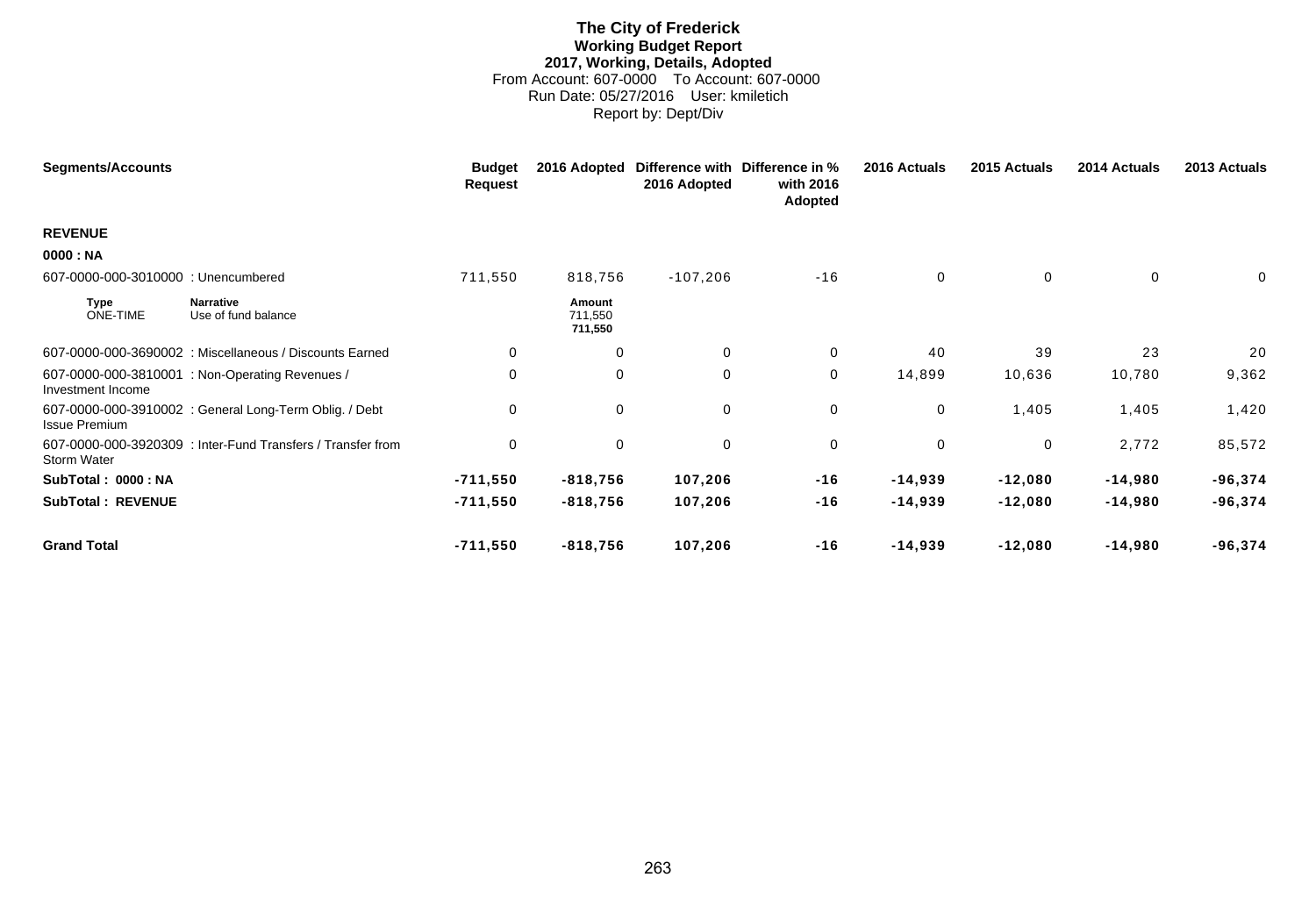## **The City of Frederick Working Budget Report 2017, Working, Details, Adopted** From Account: 607-3422 To Account: 607-3422 Run Date: 05/27/2016 User: kmiletich Report by: Dept/Div

| <b>Segments/Accounts</b>                                               | <b>Budget</b><br><b>Request</b> |             | 2016 Adopted Difference with Difference in %<br>2016 Adopted | with 2016<br>Adopted | 2016 Actuals | 2015 Actuals | 2014 Actuals | 2013 Actuals |
|------------------------------------------------------------------------|---------------------------------|-------------|--------------------------------------------------------------|----------------------|--------------|--------------|--------------|--------------|
| <b>REVENUE</b>                                                         |                                 |             |                                                              |                      |              |              |              |              |
| 3422 : Street Sweeping                                                 |                                 |             |                                                              |                      |              |              |              |              |
| 607-3422-355-3313200 : Federal / Public Works / Op Indirect            | $\Omega$                        | 0           | $\mathbf 0$                                                  | 0                    | $\mathbf 0$  | $\mathbf 0$  | $\mathbf 0$  | 4,863        |
| 607-3422-355-3690001 : Miscellaneous / Other Misc. Receipts            | 0                               | 0           | $\Omega$                                                     | 0                    | 27           | 0            | $\Omega$     | 421          |
| SubTotal: 3422: Street Sweeping                                        | <sup>0</sup>                    | $\bf{0}$    | $\bf{0}$                                                     | $\bf{0}$             | $-27$        | $\bf{0}$     | 0            | $-5,284$     |
| <b>SubTotal: REVENUE</b>                                               | $\bf{0}$                        | $\bf{0}$    | 0                                                            | $\bf{0}$             | $-27$        | 0            | 0            | $-5,284$     |
| <b>EXPENSE</b>                                                         |                                 |             |                                                              |                      |              |              |              |              |
| 3422 : Street Sweeping                                                 |                                 |             |                                                              |                      |              |              |              |              |
| 607-3422-355-5121100 : Salaries - Full Time / Productive Time          | 156,173                         | 151,317     | 4,856                                                        | 3                    | 100,482      | 114,002      | 95,071       | 87,315       |
| 607-3422-355-5121200 : Salaries - Full Time / Vacation                 | 0                               | 0           | $\Omega$                                                     | $\mathbf 0$          | 11,053       | 13,183       | 17,424       | 7,018        |
| 607-3422-355-5121300 : Salaries - Full Time / Sick                     | $\Omega$                        | 0           | $\Omega$                                                     | $\Omega$             | 2,451        | 3,412        | 4,181        | 3,546        |
| 607-3422-355-5121400 : Salaries - Full Time / Holiday                  | 0                               | 0           | $\Omega$                                                     | 0                    | 5,935        | 6,646        | 5,414        | 5,215        |
| 607-3422-355-5121500 : Salaries - Full Time / Other Leave              | $\Omega$                        | $\Omega$    | $\Omega$                                                     | 0                    | 3,544        | 1,967        | 1,862        | 2,101        |
| 607-3422-355-5141300 : Overtime / Premium Overtime                     | 2,000                           | 2,000       | $\Omega$                                                     | $\mathbf 0$          | 1,759        | 1,660        | 675          | 917          |
| 607-3422-355-5170000 : Special Allowance                               | $\Omega$                        | 0           | $\Omega$                                                     | $\mathbf 0$          | $\Omega$     | 0            | 4,500        | $\mathbf 0$  |
| 607-3422-355-5210000 : Sanitation Services / Workmen's<br>Compensation | 26,691                          | 8,561       | 18,130                                                       | 67                   | 10,174       | 8,357        | 7,847        | 5,738        |
| 607-3422-355-5221100 : FICA / Social Security                          | 9,807                           | 9,505       | 302                                                          | 3                    | 6,894        | 7,766        | 7,282        | 5,953        |
| 607-3422-355-5221200 : FICA / Medicare                                 | 2,294                           | 2,223       | 71                                                           | 3                    | 1,612        | 1,816        | 1,703        | 1,392        |
| 607-3422-355-5264100 : Health Insurance / Retirees >= 65               | 8,306                           | 8,069       | 237                                                          | $\overline{2}$       | 5,342        | 6,924        | 5,160        | 4,756        |
| 607-3422-355-5266100 : Health Insurance / CIGNA                        | 47,171                          | 47,220      | $-49$                                                        | $-1$                 | 46,887       | 42,898       | 33,916       | 29,563       |
| 607-3422-355-5266200 : Health Insurance / CIGNA - Retirees             | $\mathbf 0$                     | 9,013       | $-9,013$                                                     | $-100$               | $\mathbf 0$  | 5,029        | 7,797        | 7,940        |
| 607-3422-355-5266300 : Health Insurance / OPEB Payment                 | 18,556                          | 22,949      | $-4,393$                                                     | $-24$                | 22,949       | 17,974       | 13,569       | 14,664       |
| 607-3422-355-5266400 : Health Insurance / OPEB Unfunded                | 0                               | 0           | $\mathbf 0$                                                  | $\mathbf 0$          | $\mathbf 0$  | 20,823       | 20,096       | 12,743       |
| 607-3422-355-5267200 : Health Insurance / Aetna Dental<br>-Emp         | $\Omega$                        | 0           | $\mathbf{0}$                                                 | $\mathbf 0$          | 228          | $\mathbf 0$  | $-85$        | $\mathbf 0$  |
| 607-3422-355-5267900 : Vision - Emp                                    | 0                               | $\mathbf 0$ | $\mathbf 0$                                                  | $\mathbf 0$          | 53           | $\mathbf 0$  | $-33$        | $\mathbf 0$  |
| 607-3422-355-5268100 : Health Insurance / Disability                   | 523                             | 506         | 17                                                           | 3                    | 434          | 399          | 350          | 297          |
| 607-3422-355-5269100 : Health Insurance / Life                         | 358                             | 358         | $\Omega$                                                     | $\mathbf 0$          | 296          | 288          | 260          | 238          |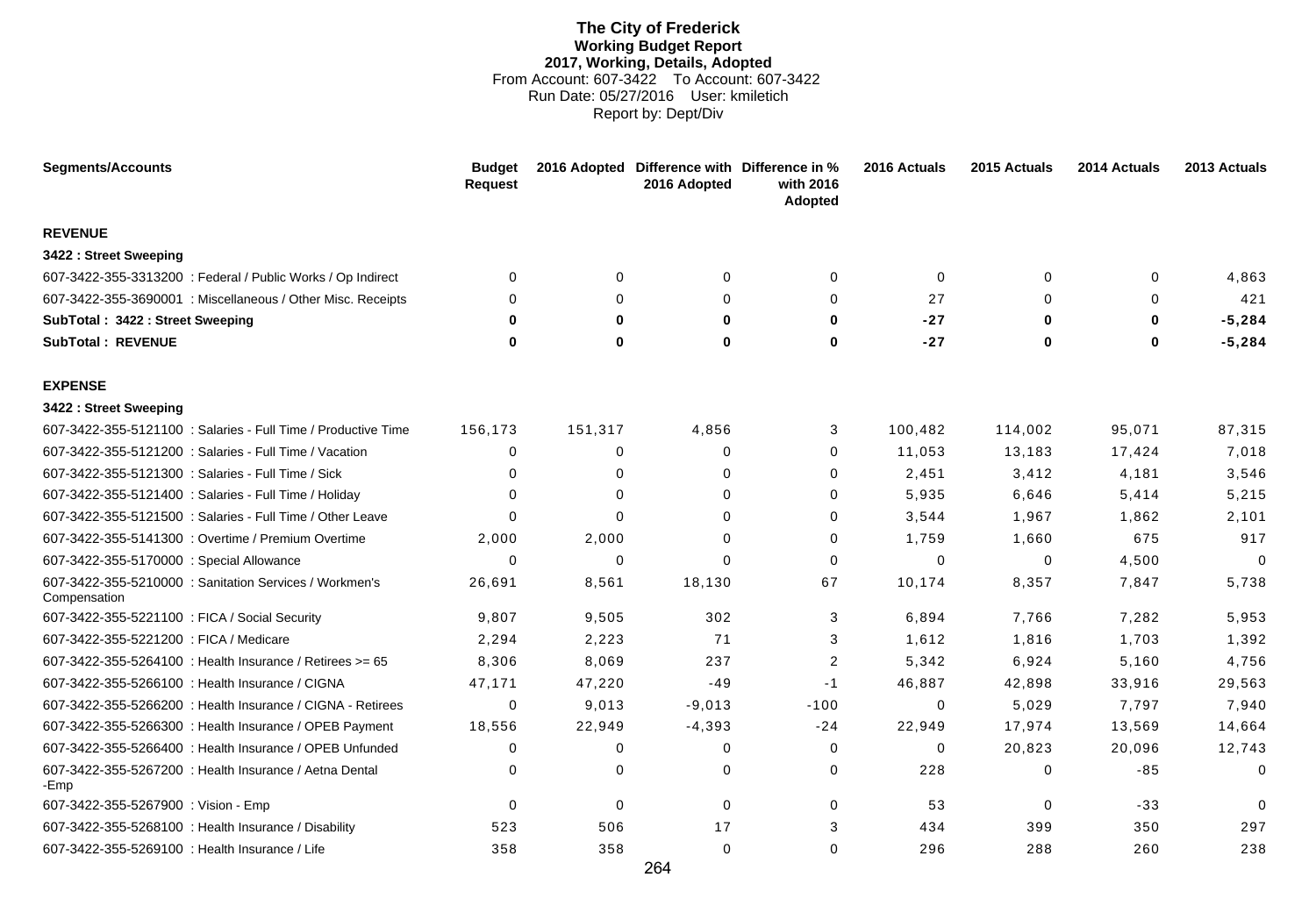| <b>Segments/Accounts</b>                                         |                                                                                                                                                                  | <b>Budget</b><br><b>Request</b> |                                   | 2016 Adopted Difference with Difference in %<br>2016 Adopted | with 2016<br>Adopted | 2016 Actuals | 2015 Actuals | 2014 Actuals | 2013 Actuals |
|------------------------------------------------------------------|------------------------------------------------------------------------------------------------------------------------------------------------------------------|---------------------------------|-----------------------------------|--------------------------------------------------------------|----------------------|--------------|--------------|--------------|--------------|
|                                                                  | 607-3422-355-5282500 : Retirement / 25 Year Plan                                                                                                                 | 28,148                          | 30,890                            | $-2,742$                                                     | $-10$                | 30,890       | $-19,719$    | 11,540       | 22,004       |
|                                                                  | 607-3422-355-5283000 : Retirement / 30 Year Plan                                                                                                                 | 6,404                           | 7,173                             | $-769$                                                       | $-13$                | 7,173        | 7,784        | 14,102       | 19,789       |
|                                                                  | 607-3422-355-5310100 : Supplies / General Supplies                                                                                                               | 34,500                          | 22,200                            | 12,300                                                       | 35                   | 17,691       | 17,292       | 24,306       | 20,747       |
| Type<br><b>RECURRING</b><br><b>RECURRING</b>                     | <b>Narrative</b><br>Replacement Brooms for three Street Sweepers (2 sweepers/ 25<br>sets/ sweeper @\$250/ set & 1 sweeper), (1 sweeper/ 25 sets/<br>@\$400/ set) |                                 | Amount<br>22,500                  |                                                              |                      |              |              |              |              |
| <b>RECURRING</b><br><b>RECURRING</b>                             | Tires (4 sweepers & pickup truck)<br>General Supplies (hand tools, lt. bulbs, hoses, etc)<br>New/ Replace Sweeping related signage.                              |                                 | 5,000<br>5,000<br>2,000<br>34,500 |                                                              |                      |              |              |              |              |
|                                                                  | 607-3422-355-5310300: Supplies / Clothing/Uniforms                                                                                                               | 1,125                           | 1,125                             | $\mathbf 0$                                                  | 0                    | 232          | 697          | 594          | 859          |
| Type<br><b>RECURRING</b><br><b>RECURRING</b>                     | <b>Narrative</b><br>Replacement Uniforms (3 @ \$250/ person)<br>Boot Replacement (3 @ \$125/ person)                                                             |                                 | Amount<br>750<br>375<br>1,125     |                                                              |                      |              |              |              |              |
| 607-3422-355-5330100 : Energy / Fuel & Oil                       |                                                                                                                                                                  | 25,000                          | 25,000                            | $\mathbf 0$                                                  | 0                    | 9,762        | 17,142       | 22,625       | 27,964       |
| <b>Type</b>                                                      | <b>Narrative</b><br>Fuel & oil for 4 Sweepers & a Pickup Truck                                                                                                   |                                 | Amount<br>25,000<br>25,000        |                                                              |                      |              |              |              |              |
| Services                                                         | 607-3422-355-5410000 : Sanitation Services / Professional                                                                                                        | 500                             | 500                               | 0                                                            | 0                    | 224          | 42           | 108          | 0            |
|                                                                  | 607-3422-355-5510100 : Cleaning Services / Disposal Fees                                                                                                         | 27,600                          | 27,600                            | 0                                                            | $\mathbf 0$          | 20,522       | 45,796       | $\mathbf 0$  | 4,401        |
| <b>Type</b>                                                      | <b>Narrative</b><br>Hauling of Sweeping Debris (400Tons @ \$69/Ton)                                                                                              |                                 | Amount<br>27,600<br>27,600        |                                                              |                      |              |              |              |              |
| Repair/Maint.                                                    | 607-3422-355-5520100 : Repair and Maint. Service / General                                                                                                       | 6,000                           | 6,000                             | 0                                                            | $\mathbf 0$          | 3,690        | 4,572        | 3,545        | 3,088        |
| 607-3422-355-5570000 : Sanitation Services /<br>Licenses/Permits |                                                                                                                                                                  | 0                               | 0                                 | 0                                                            | $\mathbf 0$          | 0            | 100          | 0            | 0            |
| 607-3422-355-5620100 : Transportation                            |                                                                                                                                                                  | $\mathbf 0$                     | $\mathbf 0$                       | 0                                                            | 0                    | 0            | 0            | 40           | 0            |
|                                                                  | 607-3422-355-5650000 : Sanitation Services / Insurance                                                                                                           | 7,162                           | 7,245                             | $-83$                                                        | $-2$                 | 7,369        | 6,665        | 6,189        | 6,448        |
|                                                                  | 607-3422-355-5740100 : Machinery & Equipment / Vehicles                                                                                                          | 40,000                          | $\mathbf 0$                       | 40,000                                                       | 100                  | 0            | 217,909      | $\mathbf 0$  | 0            |
| <b>Type</b><br>ONE-TIME                                          | <b>Narrative</b><br>Replace Vehicle #735 (2003 Chevy Pickup w/ (90,000+ miles)                                                                                   |                                 | Amount<br>40,000<br>40,000        |                                                              |                      |              |              |              |              |
|                                                                  | 607-3422-355-5740200 : Machinery & Equipment / Machinery                                                                                                         | 0                               | 0                                 | 0                                                            | $\mathbf 0$          | 0            | 0            | 31,936       | 0            |
| <b>Type</b>                                                      | <b>Narrative</b>                                                                                                                                                 |                                 | Amount<br>0<br>0                  |                                                              |                      |              |              |              |              |
| Contra-expense                                                   | 607-3422-355-5749000 : Machinery & Equipment /                                                                                                                   | 0                               | 0                                 | 0                                                            | $\mathbf 0$          | $\mathbf 0$  | $-217,909$   | $-31,936$    | 0            |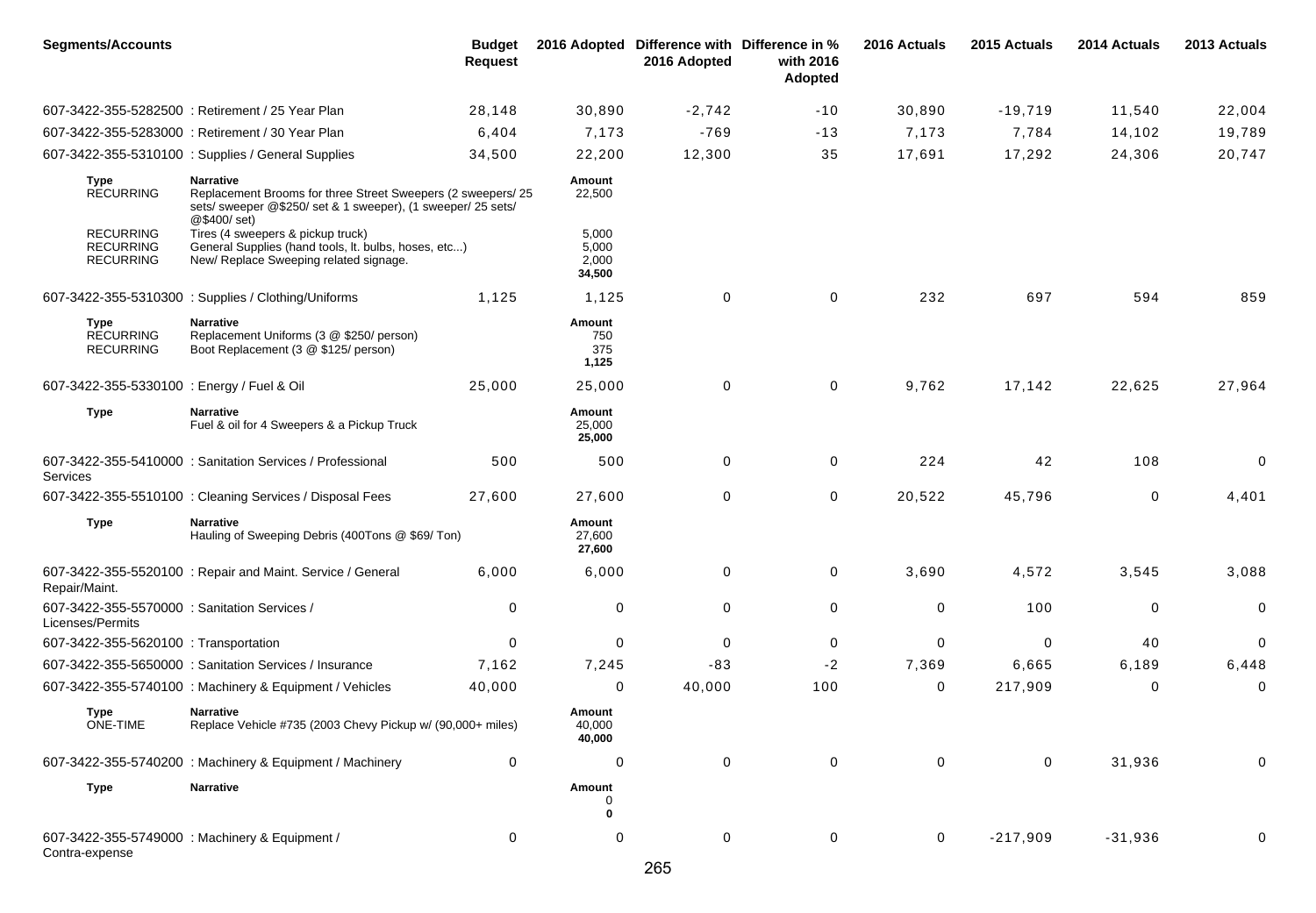| Segments/Accounts                               | <b>Budget</b><br><b>Request</b> | 2016 Adopted | 2016 Adopted | Difference with Difference in %<br>with 2016<br>Adopted | 2016 Actuals | 2015 Actuals | 2014 Actuals | 2013 Actuals |
|-------------------------------------------------|---------------------------------|--------------|--------------|---------------------------------------------------------|--------------|--------------|--------------|--------------|
| 607-3422-355-5785100 : Depreciation / Equipment |                                 |              |              |                                                         |              | 72.309       | 50.518       | 45,956       |
| SubTotal: 3422: Street Sweeping                 | 448,318                         | 389,454      | 58,864       | 13                                                      | 317,646      | 405,824      | 360,556      | 340,652      |
| <b>SubTotal: EXPENSE</b>                        | 448.318                         | 389.454      | 58,864       | 13                                                      | 317.646      | 405.824      | 360.556      | 340,652      |
| <b>Grand Total</b>                              | 448,318                         | 389,454      | 58,864       | 13                                                      | 317,619      | 405,824      | 360,556      | 335,368      |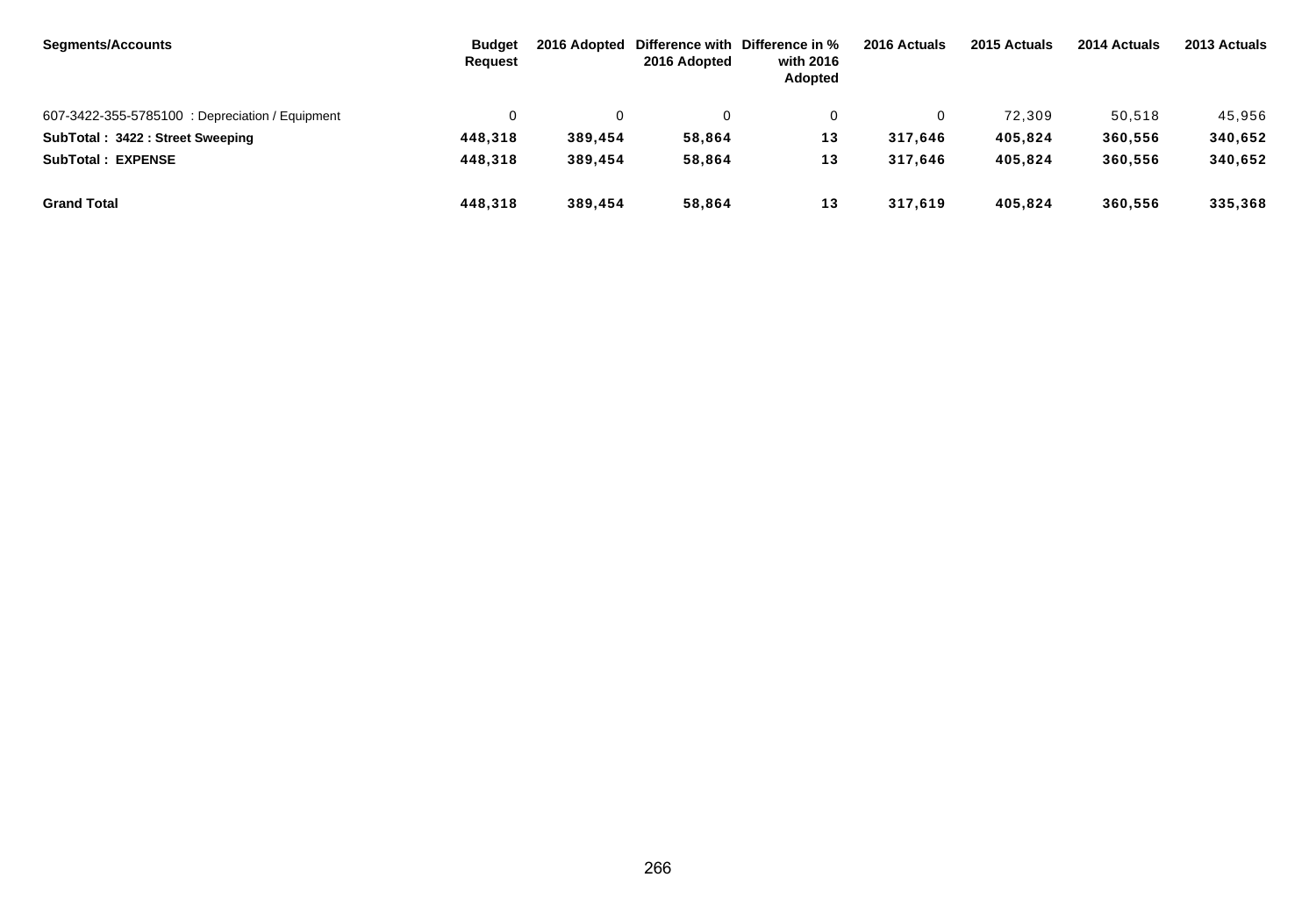## **The City of Frederick Working Budget Report 2017, Working, Details, Adopted** From Account: 607-3531 To Account: 607-3531 Run Date: 05/27/2016 User: kmiletich Report by: Dept/Div

| <b>Segments/Accounts</b>                                                     | <b>Budget</b><br><b>Request</b> |              | 2016 Adopted Difference with Difference in %<br>2016 Adopted | with 2016<br>Adopted | 2016 Actuals | 2015 Actuals | 2014 Actuals | 2013 Actuals |
|------------------------------------------------------------------------------|---------------------------------|--------------|--------------------------------------------------------------|----------------------|--------------|--------------|--------------|--------------|
| <b>REVENUE</b>                                                               |                                 |              |                                                              |                      |              |              |              |              |
| 3531 : Storm Water                                                           |                                 |              |                                                              |                      |              |              |              |              |
| 607-3531-356-3313200 : Federal / Public Works / Op Indirect                  | $\Omega$                        | 0            | $\Omega$                                                     | 0                    | $\Omega$     | 0            | $\mathbf 0$  | 10,132       |
| 607-3531-356-3400001 : Public Works / Equipmental Rental                     | 0                               | $\Omega$     | $\Omega$                                                     | 0                    | 0            | $\Omega$     | 282          | $\mathbf 0$  |
| 607-3531-356-3400002 : Public Works / Labor                                  | $\Omega$                        | $\Omega$     | $\Omega$                                                     | 0                    | $\Omega$     | $\Omega$     | 120          | $\Omega$     |
| 607-3531-356-3400003 : Public Works / Overhead                               | 0                               | $\mathbf 0$  | $\Omega$                                                     | 0                    | 57           | 0            | 40           | 78           |
| 607-3531-356-3435001 : Storm Water / Service Fee                             | 1,700,000                       | 1,830,000    | $-130,000$                                                   | -8                   | 1,479,195    | 1,681,946    | 1,737,621    | 1,732,039    |
| 607-3531-356-3435002 : Storm Water Credit App Review Fee                     | 0                               | 0            | $\Omega$                                                     | 0                    | 150          | 450          | 0            | $\Omega$     |
| 607-3531-356-3690001 : Miscellaneous / Other Misc. Receipts                  | 0                               | $\Omega$     | $\Omega$                                                     | 0                    | -1           | 50           |              | 120          |
| 607-3531-356-3813501 : Non-Operating Revenues / Donated<br>Infrastructure    | 0                               | $\Omega$     | $\Omega$                                                     | 0                    | 0            | 180,365      | 329,873      | 279,127      |
| 607-3531-356-3930001 : Capital Asset Disposition / Sale of<br>Gen. Cap. Asse | 0                               | $\mathbf 0$  | $\Omega$                                                     | 0                    | 4,230        | 0            | 4,500        | $\mathbf 0$  |
| SubTotal: 3531: Storm Water                                                  | $-1,700,000$                    | $-1,830,000$ | 130,000                                                      | -8                   | $-1,483,633$ | $-1,862,811$ | $-2,072,437$ | $-2,021,496$ |
| <b>SubTotal: REVENUE</b>                                                     | $-1,700,000$                    | $-1,830,000$ | 130,000                                                      | -8                   | $-1,483,633$ | $-1,862,811$ | $-2,072,437$ | $-2,021,496$ |
| <b>EXPENSE</b>                                                               |                                 |              |                                                              |                      |              |              |              |              |
| 3531 : Storm Water                                                           |                                 |              |                                                              |                      |              |              |              |              |
| 607-3531-356-5121100 : Salaries - Full Time / Productive Time                | 293,875                         | 285,500      | 8,375                                                        | $\overline{2}$       | 202,818      | 211,562      | 188,162      | 201,801      |
| 607-3531-356-5121200 : Salaries - Full Time / Vacation                       | 0                               | 0            | $\Omega$                                                     | 0                    | 14,112       | 22,797       | 22,921       | 15,897       |
| 607-3531-356-5121300 : Salaries - Full Time / Sick                           | 0                               | $\Omega$     | $\Omega$                                                     | $\Omega$             | 3,376        | 4,280        | 2,741        | 4,351        |
| 607-3531-356-5121400 : Salaries - Full Time / Holiday                        | 0                               | $\mathbf 0$  | 0                                                            | 0                    | 11,504       | 11,902       | 10,528       | 10,897       |
| 607-3531-356-5121500 : Salaries - Full Time / Other Leave                    | 0                               | $\Omega$     | $\Omega$                                                     | 0                    | 4,460        | 2,413        | 3,901        | 3,528        |
| 607-3531-356-5141200 : Overtime / Standby                                    | 4,000                           | 4,000        | $\Omega$                                                     | 0                    | 2,718        | 2,617        | 2,562        | 3,027        |
| 607-3531-356-5141300 : Overtime / Premium Overtime                           | 4,000                           | 4,000        | $\Omega$                                                     | 0                    | 1,655        | 2,043        | 2,407        | 3,296        |
| 607-3531-356-5170000 : Special Allowance                                     | $\Omega$                        | 0            | $\Omega$                                                     | 0                    | $\Omega$     | $\Omega$     | 6,324        | $\Omega$     |
| 607-3531-356-5210000 : Streets/Traffic / Workmen's<br>Compensation           | 5,176                           | 20,533       | $-15,357$                                                    | $-297$               | 24,406       | 20,044       | 18,822       | 13,761       |
| 607-3531-356-5221100 : FICA / Social Security                                | 18,716                          | 18,199       | 517                                                          | 2                    | 13,768       | 14,893       | 13,949       | 13,993       |
| 607-3531-356-5221200 : FICA / Medicare                                       | 4,379                           | 4,256        | 123                                                          | $\overline{c}$       | 3,220        | 3,483        | 3,262        | 3,272        |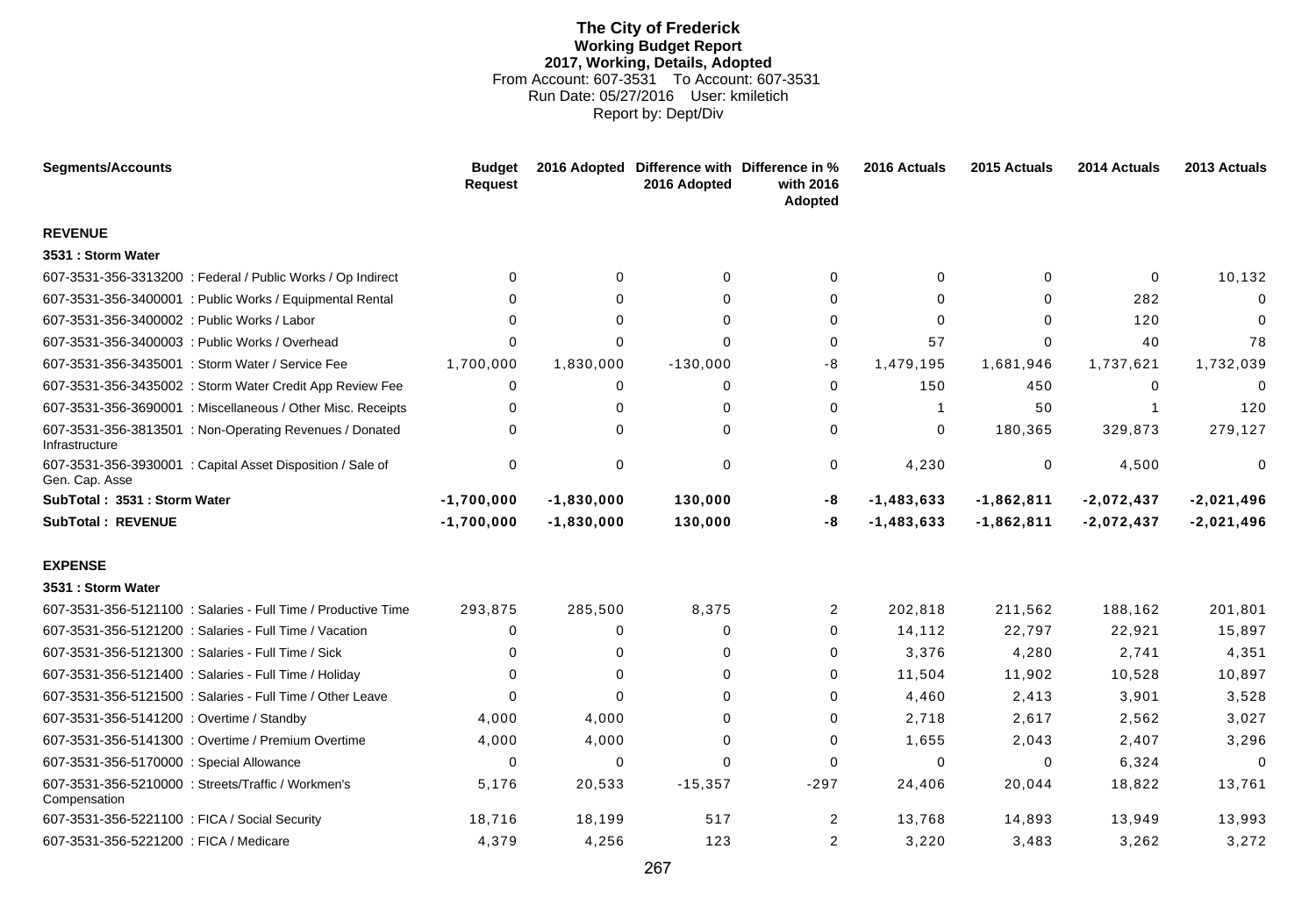| <b>Segments/Accounts</b>                                         |                                                                                                                                                                                                                                                                                                                | <b>Budget</b><br><b>Request</b> |                                     | 2016 Adopted Difference with Difference in %<br>2016 Adopted | with 2016<br>Adopted | 2016 Actuals | 2015 Actuals | 2014 Actuals | 2013 Actuals |
|------------------------------------------------------------------|----------------------------------------------------------------------------------------------------------------------------------------------------------------------------------------------------------------------------------------------------------------------------------------------------------------|---------------------------------|-------------------------------------|--------------------------------------------------------------|----------------------|--------------|--------------|--------------|--------------|
|                                                                  | 607-3531-356-5266100 : Health Insurance / CIGNA                                                                                                                                                                                                                                                                | 55,088                          | 44,969                              | 10,119                                                       | 18                   | 53,199       | 42,181       | 38,702       | 41,043       |
|                                                                  | 607-3531-356-5266200 : Health Insurance / CIGNA - Retirees                                                                                                                                                                                                                                                     | 7,218                           | 6,826                               | 392                                                          | 5                    | 6,842        | 6,530        | 5,909        | 6,018        |
|                                                                  | 607-3531-356-5266300 : Health Insurance / OPEB Payment                                                                                                                                                                                                                                                         | 16,686                          | 14,584                              | 2,102                                                        | 12                   | 14,584       | 16,280       | 16,839       | 14,870       |
|                                                                  | 607-3531-356-5266400 : Health Insurance / OPEB Unfunded                                                                                                                                                                                                                                                        | 0                               | 0                                   | 0                                                            | 0                    | 0            | 23,157       | 23,531       | 18,213       |
| Plan                                                             | 607-3531-356-5266500 : OPEB Retirement Health Savings                                                                                                                                                                                                                                                          | 0                               | 0                                   | $\Omega$                                                     | 0                    | 2,540        | 1,803        | 416          | 0            |
| -Emp                                                             | 607-3531-356-5267200 : Health Insurance / Aetna Dental                                                                                                                                                                                                                                                         | $\mathbf 0$                     | 0                                   | 0                                                            | 0                    | 352          | $-37$        | 22           | $-34$        |
| 607-3531-356-5267900 : Vision - Emp                              |                                                                                                                                                                                                                                                                                                                | 0                               | 0                                   | $\mathbf 0$                                                  | 0                    | 30           | 0            | $\mathbf 0$  | 0            |
|                                                                  | 607-3531-356-5268100 : Health Insurance / Disability                                                                                                                                                                                                                                                           | 946                             | 840                                 | 106                                                          | 11                   | 743          | 602          | 573          | 594          |
| 607-3531-356-5269100 : Health Insurance / Life                   |                                                                                                                                                                                                                                                                                                                | 404                             | 404                                 | $\Omega$                                                     | 0                    | 377          | 305          | 289          | 300          |
|                                                                  | 607-3531-356-5282500 : Retirement / 25 Year Plan                                                                                                                                                                                                                                                               | 44,638                          | 49,125                              | $-4,487$                                                     | $-11$                | 49,125       | 69,267       | 45,834       | 41,997       |
|                                                                  | 607-3531-356-5283000 : Retirement / 30 Year Plan                                                                                                                                                                                                                                                               | 8,515                           | 9,500                               | $-985$                                                       | $-12$                | 9,500        | 11,824       | 3,960        | 3,012        |
| 607-3531-356-5291100 : Misc Benefits / Tuition                   |                                                                                                                                                                                                                                                                                                                | 1,000                           | 0                                   | 1,000                                                        | 100                  | 0            | 0            | 0            | 0            |
| 607-3531-356-5291300 : Misc Benefits / Other                     |                                                                                                                                                                                                                                                                                                                | 1,292                           | 885                                 | 407                                                          | 31                   | 1,184        | 885          | 829          | 806          |
|                                                                  | 607-3531-356-5310100 : Supplies / General Supplies                                                                                                                                                                                                                                                             | 47,950                          | 34,950                              | 13,000                                                       | 27                   | 25,653       | 59,036       | 27,494       | 23,256       |
| Type<br><b>RECURRING</b><br><b>RECURRING</b><br><b>RECURRING</b> | <b>Narrative</b><br>Repair & Maintenance for intakes (5000 +), storm water ponds (city<br>owns 31), storm water underground structures (city owns 10). All is<br>done to stay in compliance with MDE storm water regulations.<br>Misc electrical, pump parts and generator parts for 4 storm pump<br>stations. |                                 | Amount<br>23,000<br>10,000<br>1,200 |                                                              |                      |              |              |              |              |
| <b>RECURRING</b><br><b>ONE-TIME</b><br><b>RECURRING</b>          | Small tool replacement ie: shovels, cut off saw and blades,<br>wrenches, along with misc office supplies.<br>Traffic signs, cones and barrels.<br>Intake work on West Patrick street for new development.<br>Docking stations for new gas detectors for confined space entry                                   |                                 | 750<br>10,000<br>3,000<br>47,950    |                                                              |                      |              |              |              |              |
|                                                                  | 607-3531-356-5310300: Supplies / Clothing/Uniforms                                                                                                                                                                                                                                                             | 1,500                           | 1,500                               | $\mathbf 0$                                                  | 0                    | 532          | 2,155        | 666          | 621          |
| Type<br><b>RECURRING</b><br><b>RECURRING</b>                     | Narrative<br>4 employees @\$250 for uniform replacements.<br>4 employees safety shoe replacements 4 @ \$125.                                                                                                                                                                                                   |                                 | Amount<br>1,000<br>500<br>1,500     |                                                              |                      |              |              |              |              |
| 607-3531-356-5330100 : Energy / Fuel & Oil                       |                                                                                                                                                                                                                                                                                                                | 10,400                          | 14,400                              | $-4,000$                                                     | -39                  | 2,176        | 4,767        | 5,976        | 10,094       |
| Type<br><b>RECURRING</b>                                         | <b>Narrative</b><br>2 Storm water pump stations and 4 trucks reduced \$4000                                                                                                                                                                                                                                    |                                 | Amount<br>10,400<br>10,400          |                                                              |                      |              |              |              |              |
| 607-3531-356-5330200 : Energy / Electricity                      |                                                                                                                                                                                                                                                                                                                | 6,000                           | 9,000                               | $-3,000$                                                     | -50                  | 2,313        | 3,212        | 4,745        | 8,744        |
| Type<br><b>RECURRING</b>                                         | <b>Narrative</b><br>4 Storm water pumping stations.                                                                                                                                                                                                                                                            |                                 | Amount<br>6,000<br>6,000            |                                                              |                      |              |              |              |              |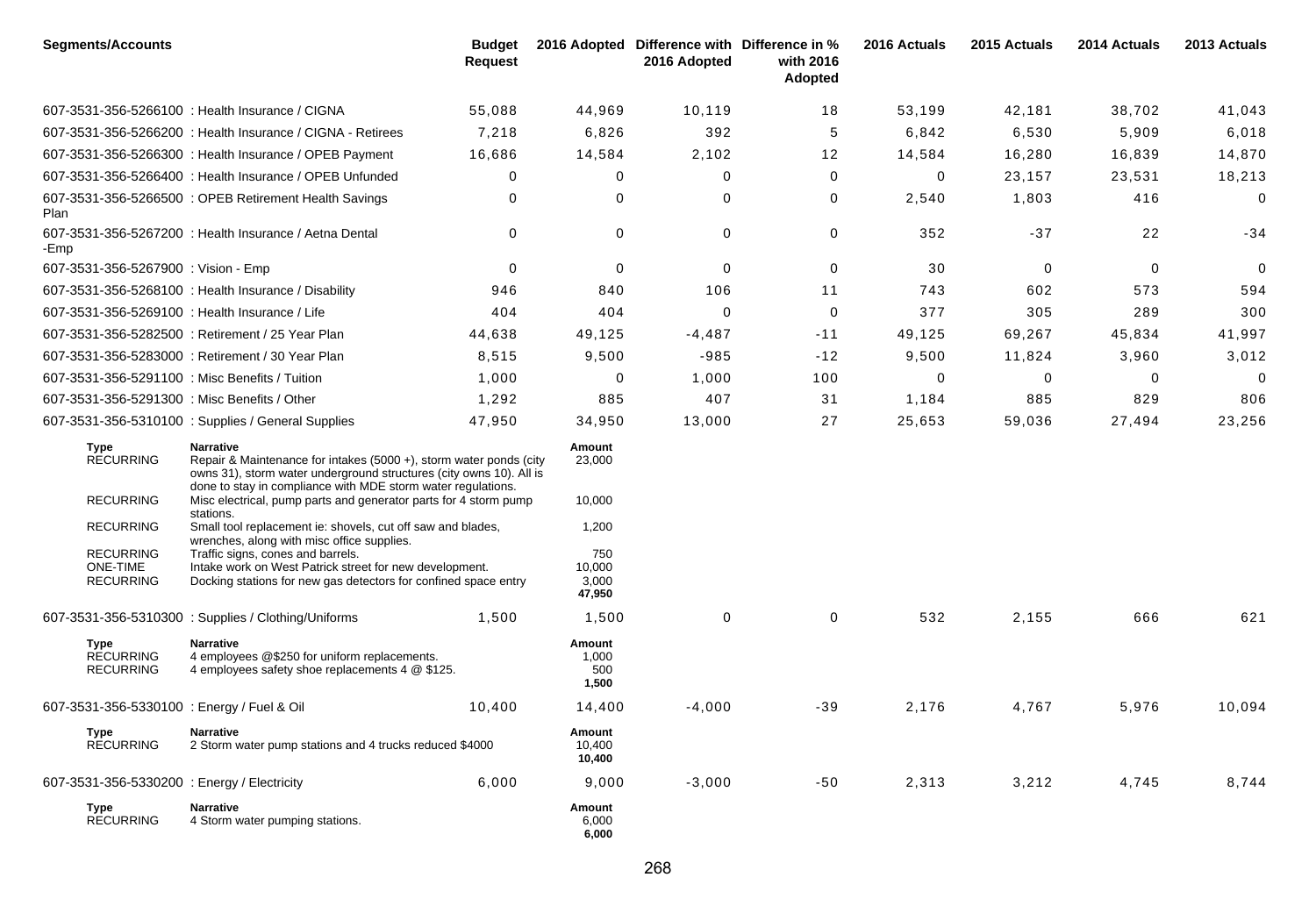| <b>Segments/Accounts</b>                                 |                                                                                                                                                                                                                                                                                                                                                                                                                                                       | <b>Budget</b><br><b>Request</b> |                                     | 2016 Adopted Difference with Difference in %<br>2016 Adopted | with 2016<br>Adopted | 2016 Actuals | 2015 Actuals | 2014 Actuals | 2013 Actuals |
|----------------------------------------------------------|-------------------------------------------------------------------------------------------------------------------------------------------------------------------------------------------------------------------------------------------------------------------------------------------------------------------------------------------------------------------------------------------------------------------------------------------------------|---------------------------------|-------------------------------------|--------------------------------------------------------------|----------------------|--------------|--------------|--------------|--------------|
| 607-3531-356-5330300 : Energy / Natural Gas              |                                                                                                                                                                                                                                                                                                                                                                                                                                                       | 350                             | 350                                 | 0                                                            | 0                    | 111          | 250          | 236          | 226          |
| Type<br><b>RECURRING</b>                                 | <b>Narrative</b><br>2 storm water stations using average of \$30 per month.                                                                                                                                                                                                                                                                                                                                                                           |                                 | Amount<br>350<br>350                |                                                              |                      |              |              |              |              |
|                                                          | 607-3531-356-5340000 : Streets/Traffic / Chemicals                                                                                                                                                                                                                                                                                                                                                                                                    | 1,000                           | 1,000                               | 0                                                            | $\mathbf 0$          | $\mathbf 0$  | 1,409        | 495          | 0            |
| <b>Type</b><br><b>RECURRING</b>                          | <b>Narrative</b><br>Chemicals used to spray around pump stations, swale's and city<br>owned ponds. Increased \$250 due to rising costs.                                                                                                                                                                                                                                                                                                               |                                 | Amount<br>1,000                     |                                                              |                      |              |              |              |              |
|                                                          |                                                                                                                                                                                                                                                                                                                                                                                                                                                       |                                 | 1,000                               |                                                              |                      |              |              |              |              |
|                                                          | 607-3531-356-5410000: Streets/Traffic / Professional Services                                                                                                                                                                                                                                                                                                                                                                                         | 18,090                          | 21,419                              | $-3,329$                                                     | $-19$                | 14,938       | 12,684       | 14,110       | 13,766       |
| Type<br><b>RECURRING</b>                                 | Narrative<br>SD pump stations - electrical maintenance for 3 pump stations.<br>Increased \$1884.00 per Jason                                                                                                                                                                                                                                                                                                                                          |                                 | Amount<br>14,440                    |                                                              |                      |              |              |              |              |
| <b>RECURRING</b>                                         | 1 Software support plan (upgrades & updates) for camera truck-<br>annual cost \$1800.                                                                                                                                                                                                                                                                                                                                                                 |                                 | 1,800                               |                                                              |                      |              |              |              |              |
| <b>RECURRING</b>                                         | Storm water phase II - public awareness, per the city's storm water<br>phase II permit.                                                                                                                                                                                                                                                                                                                                                               |                                 | 1,000                               |                                                              |                      |              |              |              |              |
| <b>RECURRING</b><br><b>RECURRING</b><br><b>RECURRING</b> | Physicals and drug testing for 4 cdl drivers.<br>Misc towing cost and VEIP inspections.<br>Hoist inspection/test SW station 3.                                                                                                                                                                                                                                                                                                                        |                                 | 250<br>200<br>400<br>18,090         |                                                              |                      |              |              |              |              |
| Repair/Maint.                                            | 607-3531-356-5520100 : Repair and Maint. Service / General                                                                                                                                                                                                                                                                                                                                                                                            | 179,680                         | 129,680                             | 50,000                                                       | 27                   | 10,003       | 64,992       | 4,107        | 7,416        |
| Type<br><b>RECURRING</b><br><b>RECURRING</b>             | <b>Narrative</b><br>Outside repairs for 4 trucks and other equipment.<br>Concrete & Blacktop repairs due to misc dig up and repairs of<br>system.                                                                                                                                                                                                                                                                                                     |                                 | Amount<br>7,000<br>6,000            |                                                              |                      |              |              |              |              |
| <b>RECURRING</b>                                         | Storm Drain pump station repairs, misc work to generators, transfer<br>switches and pumps.                                                                                                                                                                                                                                                                                                                                                            |                                 | 6,000                               |                                                              |                      |              |              |              |              |
| <b>RECURRING</b><br><b>RECURRING</b><br><b>RECURRING</b> | Repairs to City owned storm water ponds fences.<br>Calibrating gas detectors for confined space entry.<br>Carroll Creek - cleaning of the channel at Baker Park and Highland<br>Street. Money used to clean debris out of areas that have heavy<br>debris from storms to help keep the channel functioning properly.<br>Added \$50,000 because FY17 the north side low pool is due to be<br>cleaned out so we will catch both of theses as 1 project. |                                 | 10,000<br>680<br>150,000<br>179,680 |                                                              |                      |              |              |              |              |
| Maintenance Contracts                                    | 607-3531-356-5520200 : Repair and Maint. Service /                                                                                                                                                                                                                                                                                                                                                                                                    | 6,500                           | 6,500                               | 0                                                            | 0                    | 5,203        | 6,216        | 5,723        | 0            |
| <b>Type</b><br><b>RECURRING</b>                          | <b>Narrative</b><br>Service for inspection and repairs of generators at Storm water<br>Stations.                                                                                                                                                                                                                                                                                                                                                      |                                 | Amount<br>6,500                     |                                                              |                      |              |              |              |              |
|                                                          |                                                                                                                                                                                                                                                                                                                                                                                                                                                       |                                 | 6,500                               |                                                              |                      |              |              |              |              |
|                                                          | 607-3531-356-5610100 : Communications / Telephone                                                                                                                                                                                                                                                                                                                                                                                                     | 2,100                           | 1,600                               | 500                                                          | 23                   | 1,867        | 2,536        | 2,077        | 1,942        |
| <b>Type</b><br><b>RECURRING</b>                          | <b>Narrative</b><br>Cost for 1 office phone and 2 pump station auto dialer alarms.<br>Increased \$500                                                                                                                                                                                                                                                                                                                                                 |                                 | Amount<br>1,500                     |                                                              |                      |              |              |              |              |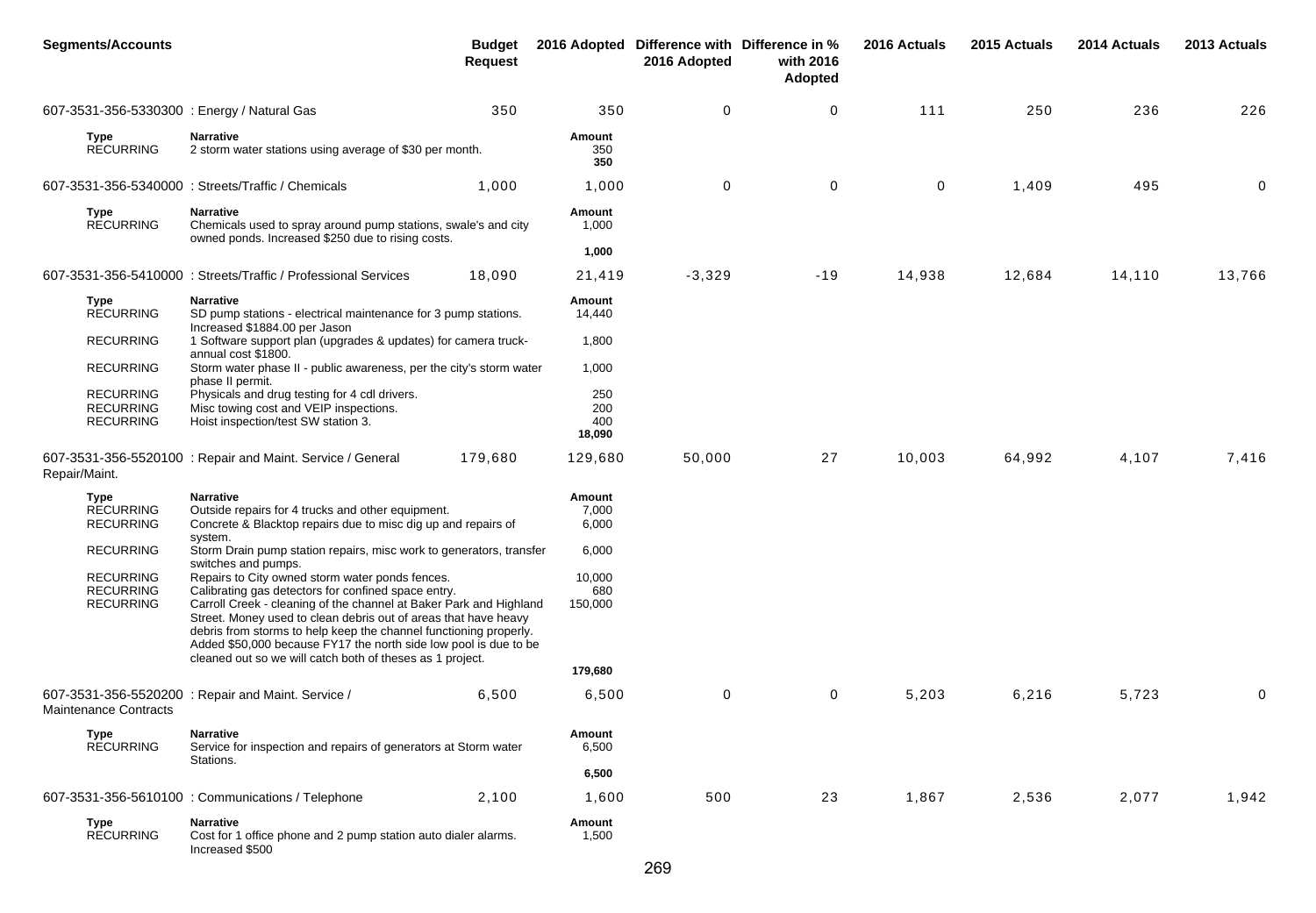| <b>Segments/Accounts</b>             |                                                                                                                                                                                 | <b>Budget</b><br><b>Request</b> |                              | 2016 Adopted Difference with Difference in %<br>2016 Adopted | with 2016<br>Adopted | 2016 Actuals | 2015 Actuals   | 2014 Actuals | 2013 Actuals |
|--------------------------------------|---------------------------------------------------------------------------------------------------------------------------------------------------------------------------------|---------------------------------|------------------------------|--------------------------------------------------------------|----------------------|--------------|----------------|--------------|--------------|
| <b>RECURRING</b>                     | 1 Cell phone.                                                                                                                                                                   |                                 | 600<br>2,100                 |                                                              |                      |              |                |              |              |
|                                      | 607-3531-356-5610200 : Communications / Postage                                                                                                                                 | 8,375                           | 75                           | 8,300                                                        | 99                   | 8            | $\overline{4}$ | 21           | 0            |
| <b>Type</b><br><b>RECURRING</b>      | <b>Narrative</b><br>Postage for mailing gas detectors for calibration and camera repairs<br>and parts.                                                                          |                                 | Amount<br>75                 |                                                              |                      |              |                |              |              |
| <b>RECURRING</b><br><b>RECURRING</b> | Mailing out fliers and Storm water inspection letters<br>Grass clipping / yard waste mailings                                                                                   |                                 | 300<br>8,000<br>8,375        |                                                              |                      |              |                |              |              |
|                                      | 607-3531-356-5621100 : Travel / Dues/Registration Fees                                                                                                                          | 4.000                           | 4,000                        | $\mathbf 0$                                                  | 0                    | 45           | 5,418          | $\mathbf 0$  | 830          |
| <b>Type</b><br><b>RECURRING</b>      | <b>Narrative</b><br>Increase to cover classes on new storm water regulations along<br>with other storm water classes to help learn and train staff on Storm<br>water management |                                 | Amount<br>4,000              |                                                              |                      |              |                |              |              |
|                                      |                                                                                                                                                                                 |                                 | 4,000                        |                                                              |                      |              |                |              |              |
|                                      | 607-3531-356-5650000: Streets/Traffic / Insurance                                                                                                                               | 6,746                           | 6,973                        | $-227$                                                       | -4                   | 7,096        | 6,289          | 5,984        | 6,131        |
|                                      | 607-3531-356-5740100 : Machinery & Equipment / Vehicles                                                                                                                         | 280,000                         | 0                            | 280,000                                                      | 100                  | $\mathbf 0$  | 59,120         | $\mathbf 0$  | $\mathbf 0$  |
| <b>Type</b><br><b>ONE-TIME</b>       | <b>Narrative</b><br>New Jet truck.                                                                                                                                              |                                 | Amount<br>280,000<br>280,000 |                                                              |                      |              |                |              |              |
|                                      | 607-3531-356-5740200 : Machinery & Equipment / Machinery                                                                                                                        | 0                               | 28,000                       | $-28,000$                                                    | $-100$               | 25,132       | 96,981         | 17,900       | 0            |
| Contra-expense                       | 607-3531-356-5749000 : Machinery & Equipment /                                                                                                                                  | $\Omega$                        | 0                            | $\Omega$                                                     | 0                    | 0            | $-156, 101$    | $-17,900$    | 0            |
| Non-Bldgs.                           | 607-3531-356-5783100 : Depreciation / Improvements -                                                                                                                            | $\mathbf 0$                     | 0                            | $\mathbf 0$                                                  | 0                    | 0            | 1,533,126      | 1,528,617    | 1,520,370    |
|                                      | 607-3531-356-5785100 : Depreciation / Equipment                                                                                                                                 | $\mathbf 0$                     | $\mathbf 0$                  | $\Omega$                                                     | $\mathbf 0$          | 0            | 65,588         | 43,288       | 41,946       |
| SubTotal: 3531: Storm Water          |                                                                                                                                                                                 | 1,038,624                       | 723,068                      | 315,556                                                      | 30                   | 515,590      | 2,236,513      | 2,056,022    | 2,035,984    |
| <b>SubTotal: EXPENSE</b>             |                                                                                                                                                                                 | 1,038,624                       | 723,068                      | 315,556                                                      | 30                   | 515,590      | 2,236,513      | 2,056,022    | 2,035,984    |
| <b>Grand Total</b>                   |                                                                                                                                                                                 | $-661,376$                      | $-1, 106, 932$               | 445,556                                                      | $-68$                | $-968,043$   | 373,702        | $-16,415$    | 14,488       |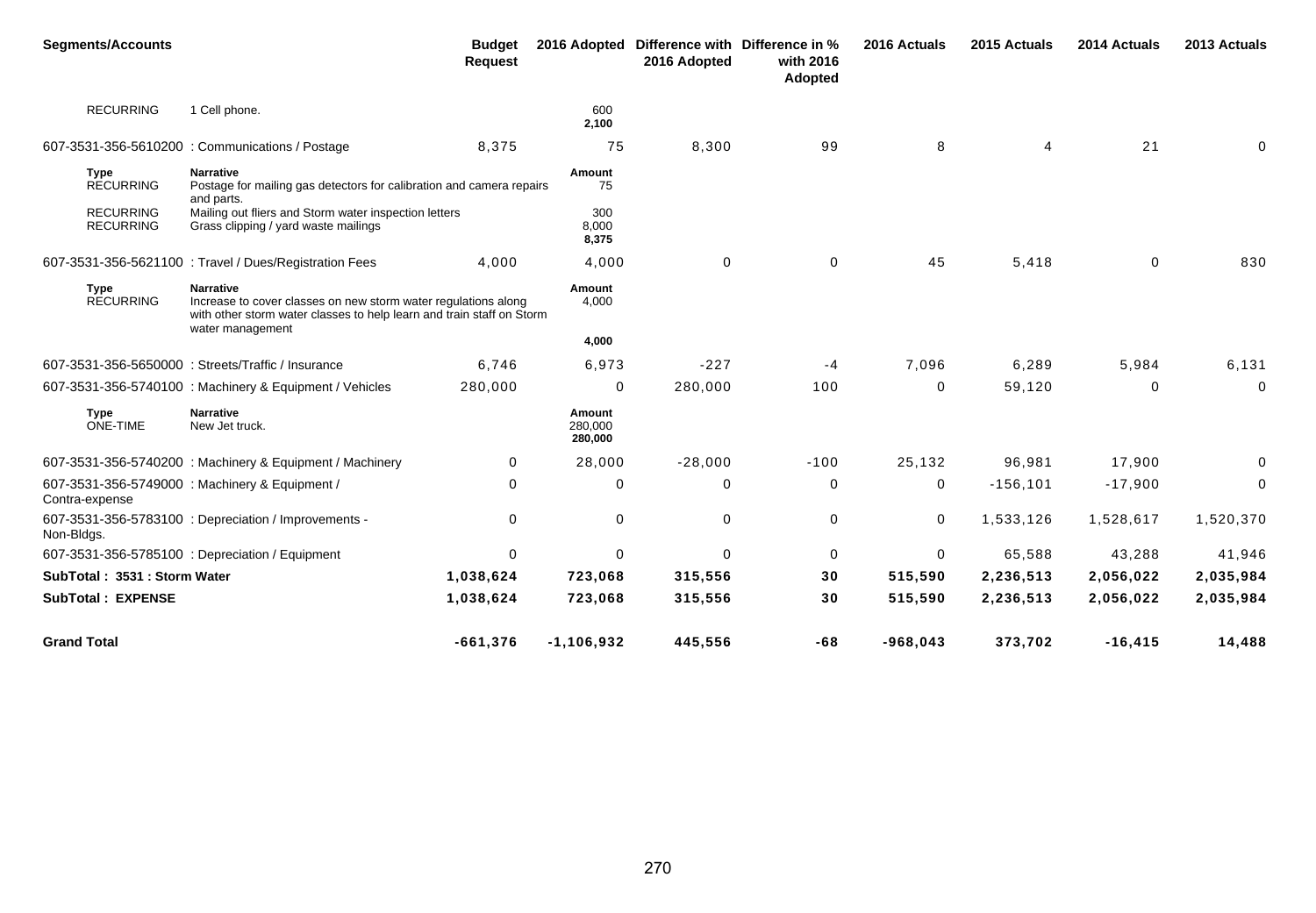# **The City of Frederick Working Budget Report 2017, Working, Details, Adopted** From Account: 607-8111 To Account: 607-8111 Run Date: 05/27/2016 User: kmiletich Report by: Dept/Div

| <b>Segments/Accounts</b>                            |                                                                                                | <b>Budget</b><br><b>Request</b> | 2016 Adopted       | 2016 Adopted | Difference with Difference in %<br>with 2016<br>Adopted | 2016 Actuals | 2015 Actuals | 2014 Actuals | 2013 Actuals |
|-----------------------------------------------------|------------------------------------------------------------------------------------------------|---------------------------------|--------------------|--------------|---------------------------------------------------------|--------------|--------------|--------------|--------------|
| <b>EXPENSE</b>                                      |                                                                                                |                                 |                    |              |                                                         |              |              |              |              |
| 8111 : Bonded Debt                                  |                                                                                                |                                 |                    |              |                                                         |              |              |              |              |
| 607-8111-811-5810900 : Principal / 09 Issue         |                                                                                                | 50,000                          | 50,000             | $\mathbf{0}$ | $\mathbf 0$                                             | $\Omega$     | 0            | $\mathbf{0}$ | $\mathbf{0}$ |
| 607-8111-821-5820900 : Interest / 09 Issue          |                                                                                                | 39,557                          | 41,182             | $-1,625$     | $-5$                                                    | 31,075       | 42,381       | 43,870       | 49,352       |
| 607-8111-821-5821602 : Interest / 2016C Issue       |                                                                                                | $\mathbf 0$                     | 0                  | $\mathbf 0$  | 0                                                       | 2,307        | 0            | $\mathbf 0$  | 0            |
| Services                                            | 607-8111-831-5410000 : Other Charges / Professional                                            | 51                              | 52                 | $-1$         | $-2$                                                    | 4,615        | 8            | 9            | 9            |
| <b>Type</b><br><b>RECURRING</b><br><b>RECURRING</b> | <b>Narrative</b><br>2009 Issue - Paying Agent/Registrar<br>2009 Issue - Out of Pocket Expenses |                                 | Amount<br>42<br>51 |              |                                                         |              |              |              |              |
| SubTotal: 8111: Bonded Debt                         |                                                                                                | 89,608                          | 91,234             | $-1,626$     | $-2$                                                    | 37,997       | 42,389       | 43,879       | 49,361       |
| <b>SubTotal: EXPENSE</b>                            |                                                                                                | 89,608                          | 91,234             | $-1,626$     | $-2$                                                    | 37,997       | 42,389       | 43,879       | 49,361       |
| <b>Grand Total</b>                                  |                                                                                                | 89,608                          | 91,234             | $-1,626$     | $-2$                                                    | 37,997       | 42,389       | 43,879       | 49,361       |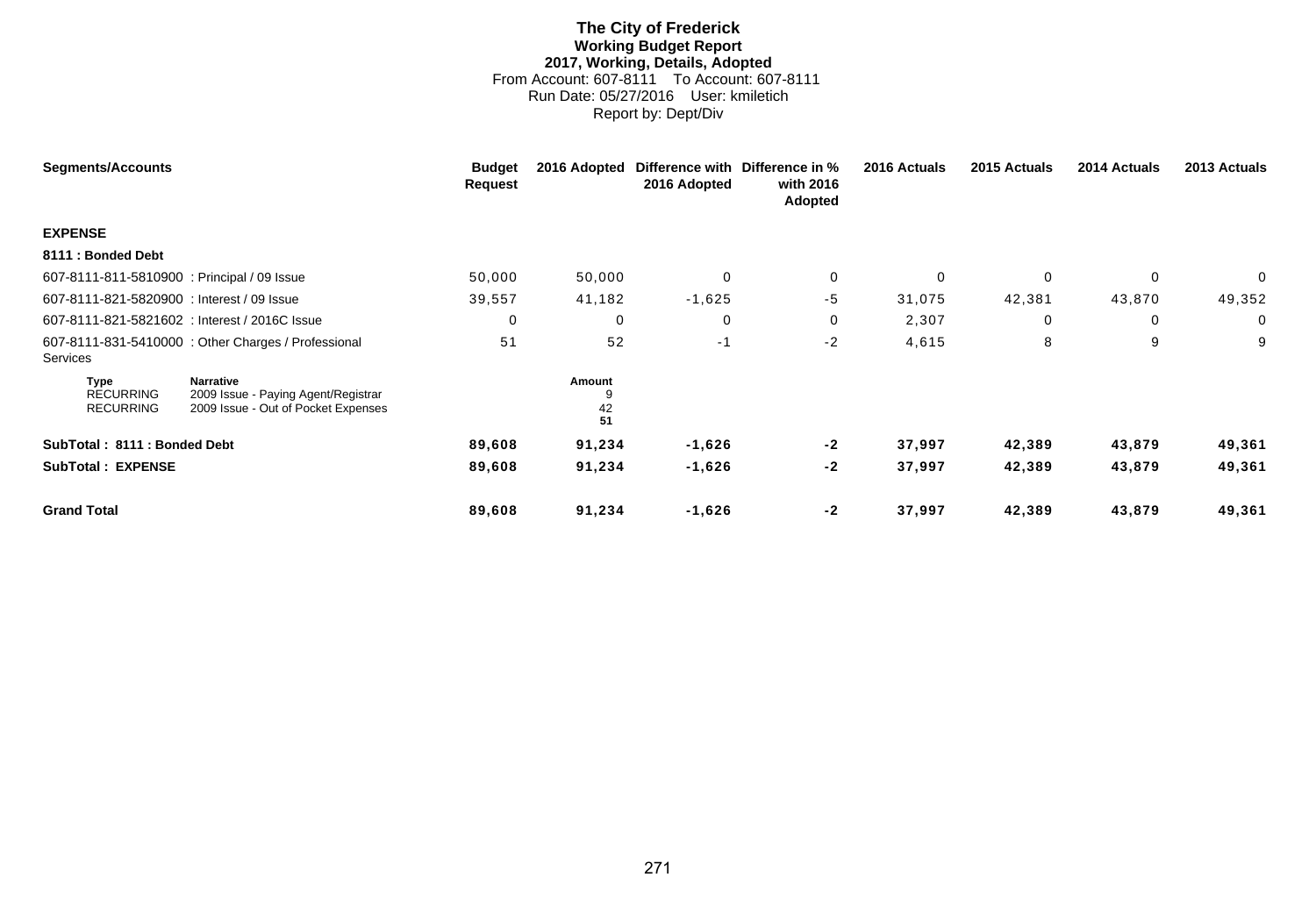# **The City of Frederick Working Budget Report 2017, Working, Details, Adopted** From Account: 607-9111 To Account: 607-9111 Run Date: 05/27/2016 User: kmiletich Report by: Dept/Div

| <b>Segments/Accounts</b>            |                                                                                                  | <b>Budget</b><br><b>Request</b> | 2016 Adopted                            | 2016 Adopted | Difference with Difference in %<br>with 2016<br>Adopted | 2016 Actuals | 2015 Actuals | 2014 Actuals | 2013 Actuals |
|-------------------------------------|--------------------------------------------------------------------------------------------------|---------------------------------|-----------------------------------------|--------------|---------------------------------------------------------|--------------|--------------|--------------|--------------|
| <b>EXPENSE</b>                      |                                                                                                  |                                 |                                         |              |                                                         |              |              |              |              |
| 9111 : Operating Transfers          |                                                                                                  |                                 |                                         |              |                                                         |              |              |              |              |
|                                     | 607-9111-000-5910000: Transfers Out / Interfund Transfers                                        | 825,000                         | 1,435,000                               | $-610,000$   | $-74$                                                   | 58,819       | 1,690,000    | 54,625       | 1,297,500    |
| <b>Type</b><br><b>RECURRING</b>     | <b>Narrative</b><br>Transfer to General Fund (Overhead expense reimbursement)<br>Transfer to CIP |                                 | Amount<br>150,000<br>675,000<br>825,000 |              |                                                         |              |              |              |              |
| SubTotal: 9111: Operating Transfers |                                                                                                  | 825,000                         | 1,435,000                               | $-610,000$   | $-74$                                                   | 58,819       | 1,690,000    | 54,625       | 1,297,500    |
| <b>SubTotal: EXPENSE</b>            |                                                                                                  | 825,000                         | 1,435,000                               | $-610,000$   | $-74$                                                   | 58,819       | 1,690,000    | 54,625       | 1,297,500    |
| <b>Grand Total</b>                  |                                                                                                  | 825.000                         | 1,435,000                               | $-610.000$   | $-74$                                                   | 58,819       | 1,690,000    | 54,625       | 1,297,500    |